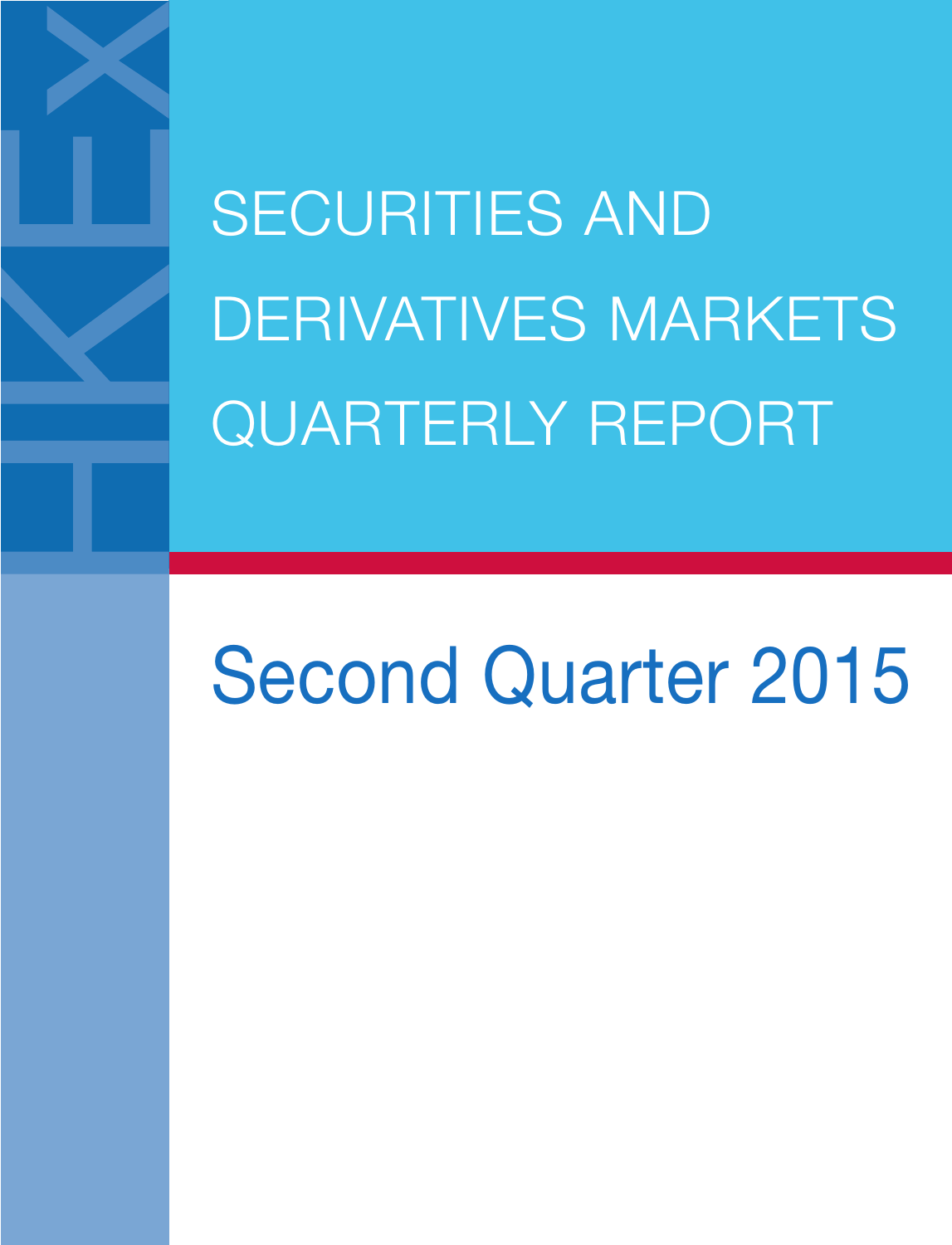#### **Main Board**

| <b>Highlights</b>                       |               | 2nd Quarter 2015   | 2nd Quarter 2014   |  |
|-----------------------------------------|---------------|--------------------|--------------------|--|
| No. of listed companies                 |               | 1,580              | 1,495              |  |
| No. of listed securities                |               | 10,036             | 9,071              |  |
| <b>Equities</b>                         |               |                    |                    |  |
| Ordinary shares                         |               | 1,581              | 1,496              |  |
| Preference shares                       |               | $6\phantom{1}$     | 3                  |  |
| <b>Warrants</b>                         |               | 5,694              | 5,059              |  |
| Equity                                  |               | 14                 | 5                  |  |
| <b>Derivative</b>                       |               | 5,680              | 5,054              |  |
| Equity linked instrument                |               | $\mathbf{0}$       | $\mathbf 0$        |  |
| Callable bull/bear contracts            |               | 1,905              | 1,846              |  |
| Unit trusts/mutual funds                |               | 142                | 136                |  |
| Debt securities                         |               | 708                | 531                |  |
| No. of trading only stocks              |               |                    |                    |  |
| Nasdaq stocks                           |               | $\boldsymbol{6}$   | $\overline{7}$     |  |
| <b>iShares</b>                          |               | $\overline{2}$     | $\overline{2}$     |  |
|                                         |               |                    |                    |  |
| No. of trading days                     |               | 60                 | 60                 |  |
| Total turnover in value (HK\$ mil.) *   |               | 9,762,437.26       | 3,419,186.69       |  |
| Total turnover in shares (Mil. shs)     |               | 14,360,683.21      | 6,694,733.66       |  |
| Total number of trades (deals)          |               | 114,094,238        | 54,893,648         |  |
| Total market capitalisation (HK\$ mil.) |               | 28,754,383.61      | 23,780,215.41      |  |
| Average P/E ratio (times)               |               | 11.84              | 10.60              |  |
| Average dividend yield (%)              |               | 2.98               | 3.51               |  |
| Number of exchange participants         |               |                    |                    |  |
|                                         | $-$ Trading   | 500                | 501                |  |
|                                         | - Non-trading | 37                 | 37                 |  |
| Turnover in value (HK\$ mil.)           |               |                    |                    |  |
|                                         | Highest       | 291,528.73 (09/04) | 106,910.15 (10/04) |  |
|                                         | Lowest        | 90,576.17 (22/06)  | 39,200.50 (26/05)  |  |
| Turnover in shares (Mil. shs)           |               |                    |                    |  |
|                                         | Highest       | 344,439.32 (28/05) | 165,537.07 (10/04) |  |
|                                         | Lowest        | 120,657.90 (09/04) | 86,197.78 (26/05)  |  |
| Total number of trades (deals)          |               |                    |                    |  |
|                                         | Highes        | 3,247,002 (09/04)  | 1,482,490 (10/04)  |  |
|                                         | Lowest        | 1,115,641 (22/06)  | 654,474 (27/05)    |  |
|                                         |               |                    |                    |  |

\* Included turnover value traded in non-HKD currency securities.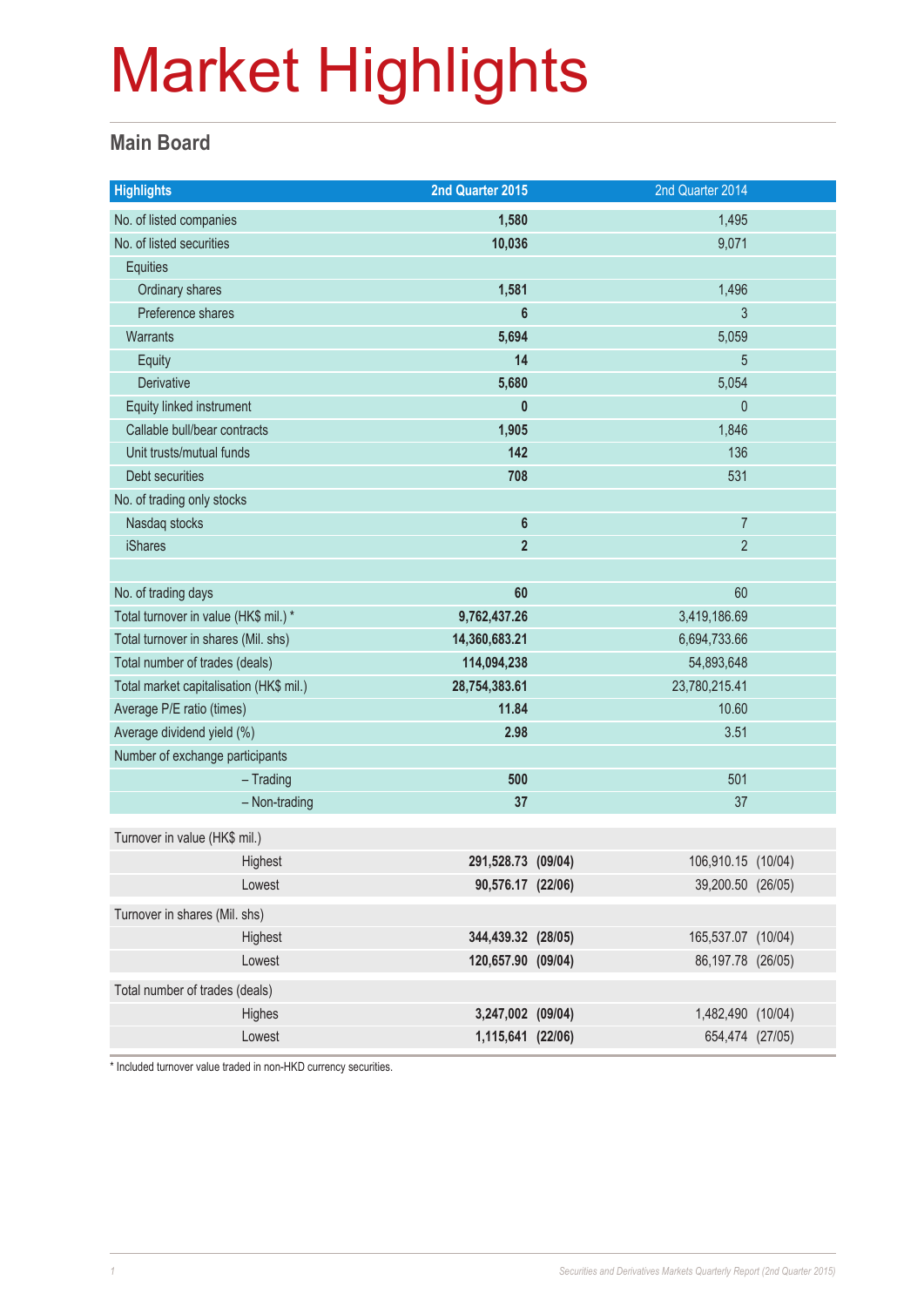### **Growth Enterprise Market (GEM)**

| <b>Highlights</b>                       |         | 2nd Quarter 2015 |                | 2nd Quarter 2014 |                |
|-----------------------------------------|---------|------------------|----------------|------------------|----------------|
| No. of listed companies                 |         | 213              |                | 194              |                |
| No. of listed securities                |         | 213              |                | 194              |                |
| <b>Equities</b>                         |         | 213              |                | 194              |                |
| Warrants                                |         | $\mathbf{0}$     |                | $\mathbf 0$      |                |
|                                         |         |                  |                |                  |                |
| No. of trading days                     |         | 60               |                | 60               |                |
| Total turnover in value (HK\$ mil.) *   |         | 131,631.55       |                | 28,231.96        |                |
| Total turnover in shares (Mil. shs)     |         | 254,155.08       |                | 80,562.77        |                |
| Total number of trades (deals)          |         | 2,815,024        |                | 844,565          |                |
| Total market capitalisation (HK\$ mil.) |         | 326,139.64       | 164, 166.52    |                  |                |
| Average P/E ratio (times)               |         | 84.72            | 10.86          |                  |                |
| Average dividend yield (%)              |         | 0.42             |                | 0.66             |                |
| Turnover in value (HK\$ mil.)           |         |                  |                |                  |                |
|                                         | Highest | 3,481.63 (26/05) |                |                  | 695.46 (02/04) |
|                                         | Lowest  | 1,196.33 (22/06) |                |                  | 311.40 (24/04) |
| Turnover in shares (Mil. shs)           |         |                  |                |                  |                |
|                                         | Highest | 7,243.12 (26/05) |                | 4,008.97 (21/05) |                |
|                                         | Lowest  | 2,012.50 (22/06) |                |                  | 756.47 (24/04) |
| Total number of trades (deals)          |         |                  |                |                  |                |
|                                         | Highest |                  | 68,883 (26/05) |                  | 20,057 (30/05) |
|                                         | Lowest  |                  | 25,252 (22/06) |                  | 9,271 (24/04)  |
|                                         |         |                  |                |                  |                |

\* Included turnover value traded in non-HKD currency securities.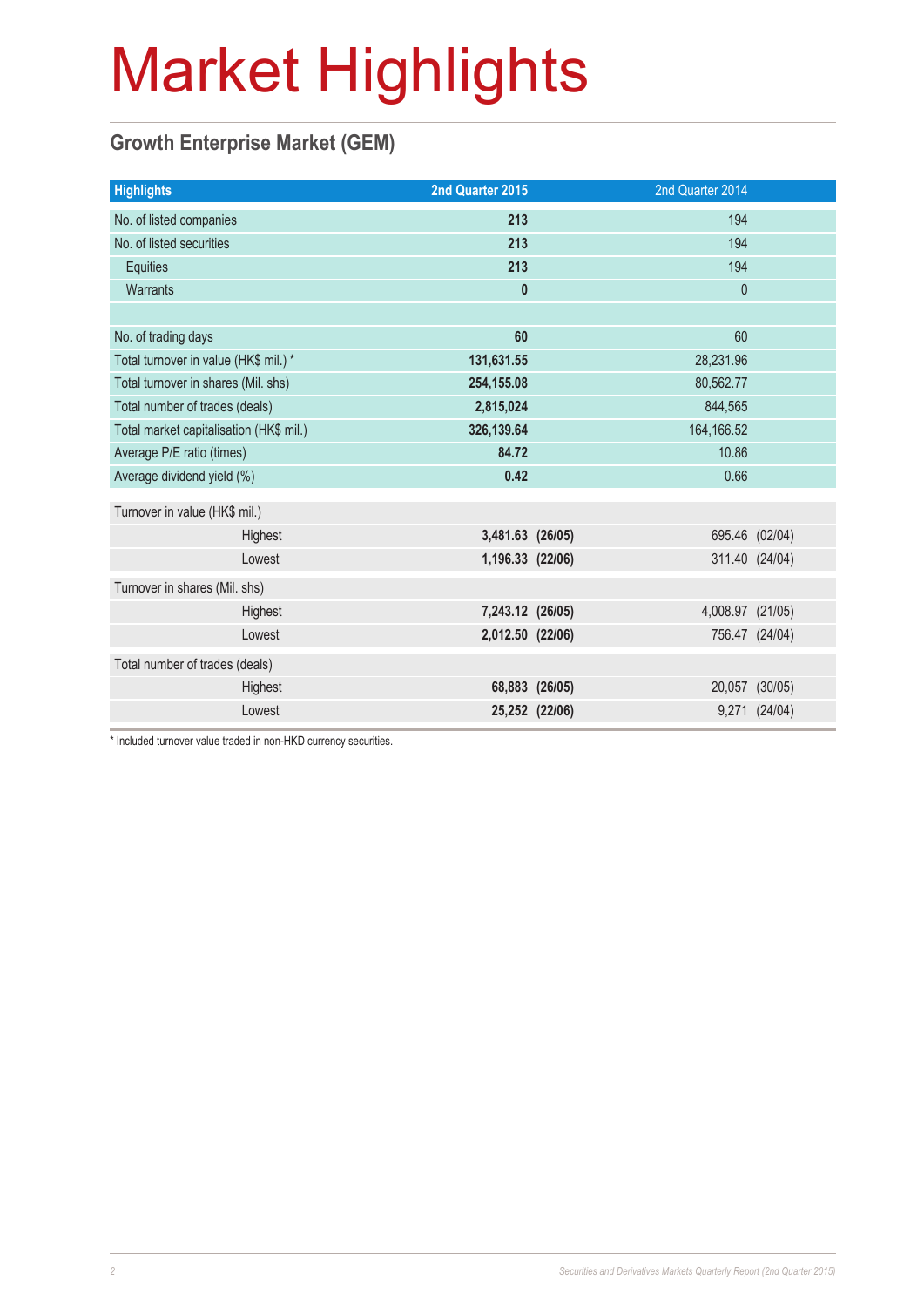### **Derivatives Market Highlights**

| <b>Highlights</b>                                                                                                                   | 2nd Quarter 2015 | 2nd Quarter 2014 |
|-------------------------------------------------------------------------------------------------------------------------------------|------------------|------------------|
| All futures and options products (excluding stock options)                                                                          |                  |                  |
| No. of trading days                                                                                                                 | 60.0             | 60.0             |
| Total contract volume                                                                                                               | 25,348,614       | 14,704,454       |
| Equity index products                                                                                                               | 25,028,935       | 14,589,901       |
| Equity products                                                                                                                     | 273,812          | 81,179           |
| Interest rates products                                                                                                             | $\mathbf{0}$     | 15               |
| <b>RMB Currency Futures</b>                                                                                                         | 34,390           | 33,359           |
| Gold Futures <sup>#</sup>                                                                                                           | 0                | $\overline{0}$   |
| London Metal Mini Futures *                                                                                                         | 11,477           |                  |
| Average daily contract volume                                                                                                       | 422,477          | 245,074          |
|                                                                                                                                     |                  |                  |
| Total open interest as at the quarter end (contracts)                                                                               | 2,150,764        | 1,682,197        |
| Equity index products                                                                                                               | 2,115,487        | 1,660,385        |
| Equity products                                                                                                                     | 27,123           | 11,643           |
| Interest rates products                                                                                                             | 30               | 15               |
| <b>RMB Currency Futures</b>                                                                                                         | 7,583            | 10,154           |
| Gold Futures <sup>#</sup>                                                                                                           |                  | 0                |
| London Metal Mini Futures *                                                                                                         | 541              |                  |
| * Trading in London Metal Mini Futures commenced on 01 Dec 2014<br># Trading in Gold Futures suspended with effect from 27 May 2015 |                  |                  |
| <b>Stock options</b>                                                                                                                |                  |                  |
| No. of newly introduced stock options classes                                                                                       | 3                | $\mathbf{0}$     |
| No. of stock options as at the quarter end                                                                                          |                  |                  |
| <b>Class</b>                                                                                                                        | 82               | 74               |
| Series                                                                                                                              | 26,326           | 19,478           |
| Total premium (HK\$ mil.)                                                                                                           | 30,404.09        | 10,523.18        |
| Call                                                                                                                                | 17,659.76        | 4,933.48         |
| Put                                                                                                                                 | 12,744.34        | 5,589.70         |
| Average daily premium (HK\$ mil.)                                                                                                   | 506.73           | 175.39           |
| Total contract volume                                                                                                               | 31,431,575       | 15,082,507       |
| Call                                                                                                                                | 17,336,691       | 7,459,591        |
| Put                                                                                                                                 | 14,094,884       | 7,622,916        |
| Average daily contract volume                                                                                                       | 523,860          | 251,375          |
| Total open interest as at the quarter end (contracts)                                                                               | 7,635,003        | 4,767,976        |
| Call                                                                                                                                | 3,880,372        | 1,927,816        |
| Put                                                                                                                                 | 3,754,631        | 2,840,160        |
| Total number of trades                                                                                                              | 1,267,131        | 648,952          |
| Average daily number of trades                                                                                                      | 21,119           | 10,816           |
| Total contracts exercised                                                                                                           | 3,593,207        | 2,484,424        |
| Average premium per contract (HK\$)                                                                                                 | 967.31           | 697.71           |
| Average contract per trade (contracts)                                                                                              | 25               | 23               |
| Put volume/call volume                                                                                                              | 0.81             | 1.02             |
| Average daily contract volume/open interest                                                                                         | 6.9%             | 5.3%             |
|                                                                                                                                     |                  |                  |
| All futures and options products                                                                                                    |                  |                  |
| Total contract volume                                                                                                               | 56,780,189       | 29,786,961       |
| Total open interest as at the quarter end (contracts)                                                                               | 9,785,767        | 6,450,173        |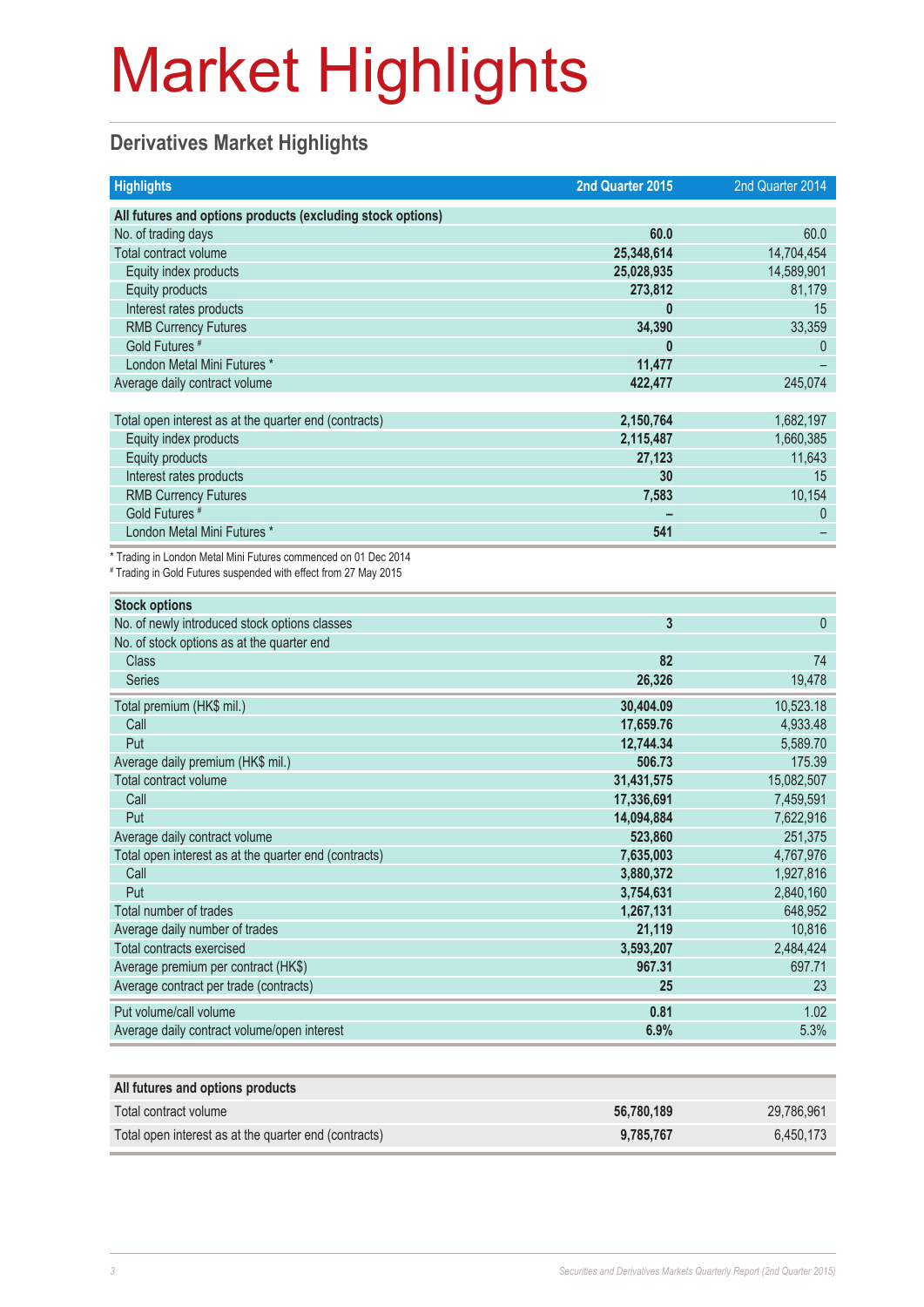### **Clearing and Settlement Statistics**

| <b>Securities Market</b>                                                        | 2nd Quarter 2015 | 2nd Quarter 2014 |
|---------------------------------------------------------------------------------|------------------|------------------|
| Average Daily Exchange Trades Handled by CCASS                                  |                  |                  |
| - Number of trades                                                              | 1,864,260        | 928,429          |
| - Value of trades (HK\$bil.)                                                    | 158.1            | 57.4             |
| - Share quantity Involved (bil shares)                                          | 242.3            | 112.9            |
| Average Daily Settlement Instructions ("SIs") Settled by CCASS                  |                  |                  |
| - Number of SIs                                                                 | 122,363          | 84,454           |
| - Value of SIs (HK\$bil.)                                                       | 372.6            | 191.1            |
| - Share quantity involved (bil. Shares)                                         | 72.5             | 51.8             |
| Average Daily Investor SIs ("ISIs") Settled by CCASS                            |                  |                  |
| - Number of ISIs                                                                | 716              | 334              |
| - Value of ISIs (HK\$mil.)                                                      | 289.2            | 188.6            |
| - Share quantity involved (mil. shares)                                         | 231.3            | 169.4            |
| Average Daily Settlement Efficiency of CNS Stock Positions on Due Day (T+2) (%) | 99.96            | 99.90            |
| Average Daily Settlement Efficiency of CNS Stock Positions on the Day following |                  |                  |
| the Due Day $(T+3)$ (%)                                                         | 99.99            | 99.99            |
| Average Daily Buy-ins Executed on T+3                                           |                  |                  |
| - Number of brokers involved                                                    | 8                | 4                |
| - Number of buy-ins                                                             | 9                | $\overline{4}$   |
| - Value of buy-ins (HK\$mil)                                                    | 5.7              | 1.6              |
| Shares Deposited in the CCASS Depository *                                      |                  |                  |
| - Number of shares (bil shares)                                                 | 4,952.2          | 4,100.7          |
| - Percentage of total issued shares of the admitted securities                  | 73.78            | 70.42            |
| - Value of shares (HK\$bil)                                                     | 17,891.7         | 13,911.4         |
| - Percentage of the total market capitalisation of the admitted securities      | 57.24            | 50.86            |
| <b>Derivatives Market</b>                                                       |                  |                  |
| Open Interest                                                                   |                  |                  |
| - Equity Index Futures                                                          | 515,539          | 443,977          |
| - Stock Futures                                                                 | 27,123           | 11,643           |
| - Gold Futures ^                                                                | $\mathbf{0}$     | $\mathbf{0}$     |
| - Interest Rates Futures                                                        | 30               | 15               |
| - RMB Currency Futures                                                          | 7,583            | 10,154           |
| - London Metal Mini Futures #                                                   | 541              |                  |
| - Equity Index Options                                                          | 1,599,948        | 1,216,408        |
| - Stock Options                                                                 | 7,635,003        | 4,767,976        |
| <b>Cumulative Stock Options Exercised</b>                                       |                  |                  |
| - Share quantity involved (mil. shs)                                            | 4,201            | 2,641            |
| - Value of shares (HK\$bil.)                                                    | 74               | 43               |

\* Share quantity and market value of securities in non-HKD currency are included

^ Trading in Gold Futures suspended with effect from 27 May 2015

# Trading in London Metal Mini Futures commenced on 01 Dec 2014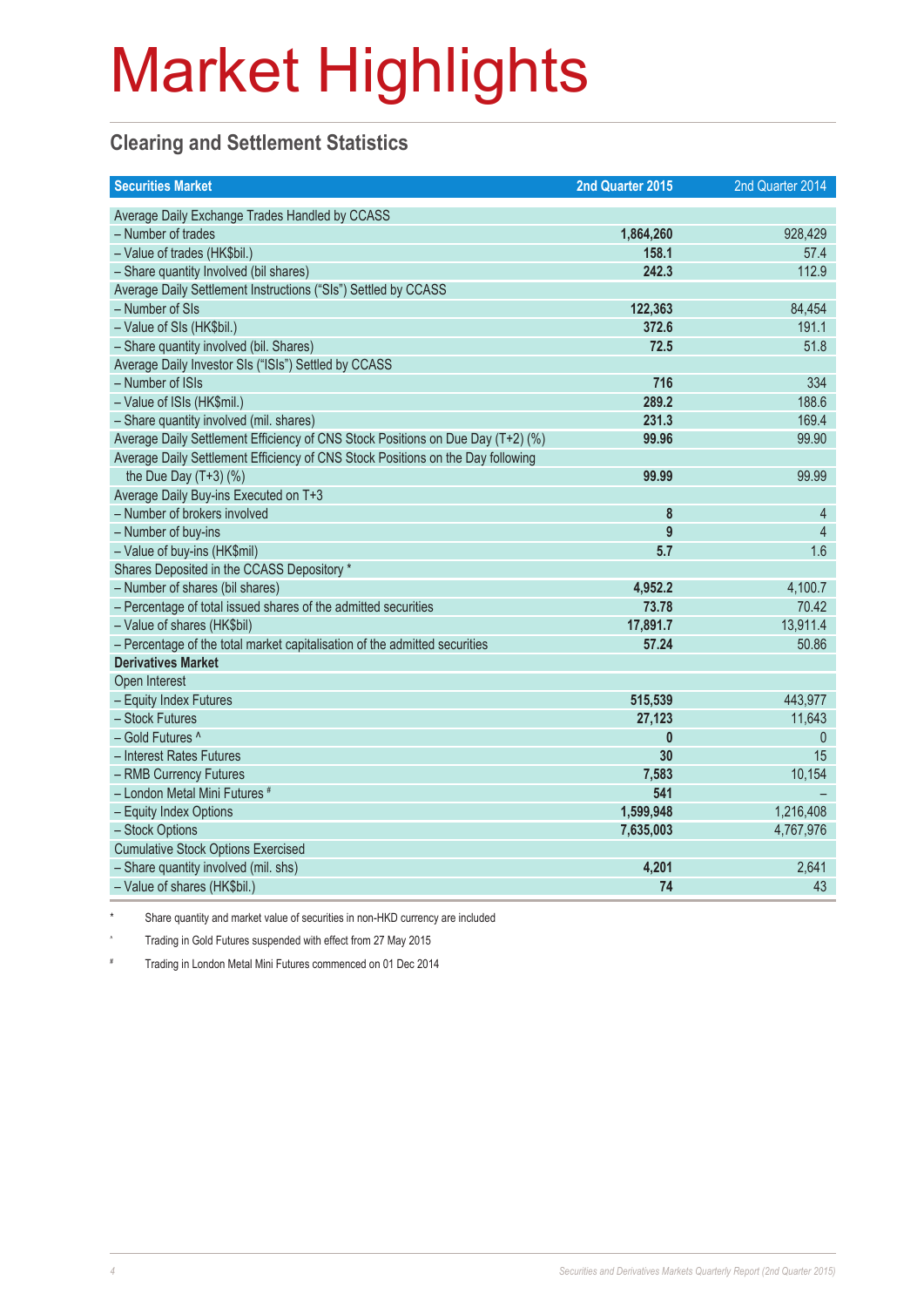### **Equity Turnover**

|      |                | <b>Share</b> | <b>Value</b> |              |
|------|----------------|--------------|--------------|--------------|
|      |                | (Mil. shs)   | (HK\$ mil.)  | No. of deals |
| 2014 | Q <sub>2</sub> | 639,726.12   | 2,641,701.39 | 45,496,255   |
|      | Q <sub>3</sub> | 875,838.39   | 3,158,832.53 | 52,249,276   |
|      | Q4             | 946,664.36   | 3,489,289.62 | 56,518,377   |
| 2015 | Q1             | 774,786.99   | 3,405,759.83 | 56,467,243   |
|      | Q2             | 2,486,785.70 | 6,796,873.72 | 94,261,256   |

### **Equity Trading Statistics**

|      |                | No. of<br>trading days | <b>Average daily</b><br>turnover (HK\$ mil.) | Average value<br>per deal |
|------|----------------|------------------------|----------------------------------------------|---------------------------|
| 2014 | Q2             | 60                     | 44,028.36                                    | 58,064                    |
|      | Q <sub>3</sub> | 64                     | 49,356.76                                    | 60,457                    |
|      | Q4             | 62                     | 56,278.86                                    | 61,737                    |
| 2015 | Q <sub>1</sub> | 61                     | 55,832.13                                    | 60,314                    |
|      | Q <sub>2</sub> | 60                     | 113,281.23                                   | 72,107                    |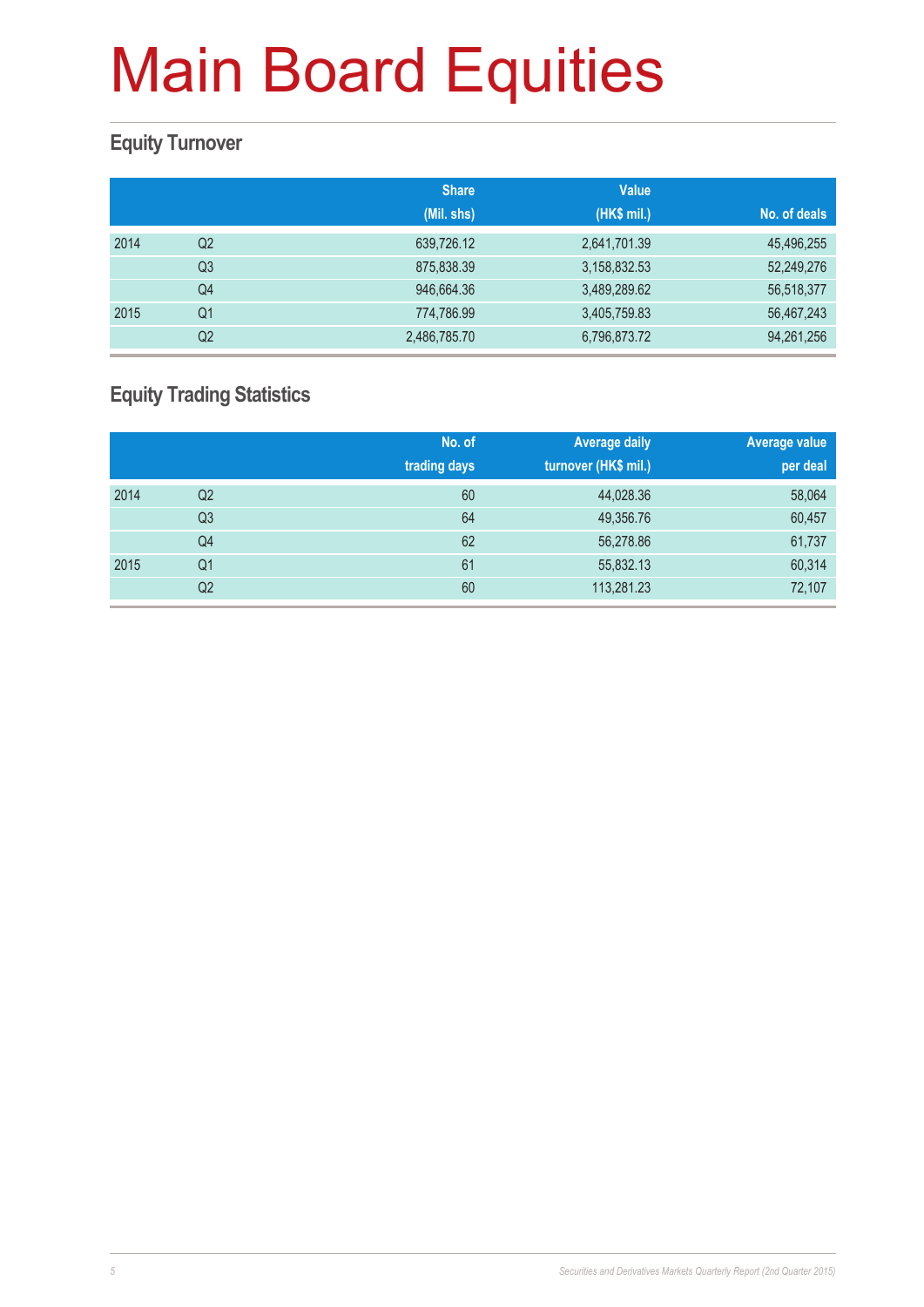#### **20 Most Advanced Stocks**

for 2nd quarter 2015

|                |       |                        | <b>Closing price</b> |                         |          |
|----------------|-------|------------------------|----------------------|-------------------------|----------|
| Rank           | Code  | <b>Stock</b>           | End of Jun 2015      | End of Mar 2015         | % up     |
| 1              | 02326 | <b>BEP INT'L-NEW</b>   | 2.450                | 0.036<br>A              | 6,705.56 |
| $\overline{2}$ | 01027 | <b>JC UMBRELLA-NEW</b> | 2.080                | 0.114<br>A              | 1,724.56 |
| 3              | 00642 | <b>PALADIN PREF</b>    | 3.050                | 0.270                   | 1,029.63 |
| $\overline{4}$ | 00650 | <b>SHUN CHEONG</b>     | 5.900                | 0.630                   | 836.51   |
| 5              | 00736 | <b>CHINA PPT INV</b>   | 2.370                | 0.255                   | 829.41   |
| 6              | 01246 | <b>NGAISHUN H-NEW</b>  | 0.700                | $\overline{A}$<br>0.088 | 695.45   |
| $\overline{7}$ | 00209 | <b>WINSHINE ENT</b>    | 2.190                | 0.290                   | 655.17   |
| $\bf 8$        | 02728 | YUHUA ENERGY           | 5.600                | 0.840                   | 566.67   |
| 9              | 00263 | <b>GT GROUP HLDG</b>   | 4.430                | 0.670                   | 561.19   |
| 10             | 00245 | <b>CHINA SEVENSTAR</b> | 1.880                | 0.300                   | 526.67   |
| 11             | 00036 | FE HLDGS INTL          | 3.250                | 0.560                   | 480.36   |
| 12             | 01282 | <b>WWTT</b>            | 1.330                | 0.238                   | 458.82   |
| 13             | 00279 | <b>FREEMAN FIN</b>     | 0.700                | 0.128                   | 446.88   |
| 14             | 00378 | <b>CIAM GROUP</b>      | 7.790                | 1.460                   | 433.56   |
| 15             | 00680 | <b>NAN HAI CORP</b>    | 0.210                | 0.040                   | 425.00   |
| 16             | 01182 | C Y FOUNDATION         | 1.200                | 0.237                   | 406.33   |
| 17             | 00767 | PACIFIC PLYWOOD        | 0.570                | 0.116                   | 391.38   |
| 18             | 01102 | <b>ENVIRO ENERGY</b>   | 0.470                | 0.099                   | 374.75   |
| 19             | 01143 | <b>TELEFIELD</b>       | 3.155                | 0.700                   | 350.71   |
| 20             | 00250 | <b>SINO-I TECH</b>     | 0.189                | 0.042                   | 350.00   |

A Adjusted

#### **20 Most Declined Stocks**

for 2nd quarter 2015

|                |       | <b>Closing price</b>   |                 |                 |          |
|----------------|-------|------------------------|-----------------|-----------------|----------|
| Rank           | Code  | <b>Stock</b>           | End of Jun 2015 | End of Mar 2015 | % down   |
| $\mathbf{1}$   | 00616 | <b>EASYKNIT ENT</b>    | 0.640           | 1.660           | $-61.45$ |
| $\overline{2}$ | 00530 | <b>GOLDIN FIN HOLD</b> | 9.980           | 24.500          | $-59.27$ |
| 3              | 00918 | <b>TAKSON HOLDINGS</b> | 0.700           | 1.490           | $-53.02$ |
| 4              | 02379 | <b>ZHONGTIAN INT'L</b> | 1.680           | 3.200           | $-47.50$ |
| 5              | 00572 | CH FOR YOU GP          | 0.310           | 0.560           | $-44.64$ |
| $6\phantom{.}$ | 00566 | <b>HANERGY TFP</b>     | 3.910           | 6.980           | $-43.98$ |
| $\overline{7}$ | 00827 | KO YO GROUP            | 0.800           | 1.350           | $-40.74$ |
| $\bf 8$        | 00283 | <b>GOLDIN PPT</b>      | 8.190           | 13.760          | $-40.48$ |
| 9              | 00708 | <b>EVERG HEALTH</b>    | 5.250           | 8.000           | $-34.38$ |
| 10             | 01669 | <b>GIC GROUP</b>       | 2.680           | 3.940           | $-31.98$ |
| 11             | 01043 | <b>COSLIGHT TECH</b>   | 3.140           | 4.550           | $-30.99$ |
| 12             | 02333 | <b>GREATWALL MOTOR</b> | 38.000          | 54.800          | $-30.66$ |
| 13             | 00451 | <b>GCL NEWENERGY</b>   | 0.680           | 0.980           | $-30.61$ |
| 14             | 01112 | <b>BIOSTIME</b>        | 22.700          | 32.500          | $-30.15$ |
| 15             | 00295 | KONG SUN HOLD          | 1.290           | 1.810           | $-28.73$ |
| 16             | 00001 | <b>CKH HOLDINGS</b>    | 113.900         | 158,800         | $-28.27$ |
| 17             | 01318 | <b>GREENS HOLDINGS</b> | 0.630           | 0.870           | $-27.59$ |
| 18             | 01480 | YAN TAT GROUP          | 4.140           | 5.680           | $-27.11$ |
| 19             | 00776 | <b>JF FURNISHINGS</b>  | 6.400           | 8.780           | $-27.11$ |
| 20             | 01137 | <b>HKTV</b>            | 2.250           | 3.070           | $-26.71$ |

A Adjusted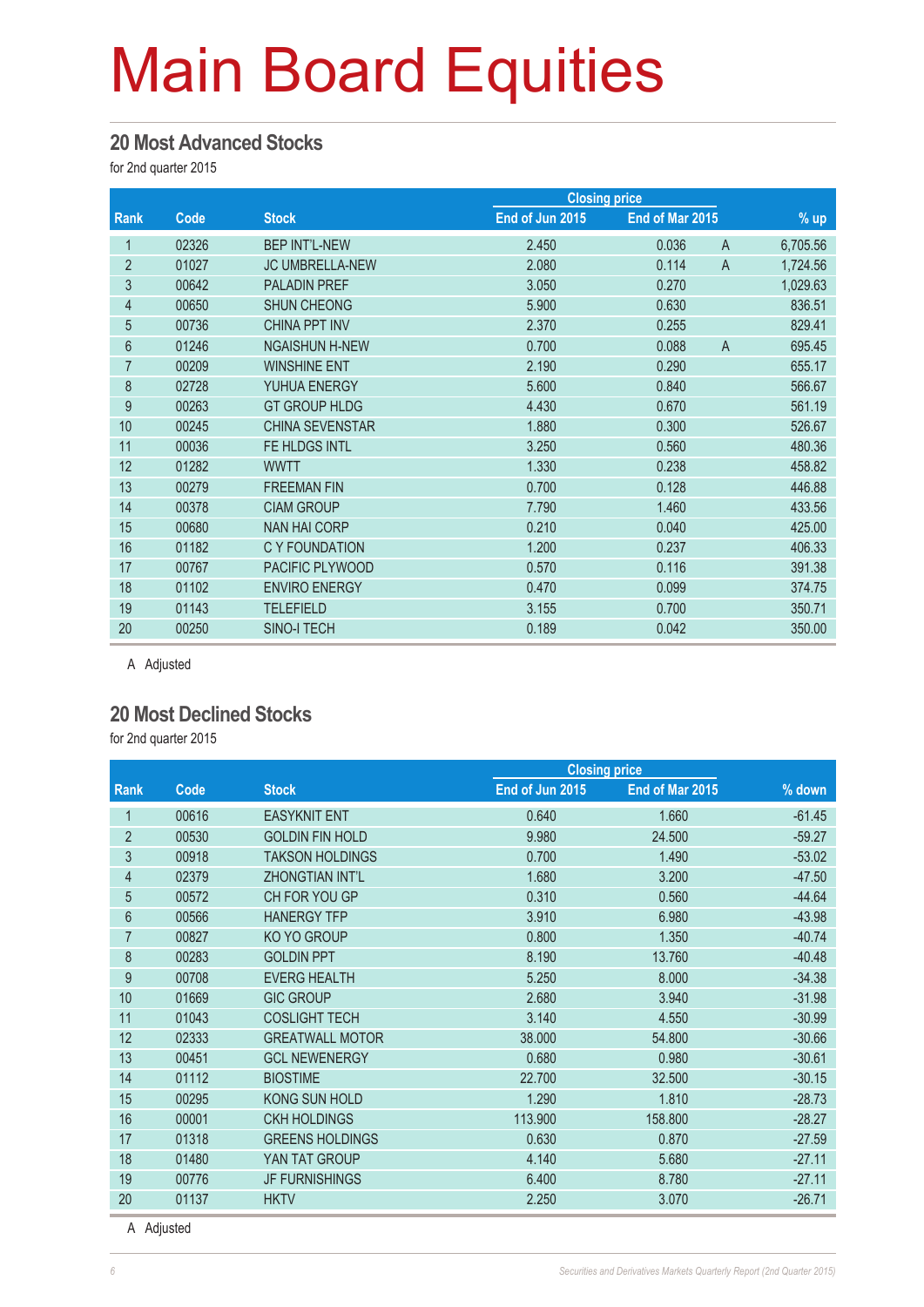#### **20 Most Active Stocks by Value**

for 2nd quarter 2015

| Rank             | Code  | <b>Stock</b>         | Turnover (HK\$ mil.) | % of total |
|------------------|-------|----------------------|----------------------|------------|
| 1                | 00388 | <b>HKEX</b>          | 250,619.68           | 3.69       |
| $\overline{2}$   | 00939 | <b>CCB</b>           | 205,549.62           | 3.02       |
| $\mathfrak{S}$   | 00700 | <b>TENCENT</b>       | 204, 165.23          | 3.00       |
| $\overline{4}$   | 02318 | <b>PING AN</b>       | 179,856.50           | 2.65       |
| 5                | 01398 | <b>ICBC</b>          | 142,443.98           | 2.10       |
| $6\phantom{a}$   | 03988 | <b>BANK OF CHINA</b> | 140,486.41           | 2.07       |
| $\overline{7}$   | 00941 | <b>CHINA MOBILE</b>  | 122,691.80           | 1.81       |
| 8                | 02628 | <b>CHINA LIFE</b>    | 113,293.24           | 1.67       |
| $\boldsymbol{9}$ | 00005 | <b>HSBC HOLDINGS</b> | 113,087.15           | 1.66       |
| 10               | 01299 | <b>AIA</b>           | 87,742.07            | 1.29       |
| 11               | 00857 | <b>PETROCHINA</b>    | 76,405.31            | 1.12       |
| 12               | 01766 | <b>CRRC</b>          | 73,250.90            | 1.08       |
| 13               | 00386 | SINOPEC CORP         | 65,415.20            | 0.96       |
| 14               | 00001 | <b>CKH HOLDINGS</b>  | 64,149.16            | 0.94       |
| 15               | 00883 | <b>CNOOC</b>         | 61,163.68            | 0.90       |
| 16               | 06837 | <b>HAITONG SEC</b>   | 59,755.80            | 0.88       |
| 17               | 01816 | <b>CGN POWER</b>     | 59,312.91            | 0.87       |
| 18               | 01288 | <b>ABC</b>           | 58,762.08            | 0.86       |
| 19               | 03333 | <b>EVERGRANDE</b>    | 58,301.81            | 0.86       |
| 20               | 00493 | <b>GOME</b>          | 57,262.35            | 0.84       |
| <b>Total</b>     |       |                      | 2,193,714.85         | 32.28      |

#### **20 Most Active Stock by Shares**

| Rank           | Code  | <b>Stock</b>            | <b>Turnover (Mil. shs)</b> | % of total |
|----------------|-------|-------------------------|----------------------------|------------|
| 1              | 00261 | <b>CCT LAND</b>         | 316,494.83                 | 12.73      |
| $\overline{2}$ | 00364 | PING SHAN TEA           | 81,985.94                  | 3.30       |
| 3              | 00745 | CN CULTURE GP           | 49,533.42                  | 1.99       |
| 4              | 00582 | <b>LANDING INT-NEW</b>  | 41,309.64                  | 1.66       |
| 5              | 00326 | <b>CHINA STAR ENT</b>   | 38,393.32                  | 1.54       |
| 6              | 00680 | <b>NAN HAI CORP</b>     | 28,627.06                  | 1.15       |
| $\overline{7}$ | 00493 | <b>GOME</b>             | 28,305.25                  | 1.14       |
| 8              | 00981 | <b>SMIC</b>             | 27,627.78                  | 1.11       |
| 9              | 00939 | <b>CCB</b>              | 27,386.72                  | 1.10       |
| 10             | 03988 | <b>BANK OF CHINA</b>    | 26,925.99                  | 1.08       |
| 11             | 01398 | <b>ICBC</b>             | 21,609.52                  | 0.87       |
| 12             | 00061 | <b>NORTH ASIA RES</b>   | 18,132.28                  | 0.73       |
| 13             | 00724 | SINO-TECH INT'L         | 17,837.06                  | 0.72       |
| 14             | 00985 | <b>CST MINING</b>       | 16,453.49                  | 0.66       |
| 15             | 00235 | <b>CHINA STRATEGIC</b>  | 15,454.89                  | 0.62       |
| 16             | 00459 | <b>MIDLAND IC&amp;I</b> | 15,012.18                  | 0.60       |
| 17             | 01063 | <b>SUNCORP TECH</b>     | 14,848.74                  | 0.60       |
| 18             | 00547 | <b>DIGITAL DOMAIN</b>   | 14,427.11                  | 0.58       |
| 19             | 00397 | <b>JUNYANG SOLAR</b>    | 14,278.47                  | 0.57       |
| 20             | 01288 | <b>ABC</b>              | 13,866.04                  | 0.56       |
| <b>Total</b>   |       |                         | 828,509.74                 | 33.32      |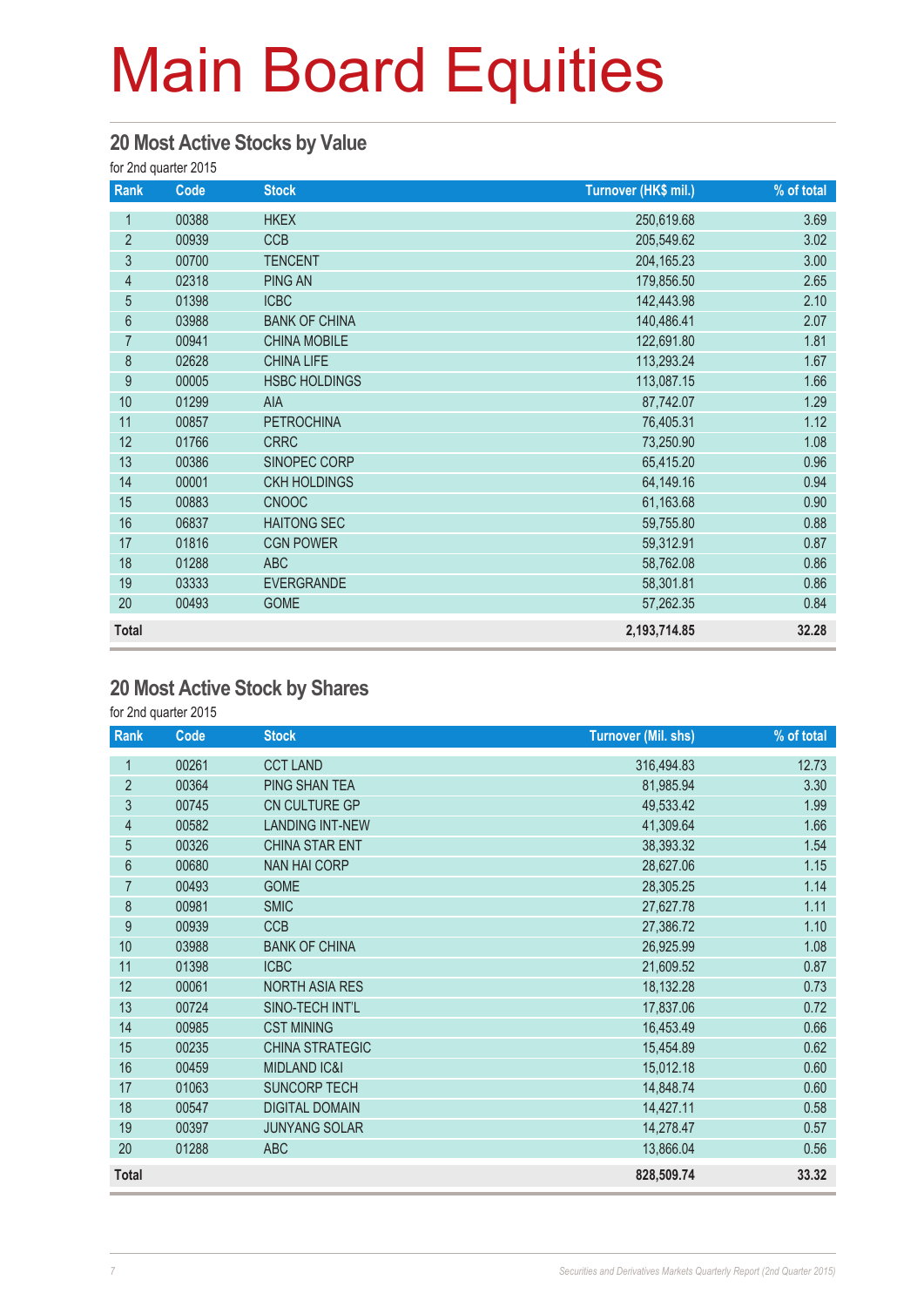#### **Market Capitalisation of listed companies for Main Board**

|      |                | HK\$ mil.     |
|------|----------------|---------------|
| 2014 | Q2             | 23,780,215.41 |
|      | Q3             | 24,248,110.50 |
|      | Q4             | 24,892,419.04 |
| 2015 | Q <sub>1</sub> | 26,534,266.95 |
|      | Q2             | 28,754,383.61 |

#### **Market Capitalisation by Hang Seng Industry Classification System \* - Main Board**  Quarter-end figures



\* Hang Seng Industry Classification System (HSICS) is provided by Hang Seng Indexes Company Limited.

Note: New Hang Seng Industry Classification System took effect on 9 September 2013.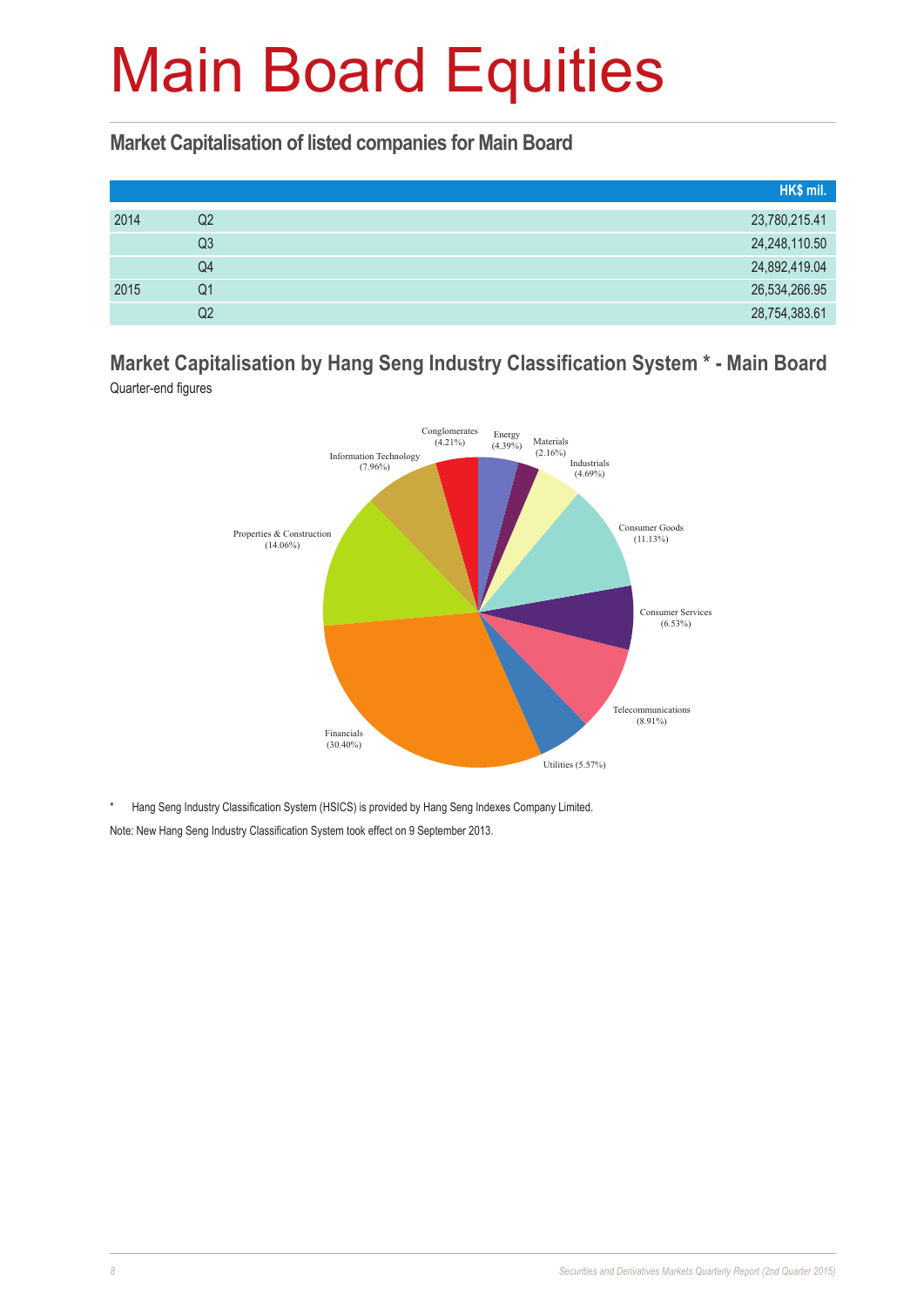#### **50 Leading Companies by Market Capitalisation**

as at the 2nd quarter end 2015

|                     |                |                                                         | <b>Market capitalisation</b> |            |                   |
|---------------------|----------------|---------------------------------------------------------|------------------------------|------------|-------------------|
| <b>Rank</b>         | Code           | <b>Company</b>                                          | (HK\$ mil.)                  |            | % of market total |
| $\mathbf{1}$        | 00941          | China Mobile Ltd.                                       | 2,032,143.94                 |            | 7.07              |
| $\overline{2}$      | 00939          | China Construction Bank Corporation - H Shares          | 1,702,154.62                 |            | 5.92              |
| 3                   | 00700          | Tencent Holdings Ltd.                                   | 1,450,444.83                 |            | 5.04              |
| 4                   | 00005          | <b>HSBC Holdings plc</b>                                | 1,369,050.38                 |            | 4.76              |
| 5                   | 01299          | AIA Group Ltd.                                          | 611,400.33                   |            | 2.13              |
| $6\phantom{a}$      | 01398          | Industrial and Commercial Bank of China Ltd. - H Shares | 534,651.31                   |            | 1.86              |
| $\overline{7}$      | 00883          | CNOOC Ltd.                                              | 491,122.02                   |            | 1.71              |
| 8                   | 02378          | Prudential plc *                                        |                              | 486,188.22 | N.A.              |
| $\overline{9}$      | 00001          | CK Hutchison Holdings Ltd.                              | 439,617.38                   |            | 1.53              |
| 10                  | 03988          | Bank of China Ltd. - H Shares                           | 421,456.27                   |            | 1.47              |
| 11                  | 00805          | Glencore plc *                                          |                              | 421,113.12 | N.A.              |
| 12                  | 02318          | Ping An Insurance (Group) Co. of China Ltd. - H Shares  | 389,880.65                   |            | 1.36              |
| 13                  | 00016          | Sun Hung Kai Properties Ltd.                            | 361,070.00                   |            | 1.26              |
| 14                  | 00267          | CITIC Ltd.                                              | 346,156.20                   |            | 1.20              |
| 15                  | 02388          | BOC Hong Kong (Holdings) Ltd.                           | 341,500.80                   |            | 1.19              |
| 16                  | 00388          | Hong Kong Exchanges and Clearing Ltd.                   | 326,683.75                   |            | 1.14              |
| 17                  | 02888          | <b>Standard Chartered PLC</b>                           | 320,570.68                   |            | 1.11              |
| 18                  | 00762          | China Unicom (Hong Kong) Ltd.                           | 292, 154.39                  |            | 1.02              |
| 19                  | 00011          | Hang Seng Bank Ltd.                                     | 289,644.17                   |            | 1.01              |
| 20                  | 00945          | Manulife Financial Corporation *                        |                              | 286,547.07 | N.A.              |
| 21                  | 03328          | Bank of Communications Co., Ltd. - H Shares             | 282,895.85                   |            | 0.98              |
| 22                  | 00688          | China Overseas Land & Investment Ltd.                   | 269,686.90                   |            | 0.94              |
| 23                  | 02628          | China Life Insurance Co. Ltd. - H Shares                | 251,139.66                   |            | 0.87              |
| 24                  | 01113          | Cheung Kong Property Holdings Ltd.                      | 248, 177.33                  |            | 0.86              |
| 25                  | 00066          | MTR Corporation Ltd.                                    | 210,849.80                   |            | 0.73              |
| 26                  | 01928          | Sands China Ltd.                                        | 210,595.23                   |            | 0.73              |
| 27                  | 00003          | Hong Kong and China Gas Co. Ltd., The                   | 188,019.23                   |            | 0.65              |
| 28                  | 00857          | PetroChina Co. Ltd. - H Shares                          | 182,505.49                   |            | 0.63              |
| 29                  | 00012          | Henderson Land Development Co. Ltd.                     | 175,084.79                   |            | 0.61              |
| 30                  | 01109          | China Resources Land Ltd.                               | 174,313.13                   |            | 0.61              |
| 31                  | 00386          | China Petroleum & Chemical Corporation - H Shares       | 170,684.90                   |            | 0.59              |
| 32                  | 00002          | CLP Holdings Ltd.                                       | 166,493.09                   |            | 0.58              |
| 33                  | 00566          | Hanergy Thin Film Power Group Ltd.                      | 163,220.12                   |            | 0.57              |
| 34<br>35            | 00004          | Wharf (Holdings) Ltd., The                              | 156,401.01                   |            | 0.54              |
| 36                  | 01038<br>00006 | Cheung Kong Infrastructure Holdings Ltd.                | 151,680.58<br>150,892.30     |            | 0.53<br>0.52      |
|                     | 01972          | Power Assets Holdings Ltd.<br>Swire Properties Ltd.     | 144,787.50                   |            | 0.50              |
| 37<br>38            | 00019          | Swire Pacific Ltd.                                      | 142,761.63                   |            | 0.50              |
| 39                  | 00656          | Fosun International Ltd.                                | 140,789.07                   |            | 0.49              |
| 40                  | 00027          | Galaxy Entertainment Group Ltd.                         | 131,521.58                   |            | 0.46              |
| 41                  | 01288          | Agricultural Bank of China Ltd. - H Shares              | 128,180.89                   |            | 0.45              |
| 42                  | 00992          | Lenovo Group Ltd.                                       | 119,306.95                   |            | 0.41              |
| 43                  | 01044          | Hengan International Group Co. Ltd.                     | 112,768.46                   |            | 0.39              |
| 44                  | 00151          | Want Want China Holdings Ltd.                           | 107,753.32                   |            | 0.37              |
| 45                  | 00836          | China Resources Power Holdings Co. Ltd.                 | 103,906.19                   |            | 0.36              |
| 46                  | 03968          | China Merchants Bank Co., Ltd. - H Shares               | 103,754.37                   |            | 0.36              |
| 47                  | 00101          | Hang Lung Properties Ltd.                               | 103,390.21                   |            | 0.36              |
| 48                  | 02601          | China Pacific Insurance (Group) Co., Ltd. - H Shares    | 103,241.16                   |            | 0.36              |
| 49                  | 00966          | China Taiping Insurance Holdings Co. Ltd.               | 100,093.42                   |            | 0.35              |
| 50                  | 01913          | PRADA S.p.A.                                            | 95,444.14                    |            | 0.33              |
|                     |                |                                                         |                              |            |                   |
| Total               |                |                                                         | 16,510,040.02                |            | 57.42             |
| <b>Market Total</b> |                |                                                         | 28,754,383.61                |            | 100.00            |

Notes:

\* not included in Market Total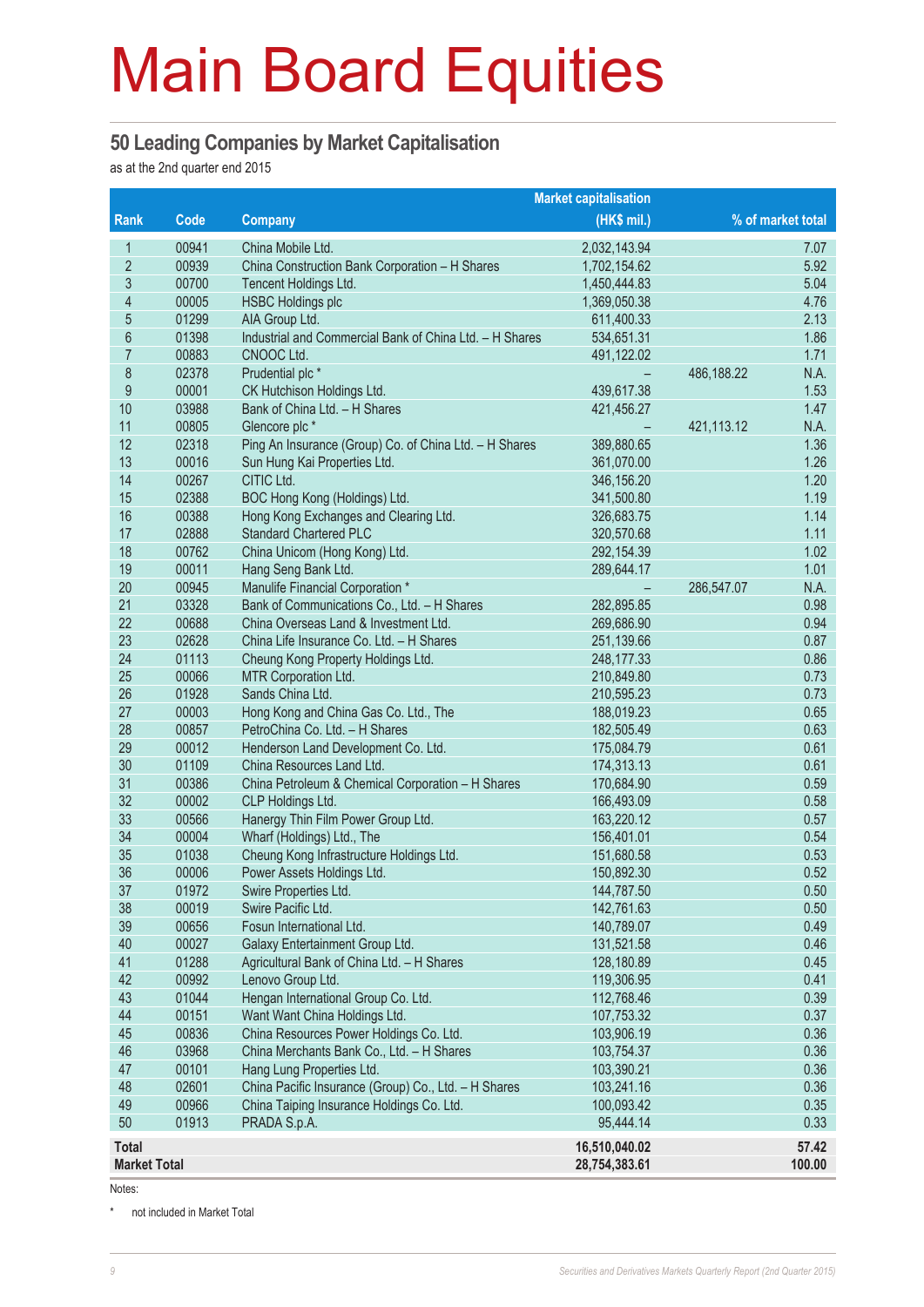### **Short Selling (value)**

|      |    | Short selling turnover (HK\$ mil.) | Market turnover (HK\$ mil.) * | % of market total |
|------|----|------------------------------------|-------------------------------|-------------------|
| 2014 | Q2 | 355,541.15                         | 3,447,418.64                  | 10.31             |
|      | Q3 | 464,325.10                         | 4,535,766.69                  | 10.24             |
|      | Q4 | 537,312.82                         | 5,005,118.22                  | 10.74             |
| 2015 | O1 | 502,684.62                         | 5,272,006.50                  | 9.53              |
|      | Q2 | 812,595.30                         | 9,894,068.82                  | 8.21              |

Included Market total for Main Board and GEM

### **Short Selling (share)**

|      |    | <b>Short selling turnover (Mil. shs)</b> | Market turnover (Mil. shs) * | % of market total |
|------|----|------------------------------------------|------------------------------|-------------------|
| 2014 | Q2 | 36,449.08                                | 6,775,296.43                 | 0.54              |
|      | Q3 | 45,864.62                                | 9,468,544.88                 | 0.48              |
|      | Q4 | 50,290.13                                | 9,599,469.09                 | 0.52              |
| 2015 | O1 | 42.342.54                                | 11,464,887.20                | 0.37              |
|      | Q2 | 66,878.15                                | 14,614,838.29                | 0.46              |

Included Market total for Main Board and GEM

#### **New Listing Companies Statistics**

|      |                | No. of newly<br>listed companies | No. of companies<br>transferred from GEM* | <b>Funds raised</b><br>(HK\$ mil.) # |
|------|----------------|----------------------------------|-------------------------------------------|--------------------------------------|
| 2014 | Q <sub>2</sub> | 24                               | $\mathcal{D}$                             | 35,955.89                            |
|      | Q <sub>3</sub> | 27                               | $\mathcal{D}$                             | 48,806.13                            |
|      | Q4             | 27                               |                                           | 100,054.42                           |
| 2015 | Q1             | 16                               | 3                                         | 19,653.73                            |
|      | Q2             | 16                               | C                                         | 108,697.59                           |

Included only the transfers of listing from GEM to Main Board pursuant to the revised Rule 9.24 of GEM Listing Rules and to the new Chapter 9A of the Main Board Listing Rules effective from 1 July 2008

All funds raised are attributed to the initial public offers of newly listed companies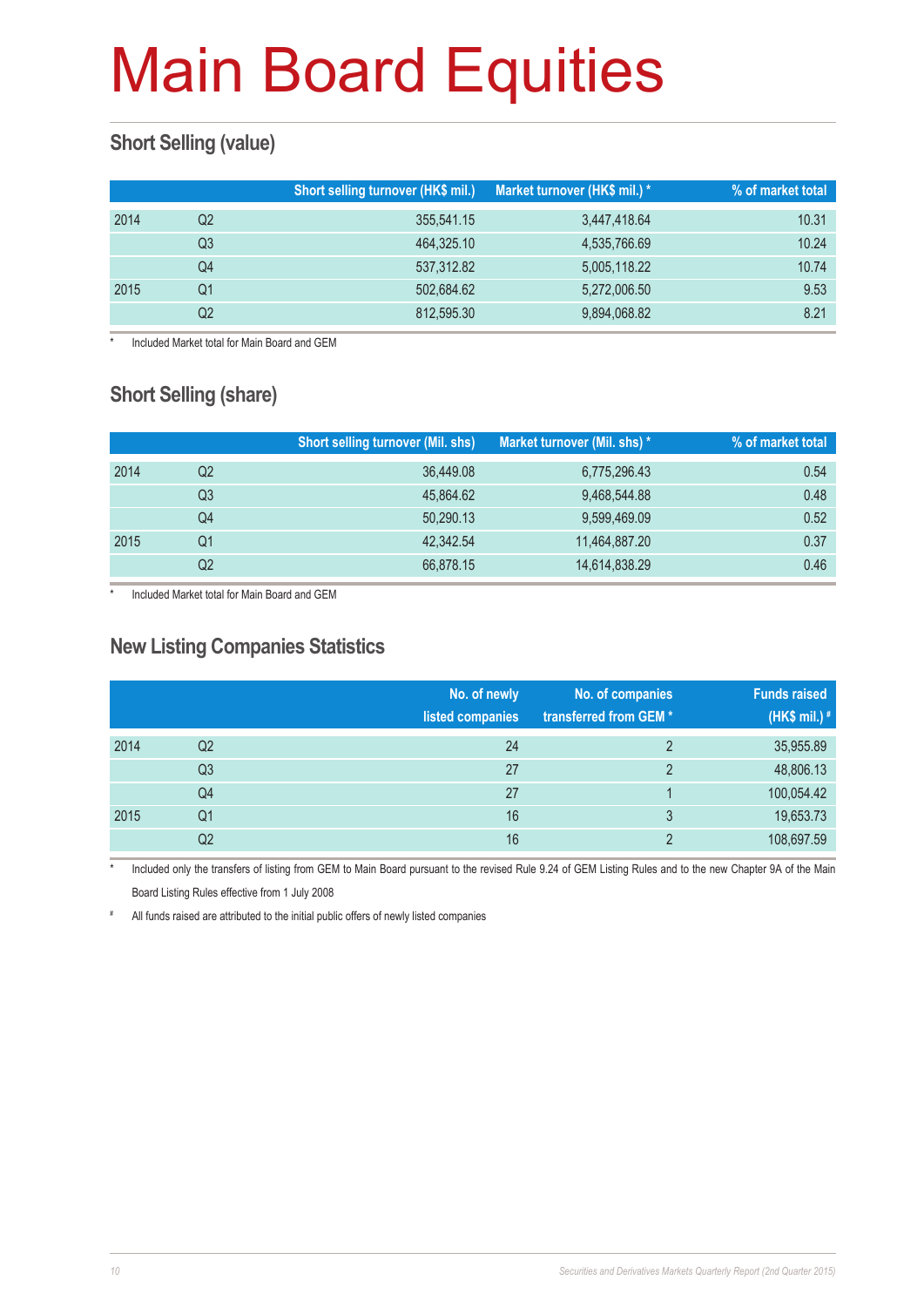#### **Newly Listed Companies**

for 2nd quarter 2015

| Code         | <b>Company name</b>                                        |            |               | Listing date No. of issued shares Funds raised (HK\$ mil.) |
|--------------|------------------------------------------------------------|------------|---------------|------------------------------------------------------------|
|              |                                                            |            |               |                                                            |
| 01245        | Niraku GC Holdings, Inc.                                   | 2015/04/08 | 1,195,850,460 | 354.00                                                     |
| 01776        | GF Securities Co., Ltd. - H Shares                         | 2015/04/10 | 1,701,796,200 | 32,078.86                                                  |
| 01500        | In Construction Holdings Ltd.                              | 2015/04/16 | 830,000,000   | 151.80                                                     |
| 06826        | Shanghai Haohai Biological Technology Co., Ltd. - H Shares | 2015/04/30 | 40.045.300    | 2,362.67                                                   |
| 01470        | Tic Tac International Holdings Co. Ltd.                    | 2015/05/12 | 800.000.000   | 136.00                                                     |
| 01301        | D&G Technology Holding Co. Ltd.                            | 2015/05/27 | 619,258,000   | 385.91                                                     |
| 06839        | Yunnan Water Investment Co., Ltd. - H Shares               | 2015/05/27 | 363,713,900   | 1,917.76                                                   |
| 06886        | Huatai Securities Co., Ltd. - H Shares                     | 2015/06/01 | 1.719.045.680 | 38,756.67                                                  |
| 01520        | Runway Global Holdings Co. Ltd. *                          | 2015/06/01 | 600,000,000   |                                                            |
| 01113        | Cheung Kong Property Holdings Ltd.                         | 2015/06/03 | 3,859,678,500 |                                                            |
| 01530        | 3SBio Inc.                                                 | 2015/06/11 | 2,515,313,570 | 6,342.84                                                   |
| 06108        | New Ray Medicine International Holding Ltd. *              | 2015/06/16 | 1,205,000,000 |                                                            |
| 06183        | China Greenfresh Group Co., Ltd.                           | 2015/06/18 | 500,000,000   | 706.50                                                     |
| 00574        | Pa Shun Pharmaceutical International Holdings Ltd.         | 2015/06/19 | 1.000.000.000 | 305.00                                                     |
| 02686        | AAG Energy Holdings Ltd.                                   | 2015/06/23 | 3,324,368,920 | 2,284.20                                                   |
| 01528        | Red Star Macalline Group Corporation Ltd. - H Shares       | 2015/06/26 | 1,062,813,069 | 7,218.85                                                   |
| 06133        | Vital Mobile Holdings Ltd.                                 | 2015/06/26 | 850,000,000   | 527.00                                                     |
| 03396        | Legend Holdings Corporation - H Shares                     | 2015/06/29 | 388,238,400   | 15,169.53                                                  |
| <b>Total</b> |                                                            |            |               | 108,697.59                                                 |

\* Transfers of listing from GEM to Main Board pursuant to the revised Rule 9.24 of the GEM Listing Rules and to the new Chapter 9A of the Main Board Listing Rules effective from 1 July 2008.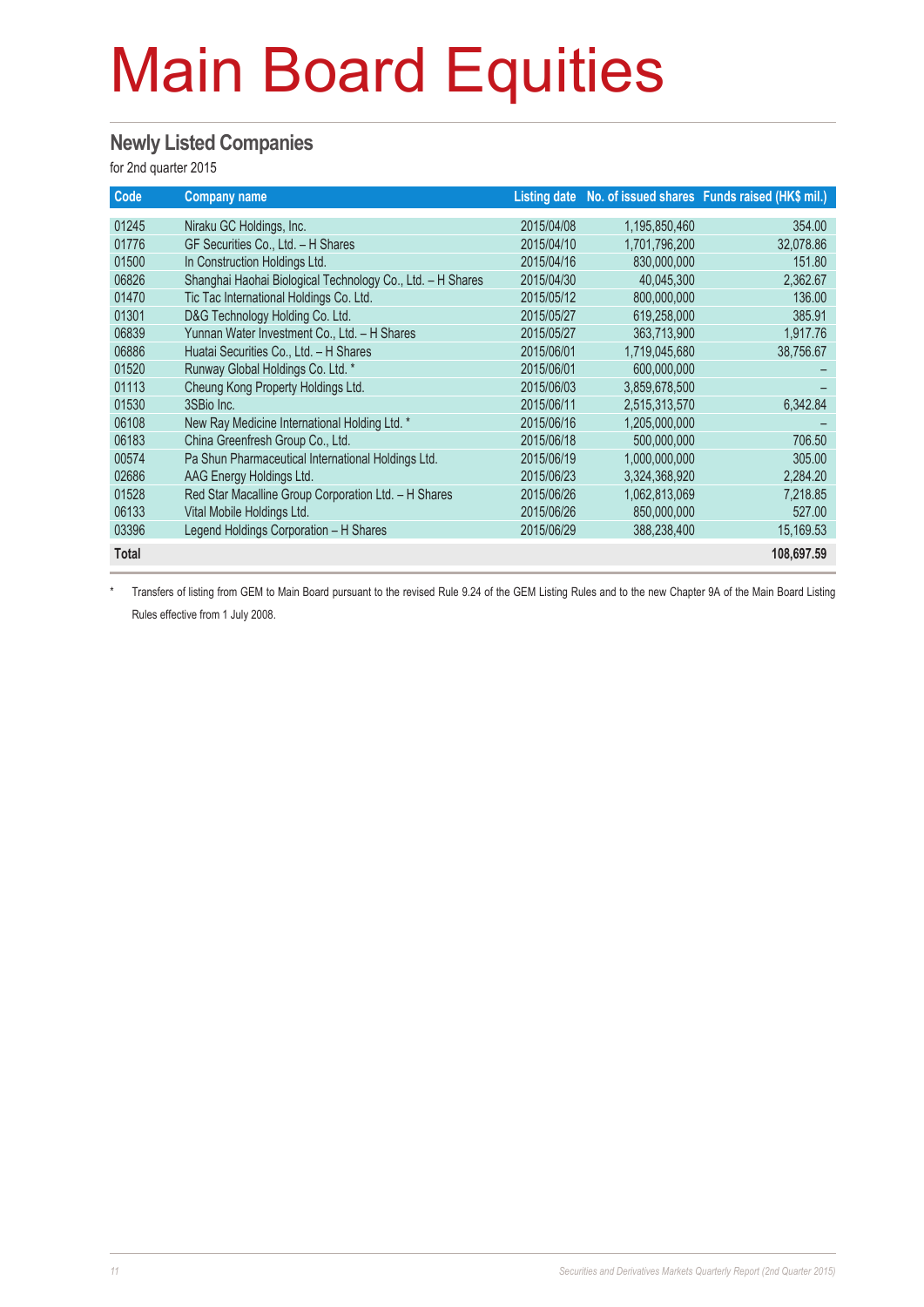#### **Withdrawal of Listed Companies**

| Code  | Company name                          | Last trading date | <b>Delisted date</b> |
|-------|---------------------------------------|-------------------|----------------------|
| 06199 | China CNR Corporation Ltd. - H Shares | 2015/05/06        | 2015/05/21           |
| 00013 | Hutchison Whampoa Ltd.                | 2015/05/26        | 2015/06/03           |
| 01390 | econtext Asia Ltd.                    | 2015/05/26        | 2015/06/04           |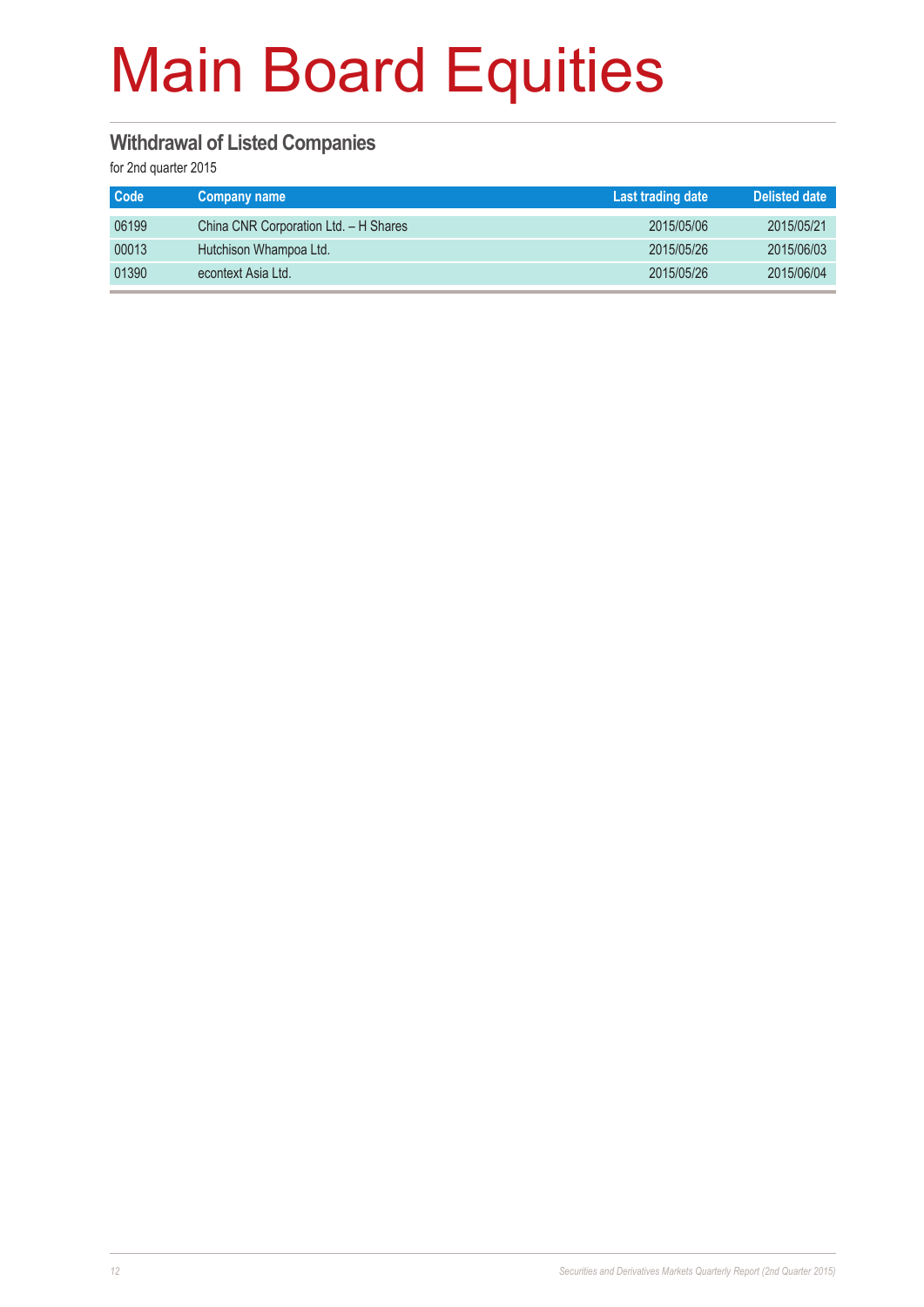#### **Company Name Changes**

| Code  | Old name                                              | New name                                                    | <b>Effective date</b> | <b>Adoption date</b> |
|-------|-------------------------------------------------------|-------------------------------------------------------------|-----------------------|----------------------|
| 03313 | ArtGo Mining Holdings Ltd.                            | ArtGo Holdings Ltd.                                         | 2015/03/02            | 2015/04/02           |
| 00183 | Richfield Group Holdings Ltd.                         | Winfull Group Holdings Ltd.                                 | 2015/03/04            | 2015/04/09           |
| 00209 | China Tycoon Beverage Holdings Ltd.                   | Winshine Entertainment & Media Holding Co. Ltd.             | 2015/03/11            | 2015/04/16           |
| 01101 | China Rongsheng Heavy Industries Group Holdings Ltd.  | China Huarong Energy Co. Ltd.                               | 2015/03/18            | 2015/04/24           |
| 01329 | Juda International Holdings Ltd.                      | Beijing Capital Juda Ltd.                                   | 2015/03/26            | 2015/04/24           |
| 00708 | New Media Group Holdings Ltd.                         | Evergrande Health Industry Group Ltd.                       | 2015/04/20            | 2015/04/24           |
| 01033 | Sinopec Yizheng Chemical Fibre Co. Ltd. - H Shares    | Sinopec Oilfield Service Corporation - H Shares             | 2015/03/20            | 2015/04/28           |
| 01281 | Kai Shi China Holdings Co. Ltd.                       | Long Ji Tai He Holding Ltd.                                 | 2015/04/02            | 2015/05/06           |
| 00860 | Ming Fung Jewellery Group Ltd.                        | O Luxe Holdings Ltd.                                        | 2015/03/11            | 2015/05/06           |
| 00521 | Shougang Concord Technology Holdings Ltd.             | HNA International Investment Holdings Ltd.                  | 2015/04/23            | 2015/05/07           |
| 00039 | Sino Distillery Group Ltd.                            | China Beidahuang Industry Group Holdings Ltd.               | 2015/04/13            | 2015/05/14           |
| 00812 | Tanrich Financial Holdings Ltd.                       | Southwest Securities International Securities Ltd.          | 2015/04/14            | 2015/05/15           |
| 00218 | Shenyin Wanguo (H.K.) Ltd.                            | Shenwan Hongyuan (H.K.) Ltd.                                | 2015/05/21            | 2015/06/01           |
| 01766 | CSR Corporation Ltd. - H Shares                       | CRRC Corporation Ltd. - H Shares                            | 2015/06/01            | 2015/06/08           |
| 00317 | Guangzhou Shipyard International Co. Ltd. - H Shares  | CSSC Offshore & Marine Engineering (Group) Co. Ltd. - H Shs | 2015/05/11            | 2015/06/08           |
| 01822 | Perception Digital Holdings Ltd.                      | E-Rental Car Co. Ltd.                                       | 2015/05/04            | 2015/06/08           |
| 00876 | Wing Tai Investment Holdings Ltd.                     | Mega Medical Technology Ltd.                                | 2015/05/22            | 2015/06/12           |
| 03836 | China Harmony Auto Holding Ltd.                       | China Harmony New Energy Auto Holding Ltd.                  | 2015/05/12            | 2015/06/16           |
| 01039 | Changfeng Axle (China) Co. Ltd.                       | Fortunet e-Commerce Group Ltd.                              | 2015/05/28            | 2015/06/19           |
| 00263 | China Yunnan Tin Minerals Group Co. Ltd.              | GT Group Holdings Ltd.                                      | 2015/06/12            | 2015/06/22           |
| 02005 | Lijun International Pharmaceutical (Holding) Co. Ltd. | SSY Group Ltd.                                              | 2015/05/19            | 2015/06/22           |
| 02728 | Shinhint Acoustic Link Holdings Ltd.                  | Yuhua Energy Holdings Ltd.                                  | 2015/06/02            | 2015/06/29           |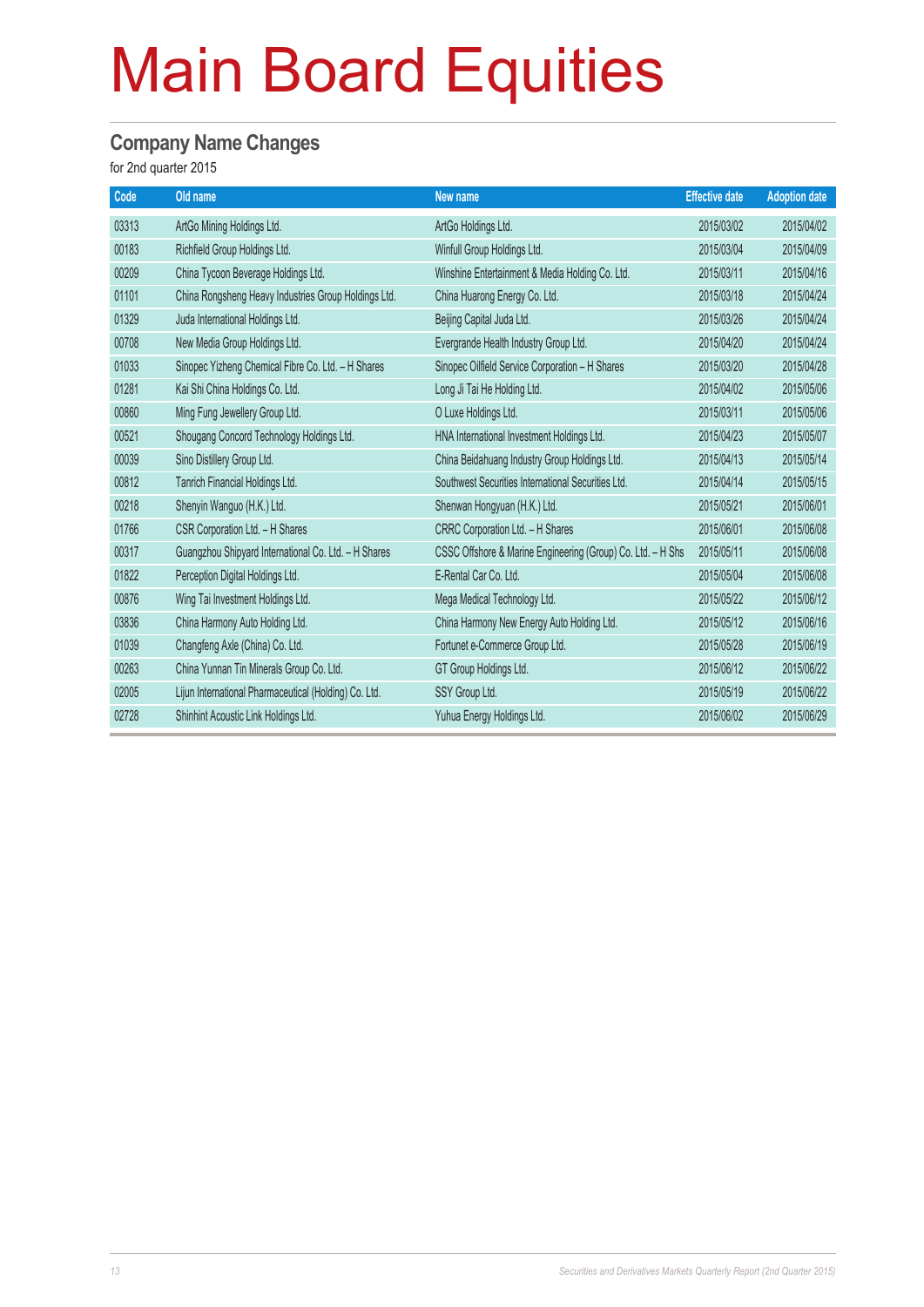#### **Bonus Issues/Bonus Warrants**

| Code  | <b>Company</b>                                      | <b>Particulars</b>    | Ex-date    |
|-------|-----------------------------------------------------|-----------------------|------------|
| 03336 | Ju Teng International Holdings Ltd.                 | 1 wt for 8            | 2015/04/01 |
| 01237 | Merry Garden Holdings Ltd.                          | 1 for 100             | 2015/05/14 |
| 01332 | Qualipak International Holdings Ltd.                | 1 for $4$             | 2015/05/20 |
| 02268 | Youyuan International Holdings Ltd.                 | 1 for 10              | 2015/05/21 |
| 01045 | APT Satellite Holdings Ltd.                         | 1 for 2               | 2015/05/28 |
| 00603 | China Oil And Gas Group Ltd.                        | 1 for 10              | 2015/05/28 |
| 00763 | ZTE Corporation - H Shares                          | 2 for 10              | 2015/06/01 |
| 00833 | Alltronics Holdings Ltd.                            | 1 for 10              | 2015/06/02 |
| 03778 | China Weaving Materials Holdings Ltd.               | 1 for 10              | 2015/06/02 |
| 00003 | Hong Kong and China Gas Co. Ltd., The               | 1 for 10              | 2015/06/03 |
| 06830 | Huazhong In-Vehicle Holdings Co. Ltd.               | 1 for $1$             | 2015/06/03 |
| 00012 | Henderson Land Development Co. Ltd.                 | 1 for 10              | 2015/06/04 |
| 02342 | Comba Telecom Systems Holdings Ltd.                 | 1 for 10              | 2015/06/05 |
| 01328 | International Elite Ltd.                            | $2$ for 1             | 2015/06/05 |
| 01239 | Jin Bao Bao Holdings Ltd.                           | 4 for 1 subdivided sh | 2015/06/05 |
| 00509 | Century Sunshine Group Holdings Ltd.                | 1 for 20              | 2015/06/11 |
| 03399 | Guangdong Yueyun Transportation Co. Ltd. - H Shares | 5 for 10              | 2015/06/15 |
| 02213 | Yi Hua Department Store Holdings Ltd.               | 1 for $4$             | 2015/06/16 |
| 00895 | Dongjiang Environmental Co. Ltd. - H Shares         | 15 for 10             | 2015/06/18 |
| 01076 | Imperial Pacific International Holdings Ltd.        | 15 for 1              | 2015/06/19 |
| 01107 | Modern Land (China) Co., Ltd.                       | 1 for 10              | 2015/06/22 |
| 00071 | Miramar Hotel & Investment Co. Ltd.                 | 1 wt for 5            | 2015/06/23 |
| 01788 | Guotai Junan International Holdings Ltd.            | $2$ for 1             | 2015/06/24 |
| 01192 | Titan Petrochemicals Group Ltd.                     | 1 wt for 1 offer sh   | 2015/06/24 |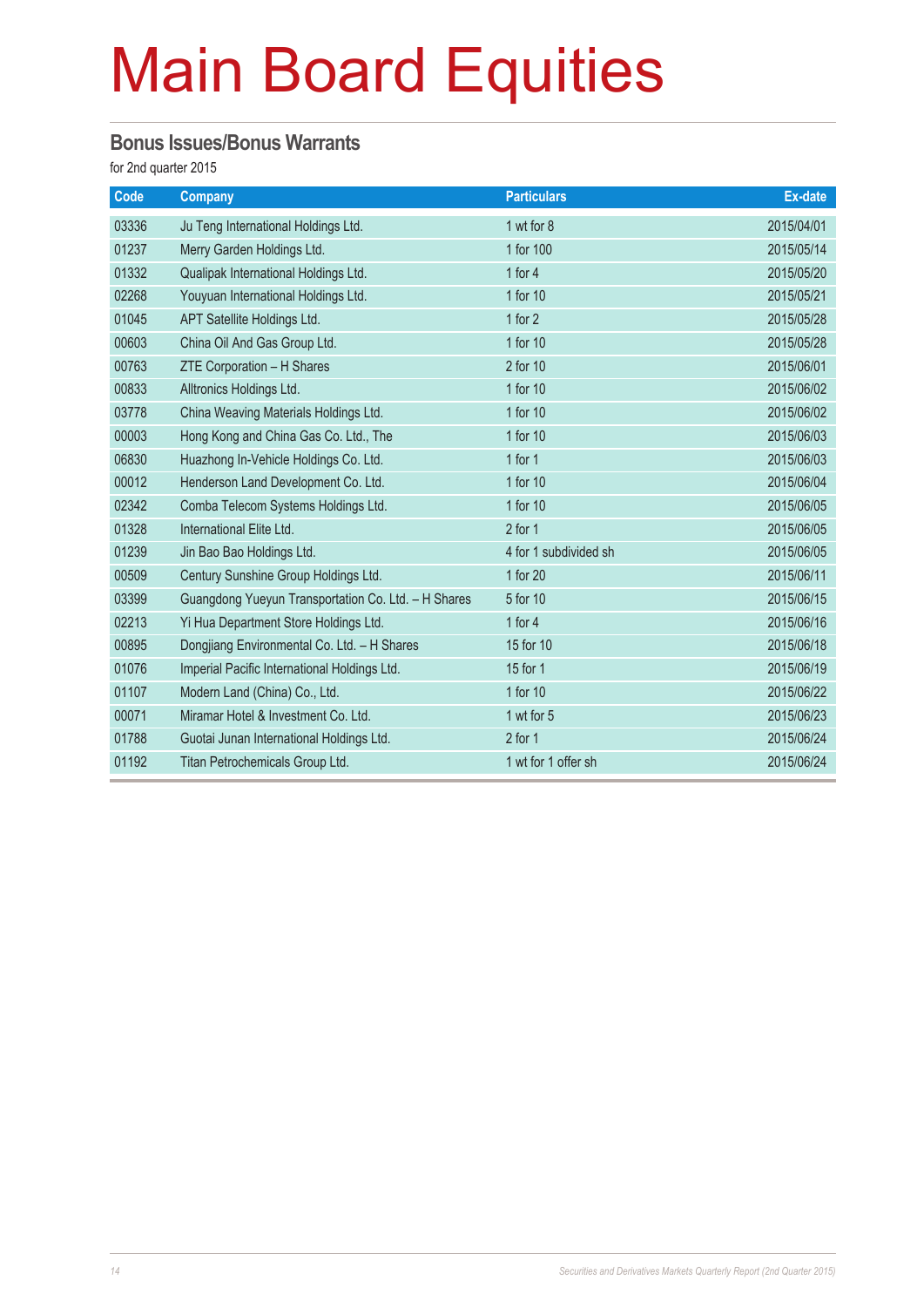#### **Share Split/Consolidation**

| Code  | Company                                      | <b>Particulars</b>      | <b>Effective date</b> |
|-------|----------------------------------------------|-------------------------|-----------------------|
| 01166 | Solartech International Holdings Ltd.        | Consolidation 10 into 1 | 2015/04/02            |
| 00149 | China Agri-Products Exchange Ltd.            | Consolidation 8 into 1  | 2015/04/09            |
| 04337 | <b>Starbucks Corporation</b>                 | Split 1 into 2          | 2015/04/10            |
| 00630 | AMCO United Holding Ltd.                     | Consolidation 5 into 1  | 2015/04/28            |
| 01145 | Courage Marine Group Ltd.                    | Consolidation 10 into 1 | 2015/05/07            |
| 02886 | Binhai Investment Co. Ltd.                   | Consolidation 10 into 1 | 2015/05/14            |
| 00689 | EPI (Holdings) Ltd.                          | Consolidation 10 into 1 | 2015/05/14            |
| 00641 | CHTC Fong's Industries Co. Ltd.              | Split 1 into 2          | 2015/05/22            |
| 00911 | Hang Fat Ginseng Holdings Co. Ltd.           | Split 1 into 10         | 2015/05/26            |
| 01082 | Hong Kong Education (Int'l) Investments Ltd. | Consolidation 5 into 1  | 2015/05/27            |
| 01738 | Feishang Anthracite Resources Ltd.           | Split 1 into 10         | 2015/06/01            |
| 01239 | Jin Bao Bao Holdings Ltd.                    | Split 1 into 10         | 2015/06/04            |
| 01246 | Ngai Shun Holdings Ltd.                      | Split 1 into 10         | 2015/06/04            |
| 02326 | BEP International Holdings Ltd.              | Split 1 into 10         | 2015/06/09            |
| 01027 | Jicheng Umbrella Holdings Ltd.               | Split 1 into 25         | 2015/06/10            |
| 02324 | Capital VC Ltd.                              | Consolidation 5 into 1  | 2015/06/12            |
| 00383 | COL Capital Ltd.                             | Split 1 into 20         | 2015/06/15            |
| 00582 | Landing International Development Ltd.       | Consolidation 10 into 1 | 2015/06/16            |
| 00275 | Hanny Holdings Ltd.                          | Consolidation 2 into 1  | 2015/06/18            |
| 00915 | Linmark Group Ltd.                           | Split 1 into 5          | 2015/06/23            |
| 01064 | Zhong Hua International Holdings Ltd.        | Split 1 into 4          | 2015/06/25            |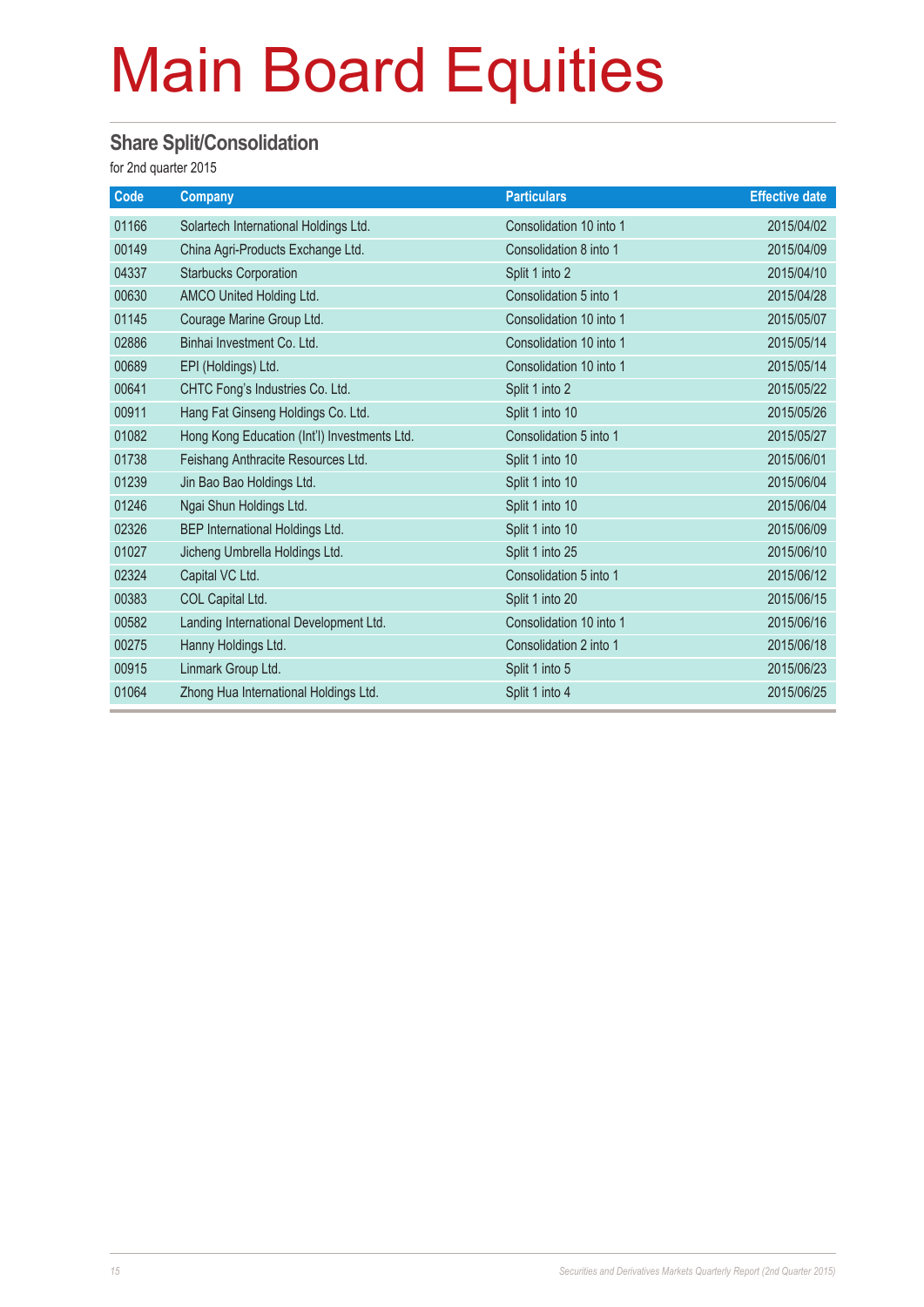#### **Rights Issues & Open Offers**

| <b>Month</b> | Code  | <b>Company</b>                              | <b>Ratio</b>                       | Funds raised (HK\$ mil.) |
|--------------|-------|---------------------------------------------|------------------------------------|--------------------------|
| Apr          | 00860 | O Luxe Holdings Ltd.                        | Open offer 2 for 1 @\$0.30         | 490.35                   |
|              |       |                                             | (after consolidation 10 into 1)    |                          |
|              | 00185 | Heng Fai Enterprises Ltd.                   | Open offer 1 for 10 @\$0.10        | 36.56                    |
|              | 00207 | Joy City Property Ltd.                      | Rts 1 for 2 @\$1.35                | 6,404.01                 |
|              | 00616 | Easyknit Enterprises Holdings Ltd.          | Rts 20 for 1 @\$0.65               | 329.16                   |
|              |       |                                             | (after consolidation 20 into 1)    |                          |
|              | 01019 | Convoy Financial Holdings Ltd.              | Open offer 3 for 1 @\$0.25         | 461.04                   |
|              | 01166 | Solartech International Holdings Ltd.       | Open offer 5 for 1 @\$0.20         | 188.99                   |
|              |       |                                             | (after consolidation 10 into 1)    |                          |
| May          | 00149 | China Agri-Products Exchange Ltd.           | Rts 8 for 1 @\$0.30                | 517.25                   |
|              |       |                                             | (after consolidation 8 into 1)     |                          |
|              | 00897 | Wai Yuen Tong Medicine Holdings Ltd.        | Rts 1 for 2 @\$0.108               | 227.73                   |
|              | 00665 | Haitong International Securities Group Ltd. | Rts 1 for 1 @\$3.50                | 8,867.09                 |
|              | 00509 | Century Sunshine Group Holdings Ltd.        | Open offer 1 for 2 @\$0.40         | 581.25                   |
|              | 00717 | Emperor Capital Group Ltd.                  | Rts 1 for 2 @\$0.50                | 657.99                   |
| Jun          | 00397 | Jun Yang Solar Power Investments Ltd.       | Open offer 1 for 2 @\$0.26         | 578.05                   |
|              | 00587 | Hua Han Bio-Pharmaceutical Holdings Ltd.    | Open offer 1 for 2 @\$1.30         | 3,194.55                 |
|              | 00334 | Proview International Holdings Ltd.         | Open offer 2 for 1 @\$0.35         | 35.50                    |
|              |       |                                             | (for qualifying shareholders only) |                          |
|              |       |                                             | (after consolidation 10 into 1)    |                          |
|              | 00619 | South China Financial Holdings Ltd.         | Rts 1 for 2 @\$0.10                | 251.40                   |
|              | 00689 | EPI (Holdings) Ltd.                         | Open offer 1 for 2 @\$0.50         | 121.31                   |
|              |       |                                             | (after consolidation 10 into 1)    |                          |
|              | 01380 | China Kingstone Mining Holdings Ltd.        | Open offer 1 for 2 @\$0.10         | 121.34                   |
|              | 02336 | Hailiang International Holdings Ltd.        | Open offer 1 for 2 @\$0.60         | 322.22                   |
|              | 00193 | Capital Estate Ltd.                         | Rts 1 for 2 @\$0.15                | 185.09                   |
|              | 03989 | Capital Environment Holdings Ltd.           | Rts 1 for 1 @\$0.45                | 2,129.18                 |
|              | 00904 | China Culiangwang Beverages Holdings Ltd.   | Open offer 2 for 1 @\$0.20         | 794.86                   |
| <b>Total</b> |       |                                             |                                    | 26,494.92                |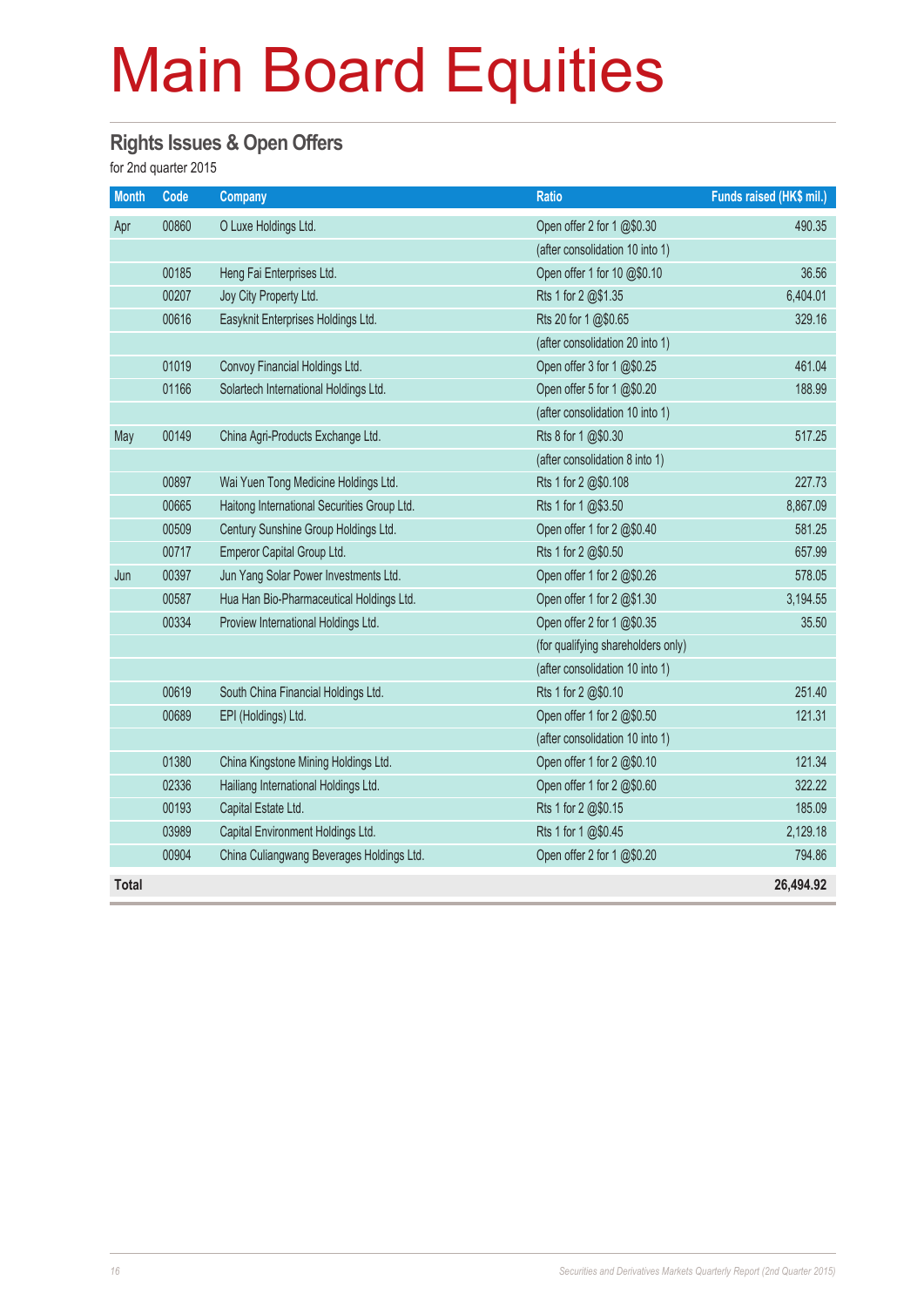#### **Placing\***

|              |       |                       | No. of new    | <b>Placing price</b> | <b>Funds raised</b> |
|--------------|-------|-----------------------|---------------|----------------------|---------------------|
| <b>Month</b> | Code  | <b>Company</b>        | shares placed | (HK\$)               | (HK\$ mil.)         |
| 2015         |       |                       |               |                      |                     |
| Apr          | 00800 | <b>A8 NEW MEDIA</b>   | 285,768,000   | 0.7300               | 208.61              |
|              | 00161 | <b>AVIC IHL</b>       | 55,530,000    | 6.3000               | 349.84              |
|              | 00039 | <b>CH BEIDAHUANG</b>  | 150,000,000   | 0.7300               | 109.50              |
|              | 00976 | CHIHO-TIANDE          | 203,900,000   | 9.0100               | 1,837.14            |
|              | 00673 | <b>CHINA HEALTH</b>   | 136,657,939   | 0.2800               | 38.26               |
|              | 00648 | <b>CHINA RENJI</b>    | 223,426,687   | 0.1900               | 42.45               |
|              | 00867 | <b>CMS</b>            | 72,500,000    | 11.8600              | 859.85              |
|              | 02007 | <b>COUNTRY GARDEN</b> | 2,236,200,000 | 2.8160               | 6,297.14            |
|              | 00875 | <b>CYPRESS JADE</b>   | 863,017,507   | 0.0833               | 71.89               |
|              | 00036 | FE HLDGS INTL         | 102,999,000   | 0.5500               | 56.65               |
|              | 01175 | FU JI CATERING        | 66,860,000    | 1.7100               | 114.33              |
|              | 00295 | <b>KONG SUN HOLD</b>  | 352,000,000   | 1.0700               | 376.64              |
|              | 00950 | <b>LEE'S PHARM</b>    | 30,000,000    | 13.0200              | 390.60              |
|              | 00055 | <b>NEWAY GROUP</b>    | 293,560,000   | 0.1460               | 42.86               |
|              | 01246 | <b>NGAISHUN H-NEW</b> | 83,000,000    | 0.7300               | 60.59               |
|              | 00061 | <b>NORTH ASIA RES</b> | 472,205,000   | 0.1800               | 85.00               |
|              | 00254 | <b>NUR HOLDINGS</b>   | 100,000,000   | 0.2620               | 26.20               |
|              | 00402 | PEACEMAP HOLD         | 950,000,000   | 0.3300               | 313.50              |
|              | 00221 | PNG RESOURCES         | 220,000,000   | 0.2250               | 49.50               |
|              | 00952 | QUAM                  | 150,000,000   | 0.7500               | 112.50              |
|              | 02010 | <b>REAL NUTRI</b>     | 130,000,000   | 2.3600               | 306.80              |
|              | 01196 | REALORD GROUP         | 360,000,000   | 1.4000               | 504.00              |
|              | 00444 | SINCEREWATCH HK       | 692,000,000   | 0.6100               | 422.12              |
|              | 00198 | <b>SMI HOLDINGS</b>   | 139,582,733   | 0.2780               | 38.80               |
|              | 01063 | <b>SUNCORP TECH</b>   | 2,040,900,000 | 0.2450               | 500.02              |
|              | 01046 | UNIVERSE INT'L        | 49,730,000    | 0.4055               | 20.17               |
|              | 00209 | <b>WINSHINE ENT</b>   | 400,000,000   | 0.4000               | 160.00              |
|              | 02728 | YUHUA ENERGY          | 64,369,112    | 0.9700               | 62.44               |
| May          | 00835 | <b>ASIA COAL</b>      | 153,850,000   | 0.1300               | 20.00               |
|              | 00899 | <b>ASIA RESOURCES</b> | 340,000,000   | 0.4200               | 142.80              |
|              | 00260 | <b>AVIC JOY HLDG</b>  | 876,000,000   | 0.4100               | 359.16              |
|              | 00933 | <b>BRIGHTOIL</b>      | 590,017,000   | 2.2000               | 1,298.04            |
|              | 00024 | <b>BURWILL</b>        | 138,000,000   | 0.3250               | 44.85               |
|              | 02339 | <b>BWI INT'L</b>      | 400,000,000   | 0.3800               | 152.00              |
|              | 02371 | C CHUANGLIAN ED       | 473,800,000   | 0.3300               | 156.35              |
|              | 01094 | C P PROCUREMENT       | 1,000,000,000 | 0.1705               | 170.50              |
|              | 01069 | CA LOW-CARBON         | 34,792,000    | 1.5300               | 53.23               |
|              | 00261 | <b>CCT LAND</b>       | 4,280,000,000 | 0.0250               | 107.00              |
|              | 06881 | <b>CGS</b>            | 2,000,000,000 | 11.9900              | 23,980.00           |
|              | 00986 | CH ENV ENERGY         | 520,000,000   | 0.2450               | 127.40              |
|              | 00815 | CHI SILVER GP         | 200,000,000   | 2.6400               | 528.00              |
|              | 00976 | CHIHO-TIANDE          | 253,000,000   | 9.0100               | 2,279.53            |
|              | 06898 | <b>CHINA ALUMCAN</b>  | 49,800,000    | 2.4100               | 120.02              |
|              | 00612 | <b>CHINA INV FUND</b> | 153,000,000   | 0.4650               | 71.15               |
|              | 02023 | CHINA LUDAO           | 80,000,000    | 1.3300               | 106.40              |
|              | 00715 | CHINA OCEANWIDE       | 1,793,628,000 | 0.9610               | 1,723.68            |
|              | 00688 | CHINA OVERSEAS        | 1,686,605,875 | 25.3800              | 42,806.06           |
|              | 00736 | <b>CHINA PPT INV</b>  | 2,500,000,000 | 0.1000               | 250.00              |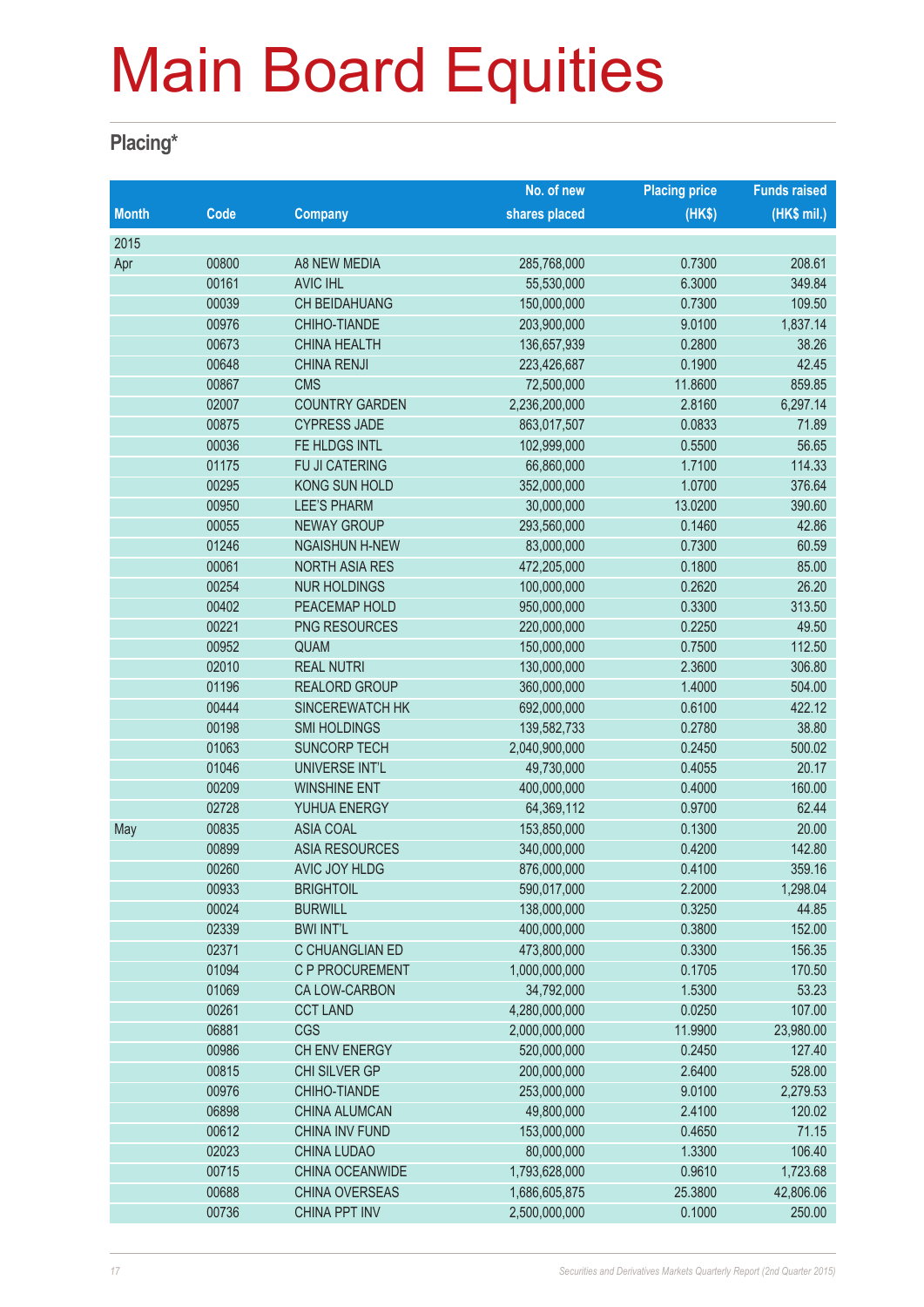|              |       |                        | No. of new     | <b>Placing price</b> | <b>Funds raised</b> |
|--------------|-------|------------------------|----------------|----------------------|---------------------|
| <b>Month</b> | Code  | <b>Company</b>         | shares placed  | (HKS)                | $(HK$$ mil.)        |
|              | 01109 | <b>CHINA RES LAND</b>  | 400,000,000    | 25.2500              | 10,100.00           |
|              | 00910 | <b>CHINA SANDI</b>     | 137,410,000    | 0.3700               | 50.84               |
|              | 00245 | <b>CHINA SEVENSTAR</b> | 83,360,000     | 0.6000               | 50.02               |
|              | 00966 | <b>CHINA TAIPING</b>   | 486,000,000    | 27.7400              | 13,481.64           |
|              | 00855 | <b>CHINA WATER</b>     | 36,907,143     | 4.2000               | 155.01              |
|              | 00354 | CHINASOFT INT'L        | 100,000,000    | 3.6800               | 368.00              |
|              | 00560 | CHU KONG SHIP          | 180,000,000    | 2.5600               | 460.80              |
|              | 00884 | CIFI HOLD GP           | 600,000,000    | 2.2000               | 1,320.00            |
|              | 00524 | <b>E-KONG GROUP</b>    | 104,200,000    | 0.6900               | 71.90               |
|              | 01395 | <b>ELL ENV</b>         | 160,000,000    | 0.9800               | 156.80              |
|              | 00656 | <b>FOSUN INTL</b>      | 465,000,000    | 20.0000              | 9,300.00            |
|              | 00535 | <b>GEMDALE PPT</b>     | 2,524,000,000  | 0.5300               | 1,337.72            |
|              | 02389 | <b>GENVON GROUP</b>    | 999,000,000    | 0.7200               | 719.28              |
|              | 00109 | <b>GOOD FELLOW RES</b> | 1,500,000,000  | 0.4390               | 658.50              |
|              | 00115 | <b>GRAND FIELD GP</b>  | 58,680,000     | 0.3800               | 22.30               |
|              | 00337 | <b>GREENLAND HK</b>    | 228,000,000    | 7.4600               | 1,700.88            |
|              | 06837 | <b>HAITONG SEC</b>     | 1,916,978,820  | 17.1800              | 32,933.70           |
|              | 00033 | <b>HARMONIC STR</b>    | 4,000,000,000  | 0.1000               | 400.00              |
|              | 01340 | <b>HUISHENG INTL</b>   | 80,000,000     | 1.2500               | 100.00              |
|              | 00640 | <b>INFINITY CHEM</b>   | 50,000,000     | 1.6000               | 80.00               |
|              | 01250 | <b>JIN CAI HLDGS</b>   | 14,136,452,910 | 0.0790               | 1,116.78            |
|              | 00268 | KINGDEE INT'L          | 288,526,000    | 4.6000               | 1,327.22            |
|              | 00381 | KIU HUNG INT'L         | 67,200,000     | 0.1740               | 11.69               |
|              | 01089 | LEYOU TECH H           | 478,080,000    | 1.2000               | 573.70              |
|              | 00876 | <b>MEGA MEDICAL</b>    | 250,000,000    | 0.4000               | 100.00              |
|              | 02322 | <b>NOBLE CENTURY</b>   | 67,520,000     | 1.0000               | 67.52               |
|              | 00254 | <b>NUR HOLDINGS</b>    | 500,000,000    | 0.2620               | 131.00              |
|              | 00310 | PROSP INV HOLD         | 142,500,000    | 0.2000               | 28.50               |
|              | 00803 | PROSPERITY INTL        | 714,280,000    | 0.2380               | 170.00              |
|              | 01198 | ROYALE FURN            | 278,000,000    | 0.2400               | 66.72               |
|              | 00482 | <b>SANDMARTIN INTL</b> | 166,445,772    | 0.2800               | 46.60               |
|              | 00747 | <b>SHENYANG PUBLIC</b> | 84,080,000     | 1.2500               | 105.10              |
|              | 01106 | <b>SINO HAIJING</b>    | 49,860,000     | 1.2680               | 63.22               |
|              | 01418 | <b>SINOMAX GROUP</b>   | 100,000,000    | 1.0600               | 106.00              |
|              | 01020 | SINOREF HLDGS          | 170,000,000    | 0.3100               | 52.70               |
|              | 00726 | SOUTH EAST GP          | 6,500,000,000  | 0.2000               | 1,300.00            |
|              | 00188 | <b>SUNWAH KINGSWAY</b> | 630,000,000    | 0.3400               | 214.20              |
|              | 01206 | <b>TECHNOVATOR</b>     | 128,994,000    | 5.9500               | 767.51              |
|              | 01600 | <b>TIAN LUN GAS</b>    | 181,689,608    | 6.4000               | 1,162.81            |
|              | 03886 | <b>TOWN HEALTH</b>     | 1,785,098,644  | 0.9800               | 1,749.40            |
|              | 00570 | <b>TRAD CHI MED</b>    | 1,752,098,682  | 4.6800               | 8,199.82            |
|              | 00307 | <b>UP ENERGY DEV</b>   | 303,832,000    | 0.5500               | 167.11              |
|              | 01400 | <b>WANG TAI HLDG</b>   | 200,000,000    | 0.7600               | 152.00              |
|              | 03393 | <b>WASION GROUP</b>    | 61,000,000     | 10.8000              | 658.80              |
|              | 00273 | <b>WILLIE INT'L</b>    | 1,250,000,000  | 0.1200               | 150.00              |
|              | 01260 | <b>WONDERFUL SKY</b>   | 200,000,000    | 2.1500               | 430.00              |
|              | 01628 | YUZHOU PPT             | 360,000,000    | 2.2000               | 792.00              |
| Jun          | 01096 | <b>ACTIVE GROUP</b>    | 175,000,000    | 0.6500               | 113.75              |
|              | 01131 | <b>AGRITRADE RES</b>   | 65,000,000     | 1.5500               | 100.75              |
|              | 01060 | <b>ALI PICTURES</b>    | 4,199,570,000  | 2.9000               | 12,178.75           |
|              | 06828 | <b>BLUE SKY PWR</b>    | 100,000,000    | 0.4300               | 43.00               |
|              | 01253 | <b>BROADGREENSTATE</b> | 59,440,000     | 2.1500               | 127.80              |
|              |       |                        |                |                      |                     |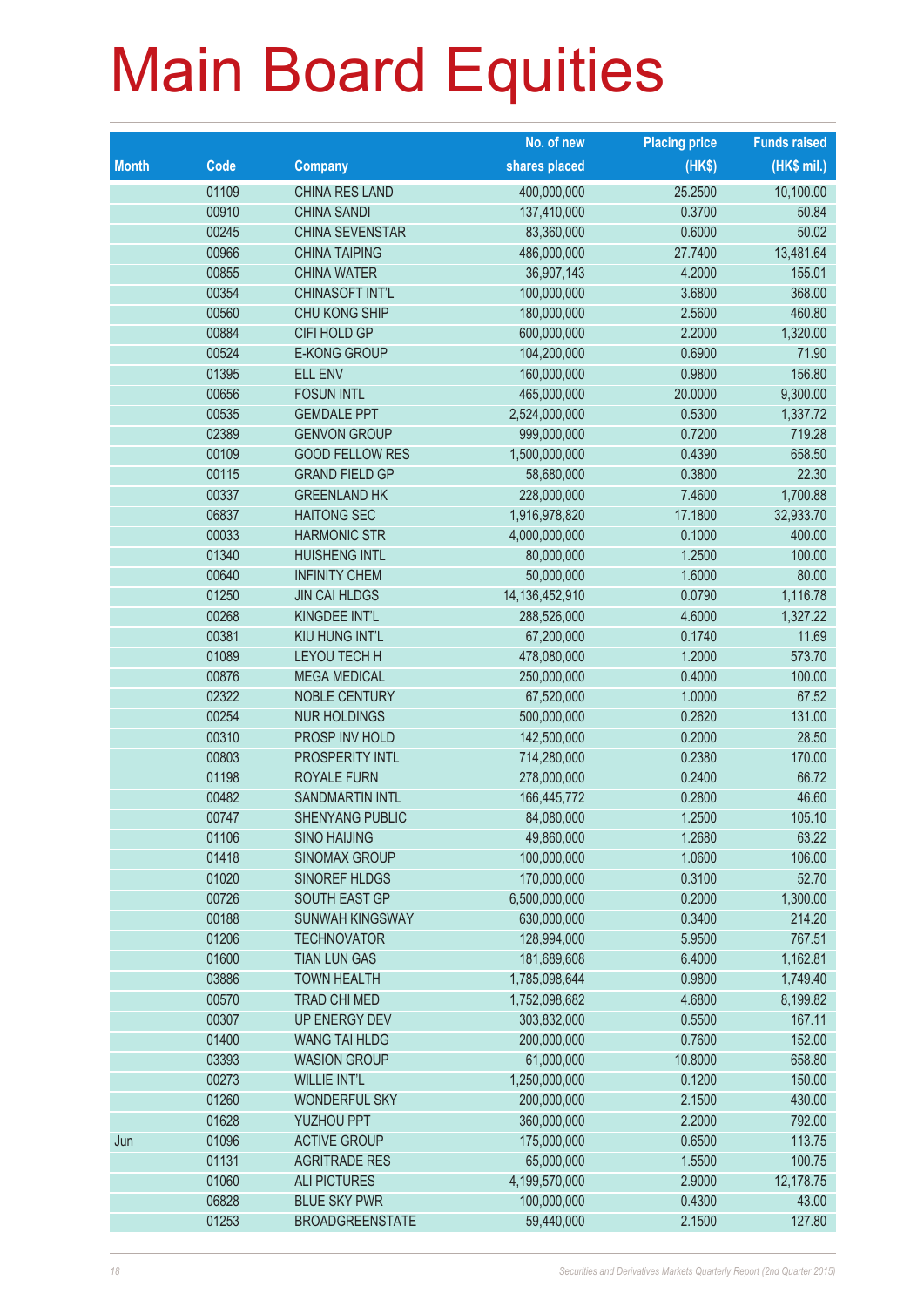|              |       |                        | No. of new    | <b>Placing price</b> | <b>Funds raised</b> |
|--------------|-------|------------------------|---------------|----------------------|---------------------|
| <b>Month</b> | Code  | <b>Company</b>         | shares placed | (HK\$)               | $(HK$$ mil.)        |
|              | 02339 | <b>BWI INT'L</b>       | 800,000,000   | 0.5000               | 400.00              |
|              | 01522 | C CITYRAILTEC          | 114,617,534   | 2.0810               | 238.52              |
|              | 00605 | C FIN SERVICES         | 400,000,000   | 0.7500               | 300.00              |
|              | 03623 | C SUCCESS FIN          | 60,000,000    | 2.6800               | 160.80              |
|              | 01182 | C Y FOUNDATION         | 220,700,000   | 0.6050               | 133.52              |
|              | 00996 | <b>CARNIVAL GROUP</b>  | 360,000,000   | 1.4600               | 525.60              |
|              | 00633 | CH ALL ACCESS          | 130,000,000   | 2.3400               | 304.20              |
|              | 01217 | CH INNOVATION          | 1,395,000,000 | 0.1340               | 186.93              |
|              | 01226 | CH INV FIN GP          | 130,000,000   | 0.2750               | 35.75               |
|              | 00815 | CHI SILVER GP          | 17,956,000    | 4.2500               | 76.31               |
|              | 06898 | <b>CHINA ALUMCAN</b>   | 41,174,000    | 2.2800               | 93.88               |
|              | 00370 | <b>CHINA BEST</b>      | 875,380,000   | 0.2500               | 218.85              |
|              | 00217 | <b>CHINA CHENGTONG</b> | 968,000,000   | 1.0100               | 977.68              |
|              | 00648 | <b>CHINA RENJI</b>     | 362,853,795   | 0.3350               | 121.56              |
|              | 00153 | <b>CHINA SAITE</b>     | 278,000,000   | 1.4260               | 396.43              |
|              | 00326 | <b>CHINA STAR ENT</b>  | 2,887,900,000 | 0.1200               | 346.55              |
|              | 01091 | <b>CITIC DAMENG</b>    | 302,480,000   | 1.3000               | 393.22              |
|              | 06030 | <b>CITIC SEC</b>       | 1,100,000,000 | 24.6000              | 27,060.00           |
|              | 00985 | <b>CST MINING</b>      | 5,400,000,000 | 0.1000               | 540.00              |
|              | 00065 | DETEAM CO LTD          | 45,000,000    | 0.8200               | 36.90               |
|              | 00943 | EFORCE HOLDINGS        | 160,000,000   | 0.3950               | 63.20               |
|              | 00717 | <b>EMPEROR CAPITAL</b> | 1,300,000,000 | 0.5000               | 650.00              |
|              | 00353 | <b>ENERGY INTINV</b>   | 369,417,012   | 0.1450               | 53.57               |
|              | 01808 | <b>ENTERPRISE DEV</b>  | 483,700,000   | 0.2500               | 120.93              |
|              | 01822 | <b>E-RENTAL CAR</b>    | 1,500,000,000 | 0.2600               | 390.00              |
|              | 03333 | <b>EVERGRANDE</b>      | 820,000,000   | 5.6700               | 4,649.40            |
|              | 00036 | FE HLDGS INTL          | 181,200,000   | 1.3800               | 250.06              |
|              | 00484 | <b>FORGAME</b>         | 19,041,900    | 16.5000              | 314.19              |
|              | 00817 | <b>FRANSHION PPT</b>   | 1,600,000,000 | 2.7300               | 4,368.00            |
|              | 03683 | <b>GREAT HARVEST</b>   | 83,000,000    | 1.9820               | 164.51              |
|              | 03836 | <b>HARMONY AUTO</b>    | 262,616,779   | 8.1800               | 2,148.21            |
|              | 00145 | HK BLDG & LOAN         | 100,000,000   | 0.8900               | 89.00               |
|              | 00521 | HNA INT'L INV          | 110,000,000   | 0.6500               | 71.50               |
|              | 01280 | <b>HUIYIN APP</b>      | 102,616,000   | 1.7700               | 181.63              |
|              | 01188 | <b>HYBRID KINETIC</b>  | 4,471,268,040 | 0.3700               | 1,654.37            |
|              | 00372 | <b>ITC CORPORATION</b> | 120,000,000   | 0.8800               | 105.60              |
|              | 00872 | <b>JH AUTO SAFETY</b>  | 147,364,000   | 0.8660               | 127.62              |
|              | 03888 | <b>KINGSOFT</b>        | 100,000,000   | 27.4000              | 2,740.00            |
|              | 00295 | KONG SUN HOLD          | 1,144,700,000 | 1.2000               | 1,373.64            |
|              | 00915 | <b>LINMARK GROUP</b>   | 20,000,000    | 3.2100               | 64.20               |
|              | 00938 | <b>MAN SANG INT'L</b>  | 256,038,041   | 1.0900               | 279.08              |
|              | 01268 | <b>MEIDONG AUTO</b>    | 100,000,000   | 1.8300               | 183.00              |
|              | 01141 | <b>MISSION CAP</b>     | 1,500,000,000 | 0.1000               | 150.00              |
|              | 00276 | MONGOLIA ENERGY        | 11,055,179    | 0.5400               | 5.97                |
|              | 01236 | <b>NATIONAL AGRI</b>   | 58,000,000    | 4.2500               | 246.50              |
|              | 01319 | <b>OIWAHPAWN</b>       | 80,000,000    | 2.0300               | 162.40              |
|              | 00803 | PROSPERITY INTL        | 489,000,000   | 0.2610               | 127.63              |
|              | 00243 | QPL INT'L              | 153,470,000   | 0.5600               | 85.94               |
|              | 02010 | <b>REAL NUTRI</b>      | 140,000,000   | 2.6500               | 371.00              |
|              | 01189 | ROSEDALE HOTEL         | 131,535,174   | 0.8900               | 117.07              |
|              | 00491 | SEE CORPORATION        | 368,880,000   | 0.8100               | 298.79              |
|              |       |                        |               |                      |                     |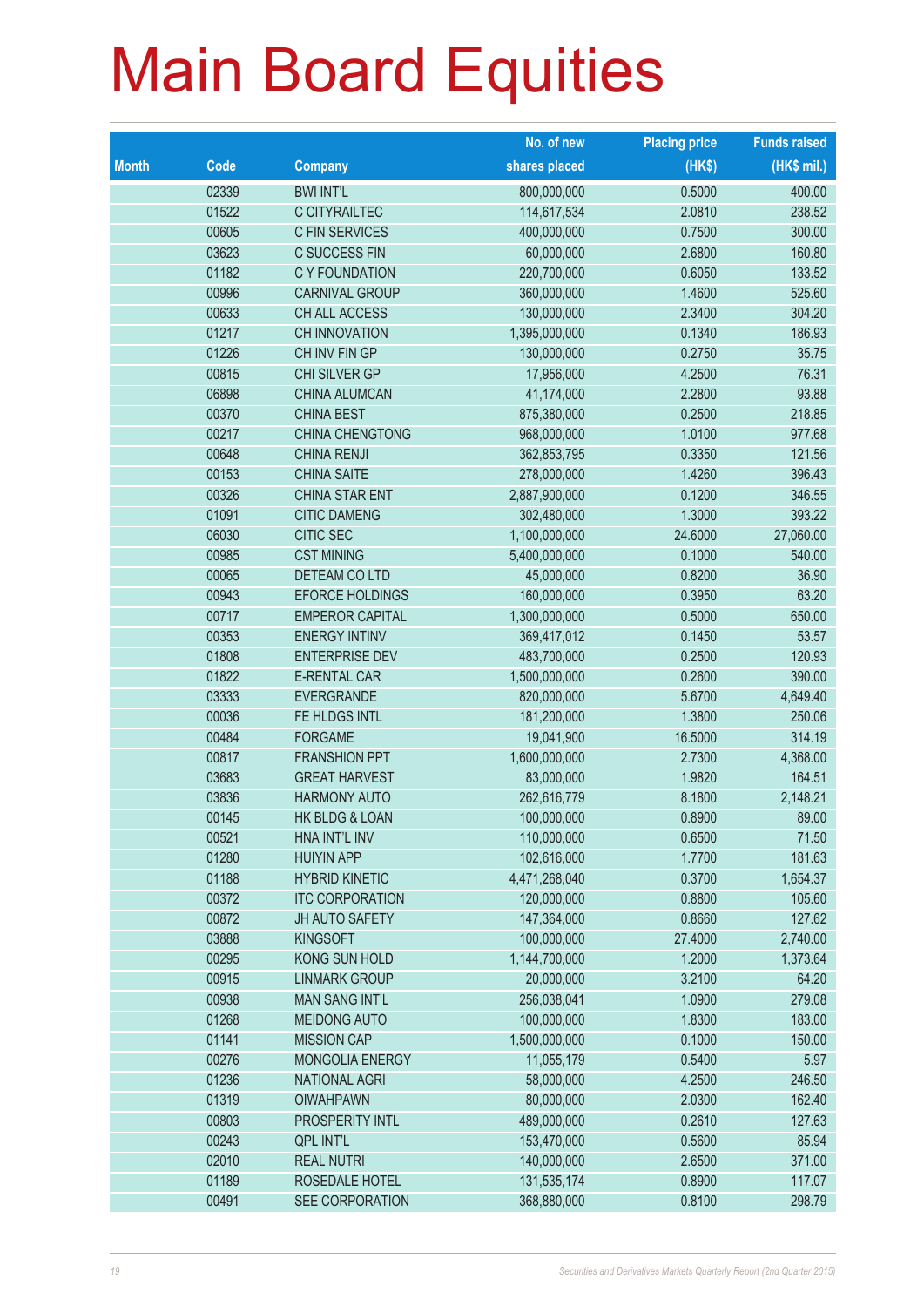|              |       |                        | No. of new    | <b>Placing price</b> | <b>Funds raised</b> |
|--------------|-------|------------------------|---------------|----------------------|---------------------|
| <b>Month</b> | Code  | <b>Company</b>         | shares placed | (HKS)                | (HK\$ mil.)         |
|              | 00604 | <b>SHENZHEN INVEST</b> | 670,000,000   | 4.1300               | 2,767.10            |
|              | 00730 | <b>SHOUGANG GRAND</b>  | 1,520,000,000 | 0.4100               | 623.20              |
|              | 01020 | SINOREF HLDGS          | 313,000,000   | 0.3500               | 109.55              |
|              | 00593 | <b>SKYOCEAN INTL</b>   | 18,287,500    | 7.6500               | 139.90              |
|              | 00395 | SMARTAC GP CH          | 348,480,000   | 0.5100               | 177.72              |
|              | 02366 | <b>SMI CULTURE</b>     | 135,000,000   | 0.9300               | 125.55              |
|              | 00198 | <b>SMI HOLDINGS</b>    | 600,000,000   | 0.7500               | 450.00              |
|              | 00981 | <b>SMIC</b>            | 4,700,000,000 | 0.6593               | 3,098.71            |
|              | 02608 | <b>SUNSHINE 100</b>    | 375,000,000   | 3.4000               | 1.275.00            |
|              | 06880 | <b>TEMPUS HOLD</b>     | 28,000,000    | 4.8800               | 136.64              |
|              | 03393 | <b>WASION GROUP</b>    | 14,000,000    | 10.8000              | 151.20              |
|              | 01129 | <b>WATER INDUSTRY</b>  | 266,000,000   | 1.8800               | 500.08              |
|              | 02233 | <b>WESTCHINACEMENT</b> | 903,467,970   | 1.6900               | 1,526.86            |
|              | 01369 | <b>WUZHOU INT'L</b>    | 327,464,000   | 1.4200               | 465.00              |
| Total        |       |                        |               |                      | 259,395.59          |

\* Due to the reporting time-lag, placing figures for the quarter are provisional.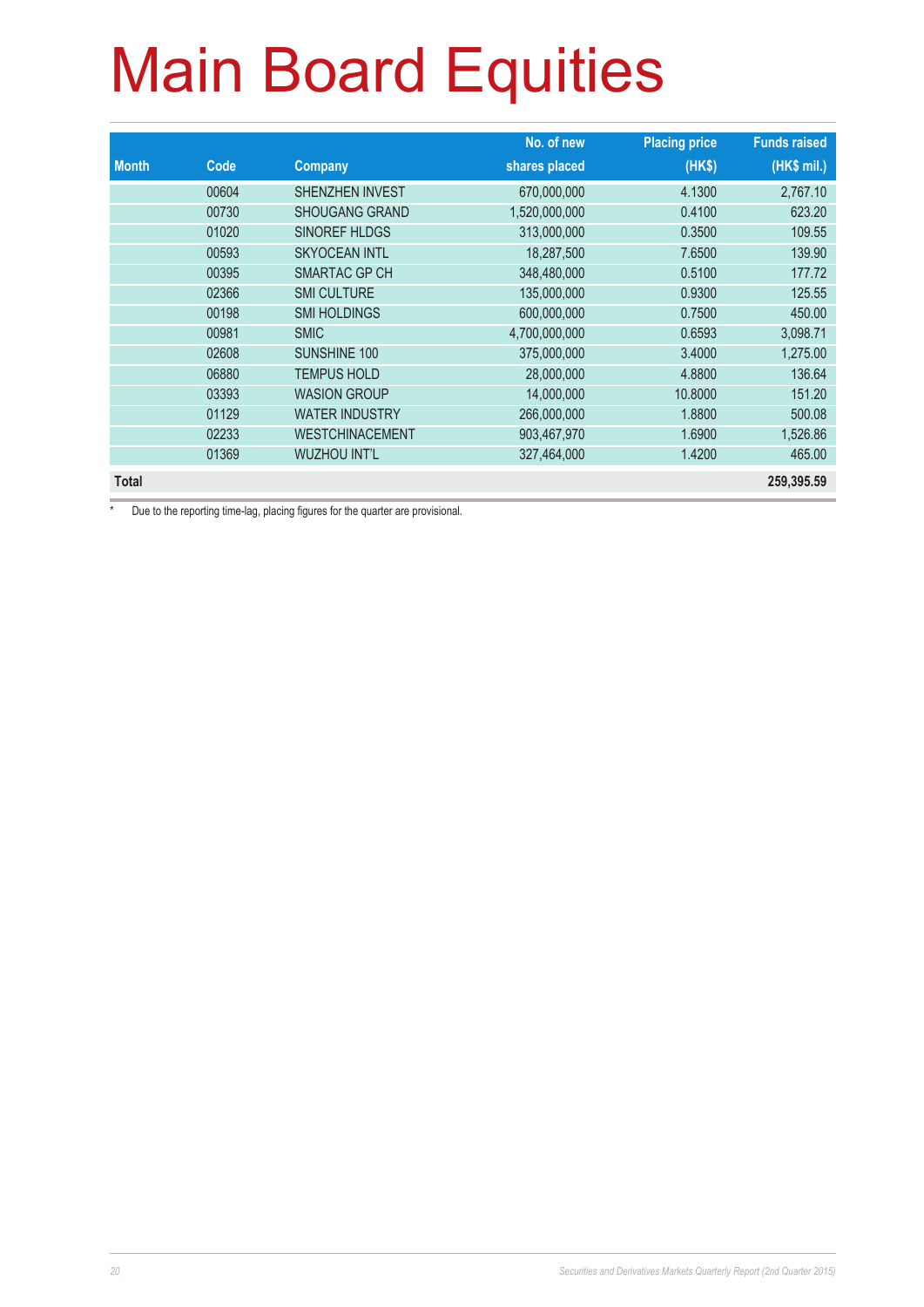### **Warrant Trading Statistics**

|      |                | <b>Equity wts</b><br>(HK\$ mil.) | <b>Derivative wts</b><br>(HK\$ mil.) | <b>Total</b><br>(HK\$ mil.) |
|------|----------------|----------------------------------|--------------------------------------|-----------------------------|
| 2014 | Q <sub>2</sub> | 651.85                           | 384,246.51                           | 384,898.36                  |
|      | Q <sub>3</sub> | 1,251.17                         | 626,632.51                           | 627,883.68                  |
|      | Q4             | 1,124.93                         | 601,944.06                           | 603,068.99                  |
| 2015 | Q1             | 1,242.98                         | 897,585.47                           | 898,828.45                  |
|      | Q <sub>2</sub> | 1,727.22                         | 1,721,585.57                         | 1,723,312.78                |

### **Warrant Market Value**

|      |                |               | <b>Equity wts</b> |               | <b>Derivative wts</b> |           | <b>Total</b> |
|------|----------------|---------------|-------------------|---------------|-----------------------|-----------|--------------|
|      |                | <b>Number</b> | (HK\$ mil.)       | <b>Number</b> | (HK\$ mil.)           | Total no. | (HK\$ mil.)  |
| 2014 | Q <sub>2</sub> | 5             | 2,493.01          | 5.054         | 67,588.71             | 5,059     | 70,081.72    |
|      | Q <sub>3</sub> |               | 3,338.72          | 4.794         | 76,683.23             | 4.801     | 80,021.95    |
|      | Q4             | 10            | 3.031.11          | 4.938         | 146.741.31            | 4.948     | 149,772.41   |
| 2015 | Q1             | 12            | 2.484.83          | 4.806         | 148.902.89            | 4.818     | 151,387.72   |
|      | Q <sub>2</sub> | 14            | 4,383.11          | 5,680         | 197,036.57            | 5,694     | 201,419.68   |

### **New Listing Statistics – Warrants**

|      |                | No. of newly listed<br>equity wts | No. of newly listed<br>derivative wts | <b>Amount raised</b><br>(HK\$ mil.) |
|------|----------------|-----------------------------------|---------------------------------------|-------------------------------------|
| 2014 | Q2             |                                   | 1,435                                 | 33,081.98                           |
|      | Q <sub>3</sub> | $\overline{2}$                    | 1,951                                 | 44,515.12                           |
|      | Q4             | 3                                 | 1,986                                 | 48,705.91                           |
| 2015 | Q1             | っ                                 | 1,498                                 | 40,081.11                           |
|      | Q <sub>2</sub> | C                                 | 2,124                                 | 68,662.15                           |

### **Newly Listed Equity Warrants**

|              |                                                     | Initial issued |                            |            | <b>Amount raised</b> |
|--------------|-----------------------------------------------------|----------------|----------------------------|------------|----------------------|
| <b>Code</b>  | <b>Equity warrants</b>                              | amount (HK\$)  | <b>Listing date Expiry</b> |            | (HK\$ mil.)          |
| 01436        | China Jinhai International Group Ltd. Warrants 2016 | 59,868,518     | 2015/04/09                 | 2016/04/09 |                      |
| 00964        | Ju Teng International Holdings Ltd. Warrants 2016   | 662,188,400    | 2015/04/16                 | 2016/10/14 |                      |
| <b>Total</b> |                                                     |                |                            |            |                      |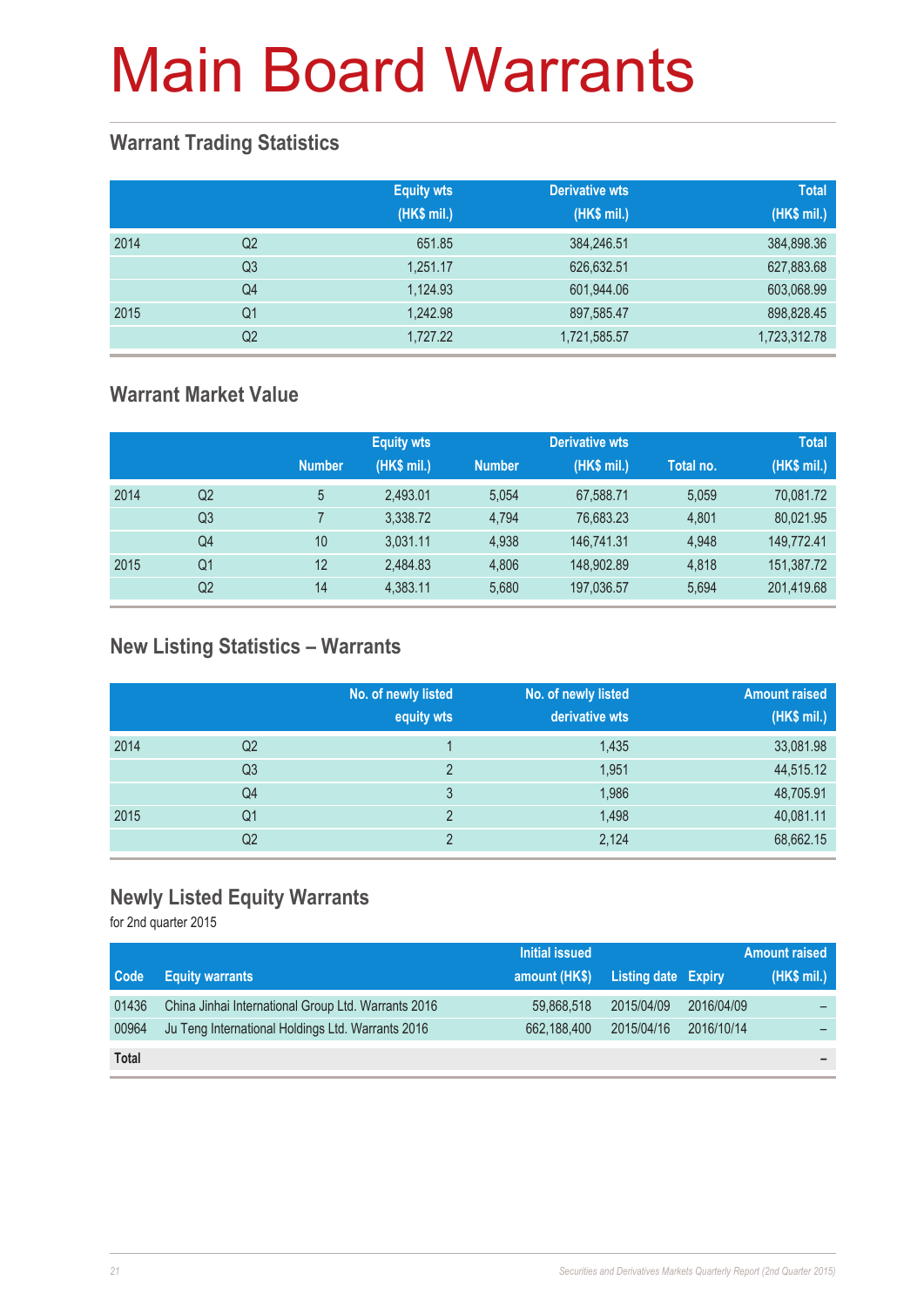### **Newly Listed Derivative Warrants**

|       |                                                               |               |                            |                       | <b>Amount</b> |
|-------|---------------------------------------------------------------|---------------|----------------------------|-----------------------|---------------|
|       |                                                               | No. of        |                            |                       | raised        |
| Code  | <b>Derivative warrants</b>                                    | issue (units) | <b>Listing date Expiry</b> |                       | (HK\$ mil.)   |
| 20443 | Credit Suisse AG - HKEx European Warrants Oct 2015 B          | 80,000,000    | 2015/04/01                 | 2015/10/02            | 24.00         |
| 20442 | Credit Suisse AG - Stanchart European Warrants Oct 2015 A     | 80,000,000    | 2015/04/01                 | 2015/10/02            | 32.00         |
| 20438 | Goldman Sachs SP (Asia) – HKEx European Warrants Oct 2015 A   | 80,000,000    | 2015/04/01                 | 2015/10/05            | 40.72         |
| 20437 | Goldman Sachs SP (Asia) - HSBC European Warrants Oct 2015 B   | 200,000,000   | 2015/04/01                 | 2015/10/05            | 50.00         |
| 20441 | Goldman Sachs SP (Asia) – Kingdee Intl European Wts Nov 15 A  | 60,000,000    | 2015/04/01                 | 2015/11/05            | 31.14         |
| 20434 | HK Bank – China Mobile European Warrants Sep 2015 A           | 60,000,000    | 2015/04/01                 | 2015/09/30            | 21.00         |
| 20435 | HK Bank – CPIC European Warrants Sep 2015 B                   | 80,000,000    | 2015/04/01                 | 2015/09/30            | 20.00         |
| 20446 | J P Morgan SP BV - AAC Acoustic European Warrants Oct 2015 A  | 50,000,000    | 2015/04/01                 | 2015/10/02            | 23.65         |
| 20447 | J P Morgan SP BV - BJ Ent Water European Warrants Oct 2015 A  | 40,000,000    | 2015/04/01                 | 2015/10/02            | 16.04         |
| 10344 | J P Morgan SP BV - N225 Index Euro Wts Dec 2015 B             | 200,000,000   | 2015/04/01 2015/12/11      |                       | 50.00         |
| 20445 | Macquarie Bank Ltd. - Geely Auto European Wts Nov 2015 A      | 40,000,000    | 2015/04/01                 | 2015/11/03            | 10.04         |
| 20444 | Macquarie Bank Ltd. - Greatwall Motor European Wts Oct 2015 A | 40,000,000    | 2015/04/01 2015/10/05      |                       | 10.00         |
| 20440 | SGA Societe Generale Acceptance N.V. - ZTE Eu Wt Dec 2015 B   | 80,000,000    | 2015/04/01                 | 2015/12/02            | 14.00         |
| 20448 | UBS AG – Ping An European Warrants Sep 2015 D                 | 100,000,000   | 2015/04/01 2015/09/30      |                       | 51.00         |
| 20451 | BOCI Asia Ltd. - Anhui Conch European Warrants Nov 2015 A     | 100,000,000   |                            | 2015/04/02 2015/11/02 | 27.00         |
| 20453 | BOCI Asia Ltd. - Haitong Sec European Warrants Dec 2015 A     | 100,000,000   | 2015/04/02 2015/12/07      |                       | 29.00         |
| 20452 | BOCI Asia Ltd. - ICBC European Warrants Nov 2015 A            | 100,000,000   |                            | 2015/04/02 2015/11/16 | 28.00         |
| 20450 | BOCI Asia Ltd. - PetroChina European Warrants Oct 2015 A      | 100,000,000   | 2015/04/02 2015/10/12      |                       | 37.00         |
| 20449 | BOCI Asia Ltd. – Tencent Holdings European Wts Dec 2015 D     | 100,000,000   |                            | 2015/04/02 2015/12/28 | 15.00         |
| 20464 | BNP Paribas Arbit Issu B.V. - CNOOC European Wts Oct 2015 A   | 94,000,000    | 2015/04/02 2015/10/05      |                       | 19.74         |
| 20465 | BNP Paribas Arbit Issu B.V. - A50 China Euro Wts Apr 2016 A   | 100,000,000   |                            | 2015/04/02 2016/04/05 | 16.00         |
| 20460 | BNP Paribas Arbit Issu B.V. - HSI European Wts Sep 2015 A     | 100,000,000   | 2015/04/02 2015/09/29      |                       | 16.00         |
| 20462 | BNP Paribas Arbit Issu B.V. - HSI Euro Put Wts Oct 2015 B     | 100,000,000   |                            | 2015/04/02 2015/10/29 | 26.00         |
| 20473 | Credit Suisse AG - Geely Auto European Warrants Oct 2015 A    | 60,000,000    | 2015/04/02 2015/10/05      |                       | 21.00         |
| 20484 | Credit Suisse AG - Kingsoft European Warrants Nov 2015 B      | 60,000,000    |                            | 2015/04/02 2015/11/30 | 15.00         |
| 20488 | Goldman Sachs SP (Asia) – China Gas European Wts Dec 2015 A   | 50,000,000    | 2015/04/02 2015/12/21      |                       | 12.50         |
| 20487 | Goldman Sachs SP (Asia) - Shanghai Ind Euro Wts Dec 2015 A    | 50,000,000    |                            | 2015/04/02 2015/12/07 | 12.50         |
| 20489 | Goldman Sachs SP (Asia) - Sihuan Pharm Euro Wts Nov 2015 A    | 20,000,000    | 2015/04/02 2015/11/16      |                       | 12.70         |
| 20490 | Goldman Sachs SP (Asia) - Sunny Optical Euro Wts Dec 2015 A   | 50,000,000    | 2015/04/02 2015/12/07      |                       | 15.00         |
| 20486 | Goldman Sachs SP (Asia) - Vtech European Warrants Jul 2016 A  | 50,000,000    | 2015/04/02 2016/07/05      |                       | 12.50         |
| 20459 | HK Bank - CC Bank European Warrants Oct 2015 A                | 80,000,000    |                            | 2015/04/02 2015/10/05 | 20.00         |
| 20458 | HK Bank - Ch Ship Cont European Warrants Oct 2015 A           | 60,000,000    | 2015/04/02 2015/10/05      |                       | 15.00         |
| 20457 | HK Bank - Kingsoft European Warrants Oct 2015 A               | 80,000,000    |                            | 2015/04/02 2015/10/30 | 20.00         |
| 20481 | J P Morgan SP BV - China Mob European Wts Oct 2015 A          | 100,000,000   | 2015/04/02 2015/10/02      |                       | 34.00         |
| 20482 | J P Morgan SP BV - Sihuan Pharm European Warrants Oct 2015 A  | 80,000,000    |                            | 2015/04/02 2015/10/02 | 28.16         |
| 20476 | Macquarie Bank Ltd. - AIA European Warrants Jan 2016 A        | 40,000,000    | 2015/04/02 2016/01/05      |                       | 10.00         |
| 20470 | Macquarie Bank Ltd. - Brilliance Chi Euro Wts Apr 2016 A      | 40,000,000    |                            | 2015/04/02 2016/04/05 | 10.00         |
| 20472 | Macquarie Bank Ltd. - China Mobile European Wts Aug 2015 B    | 50,000,000    | 2015/04/02 2015/08/04      |                       | 10.00         |
| 20471 | Macquarie Bank Ltd. - Ch Ship Cont European Wts Nov 2015 A    | 40,000,000    | 2015/04/02 2015/11/05      |                       | 10.00         |
| 20466 | Macquarie Bank Ltd. - GCL-Poly Energy European Wts Feb 2016 A | 30,000,000    | 2015/04/02 2016/02/02      |                       | 10.02         |
| 20483 | Macquarie Bank Ltd. - Huaneng Power European Wts Nov 2016 A   | 80,000,000    |                            | 2015/04/02 2016/11/02 | 12.00         |
| 20467 | Macquarie Bank Ltd. - Kingdee Int'l European Wts Dec 2015 A   | 22,000,000    | 2015/04/02 2015/12/16      |                       | 10.01         |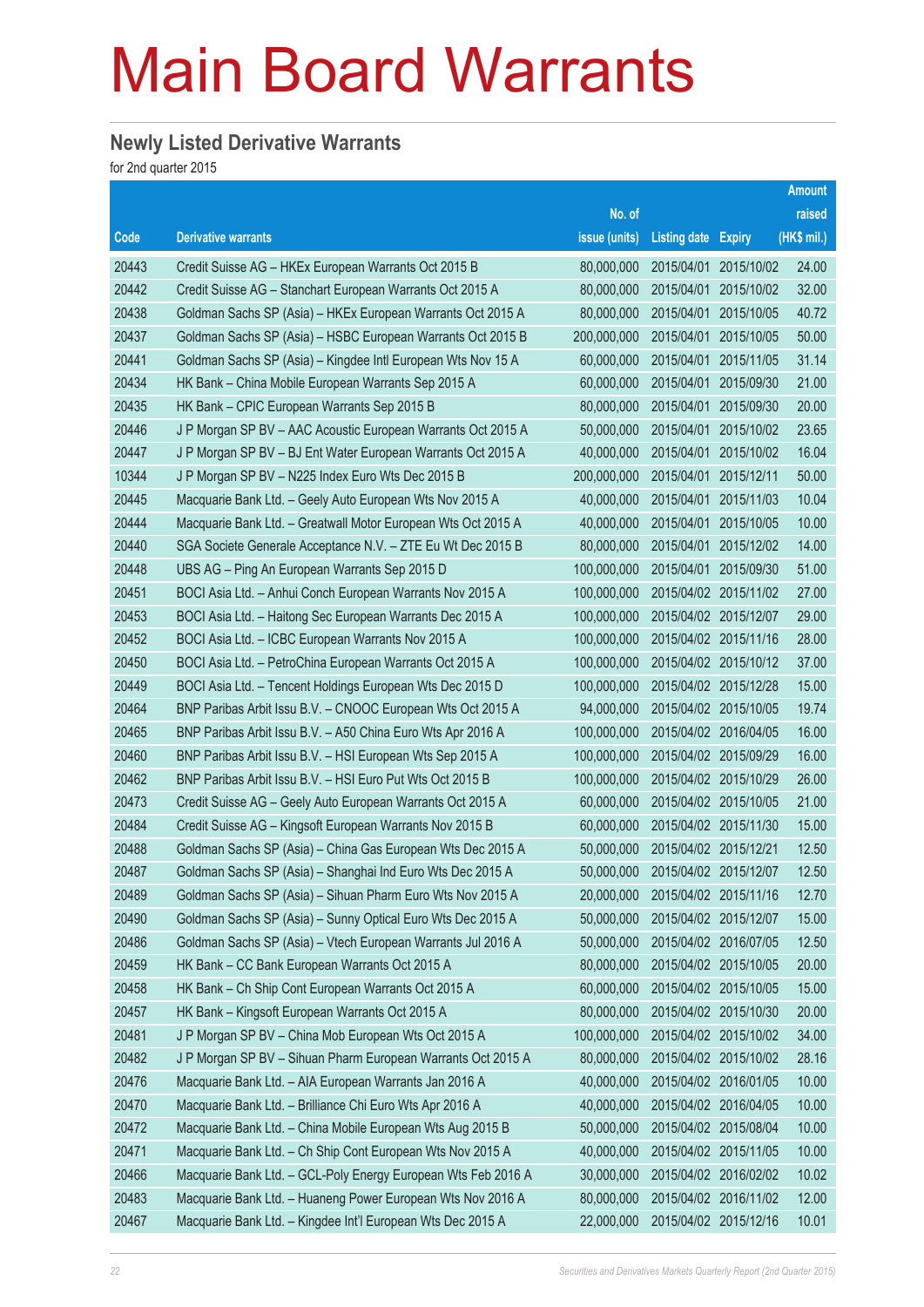|         |                                                               |               |                            |            | <b>Amount</b> |
|---------|---------------------------------------------------------------|---------------|----------------------------|------------|---------------|
|         |                                                               | No. of        |                            |            | raised        |
| Code    | <b>Derivative warrants</b>                                    | issue (units) | <b>Listing date Expiry</b> |            | (HK\$ mil.)   |
| 20477   | Macquarie Bank Ltd. - China Mengniu European Wts Jan 2016 A   | 40,000,000    | 2015/04/02 2016/01/05      |            | 10.00         |
| 20454   | SGA Societe Generale Acceptance N.V. - CCCCL Eu Wt Apr 2016 A | 150,000,000   | 2015/04/02 2016/04/06      |            | 22.50         |
| 20468   | SGA Societe Generale Acceptance N.V. - CITIC Euro Wt Jan 18A  | 80,000,000    | 2015/04/02 2018/01/03      |            | 21.60         |
| 20456   | SGA Societe Generale Acceptance N.V. - CRail Eu Wt Dec 2017A  | 200,000,000   | 2015/04/02 2017/12/04      |            | 34.00         |
| 20455   | SGA Societe Generale Acceptance N.V. - CRCC Eu Wt May 2016 A  | 150,000,000   | 2015/04/02 2016/05/04      |            | 23.25         |
| 20469   | SGA Societe Generale Acceptance N.V. - GWMC Eu Wt Oct 2015 A  | 30,000,000    | 2015/04/02 2015/10/05      |            | 12.00         |
| 20479   | SGA Societe Generale Acceptance N.V. - Wynn Eu Wt Mar 2016 A  | 70,000,000    | 2015/04/02 2016/03/02      |            | 17.50         |
| 19114 # | Goldman Sachs SP (Asia) - HSBC European Warrants Sep 2015 A   | 70,000,000    | 2015/04/02 2015/09/02      |            | 11.27         |
| 20516   | BNP Paribas Arbit Issu B.V. - HSBC European Wts Sep 2015 A    | 100,000,000   | 2015/04/08 2015/09/02      |            | 18.00         |
| 20520   | BNP Paribas Arbit Issu B.V. - PetroCh Euro Wts Sep 2015 A     | 100,000,000   | 2015/04/08 2015/09/02      |            | 18.00         |
| 20518   | BNP Paribas Arbit Issu B.V. - Ping An European Wt Sep 2015 A  | 100,000,000   | 2015/04/08 2015/09/02      |            | 23.00         |
| 20519   | BNP Paribas Arbit Issu B.V. - Ping An European Wt Oct 2016 A  | 100,000,000   | 2015/04/08 2016/10/03      |            | 16.00         |
| 20517   | BNP Paribas Arbit Issu B.V. - Tencent HIdgs Eu Wt Oct 2015 A  | 100,000,000   | 2015/04/08 2015/10/05      |            | 15.00         |
| 20505   | Credit Suisse AG - Ch Oilfield European Warrants Nov 2015 A   | 70,000,000    | 2015/04/08 2015/11/30      |            | 10.50         |
| 20506   | Credit Suisse AG - Ping An European Warrants Oct 2015 A       | 70,000,000    | 2015/04/08 2015/10/07      |            | 35.00         |
| 20491   | HK Bank - China Mobile European Put Warrants Oct 2015 A       | 60,000,000    | 2015/04/08 2015/10/30      |            | 21.00         |
| 20493   | HK Bank - China Tel European Warrants Oct 2015 A              | 60,000,000    | 2015/04/08 2015/10/30      |            | 18.00         |
| 20495   | HK Bank - Mengniu European Warrants Oct 2015 A                | 60,000,000    | 2015/04/08 2015/10/30      |            | 15.00         |
| 20492   | HK Bank - Shanghai Electric European Warrants Oct 2015 A      | 50,000,000    | 2015/04/08 2015/10/30      |            | 25.00         |
| 20509   | J P Morgan SP BV - Ch Ship Cont European Warrants Oct 2015 A  | 60,000,000    | 2015/04/08 2015/10/05      |            | 10.56         |
| 20511   | J P Morgan SP BV - Haier Elec European Warrants Nov 2015 A    | 50,000,000    | 2015/04/08 2015/11/30      |            | 12.60         |
| 20507   | J P Morgan SP BV - HSCEI European Wts Dec 2015 A              | 200,000,000   | 2015/04/08 2015/12/30      |            | 30.60         |
| 20508   | J P Morgan SP BV - HSCEI European Wts Feb 2016 A              | 200,000,000   | 2015/04/08 2016/02/26      |            | 50.60         |
| 20512   | J P Morgan SP BV - HSI European Warrants Nov 2015 A           | 300,000,000   | 2015/04/08 2015/11/27      |            | 76.50         |
| 20514   | J P Morgan SP BV - HSI European Put Warrants Oct 2015 C       | 300,000,000   | 2015/04/08 2015/10/29      |            | 75.90         |
| 20510   | J P Morgan SP BV - Kingdee Intl European Warrants Oct 2015 A  | 40,000,000    | 2015/04/08 2015/10/07      |            | 10.32         |
| 20515   | Macquarie Bank Ltd. - CAM CSI300 European Wts Nov 2015 A      | 40,000,000    | 2015/04/08 2015/11/03      |            | 10.00         |
| 20504   | Macquarie Bank Ltd. - Zoomlion European Warrants Dec 2015 B   | 35,000,000    | 2015/04/08 2015/12/02      |            | 10.12         |
| 20496   | SGA Societe Generale Acceptance N.V. - HSCEI Eu Wt Oct 2015A  | 150,000,000   | 2015/04/08 2015/10/29      |            | 37.50         |
| 20497   | SGA Societe Generale Acceptance N.V. - HSCEI Eu Wt Oct 2015B  | 150,000,000   | 2015/04/08 2015/10/29      |            | 27.75         |
| 20498   | SGA Societe Generale Acceptance N.V. - HSCEI Eu Wt Dec 2015A  | 150,000,000   | 2015/04/08 2015/12/30      |            | 23.25         |
| 20500   | SGA Societe Generale Acceptance N.V. - HSCEI Eu Put Wt Sep15A | 150,000,000   | 2015/04/08 2015/09/29      |            | 22.50         |
| 20502   | SGA Societe Generale Acceptance N.V. - HSCEI Eu Put Wt Oct15C | 150,000,000   | 2015/04/08 2015/10/29      |            | 37.50         |
| 20503   | UBS AG - HSCEI European Warrants Dec 2015 A                   | 100,000,000   | 2015/04/08 2015/12/30      |            | 15.00         |
| 18055 # | HK Bank - China Life European Warrants Jun 2015 D             | 100,000,000   | 2015/04/08 2015/06/09      |            | 46.00         |
| 20526   | BOCI Asia Ltd. - China Cinda European Warrants Nov 2015 A     | 100,000,000   | 2015/04/09 2015/11/30      |            | 38.00         |
| 20527   | BOCI Asia Ltd. - CITIC Sec European Warrants Nov 2015 A       | 100,000,000   | 2015/04/09                 | 2015/11/23 | 42.00         |
| 20524   | BOCI Asia Ltd. - Tencent Holdings European Wts Oct 2015 B     | 100,000,000   | 2015/04/09 2015/10/12      |            | 57.00         |
| 20525   | BOCI Asia Ltd. - Tencent Holdings European Put Wts Jul 2016 A | 100,000,000   | 2015/04/09                 | 2016/07/05 | 19.00         |
| 20571   | BNP Paribas Arbit Issu B.V. - Ch Railway Euro Wts Mar 2017 A  | 47,000,000    | 2015/04/09 2017/03/02      |            | 12.69         |
| 20572   | BNP Paribas Arbit Issu B.V. - CRCC European Wts Mar 2016 A    | 100,000,000   | 2015/04/09                 | 2016/03/02 | 25.00         |
| 20568   | BNP Paribas Arbit Issu B.V. - HKEx European Wts Jan 2016 B    | 100,000,000   | 2015/04/09 2016/01/04      |            | 19.00         |
| 20570   | BNP Paribas Arbit Issu B.V. - HSCEI European Wts Aug 2015 A   | 100,000,000   | 2015/04/09                 | 2015/08/28 | 15.00         |
| 20573   | BNP Paribas Arbit Issu B.V. - HS H-SHARE Euro Wts Nov 2015 A  | 67,000,000    | 2015/04/09 2015/11/27      |            | 20.77         |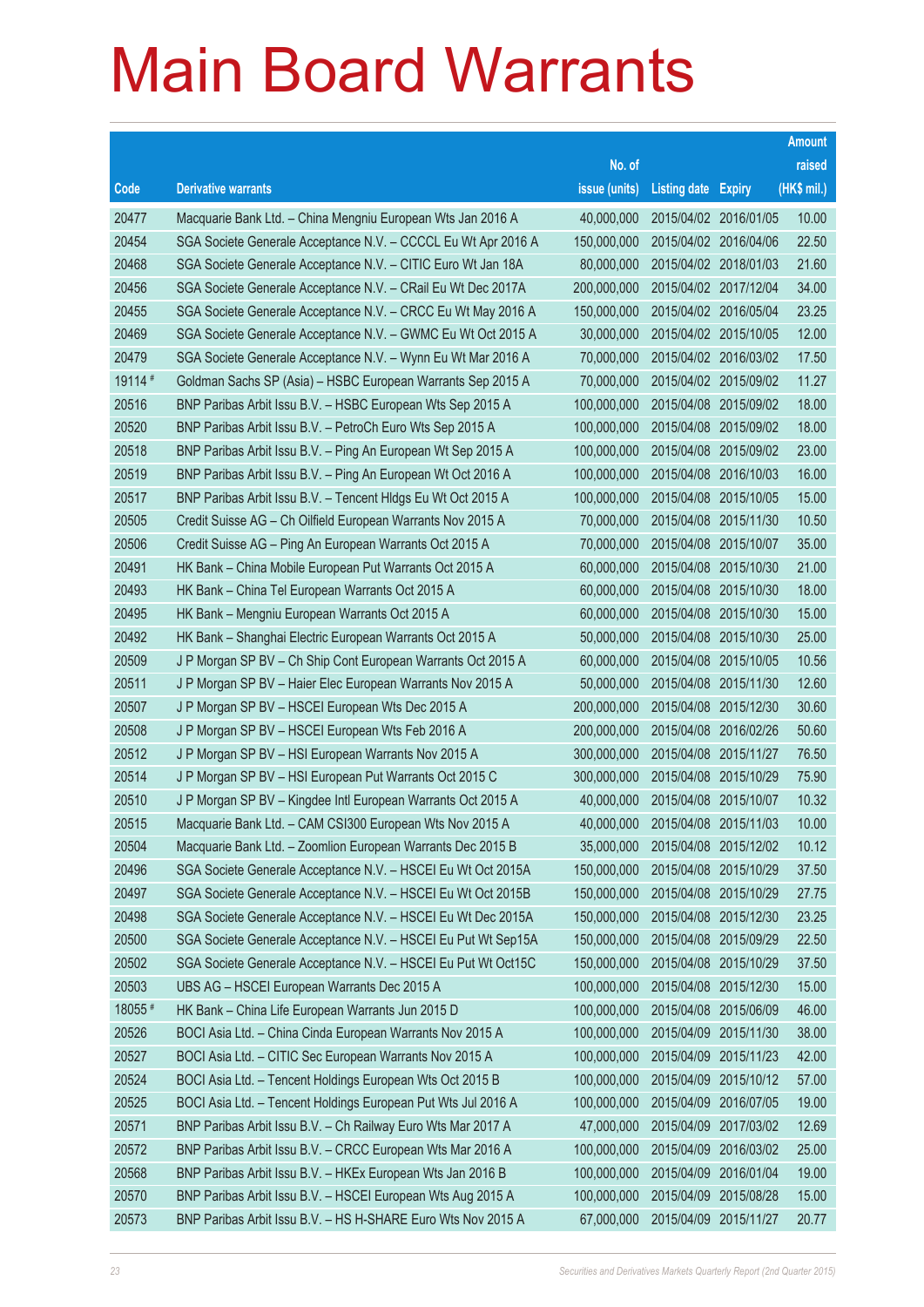|       |                                                               |               |                            |            | <b>Amount</b> |
|-------|---------------------------------------------------------------|---------------|----------------------------|------------|---------------|
|       |                                                               | No. of        |                            |            | raised        |
| Code  | <b>Derivative warrants</b>                                    | issue (units) | <b>Listing date Expiry</b> |            | (HK\$ mil.)   |
| 20569 | BNP Paribas Arbit Issu B.V. - HSI European Wts Dec 2015 A     | 100,000,000   | 2015/04/09                 | 2015/12/30 | 17.00         |
| 20535 | Credit Suisse AG - China Life European Put Wts Sep 2015 D     | 60,000,000    | 2015/04/09                 | 2015/09/22 | 12.00         |
| 20538 | Credit Suisse AG - HKEx European Put Warrants Aug 2015 B      | 80,000,000    | 2015/04/09                 | 2015/08/31 | 12.00         |
| 20536 | Credit Suisse AG - HKEx European Put Warrants May 2016 A      | 90,000,000    | 2015/04/09 2016/05/31      |            | 13.50         |
| 20521 | Credit Suisse AG - HSCEI European Put Warrants Jul 2015 A     | 108,000,000   | 2015/04/09                 | 2015/07/30 | 16.20         |
| 20522 | Credit Suisse AG - HSCEI European Put Warrants Aug 2015 A     | 108,000,000   | 2015/04/09 2015/08/28      |            | 16.20         |
| 20566 | Bank of East Asia – CNOOC European Warrants Jun 2017 A        | 70,000,000    | 2015/04/09                 | 2017/06/27 | 11.20         |
| 20567 | Bank of East Asia – CNOOC European Put Warrants Dec 2015 A    | 70,000,000    | 2015/04/09 2015/12/22      |            | 11.20         |
| 20564 | Bank of East Asia – Henganintl European Warrants Oct 2015 A   | 40,000,000    | 2015/04/09 2015/10/08      |            | 11.80         |
| 20565 | Bank of East Asia - Kingsoft European Warrants Dec 2015 A     | 40,000,000    | 2015/04/09 2015/12/02      |            | 10.20         |
| 20543 | Goldman Sachs SP (Asia) - HSCEI European Warrants Aug 2015 C  | 150,000,000   | 2015/04/09                 | 2015/08/28 | 22.50         |
| 20528 | Goldman Sachs SP (Asia) – HSCEI European Put Wts Jul 2015 A   | 150,000,000   | 2015/04/09 2015/07/30      |            | 22.65         |
| 20529 | Goldman Sachs SP (Asia) - HSCEI European Put Wts Aug 2015 B   | 150,000,000   | 2015/04/09                 | 2015/08/28 | 33.15         |
| 20530 | Goldman Sachs SP (Asia) - HSI European Put Wts Oct 2015 B     | 150,000,000   | 2015/04/09 2015/10/29      |            | 38.25         |
| 20531 | Goldman Sachs SP (Asia) - HSI European Put Wts Oct 2015 C     | 150,000,000   | 2015/04/09                 | 2015/10/29 | 38.25         |
| 20533 | Goldman Sachs SP (Asia) – Kingdee Intl European Wts Oct 15 A  | 60,000,000    | 2015/04/09 2015/10/15      |            | 20.34         |
| 20534 | Goldman Sachs SP (Asia) – Kingsoft European Wts Oct 2015 B    | 100,000,000   | 2015/04/09                 | 2015/10/15 | 25.00         |
| 20556 | J P Morgan SP BV - China Life European Put Wts Sep 2015 B     | 100,000,000   | 2015/04/09 2015/09/30      |            | 15.50         |
| 20544 | J P Morgan SP BV - China Mob European Wts Aug 2015 D          | 100,000,000   | 2015/04/09                 | 2015/08/24 | 41.10         |
| 20545 | J P Morgan SP BV - Chi Res Land European Warrants Dec 2015 C  | 100,000,000   | 2015/04/09 2015/12/07      |            | 15.30         |
| 20553 | J P Morgan SP BV - HKEx European Warrants Nov 2015 B          | 80,000,000    | 2015/04/09 2015/11/02      |            | 27.04         |
| 20547 | J P Morgan SP BV - HKEx European Put Wts Sep 2015 D           | 200,000,000   | 2015/04/09                 | 2015/09/02 | 30.40         |
| 20554 | J P Morgan SP BV - HSI European Put Warrants Aug 2015 C       | 300,000,000   | 2015/04/09                 | 2015/08/28 | 45.60         |
| 20555 | J P Morgan SP BV - Kingsoft European Warrants Nov 2015 A      | 80,000,000    | 2015/04/09 2015/11/02      |            | 20.00         |
| 20541 | SGA Societe Generale Acceptance N.V. - CLife Eu Wt Nov 2015 A | 150,000,000   | 2015/04/09 2015/11/04      |            | 22.50         |
| 20540 | SGA Societe Generale Acceptance N.V. - CP&CC Eu Wt Nov 2015A  | 80,000,000    | 2015/04/09 2015/11/04      |            | 20.00         |
| 20539 | SGA Societe Generale Acceptance N.V. - HKEx Eu Wt Oct 2015 B  | 30,000,000    | 2015/04/09 2015/10/05      |            | 20.70         |
| 20563 | UBS AG - CAM CSI300 European Warrants Oct 2015 C              | 40,000,000    | 2015/04/09 2015/10/30      |            | 10.00         |
| 20559 | UBS AG - Ch Railway Cons European Warrants Feb 2016 A         | 60,000,000    | 2015/04/09 2016/02/22      |            | 16.80         |
| 20562 | UBS AG - Fosun Intl European Warrants May 2016 A              | 50,000,000    | 2015/04/09 2016/05/10      |            | 12.50         |
| 20560 | UBS AG - HKEx European Warrants Dec 2015 C                    | 80,000,000    | 2015/04/09 2015/12/21      |            | 48.80         |
| 20561 | UBS AG - HKEx European Warrants Jun 2016 C                    | 300,000,000   | 2015/04/09 2016/06/27      |            | 62.40         |
| 20557 | UBS AG - Kingsoft European Warrants Dec 2015 B                | 100,000,000   | 2015/04/09 2015/12/28      |            | 25.00         |
| 20622 | BNP Paribas Arbit Issu B.V. - CEB Bank European Wts Nov 15 A  | 36,000,000    | 2015/04/10 2015/11/03      |            | 15.12         |
| 20617 | BNP Paribas Arbit Issu B.V. - China Life Euro Wts Nov 2015 A  | 100,000,000   | 2015/04/10 2015/11/03      |            | 15.00         |
| 20621 | BNP Paribas Arbit Issu B.V. - CPIC European Wts Dec 2015 A    | 100,000,000   | 2015/04/10 2015/12/02      |            | 28.00         |
| 20618 | BNP Paribas Arbit Issu B.V. - CSOP A50 ETF Eu Wts Sep 2016 A  | 100,000,000   | 2015/04/10 2016/09/02      |            | 15.00         |
| 20619 | BNP Paribas Arbit Issu B.V. - HKEx European Wts Mar 2016 A    | 100,000,000   | 2015/04/10 2016/03/02      |            | 15.00         |
| 20620 | BNP Paribas Arbit Issu B.V. - Huaneng Euro Wts Nov 2016 A     | 100,000,000   | 2015/04/10 2016/11/02      |            | 19.00         |
| 20623 | BNP Paribas Arbit Issu B.V. - Sh Pharma Euro Wts Nov 2015 A   | 48,000,000    | 2015/04/10 2015/11/03      |            | 14.88         |
| 20602 | Credit Suisse AG - BOCL European Warrants Oct 2015 A          | 80,000,000    | 2015/04/10 2015/10/30      |            | 20.00         |
| 20603 | Credit Suisse AG - CC Bank European Warrants Oct 2015 A       | 80,000,000    | 2015/04/10 2015/10/30      |            | 20.00         |
| 20600 | Credit Suisse AG - Ch Comm Cons European Warrants Mar 2016 B  | 120,000,000   | 2015/04/10 2016/03/31      |            | 30.00         |
| 20605 | Credit Suisse AG - Ch Overseas European Warrants Sep 2015 A   | 70,000,000    | 2015/04/10 2015/09/29      |            | 10.50         |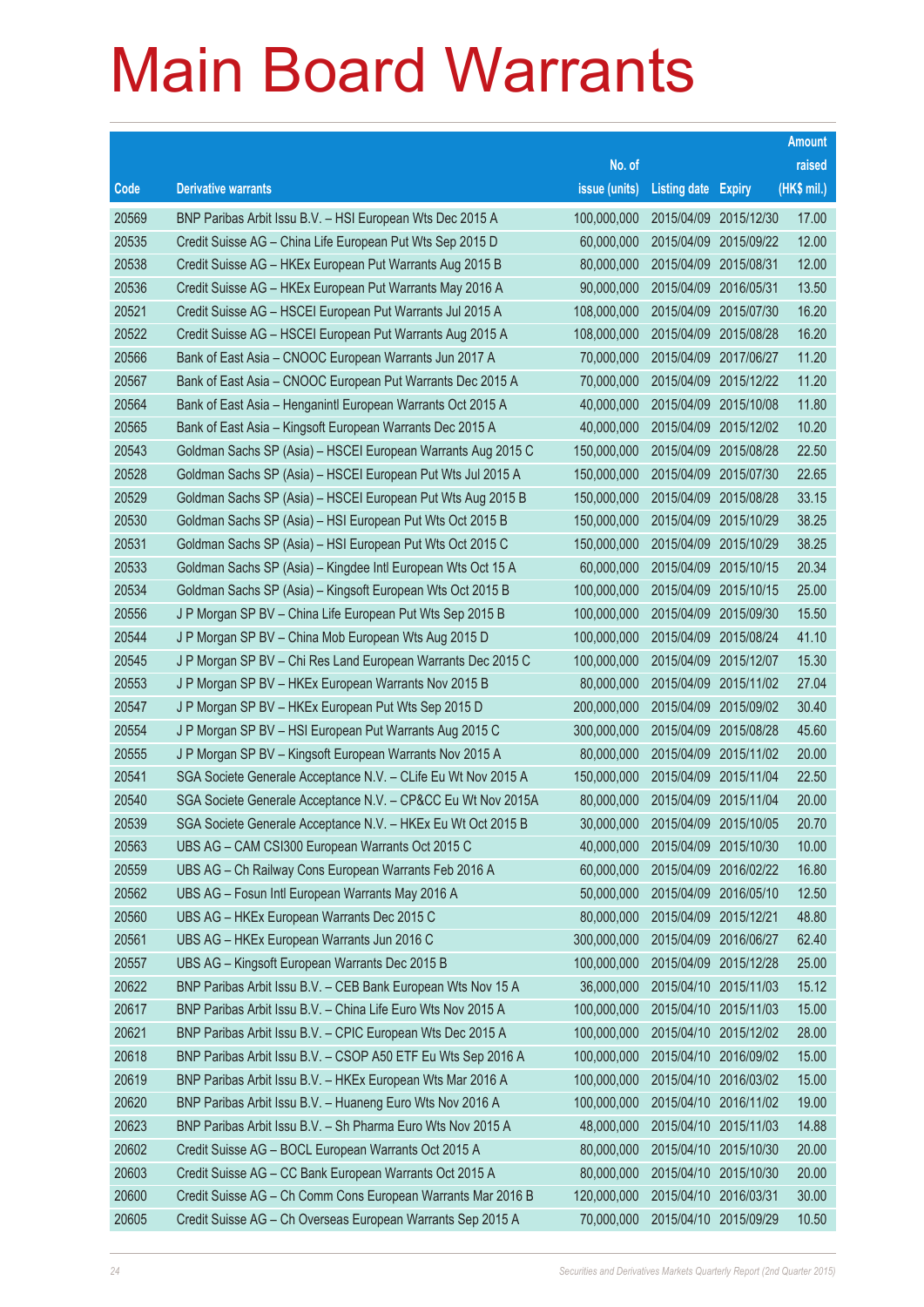|         |                                                                |               |                            | <b>Amount</b> |
|---------|----------------------------------------------------------------|---------------|----------------------------|---------------|
|         |                                                                | No. of        |                            | raised        |
| Code    | <b>Derivative warrants</b>                                     | issue (units) | <b>Listing date Expiry</b> | (HK\$ mil.)   |
| 20606   | Credit Suisse AG – China Tel European Warrants Sep 2015 A      | 70,000,000    | 2015/04/10 2015/09/29      | 15.40         |
| 20601   | Credit Suisse AG - HKEx European Warrants Oct 2015 C           | 80,000,000    | 2015/04/10 2015/10/30      | 21.60         |
| 20583   | Credit Suisse AG - HSCEI European Warrants Sep 2015 C          | 108,000,000   | 2015/04/10 2015/09/29      | 16.20         |
| 20582   | Credit Suisse AG - HSCEI European Warrants Dec 2015 B          | 108,000,000   | 2015/04/10 2015/12/30      | 16.20         |
| 20584   | Credit Suisse AG - HSCEI European Put Warrants Aug 2015 B      | 108,000,000   | 2015/04/10 2015/08/28      | 22.68         |
| 20604   | Credit Suisse AG - ICBC European Warrants Oct 2015 A           | 80,000,000    | 2015/04/10 2015/10/07      | 12.00         |
| 20599   | Credit Suisse - Shanghai Electric European Warrants Dec 15 A   | 50,000,000    | 2015/04/10 2015/12/21      | 36.00         |
| 20595   | Goldman Sachs SP (Asia) – CITIC European Warrants Oct 2015 B   | 50,000,000    | 2015/04/10 2015/10/30      | 22.10         |
| 20590   | Goldman Sachs SP (Asia) - CSOP A50 ETF Euro Wts Oct 2015 A     | 80,000,000    | 2015/04/10 2015/10/30      | 46.32         |
| 20593   | Goldman Sachs SP (Asia) – Ch South Air European Wts Oct 15 A   | 40,000,000    | 2015/04/10 2015/10/30      | 26.28         |
| 20594   | Goldman Sachs SP (Asia) – China Taiping European Wts Oct15 A   | 50,000,000    | 2015/04/10 2015/10/30      | 18.15         |
| 20591   | Goldman Sachs SP (Asia) - A50 China European Wts Oct 2015 A    | 80,000,000    | 2015/04/10 2015/10/30      | 55.04         |
| 20592   | Goldman Sachs SP (Asia) – China Mengniu Euro Wt Oct 2015 A     | 80,000,000    | 2015/04/10 2015/10/30      | 26.16         |
| 20574   | HK Bank - China Life European Warrants Oct 2015 A              | 100,000,000   | 2015/04/10 2015/10/30      | 15.00         |
| 20580   | HK Bank - CSOP A50 ETF European Warrants Apr 2016 A            | 180,000,000   | 2015/04/10 2016/04/29      | 27.00         |
| 20579   | HK Bank - A50 China European Warrants Jun 2016 B               | 180,000,000   | 2015/04/10 2016/06/30      | 27.00         |
| 20575   | HK Bank - HKEx European Put Warrants Sep 2015 D                | 100,000,000   | 2015/04/10 2015/09/01      | 15.00         |
| 20581   | HK Bank – HKEx European Put Warrants May 2016 A                | 100,000,000   | 2015/04/10 2016/05/31      | 15.00         |
| 20577   | HK Bank - Tencent European Warrants Oct 2015 C                 | 50,000,000    | 2015/04/10 2015/10/30      | 27.50         |
| 20624   | J P Morgan SP BV - China Railway European Wts Oct 2016 A       | 100,000,000   | 2015/04/10 2016/10/31      | 25.30         |
| 20625   | J P Morgan SP BV - Ch Railway Cons European Wts Feb 2016 A     | 80,000,000    | 2015/04/10 2016/02/29      | 20.00         |
| 20628   | J P Morgan SP BV - Evergrande European Warrants Nov 2015 A     | 60,000,000    | 2015/04/10 2015/11/03      | 15.18         |
| 20630   | J P Morgan SP BV - Fosun Intl European Warrants Mar 2016 A     | 50,000,000    | 2015/04/10 2016/03/31      | 12.60         |
| 20631   | J P Morgan SP BV - HSCEI European Wts Dec 2015 B               | 200,000,000   | 2015/04/10 2015/12/30      | 30.00         |
| 20632   | J P Morgan SP BV - HSCEI European Put Warrants Oct 2015 A      | 200,000,000   | 2015/04/10 2015/10/29      | 50.20         |
| 20633   | J P Morgan SP BV - Stanchart European Warrants Sep 2015 B      | 50,000,000    | 2015/04/10 2015/09/30      | 18.75         |
| 20613   | SGA Societe Generale Acceptance N.V. - CCoal Eu Wt Nov 2015 A  | 30,000,000    | 2015/04/10 2015/11/04      | 10.35         |
| 20612   | SGA Societe Generale Acceptance N.V. - CITIC Sec Eu Wt Nov15A  | 50,000,000    | 2015/04/10 2015/11/04      | 14.50         |
| 20596   | SGA Societe Generale Acceptance NV - Chi Res Land Eu Wt May16A | 70,000,000    | 2015/04/10 2016/05/04      | 18.20         |
| 20598   | SGA Societe Generale Acceptance N.V. - HKEx Eu Wt Jul 2016 C   | 300,000,000   | 2015/04/10 2016/07/04      | 45.00         |
| 20609   | SGA Societe Generale Acceptance N.V - HS H-SHARE Eu Wts Aug15A | 50,000,000    | 2015/04/10 2015/08/05      | 18.75         |
| 20608   | SGA Societe Generale Acceptance N.V - HS H-SHARE Eu Wts Oct15A | 50,000,000    | 2015/04/10 2015/10/05      | 41.00         |
| 20610   | SGA Societe Generale Acceptance N.V - HS H-SHARE Eu Wts Nov15A | 50,000,000    | 2015/04/10 2015/11/04      | 18.50         |
| 20611   | SGA Societe Generale Acceptance N.V - HS H-SH Eu Put Wt Nov15B | 50,000,000    | 2015/04/10 2015/11/04      | 34.00         |
| 20597   | SGA Societe Generale Acceptance N.V - Haitong Sec Eu Wt Dec15A | 80,000,000    | 2015/04/10 2015/12/02      | 20.00         |
| 20615   | SGA Societe Generale Acceptance N.V. - Shimao Ppt Eu Wt Jun16A | 100,000,000   | 2015/04/10 2016/06/06      | 25.00         |
| 20614   | SGA Societe Generale Acceptance N.V. - Ch Vanke Eu Wts Nov15 A | 100,000,000   | 2015/04/10 2015/11/04      | 18.00         |
| 20616   | SGA Societe Generale Acceptance NV - Yanzhou Coal Eu Wt Nov15A | 20,000,000    | 2015/04/10 2015/11/04      | 13.00         |
| 20627   | UBS AG - China Railway European Warrants Nov 2016 A            | 80,000,000    | 2015/04/10 2016/11/28      | 20.00         |
| 20607   | UBS AG - Evergrande European Warrants Oct 2015 A               | 40,000,000    | 2015/04/10 2015/10/12      | 12.00         |
| 20585   | UBS AG - HKEx European Warrants Jun 2017 A                     | 300,000,000   | 2015/04/10 2017/06/23      | 45.00         |
| 20586   | UBS AG - HSCEI European Warrants Dec 2015 B                    | 100,000,000   | 2015/04/10 2015/12/30      | 15.00         |
| 20589   | UBS AG - HSCEI European Put Warrants Dec 2015 C                | 100,000,000   | 2015/04/10 2015/12/30      | 23.00         |
| 17173 # | Credit Suisse AG - HKEx European Warrants Nov 2015 A           | 150,000,000   | 2015/04/10 2015/11/23      | 21.30         |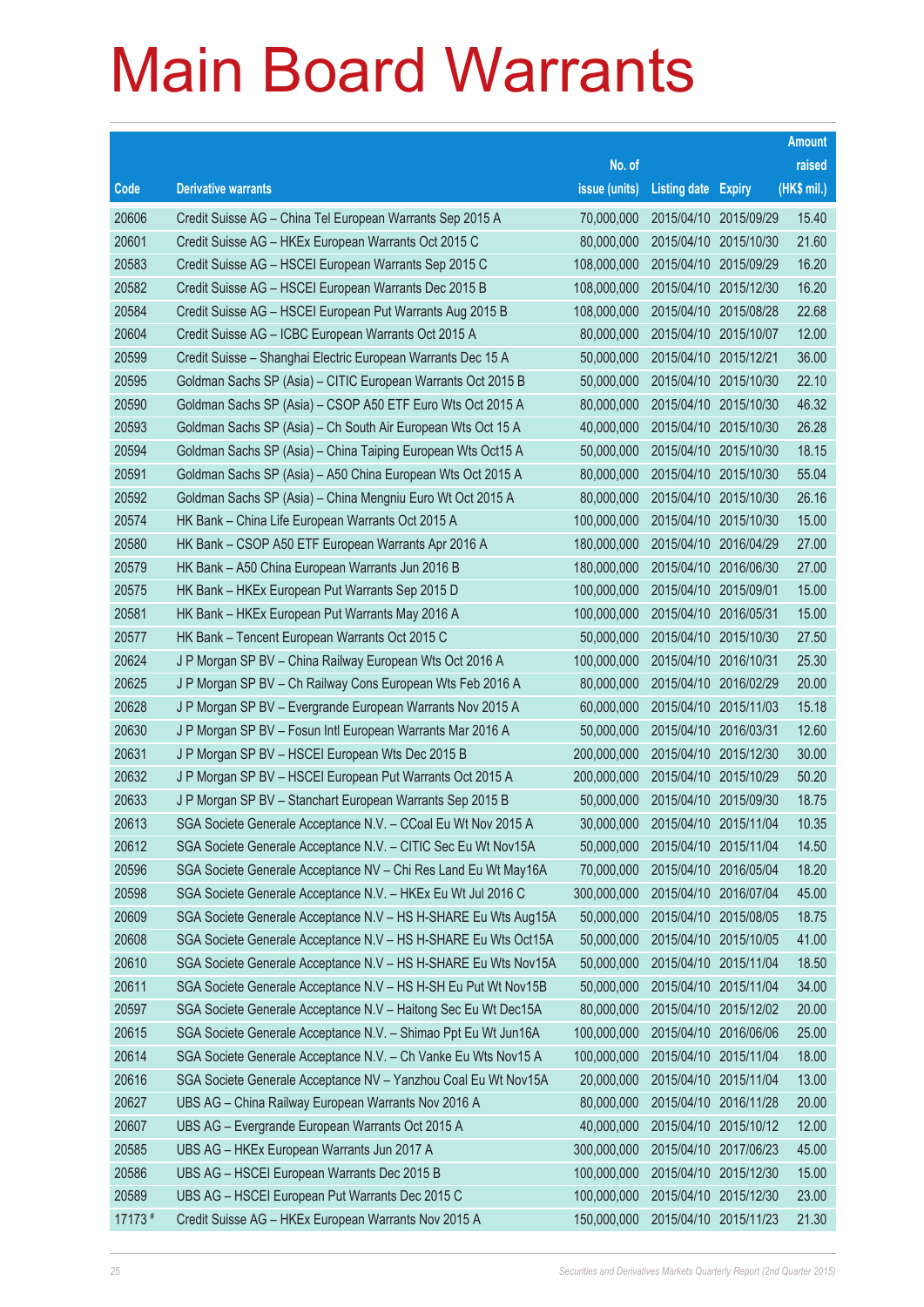|       |                                                                |                      |                            |            | <b>Amount</b> |
|-------|----------------------------------------------------------------|----------------------|----------------------------|------------|---------------|
|       |                                                                | No. of               |                            |            | raised        |
| Code  | <b>Derivative warrants</b>                                     | <i>issue (units)</i> | <b>Listing date Expiry</b> |            | (HK\$ mil.)   |
| 20636 | BOCI Asia Ltd. – China Life European Put Warrants Oct 2015 B   | 100,000,000          | 2015/04/13 2015/10/29      |            | 28.00         |
| 20634 | BOCI Asia Ltd. - HKEx European Put Warrants Jun 2016 B         | 100,000,000          | 2015/04/13 2016/06/08      |            | 15.00         |
| 20637 | BOCI Asia Ltd. - Kingsoft European Warrants Dec 2015 A         | 100,000,000          | 2015/04/13 2015/12/07      |            | 31.00         |
| 20635 | BOCI Asia Ltd. – Ping An European Put Warrants Oct 2015 A      | 100,000,000          | 2015/04/13 2015/10/05      |            | 43.00         |
| 20655 | BNP Paribas Arbit Issu B.V. - CKH European Wts Oct 2015 A      | 74,000,000           | 2015/04/13 2015/10/05      |            | 11.10         |
| 20661 | BNP Paribas Arbit Issu B.V. - Sinopec Corp Eu Wts Mar 2016 A   | 100,000,000          | 2015/04/13 2016/03/02      |            | 27.00         |
| 20662 | BNP Paribas Arbit Issu B.V. - Chi Res Land Eu Wt Feb 2016 A    | 100,000,000          | 2015/04/13 2016/02/02      |            | 28.00         |
| 20658 | BNP Paribas Arbit Issu B.V. - Ch Southern Air Eu Wt Dec 15 A   | 31,000,000           | 2015/04/13 2015/12/02      |            | 24.18         |
| 20659 | BNP Paribas Arbit Issu B.V. - Ch Ship Dev Euro Wts Sep 2017A   | 100,000,000          | 2015/04/13 2017/09/04      |            | 25.00         |
| 20660 | BNP Paribas Arbit Issu B.V. - Datang Power Eu Wts Dec 2015 A   | 30,000,000           | 2015/04/13 2015/12/02      |            | 10.50         |
| 20657 | BNP Paribas Arbit Issu B.V. - GAC European Warrants Dec 17 A   | 100,000,000          | 2015/04/13 2017/12/04      |            | 27.00         |
| 20656 | BNP Paribas Arbit Issu B.V. - Poly HK Inv Eur Wts Dec 2015 A   | 30,000,000           | 2015/04/13 2015/12/02      |            | 11.40         |
| 20640 | Credit Suisse AG – China Life European Warrants Oct 2015 B     | 80,000,000           | 2015/04/13 2015/10/23      |            | 12.00         |
| 20639 | Credit Suisse AG - Ping An European Warrants Sep 2015 C        | 80,000,000           | 2015/04/13 2015/09/29      |            | 24.00         |
| 20666 | J P Morgan SP BV - CAM CSI300 European Warrants Nov 2015 A     | 100,000,000          | 2015/04/13 2015/11/02      |            | 25.30         |
| 20664 | J P Morgan SP BV - BYD European Warrants Nov 2015 A            | 100,000,000          | 2015/04/13 2015/11/02      |            | 46.30         |
| 20668 | J P Morgan SP BV – Ch Merchants European Warrants Dec 2015 A   | 60,000,000           | 2015/04/13 2015/12/01      |            | 15.42         |
| 20665 | J P Morgan SP BV - China Shenhua European Wts Oct 2015 A       | 80,000,000           | 2015/04/13 2015/10/30      |            | 12.16         |
| 20671 | J P Morgan SP BV - HKEx European Warrants Mar 2016 A           | 300,000,000          | 2015/04/13 2016/03/01      |            | 45.30         |
| 20669 | J P Morgan SP BV - HKEx European Warrants Jul 2016 A           | 300,000,000          | 2015/04/13 2016/07/04      |            | 45.30         |
| 20674 | J P Morgan SP BV - HSI European Put Warrants Oct 2015 D        | 300,000,000          | 2015/04/13 2015/10/29      |            | 75.00         |
| 20672 | J P Morgan SP BV - Ping An European Put Warrants Oct 2015 B    | 100,000,000          | 2015/04/13 2015/10/02      |            | 57.60         |
| 20667 | J P Morgan SP BV - ZTE European Warrants Dec 2015 A            | 70,000,000           | 2015/04/13 2015/12/09      |            | 10.50         |
| 20648 | Macquarie Bank Ltd. - BYD European Warrants Nov 2015 A         | 17,000,000           | 2015/04/13 2015/11/03      |            | 10.01         |
| 20651 | Macquarie Bank Ltd. - Ch Comm Cons European Wts Apr 2016 A     | 40,000,000           | 2015/04/13 2016/04/05      |            | 10.00         |
| 20649 | Macquarie Bank Ltd. - China Railway European Wts Dec 2016 A    | 40.000.000           | 2015/04/13 2016/12/02      |            | 10.00         |
| 20650 | Macquarie Bank Ltd. - CRCC European Warrants May 2016 A        | 40,000,000           | 2015/04/13 2016/05/04      |            | 10.00         |
| 20652 | Macquarie Bank Ltd. - Ch Southern Air Euro Wts Dec 2017 A      | 40,000,000           | 2015/04/13 2017/12/04      |            | 10.00         |
| 20676 | Macquarie Bank Ltd. - Weigao Group European Wts Feb 2018 A     | 40,000,000           | 2015/04/13 2018/02/20      |            | 10.00         |
| 20654 | Macquarie Bank Ltd. - Sh Electric European Wts Nov 2015 A      | 16,000,000           | 2015/04/13 2015/11/03      |            | 10.10         |
| 20653 | Macquarie Bank Ltd. - Sh Petrochem European Wts Nov 2015 A     | 30,000,000           | 2015/04/13 2015/11/03      |            | 10.02         |
| 20641 | SGA Societe Generale Acceptance N.V. - A50 Ch Eu Wt Jan 2016B  | 300,000,000          | 2015/04/13 2016/01/06      |            | 45.00         |
| 20642 | SGA Societe Generale Acceptance N.V. - A50 Ch Eu Put Wt Jan16C | 300,000,000          | 2015/04/13 2016/01/06      |            | 45.00         |
| 20638 | SGA Societe Generale Acceptance N.V. - Kingsoft Eu Wt Nov15A   | 60,000,000           | 2015/04/13 2015/11/04      |            | 15.00         |
| 20643 | UBS AG - China Mobile European Warrants Sep 2015 A             | 100,000,000          | 2015/04/13 2015/09/22      |            | 34.00         |
| 20644 | UBS AG - HKEx European Put Warrants Jan 2016 A                 | 100,000,000          | 2015/04/13 2016/01/29      |            | 25.00         |
| 20645 | UBS AG - HSBC European Warrants Dec 2015 B                     | 100,000,000          | 2015/04/13 2015/12/14      |            | 25.50         |
| 20646 | UBS AG - HSI European Warrants Oct 2015 A                      | 300,000,000          | 2015/04/13 2015/10/29      |            | 45.00         |
| 20647 | UBS AG - HSI European Put Warrants Jul 2015 C                  | 300,000,000          | 2015/04/13 2015/07/30      |            | 63.00         |
| 20698 | Credit Suisse AG - CITIC Sec European Warrants Oct 2015 A      | 70,000,000           | 2015/04/14 2015/10/30      |            | 18.90         |
| 20695 | Credit Suisse - China Railway European Warrants Jun 2016 A     | 90,000,000           | 2015/04/14                 | 2016/06/30 | 22.50         |
| 20696 | Credit Suisse AG - CRCC European Warrants Dec 2015 A           | 90,000,000           | 2015/04/14 2015/12/30      |            | 22.50         |
| 20701 | Credit Suisse AG - A50 China European Put Wts Dec 2015 C       | 80,000,000           | 2015/04/14 2015/12/30      |            | 12.00         |
| 20700 | Credit Suisse AG - Galaxy Ent European Put Wts Sep 2015 B      | 70,000,000           | 2015/04/14 2015/09/30      |            | 10.50         |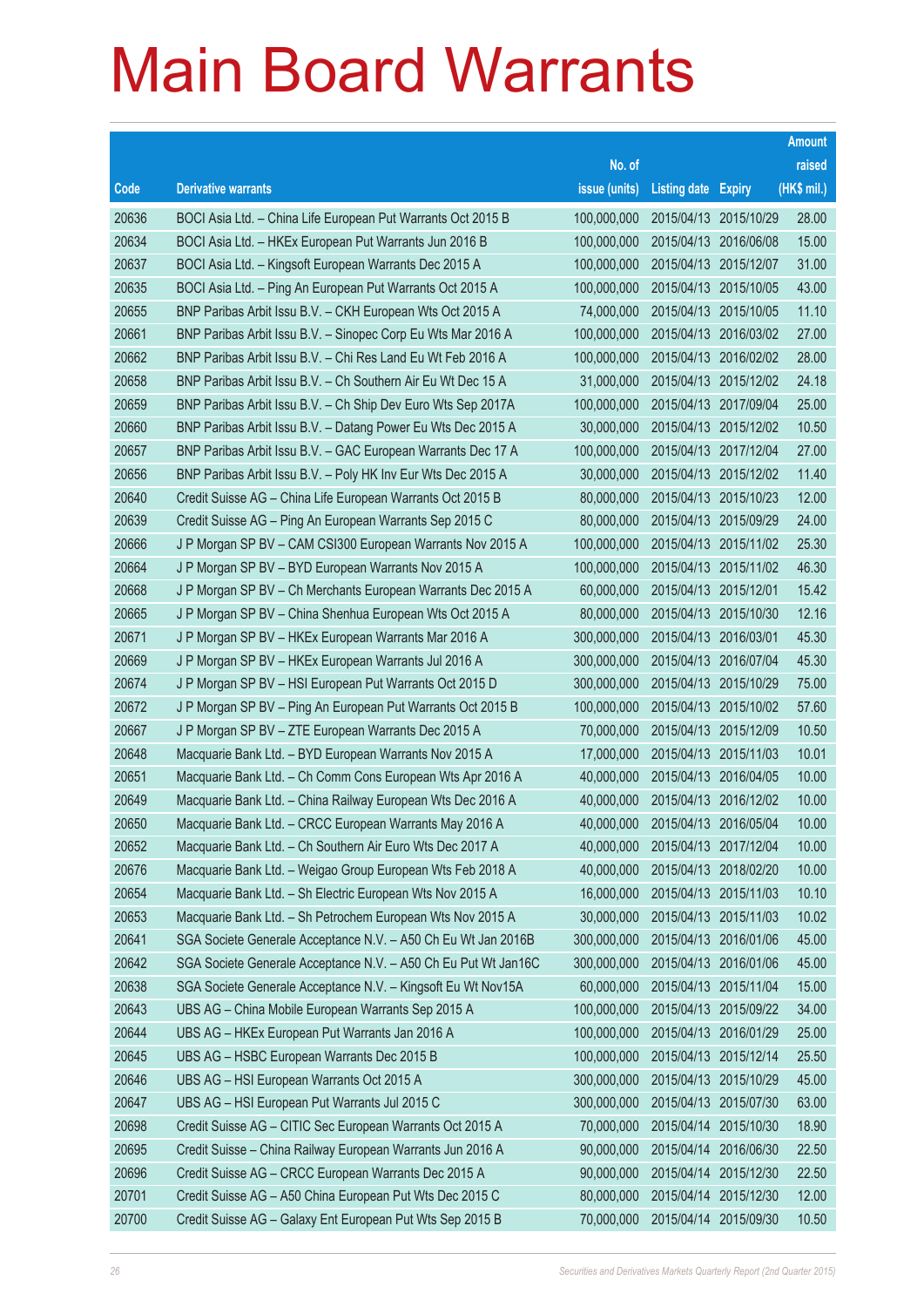|         |                                                              |               |                            |                       | <b>Amount</b> |
|---------|--------------------------------------------------------------|---------------|----------------------------|-----------------------|---------------|
|         |                                                              | No. of        |                            |                       | raised        |
| Code    | <b>Derivative warrants</b>                                   | issue (units) | <b>Listing date Expiry</b> |                       | (HK\$ mil.)   |
| 20699   | Credit Suisse AG - Haitong Sec European Warrants Sep 2015 A  | 70,000,000    |                            | 2015/04/14 2015/09/30 | 10.50         |
| 20697   | Credit Suisse AG - Kingsoft European Warrants Oct 2015 A     | 70,000,000    |                            | 2015/04/14 2015/10/30 | 17.50         |
| 20714   | Goldman Sachs SP (Asia) - Huadian Fuxin European Wts Dec15A  | 40,000,000    | 2015/04/14                 | 2015/12/31            | 21.64         |
| 20715   | Goldman Sachs SP (Asia) - MCC European Warrants Nov 2015 A   | 40,000,000    | 2015/04/14 2015/11/30      |                       | 21.80         |
| 20683   | HK Bank - CITIC Sec European Warrants Oct 2015 A             | 80,000,000    | 2015/04/14                 | 2015/10/30            | 24.00         |
| 20681   | HK Bank - HKEx European Warrants Oct 2015 B                  | 180,000,000   |                            | 2015/04/14 2015/10/02 | 27.00         |
| 20679   | HK Bank - HSCEI European Warrants Nov 2015 B                 | 180,000,000   | 2015/04/14 2015/11/27      |                       | 27.00         |
| 20678   | HK Bank - HSI European Warrants Oct 2015 A                   | 180,000,000   |                            | 2015/04/14 2015/10/29 | 27.00         |
| 20680   | HK Bank - HSI European Warrants Dec 2015 B                   | 180,000,000   |                            | 2015/04/14 2015/12/30 | 27.00         |
| 20677   | HK Bank - Ping An European Put Warrants Oct 2015 A           | 60,000,000    |                            | 2015/04/14 2015/10/30 | 24.00         |
| 20682   | HK Bank - ZTE European Warrants Feb 2016 A                   | 80,000,000    | 2015/04/14                 | 2016/02/29            | 14.40         |
| 20719   | J P Morgan SP BV - Ch Comm Cons European Warrants Mar 2016 A | 80,000,000    | 2015/04/14 2016/03/01      |                       | 20.16         |
| 20721   | J P Morgan SP BV - Country Garden European Warrants Nov 15 A | 60,000,000    |                            | 2015/04/14 2015/11/02 | 15.00         |
| 20716   | J P Morgan SP BV - HSI European Warrants Nov 2015 B          | 300,000,000   |                            | 2015/04/14 2015/11/27 | 75.00         |
| 20717   | J P Morgan SP BV - HSI European Warrants Dec 2015 C          | 300,000,000   |                            | 2015/04/14 2015/12/30 | 45.30         |
| 20718   | J P Morgan SP BV - HSI European Put Warrants Nov 2015 C      | 300,000,000   |                            | 2015/04/14 2015/11/27 | 75.30         |
| 20720   | J P Morgan SP BV - Tencent European Warrants Sep 2015 D      | 100,000,000   | 2015/04/14 2015/09/01      |                       | 45.30         |
| 20723   | J P Morgan SP BV - China Vanke European Put Warrants Nov15 A | 60,000,000    |                            | 2015/04/14 2015/11/03 | 15.12         |
| 20707   | Macquarie Bank Ltd. - Anhui Conch European Wts Dec 2015 A    | 40,000,000    | 2015/04/14                 | 2015/12/02            | 10.00         |
| 20704   | Macquarie Bank Ltd. - China Agri European Wts Dec 2015 A     | 37,000,000    | 2015/04/14 2015/12/02      |                       | 10.18         |
| 20711   | Macquarie Bank Ltd. - Ch Modern D European Warrants Dec 15 A | 20,000,000    |                            | 2015/04/14 2015/12/02 | 10.00         |
| 20712   | Macquarie Bank Ltd. - Ch Molybdenum European Wts Oct 2015 B  | 20,000,000    |                            | 2015/04/14 2015/10/13 | 10.00         |
| 20706   | Macquarie Bank Ltd. - Kingsoft European Warrants Jan 2016 B  | 37,000,000    | 2015/04/14                 | 2016/01/05            | 10.03         |
| 20710   | Standard Chartered Bank - CAM CSI300 European Wts Oct 2015 A | 80,000,000    |                            | 2015/04/14 2015/10/12 | 20.80         |
| 20690   | Standard Chartered Bank - Ch Comm Cons Eur Wts Feb 2016 A    | 150,000,000   |                            | 2015/04/14 2016/02/26 | 37.50         |
| 20687   | Standard Chartered Bank - China Railway Euro Wts Oct 2016 A  | 120,000,000   | 2015/04/14 2016/10/21      |                       | 30.00         |
| 20709   | Standard Chartered Bank - A50 China Euro Warrants Aug 2015 A | 80,000,000    | 2015/04/14 2015/08/28      |                       | 28.00         |
| 20693   | Standard Chartered Bank - HSCEI European Warrants Oct 2015 B | 100,000,000   | 2015/04/14 2015/10/29      |                       | 25.00         |
| 20694   | Standard Chartered Bank - HSCEI European Put Wts Dec 2015 C  | 100,000,000   | 2015/04/14                 | 2015/12/30            | 25.00         |
| 20708   | Standard Chartered Bank - HSI European Warrants Sep 2015 E   | 100,000,000   | 2015/04/14 2015/09/29      |                       | 19.00         |
| 20691   | Standard Chartered Bank - HSI European Warrants Dec 2015 B   | 100,000,000   | 2015/04/14                 | 2015/12/30            | 18.00         |
| 20692   | Standard Chartered Bank - HSI European Put Wts Sep 2015 D    | 100,000,000   | 2015/04/14                 | 2015/09/29            | 15.00         |
| 20684   | Standard Chartered Bank - Kingsoft European Wts Nov 2015 A   | 80,000,000    | 2015/04/14                 | 2015/11/04            | 20.00         |
| 20686   | Standard Chartered Bank - Tencent Hidg Euro Wts Dec 2015 C   | 200,000,000   | 2015/04/14                 | 2015/12/14            | 34.00         |
| 20685   | Standard Chartered Bank - Tencent Hidg Eu Put Wts Feb 2016 A | 200,000,000   | 2015/04/14                 | 2016/02/24            | 32.00         |
| 20702   | SGA Societe Generale Acceptance N.V. - Ch Cinda Eu Wt Nov15A | 40,000,000    | 2015/04/14                 | 2015/11/04            | 12.80         |
| 20703   | SGA Societe Generale Acceptance N.V. - HKEx Eu Wt Nov 2015 B | 30,000,000    | 2015/04/14                 | 2015/11/04            | 18.90         |
| 15912 # | Goldman Sachs SP (Asia) - HKEx European Warrants Dec 2015 B  | 220,000,000   | 2015/04/14                 | 2015/12/24            | 45.76         |
| 20002 # | UBS AG - HSBC European Warrants Sep 2015 D                   | 100,000,000   | 2015/04/14                 | 2015/09/14            | 10.50         |
| 20733   | BNP Paribas Arbit Issu B.V. - AIA European Wts Sep 2016 A    | 100,000,000   |                            | 2015/04/15 2016/09/02 | 26.00         |
| 20803   | BNP Paribas Arbit Issu B.V. - BOCL European Wts Dec 2016 B   | 100,000,000   | 2015/04/15                 | 2016/12/02            | 27.00         |
| 20807   | BNP Paribas Arbit Issu B.V. - BankComm Euro Wts Dec 2015 A   | 55,000,000    |                            | 2015/04/15 2015/12/02 | 13.75         |
| 20801   | BNP Paribas Arbit Issu B.V. - CC Bank Euro Wts Dec 2016 A    | 100,000,000   | 2015/04/15 2016/12/02      |                       | 28.00         |
| 20809   | BNP Paribas Arbit Issu B.V. - China Life Euro Wts Feb 2016 A | 100,000,000   | 2015/04/15 2016/02/02      |                       | 26.00         |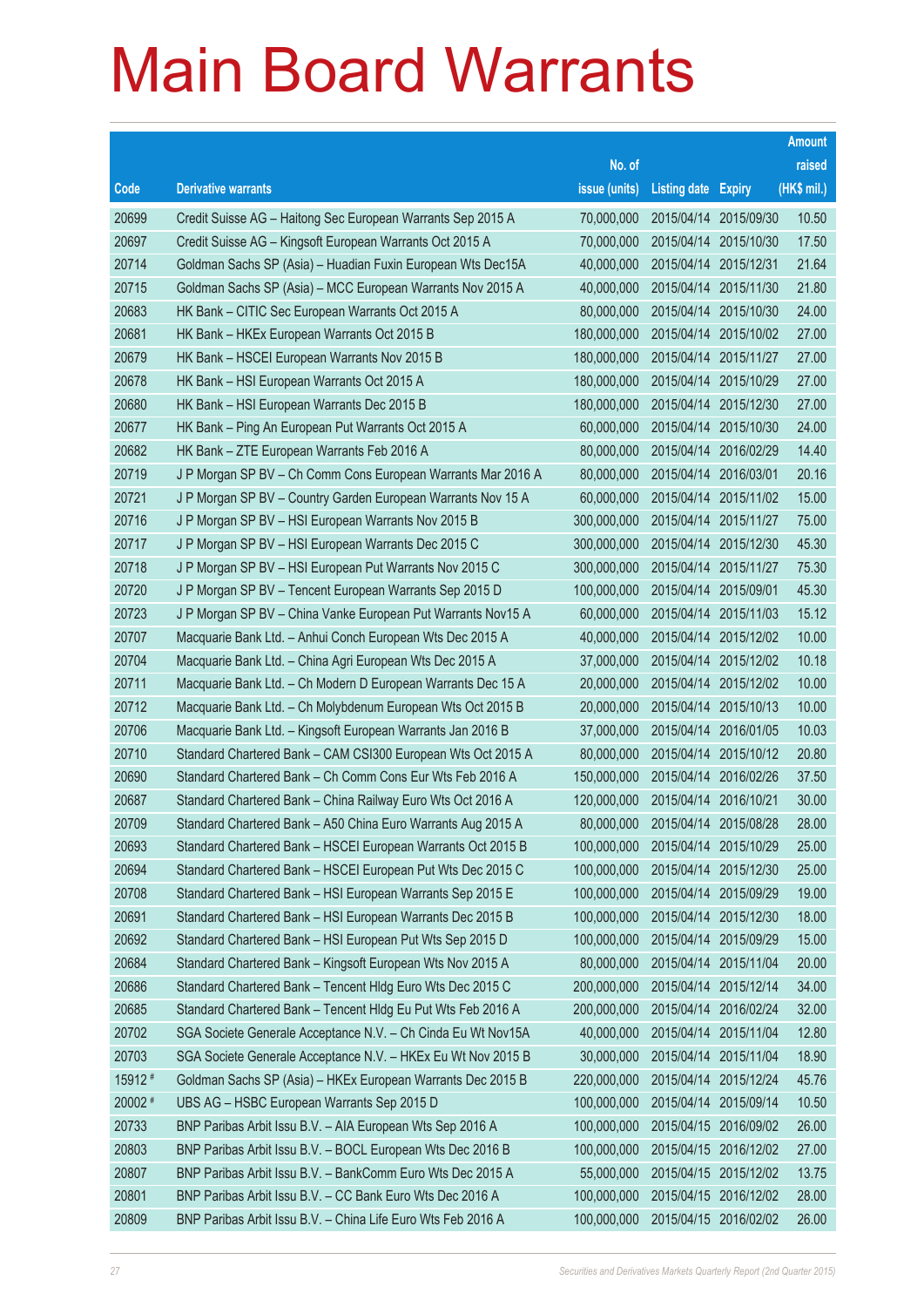|       |                                                              |               |                            |                       | <b>Amount</b> |
|-------|--------------------------------------------------------------|---------------|----------------------------|-----------------------|---------------|
|       |                                                              | No. of        |                            |                       | raised        |
| Code  | <b>Derivative warrants</b>                                   | issue (units) | <b>Listing date Expiry</b> |                       | (HK\$ mil.)   |
| 20734 | BNP Paribas Arbit Issu B.V. - A50 China Euro Wts Mar 2017 A  | 100,000,000   |                            | 2015/04/15 2017/03/02 | 25.00         |
| 20731 | BNP Paribas Arbit Issu B.V. - HKEx European Wts Jul 2016 B   | 100,000,000   |                            | 2015/04/15 2016/07/05 | 18.00         |
| 20732 | BNP Paribas Arbit Issu B.V. - HSCEI European Wts Dec 2015 C  | 100,000,000   |                            | 2015/04/15 2015/12/30 | 16.00         |
| 20802 | BNP Paribas Arbit Issu B.V. - ICBC European Wts Oct 2016 A   | 100,000,000   |                            | 2015/04/15 2016/10/04 | 26.00         |
| 20808 | BNP Paribas Arbit Issu B.V. - Ping An European Wt Dec 2015 A | 100,000,000   |                            | 2015/04/15 2015/12/02 | 26.00         |
| 20739 | Credit Suisse AG - AIA European Put Warrants Sep 2015 C      | 60,000,000    |                            | 2015/04/15 2015/09/03 | 10.80         |
| 20737 | Credit Suisse AG - CC Bank European Put Warrants Sep 2015 B  | 60,000,000    | 2015/04/15 2015/09/29      |                       | 16.20         |
| 20763 | Credit Suisse AG - HKEx European Warrants Jan 2016 A         | 150,000,000   | 2015/04/15 2016/01/29      |                       | 37.50         |
| 20764 | Credit Suisse AG - HKEx European Warrants Jun 2016 A         | 150,000,000   |                            | 2015/04/15 2016/06/06 | 37.50         |
| 20736 | Credit Suisse AG - HSI European Warrants Dec 2015 B          | 128,000,000   |                            | 2015/04/15 2015/12/30 | 19.20         |
| 20727 | Credit Suisse AG - HSI European Put Warrants Jul 2015 I      | 128,000,000   |                            | 2015/04/15 2015/07/30 | 19.20         |
| 20726 | Credit Suisse AG - HSI European Put Warrants Sep 2015 C      | 128,000,000   | 2015/04/15 2015/09/29      |                       | 19.20         |
| 20728 | Credit Suisse AG - HSI European Put Warrants Oct 2015 B      | 128,000,000   |                            | 2015/04/15 2015/10/29 | 32.00         |
| 20735 | Credit Suisse AG - HSI European Put Warrants Oct 2015 C      | 128,000,000   |                            | 2015/04/15 2015/10/29 | 32.00         |
| 20738 | Credit Suisse AG - ICBC European Put Warrants Sep 2015 B     | 70,000,000    | 2015/04/15 2015/09/29      |                       | 11.20         |
| 20776 | Goldman Sachs SP (Asia) - China Life Euro Wts Dec 2015 B     | 80,000,000    | 2015/04/15 2015/12/31      |                       | 21.04         |
| 20772 | Goldman Sachs SP (Asia) - China Mobile Euro Wts Oct 2015 A   | 80,000,000    |                            | 2015/04/15 2015/10/05 | 28.00         |
| 20771 | Goldman Sachs SP (Asia) – HKEx European Warrants Jun 2016 A  | 300,000,000   | 2015/04/15 2016/06/27      |                       | 61.20         |
| 20768 | Goldman Sachs SP (Asia) - HSCEI European Warrants Sep 2015 D | 150,000,000   | 2015/04/15 2015/09/29      |                       | 30.15         |
| 20769 | Goldman Sachs SP (Asia) - HSCEI European Warrants Feb 2016 A | 150,000,000   |                            | 2015/04/15 2016/02/26 | 41.25         |
| 20770 | Goldman Sachs SP (Asia) - HSCEI European Warrants Apr 2016 A | 150,000,000   |                            | 2015/04/15 2016/04/28 | 40.95         |
| 20766 | Goldman Sachs SP (Asia) - HSI European Warrants Nov 2015 A   | 150,000,000   |                            | 2015/04/15 2015/11/27 | 42.00         |
| 20767 | Goldman Sachs SP (Asia) - HSI European Warrants Dec 2015 B   | 150,000,000   |                            | 2015/04/15 2015/12/30 | 29.70         |
| 20773 | Goldman Sachs SP (Asia) - Tencent European Wt Aug 2015 C     | 80,000,000    |                            | 2015/04/15 2015/08/28 | 55.68         |
| 20781 | J P Morgan SP BV - Ch Comm Cons European Warrants Nov 2015 A | 100,000,000   |                            | 2015/04/15 2015/11/02 | 25.00         |
| 20788 | J P Morgan SP BV - CGS European Warrants Mar 2016 A          | 100,000,000   | 2015/04/15 2016/03/01      |                       | 25.00         |
| 20790 | J P Morgan SP BV - China Cinda European Warrants Aug 2015 A  | 68,000,000    | 2015/04/15 2015/08/10      |                       | 15.10         |
| 20787 | J P Morgan SP BV - CITIC Sec European Warrants Nov 2015 A    | 100,000,000   | 2015/04/15 2015/11/02      |                       | 25.50         |
| 20793 | J P Morgan SP BV - China Life European Warrants Aug 2015 D   | 150,000,000   | 2015/04/15 2015/08/10      |                       | 26.10         |
| 20791 | J P Morgan SP BV - China Life European Put Wts Jan 2016 B    | 150,000,000   | 2015/04/15 2016/01/08      |                       | 48.30         |
| 20792 | J P Morgan SP BV - CPIC European Warrants Sep 2015 B         | 100,000,000   | 2015/04/15 2015/09/07      |                       | 23.70         |
| 20782 | J P Morgan SP BV - China Railway European Wts Sep 2016 A     | 100,000,000   | 2015/04/15 2016/09/01      |                       | 25.10         |
| 20800 | J P Morgan SP BV - HSCEI European Wts Sep 2015 B             | 200,000,000   | 2015/04/15 2015/09/29      |                       | 43.20         |
| 20777 | J P Morgan SP BV - HSCEI European Wts Oct 2015 B             | 200,000,000   | 2015/04/15 2015/10/29      |                       | 50.00         |
| 20778 | J P Morgan SP BV - HSCEI European Put Warrants Oct 2015 C    | 200,000,000   | 2015/04/15 2015/10/29      |                       | 50.00         |
| 20779 | J P Morgan SP BV - HSCEI European Put Warrants Oct 2015 D    | 200,000,000   | 2015/04/15 2015/10/29      |                       | 50.00         |
| 20784 | J P Morgan SP BV - HS H-SHARE European Warrants Oct 2015 A   | 100,000,000   | 2015/04/15 2015/10/29      |                       | 74.90         |
| 20780 | J P Morgan SP BV - HSI European Put Warrants Oct 2015 E      | 300,000,000   | 2015/04/15 2015/10/29      |                       | 75.60         |
| 20786 | J P Morgan SP BV - Haitong Sec European Warrants Nov 2015 A  | 100,000,000   | 2015/04/15 2015/11/02      |                       | 25.20         |
| 20789 | J P Morgan SP BV - Ping An European Warrants Nov 2015 A      | 100,000,000   | 2015/04/15 2015/11/10      |                       | 50.40         |
| 20783 | J P Morgan SP BV - Yanzhou Coal European Warrants Feb 2017 A | 150,000,000   | 2015/04/15 2017/02/01      |                       | 37.50         |
| 20741 | Standard Chartered Bank - CAM CSI300 European Wts Nov 2015 B | 80,000,000    | 2015/04/15 2015/11/27      |                       | 20.00         |
| 20743 | Standard Chartered Bank - CSOP A50 ETF Euro Wts Sep 2015 B   | 150,000,000   | 2015/04/15 2015/09/29      |                       | 22.50         |
| 20742 | Standard Chartered Bank - CSOP A50 ETF Euro Wts Mar 2016 C   | 150,000,000   | 2015/04/15 2016/03/24      |                       | 24.75         |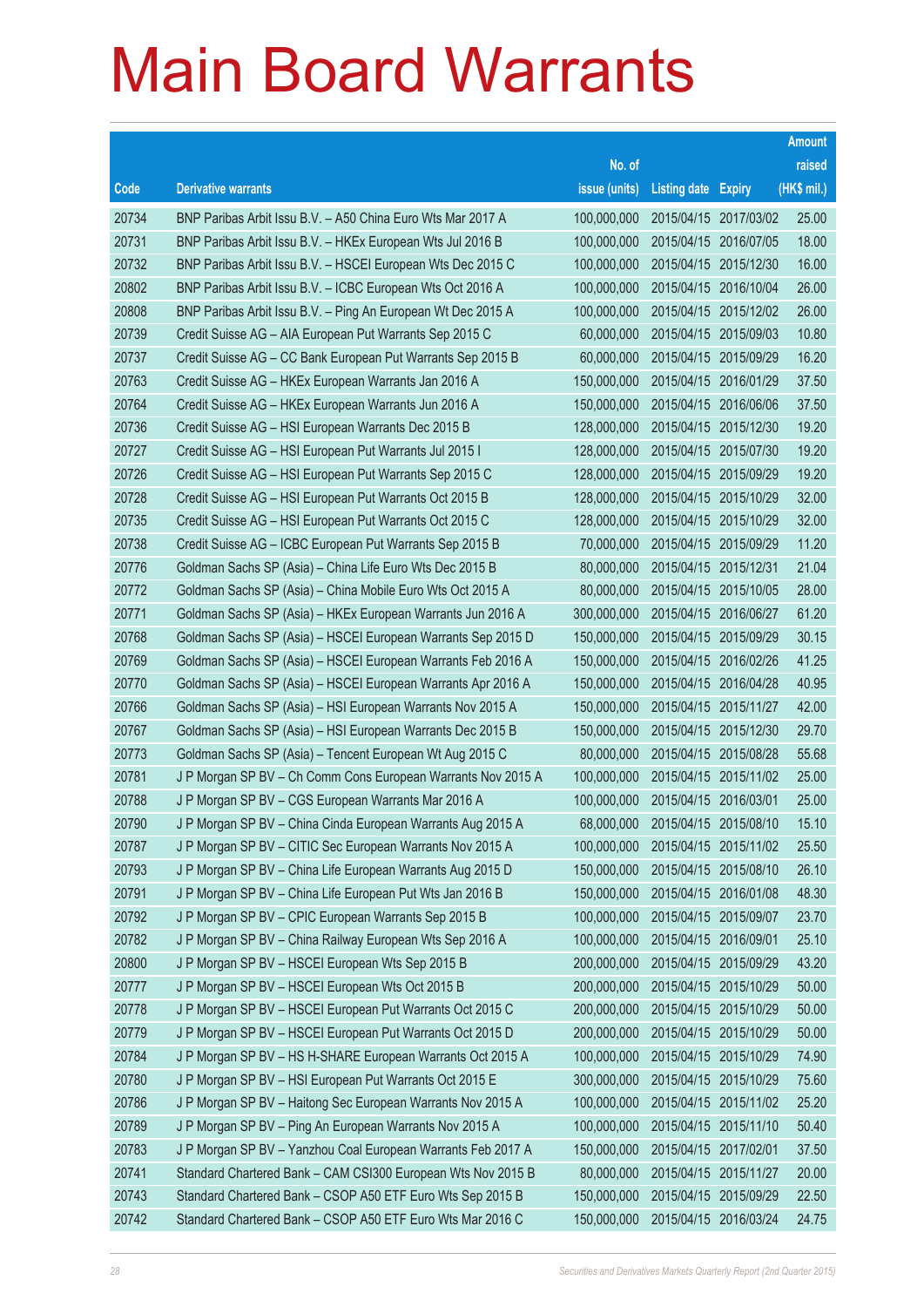|         |                                                               |               |                            |                       | <b>Amount</b> |
|---------|---------------------------------------------------------------|---------------|----------------------------|-----------------------|---------------|
|         |                                                               | No. of        |                            |                       | raised        |
| Code    | <b>Derivative warrants</b>                                    | issue (units) | <b>Listing date Expiry</b> |                       | (HK\$ mil.)   |
| 20740   | Standard Chartered Bank - A50 China Euro Warrants Sep 2015 B  | 80,000,000    | 2015/04/15 2015/09/24      |                       | 47.20         |
| 20746   | Standard Chartered Bank - HSCEI European Warrants Sep 2015 E  | 150,000,000   | 2015/04/15 2015/09/29      |                       | 26.10         |
| 20745   | Standard Chartered Bank - HSCEI European Warrants Feb 2016 A  | 150,000,000   | 2015/04/15 2016/02/26      |                       | 37.50         |
| 20730   | Standard Chartered Bank - HSCEI European Put Wts Oct 2015 C   | 100,000,000   | 2015/04/15 2015/10/29      |                       | 25.00         |
| 20744   | Standard Chartered Bank - HSI European Warrants Nov 2015 A    | 100,000,000   | 2015/04/15 2015/11/27      |                       | 25.00         |
| 20729   | Standard Chartered Bank - HSI European Put Wts Oct 2015 C     | 100,000,000   | 2015/04/15 2015/10/29      |                       | 25.00         |
| 20756   | SGA Societe Generale Acceptance N.V. - CGS Euro Wts Nov 15 B  | 100,000,000   |                            | 2015/04/15 2015/11/04 | 15.00         |
| 20758   | SGA Societe Generale Acceptance N.V. - CRail Eu Wt Dec 2016A  | 150,000,000   | 2015/04/15 2016/12/05      |                       | 37.50         |
| 20759   | SGA Societe Generale Acceptance N.V. - GWMC Eu Wt Nov 2015 A  | 30,000,000    |                            | 2015/04/15 2015/11/04 | 14.70         |
| 20725   | SGA Societe Generale Acceptance N.V. - HSCEI Eu Put Wt Aug15A | 150,000,000   | 2015/04/15 2015/08/28      |                       | 26.25         |
| 20761   | SGA Societe Generale Acceptance N.V. - Kingsoft Eu Wt Dec15B  | 50,000,000    |                            | 2015/04/15 2015/12/02 | 10.00         |
| 20762   | SGA Societe Generale Acceptance N.V. - PICC Eu Wts Nov 2015A  | 40,000,000    | 2015/04/15 2015/11/04      |                       | 10.80         |
| 20797   | UBS AG - BOCL European Warrants Sep 2015 B                    | 100,000,000   |                            | 2015/04/15 2015/09/15 | 15.00         |
| 20752   | UBS AG – China Life European Warrants Dec 2015 C              | 100,000,000   | 2015/04/15 2015/12/31      |                       | 25.00         |
| 20796   | UBS AG - China Mobile European Warrants Oct 2015 A            | 100,000,000   |                            | 2015/04/15 2015/10/14 | 25.00         |
| 20795   | UBS AG - HKEx European Warrants Dec 2017 A                    | 300,000,000   | 2015/04/15 2017/12/18      |                       | 75.00         |
| 20794   | UBS AG - HSCEI European Warrants Dec 2015 D                   | 200,000,000   |                            | 2015/04/15 2015/12/30 | 50.00         |
| 20748   | UBS AG - HSCEI European Put Warrants Oct 2015 A               | 100,000,000   | 2015/04/15 2015/10/29      |                       | 27.00         |
| 20750   | UBS AG - HSI European Warrants Dec 2015 E                     | 300,000,000   |                            | 2015/04/15 2015/12/30 | 45.00         |
| 20749   | UBS AG - HSI European Put Warrants Oct 2015 B                 | 300,000,000   | 2015/04/15 2015/10/29      |                       | 75.00         |
| 20753   | UBS AG - Haitong Sec European Warrants Dec 2015 A             | 70,000,000    | 2015/04/15 2015/12/21      |                       | 17.50         |
| 20754   | UBS AG - Kingsoft European Warrants Oct 2015 B                | 100,000,000   | 2015/04/15 2015/10/26      |                       | 25.00         |
| 20798   | UBS AG - PetroChina European Warrants Oct 2015 A              | 60,000,000    |                            | 2015/04/15 2015/10/22 | 11.22         |
| 20755   | UBS AG - Ping An European Warrants Oct 2015 A                 | 100,000,000   | 2015/04/15 2015/10/14      |                       | 28.50         |
| 20799   | UBS AG - Tencent Holdings European Put Warrants Feb 2016 B    | 500,000,000   |                            | 2015/04/15 2016/02/15 | 125.00        |
| 17587 # | Standard Chartered Bank - HKEx European Warrants Dec 2015 B   | 100,000,000   | 2015/04/15 2015/12/17      |                       | 39.00         |
| 20814   | BOCI Asia Ltd. – AIA European Warrants Dec 2015 A             | 100,000,000   | 2015/04/16 2015/12/21      |                       | 32.00         |
| 20815   | BOCI Asia Ltd. - China Life European Warrants Dec 2015 B      | 100,000,000   | 2015/04/16 2015/12/02      |                       | 32.00         |
| 20819   | BOCI Asia Ltd. - China Mobile European Warrants Nov 2015 A    | 100,000,000   | 2015/04/16 2015/11/30      |                       | 40.00         |
| 20810   | BOCI Asia Ltd. - HKEx European Warrants Dec 2015 D            | 100,000,000   | 2015/04/16 2015/12/18      |                       | 20.00         |
| 20811   | BOCI Asia Ltd. - HKEx European Warrants Jun 2016 C            | 100,000,000   | 2015/04/16 2016/06/20      |                       | 18.00         |
| 20820   | BOCI Asia Ltd. - PetroChina European Warrants Dec 2015 A      | 100,000,000   | 2015/04/16 2015/12/07      |                       | 32.00         |
| 20821   | BOCI Asia Ltd. - Ping An European Warrants Dec 2015 B         | 100,000,000   | 2015/04/16 2015/12/01      |                       | 49.00         |
| 20812   | BOCI Asia Ltd. - Yanzhou Coal European Warrants Dec 2016 A    | 100,000,000   | 2015/04/16 2016/12/28      |                       | 25.00         |
| 20841   | BNP Paribas Arbit Issu B.V. - CITIC Bank Euro Wts Dec 2015 A  | 89,000,000    |                            | 2015/04/16 2015/12/02 | 24.92         |
| 20844   | BNP Paribas Arbit Issu B.V. - CNOOC European Wts Dec 2015 A   | 97,000,000    | 2015/04/16 2015/12/02      |                       | 36.86         |
| 20842   | BNP Paribas Arbit Issu B.V. - PetroCh Euro Wts Dec 2015 A     | 100,000,000   |                            | 2015/04/16 2015/12/02 | 36.00         |
| 20839   | BNP Paribas Arbit Issu B.V. - Tencent HIdgs Eu Wt May 2016 A  | 100,000,000   | 2015/04/16 2016/05/03      |                       | 25.00         |
| 20840   | BNP Paribas Arbit Issu B.V. - Tencent HIdgs Eu Wt Jun 2016 A  | 100,000,000   |                            | 2015/04/16 2016/06/02 | 30.00         |
| 20870   | Credit Suisse AG - AIA European Warrants Oct 2015 A           | 80,000,000    | 2015/04/16 2015/10/30      |                       | 20.00         |
| 20876   | Credit Suisse AG - BOCL European Warrants Oct 2015 B          | 80,000,000    | 2015/04/16 2015/10/23      |                       | 20.00         |
| 20875   | Credit Suisse AG - CC Bank European Warrants Oct 2015 B       | 80,000,000    | 2015/04/16 2015/10/23      |                       | 20.00         |
| 20878   | Credit Suisse AG - China Life European Warrants Nov 2015 B    | 80,000,000    | 2015/04/16 2015/11/09      |                       | 20.00         |
| 20871   | Credit Suisse AG - China Mobile European Warrants Oct 2015 B  | 80,000,000    | 2015/04/16 2015/10/30      |                       | 38.40         |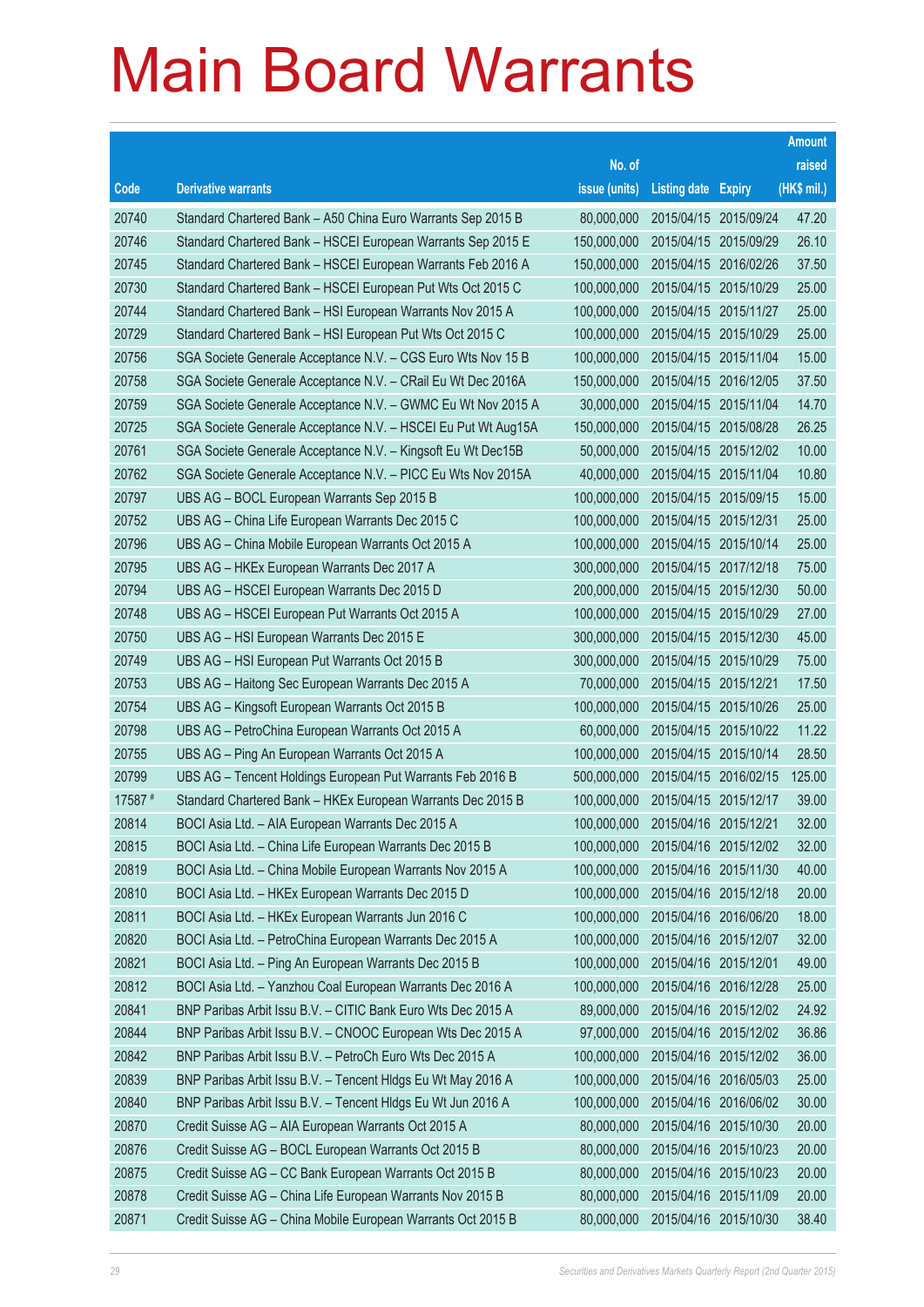|       |                                                              |               |                       | <b>Amount</b> |
|-------|--------------------------------------------------------------|---------------|-----------------------|---------------|
|       |                                                              | No. of        |                       | raised        |
| Code  | <b>Derivative warrants</b>                                   | issue (units) | Listing date Expiry   | $(HK$$ mil.)  |
| 20880 | Credit Suisse AG - Galaxy Ent European Warrants Oct 2015 A   | 80,000,000    | 2015/04/16 2015/10/30 | 20.00         |
| 20881 | Credit Suisse AG - HKEx European Warrants Feb 2016 A         | 150,000,000   | 2015/04/16 2016/02/29 | 37.50         |
| 20879 | Credit Suisse AG - HSBC European Wts Nov 2015 C              | 80,000,000    | 2015/04/16 2015/11/09 | 20.00         |
| 20885 | Credit Suisse AG - HSCEI European Warrants Oct 2015 B        | 108,000,000   | 2015/04/16 2015/10/29 | 27.00         |
| 20886 | Credit Suisse AG - HSCEI European Warrants Nov 2015 A        | 108,000,000   | 2015/04/16 2015/11/27 | 27.00         |
| 20887 | Credit Suisse AG - HSCEI European Put Warrants Oct 2015 C    | 108,000,000   | 2015/04/16 2015/10/29 | 27.00         |
| 20888 | Credit Suisse AG - HSCEI European Put Warrants Oct 2015 D    | 108,000,000   | 2015/04/16 2015/10/29 | 27.00         |
| 20874 | Credit Suisse AG - ICBC European Warrants Oct 2015 B         | 80,000,000    | 2015/04/16 2015/10/30 | 20.00         |
| 20882 | Credit Suisse AG - PetroChina European Warrants Oct 2015 B   | 70,000,000    | 2015/04/16 2015/10/30 | 21.00         |
| 20873 | Credit Suisse AG - Ping An European Warrants Oct 2015 B      | 80,000,000    | 2015/04/16 2015/10/30 | 36.00         |
| 20883 | Credit Suisse AG - Sands China European Warrants Sep 2015 B  | 80,000,000    | 2015/04/16 2015/09/30 | 14.40         |
| 20868 | Credit Suisse AG - Tencent Holdings European Wts Oct 2015 B  | 80,000,000    | 2015/04/16 2015/10/30 | 70.40         |
| 20869 | Credit Suisse AG - Tencent Holdings European Wts Feb 2016 C  | 150,000,000   | 2015/04/16 2016/02/29 | 37.50         |
| 20829 | Credit Suisse AG - Tencent Holdings Euro Put Wts Jan 2016 A  | 100,000,000   | 2015/04/16 2016/01/29 | 25.00         |
| 20946 | Goldman Sachs SP (Asia) - AIA European Warrants Dec 2015 B   | 80,000,000    | 2015/04/16 2015/12/30 | 20.72         |
| 20945 | Goldman Sachs SP (Asia) – CITIC Bank European Wts Nov 2015 A | 80,000,000    | 2015/04/16 2015/11/27 | 39.52         |
| 20942 | Goldman Sachs SP (Asia) - HSI European Warrants Sep 2015 E   | 150,000,000   | 2015/04/16 2015/09/29 | 24.60         |
| 20943 | Goldman Sachs SP (Asia) - HSI European Warrants Nov 2015 B   | 150,000,000   | 2015/04/16 2015/11/27 | 37.50         |
| 20823 | HK Bank - HSCEI European Put Warrants Oct 2015 A             | 150,000,000   | 2015/04/16 2015/10/29 | 37.50         |
| 20825 | HK Bank – HSCEI European Put Warrants Oct 2015 B             | 150,000,000   | 2015/04/16 2015/10/29 | 37.50         |
| 20822 | HK Bank – HSI European Put Warrants Oct 2015 B               | 150,000,000   | 2015/04/16 2015/10/29 | 37.50         |
| 20824 | HK Bank - HSI European Put Warrants Oct 2015 C               | 150,000,000   | 2015/04/16 2015/10/29 | 37.50         |
| 20855 | J P Morgan SP BV - Agricultural Bk Euro Warrants Jan 2016 A  | 80,000,000    | 2015/04/16 2016/01/04 | 20.08         |
| 20932 | J P Morgan SP BV - AIA European Warrants Nov 2015 B          | 180,000,000   | 2015/04/16 2015/11/02 | 45.00         |
| 20933 | J P Morgan SP BV – AIA European Put Warrants Nov 2015 C      | 180,000,000   | 2015/04/16 2015/11/02 | 51.84         |
| 20859 | J P Morgan SP BV - BOCL European Warrants Nov 2015 A         | 200,000,000   | 2015/04/16 2015/11/02 | 50.00         |
| 20935 | J P Morgan SP BV - CC Bank European Wts Nov 2015 B           | 150,000,000   | 2015/04/16 2015/11/02 | 37.50         |
| 20856 | J P Morgan SP BV - China Cinda European Warrants Nov 2015 A  | 40,000,000    | 2015/04/16 2015/11/02 | 10.24         |
| 20929 | J P Morgan SP BV - China Life European Warrants Nov 2015 B   | 200,000,000   | 2015/04/16 2015/11/02 | 50.00         |
| 20845 | J P Morgan SP BV - Ch Overseas European Warrants Nov 2015 B  | 100,000,000   | 2015/04/16 2015/11/02 | 25.00         |
| 20854 | J P Morgan SP BV - Ch Railway Cons European Wts Nov 2015 A   | 100,000,000   | 2015/04/16 2015/11/02 | 25.00         |
| 20851 | J P Morgan SP BV - Chi Res Land European Warrants Mar 2016 A | 100,000,000   | 2015/04/16 2016/03/01 | 25.00         |
| 20848 | J P Morgan SP BV - China Shenhua European Wts Mar 2016 A     | 120,000,000   | 2015/04/16 2016/03/01 | 30.00         |
| 20926 | J P Morgan SP BV - HKEx European Warrants Nov 2015 C         | 300,000,000   | 2015/04/16 2015/11/02 | 75.30         |
| 20927 | J P Morgan SP BV - HKEx European Warrants Jan 2016 B         | 300,000,000   | 2015/04/16 2016/01/04 | 75.30         |
| 20928 | J P Morgan SP BV - HKEx European Put Wts Nov 2015 D          | 300,000,000   | 2015/04/16 2015/11/02 | 76.20         |
| 20862 | J P Morgan SP BV - HSCEI European Wts Nov 2015 C             | 200,000,000   | 2015/04/16 2015/11/27 | 50.60         |
| 20941 | J P Morgan SP BV - HSCEI European Put Warrants Nov 2015 D    | 300,000,000   | 2015/04/16 2015/11/27 | 75.00         |
| 20899 | J P Morgan SP BV - HS H-SHARE European Warrants Oct 2015 B   | 80,000,000    | 2015/04/16 2015/10/27 | 47.76         |
| 20901 | J P Morgan SP BV - HS H-SHARE European Warrants Jan 2016 A   | 80,000,000    | 2015/04/16 2016/01/04 | 37.20         |
| 20937 | J P Morgan SP BV - HSI European Warrants Sep 2015 D          | 300,000,000   | 2015/04/16 2015/09/29 | 45.30         |
| 20860 | J P Morgan SP BV - HSI European Warrants Nov 2015 D          | 300,000,000   | 2015/04/16 2015/11/27 | 75.00         |
| 20861 | J P Morgan SP BV - HSI European Warrants Dec 2015 D          | 300,000,000   | 2015/04/16 2015/12/30 | 75.30         |
| 20938 | J P Morgan SP BV - HSI European Put Warrants Nov 2015 E      | 300,000,000   | 2015/04/16 2015/11/27 | 75.00         |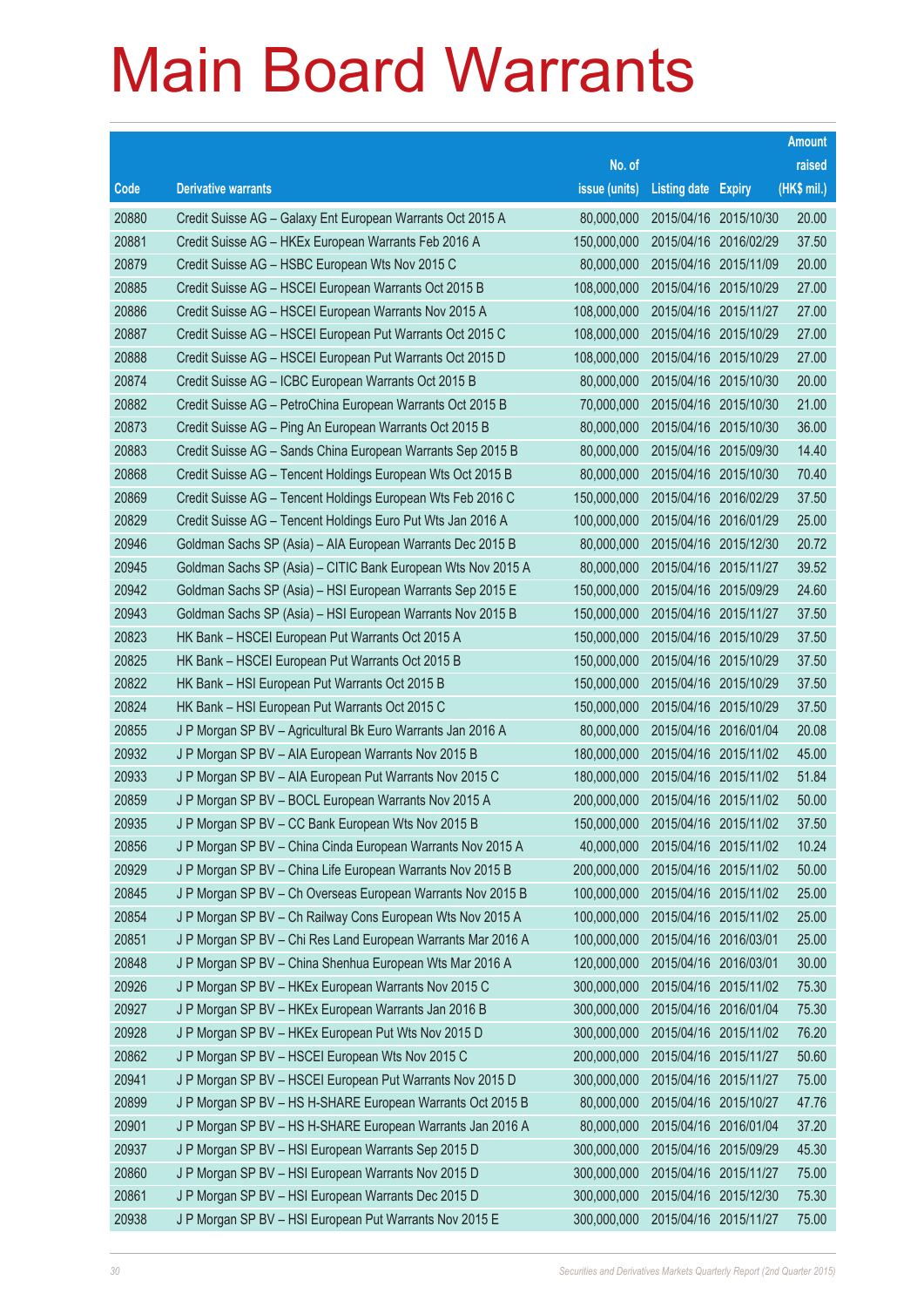|       |                                                                |               |                            |                       | <b>Amount</b> |
|-------|----------------------------------------------------------------|---------------|----------------------------|-----------------------|---------------|
|       |                                                                | No. of        |                            |                       | raised        |
| Code  | <b>Derivative warrants</b>                                     | issue (units) | <b>Listing date Expiry</b> |                       | (HK\$ mil.)   |
| 20939 | J P Morgan SP BV - HSI European Put Warrants Dec 2015 E        | 300,000,000   |                            | 2015/04/16 2015/12/30 | 75.90         |
| 20934 | J P Morgan SP BV - ICBC European Warrants Nov 2015 A           | 150,000,000   | 2015/04/16 2015/11/02      |                       | 37.65         |
| 20867 | J P Morgan SP BV - JX Copper European Warrants Feb 2016 A      | 100,000,000   | 2015/04/16 2016/02/01      |                       | 25.00         |
| 20857 | J P Morgan SP BV - Kingsoft European Warrants Nov 2015 B       | 80,000,000    | 2015/04/16 2015/11/02      |                       | 27.44         |
| 20847 | J P Morgan SP BV – Lenovo European Warrants Nov 2016 A         | 200,000,000   | 2015/04/16 2016/11/01      |                       | 50.00         |
| 20936 | J P Morgan SP BV - Ping An European Warrants Nov 2015 B        | 150,000,000   |                            | 2015/04/16 2015/11/02 | 48.15         |
| 20931 | J P Morgan SP BV - Ping An European Warrants Jul 2017 A        | 100,000,000   | 2015/04/16 2017/07/03      |                       | 25.00         |
| 20852 | J P Morgan SP BV - SFCE European Warrants Aug 2016 A           | 80,000,000    | 2015/04/16 2016/08/01      |                       | 20.00         |
| 20863 | J P Morgan SP BV - Tencent European Warrants Nov 2015 B        | 100,000,000   |                            | 2015/04/16 2015/11/02 | 101.00        |
| 20866 | J P Morgan SP BV - Tencent European Warrants Mar 2016 B        | 300,000,000   | 2015/04/16 2016/03/01      |                       | 75.60         |
| 20865 | J P Morgan SP BV - Tencent European Put Warrants Feb 2016 B    | 300,000,000   | 2015/04/16 2016/02/01      |                       | 75.00         |
| 20853 | J P Morgan SP BV - Yanzhou Coal European Warrants Jun 2016 A   | 100,000,000   | 2015/04/16 2016/06/01      |                       | 25.00         |
| 20846 | J P Morgan SP BV - ZTE European Warrants Jan 2016 A            | 40,000,000    | 2015/04/16 2016/01/04      |                       | 10.00         |
| 20902 | Standard Chartered Bank – Ch Comm Cons Eur Wts Oct 2016 A      | 50,000,000    | 2015/04/16 2016/10/03      |                       | 12.50         |
| 20907 | Standard Chartered Bank - CRCC European Warrants Feb 2016 A    | 80,000,000    | 2015/04/16 2016/02/29      |                       | 20.00         |
| 20906 | Standard Chartered Bank – HKEx European Warrants Dec 2015 C    | 100,000,000   | 2015/04/16 2015/12/28      |                       | 25.00         |
| 20904 | Standard Chartered Bank - HKEx European Warrants Apr 2016 A    | 100,000,000   | 2015/04/16 2016/04/29      |                       | 25.00         |
| 20903 | Standard Chartered Bank - HKEx European Put Wts Nov 2015 E     | 80,000,000    | 2015/04/16 2015/11/30      |                       | 20.00         |
| 20835 | Standard Chartered Bank - HSCEI European Warrants Oct 2015 D   | 150,000,000   | 2015/04/16 2015/10/29      |                       | 37.50         |
| 20836 | Standard Chartered Bank – HSCEI European Warrants Jan 2016 A   | 150,000,000   | 2015/04/16 2016/01/28      |                       | 37.50         |
| 20908 | Standard Chartered Bank - HS H-SHARE European Wts Jan 2016 A   | 80,000,000    |                            | 2015/04/16 2016/01/04 | 35.20         |
| 20909 | Standard Chartered Bank - HSHI ETF European Put Wts Jan 17 A   | 80,000,000    | 2015/04/16 2017/01/06      |                       | 20.00         |
| 20913 | Standard Chartered Bank - HSI European Warrants Oct 2015 D     | 100,000,000   | 2015/04/16 2015/10/29      |                       | 25.00         |
| 20837 | Standard Chartered Bank – HSI European Put Wts Nov 2015 B      | 100,000,000   | 2015/04/16 2015/11/27      |                       | 25.00         |
| 20905 | Standard Chartered Bank - Hanergy Solar European Wts Feb17 A   | 50,000,000    |                            | 2015/04/16 2017/02/02 | 12.50         |
| 20894 | SGA Societe Generale Acceptance N.V - Anhui Conch Eu Wt Dec15A | 50,000,000    | 2015/04/16 2015/12/02      |                       | 12.50         |
| 20889 | SGA Societe Generale Acceptance N.V. - CITBK Eu Wt Dec 15 A    | 25,000,000    | 2015/04/16 2015/12/02      |                       | 11.13         |
| 20895 | SGA Societe Generale Acceptance N.V. - CLife Eu Wt Dec 2015 C  | 150,000,000   | 2015/04/16 2015/12/02      |                       | 37.50         |
| 20890 | SGA Societe Generale Acceptance NV - Minsheng Bk Eu Wt Nov15 A | 20,000,000    | 2015/04/16 2015/11/04      |                       | 10.00         |
| 20891 | SGA Societe Generale Acceptance N.V. - Ch Mob Eu Wt Nov 15 A   | 100,000,000   | 2015/04/16 2015/11/04      |                       | 30.00         |
| 20896 | SGA Societe Generale Acceptance N.V - Ch Oilfield Eu Wt Dec15A | 100,000,000   | 2015/04/16 2015/12/02      |                       | 27.00         |
| 20828 | SGA Societe Generale Acceptance N.V. - CP&CC Eu Wt Nov 2015B   | 80,000,000    | 2015/04/16 2015/11/04      |                       | 20.00         |
| 20892 | SGA Societe Generale Acceptance N.V. - ChiUnicom Eu Wt Jan17 B | 100,000,000   | 2015/04/16 2017/01/04      |                       | 15.50         |
| 20826 | SGA Societe Generale Acceptance N.V. - Galaxy Ent Eu Wt Nov15B | 80,000,000    | 2015/04/16 2015/11/04      |                       | 20.40         |
| 20827 | SGA Societe Generale Acceptance N.V - Haitong Sec Eu Wt Nov15A | 70,000,000    | 2015/04/16 2015/11/04      |                       | 19.60         |
| 20897 | SGA Societe Generale Acceptance N.V. - KECL Eu Wt Dec 2015 A   | 15,000,000    | 2015/04/16 2015/12/02      |                       | 11.85         |
| 20831 | SGA Societe Generale Acceptance N.V. - Tencent Eu Wt Sep 15 D  | 70,000,000    | 2015/04/16 2015/09/02      |                       | 66.50         |
| 20830 | SGA Societe Generale Acceptance N.V. - Tencent Eu Wt Oct 15 C  | 70,000,000    | 2015/04/16 2015/10/05      |                       | 83.30         |
| 20898 | SGA Societe Generale Acceptance NV - Yanzhou Coal Eu Wt Aug17A | 150,000,000   | 2015/04/16 2017/08/02      |                       | 37.50         |
| 20893 | SGA Societe Generale Acceptance N.V. - ZTE Eu Wt Feb 2016 A    | 70,000,000    | 2015/04/16 2016/02/03      |                       | 17.50         |
| 20916 | UBS AG - AIA European Warrants Nov 2015 A                      | 100,000,000   | 2015/04/16 2015/11/30      |                       | 25.00         |
| 20919 | UBS AG – Ch Comm Cons European Warrants Dec 2015 B             | 100,000,000   | 2015/04/16 2015/12/21      |                       | 25.00         |
| 20921 | UBS AG - CKH European Warrants Oct 2016 A                      | 300,000,000   | 2015/04/16 2016/10/17      |                       | 75.00         |
| 20920 | UBS AG - China Life European Put Warrants Dec 2015 D           | 100,000,000   | 2015/04/16 2015/12/21      |                       | 45.00         |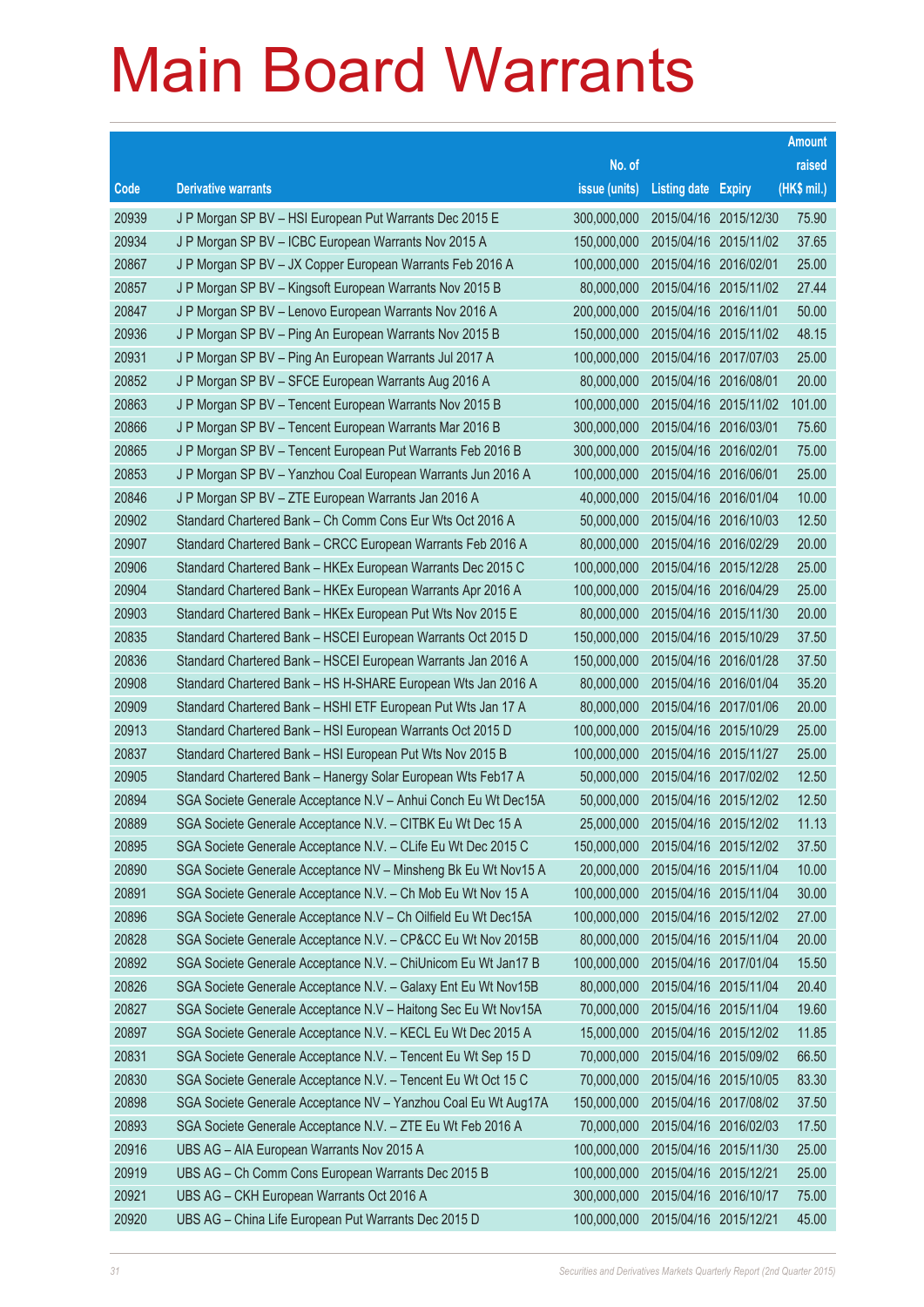|       |                                                                |               |                            |                       | <b>Amount</b> |
|-------|----------------------------------------------------------------|---------------|----------------------------|-----------------------|---------------|
|       |                                                                | No. of        |                            |                       | raised        |
| Code  | <b>Derivative warrants</b>                                     | issue (units) | <b>Listing date Expiry</b> |                       | (HK\$ mil.)   |
| 20838 | UBS AG – China Mobile European Warrants Aug 2015 D             | 100,000,000   | 2015/04/16 2015/08/05      |                       | 15.00         |
| 20917 | UBS AG - Sinopec Corp European Warrants Oct 2015 B             | 70,000,000    | 2015/04/16 2015/10/15      |                       | 17.50         |
| 20922 | UBS AG - HKEx European Warrants Mar 2016 A                     | 300,000,000   | 2015/04/16 2016/03/29      |                       | 75.00         |
| 20915 | UBS AG - HKEx European Put Warrants Dec 2015 E                 | 100,000,000   | 2015/04/16 2015/12/21      |                       | 28.00         |
| 20914 | UBS AG - HSCEI European Warrants Dec 2015 E                    | 200,000,000   |                            | 2015/04/16 2015/12/30 | 50.00         |
| 20832 | UBS AG - HSCEI European Put Warrants Oct 2015 B                | 100,000,000   | 2015/04/16 2015/10/29      |                       | 25.00         |
| 20925 | UBS AG - HSI European Warrants Dec 2015 F                      | 300,000,000   |                            | 2015/04/16 2015/12/30 | 75.00         |
| 20923 | UBS AG - HSI European Warrants Jan 2016 A                      | 300,000,000   | 2015/04/16 2016/01/28      |                       | 75.00         |
| 20833 | UBS AG - HSI European Put Warrants Oct 2015 C                  | 300,000,000   |                            | 2015/04/16 2015/10/29 | 85.50         |
| 20918 | UBS AG - Lenovo European Warrants Dec 2015 B                   | 15,000,000    | 2015/04/16 2015/12/21      |                       | 13.35         |
| 20948 | BOCI Asia Ltd. - HKEx European Warrants Mar 2016 A             | 100,000,000   | 2015/04/17 2016/03/29      |                       | 25.00         |
| 20954 | BOCI Asia Ltd. - HKEx European Put Warrants Jan 2016 A         | 100,000,000   | 2015/04/17 2016/01/25      |                       | 27.00         |
| 20953 | BOCI Asia Ltd. - HSCEI European Warrants Dec 2015 B            | 100,000,000   |                            | 2015/04/17 2015/12/30 | 25.00         |
| 20950 | BOCI Asia Ltd. - HSI European Warrants Sep 2015 C              | 100,000,000   | 2015/04/17 2015/09/29      |                       | 16.00         |
| 20952 | BOCI Asia Ltd. - HSI European Put Warrants Oct 2015 B          | 100,000,000   |                            | 2015/04/17 2015/10/29 | 18.00         |
| 20949 | BOCI Asia Ltd. - Kingsoft European Warrants Nov 2015 A         | 100,000,000   | 2015/04/17 2015/11/23      |                       | 39.00         |
| 20947 | BOCI Asia Ltd. – Tencent Holdings European Wts Jul 2016 B      | 100,000,000   |                            | 2015/04/17 2016/07/04 | 25.00         |
| 20987 | BNP Paribas Arbit Issu B.V. - HSCEI European Wts Mar 2016 A    | 100,000,000   |                            | 2015/04/17 2016/03/30 | 25.00         |
| 20988 | BNP Paribas Arbit Issu B.V. - HSCEI Euro Put Wts Mar 2016 B    | 100,000,000   | 2015/04/17                 | 2016/03/30            | 30.00         |
| 21012 | BNP Paribas Arbit Issu B.V. - HS H-SHARE Euro Wts Jan 2016 A   | 80,000,000    | 2015/04/17 2016/01/05      |                       | 28.00         |
| 21011 | BNP Paribas Arbit Issu B.V. - HS H-SHARE Euro Wts Jan 2017 A   | 200,000,000   |                            | 2015/04/17 2017/01/04 | 50.00         |
| 20985 | BNP Paribas Arbit Issu B.V. - HSI European Wts Sep 2015 B      | 100,000,000   | 2015/04/17 2015/09/29      |                       | 18.00         |
| 20984 | BNP Paribas Arbit Issu B.V. - HSI European Wts Dec 2015 B      | 100,000,000   | 2015/04/17                 | 2015/12/30            | 15.00         |
| 20986 | BNP Paribas Arbit Issu B.V. - HSI Euro Put Wts Oct 2015 C      | 100,000,000   | 2015/04/17 2015/10/29      |                       | 20.00         |
| 21001 | Credit Suisse AG - Ch Comm Cons European Warrants Dec 2015 A   | 100,000,000   |                            | 2015/04/17 2015/12/30 | 26.00         |
| 20998 | Credit Suisse AG - CSOP A50 ETF European Warrants May 2016 B   | 150,000,000   | 2015/04/17 2016/05/30      |                       | 22.50         |
| 20999 | Credit Suisse AG - HKEx European Warrants Mar 2016 A           | 150,000,000   | 2015/04/17 2016/03/29      |                       | 37.50         |
| 20996 | Credit Suisse AG - HSI European Warrants Nov 2015 B            | 108,000,000   | 2015/04/17 2015/11/27      |                       | 27.00         |
| 20997 | Credit Suisse AG - HSI European Warrants Dec 2015 C            | 108,000,000   |                            | 2015/04/17 2015/12/30 | 27.00         |
| 20969 | Credit Suisse AG - HSI European Put Warrants Oct 2015 D        | 108,000,000   | 2015/04/17 2015/10/29      |                       | 27.00         |
| 20970 | Credit Suisse AG - HSI European Put Warrants Nov 2015 A        | 108,000,000   |                            | 2015/04/17 2015/11/27 | 27.00         |
| 21000 | Credit Suisse AG - Haitong Sec European Warrants Dec 2015 A    | 70,000,000    |                            | 2015/04/17 2015/12/30 | 26.60         |
| 21006 | Goldman Sachs SP (Asia) - China Life Euro Wts Nov 2015 A       | 150,000,000   | 2015/04/17                 | 2015/11/30            | 38.25         |
| 21022 | Goldman Sachs SP (Asia) - Sinopec Corp European Wts Oct 2015 A | 80,000,000    |                            | 2015/04/17 2015/10/30 | 30.00         |
| 21004 | Goldman Sachs SP (Asia) - HKEx European Warrants Sep 2015 B    | 80,000,000    |                            | 2015/04/17 2015/09/30 | 12.00         |
| 21002 | Goldman Sachs SP (Asia) - HKEx European Warrants Dec 2015 E    | 150,000,000   |                            | 2015/04/17 2015/12/30 | 37.80         |
| 21021 | Goldman Sachs SP (Asia) - Ping An European Wts Oct 2015 A      | 80,000,000    | 2015/04/17                 | 2015/10/30            | 46.08         |
| 21005 | Goldman Sachs SP (Asia) - Sands China Euro Wts Oct 2015 B      | 80,000,000    |                            | 2015/04/17 2015/10/30 | 20.00         |
| 21007 | Goldman Sachs SP (Asia) - Tencent European Wt Oct 2015 C       | 100,000,000   |                            | 2015/04/17 2015/10/30 | 82.80         |
| 21003 | Goldman Sachs SP (Asia) – Tencent European Wt Dec 2016 C       | 150,000,000   |                            | 2015/04/17 2016/12/30 | 38.40         |
| 20977 | HK Bank - China Life European Warrants Oct 2015 B              | 80,000,000    | 2015/04/17                 | 2015/10/30            | 20.00         |
| 20978 | HK Bank - China Life European Put Warrants Oct 2015 C          | 80,000,000    |                            | 2015/04/17 2015/10/30 | 20.00         |
| 20973 | HK Bank - HKEx European Warrants Oct 2015 C                    | 100,000,000   |                            | 2015/04/17 2015/10/05 | 15.00         |
| 20975 | HK Bank - HKEx European Warrants Mar 2016 A                    | 150,000,000   | 2015/04/17 2016/03/31      |                       | 37.50         |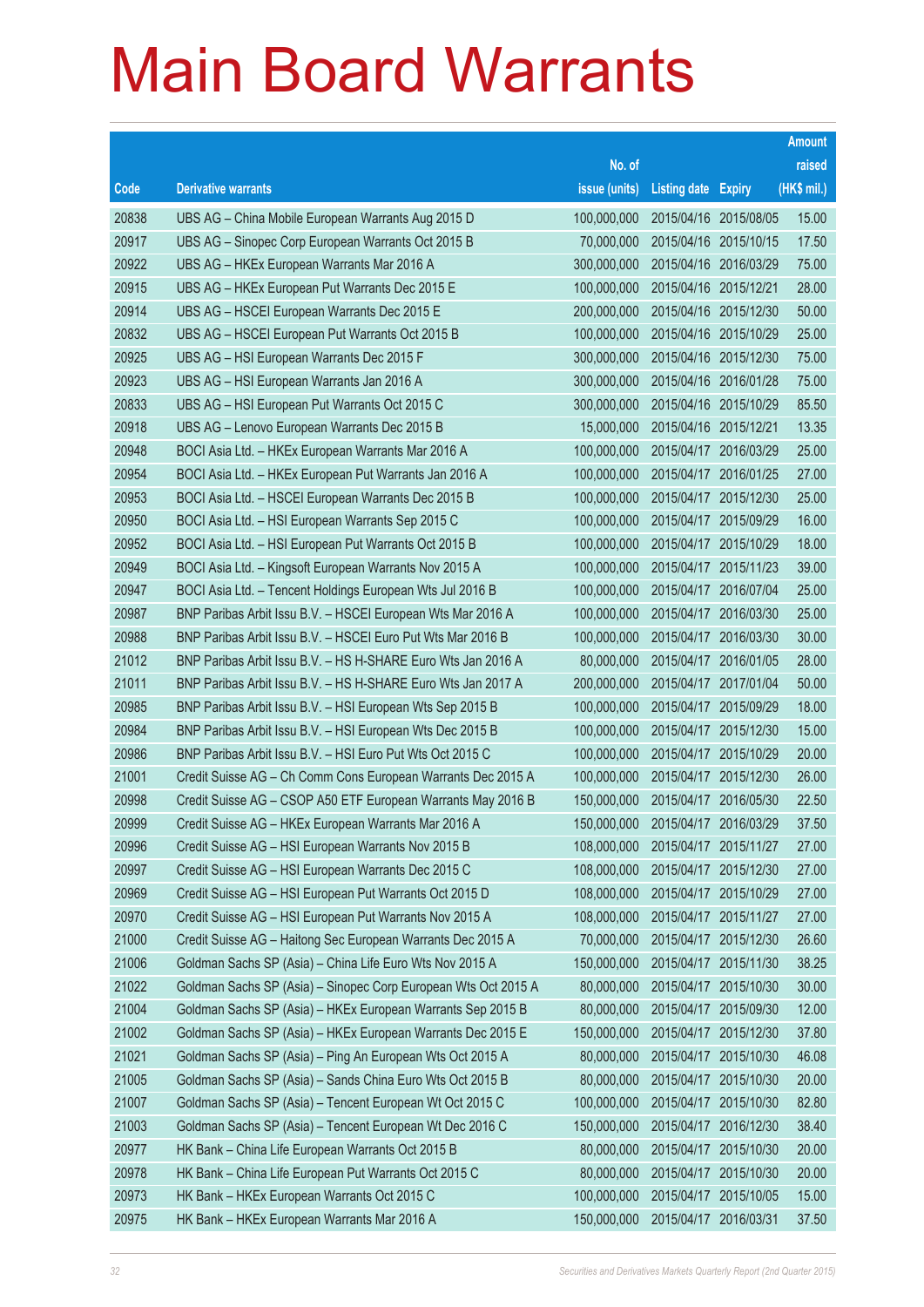|         |                                                               |               |                            |                       | <b>Amount</b> |
|---------|---------------------------------------------------------------|---------------|----------------------------|-----------------------|---------------|
|         |                                                               | No. of        |                            |                       | raised        |
| Code    | <b>Derivative warrants</b>                                    | issue (units) | <b>Listing date Expiry</b> |                       | (HK\$ mil.)   |
| 20971   | HK Bank – HSCEI European Warrants Nov 2015 C                  | 180,000,000   |                            | 2015/04/17 2015/11/27 | 45.00         |
| 20982   | HK Bank - HSI European Warrants Oct 2015 D                    | 180,000,000   | 2015/04/17 2015/10/29      |                       | 45.00         |
| 20981   | HK Bank - PetroChina European Warrants Oct 2015 A             | 68,000,000    | 2015/04/17                 | 2015/10/30            | 27.20         |
| 20979   | HK Bank - Ping An European Warrants Oct 2015 B                | 68,000,000    |                            | 2015/04/17 2015/10/30 | 37.40         |
| 20976   | HK Bank - Tencent European Warrants Feb 2016 B                | 150,000,000   |                            | 2015/04/17 2016/02/29 | 37.50         |
| 20991   | Standard Chartered Bank - China Life European Wts Aug 2015 D  | 100,000,000   |                            | 2015/04/17 2015/08/10 | 31.00         |
| 20989   | Standard Chartered Bank - Henganintl European Wts Dec 2015 A  | 80,000,000    |                            | 2015/04/17 2015/12/22 | 12.00         |
| 21020   | Standard Chartered Bank - Ping An European Wts Nov 2015 A     | 100,000,000   | 2015/04/17 2015/11/04      |                       | 40.00         |
| 20994   | Standard Chartered Bank - Tencent Hidg Euro Wts Nov 2015 A    | 50,000,000    |                            | 2015/04/17 2015/11/04 | 30.00         |
| 20993   | Standard Chartered Bank - Tencent Hidg Euro Wts Feb 2016 B    | 300,000,000   | 2015/04/17 2016/02/03      |                       | 75.00         |
| 20995   | Standard Chartered Bank - Tencent Hidg Eu Put Wts Dec 2015 D  | 200,000,000   | 2015/04/17                 | 2015/12/07            | 50.00         |
| 20990   | Standard Chartered Bank - YZ Coal European Wts May 2016 A     | 50,000,000    |                            | 2015/04/17 2016/05/30 | 12.50         |
| 21010   | SGA Societe Generale Acceptance N.V. - CHALCO Eu Wt Nov 15 A  | 25,000,000    |                            | 2015/04/17 2015/11/04 | 14.00         |
| 20965   | SGA Societe Generale Acceptance N.V. - BOCL Eu Wt Oct 2015 A  | 100,000,000   |                            | 2015/04/17 2015/10/05 | 17.50         |
| 21008   | SGA Societe Generale Acceptance N.V. - CKH Euro Wt Oct 2015A  | 30,000,000    | 2015/04/17                 | 2015/10/05            | 12.45         |
| 21018   | SGA Societe Generale Acceptance N.V. - HKEx Eu Wt Oct 2015 C  | 200,000,000   |                            | 2015/04/17 2015/10/05 | 40.00         |
| 20955   | SGA Societe Generale Acceptance N.V. - HKEx Eu Wt Feb 2016 A  | 200,000,000   |                            | 2015/04/17 2016/02/03 | 51.00         |
| 20956   | SGA Societe Generale Acceptance N.V. - HKEx Eu Wt May 2016 A  | 200,000,000   | 2015/04/17 2016/05/04      |                       | 58.00         |
| 20957   | SGA Societe Generale Acceptance N.V. - HKEx Eu Put Wt Nov15C  | 200,000,000   | 2015/04/17                 | 2015/11/04            | 53.00         |
| 20959   | SGA Societe Generale Acceptance N.V. - HSCEI Eu Wt Nov 2015A  | 150,000,000   |                            | 2015/04/17 2015/11/27 | 42.75         |
| 20960   | SGA Societe Generale Acceptance N.V. - HSCEI Eu Wt Dec 2015B  | 150,000,000   |                            | 2015/04/17 2015/12/30 | 39.00         |
| 20963   | SGA Societe Generale Acceptance N.V. - HSCEI Eu Wt Feb 2016A  | 150,000,000   |                            | 2015/04/17 2016/02/26 | 38.25         |
| 20964   | SGA Societe Generale Acceptance N.V. - HSCEI Eu Put Wt Nov15B | 150,000,000   |                            | 2015/04/17 2015/11/27 | 39.75         |
| 21015   | SGA Societe Generale Acceptance N.V. - HSI Eur Wt Sep 2015 A  | 150,000,000   |                            | 2015/04/17 2015/09/29 | 29.25         |
| 21013   | SGA Societe Generale Acceptance N.V. - HSI Eur Wt Nov 2015 A  | 150,000,000   |                            | 2015/04/17 2015/11/27 | 40.50         |
| 21014   | SGA Societe Generale Acceptance N.V. - HSI Eur Wt Dec 2015 B  | 150,000,000   |                            | 2015/04/17 2015/12/30 | 40.50         |
| 21016   | SGA Societe Generale Acceptance N.V. - HSI Eur Wt Dec 2015 C  | 150,000,000   |                            | 2015/04/17 2015/12/30 | 27.75         |
| 21017   | SGA Societe Generale Acceptance N.V. - HSI Eu Put Wt Oct 15 B | 150,000,000   | 2015/04/17 2015/10/29      |                       | 23.25         |
| 20966   | SGA Societe Generale Acceptance N.V. - ICBC Eu Wt Oct 2015 A  | 80,000,000    |                            | 2015/04/17 2015/10/05 | 16.00         |
| 21019   | SGA Societe Generale Acceptance N.V. - Ping An Eu Wt Nov 15 B | 70,000,000    |                            | 2015/04/17 2015/11/04 | 32.20         |
| 20968   | SGA Societe Generale Acceptance N.V. - Tencent Eu Wt Apr 16 B | 500,000,000   |                            | 2015/04/17 2016/04/06 | 125.00        |
| 21029   | UBS AG - BYD European Warrants Oct 2015 A                     | 50,000,000    | 2015/04/17 2015/10/26      |                       | 20.75         |
| 21027   | UBS AG - CITIC Bank European Warrants Nov 2015 A              | 40,000,000    |                            | 2015/04/17 2015/11/30 | 16.00         |
| 21035   | UBS AG - China Mobile European Warrants Jul 2017 A            | 300,000,000   | 2015/04/17 2017/07/24      |                       | 75.00         |
| 21030   | UBS AG - China National Building European Wts Dec 2015 A      | 30,000,000    |                            | 2015/04/17 2015/12/14 | 10.50         |
| 21026   | UBS AG - China Tel European Warrants Nov 2015 A               | 40,000,000    | 2015/04/17 2015/11/19      |                       | 12.60         |
| 21025   | UBS AG - Geely Auto European Warrants Nov 2015 A              | 40,000,000    | 2015/04/17                 | 2015/11/09            | 12.80         |
| 21036   | UBS AG - HSBC European Warrants Nov 2015 C                    | 100,000,000   |                            | 2015/04/17 2015/11/13 | 25.00         |
| 21031   | UBS AG - ICBC European Warrants Dec 2015 A                    | 100,000,000   |                            | 2015/04/17 2015/12/14 | 25.00         |
| 21032   | UBS AG - Ping An European Warrants Oct 2015 B                 | 100,000,000   |                            | 2015/04/17 2015/10/22 | 108.00        |
| 21033   | UBS AG - Ping An European Warrants Oct 2015 C                 | 100,000,000   |                            | 2015/04/17 2015/10/29 | 64.00         |
| 21034   | UBS AG - Ping An European Warrants Aug 2016 A                 | 300,000,000   | 2015/04/17 2016/08/08      |                       | 75.00         |
| 16046 # | UBS AG - HSI European Warrants Sep 2015 A                     | 200,000,000   | 2015/04/17                 | 2015/09/29            | 43.00         |
| 19016 # | UBS AG - HSCEI European Warrants Sep 2015 C                   | 80,000,000    | 2015/04/17 2015/09/29      |                       | 28.40         |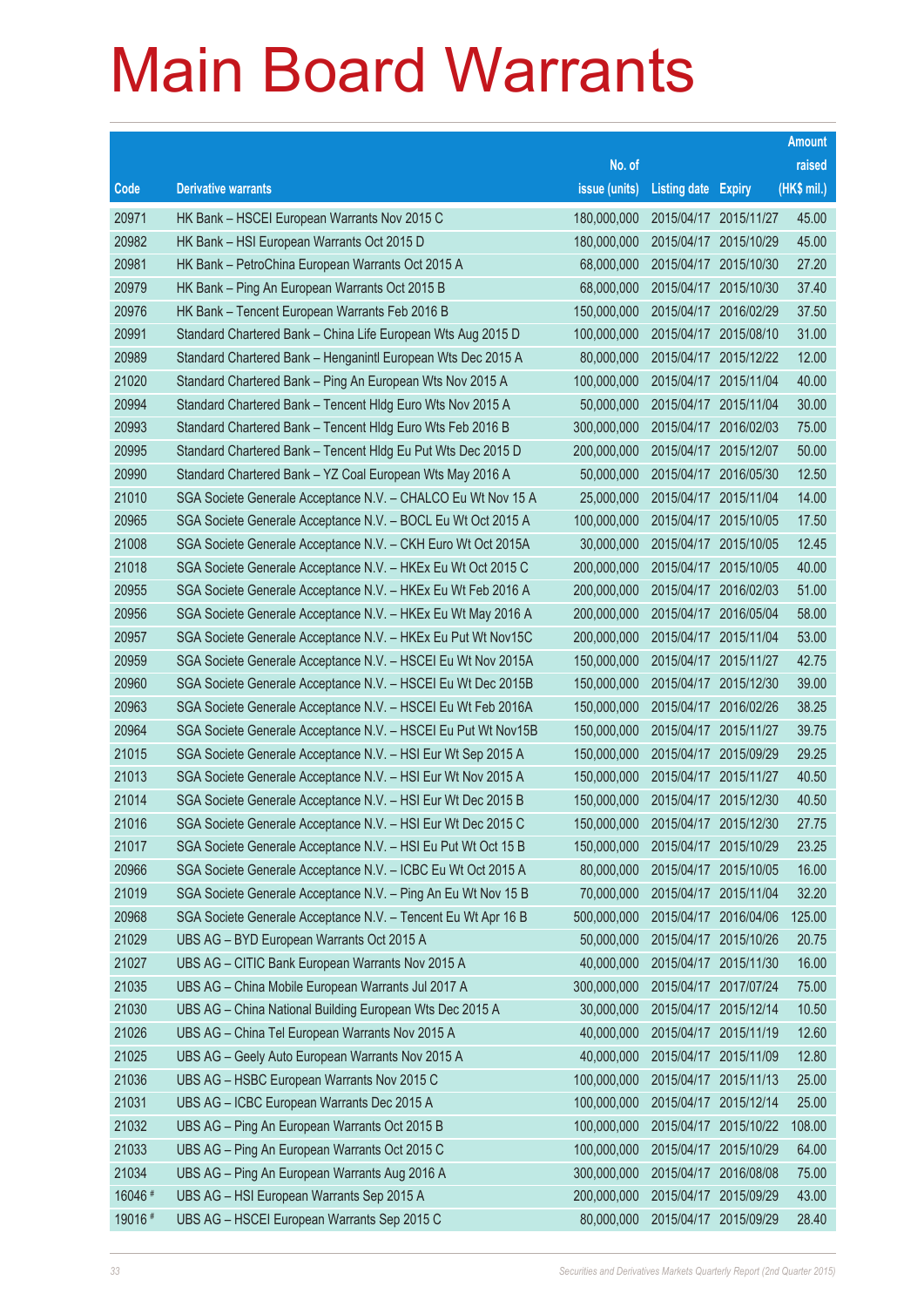|       |                                                              |               |                            | <b>Amount</b> |
|-------|--------------------------------------------------------------|---------------|----------------------------|---------------|
|       |                                                              | No. of        |                            | raised        |
| Code  | <b>Derivative warrants</b>                                   | issue (units) | <b>Listing date Expiry</b> | (HK\$ mil.)   |
| 21144 | BNP Paribas Arbit Issu B.V. - Ch Railway Euro Wts Sep 2016 A | 100,000,000   | 2015/04/20 2016/09/02      | 26.00         |
| 21142 | BNP Paribas Arbit Issu B.V. - CRCC European Wts Jan 2016 B   | 100,000,000   | 2015/04/20 2016/01/05      | 26.00         |
| 21139 | BNP Paribas Arbit Issu B.V. - HKEx European Wts Dec 2017 A   | 100,000,000   | 2015/04/20 2017/12/05      | 27.00         |
| 21145 | BNP Paribas Arbit Issu B.V. - HSBC European Wts Apr 2016 A   | 100,000,000   | 2015/04/20 2016/04/05      | 26.00         |
| 21141 | BNP Paribas Arbit Issu B.V. - Haitong Sec Eu Wts Jan 2016 A  | 100,000,000   | 2015/04/20 2016/01/05      | 32.00         |
| 21140 | BNP Paribas Arbit Issu B.V. - Tencent Hidgs Eu Wt Feb 2017 A | 100,000,000   | 2015/04/20 2017/02/02      | 26.00         |
| 21079 | Credit Suisse AG - Agricultural Bank European Wts Jan 2016 A | 80,000,000    | 2015/04/20 2016/01/29      | 20.00         |
| 21082 | Credit Suisse AG - BOCL European Warrants Nov 2015 A         | 80,000,000    | 2015/04/20 2015/11/30      | 20.00         |
| 21081 | Credit Suisse AG - CC Bank European Warrants Nov 2015 A      | 80,000,000    | 2015/04/20 2015/11/30      | 20.00         |
| 21085 | Credit Suisse AG - China Mobile European Warrants Nov 2015 A | 80,000,000    | 2015/04/20 2015/11/30      | 20.00         |
| 21086 | Credit Suisse AG - HKEx European Warrants May 2016 B         | 150,000,000   | 2015/04/20 2016/05/30      | 40.50         |
| 21087 | Credit Suisse AG - HKEx European Put Warrants Nov 2015 E     | 150,000,000   | 2015/04/20 2015/11/30      | 52.50         |
| 21080 | Credit Suisse AG - ICBC European Warrants Nov 2015 A         | 80,000,000    | 2015/04/20 2015/11/30      | 20.00         |
| 21084 | Credit Suisse AG – Ping An European Warrants Nov 2015 A      | 80,000,000    | 2015/04/20 2015/11/30      | 46.40         |
| 21043 | Goldman Sachs SP (Asia) - Agri Bk European Wts Jan 2016 A    | 100,000,000   | 2015/04/20 2016/01/04      | 25.00         |
| 21058 | Goldman Sachs SP (Asia) – AIA European Put Wts Oct 2015 B    | 80,000,000    | 2015/04/20 2015/10/30      | 27.60         |
| 21061 | Goldman Sachs SP (Asia) - CAM CSI300 European Wts Nov 2015 B | 150,000,000   | 2015/04/20 2015/11/30      | 40.80         |
| 21041 | Goldman Sachs SP (Asia) – BOCL European Warrants Sep 2015 B  | 100,000,000   | 2015/04/20 2015/09/18      | 23.30         |
| 21077 | Goldman Sachs SP (Asia) - BOCL European Warrants Oct 2015 B  | 100,000,000   | 2015/04/20 2015/10/20      | 25.00         |
| 21037 | Goldman Sachs SP (Asia) – CC Bank European Wts Oct 2015 A    | 100,000,000   | 2015/04/20 2015/10/02      | 28.00         |
| 21039 | Goldman Sachs SP (Asia) – CC Bank European Wts Oct 2015 B    | 100,000,000   | 2015/04/20 2015/10/27      | 25.00         |
| 21060 | Goldman Sachs SP (Asia) - China Cinda Euro Wts Nov 2015 A    | 80,000,000    | 2015/04/20 2015/11/30      | 24.32         |
| 21137 | Goldman Sachs SP (Asia) - HSCEI European Warrants Dec 2015 C | 150,000,000   | 2015/04/20 2015/12/30      | 41.40         |
| 21138 | Goldman Sachs SP (Asia) - HSCEI European Warrants Dec 2015 D | 150,000,000   | 2015/04/20 2015/12/30      | 41.10         |
| 21135 | Goldman Sachs SP (Asia) – HSI European Warrants Dec 2015 C   | 150,000,000   | 2015/04/20 2015/12/30      | 42.60         |
| 21136 | Goldman Sachs SP (Asia) - HSI European Warrants Dec 2015 D   | 150,000,000   | 2015/04/20 2015/12/30      | 41.70         |
| 21078 | Goldman Sachs SP (Asia) - Haitong Sec Euro Wts Nov 2015 A    | 100,000,000   | 2015/04/20 2015/11/03      | 38.30         |
| 21044 | Goldman Sachs Sp (Asia) - ICBC European Warrants Sep 2015 A  | 100,000,000   | 2015/04/20 2015/09/23      | 26.00         |
| 21070 | HK Bank - Agricultural Bank European Warrants Oct 2015 A     | 80,000,000    | 2015/04/20 2015/10/30      | 20.00         |
| 21053 | HK Bank - BOCL European Warrants Oct 2015 A                  | 80,000,000    | 2015/04/20 2015/10/30      | 20.00         |
| 21049 | HK Bank - China Mobile European Warrants Oct 2015 B          | 80,000,000    | 2015/04/20 2015/10/30      | 44.00         |
| 21050 | HK Bank - CNOOC European Warrants Sep 2016 A                 | 150,000,000   | 2015/04/20 2016/09/30      | 22.50         |
| 21066 | HK Bank - HKEx European Warrants Dec 2015 F                  | 150,000,000   | 2015/04/20 2015/12/31      | 37.50         |
| 21046 | HK Bank - HKEx European Put Warrants Dec 2015 E              | 150,000,000   | 2015/04/20 2015/12/31      | 42.00         |
| 21068 | HK Bank - HSCEI European Warrants Oct 2015 D                 | 150,000,000   | 2015/04/20 2015/10/29      | 37.50         |
| 21071 | HK Bank - HSCEI European Warrants Dec 2015 B                 | 150,000,000   | 2015/04/20 2015/12/30      | 37.50         |
| 21052 | HK Bank - HSCEI European Put Warrants Oct 2015 C             | 180,000,000   | 2015/04/20 2015/10/29      | 45.00         |
| 21067 | HK Bank - HSI European Warrants Oct 2015 F                   | 150,000,000   | 2015/04/20 2015/10/29      | 37.50         |
| 21069 | HK Bank - HSI European Warrants Nov 2015 A                   | 150,000,000   | 2015/04/20 2015/11/27      | 37.50         |
| 21051 | HK Bank - HSI European Put Warrants Oct 2015 E               | 180,000,000   | 2015/04/20 2015/10/29      | 45.00         |
| 21047 | HK Bank - Tencent European Put Warrants Feb 2016 C           | 150,000,000   | 2015/04/20 2016/02/29      | 37.50         |
| 21055 | Macquarie Bank Ltd. - Anhui Conch European Wts Feb 2016 A    | 40,000,000    | 2015/04/20 2016/02/02      | 10.00         |
| 21074 | Macquarie Bank Ltd. - AIA European Warrants Feb 2016 A       | 40,000,000    | 2015/04/20 2016/02/02      | 10.00         |
| 21105 | Macquarie Bank Ltd. - Avichina European Warrants Dec 2016 A  | 40,000,000    | 2015/04/20 2016/12/02      | 10.00         |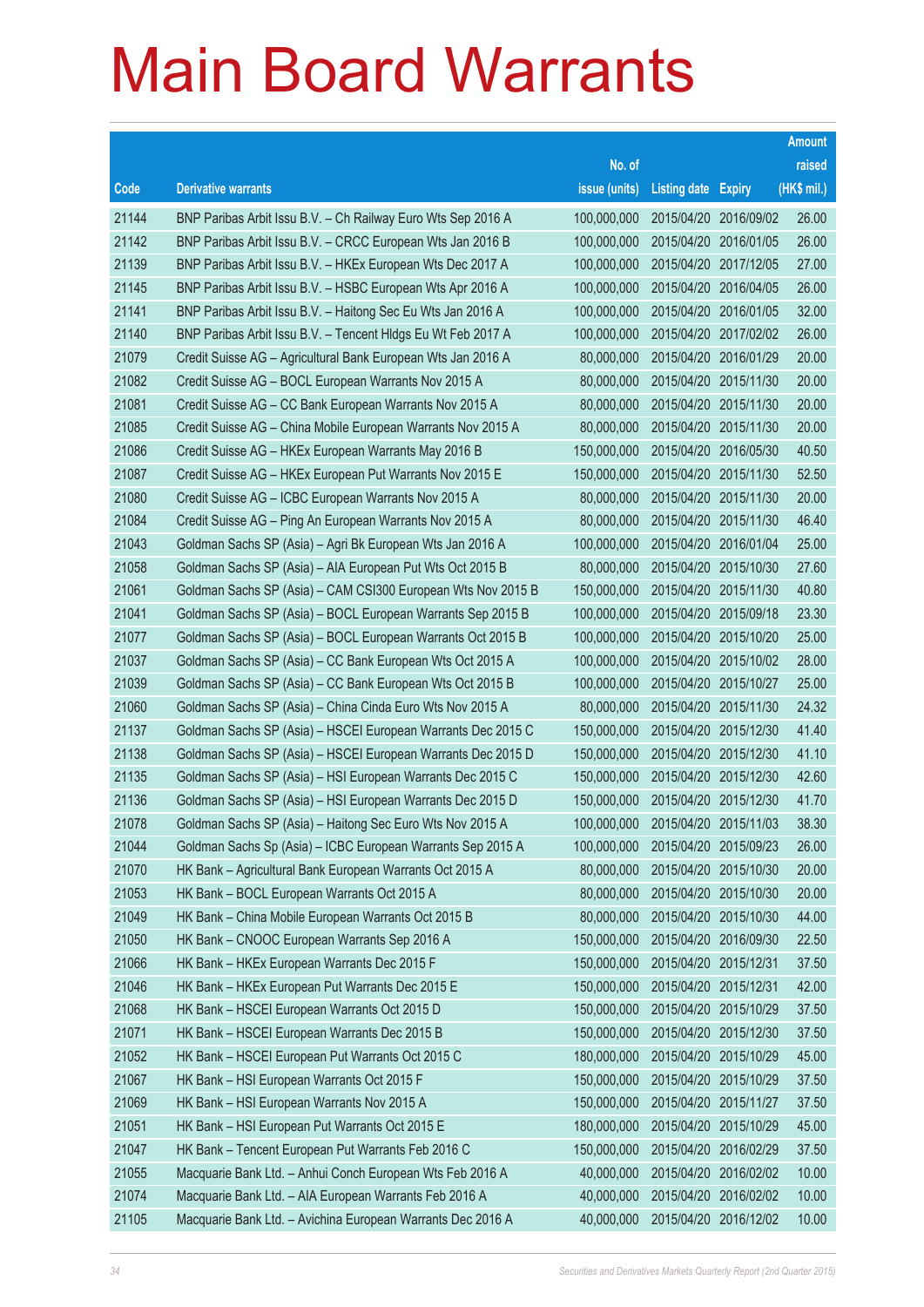|       |                                                                |               |                            |                       | <b>Amount</b> |
|-------|----------------------------------------------------------------|---------------|----------------------------|-----------------------|---------------|
|       |                                                                | No. of        |                            |                       | raised        |
| Code  | <b>Derivative warrants</b>                                     | issue (units) | <b>Listing date Expiry</b> |                       | (HK\$ mil.)   |
| 21097 | Macquarie Bank Ltd. - Ch Comm Cons European Wts Jun 2016 A     | 25,000,000    |                            | 2015/04/20 2016/06/02 | 10.00         |
| 21102 | Macquarie Bank Ltd. - China COSCO European Wts Jul 2017 A      | 40,000,000    | 2015/04/20 2017/07/04      |                       | 10.00         |
| 21040 | Macquarie Bank Ltd. - China Coal European Wts Jan 2016 A       | 20,000,000    | 2015/04/20                 | 2016/01/05            | 10.00         |
| 21096 | Macquarie Bank Ltd. - CGS European Warrants Mar 2016 A         | 35,000,000    |                            | 2015/04/20 2016/03/04 | 10.05         |
| 21100 | Macquarie Bank Ltd. - CITIC Sec European Warrants Jan 2016 A   | 19,000,000    |                            | 2015/04/20 2016/01/05 | 10.01         |
| 21095 | Macquarie Bank Ltd. - CM Bank European Warrants Feb 2016 A     | 37,000,000    |                            | 2015/04/20 2016/02/02 | 10.03         |
| 21056 | Macquarie Bank Ltd. - China Mobile European Wts Nov 2015 A     | 40,000,000    | 2015/04/20 2015/11/03      |                       | 10.00         |
| 21099 | Macquarie Bank Ltd. - CNBM European Warrants Mar 2018 A        | 40,000,000    | 2015/04/20 2018/03/02      |                       | 10.00         |
| 21101 | Macquarie Bank Ltd. - Ch Southern Air Euro Wts Oct 2016 A      | 40,000,000    |                            | 2015/04/20 2016/10/04 | 10.00         |
| 21103 | Macquarie Bank Ltd. - Ch Ship Cont European Wts Mar 2016 A     | 20,000,000    |                            | 2015/04/20 2016/03/02 | 10.02         |
| 21057 | Macquarie Bank Ltd. - China Tel European Warrants Dec 2015 A   | 40,000,000    |                            | 2015/04/20 2015/12/02 | 10.00         |
| 21104 | Macquarie Bank Ltd. - Gome European Warrants Jul 2016 A        | 15,000,000    | 2015/04/20 2016/07/05      |                       | 11.37         |
| 21072 | Macquarie Bank Ltd. - HKEx European Warrants Jan 2016 C        | 40,000,000    |                            | 2015/04/20 2016/01/05 | 10.00         |
| 21098 | Macquarie Bank Ltd. - Kingsoft European Warrants Nov 2015 B    | 25,000,000    | 2015/04/20 2015/11/03      |                       | 10.00         |
| 21075 | Macquarie Bank Ltd. - PICC P&C European Warrants May 2016 B    | 40,000,000    | 2015/04/20 2016/05/04      |                       | 10.00         |
| 21073 | Macquarie Bank Ltd. - PICC Group European Wts Jan 2016 A       | 20,000,000    |                            | 2015/04/20 2016/01/05 | 10.20         |
| 21076 | Macquarie Bank Ltd. - Ping An European Warrants Dec 2015 A     | 20,000,000    |                            | 2015/04/20 2015/12/02 | 10.92         |
| 21054 | Macquarie Bank Ltd. - Tencent European Warrants Nov 2015 A     | 22,000,000    | 2015/04/20 2015/11/03      |                       | 10.03         |
| 21042 | Macquarie Bank Ltd. - Yanzhou Coal European Wts Mar 2017 A     | 40,000,000    |                            | 2015/04/20 2017/03/02 | 10.00         |
| 21093 | Standard Chartered Bank – AIA European Warrants Nov 2015 B     | 60,000,000    | 2015/04/20 2015/11/02      |                       | 15.00         |
| 21094 | Standard Chartered Bank - AIA European Warrants Dec 2015 A     | 60,000,000    |                            | 2015/04/20 2015/12/04 | 15.00         |
| 21090 | Standard Chartered Bank - HSCEI European Put Wts Nov 2015 B    | 100,000,000   | 2015/04/20 2015/11/27      |                       | 25.00         |
| 21088 | Standard Chartered Bank - HSI European Warrants Dec 2015 C     | 100,000,000   |                            | 2015/04/20 2015/12/30 | 15.00         |
| 21089 | Standard Chartered Bank – HSI European Put Wts Dec 2015 D      | 100,000,000   |                            | 2015/04/20 2015/12/30 | 25.00         |
| 21107 | SGA Societe Generale Acceptance N.V. - BOCL Eu Wt Nov 2015 B   | 100,000,000   |                            | 2015/04/20 2015/11/04 | 25.00         |
| 21111 | SGA Societe Generale Acceptance N.V. - CCB Eur Wt Nov 2015 A   | 100,000,000   | 2015/04/20 2015/11/04      |                       | 32.00         |
| 21110 | SGA Societe Generale Acceptance N.V. - CCoal Eu Wt Dec 2015 A  | 30,000,000    | 2015/04/20 2015/12/02      |                       | 16.20         |
| 21109 | SGA Societe Generale Acceptance N.V. - CITBK Eu Wt Jan 16 A    | 25,000,000    | 2015/04/20 2016/01/06      |                       | 12.38         |
| 21113 | SGA Societe Generale Acceptance N.V. - CLife Eu Wt Nov 2015 B  | 150,000,000   | 2015/04/20 2015/11/04      |                       | 40.50         |
| 21114 | SGA Societe Generale Acceptance N.V. - CLife Eu Put Wt Nov15C  | 150,000,000   | 2015/04/20 2015/11/04      |                       | 67.50         |
| 21115 | SGA Societe Generale Acceptance N.V. - CMB Eu Wts Apr 2016 A   | 100,000,000   | 2015/04/20 2016/04/06      |                       | 25.00         |
| 21116 | SGA Societe Generale Acceptance N.V. - CNOOC Eu Wt Nov 2015B   | 40,000,000    | 2015/04/20 2015/11/04      |                       | 26.40         |
| 21117 | SGA Societe Generale Acceptance N.V. - HKEx Eu Wt Nov 2015 D   | 250,000,000   | 2015/04/20 2015/11/04      |                       | 75.00         |
| 21118 | SGA Societe Generale Acceptance N.V. - HKEx Eu Wt Dec 2015 C   | 250,000,000   | 2015/04/20 2015/12/02      |                       | 65.00         |
| 21119 | SGA Societe Generale Acceptance N.V. - HKEx Eu Wt Jan 2016 E   | 250,000,000   | 2015/04/20 2016/01/06      |                       | 62.50         |
| 21120 | SGA Societe Generale Acceptance N.V. - HKEx Eu Put Wt Dec15D   | 250,000,000   |                            | 2015/04/20 2015/12/02 | 100.00        |
| 21121 | SGA Societe Generale Acceptance N.V. - ICBC Eu Wt Nov 2015 B   | 100,000,000   | 2015/04/20 2015/11/04      |                       | 27.50         |
| 21122 | SGA Societe Generale Acceptance N.V. - JIANC Eu Wt Apr 2016A   | 80,000,000    | 2015/04/20 2016/04/06      |                       | 20.00         |
| 21124 | SGA Societe Generale Acceptance N.V. - Petch Eu Wt Nov 2015A   | 60,000,000    | 2015/04/20 2015/11/04      |                       | 27.60         |
| 21127 | SGA Societe Generale Acceptance N.V. - Ping An Eu Wt Nov 15 C  | 80,000,000    | 2015/04/20 2015/11/04      |                       | 60.00         |
| 21126 | SGA Societe Generale Acceptance N.V. - Ping An Eu Wt Mar 17 A  | 500,000,000   | 2015/04/20 2017/03/06      |                       | 125.00        |
| 21130 | SGA Societe Generale Acceptance N.V. - Tencent Eu Wt Nov 15 B  | 70,000,000    | 2015/04/20 2015/11/04      |                       | 60.90         |
| 21128 | SGA Societe Generale Acceptance N.V. - Tencent Eu Wt Nov 16 A  | 500,000,000   |                            | 2015/04/20 2016/11/02 | 125.00        |
| 21063 | SGA Societe Generale Acceptance N.V - Tencent Eu Put Wt Jun16A | 500,000,000   | 2015/04/20 2016/06/01      |                       | 125.00        |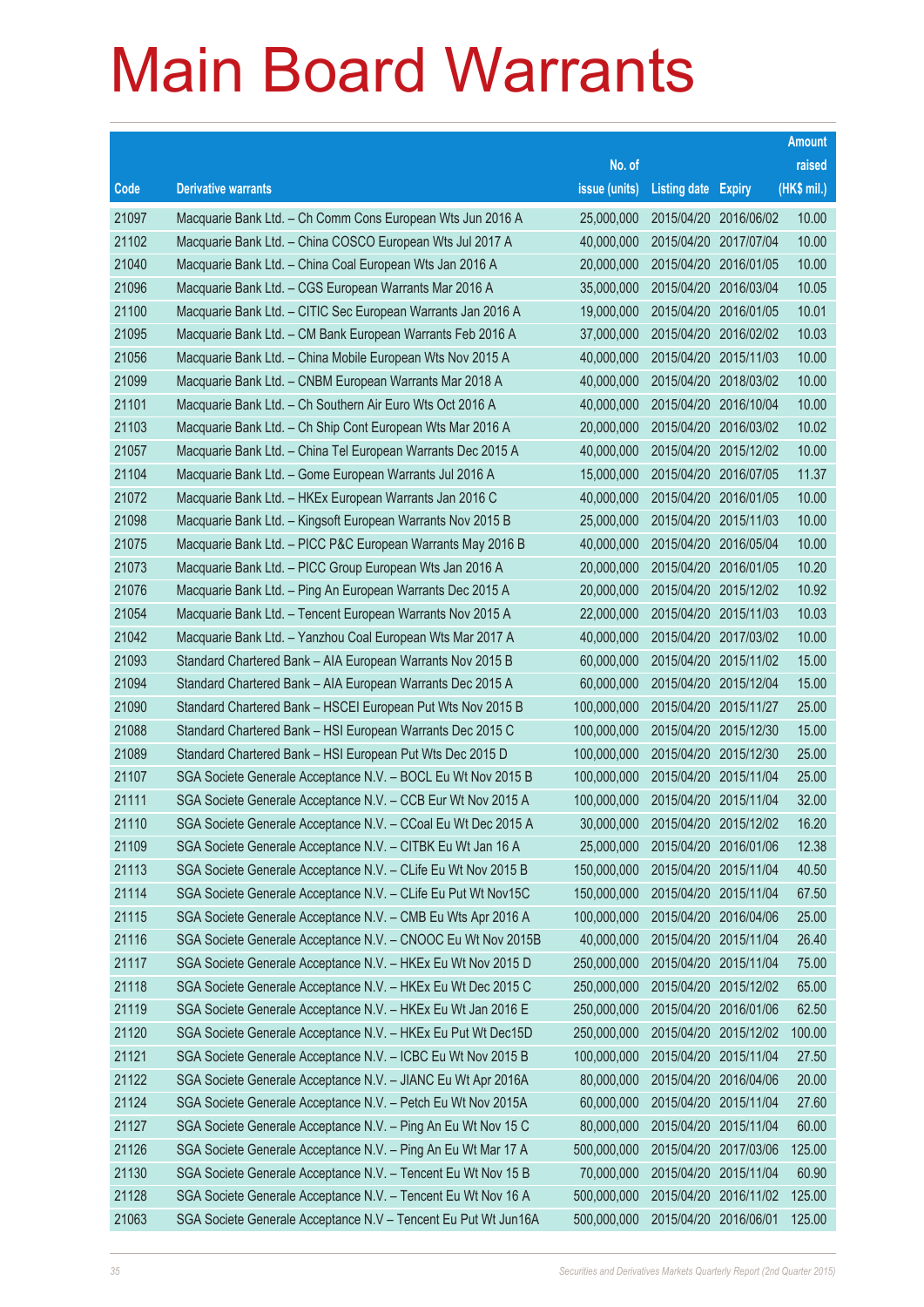|         |                                                            |               |                            |                       | <b>Amount</b> |
|---------|------------------------------------------------------------|---------------|----------------------------|-----------------------|---------------|
|         |                                                            | No. of        |                            |                       | raised        |
| Code    | <b>Derivative warrants</b>                                 | issue (units) | <b>Listing date Expiry</b> |                       | (HK\$ mil.)   |
| 21161   | UBS AG - BOCL European Warrants Dec 2015 A                 | 100,000,000   |                            | 2015/04/20 2015/12/14 | 28.00         |
| 21146   | UBS AG - CC Bank European Warrants Dec 2015 A              | 100,000,000   |                            | 2015/04/20 2015/12/14 | 43.50         |
| 21147   | UBS AG - CC Bank European Warrants Dec 2015 B              | 100,000,000   |                            | 2015/04/20 2015/12/28 | 25.00         |
| 21156   | UBS AG - CGS European Warrants Jan 2016 A                  | 70,000,000    | 2015/04/20 2016/01/11      |                       | 18.20         |
| 21158   | UBS AG - Ch Railway Cons European Warrants Jan 2016 A      | 60,000,000    | 2015/04/20 2016/01/11      |                       | 15.00         |
| 21160   | UBS AG - Fosun Intl European Warrants Jan 2016 A           | 50,000,000    |                            | 2015/04/20 2016/01/25 | 13.00         |
| 21149   | UBS AG - HKEx European Warrants Dec 2015 G                 | 300,000,000   |                            | 2015/04/20 2015/12/14 | 174.00        |
| 21148   | UBS AG - HKEx European Warrants Jan 2016 B                 | 300,000,000   |                            | 2015/04/20 2016/01/25 | 117.00        |
| 21134   | UBS AG - HKEx European Put Warrants Dec 2015 F             | 100,000,000   |                            | 2015/04/20 2015/12/14 | 26.50         |
| 21150   | UBS AG - HSCEI European Warrants Mar 2016 A                | 200,000,000   |                            | 2015/04/20 2016/03/30 | 52.00         |
| 21131   | UBS AG - HSCEI European Put Warrants Dec 2015 F            | 100,000,000   |                            | 2015/04/20 2015/12/30 | 30.00         |
| 21154   | UBS AG - HSI European Warrants Dec 2015 H                  | 300,000,000   |                            | 2015/04/20 2015/12/30 | 75.00         |
| 21152   | UBS AG - HSI European Warrants Mar 2016 A                  | 300,000,000   |                            | 2015/04/20 2016/03/30 | 78.00         |
| 21133   | UBS AG - HSI European Put Warrants Dec 2015 G              | 300,000,000   |                            | 2015/04/20 2015/12/30 | 105.00        |
| 21159   | UBS AG - Kingsoft European Warrants Jan 2016 A             | 100,000,000   | 2015/04/20 2016/01/11      |                       | 43.00         |
| 21151   | UBS AG - Tencent Holdings European Warrants Oct 2015 B     | 50,000,000    |                            | 2015/04/20 2015/10/19 | 60.00         |
| 21162   | UBS AG - Tencent Holdings European Warrants Mar 2016 A     | 100,000,000   |                            | 2015/04/20 2016/03/24 | 25.00         |
| 11926 # | UBS AG - CNOOC European Warrants Nov 2015 A                | 200,000,000   |                            | 2015/04/20 2015/11/23 | 10.00         |
| 13756 # | UBS AG - CITIC Pacific European Warrants Dec 2015 B        | 100,000,000   |                            | 2015/04/20 2015/12/14 | 10.10         |
| 16618 # | HK Bank - HSI European Warrants Sep 2015 B                 | 150,000,000   |                            | 2015/04/20 2015/09/29 | 28.50         |
| 19846 # | Goldman Sachs SP (Asia) - Tencent European Wt Jul 2015 A   | 70,000,000    |                            | 2015/04/20 2015/07/30 | 86.80         |
| 20644 # | UBS AG - HKEx European Put Warrants Jan 2016 A             | 120,000,000   |                            | 2015/04/20 2016/01/29 | 10.80         |
| 21188   | BOCI Asia Ltd. - CAM CSI300 European Warrants Nov 2015 B   | 100,000,000   | 2015/04/21                 | 2015/11/09            | 43.00         |
| 21181   | BOCI Asia Ltd. - BOCL European Warrants Nov 2015 B         | 100,000,000   |                            | 2015/04/21 2015/11/23 | 29.00         |
| 21178   | BOCI Asia Ltd. - CC Bank European Warrants Dec 2015 A      | 100,000,000   |                            | 2015/04/21 2015/12/07 | 42.00         |
| 21183   | BOCI Asia Ltd. - China Life European Warrants Oct 2015 C   | 100,000,000   |                            | 2015/04/21 2015/10/26 | 34.00         |
| 21187   | BOCI Asia Ltd. - CSOP A50 ETF European Warrants May 2016 A | 100,000,000   |                            | 2015/04/21 2016/05/23 | 18.00         |
| 21186   | BOCI Asia Ltd. - A50 China European Warrants Jul 2016 A    | 100,000,000   |                            | 2015/04/21 2016/07/04 | 18.00         |
| 21176   | BOCI Asia Ltd. - HKEx European Warrants Dec 2015 E         | 100,000,000   | 2015/04/21                 | 2015/12/14            | 29.00         |
| 21175   | BOCI Asia Ltd. - HSBC European Warrants Dec 2015 A         | 100,000,000   |                            | 2015/04/21 2015/12/28 | 26.00         |
| 21180   | BOCI Asia Ltd. - ICBC European Warrants Nov 2015 B         | 100,000,000   | 2015/04/21                 | 2015/11/30            | 34.00         |
| 21182   | BOCI Asia Ltd. - Ping An European Warrants Sep 2016 B      | 100,000,000   | 2015/04/21                 | 2016/09/23            | 25.00         |
| 21177   | BOCI Asia Ltd. - Tencent Holdings European Wts Apr 2016 A  | 100,000,000   | 2015/04/21                 | 2016/04/18            | 25.00         |
| 21184   | BOCI Asia Ltd. - Tracker Fund European Warrants May 2016 A | 100,000,000   | 2015/04/21                 | 2016/05/30            | 25.00         |
| 21185   | BOCI Asia Ltd. - Tracker Fund European Put Wts May 2016 B  | 100,000,000   | 2015/04/21                 | 2016/05/16            | 28.00         |
| 21260   | Credit Suisse AG - HKEx European Warrants Jun 2017 A       | 200,000,000   | 2015/04/21                 | 2017/06/30            | 126.00        |
| 21241   | Credit Suisse AG - HSCEI European Warrants Dec 2015 C      | 108,000,000   | 2015/04/21                 | 2015/12/30            | 27.00         |
| 21242   | Credit Suisse AG - HSCEI European Warrants Mar 2016 A      | 108,000,000   | 2015/04/21                 | 2016/03/30            | 27.00         |
| 21243   | Credit Suisse AG - HSCEI European Put Warrants Nov 2015 B  | 108,000,000   | 2015/04/21                 | 2015/11/27            | 27.00         |
| 21244   | Credit Suisse AG - HSCEI European Put Warrants Dec 2015 D  | 108,000,000   | 2015/04/21                 | 2015/12/30            | 27.00         |
| 21237   | Credit Suisse AG - HSI European Warrants Nov 2015 C        | 128,000,000   | 2015/04/21                 | 2015/11/27            | 32.00         |
| 21238   | Credit Suisse AG - HSI European Warrants Dec 2015 D        | 128,000,000   | 2015/04/21                 | 2015/12/30            | 32.00         |
| 21240   | Credit Suisse AG - HSI European Put Warrants Nov 2015 D    | 128,000,000   | 2015/04/21                 | 2015/11/27            | 34.56         |
| 21239   | Credit Suisse AG - HSI European Put Warrants Dec 2015 E    | 128,000,000   | 2015/04/21                 | 2015/12/30            | 32.00         |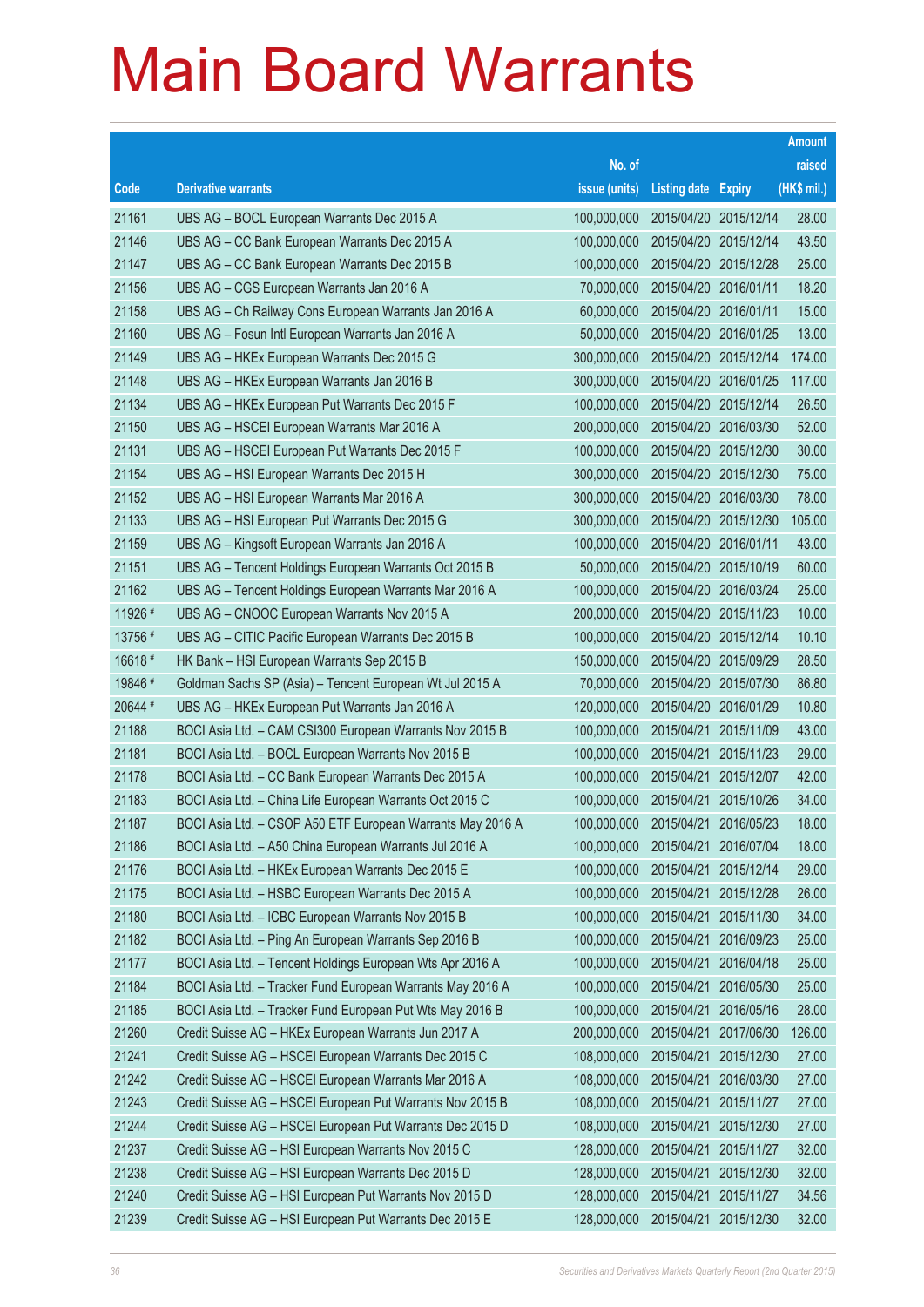|       |                                                               |               |                            |                       | <b>Amount</b> |
|-------|---------------------------------------------------------------|---------------|----------------------------|-----------------------|---------------|
|       |                                                               | No. of        |                            |                       | raised        |
| Code  | <b>Derivative warrants</b>                                    | issue (units) | <b>Listing date Expiry</b> |                       | (HK\$ mil.)   |
| 21198 | Goldman Sachs SP (Asia) - BOCL European Warrants Dec 2015 A   | 80,000,000    | 2015/04/21                 | 2015/12/30            | 27.84         |
| 21200 | Goldman Sachs SP (Asia) - CNOOC European Warrants Oct 2015 A  | 80,000,000    | 2015/04/21                 | 2015/10/30            | 42.96         |
| 21189 | Goldman Sachs SP (Asia) - HKEx European Warrants Dec 2015 F   | 150,000,000   | 2015/04/21                 | 2015/12/30            | 61.05         |
| 21190 | Goldman Sachs SP (Asia) - HKEx European Warrants Dec 2015 G   | 150,000,000   | 2015/04/21                 | 2015/12/30            | 52.05         |
| 21193 | Goldman Sachs SP (Asia) - HKEx European Put Wts Nov 2015 B    | 150,000,000   | 2015/04/21                 | 2015/11/27            | 75.00         |
| 21203 | Goldman Sachs SP (Asia) - HSCEI European Put Wts Dec 2015 E   | 150,000,000   | 2015/04/21                 | 2015/12/30            | 39.75         |
| 21205 | Goldman Sachs SP (Asia) - HSCEI European Put Wts Dec 2015 F   | 150,000,000   | 2015/04/21                 | 2015/12/30            | 42.75         |
| 21201 | Goldman Sachs SP (Asia) - HSI European Put Wts Dec 2015 E     | 150,000,000   | 2015/04/21                 | 2015/12/30            | 37.65         |
| 21202 | Goldman Sachs SP (Asia) - HSI European Put Wts Dec 2015 F     | 150,000,000   | 2015/04/21                 | 2015/12/30            | 42.15         |
| 21199 | Goldman Sachs Sp (Asia) - ICBC European Warrants Dec 2015 A   | 80,000,000    | 2015/04/21                 | 2015/12/30            | 33.52         |
| 21196 | Goldman Sachs SP (Asia) - Ping An European Wts Dec 2016 C     | 150,000,000   | 2015/04/21                 | 2016/12/30            | 37.80         |
| 21195 | Goldman Sachs SP (Asia) - Tencent European Wt Oct 2016 A      | 150,000,000   | 2015/04/21                 | 2016/10/31            | 43.20         |
| 21194 | Goldman Sachs SP (Asia) - Tencent European Put Wt Mar 2016 A  | 150,000,000   | 2015/04/21                 | 2016/03/30            | 40.05         |
| 21168 | HK Bank - Agricultural Bank European Warrants Oct 2015 B      | 80,000,000    | 2015/04/21                 | 2015/10/30            | 20.00         |
| 21166 | HK Bank - BOCL European Warrants Oct 2015 B                   | 80,000,000    | 2015/04/21                 | 2015/10/30            | 24.00         |
| 21165 | HK Bank - CC Bank European Warrants Oct 2015 B                | 80,000,000    | 2015/04/21                 | 2015/10/30            | 32.00         |
| 21167 | HK Bank - CM Bank European Warrants Dec 2015 B                | 100,000,000   | 2015/04/21                 | 2015/12/31            | 25.00         |
| 21170 | HK Bank - Galaxy Ent European Warrants Oct 2015 B             | 60,000,000    | 2015/04/21                 | 2015/10/30            | 21.00         |
| 21169 | HK Bank - HSCEI European Warrants Oct 2015 E                  | 150,000,000   | 2015/04/21                 | 2015/10/29            | 37.50         |
| 21171 | HK Bank - HSCEI European Put Warrants Oct 2015 F              | 150,000,000   | 2015/04/21                 | 2015/10/29            | 37.50         |
| 21173 | HK Bank - HSI European Warrants Dec 2015 C                    | 150,000,000   | 2015/04/21                 | 2015/12/30            | 37.50         |
| 21174 | HK Bank - HSI European Put Warrants Oct 2015 G                | 150,000,000   | 2015/04/21                 | 2015/10/29            | 37.50         |
| 21172 | HK Bank - Ping An European Warrants Oct 2015 C                | 60,000,000    | 2015/04/21                 | 2015/10/30            | 42.00         |
| 21218 | Macquarie Bank Ltd. - BOCL European Warrants Dec 2015 B       | 30,000,000    | 2015/04/21                 | 2015/12/02            | 10.02         |
| 21248 | Macquarie Bank Ltd. - China Life European Wts Jan 2016 B      | 35,000,000    | 2015/04/21                 | 2016/01/05            | 10.01         |
| 21221 | Macquarie Bank Ltd. - Sinopec Corp European Wts Jan 2016 A    | 30,000,000    | 2015/04/21                 | 2016/01/05            | 10.02         |
| 21246 | Macquarie Bank Ltd. - CSOP A50 ETF European Wts Oct 2016 A    | 40,000,000    | 2015/04/21                 | 2016/10/04            | 10.00         |
| 21245 | Macquarie Bank Ltd. - A50 China European Warrants Dec 2016 A  | 40,000,000    |                            | 2015/04/21 2016/12/02 | 10.00         |
| 21217 | Macquarie Bank Ltd. - GCL-Poly Energy European Wts Dec 2015 B | 25,000,000    | 2015/04/21                 | 2015/12/02            | 10.00         |
| 21247 | Macquarie Bank Ltd. - HSBC European Warrants Apr 2016 A       | 40,000,000    | 2015/04/21                 | 2016/04/05            | 10.00         |
| 21216 | Macquarie Bank Ltd. - Kingdee Int'l European Wts Dec 2015 B   | 15,000,000    | 2015/04/21                 | 2015/12/16            | 10.02         |
| 21219 | Macquarie Bank Ltd. - Lenovo European Warrants Jul 2017 A     | 40,000,000    | 2015/04/21                 | 2017/07/04            | 10.00         |
| 21223 | Macquarie Bank Ltd. - MGM China European Warrants Oct 2016 A  | 40,000,000    | 2015/04/21                 | 2016/10/04            | 10.00         |
| 21250 | Macquarie Bank Ltd. - New World Dev European Wts Jan 2016 A   | 22,000,000    | 2015/04/21                 | 2016/01/05            | 10.01         |
| 21220 | Macquarie Bank Ltd. - PetroChina European Wts Dec 2015 B      | 25,000,000    | 2015/04/21                 | 2015/12/02            | 10.00         |
| 21225 | Macquarie Bank Ltd. - Sh Electric European Wts Dec 2015 A     | 13,000,000    | 2015/04/21                 | 2015/12/02            | 11.23         |
| 21262 | Macquarie Bank Ltd. - Sh Electric European Wts Aug 2016 A     | 40,000,000    | 2015/04/21                 | 2016/08/30            | 10.28         |
| 21224 | Macquarie Bank Ltd. - Sh Petrochem European Wts Dec 2015 A    | 20,000,000    | 2015/04/21                 | 2015/12/02            | 10.00         |
| 21222 | Macquarie Bank Ltd. - Tencent European Warrants Jun 2017 A    | 50,000,000    | 2015/04/21                 | 2017/06/02            | 12.50         |
| 21230 | Standard Chartered Bank - BOCL European Warrants Nov 2015 A   | 80,000,000    | 2015/04/21                 | 2015/11/02            | 20.00         |
| 21232 | Standard Chartered Bank - China COSCO European Wt Jan 2017 A  | 60,000,000    | 2015/04/21                 | 2017/01/13            | 15.00         |
| 21235 | Standard Chartered Bank - CGS European Warrants Jan 2016 A    | 80,000,000    | 2015/04/21                 | 2016/01/25            | 20.00         |
| 21234 | Standard Chartered Bank - CITIC Sec European Wts Nov 2015 A   | 80,000,000    | 2015/04/21                 | 2015/11/09            | 32.00         |
| 21261 | Standard Chartered Bank - China Railway Euro Wts Dec 2015 A   | 120,000,000   | 2015/04/21                 | 2015/12/28            | 30.00         |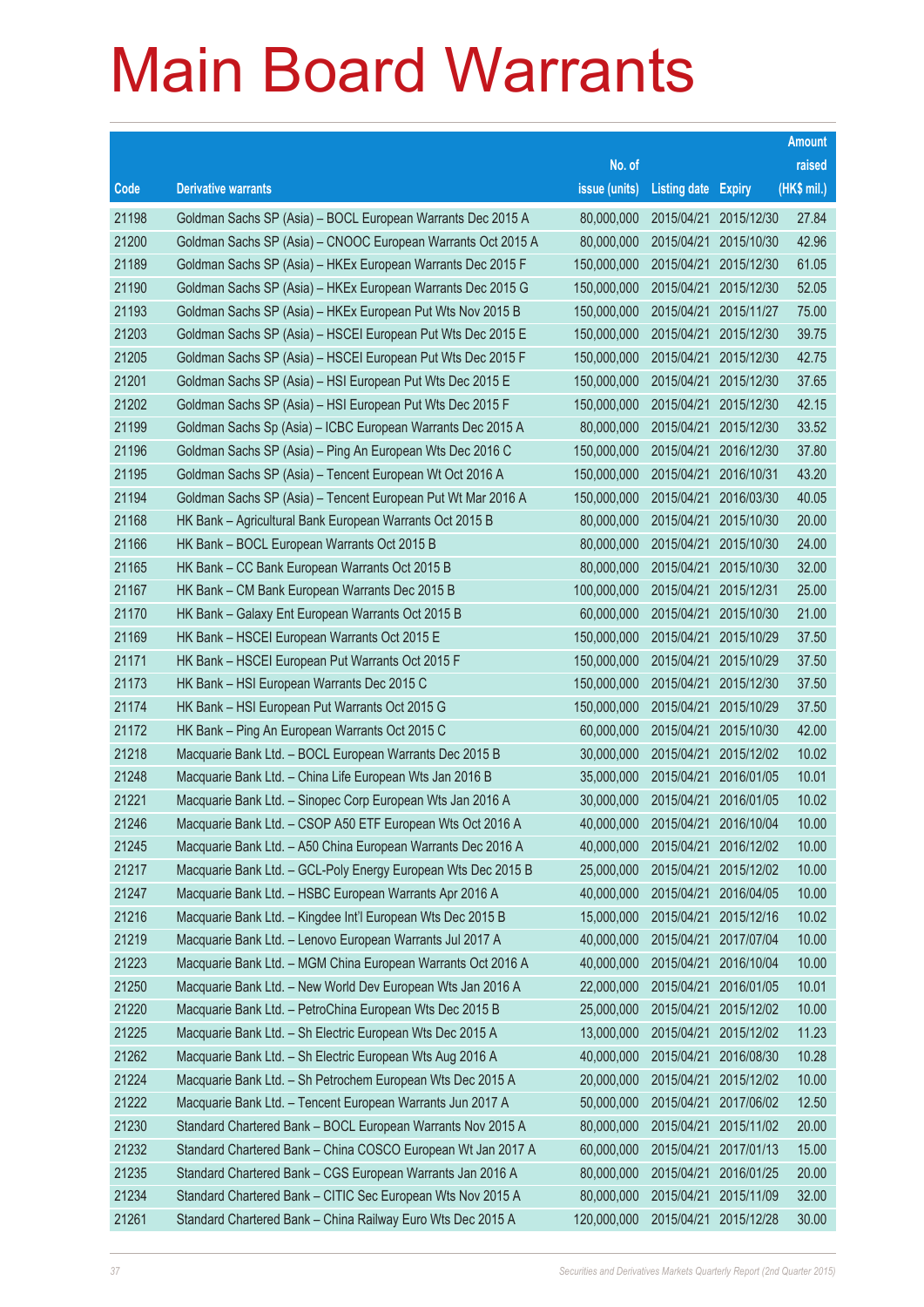|         |                                                                |               |                            |                       | <b>Amount</b> |
|---------|----------------------------------------------------------------|---------------|----------------------------|-----------------------|---------------|
|         |                                                                | No. of        |                            |                       | raised        |
| Code    | <b>Derivative warrants</b>                                     | issue (units) | <b>Listing date Expiry</b> |                       | (HK\$ mil.)   |
| 21233   | Standard Chartered Bank - A50 China Euro Put Wts Jan 2016 B    | 100,000,000   | 2015/04/21                 | 2016/01/08            | 15.00         |
| 21227   | Standard Chartered Bank - HKEx European Warrants Dec 2015 D    | 100,000,000   | 2015/04/21                 | 2015/12/07            | 25.00         |
| 21226   | Standard Chartered Bank - HKEx European Warrants Sep 2016 A    | 100,000,000   | 2015/04/21                 | 2016/09/30            | 25.00         |
| 21228   | Standard Chartered Bank - HKEx European Put Wts Aug 2016 A     | 100,000,000   | 2015/04/21                 | 2016/08/22            | 30.00         |
| 21236   | Standard Chartered Bank - Haitong Sec Euro Wts Nov 2015 A      | 80,000,000    | 2015/04/21                 | 2015/11/13            | 20.00         |
| 21229   | Standard Chartered Bank – PetroChina European Wts Oct 2015 C   | 60,000,000    | 2015/04/21                 | 2015/10/29            | 27.00         |
| 21214   | SGA Societe Generale Acceptance N.V. - AGBK Eu Wt Nov 2015 A   | 100,000,000   | 2015/04/21                 | 2015/11/04            | 27.00         |
| 21215   | SGA Societe Generale Acceptance N.V. - AGBK Eu Wt Jan 2016 A   | 100,000,000   |                            | 2015/04/21 2016/01/06 | 26.50         |
| 21251   | SGA Societe Generale Acceptance N.V. - BOCL Eu Wt Dec 2015 B   | 100,000,000   | 2015/04/21                 | 2015/12/02            | 25.00         |
| 21252   | SGA Societe Generale Acceptance N.V. - CCB Eur Wt Nov 2015 B   | 100,000,000   | 2015/04/21                 | 2015/11/04            | 25.00         |
| 21254   | SGA Societe Generale Acceptance N.V. - CITIC Euro Wt Apr16 A   | 80,000,000    | 2015/04/21                 | 2016/04/06            | 20.00         |
| 21164   | SGA Societe Generale Acceptance N.V. - CP&CC Eu Wt Nov 2015C   | 100,000,000   | 2015/04/21 2015/11/04      |                       | 25.50         |
| 21163   | SGA Societe Generale Acceptance N.V. - CP&CC Eu Wt Dec 2015A   | 100,000,000   | 2015/04/21                 | 2015/12/02            | 39.50         |
| 21264   | SGA Societe Generale Acceptance N.V. - CP&CC Eu Wt Jan 2016B   | 100,000,000   | 2015/04/21                 | 2016/01/06            | 25.00         |
| 21206   | SGA Societe Generale Acceptance N.V. - HSCEI Eu Wt Nov 2015C   | 150,000,000   | 2015/04/21                 | 2015/11/27            | 37.50         |
| 21207   | SGA Societe Generale Acceptance N.V. - HSCEI Eu Wt Jan 2016A   | 150,000,000   | 2015/04/21 2016/01/28      |                       | 39.00         |
| 21208   | SGA Societe Generale Acceptance N.V. - HSCEI Eu Wt Feb 2016B   | 150,000,000   | 2015/04/21                 | 2016/02/26            | 37.50         |
| 21209   | SGA Societe Generale Acceptance N.V. - HSCEI Eu Put Wt Oct15D  | 150,000,000   | 2015/04/21                 | 2015/10/29            | 45.00         |
| 21211   | SGA Societe Generale Acceptance N.V - HS H-SHARE Eu Wts Nov15C | 50,000,000    | 2015/04/21                 | 2015/11/04            | 37.50         |
| 21210   | SGA Societe Generale Acceptance N.V - HS H-SHARE Eu Wts Dec15A | 50,000,000    |                            | 2015/04/21 2015/12/02 | 52.50         |
| 21213   | SGA Societe Generale Acceptance N.V - HS H-SH Eu Put Wt Jan16A | 50,000,000    | 2015/04/21                 | 2016/01/06            | 51.00         |
| 21253   | SGA Societe Generale Acceptance N.V. - ICBC Eu Wt Jan 2016 A   | 100,000,000   | 2015/04/21                 | 2016/01/06            | 25.50         |
| 21256   | SGA Societe Generale Acceptance N.V. - PICC P&C Eu Wt Apr 16A  | 80,000,000    | 2015/04/21                 | 2016/04/06            | 20.00         |
| 21255   | SGA Societe Generale Acceptance N.V. - PICC Eu Wts Dec 2015A   | 30,000,000    |                            | 2015/04/21 2015/12/02 | 15.00         |
| 21257   | SGA Societe Generale Acceptance N.V. - Tencent Eu Wt Oct 15 D  | 60,000,000    | 2015/04/21                 | 2015/10/05            | 121.20        |
| 21270   | UBS AG - Agricultural Bank European Warrants Dec 2015 B        | 50,000,000    | 2015/04/21                 | 2015/12/30            | 12.50         |
| 21268   | UBS AG – CC Bank European Warrants Dec 2015 C                  | 100,000,000   | 2015/04/21 2015/12/21      |                       | 42.00         |
| 21269   | UBS AG - CC Bank European Put Warrants Dec 2015 D              | 100,000,000   | 2015/04/21 2015/12/14      |                       | 50.00         |
| 21273   | UBS AG - CITIC European Warrants Oct 2016 A                    | 40,000,000    | 2015/04/21                 | 2016/10/17            | 10.00         |
| 21271   | UBS AG - Minsheng Bank European Warrants Oct 2015 A            | 40,000,000    | 2015/04/21 2015/10/20      |                       | 19.20         |
| 21274   | UBS AG - Sinopec Corp European Warrants Dec 2015 B             | 70,000,000    | 2015/04/21                 | 2015/12/14            | 17.50         |
| 21265   | UBS AG - HSBC European Warrants Dec 2015 C                     | 100,000,000   | 2015/04/21 2015/12/21      |                       | 25.00         |
| 21266   | UBS AG - HSBC European Warrants Jan 2016 A                     | 100,000,000   | 2015/04/21                 | 2016/01/18            | 25.00         |
| 21267   | UBS AG - HSCEI European Warrants Mar 2016 B                    | 200,000,000   |                            | 2015/04/21 2016/03/30 | 50.00         |
| 18879 # | Standard Chartered Bank - HSCEI European Warrants Dec 2015 A   | 100,000,000   | 2015/04/21                 | 2015/12/30            | 38.00         |
| 19997 # | UBS AG - China Mobile European Warrants Nov 2016 A             | 500,000,000   |                            | 2015/04/21 2016/11/23 | 78.00         |
| 28862 # | Standard Chartered Bank - CNOOC European Warrants Nov 2015 A   | 170,000,000   | 2015/04/21                 | 2015/11/23            | 10.03         |
| 21348   | BNP Paribas Arbit Issu B.V. - Agricultural Bank Eu Wt Jan16A   | 100,000,000   | 2015/04/22 2016/01/05      |                       | 27.00         |
| 21343   | BNP Paribas Arbit Issu B.V. - BOCL European Wts Dec 2015 A     | 100,000,000   |                            | 2015/04/22 2015/12/02 | 29.00         |
| 21346   | BNP Paribas Arbit Issu B.V. - BankComm Euro Wts Nov 2015 A     | 60,000,000    |                            | 2015/04/22 2015/11/03 | 22.20         |
| 21340   | BNP Paribas Arbit Issu B.V. - CC Bank Euro Wts Nov 2015 A      | 100,000,000   |                            | 2015/04/22 2015/11/03 | 29.00         |
| 21354   | BNP Paribas Arbit Issu B.V. - CGS European Warrants Feb 16 A   | 100,000,000   |                            | 2015/04/22 2016/02/02 | 25.00         |
| 21356   | BNP Paribas Arbit Issu B.V. - Ch LongYuan Eu Wts Dec 2016 A    | 100,000,000   |                            | 2015/04/22 2016/12/02 | 25.00         |
| 21344   | BNP Paribas Arbit Issu B.V. - CM Bank Euro Warrants Jan 2016 A | 100,000,000   | 2015/04/22 2016/01/05      |                       | 26.00         |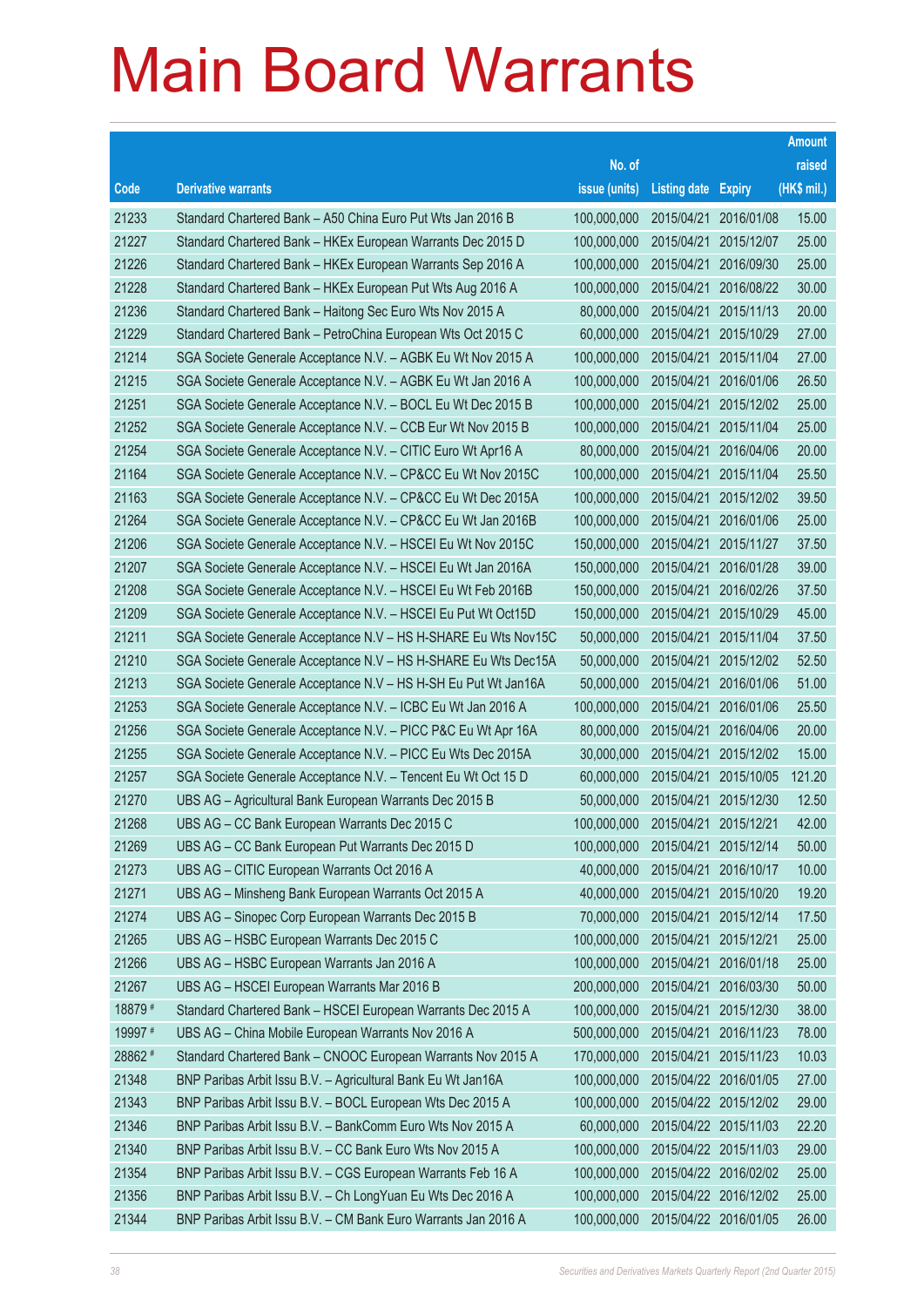|       |                                                                |               |                            |                       | <b>Amount</b> |
|-------|----------------------------------------------------------------|---------------|----------------------------|-----------------------|---------------|
|       |                                                                | No. of        |                            |                       | raised        |
| Code  | <b>Derivative warrants</b>                                     | issue (units) | <b>Listing date Expiry</b> |                       | (HK\$ mil.)   |
| 21351 | BNP Paribas Arbit Issu B.V. - Minsheng Bk Euro Wt Nov 2015 A   | 95,000,000    |                            | 2015/04/22 2015/11/03 | 41.80         |
| 21341 | BNP Paribas Arbit Issu B.V. - ICBC European Wts Dec 2015 A     | 100,000,000   |                            | 2015/04/22 2015/12/02 | 29.00         |
| 21358 | BNP Paribas Arbit Issu B.V. - Lenovo European Wts Dec 2016 A   | 100,000,000   |                            | 2015/04/22 2016/12/02 | 25.00         |
| 21353 | BNP Paribas Arbit Issu B.V. - Shanghai Electric Eu Wt Dec16A   | 100,000,000   |                            | 2015/04/22 2016/12/02 | 25.00         |
| 21359 | BNP Paribas Arbit Issu B.V. - Yanzhou Coal Eur Wt Feb 2017 A   | 100,000,000   |                            | 2015/04/22 2017/02/02 | 25.00         |
| 21309 | Credit Suisse AG - Sinopec Corp European Warrants Oct 2015 A   | 80,000,000    |                            | 2015/04/22 2015/10/30 | 20.00         |
| 21323 | Credit Suisse AG - CSOP A50 ETF European Warrants Jul 2016 B   | 150,000,000   | 2015/04/22 2016/07/29      |                       | 37.50         |
| 21324 | Credit Suisse AG - A50 China European Warrants Nov 2016 A      | 150,000,000   | 2015/04/22 2016/11/30      |                       | 37.50         |
| 21308 | Credit Suisse AG - Galaxy Ent European Warrants Nov 2015 B     | 80,000,000    |                            | 2015/04/22 2015/11/23 | 24.00         |
| 21312 | Credit Suisse AG - HKEx European Warrants Dec 2015 D           | 150,000,000   | 2015/04/22 2015/12/28      |                       | 45.00         |
| 21310 | Credit Suisse AG - HSBC European Wts Dec 2015 A                | 80,000,000    | 2015/04/22 2015/12/28      |                       | 20.00         |
| 21311 | Credit Suisse AG - Tencent Holdings European Wts Nov 2015 B    | 80,000,000    | 2015/04/22 2015/11/30      |                       | 56.00         |
| 21321 | Goldman Sachs SP (Asia) - CC Bank European Wts Nov 2015 A      | 80,000,000    |                            | 2015/04/22 2015/11/27 | 33.76         |
| 21301 | Goldman Sachs SP (Asia) - A50 China European Wts Oct 2016 B    | 100,000,000   |                            | 2015/04/22 2016/10/28 | 25.10         |
| 21302 | Goldman Sachs SP (Asia) – A50 China Euro Put Wts Jun 2016 A    | 100,000,000   |                            | 2015/04/22 2016/06/30 | 25.10         |
| 21320 | Goldman Sachs SP (Asia) – HKEx European Warrants Nov 2015 C    | 150,000,000   | 2015/04/22 2015/11/27      |                       | 49.95         |
| 21322 | Goldman Sachs Sp (Asia) – ICBC European Warrants Nov 2015 A    | 80,000,000    |                            | 2015/04/22 2015/11/27 | 22.96         |
| 21283 | HK Bank - China Railway European Warrants Apr 2016 A           | 80,000,000    | 2015/04/22 2016/04/29      |                       | 20.00         |
| 21282 | HK Bank – CRCC European Warrants Dec 2015 B                    | 80,000,000    | 2015/04/22 2015/12/31      |                       | 20.00         |
| 21281 | HK Bank – Haitong Sec European Warrants Oct 2015 A             | 80,000,000    | 2015/04/22 2015/10/30      |                       | 20.00         |
| 21285 | HK Bank – Kingsoft European Warrants Oct 2015 B                | 80,000,000    |                            | 2015/04/22 2015/10/30 | 24.00         |
| 21280 | HK Bank - Tencent European Warrants Feb 2016 D                 | 150,000,000   | 2015/04/22 2016/02/29      |                       | 37.50         |
| 21307 | Macquarie Bank Ltd. - BBMG European Warrants Jun 2017 A        | 34,000,000    |                            | 2015/04/22 2017/06/16 | 10.30         |
| 21289 | Macquarie Bank Ltd. - CC Bank European Warrants Jan 2016 A     | 24,000,000    | 2015/04/22 2016/01/06      |                       | 10.15         |
| 21297 | Macquarie Bank Ltd. - CITIC Bank European Wts Jan 2016 A       | 17,000,000    |                            | 2015/04/22 2016/01/05 | 10.32         |
| 21296 | Macquarie Bank Ltd. - China Mobile European Wts Jul 2017 A     | 40.000.000    | 2015/04/22 2017/07/04      |                       | 10.00         |
| 21295 | Macquarie Bank Ltd. - China Shenhua European Wts May 2016 A    | 40,000,000    | 2015/04/22 2016/05/04      |                       | 10.00         |
| 21292 | Macquarie Bank Ltd. - Evergrande European Wts Feb 2016 A       | 27,000,000    | 2015/04/22 2016/02/02      |                       | 10.26         |
| 21290 | Macquarie Bank Ltd. - HKEx European Warrants Oct 2016 A        | 50,000,000    | 2015/04/22 2016/10/05      |                       | 19.40         |
| 21291 | Macquarie Bank Ltd. - HKEx European Put Warrants Jan 2016 D    | 50.000.000    |                            | 2015/04/22 2016/01/06 | 12.80         |
| 21294 | Macquarie Bank Ltd - Skyworth Digital European Wts May 2017 A  | 40,000,000    | 2015/04/22 2017/05/16      |                       | 10.00         |
| 21293 | Macquarie Bank Ltd. - Goldwind European Warrants Dec 2015 A    | 27,000,000    | 2015/04/22 2015/12/16      |                       | 10.02         |
| 21288 | Standard Chartered Bank - CC Bank European Wts Nov 2015 A      | 80,000,000    | 2015/04/22 2015/11/23      |                       | 20.00         |
| 21287 | Standard Chartered Bank - Fosun Intl European Warrants Dec15A  | 80,000,000    | 2015/04/22 2015/12/21      |                       | 20.00         |
| 21318 | Standard Chartered Bank - Tracker Fund Euro Wts Dec 2016 B     | 60,000,000    | 2015/04/22 2016/12/30      |                       | 15.00         |
| 21319 | Standard Chartered Bank - Tracker Fund Eu Put Wt Apr 2016 A    | 50,000,000    | 2015/04/22 2016/04/29      |                       | 14.00         |
| 21313 | SGA Societe Generale Acceptance N.V. - CAM CSI300 Eu Wt Nov15B | 60,000,000    | 2015/04/22 2015/11/04      |                       | 15.60         |
| 21298 | SGA Societe Generale Acceptance N.V. - BOCHK Eu Wt May 2016A   | 60,000,000    | 2015/04/22 2016/05/04      |                       | 15.00         |
| 21299 | SGA Societe Generale Acceptance N.V. - HKEx Eu Wt Dec 2015 E   | 200,000,000   |                            | 2015/04/22 2015/12/02 | 106.00        |
| 21275 | SGA Societe Generale Acceptance N.V. - HKEx Eu Wt Jul 2017 A   | 200,000,000   |                            | 2015/04/22 2017/07/05 | 152.00        |
| 21300 | SGA Societe Generale Acceptance N.V. - HSBC Eu Wt Dec 2015 B   | 100,000,000   | 2015/04/22 2015/12/02      |                       | 25.00         |
| 21315 | SGA Societe Generale Acceptance N.V. - KECL Eu Wt Nov 2015 A   | 15,000,000    | 2015/04/22 2015/11/04      |                       | 11.10         |
| 21276 | SGA Societe Generale Acceptance NV - NewWorld Dev Eu Wt Feb16A | 15,000,000    | 2015/04/22 2016/02/03      |                       | 10.35         |
| 21277 | SGA Societe Generale Acceptance N.V. - Ping An Eu Wt Sep 15 D  | 70,000,000    | 2015/04/22 2015/09/02      |                       | 72.80         |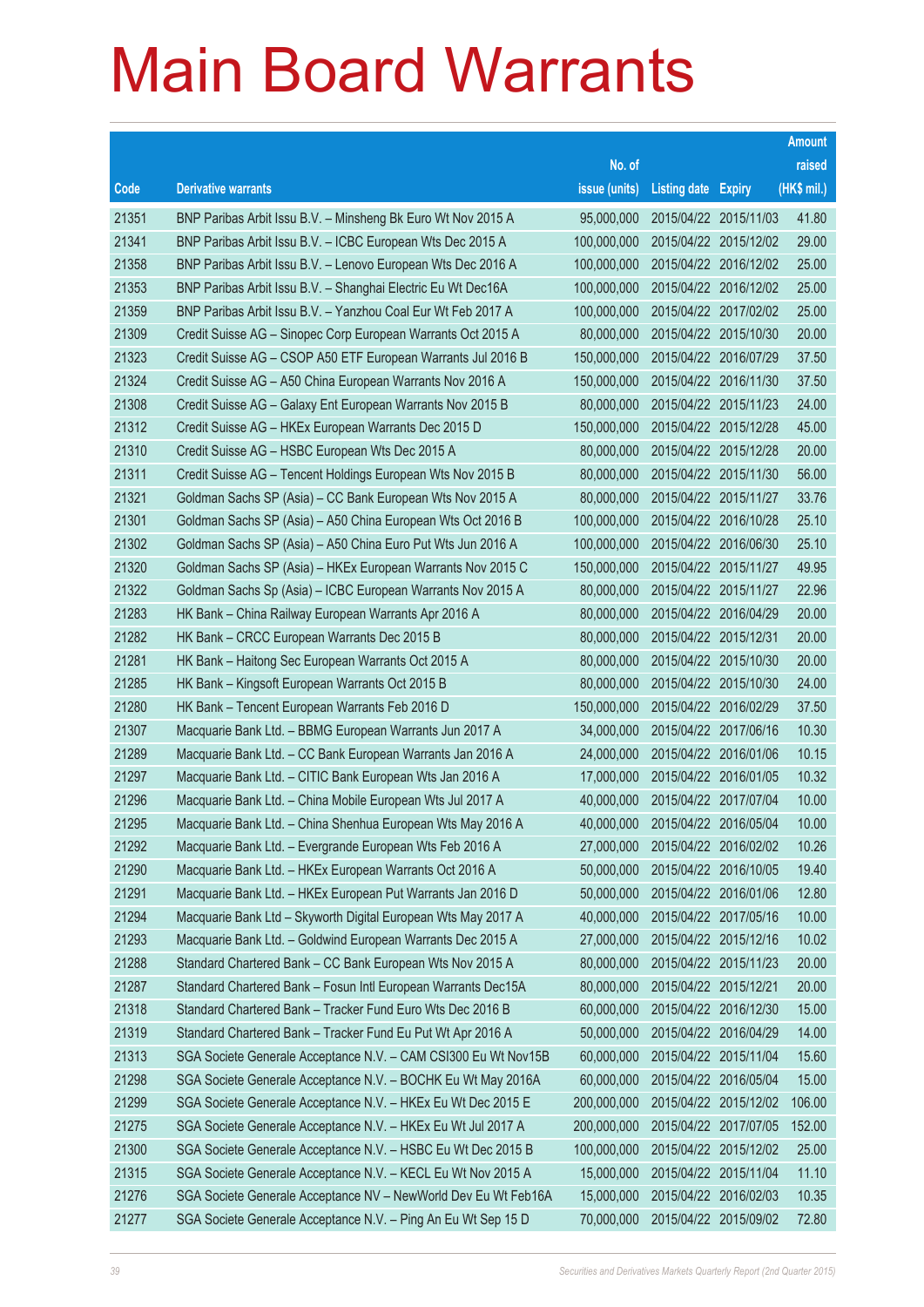|       |                                                                |               |                            |                       | <b>Amount</b> |
|-------|----------------------------------------------------------------|---------------|----------------------------|-----------------------|---------------|
|       |                                                                | No. of        |                            |                       | raised        |
| Code  | <b>Derivative warrants</b>                                     | issue (units) | <b>Listing date Expiry</b> |                       | (HK\$ mil.)   |
| 21279 | SGA Societe Generale Acceptance N.V. - SHK P Eu Wt Nov 2015A   | 40,000,000    |                            | 2015/04/22 2015/11/04 | 17.20         |
| 21314 | SGA Societe Generale Acceptance NV - Yanzhou Coal Eu Wt Dec15A | 15,000,000    |                            | 2015/04/22 2015/12/02 | 11.40         |
| 21327 | UBS AG - China Coal European Warrants Dec 2015 A               | 40,000,000    | 2015/04/22 2015/12/21      |                       | 22.00         |
| 21329 | UBS AG - Ch Oilfield European Warrants May 2016 A              | 80,000,000    |                            | 2015/04/22 2016/05/10 | 20.00         |
| 21337 | UBS AG - China Overseas European Warrants Jan 2016 A           | 50,000,000    |                            | 2015/04/22 2016/01/18 | 12.50         |
| 21333 | UBS AG - CSOP A50 ETF European Warrants Nov 2016 A             | 300,000,000   |                            | 2015/04/22 2016/11/14 | 75.00         |
| 21334 | UBS AG - CSOP A50 ETF European Put Warrants Jun 2016 B         | 100,000,000   |                            | 2015/04/22 2016/06/08 | 25.00         |
| 21331 | UBS AG - A50 China European Warrants Jun 2017 A                | 300,000,000   |                            | 2015/04/22 2017/06/30 | 75.00         |
| 21332 | UBS AG - A50 China European Put Warrants Jun 2016 A            | 100,000,000   |                            | 2015/04/22 2016/06/20 | 25.00         |
| 21335 | UBS AG - PetroChina European Warrants Nov 2015 A               | 60,000,000    |                            | 2015/04/22 2015/11/09 | 21.00         |
| 21338 | UBS AG - Tencent Holdings European Warrants Oct 2015 C         | 50,000,000    |                            | 2015/04/22 2015/10/08 | 80.00         |
| 21325 | UBS AG - Yanzhou Coal European Wts Jan 2017 A                  | 100,000,000   |                            | 2015/04/22 2017/01/18 | 25.00         |
| 21328 | UBS AG - Zijin Mining European Warrants Dec 2015 B             | 40,000,000    | 2015/04/22 2015/12/21      |                       | 10.00         |
| 21336 | UBS AG - ZTE European Warrants Jan 2016 A                      | 40,000,000    |                            | 2015/04/22 2016/01/25 | 10.00         |
| 21363 | BOCI Asia Ltd. - Anhui Conch European Warrants Jan 2016 A      | 100,000,000   |                            | 2015/04/23 2016/01/26 | 39.00         |
| 21365 | BOCI Asia Ltd. - Agricultural Bk European Wts Jan 2016 A       | 100,000,000   | 2015/04/23 2016/01/11      |                       | 29.00         |
| 21364 | BOCI Asia Ltd. - BOC HK European Warrants Mar 2016 A           | 100,000,000   |                            | 2015/04/23 2016/03/14 | 25.00         |
| 21361 | BOCI Asia Ltd. - CITIC Sec European Warrants Nov 2015 B        | 100,000,000   |                            | 2015/04/23 2015/11/09 | 51.00         |
| 21362 | BOCI Asia Ltd. - Haitong Sec European Warrants Dec 2015 B      | 100,000,000   | 2015/04/23 2015/12/21      |                       | 37.00         |
| 21388 | BNP Paribas Arbit Issu B.V. - China COSCO Euro Wt Aug 2017 A   | 80,000,000    |                            | 2015/04/23 2017/08/02 | 20.00         |
| 21380 | BNP Paribas Arbit Issu B.V. - China EB Int'l Eu Wts Jul 16 A   | 50,000,000    |                            | 2015/04/23 2016/07/05 | 12.50         |
| 21381 | BNP Paribas Arbit Issu B.V. - CITIC Euro Warrants Nov 2016 A   | 80,000,000    |                            | 2015/04/23 2016/11/02 | 20.00         |
| 21385 | BNP Paribas Arbit Issu B.V. - China Overseas Eu Wt Mar 2016A   | 80,000,000    |                            | 2015/04/23 2016/03/02 | 20.00         |
| 21383 | BNP Paribas Arbit Issu B.V. - HKEx European Wts Mar 2016 B     | 100,000,000   |                            | 2015/04/23 2016/03/02 | 29.00         |
| 21389 | BNP Paribas Arbit Issu B.V. - Kingsoft Euro Wts Jan 2016 A     | 80,000,000    |                            | 2015/04/23 2016/01/05 | 20.00         |
| 21386 | BNP Paribas Arbit Issu B.V. - Longfor PPT Euro Wt Sep 2016 A   | 50,000,000    |                            | 2015/04/23 2016/09/02 | 12.50         |
| 21400 | Credit Suisse AG - CC Bank European Warrants Nov 2015 B        | 80,000,000    |                            | 2015/04/23 2015/11/09 | 20.80         |
| 21399 | Credit Suisse AG - CITIC Bank European Warrants Nov 2015 A     | 80,000,000    |                            | 2015/04/23 2015/11/30 | 38.40         |
| 21398 | Credit Suisse AG - Minsheng Bank European Wts Oct 2015 A       | 80,000,000    |                            | 2015/04/23 2015/10/30 | 45.60         |
| 21417 | Credit Suisse AG - CSOP A50 ETF European Warrants Jun 2016 B   | 150,000,000   |                            | 2015/04/23 2016/06/30 | 37.50         |
| 21366 | Credit Suisse AG - CSOP A50 ETF Euro Put Wts May 2016 C        | 120,000,000   |                            | 2015/04/23 2016/05/30 | 30.00         |
| 21419 | Credit Suisse AG - A50 China European Warrants Oct 2016 A      | 150,000,000   | 2015/04/23 2016/10/31      |                       | 37.50         |
| 21367 | Credit Suisse AG - A50 China European Put Wts May 2016 A       | 120,000,000   |                            | 2015/04/23 2016/05/30 | 30.00         |
| 21401 | Credit Suisse AG - PICC European Warrants Mar 2016 A           | 80,000,000    | 2015/04/23 2016/03/21      |                       | 20.00         |
| 21402 | Credit Suisse AG - Ping An European Warrants Jun 2016 A        | 150,000,000   |                            | 2015/04/23 2016/06/30 | 37.50         |
| 21411 | Goldman Sachs SP (Asia) - China Life Euro Put Wts Oct 2015 B   | 80,000,000    |                            | 2015/04/23 2015/10/30 | 20.56         |
| 21415 | Goldman Sachs SP (Asia) - CSOP A50 ETF Euro Wts Jul 2016 B     | 100,000,000   |                            | 2015/04/23 2016/07/28 | 25.00         |
| 21414 | Goldman Sachs SP (Asia) - CSOP A50 ETF Euro Wts Aug 2016 A     | 100,000,000   |                            | 2015/04/23 2016/08/30 | 25.00         |
| 21413 | Goldman Sachs SP (Asia) - A50 China European Wts Jun 2016 B    | 100,000,000   |                            | 2015/04/23 2016/06/29 | 25.00         |
| 21421 | Goldman Sachs SP (Asia) - A50 China European Wts Sep 2016 A    | 100,000,000   |                            | 2015/04/23 2016/09/29 | 25.70         |
| 21408 | Goldman Sachs SP (Asia) - HKEx European Put Wts Dec 2015 H     | 80,000,000    |                            | 2015/04/23 2015/12/30 | 26.32         |
| 21409 | Goldman Sachs SP (Asia) - HSBC European Put Wts Nov 2015 A     | 80,000,000    |                            | 2015/04/23 2015/11/27 | 49.44         |
| 21412 | Goldman Sachs SP (Asia) - Ping An European Wts Oct 2015 C      | 100,000,000   |                            | 2015/04/23 2015/10/30 | 83.30         |
| 21410 | Goldman Sachs SP (Asia) - Ping An Euro Put Wts Oct 2015 B      | 80,000,000    |                            | 2015/04/23 2015/10/30 | 54.48         |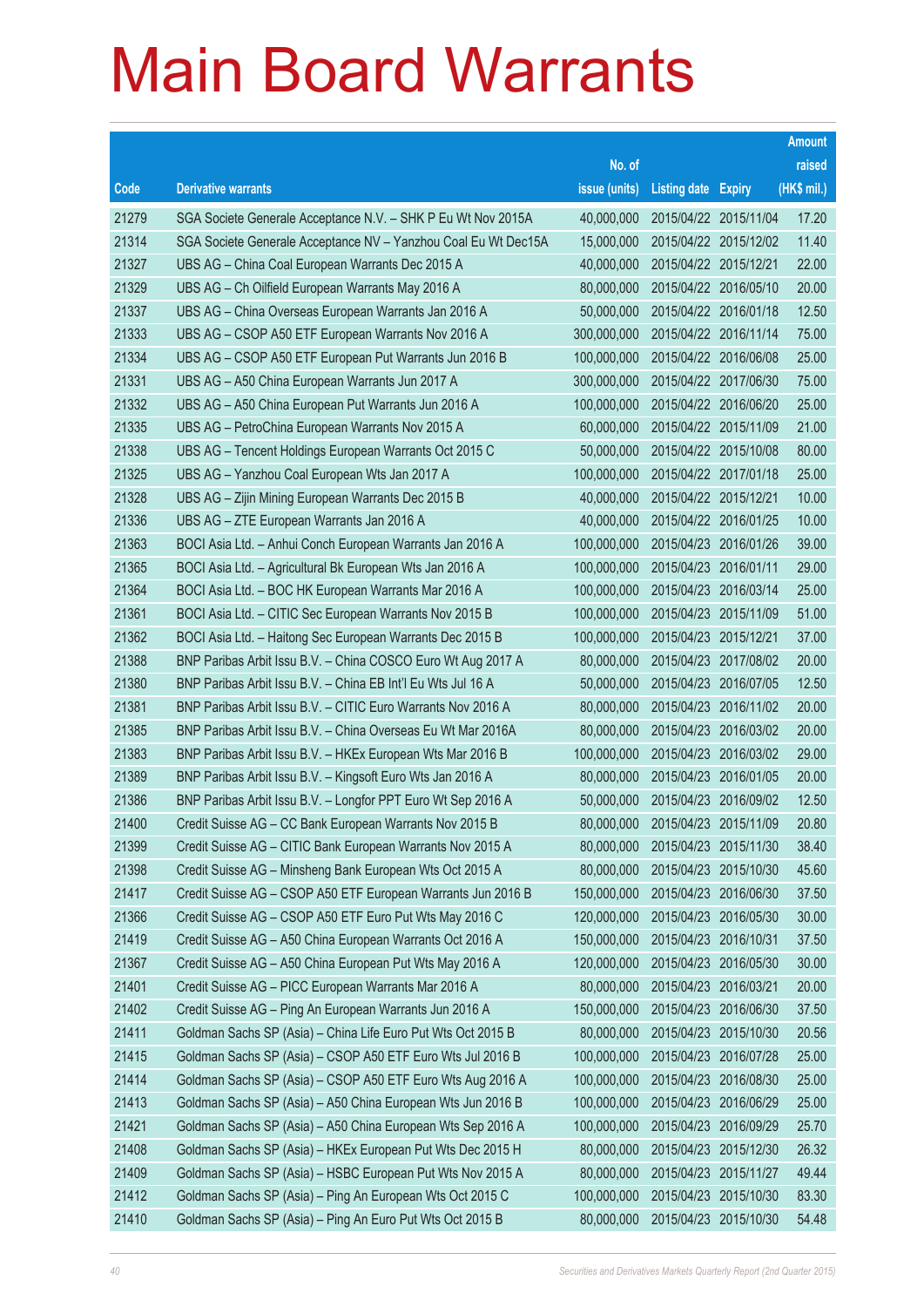|         |                                                                |               |                            |            | <b>Amount</b> |
|---------|----------------------------------------------------------------|---------------|----------------------------|------------|---------------|
|         |                                                                | No. of        |                            |            | raised        |
| Code    | <b>Derivative warrants</b>                                     | issue (units) | <b>Listing date Expiry</b> |            | (HK\$ mil.)   |
| 21377   | HK Bank - CSOP A50 ETF European Warrants Jun 2016 A            | 150,000,000   | 2015/04/23 2016/06/30      |            | 37.50         |
| 21378   | HK Bank - A50 China European Warrants Jun 2016 C               | 150,000,000   | 2015/04/23 2016/06/30      |            | 37.50         |
| 21407   | Macquarie Bank Ltd. - China Gas Hold Euro Wts Dec 2015 A       | 65,000,000    | 2015/04/23 2015/12/14      |            | 10.08         |
| 21360   | Macquarie Bank Ltd. - CNOOC European Warrants Mar 2018 A       | 40,000,000    | 2015/04/23 2018/03/02      |            | 10.00         |
| 21393   | Macquarie Bank Ltd. - HKEx European Warrants Apr 2017 A        | 100,000,000   | 2015/04/23 2017/04/04      |            | 36.70         |
| 21390   | Macquarie Bank Ltd. - ICBC European Warrants Jan 2016 A        | 25,000,000    | 2015/04/23 2016/01/05      |            | 10.00         |
| 21406   | Macquarie Bank Ltd. - Ping An European Warrants Feb 2016 A     | 15,000,000    | 2015/04/23 2016/02/02      |            | 10.53         |
| 21392   | Macquarie Bank Ltd. - Ping An European Warrants Jan 2017 A     | 40,000,000    | 2015/04/23 2017/01/04      |            | 10.00         |
| 21372   | Standard Chartered Bank – Agricultural Bk Eur Wts Nov 2015 B   | 80,000,000    | 2015/04/23 2015/11/02      |            | 20.00         |
| 21405   | Standard Chartered Bank - BOC HK European Wts May 2016 A       | 60,000,000    | 2015/04/23 2016/05/23      |            | 15.00         |
| 21373   | Standard Chartered Bank - BOCL European Warrants Dec 2015 A    | 80,000,000    | 2015/04/23 2015/12/02      |            | 20.00         |
| 21371   | Standard Chartered Bank – CC Bank European Wts Oct 2015 A      | 80,000,000    | 2015/04/23 2015/10/22      |            | 31.20         |
| 21375   | Standard Chartered Bank - China Mobile Euro Wts Nov 2015 A     | 60,000,000    | 2015/04/23 2015/11/30      |            | 17.40         |
| 21403   | Standard Chartered Bank - CNOOC European Warrants Nov 2016 A   | 100,000,000   | 2015/04/23 2016/11/25      |            | 17.90         |
| 21376   | Standard Chartered Bank - A50 China Euro Warrants May 2016 A   | 120,000,000   | 2015/04/23 2016/05/30      |            | 18.00         |
| 21374   | Standard Chartered Bank - Geely Auto European Wts Oct 2015 B   | 40,000,000    | 2015/04/23 2015/10/29      |            | 10.00         |
| 21370   | Standard Chartered Bank – HKEx European Warrants Dec 2015 E    | 100,000,000   | 2015/04/23 2015/12/11      |            | 25.00         |
| 21368   | Standard Chartered Bank – ICBC European Warrants Nov 2015 A    | 80,000,000    | 2015/04/23 2015/11/02      |            | 20.00         |
| 21369   | Standard Chartered Bank – ICBC European Warrants Jan 2016 B    | 80,000,000    | 2015/04/23 2016/01/08      |            | 20.00         |
| 21395   | SGA Societe Generale Acceptance NV - CSOP A50 ETF Eu Wt Nov15B | 60,000,000    | 2015/04/23 2015/11/04      |            | 46.80         |
| 21397   | SGA Societe Generale Acceptance N.V. - Shenhua Eu Wt Mar 16 A  | 150,000,000   | 2015/04/23 2016/03/02      |            | 24.00         |
| 21396   | SGA Societe Generale Acceptance N.V. - A50 Ch Eu Wt Nov 2015A  | 60,000,000    | 2015/04/23 2015/11/04      |            | 45.60         |
| 21394   | SGA Societe Generale Acceptance N.V. - HSBC Eu Wt Jan 2016 A   | 100,000,000   | 2015/04/23 2016/01/06      |            | 25.00         |
| 21435   | UBS AG – CHALCO European Warrants Dec 2015 B                   | 40,000,000    | 2015/04/23 2015/12/28      |            | 21.60         |
| 21432   | UBS AG - CAM CSI300 European Warrants Nov 2015 A               | 40,000,000    | 2015/04/23 2015/11/09      |            | 12.40         |
| 21436   | UBS AG - China COSCO European Warrants Dec 2015 A              | 30,000,000    | 2015/04/23 2015/12/28      |            | 15.30         |
| 21433   | UBS AG – CM Bank European Warrants Feb 2016 B                  | 100,000,000   | 2015/04/23 2016/02/22      |            | 25.00         |
| 21428   | UBS AG – CNOOC European Warrants Nov 2015 B                    | 30,000,000    | 2015/04/23 2015/11/16      |            | 10.50         |
| 21429   | UBS AG - Galaxy Ent European Warrants Dec 2015 A               | 60,000,000    | 2015/04/23 2015/12/21      |            | 19.80         |
| 21437   | UBS AG - HSI European Warrants Oct 2015 D                      | 300,000,000   | 2015/04/23 2015/10/29      |            | 75.00         |
| 21425   | UBS AG - Ping An European Warrants Nov 2015 A                  | 100,000,000   | 2015/04/23 2015/11/09      |            | 60.00         |
| 21426   | UBS AG - Ping An European Warrants Nov 2016 A                  | 300,000,000   | 2015/04/23 2016/11/14      |            | 75.00         |
| 21427   | UBS AG - Ping An European Put Warrants Oct 2016 B              | 300,000,000   | 2015/04/23 2016/10/31      |            | 75.00         |
| 21430   | UBS AG - Sands China European Warrants Jan 2016 A              | 60,000,000    | 2015/04/23 2016/01/18      |            | 15.00         |
| 18960 # | Goldman Sachs SP (Asia) - CC Bank European Wts Jul 2015 A      | 80,000,000    | 2015/04/23 2015/07/31      |            | 23.20         |
| 21454   | BOCI Asia Ltd. - CKH European Warrants Oct 2016 A              | 100,000,000   | 2015/04/24 2016/10/17      |            | 24.00         |
| 21445   | BOCI Asia Ltd. - Sinopec Corp European Warrants Oct 2015 B     | 100,000,000   | 2015/04/24 2015/10/23      |            | 42.00         |
| 21447   | BOCI Asia Ltd. - CSOP A50 ETF European Warrants Aug 2016 B     | 100,000,000   | 2015/04/24 2016/08/22      |            | 24.00         |
| 21448   | BOCI Asia Ltd. - CSOP A50 ETF European Put Warrants Jul 16 A   | 100,000,000   | 2015/04/24 2016/07/25      |            | 25.00         |
| 21449   | BOCI Asia Ltd. - A50 China European Warrants Dec 2016 E        | 100,000,000   | 2015/04/24 2016/12/21      |            | 23.00         |
| 21453   | BOCI Asia Ltd. - A50 China European Put Warrants Aug 2016 C    | 100,000,000   | 2015/04/24                 | 2016/08/08 | 25.00         |
| 21446   | BOCI Asia Ltd. - HKEx European Put Warrants Jan 2016 B         | 100,000,000   | 2015/04/24 2016/01/18      |            | 30.00         |
| 21444   | BOCI Asia Ltd. - Lenovo European Warrants Oct 2016 A           | 100,000,000   | 2015/04/24 2016/10/25      |            | 23.00         |
| 21528   | BNP Paribas Arbit Issu B.V. - Air China Euro Wts Aug 2016 A    | 100,000,000   | 2015/04/24 2016/08/02      |            | 26.00         |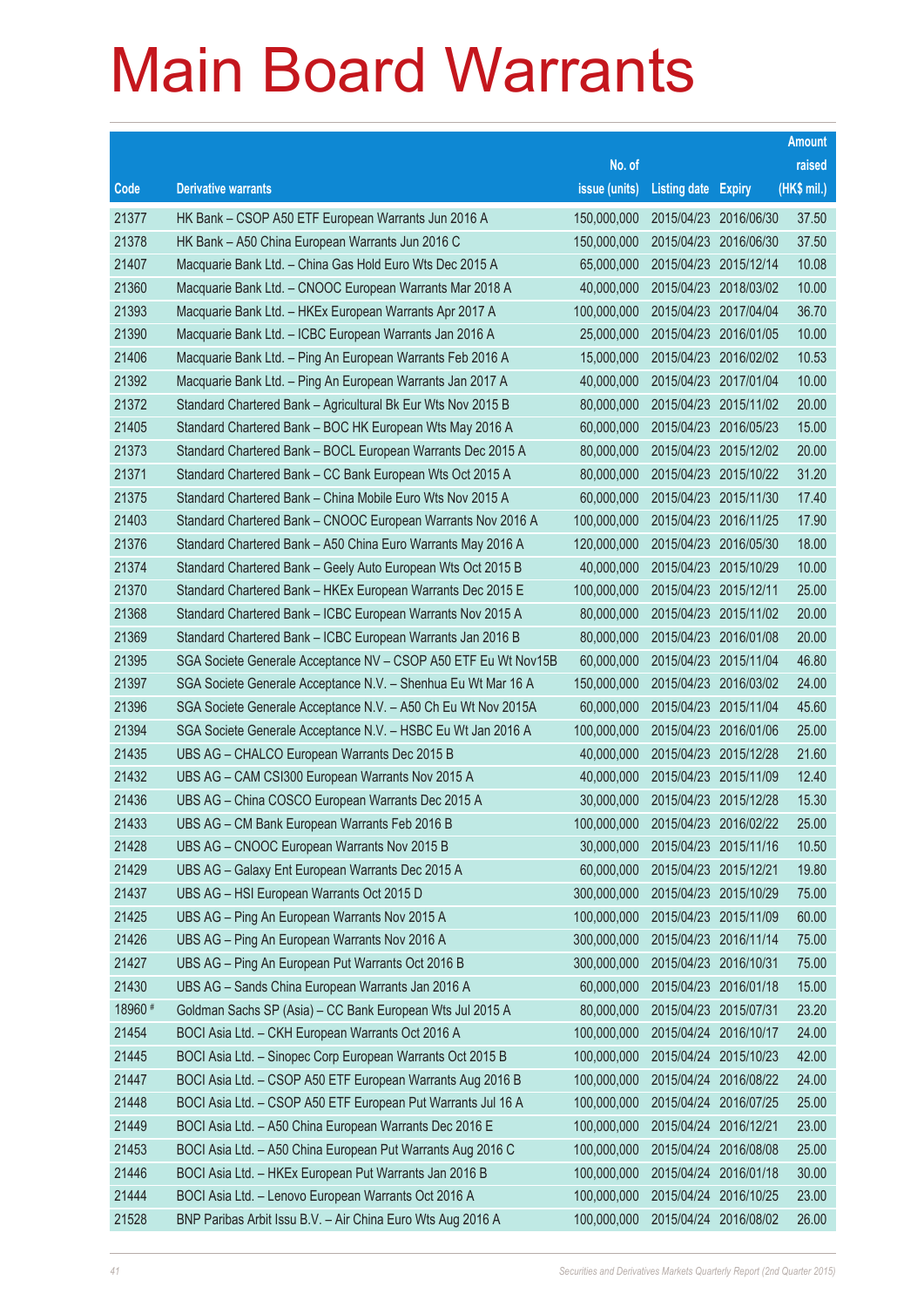|       |                                                              |               |                            |                       | <b>Amount</b> |
|-------|--------------------------------------------------------------|---------------|----------------------------|-----------------------|---------------|
|       |                                                              | No. of        |                            |                       | raised        |
| Code  | <b>Derivative warrants</b>                                   | issue (units) | <b>Listing date Expiry</b> |                       | (HK\$ mil.)   |
| 21531 | BNP Paribas Arbit Issu B.V. - Ch Mobile Euro Wts Jul 2017 A  | 100,000,000   | 2015/04/24 2017/07/04      |                       | 25.00         |
| 21463 | BNP Paribas Arbit Issu B.V. - CSOP A50 ETF Eu Wts Aug 2017 A | 100,000,000   |                            | 2015/04/24 2017/08/02 | 25.00         |
| 21456 | BNP Paribas Arbit Issu B.V. - A50 China Euro Wts Dec 2017 A  | 100,000,000   | 2015/04/24 2017/12/04      |                       | 25.00         |
| 21459 | BNP Paribas Arbit Issu B.V. - HSCEI European Wts Dec 2015 D  | 100,000,000   |                            | 2015/04/24 2015/12/30 | 28.00         |
| 21460 | BNP Paribas Arbit Issu B.V. - HSCEI European Wts Dec 2015 E  | 100,000,000   |                            | 2015/04/24 2015/12/30 | 49.00         |
| 21458 | BNP Paribas Arbit Issu B.V. - HSI European Wts Dec 2015 C    | 100,000,000   |                            | 2015/04/24 2015/12/30 | 27.00         |
| 21457 | BNP Paribas Arbit Issu B.V. - HSI European Wts Jan 2016 A    | 100,000,000   | 2015/04/24 2016/01/28      |                       | 25.00         |
| 21462 | BNP Paribas Arbit Issu B.V. - Tracker Fund Euro Wts Dec16A   | 100,000,000   | 2015/04/24 2016/12/02      |                       | 25.00         |
| 21530 | BNP Paribas Arbit Issu B.V. - Zijin Mining Eu Wts Feb 2016 A | 74,000,000    |                            | 2015/04/24 2016/02/02 | 23.68         |
| 21529 | BNP Paribas Arbit Issu B.V. - ZTE European Wts Mar 2016 B    | 77,000,000    |                            | 2015/04/24 2016/03/02 | 21.56         |
| 21496 | Credit Suisse AG - Ping An European Warrants Sep 2016 A      | 150,000,000   | 2015/04/24 2016/09/09      |                       | 37.50         |
| 21497 | Credit Suisse AG - Ping An European Put Warrants Oct 2015 C  | 80,000,000    | 2015/04/24 2015/10/30      |                       | 60.00         |
| 21500 | Bank of East Asia - HKEx European Warrants Dec 2015 A        | 50,000,000    |                            | 2015/04/24 2015/12/07 | 16.00         |
| 21502 | Bank of East Asia - HKEx European Warrants Nov 2016 A        | 50,000,000    |                            | 2015/04/24 2016/11/30 | 19.40         |
| 21498 | Bank of East Asia - Ping An European Warrants Dec 2015 A     | 25,000,000    | 2015/04/24 2015/12/28      |                       | 14.00         |
| 21499 | Bank of East Asia - Ping An European Warrants Jan 2017 A     | 100,000,000   | 2015/04/24 2017/01/27      |                       | 25.00         |
| 21503 | Bank of East Asia - Tencent Holdings European Wts Mar 2016 A | 80,000,000    |                            | 2015/04/24 2016/03/30 | 20.00         |
| 21443 | HK Bank - AIA European Warrants Oct 2015 A                   | 80,000,000    |                            | 2015/04/24 2015/10/30 | 20.00         |
| 21442 | HK Bank - CC Bank European Warrants Oct 2015 C               | 80,000,000    |                            | 2015/04/24 2015/10/30 | 28.00         |
| 21440 | HK Bank - Ch Comm Cons European Warrants Nov 2015 A          | 100,000,000   | 2015/04/24 2015/11/27      |                       | 25.00         |
| 21438 | HK Bank - Lenovo European Warrants Oct 2016 A                | 100,000,000   | 2015/04/24 2016/10/31      |                       | 20.00         |
| 21491 | J P Morgan SP BV - Agricultural Bk Euro Warrants Nov 2015 A  | 100,000,000   |                            | 2015/04/24 2015/11/03 | 25.20         |
| 21494 | J P Morgan SP BV - BOCL European Warrants Jan 2016 B         | 100,000,000   | 2015/04/24 2016/01/04      |                       | 25.70         |
| 21487 | J P Morgan SP BV - CC Bank European Wts Dec 2015 A           | 100,000,000   | 2015/04/24 2015/12/02      |                       | 28.90         |
| 21484 | J P Morgan SP BV - Ch Comm Cons European Warrants Dec 2015 B | 100,000,000   |                            | 2015/04/24 2015/12/02 | 27.40         |
| 21488 | J P Morgan SP BV - CITIC Bank European Warrants Nov 2015 A   | 100,000,000   | 2015/04/24 2015/11/03      |                       | 40.00         |
| 21553 | J P Morgan SP BV - CKH European Warrants Nov 2016 A          | 300,000,000   | 2015/04/24 2016/11/02      |                       | 76.20         |
| 21493 | J P Morgan SP BV - CM Bank European Warrants Jan 2016 A      | 100,000,000   | 2015/04/24 2016/01/04      |                       | 25.00         |
| 21521 | J P Morgan SP BV - China Mob European Wts Nov 2015 A         | 100,000,000   | 2015/04/24 2015/11/03      |                       | 56.20         |
| 21495 | J P Morgan SP BV - CNBM European Warrants Nov 2015 B         | 50,000,000    |                            | 2015/04/24 2015/11/03 | 29.10         |
| 21477 | J P Morgan SP BV - Ch Overseas European Warrants Jan 2016 A  | 100,000,000   | 2015/04/24 2016/01/05      |                       | 25.20         |
| 21519 | J P Morgan SP BV - Sinopec Corp European Warrants Nov 2015 A | 100,000,000   | 2015/04/24 2015/11/03      |                       | 29.20         |
| 21479 | J P Morgan SP BV - China Railway European Wts Jan 2016 A     | 60,000,000    | 2015/04/24 2016/01/05      |                       | 15.12         |
| 21480 | J P Morgan SP BV - China Taiping European Wts Nov 2015 A     | 60,000,000    | 2015/04/24 2015/11/04      |                       | 17.34         |
| 21478 | J P Morgan SP BV - Evergrande European Warrants Dec 2015 A   | 60,000,000    |                            | 2015/04/24 2015/12/02 | 23.28         |
| 21516 | J P Morgan SP BV - Galaxy Ent European Warrants Nov 2015 B   | 100,000,000   | 2015/04/24 2015/11/03      |                       | 27.10         |
| 21523 | J P Morgan SP BV - HKEx European Warrants Oct 2015 C         | 300,000,000   | 2015/04/24 2015/10/02      |                       | 92.40         |
| 21524 | J P Morgan SP BV - HKEx European Warrants Feb 2016 A         | 300,000,000   |                            | 2015/04/24 2016/02/02 | 78.30         |
| 21525 | J P Morgan SP BV - HKEx European Warrants Sep 2016 A         | 300,000,000   |                            | 2015/04/24 2016/09/30 | 113.70        |
| 21526 | J P Morgan SP BV - HKEx European Put Wts Nov 2015 E          | 300,000,000   |                            | 2015/04/24 2015/11/03 | 103.50        |
| 21514 | J P Morgan SP BV - HSBC European Warrants Nov 2015 B         | 200,000,000   | 2015/04/24 2015/11/03      |                       | 51.00         |
| 21467 | J P Morgan SP BV - HSCEI European Wts Dec 2015 C             | 200,000,000   | 2015/04/24 2015/12/30      |                       | 50.20         |
| 21469 | J P Morgan SP BV - HSCEI European Wts Jan 2016 A             | 200,000,000   | 2015/04/24 2016/01/28      |                       | 50.40         |
| 21468 | J P Morgan SP BV - HSCEI European Wts Feb 2016 B             | 200,000,000   | 2015/04/24 2016/02/26      |                       | 50.60         |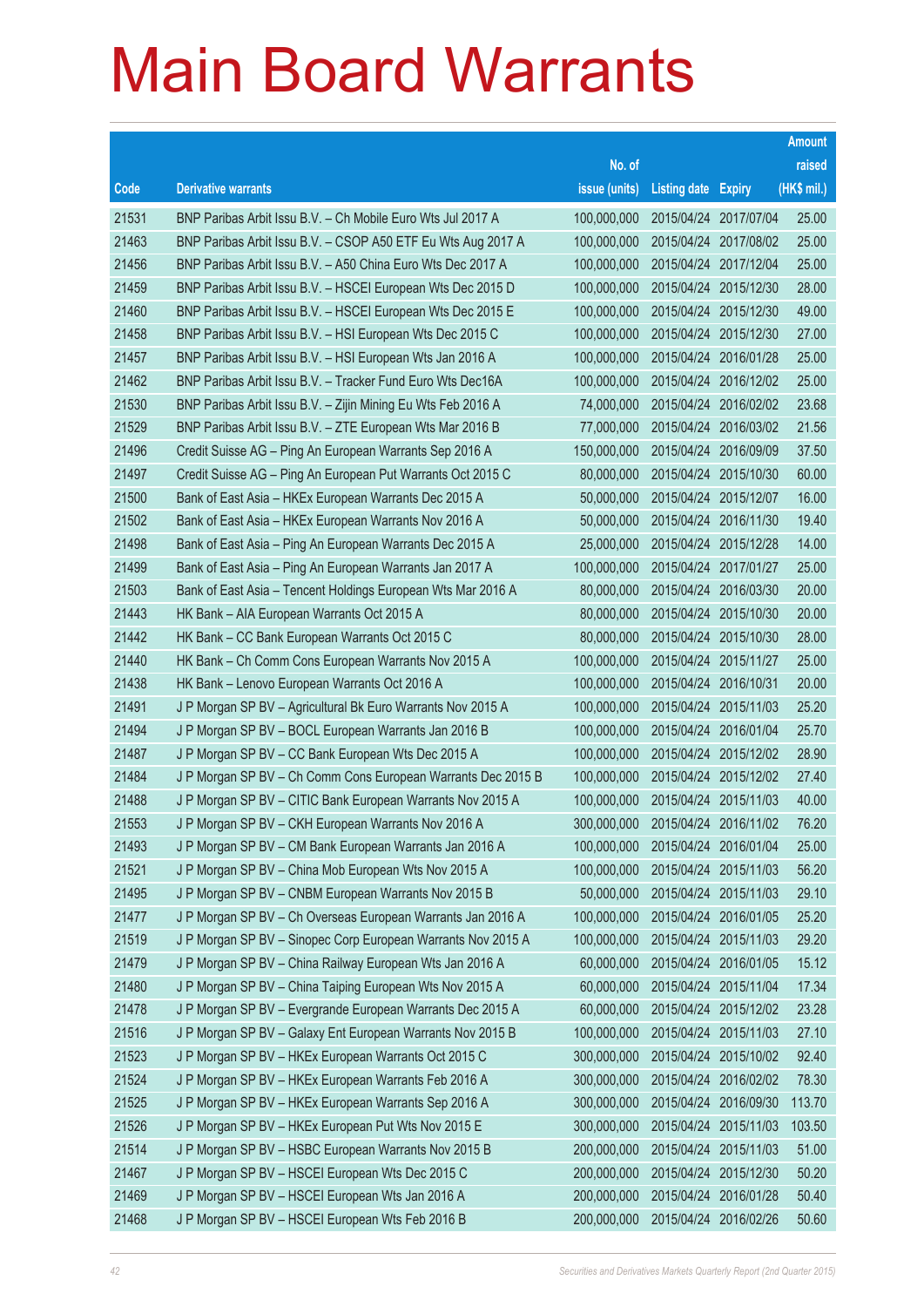|       |                                                                |               |                            |            | <b>Amount</b> |
|-------|----------------------------------------------------------------|---------------|----------------------------|------------|---------------|
|       |                                                                | No. of        |                            |            | raised        |
| Code  | <b>Derivative warrants</b>                                     | issue (units) | <b>Listing date Expiry</b> |            | (HK\$ mil.)   |
| 21470 | J P Morgan SP BV - HSCEI European Put Warrants Nov 2015 E      | 200,000,000   | 2015/04/24 2015/11/27      |            | 50.20         |
| 21473 | J P Morgan SP BV - HSI European Warrants Nov 2015 F            | 300,000,000   | 2015/04/24 2015/11/27      |            | 75.60         |
| 21474 | J P Morgan SP BV - HSI European Warrants Jan 2016 A            | 300,000,000   | 2015/04/24 2016/01/28      |            | 75.30         |
| 21476 | J P Morgan SP BV - HSI European Put Warrants Nov 2015 G        | 300,000,000   | 2015/04/24 2015/11/27      |            | 75.90         |
| 21492 | J P Morgan SP BV - ICBC European Warrants Jan 2016 A           | 100,000,000   | 2015/04/24 2016/01/04      |            | 31.10         |
| 21518 | J P Morgan SP BV - KECL European Warrants Mar 2017 A           | 150,000,000   | 2015/04/24 2017/03/31      |            | 22.65         |
| 21481 | J P Morgan SP BV - NCI European Warrants Dec 2015 A            | 60,000,000    | 2015/04/24 2015/12/02      |            | 24.24         |
| 21520 | J P Morgan SP BV - PetroChina European Warrants Nov 2015 A     | 100,000,000   | 2015/04/24 2015/11/03      |            | 56.30         |
| 21485 | J P Morgan SP BV - PICC European Warrants Jun 2016 A           | 100,000,000   | 2015/04/24 2016/06/02      |            | 25.10         |
| 21482 | J P Morgan SP BV - PICC Group European Warrants Nov 2015 A     | 60,000,000    | 2015/04/24 2015/11/04      |            | 21.12         |
| 21517 | J P Morgan SP BV - Sands China European Warrants Nov 2015 A    | 100,000,000   | 2015/04/24 2015/11/03      |            | 25.10         |
| 21548 | Macquarie Bank Ltd. - Air China European Warrants Apr 2017 A   | 40,000,000    | 2015/04/24 2017/04/04      |            | 10.00         |
| 21550 | Macquarie Bank Ltd. - CHALCO European Warrants Jan 2016 A      | 16,000,000    | 2015/04/24 2016/01/05      |            | 10.08         |
| 21549 | Macquarie Bank Ltd. - Angang Steel European Wts Jan 2016 A     | 13,000,000    | 2015/04/24 2016/01/05      |            | 10.48         |
| 21540 | Macquarie Bank Ltd. - Bank of EA European Wts Jul 2016 B       | 50,000,000    | 2015/04/24                 | 2016/07/05 | 13.40         |
| 21542 | Macquarie Bank Ltd. - BankComm European Warrants Jul 2016 A    | 12,000,000    | 2015/04/24 2016/07/05      |            | 10.27         |
| 21546 | Macquarie Bank Ltd. - BYD European Warrants Apr 2018 A         | 80,000,000    | 2015/04/24 2018/04/03      |            | 20.00         |
| 21551 | Macquarie Bank Ltd. - China EB Int'l European Wts Jul 2016 A   | 37,000,000    | 2015/04/24 2016/07/18      |            | 10.03         |
| 21552 | Macquarie Bank Ltd. - China EB Ltd Euro Warrants Jul 2016 B    | 50,000,000    | 2015/04/24                 | 2016/07/05 | 16.45         |
| 21538 | Macquarie Bank Ltd. - China Cinda European Wts Jul 2016 A      | 14,000,000    | 2015/04/24 2016/07/05      |            | 10.42         |
| 21544 | Macquarie Bank Ltd. - Minsheng Bank European Wts Jul 2017 A    | 40,000,000    | 2015/04/24 2017/07/04      |            | 10.00         |
| 21464 | Macquarie Bank Ltd. - Datang European Warrants Nov 2015 A      | 16,000,000    | 2015/04/24 2015/11/16      |            | 10.50         |
| 21545 | Macquarie Bank Ltd. - Digital China European Wts Oct 2016 A    | 40,000,000    | 2015/04/24 2016/10/18      |            | 10.00         |
| 21547 | Macquarie Bank Ltd. - Zoomlion European Warrants Apr 2018 A    | 40,000,000    | 2015/04/24 2018/04/04      |            | 10.00         |
| 21533 | Standard Chartered Bank - CSOP A50 ETF Euro Wts May 2016 A     | 100,000,000   | 2015/04/24 2016/05/30      |            | 25.00         |
| 21535 | Standard Chartered Bank - Ping An European Wts Nov 2016 A      | 100,000,000   | 2015/04/24 2016/11/28      |            | 25.00         |
| 21504 | SGA Societe Generale Acceptance N.V. - CCCCL Eu Wt Dec 2015 B  | 100,000,000   | 2015/04/24 2015/12/02      |            | 27.50         |
| 21527 | SGA Societe Generale Acceptance N.V. - CRail Eu Wt Dec 2015A   | 150,000,000   | 2015/04/24 2015/12/02      |            | 37.50         |
| 21508 | SGA Societe Generale Acceptance NV - CSOP A50 ETF Eu Wt Nov15C | 50,000,000    | 2015/04/24 2015/11/04      |            | 80.50         |
| 21506 | SGA Societe Generale Acceptance NV - CSOP A50 ETF Eu Wt Dec15C | 300,000,000   | 2015/04/24 2015/12/02      |            | 75.00         |
| 21507 | SGA Societe Generale Acceptance NV - CSOP A50 ETF Eu Wt Mar16A | 300,000,000   | 2015/04/24 2016/03/02      |            | 75.00         |
| 21509 | SGA Societe Generale Acceptance NV – CSOP A50 ETF Eu Wt Oct16B | 300,000,000   | 2015/04/24 2016/10/05      |            | 75.00         |
| 21513 | SGA Societe Generale Acceptance N.V. - A50 Ch Eu Wt Nov 2015B  | 50,000,000    | 2015/04/24                 | 2015/11/04 | 74.00         |
| 21512 | SGA Societe Generale Acceptance N.V. - A50 Ch Eu Wt Dec 2015B  | 300,000,000   | 2015/04/24 2015/12/02      |            | 75.00         |
| 21510 | SGA Societe Generale Acceptance N.V - HS H-SHARE Eu Wts Dec15B | 50,000,000    | 2015/04/24 2015/12/02      |            | 33.00         |
| 21505 | SGA Societe Generale Acceptance N.V. - Tencent Eu Wt Apr 16 C  | 150,000,000   | 2015/04/24 2016/04/06      |            | 38.25         |
| 21560 | UBS AG - Anhui Conch European Warrants Dec 2015 A              | 60,000,000    | 2015/04/24                 | 2015/12/28 | 15.00         |
| 21555 | UBS AG - BOCL European Warrants Oct 2015 A                     | 100,000,000   | 2015/04/24 2015/10/26      |            | 28.00         |
| 21556 | UBS AG - China Mobile European Warrants Nov 2015 A             | 100,000,000   | 2015/04/24 2015/11/16      |            | 52.00         |
| 21558 | UBS AG - China Overseas European Warrants Dec 2015 B           | 50,000,000    | 2015/04/24 2015/12/21      |            | 12.50         |
| 21557 | UBS AG - CSOP A50 ETF European Warrants Sep 2016 A             | 300,000,000   | 2015/04/24                 | 2016/09/09 | 75.00         |
| 21561 | UBS AG - CSCL European Warrants Dec 2015 B                     | 40,000,000    | 2015/04/24 2015/12/28      |            | 12.40         |
| 21465 | UBS AG - China Shenhua European Warrants Feb 2016 A            | 60,000,000    | 2015/04/24 2016/02/29      |            | 15.00         |
| 21559 | UBS AG - Evergrande European Warrants Dec 2015 B               | 40,000,000    | 2015/04/24 2015/12/28      |            | 10.00         |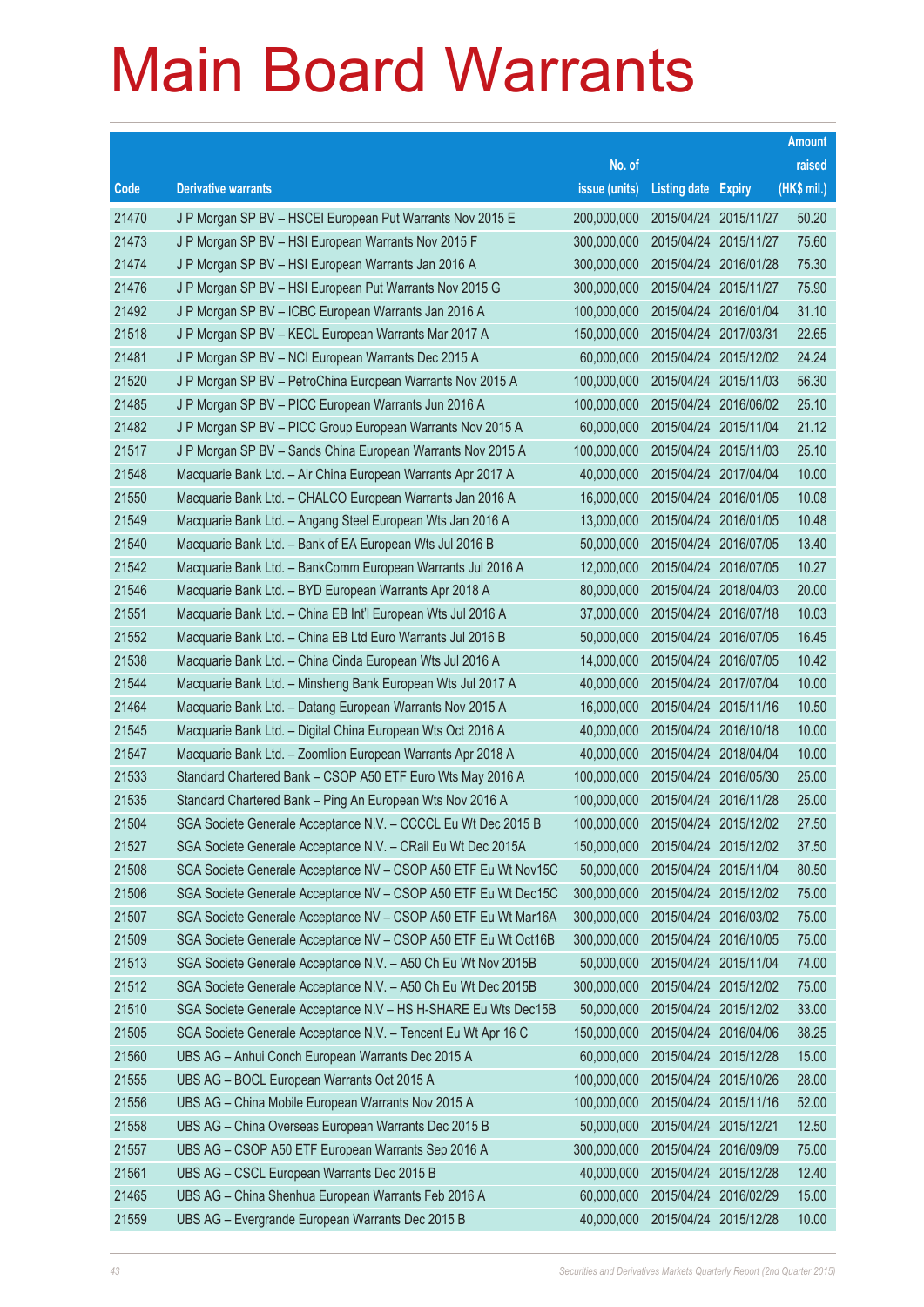|         |                                                               |               |                            |                       | <b>Amount</b> |
|---------|---------------------------------------------------------------|---------------|----------------------------|-----------------------|---------------|
|         |                                                               | No. of        |                            |                       | raised        |
| Code    | <b>Derivative warrants</b>                                    | issue (units) | <b>Listing date Expiry</b> |                       | (HK\$ mil.)   |
| 21566   | UBS AG - A50 China European Warrants Jun 2016 B               | 300,000,000   |                            | 2015/04/24 2016/06/13 | 75.00         |
| 21562   | UBS AG - Galaxy Ent European Warrants Dec 2015 B              | 60,000,000    |                            | 2015/04/24 2015/12/29 | 26.70         |
| 21554   | UBS AG - HKEx European Warrants Dec 2015 H                    | 300,000,000   |                            | 2015/04/24 2015/12/28 | 177.00        |
| 21564   | UBS AG - Sands China European Warrants Dec 2015 A             | 70,000,000    | 2015/04/24 2015/12/21      |                       | 22.40         |
| 21565   | UBS AG - Wynn Macau European Warrants Aug 2016 A              | 40,000,000    |                            | 2015/04/24 2016/08/15 | 10.00         |
| 20973 # | HK Bank - HKEx European Warrants Oct 2015 C                   | 180,000,000   |                            | 2015/04/24 2015/10/05 | 63.90         |
| 21582   | Credit Suisse AG - CM Bank European Warrants Dec 2015 B       | 120,000,000   |                            | 2015/04/27 2015/12/30 | 30.00         |
| 21580   | Credit Suisse AG - China Mobile European Warrants Oct 2015 C  | 80,000,000    |                            | 2015/04/27 2015/10/07 | 22.40         |
| 21581   | Credit Suisse AG - CNOOC European Warrants Oct 2015 C         | 50,000,000    |                            | 2015/04/27 2015/10/30 | 12.50         |
| 21599   | Credit Suisse AG - Sands China European Warrants Nov 2015 A   | 80,000,000    |                            | 2015/04/27 2015/11/30 | 20.00         |
| 21615   | Bank of East Asia - Ch Comm Cons European Wts Feb 2016 A      | 40,000,000    |                            | 2015/04/27 2016/02/16 | 10.00         |
| 21614   | Bank of East Asia – CGS European Warrants Apr 2016 A          | 40,000,000    | 2015/04/27 2016/04/01      |                       | 10.00         |
| 21612   | Bank of East Asia - CNBM European Warrants Apr 2017 A         | 50,000,000    |                            | 2015/04/27 2017/04/24 | 12.50         |
| 21616   | Bank of East Asia – CNOOC European Warrants Oct 2016 A        | 60,000,000    | 2015/04/27 2016/10/31      |                       | 10.20         |
| 21613   | Bank of East Asia - Haitong Sec European Warrants Jan 2016 A  | 40,000,000    |                            | 2015/04/27 2016/01/06 | 10.80         |
| 21600   | Goldman Sachs SP (Asia) - CSOP A50 ETF Eu Put Wts Jun 2016 B  | 80,000,000    |                            | 2015/04/27 2016/06/30 | 22.80         |
| 21571   | HK Bank – CAM CSI300 European Warrants Oct 2015 A             | 100,000,000   |                            | 2015/04/27 2015/10/30 | 30.00         |
| 21578   | HK Bank - CITIC Sec European Warrants Nov 2015 A              | 80,000,000    |                            | 2015/04/27 2015/11/30 | 28.00         |
| 21573   | HK Bank - Sinopec Corp European Warrants Oct 2015 B           | 80,000,000    |                            | 2015/04/27 2015/10/30 | 24.00         |
| 21575   | HK Bank – Sinopec Corp European Warrants Oct 2015 C           | 80,000,000    |                            | 2015/04/27 2015/10/30 | 36.00         |
| 21579   | HK Bank – PICC Group European Warrants Oct 2015 A             | 80,000,000    |                            | 2015/04/27 2015/10/30 | 32.00         |
| 21574   | HK Bank - Ping An European Warrants Sep 2016 B                | 180,000,000   |                            | 2015/04/27 2016/09/30 | 45.00         |
| 21607   | J P Morgan SP BV - BJ Ent Water European Warrants Jul 2017 A  | 60,000,000    |                            | 2015/04/27 2017/07/04 | 15.06         |
| 21608   | J P Morgan SP BV - China EB Int'l European Wts Aug 2016 A     | 100,000,000   |                            | 2015/04/27 2016/08/02 | 25.00         |
| 21609   | J P Morgan SP BV - China Everbright European Wts Dec 2015 A   | 80,000,000    | 2015/04/27 2015/12/31      |                       | 22.08         |
| 21601   | J P Morgan SP BV - China Gas Hold European Wts Jul 2016 A     | 100,000,000   |                            | 2015/04/27 2016/07/05 | 25.00         |
| 21605   | J P Morgan SP BV - Chinares Cement Euro Warrants Nov 2015 A   | 40,000,000    |                            | 2015/04/27 2015/11/03 | 15.64         |
| 21603   | J P Morgan SP BV - Ch Ship Cont European Warrants Nov 2015 A  | 60,000,000    | 2015/04/27 2015/11/03      |                       | 37.38         |
| 21602   | J P Morgan SP BV - Geely Auto European Warrants Nov 2015 A    | 100,000,000   |                            | 2015/04/27 2015/11/03 | 45.40         |
| 21610   | J P Morgan SP BV - Weigao Group European Warrants May 2017 A  | 80,000,000    |                            | 2015/04/27 2017/05/02 | 20.08         |
| 21611   | J P Morgan SP BV - Sinopharm European Warrants Dec 2015 A     | 80,000,000    |                            | 2015/04/27 2015/12/02 | 20.16         |
| 21588   | Macquarie Bank Ltd. - Anta Sports European Wts Apr 2016 A     | 32,000,000    |                            | 2015/04/27 2016/04/18 | 10.02         |
| 21590   | Macquarie Bank Ltd. - CPIC European Warrants Feb 2016 A       | 25,000,000    | 2015/04/27                 | 2016/02/02            | 13.15         |
| 21569   | Macquarie Bank Ltd. - China Taiping European Wts Feb 2016 A   | 20,000,000    |                            | 2015/04/27 2016/02/02 | 10.04         |
| 21587   | Macquarie Bank Ltd. - JNCEC European Warrants Mar 2016 A      | 18,000,000    |                            | 2015/04/27 2016/03/16 | 10.03         |
| 21589   | Macquarie Bank Ltd. - ZTE European Warrants May 2016 A        | 25,000,000    |                            | 2015/04/27 2016/05/17 | 10.00         |
| 21594   | Standard Chartered Bank - Ch Comm Cons Eur Wts Nov 2015 A     | 100,000,000   | 2015/04/27                 | 2015/11/18            | 25.00         |
| 21596   | Standard Chartered Bank - Galaxy Ent European Wts Jan 2016 A  | 80,000,000    |                            | 2015/04/27 2016/01/04 | 20.00         |
| 21598   | Standard Chartered Bank - Sands China Euro Wts Jan 2016 A     | 80,000,000    |                            | 2015/04/27 2016/01/08 | 20.00         |
| 21595   | Standard Chartered Bank - Tencent Hidg Euro Wts Feb 2016 C    | 80,000,000    |                            | 2015/04/27 2016/02/22 | 17.68         |
| 21570   | SGA Societe Generale Acceptance N.V. - HKEx Eu Wt Feb 2016 B  | 200,000,000   | 2015/04/27                 | 2016/02/03            | 51.00         |
| 21586   | SGA Societe Generale Acceptance N.V. - HKEx Eu Wt Jul 2016 D  | 200,000,000   |                            | 2015/04/27 2016/07/06 | 55.00         |
| 21585   | SGA Societe Generale Acceptance N.V. - HKEx Eu Wt Apr 2017 A  | 200,000,000   | 2015/04/27                 | 2017/04/03            | 102.00        |
| 21583   | SGA Societe Generale Acceptance N.V. - Ping An Eu Wt Dec 15 A | 70,000,000    |                            | 2015/04/27 2015/12/02 | 79.10         |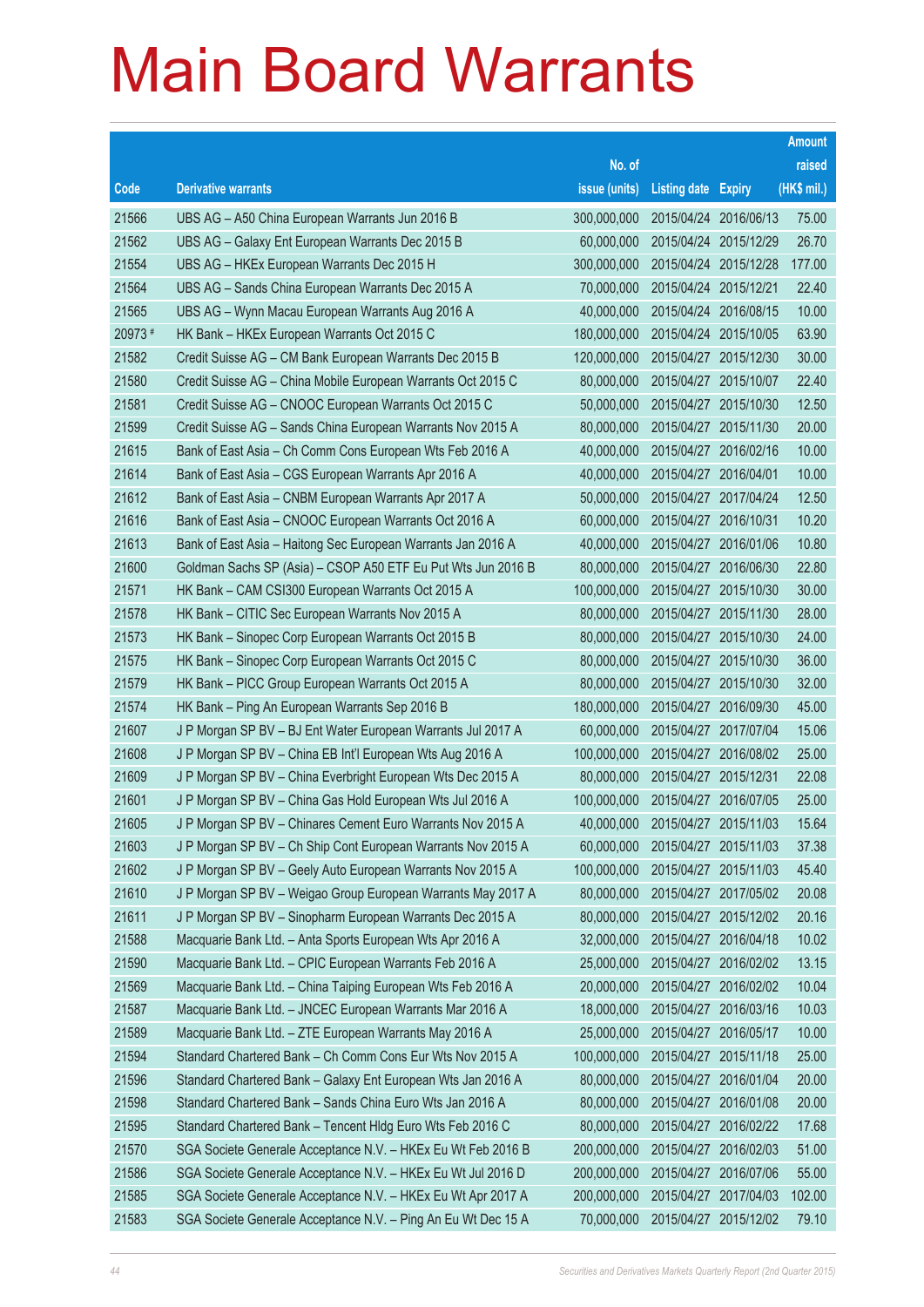|         |                                                                |               |                            | <b>Amount</b> |
|---------|----------------------------------------------------------------|---------------|----------------------------|---------------|
|         |                                                                | No. of        |                            | raised        |
| Code    | <b>Derivative warrants</b>                                     | issue (units) | <b>Listing date Expiry</b> | (HK\$ mil.)   |
| 21584   | SGA Societe Generale Acceptance N.V - Ping An Eu Put Wt Nov15D | 70,000,000    | 2015/04/27 2015/11/04      | 65.80         |
| 21004 # | Goldman Sachs SP (Asia) – HKEx European Warrants Sep 2015 B    | 170,000,000   | 2015/04/27 2015/09/30      | 69.70         |
| 21654   | Credit Suisse AG - China Mobile European Warrants Dec 2015 A   | 80,000,000    | 2015/04/28 2015/12/30      | 41.60         |
| 21659   | Credit Suisse AG - China Mobile European Warrants Dec 2016 C   | 150,000,000   | 2015/04/28 2016/12/28      | 37.50         |
| 21623   | Bank of East Asia – BOCL European Warrants Dec 2015 A          | 40,000,000    | 2015/04/28 2015/12/22      | 10.00         |
| 21619   | Bank of East Asia - China Life European Warrants Oct 2015 B    | 40,000,000    | 2015/04/28 2015/10/28      | 10.00         |
| 21622   | Bank of East Asia - CM Bank European Warrants Mar 2016 B       | 40,000,000    | 2015/04/28 2016/03/24      | 10.00         |
| 21620   | Bank of East Asia - Minsheng Bank European Warrants Oct 15 A   | 30,000,000    | 2015/04/28 2015/10/28      | 10.50         |
| 21625   | Bank of East Asia - HSBC European Warrants Nov 2015 A          | 40,000,000    | 2015/04/28 2015/11/26      | 10.00         |
| 21661   | Goldman Sachs SP (Asia) – China Mobile Euro Wts Oct 2015 B     | 120,000,000   | 2015/04/28 2015/10/07      | 64.80         |
| 21631   | HK Bank – CC Bank European Warrants Nov 2015 A                 | 80,000,000    | 2015/04/28 2015/11/30      | 48.00         |
| 21627   | HK Bank - China COSCO European Warrants Dec 2016 A             | 100,000,000   | 2015/04/28 2016/12/30      | 25.00         |
| 21633   | HK Bank - CITIC Bank European Warrants Oct 2015 A              | 50,000,000    | 2015/04/28 2015/10/30      | 17.50         |
| 21629   | HK Bank - Ch Ship Cont European Warrants Dec 2015 A            | 50,000,000    | 2015/04/28 2015/12/31      | 27.50         |
| 21632   | HK Bank - China Shenhua European Warrants Feb 2016 A           | 80,000,000    | 2015/04/28 2016/02/29      | 20.00         |
| 21644   | J P Morgan SP BV - China Life European Warrants Dec 2015 D     | 100,000,000   | 2015/04/28 2015/12/01      | 28.70         |
| 21646   | J P Morgan SP BV - China Mob European Wts Oct 2015 B           | 100,000,000   | 2015/04/28 2015/10/07      | 24.60         |
| 21647   | J P Morgan SP BV - China Mob European Wts Nov 2015 B           | 100,000,000   | 2015/04/28 2015/11/02      | 40.90         |
| 21618   | J P Morgan SP BV - China Mob European Put Wts Oct 2016 A       | 300,000,000   | 2015/04/28 2016/10/03      | 75.00         |
| 21650   | J P Morgan SP BV - China Tel European Warrants Nov 2015 A      | 80,000,000    | 2015/04/28 2015/11/03      | 20.00         |
| 21643   | J P Morgan SP BV – Galaxy Ent European Warrants Oct 2015 C     | 100,000,000   | 2015/04/28 2015/10/13      | 25.40         |
| 21642   | J P Morgan SP BV - HKEx European Warrants Dec 2015 C           | 300,000,000   | 2015/04/28 2015/12/01      | 76.50         |
| 21645   | J P Morgan SP BV - Ping An European Warrants Dec 2015 A        | 100,000,000   | 2015/04/28 2015/12/01      | 58.70         |
| 21652   | J P Morgan SP BV - Tencent European Warrants Apr 2016 A        | 300,000,000   | 2015/04/28 2016/04/11      | 46.50         |
| 21653   | J P Morgan SP BV - Goldwind European Warrants Dec 2015 A       | 80,000,000    | 2015/04/28 2015/12/31      | 25.36         |
| 21639   | Macquarie Bank Ltd. - HKEx European Warrants Jul 2016 C        | 30,000,000    | 2015/04/28 2016/07/05      | 15.54         |
| 21660   | Macquarie Bank Ltd. - HKEx European Warrants Jan 2017 A        | 100,000,000   | 2015/04/28 2017/01/04      | 48.20         |
| 21640   | Standard Chartered Bank - China Life European Wts Dec 2015 D   | 80,000,000    | 2015/04/28 2015/12/22      | 36.00         |
| 21617   | SGA Societe Generale Acceptance N.V. - AIA Eur Wt Jan 2016 A   | 100,000,000   | 2015/04/28 2016/01/06      | 25.00         |
| 21634   | SGA Societe Generale Acceptance N.V. - Ch Mob Eu Wt Nov 15 B   | 100,000,000   | 2015/04/28 2015/11/04      | 78.00         |
| 21641   | SGA Societe Generale Acceptance N.V. - Shenhua Eu Wt Nov 15 A  | 100,000,000   | 2015/04/28 2015/11/04      | 15.00         |
| 21636   | SGA Societe Generale Acceptance N.V. - HSI Eur Wt Nov 2015 B   | 150,000,000   | 2015/04/28 2015/11/27      | 29.25         |
| 21637   | SGA Societe Generale Acceptance N.V. - HSI Eu Put Wt Nov 15 C  | 150,000,000   | 2015/04/28 2015/11/27      | 32.25         |
| 21638   | SGA Societe Generale Acceptance N.V. - HSI Eu Put Wt Dec 15 D  | 150,000,000   | 2015/04/28 2015/12/30      | 33.75         |
| 21655   | UBS AG - China Life European Warrants Nov 2015 A               | 100,000,000   | 2015/04/28 2015/11/04      | 21.00         |
| 21658   | UBS AG - China Mobile European Put Warrants Oct 2015 B         | 100,000,000   | 2015/04/28 2015/10/27      | 83.00         |
| 21657   | UBS AG - HKEx European Warrants Oct 2015 A                     | 300,000,000   | 2015/04/28 2015/10/27      | 130.50        |
| 21227 # | Standard Chartered Bank - HKEx European Warrants Dec 2015 D    | 200,000,000   | 2015/04/28 2015/12/07      | 79.00         |
| 21664   | BOCI Asia Ltd. - China Life European Put Warrants Nov 2015 A   | 100,000,000   | 2015/04/29 2015/11/06      | 31.00         |
| 21663   | BOCI Asia Ltd. - China Mobile European Warrants Oct 2015 A     | 100,000,000   | 2015/04/29 2015/10/12      | 52.00         |
| 21662   | BOCI Asia Ltd. - China Mobile European Warrants Mar 2017 A     | 100,000,000   | 2015/04/29 2017/03/13      | 25.00         |
| 21685   | Credit Suisse AG - AIA European Warrants Nov 2015 C            | 80,000,000    | 2015/04/29 2015/11/16      | 20.00         |
| 21686   | Credit Suisse AG - China Mobile European Put Wts Oct 2015 D    | 70,000,000    | 2015/04/29 2015/10/30      | 46.20         |
| 21666   | HK Bank - CITIC European Warrants Mar 2016 A                   | 100,000,000   | 2015/04/29 2016/03/31      | 18.00         |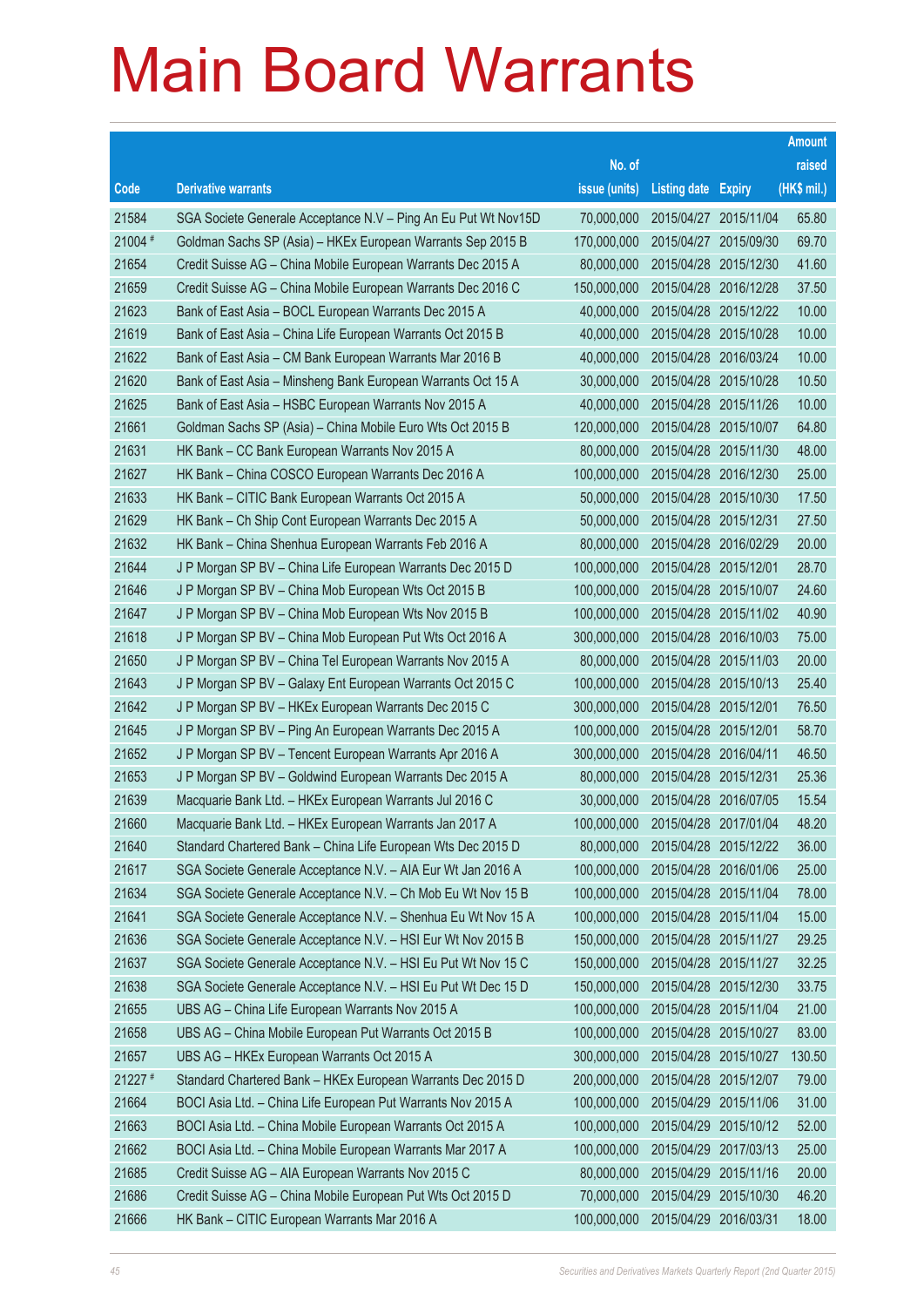|         |                                                                |               |                            |                       | <b>Amount</b> |
|---------|----------------------------------------------------------------|---------------|----------------------------|-----------------------|---------------|
|         |                                                                | No. of        |                            |                       | raised        |
| Code    | <b>Derivative warrants</b>                                     | issue (units) | <b>Listing date Expiry</b> |                       | (HK\$ mil.)   |
| 21670   | HK Bank – China Unicom European Warrants Dec 2016 B            | 100,000,000   | 2015/04/29 2016/12/29      |                       | 16.00         |
| 21665   | HK Bank – Evergrande European Warrants Dec 2015 A              | 50,000,000    | 2015/04/29 2015/12/31      |                       | 15.00         |
| 21669   | HK Bank – HKEx European Warrants Dec 2015 G                    | 180,000,000   | 2015/04/29 2015/12/31      |                       | 45.00         |
| 21667   | HK Bank - Yanzhou Coal European Warrants May 2016 A            | 100,000,000   | 2015/04/29 2016/05/31      |                       | 15.00         |
| 21699   | J P Morgan SP BV - AIA European Warrants Dec 2015 A            | 100,000,000   | 2015/04/29 2015/12/01      |                       | 25.30         |
| 21693   | J P Morgan SP BV - CAM CSI300 European Warrants Nov 2015 B     | 100,000,000   | 2015/04/29 2015/11/02      |                       | 27.70         |
| 21702   | J P Morgan SP BV - CGS European Warrants Dec 2015 C            | 80,000,000    |                            | 2015/04/29 2015/12/02 | 20.08         |
| 21700   | J P Morgan SP BV - CITIC Sec European Warrants Dec 2015 A      | 80,000,000    | 2015/04/29 2015/12/02      |                       | 45.68         |
| 21695   | J P Morgan SP BV - CSOP A50 ETF European Warrants Jul 2016 A   | 200,000,000   |                            | 2015/04/29 2016/07/04 | 50.20         |
| 21697   | J P Morgan SP BV - CSOP A50 ETF European Warrants Sep 2016 B   | 200,000,000   | 2015/04/29 2016/09/30      |                       | 51.00         |
| 21701   | J P Morgan SP BV - Haitong Sec European Warrants Dec 2015 C    | 80,000,000    |                            | 2015/04/29 2015/12/02 | 33.76         |
| 21698   | J P Morgan SP BV - China Vanke European Warrants Dec 2015 A    | 80,000,000    | 2015/04/29 2015/12/01      |                       | 20.16         |
| 21674   | Macquarie Bank Ltd. - CITIC European Warrants Oct 2016 A       | 80,000,000    |                            | 2015/04/29 2016/10/04 | 20.00         |
| 21672   | Macquarie Bank Ltd. - Ch Molybdenum European Wts Nov 2016 A    | 80,000,000    | 2015/04/29 2016/11/02      |                       | 20.00         |
| 21690   | Macquarie Bank Ltd. - Chi Res Power European Wts May 2016 A    | 30,000,000    | 2015/04/29                 | 2016/05/04            | 10.08         |
| 21691   | Macquarie Bank Ltd. - Huaneng Power European Wts Jun 2016 A    | 80,000,000    | 2015/04/29 2016/06/02      |                       | 20.00         |
| 21689   | Macquarie Bank Ltd. - Sinopharm European Warrants Mar 2016 A   | 18,000,000    | 2015/04/29 2016/03/16      |                       | 10.01         |
| 21688   | Macquarie Bank Ltd. - Sh Electric European Wts Aug 2016 B      | 80,000,000    | 2015/04/29 2016/08/02      |                       | 20.08         |
| 21676   | Macquarie Bank Ltd. - Tencent European Warrants Nov 2015 B     | 15,000,000    | 2015/04/29 2015/11/03      |                       | 16.47         |
| 21677   | Macquarie Bank Ltd. - Tencent European Warrants Nov 2015 C     | 15,000,000    | 2015/04/29 2015/11/03      |                       | 10.01         |
| 21678   | Macquarie Bank Ltd. - Tencent European Put Wts Nov 2015 D      | 20,000,000    |                            | 2015/04/29 2015/11/03 | 20.00         |
| 21671   | Standard Chartered Bank - HKEx European Warrants Nov 2015 F    | 100,000,000   | 2015/04/29 2015/11/10      |                       | 35.50         |
| 21684   | SGA Societe Generale Acceptance N.V. - CGS Euro Wts Jan 16 A   | 100,000,000   | 2015/04/29 2016/01/06      |                       | 29.50         |
| 21683   | SGA Societe Generale Acceptance N.V. - HKEx Eu Wt Dec 2015 F   | 200,000,000   |                            | 2015/04/29 2015/12/02 | 102.00        |
| 21679   | SGA Societe Generale Acceptance N.V - HS H-SHARE Eu Wts Apr17A | 300,000,000   | 2015/04/29 2017/04/03      |                       | 75.00         |
| 21681   | SGA Societe Generale Acceptance N.V - HS H-SH Eu Put Wt Jan17A | 300,000,000   | 2015/04/29 2017/01/04      |                       | 75.00         |
| 21692   | UBS AG - PICC Group European Warrants Dec 2015 A               | 20,000,000    | 2015/04/29 2015/12/28      |                       | 11.40         |
| 16248 # | UBS AG - CNOOC European Warrants Oct 2016 A                    | 90,000,000    | 2015/04/29 2016/10/24      |                       | 10.80         |
| 21730   | BOCI Asia Ltd. - HKEx European Warrants Dec 2015 F             | 100,000,000   | 2015/04/30 2015/12/31      |                       | 45.00         |
| 21728   | BOCI Asia Ltd. - HKEx European Warrants May 2016 B             | 100,000,000   | 2015/04/30 2016/05/30      |                       | 43.00         |
| 21731   | BOCI Asia Ltd. - Ping An European Warrants Nov 2016 B          | 100,000,000   |                            | 2015/04/30 2016/11/14 | 22.00         |
| 21732   | BOCI Asia Ltd. - Ping An European Put Warrants Oct 2016 A      | 100,000,000   | 2015/04/30 2016/10/24      |                       | 19.00         |
| 21751   | BNP Paribas Arbit Issu B.V. - China Life Euro Wts Nov 2015 B   | 100,000,000   | 2015/04/30 2015/11/03      |                       | 25.00         |
| 21753   | BNP Paribas Arbit Issu B.V. - CSOP A50 ETF Eu Wts Dec 2016 A   | 100,000,000   | 2015/04/30 2016/12/02      |                       | 25.00         |
| 21749   | BNP Paribas Arbit Issu B.V. - HKEx European Wts Dec 2015 B     | 100,000,000   |                            | 2015/04/30 2015/12/02 | 27.00         |
| 21752   | BNP Paribas Arbit Issu B.V. - Ping An European Wt Jul 2016 A   | 100,000,000   | 2015/04/30 2016/07/05      |                       | 25.00         |
| 21750   | BNP Paribas Arbit Issu B.V. - Tencent HIdgs Eu Wt Jun 2016 B   | 100,000,000   |                            | 2015/04/30 2016/06/02 | 25.00         |
| 21739   | Credit Suisse AG - BOC HK European Warrants Dec 2015 A         | 80,000,000    | 2015/04/30 2015/12/30      |                       | 20.00         |
| 21734   | Credit Suisse AG - HKEx European Warrants Dec 2015 E           | 150,000,000   |                            | 2015/04/30 2015/12/30 | 57.00         |
| 21718   | Bank of East Asia - Agricultural Bank Euro Wts Feb 2016 A      | 40,000,000    | 2015/04/30 2016/02/25      |                       | 10.00         |
| 21717   | Bank of East Asia - AIA European Warrants Dec 2015 A           | 40,000,000    | 2015/04/30 2015/12/08      |                       | 10.00         |
| 21733   | Bank of East Asia - CITIC European Warrants Sep 2016 A         | 40,000,000    | 2015/04/30 2016/09/26      |                       | 10.00         |
| 21720   | Bank of East Asia - HKEx European Put Warrants Jan 2016 A      | 40,000,000    | 2015/04/30 2016/01/19      |                       | 12.00         |
| 21719   | Bank of East Asia - Tencent Holdings European Put Wts Apr16A   | 50,000,000    | 2015/04/30 2016/04/05      |                       | 12.50         |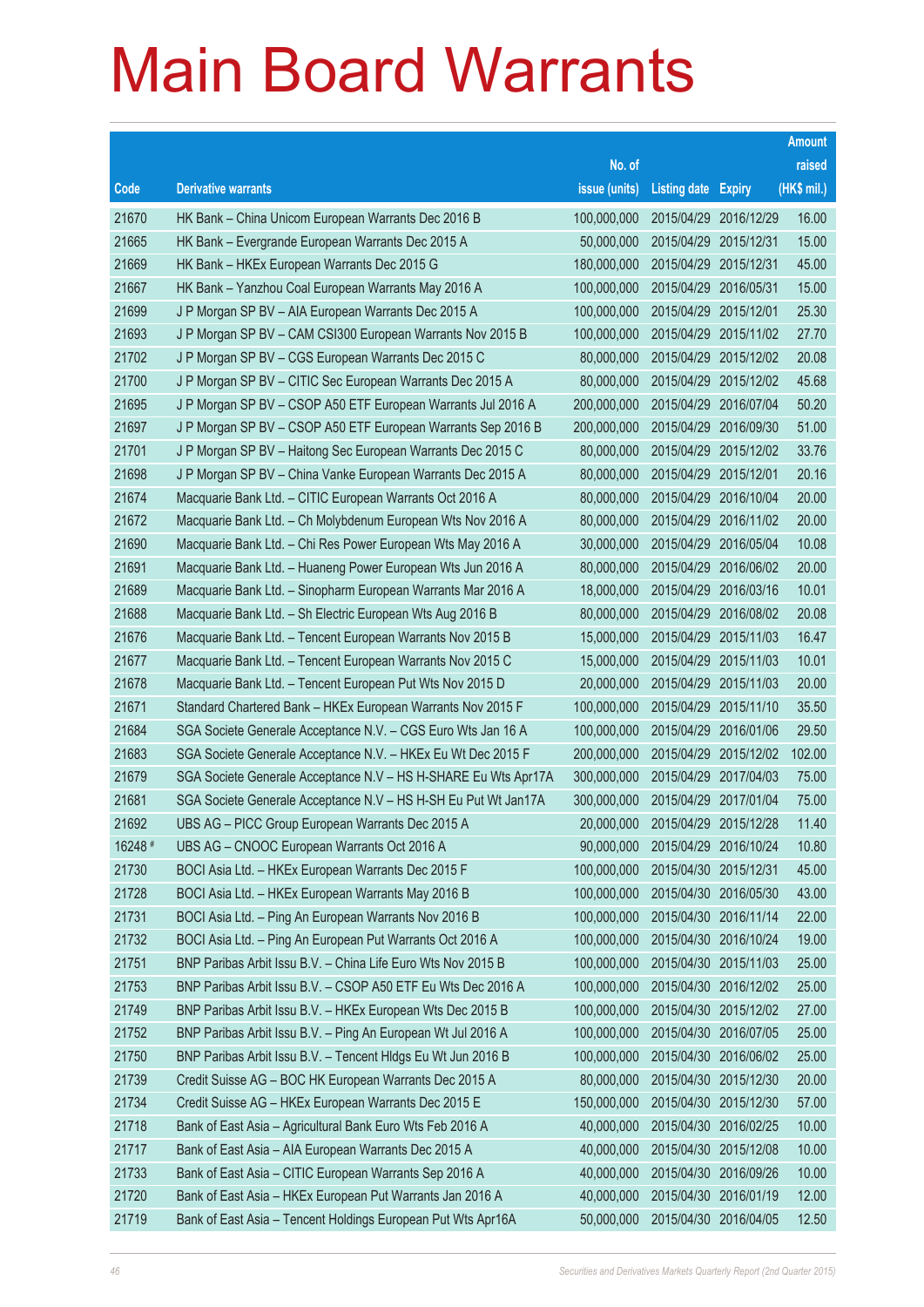|         |                                                                |               |                            |            | <b>Amount</b> |
|---------|----------------------------------------------------------------|---------------|----------------------------|------------|---------------|
|         |                                                                | No. of        |                            |            | raised        |
| Code    | <b>Derivative warrants</b>                                     | issue (units) | <b>Listing date Expiry</b> |            | $(HK$$ mil.)  |
| 21710   | HK Bank - China Life European Warrants Nov 2015 A              | 100,000,000   | 2015/04/30 2015/11/30      |            | 30.00         |
| 21709   | HK Bank - CNBM European Warrants Dec 2016 A                    | 100,000,000   | 2015/04/30 2016/12/30      |            | 25.00         |
| 21708   | HK Bank – Geely Auto European Warrants Dec 2015 A              | 50,000,000    | 2015/04/30 2015/12/30      |            | 15.00         |
| 21712   | HK Bank – HKEx European Warrants Nov 2015 D                    | 180,000,000   | 2015/04/30 2015/11/30      |            | 45.00         |
| 21716   | HK Bank – HKEx European Put Warrants Dec 2015 H                | 180,000,000   | 2015/04/30 2015/12/30      |            | 72.00         |
| 21714   | HK Bank - ICBC European Warrants Oct 2015 A                    | 80,000,000    | 2015/04/30 2015/10/30      |            | 36.00         |
| 21715   | HK Bank - ICBC European Warrants Oct 2015 B                    | 80,000,000    | 2015/04/30                 | 2015/10/30 | 24.00         |
| 21713   | HK Bank - ZTE European Warrants Dec 2015 A                     | 80,000,000    | 2015/04/30 2015/12/31      |            | 20.00         |
| 21759   | J P Morgan SP BV - CITIC European Warrants Apr 2016 A          | 80,000,000    | 2015/04/30 2016/04/01      |            | 20.08         |
| 21706   | Macquarie Bank Ltd. - Haier Elec European Wts Mar 2016 A       | 29,000,000    | 2015/04/30 2016/03/16      |            | 10.06         |
| 21754   | Macquarie Bank Ltd. - Hanergy TFP European Warrants May 17 A   | 33,000,000    | 2015/04/30 2017/05/16      |            | 10.03         |
| 21705   | Macquarie Bank Ltd. - Sino Biopharm European Warrants Aug17A   | 39,000,000    | 2015/04/30 2017/08/16      |            | 10.02         |
| 21704   | Macquarie Bank Ltd. - Techtronic Ind European Wts Mar 2016A    | 29,000,000    | 2015/04/30 2016/03/16      |            | 10.01         |
| 21725   | Standard Chartered Bank - Angang Steel European Wts Dec 15 A   | 20,000,000    | 2015/04/30 2015/12/21      |            | 13.00         |
| 21723   | Standard Chartered Bank - China Life Euro Put Wts Dec 2015 E   | 80,000,000    | 2015/04/30 2015/12/31      |            | 28.00         |
| 21747   | Standard Chartered Bank – China Railway Euro Wts Dec 2015 B    | 120,000,000   | 2015/04/30 2015/12/10      |            | 30.00         |
| 21727   | Standard Chartered Bank - Chi Res Land European Wts Feb 16 A   | 50,000,000    | 2015/04/30 2016/02/01      |            | 17.50         |
| 21721   | Standard Chartered Bank - HKEx European Warrants Jan 2016 B    | 100,000,000   | 2015/04/30 2016/01/18      |            | 30.00         |
| 21745   | Standard Chartered Bank - HSCEI European Warrants Jan 2016 B   | 100,000,000   | 2015/04/30 2016/01/28      |            | 25.00         |
| 21746   | Standard Chartered Bank - HSCEI European Put Wts Oct 2015 E    | 100,000,000   | 2015/04/30 2015/10/29      |            | 30.00         |
| 21741   | Standard Chartered Bank – HSI European Warrants Nov 2015 C     | 100,000,000   | 2015/04/30 2015/11/27      |            | 25.00         |
| 21742   | Standard Chartered Bank - HSI European Warrants Dec 2015 E     | 100,000,000   | 2015/04/30 2015/12/30      |            | 20.00         |
| 21740   | Standard Chartered Bank - HSI European Warrants Mar 2016 A     | 100,000,000   | 2015/04/30 2016/03/30      |            | 25.00         |
| 21743   | Standard Chartered Bank - HSI European Put Wts Oct 2015 E      | 100,000,000   | 2015/04/30 2015/10/29      |            | 30.00         |
| 21748   | Standard Chartered Bank - Ping An European Wts Sep 2016 B      | 100,000,000   | 2015/04/30 2016/09/02      |            | 25.00         |
| 21724   | Standard Chartered Bank - Ping An Euro Put Wts Sep 2016 A      | 100,000,000   | 2015/04/30 2016/09/21      |            | 25.00         |
| 21737   | SGA Societe Generale Acceptance NV - CSOP A50 Eu Put Wt Mar16B | 300,000,000   | 2015/04/30 2016/03/02      |            | 75.00         |
| 21735   | SGA Societe Generale Acceptance N.V. - CTel Eu Wt Dec 2015 A   | 30,000,000    | 2015/04/30 2015/12/02      |            | 12.30         |
| 21738   | SGA Societe Generale Acceptance N.V. - A50 Ch Eu Put Wt May16A | 300,000,000   | 2015/04/30 2016/05/04      |            | 75.00         |
| 21755   | UBS AG – AIA European Warrants Nov 2015 B                      | 100,000,000   | 2015/04/30 2015/11/23      |            | 54.00         |
| 21756   | UBS AG - AIA European Warrants Dec 2015 B                      | 100,000,000   | 2015/04/30 2015/12/14      |            | 38.50         |
| 21758   | UBS AG - China Life European Warrants Dec 2015 E               | 100,000,000   | 2015/04/30 2015/12/23      |            | 32.50         |
| 21757   | UBS AG - Greatwall Motor European Warrants Oct 2015 A          | 40,000,000    | 2015/04/30                 | 2015/10/29 | 24.00         |
| 13005 # | UBS AG - HSBC European Warrants Nov 2015                       | 500,000,000   | 2015/04/30 2015/11/30      |            | 25.00         |
| 21370 # | Standard Chartered Bank - HKEx European Warrants Dec 2015 E    | 100,000,000   | 2015/04/30 2015/12/11      |            | 34.00         |
| 21777   | BNP Paribas Arbit Issu B.V. - BOCHK European Wts Aug 2016 A    | 80,000,000    | 2015/05/04 2016/08/02      |            | 26.40         |
| 21776   | BNP Paribas Arbit Issu B.V. - Ch Mobile Euro Wts Mar 2017 A    | 100,000,000   | 2015/05/04                 | 2017/03/02 | 25.00         |
| 21774   | BNP Paribas Arbit Issu B.V. - Sinopec Corp Eu Wts Feb 2016 A   | 100,000,000   | 2015/05/04 2016/02/02      |            | 47.00         |
| 21775   | BNP Paribas Arbit Issu B.V. - PetroCh Euro Wts Jan 2016 A      | 100,000,000   | 2015/05/04 2016/01/05      |            | 42.00         |
| 21786   | Credit Suisse AG - China Tel European Warrants Nov 2015 A      | 70,000,000    | 2015/05/04 2015/11/03      |            | 33.60         |
| 21788   | J P Morgan SP BV - AIA European Warrants Nov 2015 D            | 100,000,000   | 2015/05/04                 | 2015/11/03 | 35.50         |
| 21787   | J P Morgan SP BV - HSBC European Warrants Dec 2015 A           | 100,000,000   | 2015/05/04 2015/12/14      |            | 25.20         |
| 21789   | J P Morgan SP BV - HSBC European Put Warrants Nov 2015 C       | 100,000,000   | 2015/05/04 2015/11/03      |            | 38.90         |
| 21790   | J P Morgan SP BV - Ping An European Put Warrants Oct 2016 A    | 200,000,000   | 2015/05/04 2016/10/31      |            | 50.20         |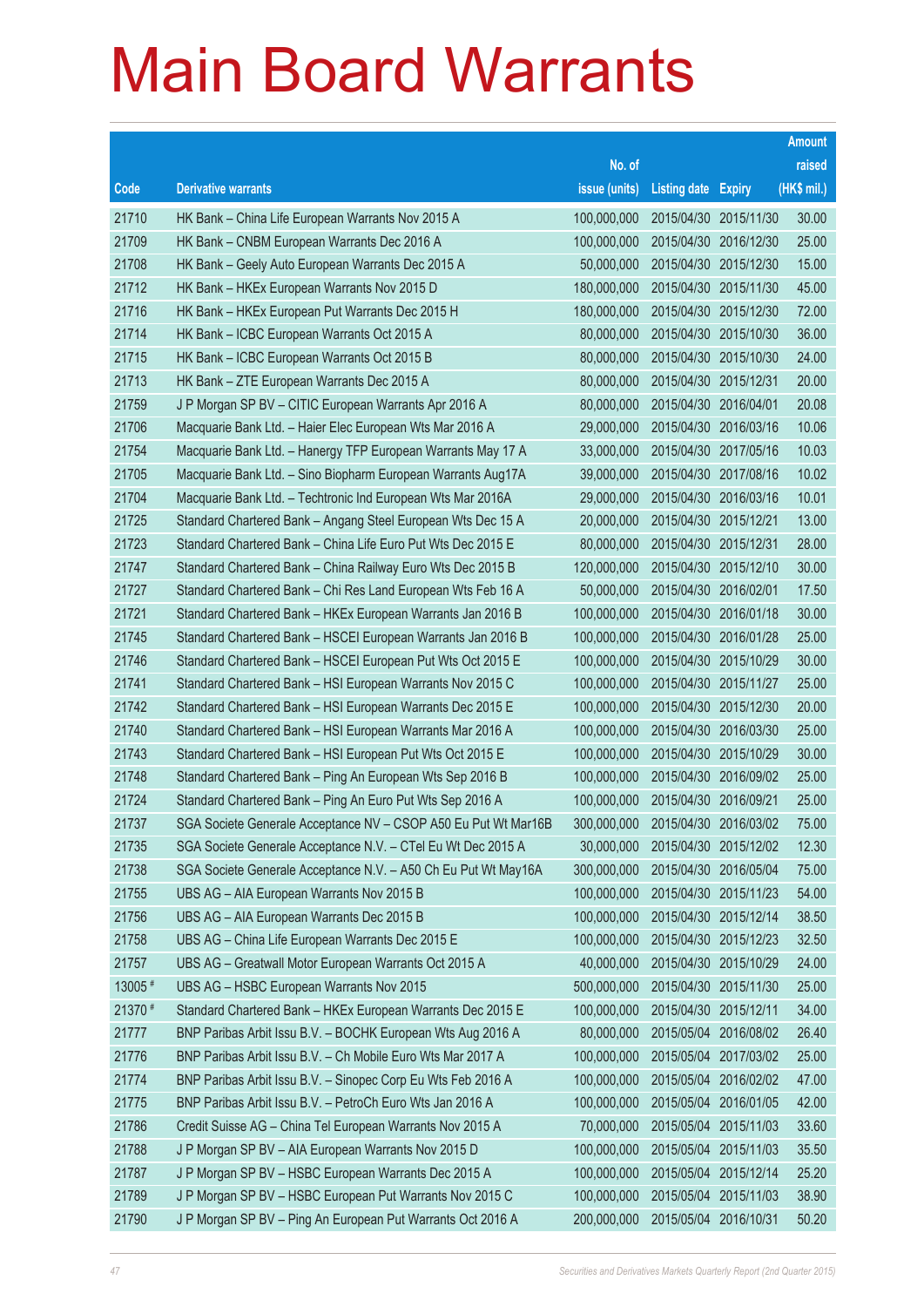|       |                                                                |               |                            |            | <b>Amount</b> |
|-------|----------------------------------------------------------------|---------------|----------------------------|------------|---------------|
|       |                                                                | No. of        |                            |            | raised        |
| Code  | <b>Derivative warrants</b>                                     | issue (units) | <b>Listing date Expiry</b> |            | (HK\$ mil.)   |
| 21762 | Macquarie Bank Ltd. - Ch Oilfield European Wts Apr 2016 A      | 33,000,000    | 2015/05/04 2016/04/18      |            | 10.03         |
| 21792 | Macquarie Bank Ltd. - Fosun Intl European Warrants May 2016A   | 40,000,000    | 2015/05/04 2016/05/04      |            | 10.00         |
| 21779 | Macquarie Bank Ltd. - Galaxy Ent European Wts Dec 2015 B       | 40,000,000    | 2015/05/04                 | 2015/12/02 | 10.00         |
| 21781 | Macquarie Bank Ltd. - Greatwall Motor European Wts Feb 2016 A  | 20,000,000    | 2015/05/04 2016/02/02      |            | 10.02         |
| 21765 | Macquarie Bank Ltd. - HN Renewables European Wts Jun 2016 A    | 20,000,000    | 2015/05/04 2016/06/16      |            | 10.00         |
| 21760 | Macquarie Bank Ltd. - Kingdee Int'l European Wts Apr 2018 A    | 50,000,000    | 2015/05/04 2018/04/17      |            | 12.50         |
| 21791 | Macquarie Bank Ltd. - Stanchart European Warrants Jul 2017 A   | 50,000,000    | 2015/05/04 2017/07/04      |            | 12.50         |
| 21761 | Macquarie Bank Ltd. - Singyes Solar European Wts Apr 2016 A    | 40,000,000    | 2015/05/04 2016/04/18      |            | 10.00         |
| 21768 | Standard Chartered Bank – BankComm European Warrants Dec15 A   | 50,000,000    | 2015/05/04 2015/12/07      |            | 13.50         |
| 21770 | Standard Chartered Bank - Minsheng Bank Euro Wts Nov 2015 A    | 50,000,000    | 2015/05/04 2015/11/03      |            | 25.50         |
| 21766 | Standard Chartered Bank – China Overseas Euro Wt Nov 2015 A    | 80,000,000    | 2015/05/04 2015/11/03      |            | 20.00         |
| 21769 | Standard Chartered Bank - Greatwall Motor Euro Wt Nov 2015 A   | 50,000,000    | 2015/05/04 2015/11/03      |            | 31.00         |
| 21778 | Standard Chartered Bank - HKEx European Warrants Jan 2016 C    | 100,000,000   | 2015/05/04 2016/01/04      |            | 46.00         |
| 21767 | Standard Chartered Bank - Lenovo European Wts Oct 2016 A       | 80,000,000    | 2015/05/04 2016/10/31      |            | 20.00         |
| 21773 | SGA Societe Generale Acceptance N.V – Chi COSCO Eu Wt Dec 16 A | 150,000,000   | 2015/05/04 2016/12/05      |            | 37.50         |
| 21772 | SGA Societe Generale Acceptance NV – Ch Ship Cont Eu Wt Dec15A | 20,000,000    | 2015/05/04 2015/12/02      |            | 13.40         |
| 21771 | SGA Societe Generale Acceptance N.V. - Ping An Eu Wt Sep 16 A  | 600,000,000   | 2015/05/04 2016/09/05      |            | 90.00         |
| 21795 | UBS AG - China EB Int'l European Warrants Jul 2016 A           | 60,000,000    | 2015/05/04 2016/07/11      |            | 13.14         |
| 21794 | UBS AG - Sands China European Warrants Nov 2015 A              | 70,000,000    | 2015/05/04 2015/11/30      |            | 17.50         |
| 21832 | BNP Paribas Arbit Issu B.V. - HKEx European Wts Dec 2015 C     | 100,000,000   | 2015/05/05 2015/12/02      |            | 42.00         |
| 21828 | BNP Paribas Arbit Issu B.V. - HSCEI European Wts Jan 2016 A    | 100,000,000   | 2015/05/05 2016/01/28      |            | 21.00         |
| 21829 | BNP Paribas Arbit Issu B.V. - HSCEI Euro Put Wts Nov 2015 B    | 100,000,000   | 2015/05/05 2015/11/27      |            | 28.00         |
| 21830 | BNP Paribas Arbit Issu B.V. - HSI European Wts Nov 2015 A      | 100,000,000   | 2015/05/05 2015/11/27      |            | 16.00         |
| 21831 | BNP Paribas Arbit Issu B.V. - HSI Euro Put Wts Nov 2015 B      | 100,000,000   | 2015/05/05 2015/11/27      |            | 23.00         |
| 21844 | Credit Suisse AG - Ch Overseas European Warrants Dec 2015 A    | 70,000,000    | 2015/05/05 2015/12/30      |            | 17.50         |
| 21842 | Credit Suisse AG - Sinopec Corp European Warrants Nov 2015 A   | 80,000,000    | 2015/05/05 2015/11/30      |            | 36.00         |
| 21853 | Credit Suisse AG - China Shenhua European Wts Feb 2016 A       | 70,000,000    | 2015/05/05 2016/02/26      |            | 14.00         |
| 21846 | Credit Suisse AG - ChiUnicom European Warrants Dec 2016 A      | 80,000,000    | 2015/05/05 2016/12/28      |            | 18.40         |
| 21841 | Credit Suisse AG - HSBC European Wts Dec 2015 B                | 80,000,000    | 2015/05/05 2015/12/14      |            | 26.40         |
| 21840 | Credit Suisse AG - HSBC European Put Warrants Nov 2015 D       | 70,000,000    | 2015/05/05 2015/11/04      |            | 23.10         |
| 21845 | Credit Suisse AG - KECL European Warrants Mar 2017 A           | 120,000,000   | 2015/05/05 2017/03/27      |            | 19.20         |
| 21843 | Credit Suisse AG - PetroChina European Warrants Nov 2015 A     | 80,000,000    | 2015/05/05 2015/11/30      |            | 36.00         |
| 21800 | Goldman Sachs SP (Asia) - AIA European Warrants Oct 2015 C     | 100,000,000   | 2015/05/05 2015/10/28      |            | 35.20         |
| 21854 | Goldman Sachs SP (Asia) - Sinopec Corp European Wts Nov 2015 A | 80,000,000    | 2015/05/05 2015/11/05      |            | 41.68         |
| 21855 | Goldman Sachs SP (Asia) - Sinopec Corp European Wts Nov 2015 B | 80,000,000    | 2015/05/05 2015/11/05      |            | 32.72         |
| 21799 | Goldman Sachs SP (Asia) - HSBC European Warrants Nov 2015 B    | 200,000,000   | 2015/05/05 2015/11/10      |            | 50.00         |
| 21856 | Goldman Sachs SP (Asia) - PetroChina European Wts Nov 2015 A   | 80,000,000    | 2015/05/05 2015/11/05      |            | 45.68         |
| 21803 | HK Bank - China Mobile European Warrants Nov 2015 A            | 50,000,000    | 2015/05/05 2015/11/04      |            | 30.00         |
| 21801 | HK Bank - GCL-Poly Energy European Warrants Dec 2015 A         | 50,000,000    | 2015/05/05 2015/12/31      |            | 17.50         |
| 21805 | HK Bank - HSI European Warrants Nov 2015 B                     | 180,000,000   | 2015/05/05 2015/11/27      |            | 45.00         |
| 21802 | HK Bank - PICC European Warrants Feb 2016 A                    | 80,000,000    | 2015/05/05 2016/02/29      |            | 20.00         |
| 21804 | HK Bank - Ping An European Put Warrants Oct 2016 B             | 150,000,000   | 2015/05/05 2016/10/28      |            | 30.00         |
| 21838 | J P Morgan SP BV - CHALCO European Warrants Jan 2016 A         | 60,000,000    | 2015/05/05 2016/01/04      |            | 27.12         |
| 21837 | J P Morgan SP BV - China Coal European Warrants Jan 2016 A     | 60,000,000    | 2015/05/05 2016/01/04      |            | 17.76         |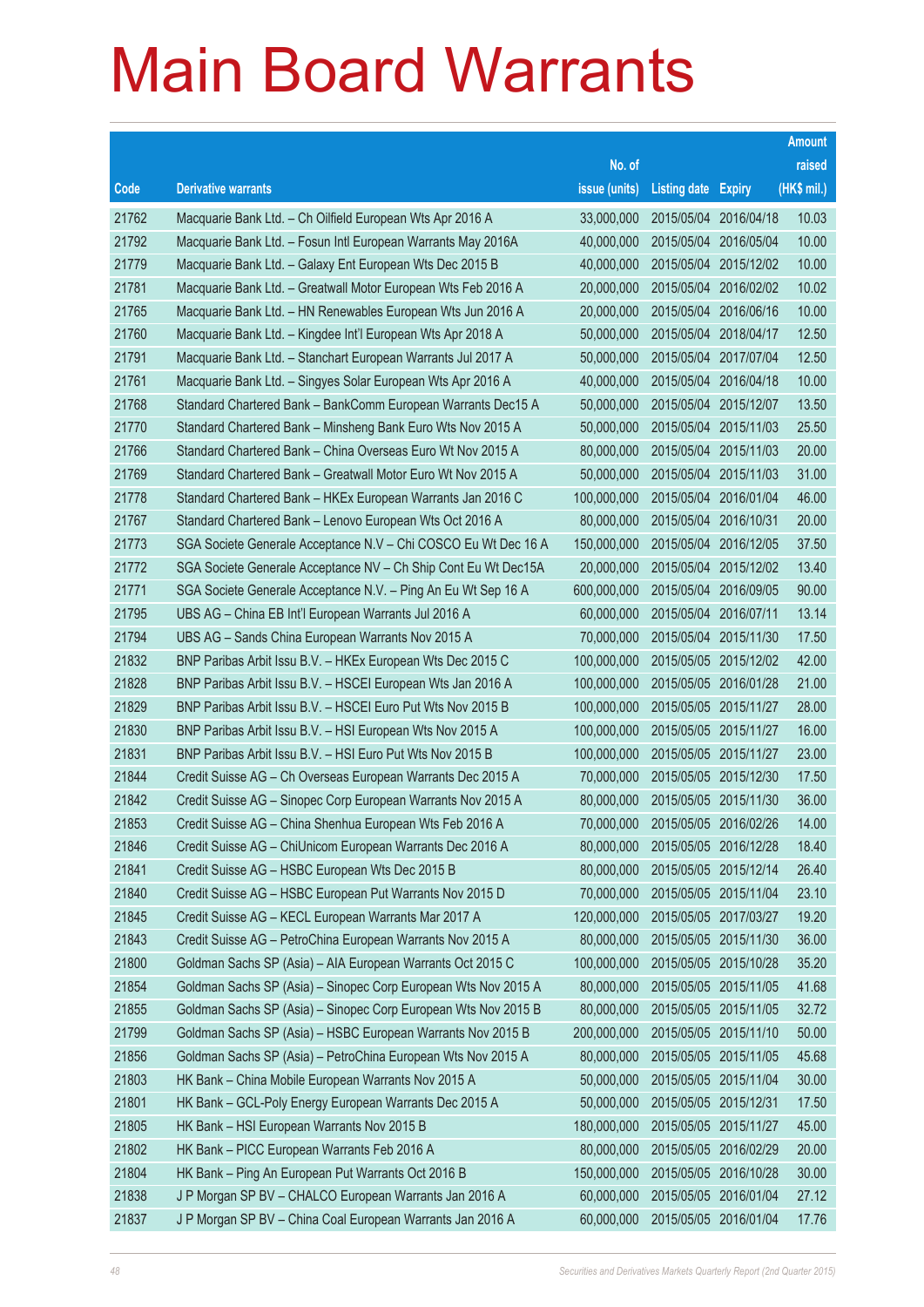|         |                                                               |               |                       |                       | <b>Amount</b> |
|---------|---------------------------------------------------------------|---------------|-----------------------|-----------------------|---------------|
|         |                                                               | No. of        |                       |                       | raised        |
| Code    | <b>Derivative warrants</b>                                    | issue (units) | Listing date Expiry   |                       | (HK\$ mil.)   |
| 21833   | J P Morgan SP BV - Sinopec Corp European Warrants Dec 2015 B  | 100,000,000   | 2015/05/05 2015/12/02 |                       | 39.50         |
| 21839   | J P Morgan SP BV - GCL-Poly European Warrants Dec 2015 A      | 60,000,000    |                       | 2015/05/05 2015/12/02 | 15.36         |
| 21835   | J P Morgan SP BV - HSBC European Warrants Dec 2015 B          | 100,000,000   | 2015/05/05 2015/12/02 |                       | 25.00         |
| 21834   | J P Morgan SP BV - PetroChina European Warrants Dec 2015 A    | 100,000,000   |                       | 2015/05/05 2015/12/02 | 49.90         |
| 21796   | Macquarie Bank Ltd. - ASM Pacific European Wts Apr 2018 A     | 40,000,000    | 2015/05/05 2018/04/17 |                       | 10.00         |
| 21798   | Macquarie Bank Ltd. - Ch LongYuan European Wts Aug 2017 A     | 40,000,000    | 2015/05/05 2017/08/16 |                       | 10.00         |
| 21820   | Macquarie Bank Ltd. - CNOOC European Warrants Jan 2016 A      | 15,000,000    | 2015/05/05 2016/01/05 |                       | 10.02         |
| 21824   | Macquarie Bank Ltd. - Sinopec Corp European Wts Jan 2016 B    | 23,000,000    | 2015/05/05 2016/01/05 |                       | 10.03         |
| 21797   | Macquarie Bank Ltd. - Chinares Cement European Wt Feb 2016 A  | 22,000,000    | 2015/05/05 2016/02/16 |                       | 10.03         |
| 21847   | Macquarie Bank Ltd. - HSBC European Warrants Jan 2016 B       | 40,000,000    | 2015/05/05 2016/01/05 |                       | 10.48         |
| 21807   | Macquarie Bank Ltd. - HSBC European Warrants Jul 2016 A       | 22,000,000    | 2015/05/05 2016/07/05 |                       | 10.47         |
| 21823   | Macquarie Bank Ltd. - PetroChina European Wts Apr 2018 A      | 50,000,000    | 2015/05/05 2018/04/03 |                       | 12.50         |
| 21825   | Standard Chartered Bank - HSBC European Warrants Feb 2016 A   | 50,000,000    | 2015/05/05 2016/02/23 |                       | 22.50         |
| 21827   | Standard Chartered Bank - NCI European Warrants Mar 2016 A    | 20,000,000    | 2015/05/05 2016/03/31 |                       | 12.20         |
| 21826   | Standard Chartered Bank - China Vanke European Wts Dec 2015B  | 50,000,000    | 2015/05/05 2015/12/31 |                       | 12.50         |
| 21808   | SGA Societe Generale Acceptance N.V. - Ch Cinda Eu Wt Dec15A  | 30,000,000    |                       | 2015/05/05 2015/12/02 | 14.25         |
| 21809   | SGA Societe Generale Acceptance N.V. - HSBC Eu Wt Oct 2015 C  | 100,000,000   | 2015/05/05 2015/10/05 |                       | 37.00         |
| 21814   | SGA Societe Generale Acceptance N.V. - HSBC Eu Wt Dec 2015 C  | 100,000,000   |                       | 2015/05/05 2015/12/02 | 36.00         |
| 21815   | SGA Societe Generale Acceptance N.V. - HSBC Eu Wt Jan 2016 B  | 100,000,000   | 2015/05/05 2016/01/06 |                       | 25.00         |
| 21817   | SGA Societe Generale Acceptance N.V. - HSBC Eu Put Wt Nov15 C | 100,000,000   | 2015/05/05 2015/11/04 |                       | 51.00         |
| 21806   | SGA Societe Generale Acceptance N.V. - HSI Eu Put Wt Nov 15 D | 150,000,000   | 2015/05/05 2015/11/27 |                       | 39.00         |
| 21848   | UBS AG - Sinopec Corp European Warrants Nov 2015 A            | 70,000,000    | 2015/05/05 2015/11/09 |                       | 25.90         |
| 21851   | UBS AG - HSBC European Put Warrants Nov 2015 D                | 100,000,000   | 2015/05/05 2015/11/09 |                       | 58.00         |
| 21850   | UBS AG - KECL European Warrants Mar 2017 A                    | 100,000,000   | 2015/05/05 2017/03/27 |                       | 16.00         |
| 21849   | UBS AG - PetroChina European Warrants Nov 2015 B              | 100,000,000   | 2015/05/05 2015/11/16 |                       | 44.00         |
| 15755 # | Standard Chartered Bank - KECL European Warrants Dec 2015 A   | 180,000,000   | 2015/05/05 2015/12/28 |                       | 10.98         |
| 19577 # | Goldman Sachs SP (Asia) – HSBC European Warrants Sep 2015 C   | 100,000,000   | 2015/05/05 2015/09/30 |                       | 31.50         |
| 21879   | Credit Suisse AG - BOCL European Warrants Nov 2015 B          | 80,000,000    | 2015/05/06 2015/11/16 |                       | 20.00         |
| 21886   | Credit Suisse AG - China Life European Warrants Nov 2015 C    | 80,000,000    | 2015/05/06 2015/11/30 |                       | 20.00         |
| 21887   | Credit Suisse AG - Minsheng Bank European Wts Dec 2016 B      | 100,000,000   | 2015/05/06 2016/12/28 |                       | 25.00         |
| 21870   | Credit Suisse AG - CNBM European Warrants Dec 2016 A          | 100,000,000   | 2015/05/06 2016/12/28 |                       | 25.00         |
| 21878   | Credit Suisse AG - ChiUnicom European Warrants Sep 2016 A     | 80,000,000    | 2015/05/06 2016/09/30 |                       | 20.00         |
| 21888   | Credit Suisse AG - HKEx European Warrants Jan 2016 B          | 150,000,000   | 2015/05/06 2016/01/29 |                       | 37.50         |
| 21885   | Credit Suisse AG - HSBC European Wts Jan 2016 A               | 80,000,000    | 2015/05/06 2016/01/11 |                       | 20.00         |
| 21871   | Credit Suisse AG - PICC Group European Warrants Dec 2015 A    | 50,000,000    | 2015/05/06 2015/12/28 |                       | 28.00         |
| 21899   | Bank of East Asia - CHALCO European Warrants Jan 2016 A       | 20,000,000    | 2015/05/06 2016/01/06 |                       | 11.80         |
| 21880   | Bank of East Asia - Sinopec Corp European Warrants Dec 2015A  | 25,000,000    | 2015/05/06 2015/12/31 |                       | 10.00         |
| 21901   | Bank of East Asia - JIANC European Warrants Mar 2016 A        | 60,000,000    | 2015/05/06 2016/03/31 |                       | 11.40         |
| 21882   | Bank of East Asia - PetroChina European Warrants Dec 2015 A   | 25,000,000    | 2015/05/06 2015/12/31 |                       | 10.50         |
| 21900   | Bank of East Asia - Yanzhou Coal European Wts Dec 2015 A      | 20,000,000    | 2015/05/06 2015/12/04 |                       | 12.00         |
| 21868   | HK Bank - Sinopec Corp European Warrants Nov 2015 A           | 80,000,000    | 2015/05/06 2015/11/30 |                       | 28.00         |
| 21867   | HK Bank - HSCEI European Warrants Dec 2015 C                  | 180,000,000   | 2015/05/06 2015/12/30 |                       | 45.00         |
| 21866   | HK Bank - HSI European Warrants Nov 2015 D                    | 180,000,000   | 2015/05/06 2015/11/27 |                       | 45.00         |
| 21865   | HK Bank - HSI European Put Warrants Nov 2015 C                | 180,000,000   | 2015/05/06 2015/11/27 |                       | 45.00         |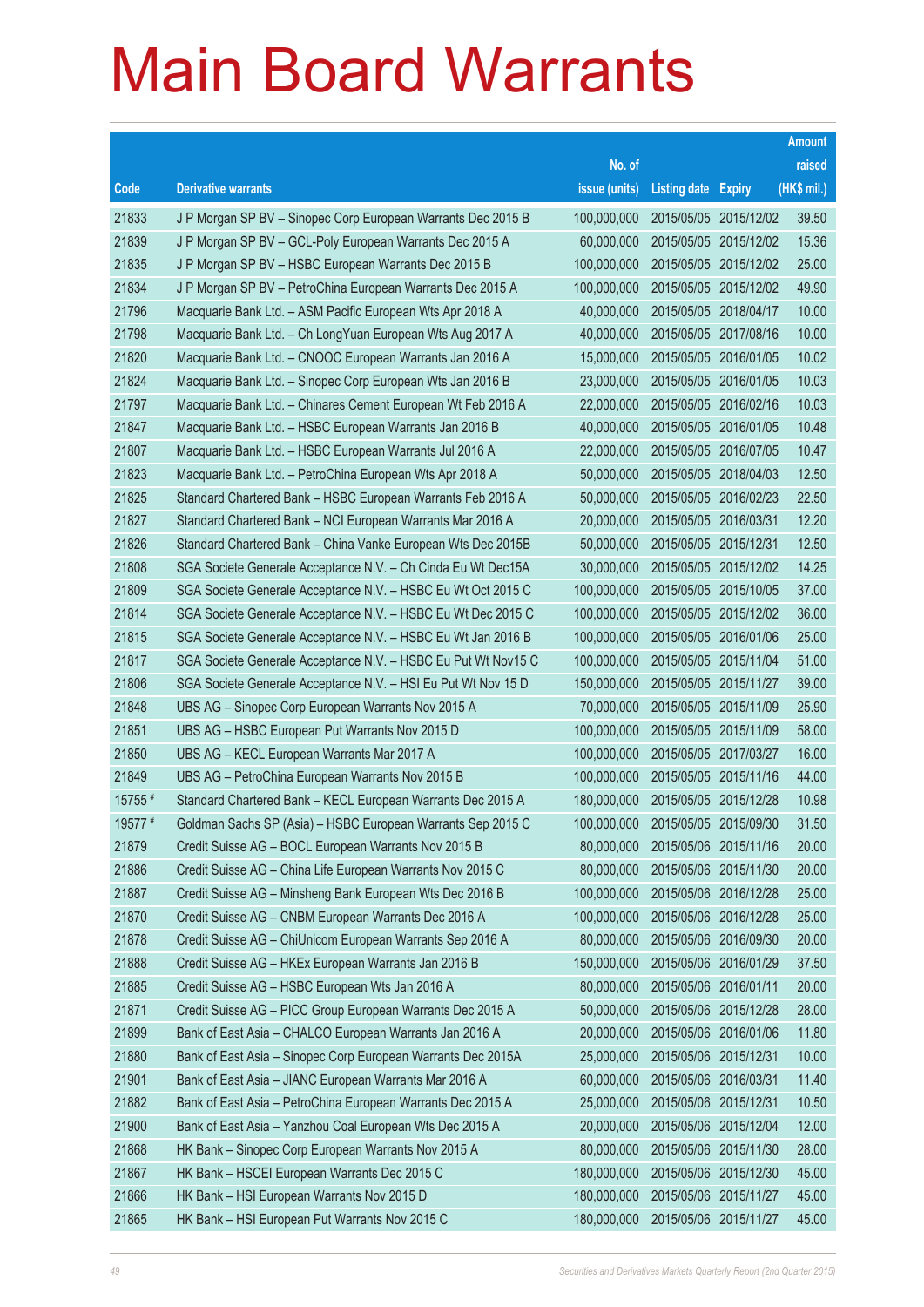|       |                                                              |               |                            |            | <b>Amount</b> |
|-------|--------------------------------------------------------------|---------------|----------------------------|------------|---------------|
|       |                                                              | No. of        |                            |            | raised        |
| Code  | <b>Derivative warrants</b>                                   | issue (units) | <b>Listing date Expiry</b> |            | (HK\$ mil.)   |
| 21862 | HK Bank – Li & Fung European Warrants Dec 2015 A             | 60,000,000    | 2015/05/06 2015/12/31      |            | 15.00         |
| 21864 | HK Bank – Tencent European Warrants Apr 2016 A               | 180,000,000   | 2015/05/06 2016/04/29      |            | 45.00         |
| 21896 | J P Morgan SP BV - Ch Oilfield Euro Wts Jan 2016 A           | 80,000,000    | 2015/05/06 2016/01/04      |            | 20.08         |
| 21898 | J P Morgan SP BV - Kingdee Intl European Warrants Feb 2018 A | 80,000,000    | 2015/05/06 2018/02/28      |            | 20.08         |
| 21869 | J P Morgan SP BV - SHK Ppt European Warrants Dec 2015 A      | 60,000,000    | 2015/05/06 2015/12/01      |            | 21.78         |
| 21890 | Macquarie Bank Ltd. - Belle Int'l European Wts Oct 2017 A    | 40,000,000    | 2015/05/06 2017/10/03      |            | 10.00         |
| 21860 | Macquarie Bank Ltd. - BJ Ent Water European Wts Jun 2017 A   | 80,000,000    | 2015/05/06 2017/06/26      |            | 20.00         |
| 21858 | Macquarie Bank Ltd. - CMS European Warrants Dec 2016 A       | 38,000,000    | 2015/05/06 2016/12/16      |            | 10.03         |
| 21893 | Macquarie Bank Ltd. - Cathay Pacific European Wts Aug 2016 A | 40,000,000    | 2015/05/06 2016/08/02      |            | 10.00         |
| 21891 | Macquarie Bank Ltd. - China Railway European Wts Oct 2016 A  | 27,000,000    | 2015/05/06 2016/10/04      |            | 10.15         |
| 21889 | Macquarie Bank Ltd. - China Tel European Warrants Apr 2016 A | 30,000,000    | 2015/05/06 2016/04/05      |            | 10.35         |
| 21892 | Macquarie Bank Ltd. - Chow Tai Fook European Wts Nov 2016 A  | 40,000,000    | 2015/05/06 2016/11/02      |            | 10.00         |
| 21895 | Macquarie Bank Ltd. - Li & Fung European Warrants Dec 2017 A | 40,000,000    | 2015/05/06 2017/12/04      |            | 10.00         |
| 21861 | Macquarie Bank Ltd. - NCI European Warrants Mar 2016 A       | 20,000,000    | 2015/05/06 2016/03/02      |            | 10.00         |
| 21859 | Macquarie Bank Ltd. - Poly HK Inv European Wts Feb 2016 A    | 16,000,000    | 2015/05/06 2016/02/02      |            | 10.29         |
| 21857 | Macquarie Bank Ltd. - Goldwind European Warrants Jun 2016 A  | 20,000,000    | 2015/05/06 2016/06/17      |            | 10.00         |
| 21877 | Standard Chartered Bank – Sinopec Corp Euro Wts Nov 2015 A   | 50,000,000    | 2015/05/06 2015/11/11      |            | 23.50         |
| 21874 | Standard Chartered Bank – HSBC European Warrants Sep 2015 C  | 50,000,000    | 2015/05/06 2015/09/23      |            | 16.00         |
| 21872 | SGA Societe Generale Acceptance N.V. - Petch Eu Wt Dec 2015A | 60,000,000    | 2015/05/06 2015/12/02      |            | 41.40         |
| 21873 | SGA Societe Generale Acceptance N.V. - Petch Eu Wt Sep 2018A | 300,000,000   | 2015/05/06 2018/09/03      |            | 75.00         |
| 21883 | UBS AG - BankComm European Warrants Nov 2015 A               | 40,000,000    | 2015/05/06 2015/11/09      |            | 23.60         |
| 21884 | UBS AG - BYD European Warrants Oct 2015 B                    | 50,000,000    | 2015/05/06 2015/10/27      |            | 46.00         |
| 21894 | UBS AG - Chi Res Land European Warrants Dec 2015 C           | 40,000,000    | 2015/05/06 2015/12/21      |            | 13.60         |
| 21915 | BNP Paribas Arbit Issu B.V. - China Life Euro Wts Dec 2015 B | 100,000,000   | 2015/05/07 2015/12/02      |            | 25.00         |
| 21912 | BNP Paribas Arbit Issu B.V. - Ch Mobile Euro Wts Nov 2015 A  | 100,000,000   | 2015/05/07 2015/11/03      |            | 36.00         |
| 21914 | BNP Paribas Arbit Issu B.V. - Ch Mobile Euro Wts Jan 2017 A  | 100.000.000   | 2015/05/07 2017/01/04      |            | 25.00         |
| 21910 | BNP Paribas Arbit Issu B.V. - A50 China Euro Wts Jul 2016 B  | 100,000,000   | 2015/05/07 2016/07/05      |            | 25.00         |
| 21911 | BNP Paribas Arbit Issu B.V. - A50 China Euro Wts Oct 2016 B  | 100,000,000   | 2015/05/07 2016/10/04      |            | 26.00         |
| 21937 | Credit Suisse AG - AIA European Warrants Dec 2015 A          | 80,000,000    | 2015/05/07 2015/12/30      |            | 20.00         |
| 21935 | Credit Suisse AG - CC Bank European Warrants Dec 2015 A      | 80,000,000    | 2015/05/07 2015/12/30      |            | 20.00         |
| 21934 | Credit Suisse AG - Sinopec Corp European Warrants Dec 2015 A | 80,000,000    | 2015/05/07 2015/12/30      |            | 20.00         |
| 21936 | Credit Suisse AG - ICBC European Warrants Dec 2015 A         | 80,000,000    | 2015/05/07 2015/12/30      |            | 20.00         |
| 21938 | Credit Suisse AG - Kingsoft European Warrants Dec 2015 A     | 80,000,000    | 2015/05/07                 | 2015/12/30 | 44.80         |
| 21932 | Credit Suisse AG - Lenovo European Warrants Sep 2016 A       | 120,000,000   | 2015/05/07 2016/09/30      |            | 30.00         |
| 21940 | Credit Suisse AG - PetroChina European Warrants Feb 2016 A   | 80,000,000    | 2015/05/07 2016/02/26      |            | 26.40         |
| 21939 | Credit Suisse AG - Ping An European Warrants Jan 2016 A      | 80,000,000    | 2015/05/07 2016/01/28      |            | 54.40         |
| 21931 | Credit Suisse AG - Tencent Holdings European Wts Mar 2016 A  | 150,000,000   | 2015/05/07                 | 2016/03/29 | 37.50         |
| 21954 | Goldman Sachs SP (Asia) - China Mobile Euro Wts Nov 2015 A   | 150,000,000   | 2015/05/07 2015/11/10      |            | 154.80        |
| 21955 | Goldman Sachs SP (Asia) - HSBC European Warrants Sep 2015 E  | 150,000,000   | 2015/05/07                 | 2015/09/04 | 56.85         |
| 21905 | HK Bank - BOCL European Warrants Nov 2015 B                  | 80,000,000    | 2015/05/07 2015/11/30      |            | 20.00         |
| 21908 | HK Bank - China Tel European Warrants Dec 2015 A             | 80,000,000    | 2015/05/07                 | 2015/12/31 | 32.00         |
| 21906 | HK Bank - Dongfeng Motor European Warrants Sep 2016 A        | 80,000,000    | 2015/05/07 2016/09/30      |            | 20.00         |
| 21907 | HK Bank - Esprit European Warrants Jul 2017 A                | 80,000,000    | 2015/05/07                 | 2017/07/31 | 12.00         |
| 21909 | HK Bank - HKEx European Warrants Nov 2015 E                  | 180,000,000   | 2015/05/07 2015/11/03      |            | 72.00         |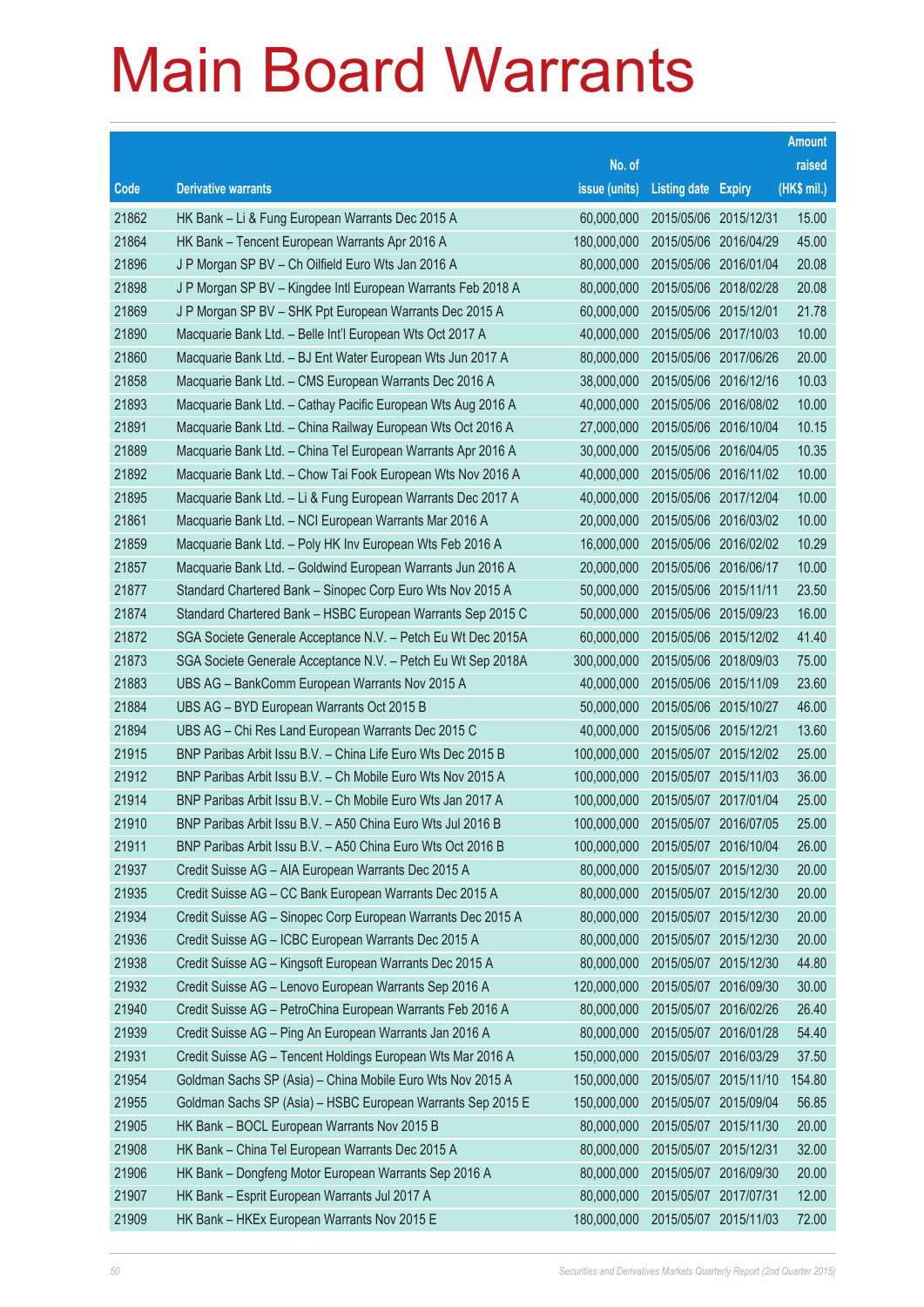|         |                                                                |               |                            |            | <b>Amount</b> |
|---------|----------------------------------------------------------------|---------------|----------------------------|------------|---------------|
|         |                                                                | No. of        |                            |            | raised        |
| Code    | <b>Derivative warrants</b>                                     | issue (units) | <b>Listing date Expiry</b> |            | (HK\$ mil.)   |
| 21945   | J P Morgan SP BV - China COSCO European Warrants Sep 2016 A    | 100,000,000   | 2015/05/07                 | 2016/09/02 | 25.00         |
| 21946   | J P Morgan SP BV - ZTE European Warrants Mar 2016 A            | 50,000,000    | 2015/05/07 2016/03/02      |            | 29.45         |
| 21903   | Macquarie Bank Ltd. - AAC Acoustic European Wts Mar 2016 A     | 15,000,000    | 2015/05/07                 | 2016/03/16 | 10.02         |
| 21902   | Macquarie Bank Ltd. - Foxconn European Warrants Mar 2016 A     | 22,000,000    | 2015/05/07 2016/03/02      |            | 10.03         |
| 21942   | Standard Chartered Bank - CITIC Sec European Wts Dec 2015 A    | 80,000,000    | 2015/05/07 2015/12/14      |            | 40.00         |
| 21943   | Standard Chartered Bank - Haitong Sec Euro Wts Dec 2015 C      | 80,000,000    | 2015/05/07 2015/12/14      |            | 33.60         |
| 21953   | Standard Chartered Bank - KECL European Warrants Mar 2017 A    | 100,000,000   | 2015/05/07 2017/03/28      |            | 15.00         |
| 21925   | SGA Societe Generale Acceptance N.V. - BOCL Eu Wt Nov 2015 C   | 100,000,000   | 2015/05/07 2015/11/02      |            | 38.50         |
| 21926   | SGA Societe Generale Acceptance N.V. - CCB Eur Wt Nov 2015 C   | 100,000,000   | 2015/05/07 2015/11/04      |            | 61.00         |
| 21927   | SGA Societe Generale Acceptance N.V. - CCB Eur Wt Jan 2016 B   | 100,000,000   | 2015/05/07 2016/01/06      |            | 46.00         |
| 21944   | SGA Societe Generale Acceptance N.V. - HSBC Eu Wt Jan 2016 C   | 100,000,000   | 2015/05/07                 | 2016/01/06 | 46.00         |
| 21917   | SGA Societe Generale Acceptance N.V. - HSCEI Eu Put Wt Nov15D  | 150,000,000   | 2015/05/07 2015/11/27      |            | 36.75         |
| 21919   | SGA Societe Generale Acceptance N.V. - HSCEI Eu Put Wt Dec15C  | 150,000,000   | 2015/05/07 2015/12/30      |            | 31.50         |
| 21929   | SGA Societe Generale Acceptance N.V - HS H-SH Eu Put Wt Sep16A | 300,000,000   | 2015/05/07 2016/09/05      |            | 75.00         |
| 21920   | SGA Societe Generale Acceptance N.V. - HSI Eur Wt Jan 2016 A   | 150,000,000   | 2015/05/07 2016/01/28      |            | 38.25         |
| 21921   | SGA Societe Generale Acceptance N.V. - HSI Eur Wt Jan 2016 B   | 150,000,000   | 2015/05/07 2016/01/28      |            | 26.25         |
| 21922   | SGA Societe Generale Acceptance N.V. - HSI Eur Wt Mar 2016 A   | 150,000,000   | 2015/05/07 2016/03/30      |            | 23.25         |
| 21924   | SGA Societe Generale Acceptance N.V. - HSI Eu Put Wt Jan 16 C  | 150,000,000   | 2015/05/07 2016/01/28      |            | 39.75         |
| 21928   | SGA Societe Generale Acceptance N.V. - Kingsoft Eu Wt Feb16A   | 40,000,000    | 2015/05/07 2016/02/03      |            | 24.40         |
| 21952   | UBS AG - China Coal European Warrants Dec 2015 B               | 40,000,000    | 2015/05/07 2015/12/14      |            | 17.80         |
| 21950   | UBS AG - China Railway European Warrants Jan 2016 A            | 80,000,000    | 2015/05/07 2016/01/18      |            | 20.00         |
| 21947   | UBS AG - HSCEI European Warrants Dec 2015 G                    | 200,000,000   | 2015/05/07 2015/12/30      |            | 46.00         |
| 21948   | UBS AG - HSCEI European Warrants Dec 2015 H                    | 200,000,000   | 2015/05/07 2015/12/30      |            | 37.00         |
| 21951   | UBS AG - Yanzhou Coal European Wts May 2016 A                  | 100,000,000   | 2015/05/07 2016/05/23      |            | 20.00         |
| 17524 # | Credit Suisse AG - KECL European Warrants Apr 2017 A           | 120,000,000   | 2015/05/07 2017/04/27      |            | 19.20         |
| 20382 # | Goldman Sachs SP (Asia) - Ping An European Wts Sep 2015 E      | 60.000.000    | 2015/05/07 2015/09/30      |            | 58.80         |
| 21968   | Bank of East Asia - CITIC European Warrants Dec 2015 B         | 60,000,000    | 2015/05/08 2015/12/21      |            | 10.20         |
| 21967   | Bank of East Asia - Kingsoft European Warrants Dec 2015 B      | 40,000,000    | 2015/05/08 2015/12/31      |            | 17.20         |
| 21972   | Goldman Sachs SP (Asia) - CITIC Sec European Wts Oct 2015 A    | 80,000,000    | 2015/05/08 2015/10/05      |            | 49.52         |
| 21958   | Goldman Sachs SP (Asia) - HSI European Warrants Nov 2015 C     | 150,000,000   | 2015/05/08 2015/11/27      |            | 26.40         |
| 21973   | Goldman Sachs SP (Asia) - Haitong Sec Euro Wts Nov 2015 B      | 100,000,000   | 2015/05/08 2015/11/10      |            | 53.90         |
| 21971   | Goldman Sachs SP (Asia) - Ping An European Wts Aug 2016 A      | 500,000,000   | 2015/05/08 2016/08/08      |            | 125.00        |
| 21993   | J P Morgan SP BV - Country Garden European Warrants Jan 16 A   | 60,000,000    | 2015/05/08 2016/01/04      |            | 26.58         |
| 21998   | J P Morgan SP BV - Chi Res Land European Warrants May 2016 A   | 100,000,000   | 2015/05/08 2016/05/03      |            | 42.20         |
| 21995   | J P Morgan SP BV - Evergrande European Warrants Jan 2016 A     | 60,000,000    | 2015/05/08 2016/01/04      |            | 48.42         |
| 21999   | J P Morgan SP BV - HKEx European Warrants Jan 2016 C           | 300,000,000   | 2015/05/08 2016/01/04      |            | 77.70         |
| 21996   | J P Morgan SP BV - Shimao Property European Wts Feb 2016 A     | 100,000,000   | 2015/05/08 2016/02/02      |            | 25.00         |
| 21957   | Macquarie Bank Ltd. - BOCL European Warrants Mar 2016 A        | 28,000,000    | 2015/05/08 2016/03/02      |            | 10.02         |
| 21956   | Macquarie Bank Ltd. - KECL European Warrants Sep 2017 B        | 40,000,000    | 2015/05/08 2017/09/04      |            | 10.00         |
| 21975   | SGA Societe Generale Acceptance N.V. - BOCL Eu Wt Sep 2016 A   | 100,000,000   | 2015/05/08 2016/09/05      |            | 44.00         |
| 21977   | SGA Societe Generale Acceptance N.V. - CCB Eur Wt Aug 2016 A   | 100,000,000   | 2015/05/08                 | 2016/08/03 | 67.00         |
| 21959   | SGA Societe Generale Acceptance N.V. - CLife Eu Wt Dec 2015 D  | 150,000,000   | 2015/05/08 2015/12/02      |            | 56.25         |
| 21982   | SGA Societe Generale Acceptance N.V. - Ch Mob Eu Wt Jan 17 C   | 600,000,000   | 2015/05/08                 | 2017/01/04 | 99.00         |
| 21978   | SGA Societe Generale Acceptance N.V. - ICBC Eu Wt Nov 2015 C   | 100,000,000   | 2015/05/08 2015/11/04      |            | 43.50         |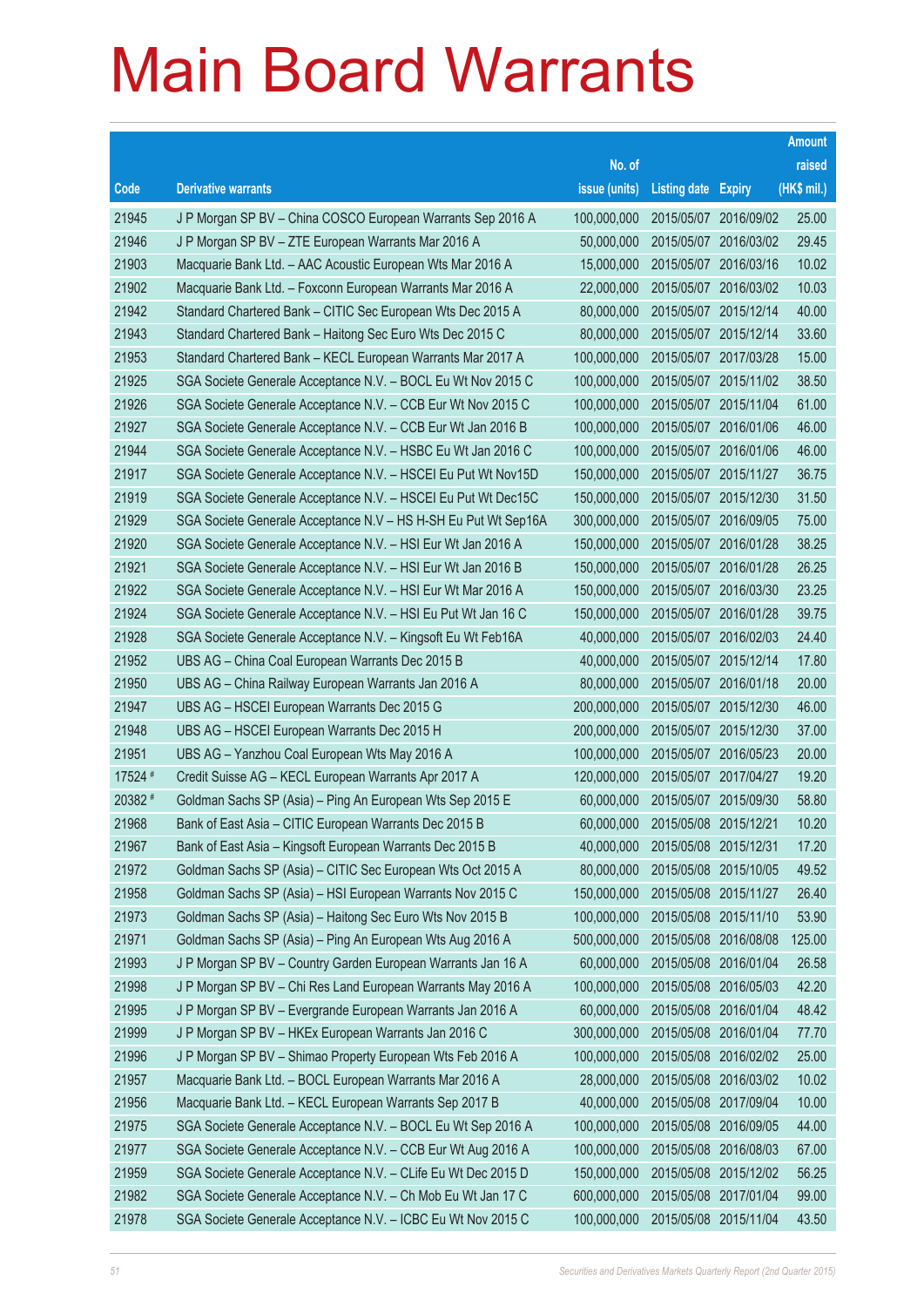|       |                                                                |               |                            |                       | <b>Amount</b> |
|-------|----------------------------------------------------------------|---------------|----------------------------|-----------------------|---------------|
|       |                                                                | No. of        |                            |                       | raised        |
| Code  | <b>Derivative warrants</b>                                     | issue (units) | <b>Listing date Expiry</b> |                       | (HK\$ mil.)   |
| 21979 | SGA Societe Generale Acceptance N.V. - ICBC Eu Wt Aug 2016 A   | 100,000,000   | 2015/05/08 2016/08/03      |                       | 59.00         |
| 21960 | SGA Societe Generale Acceptance N.V. - Ping An Eu Wt Jun 17 A  | 500,000,000   |                            | 2015/05/08 2017/06/05 | 132.50        |
| 21961 | SGA Societe Generale Acceptance N.V. - Ping An Eu Wt Sep 17 A  | 500,000,000   | 2015/05/08 2017/09/04      |                       | 130.00        |
| 21966 | SGA Societe Generale Acceptance N.V. - Ping An Eu Wt Nov 17 A  | 500,000,000   | 2015/05/08 2017/11/01      |                       | 125.00        |
| 21985 | UBS AG - BOCL European Warrants Nov 2015 B                     | 100,000,000   | 2015/05/08 2015/11/09      |                       | 39.50         |
| 21989 | UBS AG - CITIC European Warrants May 2016 A                    | 40,000,000    |                            | 2015/05/08 2016/05/23 | 10.00         |
| 21988 | UBS AG - China Shenhua European Warrants Mar 2016 A            | 60,000,000    |                            | 2015/05/08 2016/03/24 | 15.00         |
| 21984 | UBS AG - Evergrande European Warrants Dec 2015 C               | 40,000,000    |                            | 2015/05/08 2015/12/07 | 12.80         |
| 21990 | UBS AG - HSI European Warrants Nov 2015 A                      | 300,000,000   |                            | 2015/05/08 2015/11/27 | 45.00         |
| 21987 | UBS AG - Tencent Holdings European Warrants Mar 2016 B         | 500,000,000   |                            | 2015/05/08 2016/03/22 | 105.00        |
| 22021 | Credit Suisse AG - Jiangxi Copper European Wts Mar 2016 A      | 120,000,000   | 2015/05/11                 | 2016/03/29            | 26.40         |
| 22018 | Credit Suisse AG - SHK Ppt European Warrants Oct 2016 A        | 120,000,000   | 2015/05/11 2016/10/31      |                       | 30.00         |
| 22050 | Goldman Sachs SP (Asia) - HSBC European Warrants Nov 2015 C    | 180,000,000   | 2015/05/11                 | 2015/11/27            | 65.70         |
| 22044 | Goldman Sachs SP (Asia) - Ping An European Wts Aug 2016 B      | 500,000,000   | 2015/05/11                 | 2016/08/29            | 107.00        |
| 22047 | Goldman Sachs SP (Asia) - Tencent European Wt Feb 2016 B       | 300,000,000   | 2015/05/11                 | 2016/02/01            | 65.70         |
| 22048 | Goldman Sachs SP (Asia) - Tencent European Wt May 2016 A       | 300,000,000   | 2015/05/11                 | 2016/05/27            | 59.40         |
| 22002 | HK Bank - CPIC European Warrants Dec 2015 A                    | 60,000,000    | 2015/05/11                 | 2015/12/31            | 21.00         |
| 22004 | HK Bank - Henderson Land Dev European Warrants Dec 2015 A      | 60,000,000    | 2015/05/11                 | 2015/12/31            | 15.00         |
| 22005 | HK Bank - SHK Ppt European Warrants Dec 2015 A                 | 60,000,000    | 2015/05/11                 | 2015/12/31            | 15.00         |
| 22003 | HK Bank - Wharf European Warrants Dec 2015 A                   | 60,000,000    | 2015/05/11                 | 2015/12/31            | 15.00         |
| 22041 | J P Morgan SP BV - CGN Power European Warrants Nov 2015 A      | 60,000,000    | 2015/05/11                 | 2015/11/10            | 30.30         |
| 22039 | J P Morgan SP BV - Evergrande European Warrants Dec 2016 A     | 200,000,000   | 2015/05/11                 | 2016/12/30            | 50.00         |
| 22040 | J P Morgan SP BV - Guotai Junani European Warrants Nov 2015A   | 80,000,000    | 2015/05/11                 | 2015/11/10            | 20.16         |
| 22043 | J P Morgan SP BV - New World Dev European Wts Dec 2015 A       | 60,000,000    | 2015/05/11 2015/12/31      |                       | 41.58         |
| 22042 | J P Morgan SP BV - Wanda Comm European Warrants Nov 2015 A     | 60,000,000    | 2015/05/11                 | 2015/11/10            | 43.14         |
| 22038 | J P Morgan SP BV - Wharf European Warrants Dec 2015 A          | 100,000,000   | 2015/05/11                 | 2015/12/31            | 40.40         |
| 22017 | Macquarie Bank Ltd. - China Life European Wts Apr 2016 A       | 40,000,000    | 2015/05/11                 | 2016/04/05            | 12.84         |
| 22016 | Macquarie Bank Ltd. - China Overseas European Wts Apr 2016 A   | 40,000,000    | 2015/05/11 2016/04/05      |                       | 15.20         |
| 22022 | Macquarie Bank Ltd. - Chi Res Land European Wts May 2016 A     | 30,000,000    | 2015/05/11                 | 2016/05/04            | 11.79         |
| 22025 | Macquarie Bank Ltd. - CSR Times European Warrants Jan 2017 A   | 80,000,000    | 2015/05/11                 | 2017/01/04            | 20.00         |
| 22000 | Macquarie Bank Ltd. - Evergrande European Wts Apr 2016 A       | 13,000,000    | 2015/05/11                 | 2016/04/05            | 10.06         |
| 22001 | Macquarie Bank Ltd. - Evergrande European Wts May 2018 A       | 100,000,000   | 2015/05/11                 | 2018/05/03            | 25.00         |
| 22008 | Macquarie Bank Ltd. - Sinopec Seg European Wts Jan 2018 A      | 40,000,000    | 2015/05/11                 | 2018/01/16            | 10.00         |
| 22006 | Macquarie Bank Ltd. - Tencent European Put Wts Jul 2016 A      | 50,000,000    | 2015/05/11                 | 2016/07/05            | 12.50         |
| 22015 | Macquarie Bank Ltd. - Yuexiu Property Euro Wts Jul 2016 A      | 35,000,000    | 2015/05/11                 | 2016/07/05            | 10.01         |
| 22011 | SGA Societe Generale Acceptance N.V - COVS Eu Wts Dec 2015 B   | 25,000,000    | 2015/05/11                 | 2015/12/02            | 11.00         |
| 22012 | SGA Societe Generale Acceptance NV - Chi Res Land Eu Wt Dec15A | 30,000,000    | 2015/05/11                 | 2015/12/02            | 10.05         |
| 22014 | SGA Societe Generale Acceptance N.V. - Shimao Ppt Eu Wt Mar16A | 40,000,000    | 2015/05/11                 | 2016/03/02            | 10.00         |
| 22037 | UBS AG - Fosun Intl European Warrants Dec 2015 A               | 50,000,000    | 2015/05/11                 | 2015/12/14            | 12.50         |
| 22035 | UBS AG - HSI European Warrants Nov 2015 B                      | 300,000,000   | 2015/05/11                 | 2015/11/27            | 75.00         |
| 22036 | UBS AG - HSI European Put Warrants Oct 2015 E                  | 300,000,000   | 2015/05/11                 | 2015/10/29            | 69.00         |
| 22031 | UBS AG - ICBC European Warrants Nov 2015 A                     | 80,000,000    | 2015/05/11                 | 2015/11/10            | 38.40         |
| 22026 | UBS AG - SHK Ppt European Warrants Dec 2015 A                  | 50,000,000    | 2015/05/11                 | 2015/12/14            | 22.50         |
| 22029 | UBS AG - Shimao Property European Warrants Dec 2015 A          | 40,000,000    | 2015/05/11                 | 2015/12/14            | 10.00         |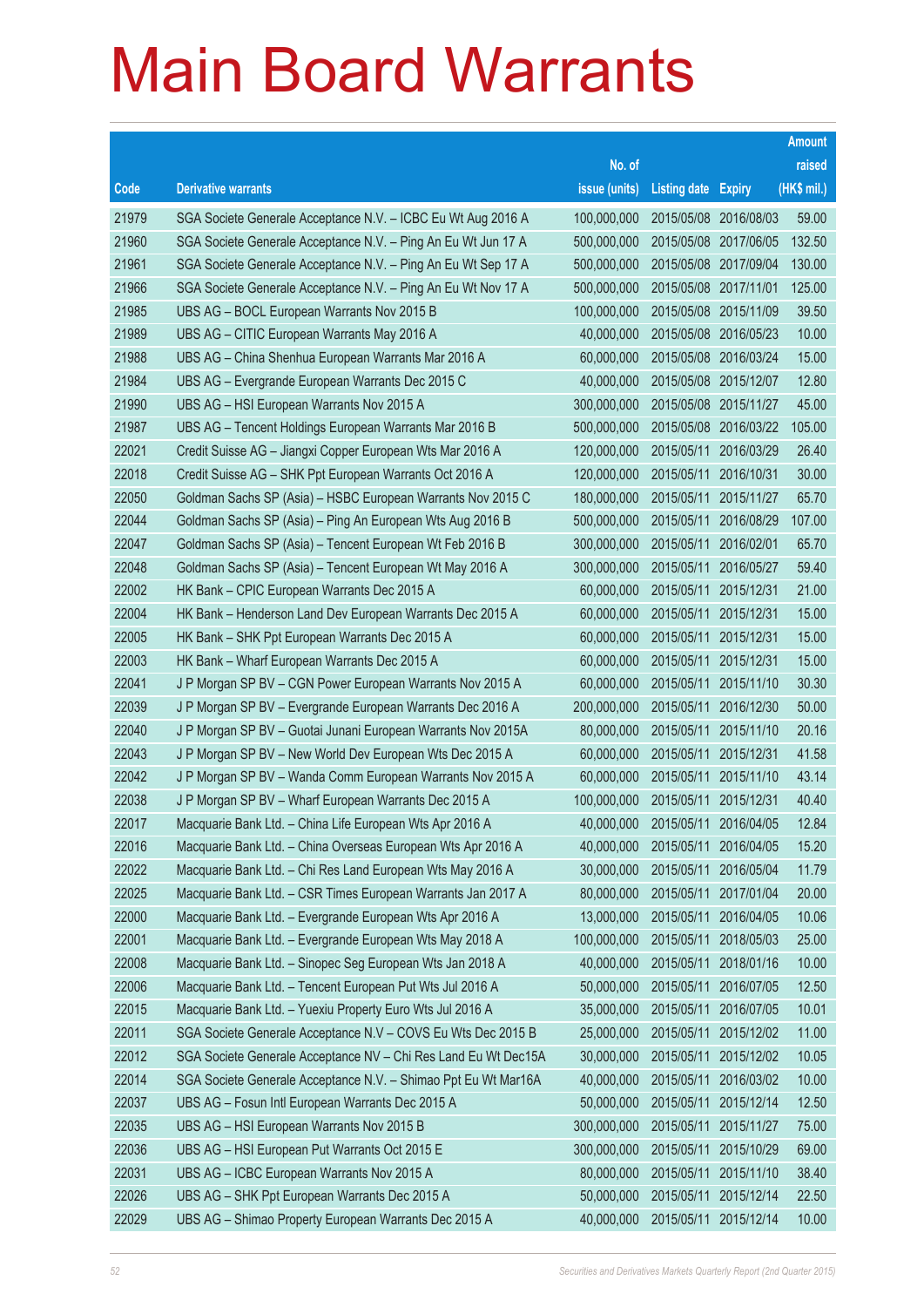|         |                                                                |               |                            |            | <b>Amount</b> |
|---------|----------------------------------------------------------------|---------------|----------------------------|------------|---------------|
|         |                                                                | No. of        |                            |            | raised        |
| Code    | <b>Derivative warrants</b>                                     | issue (units) | <b>Listing date Expiry</b> |            | (HK\$ mil.)   |
| 22034   | UBS AG – China Vanke European Warrants Feb 2016 A              | 100,000,000   | 2015/05/11                 | 2016/02/18 | 25.00         |
| 21069 # | HK Bank - HSI European Warrants Nov 2015 A                     | 150,000,000   | 2015/05/11 2015/11/27      |            | 25.95         |
| 21071 # | HK Bank - HSCEI European Warrants Dec 2015 B                   | 230,000,000   | 2015/05/11                 | 2015/12/30 | 37.95         |
| 21027 # | UBS AG - CITIC Bank European Warrants Nov 2015 A               | 150,000,000   | 2015/05/11 2015/11/30      |            | 26.25         |
| 22063   | BNP Paribas Arbit Issu B.V. - COSCO Pacific Eu Wt Mar 2017 A   | 50,000,000    | 2015/05/12 2017/03/02      |            | 12.50         |
| 22066   | BNP Paribas Arbit Issu B.V. - Ch Ship Cont Eur Wt Mar 2016 A   | 50,000,000    | 2015/05/12 2016/03/02      |            | 34.00         |
| 22062   | BNP Paribas Arbit Issu B.V. - China Tel Euro Wts Mar 2016 A    | 50,000,000    | 2015/05/12 2016/03/02      |            | 17.50         |
| 22060   | BNP Paribas Arbit Issu B.V. - Geely Auto Euro Wts Jan 2016 A   | 50,000,000    | 2015/05/12 2016/01/05      |            | 18.00         |
| 22061   | BNP Paribas Arbit Issu B.V. - Sh Ind H European Wts Mar 16 A   | 38,000,000    | 2015/05/12 2016/03/02      |            | 10.64         |
| 22059   | BNP Paribas Arbit Issu B.V. - Shenzhen Int'l Eu Wt Jul 2016A   | 50,000,000    | 2015/05/12 2016/07/05      |            | 12.50         |
| 22073   | Credit Suisse AG - CKH European Warrants Sep 2016 A            | 120,000,000   | 2015/05/12 2016/09/30      |            | 30.00         |
| 22074   | Bank of East Asia - China Overseas Euro Warrants Jan 2016 A    | 40,000,000    | 2015/05/12 2016/01/06      |            | 10.00         |
| 22058   | Bank of East Asia - R&F Ppt European Warrants Jun 2016 A       | 100,000,000   | 2015/05/12 2016/06/06      |            | 16.00         |
| 22055   | HK Bank - CHALCO European Warrants Dec 2015 A                  | 50,000,000    | 2015/05/12 2015/12/31      |            | 25.00         |
| 22067   | HK Bank - Ch Oilfield European Warrants Dec 2015 A             | 80,000,000    | 2015/05/12 2015/12/31      |            | 20.00         |
| 22051   | HK Bank – CSOP A50 ETF European Warrants Jun 2016 B            | 180,000,000   | 2015/05/12 2016/06/30      |            | 32.40         |
| 22052   | HK Bank - A50 China European Warrants Jun 2016 D               | 180,000,000   | 2015/05/12 2016/06/03      |            | 32.40         |
| 22053   | HK Bank - Link REIT European Warrants Dec 2015 A               | 80,000,000    | 2015/05/12 2015/12/31      |            | 20.00         |
| 22054   | HK Bank - Shimao Ppt European Warrants Dec 2015 A              | 80,000,000    | 2015/05/12 2015/12/31      |            | 20.00         |
| 22056   | HK Bank - Stanchart European Warrants Jun 2017 A               | 100,000,000   | 2015/05/12 2017/06/30      |            | 15.00         |
| 22069   | Macquarie Bank Ltd. - CLP European Warrants Jul 2016 A         | 30,000,000    | 2015/05/12 2016/07/05      |            | 10.14         |
| 22076   | Macquarie Bank Ltd. - Guotai Junani European Warrants Jul16A   | 15,000,000    | 2015/05/12 2016/07/05      |            | 10.17         |
| 22071   | Macquarie Bank Ltd. - Li Ning European Warrants Apr 2018 A     | 50,000,000    | 2015/05/12 2018/04/17      |            | 12.50         |
| 22068   | Macquarie Bank Ltd. - China Mengniu European Wts Jun 2016 A    | 25,000,000    | 2015/05/12 2016/06/02      |            | 10.63         |
| 22070   | Macquarie Bank Ltd. - PWR Assets European Wts Jul 2016 A       | 28,000,000    | 2015/05/12 2016/07/05      |            | 10.64         |
| 22072   | Macquarie Bank Ltd. - Xinyi Solar European Warrants May 16 A   | 16,000,000    | 2015/05/12 2016/05/17      |            | 10.00         |
| 12536 # | Standard Chartered Bank - HSBC European Warrants Dec 2015      | 350,000,000   | 2015/05/12 2015/12/07      |            | 10.85         |
| 22091   | BNP Paribas Arbit Issu B.V. - BOCL European Wts Jan 2016 A     | 100,000,000   | 2015/05/13 2016/01/05      |            | 34.00         |
| 22088   | BNP Paribas Arbit Issu B.V. - China Coal Euro Wts Jan 2016 A   | 49,000,000    | 2015/05/13 2016/01/05      |            | 27.44         |
| 22085   | BNP Paribas Arbit Issu B.V. - China Gas Hold Euro Wt Jul16 A   | 50,000,000    | 2015/05/13 2016/07/05      |            | 12.50         |
| 22092   | BNP Paribas Arbit Issu B.V. - CGN Power European Wts Jan16A    | 50,000,000    | 2015/05/13 2016/01/05      |            | 22.50         |
| 22087   | BNP Paribas Arbit Issu B.V. - Shimao Ppt Euro Wts Mar 2016 A   | 50,000,000    | 2015/05/13 2016/03/02      |            | 12.50         |
| 22086   | BNP Paribas Arbit Issu B.V. - Tencent Eu Put Wt Apr 2016 B     | 100,000,000   | 2015/05/13 2016/04/05      |            | 25.00         |
| 22093   | BNP Paribas Arbit Issu B.V. - Wanda Comm European Wts Jan16A   | 50,000,000    | 2015/05/13 2016/01/05      |            | 36.00         |
| 22104   | Credit Suisse AG - Tencent Holdings European Wts Jan 2016 B    | 150,000,000   | 2015/05/13 2016/01/29      |            | 37.50         |
| 22079   | HK Bank - CGS European Warrants Dec 2015 C                     | 80,000,000    | 2015/05/13 2015/12/31      |            | 20.00         |
| 22077   | HK Bank - Huaneng Power European Warrants May 2016 A           | 80,000,000    | 2015/05/13 2016/05/31      |            | 13.60         |
| 22101   | J P Morgan SP BV - China Life European Warrants Jan 2016 C     | 100,000,000   | 2015/05/13 2016/01/05      |            | 25.10         |
| 22103   | J P Morgan SP BV - HKEx European Warrants Nov 2015 F           | 300,000,000   | 2015/05/13 2015/11/03      |            | 93.00         |
| 22081   | Macquarie Bank Ltd. - ICBC European Warrants Nov 2015 A        | 40,000,000    | 2015/05/13 2015/11/03      |            | 10.00         |
| 22100   | SGA Societe Generale Acceptance N.V. - Galaxy Ent Eu Wt Dec15B | 80,000,000    | 2015/05/13 2015/12/02      |            | 44.80         |
| 22098   | SGA Societe Generale Acceptance N.V. - HSCEI Eu Wt Nov 2015E   | 150,000,000   | 2015/05/13 2015/11/27      |            | 33.00         |
| 22099   | SGA Societe Generale Acceptance N.V. - HSCEI Eu Wt Dec 2015D   | 150,000,000   | 2015/05/13 2015/12/30      |            | 22.50         |
| 22094   | SGA Societe Generale Acceptance N.V. - Lenovo Eu Wt Nov 16 A   | 60,000,000    | 2015/05/13 2016/11/02      |            | 10.80         |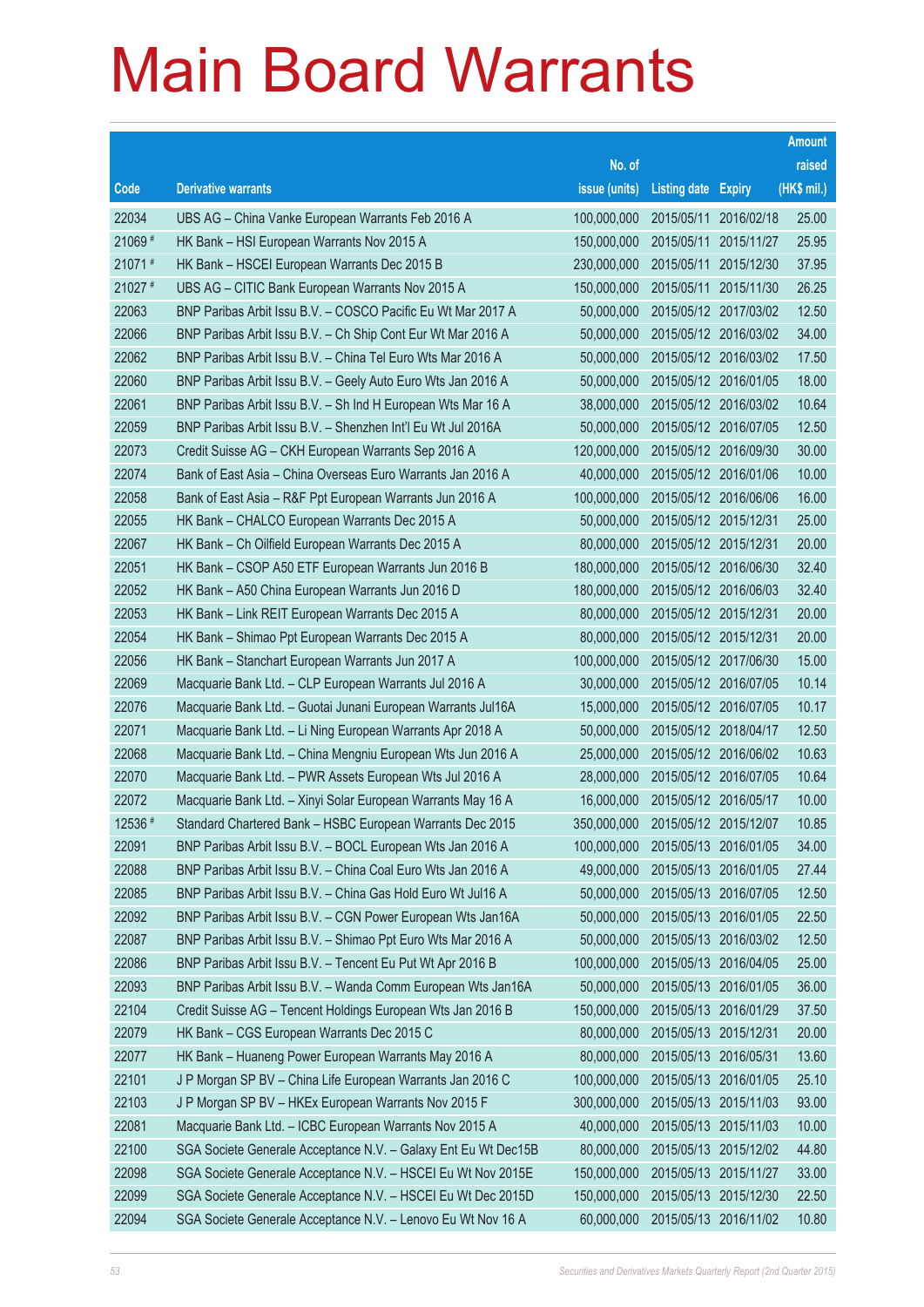|         |                                                               |               |                            |                       | <b>Amount</b> |
|---------|---------------------------------------------------------------|---------------|----------------------------|-----------------------|---------------|
|         |                                                               | No. of        |                            |                       | raised        |
| Code    | <b>Derivative warrants</b>                                    | issue (units) | <b>Listing date Expiry</b> |                       | (HK\$ mil.)   |
| 22097   | SGA Societe Generale Acceptance N.V. - Tencent Eu Wt Mar 16 B | 500,000,000   |                            | 2015/05/13 2016/03/02 | 95.00         |
| 22095   | SGA Societe Generale Acceptance N.V. - Tencent Eu Wt Jul 16 B | 500,000,000   |                            | 2015/05/13 2016/07/06 | 120.00        |
| 22106   | UBS AG - BOC HK European Warrants Jan 2016 A                  | 80,000,000    | 2015/05/13 2016/01/05      |                       | 12.00         |
| 22080   | UBS AG - Evergrande European Warrants Dec 2016 A              | 200,000,000   |                            | 2015/05/13 2016/12/12 | 50.00         |
| 22107   | UBS AG - SHK Ppt European Put Warrants Dec 2015 B             | 20,000,000    | 2015/05/13 2015/12/11      |                       | 12.20         |
| 22105   | UBS AG - China Vanke European Warrants Nov 2015 B             | 100,000,000   |                            | 2015/05/13 2015/11/16 | 25.00         |
| 21169 # | HK Bank - HSCEI European Warrants Oct 2015 E                  | 230,000,000   | 2015/05/13 2015/10/29      |                       | 30.13         |
| 22124   | Credit Suisse AG - HKEx European Warrants Nov 2015 F          | 150,000,000   |                            | 2015/05/14 2015/11/30 | 49.50         |
| 22123   | Credit Suisse AG - HSI European Warrants Sep 2015 D           | 128,000,000   |                            | 2015/05/14 2015/09/29 | 19.20         |
| 22121   | Credit Suisse AG - HSI European Warrants Dec 2015 F           | 128,000,000   |                            | 2015/05/14 2015/12/30 | 19.20         |
| 22122   | Credit Suisse AG - HSI European Warrants Dec 2015 G           | 128,000,000   |                            | 2015/05/14 2015/12/30 | 19.20         |
| 22112   | HK Bank - Anhui Conch European Warrants Dec 2015 A            | 80,000,000    | 2015/05/14 2015/12/31      |                       | 20.00         |
| 22117   | HK Bank - China Life European Warrants Nov 2015 B             | 80,000,000    |                            | 2015/05/14 2015/11/30 | 28.00         |
| 22118   | HK Bank - HSCEI European Warrants Oct 2015 G                  | 280,000,000   |                            | 2015/05/14 2015/10/29 | 44.80         |
| 22114   | HK Bank - HSCEI European Warrants Dec 2015 D                  | 280,000,000   |                            | 2015/05/14 2015/12/30 | 42.00         |
| 22113   | HK Bank - Kingsoft European Warrants Dec 2015 A               | 80,000,000    | 2015/05/14 2015/12/31      |                       | 22.40         |
| 22115   | HK Bank - Ping An European Warrants Aug 2016 A                | 180,000,000   | 2015/05/14 2016/08/31      |                       | 27.00         |
| 22129   | J P Morgan SP BV - Galaxy Ent European Put Wts Dec 2015 B     | 80,000,000    | 2015/05/14 2015/12/01      |                       | 20.24         |
| 22128   | J P Morgan SP BV - HKEx European Put Wts Jan 2016 D           | 200,000,000   | 2015/05/14 2016/01/04      |                       | 50.20         |
| 22126   | J P Morgan SP BV - Link Reit European Warrants Dec 2015 A     | 100,000,000   | 2015/05/14 2015/12/31      |                       | 27.50         |
| 22127   | J P Morgan SP BV - Tencent European Warrants Nov 2015 C       | 100,000,000   |                            | 2015/05/14 2015/11/02 | 63.10         |
| 22109   | Macquarie Bank Ltd. - Lenovo European Warrants Jan 2016 A     | 11,000,000    |                            | 2015/05/14 2016/01/05 | 10.03         |
| 22108   | Macquarie Bank Ltd. - Tencent European Put Wts Dec 2015 A     | 15,000,000    |                            | 2015/05/14 2015/12/02 | 15.00         |
| 22110   | Standard Chartered Bank - Ch Comm Cons Eur Wts Dec 2015 B     | 120,000,000   | 2015/05/14 2015/12/21      |                       | 30.00         |
| 22111   | Standard Chartered Bank - China Railway Euro Wts Jan 2016 A   | 120,000,000   |                            | 2015/05/14 2016/01/15 | 30.00         |
| 22119   | SGA Societe Generale Acceptance N.V. - Ch Mob Eu Wt Dec 15 A  | 100,000,000   | 2015/05/14 2015/12/03      |                       | 76.00         |
| 22120   | SGA Societe Generale Acceptance N.V. - Ping An Eu Wt Dec 15 B | 70,000,000    |                            | 2015/05/14 2015/12/03 | 86.10         |
| 20947 # | BOCI Asia Ltd. - Tencent Holdings European Wts Jul 2016 B     | 100,000,000   | 2015/05/14 2016/07/04      |                       | 23.50         |
| 22154   | Credit Suisse AG - BOCL European Warrants Nov 2015 C          | 80,000,000    | 2015/05/15 2015/11/23      |                       | 20.00         |
| 22153   | Credit Suisse AG - GCL-Poly Energy European Wts Dec 2015 A    | 70,000,000    |                            | 2015/05/15 2015/12/30 | 24.50         |
| 22151   | Credit Suisse AG - HSBC European Wts Dec 2015 C               | 80,000,000    |                            | 2015/05/15 2015/12/30 | 28.00         |
| 22149   | Credit Suisse AG - Link REIT European Warrants Dec 2015 A     | 70,000,000    |                            | 2015/05/15 2015/12/30 | 17.50         |
| 22152   | Credit Suisse AG - Ping An European Warrants Nov 2015 B       | 80,000,000    | 2015/05/15 2015/11/30      |                       | 72.00         |
| 22150   | Credit Suisse AG - ZTE European Warrants Dec 2015 B           | 70,000,000    |                            | 2015/05/15 2015/12/30 | 17.50         |
| 22133   | Goldman Sachs SP (Asia) - CITIC European Warrants Mar 2016 A  | 100,000,000   | 2015/05/15 2016/03/04      |                       | 25.00         |
| 22138   | Goldman Sachs SP (Asia) - CSOP A50 ETF Euro Wts Nov 2015 B    | 300,000,000   |                            | 2015/05/15 2015/11/30 | 50.10         |
| 22137   | Goldman Sachs SP (Asia) - CSOP A50 ETF Euro Wts Mar 2016 A    | 300,000,000   |                            | 2015/05/15 2016/03/02 | 50.10         |
| 22136   | Goldman Sachs SP (Asia) - A50 China European Wts Apr 2016 A   | 300,000,000   | 2015/05/15 2016/04/21      |                       | 55.20         |
| 22134   | Goldman Sachs Sp (Asia) - ICBC European Warrants Nov 2015 B   | 100,000,000   | 2015/05/15 2015/11/16      |                       | 37.00         |
| 22135   | Goldman Sachs SP (Asia) - Tencent European Wt Oct 2015 D      | 100,000,000   |                            | 2015/05/15 2015/10/02 | 114.60        |
| 22131   | HK Bank - HSI European Warrants Nov 2015 E                    | 200,000,000   | 2015/05/15 2015/11/27      |                       | 50.00         |
| 22132   | HK Bank - HSI European Warrants Dec 2015 D                    | 280,000,000   | 2015/05/15 2015/12/30      |                       | 42.00         |
| 22167   | J P Morgan SP BV - HSBC European Warrants Jan 2016 A          | 100,000,000   | 2015/05/15 2016/01/04      |                       | 25.30         |
| 22169   | J P Morgan SP BV - HSCEI European Wts Mar 2016 A              | 200,000,000   | 2015/05/15 2016/03/30      |                       | 30.00         |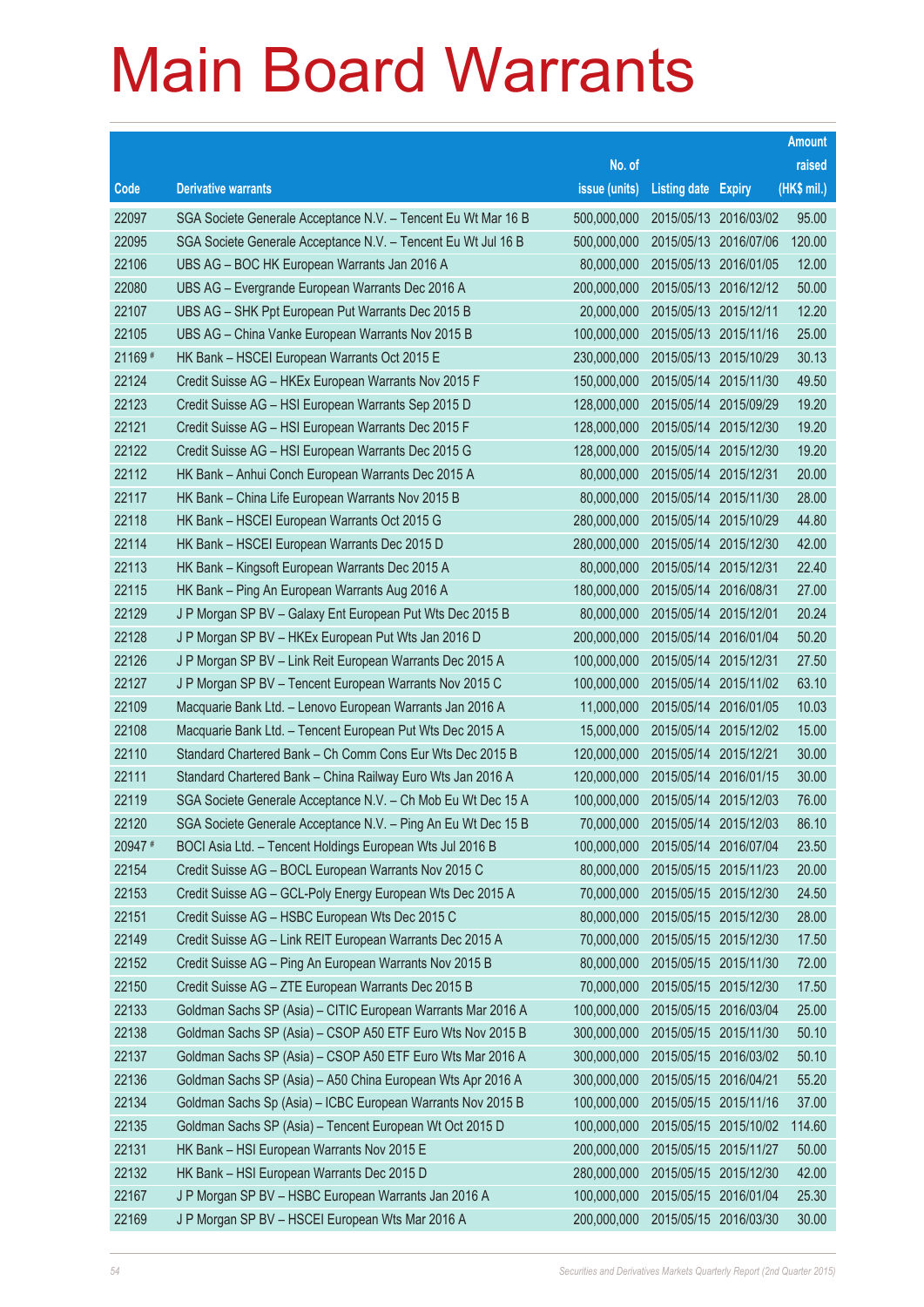|         |                                                                |               |                            |                       | <b>Amount</b> |
|---------|----------------------------------------------------------------|---------------|----------------------------|-----------------------|---------------|
|         |                                                                | No. of        |                            |                       | raised        |
| Code    | <b>Derivative warrants</b>                                     | issue (units) | <b>Listing date Expiry</b> |                       | (HK\$ mil.)   |
| 22168   | J P Morgan SP BV - Ping An European Warrants Sep 2016 A        | 200,000,000   | 2015/05/15 2016/09/01      |                       | 33.20         |
| 22170   | J P Morgan SP BV - Tracker Fund European Warrants May 2016 A   | 200,000,000   |                            | 2015/05/15 2016/05/30 | 32.60         |
| 22142   | Macquarie Bank Ltd. - Ali Pictures European Warrants May18 A   | 40,000,000    |                            | 2015/05/15 2018/05/02 | 10.00         |
| 22141   | Macquarie Bank Ltd. - China East Air European Wts May18A       | 40,000,000    |                            | 2015/05/15 2018/05/02 | 10.00         |
| 22172   | Standard Chartered Bank - CITIC European Warrants Dec 2015 C   | 80,000,000    | 2015/05/15 2015/12/21      |                       | 20.00         |
| 22171   | Standard Chartered Bank - CITIC European Warrants Mar 2016 A   | 80,000,000    |                            | 2015/05/15 2016/03/30 | 18.16         |
| 22140   | SGA Societe Generale Acceptance N.V. - CITIC Sec Eu Wt Dec15A  | 50,000,000    |                            | 2015/05/15 2015/12/03 | 31.50         |
| 22139   | SGA Societe Generale Acceptance N.V. - CRCC Eu Wt Apr 2016 A   | 50,000,000    |                            | 2015/05/15 2016/04/06 | 12.75         |
| 22143   | SGA Societe Generale Acceptance N.V - HS H-SHARE Eu Wts Dec15C | 50,000,000    |                            | 2015/05/15 2015/12/03 | 63.50         |
| 22144   | SGA Societe Generale Acceptance N.V - HS H-SHARE Eu Wts Dec15D | 50,000,000    |                            | 2015/05/15 2015/12/03 | 46.00         |
| 22148   | SGA Societe Generale Acceptance N.V. - Tencent Eu Wt Sep 15 E  | 70,000,000    |                            | 2015/05/15 2015/09/03 | 59.50         |
| 22146   | SGA Societe Generale Acceptance N.V. - Tencent Eu Wt Dec 15 C  | 70,000,000    |                            | 2015/05/15 2015/12/03 | 122.50        |
| 22145   | SGA Societe Generale Acceptance N.V. - Tencent Eu Wt Mar 16 C  | 500,000,000   |                            | 2015/05/15 2016/03/03 | 125.00        |
| 22165   | UBS AG - CC Bank European Warrants Oct 2015 A                  | 100,000,000   |                            | 2015/05/15 2015/10/23 | 22.50         |
| 22164   | UBS AG - China Mobile European Warrants Dec 2016 A             | 300,000,000   |                            | 2015/05/15 2016/12/28 | 45.00         |
| 22157   | UBS AG - HSBC European Warrants Dec 2015 D                     | 100,000,000   | 2015/05/15 2015/12/21      |                       | 25.00         |
| 14510 # | Standard Chartered Bank - CITIC Pacific Euro Wts Nov 2015 A    | 120,000,000   |                            | 2015/05/15 2015/11/04 | 10.20         |
| 20869 # | Credit Suisse AG - Tencent Holdings European Wts Feb 2016 C    | 150,000,000   |                            | 2015/05/15 2016/02/29 | 29.85         |
| 21160 # | UBS AG - Fosun Pharma European Warrants Jan 2016 A             | 40,000,000    |                            | 2015/05/15 2016/01/25 | 10.80         |
| 22180   | BOCI Asia Ltd. - CGS European Warrants Jan 2016 A              | 100,000,000   |                            | 2015/05/18 2016/01/25 | 30.00         |
| 22179   | BOCI Asia Ltd. - China Cinda European Warrants Dec 2015 A      | 100,000,000   |                            | 2015/05/18 2015/12/07 | 43.00         |
| 22173   | BOCI Asia Ltd. - HSBC European Warrants Dec 2015 B             | 100,000,000   |                            | 2015/05/18 2015/12/09 | 35.00         |
| 22182   | BOCI Asia Ltd. - HSI European Warrants Dec 2015 A              | 100,000,000   |                            | 2015/05/18 2015/12/30 | 16.00         |
| 22183   | BOCI Asia Ltd. - HSI European Put Warrants Dec 2015 B          | 100,000,000   |                            | 2015/05/18 2015/12/30 | 22.00         |
| 22174   | BOCI Asia Ltd. - SHK Ppt European Warrants Dec 2015 A          | 100,000,000   |                            | 2015/05/18 2015/12/03 | 49.00         |
| 22177   | BOCI Asia Ltd. - Tencent Holdings European Wts Apr 2016 B      | 100,000,000   |                            | 2015/05/18 2016/04/25 | 22.00         |
| 22175   | BOCI Asia Ltd. – Tencent Holdings European Wts Jun 2016 B      | 100,000,000   |                            | 2015/05/18 2016/06/10 | 27.00         |
| 22184   | Standard Chartered Bank - HSBC European Warrants Sep 2015 D    | 100,000,000   |                            | 2015/05/18 2015/09/24 | 33.50         |
| 22186   | Standard Chartered Bank - HSCEI European Warrants Dec 2015 D   | 100,000,000   |                            | 2015/05/18 2015/12/30 | 15.00         |
| 22187   | Standard Chartered Bank - HSCEI European Put Wts Nov 2015 C    | 100,000,000   |                            | 2015/05/18 2015/11/27 | 21.00         |
| 22185   | Standard Chartered Bank - HSI European Warrants Nov 2015 D     | 100,000,000   |                            | 2015/05/18 2015/11/27 | 15.00         |
| 22188   | Standard Chartered Bank - SHK P European Warrants Jan 2016 A   | 60,000,000    |                            | 2015/05/18 2016/01/25 | 18.00         |
| 22191   | UBS AG - Gome European Warrants Dec 2015 B                     | 40,000,000    | 2015/05/18 2015/12/21      |                       | 10.00         |
| 20793 # | J P Morgan SP BV - China Life European Warrants Aug 2015 D     | 250,000,000   |                            | 2015/05/18 2015/08/10 | 34.50         |
| 22206   | BNP Paribas Arbit Issu B.V. - Avichina European Wts Sep16A     | 50,000,000    |                            | 2015/05/19 2016/09/02 | 12.50         |
| 22202   | BNP Paribas Arbit Issu B.V. - BBMG European Wts Sep 2016 A     | 50,000,000    |                            | 2015/05/19 2016/09/02 | 12.50         |
| 22207   | BNP Paribas Arbit Issu B.V. - Evergrande Euro Wts Jan 2017 A   | 80,000,000    | 2015/05/19                 | 2017/01/04            | 16.00         |
| 22200   | BNP Paribas Arbit Issu B.V. - HKEx Euro Put Wts Mar 2016 C     | 80,000,000    |                            | 2015/05/19 2016/03/02 | 20.80         |
| 22205   | BNP Paribas Arbit Issu B.V. - China Mengniu Eu Wt Jan 2016 A   | 50,000,000    |                            | 2015/05/19 2016/01/05 | 13.50         |
| 22192   | Goldman Sachs SP (Asia) - HSI European Put Wts Nov 2015 D      | 150,000,000   |                            | 2015/05/19 2015/11/27 | 28.05         |
| 22221   | Macquarie Bank Ltd. - Esprit European Warrants Oct 2017 A      | 40,000,000    | 2015/05/19                 | 2017/10/03            | 10.00         |
| 22194   | Macquarie Bank Ltd. - Golden Eagle European Wts Dec 2016 A     | 35,000,000    |                            | 2015/05/19 2016/12/02 | 10.22         |
| 22193   | Macquarie Bank Ltd. - Gome European Warrants Nov 2016 A        | 15,000,000    | 2015/05/19                 | 2016/11/02            | 10.04         |
| 22199   | Macquarie Bank Ltd. - Intime European Warrants Aug 2016 A      | 25,000,000    |                            | 2015/05/19 2016/08/02 | 10.20         |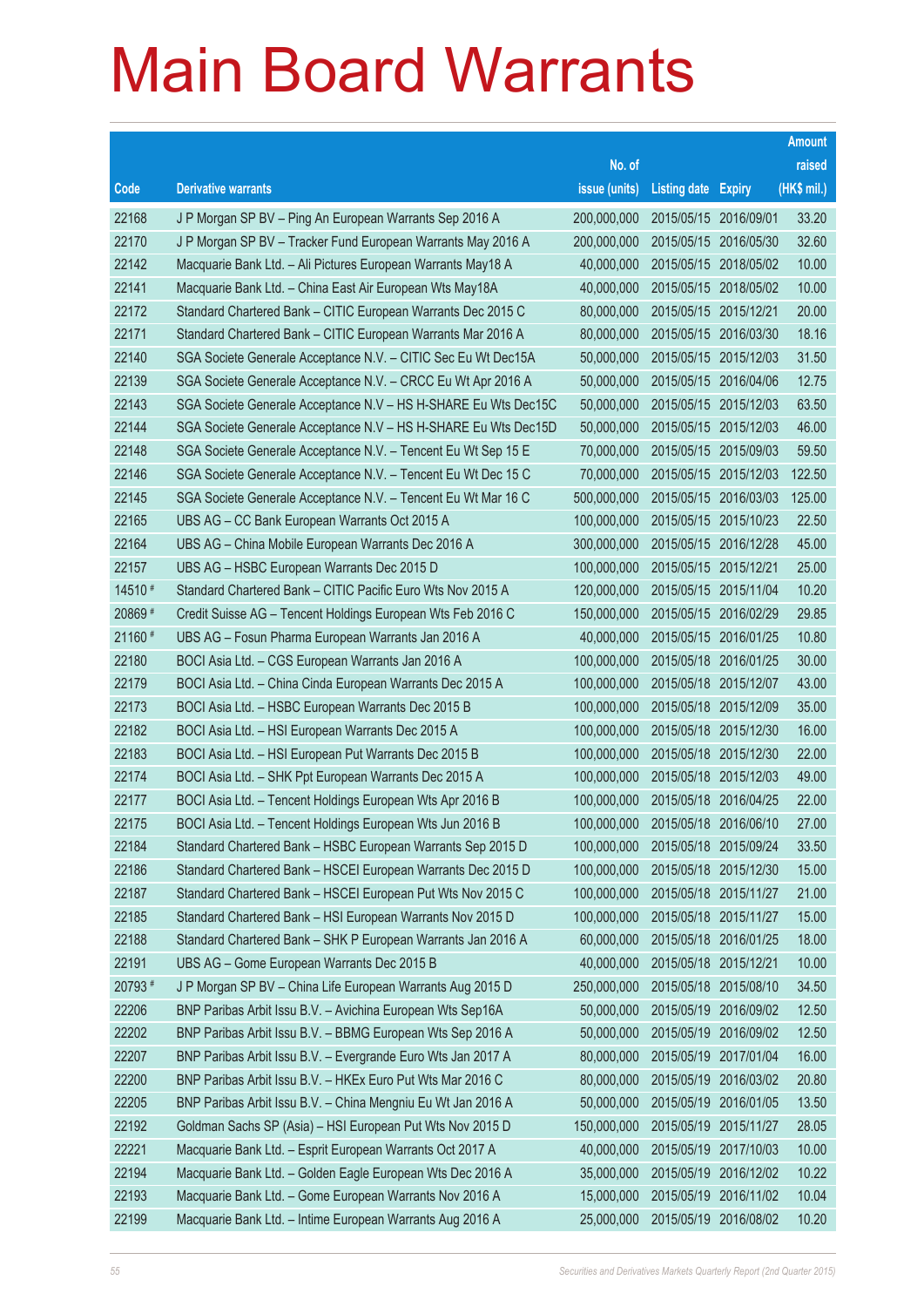|       |                                                                |               |                            |            | <b>Amount</b> |
|-------|----------------------------------------------------------------|---------------|----------------------------|------------|---------------|
|       |                                                                | No. of        |                            |            | raised        |
| Code  | <b>Derivative warrants</b>                                     | issue (units) | <b>Listing date Expiry</b> |            | (HK\$ mil.)   |
| 22222 | Macquarie Bank Ltd. - Tencent European Warrants Dec 2015 B     | 15,000,000    | 2015/05/19 2015/12/02      |            | 23.16         |
| 22223 | Macquarie Bank Ltd. - Tencent European Warrants Dec 2015 C     | 15,000,000    | 2015/05/19 2015/12/02      |            | 10.62         |
| 22224 | Macquarie Bank Ltd. - Tencent European Warrants Dec 2015 D     | 15,000,000    | 2015/05/19                 | 2015/12/02 | 10.04         |
| 22225 | Standard Chartered Bank – Evergrande European Wts Nov 2015 A   | 60,000,000    | 2015/05/19 2015/11/30      |            | 18.00         |
| 22226 | Standard Chartered Bank - Fosun Intl European Warrants Mar16A  | 100,000,000   | 2015/05/19                 | 2016/03/18 | 25.00         |
| 22208 | SGA Societe Generale Acceptance N.V. - CITIC Euro Wt Feb16 A   | 60,000,000    | 2015/05/19 2016/02/03      |            | 15.90         |
| 22215 | UBS AG - CITIC Sec European Warrants Nov 2015 A                | 70,000,000    | 2015/05/19 2015/11/23      |            | 40.60         |
| 22220 | UBS AG - Fosun Intl European Warrants Nov 2015 A               | 50,000,000    | 2015/05/19 2015/11/23      |            | 17.50         |
| 22218 | UBS AG - Wanda Comm European Warrants Dec 2015 A               | 30,000,000    | 2015/05/19 2015/12/21      |            | 34.50         |
| 22246 | J P Morgan SP BV - Ali Pictures European Warrants Dec 2016 A   | 100,000,000   | 2015/05/20 2016/12/30      |            | 26.20         |
| 22239 | J P Morgan SP BV - Fosun Intl European Warrants Jan 2016 A     | 60,000,000    | 2015/05/20 2016/01/04      |            | 15.12         |
| 22245 | Macquarie Bank Ltd. - CGN Power European Warrants Jan 2018 A   | 150,000,000   | 2015/05/20 2018/01/03      |            | 37.50         |
| 22244 | Macquarie Bank Ltd. - CITIC European Warrants May 2016 A       | 40,000,000    | 2015/05/20 2016/05/04      |            | 10.00         |
| 22240 | Macquarie Bank Ltd. - CNBM European Warrants Jan 2016 A        | 12,000,000    | 2015/05/20 2016/01/05      |            | 10.01         |
| 22227 | Macquarie Bank Ltd. - SUNAC European Warrants Oct 2016 A       | 40,000,000    | 2015/05/20 2016/10/04      |            | 10.00         |
| 22243 | Macquarie Bank Ltd. - Wanda Comm European Warrants Apr 2017A   | 40,000,000    | 2015/05/20 2017/04/03      |            | 10.00         |
| 22242 | Macquarie Bank Ltd. - Xinyi Solar European Warrants Aug 16 A   | 15,000,000    | 2015/05/20 2016/08/16      |            | 10.01         |
| 22228 | Standard Chartered Bank - China Coal European Wts Dec 2015 A   | 100,000,000   | 2015/05/20 2015/12/14      |            | 30.00         |
| 22229 | Standard Chartered Bank - Shimao Ppt European Wts Jan 2016 A   | 70,000,000    | 2015/05/20 2016/01/26      |            | 10.50         |
| 22230 | SGA Societe Generale Acceptance N.V - Haitong Sec Eu Wt Jan16A | 70,000,000    | 2015/05/20 2016/01/06      |            | 29.75         |
| 22232 | SGA Societe Generale Acceptance N.V. - Tencent Eu Wt Apr 16 D  | 500,000,000   | 2015/05/20 2016/04/06      |            | 82.50         |
| 22277 | BNP Paribas Arbit Issu B.V. - HKEx European Wts Jan 2016 C     | 100,000,000   | 2015/05/21                 | 2016/01/05 | 26.00         |
| 22280 | BNP Paribas Arbit Issu B.V. - HKEx European Wts Feb 2016 A     | 100,000,000   | 2015/05/21                 | 2016/02/03 | 36.00         |
| 22262 | Credit Suisse AG - China Mobile European Warrants Sep 2015 A   | 100,000,000   | 2015/05/21                 | 2015/09/30 | 53.00         |
| 22263 | Credit Suisse AG - China Mobile European Warrants Jun 2017 A   | 150,000,000   | 2015/05/21                 | 2017/06/30 | 22.50         |
| 22261 | Credit Suisse AG - China Vanke European Warrants Nov 2015 A    | 70,000,000    | 2015/05/21                 | 2015/11/02 | 16.10         |
| 22269 | Credit Suisse AG - Wanda Comm European Warrants Feb 2017 A     | 120,000,000   | 2015/05/21 2017/02/27      |            | 30.00         |
| 22251 | Goldman Sachs SP (Asia) - China Cinda Euro Wts Jan 2016 A      | 60,000,000    | 2015/05/21 2016/01/04      |            | 31.08         |
| 22248 | Goldman Sachs SP (Asia) - HKEx European Warrants Nov 2015 D    | 200,000,000   | 2015/05/21                 | 2015/11/23 | 54.00         |
| 22250 | Goldman Sachs SP (Asia) - Tencent European Wt Mar 2016 B       | 300,000,000   | 2015/05/21 2016/03/22      |            | 75.00         |
| 22297 | J P Morgan SP BV - Ali Health European Warrants Aug 2016 A     | 50,000,000    | 2015/05/21                 | 2016/08/31 | 41.35         |
| 22294 | J P Morgan SP BV - CEB Bank European Warrants Dec 2015 A       | 50,000,000    | 2015/05/21                 | 2015/12/02 | 21.05         |
| 22296 | J P Morgan SP BV - Fosun Pharma European Warrants Dec 2015 A   | 50,000,000    | 2015/05/21                 | 2015/12/31 | 26.45         |
| 22298 | J P Morgan SP BV - MCC European Warrants Dec 2015 A            | 50,000,000    | 2015/05/21                 | 2015/12/31 | 47.25         |
| 22255 | Macquarie Bank Ltd. - BYD European Warrants Jan 2016 A         | 16,000,000    | 2015/05/21                 | 2016/01/05 | 10.00         |
| 22281 | Macquarie Bank Ltd. - China Agri European Wts Mar 2016 A       | 15,000,000    | 2015/05/21                 | 2016/03/02 | 10.01         |
| 22253 | Macquarie Bank Ltd. - Kingdee Int'l European Wts Jan 2018 A    | 50,000,000    | 2015/05/21                 | 2018/01/16 | 13.50         |
| 22257 | Macquarie Bank Ltd. - Kingsoft European Warrants Mar 2016 A    | 20,000,000    | 2015/05/21                 | 2016/03/02 | 10.00         |
| 22283 | Macquarie Bank Ltd. - Luk Fook Hold European Wts Jun 2016 A    | 30,000,000    | 2015/05/21                 | 2016/06/02 | 10.26         |
| 22284 | Macquarie Bank Ltd. - Tingyi European Warrants Mar 2017 A      | 40,000,000    | 2015/05/21                 | 2017/03/02 | 10.00         |
| 22287 | Standard Chartered Bank - CNOOC European Warrants Feb 2018 A   | 100,000,000   | 2015/05/21                 | 2018/02/23 | 24.40         |
| 22286 | Standard Chartered Bank - Chi Resources European Wts Jan16 A   | 50,000,000    | 2015/05/21                 | 2016/01/04 | 12.50         |
| 22247 | Standard Chartered Bank - HKEx European Warrants Nov 2015 G    | 100,000,000   | 2015/05/21                 | 2015/11/20 | 30.00         |
| 22260 | SGA Societe Generale Acceptance N.V. - CP&CC Eu Wt Dec 2015B   | 80,000,000    | 2015/05/21                 | 2015/12/03 | 39.60         |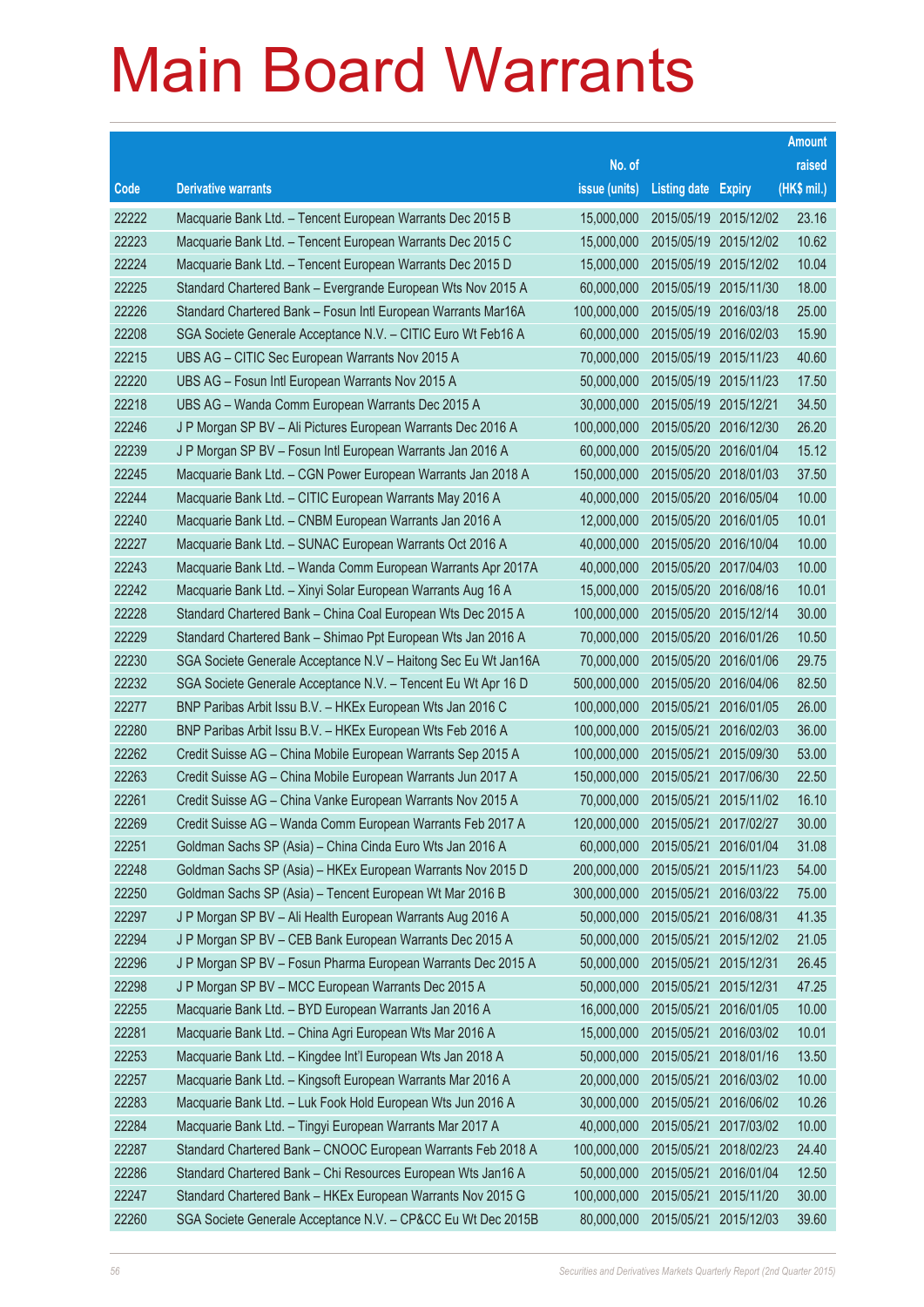|       |                                                                |                      |                            |                       | <b>Amount</b> |
|-------|----------------------------------------------------------------|----------------------|----------------------------|-----------------------|---------------|
|       |                                                                | No. of               |                            |                       | raised        |
| Code  | <b>Derivative warrants</b>                                     | <i>issue (units)</i> | <b>Listing date Expiry</b> |                       | (HK\$ mil.)   |
| 22259 | SGA Societe Generale Acceptance N.V. - Ping An Eu Wt Nov 15 E  | 70,000,000           | 2015/05/21                 | 2015/11/04            | 58.10         |
| 22275 | UBS AG - Ping An European Warrants Dec 2015 B                  | 100,000,000          |                            | 2015/05/21 2015/12/08 | 79.00         |
| 22274 | UBS AG – Ping An European Warrants Aug 2016 B                  | 300,000,000          | 2015/05/21                 | 2016/08/26            | 48.00         |
| 22276 | UBS AG - ZTE European Warrants Feb 2016 A                      | 40,000,000           | 2015/05/21 2016/02/11      |                       | 11.20         |
| 22302 | Credit Suisse AG - CEB Bank European Warrants Nov 2015 A       | 70,000,000           |                            | 2015/05/22 2015/11/27 | 26.60         |
| 22303 | Credit Suisse AG - CITIC European Warrants Jan 2016 A          | 80,000,000           | 2015/05/22 2016/01/29      |                       | 20.00         |
| 22314 | Goldman Sachs SP (Asia) - HKEx European Warrants Oct 2015 B    | 300,000,000          |                            | 2015/05/22 2015/10/23 | 83.40         |
| 22315 | Goldman Sachs SP (Asia) – HKEx European Warrants Dec 2015 I    | 300,000,000          |                            | 2015/05/22 2015/12/02 | 76.50         |
| 22301 | HK Bank - Minsheng Bank European Warrants Dec 2016 A           | 100,000,000          |                            | 2015/05/22 2016/12/30 | 16.00         |
| 22300 | HK Bank - Sinopec Corp European Warrants Nov 2015 B            | 80,000,000           |                            | 2015/05/22 2015/11/30 | 32.00         |
| 22299 | HK Bank - Kingsoft European Warrants Dec 2015 B                | 50,000,000           |                            | 2015/05/22 2015/12/31 | 17.50         |
| 22306 | J P Morgan SP BV – AviChina European Warrants Nov 2016 A       | 40,000,000           | 2015/05/22 2016/11/01      |                       | 10.36         |
| 22308 | J P Morgan SP BV - Sinopec Corp European Warrants Dec 2015 C   | 100,000,000          |                            | 2015/05/22 2015/12/02 | 42.90         |
| 22305 | J P Morgan SP BV - HKEx European Warrants Feb 2016 B           | 300,000,000          |                            | 2015/05/22 2016/02/02 | 132.30        |
| 10346 | SGA Societe Generale Acceptance NV - Nikkei 225 Eu Wt Dec 15 C | 150,000,000          | 2015/05/22 2015/12/11      |                       | 22.50         |
| 10345 | SGA Societe Generale Acceptance NV - Nikkei 225 Eu Wt Mar 16 A | 150,000,000          | 2015/05/22 2016/03/11      |                       | 40.50         |
| 10347 | SGA Societe Generale Acceptance NV - N225 Eu Put Wt Dec 2015 D | 150,000,000          |                            | 2015/05/22 2015/12/11 | 37.50         |
| 22318 | BOCI Asia Ltd. - BOCL European Warrants Dec 2015 B             | 100,000,000          |                            | 2015/05/26 2015/12/28 | 29.00         |
| 22316 | BOCI Asia Ltd. - CC Bank European Warrants Nov 2015 A          | 100,000,000          |                            | 2015/05/26 2015/11/30 | 40.00         |
| 22317 | BOCI Asia Ltd. - ICBC European Warrants Nov 2015 C             | 100,000,000          |                            | 2015/05/26 2015/11/16 | 39.00         |
| 22324 | Credit Suisse AG - Sinopec Corp European Warrants Dec 2015 B   | 80,000,000           |                            | 2015/05/26 2015/12/14 | 28.80         |
| 22323 | Credit Suisse AG - Geely Auto European Warrants Dec 2015 A     | 60,000,000           |                            | 2015/05/26 2015/12/28 | 19.20         |
| 22329 | Goldman Sachs SP (Asia) - BOCL European Warrants Dec 2015 B    | 100,000,000          |                            | 2015/05/26 2015/12/03 | 33.20         |
| 22327 | Goldman Sachs SP (Asia) – CC Bank European Wts Dec 2015 A      | 100,000,000          |                            | 2015/05/26 2015/12/03 | 39.00         |
| 22328 | Goldman Sachs Sp (Asia) – ICBC European Warrants Dec 2015 B    | 100,000,000          |                            | 2015/05/26 2015/12/03 | 34.40         |
| 22325 | Standard Chartered Bank - Kingsoft European Wts Jan 2016 A     | 80,000,000           | 2015/05/26 2016/01/06      |                       | 24.00         |
| 22321 | SGA Societe Generale Acceptance N.V. - Fosun Intl Eu Wt Apr16A | 25,000,000           |                            | 2015/05/26 2016/04/06 | 11.25         |
| 22322 | SGA Societe Generale Acceptance N.V. - HKEx Eu Wt Jan 2016 F   | 200,000,000          | 2015/05/26 2016/01/06      |                       | 87.00         |
| 22319 | SGA Societe Generale Acceptance N.V - HS H-SHARE Eu Wts Jan17B | 300,000,000          |                            | 2015/05/26 2017/01/05 | 63.00         |
| 22326 | UBS AG - Kingsoft European Warrants Nov 2015 A                 | 40,000,000           |                            | 2015/05/26 2015/11/25 | 21.60         |
| 22335 | BNP Paribas Arbit Issu B.V. - BOCHK European Wts Jan 2016 A    | 100,000,000          |                            | 2015/05/27 2016/01/04 | 17.00         |
| 22334 | BNP Paribas Arbit Issu B.V. - Fosun Intl European Wts Dec15A   | 100,000,000          |                            | 2015/05/27 2015/12/02 | 28.00         |
| 22333 | BNP Paribas Arbit Issu B.V. - Kingsoft Euro Wts Dec 2015 B     | 100,000,000          | 2015/05/27                 | 2015/12/02            | 41.00         |
| 22332 | BNP Paribas Arbit Issu B.V. - Ping An European Wt Feb 2017 A   | 100,000,000          |                            | 2015/05/27 2017/02/02 | 15.00         |
| 22350 | Bank of East Asia - Ch Comm Cons European Wts Apr 2016 A       | 40,000,000           | 2015/05/27 2016/04/01      |                       | 10.80         |
| 22355 | Bank of East Asia - CSOP A50 ETF European Wts Nov 2016 A       | 60,000,000           |                            | 2015/05/27 2016/11/16 | 10.62         |
| 22352 | Bank of East Asia - HKEx European Warrants Dec 2015 B          | 40,000,000           | 2015/05/27                 | 2015/12/29            | 16.80         |
| 22347 | Bank of East Asia – New World Dev European Wts Dec 2015 B      | 30,000,000           | 2015/05/27 2015/12/31      |                       | 10.20         |
| 22351 | Bank of East Asia - China Vanke European Warrants Feb 2016 A   | 40,000,000           |                            | 2015/05/27 2016/02/16 | 10.00         |
| 22358 | J P Morgan SP BV - BOC HK European Warrants Jan 2016 A         | 100,000,000          |                            | 2015/05/27 2016/01/04 | 15.00         |
| 22360 | J P Morgan SP BV - CGN Power European Warrants Dec 2017 A      | 100,000,000          | 2015/05/27                 | 2017/12/29            | 25.20         |
| 22336 | Standard Chartered Bank - BYD European Warrants Nov 2015 A     | 80,000,000           | 2015/05/27 2015/11/30      |                       | 20.00         |
| 22337 | Standard Chartered Bank - Link REIT European Wts Feb 2016 A    | 50,000,000           |                            | 2015/05/27 2016/02/22 | 12.50         |
| 22330 | SGA Societe Generale Acceptance N.V. - BOCHK Eu Wt Jan 2016A   | 60,000,000           |                            | 2015/05/27 2016/01/06 | 10.50         |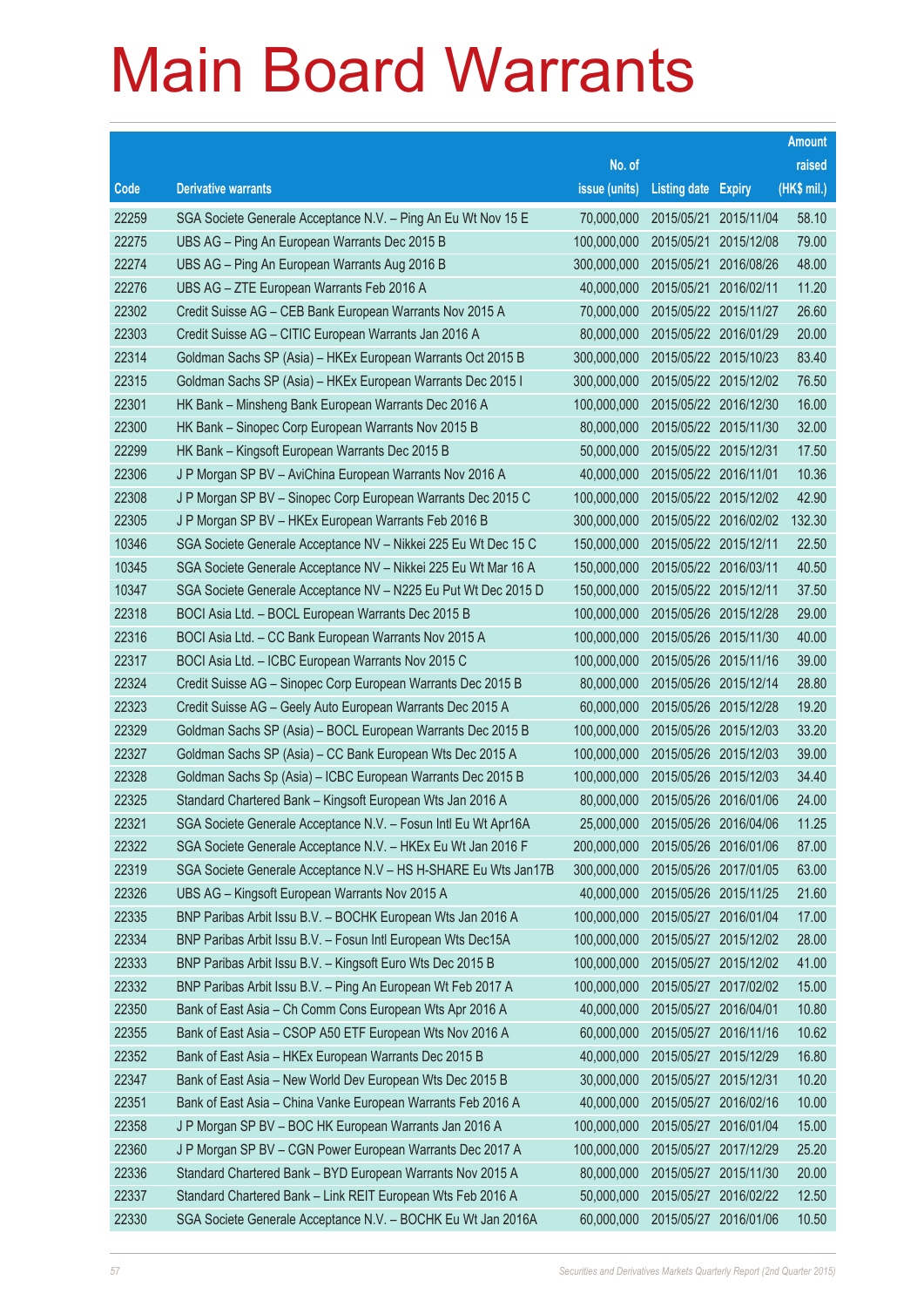|         |                                                                |               |                       |                       | <b>Amount</b> |
|---------|----------------------------------------------------------------|---------------|-----------------------|-----------------------|---------------|
|         |                                                                | No. of        |                       |                       | raised        |
| Code    | <b>Derivative warrants</b>                                     | issue (units) | Listing date Expiry   |                       | (HK\$ mil.)   |
| 22344   | SGA Societe Generale Acceptance N.V. - Fosun Intl Eu Wt Dec15A | 25,000,000    |                       | 2015/05/27 2015/12/03 | 11.38         |
| 22345   | SGA Societe Generale Acceptance N.V. - HSBC Eu Put Wt Mar 16A  | 100,000,000   | 2015/05/27 2016/03/11 |                       | 95.00         |
| 22339   | UBS AG - CITIC Sec European Warrants Dec 2015 A                | 70,000,000    | 2015/05/27 2015/12/21 |                       | 29.40         |
| 22340   | UBS AG - China Mobile European Warrants Nov 2015 B             | 100,000,000   |                       | 2015/05/27 2015/11/26 | 55.00         |
| 22338   | UBS AG - Haitong Sec European Warrants Nov 2015 A              | 70,000,000    |                       | 2015/05/27 2015/11/26 | 26.60         |
| 20378 # | J P Morgan SP BV - Ping An European Warrants Jul 2015 B        | 100,000,000   | 2015/05/27 2015/07/21 |                       | 65.00         |
| 22363   | BOCI Asia Ltd. - Minsheng Bank European Warrants Dec 2016 B    | 100,000,000   | 2015/05/28 2016/12/28 |                       | 19.00         |
| 22361   | BOCI Asia Ltd. - Galaxy Ent European Warrants Jan 2016 A       | 100,000,000   |                       | 2015/05/28 2016/01/06 | 38.00         |
| 22364   | BOCI Asia Ltd. - Kingsoft European Warrants Dec 2015 B         | 100,000,000   |                       | 2015/05/28 2015/12/28 | 45.00         |
| 22362   | BOCI Asia Ltd. - Sands China European Warrants Dec 2015 A      | 100,000,000   | 2015/05/28 2015/12/21 |                       | 20.00         |
| 22370   | Credit Suisse AG - BOC HK European Warrants Nov 2015 A         | 80,000,000    | 2015/05/28 2015/11/30 |                       | 20.00         |
| 22371   | Credit Suisse AG - CITIC Sec European Warrants Nov 2015 A      | 80,000,000    |                       | 2015/05/28 2015/11/30 | 22.40         |
| 22372   | Credit Suisse AG - Fosun Intl European Warrants Dec 2015 A     | 80,000,000    |                       | 2015/05/28 2015/12/30 | 20.00         |
| 22382   | J P Morgan SP BV - KECL European Warrants Dec 2015 B           | 60,000,000    |                       | 2015/05/28 2015/12/02 | 25.14         |
| 22376   | Standard Chartered Bank - Agricultural Bk Eur Wts Jan 2016 A   | 100,000,000   | 2015/05/28 2016/01/25 |                       | 25.00         |
| 22381   | Standard Chartered Bank - China Mobile Euro Wts Nov 2015 B     | 100,000,000   |                       | 2015/05/28 2015/11/03 | 30.00         |
| 22377   | SGA Societe Generale Acceptance N.V. - CAM CSI300 Eu Wt Nov15C | 50,000,000    |                       | 2015/05/28 2015/11/04 | 29.00         |
| 22379   | SGA Societe Generale Acceptance N.V. - CAM CSI300 Eu Wt Dec15A | 50,000,000    |                       | 2015/05/28 2015/12/03 | 17.50         |
| 22367   | SGA Societe Generale Acceptance N.V. - Ping An Eu Wt Jan 16 A  | 60,000,000    | 2015/05/28 2016/01/06 |                       | 46.20         |
| 22380   | SGA Societe Generale Acceptance N.V. - ZTE Eu Wt Jan 2016 A    | 26,000,000    |                       | 2015/05/28 2016/01/06 | 10.01         |
| 22386   | BNP Paribas Arbit Issu B.V. - Ch Shenhua Euro Wts Mar 2016 A   | 100,000,000   |                       | 2015/05/29 2016/03/02 | 15.00         |
| 22385   | BNP Paribas Arbit Issu B.V. - Shimao Ppt Euro Wts Jun 2016 A   | 100,000,000   |                       | 2015/05/29 2016/06/02 | 28.00         |
| 22389   | Credit Suisse AG - China Cinda European Warrants Nov 2015 A    | 80,000,000    |                       | 2015/05/29 2015/11/30 | 29.60         |
| 22383   | Goldman Sachs SP (Asia) - HSCEI European Warrants Nov 2015 B   | 150,000,000   |                       | 2015/05/29 2015/11/27 | 30.75         |
| 22384   | Goldman Sachs SP (Asia) - HSI European Warrants Oct 2015 D     | 150,000,000   |                       | 2015/05/29 2015/10/29 | 26.85         |
| 22399   | J P Morgan SP BV - BYD European Warrants Jan 2016 A            | 100,000,000   | 2015/05/29 2016/01/05 |                       | 47.70         |
| 22403   | J P Morgan SP BV - SMIC European Wts Sep 2016 A                | 100,000,000   |                       | 2015/05/29 2016/09/15 | 25.00         |
| 22401   | Standard Chartered Bank - Avichina European Warrants Mar16 A   | 60,000,000    | 2015/05/29 2016/03/24 |                       | 15.00         |
| 22390   | Standard Chartered Bank - China EB Int'l Euro Wts May 2016 A   | 80,000,000    | 2015/05/29 2016/05/18 |                       | 21.60         |
| 22388   | SGA Societe Generale Acceptance N.V. - Ch Mob Eu Wt Oct 15 B   | 80,000,000    |                       | 2015/05/29 2015/10/06 | 36.40         |
| 22387   | SGA Societe Generale Acceptance N.V. - Ch Mob Eu Wt Jul 17 A   | 700,000,000   |                       | 2015/05/29 2017/07/05 | 105.00        |
| 22398   | UBS AG - BYD European Warrants Dec 2015 A                      | 50,000,000    | 2015/05/29 2015/12/14 |                       | 32.50         |
| 22395   | UBS AG - China COSCO European Warrants Aug 2016 A              | 60,000,000    | 2015/05/29            | 2016/08/26            | 10.80         |
| 22392   | UBS AG - CSOP A50 ETF European Warrants Nov 2015 C             | 80,000,000    | 2015/05/29 2015/11/30 |                       | 52.80         |
| 22397   | UBS AG - Guotai Junani European Warrants Nov 2015 A            | 20,000,000    | 2015/05/29 2015/11/30 |                       | 10.00         |
| 22391   | UBS AG - HKEx European Warrants Nov 2015 C                     | 300,000,000   | 2015/05/29 2015/11/30 |                       | 75.00         |
| 22394   | UBS AG - PetroChina European Warrants Nov 2015 C               | 60,000,000    | 2015/05/29            | 2015/11/30            | 31.20         |
| 22396   | UBS AG - SFCE European Warrants Dec 2015 B                     | 20,000,000    | 2015/05/29 2015/12/14 |                       | 21.60         |
| 22412   | Credit Suisse AG - BOC HK European Warrants Jan 2016 A         | 80,000,000    | 2015/06/01            | 2016/01/28            | 20.00         |
| 22413   | Credit Suisse AG - BYD European Warrants Dec 2015 A            | 120,000,000   | 2015/06/01            | 2015/12/30            | 93.60         |
| 22424   | J P Morgan SP BV - Belle Int'l European Warrants Dec 2016 A    | 100,000,000   | 2015/06/01            | 2016/12/16            | 25.10         |
| 22425   | J P Morgan SP BV - China Life European Warrants Dec 2015 E     | 100,000,000   | 2015/06/01            | 2015/12/31            | 33.90         |
| 22422   | J P Morgan SP BV - HKEx European Warrants Jan 2016 E           | 100,000,000   | 2015/06/01            | 2016/01/05            | 31.80         |
| 22423   | J P Morgan SP BV - Ping An European Warrants Sep 2015 B        | 100,000,000   | 2015/06/01            | 2015/09/30            | 112.60        |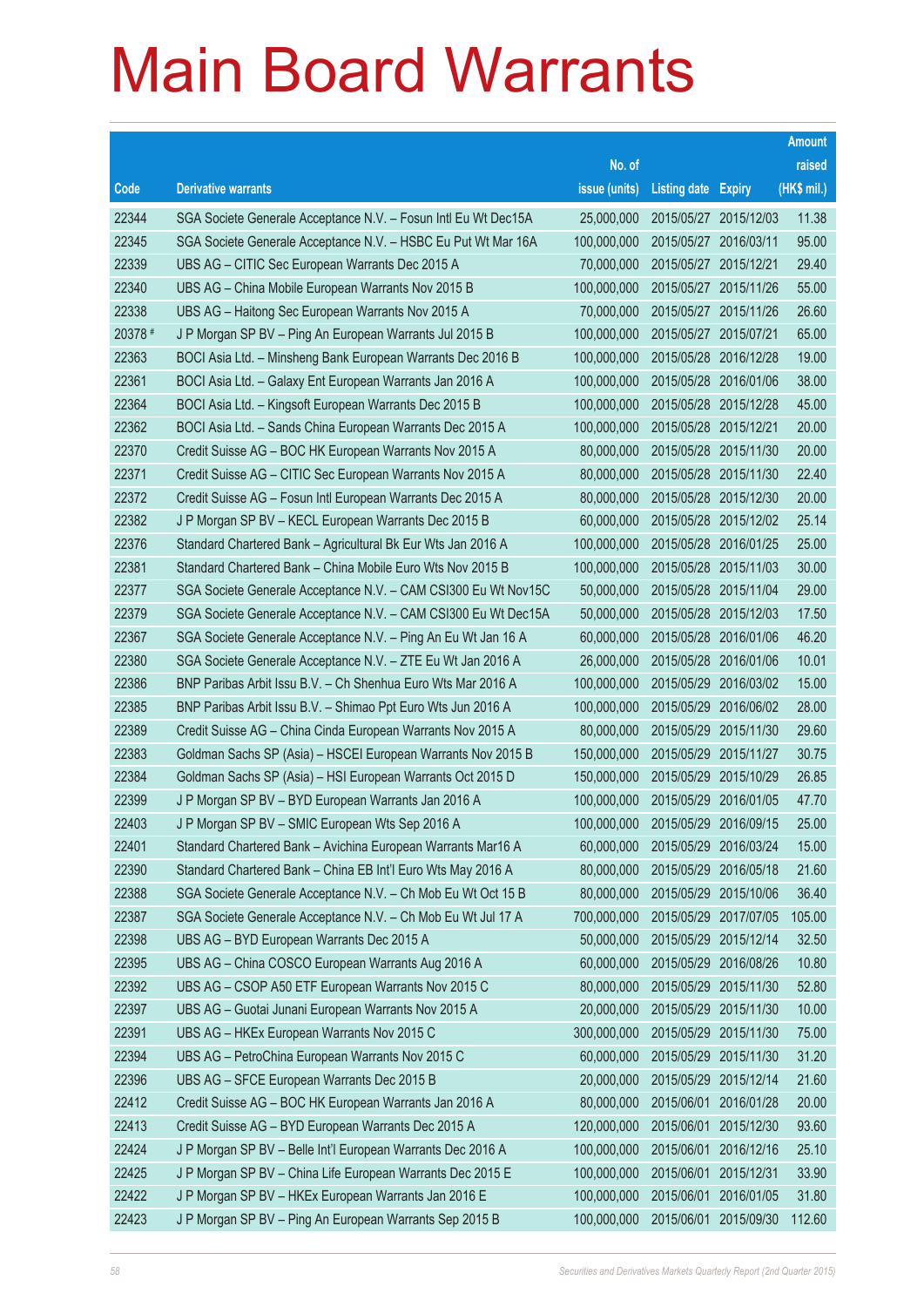|         |                                                                |               |                            |                       | <b>Amount</b> |
|---------|----------------------------------------------------------------|---------------|----------------------------|-----------------------|---------------|
|         |                                                                | No. of        |                            |                       | raised        |
| Code    | <b>Derivative warrants</b>                                     | issue (units) | <b>Listing date Expiry</b> |                       | (HK\$ mil.)   |
| 22419   | J P Morgan SP BV - Ping An European Warrants Nov 2015 C        | 100,000,000   |                            | 2015/06/01 2015/11/02 | 52.20         |
| 22404   | Standard Chartered Bank - CGN Power European Warrants Nov15A   | 20,000,000    |                            | 2015/06/01 2015/11/30 | 13.00         |
| 22405   | Standard Chartered Bank - CGN Power European Warrants Oct17A   | 60,000,000    | 2015/06/01                 | 2017/10/30            | 15.00         |
| 22406   | SGA Societe Generale Acceptance N.V. - BOCHK Eu Wt Mar 2016A   | 50,000,000    |                            | 2015/06/01 2016/03/03 | 13.50         |
| 22418   | SGA Societe Generale Acceptance N.V. - BOCHK Eu Wt Aug 2016A   | 50,000,000    |                            | 2015/06/01 2016/08/03 | 14.00         |
| 22408   | SGA Societe Generale Acceptance NV - CSOP A50 ETF Eu Wt Jul16A | 300,000,000   |                            | 2015/06/01 2016/07/06 | 49.50         |
| 22410   | SGA Societe Generale Acceptance NV - CSOP A50 ETF Eu Wt Sep16B | 300,000,000   | 2015/06/01                 | 2016/09/05            | 45.00         |
| 22411   | SGA Societe Generale Acceptance N.V. - A50 Ch Eu Wt Jun 2016C  | 300,000,000   |                            | 2015/06/01 2016/06/03 | 45.00         |
| 22417   | UBS AG - CAM CSI300 European Warrants Nov 2015 B               | 40,000,000    |                            | 2015/06/01 2015/11/30 | 13.00         |
| 22414   | UBS AG - BOC HK European Warrants Feb 2016 A                   | 80,000,000    |                            | 2015/06/01 2016/02/23 | 20.00         |
| 22416   | UBS AG - A50 China European Warrants Nov 2015 C                | 80,000,000    |                            | 2015/06/01 2015/11/30 | 38.00         |
| 22415   | UBS AG - Ping An European Warrants Nov 2015 B                  | 100,000,000   |                            | 2015/06/01 2015/11/30 | 39.00         |
| 13110 # | Standard Chartered Bank - CITIC Pacific Euro Wts Dec 2015 A    | 50,000,000    |                            | 2015/06/01 2015/12/30 | 16.75         |
| 21370 # | Standard Chartered Bank - HKEx European Warrants Dec 2015 E    | 50,000,000    |                            | 2015/06/01 2015/12/11 | 11.30         |
| 21874 # | Standard Chartered Bank - HSBC European Warrants Sep 2015 C    | 90,000,000    |                            | 2015/06/01 2015/09/23 | 10.35         |
| 22440   | BOCI Asia Ltd. - BOC HK European Warrants Jan 2016 A           | 100,000,000   |                            | 2015/06/02 2016/01/05 | 23.00         |
| 22438   | BOCI Asia Ltd. - China Mobile European Warrants Dec 2015 A     | 100,000,000   |                            | 2015/06/02 2015/12/07 | 53.00         |
| 22439   | BOCI Asia Ltd. - Ping An European Warrants Nov 2015 A          | 100,000,000   |                            | 2015/06/02 2015/11/23 | 76.00         |
| 22437   | BOCI Asia Ltd. - Tencent Holdings European Wts Feb 2016 B      | 100,000,000   |                            | 2015/06/02 2016/02/29 | 19.00         |
| 22500   | BNP Paribas Arbit Issu B.V. - CAM CSI300 Euro Wts Jan 2016 B   | 80,000,000    |                            | 2015/06/02 2016/01/05 | 27.20         |
| 22498   | BNP Paribas Arbit Issu B.V. - HS H-SHARE Euro Wts Apr 2017 A   | 100,000,000   |                            | 2015/06/02 2017/04/06 | 25.00         |
| 22464   | Credit Suisse AG - Ch Comm Cons European Warrants Nov 2015 B   | 100,000,000   |                            | 2015/06/02 2015/11/27 | 20.00         |
| 22467   | Credit Suisse - China Railway European Warrants Dec 2015 A     | 100,000,000   |                            | 2015/06/02 2015/12/30 | 17.00         |
| 22469   | Credit Suisse AG - CRCC European Warrants Dec 2015 B           | 100,000,000   |                            | 2015/06/02 2015/12/07 | 25.00         |
| 22452   | Credit Suisse AG - HKEx European Warrants Dec 2015 F           | 120,000,000   |                            | 2015/06/02 2015/12/07 | 51.60         |
| 22453   | Credit Suisse AG - HKEx European Put Warrants Dec 2015 G       | 120,000,000   |                            | 2015/06/02 2015/12/07 | 48.00         |
| 22457   | Credit Suisse AG - Ping An European Warrants Nov 2015 C        | 80,000,000    |                            | 2015/06/02 2015/11/02 | 73.60         |
| 22459   | Credit Suisse AG - Ping An European Warrants Aug 2016 A        | 150,000,000   |                            | 2015/06/02 2016/08/30 | 37.50         |
| 22445   | Goldman Sachs SP (Asia) - China Life Euro Wts Oct 2015 C       | 80,000,000    |                            | 2015/06/02 2015/10/30 | 21.04         |
| 22494   | Goldman Sachs SP (Asia) - China Life Euro Wts Dec 2015 C       | 80,000,000    |                            | 2015/06/02 2015/12/02 | 20.00         |
| 22497   | Goldman Sachs SP (Asia) - China Life Euro Wts Dec 2015 D       | 80,000,000    |                            | 2015/06/02 2015/12/02 | 41.04         |
| 22490   | Goldman Sachs SP (Asia) - HSCEI European Warrants Oct 2015 A   | 150,000,000   |                            | 2015/06/02 2015/10/29 | 33.60         |
| 22491   | Goldman Sachs SP (Asia) - HSCEI European Put Wts Oct 2015 B    | 150,000,000   |                            | 2015/06/02 2015/10/29 | 22.50         |
| 22444   | Goldman Sachs SP (Asia) - Ping An European Wts Dec 2015 A      | 80,000,000    |                            | 2015/06/02 2015/12/02 | 74.32         |
| 22495   | Goldman Sachs SP (Asia) - Ping An European Wts Dec 2015 B      | 80,000,000    |                            | 2015/06/02 2015/12/02 | 71.28         |
| 22426   | HK Bank - AIA European Warrants Dec 2015 A                     | 80,000,000    |                            | 2015/06/02 2015/12/01 | 22.40         |
| 22427   | HK Bank - Ping An European Warrants Dec 2015 B                 | 50,000,000    |                            | 2015/06/02 2015/12/01 | 30.00         |
| 22485   | J P Morgan SP BV - CAM CSI300 European Warrants Dec 2015 A     | 100,000,000   |                            | 2015/06/02 2015/12/01 | 25.20         |
| 22488   | J P Morgan SP BV - HS H-SHARE European Warrants Dec 2015 A     | 100,000,000   |                            | 2015/06/02 2015/12/02 | 47.40         |
| 22489   | J P Morgan SP BV - HSI European Warrants Nov 2015 H            | 300,000,000   |                            | 2015/06/02 2015/11/27 | 45.00         |
| 22484   | J P Morgan SP BV - Li & Fung European Warrants Nov 2017 A      | 70,000,000    |                            | 2015/06/02 2017/11/30 | 10.57         |
| 22483   | J P Morgan SP BV - Ping An European Warrants Dec 2015 B        | 100,000,000   |                            | 2015/06/02 2015/12/02 | 45.50         |
| 22442   | Macquarie Bank Ltd. - Ali Health European Warrants Nov 2016A   | 20,000,000    |                            | 2015/06/02 2016/11/02 | 10.06         |
| 22434   | Standard Chartered Bank - BOC HK European Wts Jan 2016 A       | 80,000,000    |                            | 2015/06/02 2016/01/04 | 20.00         |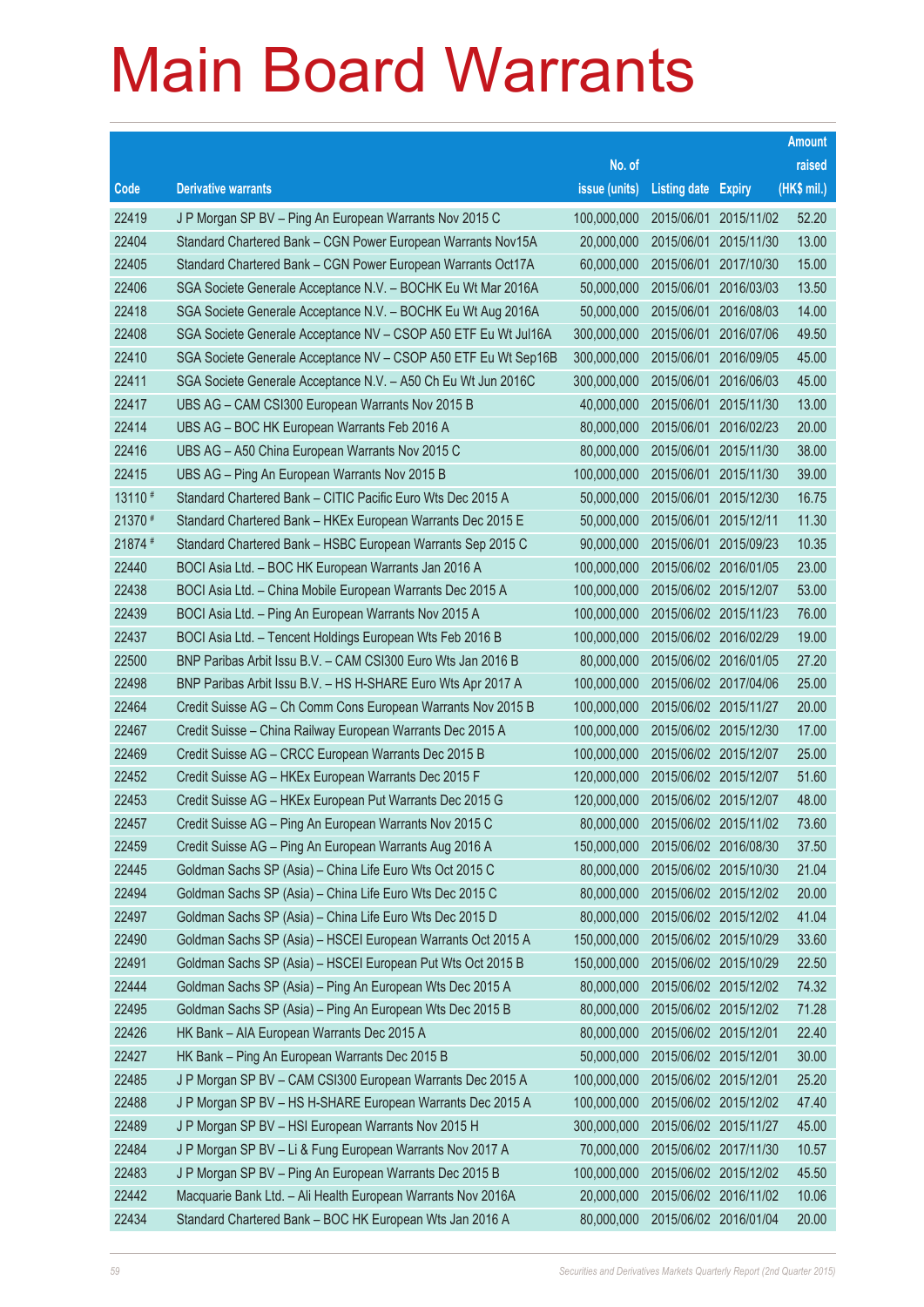|         |                                                                |               |                            |                       | <b>Amount</b> |
|---------|----------------------------------------------------------------|---------------|----------------------------|-----------------------|---------------|
|         |                                                                | No. of        |                            |                       | raised        |
| Code    | <b>Derivative warrants</b>                                     | issue (units) | <b>Listing date Expiry</b> |                       | (HK\$ mil.)   |
| 22435   | Standard Chartered Bank - CSOP A50 ETF Euro Wts Jun 2016 A     | 100,000,000   | 2015/06/02 2016/06/24      |                       | 15.00         |
| 22436   | Standard Chartered Bank - A50 China Euro Warrants Dec 2016 B   | 100,000,000   |                            | 2015/06/02 2016/12/30 | 18.00         |
| 22451   | Standard Chartered Bank - Ping An European Wts Oct 2015 A      | 80,000,000    | 2015/06/02 2015/10/28      |                       | 56.00         |
| 22449   | Standard Chartered Bank - Tencent Hidg Euro Wts Oct 2015 B     | 80,000,000    |                            | 2015/06/02 2015/10/28 | 32.00         |
| 22428   | SGA Societe Generale Acceptance NV - CSOP A50 ETF Eu Wt Dec15D | 50,000,000    |                            | 2015/06/02 2015/12/03 | 28.50         |
| 22447   | SGA Societe Generale Acceptance N.V. - A50 Ch Eu Wt Nov 2016A  | 300,000,000   |                            | 2015/06/02 2016/11/03 | 63.00         |
| 22448   | SGA Societe Generale Acceptance N.V. - A50 Ch Eu Wt Jul 2017A  | 300,000,000   | 2015/06/02 2017/07/05      |                       | 75.00         |
| 22458   | SGA Societe Generale Acceptance N.V. - Galaxy Eu Put Wt Dec15C | 80,000,000    |                            | 2015/06/02 2015/12/03 | 30.80         |
| 22429   | SGA Societe Generale Acceptance N.V. - HKEx Eu Wt Dec 2015 G   | 200,000,000   |                            | 2015/06/02 2015/12/03 | 70.00         |
| 22455   | SGA Societe Generale Acceptance N.V. - HKEx Eu Wt Dec 2015 I   | 200,000,000   |                            | 2015/06/02 2015/12/03 | 58.00         |
| 22430   | SGA Societe Generale Acceptance N.V. - HKEx Eu Wt Feb 2016 C   | 200,000,000   | 2015/06/02 2016/02/03      |                       | 77.00         |
| 22431   | SGA Societe Generale Acceptance N.V. - HKEx Eu Wt Mar 2016 B   | 200,000,000   |                            | 2015/06/02 2016/03/03 | 66.00         |
| 22433   | SGA Societe Generale Acceptance N.V. - HKEx Eu Put Wt Dec15H   | 200,000,000   |                            | 2015/06/02 2015/12/03 | 106.00        |
| 22446   | SGA Societe Generale Acceptance N.V. - HSCEI Eu Wt Mar 2016A   | 150,000,000   |                            | 2015/06/02 2016/03/30 | 22.50         |
| 22465   | SGA Societe Generale Acceptance N.V. - Ping An Eu Wt Nov 15 F  | 70,000,000    | 2015/06/02 2015/11/04      |                       | 57.40         |
| 22463   | SGA Societe Generale Acceptance N.V. - Ping An Eu Wt Dec 15 C  | 70,000,000    |                            | 2015/06/02 2015/12/03 | 82.60         |
| 22468   | SGA Societe Generale Acceptance N.V. - Ping An Eu Wt Dec 15 D  | 70,000,000    |                            | 2015/06/02 2015/12/03 | 45.50         |
| 22470   | SGA Societe Generale Acceptance N.V - Ping An Eu Put Wt Dec15E | 70,000,000    |                            | 2015/06/02 2015/12/03 | 83.30         |
| 22480   | UBS AG - China Life European Warrants Dec 2015 F               | 100,000,000   | 2015/06/02 2015/12/08      |                       | 25.00         |
| 22478   | UBS AG - CSOP A50 ETF European Warrants Dec 2015 B             | 80,000,000    | 2015/06/02 2015/12/07      |                       | 52.80         |
| 22479   | UBS AG - A50 China European Warrants Dec 2015 C                | 80,000,000    |                            | 2015/06/02 2015/12/07 | 44.00         |
| 22475   | UBS AG - HKEx European Warrants Dec 2015 I                     | 300,000,000   |                            | 2015/06/02 2015/12/07 | 75.00         |
| 22476   | UBS AG - HKEx European Put Warrants Jan 2016 C                 | 100,000,000   |                            | 2015/06/02 2016/01/22 | 39.00         |
| 22472   | UBS AG - HSCEI European Put Warrants Nov 2015 B                | 100,000,000   |                            | 2015/06/02 2015/11/27 | 18.00         |
| 22471   | UBS AG - HSI European Put Warrants Nov 2015 C                  | 300,000,000   | 2015/06/02 2015/11/27      |                       | 75.00         |
| 22481   | UBS AG - ICBC European Warrants Dec 2015 B                     | 100,000,000   | 2015/06/02 2015/12/21      |                       | 30.00         |
| 20776 # | Goldman Sachs SP (Asia) - China Life Euro Wts Dec 2015 B       | 80,000,000    | 2015/06/02 2015/12/31      |                       | 32.40         |
| 21069 # | HK Bank - HSI European Warrants Nov 2015 A                     | 280,000,000   | 2015/06/02 2015/11/27      |                       | 30.80         |
| 22523   | Credit Suisse AG - China Life European Warrants Dec 2015 A     | 100,000,000   | 2015/06/03 2015/12/07      |                       | 25.00         |
| 22524   | Credit Suisse AG - CPIC European Warrants Dec 2015 A           | 70,000,000    |                            | 2015/06/03 2015/12/30 | 30.10         |
| 22525   | Credit Suisse AG - CSOP A50 ETF European Warrants Oct 2015 B   | 70,000,000    | 2015/06/03 2015/10/29      |                       | 53.90         |
| 22526   | Credit Suisse AG - A50 China European Warrants Oct 2015 A      | 70,000,000    | 2015/06/03 2015/10/29      |                       | 42.00         |
| 22521   | Credit Suisse AG - Ping An European Warrants Dec 2015 B        | 100,000,000   | 2015/06/03 2015/12/07      |                       | 58.00         |
| 22520   | Credit Suisse AG - Tencent Holdings European Wts Oct 2015 C    | 80,000,000    |                            | 2015/06/03 2015/10/29 | 104.00        |
| 22511   | Goldman Sachs SP (Asia) - CSOP A50 ETF Euro Wts Dec 2015 A     | 80,000,000    | 2015/06/03 2015/12/03      |                       | 97.12         |
| 22512   | Goldman Sachs SP (Asia) - A50 China European Wts Dec 2015 C    | 80,000,000    |                            | 2015/06/03 2015/12/03 | 119.36        |
| 22513   | Goldman Sachs SP (Asia) - A50 China European Wts Dec 2015 D    | 80,000,000    | 2015/06/03 2015/12/03      |                       | 85.84         |
| 22532   | J P Morgan SP BV - CSOP A50 ETF European Warrants Nov 2015 B   | 100,000,000   | 2015/06/03 2015/11/03      |                       | 65.80         |
| 22530   | J P Morgan SP BV - A50 China European Warrants Dec 2015 D      | 100,000,000   | 2015/06/03 2015/12/03      |                       | 48.80         |
| 22506   | Macquarie Bank Ltd. - CAM CSI300 European Wts Jan 2016 A       | 40,000,000    | 2015/06/03 2016/01/05      |                       | 10.00         |
| 22504   | Macquarie Bank Ltd. - Ch Ship Cont European Wts Jan 2016 A     | 20,000,000    | 2015/06/03 2016/01/05      |                       | 10.00         |
| 22507   | Macquarie Bank Ltd. - A50 China European Warrants Oct 2016 A   | 40,000,000    | 2015/06/03 2016/10/04      |                       | 10.00         |
| 22514   | Macquarie Bank Ltd. - Zijin Mining European Wts Jan 2016 A     | 25,000,000    | 2015/06/03 2016/01/05      |                       | 10.00         |
| 22518   | Standard Chartered Bank - Belle Int'l European Wts Jul 2016A   | 80,000,000    | 2015/06/03 2016/07/11      |                       | 20.00         |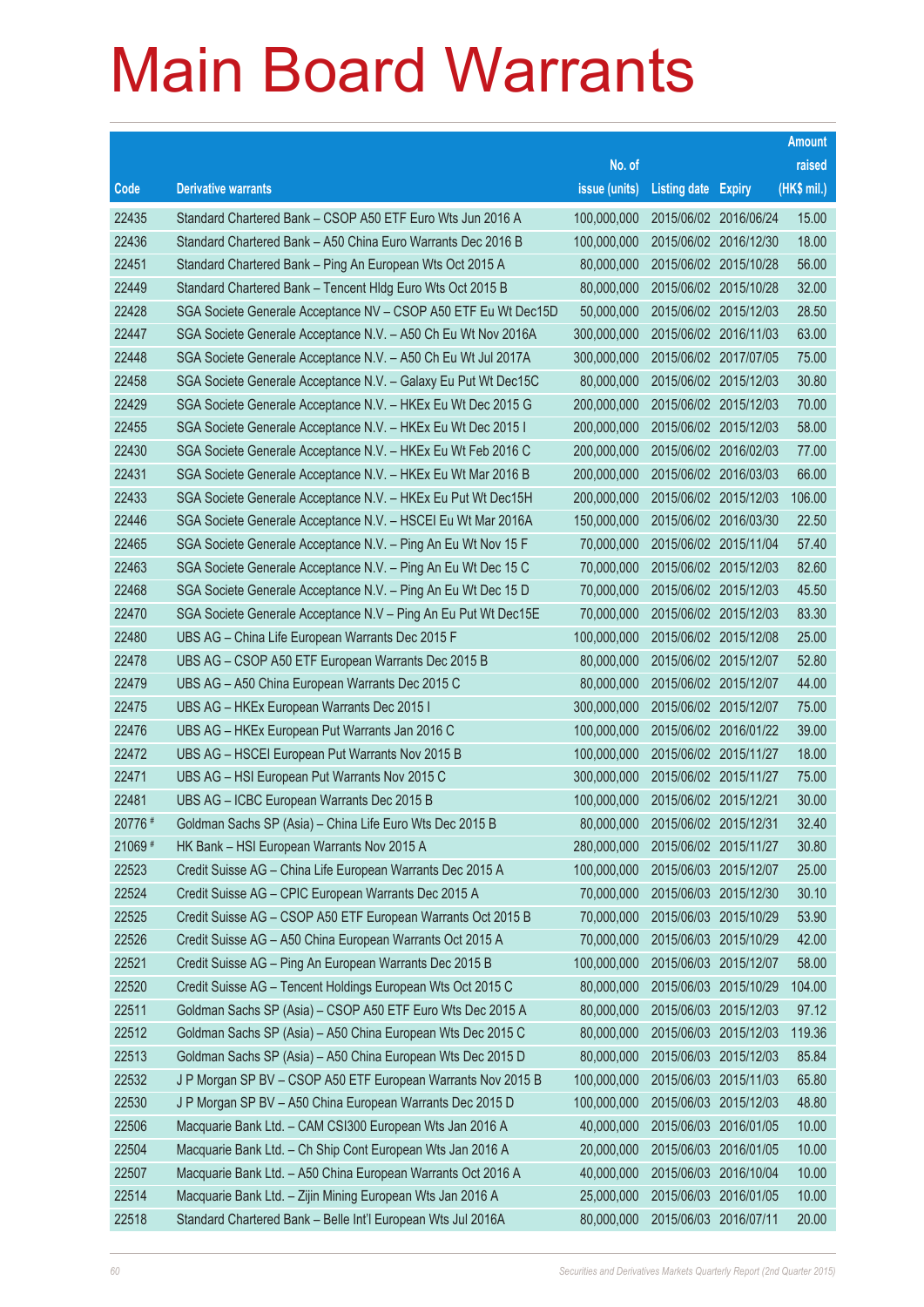|       |                                                                |               |                            |            | <b>Amount</b> |
|-------|----------------------------------------------------------------|---------------|----------------------------|------------|---------------|
|       |                                                                | No. of        |                            |            | raised        |
| Code  | <b>Derivative warrants</b>                                     | issue (units) | <b>Listing date Expiry</b> |            | (HK\$ mil.)   |
| 22501 | Standard Chartered Bank – Intime European Warrants Jun 2016A   | 50,000,000    | 2015/06/03 2016/06/01      |            | 15.00         |
| 22503 | SGA Societe Generale Acceptance N.V. - CAM CSI300 Eu Wt Jan16A | 60,000,000    | 2015/06/03 2016/01/06      |            | 20.40         |
| 22510 | SGA Societe Generale Acceptance N.V. - Galaxy Ent Eu Wt Jul16A | 80,000,000    | 2015/06/03 2016/07/06      |            | 52.80         |
| 22508 | SGA Societe Generale Acceptance N.V. - Ping An Eu Wt Nov 15 G  | 70,000,000    | 2015/06/03 2015/11/04      |            | 88.90         |
| 22502 | SGA Societe Generale Acceptance N.V - Sands China Eu Wt May16A | 80,000,000    | 2015/06/03 2016/05/05      |            | 31.60         |
| 22527 | UBS AG - China Cinda European Warrants Dec 2015 A              | 50,000,000    | 2015/06/03 2015/12/02      |            | 29.00         |
| 22528 | UBS AG - Evergrande European Warrants Jan 2016 A               | 40,000,000    | 2015/06/03 2016/01/11      |            | 35.20         |
| 22529 | UBS AG - China Vanke European Warrants Feb 2016 B              | 100,000,000   | 2015/06/03 2016/02/26      |            | 25.00         |
| 22547 | Credit Suisse AG - CAM CSI300 European Warrants Dec 2015 A     | 80,000,000    | 2015/06/04 2015/12/07      |            | 28.80         |
| 22546 | HK Bank - Greatwall Motor European Warrants Jun 2018 A         | 100,000,000   | 2015/06/04 2018/06/29      |            | 25.00         |
| 22538 | HK Bank - HSCEI European Warrants Dec 2015 E                   | 280,000,000   | 2015/06/04 2015/12/30      |            | 47.60         |
| 22539 | HK Bank – HSI European Warrants Nov 2015 F                     | 280,000,000   | 2015/06/04 2015/11/27      |            | 42.00         |
| 22542 | HK Bank – Jiangxi Copper European Warrants Jan 2016 A          | 80,000,000    | 2015/06/04 2016/01/29      |            | 12.00         |
| 22540 | HK Bank - PetroChina European Warrants Dec 2015 A              | 80,000,000    | 2015/06/04 2015/12/03      |            | 36.00         |
| 22536 | HK Bank - Ping An European Warrants Dec 2015 C                 | 60,000,000    | 2015/06/04 2015/12/03      |            | 54.00         |
| 22537 | HK Bank – Sands China European Warrants Dec 2015 A             | 80,000,000    | 2015/06/04 2015/12/30      |            | 20.00         |
| 22541 | HK Bank - Shanghai Electric European Warrants Dec 2015 A       | 80,000,000    | 2015/06/04 2015/12/31      |            | 20.00         |
| 22556 | J P Morgan SP BV - CC Bank European Wts Jan 2016 A             | 100,000,000   | 2015/06/04 2016/01/04      |            | 33.90         |
| 22559 | J P Morgan SP BV - HSCEI European Wts Jan 2016 C               | 200,000,000   | 2015/06/04                 | 2016/01/28 | 50.80         |
| 22555 | J P Morgan SP BV - HS H-SHARE European Warrants Dec 2016 A     | 100,000,000   | 2015/06/04 2016/12/30      |            | 18.00         |
| 22558 | J P Morgan SP BV - HSI European Warrants Jan 2016 C            | 300,000,000   | 2015/06/04 2016/01/28      |            | 75.30         |
| 22557 | J P Morgan SP BV - Tencent European Warrants Mar 2016 C        | 200,000,000   | 2015/06/04 2016/03/31      |            | 30.40         |
| 22535 | Macquarie Bank Ltd. - HKEx European Warrants Apr 2016 A        | 40,000,000    | 2015/06/04                 | 2016/04/05 | 10.00         |
| 22533 | Macquarie Bank Ltd. - Sands China European Wts Jan 2016 A      | 40,000,000    | 2015/06/04 2016/01/05      |            | 10.00         |
| 22548 | Standard Chartered Bank - HKEx European Warrants Jul 2016 B    | 100,000,000   | 2015/06/04 2016/07/04      |            | 38.00         |
| 22549 | Standard Chartered Bank - HKEx European Warrants Aug 2016 B    | 100,000,000   | 2015/06/04 2016/08/02      |            | 25.00         |
| 22544 | Standard Chartered Bank - Zijin Mining Euro Wts Dec 2015 A     | 60,000,000    | 2015/06/04 2015/12/07      |            | 15.00         |
| 22550 | SGA Societe Generale Acceptance N.V. - CLife Eu Wt Dec 2015 E  | 150,000,000   | 2015/06/04 2015/12/03      |            | 72.00         |
| 22551 | SGA Societe Generale Acceptance N.V. - A50 Ch Eu Wt Apr 2016D  | 300,000,000   | 2015/06/04 2016/04/06      |            | 75.00         |
| 22576 | Credit Suisse AG - CGN Power European Warrants Dec 2015 A      | 60,000,000    | 2015/06/05 2015/12/30      |            | 64.80         |
| 22574 | Credit Suisse AG - Ch Overseas European Warrants Oct 2015 A    | 70,000,000    | 2015/06/05 2015/10/29      |            | 10.50         |
| 22580 | Credit Suisse AG - Galaxy Ent European Warrants Dec 2015 B     | 80,000,000    | 2015/06/05 2015/12/30      |            | 34.40         |
| 22577 | Credit Suisse AG - Guotai Junani European Warrants Dec 2015A   | 30,000,000    | 2015/06/05 2015/12/07      |            | 16.50         |
| 22575 | Credit Suisse AG - HKEx European Warrants Nov 2015 G           | 150,000,000   | 2015/06/05 2015/11/27      |            | 48.00         |
| 22582 | Credit Suisse AG - Jiangxi Copper European Wts May 2016 A      | 120,000,000   | 2015/06/05 2016/05/30      |            | 30.00         |
| 22578 | Credit Suisse AG - Sands China European Warrants Dec 2015 A    | 80,000,000    | 2015/06/05 2015/12/30      |            | 22.40         |
| 22592 | Goldman Sachs SP (Asia) - HSCEI European Put Wts Oct 2015 C    | 150,000,000   | 2015/06/05 2015/10/29      |            | 23.85         |
| 22588 | J P Morgan SP BV - Zijin Mining European Warrants Jan 2016 A   | 60,000,000    | 2015/06/05 2016/01/04      |            | 19.20         |
| 22564 | Standard Chartered Bank - CAM CSI300 European Wts Dec 2015 A   | 80,000,000    | 2015/06/05 2015/12/07      |            | 20.00         |
| 22566 | Standard Chartered Bank - CAM CSI300 European Wts Dec 2015 B   | 80,000,000    | 2015/06/05 2015/12/03      |            | 24.80         |
| 22562 | Standard Chartered Bank - Brilliance Chi Euro Wts Jul 2016 A   | 50,000,000    | 2015/06/05 2016/07/11      |            | 12.50         |
| 22567 | Standard Chartered Bank - A50 China Euro Put Wts Feb 2016 A    | 80,000,000    | 2015/06/05 2016/02/22      |            | 20.00         |
| 22590 | Standard Chartered Bank - Jiangxi Copper Euro Wts Apr 2016 B   | 80,000,000    | 2015/06/05 2016/04/18      |            | 20.00         |
| 22570 | SGA Societe Generale Acceptance N.V. - BOCL Eu Wt Jan 2016 A   | 100,000,000   | 2015/06/05 2016/01/06      |            | 39.50         |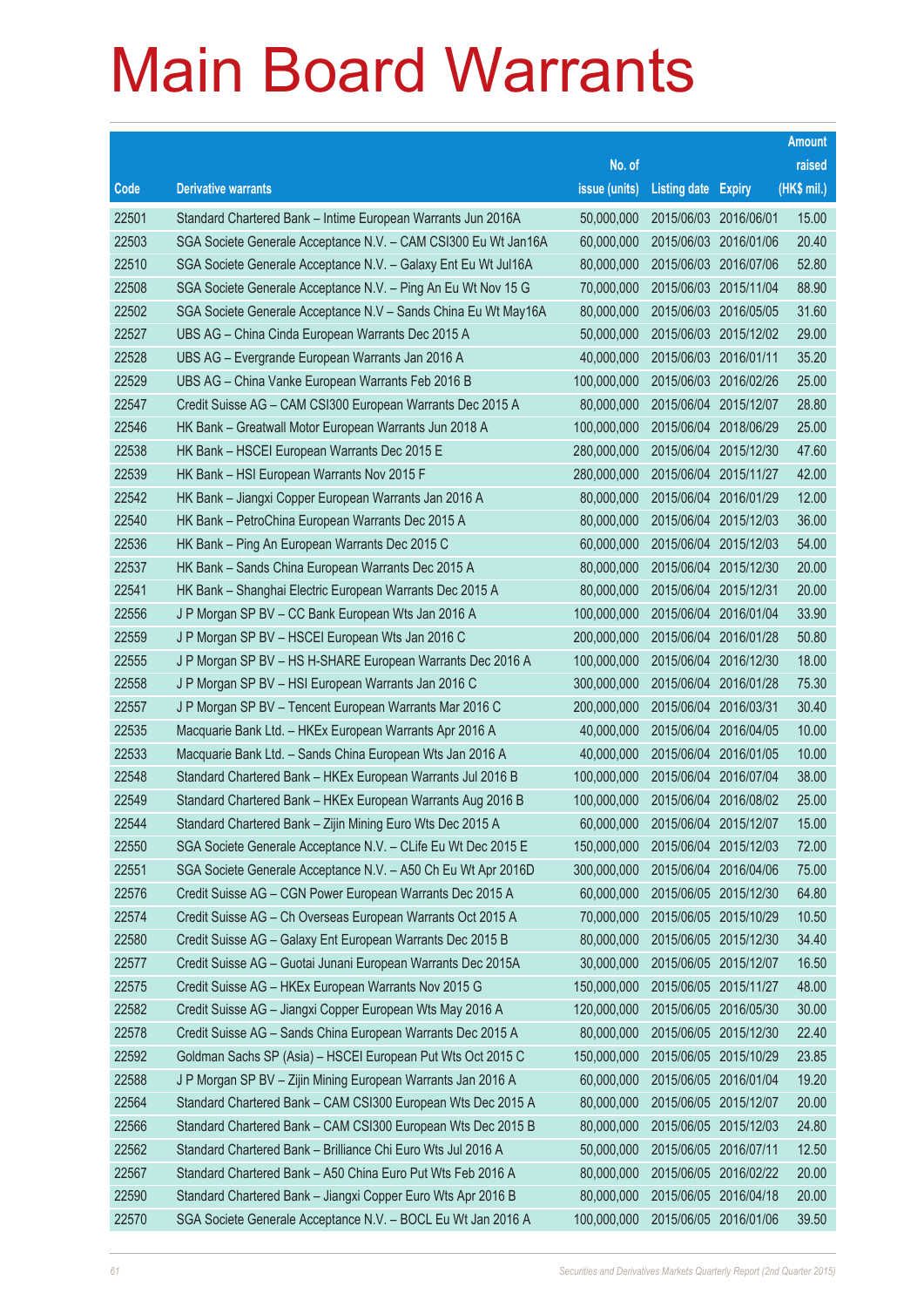|       |                                                                |               |                            |                       | <b>Amount</b> |
|-------|----------------------------------------------------------------|---------------|----------------------------|-----------------------|---------------|
|       |                                                                | No. of        |                            |                       | raised        |
| Code  | <b>Derivative warrants</b>                                     | issue (units) | <b>Listing date Expiry</b> |                       | (HK\$ mil.)   |
| 22571 | SGA Societe Generale Acceptance N.V. - CCB Eur Wt Feb 2016 A   | 100,000,000   | 2015/06/05 2016/02/03      |                       | 69.00         |
| 22561 | SGA Societe Generale Acceptance N.V. - Galaxy Eu Put Wt Jun16B | 80,000,000    |                            | 2015/06/05 2016/06/03 | 32.00         |
| 22573 | SGA Societe Generale Acceptance N.V. - ICBC Eu Wt Jan 2016 B   | 100,000,000   |                            | 2015/06/05 2016/01/06 | 58.00         |
| 22560 | SGA Societe Generale Acceptance NV - Sands Ch Eu Put Wt May16B | 80,000,000    |                            | 2015/06/05 2016/05/05 | 26.00         |
| 22585 | UBS AG - China Life European Warrants Nov 2015 B               | 100,000,000   |                            | 2015/06/05 2015/11/25 | 35.00         |
| 22586 | UBS AG - Evergrande European Warrants Mar 2016 A               | 40,000,000    |                            | 2015/06/05 2016/03/09 | 37.20         |
| 22583 | UBS AG - HSBC European Warrants Oct 2015 A                     | 100,000,000   |                            | 2015/06/05 2015/10/02 | 21.00         |
| 22587 | UBS AG - HSI European Warrants Nov 2015 D                      | 300,000,000   |                            | 2015/06/05 2015/11/27 | 48.00         |
| 22584 | UBS AG - Sands China European Warrants Dec 2015 B              | 70,000,000    |                            | 2015/06/05 2015/12/08 | 17.50         |
| 22616 | Goldman Sachs SP (Asia) - CAM CSI300 European Wts Dec 2015 B   | 80,000,000    |                            | 2015/06/08 2015/12/08 | 32.96         |
| 22617 | Goldman Sachs SP (Asia) - CAM CSI300 European Wts Dec 2015 C   | 80,000,000    |                            | 2015/06/08 2015/12/30 | 26.32         |
| 22603 | Goldman Sachs SP (Asia) - China Mobile Euro Wts Jan 2016 A     | 120,000,000   |                            | 2015/06/08 2016/01/04 | 83.04         |
| 22600 | Goldman Sachs SP (Asia) - HKEx European Warrants Dec 2015 J    | 300,000,000   |                            | 2015/06/08 2015/12/30 | 136.50        |
| 22601 | Goldman Sachs SP (Asia) - HKEx European Warrants Jan 2016 A    | 300,000,000   |                            | 2015/06/08 2016/01/04 | 117.90        |
| 22602 | Goldman Sachs SP (Asia) - HSBC European Warrants Jan 2016 A    | 150,000,000   | 2015/06/08 2016/01/04      |                       | 56.85         |
| 22605 | Goldman Sachs SP (Asia) - Ping An European Wts Nov 2015 A      | 80,000,000    |                            | 2015/06/08 2015/11/27 | 93.92         |
| 22598 | HK Bank - BOC HK European Warrants Dec 2015 A                  | 80,000,000    | 2015/06/08 2015/12/31      |                       | 20.00         |
| 22593 | HK Bank - Geely Auto European Warrants Dec 2015 B              | 50,000,000    | 2015/06/08 2015/12/31      |                       | 17.50         |
| 22596 | HK Bank - Galaxy Ent European Warrants Dec 2015 B              | 60,000,000    | 2015/06/08 2015/12/31      |                       | 18.00         |
| 22594 | HK Bank - Lenovo European Warrants Nov 2016 A                  | 100,000,000   |                            | 2015/06/08 2016/11/30 | 21.00         |
| 22599 | HK Bank - Tencent European Warrants Mar 2016 B                 | 150,000,000   | 2015/06/08 2016/03/31      |                       | 22.50         |
| 22623 | J P Morgan SP BV - CGN Power European Warrants Jan 2016 A      | 60,000,000    |                            | 2015/06/08 2016/01/04 | 60.60         |
| 22619 | J P Morgan SP BV - HSBC European Warrants Jan 2016 B           | 100,000,000   |                            | 2015/06/08 2016/01/05 | 32.40         |
| 22626 | J P Morgan SP BV - Sh Electric European Warrants Mar 2016 A    | 60,000,000    |                            | 2015/06/08 2016/03/02 | 15.06         |
| 22620 | J P Morgan SP BV - Tingyi European Warrants Nov 2016 A         | 60,000,000    |                            | 2015/06/08 2016/11/30 | 15.42         |
| 22608 | SGA Societe Generale Acceptance N.V. - HSCEI Eu Wt Dec 2015E   | 150,000,000   |                            | 2015/06/08 2015/12/30 | 37.50         |
| 22609 | SGA Societe Generale Acceptance N.V. - HSCEI Eu Put Wt Dec15F  | 150,000,000   |                            | 2015/06/08 2015/12/30 | 29.25         |
| 22611 | SGA Societe Generale Acceptance N.V. - HSI Eur Wt Dec 2015 E   | 150,000,000   | 2015/06/08 2015/12/30      |                       | 25.50         |
| 22610 | SGA Societe Generale Acceptance N.V. - HSI Eur Wt Jan 2016 D   | 150,000,000   | 2015/06/08 2016/01/28      |                       | 37.50         |
| 22613 | SGA Societe Generale Acceptance N.V. - HSI Eu Put Wt Oct 15 C  | 150,000,000   | 2015/06/08 2015/10/29      |                       | 31.50         |
| 22612 | SGA Societe Generale Acceptance N.V. - HSI Eu Put Wt Jan 16 E  | 150,000,000   | 2015/06/08 2016/01/28      |                       | 37.50         |
| 22607 | SGA Societe Generale Acceptance N.V - Sands China Eu Wt Dec15A | 80,000,000    | 2015/06/08 2015/12/03      |                       | 12.00         |
| 22606 | SGA Societe Generale Acceptance N.V - Sands China Eu Wt Jan16A | 80,000,000    | 2015/06/08 2016/01/06      |                       | 24.80         |
| 22636 | UBS AG - CGN Power European Warrants Mar 2016 A                | 20,000,000    | 2015/06/08 2016/03/31      |                       | 26.00         |
| 22635 | UBS AG - CGS European Warrants Dec 2015 A                      | 70,000,000    | 2015/06/08 2015/12/11      |                       | 17.50         |
| 22629 | UBS AG - Galaxy Ent European Warrants Dec 2015 C               | 70,000,000    | 2015/06/08 2015/12/11      |                       | 29.40         |
| 22631 | UBS AG - Galaxy Ent European Put Warrants Dec 2015 D           | 60,000,000    | 2015/06/08 2015/12/08      |                       | 15.90         |
| 22627 | UBS AG - Sands China European Warrants Dec 2015 C              | 70,000,000    | 2015/06/08 2015/12/24      |                       | 23.10         |
| 22628 | UBS AG - Sands China European Put Warrants Dec 2015 D          | 60,000,000    | 2015/06/08 2015/12/14      |                       | 18.00         |
| 22654 | BOCI Asia Ltd. - China Life European Warrants Dec 2015 C       | 100,000,000   | 2015/06/09 2015/12/31      |                       | 20.00         |
| 22651 | BOCI Asia Ltd. - HKEx European Warrants Jan 2016 C             | 100,000,000   | 2015/06/09                 | 2016/01/07            | 57.00         |
| 22653 | BOCI Asia Ltd. - HKEx European Warrants Apr 2016 A             | 100,000,000   | 2015/06/09                 | 2016/04/26            | 59.00         |
| 22656 | BNP Paribas Arbit Issu B.V. - Link REIT Euro Wts May 2016 A    | 50,000,000    | 2015/06/09                 | 2016/05/04            | 12.50         |
| 22657 | BNP Paribas Arbit Issu B.V. - Ping An European Wt Sep 2016 A   | 100,000,000   | 2015/06/09 2016/09/02      |                       | 20.00         |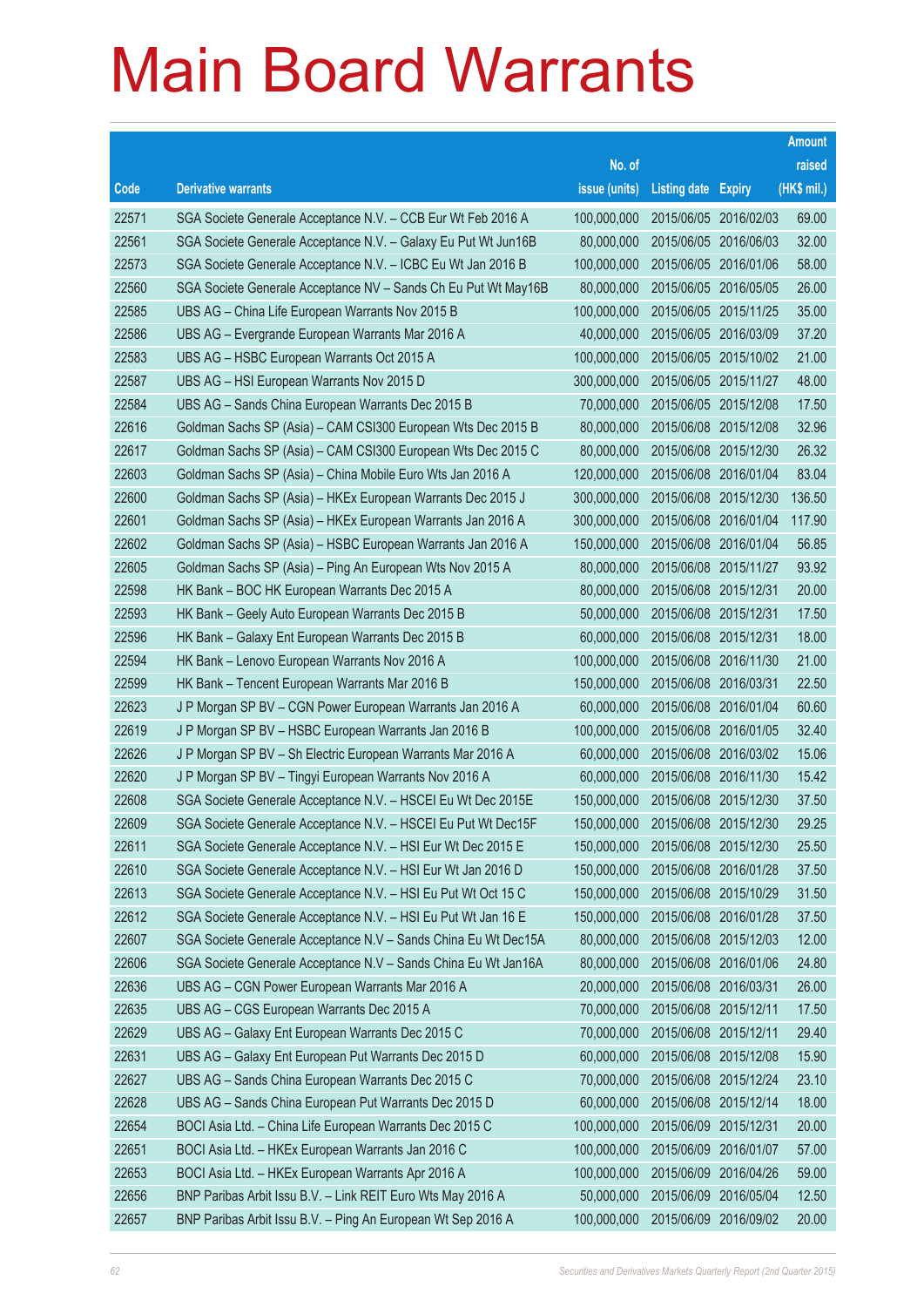|       |                                                                |               |                            |            | <b>Amount</b> |
|-------|----------------------------------------------------------------|---------------|----------------------------|------------|---------------|
|       |                                                                | No. of        |                            |            | raised        |
| Code  | <b>Derivative warrants</b>                                     | issue (units) | <b>Listing date Expiry</b> |            | (HK\$ mil.)   |
| 22655 | BNP Paribas Arbit Issu B.V. - Tencent HIdgs Eu Wt Apr 2016 C   | 100,000,000   | 2015/06/09 2016/04/05      |            | 15.00         |
| 22661 | Credit Suisse AG - CGN Power European Warrants Dec 2015 B      | 60,000,000    | 2015/06/09 2015/12/14      |            | 45.00         |
| 22658 | Credit Suisse AG - HKEx European Warrants Oct 2015 D           | 120,000,000   | 2015/06/09 2015/10/19      |            | 32.40         |
| 22659 | Credit Suisse AG - Ping An European Warrants Oct 2015 D        | 80,000,000    | 2015/06/09 2015/10/29      |            | 68.00         |
| 22669 | Goldman Sachs SP (Asia) - HKEx European Warrants Dec 2015 K    | 300,000,000   | 2015/06/09 2015/12/09      |            | 115.50        |
| 22670 | Goldman Sachs SP (Asia) - HKEx European Warrants Apr 2016 A    | 300,000,000   | 2015/06/09 2016/04/05      |            | 162.90        |
| 22666 | Goldman Sachs SP (Asia) - Sands China Euro Wts Dec 2015 A      | 80,000,000    | 2015/06/09                 | 2015/12/30 | 22.72         |
| 22643 | HK Bank - CAM CSI300 European Warrants Dec 2015 A              | 80,000,000    | 2015/06/09 2015/12/31      |            | 24.00         |
| 22639 | HK Bank - CC Bank European Warrants Dec 2015 A                 | 80,000,000    | 2015/06/09 2015/12/31      |            | 32.00         |
| 22641 | HK Bank - HS H-SHARE European Warrants Dec 2015 A              | 80,000,000    | 2015/06/09 2015/12/31      |            | 48.00         |
| 22644 | HK Bank - PICC Group European Warrants Dec 2015 A              | 50,000,000    | 2015/06/09 2015/12/31      |            | 17.50         |
| 22668 | J P Morgan SP BV - Galaxy Ent European Warrants Dec 2015 C     | 100,000,000   | 2015/06/09 2015/12/02      |            | 26.80         |
| 22667 | J P Morgan SP BV - HSI European Warrants Jan 2016 D            | 300,000,000   | 2015/06/09 2016/01/28      |            | 75.60         |
| 22650 | Macquarie Bank Ltd. - Agricultural Bk Euro Warrants Jan 2016 A | 35,000,000    | 2015/06/09 2016/01/05      |            | 10.01         |
| 22649 | Macquarie Bank Ltd. - CC Bank European Warrants Apr 2016 A     | 20,000,000    | 2015/06/09                 | 2016/04/05 | 10.00         |
| 22647 | Macquarie Bank Ltd. - Longfor PPT European Wts Jan 2017 A      | 40,000,000    | 2015/06/09 2017/01/04      |            | 10.00         |
| 22660 | SGA Societe Generale Acceptance N.V. - HKEx Eu Wt Jan 2016 G   | 200,000,000   | 2015/06/09 2016/01/06      |            | 80.00         |
| 22645 | SGA Societe Generale Acceptance N.V. - HSBC Eu Wt Jan 2016 D   | 100,000,000   | 2015/06/09 2016/01/06      |            | 40.50         |
| 22662 | SGA Societe Generale Acceptance N.V. - Petch Eu Wt Jan 2016A   | 60,000,000    | 2015/06/09                 | 2016/01/06 | 49.20         |
| 22665 | UBS AG - Jiangxi Copper European Warrants Jan 2016 A           | 70,000,000    | 2015/06/09 2016/01/25      |            | 10.50         |
| 22663 | UBS AG - Ping An European Warrants Aug 2016 C                  | 300,000,000   | 2015/06/09 2016/08/23      |            | 55.50         |
| 22716 | BNP Paribas Arbit Issu B.V. - CKP European Warrants Jan 16 A   | 60,000,000    | 2015/06/10 2016/01/05      |            | 36.00         |
| 22717 | BNP Paribas Arbit Issu B.V. - CKP European Warrants Jan 16 B   | 60,000,000    | 2015/06/10 2016/01/05      |            | 26.40         |
| 22697 | Credit Suisse AG - BankComm European Warrants Nov 2015 A       | 60,000,000    | 2015/06/10 2015/11/02      |            | 22.80         |
| 22700 | Credit Suisse AG - CKH European Warrants Dec 2015 C            | 80,000,000    | 2015/06/10 2015/12/30      |            | 70.40         |
| 22703 | Credit Suisse AG - CKP European Warrants Dec 2015 A            | 80,000,000    | 2015/06/10 2015/12/30      |            | 40.00         |
| 22698 | Credit Suisse AG - Geely Auto European Warrants Dec 2015 B     | 60,000,000    | 2015/06/10 2015/12/14      |            | 31.80         |
| 22699 | Credit Suisse AG - Li & Fung European Warrants Dec 2015 A      | 60,000,000    | 2015/06/10 2015/12/30      |            | 30.00         |
| 22675 | Bank of East Asia - CGN Power European Warrants Dec 2016 A     | 80,000,000    | 2015/06/10 2016/12/30      |            | 20.00         |
| 22696 | Bank of East Asia - HS H-SHARE European Warrants Jan 2017 A    | 40,000,000    | 2015/06/10 2017/01/25      |            | 10.00         |
| 22715 | Goldman Sachs SP (Asia) - Fosun Intl European Wts Jan 2016 A   | 50,000,000    | 2015/06/10 2016/01/04      |            | 19.70         |
| 22714 | Goldman Sachs SP (Asia) - Fosun Intl European Wts Mar 2016 A   | 50,000,000    | 2015/06/10 2016/03/03      |            | 18.00         |
| 22704 | J P Morgan SP BV - ICBC European Warrants Dec 2015 A           | 100,000,000   | 2015/06/10 2015/12/02      |            | 32.90         |
| 22673 | Macquarie Bank Ltd. - CC Bank European Warrants Jan 2016 B     | 16,000,000    | 2015/06/10 2016/01/05      |            | 10.03         |
| 22672 | Macquarie Bank Ltd. - China Life European Wts Feb 2016 A       | 35,000,000    | 2015/06/10 2016/02/02      |            | 10.01         |
| 22693 | Macquarie Bank Ltd. - PICC Group European Wts Mar 2016 A       | 18,000,000    | 2015/06/10 2016/03/02      |            | 10.24         |
| 22694 | Macquarie Bank Ltd. - Shimao Ppt European Wts Mar 2016 A       | 40,000,000    | 2015/06/10 2016/03/02      |            | 10.00         |
| 22706 | Standard Chartered Bank - China Life European Wts Sep 2015 D   | 100,000,000   | 2015/06/10 2015/09/29      |            | 31.50         |
| 22708 | Standard Chartered Bank - CM Bank European Wts Mar 2016 A      | 50,000,000    | 2015/06/10 2016/03/04      |            | 12.50         |
| 22678 | Standard Chartered Bank - Evergrande European Wts Dec 2015 A   | 50,000,000    | 2015/06/10 2015/12/09      |            | 15.00         |
| 22677 | Standard Chartered Bank - HS H-SHARE European Wts Dec 2015 A   | 60,000,000    | 2015/06/10 2015/12/14      |            | 30.00         |
| 22679 | Standard Chartered Bank - Sands China Euro Wts Jan 2016 B      | 100,000,000   | 2015/06/10 2016/01/25      |            | 25.00         |
| 22683 | SGA Societe Generale Acceptance N.V. - CGN Power Eu Wts Jan16A | 12,000,000    | 2015/06/10 2016/01/06      |            | 14.64         |
| 22686 | SGA Societe Generale Acceptance N.V. - CGN Power Eu Wts Feb16A | 12,000,000    | 2015/06/10 2016/02/03      |            | 12.60         |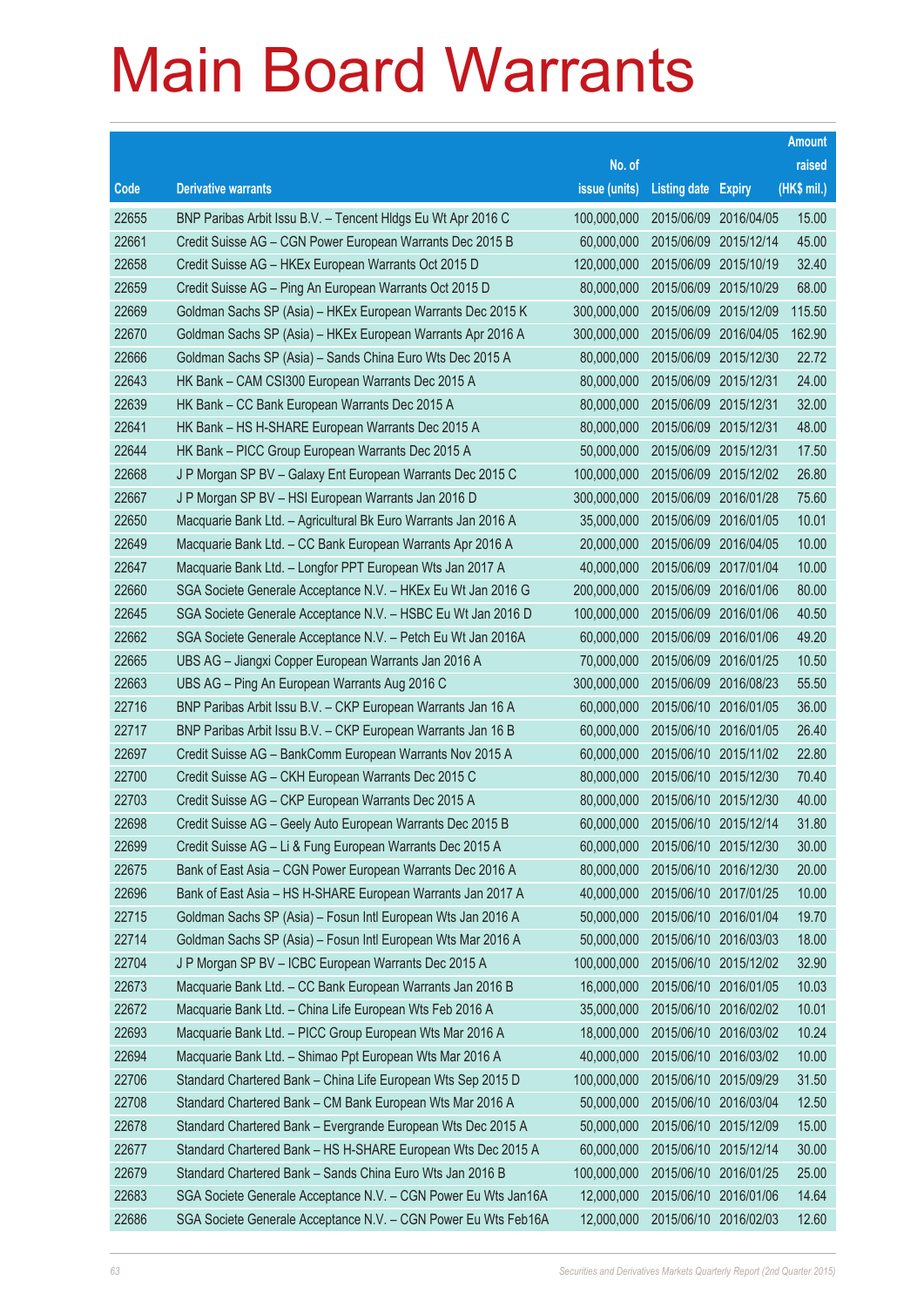|         |                                                                |               |                            |                       | <b>Amount</b> |
|---------|----------------------------------------------------------------|---------------|----------------------------|-----------------------|---------------|
|         |                                                                | No. of        |                            |                       | raised        |
| Code    | <b>Derivative warrants</b>                                     | issue (units) | <b>Listing date Expiry</b> |                       | (HK\$ mil.)   |
| 22684   | SGA Societe Generale Acceptance N.V. - CGN Power Eu Wts Jun17A | 120,000,000   |                            | 2015/06/10 2017/06/05 | 30.00         |
| 22688   | SGA Societe Generale Acceptance N.V. - CITBK Eu Wt Jan 16 B    | 20,000,000    |                            | 2015/06/10 2016/01/06 | 10.60         |
| 22712   | SGA Societe Generale Acceptance N.V. - CKH Euro Wt Jan 2016A   | 30,000,000    |                            | 2015/06/10 2016/01/06 | 26.10         |
| 22713   | SGA Societe Generale Acceptance N.V. - CKH Euro Wt Jan 2016B   | 30,000,000    |                            | 2015/06/10 2016/01/06 | 13.80         |
| 22711   | SGA Societe Generale Acceptance N.V. - CKH Euro Wt May 2017A   | 300,000,000   |                            | 2015/06/10 2017/05/04 | 75.00         |
| 22709   | SGA Societe Generale Acceptance N.V. - CKP Euro Wts Jan16A     | 50,000,000    |                            | 2015/06/10 2016/01/06 | 44.50         |
| 22710   | SGA Societe Generale Acceptance N.V. - CKP Euro Wts Jan16B     | 50,000,000    | 2015/06/10 2016/01/06      |                       | 27.00         |
| 22689   | SGA Societe Generale Acceptance N.V. - CMB Eu Wts Jan 2016 A   | 100,000,000   |                            | 2015/06/10 2016/01/06 | 27.50         |
| 22690   | SGA Societe Generale Acceptance N.V. - Fosun Intl Eu Wt Jan16A | 32,000,000    |                            | 2015/06/10 2016/01/06 | 10.08         |
| 22681   | SGA Societe Generale Acceptance N.V. - JIANC Eu Wt Feb 2016A   | 40,000,000    |                            | 2015/06/10 2016/02/03 | 10.20         |
| 22692   | SGA Societe Generale Acceptance N.V. - Ping An Eu Wt Sep 16 B  | 500,000,000   | 2015/06/10 2016/09/05      |                       | 75.00         |
| 16222 # | Credit Suisse AG - Lenovo European Warrants Mar 2016 A         | 130,000,000   | 2015/06/10 2016/03/29      |                       | 15.34         |
| 22722   | BOCI Asia Ltd. - CAM CSI300 European Warrants Jan 2016 A       | 100,000,000   | 2015/06/11                 | 2016/01/12            | 42.00         |
| 22720   | BOCI Asia Ltd. - CKP European Warrants Dec 2015 A              | 100,000,000   | 2015/06/11                 | 2015/12/31            | 53.00         |
| 22718   | BOCI Asia Ltd. - HKEx European Warrants Jan 2016 D             | 100,000,000   | 2015/06/11                 | 2016/01/11            | 39.00         |
| 22723   | BOCI Asia Ltd. - Kingsoft European Warrants Feb 2016 A         | 100,000,000   | 2015/06/11                 | 2016/02/01            | 49.00         |
| 22721   | BOCI Asia Ltd. – Ping An European Warrants Dec 2015 C          | 100,000,000   | 2015/06/11                 | 2015/12/08            | 81.00         |
| 22727   | BNP Paribas Arbit Issu B.V. - CKH European Wts Dec 2016 A      | 100,000,000   | 2015/06/11                 | 2016/12/02            | 25.00         |
| 22754   | Credit Suisse AG - CKP European Warrants Dec 2015 B            | 80,000,000    | 2015/06/11                 | 2015/12/30            | 50.40         |
| 22753   | Credit Suisse AG - PetroChina European Warrants Dec 2015 A     | 80,000,000    | 2015/06/11                 | 2015/12/14            | 21.60         |
| 22751   | Goldman Sachs SP (Asia) – CITIC European Warrants Feb 2016 A   | 80,000,000    | 2015/06/11                 | 2016/02/02            | 20.24         |
| 22749   | Goldman Sachs SP (Asia) - CKH European Wts Jan 2016 A          | 30,000,000    | 2015/06/11                 | 2016/01/04            | 21.21         |
| 22748   | Goldman Sachs SP (Asia) - CKP European Warrants Dec 2015 A     | 50,000,000    | 2015/06/11                 | 2015/12/30            | 20.65         |
| 22747   | Goldman Sachs SP (Asia) - CKP European Warrants Jan 2016 A     | 50,000,000    | 2015/06/11                 | 2016/01/04            | 31.10         |
| 22746   | Goldman Sachs SP (Asia) - China Shenhua Euro Wts Dec 2015 A    | 80,000,000    | 2015/06/11                 | 2015/12/30            | 20.40         |
| 22736   | HK Bank - CGN Power European Warrants Dec 2015 A               | 80,000,000    | 2015/06/11                 | 2015/12/31            | 28.00         |
| 22733   | HK Bank - CKP European Warrants Dec 2015 A                     | 60,000,000    | 2015/06/11 2015/12/31      |                       | 36.00         |
| 22760   | HK Bank - CKP European Warrants Dec 2017 A                     | 180,000,000   | 2015/06/11 2017/12/29      |                       | 45.00         |
| 22740   | HK Bank - CM Bank European Warrants Dec 2015 C                 | 100,000,000   | 2015/06/11                 | 2015/12/31            | 15.00         |
| 22739   | HK Bank - Li & Fung European Warrants Dec 2015 B               | 50,000,000    | 2015/06/11                 | 2015/12/31            | 15.00         |
| 22737   | HK Bank - Li & Fung European Warrants Nov 2017 A               | 100,000,000   | 2015/06/11                 | 2017/11/27            | 15.00         |
| 22728   | HK Bank - Sands China European Warrants Dec 2015 B             | 80,000,000    | 2015/06/11                 | 2015/12/31            | 20.00         |
| 22770   | J P Morgan SP BV - BOCL European Warrants Nov 2015 B           | 100,000,000   | 2015/06/11                 | 2015/11/02            | 18.80         |
| 22768   | J P Morgan SP BV - BankComm European Warrants Jan 2016 A       | 100,000,000   | 2015/06/11                 | 2016/01/04            | 59.90         |
| 22762   | J P Morgan SP BV - CKH European Warrants Jan 2016 A            | 100,000,000   | 2015/06/11                 | 2016/01/04            | 87.20         |
| 22763   | J P Morgan SP BV - CKH European Put Warrants Jan 2016 B        | 100,000,000   | 2015/06/11                 | 2016/01/04            | 73.00         |
| 22764   | J P Morgan SP BV - CKP European Warrants Dec 2015 A            | 100,000,000   | 2015/06/11                 | 2015/12/10            | 56.90         |
| 22769   | J P Morgan SP BV - CM Bank European Warrants Mar 2016 A        | 100,000,000   | 2015/06/11                 | 2016/03/02            | 25.10         |
| 22766   | J P Morgan SP BV - CSOP A50 ETF European Warrants Dec 2015 D   | 100,000,000   | 2015/06/11                 | 2015/12/02            | 115.10        |
| 22767   | J P Morgan SP BV - A50 China European Warrants Nov 2015 A      | 100,000,000   | 2015/06/11                 | 2015/11/04            | 106.40        |
| 22765   | J P Morgan SP BV - Tencent European Warrants Oct 2015 B        | 100,000,000   | 2015/06/11                 | 2015/10/02            | 102.60        |
| 22726   | Macquarie Bank Ltd. - CITIC Bank European Wts Feb 2016 A       | 17,000,000    | 2015/06/11                 | 2016/02/02            | 10.01         |
| 22752   | Macquarie Bank Ltd. - Galaxy Ent European Wts Feb 2016 A       | 40,000,000    | 2015/06/11                 | 2016/02/02            | 10.00         |
| 22725   | Macquarie Bank Ltd. - SHK Ppt European Warrants Jan 2016 A     | 15,000,000    | 2015/06/11                 | 2016/01/05            | 10.04         |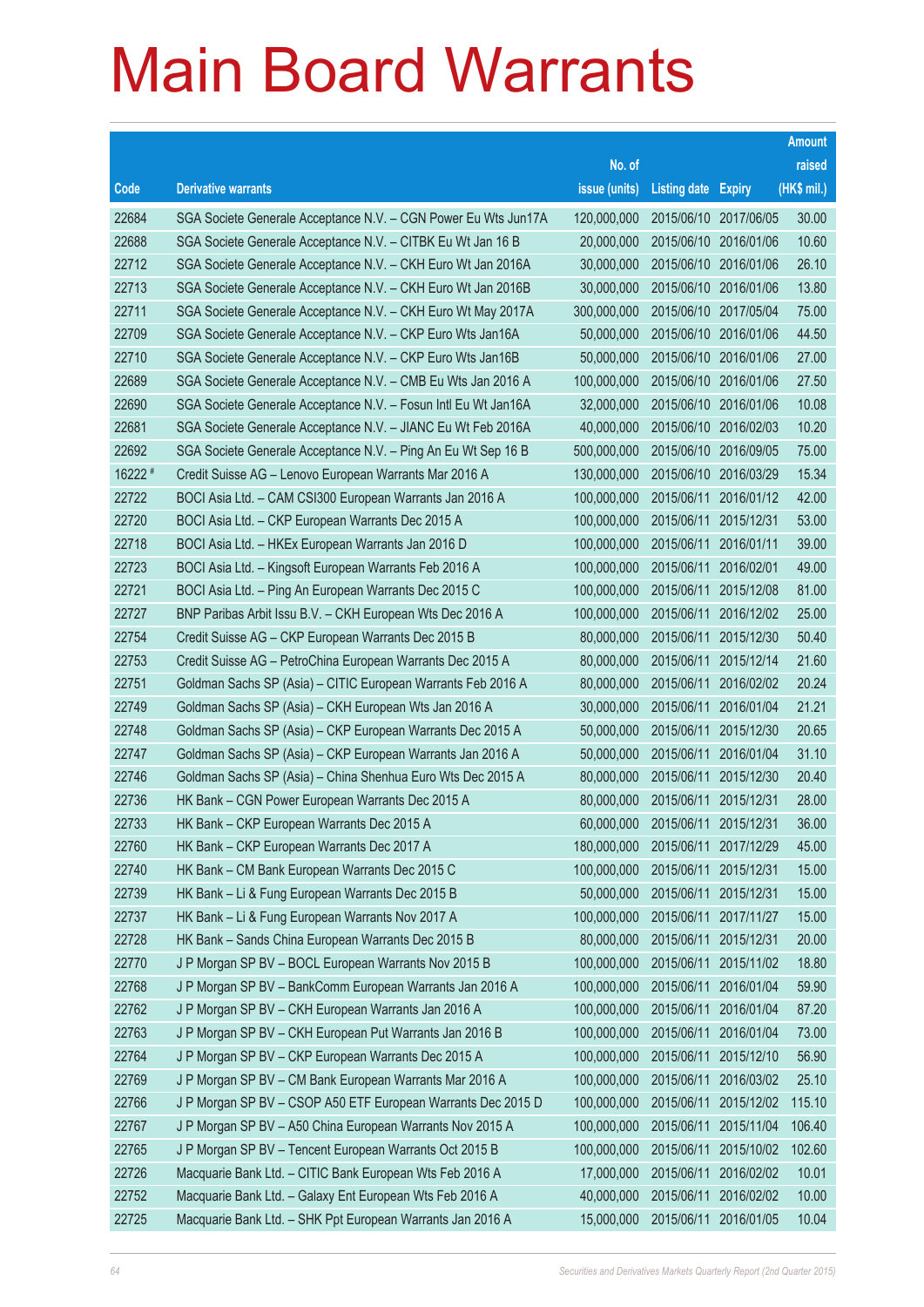|       |                                                                |               |                            |                       | <b>Amount</b> |
|-------|----------------------------------------------------------------|---------------|----------------------------|-----------------------|---------------|
|       |                                                                | No. of        |                            |                       | raised        |
| Code  | <b>Derivative warrants</b>                                     | issue (units) | <b>Listing date Expiry</b> |                       | (HK\$ mil.)   |
| 22759 | Standard Chartered Bank - CKH European Warrants Dec 2015 C     | 80,000,000    | 2015/06/11                 | 2015/12/10            | 25.60         |
| 22758 | Standard Chartered Bank - CKP European Warrants Dec 2015 A     | 60,000,000    | 2015/06/11                 | 2015/12/10            | 15.00         |
| 22756 | Standard Chartered Bank - CKP European Warrants Dec 2017 A     | 120,000,000   | 2015/06/11                 | 2017/12/18            | 30.00         |
| 22742 | SGA Societe Generale Acceptance N.V. - BOCom Eu Wt Dec 2015A   | 18,000,000    | 2015/06/11                 | 2015/12/03            | 10.08         |
| 22741 | SGA Societe Generale Acceptance N.V. - BOCom Eu Wt Jan 2016A   | 18,000,000    | 2015/06/11                 | 2016/01/06            | 15.66         |
| 22744 | SGA Societe Generale Acceptance NV - Minsheng Bk Eu Wt Feb16 A | 12,000,000    | 2015/06/11                 | 2016/02/03            | 11.52         |
| 22745 | SGA Societe Generale Acceptance N.V. - Ping An Eu Wt Jul 16 A  | 500,000,000   | 2015/06/11                 | 2016/07/06            | 85.00         |
| 22785 | UBS AG - BYD European Warrants Dec 2015 B                      | 50,000,000    | 2015/06/11                 | 2015/12/21            | 21.50         |
| 22784 | UBS AG - Ch Comm Cons European Warrants Jan 2016 A             | 100,000,000   | 2015/06/11                 | 2016/01/25            | 25.00         |
| 22779 | UBS AG - CKH European Warrants Dec 2015 C                      | 70,000,000    |                            | 2015/06/11 2015/12/10 | 75.60         |
| 22780 | UBS AG - CKH European Warrants Dec 2015 D                      | 70,000,000    | 2015/06/11                 | 2015/12/18            | 59.50         |
| 22772 | UBS AG - CKP European Warrants Dec 2015 A                      | 50,000,000    |                            | 2015/06/11 2015/12/18 | 12.50         |
| 22783 | UBS AG - China Mobile European Warrants Dec 2015 A             | 100,000,000   | 2015/06/11                 | 2015/12/02            | 81.50         |
| 22789 | Credit Suisse AG - BYD European Warrants Dec 2016 B            | 120,000,000   |                            | 2015/06/12 2016/12/29 | 30.00         |
| 22790 | Credit Suisse AG - China Shenhua European Wts Dec 2015 A       | 80,000,000    |                            | 2015/06/12 2015/12/30 | 20.00         |
| 22791 | Credit Suisse AG - Greatwall Motor European Wts Dec 2015 A     | 70,000,000    |                            | 2015/06/12 2015/12/30 | 58.80         |
| 22816 | Goldman Sachs SP (Asia) - BankComm European Wts Dec 2015 A     | 60,000,000    |                            | 2015/06/12 2015/12/30 | 39.24         |
| 22821 | Goldman Sachs SP (Asia) - CKH European Wts Dec 2016 B          | 50,000,000    |                            | 2015/06/12 2016/12/29 | 12.50         |
| 22819 | Goldman Sachs SP (Asia) - CKP European Warrants Dec 2015 B     | 50,000,000    | 2015/06/12 2015/12/14      |                       | 28.20         |
| 22823 | Goldman Sachs SP (Asia) - China Life Euro Wts Sep 2015 D       | 80,000,000    |                            | 2015/06/12 2015/09/29 | 25.52         |
| 22818 | Goldman Sachs SP (Asia) - China Life Euro Wts Dec 2015 E       | 80,000,000    |                            | 2015/06/12 2015/12/30 | 34.72         |
| 22817 | Goldman Sachs SP (Asia) - CM Bank European Wts Jan 2016 B      | 80,000,000    |                            | 2015/06/12 2016/01/29 | 20.96         |
| 22800 | Goldman Sachs SP (Asia) - HS H-SHARE European Wts Jan16A       | 80,000,000    | 2015/06/12 2016/01/04      |                       | 83.92         |
| 22801 | Goldman Sachs SP (Asia) - HS H-SHARE European Wts Jan16B       | 80,000,000    |                            | 2015/06/12 2016/01/04 | 49.36         |
| 22813 | Goldman Sachs SP (Asia) - PetroChina European Wts Dec 2015 A   | 60,000,000    |                            | 2015/06/12 2015/12/30 | 29.82         |
| 22786 | HK Bank - CKH European Warrants Dec 2015 A                     | 60,000,000    | 2015/06/12 2015/12/31      |                       | 48.00         |
| 22787 | HK Bank - CKH European Warrants Jun 2017 A                     | 200,000,000   | 2015/06/12 2017/06/30      |                       | 50.00         |
| 22812 | J P Morgan SP BV - A50 China European Put Wts Jun 2016 A       | 100,000,000   | 2015/06/12 2016/06/30      |                       | 16.60         |
| 22811 | J P Morgan SP BV - Greatwall Motor European Wts Feb 2016 A     | 80,000,000    |                            | 2015/06/12 2016/02/02 | 34.80         |
| 22810 | J P Morgan SP BV - Wanda Comm European Warrants Sep 2016 A     | 150,000,000   |                            | 2015/06/12 2016/09/30 | 37.50         |
| 22792 | Macquarie Bank Ltd. - CKP European Warrants Jan 2016 A         | 16,000,000    | 2015/06/12 2016/01/05      |                       | 10.26         |
| 22807 | Macquarie Bank Ltd. - PetroChina European Wts Feb 2016 A       | 15,000,000    |                            | 2015/06/12 2016/02/02 | 10.04         |
| 22796 | Standard Chartered Bank - CC Bank European Put Wts Jan 2016A   | 80,000,000    | 2015/06/12 2016/01/11      |                       | 28.80         |
| 22794 | Standard Chartered Bank - China Shenhua Euro Wts Feb 2016 A    | 80,000,000    |                            | 2015/06/12 2016/02/23 | 12.00         |
| 22795 | Standard Chartered Bank - HSBC European Put Wts Feb 2016 B     | 60,000,000    |                            | 2015/06/12 2016/02/02 | 23.10         |
| 22797 | Standard Chartered Bank - HSCEI European Warrants Mar 2016 A   | 100,000,000   | 2015/06/12 2016/03/30      |                       | 15.00         |
| 22798 | Standard Chartered Bank - HSI European Warrants Dec 2015 F     | 100,000,000   | 2015/06/12 2015/12/30      |                       | 15.00         |
| 22799 | Standard Chartered Bank - HSI European Put Wts Jul 2016 A      | 100,000,000   | 2015/06/12 2016/07/28      |                       | 25.00         |
| 22809 | SGA Societe Generale Acceptance N.V. - CKH Euro Wt Aug 2016A   | 300,000,000   | 2015/06/12 2016/08/03      |                       | 75.00         |
| 22835 | BOCI Asia Ltd. - CKH European Warrants Jan 2016 A              | 100,000,000   | 2015/06/15 2016/01/25      |                       | 66.00         |
| 22839 | BOCI Asia Ltd. - CM Bank European Warrants Mar 2016 A          | 100,000,000   | 2015/06/15 2016/03/29      |                       | 27.00         |
| 22836 | BOCI Asia Ltd. - Sands China European Warrants Apr 2016 A      | 100,000,000   | 2015/06/15 2016/04/27      |                       | 33.00         |
| 22833 | BNP Paribas Arbit Issu B.V. - HSBC European Wts Jan 2016 C     | 80,000,000    | 2015/06/15 2016/01/05      |                       | 12.00         |
| 22831 | BNP Paribas Arbit Issu B.V. - Ping An European Wt Dec 2015 B   | 50,000,000    |                            | 2015/06/15 2015/12/02 | 28.50         |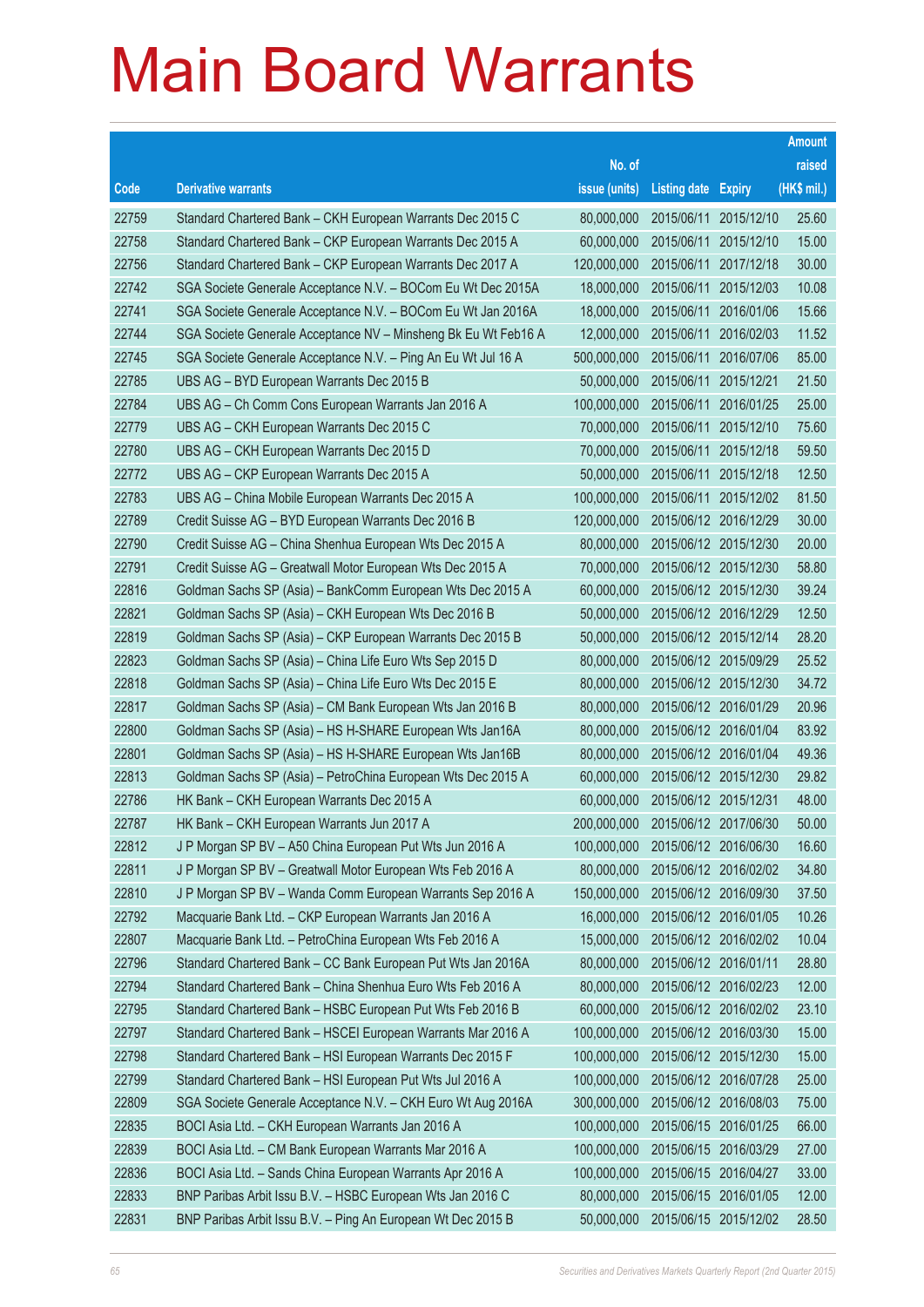|       |                                                                |               |                            |                       | <b>Amount</b> |
|-------|----------------------------------------------------------------|---------------|----------------------------|-----------------------|---------------|
|       |                                                                | No. of        |                            |                       | raised        |
| Code  | <b>Derivative warrants</b>                                     | issue (units) | <b>Listing date Expiry</b> |                       | (HK\$ mil.)   |
| 22841 | Credit Suisse AG - CITIC Sec European Warrants Dec 2015 A      | 70,000,000    | 2015/06/15 2015/12/07      |                       | 31.50         |
| 22840 | Credit Suisse AG - Shimao Property European Warrants Feb16 A   | 70,000,000    |                            | 2015/06/15 2016/02/29 | 17.50         |
| 22852 | J P Morgan SP BV - HSI European Warrants Mar 2016 A            | 300,000,000   | 2015/06/15 2016/03/30      |                       | 45.30         |
| 22850 | J P Morgan SP BV - PetroChina European Warrants Jan 2016 A     | 100,000,000   |                            | 2015/06/15 2016/01/05 | 41.00         |
| 22845 | Macquarie Bank Ltd. - CGN Power European Warrants Apr 2017 A   | 120,000,000   |                            | 2015/06/15 2017/04/04 | 30.00         |
| 22826 | Macquarie Bank Ltd. - CKH European Warrants Feb 2016 A         | 11,000,000    |                            | 2015/06/15 2016/02/02 | 10.01         |
| 22827 | Macquarie Bank Ltd. - CKH European Warrants Nov 2017 A         | 40,000,000    |                            | 2015/06/15 2017/11/02 | 10.00         |
| 22828 | Macquarie Bank Ltd. - CM Bank European Warrants Apr 2016 A     | 40,000,000    |                            | 2015/06/15 2016/04/05 | 10.00         |
| 22830 | Macquarie Bank Ltd. - Greatwall Motor European Wts Jan 2016 A  | 26,000,000    |                            | 2015/06/15 2016/01/04 | 10.04         |
| 22847 | Macquarie Bank Ltd. - Ping An European Warrants Apr 2017 A     | 100,000,000   |                            | 2015/06/15 2017/04/04 | 25.00         |
| 22825 | Standard Chartered Bank - CC Bank European Wts Jan 2016 B      | 80,000,000    | 2015/06/15 2016/01/11      |                       | 20.00         |
| 22844 | Standard Chartered Bank - China Railway Euro Wts Mar 2016 A    | 120,000,000   | 2015/06/15 2016/03/14      |                       | 30.00         |
| 22848 | UBS AG - BOCL European Warrants Nov 2015 C                     | 100,000,000   |                            | 2015/06/15 2015/11/16 | 19.00         |
| 22846 | UBS AG - HSI European Put Warrants Nov 2015 E                  | 200,000,000   |                            | 2015/06/15 2015/11/27 | 30.00         |
| 22881 | Credit Suisse AG - CC Bank European Warrants Dec 2015 B        | 80,000,000    | 2015/06/16 2015/12/15      |                       | 28.80         |
| 22878 | Credit Suisse AG - China Mobile European Warrants Nov 2015 B   | 80,000,000    |                            | 2015/06/16 2015/11/30 | 40.00         |
| 22883 | Credit Suisse AG - China Tel European Warrants Dec 2015 A      | 70,000,000    |                            | 2015/06/16 2015/12/30 | 28.00         |
| 22875 | Credit Suisse AG - HSI European Warrants Nov 2015 E            | 108,000,000   |                            | 2015/06/16 2015/11/27 | 16.20         |
| 22860 | Goldman Sachs SP (Asia) - Agri Bk European Wts Nov 2015 A      | 80,000,000    | 2015/06/16 2015/11/05      |                       | 17.20         |
| 22859 | Goldman Sachs SP (Asia) - BOCL European Warrants Jan 2016 A    | 100,000,000   |                            | 2015/06/16 2016/01/04 | 32.90         |
| 22864 | Goldman Sachs SP (Asia) - CITIC Bank European Wts Dec 2015 A   | 60,000,000    |                            | 2015/06/16 2015/12/18 | 37.74         |
| 22874 | Goldman Sachs SP (Asia) - Kingsoft European Wts Dec 2015 A     | 50,000,000    |                            | 2015/06/16 2015/12/18 | 23.80         |
| 22865 | HK Bank - Agricultural Bank European Warrants Dec 2015 A       | 60,000,000    | 2015/06/16 2015/12/31      |                       | 15.00         |
| 22866 | HK Bank - CC Bank European Warrants Dec 2015 B                 | 60,000,000    | 2015/06/16 2015/12/31      |                       | 18.60         |
| 22869 | HK Bank - CSOP A50 ETF European Warrants Jun 2016 C            | 250,000,000   |                            | 2015/06/16 2016/06/30 | 47.50         |
| 22870 | HK Bank - A50 China European Warrants Sep 2016 A               | 250,000,000   | 2015/06/16 2016/09/30      |                       | 47.50         |
| 22887 | J P Morgan SP BV - CITIC Sec European Warrants Feb 2016 A      | 100,000,000   |                            | 2015/06/16 2016/02/02 | 62.40         |
| 22885 | J P Morgan SP BV - China Mob European Wts Dec 2015 A           | 100,000,000   | 2015/06/16 2015/12/01      |                       | 65.50         |
| 22884 | J P Morgan SP BV - China Tel European Warrants Feb 2016 A      | 80,000,000    | 2015/06/16 2016/02/02      |                       | 30.08         |
| 22886 | J P Morgan SP BV - Kingsoft European Warrants Jan 2016 A       | 80,000,000    |                            | 2015/06/16 2016/01/05 | 20.08         |
| 22855 | Macquarie Bank Ltd. - BOCL European Warrants Feb 2016 A        | 30,000,000    |                            | 2015/06/16 2016/02/02 | 10.02         |
| 22871 | Macquarie Bank Ltd. - Geely Auto European Wts May 2016 A       | 20,000,000    | 2015/06/16 2016/05/04      |                       | 10.02         |
| 22873 | Macquarie Bank Ltd. - Haitong Sec European Wts May 2016 A      | 30,000,000    | 2015/06/16 2016/05/04      |                       | 10.35         |
| 22853 | Macquarie Bank Ltd. - New World Dev European Wts Feb 2016 A    | 24,000,000    |                            | 2015/06/16 2016/02/02 | 10.18         |
| 22856 | Macquarie Bank Ltd. - Yanzhou Coal European Wts Mar 2016 A     | 10,000,000    |                            | 2015/06/16 2016/03/02 | 10.00         |
| 22858 | SGA Societe Generale Acceptance N.V. - CKP Euro Wts Feb16A     | 50,000,000    | 2015/06/16 2016/02/03      |                       | 43.50         |
| 22857 | SGA Societe Generale Acceptance NV - NewWorld Dev Eu Wt May16A | 10,000,000    | 2015/06/16 2016/05/05      |                       | 11.00         |
| 22913 | BNP Paribas Arbit Issu B.V. - CKP European Warrants Jan 16 C   | 60,000,000    | 2015/06/17 2016/01/05      |                       | 31.80         |
| 22903 | Credit Suisse AG - HSBC European Wts Nov 2015 E                | 80,000,000    | 2015/06/17 2015/11/06      |                       | 24.00         |
| 22904 | Credit Suisse AG - PICC Group European Warrants Dec 2015 B     | 70,000,000    | 2015/06/17 2015/12/30      |                       | 35.00         |
| 22902 | Credit Suisse AG - Yanzhou Coal European Warrants May 2016 A   | 120,000,000   | 2015/06/17                 | 2016/05/30            | 18.00         |
| 22895 | HK Bank - China Mobile European Warrants Dec 2015 A            | 80,000,000    | 2015/06/17 2015/12/31      |                       | 38.40         |
| 22897 | HK Bank - Galaxy Ent European Warrants Dec 2015 C              | 60,000,000    | 2015/06/17 2015/12/31      |                       | 18.60         |
| 22896 | HK Bank - PetroChina European Warrants Dec 2015 B              | 60,000,000    | 2015/06/17 2015/12/31      |                       | 33.00         |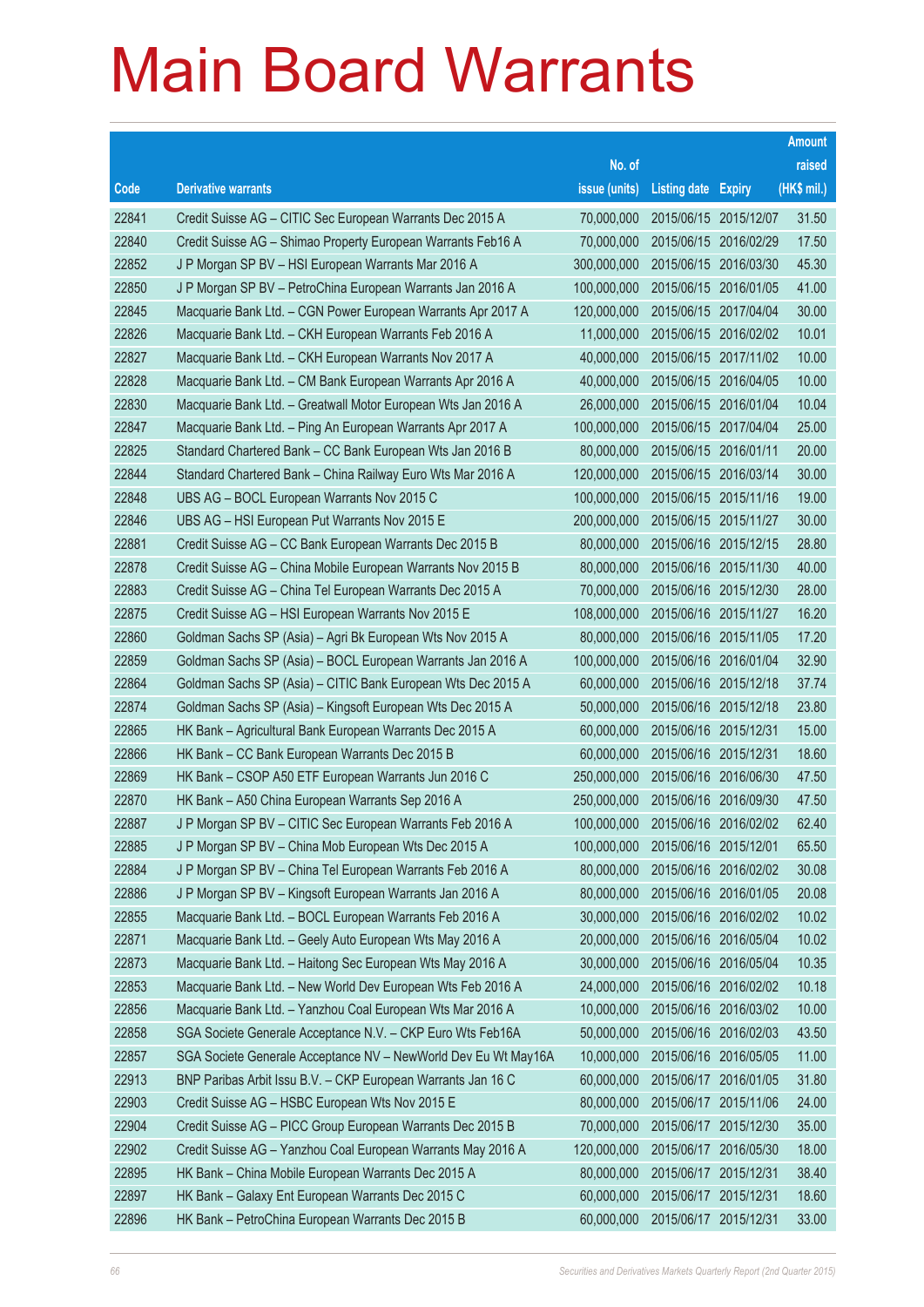|       |                                                                |               |                            |                       | <b>Amount</b> |
|-------|----------------------------------------------------------------|---------------|----------------------------|-----------------------|---------------|
|       |                                                                | No. of        |                            |                       | raised        |
| Code  | <b>Derivative warrants</b>                                     | issue (units) | <b>Listing date Expiry</b> |                       | (HK\$ mil.)   |
| 22905 | J P Morgan SP BV - Shimao Property European Wts Jun 2016 A     | 80,000,000    | 2015/06/17 2016/06/01      |                       | 13.92         |
| 22899 | Macquarie Bank Ltd. - Agricultural Bk Euro Warrants Mar 2016 A | 40,000,000    |                            | 2015/06/17 2016/03/02 | 10.00         |
| 22900 | Macquarie Bank Ltd. - Henderson Land Dev Euro Wts Jan 2016 A   | 21,000,000    | 2015/06/17 2016/01/05      |                       | 10.04         |
| 22901 | Standard Chartered Bank - HSCEI European Put Wts Oct 2015 F    | 100,000,000   |                            | 2015/06/17 2015/10/29 | 15.00         |
| 22898 | SGA Societe Generale Acceptance N.V. - CP&CC Eu Wt Jan 2016C   | 80,000,000    |                            | 2015/06/17 2016/01/06 | 40.00         |
| 22909 | UBS AG - BankComm European Warrants Nov 2015 B                 | 40,000,000    |                            | 2015/06/17 2015/11/30 | 26.00         |
| 22907 | UBS AG - China Mobile European Warrants Oct 2015 C             | 100,000,000   |                            | 2015/06/17 2015/10/02 | 33.30         |
| 22908 | UBS AG - China Shenhua European Warrants Dec 2015 A            | 60,000,000    |                            | 2015/06/17 2015/12/16 | 15.00         |
| 22912 | UBS AG - Kingsoft European Warrants Nov 2015 B                 | 100,000,000   |                            | 2015/06/17 2015/11/16 | 28.00         |
| 22910 | UBS AG - Link REIT European Warrants Dec 2015 A                | 70,000,000    |                            | 2015/06/17 2015/12/23 | 12.25         |
| 22924 | Credit Suisse AG - AIA European Warrants Oct 2015 B            | 80,000,000    |                            | 2015/06/18 2015/10/29 | 15.20         |
| 22927 | Credit Suisse AG - Haitong Sec European Warrants Nov 2015 A    | 70,000,000    | 2015/06/18 2015/11/27      |                       | 21.70         |
| 22922 | Credit Suisse AG - ICBC European Warrants Nov 2015 B           | 80,000,000    |                            | 2015/06/18 2015/11/30 | 24.80         |
| 22944 | Bank of East Asia - CKP European Warrants Feb 2016 A           | 36,000,000    |                            | 2015/06/18 2016/02/29 | 10.08         |
| 22914 | Goldman Sachs SP (Asia) - HSCEI European Put Wts Oct 2015 D    | 150,000,000   | 2015/06/18 2015/10/29      |                       | 22.50         |
| 22916 | Goldman Sachs SP (Asia) - PetroChina European Wts Jan 2016 A   | 60,000,000    |                            | 2015/06/18 2016/01/05 | 50.76         |
| 22921 | J P Morgan SP BV - Ali Pictures European Warrants Dec 2017 A   | 80,000,000    | 2015/06/18 2017/12/01      |                       | 20.00         |
| 22942 | J P Morgan SP BV - CKH European Warrants May 2017 A            | 200,000,000   |                            | 2015/06/18 2017/05/02 | 35.20         |
| 22934 | J P Morgan SP BV - CKP European Warrants Dec 2017 A            | 200,000,000   | 2015/06/18 2017/12/29      |                       | 30.20         |
| 22932 | J P Morgan SP BV - China Mob European Put Wts Jan 2016 A       | 100,000,000   | 2015/06/18 2016/01/04      |                       | 40.00         |
| 22940 | J P Morgan SP BV - Cathay Pacific European Warrants May 16 A   | 60,000,000    |                            | 2015/06/18 2016/05/03 | 15.00         |
| 22937 | J P Morgan SP BV - Ch Ship Cont European Warrants Feb 2016 A   | 60,000,000    | 2015/06/18 2016/02/01      |                       | 28.62         |
| 22935 | J P Morgan SP BV - GCL-Poly European Warrants Feb 2016 A       | 60,000,000    |                            | 2015/06/18 2016/02/02 | 18.96         |
| 22936 | J P Morgan SP BV - Melco Int'l Dev European Wts Dec 2016 A     | 60,000,000    |                            | 2015/06/18 2016/12/30 | 15.00         |
| 22938 | J P Morgan SP BV - Weigao Group European Warrants Dec 2017 A   | 80,000,000    |                            | 2015/06/18 2017/12/29 | 20.08         |
| 22939 | J P Morgan SP BV - Xinyi Glass European Warrants Jan 2016 A    | 45,000,000    | 2015/06/18 2016/01/29      |                       | 18.00         |
| 22919 | Standard Chartered Bank – Agricultural Bk Eur Wts May 2016 A   | 100,000,000   |                            | 2015/06/18 2016/05/30 | 25.00         |
| 22918 | Standard Chartered Bank - BOCL European Warrants Mar 2016 A    | 80,000,000    | 2015/06/18 2016/03/07      |                       | 20.00         |
| 22917 | Standard Chartered Bank - YZ Coal European Wts Dec 2015 B      | 30,000,000    | 2015/06/18 2015/12/17      |                       | 15.00         |
| 22920 | SGA Societe Generale Acceptance N.V. - CKP Euro Wts Jan 18 A   | 400,000,000   | 2015/06/18 2018/01/04      |                       | 68.00         |
| 22928 | UBS AG - CKP European Warrants Dec 2015 B                      | 50,000,000    | 2015/06/18 2015/12/28      |                       | 23.75         |
| 22930 | UBS AG - China Tel European Warrants Dec 2015 A                | 40,000,000    | 2015/06/18 2015/12/17      |                       | 17.20         |
| 22931 | UBS AG - PetroChina European Warrants Oct 2015 B               | 50,000,000    | 2015/06/18 2015/10/05      |                       | 25.00         |
| 22957 | Credit Suisse AG - CKH European Warrants Apr 2017 A            | 150,000,000   | 2015/06/19 2017/04/27      |                       | 33.00         |
| 22958 | Credit Suisse AG - Galaxy Ent European Put Wts Dec 2015 C      | 70,000,000    | 2015/06/19 2015/12/30      |                       | 17.50         |
| 22951 | Macquarie Bank Ltd. - BankComm European Warrants Jan 2016 A    | 13,000,000    | 2015/06/19 2016/01/05      |                       | 10.35         |
| 22950 | Macquarie Bank Ltd. - CKP European Warrants Apr 2016 A         | 20,000,000    | 2015/06/19                 | 2016/04/05            | 10.30         |
| 22949 | Macquarie Bank Ltd. - CKP European Warrants Jan 2018 A         | 100,000,000   |                            | 2015/06/19 2018/01/03 | 18.40         |
| 22953 | Macquarie Bank Ltd. - China Life European Wts Feb 2016 B       | 26,000,000    |                            | 2015/06/19 2016/02/02 | 10.01         |
| 22952 | Macquarie Bank Ltd. - GCL-Poly Energy European Wts Apr 2016 A  | 23,000,000    | 2015/06/19 2016/04/05      |                       | 10.01         |
| 22965 | Standard Chartered Bank - AIA European Warrants Dec 2015 B     | 100,000,000   | 2015/06/19                 | 2015/12/28            | 25.00         |
| 22963 | Standard Chartered Bank - China Coal European Wts Mar 2016 A   | 30,000,000    | 2015/06/19 2016/03/21      |                       | 15.00         |
| 22959 | SGA Societe Generale Acceptance N.V. - HSCEI Eu Wt Jan 2016B   | 150,000,000   | 2015/06/19 2016/01/28      |                       | 24.00         |
| 22960 | SGA Societe Generale Acceptance N.V. - HSI Eur Wt Oct 2015 D   | 150,000,000   | 2015/06/19 2015/10/29      |                       | 24.75         |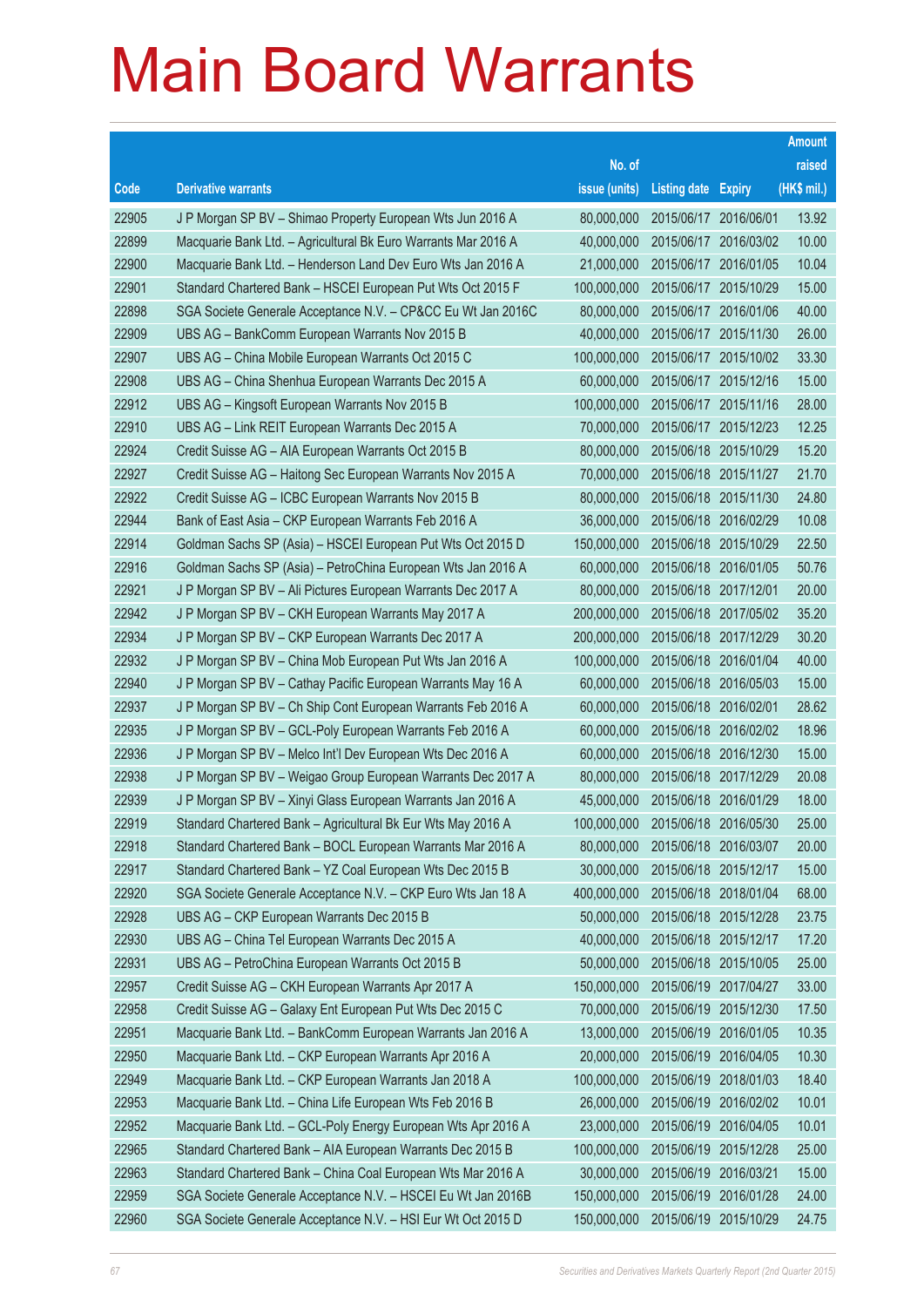|       |                                                              |                                   |                            |            | <b>Amount</b> |
|-------|--------------------------------------------------------------|-----------------------------------|----------------------------|------------|---------------|
|       |                                                              | No. of                            |                            |            | raised        |
| Code  | <b>Derivative warrants</b>                                   | issue (units)                     | <b>Listing date Expiry</b> |            | $(HK$$ mil.)  |
| 22961 | UBS AG - CKP European Warrants Dec 2017 A                    | 300,000,000                       | 2015/06/19 2017/12/20      |            | 55.80         |
| 22962 | UBS AG – Zijin Mining European Warrants Jan 2016 A           | 40,000,000                        | 2015/06/19 2016/01/11      |            | 14.20         |
| 22967 | BOCI Asia Ltd. - BYD European Warrants Dec 2016 B            | 100,000,000                       | 2015/06/22 2016/12/30      |            | 19.00         |
| 22966 | BOCI Asia Ltd. - CKH European Warrants Dec 2016 B            | 100,000,000                       | 2015/06/22 2016/12/28      |            | 20.00         |
| 22976 | BNP Paribas Arbit Issu B.V. - CSOP A50 ETF Eu Wts Jul 2016 A | 100,000,000                       | 2015/06/22 2016/07/05      |            | 25.00         |
| 22972 | Credit Suisse AG - CKP European Warrants Dec 2015 C          | 80,000,000                        | 2015/06/22 2015/12/07      |            | 44.00         |
| 22973 | Credit Suisse AG - HS H-SHARE European Warrants Oct 2015 A   | 50,000,000                        | 2015/06/22 2015/10/29      |            | 22.50         |
| 22974 | Credit Suisse AG - HS H-SHARE European Warrants Mar 2017 A   | 100,000,000                       | 2015/06/22 2017/03/30      |            | 16.00         |
| 22981 | Goldman Sachs SP (Asia) – CITIC Sec European Wts Jan 2016 A  | 60,000,000                        | 2015/06/22 2016/01/04      |            | 32.40         |
| 22979 | Goldman Sachs SP (Asia) – CNOOC European Warrants Jan 2016 A | 80,000,000                        | 2015/06/22 2016/01/29      |            | 80.24         |
| 22977 | J P Morgan SP BV - Evergrande European Warrants Jan 2016 B   | 60,000,000                        | 2015/06/22 2016/01/04      |            | 27.18         |
| 22978 | J P Morgan SP BV - Guotai Junani European Warrants Feb 2016A | 80,000,000                        | 2015/06/22 2016/02/02      |            | 45.36         |
| 22975 | Macquarie Bank Ltd. - BYD European Warrants Apr 2016 A       | 13,000,000                        | 2015/06/22 2016/04/05      |            | 10.02         |
| 22969 | Macquarie Bank Ltd. - HKEx European Warrants Dec 2015 B      | 50,000,000                        | 2015/06/22 2015/12/02      |            | 10.00         |
| 22970 | Standard Chartered Bank - HKEx European Warrants Feb 2016 B  | 100,000,000                       | 2015/06/22 2016/02/01      |            | 28.00         |
| 23061 | Credit Suisse AG - China Life European Warrants Nov 2015 D   | 80,000,000                        | 2015/06/23 2015/11/27      |            | 20.80         |
| 23007 | Credit Suisse AG - HSI European Warrants Oct 2015 E          | 128,000,000                       | 2015/06/23 2015/10/29      |            | 19.20         |
| 23008 | Credit Suisse AG - HSI European Put Warrants Nov 2015 F      | 128,000,000                       | 2015/06/23 2015/11/27      |            | 19.20         |
| 23011 | Credit Suisse AG - HSI European Put Warrants Jan 2016 A      | 128,000,000                       | 2015/06/23 2016/01/28      |            | 32.00         |
| 23075 | Goldman Sachs SP (Asia) – Galaxy Ent European Wts Jan 2016 A | 80,000,000                        | 2015/06/23 2016/01/05      |            | 30.00         |
| 22986 | HK Bank – AIA European Warrants Dec 2015 B                   | 80,000,000                        | 2015/06/23 2015/12/31      |            | 24.00         |
| 22988 | HK Bank - CGN Power European Warrants Dec 2016 A             | 80,000,000                        | 2015/06/23 2016/12/28      |            | 12.00         |
| 22985 | HK Bank - China Mobile European Warrants Dec 2015 B          | 80,000,000                        | 2015/06/23 2015/12/31      |            | 44.00         |
| 23001 | HK Bank - China Mobile European Warrants Jun 2017 A          | 150,000,000                       | 2015/06/23 2017/06/30      |            | 22.50         |
| 23002 | HK Bank - Sinopec Corp European Warrants Dec 2015 A          | 80,000,000                        | 2015/06/23 2015/12/31      |            | 32.00         |
| 22999 | HK Bank - China Railway European Warrants Jan 2016 A         | 80,000,000                        | 2015/06/23 2016/01/08      |            | 12.00         |
| 22987 | HK Bank – HKEx European Warrants Dec 2015 I                  | 150,000,000 2015/06/23 2015/12/31 |                            |            | 52.50         |
| 22994 | HK Bank - HSI European Warrants Dec 2015 E                   | 80,000,000                        | 2015/06/23 2015/12/30      |            | 12.00         |
| 23067 | J P Morgan SP BV - Sinopec Corp European Warrants Feb 2016 A | 100,000,000                       | 2015/06/23 2016/02/02      |            | 37.60         |
| 23071 | J P Morgan SP BV - HSI European Warrants Oct 2015 F          | 300,000,000                       | 2015/06/23 2015/10/29      |            | 45.00         |
| 23062 | J P Morgan SP BV - Haitong Sec European Warrants Jan 2016 A  | 100,000,000                       | 2015/06/23 2016/01/05      |            | 31.50         |
| 23065 | J P Morgan SP BV - PetroChina European Warrants Feb 2016 A   | 100,000,000                       | 2015/06/23 2016/02/02      |            | 46.90         |
| 23070 | J P Morgan SP BV - PICC Group European Warrants Feb 2016 A   | 60,000,000                        | 2015/06/23                 | 2016/02/02 | 30.60         |
| 22983 | Macquarie Bank Ltd. - CC Bank European Warrants Nov 2015 A   | 30,000,000                        | 2015/06/23 2015/11/03      |            | 10.11         |
| 22984 | Macquarie Bank Ltd. - Sinopec Corp European Wts Dec 2015 A   | 31,000,000                        | 2015/06/23 2015/12/02      |            | 10.23         |
| 23038 | Macquarie Bank Ltd. - PetroChina European Wts Feb 2016 B     | 27,000,000                        | 2015/06/23 2016/02/02      |            | 10.04         |
| 23003 | Standard Chartered Bank - BYD European Warrants Aug 2017 A   | 100,000,000                       | 2015/06/23                 | 2017/08/08 | 25.00         |
| 23059 | Standard Chartered Bank - CKH European Warrants Jun 2017 A   | 60,000,000                        | 2015/06/23 2017/06/30      |            | 10.80         |
| 23058 | Standard Chartered Bank - CKP European Warrants Jan 2016 A   | 60,000,000                        | 2015/06/23 2016/01/25      |            | 18.60         |
| 23005 | Standard Chartered Bank - Galaxy Ent European Wts Feb 2016 A | 60,000,000                        | 2015/06/23 2016/02/29      |            | 15.00         |
| 23050 | Standard Chartered Bank - NewWorld Dev European Wts Feb 16 A | 40,000,000                        | 2015/06/23                 | 2016/02/29 | 10.00         |
| 23048 | Standard Chartered Bank - SHK P European Warrants Oct 2016 A | 80,000,000                        | 2015/06/23 2016/10/31      |            | 12.00         |
| 23051 | Standard Chartered Bank - Wharf European Warrants Aug 2016 A | 40,000,000                        | 2015/06/23 2016/08/22      |            | 10.00         |
| 23017 | SGA Societe Generale Acceptance N.V. - CNOOC Eu Wt Jan 2016C | 40,000,000                        | 2015/06/23 2016/01/06      |            | 28.80         |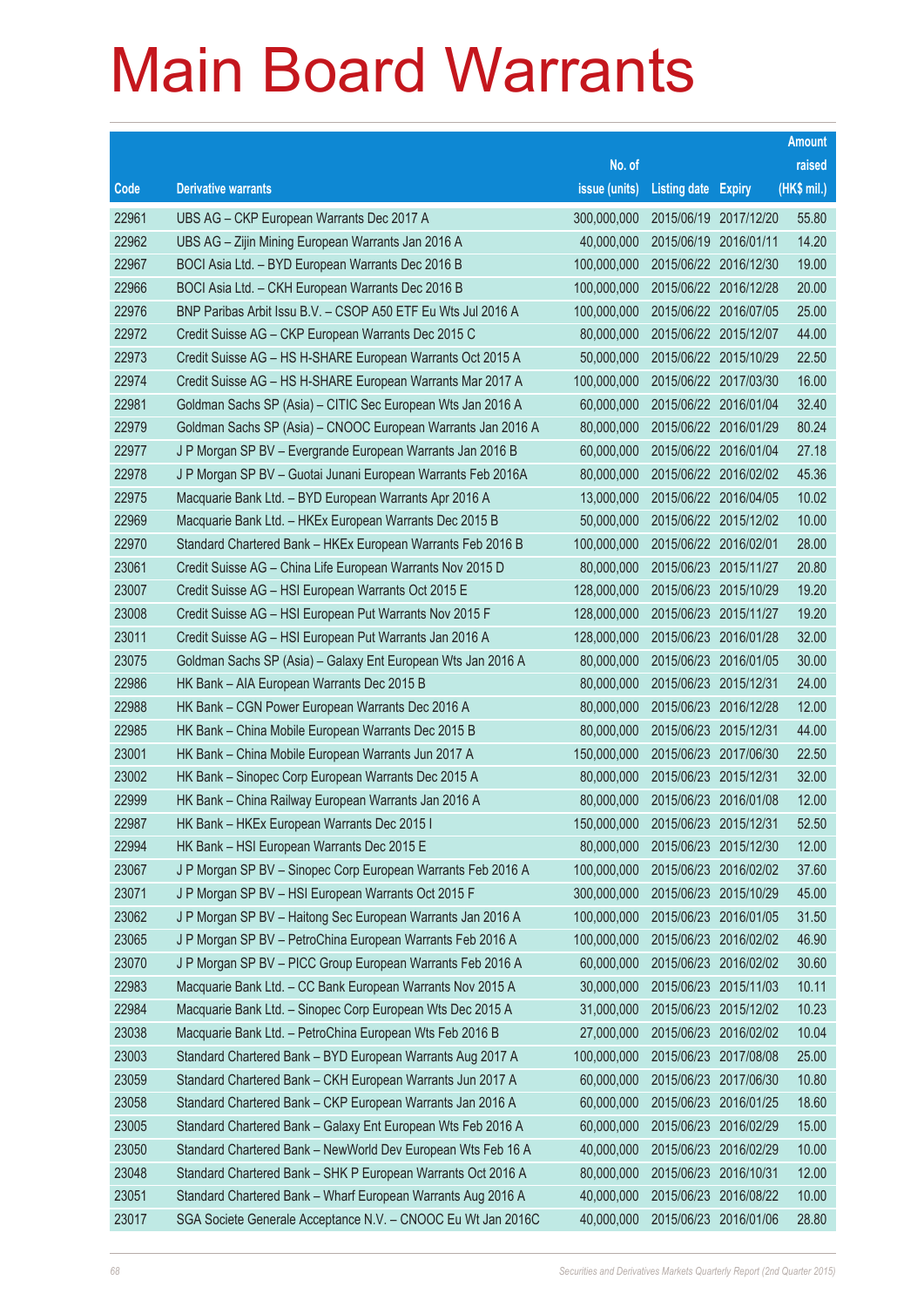|         |                                                                |               |                            |                       | <b>Amount</b> |
|---------|----------------------------------------------------------------|---------------|----------------------------|-----------------------|---------------|
|         |                                                                | No. of        |                            |                       | raised        |
| Code    | <b>Derivative warrants</b>                                     | issue (units) | <b>Listing date Expiry</b> |                       | (HK\$ mil.)   |
| 23015   | SGA Societe Generale Acceptance N.V. - HSCEI Eu Wt Oct 2015E   | 150,000,000   | 2015/06/23 2015/10/29      |                       | 24.00         |
| 23025   | SGA Societe Generale Acceptance N.V. - Petch Eu Wt Dec 2015B   | 60,000,000    | 2015/06/23 2015/12/03      |                       | 17.40         |
| 23018   | SGA Societe Generale Acceptance N.V. - PICC Eu Wts Feb 2016A   | 15,000,000    | 2015/06/23 2016/02/03      |                       | 10.05         |
| 23032   | SGA Societe Generale Acceptance N.V. - Tencent Eu Wt Nov 15 C  | 60,000,000    | 2015/06/23 2015/11/04      |                       | 52.20         |
| 23045   | UBS AG - Evergrande European Warrants Jan 2016 B               | 40,000,000    |                            | 2015/06/23 2016/01/18 | 38.40         |
| 23040   | UBS AG - HKEx European Warrants Jan 2016 D                     | 300,000,000   | 2015/06/23 2016/01/11      |                       | 96.00         |
| 23101   | BNP Paribas Arbit Issu B.V. - CC Bank Euro Wts Jan 2016 A      | 80,000,000    | 2015/06/24 2016/01/05      |                       | 22.40         |
| 23098   | Goldman Sachs SP (Asia) - Sinopec Corp European Wts Dec 2015 A | 80,000,000    | 2015/06/24 2015/12/30      |                       | 47.20         |
| 23080   | Goldman Sachs SP (Asia) - Ping An European Wts Dec 2015 C      | 80,000,000    |                            | 2015/06/24 2015/12/30 | 103.20        |
| 23081   | Goldman Sachs SP (Asia) - Ping An European Wts Dec 2015 D      | 80,000,000    | 2015/06/24 2015/12/30      |                       | 58.08         |
| 23079   | HK Bank - CKH European Warrants Dec 2016 B                     | 150,000,000   |                            | 2015/06/24 2016/12/30 | 22.50         |
| 23077   | HK Bank - CKP European Warrants Dec 2015 B                     | 60,000,000    | 2015/06/24 2015/12/31      |                       | 18.00         |
| 23076   | HK Bank - CRCC European Warrants Jan 2016 A                    | 80,000,000    |                            | 2015/06/24 2016/01/29 | 20.00         |
| 23078   | HK Bank - Haitong Sec European Warrants Dec 2015 B             | 80,000,000    | 2015/06/24 2015/12/31      |                       | 20.80         |
| 23096   | J P Morgan SP BV - China COSCO European Warrants Jan 2017 A    | 70,000,000    | 2015/06/24 2017/01/06      |                       | 10.50         |
| 23085   | Macquarie Bank Ltd. - BOCL European Warrants Jan 2016 B        | 30,000,000    | 2015/06/24 2016/01/05      |                       | 10.05         |
| 23092   | Macquarie Bank Ltd. - China Life European Wts Jan 2016 C       | 25,000,000    | 2015/06/24 2016/01/05      |                       | 10.00         |
| 23082   | Standard Chartered Bank - CGS European Warrants Feb 2016 A     | 100,000,000   |                            | 2015/06/24 2016/02/22 | 25.00         |
| 23084   | Standard Chartered Bank - CITIC Sec European Wts Dec 2015 B    | 80,000,000    | 2015/06/24 2015/12/28      |                       | 30.40         |
| 23083   | Standard Chartered Bank - Haitong Sec Euro Wts Jan 2016 A      | 80,000,000    | 2015/06/24 2016/01/11      |                       | 20.00         |
| 23093   | UBS AG - China Life European Warrants Dec 2015 G               | 100,000,000   | 2015/06/24 2015/12/01      |                       | 38.50         |
| 23094   | UBS AG - Minsheng Bank European Warrants Dec 2015 A            | 40,000,000    | 2015/06/24 2015/12/23      |                       | 32.80         |
| 23095   | UBS AG - Minsheng Bank European Warrants Dec 2016 A            | 70,000,000    | 2015/06/24 2016/12/19      |                       | 10.50         |
| 23102   | UBS AG - HSI European Put Warrants Dec 2015 I                  | 300,000,000   | 2015/06/24 2015/12/30      |                       | 75.00         |
| 23132   | Goldman Sachs SP (Asia) - China Mobile Euro Wts Dec 2015 A     | 100,000,000   | 2015/06/25 2015/12/30      |                       | 80.50         |
| 23128   | Goldman Sachs SP (Asia) - Ch Overseas European Wts Dec 2015 A  | 68,000,000    | 2015/06/25 2015/12/30      |                       | 17.68         |
| 23130   | Goldman Sachs SP (Asia) - HSBC European Warrants Dec 2015 B    | 120,000,000   | 2015/06/25 2015/12/28      |                       | 46.56         |
| 23131   | Goldman Sachs SP (Asia) - Tencent European Wt Dec 2015 C       | 80,000,000    | 2015/06/25 2015/12/28      |                       | 107.60        |
| 23105   | HK Bank - HS H-SHARE European Warrants Dec 2015 B              | 50,000,000    | 2015/06/25 2015/12/31      |                       | 30.00         |
| 23104   | HK Bank - HS H-SHARE European Warrants Mar 2017 A              | 180,000,000   | 2015/06/25 2017/03/31      |                       | 27.00         |
| 23110   | HK Bank - PetroChina European Warrants Dec 2015 C              | 50,000,000    | 2015/06/25 2015/12/31      |                       | 27.50         |
| 23109   | HK Bank - PICC Group European Warrants Dec 2015 B              | 50,000,000    | 2015/06/25 2015/12/31      |                       | 17.50         |
| 23124   | J P Morgan SP BV - BOCL European Warrants Nov 2015 C           | 100,000,000   | 2015/06/25 2015/11/30      |                       | 21.70         |
| 23126   | J P Morgan SP BV - Greatwall Motor European Wts Mar 2016 A     | 80,000,000    | 2015/06/25 2016/03/02      |                       | 38.00         |
| 23122   | SGA Societe Generale Acceptance N.V. - A50 Ch Eu Wt Feb 2016A  | 50,000,000    | 2015/06/25 2016/02/03      |                       | 70.00         |
| 23119   | SGA Societe Generale Acceptance N.V. - Ping An Eu Wt Jan 16 B  | 60,000,000    | 2015/06/25 2016/01/06      |                       | 57.60         |
| 23118   | UBS AG - CC Bank European Warrants Nov 2015 A                  | 100,000,000   | 2015/06/25 2015/11/23      |                       | 32.00         |
| 23103   | UBS AG - HSI European Put Warrants Nov 2015 F                  | 300,000,000   | 2015/06/25 2015/11/27      |                       | 45.00         |
| 23111   | UBS AG - Tencent Holdings European Warrants Nov 2015 A         | 50,000,000    | 2015/06/25 2015/11/26      |                       | 65.00         |
| 23112   | UBS AG - Tencent Holdings European Warrants Jan 2016 A         | 500,000,000   | 2015/06/25 2016/01/22      |                       | 75.00         |
| 16256 # | Goldman Sachs SP (Asia) - CITIC European Warrants Oct 2015 A   | 70,000,000    |                            | 2015/06/25 2015/10/30 | 10.50         |
| 23151   | Credit Suisse AG - CC Bank European Warrants Nov 2015 C        | 80,000,000    | 2015/06/26 2015/11/30      |                       | 32.80         |
| 23149   | Credit Suisse AG - CITIC Sec European Warrants Dec 2015 B      | 70,000,000    | 2015/06/26 2015/12/28      |                       | 29.40         |
| 23138   | Credit Suisse AG - CSOP A50 ETF European Warrants Oct 2015 C   | 80,000,000    | 2015/06/26 2015/10/30      |                       | 68.80         |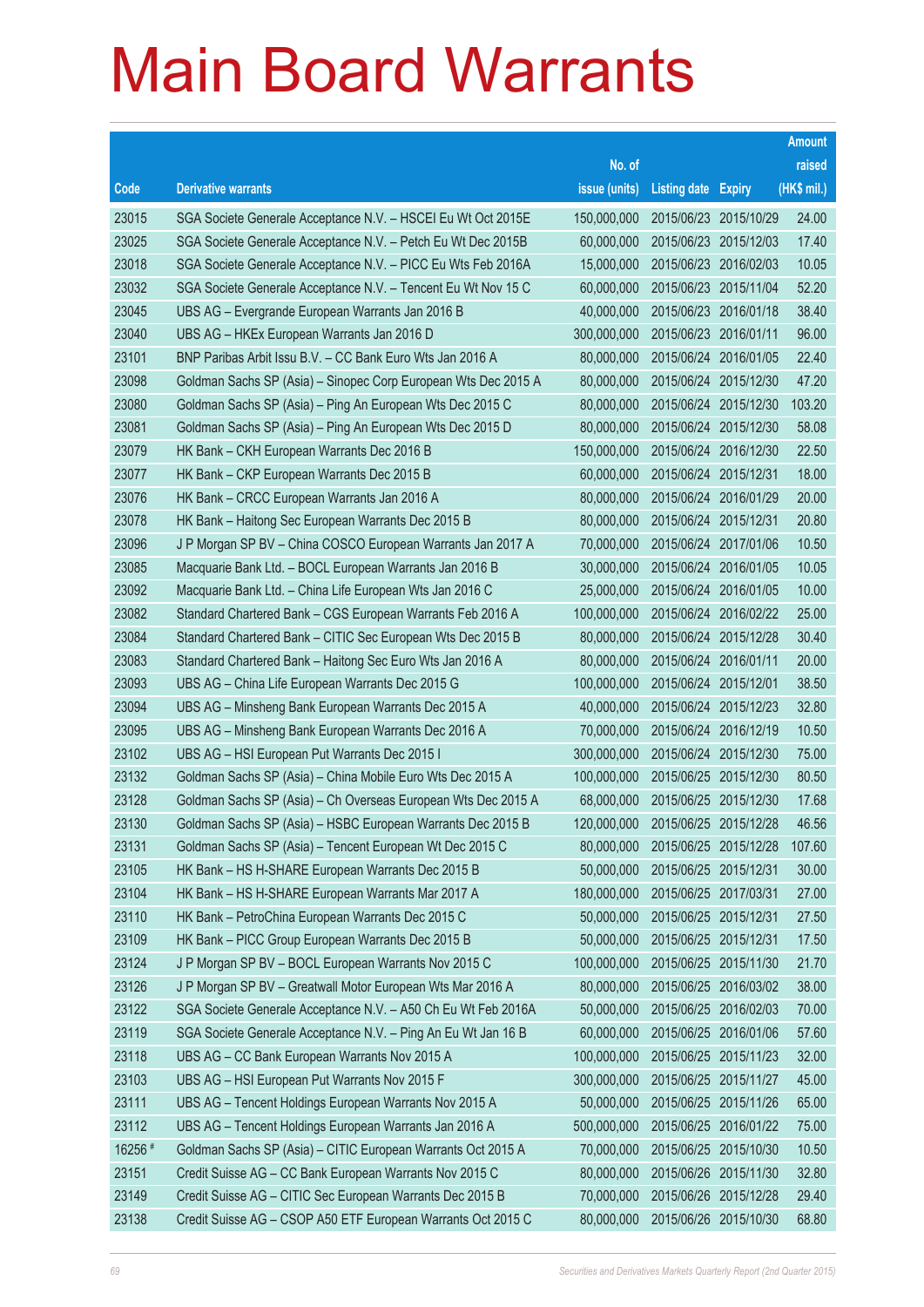|         |                                                               |               |                            |                       | <b>Amount</b> |
|---------|---------------------------------------------------------------|---------------|----------------------------|-----------------------|---------------|
|         |                                                               | No. of        |                            |                       | raised        |
| Code    | <b>Derivative warrants</b>                                    | issue (units) | <b>Listing date Expiry</b> |                       | (HK\$ mil.)   |
| 23139   | Credit Suisse AG - A50 China European Warrants Nov 2015 C     | 80,000,000    |                            | 2015/06/26 2015/11/30 | 64.00         |
| 23150   | Credit Suisse AG - Haitong Sec European Warrants Dec 2015 B   | 70,000,000    | 2015/06/26 2015/12/28      |                       | 21.00         |
| 23136   | Credit Suisse AG - Kingsoft European Warrants Dec 2015 B      | 70,000,000    | 2015/06/26 2015/12/28      |                       | 31.50         |
| 23148   | Credit Suisse AG - Ping An European Warrants Oct 2015 E       | 80,000,000    |                            | 2015/06/26 2015/10/05 | 52.00         |
| 23153   | J P Morgan SP BV - CAM CSI300 European Warrants Feb 2016 A    | 100,000,000   |                            | 2015/06/26 2016/02/02 | 35.90         |
| 23159   | J P Morgan SP BV - China Life European Warrants Feb 2016 A    | 100,000,000   |                            | 2015/06/26 2016/02/02 | 26.40         |
| 23161   | J P Morgan SP BV - A50 China European Warrants Apr 2016 B     | 200,000,000   | 2015/06/26 2016/04/01      |                       | 30.40         |
| 23157   | J P Morgan SP BV - Ping An European Warrants Jan 2016 A       | 150,000,000   |                            | 2015/06/26 2016/01/04 | 142.20        |
| 23160   | J P Morgan SP BV - Sands China European Warrants Jan 2016 A   | 100,000,000   | 2015/06/26 2016/01/29      |                       | 25.30         |
| 23135   | Macquarie Bank Ltd. - Minsheng Bank European Wts Jan 2016 A   | 15,000,000    |                            | 2015/06/26 2016/01/05 | 10.04         |
| 23145   | Macquarie Bank Ltd. - KECL European Warrants Dec 2015 A       | 30,000,000    |                            | 2015/06/26 2015/12/02 | 10.26         |
| 23133   | Macquarie Bank Ltd. - Tencent European Warrants Apr 2016 A    | 60,000,000    |                            | 2015/06/26 2016/04/05 | 10.02         |
| 23147   | SGA Societe Generale Acceptance N.V. - Lenovo Eu Wt Apr 17 A  | 60,000,000    |                            | 2015/06/26 2017/04/03 | 11.70         |
| 23143   | UBS AG - CKP European Warrants Jan 2016 A                     | 50,000,000    |                            | 2015/06/26 2016/01/05 | 30.00         |
| 23140   | UBS AG - China Life European Warrants Dec 2015 H              | 100,000,000   | 2015/06/26 2015/12/15      |                       | 21.00         |
| 23142   | UBS AG - China Life European Warrants Jan 2016 B              | 100,000,000   |                            | 2015/06/26 2016/01/08 | 47.00         |
| 20200 # | J P Morgan SP BV - Galaxy Ent European Put Wts Oct 2015 B     | 120,000,000   |                            | 2015/06/26 2015/10/05 | 20.04         |
| 21187 # | BOCI Asia Ltd. - CSOP A50 ETF European Warrants May 2016 A    | 100,000,000   |                            | 2015/06/26 2016/05/23 | 16.00         |
| 23166   | BOCI Asia Ltd. - CKP European Warrants Jan 2016 A             | 100,000,000   | 2015/06/29                 | 2016/01/06            | 44.00         |
| 23171   | BOCI Asia Ltd. - China Life European Warrants Dec 2015 D      | 100,000,000   |                            | 2015/06/29 2015/12/30 | 29.00         |
| 23162   | BOCI Asia Ltd. - PetroChina European Warrants Dec 2015 B      | 100,000,000   |                            | 2015/06/29 2015/12/28 | 35.00         |
| 23177   | Goldman Sachs SP (Asia) - Ch Comm Cons Euro Wts Feb 2016 A    | 200,000,000   |                            | 2015/06/29 2016/02/29 | 34.80         |
| 23175   | Goldman Sachs SP (Asia) - Ch Comm Cons Euro Wts Jun 2016 A    | 80,000,000    | 2015/06/29 2016/06/29      |                       | 21.84         |
| 23181   | Goldman Sachs SP (Asia) - CKP European Warrants Dec 2017 A    | 200,000,000   |                            | 2015/06/29 2017/12/14 | 30.00         |
| 23180   | Goldman Sachs SP (Asia) - JIANC European Warrants Mar 2016 A  | 80,000,000    |                            | 2015/06/29 2016/03/30 | 20.16         |
| 23179   | Goldman Sachs SP (Asia) - Lenovo European Wts Nov 2016 A      | 80,000,000    | 2015/06/29 2016/11/29      |                       | 12.00         |
| 23182   | Goldman Sachs SP (Asia) - PICC Group European Wts Dec 2015 A  | 50,000,000    |                            | 2015/06/29 2015/12/30 | 26.40         |
| 23188   | J P Morgan SP BV - China Mob European Wts Jan 2016 B          | 100,000,000   | 2015/06/29 2016/01/04      |                       | 41.50         |
| 23189   | J P Morgan SP BV - CSOP A50 ETF European Warrants Feb 2016 A  | 200,000,000   | 2015/06/29 2016/02/29      |                       | 30.20         |
| 23172   | Macquarie Bank Ltd. - CSOP A50 ETF European Wts Nov 2015 A    | 25,000,000    |                            | 2015/06/29 2015/11/03 | 10.05         |
| 23173   | Macquarie Bank Ltd. - A50 China European Warrants Dec 2015 A  | 35,000,000    |                            | 2015/06/29 2015/12/02 | 10.01         |
| 23174   | Macquarie Bank Ltd. - Tencent European Warrants Jan 2016 A    | 15,000,000    | 2015/06/29 2016/01/05      |                       | 10.01         |
| 23183   | SGA Societe Generale Acceptance N.V. - CGS Euro Wts Mar 16 A  | 60,000,000    | 2015/06/29                 | 2016/03/03            | 15.00         |
| 23184   | SGA Societe Generale Acceptance N.V. - CITIC Sec Eu Wt Jan16A | 25,000,000    | 2015/06/29 2016/01/06      |                       | 12.13         |
| 23185   | SGA Societe Generale Acceptance N.V. - HSBC Eu Wt Jan 2016 E  | 100,000,000   | 2015/06/29 2016/01/06      |                       | 40.00         |
| 23191   | UBS AG - BOCL European Warrants Oct 2015 B                    | 80,000,000    | 2015/06/29 2015/10/30      |                       | 18.40         |
| 23192   | UBS AG - CC Bank European Warrants Nov 2015 B                 | 100,000,000   | 2015/06/29                 | 2015/11/16            | 16.00         |
| 23198   | UBS AG - CSOP A50 ETF European Warrants Jun 2016 C            | 300,000,000   | 2015/06/29 2016/06/23      |                       | 45.00         |
| 23199   | UBS AG - HKEx European Warrants Mar 2016 B                    | 300,000,000   | 2015/06/29 2016/03/21      |                       | 102.00        |
| 23190   | UBS AG - ICBC European Warrants Oct 2015 A                    | 80,000,000    | 2015/06/29 2015/10/30      |                       | 12.00         |
| 23195   | UBS AG - Ping An European Warrants Nov 2015 C                 | 100,000,000   | 2015/06/29                 | 2015/11/04            | 56.00         |
| 23197   | UBS AG - Ping An European Put Warrants Oct 2015 D             | 70,000,000    | 2015/06/29 2015/10/28      |                       | 33.60         |
| 22177 # | BOCI Asia Ltd. - Tencent Holdings European Wts Apr 2016 B     | 100,000,000   | 2015/06/29 2016/04/25      |                       | 19.90         |
| 26001 # | Standard Chartered Bank - BYD European Warrants Dec 2016 A    | 80,000,000    | 2015/06/29 2016/12/20      |                       | 12.72         |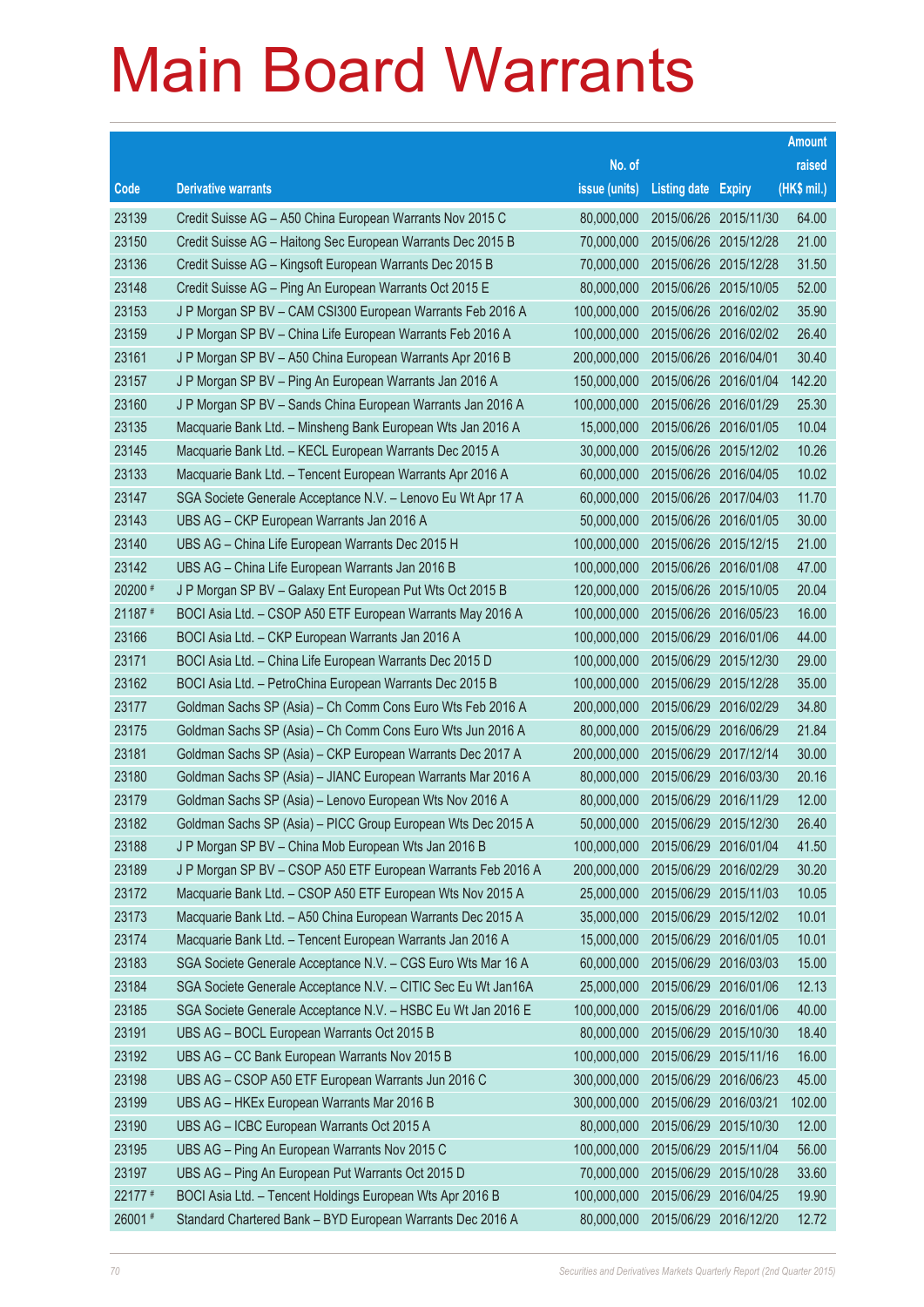|                   |                                                                |               |                     |               | <b>Amount</b> |
|-------------------|----------------------------------------------------------------|---------------|---------------------|---------------|---------------|
|                   |                                                                | No. of        |                     |               | raised        |
| $\overline{Code}$ | <b>Derivative warrants</b>                                     | issue (units) | <b>Listing date</b> | <b>Expiry</b> | (HK\$ mil.)   |
| 23218             | Credit Suisse AG - CAM CSI300 European Warrants Oct 2015 A     | 60,000,000    | 2015/06/30          | 2015/10/30    | 19.20         |
| 23213             | Goldman Sachs SP (Asia) - CSOP A50 ETF Euro Wts Dec 2015 B     | 80,000,000    | 2015/06/30          | 2015/12/31    | 121.12        |
| 23209             | Goldman Sachs SP (Asia) - A50 China European Wts Dec 2015 E    | 80,000,000    | 2015/06/30          | 2015/12/31    | 121.20        |
| 23211             | Goldman Sachs SP (Asia) - A50 China European Wts Dec 2015 F    | 80,000,000    | 2015/06/30          | 2015/12/31    | 91.44         |
| 23221             | Goldman Sachs SP (Asia) - A50 China European Wts Dec 2015 G    | 80,000,000    | 2015/06/30          | 2015/12/01    | 12.16         |
| 23204             | HK Bank - CGS European Warrants Jul 2016 B                     | 100,000,000   | 2015/06/30          | 2016/07/29    | 25.00         |
| 23205             | HK Bank – CITIC Sec European Warrants Dec 2015 A               | 80,000,000    | 2015/06/30          | 2015/12/31    | 24.00         |
| 23202             | HK Bank - China Shenhua European Warrants Dec 2015 A           | 100,000,000   | 2015/06/30          | 2015/12/31    | 18.00         |
| 23200             | HK Bank - Ping An European Warrants Dec 2015 D                 | 60,000,000    | 2015/06/30          | 2015/12/31    | 42.00         |
| 23208             | HK Bank - Shanghai Electric European Warrants Sep 2016 A       | 100,000,000   | 2015/06/30          | 2016/09/30    | 25.00         |
| 23219             | J P Morgan SP BV - Chsouthcity European Warrants Feb 2016 A    | 60,000,000    | 2015/06/30          | 2016/02/02    | 23.16         |
| 23217             | Macquarie Bank Ltd. - HSBC European Warrants Nov 2015 A        | 27,000,000    | 2015/06/30          | 2015/11/03    | 10.07         |
| 23216             | Macquarie Bank Ltd. - HSBC European Warrants Jan 2016 C        | 35,000,000    | 2015/06/30          | 2016/01/05    | 10.15         |
| 23214             | Macquarie Bank Ltd. - Tencent European Warrants Jan 2016 B     | 12,000,000    | 2015/06/30          | 2016/01/05    | 10.02         |
| 23215             | SGA Societe Generale Acceptance NV - Ali Pictures Eu Wt Jul17A | 200,000,000   | 2015/06/30          | 2017/07/05    | 50.00         |
| 10348             | SGA Societe Generale Acceptance NV - Nikkei 225 Eu Wt Jun 16 A | 150,000,000   | 2015/06/30          | 2016/06/10    | 37.50         |
| 23226             | UBS AG - Ch Comm Cons European Warrants Mar 2016 B             | 70,000,000    | 2015/06/30          | 2016/03/31    | 17.50         |
| 23224             | UBS AG - China Mobile European Put Warrants Dec 2015 B         | 100,000,000   | 2015/06/30          | 2015/12/29    | 43.00         |
| 23225             | UBS AG - CSOP A50 ETF European Warrants Jun 2016 D             | 300,000,000   | 2015/06/30          | 2016/06/24    | 54.00         |
| <b>Total</b>      |                                                                |               |                     |               | 68,662.15     |

# Further issue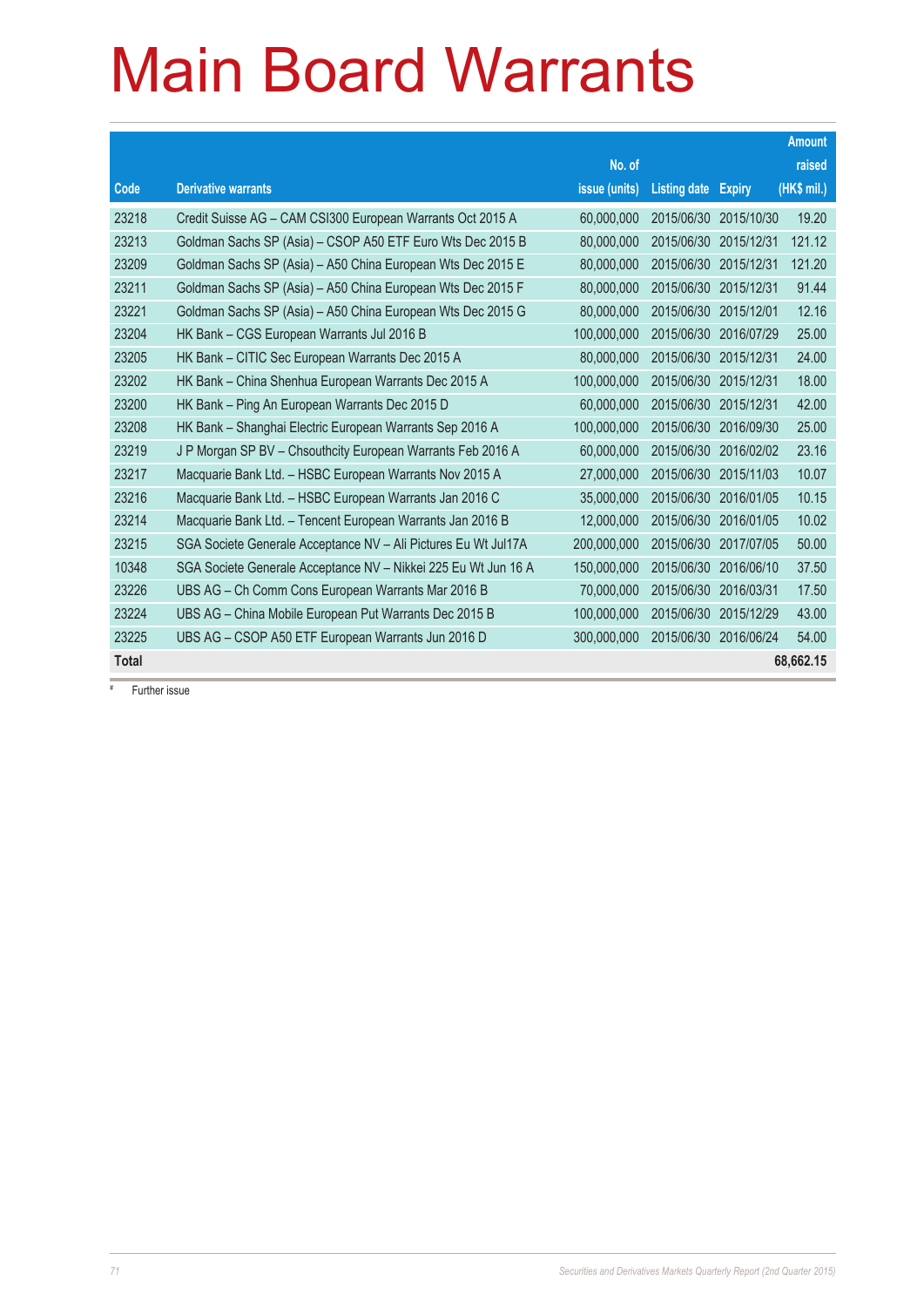#### **Debt Securities Trading Statistics**

|      |                |                                | <b>Turnover value</b>   |
|------|----------------|--------------------------------|-------------------------|
|      |                | Exchange fund notes (HK\$ mil) | Market total (HK\$ mil) |
| 2014 | Q2             | -                              | 711.36                  |
|      | Q <sub>3</sub> | -                              | 3,414.81                |
|      | Q4             | -                              | 1,264.59                |
| 2015 | Q1             | -                              | 1,023.80                |
|      | Q2             | -                              | 2,000.30                |

#### **Debt Securities Nominal Value**

|      |    | No. of issues | Nominal value (HK\$ mil.) |
|------|----|---------------|---------------------------|
| 2014 | Q2 | 531           | 1,839,650.08              |
|      | Q3 | 578           | 1,990,202.04              |
|      | Q4 | 640           | 2,221,339.57              |
| 2015 | Q1 | 665           | 2,393,288.98              |
|      | Q2 | 708           | 2,637,617.58              |

#### **New Listing Statistics – Debt Securities**

|    | No. of newly listed debt securities | Amount raised (HK\$ mil.) |
|----|-------------------------------------|---------------------------|
| Q2 | 83                                  | 318,930.32                |
| Q3 | 61                                  | 199,702.38                |
| Q4 | 75                                  | 267,144.56                |
| Q1 | 38                                  | 186,536.69                |
| Q2 | 59                                  | 307,836.43                |
|    |                                     |                           |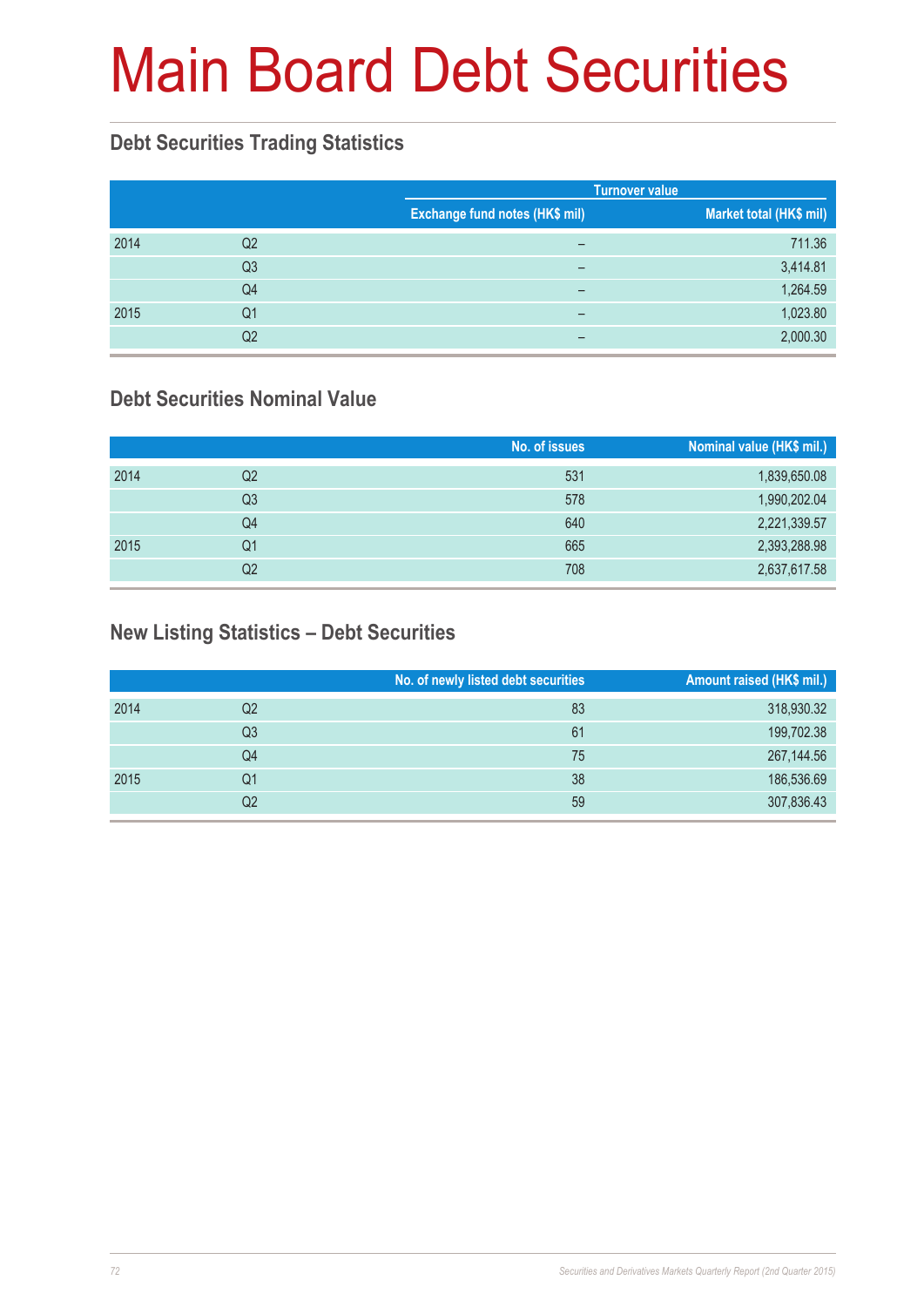#### **Newly Listed Debt Securities**

for 2nd quarter 2015

|        |                                                                         |                  |               |                     |                 | <b>Amount raised</b> |
|--------|-------------------------------------------------------------------------|------------------|---------------|---------------------|-----------------|----------------------|
| Code   | <b>Debt securities</b>                                                  | <b>Principal</b> |               | <b>Listing date</b> | <b>Maturity</b> | (HK\$ mil.)          |
| 05889  | Beijing Capital Polaris Investment Co. Ltd. 2.875% Guar. Notes 2018     | <b>USD</b>       | 600,000,000   | 2015/04/02          | 2018/04/01      | 4,676.91             |
| 05890  | Standard Chartered PLC Perpetual Subordinated Contingent Conv. Sec      | <b>USD</b>       | 2,000,000,000 | 2015/04/08          |                 | 15,600.00            |
| 05891  | CITIC Ltd. 4.60% Notes 2035                                             | <b>USD</b>       | 280,000,000   | 2015/04/15          | 2035/04/14      | 2,184.00             |
| 04225# | The Govt of the HKSAR of the PRC 1.06% Bonds 2020                       | <b>HKD</b>       | 3,200,000,000 | 2015/04/17          | 2020/02/05      | 3,187.20             |
| 05892  | Haitong International Finance Holdings 2015 Ltd. 3.50% Guar. Bonds 2020 | <b>USD</b>       | 670,000,000   | 2015/04/22          | 2020/04/21      | 5,220.31             |
| 05893  | CCCI Treasure Ltd. Unsubordinated Guar. Perpetual Securities            | <b>USD</b>       | 1,100,000,000 | 2015/04/22          |                 | 8,580.00             |
| 05855# | Skyfame Realty (Holdings) Ltd. 0.10% Bonds 2031                         | <b>HKD</b>       | 20,000,000    | 2015/04/22          | 2031/11/14      |                      |
| 05894  | Malaysia Sovereign Sukuk Berhad Trust Certificate 2025                  | <b>USD</b>       | 1,000,000,000 | 2015/04/23          | 2025/04/22      | 7,800.00             |
| 05895  | Malaysia Sovereign Sukuk Berhad Trust Certificate 2045                  | <b>USD</b>       | 500,000,000   | 2015/04/23          | 2045/04/22      | 3,900.00             |
| 05896  | China Cinda Finance (2015) I Ltd. 3.125% Guar. Senior Notes 2020        | <b>USD</b>       | 1,300,000,000 | 2015/04/24          | 2020/04/23      | 10,108.36            |
| 05897  | China Cinda Finance (2015) I Ltd. 4.25% Guar. Senior Notes 2025         | <b>USD</b>       | 1,700,000,000 | 2015/04/24          | 2025/04/23      | 13,221.55            |
| 05503  | China Energy Reserve and Chemicals Group Overseas Co. Ltd.              | <b>HKD</b>       | 2,000,000,000 | 2015/04/28          | 2022/04/27      | 2,000.00             |
|        | 6.30% Guar, Bonds 2022                                                  |                  |               |                     |                 |                      |
| 05500  | Sinopec Group Overseas Development (2015) Ltd. 2.50% Senior Notes 2020  | <b>USD</b>       | 2,500,000,000 | 2015/04/29          | 2020/04/28      | 19,417.33            |
| 05501  | Sinopec Group Overseas Development (2015) Ltd. 3.25% Senior Notes 2025  | <b>USD</b>       | 1,500,000,000 | 2015/04/29          | 2025/04/28      | 11,585.58            |
| 05502  | Sinopec Group Overseas Development (2015) Ltd. 4.10% Senior Notes 2045  | <b>USD</b>       | 800,000,000   | 2015/04/29          | 2045/04/28      | 6,240.00             |
| 05898  | Sinopec Group Overseas Development (2015) Ltd. 0.50% Senior Notes 2018  | <b>EUR</b>       | 850,000,000   | 2015/04/29          | 2018/04/27      | 7,142.86             |
| 05899  | Sinopec Group Overseas Development (2015) Ltd. 1.00% Senior Notes 2022  | <b>EUR</b>       | 650,000,000   | 2015/04/29          | 2022/04/28      | 5,436.28             |
| 85714  | Shenzhen Qianhai Financial Holdings Co., Ltd. 4.55% Credit Enhanced     | <b>RMB</b>       | 1,000,000,000 | 2015/04/29          | 2017/10/28      | 1,246.00             |
|        | CNY Bonds 2017                                                          |                  |               |                     |                 |                      |
| 05504  | Jingrui Holdings Ltd. 13.25% Senior Notes 2018                          | <b>USD</b>       | 150,000,000   | 2015/05/04          | 2018/04/30      | 1,170.00             |
| 05506  | CNOOC Finance (2015) Australia Pty Ltd. 2.625% Guar. Notes 2020         | <b>USD</b>       | 1,500,000,000 | 2015/05/06          | 2020/05/05      | 11,666.78            |
| 05507  | CNOOC Finance (2015) Australia Pty Ltd. 4.20% Guar. Notes 2045          | <b>USD</b>       | 300,000,000   | 2015/05/06          | 2045/05/05      | 2,340.00             |
| 05508  | CNOOC Finance (2015) U.S.A. LLC 3.50% Guar. Notes 2025                  | <b>USD</b>       | 2,000,000,000 | 2015/05/06          | 2025/05/05      | 15,455.70            |
| 05821# | Skyfame Realty (Holdings) Ltd. 0.10% Bonds 2024                         | <b>HKD</b>       | 10,000,000    | 2015/05/06          | 2024/09/12      |                      |
| 05855# | Skyfame Realty (Holdings) Ltd. 0.10% Bonds 2031                         | <b>HKD</b>       | 10,000,000    | 2015/05/06          | 2031/11/14      |                      |
| 05505  | CLP Power Hong Kong Financing Ltd. 3.125% Notes 2025                    | <b>USD</b>       | 300,000,000   | 2015/05/07          | 2025/05/06      | 2,329.85             |
| 05509  | Binhai Investment Co. Ltd. 3.25% Bonds 2018                             | <b>USD</b>       | 200,000,000   | 2015/05/07          | 2018/05/06      | 1,557.47             |
| 85715  | China New Town Finance I Ltd. 5.50% Senior Guar. CNY N2018              | <b>RMB</b>       | 1,300,000,000 | 2015/05/07          | 2018/05/06      | 1,623.18             |
| 04221# | The Govt of the HKSAR of the PRC 2.22% Bonds 2024                       | <b>HKD</b>       | 1,500,000,000 | 2015/05/08          | 2024/08/07      | 1,548.00             |
| 05821# | Skyfame Realty (Holdings) Ltd. 0.10% Bonds 2024                         | <b>HKD</b>       | 10,000,000    | 2015/05/08          | 2024/09/12      |                      |
| 05855# | Skyfame Realty (Holdings) Ltd. 0.10% Bonds 2031                         | HKD              | 10,000,000    | 2015/05/08          | 2031/11/14      |                      |
| 05512  | China Energy Reserve and Chemicals Group Overseas Capital Co. Ltd.      | <b>USD</b>       | 200,000,000   | 2015/05/12          | 2018/05/11      | 1,560.00             |
|        | 5.25% Guar. Bonds 2018                                                  |                  |               |                     |                 |                      |
| 05821# | Skyfame Realty (Holdings) Ltd. 0.10% Bonds 2024                         | <b>HKD</b>       | 10,000,000    | 2015/05/13          | 2024/09/12      |                      |
| 05855# | Skyfame Realty (Holdings) Ltd. 0.10% Bonds 2031                         | <b>HKD</b>       | 20,000,000    | 2015/05/13          | 2031/11/14      |                      |
| 05510  | Kunlun Energy Co. Ltd. 2.875% Senior Notes 2020                         | <b>USD</b>       | 500,000,000   | 2015/05/14          | 2020/05/13      | 3,882.73             |
| 05511  | Kunlun Energy Co. Ltd. 3.75% Senior Notes 2025                          | <b>USD</b>       | 500,000,000   | 2015/05/14          | 2025/05/13      | 3,861.51             |
| 05514  | China Construction Bank Corporation Tier 2 Dated Capital Bonds 2025     | <b>USD</b>       | 2,000,000,000 | 2015/05/14          | 2025/05/13      | 15,515.14            |
| 05855# | Skyfame Realty (Holdings) Ltd. 0.10% Bonds 2031                         | <b>HKD</b>       | 20,000,000    | 2015/05/14          | 2031/11/14      |                      |
| 05515  | China Merchants Bank Co., Ltd. 2.375% Notes 2018                        | <b>USD</b>       | 500,000,000   | 2015/05/15          | 2018/05/14      | 3,887.68             |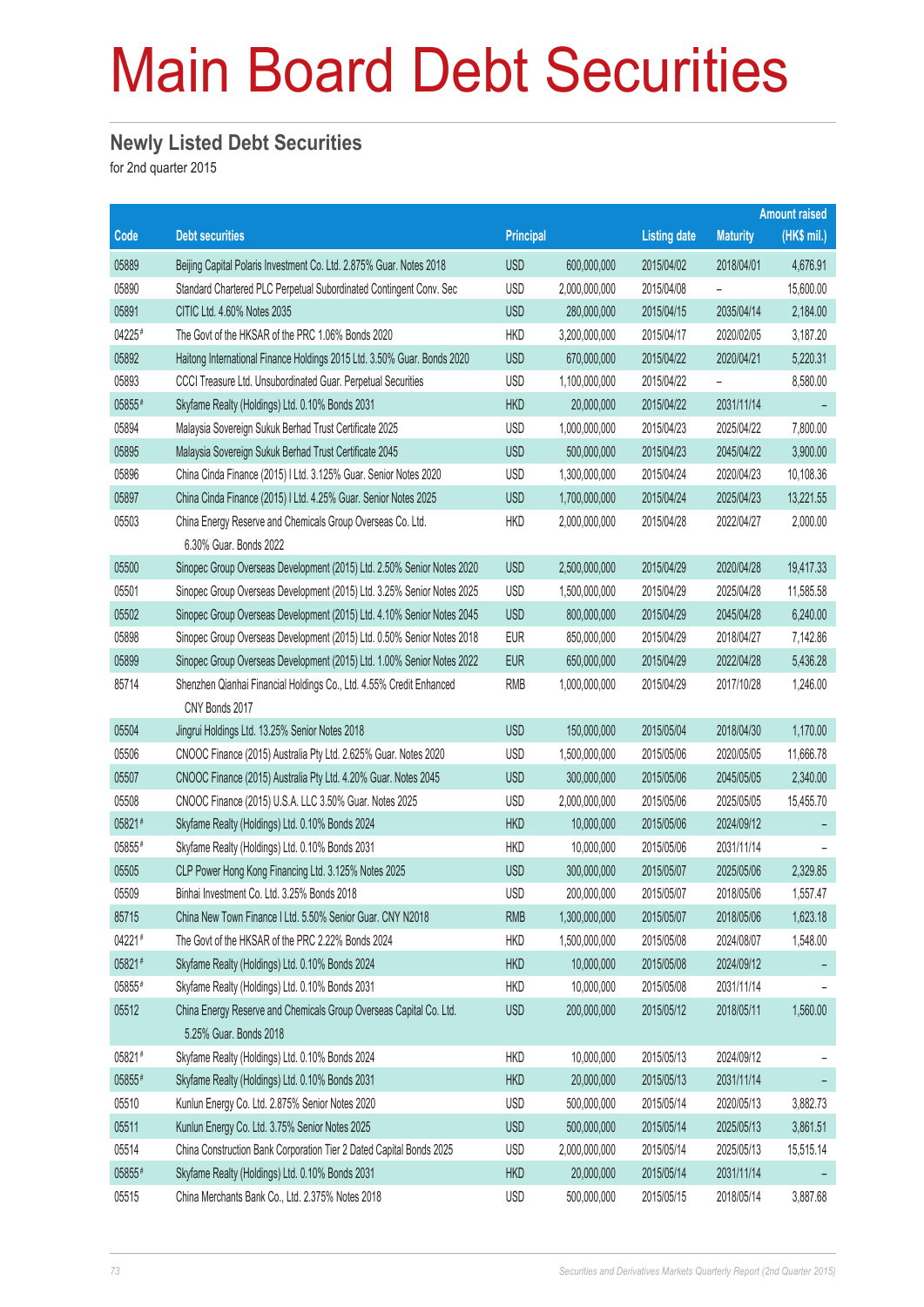|        |                                                                                              |                  |                |                     |                 | <b>Amount raised</b> |
|--------|----------------------------------------------------------------------------------------------|------------------|----------------|---------------------|-----------------|----------------------|
| Code   | <b>Debt securities</b>                                                                       | <b>Principal</b> |                | <b>Listing date</b> | <b>Maturity</b> | (HK\$ mil.)          |
| 05821# | Skyfame Realty (Holdings) Ltd. 0.10% Bonds 2024                                              | <b>HKD</b>       | 10,000,000     | 2015/05/15          | 2024/09/12      |                      |
| 05513  | Hsin Chong Construction Group Ltd. 8.75% Senior Notes 2018                                   | <b>USD</b>       | 250,000,000    | 2015/05/19          | 2018/05/18      | 1,937.42             |
| 05516  | Proven Honour Capital Ltd. 4.125% Guaranteed Bonds 2025                                      | <b>USD</b>       | 1,000,000,000  | 2015/05/20          | 2025/05/19      | 7,722.47             |
| 05519  | CGNPC International Ltd. 4.00% Guaranteed Bonds 2025                                         | <b>USD</b>       | 600,000,000    | 2015/05/20          | 2025/05/19      | 4,652.15             |
| 04060  | Hong Kong Monetary Authority, The 0.46% Exchange Fund Notes 2017                             | <b>HKD</b>       | 1,200,000,000  | 2015/05/21          | 2017/05/22      | 1,201.08             |
| 05517  | Agile Property Holdings Ltd. 9.00% Senior Notes 2020                                         | <b>USD</b>       | 500,000,000    | 2015/05/22          | 2020/05/21      | 3,880.78             |
| 05518  | China Minsheng Banking Corp., Ltd. 2.25% Notes 2018                                          | <b>USD</b>       | 600,000,000    | 2015/05/22          | 2018/05/21      | 4,663.72             |
| 86626  | Ministry of Finance of the PRC 2.80% CNY Bonds 2018                                          | <b>RMB</b>       | 6,750,000,000  | 2015/05/22          | 2018/05/21      | 8,432.78             |
| 86627  | Ministry of Finance of the PRC 3.00% CNY Bonds 2020                                          | <b>RMB</b>       | 3,250,000,000  | 2015/05/22          | 2020/05/21      | 4,060.23             |
| 86628  | Ministry of Finance of the PRC 3.36% CNY Bonds 2022                                          | <b>RMB</b>       | 1,500,000,000  | 2015/05/22          | 2022/05/21      | 1,873.95             |
| 86629  | Ministry of Finance of the PRC 3.39% CNY Bonds 2025                                          | <b>RMB</b>       | 1,500,000,000  | 2015/05/22          | 2025/05/21      | 1,873.95             |
| 86630  | Ministry of Finance of the PRC 3.60% CNY Bonds 2030                                          | <b>RMB</b>       | 500,000,000    | 2015/05/22          | 2030/05/21      | 624.65               |
| 86631  | Ministry of Finance of the PRC 4.10% CNY Bonds 2045                                          | <b>RMB</b>       | 500,000,000    | 2015/05/22          | 2045/05/21      | 624.65               |
| 05513# | Hsin Chong Construction Group Ltd. 8.75% Senior Notes 2018                                   | <b>USD</b>       | 50,000,000     | 2015/05/22          | 2018/05/18      | 394.88               |
| 05821# | Skyfame Realty (Holdings) Ltd. 0.10% Bonds 2024                                              | <b>HKD</b>       | 10,000,000     | 2015/05/22          | 2024/09/12      |                      |
| 05855# | Skyfame Realty (Holdings) Ltd. 0.10% Bonds 2031                                              | <b>HKD</b>       | 10,000,000     | 2015/05/22          | 2031/11/14      |                      |
| 05520  | Beijing State-Owned Assets Management (Hong Kong) Co. Ltd.<br>3.00% Notes 2020               | <b>USD</b>       | 300,000,000    | 2015/05/27          | 2020/05/26      | 2,327.53             |
| 05521  | Beijing State-Owned Assets Management (Hong Kong) Co. Ltd.<br>4.125% Notes 2025              | <b>USD</b>       | 700,000,000    | 2015/05/27          | 2025/05/26      | 5,396.12             |
| 85716  | Southwest Securities International Securities Ltd. 6.45% CNY Bonds 2018                      | <b>RMB</b>       | 1,500,000,000  | 2015/05/29          | 2018/05/28      | 1,875.75             |
| 05512# | China Energy Reserve and Chemicals Group Overseas Capital Co. Ltd.<br>5.25% Guar. Bonds 2018 | <b>USD</b>       | 150,000,000    | 2015/06/01          | 2018/05/11      | 1,178.78             |
| 05821# | Skyfame Realty (Holdings) Ltd. 0.10% Bonds 2024                                              | <b>HKD</b>       | 10,000,000     | 2015/06/01          | 2024/09/12      |                      |
| 05855# | Skyfame Realty (Holdings) Ltd. 0.10% Bonds 2031                                              | <b>HKD</b>       | 10,000,000     | 2015/06/01          | 2031/11/14      |                      |
| 04226  | Hong Kong Sukuk 2015 Ltd. Trust Certificates 2020                                            | <b>USD</b>       | 1,000,000,000  | 2015/06/04          | 2020/06/03      | 7,800.00             |
| 05522  | Express (BVI) 2015 Ltd. 3.00% Guaranteed Notes 2018                                          | <b>USD</b>       | 400,000,000    | 2015/06/05          | 2018/06/04      | 3,116.01             |
| 05821# | Skyfame Realty (Holdings) Ltd. 0.10% Bonds 2024                                              | <b>HKD</b>       | 20,000,000     | 2015/06/05          | 2024/09/12      |                      |
| 05855# | Skyfame Realty (Holdings) Ltd. 0.10% Bonds 2031                                              | <b>HKD</b>       | 10,000,000     | 2015/06/05          | 2031/11/14      |                      |
| 05523  | CIFI Holdings (Group) Co. Ltd. 7.75% Senior Notes 2020                                       | <b>USD</b>       | 400,000,000    | 2015/06/08          | 2020/06/05      | 3,104.12             |
| 05524  | Dawn Victor Ltd. 5.50% Guaranteed Bonds 2018                                                 | <b>USD</b>       | 500,000,000    | 2015/06/08          | 2018/06/05      | 3,900.00             |
| 05526  | Standard Chartered PLC 0.313% Fixed Rate Bonds 2018                                          | JPY              | 36,900,000,000 | 2015/06/08          | 2018/06/05      | 2,298.87             |
| 05527  | Standard Chartered PLC 0.453% Fixed Rate Bonds 2020                                          | JPY              | 93,100,000,000 | 2015/06/08          | 2020/06/05      | 5,800.13             |
| 05528  | Standard Chartered PLC 1.043% Fixed Rate Bonds 2025                                          | <b>JPY</b>       | 20,000,000,000 | 2015/06/08          | 2025/06/05      | 1,246.00             |
| 05855# | Skyfame Realty (Holdings) Ltd. 0.10% Bonds 2031                                              | <b>HKD</b>       | 10,000,000     | 2015/06/08          | 2031/11/14      |                      |
| 05525  | PB Issuer (No.4) Ltd. Guar. Convertible Bonds 2021                                           | <b>USD</b>       | 125,000,000    | 2015/06/09          | 2021/07/03      | 975.00               |
| 85717  | Lenovo Group Ltd. 4.95% CNY Notes 2020                                                       | <b>RMB</b>       | 4,000,000,000  | 2015/06/10          | 2020/06/10      | 4,995.60             |
| 05532  | BCEG (HongKong) Co. Ltd. 3.85% Guaranteed Bonds 2018                                         | <b>USD</b>       | 500,000,000    | 2015/06/11          | 2018/06/10      | 3,900.00             |
| 05529  | Anhui Transportation Holding Group (H.K.) Ltd. 2.875% Bonds 2018                             | <b>USD</b>       | 300,000,000    | 2015/06/12          | 2018/06/11      | 2,332.68             |
| 05530  | Bluestar Finance Holdings Ltd. 3.50% Senior Guar. Notes 2018                                 | <b>USD</b>       | 500,000,000    | 2015/06/12          | 2018/06/11      | 3,895.83             |
| 05531  | Bluestar Finance Holdings Ltd. 4.375% Senior Guar. Notes 2020                                | <b>USD</b>       | 500,000,000    | 2015/06/12          | 2020/06/11      | 3,900.00             |
| 05855# | Skyfame Realty (Holdings) Ltd. 0.10% Bonds 2031                                              | <b>HKD</b>       | 10,000,000     | 2015/06/17          | 2031/11/14      |                      |
| 05533  | China Great Wall International Holdings II Ltd. 2.50% Credit Enhanced B2018                  | <b>USD</b>       | 1,000,000,000  | 2015/06/19          | 2018/06/18      | 7,766.69             |
| 05855# | Skyfame Realty (Holdings) Ltd. 0.10% Bonds 2031                                              | <b>HKD</b>       | 20,000,000     | 2015/06/22          | 2031/11/14      |                      |
| 05534  | Cosmos Boom Investment Ltd. 0.50% Guar. Convertible Bonds 2020                               | <b>USD</b>       | 290,000,000    | 2015/06/24          | 2020/06/23      | 2,262.00             |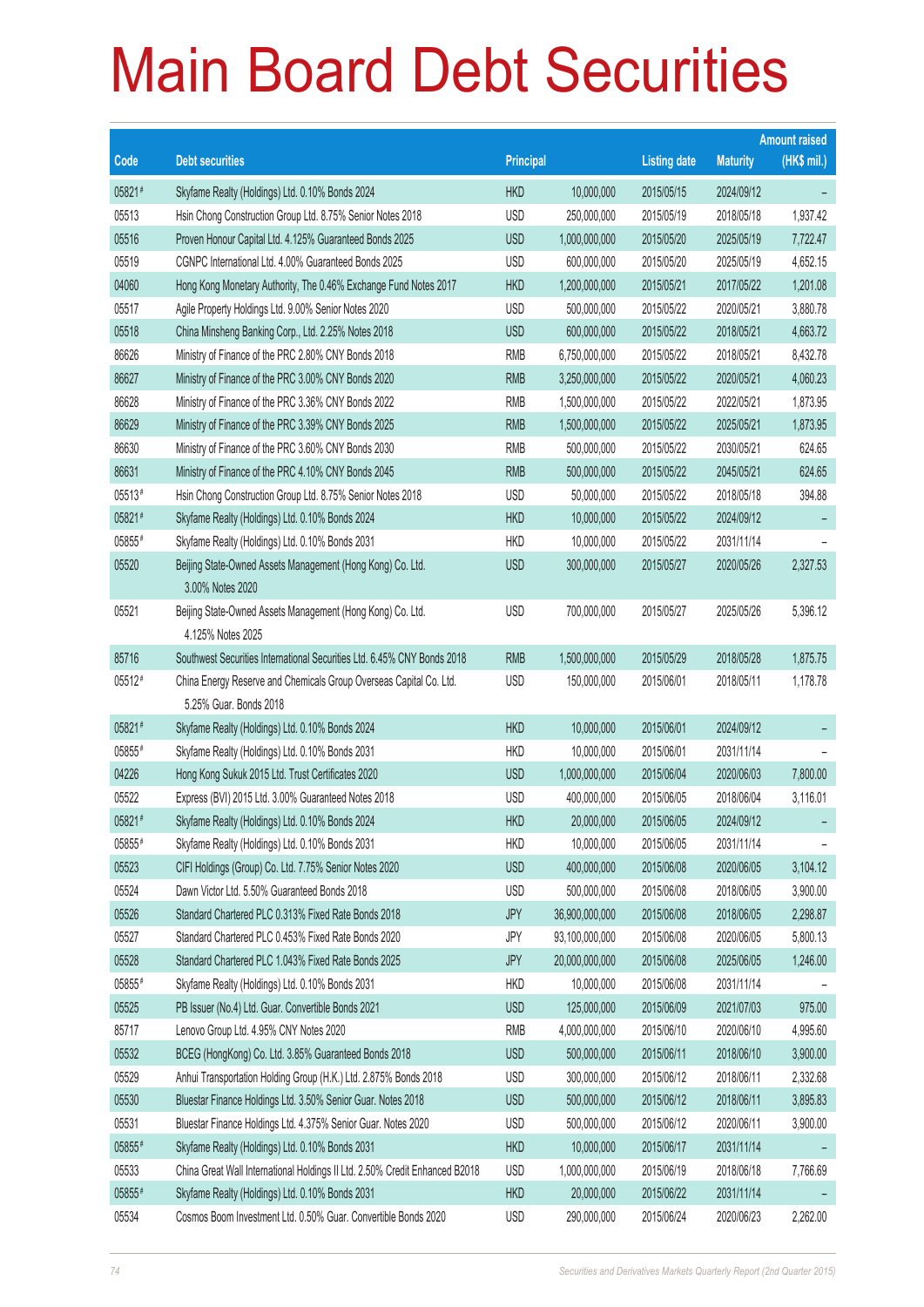|        |                                                             |                  |             |                     |                 | <b>Amount raised</b> |
|--------|-------------------------------------------------------------|------------------|-------------|---------------------|-----------------|----------------------|
| Code   | <b>Debt securities</b>                                      | <b>Principal</b> |             | <b>Listing date</b> | <b>Maturity</b> | (HK\$ mil.)          |
| 05813# | Advance Wisdom Investments Ltd. 2.10% Guaranteed Notes 2017 | <b>USD</b>       | 200,000,000 | 2015/06/26          | 2017/10/16      | 1.560.00             |
| 05855# | Skyfame Realty (Holdings) Ltd. 0.10% Bonds 2031             | <b>HKD</b>       | 10.000.000  | 2015/06/26          | 2031/11/14      |                      |
| 05535  | LS Finance (2025) Ltd. 4.50% Guaranteed Bonds 2025          | <b>USD</b>       | 300,000,000 | 2015/06/29          | 2025/06/26      | 2,318.26             |
| Total  |                                                             |                  |             |                     |                 | 307,836.43           |

# Further issue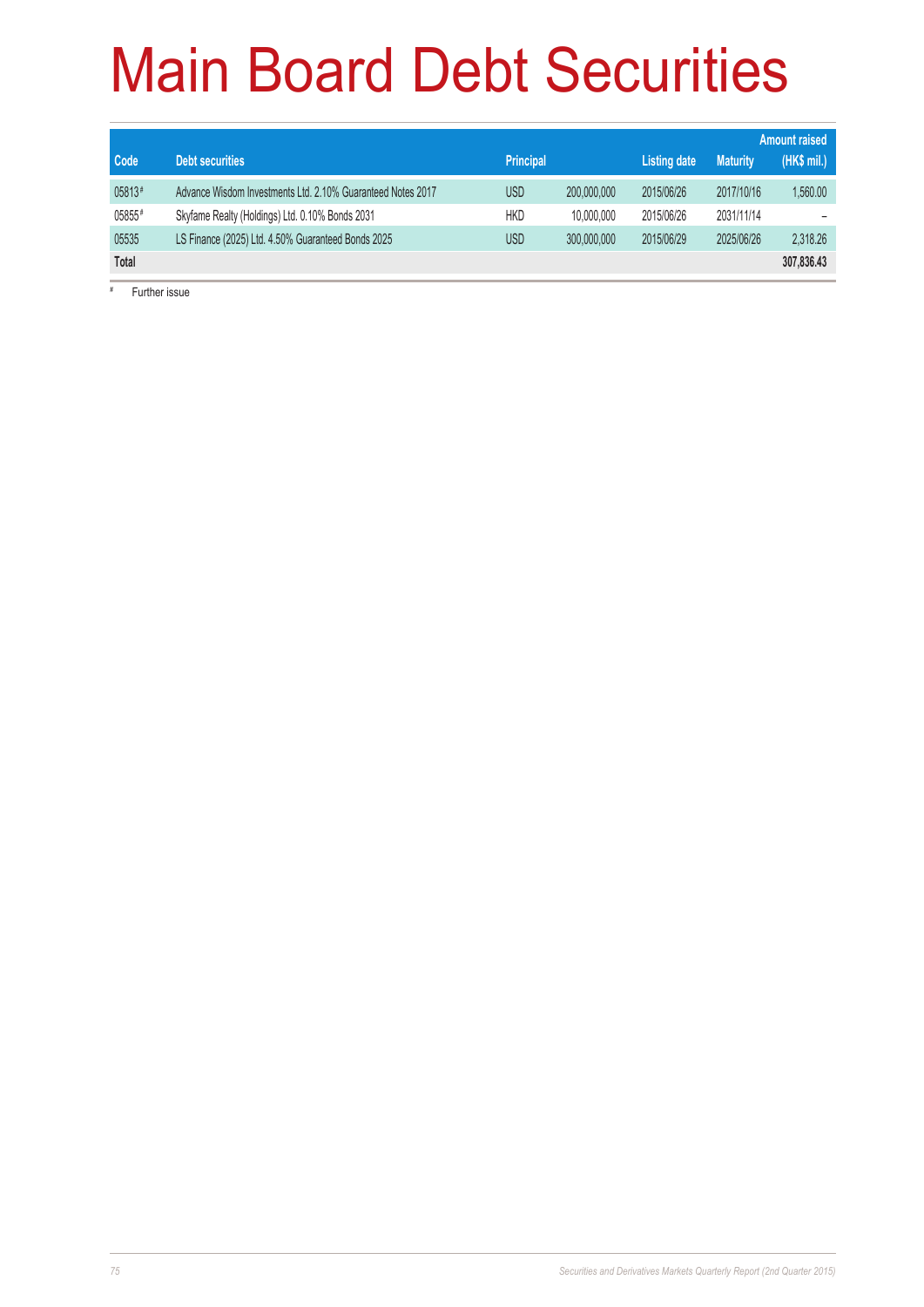# Main Board Unit Trusts and Mutual Funds

#### **Unit Trusts and Mutual Funds Trading Statistics**

|      |                | <b>Exchange</b><br><b>Traded</b><br>Fund (ETF)<br>(HK\$ mil.) | <b>Real Estate</b><br><b>Investment</b><br><b>Trusts (REITs)</b><br>(HK\$ mil.) | <b>Others</b><br>(HK\$ mil.) | <b>Total</b><br>(HK\$ mil.) | $%$ of<br>market total |
|------|----------------|---------------------------------------------------------------|---------------------------------------------------------------------------------|------------------------------|-----------------------------|------------------------|
| 2014 | Q <sub>2</sub> | 134,427.45                                                    | 12,993.49                                                                       | 36.04                        | 147.456.99                  | 4.31                   |
|      | Q <sub>3</sub> | 350,528.48                                                    | 17,291.58                                                                       | 78.56                        | 367,898.62                  | 8.18                   |
|      | Q4             | 516,125.20                                                    | 24,602.84                                                                       | 100.91                       | 540,828.95                  | 10.88                  |
| 2015 | Q <sub>1</sub> | 534,465.77                                                    | 20,224.94                                                                       | 146.89                       | 554,837.60                  | 10.59                  |
|      | Q <sub>2</sub> | 780.241.86                                                    | 25,576.54                                                                       | 775.90                       | 806,594.30                  | 8.26                   |

Note: Turnover value traded in non-HKD currency securities have been included

#### **Unit Trusts and Mutual Funds Market Value**

|      |                | No. of<br><b>issues</b> | <b>Exchange</b><br>Traded<br><b>Funds (ETF)</b><br>(HK\$ mil.) | No. of<br><b>issues</b> | <b>Real Estate</b><br><b>Investment</b><br><b>Trusts</b><br>(REITs)<br>(HK\$ mil.) | No. of<br><b>issues</b> | <b>Others</b><br>(HK\$ mil.) | No. of<br><b>issues</b> | <b>Total</b><br>(HK\$ mil.) |
|------|----------------|-------------------------|----------------------------------------------------------------|-------------------------|------------------------------------------------------------------------------------|-------------------------|------------------------------|-------------------------|-----------------------------|
| 2014 | Q <sub>2</sub> | 124                     | 550,831.24                                                     | 11                      | 185,309.13                                                                         |                         | 1,239.99                     | 136                     | 737,380.36                  |
|      | Q <sub>3</sub> | 121                     | 582,204.26                                                     | 11                      | 191,896.58                                                                         |                         | 1,418.33                     | 133                     | 775,519.16                  |
|      | Q4             | 122                     | 559,491.12                                                     | 11                      | 205,636.83                                                                         | 1                       | 1,764.52                     | 134                     | 766,892.47                  |
| 2015 | Q <sub>1</sub> | 126                     | 566,607.94                                                     | 11                      | 207,324.24                                                                         |                         | 2,077.14                     | 138                     | 776,009.32                  |
|      | Q <sub>2</sub> | 130                     | 565,937.82                                                     | 11                      | 204,798.09                                                                         | 1                       | 2,635.24                     | 142                     | 773,371.15                  |

#### **New Listing Unit Trust and Mutual Funds Statistics**

|      |    | No. of newly listed<br>unit trust and mutual funds | <b>Funds raised</b><br>(HK\$ mil.) |
|------|----|----------------------------------------------------|------------------------------------|
| 2014 | Q2 |                                                    |                                    |
|      | Q3 |                                                    | 487.50                             |
|      | Q4 |                                                    |                                    |
| 2015 | Q1 | 5                                                  |                                    |
|      | Q2 |                                                    |                                    |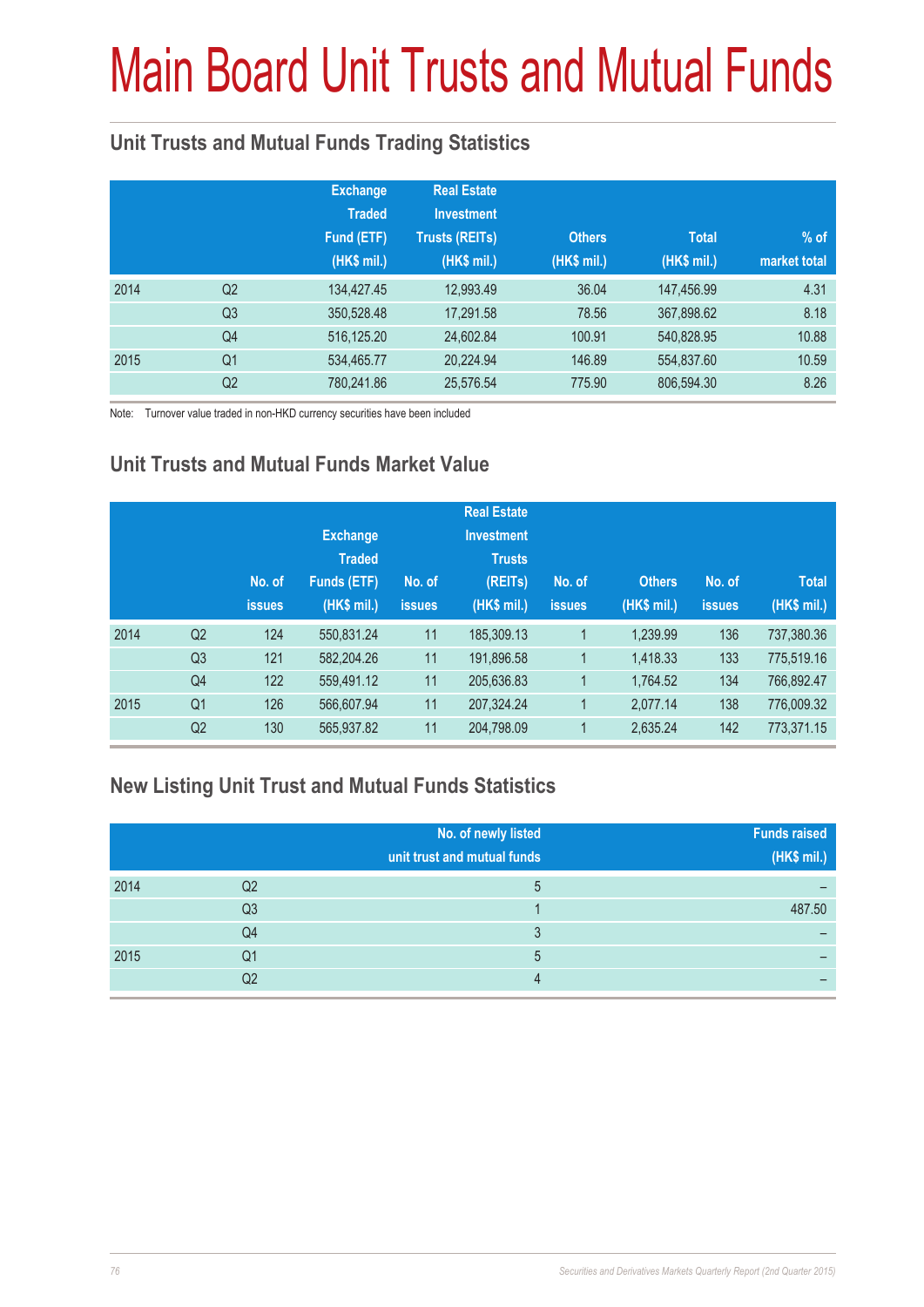# Main Board Unit Trusts and Mutual Funds

#### **Newly Listed Unit Trust and Mutual Funds**

for 2nd quarter 2015

|             |                                                                       |                                        |                           |                   | <b>Amount raised Subscription</b> |              |                     |
|-------------|-----------------------------------------------------------------------|----------------------------------------|---------------------------|-------------------|-----------------------------------|--------------|---------------------|
| Code        | Unit trust and Mutual funds                                           | <b>Fund manager</b>                    | <b>Issue price (HK\$)</b> | No. of unit offer | (HK\$ mi)                         | rate (times) | <b>Listing date</b> |
| 03161       | XIE Shares FTSE Chimerica ETF                                         | Enhanced Investment Products Limited   | n.a.                      | n.a.              | n.a.                              | n.a.         | 2015/04/22          |
| 83147/03147 | <b>CSOP SZSE ChiNext ETF</b>                                          | CSOP Asset Management Limited          | n.a.                      | n.a.              | n.a.                              | n.a.         | 2015/05/15          |
| 03140       | Vanguard S&P 500 Index ETF                                            | Vanguard Investments Hong Kong Limited | n.a.                      | n.a.              | n.a.                              | n.a.         | 2015/05/21          |
| 83150/03150 | Harvest CSI Smallcap 500 Index ETF Harvest Global Investments Limited |                                        | n.a.                      | n.a.              | n.a.                              | n.a.         | 2015/05/21          |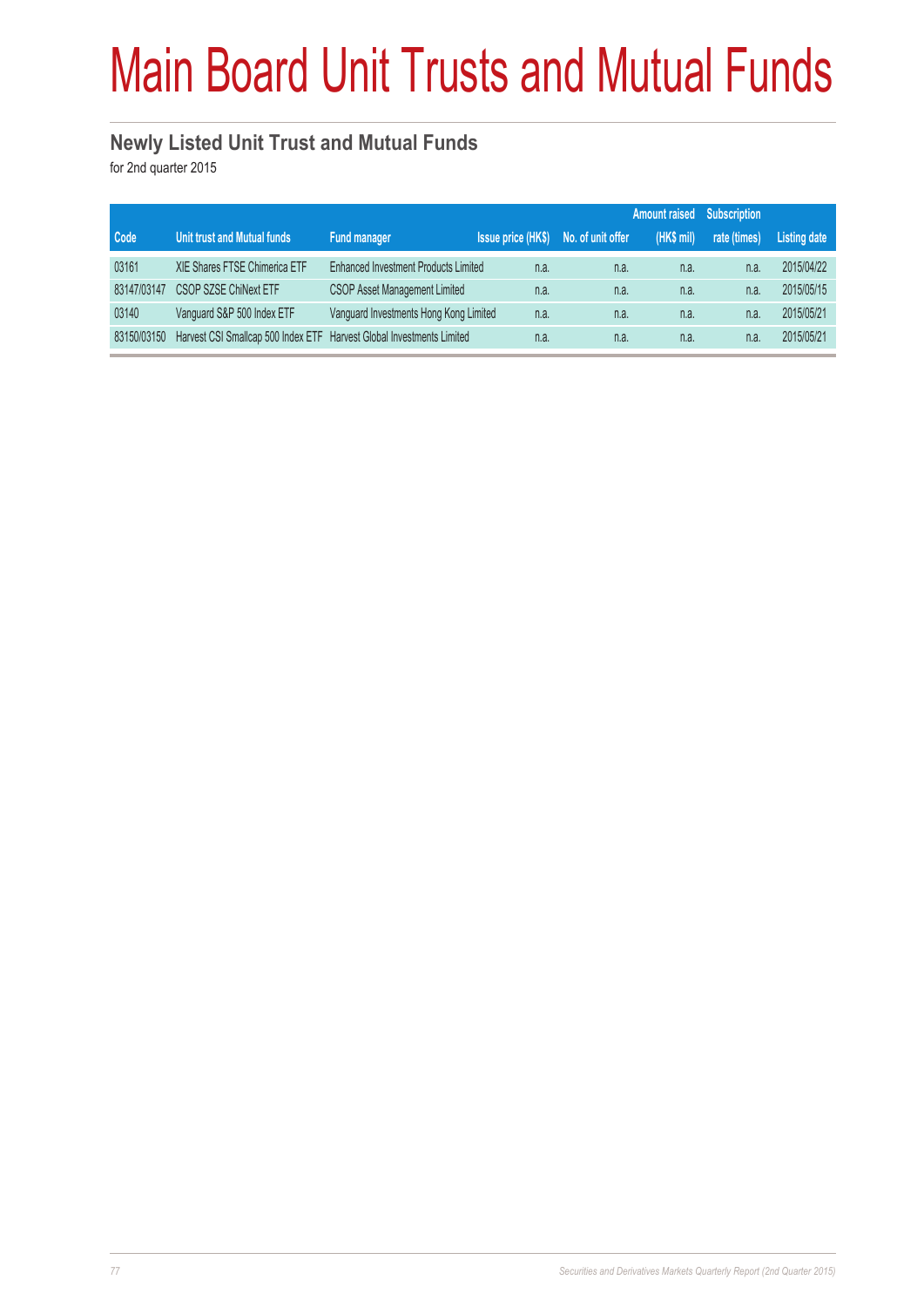#### **Callable Bull/Bear Contracts Trading Statistics**

|      |                | <b>Number</b> | <b>Market value</b> | <b>Turnover value</b> |
|------|----------------|---------------|---------------------|-----------------------|
|      |                |               | (HK\$ mil.)         | (HK\$ mil.)           |
| 2014 | Q2             | 1,846         | 52,720.61           | 244,418.59            |
|      | Q <sub>3</sub> | 1,918         | 61,358.71           | 338,575.61            |
|      | Q <sub>4</sub> | 1,579         | 55,419.48           | 336,442.50            |
| 2015 | Q <sub>1</sub> | 1,641         | 51,783.06           | 379,789.64            |
|      | Q2             | 1,905         | 84,638.00           | 433,656.16            |

#### **New Listings Callable Bull/Bear Contracts Statistics**

|      |                | No. of newly listed CBBC | Amount raised (HK\$ mil.) |
|------|----------------|--------------------------|---------------------------|
| 2014 | Q <sub>2</sub> | 2,079                    | 93,001.85                 |
|      | Q3             | 2,307                    | 111,530.32                |
|      | Q4             | 2,482                    | 122,022.54                |
| 2015 | Q1             | 2,287                    | 101,545.07                |
|      | Q2             | 3,066                    | 133,613.20                |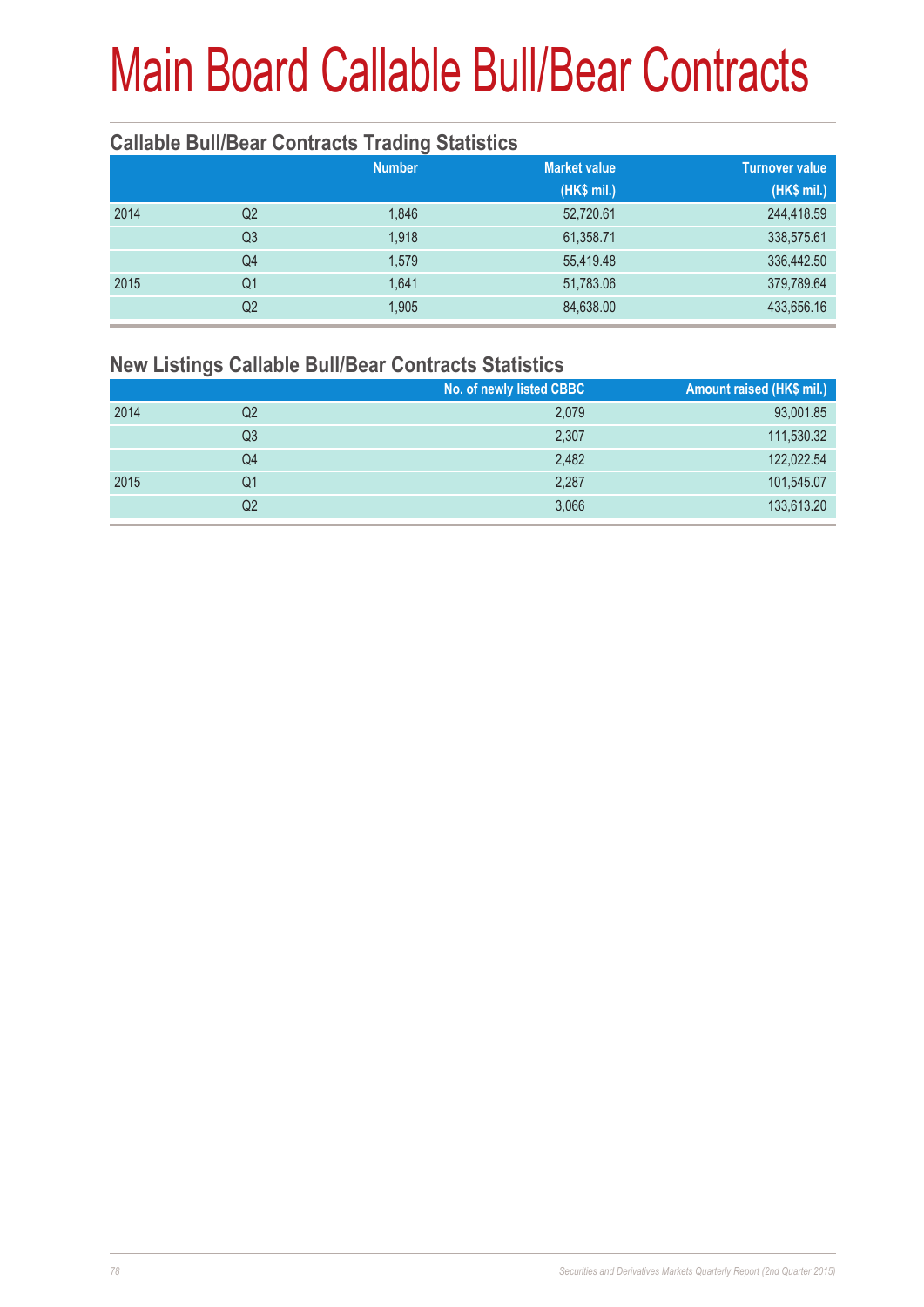#### **Newly Listed Callable Bull/Bear Contracts**

for 2nd quarter 2015

|       |                                                                | No. of        |                     |               | <b>Amount raised</b> |
|-------|----------------------------------------------------------------|---------------|---------------------|---------------|----------------------|
| Code  | <b>Callable Bull/Bear Contracts</b>                            | issue (units) | <b>Listing date</b> | <b>Expiry</b> | (HK\$ mil.)          |
| 66677 | BNP Paribas Arbit Issu B.V. - HSI R Bear CBBC Jul 2015 Q       | 200,000,000   | 2015/04/01          | 2015/07/30    | 50.00                |
| 66687 | Credit Suisse AG - HSI R Bull CBBC Oct 2015 N                  | 238,000,000   | 2015/04/01          | 2015/10/29    | 59.50                |
| 66689 | Credit Suisse AG - HSI R Bull CBBC Oct 2015 O                  | 238,000,000   | 2015/04/01          | 2015/10/29    | 59.50                |
| 66434 | Credit Suisse AG - HSI R Bear CBBC Jul 2015 I                  | 238,000,000   | 2015/04/01          | 2015/07/30    | 59.50                |
| 66431 | Credit Suisse AG - HSI R Bear CBBC Jul 2015 P                  | 238,000,000   | 2015/04/01          | 2015/07/30    | 59.50                |
| 66429 | HK Bank - Galaxy Ent R Bull CBBC Dec 2015 D                    | 50,000,000    | 2015/04/01          | 2015/12/07    | 22.00                |
| 66426 | HK Bank - HKEx R Bull CBBC Dec 2015 B                          | 60,000,000    | 2015/04/01          | 2015/12/21    | 15.00                |
| 66430 | HK Bank - HSI R Bear CBBC Jan 2016 B                           | 100,000,000   | 2015/04/01          | 2016/01/28    | 25.00                |
| 66419 | HK Bank - Sands China R Bull CBBC May 2016 B                   | 50,000,000    | 2015/04/01          | 2016/05/09    | 25.50                |
| 66704 | J P Morgan SP BV - HSI R Bull CBBC Oct 2015 P                  | 200,000,000   | 2015/04/01          | 2015/10/29    | 50.00                |
| 66705 | J P Morgan SP BV - HSI R Bull CBBC Oct 2015 Q                  | 200,000,000   | 2015/04/01          | 2015/10/29    | 50.00                |
| 66679 | J P Morgan SP BV - HSI R Bear CBBC Jul 2015 N                  | 200,000,000   | 2015/04/01          | 2015/07/30    | 50.00                |
| 66690 | UBS AG - HSI R Bull CBBC Nov 2015 B                            | 200,000,000   | 2015/04/01          | 2015/11/27    | 50.00                |
| 66686 | UBS AG - HSI R Bear CBBC Jul 2015 N                            | 200,000,000   | 2015/04/01          | 2015/07/30    | 50.00                |
| 66682 | UBS AG - HSI R Bear CBBC Jul 2015 T                            | 200,000,000   | 2015/04/01          | 2015/07/30    | 50.00                |
| 66715 | BNP Paribas Arbit Issu B.V. - HSI R Bull CBBC Nov 2015 K       | 200,000,000   | 2015/04/02          | 2015/11/27    | 50.00                |
| 66747 | BNP Paribas Arbit Issu B.V. - HSI R Bear CBBC Jul 2015 E       | 200,000,000   | 2015/04/02          | 2015/07/30    | 50.00                |
| 66745 | Credit Suisse AG - HSI R Bull CBBC Jul 2015 Q                  | 238,000,000   | 2015/04/02          | 2015/07/30    | 59.50                |
| 66746 | Credit Suisse AG - HSI R Bull CBBC Jul 2015 V                  | 238,000,000   | 2015/04/02          | 2015/07/30    | 59.50                |
| 66762 | Credit Suisse AG - HSI R Bear CBBC Jul 2015 F                  | 238,000,000   | 2015/04/02          | 2015/07/30    | 59.50                |
| 66763 | Credit Suisse AG - HSI R Bear CBBC Jul 2015 H                  | 238,000,000   | 2015/04/02          | 2015/07/30    | 59.50                |
| 66729 | J P Morgan SP BV - HSI R Bull CBBC Nov 2015 L                  | 200,000,000   | 2015/04/02          | 2015/11/27    | 50.00                |
| 66728 | J P Morgan SP BV - HSI R Bull CBBC Dec 2015 P                  | 200,000,000   | 2015/04/02          | 2015/12/30    | 50.00                |
| 66760 | J P Morgan SP BV - HSI R Bear CBBC Jul 2015 O                  | 200,000,000   | 2015/04/02          | 2015/07/30    | 50.00                |
| 66761 | J P Morgan SP BV - HSI R Bear CBBC Aug 2015 A                  | 200,000,000   | 2015/04/02          | 2015/08/28    | 50.00                |
| 66717 | SGA Societe Generale Acceptance N.V. - HSI R Bull CBBC Nov 15V | 200,000,000   | 2015/04/02          | 2015/11/27    | 50.00                |
| 66718 | SGA Societe Generale Acceptance N.V. - HSI R Bear CBBC Aug 15E | 200,000,000   | 2015/04/02          | 2015/08/28    | 50.00                |
| 66734 | UBS AG - HSI R Bull CBBC Oct 2015 K                            | 200,000,000   | 2015/04/02          | 2015/10/29    | 50.00                |
| 66759 | UBS AG - HSI R Bear CBBC Jul 2015 P                            | 200,000,000   | 2015/04/02          | 2015/07/30    | 50.00                |
| 66716 | UBS AG - Ping An R Bull CBBC Dec 2015 A                        | 100,000,000   | 2015/04/02          | 2015/12/07    | 25.00                |
| 66844 | Credit Suisse AG - HSI R Bull CBBC Aug 2015 B                  | 238,000,000   | 2015/04/08          | 2015/08/28    | 59.50                |
| 66849 | Credit Suisse AG - HSI R Bull CBBC Aug 2015 F                  | 238,000,000   | 2015/04/08          | 2015/08/28    | 59.50                |
| 66851 | Credit Suisse AG - HSI R Bear CBBC Aug 2015 R                  | 238,000,000   | 2015/04/08          | 2015/08/28    | 59.50                |
| 66855 | Credit Suisse AG - HSI R Bear CBBC Aug 2015 S                  | 238,000,000   | 2015/04/08          | 2015/08/28    | 59.50                |
| 66766 | HK Bank - AIA R Bull CBBC Jan 2016 A                           | 60,000,000    | 2015/04/08          | 2016/01/11    | 24.60                |
| 66764 | HK Bank - CPIC R Bull CBBC Feb 2016 A                          | 60,000,000    | 2015/04/08          | 2016/02/22    | 34.20                |
| 66773 | HK Bank - HSI R Bear CBBC Dec 2015 G                           | 100,000,000   | 2015/04/08          | 2015/12/30    | 25.00                |
| 66765 | HK Bank - TCH R Bear CBBC Jan 2016 C                           | 100,000,000   | 2015/04/08          | 2016/01/11    | 25.00                |
| 66819 | J P Morgan SP BV - HSI R Bull CBBC Nov 2015 M                  | 200,000,000   | 2015/04/08          | 2015/11/27    | 50.00                |
| 66797 | J P Morgan SP BV - HSI R Bull CBBC Dec 2015 Q                  | 200,000,000   | 2015/04/08          | 2015/12/30    | 50.00                |
| 66860 | J P Morgan SP BV - HSI R Bear CBBC Jul 2015 P                  | 200,000,000   | 2015/04/08          | 2015/07/30    | 50.00                |
| 66791 | Macquarie Bank Ltd. - HSI R Bull CBBC Aug 2015 A               | 40,000,000    | 2015/04/08          | 2015/08/28    | 10.20                |
| 66795 | Macquarie Bank Ltd. - HSI R Bull CBBC Aug 2015 B               | 40,000,000    | 2015/04/08          | 2015/08/28    | 10.00                |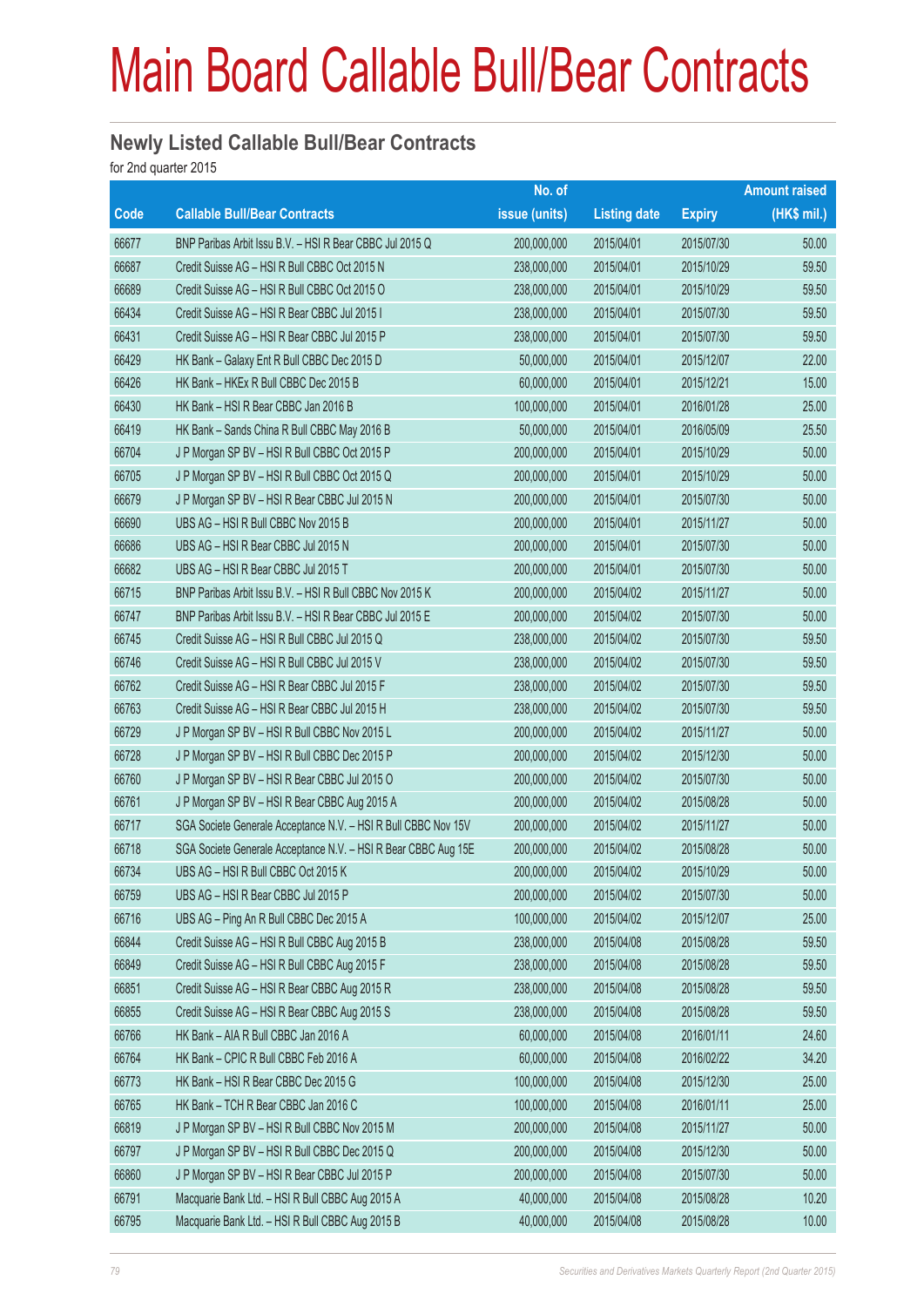|       |                                                                | No. of        |                     |               | <b>Amount raised</b> |
|-------|----------------------------------------------------------------|---------------|---------------------|---------------|----------------------|
| Code  | <b>Callable Bull/Bear Contracts</b>                            | issue (units) | <b>Listing date</b> | <b>Expiry</b> | $(HK$$ mil.)         |
| 66848 | UBS AG - HSCEI R Bull CBBC Oct 2015 D                          | 100,000,000   | 2015/04/08          | 2015/10/29    | 25.00                |
| 66847 | UBS AG - HSI R Bull CBBC Nov 2015 C                            | 200,000,000   | 2015/04/08          | 2015/11/27    | 50.00                |
| 66784 | UBS AG - HSI R Bear CBBC Jul 2015 Q                            | 200,000,000   | 2015/04/08          | 2015/07/30    | 50.00                |
| 67110 | BNP Paribas Arbit Issu B.V. - CSOP A50 ETF R Bull CBBC Dec15F  | 100,000,000   | 2015/04/09          | 2015/12/30    | 25.00                |
| 67105 | BNP Paribas Arbit Issu B.V. - A50 Ch R Bull CBBC Dec 2015 F    | 100,000,000   | 2015/04/09          | 2015/12/30    | 25.00                |
| 67116 | BNP Paribas Arbit Issu B.V. - HKEx R Bull CBBC Dec 2015 A      | 100,000,000   | 2015/04/09          | 2015/12/30    | 25.50                |
| 67101 | BNP Paribas Arbit Issu B.V. - HSI R Bull CBBC Nov 2015 J       | 200,000,000   | 2015/04/09          | 2015/11/27    | 50.00                |
| 67103 | BNP Paribas Arbit Issu B.V. - HSI R Bull CBBC Nov 2015 L       | 200,000,000   | 2015/04/09          | 2015/11/27    | 50.00                |
| 67104 | BNP Paribas Arbit Issu B.V. - HSI R Bull CBBC Nov 2015 M       | 200,000,000   | 2015/04/09          | 2015/11/27    | 50.00                |
| 66883 | BNP Paribas Arbit Issu B.V. - HSI R Bear CBBC Jul 2015 D       | 200,000,000   | 2015/04/09          | 2015/07/30    | 50.00                |
| 66863 | BNP Paribas Arbit Issu B.V. - HSI R Bear CBBC Jul 2015 I       | 200,000,000   | 2015/04/09          | 2015/07/30    | 50.00                |
| 66866 | BNP Paribas Arbit Issu B.V. - HSI R Bear CBBC Jul 2015 L       | 200,000,000   | 2015/04/09          | 2015/07/30    | 50.00                |
| 67118 | BNP Paribas Arbit Issu B.V. - Ping An R Bull CBBC Dec 2015 A   | 100,000,000   | 2015/04/09          | 2015/12/30    | 25.00                |
| 67115 | BNP Paribas Arbit Issu B.V. - TCH R Bull CBBC Dec 2015 A       | 100,000,000   | 2015/04/09          | 2015/12/30    | 25.00                |
| 66955 | Credit Suisse AG - HKEx R Bull CBBC Oct 2015 A                 | 60,000,000    | 2015/04/09          | 2015/10/30    | 15.00                |
| 66956 | Credit Suisse AG - HKEx R Bull CBBC Oct 2015 B                 | 60,000,000    | 2015/04/09          | 2015/10/30    | 15.00                |
| 66960 | Credit Suisse AG - HKEx R Bear CBBC Jul 2015 C                 | 60,000,000    | 2015/04/09          | 2015/07/31    | 15.00                |
| 66967 | Credit Suisse AG - HKEx R Bear CBBC Jul 2015 D                 | 60,000,000    | 2015/04/09          | 2015/07/31    | 16.50                |
| 66932 | Credit Suisse AG - HSCEI R Bull CBBC Oct 2015 C                | 108,000,000   | 2015/04/09          | 2015/10/29    | 27.00                |
| 66934 | Credit Suisse AG - HSCEI R Bull CBBC Oct 2015 D                | 108,000,000   | 2015/04/09          | 2015/10/29    | 27.00                |
| 66947 | Credit Suisse AG - HSCEI R Bear CBBC Aug 2015 A                | 108,000,000   | 2015/04/09          | 2015/08/28    | 27.00                |
| 66981 | Credit Suisse AG - HSI R Bull CBBC Sep 2015 R                  | 238,000,000   | 2015/04/09          | 2015/09/29    | 59.50                |
| 66991 | Credit Suisse AG - HSI R Bull CBBC Sep 2015 T                  | 238,000,000   | 2015/04/09          | 2015/09/29    | 59.50                |
| 67067 | Credit Suisse AG - HSI R Bull CBBC Sep 2015 V                  | 238,000,000   | 2015/04/09          | 2015/09/29    | 59.50                |
| 66893 | Credit Suisse AG - HSI R Bear CBBC Jul 2015 A                  | 238,000,000   | 2015/04/09          | 2015/07/30    | 59.50                |
| 66894 | Credit Suisse AG - HSI R Bear CBBC Jul 2015 C                  | 238,000,000   | 2015/04/09          | 2015/07/30    | 59.50                |
| 66901 | Credit Suisse AG - HSI R Bear CBBC Jul 2015 D                  | 238,000,000   | 2015/04/09          | 2015/07/30    | 59.50                |
| 66904 | Credit Suisse AG - HSI R Bear CBBC Jul 2015 E                  | 238,000,000   | 2015/04/09          | 2015/07/30    | 59.50                |
| 67055 | Credit Suisse AG - HSI R Bear CBBC Sep 2015 I                  | 238,000,000   | 2015/04/09          | 2015/09/29    | 59.50                |
| 67057 | Credit Suisse AG - HSI R Bear CBBC Sep 2015 J                  | 238,000,000   | 2015/04/09          | 2015/09/29    | 59.50                |
| 67059 | Credit Suisse AG - HSI R Bear CBBC Sep 2015 K                  | 238,000,000   | 2015/04/09          | 2015/09/29    | 59.50                |
| 66979 | Credit Suisse AG - TCH R Bull CBBC Oct 2015 C                  | 60,000,000    | 2015/04/09          | 2015/10/30    | 15.00                |
| 67120 | Bank of East Asia - COVS R Bull CBBC Feb 2016 A                | 30,000,000    | 2015/04/09          | 2016/02/26    | 19.50                |
| 66954 | Bank of East Asia - HKEx R Bull CBBC Nov 2015 B                | 40,000,000    | 2015/04/09          | 2015/11/06    | 10.00                |
| 67069 | J P Morgan SP BV - HSI R Bull CBBC Oct 2015 R                  | 200,000,000   | 2015/04/09          | 2015/10/29    | 50.00                |
| 66952 | J P Morgan SP BV - HSI R Bull CBBC Nov 2015 N                  | 200,000,000   | 2015/04/09          | 2015/11/27    | 50.00                |
| 66884 | J P Morgan SP BV - HSI R Bear CBBC Jul 2015 Q                  | 200,000,000   | 2015/04/09          | 2015/07/30    | 50.00                |
| 66885 | J P Morgan SP BV - HSI R Bear CBBC Jul 2015 R                  | 200,000,000   | 2015/04/09          | 2015/07/30    | 50.00                |
| 67074 | J P Morgan SP BV - HSI R Bear CBBC Jul 2015 S                  | 200,000,000   | 2015/04/09          | 2015/07/30    | 50.00                |
| 67075 | J P Morgan SP BV - HSI R Bear CBBC Jul 2015 T                  | 200,000,000   | 2015/04/09          | 2015/07/30    | 50.00                |
| 66997 | SGA Societe Generale Acceptance NV - HSCEI R Bull CBBC Dec15A  | 200,000,000   | 2015/04/09          | 2015/12/30    | 50.00                |
| 66999 | SGA Societe Generale Acceptance NV - HSCEI R Bull CBBC Dec15B  | 200,000,000   | 2015/04/09          | 2015/12/30    | 50.00                |
| 67016 | SGA Societe Generale Acceptance NV - HSCEI R Bear CBBC Oct15A  | 200,000,000   | 2015/04/09          | 2015/10/29    | 50.00                |
| 67032 | SGA Societe Generale Acceptance N.V. - HSI R Bull CBBC Nov15 W | 200,000,000   | 2015/04/09          | 2015/11/27    | 50.00                |
| 67035 | SGA Societe Generale Acceptance N.V. - HSI R Bull CBBC Dec15 G | 200,000,000   | 2015/04/09          | 2015/12/30    | 50.00                |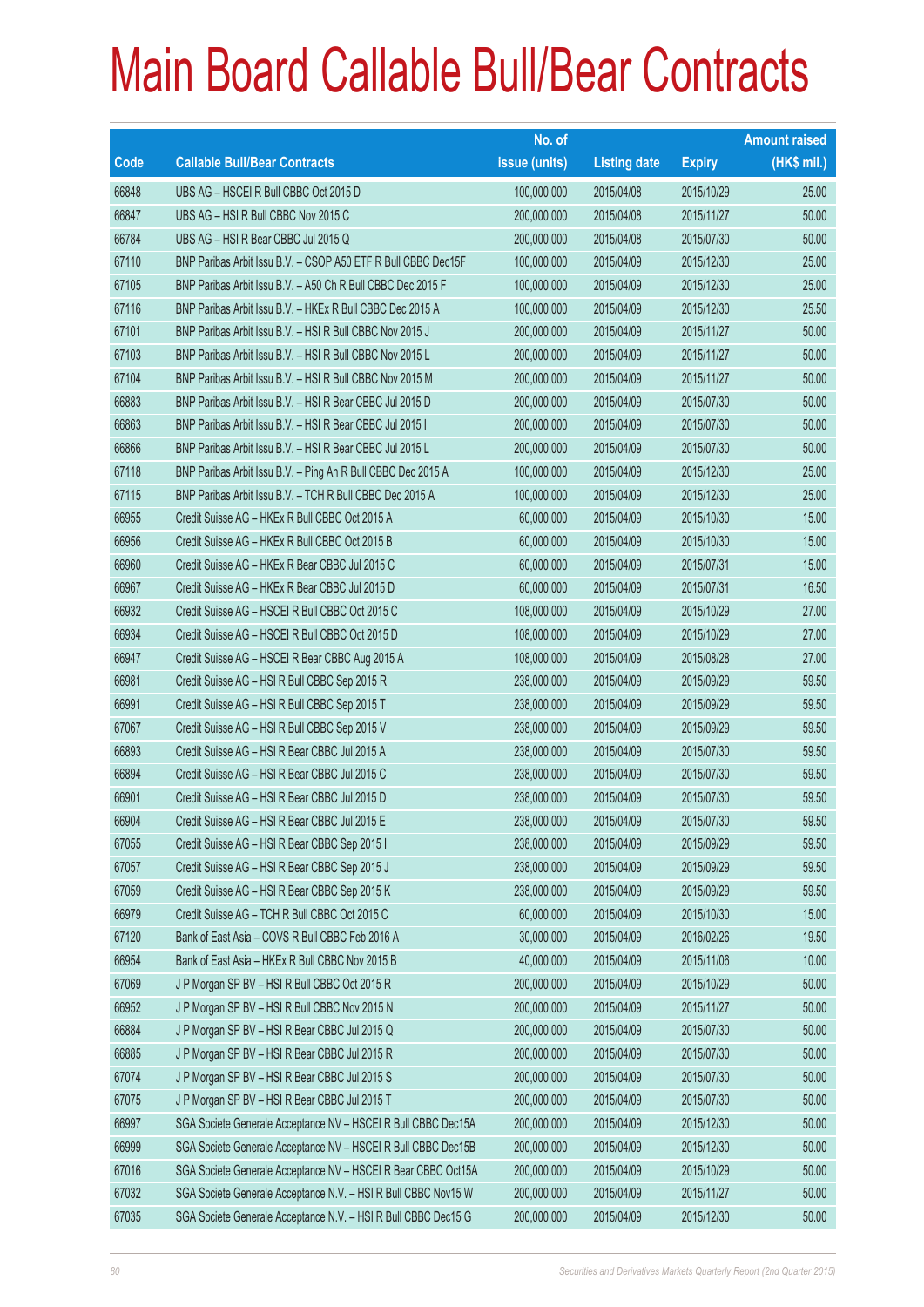|       |                                                                | No. of        |                     |               | <b>Amount raised</b> |
|-------|----------------------------------------------------------------|---------------|---------------------|---------------|----------------------|
| Code  | <b>Callable Bull/Bear Contracts</b>                            | issue (units) | <b>Listing date</b> | <b>Expiry</b> | (HK\$ mil.)          |
| 67040 | SGA Societe Generale Acceptance N.V. - HSI R Bull CBBC Dec15 H | 200,000,000   | 2015/04/09          | 2015/12/30    | 50.00                |
| 66905 | SGA Societe Generale Acceptance N.V. - HSI R Bear CBBC Jul15 R | 200,000,000   | 2015/04/09          | 2015/07/30    | 50.00                |
| 66907 | SGA Societe Generale Acceptance N.V. - HSI R Bear CBBC Jul15 S | 200,000,000   | 2015/04/09          | 2015/07/30    | 50.00                |
| 66912 | SGA Societe Generale Acceptance N.V. - HSI R Bear CBBC Aug15 F | 200,000,000   | 2015/04/09          | 2015/08/28    | 50.00                |
| 67046 | SGA Societe Generale Acceptance N.V. - HSI R Bear CBBC Aug15 G | 200,000,000   | 2015/04/09          | 2015/08/28    | 50.00                |
| 67047 | SGA Societe Generale Acceptance N.V. - HSI R Bear CBBC Sep15 C | 400,000,000   | 2015/04/09          | 2015/09/29    | 100.00               |
| 67051 | SGA Societe Generale Acceptance N.V. - HSI R Bear CBBC Oct15 A | 400,000,000   | 2015/04/09          | 2015/10/29    | 100.00               |
| 67052 | SGA Societe Generale Acceptance N.V. - HSI R Bear CBBC Oct15 B | 400,000,000   | 2015/04/09          | 2015/10/29    | 100.00               |
| 67023 | SGA Societe Generale Acceptance N.V. - TCH R Bull CBBC Nov15C  | 200,000,000   | 2015/04/09          | 2015/11/27    | 50.00                |
| 67025 | SGA Societe Generale Acceptance N.V. - TCH R Bull CBBC Dec15C  | 200,000,000   | 2015/04/09          | 2015/12/30    | 50.00                |
| 67099 | UBS AG - HKEx R Bull CBBC Mar 2016 A                           | 100,000,000   | 2015/04/09          | 2016/03/14    | 25.00                |
| 67092 | UBS AG - HSI R Bull CBBC Sep 2015 U                            | 200,000,000   | 2015/04/09          | 2015/09/29    | 50.00                |
| 67085 | UBS AG - HSI R Bull CBBC Nov 2015 D                            | 200,000,000   | 2015/04/09          | 2015/11/27    | 50.00                |
| 67082 | UBS AG - HSI R Bull CBBC Dec 2015 A                            | 200,000,000   | 2015/04/09          | 2015/12/30    | 50.00                |
| 66924 | UBS AG - HSI R Bear CBBC Jul 2015 H                            | 200,000,000   | 2015/04/09          | 2015/07/30    | 50.00                |
| 66931 | UBS AG - HSI R Bear CBBC Jul 2015 J                            | 200,000,000   | 2015/04/09          | 2015/07/30    | 50.00                |
| 66917 | UBS AG - HSI R Bear CBBC Jul 2015 R                            | 200,000,000   | 2015/04/09          | 2015/07/30    | 50.00                |
| 67424 | BNP Paribas Arbit Issu B.V. - HSI R Bull CBBC Nov 2015 N       | 200,000,000   | 2015/04/10          | 2015/11/27    | 50.00                |
| 67232 | BNP Paribas Arbit Issu B.V. - HSI R Bear CBBC Jul 2015 C       | 200,000,000   | 2015/04/10          | 2015/07/30    | 50.00                |
| 67224 | BNP Paribas Arbit Issu B.V. - HSI R Bear CBBC Jul 2015 M       | 200,000,000   | 2015/04/10          | 2015/07/30    | 50.00                |
| 67233 | BNP Paribas Arbit Issu B.V. - HSI R Bear CBBC Sep 2015 A       | 200,000,000   | 2015/04/10          | 2015/09/29    | 50.00                |
| 67252 | BNP Paribas Arbit Issu B.V. - HSI R Bear CBBC Sep 2015 B       | 200,000,000   | 2015/04/10          | 2015/09/29    | 52.00                |
| 67253 | BNP Paribas Arbit Issu B.V. - HSI R Bear CBBC Sep 2015 C       | 200,000,000   | 2015/04/10          | 2015/09/29    | 58.00                |
| 67437 | Credit Suisse AG - HSI R Bull CBBC Oct 2015 P                  | 238,000,000   | 2015/04/10          | 2015/10/29    | 59.50                |
| 67439 | Credit Suisse AG - HSI R Bull CBBC Oct 2015 Q                  | 238,000,000   | 2015/04/10          | 2015/10/29    | 59.50                |
| 67455 | Credit Suisse AG - HSI R Bull CBBC Oct 2015 R                  | 238,000,000   | 2015/04/10          | 2015/10/29    | 59.50                |
| 67460 | Credit Suisse AG - HSI R Bull CBBC Oct 2015 S                  | 238,000,000   | 2015/04/10          | 2015/10/29    | 59.50                |
| 67296 | Credit Suisse AG - HSI R Bull CBBC Nov 2015 A                  | 238,000,000   | 2015/04/10          | 2015/11/27    | 59.50                |
| 67301 | Credit Suisse AG - HSI R Bull CBBC Nov 2015 B                  | 238,000,000   | 2015/04/10          | 2015/11/27    | 59.50                |
| 67303 | Credit Suisse AG - HSI R Bear CBBC Aug 2015 T                  | 238,000,000   | 2015/04/10          | 2015/08/28    | 59.50                |
| 67305 | Credit Suisse AG - HSI R Bear CBBC Aug 2015 U                  | 238,000,000   | 2015/04/10          | 2015/08/28    | 59.50                |
| 67318 | Credit Suisse AG - HSI R Bear CBBC Aug 2015 V                  | 238,000,000   | 2015/04/10          | 2015/08/28    | 59.50                |
| 67278 | Credit Suisse AG - HSI R Bear CBBC Oct 2015 D                  | 238,000,000   | 2015/04/10          | 2015/10/29    | 59.50                |
| 67279 | Credit Suisse AG - HSI R Bear CBBC Oct 2015 E                  | 238,000,000   | 2015/04/10          | 2015/10/29    | 59.50                |
| 67283 | Credit Suisse AG - HSI R Bear CBBC Oct 2015 F                  | 238,000,000   | 2015/04/10          | 2015/10/29    | 71.40                |
| 67287 | Credit Suisse AG - HSI R Bear CBBC Nov 2015 A                  | 238,000,000   | 2015/04/10          | 2015/11/27    | 59.50                |
| 67295 | Credit Suisse AG - HSI R Bear CBBC Nov 2015 B                  | 238,000,000   | 2015/04/10          | 2015/11/27    | 59.50                |
| 67369 | Credit Suisse AG - Ping An R Bull CBBC Oct 2015 A              | 60,000,000    | 2015/04/10          | 2015/10/30    | 15.00                |
| 67370 | Credit Suisse AG - Ping An R Bear CBBC Aug 2015 A              | 60,000,000    | 2015/04/10          | 2015/08/28    | 15.00                |
| 67373 | Credit Suisse AG - TCH R Bear CBBC Aug 2015 A                  | 60,000,000    | 2015/04/10          | 2015/08/28    | 15.00                |
| 67213 | HK Bank - CAM CSI300 R Bull CBBC Apr 2016 A                    | 100,000,000   | 2015/04/10          | 2016/04/25    | 55.00                |
| 67121 | HK Bank - CITIC Sec R Bull CBBC Jan 2016 A                     | 60,000,000    | 2015/04/10          | 2016/01/25    | 33.00                |
| 67207 | HK Bank - China Life R Bull CBBC Jan 2016 B                    | 60,000,000    | 2015/04/10          | 2016/01/28    | 22.80                |
| 67174 | HK Bank - CM Bank R Bull CBBC Dec 2015 B                       | 40,000,000    | 2015/04/10          | 2015/12/21    | 11.20                |
| 67196 | HK Bank - CNOOC R Bull CBBC Jan 2016 A                         | 60,000,000    | 2015/04/10          | 2016/01/25    | 15.00                |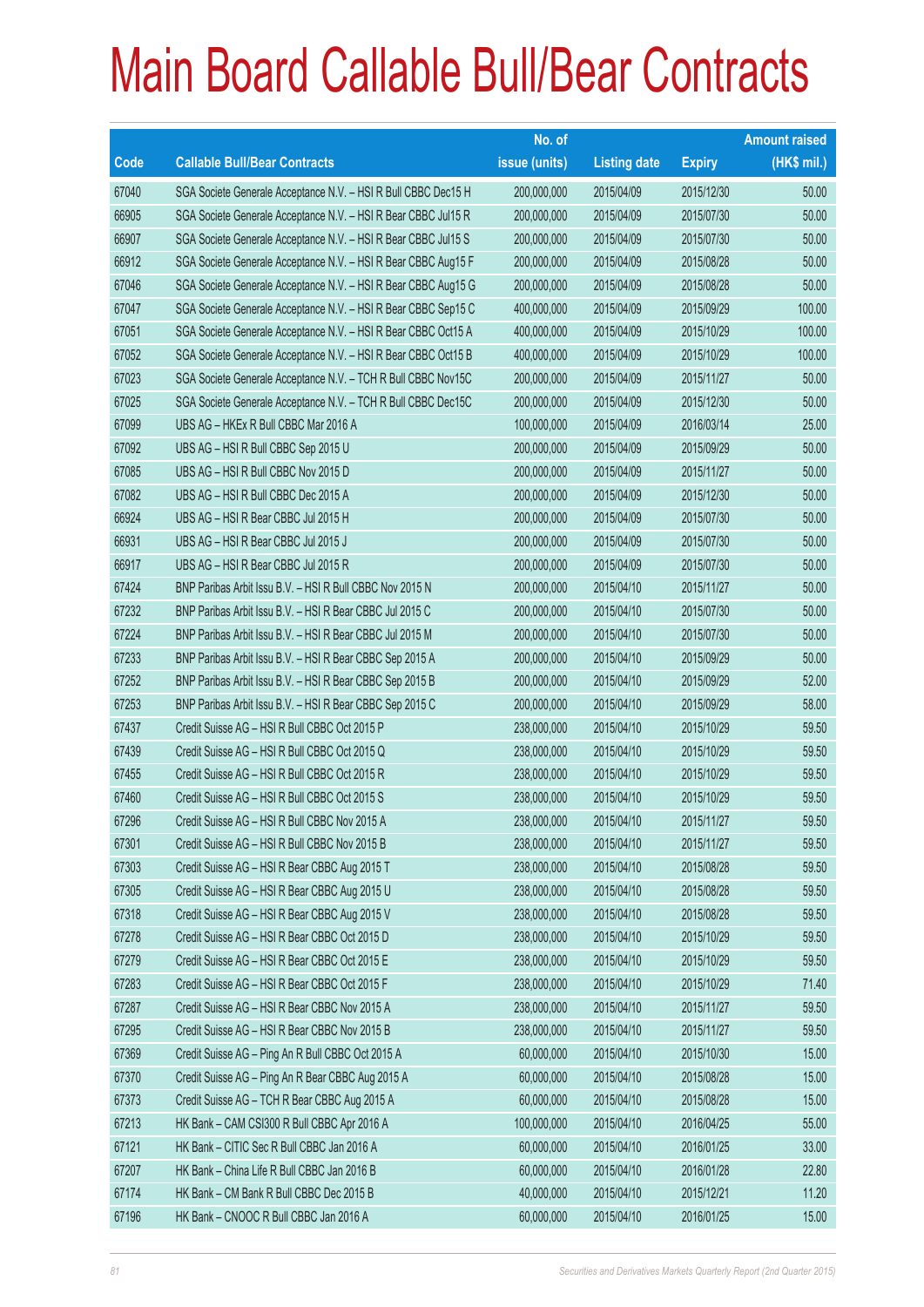|       |                                                                | No. of        |                     |               | <b>Amount raised</b> |
|-------|----------------------------------------------------------------|---------------|---------------------|---------------|----------------------|
| Code  | <b>Callable Bull/Bear Contracts</b>                            | issue (units) | <b>Listing date</b> | <b>Expiry</b> | $(HK$$ mil.)         |
| 67136 | HK Bank - CSOP A50 ETF R Bull CBBC Jan 2016 Y                  | 200,000,000   | 2015/04/10          | 2016/01/27    | 50.00                |
| 67147 | HK Bank - CSOP A50 ETF R Bull CBBC Mar 2016 B                  | 200,000,000   | 2015/04/10          | 2016/03/21    | 50.00                |
| 67165 | HK Bank – CSOP A50 ETF R Bear CBBC Apr 2016 A                  | 40,000,000    | 2015/04/10          | 2016/04/25    | 13.60                |
| 67190 | HK Bank - A50 R Bull CBBC Mar 2016 C                           | 200,000,000   | 2015/04/10          | 2016/03/21    | 50.00                |
| 67148 | HK Bank - HKEx R Bull CBBC Jan 2016 A                          | 60,000,000    | 2015/04/10          | 2016/01/25    | 15.00                |
| 67169 | HK Bank - HKEx R Bear CBBC Jan 2016 A                          | 50,000,000    | 2015/04/10          | 2016/01/25    | 17.00                |
| 67188 | HK Bank - HKEx R Bear CBBC Mar 2016 A                          | 50,000,000    | 2015/04/10          | 2016/03/29    | 27.00                |
| 67194 | HK Bank - HSCEI R Bull CBBC Dec 2015 C                         | 100,000,000   | 2015/04/10          | 2015/12/30    | 25.00                |
| 67195 | HK Bank - HSCEI R Bull CBBC Jan 2016 A                         | 100,000,000   | 2015/04/10          | 2016/01/28    | 25.00                |
| 67201 | HK Bank - HSCEI R Bear CBBC Dec 2015 B                         | 68,000,000    | 2015/04/10          | 2015/12/30    | 17.00                |
| 67191 | HK Bank - HSI R Bull CBBC Dec 2015 C                           | 100,000,000   | 2015/04/10          | 2015/12/30    | 25.00                |
| 67192 | HK Bank - HSI R Bull CBBC Dec 2015 D                           | 100,000,000   | 2015/04/10          | 2015/12/30    | 25.00                |
| 67139 | HK Bank - Haitong Sec R Bull CBBC Jan 2016 A                   | 60,000,000    | 2015/04/10          | 2016/01/25    | 19.20                |
| 67206 | HK Bank - TCH R Bull CBBC Jan 2016 C                           | 100,000,000   | 2015/04/10          | 2016/01/28    | 25.00                |
| 67491 | J P Morgan SP BV - HKEx R Bull CBBC Oct 2015 A                 | 100,000,000   | 2015/04/10          | 2015/10/29    | 25.00                |
| 67488 | J P Morgan SP BV - HKEx R Bear CBBC Jul 2015 A                 | 100,000,000   | 2015/04/10          | 2015/07/30    | 25.00                |
| 67489 | J P Morgan SP BV - HKEx R Bear CBBC Jul 2015 B                 | 100,000,000   | 2015/04/10          | 2015/07/30    | 25.00                |
| 67466 | J P Morgan SP BV - HSCEI R Bull CBBC Oct 2015 A                | 100,000,000   | 2015/04/10          | 2015/10/29    | 25.00                |
| 67471 | J P Morgan SP BV - HSCEI R Bear CBBC Jul 2015 A                | 100,000,000   | 2015/04/10          | 2015/07/30    | 25.00                |
| 67429 | J P Morgan SP BV - HSI R Bull CBBC Nov 2015 O                  | 200,000,000   | 2015/04/10          | 2015/11/27    | 50.00                |
| 67428 | J P Morgan SP BV - HSI R Bull CBBC Dec 2015 S                  | 200,000,000   | 2015/04/10          | 2015/12/30    | 50.00                |
| 67432 | J P Morgan SP BV - HSI R Bull CBBC Dec 2015 T                  | 200,000,000   | 2015/04/10          | 2015/12/30    | 50.00                |
| 67254 | J P Morgan SP BV - HSI R Bear CBBC Jul 2015 U                  | 200,000,000   | 2015/04/10          | 2015/07/30    | 50.00                |
| 67269 | J P Morgan SP BV - HSI R Bear CBBC Jul 2015 V                  | 200,000,000   | 2015/04/10          | 2015/07/30    | 50.00                |
| 67414 | SGA Societe Generale Acceptance N.V - CSA50 R Bull CBBC Jan16B | 100,000,000   | 2015/04/10          | 2016/01/28    | 25.00                |
| 67403 | SGA Societe Generale Acceptance N.V - CSA50 R Bull CBBC Feb16C | 100,000,000   | 2015/04/10          | 2016/02/26    | 25.00                |
| 67417 | SGA Societe Generale Acceptance N.V - CSA50 R Bull CBBC Mar16B | 100,000,000   | 2015/04/10          | 2016/03/30    | 25.00                |
| 67421 | SGA Societe Generale Acceptance N.V. - A50 R Bull CBBC Jan16 B | 100,000,000   | 2015/04/10          | 2016/01/28    | 25.00                |
| 67422 | SGA Societe Generale Acceptance N.V. - A50 R Bull CBBC Feb16 C | 100,000,000   | 2015/04/10          | 2016/02/26    | 25.00                |
| 67377 | SGA Societe Generale Acceptance N.V. - HKEx R Bull CBBC Nov15B | 200,000,000   | 2015/04/10          | 2015/11/27    | 50.00                |
| 67391 | SGA Societe Generale Acceptance N.V. - HKEx R Bull CBBC Dec15B | 200,000,000   | 2015/04/10          | 2015/12/30    | 50.00                |
| 67394 | SGA Societe Generale Acceptance N.V. - HKEx R Bear CBBC Aug15A | 200,000,000   | 2015/04/10          | 2015/08/28    | 52.00                |
| 67393 | SGA Societe Generale Acceptance N.V. - HKEx R Bear CBBC Sep15A | 200,000,000   | 2015/04/10          | 2015/09/29    | 50.00                |
| 67216 | SGA Societe Generale Acceptance N.V. - HSI R Bull CBBC Nov15 X | 200,000,000   | 2015/04/10          | 2015/11/27    | 50.00                |
| 67215 | SGA Societe Generale Acceptance N.V. - HSI R Bull CBBC Dec15 I | 400,000,000   | 2015/04/10          | 2015/12/30    | 100.00               |
| 67423 | SGA Societe Generale Acceptance N.V. - HSI R Bull CBBC Dec15 J | 200,000,000   | 2015/04/10          | 2015/12/30    | 50.00                |
| 67217 | SGA Societe Generale Acceptance N.V. - HSI R Bear CBBC Jul15 T | 200,000,000   | 2015/04/10          | 2015/07/30    | 50.00                |
| 67219 | SGA Societe Generale Acceptance N.V. - HSI R Bear CBBC Jul15 U | 200,000,000   | 2015/04/10          | 2015/07/30    | 50.00                |
| 67343 | UBS AG - CSOP A50 ETF R Bull CBBC Jan 2016 A                   | 50,000,000    | 2015/04/10          | 2016/01/25    | 12.50                |
| 67347 | UBS AG - A50 China R Bull CBBC Feb 2016 C                      | 50,000,000    | 2015/04/10          | 2016/02/01    | 12.50                |
| 67479 | UBS AG - HSI R Bull CBBC Sep 2015 V                            | 200,000,000   | 2015/04/10          | 2015/09/29    | 50.00                |
| 67483 | UBS AG - HSI R Bull CBBC Sep 2015 W                            | 200,000,000   | 2015/04/10          | 2015/09/29    | 50.00                |
| 67474 | UBS AG - HSI R Bull CBBC Oct 2015 L                            | 200,000,000   | 2015/04/10          | 2015/10/29    | 50.00                |
| 67472 | UBS AG - HSI R Bull CBBC Nov 2015 E                            | 200,000,000   | 2015/04/10          | 2015/11/27    | 50.00                |
| 67482 | UBS AG - HSI R Bull CBBC Nov 2015 F                            | 200,000,000   | 2015/04/10          | 2015/11/27    | 50.00                |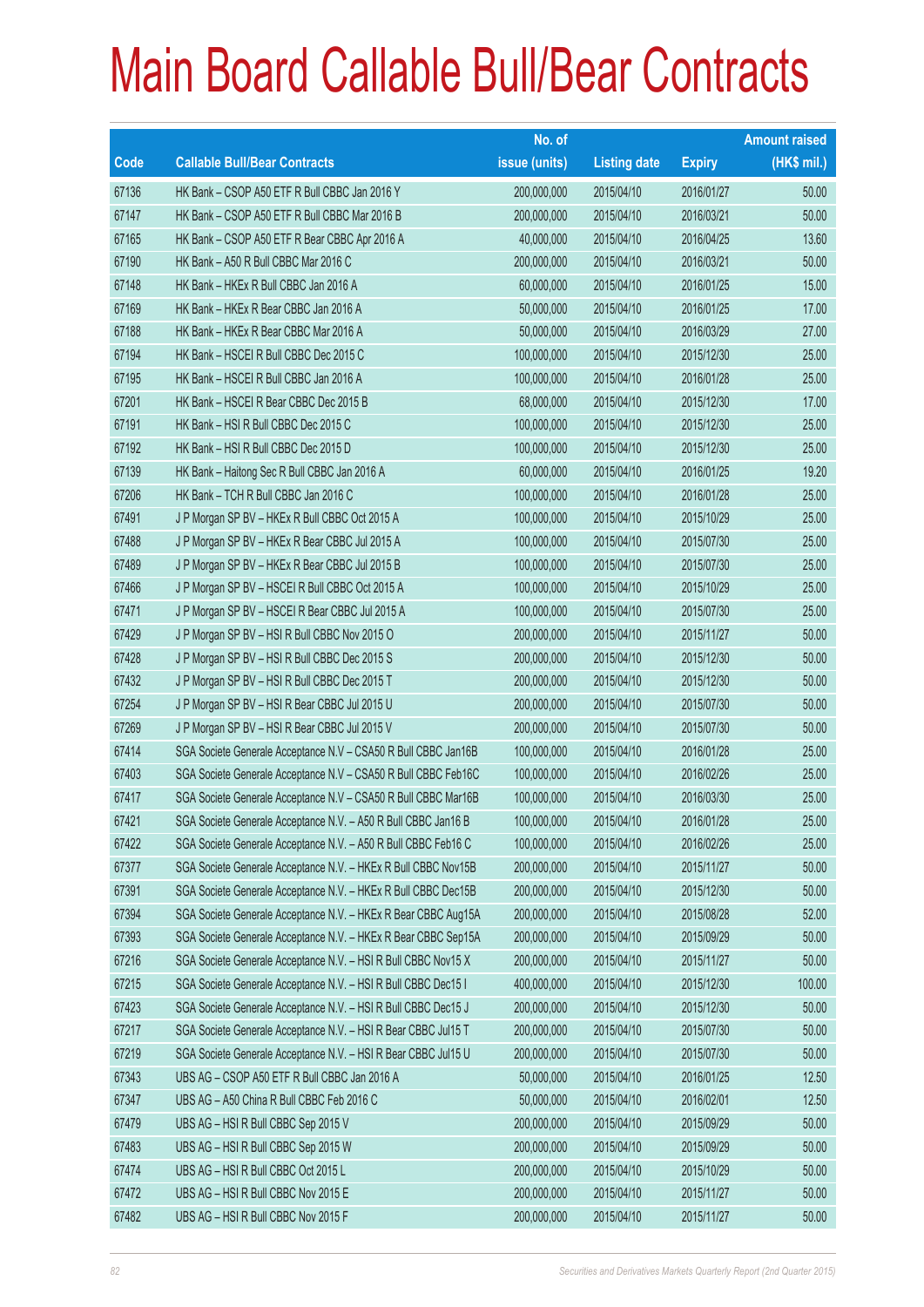|        |                                                                | No. of        |                     |               | <b>Amount raised</b> |
|--------|----------------------------------------------------------------|---------------|---------------------|---------------|----------------------|
| Code   | <b>Callable Bull/Bear Contracts</b>                            | issue (units) | <b>Listing date</b> | <b>Expiry</b> | $(HK$$ mil.)         |
| 67270  | UBS AG - HSI R Bear CBBC Jul 2015 L                            | 200,000,000   | 2015/04/10          | 2015/07/30    | 50.00                |
| 67277  | UBS AG - HSI R Bear CBBC Jul 2015 M                            | 200,000,000   | 2015/04/10          | 2015/07/30    | 50.00                |
| 67327  | UBS AG - TCH R Bull CBBC Oct 2015 B                            | 50,000,000    | 2015/04/10          | 2015/10/26    | 12.50                |
| 64486# | J P Morgan SP BV - HSCEI R Bull CBBC Sep 2015 B                | 100,000,000   | 2015/04/10          | 2015/09/29    | 12.90                |
| 67612  | BNP Paribas Arbit Issu B.V. - HSI R Bull CBBC Nov 2015 D       | 200,000,000   | 2015/04/13          | 2015/11/27    | 50.00                |
| 67588  | Credit Suisse AG - HSI R Bull CBBC Nov 2015 C                  | 238,000,000   | 2015/04/13          | 2015/11/27    | 59.50                |
| 67595  | Credit Suisse AG - HSI R Bull CBBC Nov 2015 D                  | 238,000,000   | 2015/04/13          | 2015/11/27    | 59.50                |
| 67602  | Credit Suisse AG - HSI R Bull CBBC Nov 2015 E                  | 238,000,000   | 2015/04/13          | 2015/11/27    | 59.50                |
| 67516  | Credit Suisse AG - HSI R Bear CBBC Jul 2015 G                  | 238,000,000   | 2015/04/13          | 2015/07/30    | 59.50                |
| 67521  | Credit Suisse AG - HSI R Bear CBBC Jul 2015 S                  | 238,000,000   | 2015/04/13          | 2015/07/30    | 59.50                |
| 67605  | J P Morgan SP BV - HSI R Bull CBBC Oct 2015 S                  | 200,000,000   | 2015/04/13          | 2015/10/29    | 50.00                |
| 67606  | J P Morgan SP BV - HSI R Bull CBBC Nov 2015 P                  | 200,000,000   | 2015/04/13          | 2015/11/27    | 50.00                |
| 67604  | J P Morgan SP BV - HSI R Bull CBBC Dec 2015 U                  | 200,000,000   | 2015/04/13          | 2015/12/30    | 50.00                |
| 67498  | J P Morgan SP BV - HSI R Bear CBBC Jul 2015 W                  | 200,000,000   | 2015/04/13          | 2015/07/30    | 50.00                |
| 67607  | J P Morgan SP BV - HSI R Bear CBBC Jul 2015 X                  | 200,000,000   | 2015/04/13          | 2015/07/30    | 50.00                |
| 67609  | J P Morgan SP BV - HSI R Bear CBBC Aug 2015 B                  | 200,000,000   | 2015/04/13          | 2015/08/28    | 50.00                |
| 67610  | J P Morgan SP BV - HSI R Bear CBBC Sep 2015 A                  | 200,000,000   | 2015/04/13          | 2015/09/29    | 50.00                |
| 67546  | SGA Societe Generale Acceptance N.V. - HSI R Bull CBBC Nov15 Y | 200,000,000   | 2015/04/13          | 2015/11/27    | 50.00                |
| 67545  | SGA Societe Generale Acceptance N.V. - HSI R Bull CBBC Dec15 K | 200,000,000   | 2015/04/13          | 2015/12/30    | 50.00                |
| 67532  | SGA Societe Generale Acceptance N.V. - HSI R Bear CBBC Jul15 V | 200,000,000   | 2015/04/13          | 2015/07/30    | 50.00                |
| 67540  | SGA Societe Generale Acceptance N.V. - HSI R Bear CBBC Jul15 W | 200,000,000   | 2015/04/13          | 2015/07/30    | 50.00                |
| 67522  | SGA Societe Generale Acceptance N.V. - HSI R Bear CBBC Aug15 H | 200,000,000   | 2015/04/13          | 2015/08/28    | 50.00                |
| 67529  | SGA Societe Generale Acceptance N.V. - HSI R Bear CBBC Aug15 I | 200,000,000   | 2015/04/13          | 2015/08/28    | 50.00                |
| 67535  | SGA Societe Generale Acceptance N.V. - HSI R Bear CBBC Aug15 J | 200,000,000   | 2015/04/13          | 2015/08/28    | 50.00                |
| 67523  | SGA Societe Generale Acceptance N.V. - HSI R Bear CBBC Sep15 D | 200,000,000   | 2015/04/13          | 2015/09/29    | 50.00                |
| 67499  | UBS AG - HSCEI R Bull CBBC Sep 2015 J                          | 100,000,000   | 2015/04/13          | 2015/09/29    | 25.00                |
| 67565  | UBS AG - HSCEI R Bull CBBC Sep 2015 K                          | 100,000,000   | 2015/04/13          | 2015/09/29    | 25.00                |
| 67582  | UBS AG - HSI R Bull CBBC Sep 2015 X                            | 200,000,000   | 2015/04/13          | 2015/09/29    | 50.00                |
| 67567  | UBS AG - HSI R Bull CBBC Oct 2015 M                            | 200,000,000   | 2015/04/13          | 2015/10/29    | 50.00                |
| 67578  | UBS AG - HSI R Bull CBBC Nov 2015 G                            | 200,000,000   | 2015/04/13          | 2015/11/27    | 50.00                |
| 67576  | UBS AG - HSI R Bull CBBC Dec 2015 B                            | 200,000,000   | 2015/04/13          | 2015/12/30    | 50.00                |
| 67503  | UBS AG - HSI R Bear CBBC Jul 2015 S                            | 200,000,000   | 2015/04/13          | 2015/07/30    | 50.00                |
| 67514  | UBS AG - HSI R Bear CBBC Jul 2015 U                            | 200,000,000   | 2015/04/13          | 2015/07/30    | 50.00                |
| 67549  | UBS AG - HSI R Bear CBBC Sep 2015 A                            | 200,000,000   | 2015/04/13          | 2015/09/29    | 50.00                |
| 67554  | UBS AG - HSI R Bear CBBC Sep 2015 B                            | 200,000,000   | 2015/04/13          | 2015/09/29    | 50.00                |
| 65027# | UBS AG - HSCEI R Bull CBBC Oct 2015 B                          | 100,000,000   | 2015/04/13          | 2015/10/29    | 19.10                |
| 65048# | UBS AG - HSCEI R Bull CBBC Sep 2015 H                          | 100,000,000   | 2015/04/13          | 2015/09/29    | 17.10                |
| 66320# | UBS AG - HSCEI R Bull CBBC Sep 2015 I                          | 100,000,000   | 2015/04/13          | 2015/09/29    | 15.60                |
| 67914  | BNP Paribas Arbit Issu B.V. - HSI R Bull CBBC Nov 2015 E       | 200,000,000   | 2015/04/14          | 2015/11/27    | 50.00                |
| 67913  | BNP Paribas Arbit Issu B.V. - HSI R Bull CBBC Nov 2015 I       | 200,000,000   | 2015/04/14          | 2015/11/27    | 50.00                |
| 67635  | BNP Paribas Arbit Issu B.V. - HSI R Bear CBBC Jul 2015 X       | 200,000,000   | 2015/04/14          | 2015/07/30    | 50.00                |
| 67636  | BNP Paribas Arbit Issu B.V. - HSI R Bear CBBC Sep 2015 D       | 200,000,000   | 2015/04/14          | 2015/09/29    | 50.00                |
| 67646  | BNP Paribas Arbit Issu B.V. - HSI R Bear CBBC Sep 2015 E       | 200,000,000   | 2015/04/14          | 2015/09/29    | 50.00                |
| 67737  | Credit Suisse AG - HSCEI R Bull CBBC Sep 2015 E                | 108,000,000   | 2015/04/14          | 2015/09/29    | 27.00                |
| 67740  | Credit Suisse AG - HSCEI R Bull CBBC Sep 2015 F                | 108,000,000   | 2015/04/14          | 2015/09/29    | 27.00                |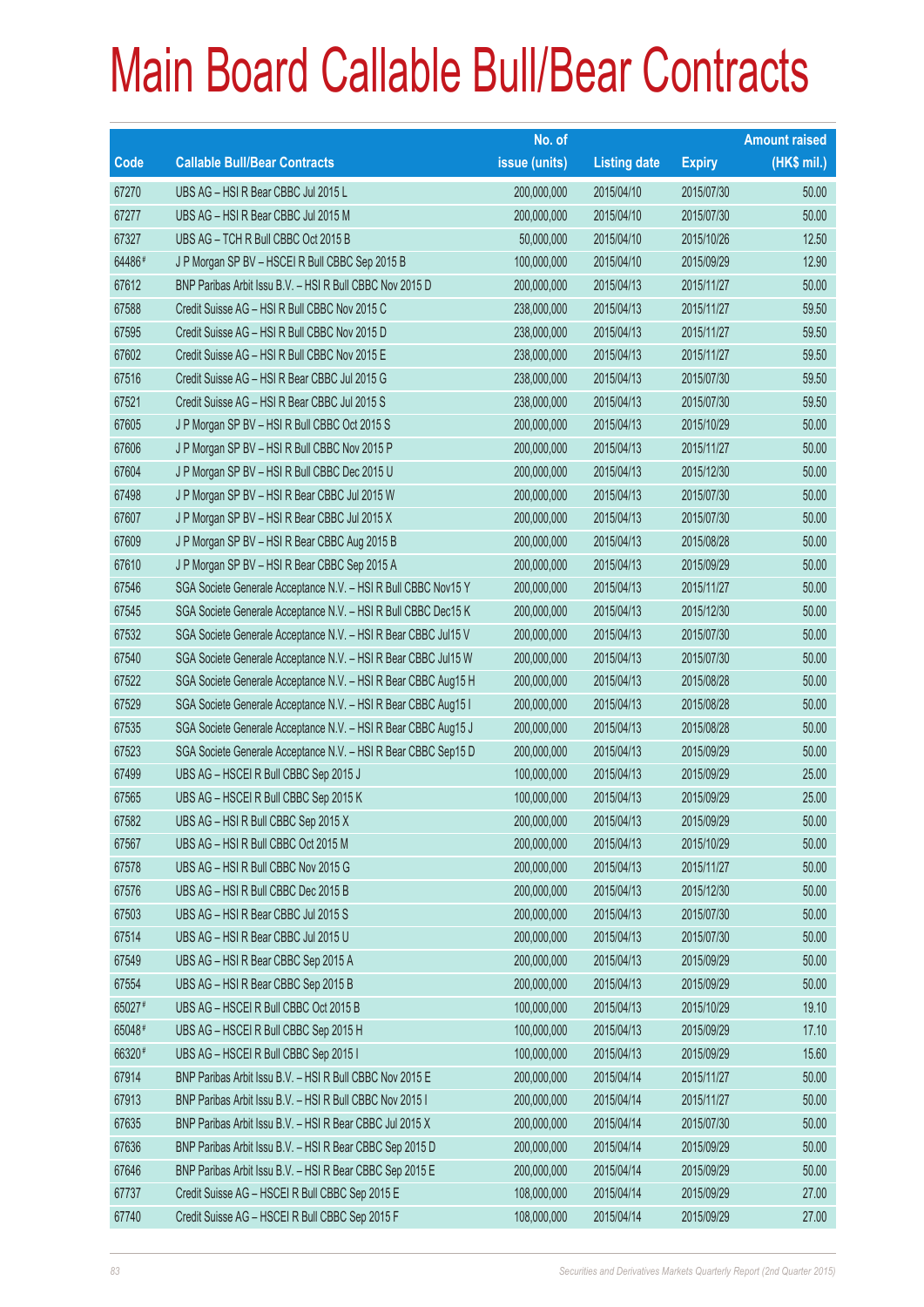|       |                                                         | No. of        |                     |               | <b>Amount raised</b> |
|-------|---------------------------------------------------------|---------------|---------------------|---------------|----------------------|
| Code  | <b>Callable Bull/Bear Contracts</b>                     | issue (units) | <b>Listing date</b> | <b>Expiry</b> | $(HK$$ mil.)         |
| 67746 | Credit Suisse AG - HSCEI R Bull CBBC Nov 2015 A         | 108,000,000   | 2015/04/14          | 2015/11/27    | 27.00                |
| 67750 | Credit Suisse AG - HSCEI R Bull CBBC Nov 2015 B         | 108,000,000   | 2015/04/14          | 2015/11/27    | 27.00                |
| 67752 | Credit Suisse AG - HSCEI R Bear CBBC Sep 2015 A         | 108,000,000   | 2015/04/14          | 2015/09/29    | 27.00                |
| 67839 | Credit Suisse AG - HSI R Bull CBBC Sep 2015 H           | 238,000,000   | 2015/04/14          | 2015/09/29    | 59.50                |
| 67832 | Credit Suisse AG - HSI R Bull CBBC Sep 2015 S           | 238,000,000   | 2015/04/14          | 2015/09/29    | 59.50                |
| 67817 | Credit Suisse AG - HSI R Bull CBBC Sep 2015 U           | 238,000,000   | 2015/04/14          | 2015/09/29    | 59.50                |
| 67753 | Credit Suisse AG - HSI R Bear CBBC Aug 2015 W           | 238,000,000   | 2015/04/14          | 2015/08/28    | 59.50                |
| 67758 | Credit Suisse AG - HSI R Bear CBBC Aug 2015 X           | 238,000,000   | 2015/04/14          | 2015/08/28    | 59.50                |
| 67761 | Credit Suisse AG - HSI R Bear CBBC Aug 2015 Y           | 238,000,000   | 2015/04/14          | 2015/08/28    | 59.50                |
| 67812 | Credit Suisse AG - HSI R Bear CBBC Sep 2015 L           | 238,000,000   | 2015/04/14          | 2015/09/29    | 59.50                |
| 67813 | Credit Suisse AG - HSI R Bear CBBC Sep 2015 M           | 238,000,000   | 2015/04/14          | 2015/09/29    | 59.50                |
| 67731 | Bank of East Asia - Sinopec Corp R Bull CBBC Mar 2016 A | 40,000,000    | 2015/04/14          | 2016/03/22    | 10.00                |
| 67722 | Bank of East Asia - A50 China R Bull CBBC Feb 2016 C    | 40,000,000    | 2015/04/14          | 2016/02/12    | 10.00                |
| 67729 | Bank of East Asia - HKEx R Bull CBBC Dec 2015 A         | 40,000,000    | 2015/04/14          | 2015/12/17    | 10.00                |
| 67724 | Bank of East Asia - HKEx R Bear CBBC Mar 2016 A         | 40,000,000    | 2015/04/14          | 2016/03/17    | 10.00                |
| 67721 | Bank of East Asia - TCH R Bull CBBC Jan 2016 B          | 40,000,000    | 2015/04/14          | 2016/01/26    | 10.00                |
| 67623 | HK Bank - CUni R Bull CBBC Jan 2016 B                   | 50,000,000    | 2015/04/14          | 2016/01/18    | 12.50                |
| 67634 | HK Bank - China Life R Bear CBBC Feb 2016 A             | 50,000,000    | 2015/04/14          | 2016/02/01    | 25.50                |
| 67625 | HK Bank - CSOP A50 ETF R Bull CBBC Apr 2016 A           | 200,000,000   | 2015/04/14          | 2016/04/01    | 50.00                |
| 67630 | HK Bank - A50 R Bull CBBC Apr 2016 A                    | 200,000,000   | 2015/04/14          | 2016/04/01    | 50.00                |
| 67620 | HK Bank - HKEx R Bull CBBC Dec 2015 C                   | 60,000,000    | 2015/04/14          | 2015/12/01    | 15.00                |
| 67624 | HK Bank - HSI R Bull CBBC Jan 2016 C                    | 100,000,000   | 2015/04/14          | 2016/01/28    | 25.00                |
| 67613 | HK Bank - PetCh R Bull CBBC Jan 2016 C                  | 60,000,000    | 2015/04/14          | 2016/01/25    | 15.00                |
| 67941 | J P Morgan SP BV - HSCEI R Bull CBBC Nov 2015 B         | 200,000,000   | 2015/04/14          | 2015/11/27    | 50.00                |
| 67939 | JP Morgan SP BV - HSCEIR Bull CBBC Dec 2015 B           | 200,000,000   | 2015/04/14          | 2015/12/30    | 50.00                |
| 67942 | J P Morgan SP BV - HSCEI R Bear CBBC Jul 2015 C         | 200,000,000   | 2015/04/14          | 2015/07/30    | 50.00                |
| 67944 | J P Morgan SP BV - HSCEI R Bear CBBC Aug 2015 B         | 200,000,000   | 2015/04/14          | 2015/08/28    | 50.00                |
| 67934 | J P Morgan SP BV - HSI R Bull CBBC Nov 2015 Q           | 200,000,000   | 2015/04/14          | 2015/11/27    | 50.00                |
| 67935 | J P Morgan SP BV - HSI R Bull CBBC Nov 2015 R           | 200,000,000   | 2015/04/14          | 2015/11/27    | 50.00                |
| 67929 | J P Morgan SP BV - HSI R Bull CBBC Dec 2015 V           | 200,000,000   | 2015/04/14          | 2015/12/30    | 50.00                |
| 67734 | J P Morgan SP BV - HSI R Bear CBBC Jul 2015 Y           | 200,000,000   | 2015/04/14          | 2015/07/30    | 50.00                |
| 67936 | J P Morgan SP BV - HSI R Bear CBBC Jul 2015 Z           | 200,000,000   | 2015/04/14          | 2015/07/30    | 50.00                |
| 67937 | J P Morgan SP BV - HSI R Bear CBBC Aug 2015 C           | 200,000,000   | 2015/04/14          | 2015/08/28    | 50.00                |
| 67938 | J P Morgan SP BV - HSI R Bear CBBC Dec 2015 A           | 200,000,000   | 2015/04/14          | 2015/12/30    | 50.00                |
| 67781 | Macquarie Bank Ltd. - HSI R Bull CBBC Aug 2015 C        | 40,000,000    | 2015/04/14          | 2015/08/28    | 10.00                |
| 67786 | Macquarie Bank Ltd. - HSI R Bull CBBC Aug 2015 D        | 40,000,000    | 2015/04/14          | 2015/08/28    | 10.20                |
| 67789 | Macquarie Bank Ltd. - HSI R Bull CBBC Aug 2015 E        | 40,000,000    | 2015/04/14          | 2015/08/28    | 10.40                |
| 67808 | Macquarie Bank Ltd. - HSI R Bear CBBC Aug 2015 A        | 40,000,000    | 2015/04/14          | 2015/08/28    | 10.20                |
| 67809 | Macquarie Bank Ltd. - HSI R Bear CBBC Aug 2015 B        | 40,000,000    | 2015/04/14          | 2015/08/28    | 10.00                |
| 67925 | Macquarie Bank Ltd. - HSI R Bear CBBC Aug 2015 C        | 40,000,000    | 2015/04/14          | 2015/08/28    | 10.00                |
| 67677 | Standard Chartered Bank - HSCEI R Bull CBBC Oct 2015 C  | 100,000,000   | 2015/04/14          | 2015/10/29    | 25.00                |
| 67681 | Standard Chartered Bank - HSCEI R Bear CBBC Jul 2015 A  | 100,000,000   | 2015/04/14          | 2015/07/30    | 25.00                |
| 67648 | Standard Chartered Bank - HSI R Bull CBBC Jul 2015 D    | 100,000,000   | 2015/04/14          | 2015/07/30    | 25.00                |
| 67649 | Standard Chartered Bank - HSI R Bull CBBC Jul 2015 E    | 100,000,000   | 2015/04/14          | 2015/07/30    | 25.00                |
| 67651 | Standard Chartered Bank - HSI R Bull CBBC Jul 2015 F    | 100,000,000   | 2015/04/14          | 2015/07/30    | 25.00                |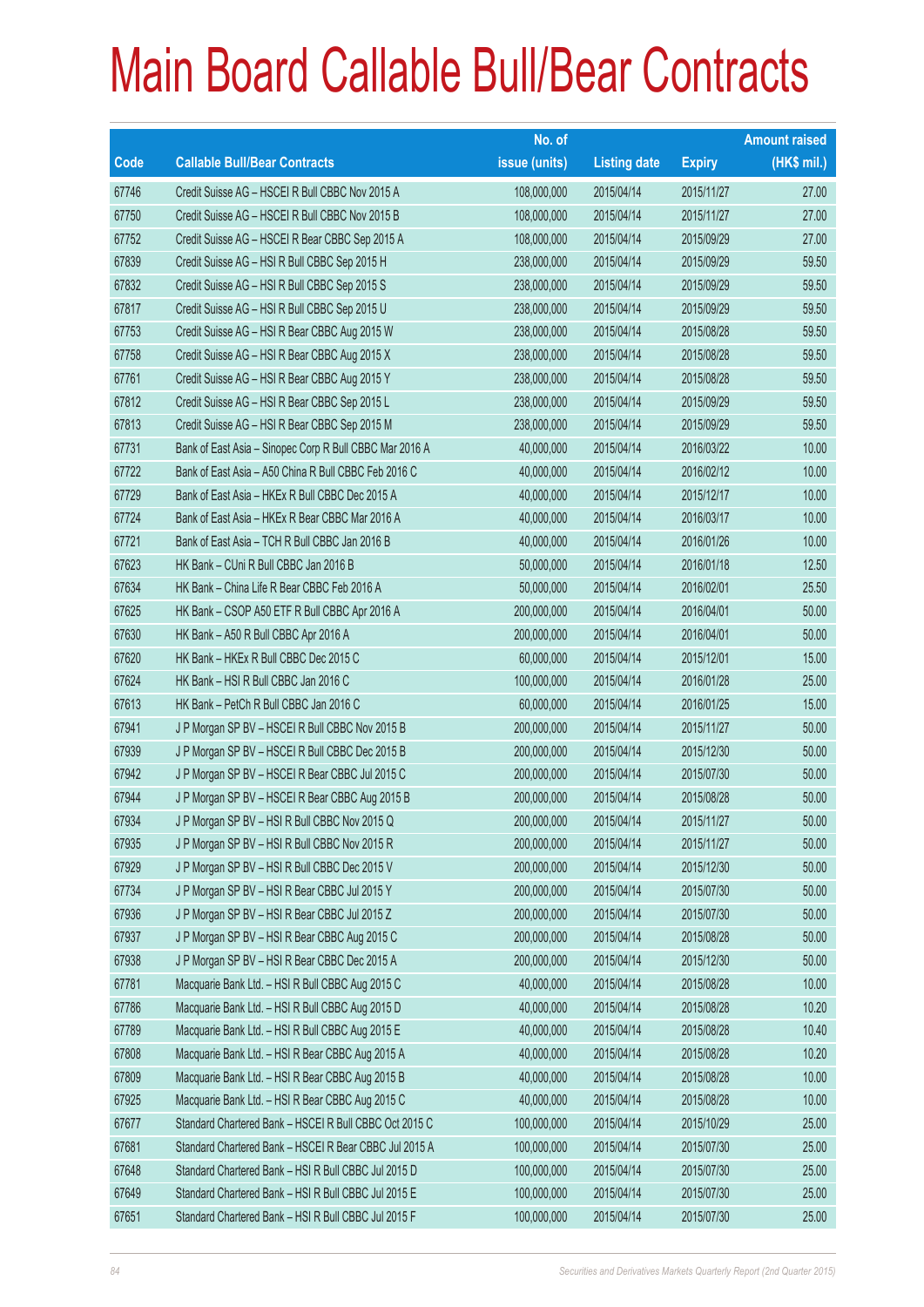|       |                                                                | No. of        |                     |               | <b>Amount raised</b> |
|-------|----------------------------------------------------------------|---------------|---------------------|---------------|----------------------|
| Code  | <b>Callable Bull/Bear Contracts</b>                            | issue (units) | <b>Listing date</b> | <b>Expiry</b> | (HK\$ mil.)          |
| 67653 | Standard Chartered Bank - HSI R Bull CBBC Jul 2015 G           | 100,000,000   | 2015/04/14          | 2015/07/30    | 25.00                |
| 67659 | Standard Chartered Bank - HSI R Bull CBBC Jul 2015 H           | 100,000,000   | 2015/04/14          | 2015/07/30    | 25.00                |
| 67664 | Standard Chartered Bank - HSI R Bull CBBC Jul 2015 I           | 100,000,000   | 2015/04/14          | 2015/07/30    | 25.00                |
| 67848 | Standard Chartered Bank - HSI R Bull CBBC Jul 2015 J           | 100,000,000   | 2015/04/14          | 2015/07/30    | 25.00                |
| 67851 | Standard Chartered Bank - HSI R Bear CBBC Jul 2015 A           | 100,000,000   | 2015/04/14          | 2015/07/30    | 25.00                |
| 67879 | Standard Chartered Bank - HSI R Bear CBBC Jul 2015 B           | 100,000,000   | 2015/04/14          | 2015/07/30    | 25.00                |
| 67770 | SGA Societe Generale Acceptance N.V. - HSI R Bull CBBC Dec15 L | 200,000,000   | 2015/04/14          | 2015/12/30    | 50.00                |
| 67694 | SGA Societe Generale Acceptance N.V. - HSI R Bear CBBC Aug15 K | 200,000,000   | 2015/04/14          | 2015/08/28    | 50.00                |
| 67698 | SGA Societe Generale Acceptance N.V. - HSI R Bear CBBC Aug15 L | 200,000,000   | 2015/04/14          | 2015/08/28    | 50.00                |
| 67695 | SGA Societe Generale Acceptance N.V. - HSI R Bear CBBC Sep15 E | 200,000,000   | 2015/04/14          | 2015/09/29    | 50.00                |
| 67700 | SGA Societe Generale Acceptance N.V. - HSI R Bear CBBC Sep15 F | 200,000,000   | 2015/04/14          | 2015/09/29    | 50.00                |
| 67780 | SGA Societe Generale Acceptance N.V. - HSI R Bear CBBC Oct15 C | 400,000,000   | 2015/04/14          | 2015/10/29    | 100.00               |
| 67772 | SGA Societe Generale Acceptance N.V. - HSI R Bear CBBC Nov15 A | 400,000,000   | 2015/04/14          | 2015/11/27    | 100.00               |
| 67766 | UBS AG - HSCEI R Bull CBBC Sep 2015 L                          | 200,000,000   | 2015/04/14          | 2015/09/29    | 50.00                |
| 67764 | UBS AG - HSCEI R Bull CBBC Oct 2015 E                          | 200,000,000   | 2015/04/14          | 2015/10/29    | 50.00                |
| 67898 | UBS AG - HSI R Bull CBBC Oct 2015 N                            | 200,000,000   | 2015/04/14          | 2015/10/29    | 50.00                |
| 67881 | UBS AG - HSI R Bull CBBC Nov 2015 H                            | 200,000,000   | 2015/04/14          | 2015/11/27    | 50.00                |
| 67886 | UBS AG - HSI R Bull CBBC Nov 2015 I                            | 200,000,000   | 2015/04/14          | 2015/11/27    | 50.00                |
| 67689 | UBS AG - HSI R Bear CBBC Jul 2015 V                            | 200,000,000   | 2015/04/14          | 2015/07/30    | 50.00                |
| 67690 | UBS AG - HSI R Bear CBBC Jul 2015 W                            | 200,000,000   | 2015/04/14          | 2015/07/30    | 50.00                |
| 67691 | UBS AG - HSI R Bear CBBC Oct 2015 A                            | 200,000,000   | 2015/04/14          | 2015/10/29    | 50.00                |
| 67692 | UBS AG - HSI R Bear CBBC Oct 2015 B                            | 200,000,000   | 2015/04/14          | 2015/10/29    | 50.00                |
| 67763 | UBS AG - TCH R Bull CBBC Nov 2015 A                            | 50,000,000    | 2015/04/14          | 2015/11/09    | 12.50                |
| 68255 | BNP Paribas Arbit Issu B.V. - CSOP A50 ETF R Bull CBBC Dec15G  | 100,000,000   | 2015/04/15          | 2015/12/30    | 25.00                |
| 68257 | BNP Paribas Arbit Issu B.V. - CSOP A50 ETF R Bull CBBC Dec15H  | 100,000,000   | 2015/04/15          | 2015/12/30    | 25.00                |
| 68246 | BNP Paribas Arbit Issu B.V. - A50 Ch R Bull CBBC Dec 2015 G    | 100,000,000   | 2015/04/15          | 2015/12/30    | 25.00                |
| 68218 | BNP Paribas Arbit Issu B.V. - HSCEI R Bull CBBC Dec 2015 F     | 100,000,000   | 2015/04/15          | 2015/12/30    | 25.00                |
| 68226 | BNP Paribas Arbit Issu B.V. - HSCEI R Bull CBBC Dec 2015 G     | 100,000,000   | 2015/04/15          | 2015/12/30    | 25.00                |
| 68236 | BNP Paribas Arbit Issu B.V. - HSCEI R Bear CBBC Dec 2015 A     | 100,000,000   | 2015/04/15          | 2015/12/30    | 25.00                |
| 68170 | BNP Paribas Arbit Issu B.V. - HSI R Bull CBBC Nov 2015 F       | 200,000,000   | 2015/04/15          | 2015/11/27    | 50.00                |
| 68174 | BNP Paribas Arbit Issu B.V. - HSI R Bull CBBC Nov 2015 G       | 200,000,000   | 2015/04/15          | 2015/11/27    | 50.00                |
| 68178 | BNP Paribas Arbit Issu B.V. - HSI R Bull CBBC Nov 2015 O       | 200,000,000   | 2015/04/15          | 2015/11/27    | 50.00                |
| 68497 | BNP Paribas Arbit Issu B.V. - HSI R Bull CBBC Dec 2015 C       | 200,000,000   | 2015/04/15          | 2015/12/30    | 50.00                |
| 68167 | BNP Paribas Arbit Issu B.V. - HSI R Bull CBBC Dec 2015 D       | 200,000,000   | 2015/04/15          | 2015/12/30    | 50.00                |
| 68168 | BNP Paribas Arbit Issu B.V. - HSI R Bull CBBC Dec 2015 E       | 200,000,000   | 2015/04/15          | 2015/12/30    | 50.00                |
| 68498 | BNP Paribas Arbit Issu B.V. - HSI R Bull CBBC Dec 2015 G       | 200,000,000   | 2015/04/15          | 2015/12/30    | 50.00                |
| 68503 | BNP Paribas Arbit Issu B.V. - HSI R Bull CBBC Dec 2015 J       | 200,000,000   | 2015/04/15          | 2015/12/30    | 50.00                |
| 68152 | BNP Paribas Arbit Issu B.V. - HSI R Bull CBBC Dec 2015 Z       | 200,000,000   | 2015/04/15          | 2015/12/30    | 50.00                |
| 68186 | BNP Paribas Arbit Issu B.V. - HSI R Bear CBBC Jul 2015 J       | 200,000,000   | 2015/04/15          | 2015/07/30    | 50.00                |
| 68020 | BNP Paribas Arbit Issu B.V. - HSI R Bear CBBC Jul 2015 K       | 200,000,000   | 2015/04/15          | 2015/07/30    | 50.00                |
| 68009 | BNP Paribas Arbit Issu B.V. - HSI R Bear CBBC Jul 2015 N       | 200,000,000   | 2015/04/15          | 2015/07/30    | 50.00                |
| 68013 | BNP Paribas Arbit Issu B.V. - HSI R Bear CBBC Jul 2015 O       | 200,000,000   | 2015/04/15          | 2015/07/30    | 50.00                |
| 68187 | BNP Paribas Arbit Issu B.V. - HSI R Bear CBBC Jul 2015 P       | 200,000,000   | 2015/04/15          | 2015/07/30    | 50.00                |
| 68482 | BNP Paribas Arbit Issu B.V. - HSI R Bear CBBC Jul 2015 R       | 200,000,000   | 2015/04/15          | 2015/07/30    | 50.00                |
| 68182 | BNP Paribas Arbit Issu B.V. - HSI R Bear CBBC Jul 2015 Y       | 200,000,000   | 2015/04/15          | 2015/07/30    | 50.00                |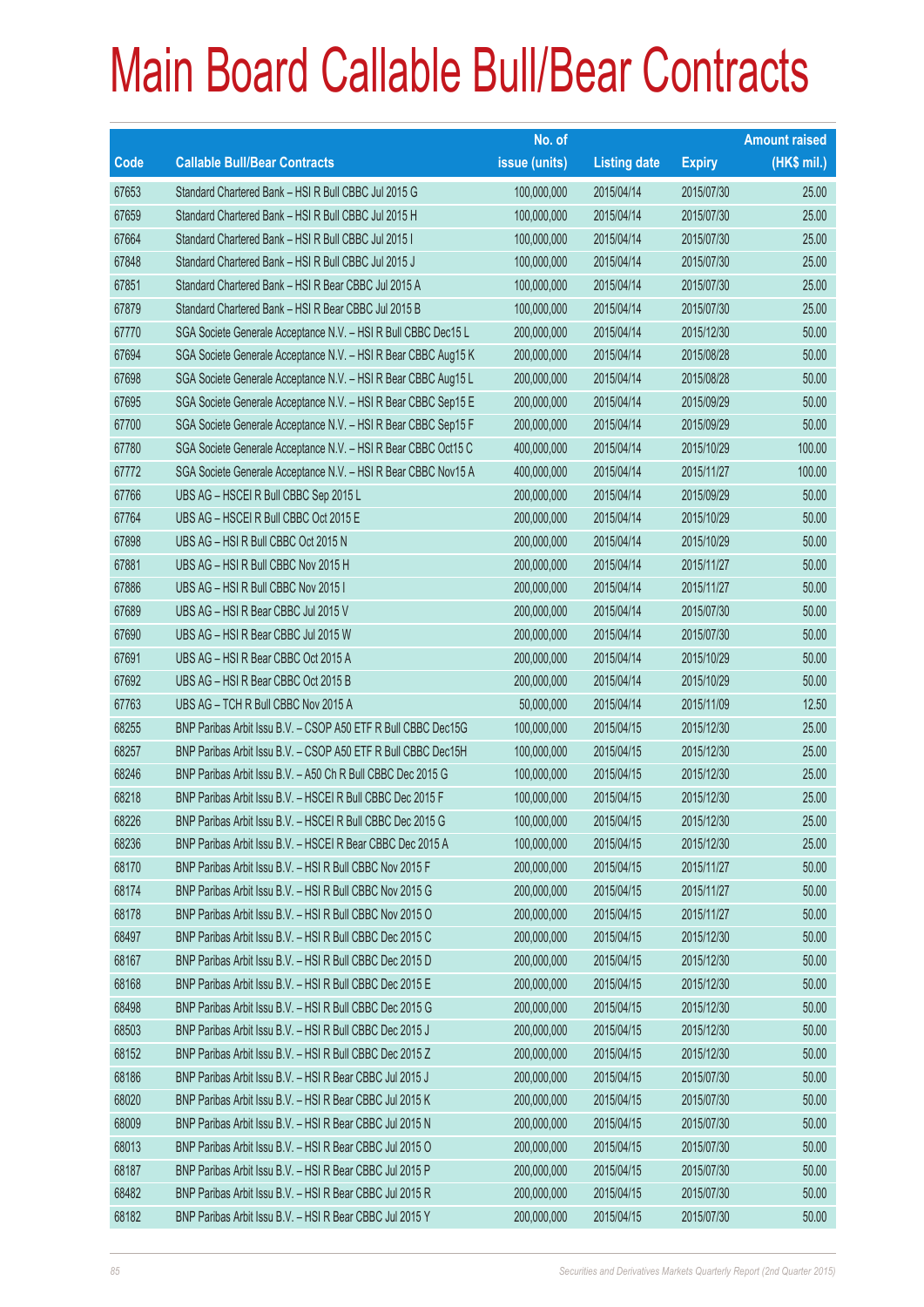|       |                                                          | No. of        |                     |               | <b>Amount raised</b> |
|-------|----------------------------------------------------------|---------------|---------------------|---------------|----------------------|
| Code  | <b>Callable Bull/Bear Contracts</b>                      | issue (units) | <b>Listing date</b> | <b>Expiry</b> | $(HK$$ mil.)         |
| 68003 | BNP Paribas Arbit Issu B.V. - HSI R Bear CBBC Jul 2015 Z | 200,000,000   | 2015/04/15          | 2015/07/30    | 50.00                |
| 68191 | BNP Paribas Arbit Issu B.V. - HSI R Bear CBBC Sep 2015 F | 200,000,000   | 2015/04/15          | 2015/09/29    | 50.00                |
| 68197 | BNP Paribas Arbit Issu B.V. - HSI R Bear CBBC Sep 2015 G | 200,000,000   | 2015/04/15          | 2015/09/29    | 50.00                |
| 68198 | BNP Paribas Arbit Issu B.V. - HSI R Bear CBBC Sep 2015 H | 200,000,000   | 2015/04/15          | 2015/09/29    | 50.00                |
| 68199 | BNP Paribas Arbit Issu B.V. - HSI R Bear CBBC Sep 2015 I | 200,000,000   | 2015/04/15          | 2015/09/29    | 50.00                |
| 68204 | BNP Paribas Arbit Issu B.V. - HSI R Bear CBBC Sep 2015 J | 200,000,000   | 2015/04/15          | 2015/09/29    | 50.00                |
| 68213 | BNP Paribas Arbit Issu B.V. - HSI R Bear CBBC Sep 2015 K | 200,000,000   | 2015/04/15          | 2015/09/29    | 58.00                |
| 68396 | Credit Suisse AG - HSCEI R Bull CBBC Oct 2015 E          | 108,000,000   | 2015/04/15          | 2015/10/29    | 27.00                |
| 68392 | Credit Suisse AG - HSCEI R Bull CBBC Nov 2015 C          | 108,000,000   | 2015/04/15          | 2015/11/27    | 27.00                |
| 68391 | Credit Suisse AG - HSCEI R Bull CBBC Dec 2015 A          | 108,000,000   | 2015/04/15          | 2015/12/30    | 27.00                |
| 68401 | Credit Suisse AG - HSCEI R Bear CBBC Jul 2015 C          | 108,000,000   | 2015/04/15          | 2015/07/30    | 27.00                |
| 68408 | Credit Suisse AG - HSCEI R Bear CBBC Aug 2015 B          | 108,000,000   | 2015/04/15          | 2015/08/28    | 27.00                |
| 68530 | Credit Suisse AG - HSI R Bull CBBC Nov 2015 F            | 238,000,000   | 2015/04/15          | 2015/11/27    | 59.50                |
| 68532 | Credit Suisse AG - HSI R Bull CBBC Nov 2015 G            | 238,000,000   | 2015/04/15          | 2015/11/27    | 59.50                |
| 68536 | Credit Suisse AG - HSI R Bull CBBC Nov 2015 H            | 238,000,000   | 2015/04/15          | 2015/11/27    | 59.50                |
| 68538 | Credit Suisse AG - HSI R Bull CBBC Nov 2015 I            | 238,000,000   | 2015/04/15          | 2015/11/27    | 59.50                |
| 68539 | Credit Suisse AG - HSI R Bull CBBC Nov 2015 J            | 238,000,000   | 2015/04/15          | 2015/11/27    | 59.50                |
| 68540 | Credit Suisse AG - HSI R Bull CBBC Nov 2015 K            | 238,000,000   | 2015/04/15          | 2015/11/27    | 59.50                |
| 68542 | Credit Suisse AG - HSI R Bull CBBC Nov 2015 L            | 238,000,000   | 2015/04/15          | 2015/11/27    | 59.50                |
| 68544 | Credit Suisse AG - HSI R Bull CBBC Nov 2015 M            | 238,000,000   | 2015/04/15          | 2015/11/27    | 59.50                |
| 68036 | Credit Suisse AG - HSI R Bear CBBC Jul 2015 J            | 238,000,000   | 2015/04/15          | 2015/07/30    | 59.50                |
| 68044 | Credit Suisse AG - HSI R Bear CBBC Jul 2015 Q            | 238,000,000   | 2015/04/15          | 2015/07/30    | 59.50                |
| 68056 | Credit Suisse AG - HSI R Bear CBBC Jul 2015 R            | 238,000,000   | 2015/04/15          | 2015/07/30    | 59.50                |
| 68074 | Credit Suisse AG - HSI R Bear CBBC Jul 2015 V            | 238,000,000   | 2015/04/15          | 2015/07/30    | 59.50                |
| 68298 | Credit Suisse AG - HSI R Bear CBBC Jul 2015 W            | 238,000,000   | 2015/04/15          | 2015/07/30    | 59.50                |
| 68311 | Credit Suisse AG - HSI R Bear CBBC Jul 2015 X            | 238,000,000   | 2015/04/15          | 2015/07/30    | 59.50                |
| 68330 | Credit Suisse AG - HSI R Bear CBBC Jul 2015 Y            | 238,000,000   | 2015/04/15          | 2015/07/30    | 59.50                |
| 68035 | Credit Suisse AG - HSI R Bear CBBC Jul 2015 Z            | 238,000,000   | 2015/04/15          | 2015/07/30    | 59.50                |
| 68342 | Credit Suisse AG - HSI R Bear CBBC Aug 2015 A            | 238,000,000   | 2015/04/15          | 2015/08/28    | 59.50                |
| 68324 | Credit Suisse AG - HSI R Bear CBBC Aug 2015 B            | 238,000,000   | 2015/04/15          | 2015/08/28    | 59.50                |
| 68275 | Credit Suisse AG - HSI R Bear CBBC Aug 2015 Z            | 238,000,000   | 2015/04/15          | 2015/08/28    | 59.50                |
| 68299 | Credit Suisse AG - HSI R Bear CBBC Sep 2015 N            | 238,000,000   | 2015/04/15          | 2015/09/29    | 59.50                |
| 68343 | Credit Suisse AG - HSI R Bear CBBC Sep 2015 O            | 238,000,000   | 2015/04/15          | 2015/09/29    | 59.50                |
| 68364 | Credit Suisse AG - HSI R Bear CBBC Sep 2015 P            | 238,000,000   | 2015/04/15          | 2015/09/29    | 59.50                |
| 68371 | Credit Suisse AG - HSI R Bear CBBC Sep 2015 Q            | 238,000,000   | 2015/04/15          | 2015/09/29    | 59.50                |
| 68370 | Credit Suisse AG - HSI R Bear CBBC Oct 2015 G            | 238,000,000   | 2015/04/15          | 2015/10/29    | 59.50                |
| 68383 | Credit Suisse AG - HSI R Bear CBBC Oct 2015 H            | 238,000,000   | 2015/04/15          | 2015/10/29    | 59.50                |
| 68385 | Credit Suisse AG - HSI R Bear CBBC Oct 2015 I            | 238,000,000   | 2015/04/15          | 2015/10/29    | 66.64                |
| 68387 | Credit Suisse AG - HSI R Bear CBBC Dec 2015 A            | 238,000,000   | 2015/04/15          | 2015/12/30    | 59.50                |
| 67950 | HK Bank - BOCL R Bull CBBC Jan 2016 A                    | 80,000,000    | 2015/04/15          | 2016/01/25    | 20.00                |
| 67947 | HK Bank - China Life R Bull CBBC Dec 2015 B              | 60,000,000    | 2015/04/15          | 2015/12/21    | 18.60                |
| 67951 | HK Bank - Minsheng Bank R Bull CBBC Jan 2016 A           | 60,000,000    | 2015/04/15          | 2016/01/25    | 15.00                |
| 67948 | HK Bank - HKEx R Bull CBBC Dec 2015 D                    | 60,000,000    | 2015/04/15          | 2015/12/07    | 18.60                |
| 67945 | HK Bank - HSCEI R Bull CBBC Nov 2015 D                   | 100,000,000   | 2015/04/15          | 2015/11/27    | 25.00                |
| 67946 | HK Bank - HSI R Bull CBBC Mar 2016 A                     | 100,000,000   | 2015/04/15          | 2016/03/30    | 25.00                |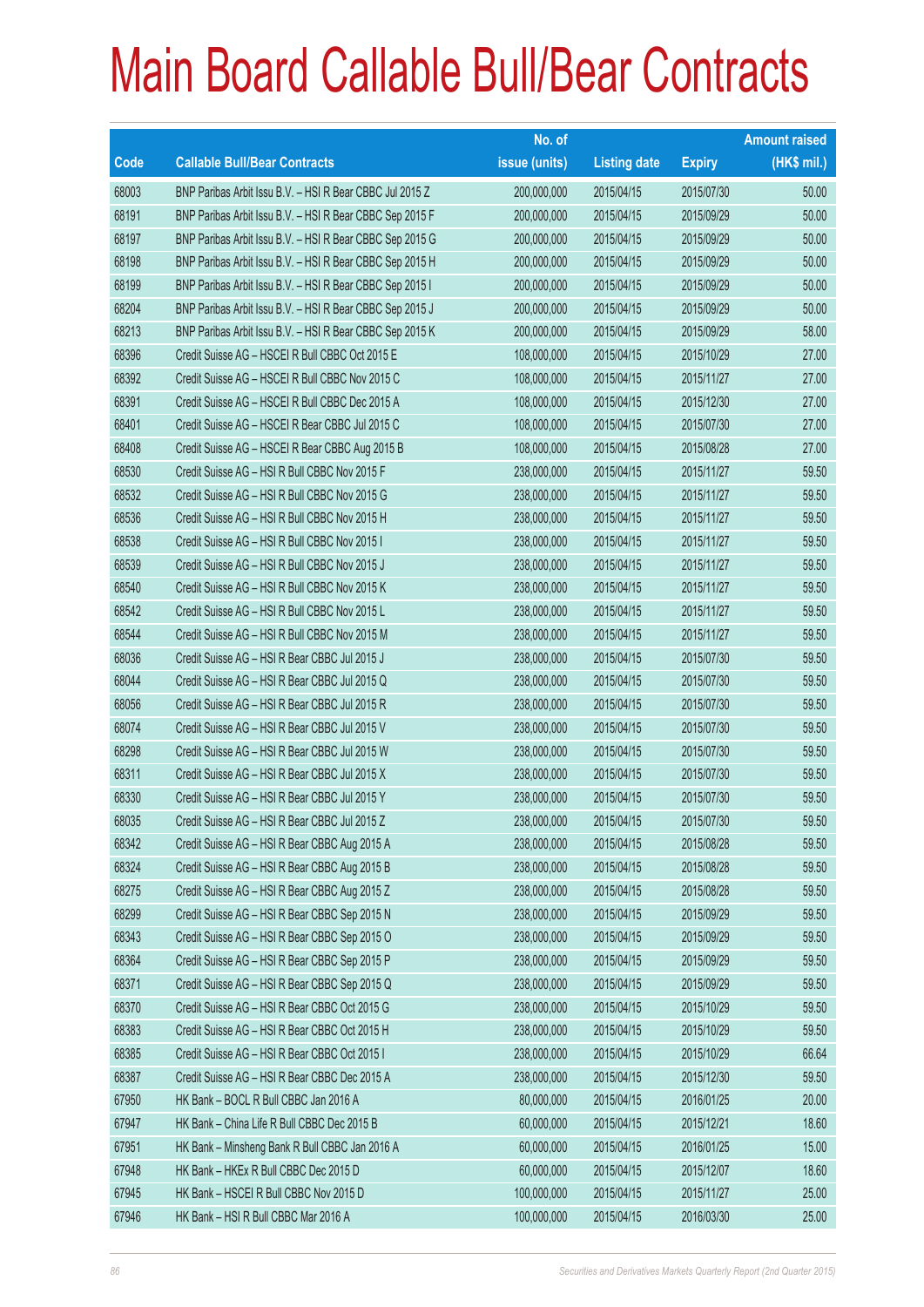|       |                                                                | No. of        |                     |               | <b>Amount raised</b> |
|-------|----------------------------------------------------------------|---------------|---------------------|---------------|----------------------|
| Code  | <b>Callable Bull/Bear Contracts</b>                            | issue (units) | <b>Listing date</b> | <b>Expiry</b> | (HK\$ mil.)          |
| 67949 | HK Bank - TCH R Bull CBBC Jan 2016 D                           | 100,000,000   | 2015/04/15          | 2016/01/25    | 25.00                |
| 68848 | J P Morgan SP BV - CSOP A50 ETF R Bull CBBC Dec 2015 A         | 100,000,000   | 2015/04/15          | 2015/12/21    | 25.00                |
| 68864 | J P Morgan SP BV - CSOP A50 ETF R Bull CBBC Dec 2015 B         | 100,000,000   | 2015/04/15          | 2015/12/21    | 25.00                |
| 68868 | J P Morgan SP BV - A50 China R Bull CBBC Jan 2016 A            | 100,000,000   | 2015/04/15          | 2016/01/11    | 25.00                |
| 68875 | J P Morgan SP BV - A50 China R Bull CBBC Jan 2016 B            | 100,000,000   | 2015/04/15          | 2016/01/11    | 25.00                |
| 68823 | J P Morgan SP BV - HKEx R Bull CBBC Sep 2015 C                 | 100,000,000   | 2015/04/15          | 2015/09/15    | 25.00                |
| 68835 | J P Morgan SP BV - HKEx R Bear CBBC Jul 2015 C                 | 100,000,000   | 2015/04/15          | 2015/07/30    | 25.00                |
| 68839 | J P Morgan SP BV - HKEx R Bear CBBC Jul 2015 D                 | 100,000,000   | 2015/04/15          | 2015/07/30    | 25.00                |
| 68592 | J P Morgan SP BV - HSCEI R Bull CBBC Nov 2015 C                | 200,000,000   | 2015/04/15          | 2015/11/27    | 50.00                |
| 68593 | J P Morgan SP BV - HSCEI R Bull CBBC Dec 2015 C                | 200,000,000   | 2015/04/15          | 2015/12/30    | 50.00                |
| 68583 | J P Morgan SP BV - HSCEI R Bear CBBC Aug 2015 C                | 200,000,000   | 2015/04/15          | 2015/08/28    | 50.00                |
| 68589 | J P Morgan SP BV - HSCEI R Bear CBBC Dec 2015 A                | 200,000,000   | 2015/04/15          | 2015/12/30    | 50.00                |
| 68696 | J P Morgan SP BV - HSI R Bull CBBC Nov 2015 S                  | 200,000,000   | 2015/04/15          | 2015/11/27    | 50.00                |
| 68685 | J P Morgan SP BV - HSI R Bull CBBC Dec 2015 W                  | 200,000,000   | 2015/04/15          | 2015/12/30    | 50.00                |
| 68700 | J P Morgan SP BV - HSI R Bull CBBC Jan 2016 A                  | 200,000,000   | 2015/04/15          | 2016/01/28    | 50.00                |
| 68702 | J P Morgan SP BV - HSI R Bull CBBC Jan 2016 B                  | 200,000,000   | 2015/04/15          | 2016/01/28    | 50.00                |
| 68704 | J P Morgan SP BV - HSI R Bull CBBC Feb 2016 A                  | 200,000,000   | 2015/04/15          | 2016/02/26    | 50.00                |
| 67952 | J P Morgan SP BV - HSI R Bear CBBC Jul 2015 F                  | 200,000,000   | 2015/04/15          | 2015/07/30    | 50.00                |
| 67953 | J P Morgan SP BV - HSI R Bear CBBC Jul 2015 H                  | 200,000,000   | 2015/04/15          | 2015/07/30    | 50.00                |
| 68595 | J P Morgan SP BV - HSI R Bear CBBC Jul 2015 I                  | 200,000,000   | 2015/04/15          | 2015/07/30    | 50.00                |
| 67958 | J P Morgan SP BV - HSI R Bear CBBC Aug 2015 D                  | 200,000,000   | 2015/04/15          | 2015/08/28    | 50.00                |
| 68546 | J P Morgan SP BV - HSI R Bear CBBC Aug 2015 E                  | 200,000,000   | 2015/04/15          | 2015/08/28    | 50.00                |
| 68603 | J P Morgan SP BV - HSI R Bear CBBC Aug 2015 F                  | 200,000,000   | 2015/04/15          | 2015/08/28    | 50.00                |
| 68612 | J P Morgan SP BV - HSI R Bear CBBC Aug 2015 G                  | 200,000,000   | 2015/04/15          | 2015/08/28    | 50.00                |
| 68619 | J P Morgan SP BV - HSI R Bear CBBC Sep 2015 B                  | 200,000,000   | 2015/04/15          | 2015/09/29    | 50.00                |
| 68635 | J P Morgan SP BV - HSI R Bear CBBC Oct 2015 A                  | 200,000,000   | 2015/04/15          | 2015/10/29    | 50.00                |
| 68663 | J P Morgan SP BV - HSI R Bear CBBC Nov 2015 A                  | 200,000,000   | 2015/04/15          | 2015/11/27    | 50.00                |
| 68681 | J P Morgan SP BV - HSI R Bear CBBC Dec 2015 B                  | 200,000,000   | 2015/04/15          | 2015/12/30    | 50.00                |
| 68844 | J P Morgan SP BV - Ping An R Bull CBBC Oct 2015 B              | 100,000,000   | 2015/04/15          | 2015/10/26    | 25.00                |
| 68880 | J P Morgan SP BV - Tencent R Bull CBBC Aug 2015 B              | 100,000,000   | 2015/04/15          | 2015/08/17    | 25.00                |
| 68150 | Standard Chartered Bank - HSCEI R Bull CBBC Oct 2015 D         | 100,000,000   | 2015/04/15          | 2015/10/29    | 25.00                |
| 68098 | Standard Chartered Bank - HSCEI R Bear CBBC Jul 2015 B         | 100,000,000   | 2015/04/15          | 2015/07/30    | 25.00                |
| 68139 | Standard Chartered Bank - HSI R Bull CBBC Jul 2015 K           | 100,000,000   | 2015/04/15          | 2015/07/30    | 25.00                |
| 68141 | Standard Chartered Bank - HSI R Bull CBBC Jul 2015 L           | 100,000,000   | 2015/04/15          | 2015/07/30    | 25.00                |
| 68568 | Standard Chartered Bank - HSI R Bull CBBC Jul 2015 M           | 100,000,000   | 2015/04/15          | 2015/07/30    | 25.00                |
| 68078 | Standard Chartered Bank - HSI R Bear CBBC Jul 2015 C           | 100,000,000   | 2015/04/15          | 2015/07/30    | 25.00                |
| 68085 | Standard Chartered Bank - HSI R Bear CBBC Jul 2015 D           | 100,000,000   | 2015/04/15          | 2015/07/30    | 25.00                |
| 68091 | Standard Chartered Bank - HSI R Bear CBBC Jul 2015 E           | 100,000,000   | 2015/04/15          | 2015/07/30    | 25.00                |
| 68094 | Standard Chartered Bank - Ping An R Bull CBBC Dec 2015 A       | 50,000,000    | 2015/04/15          | 2015/12/11    | 12.50                |
| 68095 | Standard Chartered Bank - TCH R Bull CBBC Dec 2015 A           | 80,000,000    | 2015/04/15          | 2015/12/10    | 20.00                |
| 68097 | Standard Chartered Bank - TCH R Bear CBBC Dec 2015 A           | 80,000,000    | 2015/04/15          | 2015/12/10    | 20.00                |
| 68512 | SGA Societe Generale Acceptance N.V. - HKEx R Bull CBBC Nov15C | 200,000,000   | 2015/04/15          | 2015/11/27    | 64.00                |
| 68513 | SGA Societe Generale Acceptance N.V. - HKEx R Bull CBBC Dec15C | 200,000,000   | 2015/04/15          | 2015/12/30    | 54.00                |
| 68516 | SGA Societe Generale Acceptance N.V. - HKEx R Bull CBBC Jan16A | 200,000,000   | 2015/04/15          | 2016/01/28    | 50.00                |
| 68517 | SGA Societe Generale Acceptance N.V. - HKEx R Bull CBBC Feb16A | 200,000,000   | 2015/04/15          | 2016/02/26    | 50.00                |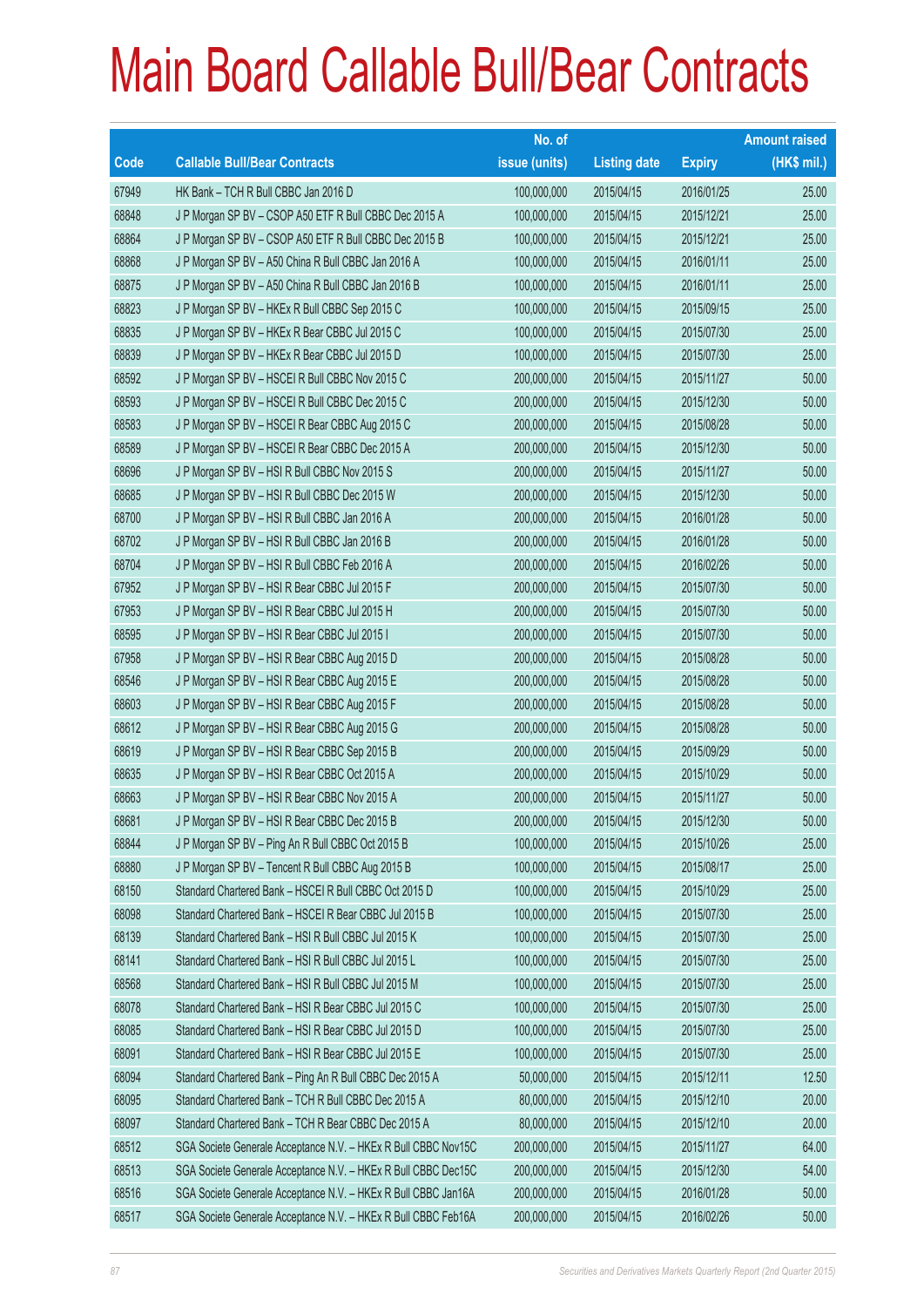|       |                                                                | No. of        |                     |               | <b>Amount raised</b> |
|-------|----------------------------------------------------------------|---------------|---------------------|---------------|----------------------|
| Code  | <b>Callable Bull/Bear Contracts</b>                            | issue (units) | <b>Listing date</b> | <b>Expiry</b> | (HK\$ mil.)          |
| 68522 | SGA Societe Generale Acceptance N.V. - HKEx R Bear CBBC Sep15B | 200,000,000   | 2015/04/15          | 2015/09/29    | 50.00                |
| 68523 | SGA Societe Generale Acceptance N.V. - HKEx R Bear CBBC Nov15A | 200,000,000   | 2015/04/15          | 2015/11/27    | 50.00                |
| 68524 | SGA Societe Generale Acceptance N.V. - HKEx R Bear CBBC Jan16A | 200,000,000   | 2015/04/15          | 2016/01/28    | 62.00                |
| 67967 | SGA Societe Generale Acceptance NV - HSCEI R Bull CBBC Nov15B  | 200,000,000   | 2015/04/15          | 2015/11/27    | 50.00                |
| 68508 | SGA Societe Generale Acceptance NV - HSCEI R Bull CBBC Dec15C  | 200,000,000   | 2015/04/15          | 2015/12/30    | 50.00                |
| 67969 | SGA Societe Generale Acceptance NV - HSCEI R Bear CBBC Nov15A  | 200,000,000   | 2015/04/15          | 2015/11/27    | 50.00                |
| 68511 | SGA Societe Generale Acceptance NV - HSCEI R Bear CBBC Nov15B  | 200,000,000   | 2015/04/15          | 2015/11/27    | 50.00                |
| 67988 | SGA Societe Generale Acceptance NV - HSCEI R Bear CBBC Dec15A  | 200,000,000   | 2015/04/15          | 2015/12/30    | 50.00                |
| 67970 | SGA Societe Generale Acceptance N.V. - HSI R Bull CBBC Nov15 Z | 200,000,000   | 2015/04/15          | 2015/11/27    | 50.00                |
| 68104 | SGA Societe Generale Acceptance N.V. - HSI R Bull CBBC Dec15 M | 200,000,000   | 2015/04/15          | 2015/12/30    | 50.00                |
| 68111 | SGA Societe Generale Acceptance N.V. - HSI R Bull CBBC Dec15 N | 200,000,000   | 2015/04/15          | 2015/12/30    | 50.00                |
| 68105 | SGA Societe Generale Acceptance N.V. - HSI R Bull CBBC Jan16 A | 200,000,000   | 2015/04/15          | 2016/01/28    | 50.00                |
| 68114 | SGA Societe Generale Acceptance N.V. - HSI R Bull CBBC Jan16 B | 200,000,000   | 2015/04/15          | 2016/01/28    | 50.00                |
| 68000 | SGA Societe Generale Acceptance N.V. - HSI R Bear CBBC Jul15 X | 200,000,000   | 2015/04/15          | 2015/07/30    | 50.00                |
| 67972 | SGA Societe Generale Acceptance N.V. - HSI R Bear CBBC Aug15 M | 200,000,000   | 2015/04/15          | 2015/08/28    | 50.00                |
| 67993 | SGA Societe Generale Acceptance N.V. - HSI R Bear CBBC Aug15 N | 200,000,000   | 2015/04/15          | 2015/08/28    | 50.00                |
| 68001 | SGA Societe Generale Acceptance N.V. - HSI R Bear CBBC Aug15 O | 200,000,000   | 2015/04/15          | 2015/08/28    | 50.00                |
| 67973 | SGA Societe Generale Acceptance N.V. - HSI R Bear CBBC Sep15 G | 200,000,000   | 2015/04/15          | 2015/09/29    | 50.00                |
| 67978 | SGA Societe Generale Acceptance N.V. - HSI R Bear CBBC Sep15 H | 200,000,000   | 2015/04/15          | 2015/09/29    | 50.00                |
| 68115 | SGA Societe Generale Acceptance N.V. - HSI R Bear CBBC Sep15 I | 200,000,000   | 2015/04/15          | 2015/09/29    | 50.00                |
| 68119 | SGA Societe Generale Acceptance N.V. - HSI R Bear CBBC Sep15 J | 200,000,000   | 2015/04/15          | 2015/09/29    | 50.00                |
| 68120 | SGA Societe Generale Acceptance N.V. - HSI R Bear CBBC Sep15 K | 200,000,000   | 2015/04/15          | 2015/09/29    | 50.00                |
| 67974 | SGA Societe Generale Acceptance N.V. - HSI R Bear CBBC Oct15 D | 200,000,000   | 2015/04/15          | 2015/10/29    | 50.00                |
| 68129 | SGA Societe Generale Acceptance N.V. - HSI R Bear CBBC Nov15 B | 400,000,000   | 2015/04/15          | 2015/11/27    | 100.00               |
| 68131 | SGA Societe Generale Acceptance N.V. - HSI R Bear CBBC Nov15 C | 400,000,000   | 2015/04/15          | 2015/11/27    | 100.00               |
| 67983 | SGA Societe Generale Acceptance N.V. - TCH R Bull CBBC Nov15D  | 200,000,000   | 2015/04/15          | 2015/11/27    | 50.00                |
| 68525 | SGA Societe Generale Acceptance N.V. - TCH R Bull CBBC Nov15E  | 200,000,000   | 2015/04/15          | 2015/11/27    | 50.00                |
| 67987 | SGA Societe Generale Acceptance N.V. - TCH R Bear CBBC Dec15B  | 200,000,000   | 2015/04/15          | 2015/12/30    | 50.00                |
| 68755 | UBS AG - HSCEI R Bull CBBC Dec 2015 A                          | 200,000,000   | 2015/04/15          | 2015/12/30    | 50.00                |
| 68804 | UBS AG - HSCEI R Bull CBBC Dec 2015 B                          | 200,000,000   | 2015/04/15          | 2015/12/30    | 50.00                |
| 68808 | UBS AG - HSCEI R Bull CBBC Dec 2015 C                          | 200,000,000   | 2015/04/15          | 2015/12/30    | 50.00                |
| 68467 | UBS AG - HSCEI R Bear CBBC Jul 2015 B                          | 200,000,000   | 2015/04/15          | 2015/07/30    | 50.00                |
| 68729 | UBS AG - HSI R Bull CBBC Oct 2015 O                            | 200,000,000   | 2015/04/15          | 2015/10/29    | 50.00                |
| 68705 | UBS AG - HSI R Bull CBBC Nov 2015 J                            | 200,000,000   | 2015/04/15          | 2015/11/27    | 50.00                |
| 68739 | UBS AG - HSI R Bull CBBC Nov 2015 K                            | 200,000,000   | 2015/04/15          | 2015/11/27    | 50.00                |
| 68706 | UBS AG - HSI R Bull CBBC Dec 2015 C                            | 200,000,000   | 2015/04/15          | 2015/12/30    | 50.00                |
| 68730 | UBS AG - HSI R Bull CBBC Dec 2015 D                            | 200,000,000   | 2015/04/15          | 2015/12/30    | 50.00                |
| 68746 | UBS AG - HSI R Bull CBBC Dec 2015 E                            | 200,000,000   | 2015/04/15          | 2015/12/30    | 50.00                |
| 68460 | UBS AG - HSI R Bear CBBC Jul 2015 B                            | 200,000,000   | 2015/04/15          | 2015/07/30    | 50.00                |
| 68468 | UBS AG - HSI R Bear CBBC Jul 2015 D                            | 200,000,000   | 2015/04/15          | 2015/07/30    | 50.00                |
| 68470 | UBS AG - HSI R Bear CBBC Jul 2015 E                            | 200,000,000   | 2015/04/15          | 2015/07/30    | 50.00                |
| 68471 | UBS AG - HSI R Bear CBBC Jul 2015 G                            | 200,000,000   | 2015/04/15          | 2015/07/30    | 50.00                |
| 68469 | UBS AG - HSI R Bear CBBC Jul 2015 I                            | 200,000,000   | 2015/04/15          | 2015/07/30    | 50.00                |
| 68441 | UBS AG - HSI R Bear CBBC Jul 2015 K                            | 200,000,000   | 2015/04/15          | 2015/07/30    | 50.00                |
| 68553 | UBS AG - HSI R Bear CBBC Jul 2015 N                            | 200,000,000   | 2015/04/15          | 2015/07/30    | 50.00                |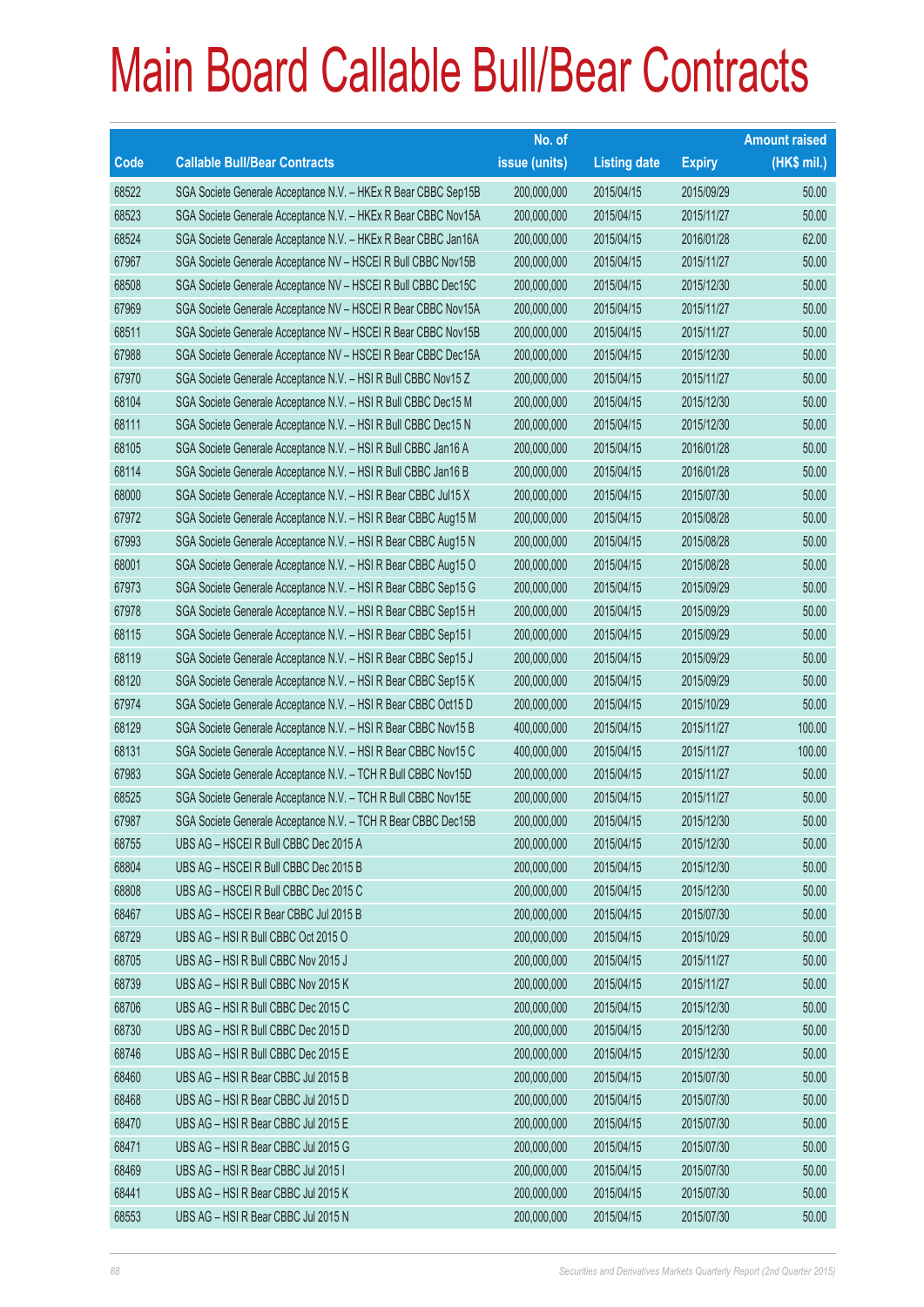|        |                                                            | No. of        |                     |               | <b>Amount raised</b> |
|--------|------------------------------------------------------------|---------------|---------------------|---------------|----------------------|
| Code   | <b>Callable Bull/Bear Contracts</b>                        | issue (units) | <b>Listing date</b> | <b>Expiry</b> | $(HK$$ mil.)         |
| 68464  | UBS AG - HSI R Bear CBBC Jul 2015 O                        | 200,000,000   | 2015/04/15          | 2015/07/30    | 50.00                |
| 68418  | UBS AG - HSI R Bear CBBC Jul 2015 X                        | 200,000,000   | 2015/04/15          | 2015/07/30    | 50.00                |
| 68449  | UBS AG - HSI R Bear CBBC Jul 2015 Y                        | 200,000,000   | 2015/04/15          | 2015/07/30    | 50.00                |
| 68459  | UBS AG - HSI R Bear CBBC Jul 2015 Z                        | 200,000,000   | 2015/04/15          | 2015/07/30    | 50.00                |
| 68472  | UBS AG - HSI R Bear CBBC Nov 2015 A                        | 200,000,000   | 2015/04/15          | 2015/11/27    | 50.00                |
| 68473  | UBS AG - HSI R Bear CBBC Nov 2015 B                        | 200,000,000   | 2015/04/15          | 2015/11/27    | 50.00                |
| 66848# | UBS AG - HSCEI R Bull CBBC Oct 2015 D                      | 100,000,000   | 2015/04/15          | 2015/10/29    | 19.90                |
| 69208  | BNP Paribas Arbit Issu B.V. - HSCEI R Bull CBBC Dec 2015 H | 100,000,000   | 2015/04/16          | 2015/12/30    | 25.00                |
| 69209  | BNP Paribas Arbit Issu B.V. - HSCEI R Bull CBBC Dec 2015 I | 100,000,000   | 2015/04/16          | 2015/12/30    | 25.00                |
| 69118  | BNP Paribas Arbit Issu B.V. - HSI R Bull CBBC Oct 2015 A   | 200,000,000   | 2015/04/16          | 2015/10/29    | 50.00                |
| 69168  | BNP Paribas Arbit Issu B.V. - HSI R Bull CBBC Jan 2016 A   | 200,000,000   | 2015/04/16          | 2016/01/28    | 50.00                |
| 69169  | BNP Paribas Arbit Issu B.V. - HSI R Bull CBBC Jan 2016 B   | 200,000,000   | 2015/04/16          | 2016/01/28    | 50.00                |
| 69170  | BNP Paribas Arbit Issu B.V. - HSI R Bull CBBC Jan 2016 C   | 200,000,000   | 2015/04/16          | 2016/01/28    | 50.00                |
| 69172  | BNP Paribas Arbit Issu B.V. - HSI R Bull CBBC Jan 2016 D   | 200,000,000   | 2015/04/16          | 2016/01/28    | 50.00                |
| 69174  | BNP Paribas Arbit Issu B.V. - HSI R Bull CBBC Jan 2016 E   | 200,000,000   | 2015/04/16          | 2016/01/28    | 50.00                |
| 69176  | BNP Paribas Arbit Issu B.V. - HSI R Bull CBBC Jan 2016 F   | 200,000,000   | 2015/04/16          | 2016/01/28    | 50.00                |
| 69178  | BNP Paribas Arbit Issu B.V. - HSI R Bull CBBC Jan 2016 G   | 200,000,000   | 2015/04/16          | 2016/01/28    | 50.00                |
| 69183  | BNP Paribas Arbit Issu B.V. - HSI R Bull CBBC Jan 2016 H   | 200,000,000   | 2015/04/16          | 2016/01/28    | 50.00                |
| 69184  | BNP Paribas Arbit Issu B.V. - HSI R Bull CBBC Jan 2016 I   | 200,000,000   | 2015/04/16          | 2016/01/28    | 50.00                |
| 69140  | BNP Paribas Arbit Issu B.V. - HSI R Bear CBBC Jul 2015 A   | 200,000,000   | 2015/04/16          | 2015/07/30    | 50.00                |
| 69201  | BNP Paribas Arbit Issu B.V. - HSI R Bear CBBC Jul 2015 B   | 200,000,000   | 2015/04/16          | 2015/07/30    | 50.00                |
| 69203  | BNP Paribas Arbit Issu B.V. - HSI R Bear CBBC Jul 2015 D   | 200,000,000   | 2015/04/16          | 2015/07/30    | 50.00                |
| 69139  | BNP Paribas Arbit Issu B.V. - HSI R Bear CBBC Jul 2015 E   | 200,000,000   | 2015/04/16          | 2015/07/30    | 50.00                |
| 69138  | BNP Paribas Arbit Issu B.V. - HSI R Bear CBBC Jul 2015 Q   | 200,000,000   | 2015/04/16          | 2015/07/30    | 50.00                |
| 69133  | BNP Paribas Arbit Issu B.V. - HSI R Bear CBBC Jul 2015 S   | 200,000,000   | 2015/04/16          | 2015/07/30    | 50.00                |
| 69134  | BNP Paribas Arbit Issu B.V. - HSI R Bear CBBC Jul 2015 T   | 200,000,000   | 2015/04/16          | 2015/07/30    | 50.00                |
| 69127  | BNP Paribas Arbit Issu B.V. - HSI R Bear CBBC Jul 2015 W   | 200,000,000   | 2015/04/16          | 2015/07/30    | 50.00                |
| 69185  | BNP Paribas Arbit Issu B.V. - HSI R Bear CBBC Sep 2015 L   | 200,000,000   | 2015/04/16          | 2015/09/29    | 50.00                |
| 69193  | BNP Paribas Arbit Issu B.V. - HSI R Bear CBBC Sep 2015 M   | 200,000,000   | 2015/04/16          | 2015/09/29    | 50.00                |
| 69195  | BNP Paribas Arbit Issu B.V. - HSI R Bear CBBC Sep 2015 N   | 200,000,000   | 2015/04/16          | 2015/09/29    | 50.00                |
| 69200  | BNP Paribas Arbit Issu B.V. - HSI R Bear CBBC Sep 2015 O   | 200,000,000   | 2015/04/16          | 2015/09/29    | 50.00                |
| 69294  | Credit Suisse AG - HSCEI R Bull CBBC Nov 2015 D            | 108,000,000   | 2015/04/16          | 2015/11/27    | 27.00                |
| 69301  | Credit Suisse AG - HSCEI R Bull CBBC Dec 2015 B            | 108,000,000   | 2015/04/16          | 2015/12/30    | 27.00                |
| 69303  | Credit Suisse AG - HSCEI R Bear CBBC Sep 2015 B            | 108,000,000   | 2015/04/16          | 2015/09/29    | 27.00                |
| 69308  | Credit Suisse AG - HSCEI R Bear CBBC Sep 2015 C            | 108,000,000   | 2015/04/16          | 2015/09/29    | 27.00                |
| 69304  | Credit Suisse AG - HSCEI R Bear CBBC Oct 2015 A            | 108,000,000   | 2015/04/16          | 2015/10/29    | 27.00                |
| 69353  | Credit Suisse AG - HSI R Bull CBBC Oct 2015 B              | 238,000,000   | 2015/04/16          | 2015/10/29    | 59.50                |
| 69354  | Credit Suisse AG - HSI R Bull CBBC Oct 2015 C              | 238,000,000   | 2015/04/16          | 2015/10/29    | 59.50                |
| 69343  | Credit Suisse AG - HSI R Bull CBBC Oct 2015 T              | 238,000,000   | 2015/04/16          | 2015/10/29    | 59.50                |
| 69344  | Credit Suisse AG - HSI R Bull CBBC Oct 2015 U              | 238,000,000   | 2015/04/16          | 2015/10/29    | 59.50                |
| 69345  | Credit Suisse AG - HSI R Bull CBBC Oct 2015 V              | 238,000,000   | 2015/04/16          | 2015/10/29    | 59.50                |
| 69346  | Credit Suisse AG - HSI R Bull CBBC Oct 2015 W              | 238,000,000   | 2015/04/16          | 2015/10/29    | 59.50                |
| 69347  | Credit Suisse AG - HSI R Bull CBBC Oct 2015 X              | 238,000,000   | 2015/04/16          | 2015/10/29    | 59.50                |
| 69348  | Credit Suisse AG - HSI R Bull CBBC Oct 2015 Y              | 238,000,000   | 2015/04/16          | 2015/10/29    | 59.50                |
| 69349  | Credit Suisse AG - HSI R Bull CBBC Oct 2015 Z              | 238,000,000   | 2015/04/16          | 2015/10/29    | 59.50                |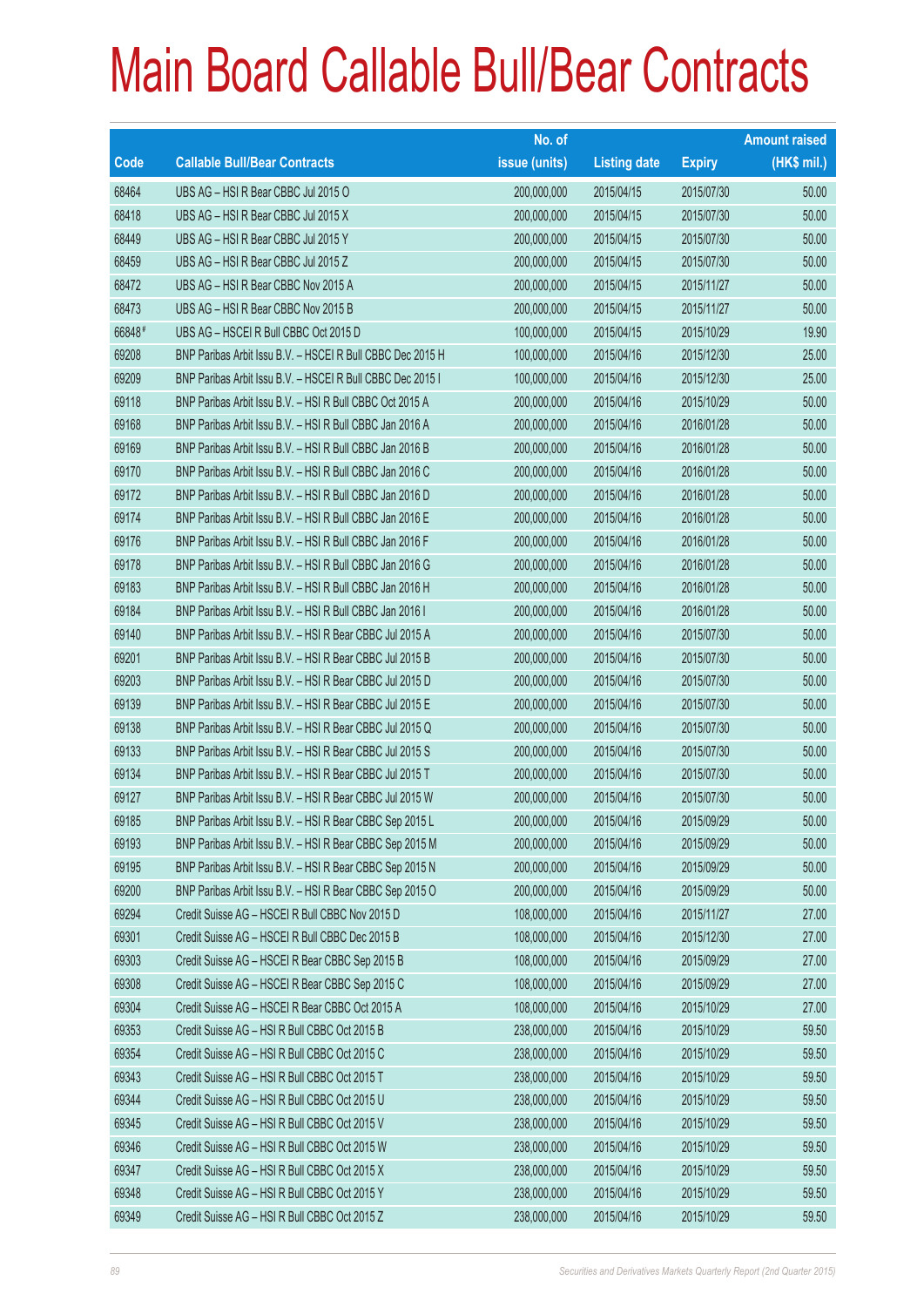|       |                                                 | No. of        |                     |               | <b>Amount raised</b> |
|-------|-------------------------------------------------|---------------|---------------------|---------------|----------------------|
| Code  | <b>Callable Bull/Bear Contracts</b>             | issue (units) | <b>Listing date</b> | <b>Expiry</b> | $(HK$$ mil.)         |
| 69080 | Credit Suisse AG - HSI R Bear CBBC Jul 2015 O   | 238,000,000   | 2015/04/16          | 2015/07/30    | 59.50                |
| 69081 | Credit Suisse AG - HSI R Bear CBBC Jul 2015 T   | 238,000,000   | 2015/04/16          | 2015/07/30    | 59.50                |
| 69098 | Credit Suisse AG - HSI R Bear CBBC Jul 2015 U   | 238,000,000   | 2015/04/16          | 2015/07/30    | 59.50                |
| 69076 | Credit Suisse AG - HSI R Bear CBBC Aug 2015 I   | 238,000,000   | 2015/04/16          | 2015/08/28    | 59.50                |
| 69092 | Credit Suisse AG - HSI R Bear CBBC Aug 2015 J   | 238,000,000   | 2015/04/16          | 2015/08/28    | 59.50                |
| 69093 | Credit Suisse AG - HSI R Bear CBBC Aug 2015 K   | 238,000,000   | 2015/04/16          | 2015/08/28    | 59.50                |
| 69072 | Credit Suisse AG - HSI R Bear CBBC Sep 2015 R   | 238,000,000   | 2015/04/16          | 2015/09/29    | 59.50                |
| 69077 | Credit Suisse AG - HSI R Bear CBBC Sep 2015 S   | 238,000,000   | 2015/04/16          | 2015/09/29    | 59.50                |
| 69316 | Credit Suisse AG - HSI R Bear CBBC Sep 2015 T   | 238,000,000   | 2015/04/16          | 2015/09/29    | 66.64                |
| 69339 | Credit Suisse AG - HSI R Bear CBBC Sep 2015 U   | 238,000,000   | 2015/04/16          | 2015/09/29    | 59.50                |
| 69078 | Credit Suisse AG - HSI R Bear CBBC Oct 2015 J   | 238,000,000   | 2015/04/16          | 2015/10/29    | 59.50                |
| 69314 | Credit Suisse AG - HSI R Bear CBBC Oct 2015 K   | 238,000,000   | 2015/04/16          | 2015/10/29    | 71.40                |
| 69326 | Credit Suisse AG - HSI R Bear CBBC Oct 2015 L   | 238,000,000   | 2015/04/16          | 2015/10/29    | 59.50                |
| 69074 | Credit Suisse AG - HSI R Bear CBBC Nov 2015 C   | 238,000,000   | 2015/04/16          | 2015/11/27    | 59.50                |
| 69310 | Credit Suisse AG - HSI R Bear CBBC Nov 2015 D   | 238,000,000   | 2015/04/16          | 2015/11/27    | 78.54                |
| 69321 | Credit Suisse AG - HSI R Bear CBBC Nov 2015 E   | 238,000,000   | 2015/04/16          | 2015/11/27    | 61.88                |
| 69342 | Credit Suisse AG - HSI R Bear CBBC Nov 2015 F   | 238,000,000   | 2015/04/16          | 2015/11/27    | 59.50                |
| 69309 | Credit Suisse AG - HSI R Bear CBBC Dec 2015 B   | 238,000,000   | 2015/04/16          | 2015/12/30    | 59.50                |
| 68943 | HK Bank - China Mobile R Bull CBBC Dec 2015 A   | 120,000,000   | 2015/04/16          | 2015/12/07    | 30.00                |
| 68946 | HK Bank - China Life R Bear CBBC Feb 2016 B     | 50,000,000    | 2015/04/16          | 2016/02/25    | 34.00                |
| 68940 | HK Bank - CNOOC R Bull CBBC Feb 2016 A          | 60,000,000    | 2015/04/16          | 2016/02/01    | 15.00                |
| 68926 | HK Bank - CSOP A50 ETF R Bull CBBC Feb 2016 G   | 200,000,000   | 2015/04/16          | 2016/02/01    | 50.00                |
| 68925 | HK Bank - A50 R Bull CBBC Mar 2016 D            | 200,000,000   | 2015/04/16          | 2016/03/07    | 50.00                |
| 68932 | HK Bank - HKEx R Bull CBBC Jan 2016 B           | 60,000,000    | 2015/04/16          | 2016/01/04    | 15.00                |
| 68927 | HK Bank - HKEx R Bull CBBC Feb 2016 A           | 60,000,000    | 2015/04/16          | 2016/02/01    | 15.00                |
| 68933 | HK Bank - HKEx R Bear CBBC Dec 2015 B           | 50,000,000    | 2015/04/16          | 2015/12/14    | 12.50                |
| 68936 | HK Bank - HKEx R Bear CBBC Feb 2016 A           | 50,000,000    | 2015/04/16          | 2016/02/01    | 18.50                |
| 68910 | HK Bank - HSCEI R Bull CBBC Jan 2016 B          | 100,000,000   | 2015/04/16          | 2016/01/28    | 25.00                |
| 68908 | HK Bank - HSCEI R Bull CBBC Mar 2016 A          | 100,000,000   | 2015/04/16          | 2016/03/30    | 25.00                |
| 68907 | HK Bank - HSCEI R Bear CBBC Jan 2016 A          | 68,000,000    | 2015/04/16          | 2016/01/28    | 17.00                |
| 68888 | HK Bank - HSI R Bull CBBC Jan 2016 D            | 100,000,000   | 2015/04/16          | 2016/01/28    | 25.00                |
| 68896 | HK Bank - HSI R Bull CBBC Jan 2016 E            | 100,000,000   | 2015/04/16          | 2016/01/28    | 25.00                |
| 68895 | HK Bank - HSI R Bull CBBC Mar 2016 B            | 100,000,000   | 2015/04/16          | 2016/03/30    | 25.00                |
| 68897 | HK Bank - HSI R Bear CBBC Mar 2016 B            | 400,000,000   | 2015/04/16          | 2016/03/30    | 100.00               |
| 68906 | HK Bank - HSI R Bear CBBC Mar 2016 C            | 100,000,000   | 2015/04/16          | 2016/03/30    | 25.00                |
| 68938 | HK Bank - PetCh R Bull CBBC Jan 2016 D          | 60,000,000    | 2015/04/16          | 2016/01/04    | 15.00                |
| 68944 | HK Bank - Sands China R Bull CBBC Dec 2015 E    | 50,000,000    | 2015/04/16          | 2015/12/21    | 28.00                |
| 68942 | HK Bank - TCH R Bull CBBC Jan 2016 E            | 100,000,000   | 2015/04/16          | 2016/01/28    | 25.00                |
| 69358 | JP Morgan SP BV - HSCEIR Bull CBBC Dec 2015 D   | 200,000,000   | 2015/04/16          | 2015/12/30    | 50.00                |
| 69359 | J P Morgan SP BV - HSCEI R Bull CBBC Mar 2016 A | 200,000,000   | 2015/04/16          | 2016/03/30    | 50.00                |
| 69355 | J P Morgan SP BV - HSCEI R Bear CBBC Dec 2015 B | 200,000,000   | 2015/04/16          | 2015/12/30    | 50.00                |
| 69356 | JP Morgan SP BV - HSCEIR Bear CBBC Dec 2015 C   | 200,000,000   | 2015/04/16          | 2015/12/30    | 50.00                |
| 69357 | J P Morgan SP BV - HSCEI R Bear CBBC Jan 2016 A | 200,000,000   | 2015/04/16          | 2016/01/28    | 50.00                |
| 69219 | J P Morgan SP BV - HSI R Bull CBBC Dec 2015 X   | 200,000,000   | 2015/04/16          | 2015/12/30    | 50.00                |
| 69227 | J P Morgan SP BV - HSI R Bull CBBC Dec 2015 Y   | 200,000,000   | 2015/04/16          | 2015/12/30    | 50.00                |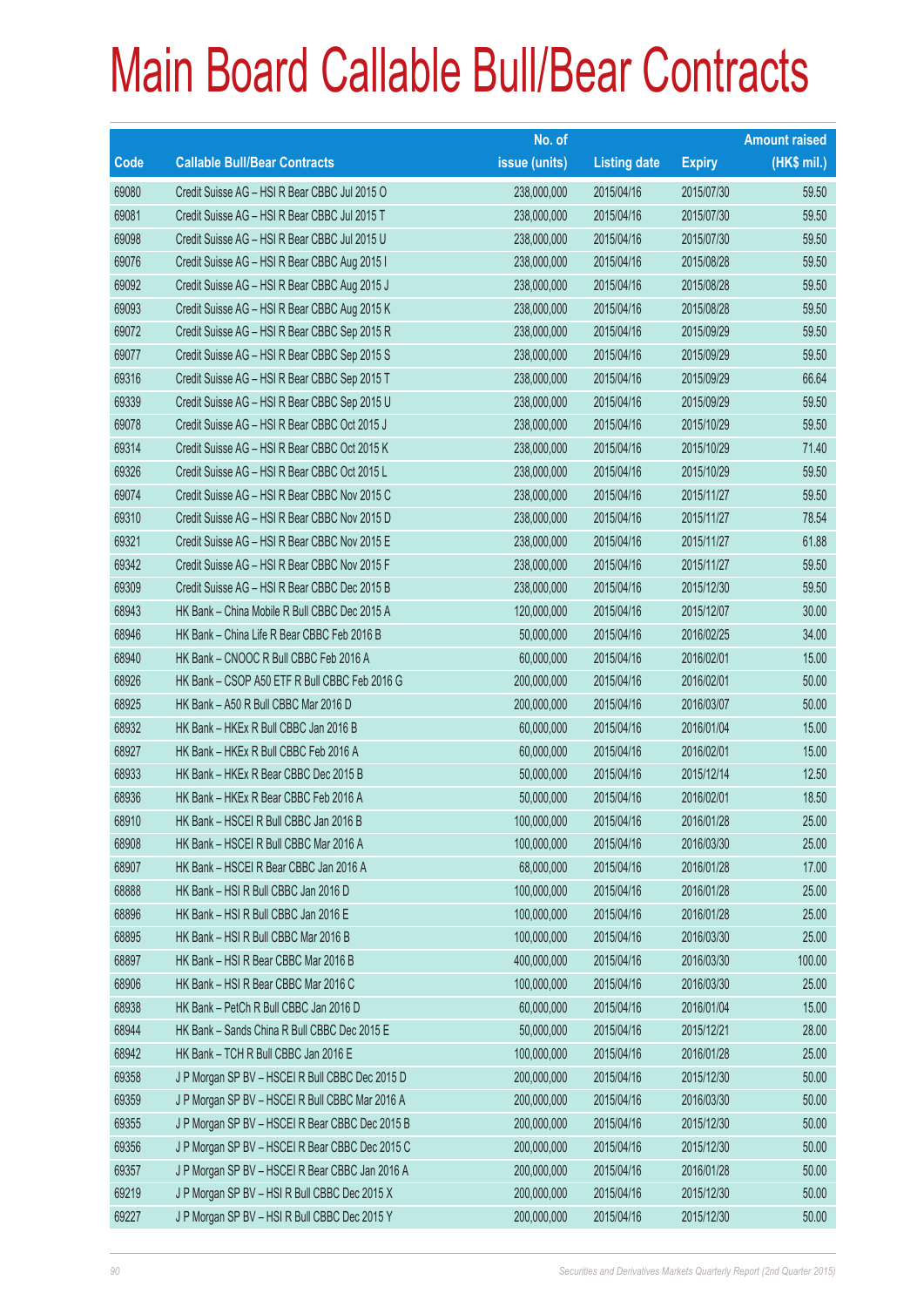|       |                                                                | No. of        |                     |               | <b>Amount raised</b> |
|-------|----------------------------------------------------------------|---------------|---------------------|---------------|----------------------|
| Code  | <b>Callable Bull/Bear Contracts</b>                            | issue (units) | <b>Listing date</b> | <b>Expiry</b> | (HK\$ mil.)          |
| 69231 | J P Morgan SP BV - HSI R Bull CBBC Dec 2015 Z                  | 200,000,000   | 2015/04/16          | 2015/12/30    | 50.00                |
| 69232 | J P Morgan SP BV - HSI R Bull CBBC Jan 2016 C                  | 200,000,000   | 2015/04/16          | 2016/01/28    | 50.00                |
| 69237 | JP Morgan SP BV - HSI R Bull CBBC Jan 2016 D                   | 200,000,000   | 2015/04/16          | 2016/01/28    | 50.00                |
| 69238 | J P Morgan SP BV - HSI R Bull CBBC Jan 2016 E                  | 200,000,000   | 2015/04/16          | 2016/01/28    | 50.00                |
| 69239 | J P Morgan SP BV - HSI R Bull CBBC Jan 2016 F                  | 200,000,000   | 2015/04/16          | 2016/01/28    | 50.00                |
| 69240 | J P Morgan SP BV - HSI R Bull CBBC Jan 2016 G                  | 200,000,000   | 2015/04/16          | 2016/01/28    | 50.00                |
| 69241 | J P Morgan SP BV - HSI R Bull CBBC Feb 2016 B                  | 200,000,000   | 2015/04/16          | 2016/02/26    | 50.00                |
| 69248 | J P Morgan SP BV - HSI R Bull CBBC Feb 2016 C                  | 200,000,000   | 2015/04/16          | 2016/02/26    | 50.00                |
| 69265 | J P Morgan SP BV - HSI R Bull CBBC Feb 2016 D                  | 200,000,000   | 2015/04/16          | 2016/02/26    | 50.00                |
| 69267 | J P Morgan SP BV - HSI R Bull CBBC Feb 2016 E                  | 200,000,000   | 2015/04/16          | 2016/02/26    | 50.00                |
| 69270 | J P Morgan SP BV - HSI R Bull CBBC Feb 2016 F                  | 200,000,000   | 2015/04/16          | 2016/02/26    | 50.00                |
| 69271 | J P Morgan SP BV - HSI R Bull CBBC Feb 2016 G                  | 200,000,000   | 2015/04/16          | 2016/02/26    | 50.00                |
| 69057 | J P Morgan SP BV - HSI R Bear CBBC Jul 2015 G                  | 200,000,000   | 2015/04/16          | 2015/07/30    | 50.00                |
| 69055 | J P Morgan SP BV - HSI R Bear CBBC Jul 2015 J                  | 200,000,000   | 2015/04/16          | 2015/07/30    | 50.00                |
| 69056 | J P Morgan SP BV - HSI R Bear CBBC Jul 2015 K                  | 200,000,000   | 2015/04/16          | 2015/07/30    | 50.00                |
| 69272 | J P Morgan SP BV - HSI R Bear CBBC Jul 2015 L                  | 200,000,000   | 2015/04/16          | 2015/07/30    | 50.00                |
| 69060 | J P Morgan SP BV - HSI R Bear CBBC Aug 2015 H                  | 200,000,000   | 2015/04/16          | 2015/08/28    | 50.00                |
| 69275 | J P Morgan SP BV - HSI R Bear CBBC Aug 2015 I                  | 200,000,000   | 2015/04/16          | 2015/08/28    | 50.00                |
| 69276 | J P Morgan SP BV - HSI R Bear CBBC Aug 2015 J                  | 200,000,000   | 2015/04/16          | 2015/08/28    | 50.00                |
| 69069 | J P Morgan SP BV - HSI R Bear CBBC Sep 2015 C                  | 200,000,000   | 2015/04/16          | 2015/09/29    | 50.00                |
| 69278 | J P Morgan SP BV - HSI R Bear CBBC Sep 2015 D                  | 200,000,000   | 2015/04/16          | 2015/09/29    | 50.00                |
| 69279 | J P Morgan SP BV - HSI R Bear CBBC Sep 2015 E                  | 200,000,000   | 2015/04/16          | 2015/09/29    | 50.00                |
| 69281 | J P Morgan SP BV - HSI R Bear CBBC Oct 2015 B                  | 200,000,000   | 2015/04/16          | 2015/10/29    | 50.00                |
| 69282 | J P Morgan SP BV - HSI R Bear CBBC Nov 2015 B                  | 200,000,000   | 2015/04/16          | 2015/11/27    | 50.00                |
| 69284 | J P Morgan SP BV - HSI R Bear CBBC Dec 2015 C                  | 200,000,000   | 2015/04/16          | 2015/12/30    | 50.00                |
| 69285 | J P Morgan SP BV - HSI R Bear CBBC Jan 2016 A                  | 200,000,000   | 2015/04/16          | 2016/01/28    | 50.00                |
| 69286 | J P Morgan SP BV - HSI R Bear CBBC Feb 2016 A                  | 200,000,000   | 2015/04/16          | 2016/02/26    | 50.00                |
| 69287 | J P Morgan SP BV - HSI R Bear CBBC Feb 2016 B                  | 200,000,000   | 2015/04/16          | 2016/02/26    | 50.00                |
| 69212 | Standard Chartered Bank - HSCEI R Bull CBBC Oct 2015 E         | 100,000,000   | 2015/04/16          | 2015/10/29    | 25.00                |
| 69213 | Standard Chartered Bank - HSCEI R Bear CBBC Jul 2015 C         | 100,000,000   | 2015/04/16          | 2015/07/30    | 25.00                |
| 69215 | Standard Chartered Bank - HSI R Bull CBBC Jul 2015 N           | 100,000,000   | 2015/04/16          | 2015/07/30    | 25.00                |
| 69216 | Standard Chartered Bank - HSI R Bull CBBC Jul 2015 O           | 100,000,000   | 2015/04/16          | 2015/07/30    | 25.00                |
| 69217 | Standard Chartered Bank - HSI R Bear CBBC Jul 2015 F           | 100,000,000   | 2015/04/16          | 2015/07/30    | 25.00                |
| 69218 | Standard Chartered Bank - HSI R Bear CBBC Jul 2015 G           | 100,000,000   | 2015/04/16          | 2015/07/30    | 25.00                |
| 68985 | SGA Societe Generale Acceptance N.V. - HSI R Bull CBBC Dec15 O | 400,000,000   | 2015/04/16          | 2015/12/30    | 100.00               |
| 68994 | SGA Societe Generale Acceptance N.V. - HSI R Bull CBBC Dec15 P | 400,000,000   | 2015/04/16          | 2015/12/30    | 100.00               |
| 69004 | SGA Societe Generale Acceptance N.V. - HSI R Bull CBBC Dec15 Q | 200,000,000   | 2015/04/16          | 2015/12/30    | 50.00                |
| 69143 | SGA Societe Generale Acceptance N.V. - HSI R Bull CBBC Dec15 R | 400,000,000   | 2015/04/16          | 2015/12/30    | 100.00               |
| 69146 | SGA Societe Generale Acceptance N.V. - HSI R Bull CBBC Dec15 S | 200,000,000   | 2015/04/16          | 2015/12/30    | 50.00                |
| 69148 | SGA Societe Generale Acceptance N.V. - HSI R Bull CBBC Dec15 T | 200,000,000   | 2015/04/16          | 2015/12/30    | 50.00                |
| 69150 | SGA Societe Generale Acceptance N.V. - HSI R Bull CBBC Dec15 U | 200,000,000   | 2015/04/16          | 2015/12/30    | 50.00                |
| 68984 | SGA Societe Generale Acceptance N.V. - HSI R Bull CBBC Jan16 C | 400,000,000   | 2015/04/16          | 2016/01/28    | 100.00               |
| 68988 | SGA Societe Generale Acceptance N.V. - HSI R Bull CBBC Jan16 D | 400,000,000   | 2015/04/16          | 2016/01/28    | 100.00               |
| 68996 | SGA Societe Generale Acceptance N.V. - HSI R Bull CBBC Jan16 E | 400,000,000   | 2015/04/16          | 2016/01/28    | 100.00               |
| 69005 | SGA Societe Generale Acceptance N.V. - HSI R Bull CBBC Jan16 F | 200,000,000   | 2015/04/16          | 2016/01/28    | 50.00                |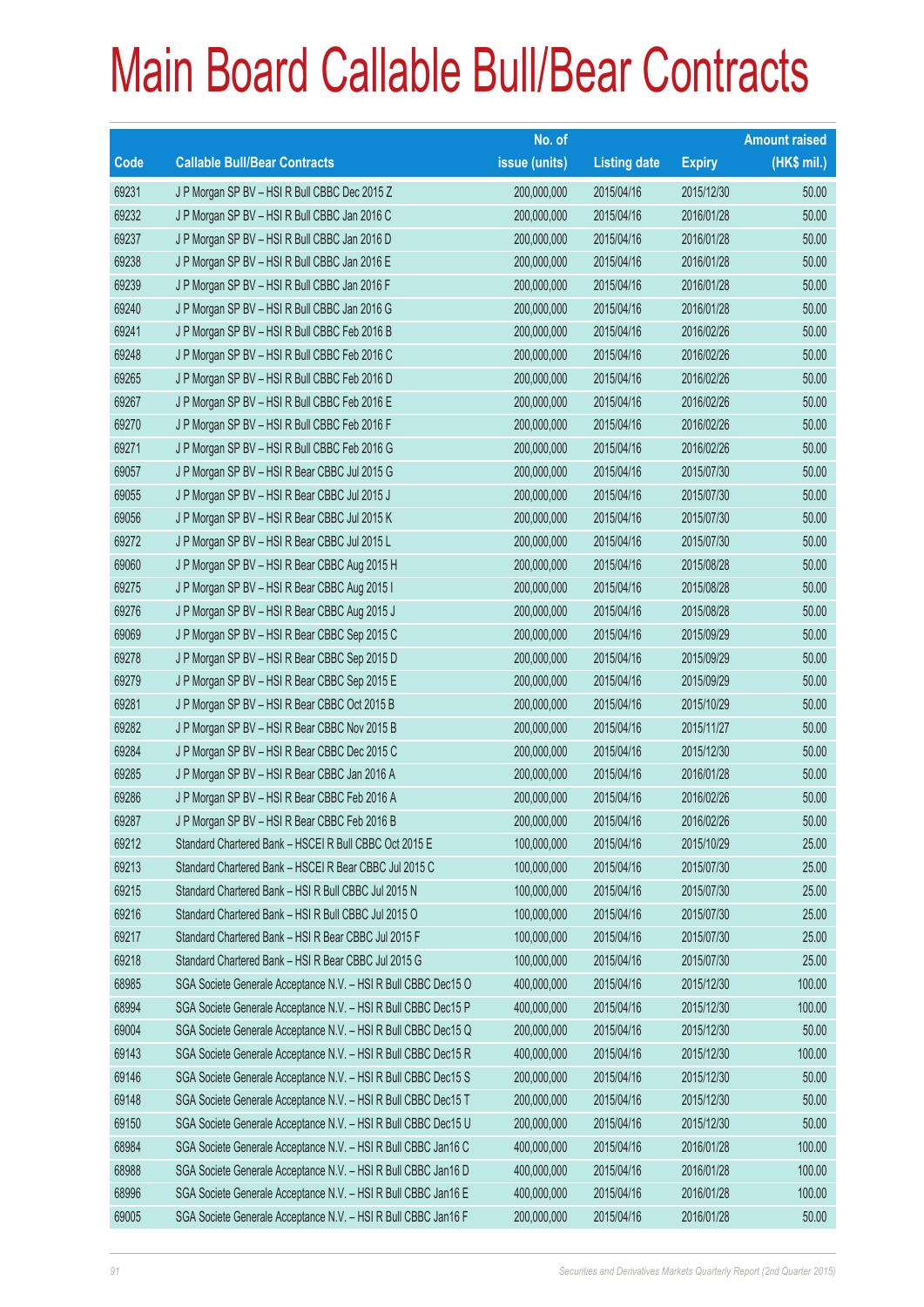|       |                                                                | No. of        |                     |               | <b>Amount raised</b> |
|-------|----------------------------------------------------------------|---------------|---------------------|---------------|----------------------|
| Code  | <b>Callable Bull/Bear Contracts</b>                            | issue (units) | <b>Listing date</b> | <b>Expiry</b> | (HK\$ mil.)          |
| 69145 | SGA Societe Generale Acceptance N.V. - HSI R Bull CBBC Jan16 G | 400,000,000   | 2015/04/16          | 2016/01/28    | 100.00               |
| 69147 | SGA Societe Generale Acceptance N.V. - HSI R Bull CBBC Jan16 H | 200,000,000   | 2015/04/16          | 2016/01/28    | 50.00                |
| 69149 | SGA Societe Generale Acceptance N.V. - HSI R Bull CBBC Jan16 I | 200,000,000   | 2015/04/16          | 2016/01/28    | 50.00                |
| 69156 | SGA Societe Generale Acceptance N.V. - HSI R Bull CBBC Jan16 J | 200,000,000   | 2015/04/16          | 2016/01/28    | 50.00                |
| 69010 | SGA Societe Generale Acceptance N.V. - HSI R Bear CBBC Aug15 P | 200,000,000   | 2015/04/16          | 2015/08/28    | 50.00                |
| 69015 | SGA Societe Generale Acceptance N.V. - HSI R Bear CBBC Aug15 Q | 200,000,000   | 2015/04/16          | 2015/08/28    | 50.00                |
| 69025 | SGA Societe Generale Acceptance N.V. - HSI R Bear CBBC Aug15 R | 200,000,000   | 2015/04/16          | 2015/08/28    | 50.00                |
| 69032 | SGA Societe Generale Acceptance N.V. - HSI R Bear CBBC Aug15 S | 200,000,000   | 2015/04/16          | 2015/08/28    | 50.00                |
| 69036 | SGA Societe Generale Acceptance N.V. - HSI R Bear CBBC Aug15 T | 200,000,000   | 2015/04/16          | 2015/08/28    | 50.00                |
| 69027 | SGA Societe Generale Acceptance N.V. - HSI R Bear CBBC Sep15 L | 200,000,000   | 2015/04/16          | 2015/09/29    | 50.00                |
| 69034 | SGA Societe Generale Acceptance N.V. - HSI R Bear CBBC Sep15 M | 200,000,000   | 2015/04/16          | 2015/09/29    | 50.00                |
| 69042 | SGA Societe Generale Acceptance N.V. - HSI R Bear CBBC Sep15 N | 200,000,000   | 2015/04/16          | 2015/09/29    | 50.00                |
| 69008 | SGA Societe Generale Acceptance N.V. - HSI R Bear CBBC Oct15 E | 200,000,000   | 2015/04/16          | 2015/10/29    | 50.00                |
| 69009 | SGA Societe Generale Acceptance N.V. - HSI R Bear CBBC Oct15 F | 200,000,000   | 2015/04/16          | 2015/10/29    | 50.00                |
| 69031 | SGA Societe Generale Acceptance N.V. - HSI R Bear CBBC Oct15 G | 400,000,000   | 2015/04/16          | 2015/10/29    | 100.00               |
| 69045 | SGA Societe Generale Acceptance N.V. - HSI R Bear CBBC Oct15 H | 400,000,000   | 2015/04/16          | 2015/10/29    | 100.00               |
| 69046 | SGA Societe Generale Acceptance N.V. - HSI R Bear CBBC Oct15 I | 400,000,000   | 2015/04/16          | 2015/10/29    | 100.00               |
| 69049 | SGA Societe Generale Acceptance N.V. - HSI R Bear CBBC Oct15 J | 400,000,000   | 2015/04/16          | 2015/10/29    | 100.00               |
| 69157 | SGA Societe Generale Acceptance N.V. - HSI R Bear CBBC Oct15 K | 200,000,000   | 2015/04/16          | 2015/10/29    | 50.00                |
| 69158 | SGA Societe Generale Acceptance N.V. - HSI R Bear CBBC Oct15 L | 200,000,000   | 2015/04/16          | 2015/10/29    | 50.00                |
| 69159 | SGA Societe Generale Acceptance N.V. - HSI R Bear CBBC Oct15 M | 200,000,000   | 2015/04/16          | 2015/10/29    | 50.00                |
| 69161 | SGA Societe Generale Acceptance N.V. - HSI R Bear CBBC Oct15 N | 200,000,000   | 2015/04/16          | 2015/10/29    | 50.00                |
| 69162 | SGA Societe Generale Acceptance N.V. - HSI R Bear CBBC Oct15 O | 200,000,000   | 2015/04/16          | 2015/10/29    | 50.00                |
| 69164 | SGA Societe Generale Acceptance N.V. - HSI R Bear CBBC Oct15 P | 400,000,000   | 2015/04/16          | 2015/10/29    | 100.00               |
| 69167 | SGA Societe Generale Acceptance N.V. - HSI R Bear CBBC Oct15 Q | 400,000,000   | 2015/04/16          | 2015/10/29    | 100.00               |
| 69017 | SGA Societe Generale Acceptance N.V. - HSI R Bear CBBC Nov15 D | 400,000,000   | 2015/04/16          | 2015/11/27    | 100.00               |
| 69048 | SGA Societe Generale Acceptance N.V. - HSI R Bear CBBC Nov15 E | 400,000,000   | 2015/04/16          | 2015/11/27    | 100.00               |
| 69051 | SGA Societe Generale Acceptance N.V. - HSI R Bear CBBC Nov15 F | 400,000,000   | 2015/04/16          | 2015/11/27    | 100.00               |
| 69165 | SGA Societe Generale Acceptance N.V. - HSI R Bear CBBC Nov15 G | 400,000,000   | 2015/04/16          | 2015/11/27    | 100.00               |
| 69361 | UBS AG - HSCEI R Bull CBBC Nov 2015 A                          | 200,000,000   | 2015/04/16          | 2015/11/27    | 50.00                |
| 69360 | UBS AG - HSCEI R Bull CBBC Dec 2015 D                          | 200,000,000   | 2015/04/16          | 2015/12/30    | 50.00                |
| 68973 | UBS AG - HSCEI R Bear CBBC Jul 2015 C                          | 200,000,000   | 2015/04/16          | 2015/07/30    | 50.00                |
| 68979 | UBS AG - HSCEI R Bear CBBC Aug 2015 B                          | 200,000,000   | 2015/04/16          | 2015/08/28    | 50.00                |
| 68980 | UBS AG - HSCEI R Bear CBBC Sep 2015 A                          | 200,000,000   | 2015/04/16          | 2015/09/29    | 50.00                |
| 68983 | UBS AG - HSCEI R Bear CBBC Oct 2015 A                          | 200,000,000   | 2015/04/16          | 2015/10/29    | 57.00                |
| 69370 | UBS AG - HSI R Bull CBBC Oct 2015 P                            | 200,000,000   | 2015/04/16          | 2015/10/29    | 50.00                |
| 69379 | UBS AG - HSI R Bull CBBC Oct 2015 Q                            | 200,000,000   | 2015/04/16          | 2015/10/29    | 50.00                |
| 69364 | UBS AG - HSI R Bull CBBC Nov 2015 L                            | 200,000,000   | 2015/04/16          | 2015/11/27    | 50.00                |
| 69367 | UBS AG - HSI R Bull CBBC Nov 2015 M                            | 200,000,000   | 2015/04/16          | 2015/11/27    | 50.00                |
| 69373 | UBS AG - HSI R Bull CBBC Nov 2015 N                            | 200,000,000   | 2015/04/16          | 2015/11/27    | 50.00                |
| 69377 | UBS AG - HSI R Bull CBBC Nov 2015 O                            | 200,000,000   | 2015/04/16          | 2015/11/27    | 50.00                |
| 69366 | UBS AG - HSI R Bull CBBC Dec 2015 F                            | 200,000,000   | 2015/04/16          | 2015/12/30    | 50.00                |
| 69371 | UBS AG - HSI R Bull CBBC Dec 2015 G                            | 200,000,000   | 2015/04/16          | 2015/12/30    | 50.00                |
| 68950 | UBS AG - HSI R Bear CBBC Jul 2015 A                            | 200,000,000   | 2015/04/16          | 2015/07/30    | 50.00                |
| 68952 | UBS AG - HSI R Bear CBBC Jul 2015 P                            | 200,000,000   | 2015/04/16          | 2015/07/30    | 50.00                |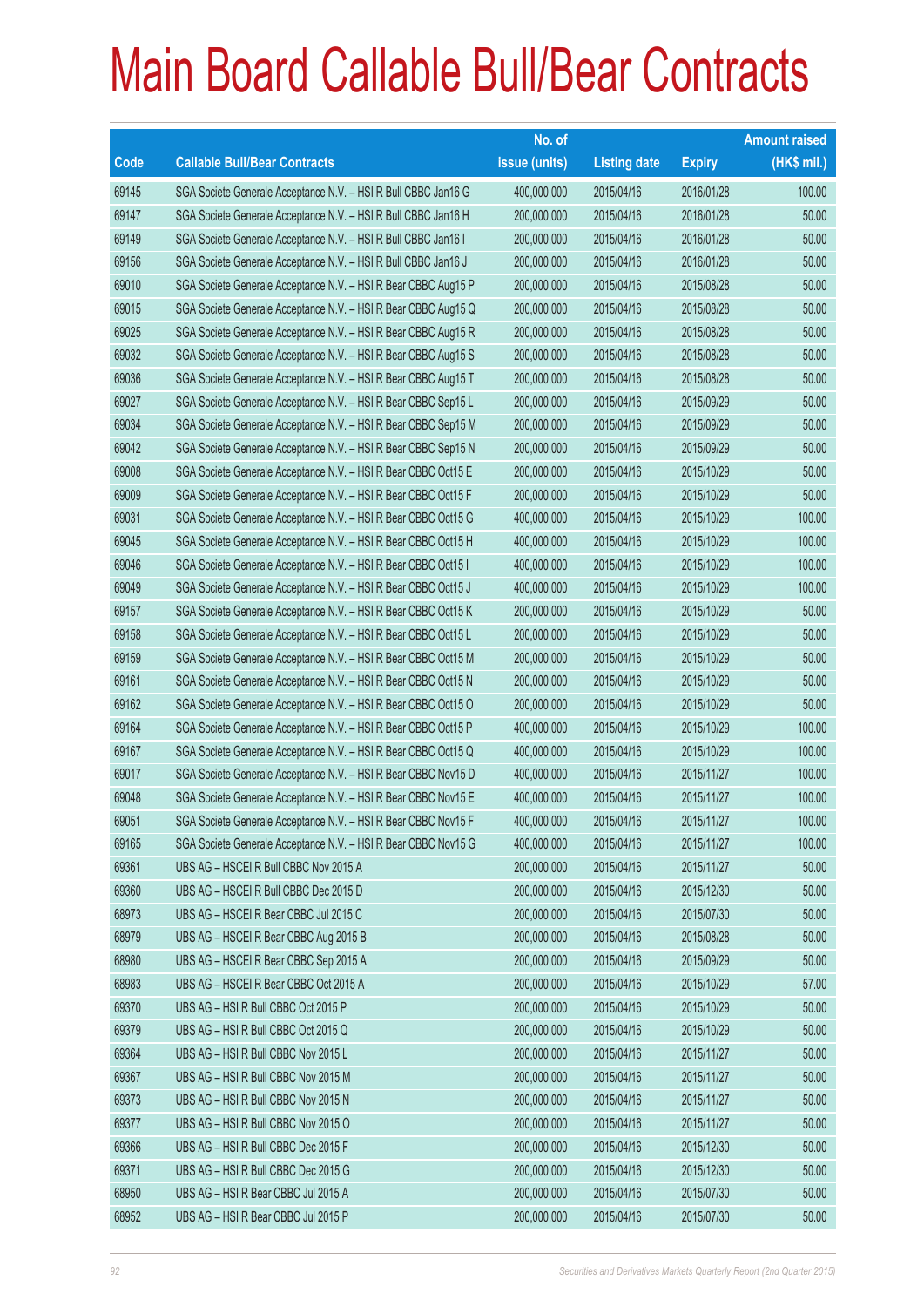|       |                                                          | No. of        |                     |               | <b>Amount raised</b> |
|-------|----------------------------------------------------------|---------------|---------------------|---------------|----------------------|
| Code  | <b>Callable Bull/Bear Contracts</b>                      | issue (units) | <b>Listing date</b> | <b>Expiry</b> | $(HK$$ mil.)         |
| 68947 | UBS AG - HSI R Bear CBBC Jul 2015 T                      | 200,000,000   | 2015/04/16          | 2015/07/30    | 50.00                |
| 68955 | UBS AG - HSI R Bear CBBC Aug 2015 B                      | 200,000,000   | 2015/04/16          | 2015/08/28    | 50.00                |
| 68957 | UBS AG - HSI R Bear CBBC Aug 2015 C                      | 200,000,000   | 2015/04/16          | 2015/08/28    | 50.00                |
| 68961 | UBS AG - HSI R Bear CBBC Aug 2015 D                      | 200,000,000   | 2015/04/16          | 2015/08/28    | 50.00                |
| 68962 | UBS AG - HSI R Bear CBBC Aug 2015 E                      | 200,000,000   | 2015/04/16          | 2015/08/28    | 50.00                |
| 68967 | UBS AG - HSI R Bear CBBC Aug 2015 F                      | 200,000,000   | 2015/04/16          | 2015/08/28    | 50.00                |
| 68968 | UBS AG - HSI R Bear CBBC Sep 2015 C                      | 200,000,000   | 2015/04/16          | 2015/09/29    | 62.00                |
| 68971 | UBS AG - HSI R Bear CBBC Sep 2015 D                      | 200,000,000   | 2015/04/16          | 2015/09/29    | 82.00                |
| 69380 | UBS AG - HSI R Bear CBBC Oct 2015 C                      | 200,000,000   | 2015/04/16          | 2015/10/29    | 110.00               |
| 69473 | BNP Paribas Arbit Issu B.V. - HSI R Bear CBBC Jul 2015 F | 200,000,000   | 2015/04/17          | 2015/07/30    | 50.00                |
| 69477 | BNP Paribas Arbit Issu B.V. - HSI R Bear CBBC Jul 2015 G | 200,000,000   | 2015/04/17          | 2015/07/30    | 50.00                |
| 69478 | BNP Paribas Arbit Issu B.V. - HSI R Bear CBBC Jul 2015 H | 200,000,000   | 2015/04/17          | 2015/07/30    | 50.00                |
| 69479 | BNP Paribas Arbit Issu B.V. - HSI R Bear CBBC Sep 2015 P | 200,000,000   | 2015/04/17          | 2015/09/29    | 50.00                |
| 69482 | BNP Paribas Arbit Issu B.V. - HSI R Bear CBBC Sep 2015 Q | 200,000,000   | 2015/04/17          | 2015/09/29    | 58.00                |
| 69485 | Credit Suisse AG - HSCEI R Bull CBBC Nov 2015 E          | 108,000,000   | 2015/04/17          | 2015/11/27    | 27.00                |
| 69484 | Credit Suisse AG - HSCEI R Bear CBBC Oct 2015 B          | 108,000,000   | 2015/04/17          | 2015/10/29    | 27.00                |
| 69483 | Credit Suisse AG - HSCEI R Bear CBBC Nov 2015 A          | 108,000,000   | 2015/04/17          | 2015/11/27    | 27.00                |
| 69513 | Credit Suisse AG - HSI R Bull CBBC Sep 2015 D            | 238,000,000   | 2015/04/17          | 2015/09/29    | 59.50                |
| 69495 | Credit Suisse AG - HSI R Bull CBBC Sep 2015 W            | 238,000,000   | 2015/04/17          | 2015/09/29    | 59.50                |
| 69496 | Credit Suisse AG - HSI R Bull CBBC Sep 2015 X            | 238,000,000   | 2015/04/17          | 2015/09/29    | 59.50                |
| 69505 | Credit Suisse AG - HSI R Bull CBBC Sep 2015 Y            | 238,000,000   | 2015/04/17          | 2015/09/29    | 59.50                |
| 69517 | Credit Suisse AG - HSI R Bull CBBC Sep 2015 Z            | 238,000,000   | 2015/04/17          | 2015/09/29    | 59.50                |
| 69458 | Credit Suisse AG - HSI R Bear CBBC Aug 2015 L            | 238,000,000   | 2015/04/17          | 2015/08/28    | 59.50                |
| 69489 | Credit Suisse AG - HSI R Bear CBBC Aug 2015 M            | 238,000,000   | 2015/04/17          | 2015/08/28    | 59.50                |
| 69490 | Credit Suisse AG - HSI R Bear CBBC Aug 2015 O            | 238,000,000   | 2015/04/17          | 2015/08/28    | 59.50                |
| 69492 | Credit Suisse AG - HSI R Bear CBBC Sep 2015 V            | 238,000,000   | 2015/04/17          | 2015/09/29    | 60.69                |
| 69491 | Credit Suisse AG - HSI R Bear CBBC Oct 2015 M            | 238,000,000   | 2015/04/17          | 2015/10/29    | 59.50                |
| 69429 | HK Bank - AIA R Bear CBBC Jan 2016 A                     | 40,000,000    | 2015/04/17          | 2016/01/18    | 31.20                |
| 69430 | HK Bank - AIA R Bear CBBC Jan 2016 B                     | 40,000,000    | 2015/04/17          | 2016/01/11    | 39.20                |
| 69431 | HK Bank - CITIC Sec R Bull CBBC Jan 2016 B               | 60,000,000    | 2015/04/17          | 2016/01/25    | 44.40                |
| 69432 | HK Bank - China Life R Bull CBBC Jan 2016 C              | 60,000,000    | 2015/04/17          | 2016/01/11    | 33.60                |
| 69433 | HK Bank - Galaxy Ent R Bull CBBC Dec 2015 E              | 50,000,000    | 2015/04/17          | 2015/12/21    | 40.00                |
| 69422 | HK Bank - HKEx R Bull CBBC Dec 2015 E                    | 60,000,000    | 2015/04/17          | 2015/12/14    | 17.40                |
| 69419 | HK Bank - HKEx R Bear CBBC Jan 2016 B                    | 50,000,000    | 2015/04/17          | 2016/01/11    | 16.00                |
| 69397 | HK Bank - HSCEI R Bear CBBC Mar 2016 A                   | 68,000,000    | 2015/04/17          | 2016/03/30    | 17.00                |
| 69398 | HK Bank - HSCEI R Bear CBBC Mar 2016 B                   | 68,000,000    | 2015/04/17          | 2016/03/30    | 17.00                |
| 69418 | HK Bank - HSI R Bull CBBC Jan 2016 F                     | 100,000,000   | 2015/04/17          | 2016/01/28    | 25.00                |
| 69390 | HK Bank - HSI R Bull CBBC Mar 2016 C                     | 100,000,000   | 2015/04/17          | 2016/03/30    | 25.00                |
| 69392 | HK Bank - HSI R Bull CBBC Mar 2016 D                     | 100,000,000   | 2015/04/17          | 2016/03/30    | 25.00                |
| 69393 | HK Bank - HSI R Bull CBBC Mar 2016 E                     | 400,000,000   | 2015/04/17          | 2016/03/30    | 100.00               |
| 69410 | HK Bank - HSI R Bear CBBC Jan 2016 C                     | 100,000,000   | 2015/04/17          | 2016/01/28    | 25.00                |
| 69391 | HK Bank - HSI R Bear CBBC Mar 2016 D                     | 100,000,000   | 2015/04/17          | 2016/03/30    | 25.00                |
| 69411 | HK Bank - HSI R Bear CBBC Mar 2016 E                     | 100,000,000   | 2015/04/17          | 2016/03/30    | 25.00                |
| 69415 | HK Bank - HSI R Bear CBBC Mar 2016 F                     | 100,000,000   | 2015/04/17          | 2016/03/30    | 25.00                |
| 69424 | HK Bank - TCH R Bull CBBC Feb 2016 A                     | 100,000,000   | 2015/04/17          | 2016/02/22    | 25.00                |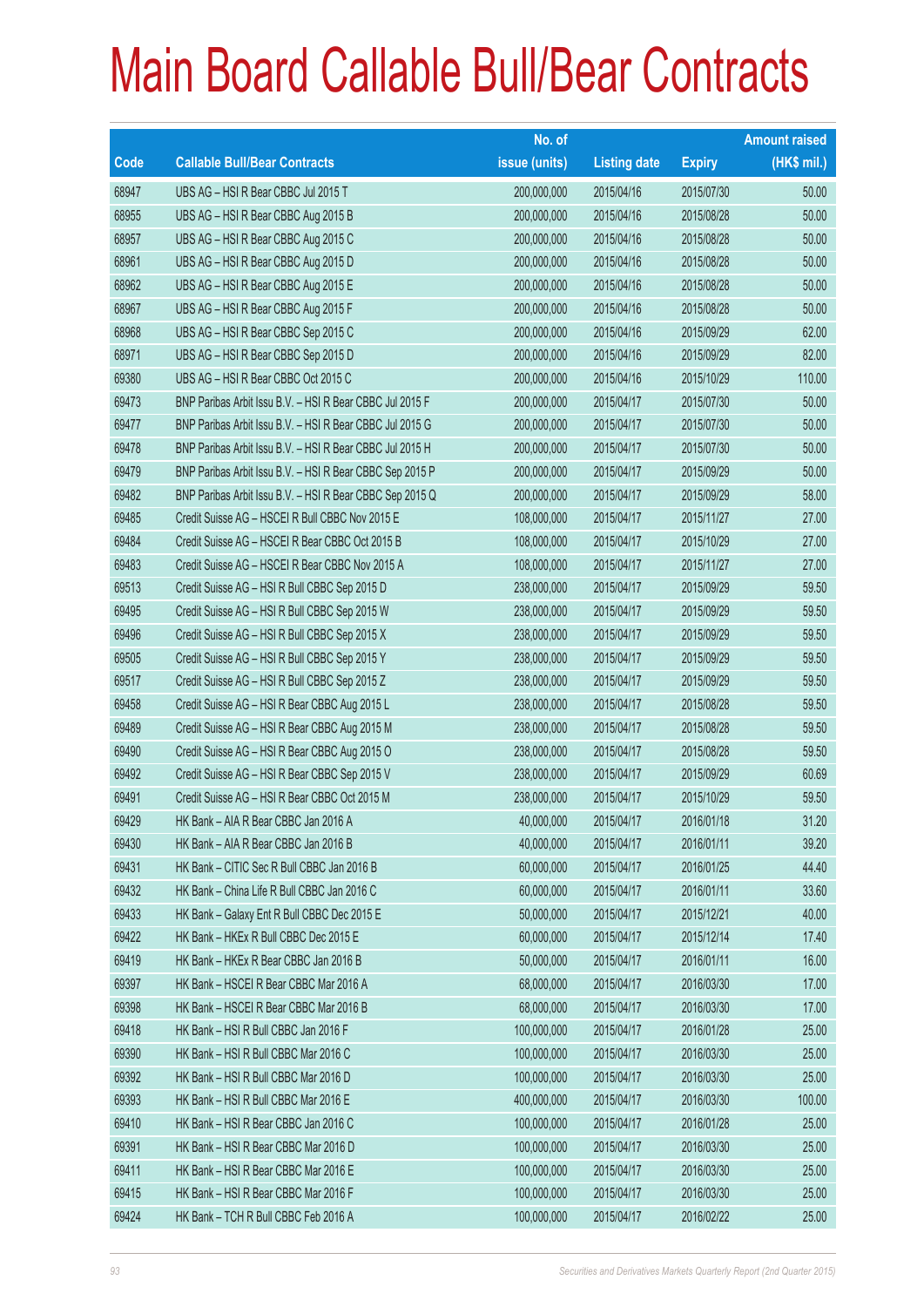|        |                                                                | No. of        |                     |               | <b>Amount raised</b> |
|--------|----------------------------------------------------------------|---------------|---------------------|---------------|----------------------|
| Code   | <b>Callable Bull/Bear Contracts</b>                            | issue (units) | <b>Listing date</b> | <b>Expiry</b> | $(HK$$ mil.)         |
| 69428  | HK Bank - TCH R Bear CBBC Jan 2016 D                           | 100,000,000   | 2015/04/17          | 2016/01/25    | 30.00                |
| 69524  | Standard Chartered Bank - HSI R Bull CBBC Jul 2015 P           | 100,000,000   | 2015/04/17          | 2015/07/30    | 25.00                |
| 69527  | Standard Chartered Bank - HSI R Bull CBBC Jul 2015 Q           | 100,000,000   | 2015/04/17          | 2015/07/30    | 25.00                |
| 69545  | Standard Chartered Bank - HSI R Bull CBBC Jul 2015 R           | 100,000,000   | 2015/04/17          | 2015/07/30    | 25.00                |
| 69546  | Standard Chartered Bank - HSI R Bear CBBC Jul 2015 H           | 100,000,000   | 2015/04/17          | 2015/07/30    | 25.00                |
| 69549  | Standard Chartered Bank - HSI R Bear CBBC Jul 2015 I           | 100,000,000   | 2015/04/17          | 2015/07/30    | 25.00                |
| 69559  | Standard Chartered Bank - HSI R Bear CBBC Jul 2015 J           | 100,000,000   | 2015/04/17          | 2015/07/30    | 25.00                |
| 69434  | SGA Societe Generale Acceptance NV - HSCEI R Bull CBBC Dec15D  | 200,000,000   | 2015/04/17          | 2015/12/30    | 50.00                |
| 69435  | SGA Societe Generale Acceptance NV - HSCEI R Bull CBBC Jan16A  | 200,000,000   | 2015/04/17          | 2016/01/28    | 50.00                |
| 69437  | SGA Societe Generale Acceptance NV - HSCEI R Bear CBBC Nov15C  | 200,000,000   | 2015/04/17          | 2015/11/27    | 50.00                |
| 69436  | SGA Societe Generale Acceptance NV - HSCEI R Bear CBBC Dec15B  | 200,000,000   | 2015/04/17          | 2015/12/30    | 50.00                |
| 69438  | SGA Societe Generale Acceptance NV - HSCEI R Bear CBBC Dec15C  | 200,000,000   | 2015/04/17          | 2015/12/30    | 56.00                |
| 69598  | SGA Societe Generale Acceptance N.V. - HSI R Bull CBBC Dec15 V | 200,000,000   | 2015/04/17          | 2015/12/30    | 50.00                |
| 69443  | SGA Societe Generale Acceptance N.V. - HSI R Bull CBBC Jan16 K | 200,000,000   | 2015/04/17          | 2016/01/28    | 50.00                |
| 69446  | SGA Societe Generale Acceptance N.V. - HSI R Bull CBBC Jan16 L | 200,000,000   | 2015/04/17          | 2016/01/28    | 50.00                |
| 69451  | SGA Societe Generale Acceptance N.V. - HSI R Bull CBBC Jan16 M | 200,000,000   | 2015/04/17          | 2016/01/28    | 50.00                |
| 69453  | SGA Societe Generale Acceptance N.V. - HSI R Bull CBBC Jan16 N | 200,000,000   | 2015/04/17          | 2016/01/28    | 50.00                |
| 69599  | SGA Societe Generale Acceptance N.V. - HSI R Bull CBBC Jan16 O | 200,000,000   | 2015/04/17          | 2016/01/28    | 50.00                |
| 69454  | SGA Societe Generale Acceptance N.V. - HSI R Bear CBBC Aug15 U | 200,000,000   | 2015/04/17          | 2015/08/28    | 50.00                |
| 69455  | SGA Societe Generale Acceptance N.V. - HSI R Bear CBBC Oct15 R | 200,000,000   | 2015/04/17          | 2015/10/29    | 50.00                |
| 69457  | SGA Societe Generale Acceptance N.V. - HSI R Bear CBBC Oct15 S | 200,000,000   | 2015/04/17          | 2015/10/29    | 50.00                |
| 69566  | UBS AG - HSCEI R Bull CBBC Nov 2015 B                          | 200,000,000   | 2015/04/17          | 2015/11/27    | 50.00                |
| 69565  | UBS AG - HSCEI R Bull CBBC Dec 2015 E                          | 200,000,000   | 2015/04/17          | 2015/12/30    | 50.00                |
| 69567  | UBS AG - HSCEI R Bull CBBC Dec 2015 F                          | 200,000,000   | 2015/04/17          | 2015/12/30    | 50.00                |
| 69578  | UBS AG - HSI R Bull CBBC Nov 2015 P                            | 200,000,000   | 2015/04/17          | 2015/11/27    | 50.00                |
| 69594  | UBS AG - HSI R Bull CBBC Nov 2015 Q                            | 200,000,000   | 2015/04/17          | 2015/11/27    | 50.00                |
| 69597  | UBS AG - HSI R Bull CBBC Nov 2015 R                            | 200,000,000   | 2015/04/17          | 2015/11/27    | 50.00                |
| 69592  | UBS AG - HSI R Bull CBBC Dec 2015 H                            | 200,000,000   | 2015/04/17          | 2015/12/30    | 50.00                |
| 69595  | UBS AG - HSI R Bull CBBC Dec 2015 I                            | 200,000,000   | 2015/04/17          | 2015/12/30    | 50.00                |
| 69596  | UBS AG - HSI R Bull CBBC Dec 2015 J                            | 200,000,000   | 2015/04/17          | 2015/12/30    | 50.00                |
| 69579  | UBS AG - HSI R Bull CBBC Jan 2016 A                            | 200,000,000   | 2015/04/17          | 2016/01/28    | 50.00                |
| 69593  | UBS AG - HSI R Bull CBBC Feb 2016 A                            | 200,000,000   | 2015/04/17          | 2016/02/26    | 50.00                |
| 69459  | UBS AG - HSI R Bear CBBC Jul 2015 C                            | 200,000,000   | 2015/04/17          | 2015/07/30    | 50.00                |
| 69463  | UBS AG - HSI R Bear CBBC Jul 2015 F                            | 200,000,000   | 2015/04/17          | 2015/07/30    | 50.00                |
| 69460  | UBS AG - HSI R Bear CBBC Jul 2015 Q                            | 200,000,000   | 2015/04/17          | 2015/07/30    | 50.00                |
| 69462  | UBS AG - HSI R Bear CBBC Aug 2015 G                            | 200,000,000   | 2015/04/17          | 2015/08/28    | 50.00                |
| 69464  | UBS AG - HSI R Bear CBBC Aug 2015 H                            | 200,000,000   | 2015/04/17          | 2015/08/28    | 50.00                |
| 69465  | UBS AG - HSI R Bear CBBC Aug 2015 I                            | 200,000,000   | 2015/04/17          | 2015/08/28    | 50.00                |
| 69466  | UBS AG - HSI R Bear CBBC Aug 2015 J                            | 200,000,000   | 2015/04/17          | 2015/08/28    | 50.00                |
| 69468  | UBS AG - HSI R Bear CBBC Aug 2015 K                            | 200,000,000   | 2015/04/17          | 2015/08/28    | 50.00                |
| 69469  | UBS AG - HSI R Bear CBBC Aug 2015 L                            | 200,000,000   | 2015/04/17          | 2015/08/28    | 50.00                |
| 69470  | UBS AG - HSI R Bear CBBC Sep 2015 E                            | 200,000,000   | 2015/04/17          | 2015/09/29    | 58.00                |
| 66333# | HK Bank - Ping An R Bull CBBC Dec 2015 K                       | 180,000,000   | 2015/04/17          | 2015/12/21    | 37.98                |
| 67565# | UBS AG - HSCEI R Bull CBBC Sep 2015 K                          | 100,000,000   | 2015/04/17          | 2015/09/29    | 19.60                |
| 69831  | BNP Paribas Arbit Issu B.V. - HSI R Bull CBBC Jan 2016 J       | 200,000,000   | 2015/04/20          | 2016/01/28    | 50.00                |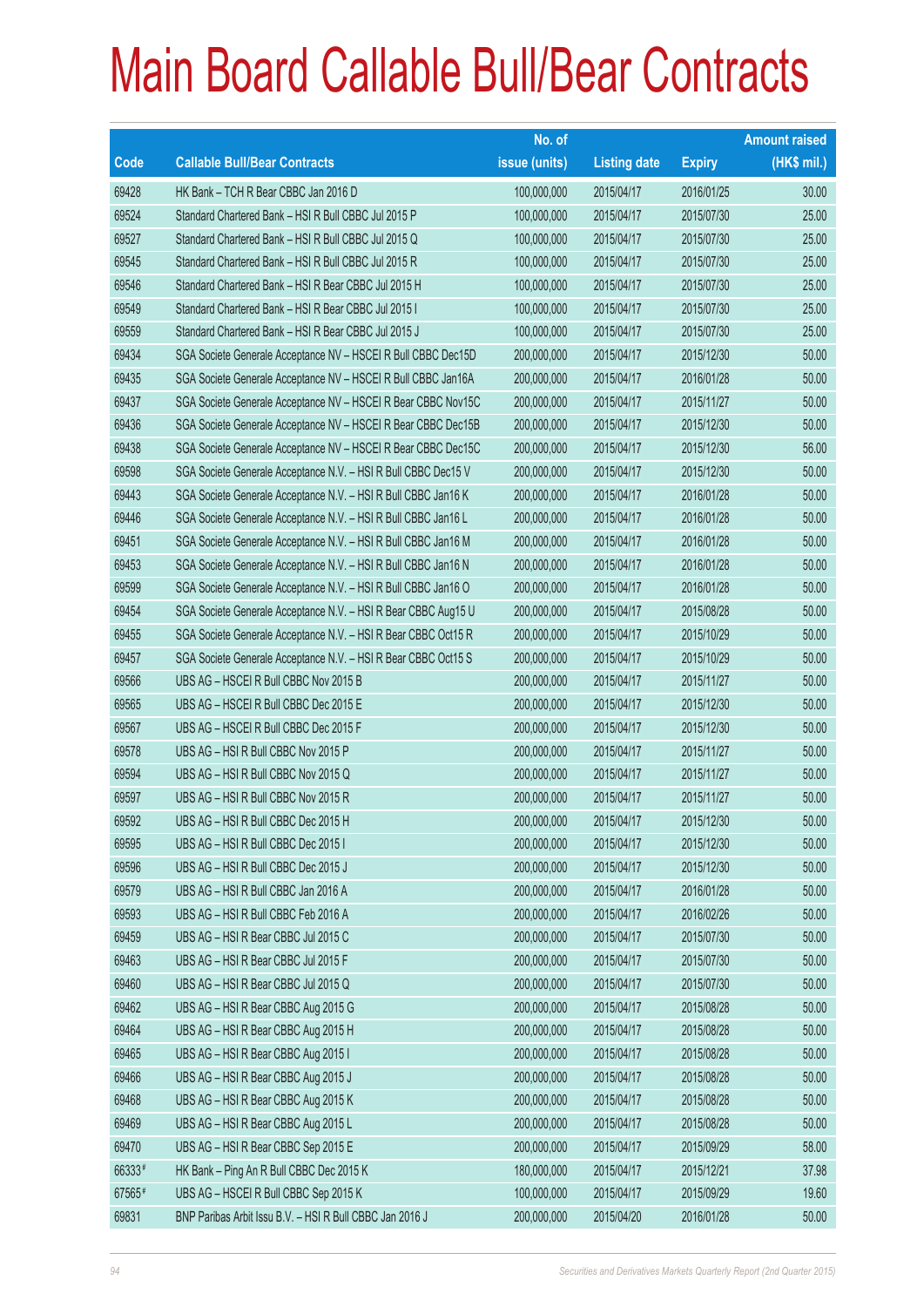|       |                                                          | No. of        |                     |               | <b>Amount raised</b> |
|-------|----------------------------------------------------------|---------------|---------------------|---------------|----------------------|
| Code  | <b>Callable Bull/Bear Contracts</b>                      | issue (units) | <b>Listing date</b> | <b>Expiry</b> | (HK\$ mil.)          |
| 69832 | BNP Paribas Arbit Issu B.V. - HSI R Bull CBBC Jan 2016 K | 200,000,000   | 2015/04/20          | 2016/01/28    | 50.00                |
| 69836 | BNP Paribas Arbit Issu B.V. - HSI R Bull CBBC Jan 2016 L | 200,000,000   | 2015/04/20          | 2016/01/28    | 50.00                |
| 69837 | BNP Paribas Arbit Issu B.V. - HSI R Bull CBBC Jan 2016 M | 200,000,000   | 2015/04/20          | 2016/01/28    | 50.00                |
| 69840 | BNP Paribas Arbit Issu B.V. - HSI R Bull CBBC Jan 2016 N | 200,000,000   | 2015/04/20          | 2016/01/28    | 50.00                |
| 69843 | BNP Paribas Arbit Issu B.V. - HSI R Bull CBBC Jan 2016 O | 200,000,000   | 2015/04/20          | 2016/01/28    | 50.00                |
| 69844 | BNP Paribas Arbit Issu B.V. - HSI R Bull CBBC Jan 2016 P | 200,000,000   | 2015/04/20          | 2016/01/28    | 50.00                |
| 69848 | BNP Paribas Arbit Issu B.V. - HSI R Bull CBBC Jan 2016 Q | 200,000,000   | 2015/04/20          | 2016/01/28    | 50.00                |
| 69854 | BNP Paribas Arbit Issu B.V. - HSI R Bull CBBC Jan 2016 R | 200,000,000   | 2015/04/20          | 2016/01/28    | 50.00                |
| 69884 | BNP Paribas Arbit Issu B.V. - HSI R Bear CBBC Sep 2015 R | 200,000,000   | 2015/04/20          | 2015/09/29    | 50.00                |
| 69885 | BNP Paribas Arbit Issu B.V. - HSI R Bear CBBC Sep 2015 S | 200,000,000   | 2015/04/20          | 2015/09/29    | 50.00                |
| 69886 | BNP Paribas Arbit Issu B.V. - HSI R Bear CBBC Sep 2015 T | 200,000,000   | 2015/04/20          | 2015/09/29    | 50.00                |
| 69891 | BNP Paribas Arbit Issu B.V. - HSI R Bear CBBC Sep 2015 U | 200,000,000   | 2015/04/20          | 2015/09/29    | 50.00                |
| 69894 | BNP Paribas Arbit Issu B.V. - HSI R Bear CBBC Sep 2015 V | 200,000,000   | 2015/04/20          | 2015/09/29    | 50.00                |
| 69900 | BNP Paribas Arbit Issu B.V. - HSI R Bear CBBC Sep 2015 W | 200,000,000   | 2015/04/20          | 2015/09/29    | 50.00                |
| 69906 | BNP Paribas Arbit Issu B.V. - HSI R Bear CBBC Sep 2015 X | 200,000,000   | 2015/04/20          | 2015/09/29    | 50.00                |
| 69859 | BNP Paribas Arbit Issu B.V. - HSI R Bear CBBC Dec 2015 A | 200,000,000   | 2015/04/20          | 2015/12/30    | 66.00                |
| 69864 | BNP Paribas Arbit Issu B.V. - HSI R Bear CBBC Dec 2015 B | 200,000,000   | 2015/04/20          | 2015/12/30    | 56.00                |
| 69881 | BNP Paribas Arbit Issu B.V. - HSI R Bear CBBC Dec 2015 C | 200,000,000   | 2015/04/20          | 2015/12/30    | 50.00                |
| 69695 | Credit Suisse AG - China Mobile R Bull CBBC Nov 2015 A   | 60,000,000    | 2015/04/20          | 2015/11/24    | 15.00                |
| 69696 | Credit Suisse AG - China Mobile R Bear CBBC Sep 2015 A   | 60,000,000    | 2015/04/20          | 2015/09/22    | 15.00                |
| 69728 | Credit Suisse AG - China Life R Bull CBBC Jan 2016 A     | 60,000,000    | 2015/04/20          | 2016/01/26    | 15.00                |
| 69730 | Credit Suisse AG - China Life R Bull CBBC Jan 2016 B     | 60,000,000    | 2015/04/20          | 2016/01/26    | 15.00                |
| 69731 | Credit Suisse AG - HKEx R Bull CBBC Nov 2015 A           | 80,000,000    | 2015/04/20          | 2015/11/24    | 20.00                |
| 69741 | Credit Suisse AG - HKEx R Bull CBBC Nov 2015 B           | 80,000,000    | 2015/04/20          | 2015/11/24    | 33.60                |
| 69742 | Credit Suisse AG - HKEx R Bear CBBC Sep 2015 A           | 80,000,000    | 2015/04/20          | 2015/09/22    | 43.20                |
| 69743 | Credit Suisse AG - HKEx R Bear CBBC Sep 2015 B           | 80,000,000    | 2015/04/20          | 2015/09/22    | 63.20                |
| 69688 | Credit Suisse AG - HSCEI R Bull CBBC Oct 2015 F          | 108,000,000   | 2015/04/20          | 2015/10/29    | 27.00                |
| 69689 | Credit Suisse AG - HSCEI R Bull CBBC Nov 2015 F          | 108,000,000   | 2015/04/20          | 2015/11/27    | 27.00                |
| 69691 | Credit Suisse AG - HSCEI R Bear CBBC Nov 2015 B          | 108,000,000   | 2015/04/20          | 2015/11/27    | 27.00                |
| 69693 | Credit Suisse AG - HSCEI R Bear CBBC Dec 2015 A          | 108,000,000   | 2015/04/20          | 2015/12/30    | 29.16                |
| 69784 | Credit Suisse AG - HSI R Bull CBBC Nov 2015 N            | 238,000,000   | 2015/04/20          | 2015/11/27    | 59.50                |
| 69786 | Credit Suisse AG - HSI R Bull CBBC Nov 2015 O            | 238,000,000   | 2015/04/20          | 2015/11/27    | 59.50                |
| 69787 | Credit Suisse AG - HSI R Bull CBBC Nov 2015 P            | 238,000,000   | 2015/04/20          | 2015/11/27    | 59.50                |
| 69788 | Credit Suisse AG - HSI R Bull CBBC Nov 2015 Q            | 238,000,000   | 2015/04/20          | 2015/11/27    | 59.50                |
| 69802 | Credit Suisse AG - HSI R Bull CBBC Nov 2015 R            | 238,000,000   | 2015/04/20          | 2015/11/27    | 59.50                |
| 69644 | Credit Suisse AG - HSI R Bear CBBC Jul 2015 F            | 238,000,000   | 2015/04/20          | 2015/07/30    | 59.50                |
| 69650 | Credit Suisse AG - HSI R Bear CBBC Jul 2015 H            | 238,000,000   | 2015/04/20          | 2015/07/30    | 59.50                |
| 69641 | Credit Suisse AG - HSI R Bear CBBC Jul 2015 I            | 238,000,000   | 2015/04/20          | 2015/07/30    | 59.50                |
| 69642 | Credit Suisse AG - HSI R Bear CBBC Jul 2015 P            | 238,000,000   | 2015/04/20          | 2015/07/30    | 59.50                |
| 69694 | Credit Suisse AG - HSI R Bear CBBC Aug 2015 P            | 238,000,000   | 2015/04/20          | 2015/08/28    | 61.88                |
| 69804 | Credit Suisse AG - HSI R Bear CBBC Oct 2015 N            | 238,000,000   | 2015/04/20          | 2015/10/29    | 59.50                |
| 69809 | Credit Suisse AG - HSI R Bear CBBC Oct 2015 O            | 238,000,000   | 2015/04/20          | 2015/10/29    | 59.50                |
| 69811 | Credit Suisse AG - HSI R Bear CBBC Nov 2015 G            | 238,000,000   | 2015/04/20          | 2015/11/27    | 80.92                |
| 69687 | Credit Suisse AG - HSI R Bear CBBC Dec 2015 C            | 238,000,000   | 2015/04/20          | 2015/12/30    | 61.88                |
| 69810 | Credit Suisse AG - HSI R Bear CBBC Dec 2015 D            | 238,000,000   | 2015/04/20          | 2015/12/30    | 66.64                |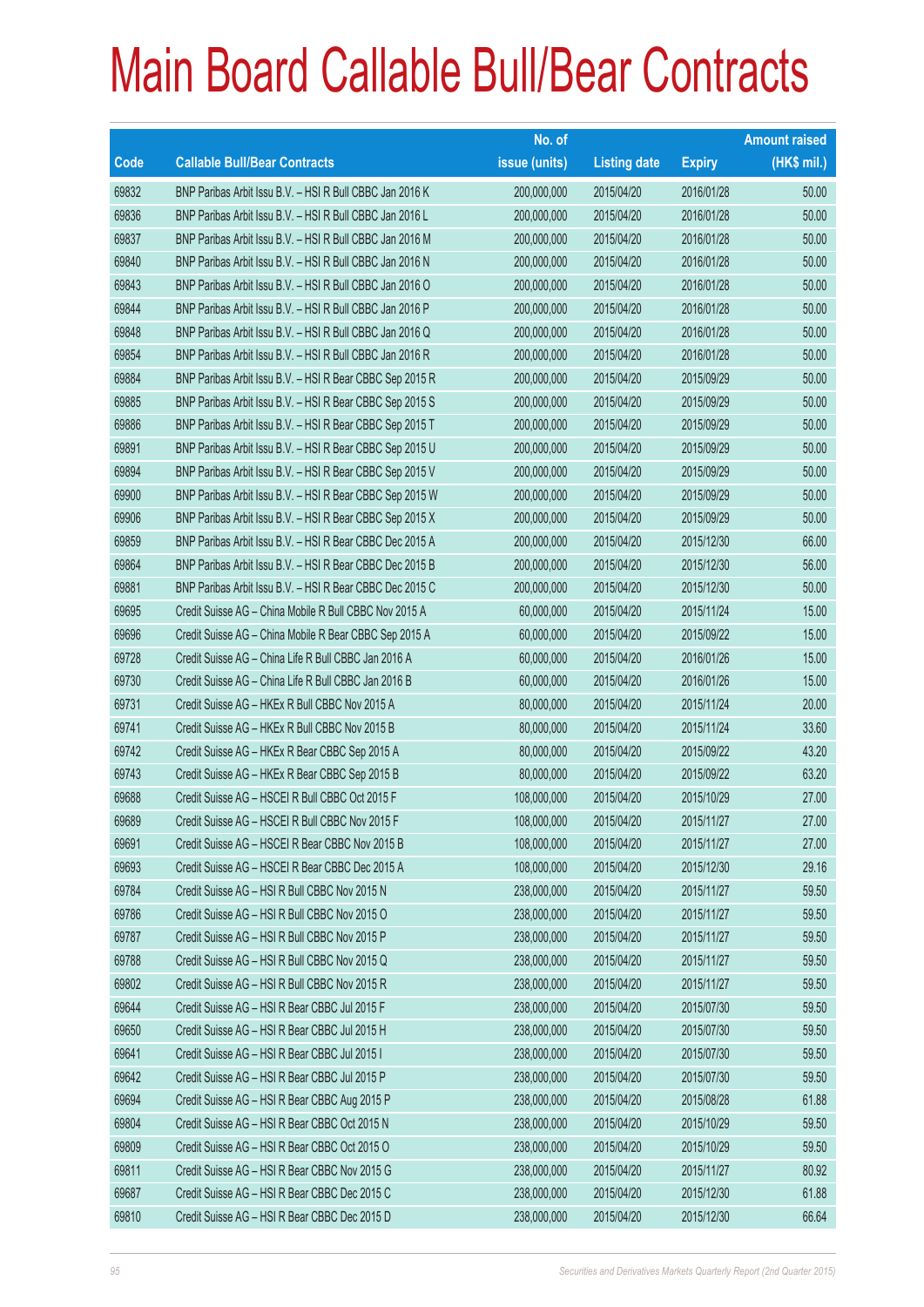|       |                                                                | No. of        |                     |               | <b>Amount raised</b> |
|-------|----------------------------------------------------------------|---------------|---------------------|---------------|----------------------|
| Code  | <b>Callable Bull/Bear Contracts</b>                            | issue (units) | <b>Listing date</b> | <b>Expiry</b> | (HK\$ mil.)          |
| 69718 | Credit Suisse AG - Ping An R Bull CBBC Nov 2015 A              | 60,000,000    | 2015/04/20          | 2015/11/24    | 15.00                |
| 69719 | Credit Suisse AG - Ping An R Bull CBBC Nov 2015 B              | 60,000,000    | 2015/04/20          | 2015/11/24    | 15.00                |
| 69697 | Credit Suisse AG - TCH R Bull CBBC Nov 2015 A                  | 60,000,000    | 2015/04/20          | 2015/11/24    | 15.00                |
| 69698 | Credit Suisse AG - TCH R Bear CBBC Sep 2015 A                  | 60,000,000    | 2015/04/20          | 2015/09/22    | 18.00                |
| 69699 | Credit Suisse AG - TCH R Bear CBBC Sep 2015 B                  | 60,000,000    | 2015/04/20          | 2015/09/22    | 21.00                |
| 69633 | HK Bank - China Mobile R Bear CBBC Feb 2016 A                  | 60,000,000    | 2015/04/20          | 2016/02/29    | 15.00                |
| 69631 | HK Bank - China Life R Bull CBBC Dec 2015 C                    | 60,000,000    | 2015/04/20          | 2015/12/28    | 28.20                |
| 69632 | HK Bank - China Life R Bear CBBC Feb 2016 C                    | 50,000,000    | 2015/04/20          | 2016/02/29    | 50.00                |
| 69638 | HK Bank - CNOOC R Bull CBBC Jan 2016 B                         | 60,000,000    | 2015/04/20          | 2016/01/11    | 15.00                |
| 69606 | HK Bank - CSOP A50 ETF R Bull CBBC Feb 2016 H                  | 200,000,000   | 2015/04/20          | 2016/02/15    | 50.00                |
| 69610 | HK Bank - CSOP A50 ETF R Bear CBBC Apr 2016 B                  | 40,000,000    | 2015/04/20          | 2016/04/28    | 14.00                |
| 69605 | HK Bank - HSCEI R Bull CBBC Jan 2016 C                         | 100,000,000   | 2015/04/20          | 2016/01/28    | 25.00                |
| 69603 | HK Bank - HSCEI R Bull CBBC Apr 2016 A                         | 100,000,000   | 2015/04/20          | 2016/04/28    | 25.00                |
| 69602 | HK Bank - HSCEI R Bear CBBC Apr 2016 A                         | 68,000,000    | 2015/04/20          | 2016/04/28    | 17.00                |
| 69617 | HK Bank - HSI R Bull CBBC Apr 2016 A                           | 100,000,000   | 2015/04/20          | 2016/04/28    | 25.00                |
| 69620 | HK Bank - HSI R Bear CBBC Mar 2016 G                           | 400,000,000   | 2015/04/20          | 2016/03/30    | 100.00               |
| 69619 | HK Bank - HSI R Bear CBBC Apr 2016 A                           | 100,000,000   | 2015/04/20          | 2016/04/28    | 25.00                |
| 69634 | HK Bank - PetCh R Bull CBBC Jan 2016 E                         | 60,000,000    | 2015/04/20          | 2016/01/04    | 15.00                |
| 69621 | HK Bank - Ping An R Bull CBBC Jan 2016 D                       | 120,000,000   | 2015/04/20          | 2016/01/08    | 30.00                |
| 69624 | HK Bank - Ping An R Bull CBBC Feb 2016 A                       | 120,000,000   | 2015/04/20          | 2016/02/29    | 30.00                |
| 69625 | HK Bank - Ping An R Bear CBBC Jan 2016 A                       | 40,000,000    | 2015/04/20          | 2016/01/08    | 10.00                |
| 69626 | HK Bank - Ping An R Bear CBBC Feb 2016 A                       | 40,000,000    | 2015/04/20          | 2016/02/29    | 10.00                |
| 69616 | HK Bank - TCH R Bull CBBC Dec 2015 L                           | 100,000,000   | 2015/04/20          | 2015/12/28    | 25.00                |
| 69612 | HK Bank - TCH R Bear CBBC Feb 2016 A                           | 100,000,000   | 2015/04/20          | 2016/02/29    | 38.00                |
| 69652 | Standard Chartered Bank - HSI R Bull CBBC Jul 2015 S           | 100,000,000   | 2015/04/20          | 2015/07/30    | 25.00                |
| 69681 | Standard Chartered Bank - HSI R Bull CBBC Jul 2015 T           | 100,000,000   | 2015/04/20          | 2015/07/30    | 25.00                |
| 69654 | Standard Chartered Bank - HSI R Bear CBBC Jul 2015 K           | 100,000,000   | 2015/04/20          | 2015/07/30    | 25.00                |
| 69656 | Standard Chartered Bank - HSI R Bear CBBC Jul 2015 L           | 100,000,000   | 2015/04/20          | 2015/07/30    | 25.00                |
| 69682 | Standard Chartered Bank - HSI R Bear CBBC Jul 2015 M           | 100,000,000   | 2015/04/20          | 2015/07/30    | 25.00                |
| 69683 | Standard Chartered Bank - HSI R Bear CBBC Jul 2015 N           | 100,000,000   | 2015/04/20          | 2015/07/30    | 25.00                |
| 69761 | SGA Societe Generale Acceptance N.V. - HSI R Bull CBBC Dec15 W | 400,000,000   | 2015/04/20          | 2015/12/30    | 100.00               |
| 69763 | SGA Societe Generale Acceptance N.V. - HSI R Bull CBBC Dec15 X | 200,000,000   | 2015/04/20          | 2015/12/30    | 50.00                |
| 69762 | SGA Societe Generale Acceptance N.V. - HSI R Bull CBBC Jan16 P | 200,000,000   | 2015/04/20          | 2016/01/28    | 50.00                |
| 69764 | SGA Societe Generale Acceptance N.V. - HSI R Bull CBBC Jan16 Q | 200,000,000   | 2015/04/20          | 2016/01/28    | 50.00                |
| 69768 | SGA Societe Generale Acceptance N.V. - HSI R Bear CBBC Aug15 V | 200,000,000   | 2015/04/20          | 2015/08/28    | 50.00                |
| 69771 | SGA Societe Generale Acceptance N.V. - HSI R Bear CBBC Aug15 W | 200,000,000   | 2015/04/20          | 2015/08/28    | 50.00                |
| 69778 | SGA Societe Generale Acceptance N.V. - HSI R Bear CBBC Aug15 X | 200,000,000   | 2015/04/20          | 2015/08/28    | 50.00                |
| 69770 | SGA Societe Generale Acceptance N.V. - HSI R Bear CBBC Sep15 O | 200,000,000   | 2015/04/20          | 2015/09/29    | 50.00                |
| 69777 | SGA Societe Generale Acceptance N.V. - HSI R Bear CBBC Sep15 P | 200,000,000   | 2015/04/20          | 2015/09/29    | 50.00                |
| 69779 | SGA Societe Generale Acceptance N.V. - HSI R Bear CBBC Sep15 Q | 200,000,000   | 2015/04/20          | 2015/09/29    | 50.00                |
| 69640 | SGA Societe Generale Acceptance N.V. - HSI R Bear CBBC Oct15 T | 200,000,000   | 2015/04/20          | 2015/10/29    | 50.00                |
| 69766 | SGA Societe Generale Acceptance N.V. - HSI R Bear CBBC Oct15 U | 200,000,000   | 2015/04/20          | 2015/10/29    | 50.00                |
| 69782 | SGA Societe Generale Acceptance N.V. - HSI R Bear CBBC Oct15 V | 400,000,000   | 2015/04/20          | 2015/10/29    | 100.00               |
| 69780 | SGA Societe Generale Acceptance N.V. - HSI R Bear CBBC Nov15 H | 400,000,000   | 2015/04/20          | 2015/11/27    | 100.00               |
| 69676 | UBS AG - HSCEI R Bull CBBC Nov 2015 C                          | 200,000,000   | 2015/04/20          | 2015/11/27    | 50.00                |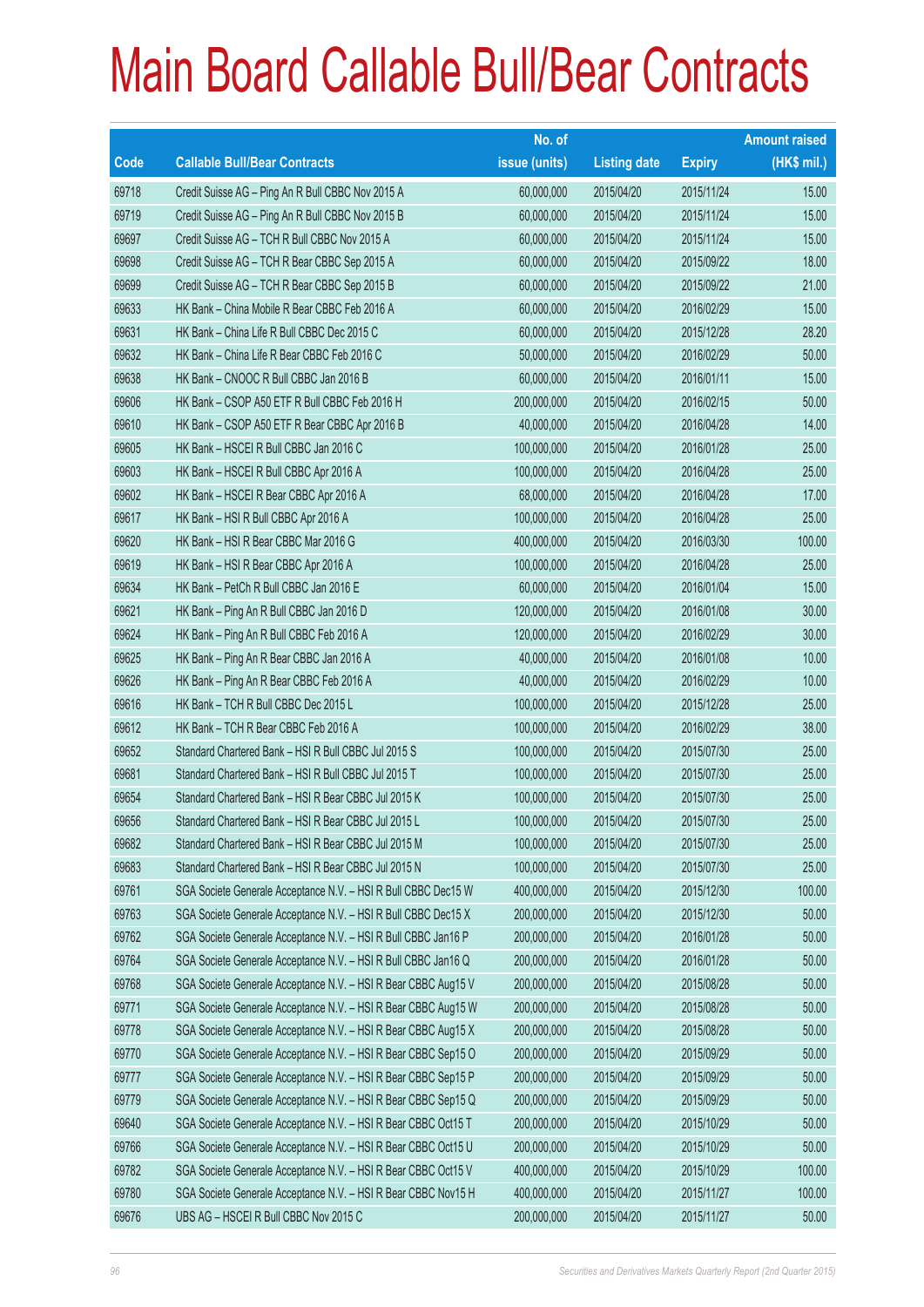|       |                                                          | No. of        |                     |               | <b>Amount raised</b> |
|-------|----------------------------------------------------------|---------------|---------------------|---------------|----------------------|
| Code  | <b>Callable Bull/Bear Contracts</b>                      | issue (units) | <b>Listing date</b> | <b>Expiry</b> | $(HK$$ mil.)         |
| 69678 | UBS AG - HSCEI R Bull CBBC Dec 2015 G                    | 200,000,000   | 2015/04/20          | 2015/12/30    | 50.00                |
| 69679 | UBS AG - HSCEI R Bear CBBC Nov 2015 A                    | 200,000,000   | 2015/04/20          | 2015/11/27    | 58.00                |
| 69680 | UBS AG - HSCEI R Bear CBBC Dec 2015 A                    | 200,000,000   | 2015/04/20          | 2015/12/30    | 78.00                |
| 69823 | UBS AG - HSI R Bull CBBC Dec 2015 K                      | 200,000,000   | 2015/04/20          | 2015/12/30    | 50.00                |
| 69816 | UBS AG - HSI R Bull CBBC Jan 2016 B                      | 200,000,000   | 2015/04/20          | 2016/01/28    | 50.00                |
| 69822 | UBS AG - HSI R Bull CBBC Jan 2016 C                      | 200,000,000   | 2015/04/20          | 2016/01/28    | 50.00                |
| 69819 | UBS AG - HSI R Bull CBBC Feb 2016 B                      | 200,000,000   | 2015/04/20          | 2016/02/26    | 50.00                |
| 69659 | UBS AG - HSI R Bear CBBC Jul 2015 H                      | 200,000,000   | 2015/04/20          | 2015/07/30    | 50.00                |
| 69660 | UBS AG - HSI R Bear CBBC Jul 2015 J                      | 200,000,000   | 2015/04/20          | 2015/07/30    | 50.00                |
| 69666 | UBS AG - HSI R Bear CBBC Jul 2015 R                      | 200,000,000   | 2015/04/20          | 2015/07/30    | 50.00                |
| 69668 | UBS AG - HSI R Bear CBBC Aug 2015 M                      | 200,000,000   | 2015/04/20          | 2015/08/28    | 50.00                |
| 69669 | UBS AG - HSI R Bear CBBC Aug 2015 N                      | 200,000,000   | 2015/04/20          | 2015/08/28    | 52.00                |
| 69670 | UBS AG - HSI R Bear CBBC Aug 2015 O                      | 200,000,000   | 2015/04/20          | 2015/08/28    | 68.00                |
| 69661 | UBS AG - HSI R Bear CBBC Sep 2015 F                      | 200,000,000   | 2015/04/20          | 2015/09/29    | 50.00                |
| 69667 | UBS AG - HSI R Bear CBBC Sep 2015 G                      | 200,000,000   | 2015/04/20          | 2015/09/29    | 50.00                |
| 69672 | UBS AG - HSI R Bear CBBC Sep 2015 H                      | 200,000,000   | 2015/04/20          | 2015/09/29    | 78.00                |
| 69673 | UBS AG - HSI R Bear CBBC Nov 2015 C                      | 200,000,000   | 2015/04/20          | 2015/11/27    | 120.00               |
| 69829 | UBS AG - HSI R Bear CBBC Nov 2015 D                      | 200,000,000   | 2015/04/20          | 2015/11/27    | 152.00               |
| 60082 | BNP Paribas Arbit Issu B.V. - HSI R Bear CBBC Sep 2015 A | 200,000,000   | 2015/04/21          | 2015/09/29    | 50.00                |
| 60083 | BNP Paribas Arbit Issu B.V. - HSI R Bear CBBC Sep 2015 B | 200,000,000   | 2015/04/21          | 2015/09/29    | 50.00                |
| 60078 | BNP Paribas Arbit Issu B.V. - HSI R Bear CBBC Sep 2015 Y | 200,000,000   | 2015/04/21          | 2015/09/29    | 50.00                |
| 60079 | BNP Paribas Arbit Issu B.V. - HSI R Bear CBBC Sep 2015 Z | 200,000,000   | 2015/04/21          | 2015/09/29    | 50.00                |
| 60030 | Credit Suisse AG - CSOP A50 ETF R Bull CBBC Dec 2015 A   | 60,000,000    | 2015/04/21          | 2015/12/29    | 15.00                |
| 60035 | Credit Suisse AG - CSOP A50 ETF R Bull CBBC Dec 2015 B   | 60,000,000    | 2015/04/21          | 2015/12/29    | 15.00                |
| 60036 | Credit Suisse AG - CSOP A50 ETF R Bear CBBC Oct 2015 A   | 60,000,000    | 2015/04/21          | 2015/10/27    | 17.40                |
| 60040 | Credit Suisse AG - A50 China R Bull CBBC Dec 2015 A      | 60,000,000    | 2015/04/21          | 2015/12/29    | 15.00                |
| 60042 | Credit Suisse AG - A50 China R Bull CBBC Dec 2015 B      | 60,000,000    | 2015/04/21          | 2015/12/29    | 15.00                |
| 60025 | Credit Suisse AG - HSI R Bull CBBC Jan 2016 A            | 238,000,000   | 2015/04/21          | 2016/01/28    | 59.50                |
| 60045 | Credit Suisse AG - HSI R Bull CBBC Jan 2016 B            | 238,000,000   | 2015/04/21          | 2016/01/28    | 59.50                |
| 60048 | Credit Suisse AG - HSI R Bull CBBC Jan 2016 C            | 238,000,000   | 2015/04/21          | 2016/01/28    | 59.50                |
| 60050 | Credit Suisse AG - HSI R Bull CBBC Jan 2016 D            | 238,000,000   | 2015/04/21          | 2016/01/28    | 59.50                |
| 60052 | Credit Suisse AG - HSI R Bull CBBC Jan 2016 E            | 238,000,000   | 2015/04/21          | 2016/01/28    | 59.50                |
| 60070 | Credit Suisse AG - HSI R Bear CBBC Jul 2015 B            | 238,000,000   | 2015/04/21          | 2015/07/30    | 59.50                |
| 60067 | Credit Suisse AG - HSI R Bear CBBC Jul 2015 K            | 238,000,000   | 2015/04/21          | 2015/07/30    | 59.50                |
| 60096 | Credit Suisse AG - HSI R Bear CBBC Jul 2015 L            | 238,000,000   | 2015/04/21          | 2015/07/30    | 59.50                |
| 60097 | Credit Suisse AG - HSI R Bear CBBC Jul 2015 M            | 238,000,000   | 2015/04/21          | 2015/07/30    | 59.50                |
| 60058 | Credit Suisse AG - HSI R Bear CBBC Nov 2015 H            | 238,000,000   | 2015/04/21          | 2015/11/27    | 59.50                |
| 60063 | Credit Suisse AG - HSI R Bear CBBC Nov 2015 I            | 238,000,000   | 2015/04/21          | 2015/11/27    | 76.16                |
| 60066 | Credit Suisse AG - HSI R Bear CBBC Nov 2015 J            | 238,000,000   | 2015/04/21          | 2015/11/27    | 102.34               |
| 60054 | Credit Suisse AG - HSI R Bear CBBC Dec 2015 E            | 238,000,000   | 2015/04/21          | 2015/12/30    | 92.82                |
| 60056 | Credit Suisse AG - HSI R Bear CBBC Dec 2015 F            | 238,000,000   | 2015/04/21          | 2015/12/30    | 126.14               |
| 69940 | HK Bank - ABC R Bull CBBC Aug 2016 A                     | 80,000,000    | 2015/04/21          | 2016/08/29    | 20.00                |
| 69938 | HK Bank - BOCL R Bull CBBC Aug 2016 A                    | 80,000,000    | 2015/04/21          | 2016/08/29    | 20.00                |
| 69947 | HK Bank - CC Bank R Bull CBBC Aug 2016 A                 | 80,000,000    | 2015/04/21          | 2016/08/29    | 20.00                |
| 69930 | HK Bank - HKEx R Bull CBBC Jun 2016 A                    | 100,000,000   | 2015/04/21          | 2016/06/27    | 75.00                |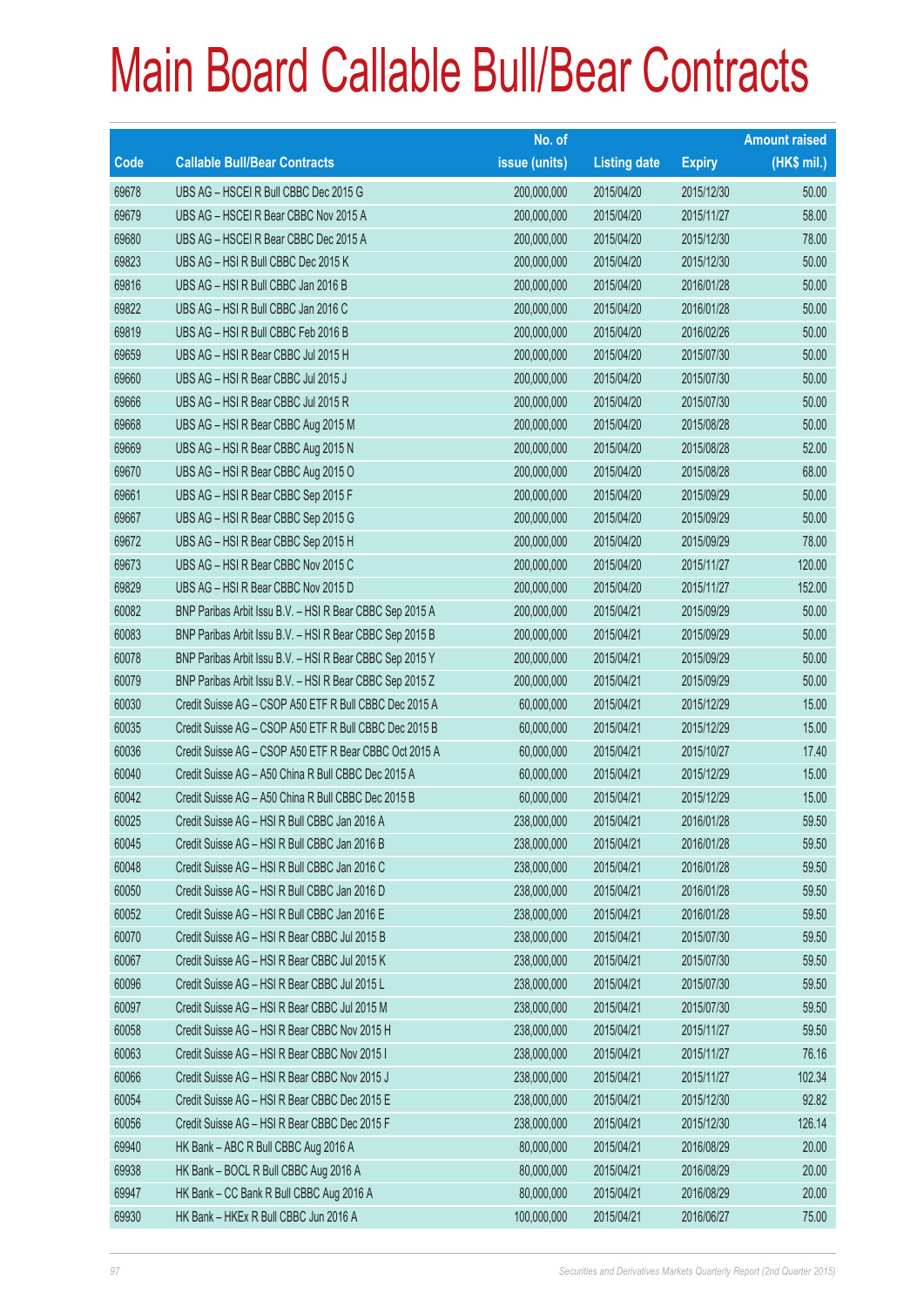|       |                                                                | No. of        |                     |               | <b>Amount raised</b> |
|-------|----------------------------------------------------------------|---------------|---------------------|---------------|----------------------|
| Code  | <b>Callable Bull/Bear Contracts</b>                            | issue (units) | <b>Listing date</b> | <b>Expiry</b> | (HK\$ mil.)          |
| 69935 | HK Bank - HKEx R Bull CBBC Jun 2016 B                          | 100,000,000   | 2015/04/21          | 2016/06/20    | 55.00                |
| 69936 | HK Bank - HKEx R Bull CBBC Jun 2016 C                          | 100,000,000   | 2015/04/21          | 2016/06/13    | 37.00                |
| 69937 | HK Bank - HKEx R Bear CBBC Jul 2016 A                          | 50,000,000    | 2015/04/21          | 2016/07/04    | 50.00                |
| 69913 | HK Bank - HSCEI R Bull CBBC Aug 2016 A                         | 100,000,000   | 2015/04/21          | 2016/08/30    | 25.00                |
| 69914 | HK Bank - HSCEI R Bear CBBC May 2016 A                         | 68,000,000    | 2015/04/21          | 2016/05/30    | 17.00                |
| 69919 | HK Bank - HSCEI R Bear CBBC May 2016 B                         | 68,000,000    | 2015/04/21          | 2016/05/30    | 18.36                |
| 69912 | HK Bank - HSI R Bull CBBC Apr 2016 B                           | 100,000,000   | 2015/04/21          | 2016/04/28    | 25.00                |
| 69920 | HK Bank - HSI R Bull CBBC Apr 2016 C                           | 100,000,000   | 2015/04/21          | 2016/04/28    | 25.00                |
| 69922 | HK Bank - HSI R Bear CBBC Apr 2016 B                           | 100,000,000   | 2015/04/21          | 2016/04/28    | 25.00                |
| 69924 | HK Bank - HSI R Bear CBBC Apr 2016 C                           | 100,000,000   | 2015/04/21          | 2016/04/28    | 25.00                |
| 69925 | HK Bank - HSI R Bear CBBC Apr 2016 D                           | 400,000,000   | 2015/04/21          | 2016/04/28    | 100.00               |
| 69907 | HK Bank - HSI R Bear CBBC May 2016 A                           | 400,000,000   | 2015/04/21          | 2016/05/30    | 100.00               |
| 69929 | HK Bank - HSI R Bear CBBC May 2016 B                           | 400,000,000   | 2015/04/21          | 2016/05/30    | 100.00               |
| 69945 | HK Bank - Ping An R Bull CBBC Oct 2016 A                       | 120,000,000   | 2015/04/21          | 2016/10/31    | 30.00                |
| 69946 | HK Bank - Ping An R Bear CBBC Apr 2016 A                       | 40,000,000    | 2015/04/21          | 2016/04/25    | 10.00                |
| 60002 | Standard Chartered Bank - HKEx R Bull CBBC Dec 2015 A          | 50,000,000    | 2015/04/21          | 2015/12/28    | 50.00                |
| 69995 | Standard Chartered Bank - HKEx R Bull CBBC Apr 2016 A          | 50,000,000    | 2015/04/21          | 2016/04/25    | 40.00                |
| 69993 | Standard Chartered Bank - HKEx R Bear CBBC Feb 2016 A          | 50,000,000    | 2015/04/21          | 2016/02/02    | 50.00                |
| 69998 | Standard Chartered Bank - HKEx R Bear CBBC Mar 2016 A          | 50,000,000    | 2015/04/21          | 2016/03/01    | 90.00                |
| 60005 | Standard Chartered Bank - HSI R Bull CBBC Jul 2015 U           | 100,000,000   | 2015/04/21          | 2015/07/30    | 25.00                |
| 60019 | Standard Chartered Bank - HSI R Bull CBBC Jul 2015 V           | 100,000,000   | 2015/04/21          | 2015/07/30    | 25.00                |
| 60020 | Standard Chartered Bank - HSI R Bear CBBC Jul 2015 O           | 100,000,000   | 2015/04/21          | 2015/07/30    | 25.00                |
| 60024 | Standard Chartered Bank - HSI R Bear CBBC Jul 2015 P           | 100,000,000   | 2015/04/21          | 2015/07/30    | 25.00                |
| 69948 | SGA Societe Generale Acceptance N.V - CSA50 R Bull CBBC Jan16C | 100,000,000   | 2015/04/21          | 2016/01/28    | 25.00                |
| 69952 | SGA Societe Generale Acceptance N.V - CSA50 R Bull CBBC Feb16D | 100,000,000   | 2015/04/21          | 2016/02/26    | 25.00                |
| 69953 | SGA Societe Generale Acceptance N.V - CSA50 R Bear CBBC Dec15B | 100,000,000   | 2015/04/21          | 2015/12/30    | 25.00                |
| 69954 | SGA Societe Generale Acceptance N.V - CSA50 R Bear CBBC Dec15C | 100,000,000   | 2015/04/21          | 2015/12/30    | 25.00                |
| 69962 | SGA Societe Generale Acceptance N.V - CSA50 R Bear CBBC Jan16A | 100,000,000   | 2015/04/21          | 2016/01/28    | 25.00                |
| 69967 | SGA Societe Generale Acceptance N.V. - A50 R Bull CBBC Jan16 C | 100,000,000   | 2015/04/21          | 2016/01/28    | 25.00                |
| 69968 | SGA Societe Generale Acceptance N.V. - HKEx R Bull CBBC Mar16A | 200,000,000   | 2015/04/21          | 2016/03/30    | 50.00                |
| 69969 | SGA Societe Generale Acceptance N.V. - HKEx R Bear CBBC Nov15B | 200,000,000   | 2015/04/21          | 2015/11/27    | 50.00                |
| 69970 | SGA Societe Generale Acceptance NV - HSCEI R Bull CBBC Dec15E  | 200,000,000   | 2015/04/21          | 2015/12/30    | 50.00                |
| 69973 | SGA Societe Generale Acceptance NV - HSCEI R Bull CBBC Jan16B  | 200,000,000   | 2015/04/21          | 2016/01/28    | 50.00                |
| 69987 | SGA Societe Generale Acceptance N.V. - HSI R Bull CBBC Nov15 A | 200,000,000   | 2015/04/21          | 2015/11/27    | 50.00                |
| 69989 | SGA Societe Generale Acceptance N.V. - HSI R Bull CBBC Nov15 C | 200,000,000   | 2015/04/21          | 2015/11/27    | 50.00                |
| 69990 | SGA Societe Generale Acceptance N.V. - HSI R Bull CBBC Nov15 D | 200,000,000   | 2015/04/21          | 2015/11/27    | 50.00                |
| 69992 | SGA Societe Generale Acceptance N.V. - HSI R Bull CBBC Nov15 E | 200,000,000   | 2015/04/21          | 2015/11/27    | 50.00                |
| 69986 | SGA Societe Generale Acceptance N.V. - HSI R Bull CBBC Jan16 R | 400,000,000   | 2015/04/21          | 2016/01/28    | 100.00               |
| 69974 | SGA Societe Generale Acceptance N.V. - HSI R Bull CBBC Feb16 A | 400,000,000   | 2015/04/21          | 2016/02/26    | 100.00               |
| 60089 | SGA Societe Generale Acceptance N.V. - HSI R Bear CBBC Oct15 W | 200,000,000   | 2015/04/21          | 2015/10/29    | 50.00                |
| 60091 | SGA Societe Generale Acceptance N.V. - HSI R Bear CBBC Oct15 X | 200,000,000   | 2015/04/21          | 2015/10/29    | 50.00                |
| 60092 | SGA Societe Generale Acceptance N.V. - HSI R Bear CBBC Oct15 Y | 200,000,000   | 2015/04/21          | 2015/10/29    | 50.00                |
| 60095 | SGA Societe Generale Acceptance N.V. - HSI R Bear CBBC Nov15 I | 200,000,000   | 2015/04/21          | 2015/11/27    | 50.00                |
| 60028 | UBS AG - HSI R Bull CBBC Nov 2015 S                            | 200,000,000   | 2015/04/21          | 2015/11/27    | 50.00                |
| 60026 | UBS AG - HSI R Bull CBBC Dec 2015 L                            | 200,000,000   | 2015/04/21          | 2015/12/30    | 50.00                |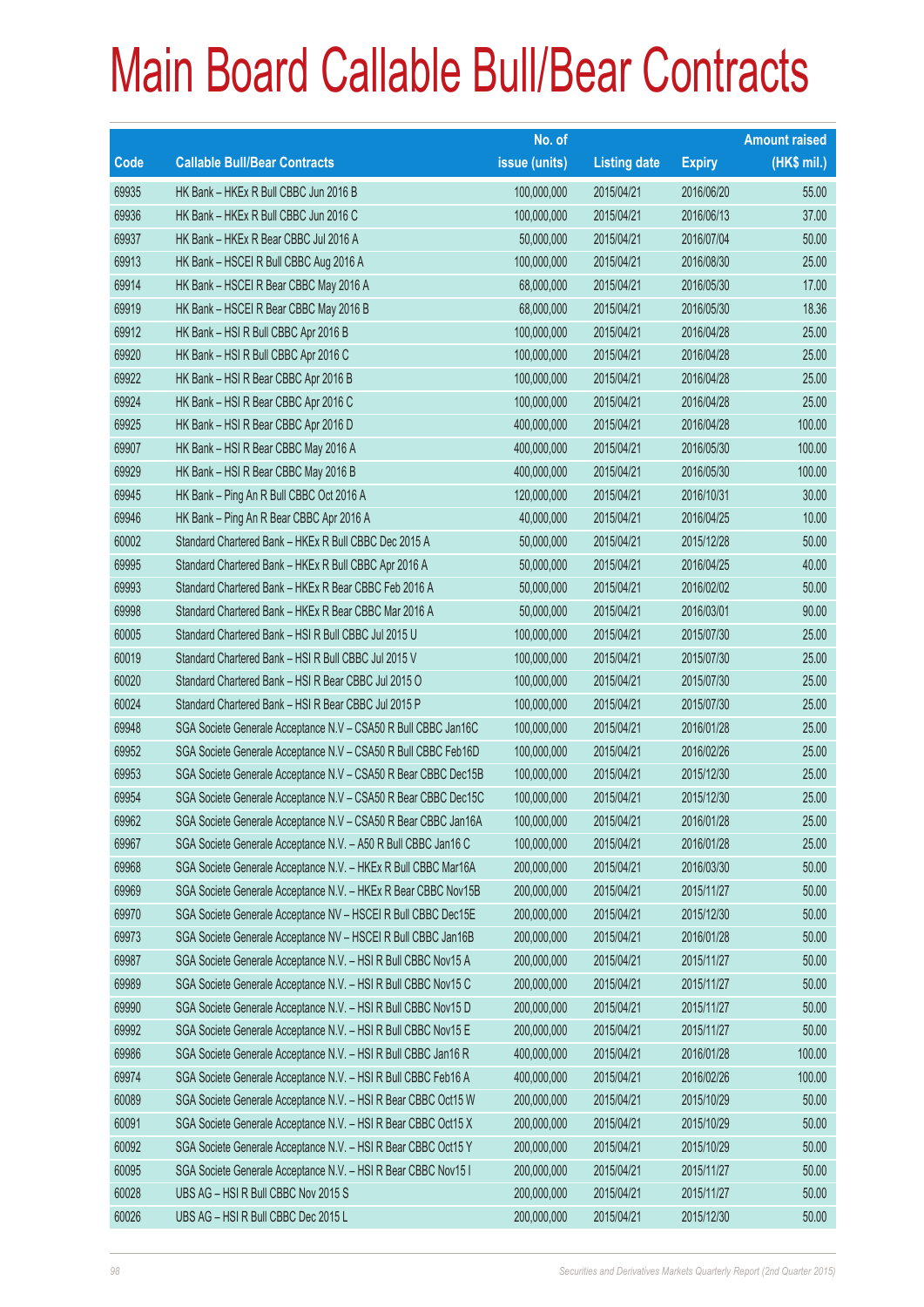|       |                                                                | No. of        |                     |               | <b>Amount raised</b> |
|-------|----------------------------------------------------------------|---------------|---------------------|---------------|----------------------|
| Code  | <b>Callable Bull/Bear Contracts</b>                            | issue (units) | <b>Listing date</b> | <b>Expiry</b> | $(HK$$ mil.)         |
| 60029 | UBS AG - HSI R Bull CBBC Feb 2016 C                            | 200,000,000   | 2015/04/21          | 2016/02/26    | 50.00                |
| 60098 | UBS AG - HSI R Bear CBBC Jul 2015 L                            | 200,000,000   | 2015/04/21          | 2015/07/30    | 50.00                |
| 60099 | UBS AG - HSI R Bear CBBC Jul 2015 M                            | 200,000,000   | 2015/04/21          | 2015/07/30    | 50.00                |
| 60108 | UBS AG - HSI R Bear CBBC Jul 2015 S                            | 200,000,000   | 2015/04/21          | 2015/07/30    | 50.00                |
| 60284 | BNP Paribas Arbit Issu B.V. - CSOP A50 ETF R Bull CBBC Dec151  | 100,000,000   | 2015/04/22          | 2015/12/30    | 25.00                |
| 60285 | BNP Paribas Arbit Issu B.V. - CSOP A50 ETF R Bull CBBC Dec15J  | 100,000,000   | 2015/04/22          | 2015/12/30    | 25.00                |
| 60282 | BNP Paribas Arbit Issu B.V. - A50 Ch R Bull CBBC Dec 2015 H    | 100,000,000   | 2015/04/22          | 2015/12/30    | 25.00                |
| 60286 | BNP Paribas Arbit Issu B.V. - HSCEI R Bull CBBC Dec 2015 J     | 100,000,000   | 2015/04/22          | 2015/12/30    | 25.00                |
| 60287 | BNP Paribas Arbit Issu B.V. - HSCEI R Bear CBBC Dec 2015 B     | 100,000,000   | 2015/04/22          | 2015/12/30    | 25.00                |
| 60171 | BNP Paribas Arbit Issu B.V. - HSI R Bear CBBC Aug 2015 A       | 200,000,000   | 2015/04/22          | 2015/08/28    | 50.00                |
| 60173 | BNP Paribas Arbit Issu B.V. - HSI R Bear CBBC Aug 2015 B       | 200,000,000   | 2015/04/22          | 2015/08/28    | 50.00                |
| 60212 | Credit Suisse AG - CSOP A50 ETF R Bull CBBC Nov 2015 A         | 60,000,000    | 2015/04/22          | 2015/11/24    | 15.00                |
| 60215 | Credit Suisse AG - CSOP A50 ETF R Bear CBBC Sep 2015 A         | 60,000,000    | 2015/04/22          | 2015/09/22    | 15.00                |
| 60217 | Credit Suisse AG - CSOP A50 ETF R Bear CBBC Sep 2015 B         | 60,000,000    | 2015/04/22          | 2015/09/22    | 22.80                |
| 60218 | Credit Suisse AG - A50 China R Bull CBBC Nov 2015 A            | 60,000,000    | 2015/04/22          | 2015/11/24    | 15.00                |
| 60219 | Credit Suisse AG - A50 China R Bull CBBC Nov 2015 B            | 60,000,000    | 2015/04/22          | 2015/11/24    | 15.00                |
| 60220 | Credit Suisse AG - A50 China R Bear CBBC Sep 2015 A            | 60,000,000    | 2015/04/22          | 2015/09/22    | 18.60                |
| 60224 | Credit Suisse AG - A50 China R Bear CBBC Sep 2015 B            | 60,000,000    | 2015/04/22          | 2015/09/22    | 22.20                |
| 60131 | Credit Suisse AG - HSCEI R Bull CBBC Dec 2015 C                | 108,000,000   | 2015/04/22          | 2015/12/30    | 27.00                |
| 60138 | Credit Suisse AG - HSCEI R Bull CBBC Dec 2015 D                | 108,000,000   | 2015/04/22          | 2015/12/30    | 27.00                |
| 60143 | Credit Suisse AG - HSCEI R Bear CBBC Jan 2016 A                | 128,000,000   | 2015/04/22          | 2016/01/28    | 33.28                |
| 60142 | Credit Suisse AG - HSCEI R Bear CBBC Feb 2016 A                | 128,000,000   | 2015/04/22          | 2016/02/26    | 44.80                |
| 60167 | Credit Suisse AG - HSI R Bull CBBC Dec 2015 C                  | 238,000,000   | 2015/04/22          | 2015/12/30    | 59.50                |
| 60333 | Credit Suisse AG - HSI R Bull CBBC Dec 2015 D                  | 238,000,000   | 2015/04/22          | 2015/12/30    | 59.50                |
| 60265 | Credit Suisse AG - HSI R Bear CBBC Aug 2015 N                  | 238,000,000   | 2015/04/22          | 2015/08/28    | 59.50                |
| 60262 | Credit Suisse AG - HSI R Bear CBBC Aug 2015 Q                  | 238,000,000   | 2015/04/22          | 2015/08/28    | 59.50                |
| 60120 | HK Bank - China Mobile R Bull CBBC Jan 2016 A                  | 120,000,000   | 2015/04/22          | 2016/01/13    | 30.00                |
| 60128 | HK Bank - CM Bank R Bull CBBC Jan 2016 A                       | 40,000,000    | 2015/04/22          | 2016/01/11    | 20.00                |
| 60115 | HK Bank - A50 R Bear CBBC Jan 2016 A                           | 50,000,000    | 2015/04/22          | 2016/01/25    | 19.00                |
| 60121 | HK Bank - Galaxy Ent R Bear CBBC Jan 2016 A                    | 60,000,000    | 2015/04/22          | 2016/01/11    | 52.80                |
| 60113 | HK Bank - HSI R Bull CBBC Mar 2016 F                           | 400,000,000   | 2015/04/22          | 2016/03/30    | 100.00               |
| 60129 | HK Bank - TCH R Bull CBBC Dec 2015 M                           | 100,000,000   | 2015/04/22          | 2015/12/14    | 25.00                |
| 60111 | HK Bank - TCH R Bull CBBC Jan 2016 F                           | 100,000,000   | 2015/04/22          | 2016/01/20    | 27.00                |
| 60130 | HK Bank - TCH R Bull CBBC Jan 2016 G                           | 100,000,000   | 2015/04/22          | 2016/01/13    | 25.00                |
| 60208 | Macquarie Bank Ltd. - HSI R Bull CBBC Aug 2015 F               | 40,000,000    | 2015/04/22          | 2015/08/28    | 10.40                |
| 60210 | Macquarie Bank Ltd. - HSI R Bull CBBC Aug 2015 G               | 40,000,000    | 2015/04/22          | 2015/08/28    | 10.20                |
| 60211 | Macquarie Bank Ltd. - HSI R Bull CBBC Aug 2015 H               | 40,000,000    | 2015/04/22          | 2015/08/28    | 10.00                |
| 60201 | Macquarie Bank Ltd. - HSI R Bear CBBC Aug 2015 D               | 40,000,000    | 2015/04/22          | 2015/08/28    | 10.40                |
| 60204 | Macquarie Bank Ltd. - HSI R Bear CBBC Aug 2015 E               | 40,000,000    | 2015/04/22          | 2015/08/28    | 10.20                |
| 60206 | Macquarie Bank Ltd. - HSI R Bear CBBC Aug 2015 F               | 40,000,000    | 2015/04/22          | 2015/08/28    | 10.00                |
| 60174 | Standard Chartered Bank - HSI R Bull CBBC Jul 2015 W           | 100,000,000   | 2015/04/22          | 2015/07/30    | 25.00                |
| 60185 | Standard Chartered Bank - HSI R Bull CBBC Jul 2015 X           | 100,000,000   | 2015/04/22          | 2015/07/30    | 25.00                |
| 60186 | Standard Chartered Bank - HSI R Bear CBBC Jul 2015 Q           | 100,000,000   | 2015/04/22          | 2015/07/30    | 25.00                |
| 60187 | Standard Chartered Bank - HSI R Bear CBBC Jul 2015 R           | 100,000,000   | 2015/04/22          | 2015/07/30    | 25.00                |
| 60319 | SGA Societe Generale Acceptance N.V. - HSI R Bull CBBC Feb16 B | 200,000,000   | 2015/04/22          | 2016/02/26    | 50.00                |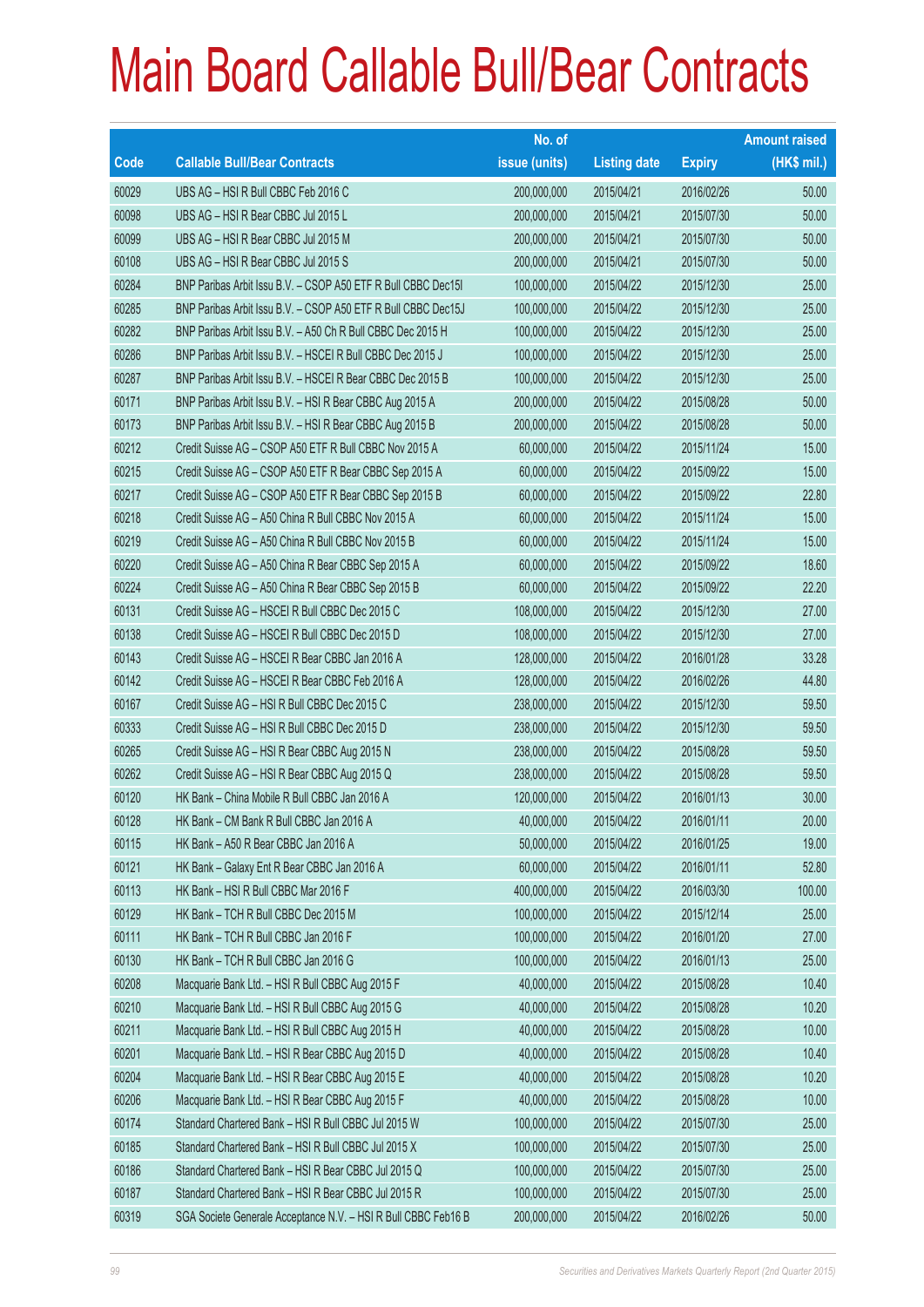|       |                                                                | No. of        |                     |               | <b>Amount raised</b> |
|-------|----------------------------------------------------------------|---------------|---------------------|---------------|----------------------|
| Code  | <b>Callable Bull/Bear Contracts</b>                            | issue (units) | <b>Listing date</b> | <b>Expiry</b> | $(HK$$ mil.)         |
| 60321 | SGA Societe Generale Acceptance N.V. - HSI R Bull CBBC Feb16 C | 200,000,000   | 2015/04/22          | 2016/02/26    | 50.00                |
| 60323 | SGA Societe Generale Acceptance N.V. - HSI R Bear CBBC Sep15 R | 200,000,000   | 2015/04/22          | 2015/09/29    | 50.00                |
| 60332 | SGA Societe Generale Acceptance NV - PingAn R Bull CBBC Feb16A | 300,000,000   | 2015/04/22          | 2016/02/26    | 75.00                |
| 60324 | SGA Societe Generale Acceptance NV - PingAn R Bull CBBC Mar16A | 300,000,000   | 2015/04/22          | 2016/03/30    | 75.00                |
| 60261 | UBS AG - A50 China R Bull CBBC Feb 2016 D                      | 50,000,000    | 2015/04/22          | 2016/02/29    | 12.50                |
| 60227 | UBS AG - HKEx R Bull CBBC Jun 2016 A                           | 50,000,000    | 2015/04/22          | 2016/06/20    | 16.25                |
| 60232 | UBS AG - HKEx R Bear CBBC Apr 2016 A                           | 50,000,000    | 2015/04/22          | 2016/04/11    | 39.50                |
| 60240 | UBS AG - HSBC R Bull CBBC Jun 2016 B                           | 100,000,000   | 2015/04/22          | 2016/06/13    | 25.00                |
| 60301 | UBS AG - HSCEI R Bear CBBC Oct 2015 B                          | 200,000,000   | 2015/04/22          | 2015/10/29    | 50.00                |
| 60310 | UBS AG - HSI R Bull CBBC Nov 2015 U                            | 200,000,000   | 2015/04/22          | 2015/11/27    | 50.00                |
| 60318 | UBS AG - HSI R Bull CBBC Nov 2015 V                            | 200,000,000   | 2015/04/22          | 2015/11/27    | 50.00                |
| 60288 | UBS AG - HSI R Bear CBBC Jul 2015 U                            | 200,000,000   | 2015/04/22          | 2015/07/30    | 50.00                |
| 60297 | UBS AG - HSI R Bear CBBC Jul 2015 V                            | 200,000,000   | 2015/04/22          | 2015/07/30    | 50.00                |
| 60237 | UBS AG - Ping An R Bull CBBC Aug 2016 A                        | 50,000,000    | 2015/04/22          | 2016/08/08    | 12.50                |
| 60238 | UBS AG - Ping An R Bear CBBC May 2016 A                        | 50,000,000    | 2015/04/22          | 2016/05/16    | 12.50                |
| 60234 | UBS AG - TCH R Bull CBBC Jun 2016 A                            | 50,000,000    | 2015/04/22          | 2016/06/13    | 12.50                |
| 60236 | UBS AG - Tencent R Bear CBBC Apr 2016 A                        | 50,000,000    | 2015/04/22          | 2016/04/18    | 14.25                |
| 60409 | BNP Paribas Arbit Issu B.V. - HSI R Bear CBBC Aug 2015 C       | 200,000,000   | 2015/04/23          | 2015/08/28    | 50.00                |
| 60461 | Credit Suisse AG - CSOP A50 ETF R Bull CBBC Jan 2016 A         | 60,000,000    | 2015/04/23          | 2016/01/26    | 15.00                |
| 60467 | Credit Suisse AG - CSOP A50 ETF R Bear CBBC Oct 2015 B         | 60,000,000    | 2015/04/23          | 2015/10/27    | 26.40                |
| 60462 | Credit Suisse AG - CSOP A50 ETF R Bear CBBC Nov 2015 A         | 60,000,000    | 2015/04/23          | 2015/11/24    | 16.80                |
| 60468 | Credit Suisse AG - CSOP A50 ETF R Bear CBBC Nov 2015 B         | 60,000,000    | 2015/04/23          | 2015/11/24    | 31.80                |
| 60469 | Credit Suisse AG - CSOP A50 ETF R Bear CBBC Dec 2015 A         | 60,000,000    | 2015/04/23          | 2015/12/29    | 37.20                |
| 60470 | Credit Suisse AG - A50 China R Bull CBBC Jan 2016 A            | 60,000,000    | 2015/04/23          | 2016/01/26    | 15.00                |
| 60471 | Credit Suisse AG - A50 China R Bear CBBC Oct 2015 A            | 60,000,000    | 2015/04/23          | 2015/10/27    | 22.20                |
| 60472 | Credit Suisse AG - A50 China R Bear CBBC Nov 2015 A            | 60,000,000    | 2015/04/23          | 2015/11/24    | 26.40                |
| 60479 | Credit Suisse AG - A50 China R Bear CBBC Nov 2015 B            | 60,000,000    | 2015/04/23          | 2015/11/24    | 34.20                |
| 60473 | Credit Suisse AG - A50 China R Bear CBBC Dec 2015 A            | 60,000,000    | 2015/04/23          | 2015/12/29    | 30.00                |
| 60482 | Credit Suisse AG - HSI R Bull CBBC Oct 2015 D                  | 238,000,000   | 2015/04/23          | 2015/10/29    | 59.50                |
| 60484 | Credit Suisse AG - HSI R Bull CBBC Oct 2015 E                  | 238,000,000   | 2015/04/23          | 2015/10/29    | 59.50                |
| 60437 | Credit Suisse AG - HSI R Bear CBBC Sep 2015 W                  | 238,000,000   | 2015/04/23          | 2015/09/29    | 59.50                |
| 60455 | Credit Suisse AG - HSI R Bear CBBC Sep 2015 X                  | 238,000,000   | 2015/04/23          | 2015/09/29    | 59.50                |
| 60335 | HK Bank - CAM CSI300 R Bull CBBC Jan 2016 B                    | 100,000,000   | 2015/04/23          | 2016/01/25    | 53.00                |
| 60375 | HK Bank - China Mobile R Bear CBBC Dec 2015 B                  | 60,000,000    | 2015/04/23          | 2015/12/14    | 15.00                |
| 60384 | HK Bank - CUni R Bull CBBC Jan 2016 C                          | 50,000,000    | 2015/04/23          | 2016/01/18    | 12.50                |
| 60372 | HK Bank - CC Bank R Bull CBBC Feb 2016 A                       | 80,000,000    | 2015/04/23          | 2016/02/01    | 20.00                |
| 60366 | HK Bank - CC Bank R Bear CBBC Feb 2016 B                       | 40,000,000    | 2015/04/23          | 2016/02/01    | 10.00                |
| 60363 | HK Bank - Minsheng Bank R Bull CBBC Jan 2016 B                 | 60,000,000    | 2015/04/23          | 2016/01/25    | 15.00                |
| 60364 | HK Bank - CNOOC R Bull CBBC Jan 2016 C                         | 60,000,000    | 2015/04/23          | 2016/01/18    | 15.00                |
| 60356 | HK Bank - CSOP A50 ETF R Bull CBBC Feb 2016 I                  | 200,000,000   | 2015/04/23          | 2016/02/22    | 50.00                |
| 60400 | HK Bank - CSOP A50 ETF R Bull CBBC Mar 2016 C                  | 200,000,000   | 2015/04/23          | 2016/03/21    | 50.00                |
| 60359 | HK Bank - CSOP A50 ETF R Bear CBBC Feb 2016 D                  | 40,000,000    | 2015/04/23          | 2016/02/22    | 15.20                |
| 60344 | HK Bank - A50 R Bull CBBC Feb 2016 I                           | 200,000,000   | 2015/04/23          | 2016/02/29    | 50.00                |
| 60340 | HK Bank - A50 R Bull CBBC Mar 2016 E                           | 200,000,000   | 2015/04/23          | 2016/03/21    | 50.00                |
| 60345 | HK Bank - A50 R Bear CBBC Jan 2016 B                           | 50,000,000    | 2015/04/23          | 2016/01/25    | 19.00                |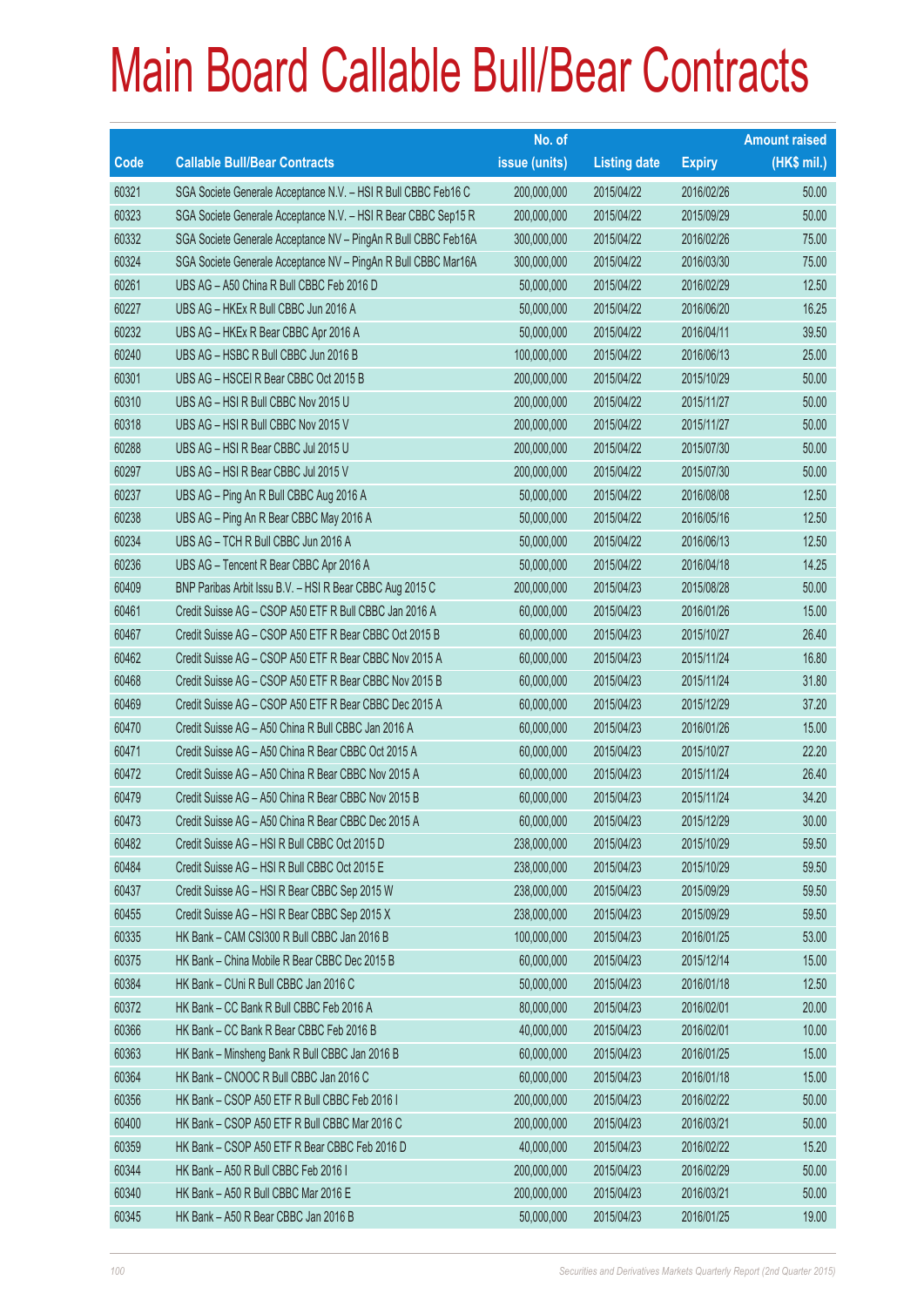|       |                                                          | No. of        |                     |               | <b>Amount raised</b> |
|-------|----------------------------------------------------------|---------------|---------------------|---------------|----------------------|
| Code  | <b>Callable Bull/Bear Contracts</b>                      | issue (units) | <b>Listing date</b> | <b>Expiry</b> | (HK\$ mil.)          |
| 60379 | HK Bank - Galaxy Ent R Bear CBBC Feb 2016 A              | 60,000,000    | 2015/04/23          | 2016/02/01    | 44.40                |
| 60365 | HK Bank - HKEx R Bull CBBC Jun 2016 D                    | 100,000,000   | 2015/04/23          | 2016/06/13    | 34.00                |
| 60389 | HK Bank - HKEx R Bear CBBC Jan 2016 C                    | 50,000,000    | 2015/04/23          | 2016/01/18    | 30.00                |
| 60387 | HK Bank - HKEx R Bear CBBC Feb 2016 B                    | 50,000,000    | 2015/04/23          | 2016/02/22    | 42.50                |
| 60374 | HK Bank - HSCEI R Bull CBBC Mar 2016 B                   | 100,000,000   | 2015/04/23          | 2016/03/30    | 25.00                |
| 60381 | HK Bank - Haitong Sec R Bull CBBC Feb 2016 A             | 60,000,000    | 2015/04/23          | 2016/02/01    | 30.60                |
| 60351 | HK Bank - TCH R Bear CBBC Jan 2016 E                     | 100,000,000   | 2015/04/23          | 2016/01/18    | 25.00                |
| 60429 | Standard Chartered Bank - HSI R Bull CBBC Jul 2015 Y     | 100,000,000   | 2015/04/23          | 2015/07/30    | 25.00                |
| 60411 | Standard Chartered Bank - HSI R Bear CBBC Jul 2015 S     | 100,000,000   | 2015/04/23          | 2015/07/30    | 34.00                |
| 60416 | Standard Chartered Bank - HSI R Bear CBBC Jul 2015 T     | 100,000,000   | 2015/04/23          | 2015/07/30    | 25.00                |
| 60485 | UBS AG - HSI R Bull CBBC Oct 2015 R                      | 200,000,000   | 2015/04/23          | 2015/10/29    | 50.00                |
| 60457 | UBS AG - HSI R Bear CBBC Jul 2015 W                      | 200,000,000   | 2015/04/23          | 2015/07/30    | 50.00                |
| 60691 | BNP Paribas Arbit Issu B.V. - HSI R Bear CBBC Aug 2015 D | 200,000,000   | 2015/04/24          | 2015/08/28    | 50.00                |
| 60616 | Credit Suisse AG - BOCL R Bull CBBC Oct 2015 A           | 60,000,000    | 2015/04/24          | 2015/10/28    | 15.00                |
| 60612 | Credit Suisse AG - CCB R Bull CBBC Oct 2015 A            | 60,000,000    | 2015/04/24          | 2015/10/28    | 15.00                |
| 60660 | Credit Suisse AG - HSI R Bull CBBC Oct 2015 F            | 238,000,000   | 2015/04/24          | 2015/10/29    | 59.50                |
| 60670 | Credit Suisse AG - HSI R Bull CBBC Oct 2015 G            | 238,000,000   | 2015/04/24          | 2015/10/29    | 59.50                |
| 60554 | Credit Suisse AG - HSI R Bear CBBC Jul 2015 A            | 238,000,000   | 2015/04/24          | 2015/07/30    | 90.44                |
| 60547 | Credit Suisse AG - HSI R Bear CBBC Jul 2015 N            | 238,000,000   | 2015/04/24          | 2015/07/30    | 90.44                |
| 60541 | Credit Suisse AG - HSI R Bear CBBC Aug 2015 C            | 238,000,000   | 2015/04/24          | 2015/08/28    | 59.50                |
| 60542 | Credit Suisse AG - HSI R Bear CBBC Aug 2015 D            | 238,000,000   | 2015/04/24          | 2015/08/28    | 59.50                |
| 60544 | Credit Suisse AG - HSI R Bear CBBC Aug 2015 E            | 238,000,000   | 2015/04/24          | 2015/08/28    | 59.50                |
| 60543 | Credit Suisse AG - HSI R Bear CBBC Oct 2015 P            | 238,000,000   | 2015/04/24          | 2015/10/29    | 59.50                |
| 60546 | Credit Suisse AG - HSI R Bear CBBC Oct 2015 Q            | 238,000,000   | 2015/04/24          | 2015/10/29    | 90.44                |
| 60611 | Credit Suisse AG - ICBC R Bull CBBC Oct 2015 A           | 60,000,000    | 2015/04/24          | 2015/10/28    | 15.00                |
| 60592 | Credit Suisse AG - TCH R Bull CBBC Nov 2015 B            | 60,000,000    | 2015/04/24          | 2015/11/24    | 15.00                |
| 60602 | Credit Suisse AG - TCH R Bear CBBC Sep 2015 C            | 60,000,000    | 2015/04/24          | 2015/09/23    | 15.00                |
| 60509 | HK Bank - AIA R Bull CBBC Jan 2016 B                     | 60,000,000    | 2015/04/24          | 2016/01/11    | 31.20                |
| 60495 | HK Bank - BOCL R Bear CBBC Feb 2016 A                    | 40,000,000    | 2015/04/24          | 2016/02/22    | 10.00                |
| 60502 | HK Bank - China Mobile R Bull CBBC Jan 2016 B            | 120,000,000   | 2015/04/24          | 2016/01/18    | 30.00                |
| 60500 | HK Bank - CITIC Sec R Bull CBBC Feb 2016 A               | 60,000,000    | 2015/04/24          | 2016/02/15    | 34.80                |
| 60488 | HK Bank - CNOOC R Bull CBBC Feb 2016 B                   | 60,000,000    | 2015/04/24          | 2016/02/22    | 15.00                |
| 60524 | HK Bank - CPIC R Bull CBBC Jan 2016 A                    | 60,000,000    | 2015/04/24          | 2016/01/25    | 36.00                |
| 60505 | HK Bank - CSOP A50 ETF R Bull CBBC Jan 2016 Z            | 200,000,000   | 2015/04/24          | 2016/01/28    | 50.00                |
| 60507 | HK Bank - CSOP A50 ETF R Bull CBBC Feb 2016 J            | 200,000,000   | 2015/04/24          | 2016/02/22    | 50.00                |
| 60504 | HK Bank - CSOP A50 ETF R Bull CBBC Mar 2016 D            | 200,000,000   | 2015/04/24          | 2016/03/07    | 50.00                |
| 60498 | HK Bank - A50 R Bull CBBC Jan 2016 W                     | 200,000,000   | 2015/04/24          | 2016/01/28    | 50.00                |
| 60489 | HK Bank - A50 R Bull CBBC Feb 2016 J                     | 200,000,000   | 2015/04/24          | 2016/02/29    | 50.00                |
| 60503 | HK Bank - A50 R Bull CBBC Feb 2016 K                     | 200,000,000   | 2015/04/24          | 2016/02/29    | 50.00                |
| 60494 | HK Bank - A50 R Bear CBBC Feb 2016 E                     | 50,000,000    | 2015/04/24          | 2016/02/22    | 17.50                |
| 60499 | HK Bank – HKEx R Bear CBBC Dec 2015 C                    | 50,000,000    | 2015/04/24          | 2015/12/21    | 21.00                |
| 60496 | HK Bank - HSCEI R Bull CBBC Jan 2016 D                   | 100,000,000   | 2015/04/24          | 2016/01/28    | 25.00                |
| 60497 | HK Bank - HSI R Bull CBBC Jan 2016 G                     | 100,000,000   | 2015/04/24          | 2016/01/28    | 25.00                |
| 60501 | HK Bank - Haitong Sec R Bull CBBC Jan 2016 B             | 60,000,000    | 2015/04/24          | 2016/01/27    | 25.80                |
| 60486 | HK Bank - PetCh R Bull CBBC Feb 2016 A                   | 60,000,000    | 2015/04/24          | 2016/02/22    | 15.00                |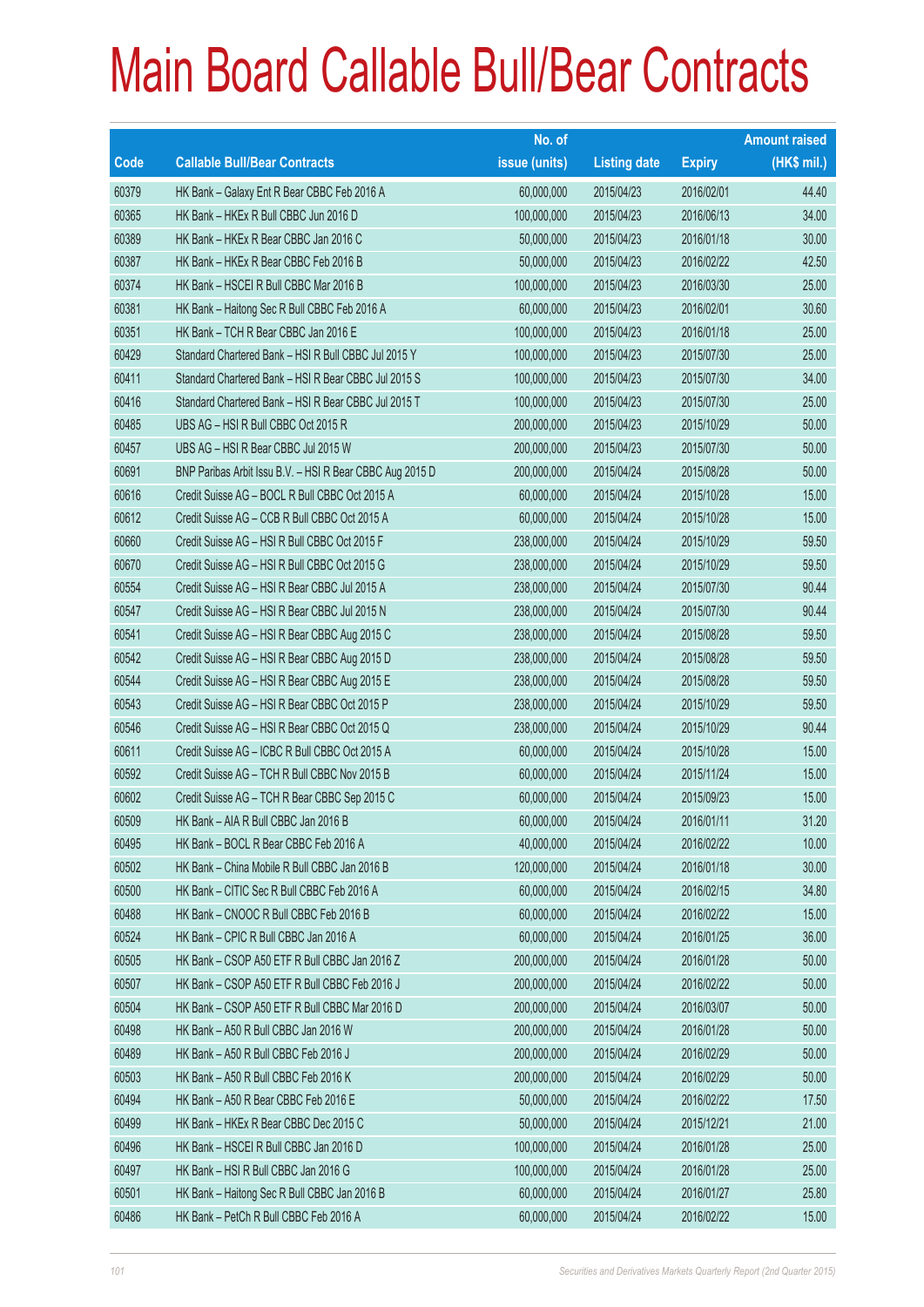|             |                                                                | No. of        |                     |               | <b>Amount raised</b> |
|-------------|----------------------------------------------------------------|---------------|---------------------|---------------|----------------------|
| <b>Code</b> | <b>Callable Bull/Bear Contracts</b>                            | issue (units) | <b>Listing date</b> | <b>Expiry</b> | (HK\$ mil.)          |
| 60671       | J P Morgan SP BV - HSCEI R Bull CBBC Nov 2015 D                | 100,000,000   | 2015/04/24          | 2015/11/27    | 25.00                |
| 60672       | J P Morgan SP BV - HSCEI R Bull CBBC Dec 2015 E                | 100,000,000   | 2015/04/24          | 2015/12/30    | 25.00                |
| 60673       | J P Morgan SP BV - HSCEI R Bull CBBC Jan 2016 A                | 100,000,000   | 2015/04/24          | 2016/01/28    | 25.00                |
| 60680       | J P Morgan SP BV - HSCEI R Bear CBBC Dec 2015 D                | 100,000,000   | 2015/04/24          | 2015/12/30    | 25.00                |
| 60681       | J P Morgan SP BV - HSCEI R Bear CBBC Jan 2016 B                | 100,000,000   | 2015/04/24          | 2016/01/28    | 25.00                |
| 60561       | J P Morgan SP BV - HSI R Bull CBBC Nov 2015 T                  | 200,000,000   | 2015/04/24          | 2015/11/27    | 50.00                |
| 60569       | J P Morgan SP BV - HSI R Bull CBBC Dec 2015 H                  | 200,000,000   | 2015/04/24          | 2015/12/30    | 50.00                |
| 60572       | J P Morgan SP BV - HSI R Bull CBBC Jan 2016 H                  | 200,000,000   | 2015/04/24          | 2016/01/28    | 50.00                |
| 60573       | J P Morgan SP BV - HSI R Bull CBBC Feb 2016 H                  | 200,000,000   | 2015/04/24          | 2016/02/26    | 50.00                |
| 60683       | J P Morgan SP BV - HSI R Bull CBBC Feb 2016 I                  | 200,000,000   | 2015/04/24          | 2016/02/26    | 50.00                |
| 60578       | J P Morgan SP BV - HSI R Bear CBBC Jul 2015 C                  | 200,000,000   | 2015/04/24          | 2015/07/30    | 50.00                |
| 60684       | J P Morgan SP BV - HSI R Bear CBBC Jul 2015 D                  | 200,000,000   | 2015/04/24          | 2015/07/30    | 50.00                |
| 60579       | JP Morgan SP BV - HSI R Bear CBBC Aug 2015 K                   | 200,000,000   | 2015/04/24          | 2015/08/28    | 50.00                |
| 60582       | J P Morgan SP BV - HSI R Bear CBBC Sep 2015 F                  | 200,000,000   | 2015/04/24          | 2015/09/29    | 50.00                |
| 60583       | JP Morgan SP BV - HSI R Bear CBBC Oct 2015 C                   | 200,000,000   | 2015/04/24          | 2015/10/29    | 50.00                |
| 60584       | J P Morgan SP BV - HSI R Bear CBBC Feb 2016 C                  | 200,000,000   | 2015/04/24          | 2016/02/26    | 50.00                |
| 60588       | JP Morgan SP BV - HSIR Bear CBBC Feb 2016 D                    | 200,000,000   | 2015/04/24          | 2016/02/26    | 50.00                |
| 60589       | J P Morgan SP BV - HSI R Bear CBBC Feb 2016 E                  | 200,000,000   | 2015/04/24          | 2016/02/26    | 50.00                |
| 60526       | Standard Chartered Bank - HSCEI R Bull CBBC Oct 2015 F         | 100,000,000   | 2015/04/24          | 2015/10/29    | 25.00                |
| 60527       | Standard Chartered Bank - HSCEI R Bear CBBC Jul 2015 D         | 100,000,000   | 2015/04/24          | 2015/07/30    | 25.00                |
| 60531       | Standard Chartered Bank - HSCEI R Bear CBBC Jul 2015 E         | 100,000,000   | 2015/04/24          | 2015/07/30    | 25.00                |
| 60621       | SGA Societe Generale Acceptance N.V - CSA50 R Bull CBBC Jan16D | 100,000,000   | 2015/04/24          | 2016/01/28    | 25.00                |
| 60620       | SGA Societe Generale Acceptance N.V - CSA50 R Bull CBBC Feb16E | 100,000,000   | 2015/04/24          | 2016/02/26    | 29.00                |
| 60624       | SGA Societe Generale Acceptance N.V - CSA50 R Bull CBBC Mar16C | 100,000,000   | 2015/04/24          | 2016/03/30    | 25.00                |
| 60628       | SGA Societe Generale Acceptance N.V - CSA50 R Bear CBBC Oct15B | 100,000,000   | 2015/04/24          | 2015/10/29    | 25.00                |
| 60631       | SGA Societe Generale Acceptance N.V - CSA50 R Bear CBBC Nov16A | 100,000,000   | 2015/04/24          | 2016/11/29    | 27.00                |
| 60643       | SGA Societe Generale Acceptance N.V. - A50 R Bull CBBC Jan16 D | 100,000,000   | 2015/04/24          | 2016/01/28    | 25.00                |
| 60635       | SGA Societe Generale Acceptance N.V. - A50 R Bull CBBC Feb16 D | 100,000,000   | 2015/04/24          | 2016/02/26    | 27.00                |
| 60640       | SGA Societe Generale Acceptance N.V. - A50 R Bull CBBC Mar16 B | 100,000,000   | 2015/04/24          | 2016/03/30    | 25.00                |
| 60641       | SGA Societe Generale Acceptance N.V. - A50 R Bull CBBC Apr16 A | 100,000,000   | 2015/04/24          | 2016/04/28    | 25.00                |
| 60646       | SGA Societe Generale Acceptance N.V. - A50 R Bear CBBC Nov15B  | 100,000,000   | 2015/04/24          | 2015/11/27    | 25.00                |
| 60647       | SGA Societe Generale Acceptance N.V. - HSI R Bull CBBC Feb16 D | 200,000,000   | 2015/04/24          | 2016/02/26    | 50.00                |
| 60537       | SGA Societe Generale Acceptance N.V. - HSI R Bear CBBC Sep15 S | 200,000,000   | 2015/04/24          | 2015/09/29    | 50.00                |
| 60540       | SGA Societe Generale Acceptance N.V. - HSI R Bear CBBC Sep15 T | 200,000,000   | 2015/04/24          | 2015/09/29    | 50.00                |
| 60649       | UBS AG - HSI R Bull CBBC Nov 2015 W                            | 200,000,000   | 2015/04/24          | 2015/11/27    | 50.00                |
| 60657       | UBS AG - HSI R Bull CBBC Dec 2015 M                            | 200,000,000   | 2015/04/24          | 2015/12/30    | 50.00                |
| 60555       | UBS AG - HSI R Bear CBBC Jul 2015 B                            | 200,000,000   | 2015/04/24          | 2015/07/30    | 50.00                |
| 60558       | UBS AG - HSI R Bear CBBC Jul 2015 D                            | 200,000,000   | 2015/04/24          | 2015/07/30    | 50.00                |
| 60682       | UBS AG - HSI R Bear CBBC Jul 2015 E                            | 200,000,000   | 2015/04/24          | 2015/07/30    | 50.00                |
| 60911       | BNP Paribas Arbit Issu B.V. - HSCEI R Bull CBBC Dec 2015 K     | 100,000,000   | 2015/04/27          | 2015/12/30    | 25.00                |
| 60912       | BNP Paribas Arbit Issu B.V. - HSCEI R Bear CBBC Dec 2015 C     | 100,000,000   | 2015/04/27          | 2015/12/30    | 25.00                |
| 60836       | BNP Paribas Arbit Issu B.V. - HSI R Bull CBBC Jan 2016 S       | 200,000,000   | 2015/04/27          | 2016/01/28    | 50.00                |
| 60848       | BNP Paribas Arbit Issu B.V. - HSI R Bull CBBC Jan 2016 T       | 200,000,000   | 2015/04/27          | 2016/01/28    | 50.00                |
| 60853       | BNP Paribas Arbit Issu B.V. - HSI R Bull CBBC Jan 2016 U       | 200,000,000   | 2015/04/27          | 2016/01/28    | 50.00                |
| 60854       | BNP Paribas Arbit Issu B.V. - HSI R Bull CBBC Jan 2016 V       | 200,000,000   | 2015/04/27          | 2016/01/28    | 50.00                |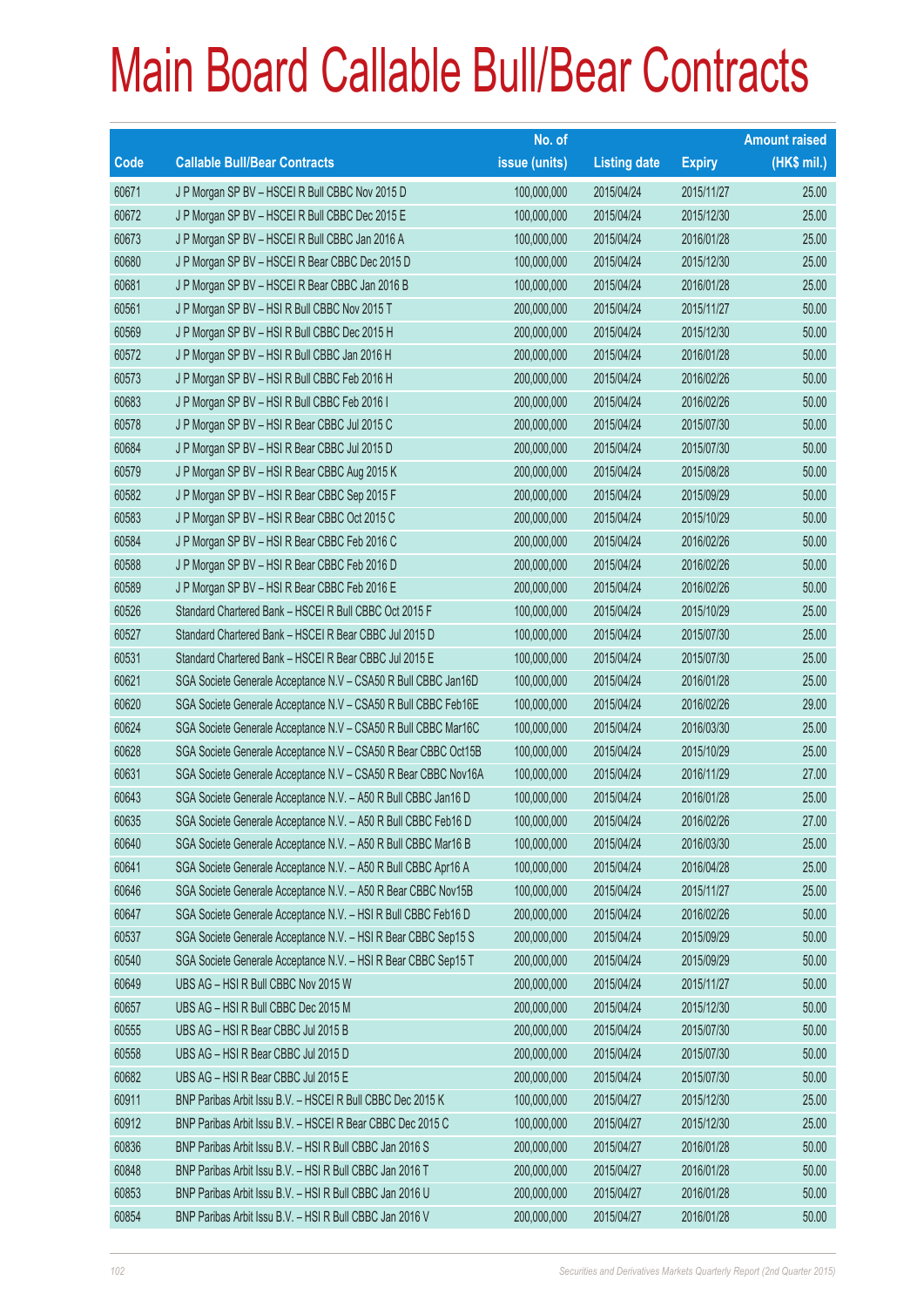|       |                                                          | No. of        |                     |               | <b>Amount raised</b> |
|-------|----------------------------------------------------------|---------------|---------------------|---------------|----------------------|
| Code  | <b>Callable Bull/Bear Contracts</b>                      | issue (units) | <b>Listing date</b> | <b>Expiry</b> | $(HK$$ mil.)         |
| 60857 | BNP Paribas Arbit Issu B.V. - HSI R Bull CBBC Jan 2016 W | 200,000,000   | 2015/04/27          | 2016/01/28    | 50.00                |
| 60860 | BNP Paribas Arbit Issu B.V. - HSI R Bull CBBC Jan 2016 X | 200,000,000   | 2015/04/27          | 2016/01/28    | 50.00                |
| 60906 | BNP Paribas Arbit Issu B.V. - HSI R Bear CBBC Aug 2015 E | 200,000,000   | 2015/04/27          | 2015/08/28    | 50.00                |
| 60907 | BNP Paribas Arbit Issu B.V. - HSI R Bear CBBC Aug 2015 F | 200,000,000   | 2015/04/27          | 2015/08/28    | 50.00                |
| 60909 | BNP Paribas Arbit Issu B.V. - HSI R Bear CBBC Aug 2015 G | 200,000,000   | 2015/04/27          | 2015/08/28    | 50.00                |
| 60910 | BNP Paribas Arbit Issu B.V. - HSI R Bear CBBC Aug 2015 H | 200,000,000   | 2015/04/27          | 2015/08/28    | 50.00                |
| 60784 | Credit Suisse AG - HSCEI R Bull CBBC Oct 2015 G          | 108,000,000   | 2015/04/27          | 2015/10/29    | 27.00                |
| 60787 | Credit Suisse AG - HSCEI R Bear CBBC Aug 2015 C          | 108,000,000   | 2015/04/27          | 2015/08/28    | 27.00                |
| 60884 | Credit Suisse AG - HSCEI R Bear CBBC Aug 2015 D          | 108,000,000   | 2015/04/27          | 2015/08/28    | 27.00                |
| 60886 | Credit Suisse AG - HSCEI R Bear CBBC Aug 2015 E          | 108,000,000   | 2015/04/27          | 2015/08/28    | 27.00                |
| 60779 | Credit Suisse AG - HSI R Bull CBBC Nov 2015 S            | 238,000,000   | 2015/04/27          | 2015/11/27    | 59.50                |
| 60780 | Credit Suisse AG - HSI R Bull CBBC Nov 2015 T            | 238,000,000   | 2015/04/27          | 2015/11/27    | 59.50                |
| 60820 | Credit Suisse AG - HSI R Bull CBBC Nov 2015 U            | 238,000,000   | 2015/04/27          | 2015/11/27    | 59.50                |
| 60824 | Credit Suisse AG - HSI R Bull CBBC Nov 2015 V            | 238,000,000   | 2015/04/27          | 2015/11/27    | 59.50                |
| 60826 | Credit Suisse AG - HSI R Bull CBBC Nov 2015 W            | 238,000,000   | 2015/04/27          | 2015/11/27    | 59.50                |
| 60832 | Credit Suisse AG - HSI R Bull CBBC Dec 2015 E            | 238,000,000   | 2015/04/27          | 2015/12/30    | 59.50                |
| 60887 | Credit Suisse AG - HSI R Bear CBBC Aug 2015 F            | 238,000,000   | 2015/04/27          | 2015/08/28    | 59.50                |
| 60895 | Credit Suisse AG - HSI R Bear CBBC Aug 2015 G            | 238,000,000   | 2015/04/27          | 2015/08/28    | 59.50                |
| 60889 | Credit Suisse AG - HSI R Bear CBBC Aug 2015 R            | 238,000,000   | 2015/04/27          | 2015/08/28    | 59.50                |
| 60890 | Credit Suisse AG - HSI R Bear CBBC Aug 2015 S            | 238,000,000   | 2015/04/27          | 2015/08/28    | 59.50                |
| 60720 | HK Bank - CAM CSI300 R Bull CBBC Mar 2016 B              | 100,000,000   | 2015/04/27          | 2016/03/21    | 54.00                |
| 60732 | HK Bank - Sinopec Corp R Bull CBBC Feb 2016 A            | 80,000,000    | 2015/04/27          | 2016/02/22    | 20.00                |
| 60699 | HK Bank - CSOP A50 ETF R Bull CBBC Jan 2016 B            | 200,000,000   | 2015/04/27          | 2016/01/25    | 50.00                |
| 60714 | HK Bank - CSOP A50 ETF R Bear CBBC Mar 2016 A            | 40,000,000    | 2015/04/27          | 2016/03/21    | 16.00                |
| 60698 | HK Bank - A50 R Bear CBBC Mar 2016 A                     | 50,000,000    | 2015/04/27          | 2016/03/14    | 21.50                |
| 60731 | HK Bank - HKEx R Bear CBBC Jan 2016 D                    | 50,000,000    | 2015/04/27          | 2016/01/11    | 17.50                |
| 60723 | HK Bank - HSI R Bull CBBC Apr 2016 D                     | 400,000,000   | 2015/04/27          | 2016/04/28    | 100.00               |
| 60724 | HK Bank - HSI R Bear CBBC Apr 2016 E                     | 100,000,000   | 2015/04/27          | 2016/04/28    | 25.00                |
| 60725 | HK Bank - HSI R Bear CBBC May 2016 C                     | 100,000,000   | 2015/04/27          | 2016/05/30    | 25.00                |
| 60727 | HK Bank - Ping An R Bull CBBC Jan 2016 E                 | 120,000,000   | 2015/04/27          | 2016/01/25    | 30.00                |
| 60733 | HK Bank - Ping An R Bull CBBC Jan 2016 F                 | 120,000,000   | 2015/04/27          | 2016/01/18    | 30.00                |
| 60736 | HK Bank - Ping An R Bear CBBC Jan 2016 B                 | 40,000,000    | 2015/04/27          | 2016/01/25    | 12.80                |
| 60729 | HK Bank - SHK Ppt R Bull CBBC May 2016 A                 | 60,000,000    | 2015/04/27          | 2016/05/30    | 15.00                |
| 60730 | HK Bank - SHK Ppt R Bear CBBC May 2016 A                 | 50,000,000    | 2015/04/27          | 2016/05/30    | 12.50                |
| 60956 | J P Morgan SP BV - HSCEI R Bear CBBC Dec 2015 E          | 100,000,000   | 2015/04/27          | 2015/12/30    | 25.00                |
| 60955 | JP Morgan SP BV - HSCEIR Bear CBBC Jan 2016 C            | 100,000,000   | 2015/04/27          | 2016/01/28    | 25.00                |
| 60768 | J P Morgan SP BV - HSI R Bull CBBC Nov 2015 U            | 200,000,000   | 2015/04/27          | 2015/11/27    | 50.00                |
| 60774 | J P Morgan SP BV - HSI R Bull CBBC Dec 2015 J            | 200,000,000   | 2015/04/27          | 2015/12/30    | 50.00                |
| 60915 | J P Morgan SP BV - HSI R Bull CBBC Dec 2015 R            | 200,000,000   | 2015/04/27          | 2015/12/30    | 50.00                |
| 60929 | J P Morgan SP BV - HSI R Bull CBBC Jan 2016 I            | 200,000,000   | 2015/04/27          | 2016/01/28    | 50.00                |
| 60778 | J P Morgan SP BV - HSI R Bull CBBC Feb 2016 J            | 200,000,000   | 2015/04/27          | 2016/02/26    | 50.00                |
| 60930 | J P Morgan SP BV - HSI R Bear CBBC Jul 2015 E            | 200,000,000   | 2015/04/27          | 2015/07/30    | 50.00                |
| 60945 | J P Morgan SP BV - HSI R Bear CBBC Aug 2015 L            | 200,000,000   | 2015/04/27          | 2015/08/28    | 50.00                |
| 60952 | JP Morgan SP BV - HSI R Bear CBBC Sep 2015 G             | 200,000,000   | 2015/04/27          | 2015/09/29    | 50.00                |
| 60954 | J P Morgan SP BV - HSI R Bear CBBC Oct 2015 D            | 200,000,000   | 2015/04/27          | 2015/10/29    | 50.00                |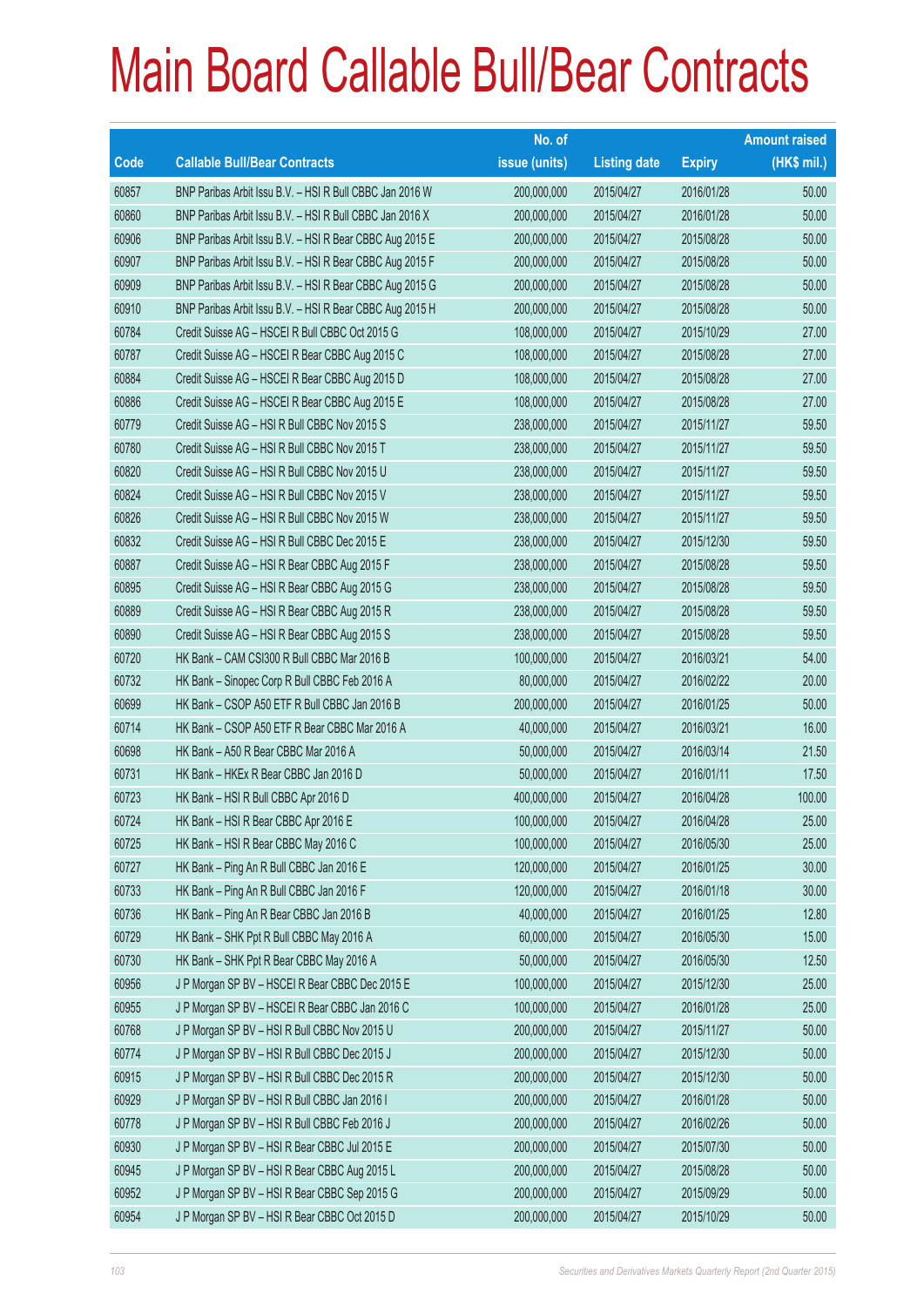|             |                                                                | No. of        |                     |               | <b>Amount raised</b> |
|-------------|----------------------------------------------------------------|---------------|---------------------|---------------|----------------------|
| <b>Code</b> | <b>Callable Bull/Bear Contracts</b>                            | issue (units) | <b>Listing date</b> | <b>Expiry</b> | $(HK$$ mil.)         |
| 60744       | Standard Chartered Bank - HSI R Bull CBBC Jul 2015 A           | 100,000,000   | 2015/04/27          | 2015/07/30    | 25.00                |
| 60746       | Standard Chartered Bank - HSI R Bull CBBC Jul 2015 B           | 100,000,000   | 2015/04/27          | 2015/07/30    | 25.00                |
| 60863       | Standard Chartered Bank - HSI R Bull CBBC Jul 2015 C           | 100,000,000   | 2015/04/27          | 2015/07/30    | 25.00                |
| 60864       | Standard Chartered Bank - HSI R Bull CBBC Jul 2015 P           | 100,000,000   | 2015/04/27          | 2015/07/30    | 25.00                |
| 60740       | Standard Chartered Bank - HSI R Bull CBBC Jul 2015 Z           | 100,000,000   | 2015/04/27          | 2015/07/30    | 25.00                |
| 60762       | Standard Chartered Bank - HSI R Bear CBBC Jul 2015 U           | 100,000,000   | 2015/04/27          | 2015/07/30    | 25.00                |
| 60765       | Standard Chartered Bank - HSI R Bear CBBC Jul 2015 V           | 100,000,000   | 2015/04/27          | 2015/07/30    | 25.00                |
| 60896       | Standard Chartered Bank - HSI R Bear CBBC Jul 2015 W           | 100,000,000   | 2015/04/27          | 2015/07/30    | 25.00                |
| 60901       | Standard Chartered Bank - HSI R Bear CBBC Jul 2015 X           | 100,000,000   | 2015/04/27          | 2015/07/30    | 25.00                |
| 60794       | SGA Societe Generale Acceptance N.V. - HKEx R Bull CBBC Jan16B | 200,000,000   | 2015/04/27          | 2016/01/28    | 50.00                |
| 60797       | SGA Societe Generale Acceptance N.V. - HKEx R Bull CBBC Feb16B | 200,000,000   | 2015/04/27          | 2016/02/26    | 50.00                |
| 60799       | SGA Societe Generale Acceptance N.V. - HKEx R Bear CBBC Nov15C | 200,000,000   | 2015/04/27          | 2015/11/27    | 50.00                |
| 60813       | SGA Societe Generale Acceptance N.V. - HSI R Bull CBBC Jan16 S | 200,000,000   | 2015/04/27          | 2016/01/28    | 50.00                |
| 60819       | SGA Societe Generale Acceptance N.V. - HSI R Bull CBBC Jan16 T | 200,000,000   | 2015/04/27          | 2016/01/28    | 50.00                |
| 60789       | SGA Societe Generale Acceptance N.V. - HSI R Bull CBBC Feb16 E | 200,000,000   | 2015/04/27          | 2016/02/26    | 50.00                |
| 60807       | SGA Societe Generale Acceptance N.V. - HSI R Bull CBBC Feb16 F | 200,000,000   | 2015/04/27          | 2016/02/26    | 50.00                |
| 60816       | SGA Societe Generale Acceptance N.V. - HSI R Bull CBBC Feb16 G | 200,000,000   | 2015/04/27          | 2016/02/26    | 50.00                |
| 60902       | SGA Societe Generale Acceptance N.V. - HSI R Bear CBBC Sep15 U | 200,000,000   | 2015/04/27          | 2015/09/29    | 50.00                |
| 60904       | SGA Societe Generale Acceptance N.V. - HSI R Bear CBBC Sep15 V | 200,000,000   | 2015/04/27          | 2015/09/29    | 50.00                |
| 60791       | SGA Societe Generale Acceptance N.V. - HSI R Bear CBBC Oct15 Z | 200,000,000   | 2015/04/27          | 2015/10/29    | 50.00                |
| 60803       | SGA Societe Generale Acceptance N.V. - TCH R Bull CBBC Jan16B  | 200,000,000   | 2015/04/27          | 2016/01/28    | 50.00                |
| 60881       | UBS AG - HSCEI R Bull CBBC Nov 2015 D                          | 200,000,000   | 2015/04/27          | 2015/11/27    | 50.00                |
| 60882       | UBS AG - HSCEI R Bear CBBC Oct 2015 C                          | 200,000,000   | 2015/04/27          | 2015/10/29    | 50.00                |
| 60973       | UBS AG - HSCEI R Bear CBBC Nov 2015 B                          | 200,000,000   | 2015/04/27          | 2015/11/27    | 50.00                |
| 60876       | UBS AG - HSI R Bull CBBC Oct 2015 S                            | 200,000,000   | 2015/04/27          | 2015/10/29    | 50.00                |
| 60870       | UBS AG - HSI R Bull CBBC Nov 2015 X                            | 200,000,000   | 2015/04/27          | 2015/11/27    | 50.00                |
| 60869       | UBS AG - HSI R Bull CBBC Dec 2015 N                            | 200,000,000   | 2015/04/27          | 2015/12/30    | 50.00                |
| 60872       | UBS AG - HSI R Bull CBBC Dec 2015 O                            | 200,000,000   | 2015/04/27          | 2015/12/30    | 50.00                |
| 60879       | UBS AG - HSI R Bull CBBC Dec 2015 P                            | 200,000,000   | 2015/04/27          | 2015/12/30    | 50.00                |
| 60867       | UBS AG - HSI R Bull CBBC Jan 2016 D                            | 200,000,000   | 2015/04/27          | 2016/01/28    | 50.00                |
| 60871       | UBS AG - HSI R Bull CBBC Jan 2016 E                            | 200,000,000   | 2015/04/27          | 2016/01/28    | 50.00                |
| 60880       | UBS AG - HSI R Bull CBBC Feb 2016 D                            | 200,000,000   | 2015/04/27          | 2016/02/26    | 50.00                |
| 60959       | UBS AG - HSI R Bear CBBC Jul 2015 G                            | 200,000,000   | 2015/04/27          | 2015/07/30    | 50.00                |
| 60962       | UBS AG - HSI R Bear CBBC Jul 2015 I                            | 200,000,000   | 2015/04/27          | 2015/07/30    | 50.00                |
| 60963       | UBS AG - HSI R Bear CBBC Jul 2015 K                            | 200,000,000   | 2015/04/27          | 2015/07/30    | 50.00                |
| 60964       | UBS AG - HSI R Bear CBBC Jul 2015 N                            | 200,000,000   | 2015/04/27          | 2015/07/30    | 50.00                |
| 60966       | UBS AG - HSI R Bear CBBC Jul 2015 O                            | 200,000,000   | 2015/04/27          | 2015/07/30    | 50.00                |
| 60969       | UBS AG - HSI R Bear CBBC Jul 2015 X                            | 200,000,000   | 2015/04/27          | 2015/07/30    | 50.00                |
| 60970       | UBS AG - HSI R Bear CBBC Jul 2015 Y                            | 200,000,000   | 2015/04/27          | 2015/07/30    | 50.00                |
| 60971       | UBS AG - HSI R Bear CBBC Jul 2015 Z                            | 200,000,000   | 2015/04/27          | 2015/07/30    | 50.00                |
| 69945#      | HK Bank - Ping An R Bull CBBC Oct 2016 A                       | 120,000,000   | 2015/04/27          | 2016/10/31    | 19.20                |
| 61127       | BNP Paribas Arbit Issu B.V. - HSI R Bull CBBC Jan 2016 A       | 200,000,000   | 2015/04/28          | 2016/01/28    | 50.00                |
| 61119       | BNP Paribas Arbit Issu B.V. - HSI R Bull CBBC Jan 2016 Y       | 200,000,000   | 2015/04/28          | 2016/01/28    | 50.00                |
| 61120       | BNP Paribas Arbit Issu B.V. - HSI R Bull CBBC Jan 2016 Z       | 200,000,000   | 2015/04/28          | 2016/01/28    | 50.00                |
| 61014       | BNP Paribas Arbit Issu B.V. - HSI R Bear CBBC Aug 2015 I       | 200,000,000   | 2015/04/28          | 2015/08/28    | 50.00                |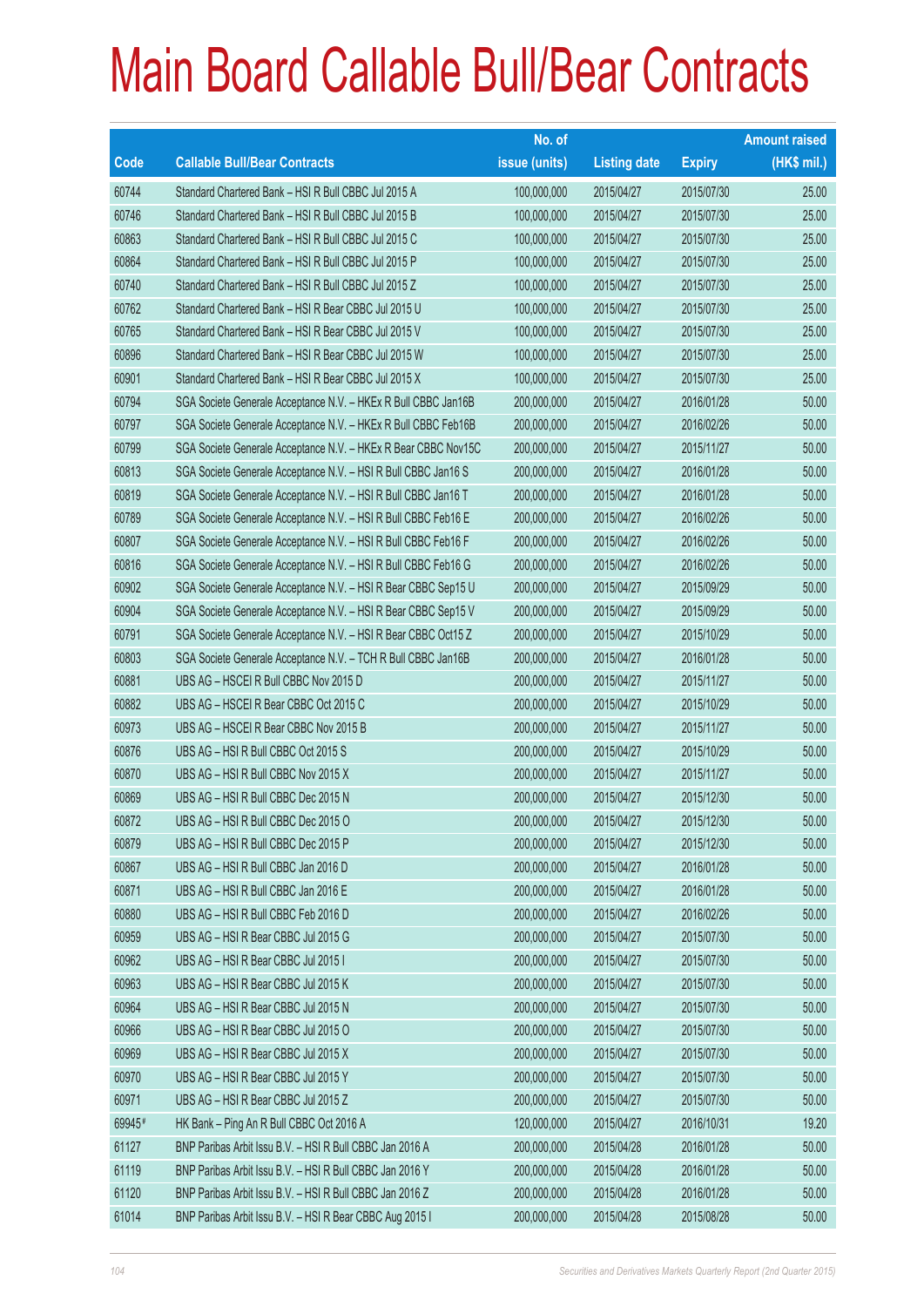|       |                                                        | No. of        |                     |               | <b>Amount raised</b> |
|-------|--------------------------------------------------------|---------------|---------------------|---------------|----------------------|
| Code  | <b>Callable Bull/Bear Contracts</b>                    | issue (units) | <b>Listing date</b> | <b>Expiry</b> | $(HK$$ mil.)         |
| 61038 | Credit Suisse AG - China Mobile R Bull CBBC Oct 2015 A | 60,000,000    | 2015/04/28          | 2015/10/27    | 15.00                |
| 61039 | Credit Suisse AG - China Mobile R Bear CBBC Oct 2015 A | 60,000,000    | 2015/04/28          | 2015/10/27    | 16.20                |
| 61031 | Credit Suisse AG - HKEx R Bull CBBC Oct 2015 C         | 60,000,000    | 2015/04/28          | 2015/10/27    | 18.60                |
| 61032 | Credit Suisse AG - HKEx R Bull CBBC Nov 2015 C         | 60,000,000    | 2015/04/28          | 2015/11/24    | 15.00                |
| 61033 | Credit Suisse AG - HKEx R Bear CBBC Oct 2015 A         | 60,000,000    | 2015/04/28          | 2015/10/27    | 18.60                |
| 61034 | Credit Suisse AG - HKEx R Bear CBBC Oct 2015 B         | 60,000,000    | 2015/04/28          | 2015/10/27    | 36.60                |
| 61096 | Credit Suisse AG - HSI R Bull CBBC Oct 2015 H          | 238,000,000   | 2015/04/28          | 2015/10/29    | 59.50                |
| 61094 | Credit Suisse AG - HSI R Bull CBBC Dec 2015 F          | 238,000,000   | 2015/04/28          | 2015/12/30    | 59.50                |
| 61098 | Credit Suisse AG - HSI R Bull CBBC Dec 2015 G          | 238,000,000   | 2015/04/28          | 2015/12/30    | 59.50                |
| 61099 | Credit Suisse AG - HSI R Bull CBBC Dec 2015 H          | 238,000,000   | 2015/04/28          | 2015/12/30    | 59.50                |
| 61102 | Credit Suisse AG - HSI R Bull CBBC Dec 2015 I          | 238,000,000   | 2015/04/28          | 2015/12/30    | 59.50                |
| 61026 | Credit Suisse AG - HSI R Bear CBBC Jul 2015 C          | 238,000,000   | 2015/04/28          | 2015/07/30    | 59.50                |
| 61029 | Credit Suisse AG - HSI R Bear CBBC Jul 2015 D          | 238,000,000   | 2015/04/28          | 2015/07/30    | 59.50                |
| 61030 | Credit Suisse AG - HSI R Bear CBBC Jul 2015 E          | 238,000,000   | 2015/04/28          | 2015/07/30    | 59.50                |
| 61044 | Credit Suisse AG - HSI R Bear CBBC Jul 2015 G          | 238,000,000   | 2015/04/28          | 2015/07/30    | 59.50                |
| 61035 | Credit Suisse AG - TCH R Bull CBBC Oct 2015 D          | 60,000,000    | 2015/04/28          | 2015/10/27    | 15.00                |
| 61037 | Credit Suisse AG - TCH R Bear CBBC Oct 2015 A          | 60,000,000    | 2015/04/28          | 2015/10/27    | 15.00                |
| 61002 | HK Bank - CSOP A50 ETF R Bear CBBC Apr 2016 C          | 40,000,000    | 2015/04/28          | 2016/04/18    | 10.00                |
| 61006 | HK Bank - A50 R Bear CBBC Mar 2016 B                   | 50,000,000    | 2015/04/28          | 2016/03/07    | 12.50                |
| 60999 | HK Bank - HKEx R Bull CBBC Feb 2016 B                  | 100,000,000   | 2015/04/28          | 2016/02/01    | 41.00                |
| 61000 | HK Bank - HKEx R Bear CBBC Jan 2016 E                  | 50,000,000    | 2015/04/28          | 2016/01/25    | 17.00                |
| 60987 | HK Bank - HSCEI R Bear CBBC Apr 2016 B                 | 68,000,000    | 2015/04/28          | 2016/04/28    | 17.00                |
| 60976 | HK Bank - HSCEI R Bear CBBC May 2016 C                 | 68,000,000    | 2015/04/28          | 2016/05/30    | 19.04                |
| 60982 | HK Bank - HSI R Bear CBBC Mar 2016 H                   | 100,000,000   | 2015/04/28          | 2016/03/30    | 25.00                |
| 60983 | HK Bank - HSI R Bear CBBC Mar 2016 I                   | 100,000,000   | 2015/04/28          | 2016/03/30    | 25.00                |
| 60978 | HK Bank - HSI R Bear CBBC Apr 2016 F                   | 100,000,000   | 2015/04/28          | 2016/04/28    | 25.00                |
| 60979 | HK Bank - HSI R Bear CBBC Apr 2016 G                   | 400,000,000   | 2015/04/28          | 2016/04/28    | 152.00               |
| 60977 | HK Bank - HSI R Bear CBBC May 2016 D                   | 100,000,000   | 2015/04/28          | 2016/05/30    | 25.00                |
| 60985 | HK Bank - HSI R Bear CBBC May 2016 E                   | 400,000,000   | 2015/04/28          | 2016/05/30    | 184.00               |
| 60986 | HK Bank - HSI R Bear CBBC May 2016 F                   | 400,000,000   | 2015/04/28          | 2016/05/30    | 132.00               |
| 60981 | HK Bank - HSI R Bear CBBC Jun 2016 A                   | 400,000,000   | 2015/04/28          | 2016/06/29    | 168.00               |
| 60988 | HK Bank - PetCh R Bear CBBC Feb 2016 A                 | 40,000,000    | 2015/04/28          | 2016/02/22    | 10.00                |
| 60992 | HK Bank - TCH R Bear CBBC Feb 2016 B                   | 100,000,000   | 2015/04/28          | 2016/02/29    | 25.00                |
| 60994 | HK Bank - TCH R Bear CBBC Feb 2016 C                   | 100,000,000   | 2015/04/28          | 2016/02/24    | 25.00                |
| 61103 | J P Morgan SP BV - HSI R Bull CBBC Dec 2015 X          | 200,000,000   | 2015/04/28          | 2015/12/30    | 50.00                |
| 61104 | J P Morgan SP BV - HSI R Bull CBBC Jan 2016 J          | 200,000,000   | 2015/04/28          | 2016/01/28    | 50.00                |
| 61110 | J P Morgan SP BV - HSI R Bull CBBC Feb 2016 K          | 200,000,000   | 2015/04/28          | 2016/02/26    | 50.00                |
| 61008 | J P Morgan SP BV - HSI R Bear CBBC Jul 2015 B          | 200,000,000   | 2015/04/28          | 2015/07/30    | 50.00                |
| 61116 | J P Morgan SP BV - HSI R Bear CBBC Jul 2015 M          | 200,000,000   | 2015/04/28          | 2015/07/30    | 50.00                |
| 61011 | J P Morgan SP BV - HSI R Bear CBBC Aug 2015 M          | 200,000,000   | 2015/04/28          | 2015/08/28    | 50.00                |
| 61070 | J P Morgan SP BV - HSI R Bear CBBC Aug 2015 N          | 200,000,000   | 2015/04/28          | 2015/08/28    | 50.00                |
| 61111 | J P Morgan SP BV - HSI R Bear CBBC Aug 2015 O          | 200,000,000   | 2015/04/28          | 2015/08/28    | 50.00                |
| 61118 | J P Morgan SP BV - HSI R Bear CBBC Aug 2015 P          | 200,000,000   | 2015/04/28          | 2015/08/28    | 50.00                |
| 61112 | J P Morgan SP BV - HSI R Bear CBBC Oct 2015 E          | 200,000,000   | 2015/04/28          | 2015/10/29    | 50.00                |
| 61113 | J P Morgan SP BV - HSI R Bear CBBC Dec 2015 D          | 200,000,000   | 2015/04/28          | 2015/12/30    | 50.00                |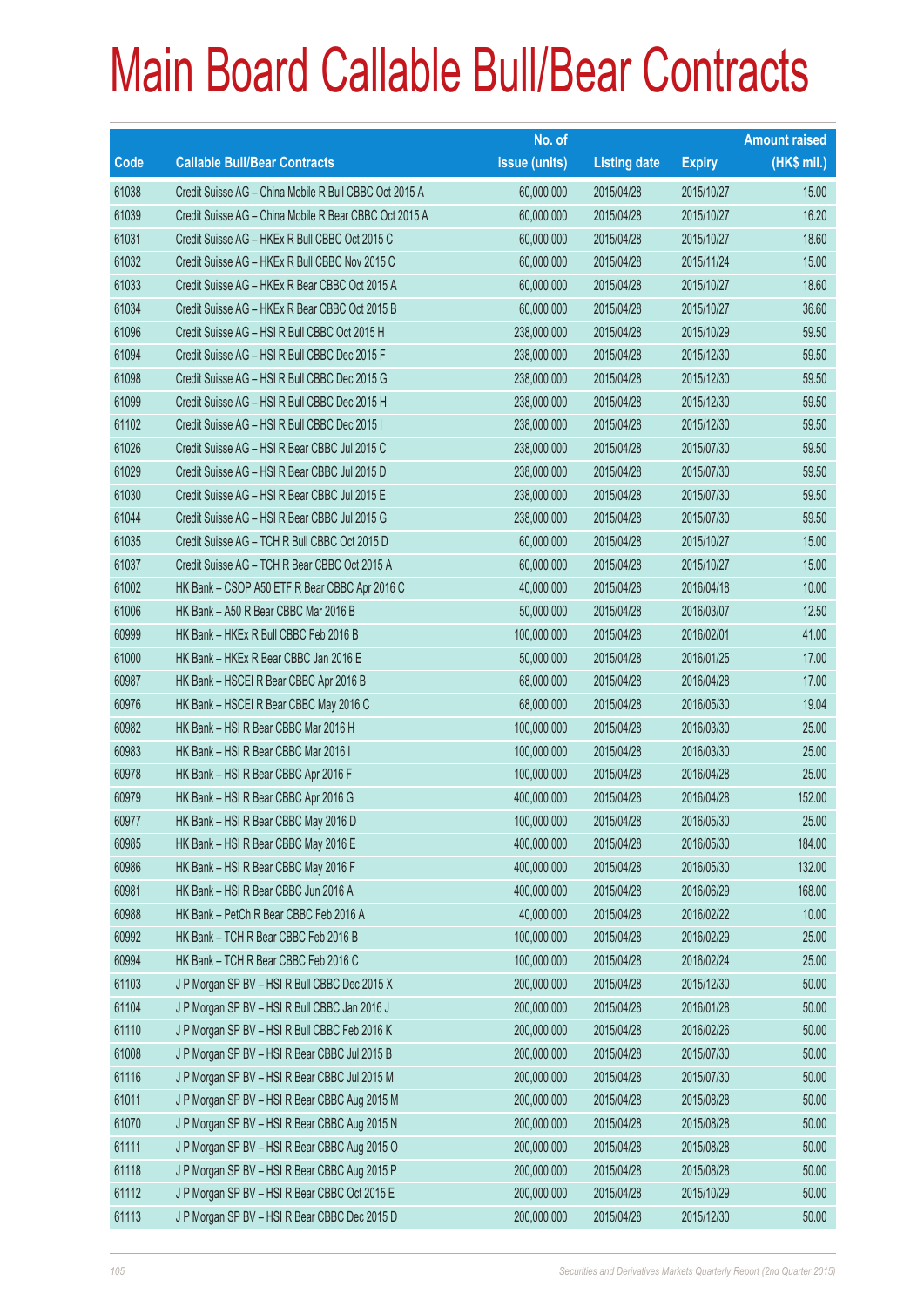|       |                                                                | No. of        |                     |               | <b>Amount raised</b> |
|-------|----------------------------------------------------------------|---------------|---------------------|---------------|----------------------|
| Code  | <b>Callable Bull/Bear Contracts</b>                            | issue (units) | <b>Listing date</b> | <b>Expiry</b> | (HK\$ mil.)          |
| 61017 | Standard Chartered Bank - HSI R Bull CBBC Aug 2015 Q           | 100,000,000   | 2015/04/28          | 2015/08/28    | 25.00                |
| 61129 | Standard Chartered Bank - HSI R Bull CBBC Aug 2015 R           | 100,000,000   | 2015/04/28          | 2015/08/28    | 25.00                |
| 61019 | Standard Chartered Bank - HSI R Bear CBBC Aug 2015 A           | 100,000,000   | 2015/04/28          | 2015/08/28    | 25.00                |
| 61020 | Standard Chartered Bank - HSI R Bear CBBC Aug 2015 B           | 100,000,000   | 2015/04/28          | 2015/08/28    | 25.00                |
| 61040 | SGA Societe Generale Acceptance N.V. - HSI R Bull CBBC Dec15 Y | 200,000,000   | 2015/04/28          | 2015/12/30    | 50.00                |
| 61041 | SGA Societe Generale Acceptance N.V. - HSI R Bull CBBC Dec15 Z | 200,000,000   | 2015/04/28          | 2015/12/30    | 50.00                |
| 61043 | SGA Societe Generale Acceptance N.V. - HSI R Bull CBBC Jan16 U | 200,000,000   | 2015/04/28          | 2016/01/28    | 50.00                |
| 61061 | UBS AG - China Mobile R Bull CBBC Jul 2016 A                   | 100,000,000   | 2015/04/28          | 2016/07/18    | 25.00                |
| 61056 | UBS AG - HSCEI R Bull CBBC Dec 2015 H                          | 200,000,000   | 2015/04/28          | 2015/12/30    | 50.00                |
| 61057 | UBS AG - HSCEI R Bear CBBC Oct 2015 D                          | 200,000,000   | 2015/04/28          | 2015/10/29    | 50.00                |
| 61083 | UBS AG - HSI R Bull CBBC Nov 2015 Y                            | 200,000,000   | 2015/04/28          | 2015/11/27    | 50.00                |
| 61071 | UBS AG - HSI R Bull CBBC Dec 2015 Q                            | 200,000,000   | 2015/04/28          | 2015/12/30    | 50.00                |
| 61093 | UBS AG - HSI R Bull CBBC Feb 2016 E                            | 200,000,000   | 2015/04/28          | 2016/02/26    | 50.00                |
| 61050 | UBS AG - HSI R Bear CBBC Jul 2015 A                            | 200,000,000   | 2015/04/28          | 2015/07/30    | 50.00                |
| 61053 | UBS AG - HSI R Bear CBBC Jul 2015 C                            | 200,000,000   | 2015/04/28          | 2015/07/30    | 50.00                |
| 61054 | UBS AG - HSI R Bear CBBC Jul 2015 F                            | 200,000,000   | 2015/04/28          | 2015/07/30    | 50.00                |
| 61069 | UBS AG - HSI R Bear CBBC Jul 2015 H                            | 200,000,000   | 2015/04/28          | 2015/07/30    | 50.00                |
| 61051 | UBS AG - HSI R Bear CBBC Jul 2015 P                            | 200,000,000   | 2015/04/28          | 2015/07/30    | 50.00                |
| 61062 | UBS AG - HSI R Bear CBBC Jul 2015 Q                            | 200,000,000   | 2015/04/28          | 2015/07/30    | 50.00                |
| 61052 | UBS AG - HSI R Bear CBBC Jul 2015 T                            | 200,000,000   | 2015/04/28          | 2015/07/30    | 50.00                |
| 61058 | UBS AG - Ping An R Bull CBBC Aug 2016 B                        | 100,000,000   | 2015/04/28          | 2016/08/22    | 25.00                |
| 61144 | BNP Paribas Arbit Issu B.V. - HSCEI R Bull CBBC Dec 2015 L     | 100,000,000   | 2015/04/29          | 2015/12/30    | 25.00                |
| 61147 | BNP Paribas Arbit Issu B.V. - HSCEI R Bull CBBC Dec 2015 M     | 100,000,000   | 2015/04/29          | 2015/12/30    | 25.00                |
| 61148 | BNP Paribas Arbit Issu B.V. - HSCEI R Bull CBBC Dec 2015 N     | 100,000,000   | 2015/04/29          | 2015/12/30    | 25.00                |
| 61149 | BNP Paribas Arbit Issu B.V. - HSCEI R Bull CBBC Dec 2015 O     | 100,000,000   | 2015/04/29          | 2015/12/30    | 25.00                |
| 61150 | BNP Paribas Arbit Issu B.V. - HSCEI R Bull CBBC Dec 2015 P     | 100,000,000   | 2015/04/29          | 2015/12/30    | 25.00                |
| 61152 | BNP Paribas Arbit Issu B.V. - HSCEI R Bear CBBC Dec 2015 D     | 100,000,000   | 2015/04/29          | 2015/12/30    | 25.00                |
| 61155 | BNP Paribas Arbit Issu B.V. - HSCEI R Bear CBBC Dec 2015 E     | 100,000,000   | 2015/04/29          | 2015/12/30    | 25.00                |
| 61158 | BNP Paribas Arbit Issu B.V. - HSCEI R Bear CBBC Dec 2015 F     | 100,000,000   | 2015/04/29          | 2015/12/30    | 25.00                |
| 61159 | BNP Paribas Arbit Issu B.V. - HSCEI R Bear CBBC Dec 2015 G     | 100,000,000   | 2015/04/29          | 2015/12/30    | 25.00                |
| 61161 | BNP Paribas Arbit Issu B.V. - HSCEI R Bear CBBC Dec 2015 H     | 100,000,000   | 2015/04/29          | 2015/12/30    | 25.00                |
| 61164 | BNP Paribas Arbit Issu B.V. - HSCEI R Bear CBBC Dec 2015 I     | 100,000,000   | 2015/04/29          | 2015/12/30    | 25.00                |
| 61235 | BNP Paribas Arbit Issu B.V. - HSI R Bull CBBC Jan 2016 B       | 200,000,000   | 2015/04/29          | 2016/01/28    | 50.00                |
| 61141 | BNP Paribas Arbit Issu B.V. - HSI R Bear CBBC Aug 2015 J       | 200,000,000   | 2015/04/29          | 2015/08/28    | 50.00                |
| 61193 | Credit Suisse AG - HSI R Bull CBBC Sep 2015 F                  | 238,000,000   | 2015/04/29          | 2015/09/29    | 59.50                |
| 61215 | Credit Suisse AG - HSI R Bull CBBC Sep 2015 G                  | 238,000,000   | 2015/04/29          | 2015/09/29    | 59.50                |
| 61167 | Credit Suisse AG - HSI R Bear CBBC Aug 2015 H                  | 238,000,000   | 2015/04/29          | 2015/08/28    | 59.50                |
| 61182 | Credit Suisse AG - HSI R Bear CBBC Aug 2015 U                  | 238,000,000   | 2015/04/29          | 2015/08/28    | 59.50                |
| 61189 | Credit Suisse AG - HSI R Bear CBBC Aug 2015 V                  | 238,000,000   | 2015/04/29          | 2015/08/28    | 59.50                |
| 61212 | Bank of East Asia - ABC R Bull CBBC May 2016 A                 | 80,000,000    | 2015/04/29          | 2016/05/13    | 20.00                |
| 61213 | Bank of East Asia - China Mobile R Bull CBBC Jan 2016 A        | 80,000,000    | 2015/04/29          | 2016/01/22    | 20.00                |
| 61203 | Bank of East Asia - HKEx R Bull CBBC Mar 2016 A                | 40,000,000    | 2015/04/29          | 2016/03/24    | 14.00                |
| 61202 | Bank of East Asia - Ping An R Bull CBBC May 2016 A             | 40,000,000    | 2015/04/29          | 2016/05/27    | 10.00                |
| 61201 | Bank of East Asia - TCH R Bull CBBC Apr 2016 A                 | 40,000,000    | 2015/04/29          | 2016/04/15    | 10.00                |
| 61132 | HK Bank - China Mobile R Bull CBBC Feb 2016 A                  | 120,000,000   | 2015/04/29          | 2016/02/01    | 30.00                |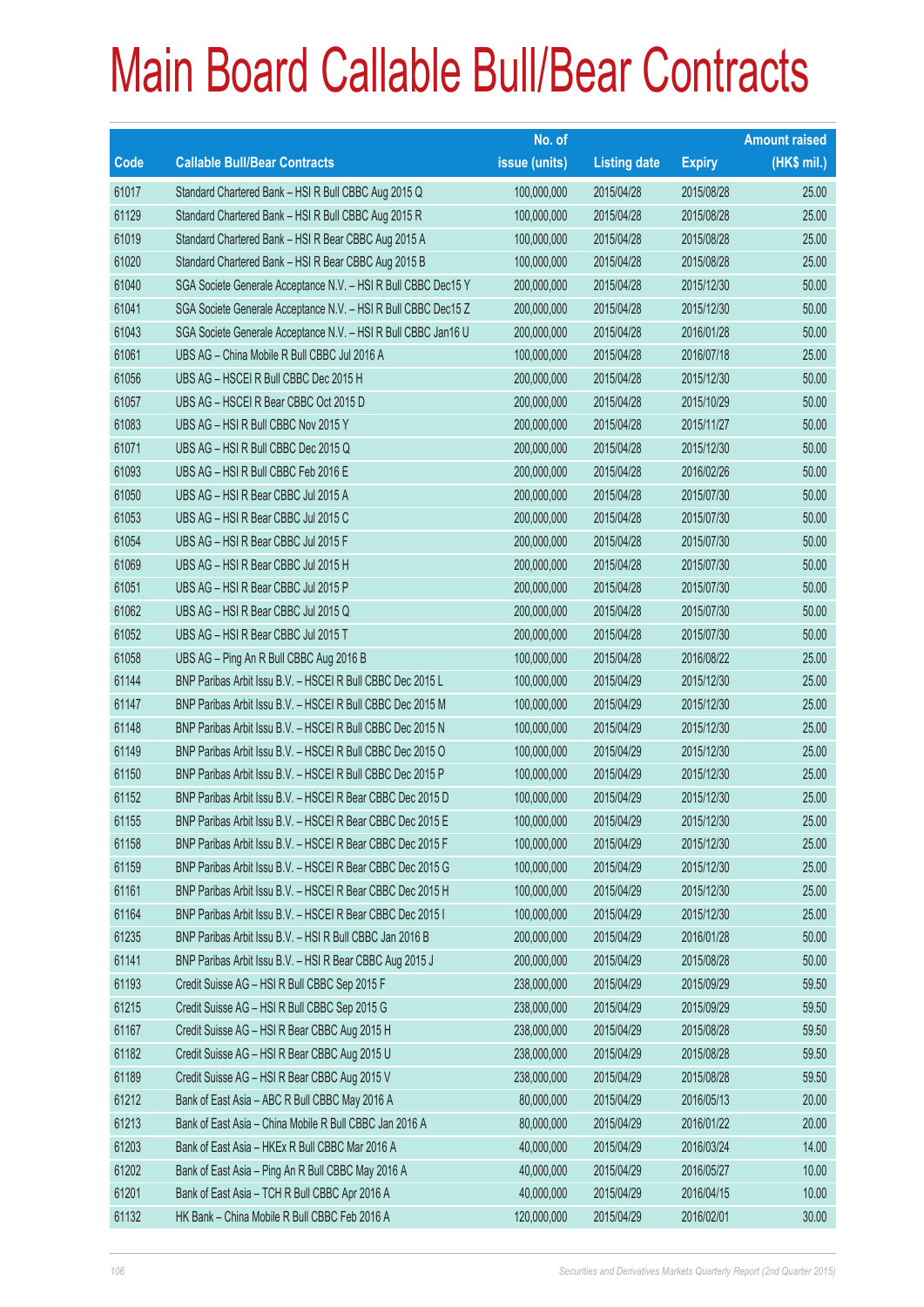|                          |                                                                | No. of        |                     |               | <b>Amount raised</b> |
|--------------------------|----------------------------------------------------------------|---------------|---------------------|---------------|----------------------|
| $\overline{\text{Code}}$ | <b>Callable Bull/Bear Contracts</b>                            | issue (units) | <b>Listing date</b> | <b>Expiry</b> | (HK\$ mil.)          |
| 61133                    | HK Bank - China Mobile R Bear CBBC Apr 2016 A                  | 60,000,000    | 2015/04/29          | 2016/04/11    | 16.80                |
| 61135                    | HK Bank - HKEx R Bear CBBC Jan 2016 F                          | 50,000,000    | 2015/04/29          | 2016/01/06    | 24.50                |
| 61131                    | HK Bank - HSI R Bull CBBC Jan 2016 H                           | 100,000,000   | 2015/04/29          | 2016/01/28    | 25.00                |
| 61130                    | HK Bank - HSI R Bull CBBC Apr 2016 E                           | 400,000,000   | 2015/04/29          | 2016/04/28    | 100.00               |
| 61140                    | HK Bank - Ping An R Bull CBBC Feb 2016 B                       | 188,000,000   | 2015/04/29          | 2016/02/01    | 48.88                |
| 61136                    | HK Bank - Ping An R Bull CBBC Apr 2016 A                       | 188,000,000   | 2015/04/29          | 2016/04/11    | 47.00                |
| 61138                    | HK Bank - Ping An R Bull CBBC Apr 2016 B                       | 188,000,000   | 2015/04/29          | 2016/04/20    | 47.00                |
| 61242                    | J P Morgan SP BV - HSI R Bull CBBC Nov 2015 V                  | 200,000,000   | 2015/04/29          | 2015/11/27    | 50.00                |
| 61245                    | J P Morgan SP BV - HSI R Bull CBBC Nov 2015 W                  | 200,000,000   | 2015/04/29          | 2015/11/27    | 50.00                |
| 61243                    | J P Morgan SP BV - HSI R Bull CBBC Dec 2015 Y                  | 200,000,000   | 2015/04/29          | 2015/12/30    | 50.00                |
| 61250                    | J P Morgan SP BV - HSI R Bull CBBC Feb 2016 L                  | 200,000,000   | 2015/04/29          | 2016/02/26    | 50.00                |
| 61246                    | J P Morgan SP BV - HSI R Bull CBBC Mar 2016 A                  | 200,000,000   | 2015/04/29          | 2016/03/30    | 50.00                |
| 61255                    | J P Morgan SP BV - HSI R Bear CBBC Jul 2015 A                  | 200,000,000   | 2015/04/29          | 2015/07/30    | 50.00                |
| 61177                    | J P Morgan SP BV - HSI R Bear CBBC Jul 2015 N                  | 200,000,000   | 2015/04/29          | 2015/07/30    | 50.00                |
| 61254                    | J P Morgan SP BV - HSI R Bear CBBC Jul 2015 O                  | 200,000,000   | 2015/04/29          | 2015/07/30    | 50.00                |
| 61258                    | J P Morgan SP BV - HSI R Bear CBBC Jul 2015 P                  | 200,000,000   | 2015/04/29          | 2015/07/30    | 50.00                |
| 61174                    | Standard Chartered Bank - Galaxy Ent R Bull CBBC Dec 2015 B    | 50,000,000    | 2015/04/29          | 2015/12/02    | 12.50                |
| 61175                    | Standard Chartered Bank - Galaxy Ent R Bear CBBC Dec 2015 A    | 50,000,000    | 2015/04/29          | 2015/12/11    | 12.50                |
| 61173                    | Standard Chartered Bank - Ping An R Bull CBBC Dec 2015 B       | 50,000,000    | 2015/04/29          | 2015/12/30    | 15.00                |
| 61172                    | Standard Chartered Bank - Ping An R Bear CBBC Dec 2015 A       | 50,000,000    | 2015/04/29          | 2015/12/16    | 12.50                |
| 61178                    | SGA Societe Generale Acceptance N.V. - HSI R Bull CBBC Dec15 A | 200,000,000   | 2015/04/29          | 2015/12/30    | 50.00                |
| 61179                    | SGA Societe Generale Acceptance N.V. - HSI R Bull CBBC Dec15 V | 200,000,000   | 2015/04/29          | 2015/12/30    | 50.00                |
| 61181                    | SGA Societe Generale Acceptance N.V. - HSI R Bear CBBC Aug15 Y | 200,000,000   | 2015/04/29          | 2015/08/28    | 50.00                |
| 61236                    | UBS AG - HSI R Bull CBBC Oct 2015 T                            | 200,000,000   | 2015/04/29          | 2015/10/29    | 50.00                |
| 61232                    | UBS AG - HSI R Bull CBBC Jan 2016 F                            | 200,000,000   | 2015/04/29          | 2016/01/28    | 50.00                |
| 61233                    | UBS AG - HSI R Bull CBBC Feb 2016 F                            | 200,000,000   | 2015/04/29          | 2016/02/26    | 50.00                |
| 61217                    | UBS AG - HSI R Bear CBBC Jul 2015 L                            | 200,000,000   | 2015/04/29          | 2015/07/30    | 50.00                |
| 61222                    | UBS AG - HSI R Bear CBBC Jul 2015 U                            | 200,000,000   | 2015/04/29          | 2015/07/30    | 50.00                |
| 61230                    | UBS AG - HSI R Bear CBBC Jul 2015 V                            | 200,000,000   | 2015/04/29          | 2015/07/30    | 50.00                |
| 61490                    | BNP Paribas Arbit Issu B.V. - HSI R Bear CBBC Aug 2015 K       | 200,000,000   | 2015/04/30          | 2015/08/28    | 50.00                |
| 61492                    | BNP Paribas Arbit Issu B.V. - HSI R Bear CBBC Aug 2015 L       | 200,000,000   | 2015/04/30          | 2015/08/28    | 50.00                |
| 61395                    | Credit Suisse AG - HKEx R Bull CBBC Dec 2015 C                 | 100,000,000   | 2015/04/30          | 2015/12/22    | 26.00                |
| 61397                    | Credit Suisse AG - HKEx R Bull CBBC Dec 2015 D                 | 100,000,000   | 2015/04/30          | 2015/12/22    | 25.00                |
| 61400                    | Credit Suisse AG - HKEx R Bear CBBC Nov 2015 B                 | 100,000,000   | 2015/04/30          | 2015/11/24    | 69.00                |
| 61402                    | Credit Suisse AG - HKEx R Bear CBBC Dec 2015 A                 | 100,000,000   | 2015/04/30          | 2015/12/22    | 88.00                |
| 61440                    | Credit Suisse AG - HSI R Bull CBBC Nov 2015 X                  | 238,000,000   | 2015/04/30          | 2015/11/27    | 85.68                |
| 61444                    | Credit Suisse AG - HSI R Bull CBBC Nov 2015 Y                  | 238,000,000   | 2015/04/30          | 2015/11/27    | 85.68                |
| 61445                    | Credit Suisse AG - HSI R Bull CBBC Nov 2015 Z                  | 238,000,000   | 2015/04/30          | 2015/11/27    | 85.68                |
| 61362                    | Credit Suisse AG - HSI R Bear CBBC Jul 2015 J                  | 238,000,000   | 2015/04/30          | 2015/07/30    | 59.50                |
| 61361                    | Credit Suisse AG - HSI R Bear CBBC Jul 2015 S                  | 238,000,000   | 2015/04/30          | 2015/07/30    | 59.50                |
| 61365                    | Credit Suisse AG - HSI R Bear CBBC Aug 2015 W                  | 238,000,000   | 2015/04/30          | 2015/08/28    | 59.50                |
| 61407                    | Credit Suisse AG - HSI R Bear CBBC Sep 2015 C                  | 238,000,000   | 2015/04/30          | 2015/09/29    | 71.40                |
| 61367                    | Credit Suisse AG - HSI R Bear CBBC Sep 2015 Y                  | 238,000,000   | 2015/04/30          | 2015/09/29    | 59.50                |
| 61406                    | Credit Suisse AG - HSI R Bear CBBC Sep 2015 Z                  | 238,000,000   | 2015/04/30          | 2015/09/29    | 59.50                |
| 61363                    | Credit Suisse AG - HSI R Bear CBBC Oct 2015 R                  | 238,000,000   | 2015/04/30          | 2015/10/29    | 59.50                |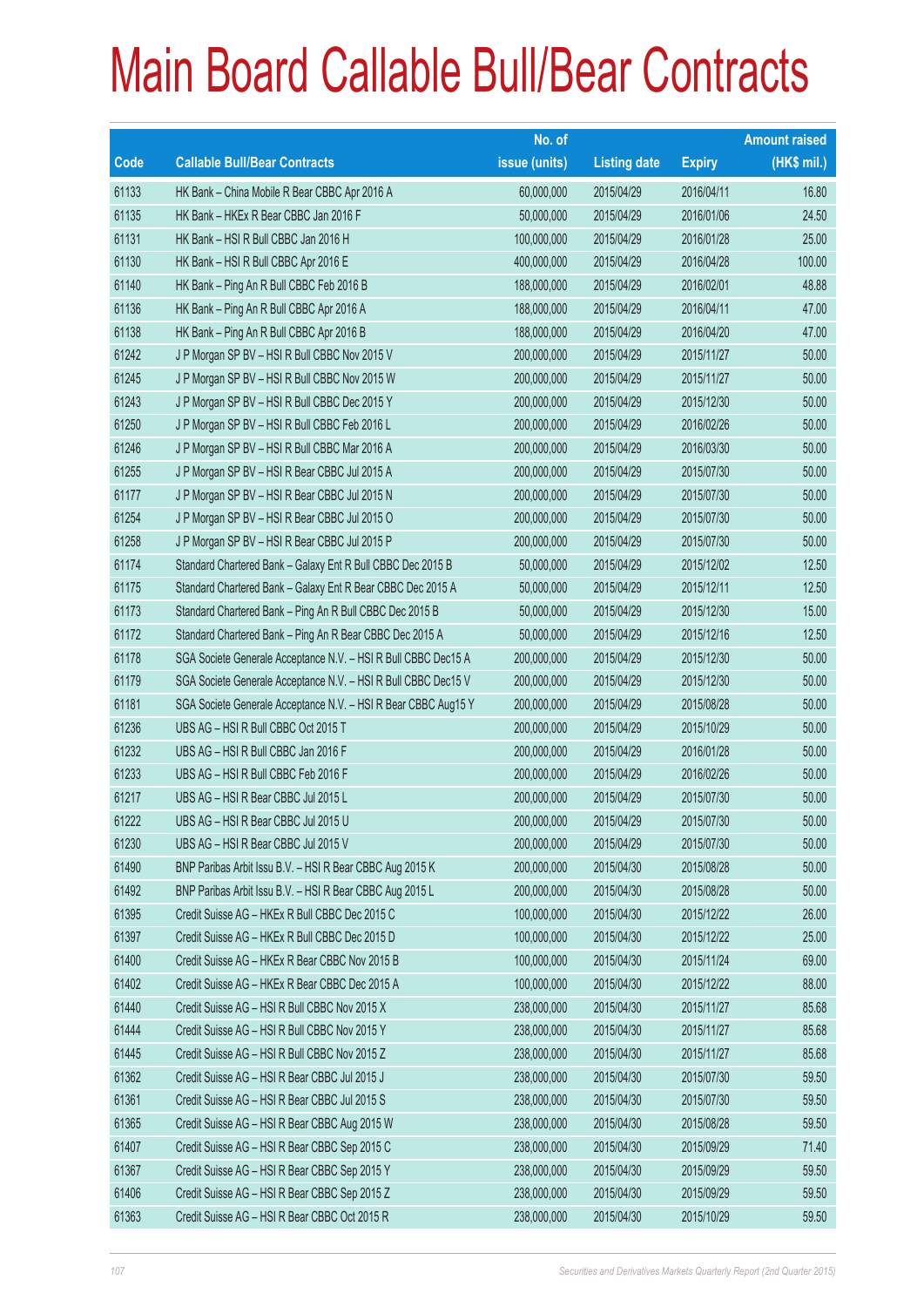|       |                                                                | No. of        |                     |               | <b>Amount raised</b> |
|-------|----------------------------------------------------------------|---------------|---------------------|---------------|----------------------|
| Code  | <b>Callable Bull/Bear Contracts</b>                            | issue (units) | <b>Listing date</b> | <b>Expiry</b> | (HK\$ mil.)          |
| 61378 | Credit Suisse AG - Ping An R Bull CBBC Dec 2015 C              | 100,000,000   | 2015/04/30          | 2015/12/22    | 25.00                |
| 61380 | Credit Suisse AG - Ping An R Bull CBBC Dec 2015 D              | 100,000,000   | 2015/04/30          | 2015/12/22    | 25.00                |
| 61385 | Credit Suisse AG - Ping An R Bear CBBC Nov 2015 A              | 100,000,000   | 2015/04/30          | 2015/11/24    | 25.00                |
| 61387 | Credit Suisse AG - Ping An R Bear CBBC Nov 2015 B              | 100,000,000   | 2015/04/30          | 2015/11/24    | 28.00                |
| 61304 | HK Bank - AIA R Bear CBBC Jan 2016 C                           | 40,000,000    | 2015/04/30          | 2016/01/20    | 21.20                |
| 61311 | HK Bank - COVS R Bull CBBC Feb 2016 A                          | 50,000,000    | 2015/04/30          | 2016/02/17    | 23.50                |
| 61266 | HK Bank - CSOP A50 ETF R Bull CBBC Jan 2016 F                  | 200,000,000   | 2015/04/30          | 2016/01/27    | 50.00                |
| 61306 | HK Bank - A50 R Bull CBBC Jan 2016 X                           | 200,000,000   | 2015/04/30          | 2016/01/20    | 50.00                |
| 61310 | HK Bank - HKEx R Bull CBBC Jan 2016 C                          | 100,000,000   | 2015/04/30          | 2016/01/18    | 25.00                |
| 61307 | HK Bank - HKEx R Bear CBBC Dec 2016 A                          | 50,000,000    | 2015/04/30          | 2016/12/19    | 85.00                |
| 61290 | HK Bank - HSCEI R Bull CBBC Aug 2016 B                         | 100,000,000   | 2015/04/30          | 2016/08/30    | 25.00                |
| 61284 | HK Bank - HSCEI R Bear CBBC Jan 2016 B                         | 68,000,000    | 2015/04/30          | 2016/01/28    | 29.92                |
| 61285 | HK Bank - HSCEI R Bear CBBC Jan 2016 C                         | 68,000,000    | 2015/04/30          | 2016/01/28    | 23.12                |
| 61279 | HK Bank - HSCEI R Bear CBBC Mar 2016 C                         | 68,000,000    | 2015/04/30          | 2016/03/30    | 44.20                |
| 61268 | HK Bank - HSCEI R Bear CBBC Apr 2016 C                         | 68,000,000    | 2015/04/30          | 2016/04/28    | 54.40                |
| 61281 | HK Bank - HSCEI R Bear CBBC Apr 2016 D                         | 68,000,000    | 2015/04/30          | 2016/04/28    | 34.00                |
| 61259 | HK Bank - HSI R Bull CBBC Apr 2016 F                           | 100,000,000   | 2015/04/30          | 2016/04/28    | 25.00                |
| 61260 | HK Bank - HSI R Bear CBBC Mar 2016 J                           | 100,000,000   | 2015/04/30          | 2016/03/30    | 25.00                |
| 61262 | HK Bank - HSI R Bear CBBC Apr 2016 H                           | 100,000,000   | 2015/04/30          | 2016/04/28    | 25.00                |
| 61299 | HK Bank - ICBC R Bull CBBC Aug 2016 A                          | 80,000,000    | 2015/04/30          | 2016/08/29    | 20.00                |
| 61295 | HK Bank - ICBC R Bull CBBC Sep 2016 A                          | 80,000,000    | 2015/04/30          | 2016/09/12    | 20.00                |
| 61305 | HK Bank - ICBC R Bear CBBC Oct 2016 A                          | 40,000,000    | 2015/04/30          | 2016/10/31    | 10.00                |
| 61312 | HK Bank - Ping An R Bull CBBC Feb 2016 C                       | 188,000,000   | 2015/04/30          | 2016/02/17    | 47.00                |
| 61315 | HK Bank - Sands China R Bear CBBC Dec 2016 A                   | 60,000,000    | 2015/04/30          | 2016/12/14    | 36.00                |
| 61412 | J P Morgan SP BV - HSI R Bull CBBC Dec 2015 Z                  | 200,000,000   | 2015/04/30          | 2015/12/30    | 50.00                |
| 61316 | J P Morgan SP BV - HSI R Bull CBBC Jan 2016 K                  | 200,000,000   | 2015/04/30          | 2016/01/28    | 50.00                |
| 61421 | J P Morgan SP BV - HSI R Bull CBBC Jan 2016 L                  | 200,000,000   | 2015/04/30          | 2016/01/28    | 50.00                |
| 61485 | J P Morgan SP BV - HSI R Bull CBBC Jan 2016 M                  | 200,000,000   | 2015/04/30          | 2016/01/28    | 50.00                |
| 61487 | J P Morgan SP BV - HSI R Bull CBBC Feb 2016 M                  | 200,000,000   | 2015/04/30          | 2016/02/26    | 50.00                |
| 61317 | J P Morgan SP BV - HSI R Bear CBBC Jul 2015 Q                  | 200,000,000   | 2015/04/30          | 2015/07/30    | 50.00                |
| 61323 | J P Morgan SP BV - HSI R Bear CBBC Jul 2015 R                  | 200,000,000   | 2015/04/30          | 2015/07/30    | 50.00                |
| 61489 | J P Morgan SP BV - HSI R Bear CBBC Jul 2015 S                  | 200,000,000   | 2015/04/30          | 2015/07/30    | 50.00                |
| 61373 | Standard Chartered Bank - HSI R Bull CBBC Aug 2015 S           | 100,000,000   | 2015/04/30          | 2015/08/28    | 25.00                |
| 61436 | Standard Chartered Bank - HSI R Bull CBBC Aug 2015 T           | 100,000,000   | 2015/04/30          | 2015/08/28    | 25.00                |
| 61375 | Standard Chartered Bank - HSI R Bear CBBC Aug 2015 C           | 100,000,000   | 2015/04/30          | 2015/08/28    | 25.00                |
| 61376 | Standard Chartered Bank - HSI R Bear CBBC Aug 2015 D           | 100,000,000   | 2015/04/30          | 2015/08/28    | 25.00                |
| 61377 | Standard Chartered Bank - HSI R Bear CBBC Aug 2015 E           | 100,000,000   | 2015/04/30          | 2015/08/28    | 25.00                |
| 61437 | Standard Chartered Bank - HSI R Bear CBBC Aug 2015 F           | 100,000,000   | 2015/04/30          | 2015/08/28    | 25.00                |
| 61339 | SGA Societe Generale Acceptance N.V. - CMob R Bull CBBC Feb16A | 200,000,000   | 2015/04/30          | 2016/02/26    | 50.00                |
| 61338 | SGA Societe Generale Acceptance N.V. - CMob R Bull CBBC Apr16A | 200,000,000   | 2015/04/30          | 2016/04/28    | 50.00                |
| 61331 | SGA Societe Generale Acceptance N.V. - CCB R Bull CBBC May16B  | 100,000,000   | 2015/04/30          | 2016/05/30    | 25.00                |
| 61341 | SGA Societe Generale Acceptance N.V - CSA50 R Bull CBBC Jan16E | 100,000,000   | 2015/04/30          | 2016/01/28    | 25.00                |
| 61346 | SGA Societe Generale Acceptance N.V - CSA50 R Bear CBBC Jan16B | 100,000,000   | 2015/04/30          | 2016/01/28    | 35.00                |
| 61358 | SGA Societe Generale Acceptance N.V. - A50 R Bull CBBC Feb16 E | 100,000,000   | 2015/04/30          | 2016/02/26    | 25.00                |
| 61359 | SGA Societe Generale Acceptance N.V. - A50 R Bear CBBC Nov15C  | 100,000,000   | 2015/04/30          | 2015/11/27    | 27.00                |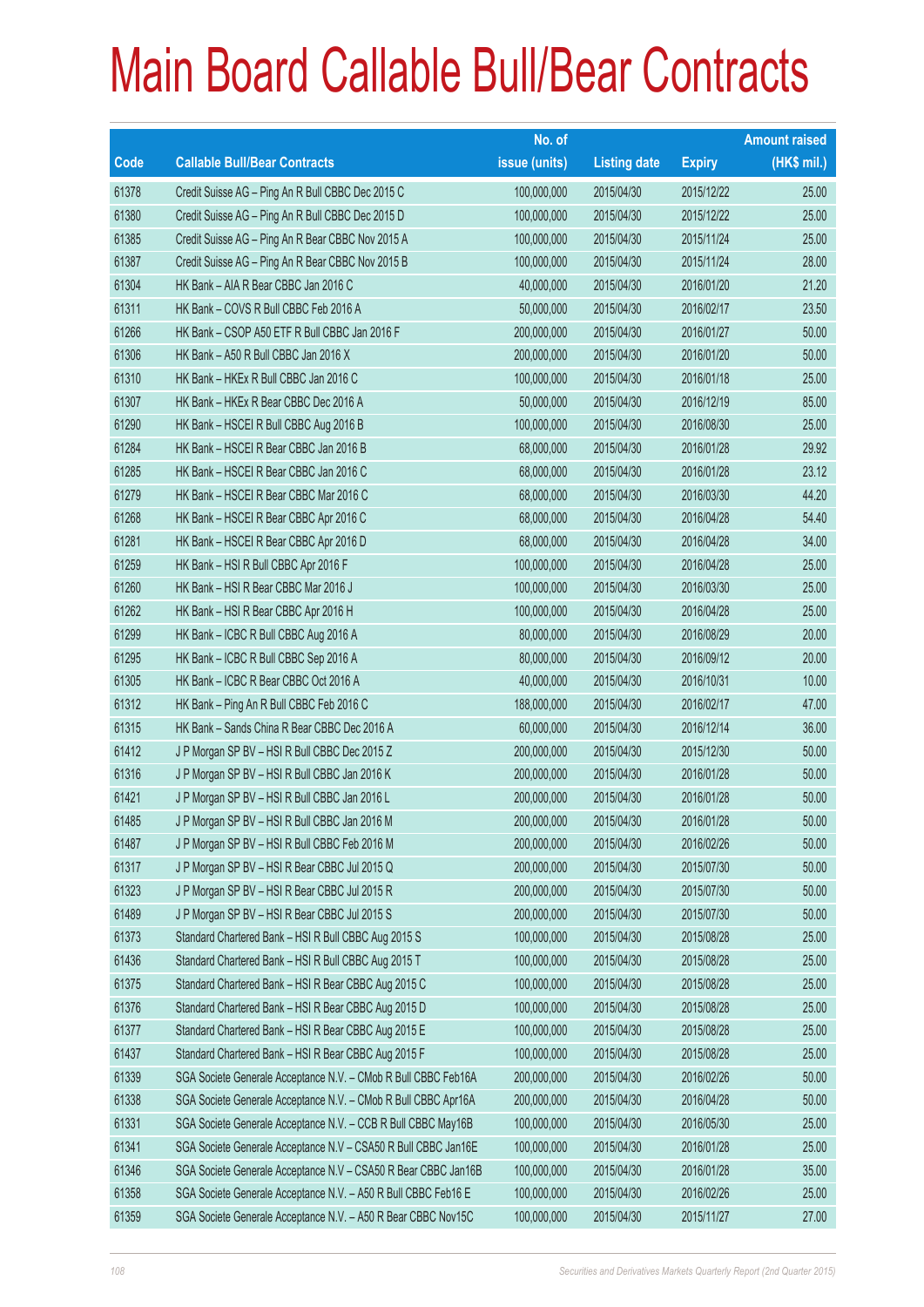|             |                                                                | No. of        |                     |               | <b>Amount raised</b> |
|-------------|----------------------------------------------------------------|---------------|---------------------|---------------|----------------------|
| <b>Code</b> | <b>Callable Bull/Bear Contracts</b>                            | issue (units) | <b>Listing date</b> | <b>Expiry</b> | $(HK$$ mil.)         |
| 61360       | SGA Societe Generale Acceptance N.V. - A50 R Bear CBBC Jan16A  | 100,000,000   | 2015/04/30          | 2016/01/28    | 37.00                |
| 61350       | SGA Societe Generale Acceptance N.V. - HKEx R Bull CBBC Jan16C | 200,000,000   | 2015/04/30          | 2016/01/28    | 92.00                |
| 61348       | SGA Societe Generale Acceptance N.V. - HKEx R Bull CBBC Feb16C | 200,000,000   | 2015/04/30          | 2016/02/26    | 112.00               |
| 61351       | SGA Societe Generale Acceptance N.V. - HKEx R Bull CBBC Mar16B | 200,000,000   | 2015/04/30          | 2016/03/30    | 50.00                |
| 61352       | SGA Societe Generale Acceptance N.V. - HKEx R Bear CBBC Oct15A | 200,000,000   | 2015/04/30          | 2015/10/29    | 50.00                |
| 61353       | SGA Societe Generale Acceptance N.V. - HKEx R Bear CBBC Dec15A | 200,000,000   | 2015/04/30          | 2015/12/30    | 62.00                |
| 61356       | SGA Societe Generale Acceptance N.V. - HKEx R Bear CBBC Jan16B | 200,000,000   | 2015/04/30          | 2016/01/28    | 102.00               |
| 61357       | SGA Societe Generale Acceptance N.V. - HKEx R Bear CBBC Mar16A | 200,000,000   | 2015/04/30          | 2016/03/30    | 204.00               |
| 61423       | SGA Societe Generale Acceptance N.V. - HSI R Bull CBBC Dec15 X | 200,000,000   | 2015/04/30          | 2015/12/30    | 50.00                |
| 61422       | SGA Societe Generale Acceptance N.V. - HSI R Bull CBBC Feb16 H | 400,000,000   | 2015/04/30          | 2016/02/26    | 100.00               |
| 61425       | SGA Societe Generale Acceptance N.V. - HSI R Bull CBBC Feb16 I | 200,000,000   | 2015/04/30          | 2016/02/26    | 50.00                |
| 61434       | SGA Societe Generale Acceptance N.V. - HSI R Bear CBBC Sep15 W | 200,000,000   | 2015/04/30          | 2015/09/29    | 50.00                |
| 61480       | UBS AG - China Mobile R Bull CBBC Jul 2016 B                   | 100,000,000   | 2015/04/30          | 2016/07/11    | 25.00                |
| 61477       | UBS AG - CSOP A50 ETF R Bull CBBC Jan 2016 B                   | 100,000,000   | 2015/04/30          | 2016/01/12    | 25.00                |
| 61478       | UBS AG - CSOP A50 ETF R Bull CBBC Jan 2016 C                   | 100,000,000   | 2015/04/30          | 2016/01/14    | 29.00                |
| 61472       | UBS AG - HSCEI R Bull CBBC Oct 2015 F                          | 200,000,000   | 2015/04/30          | 2015/10/29    | 50.00                |
| 61475       | UBS AG - HSCEI R Bull CBBC Nov 2015 E                          | 200,000,000   | 2015/04/30          | 2015/11/27    | 50.00                |
| 61463       | UBS AG - HSI R Bull CBBC Oct 2015 U                            | 200,000,000   | 2015/04/30          | 2015/10/29    | 50.00                |
| 61464       | UBS AG - HSI R Bull CBBC Oct 2015 V                            | 200,000,000   | 2015/04/30          | 2015/10/29    | 50.00                |
| 61460       | UBS AG - HSI R Bull CBBC Nov 2015 Z                            | 200,000,000   | 2015/04/30          | 2015/11/27    | 50.00                |
| 61458       | UBS AG - HSI R Bull CBBC Dec 2015 R                            | 200,000,000   | 2015/04/30          | 2015/12/30    | 50.00                |
| 61466       | UBS AG - HSI R Bull CBBC Dec 2015 S                            | 200,000,000   | 2015/04/30          | 2015/12/30    | 50.00                |
| 61462       | UBS AG - HSI R Bull CBBC Jan 2016 G                            | 200,000,000   | 2015/04/30          | 2016/01/28    | 50.00                |
| 61446       | UBS AG - HSI R Bear CBBC Jul 2015 J                            | 200,000,000   | 2015/04/30          | 2015/07/30    | 50.00                |
| 61481       | UBS AG - HSI R Bear CBBC Jul 2015 W                            | 200,000,000   | 2015/04/30          | 2015/07/30    | 50.00                |
| 61476       | UBS AG - Ping An R Bull CBBC Aug 2016 C                        | 100,000,000   | 2015/04/30          | 2016/08/10    | 25.00                |
| 61535       | BNP Paribas Arbit Issu B.V. - HSI R Bull CBBC Jan 2016 J       | 200,000,000   | 2015/05/04          | 2016/01/28    | 50.00                |
| 61494       | BNP Paribas Arbit Issu B.V. - HSI R Bear CBBC Aug 2015 M       | 200,000,000   | 2015/05/04          | 2015/08/28    | 50.00                |
| 61518       | BNP Paribas Arbit Issu B.V. - HSI R Bear CBBC Aug 2015 N       | 200,000,000   | 2015/05/04          | 2015/08/28    | 50.00                |
| 61520       | BNP Paribas Arbit Issu B.V. - HSI R Bear CBBC Aug 2015 O       | 200,000,000   | 2015/05/04          | 2015/08/28    | 50.00                |
| 61501       | Credit Suisse AG - HSI R Bull CBBC Oct 2015 I                  | 238,000,000   | 2015/05/04          | 2015/10/29    | 59.50                |
| 61536       | Credit Suisse AG - HSI R Bull CBBC Oct 2015 K                  | 238,000,000   | 2015/05/04          | 2015/10/29    | 59.50                |
| 61539       | Credit Suisse AG - HSI R Bull CBBC Oct 2015 L                  | 238,000,000   | 2015/05/04          | 2015/10/29    | 59.50                |
| 61521       | Credit Suisse AG - HSI R Bear CBBC Sep 2015 B                  | 238,000,000   | 2015/05/04          | 2015/09/29    | 59.50                |
| 61523       | Credit Suisse AG - HSI R Bear CBBC Sep 2015 D                  | 238,000,000   | 2015/05/04          | 2015/09/29    | 59.50                |
| 61524       | Credit Suisse AG - HSI R Bear CBBC Sep 2015 E                  | 238,000,000   | 2015/05/04          | 2015/09/29    | 59.50                |
| 61504       | J P Morgan SP BV - HSI R Bull CBBC Jan 2016 N                  | 200,000,000   | 2015/05/04          | 2016/01/28    | 50.00                |
| 61540       | J P Morgan SP BV - HSI R Bull CBBC Jan 2016 O                  | 200,000,000   | 2015/05/04          | 2016/01/28    | 50.00                |
| 61506       | J P Morgan SP BV - HSI R Bull CBBC Feb 2016 N                  | 200,000,000   | 2015/05/04          | 2016/02/26    | 50.00                |
| 61526       | J P Morgan SP BV - HSI R Bear CBBC Aug 2015 Q                  | 200,000,000   | 2015/05/04          | 2015/08/28    | 50.00                |
| 61527       | J P Morgan SP BV - HSI R Bear CBBC Aug 2015 R                  | 200,000,000   | 2015/05/04          | 2015/08/28    | 50.00                |
| 61528       | J P Morgan SP BV - HSI R Bear CBBC Aug 2015 S                  | 200,000,000   | 2015/05/04          | 2015/08/28    | 50.00                |
| 61545       | J P Morgan SP BV - HSI R Bear CBBC Aug 2015 T                  | 200,000,000   | 2015/05/04          | 2015/08/28    | 50.00                |
| 61495       | Standard Chartered Bank - HSI R Bull CBBC Aug 2015 U           | 100,000,000   | 2015/05/04          | 2015/08/28    | 25.00                |
| 61496       | Standard Chartered Bank - HSI R Bear CBBC Aug 2015 G           | 100,000,000   | 2015/05/04          | 2015/08/28    | 25.00                |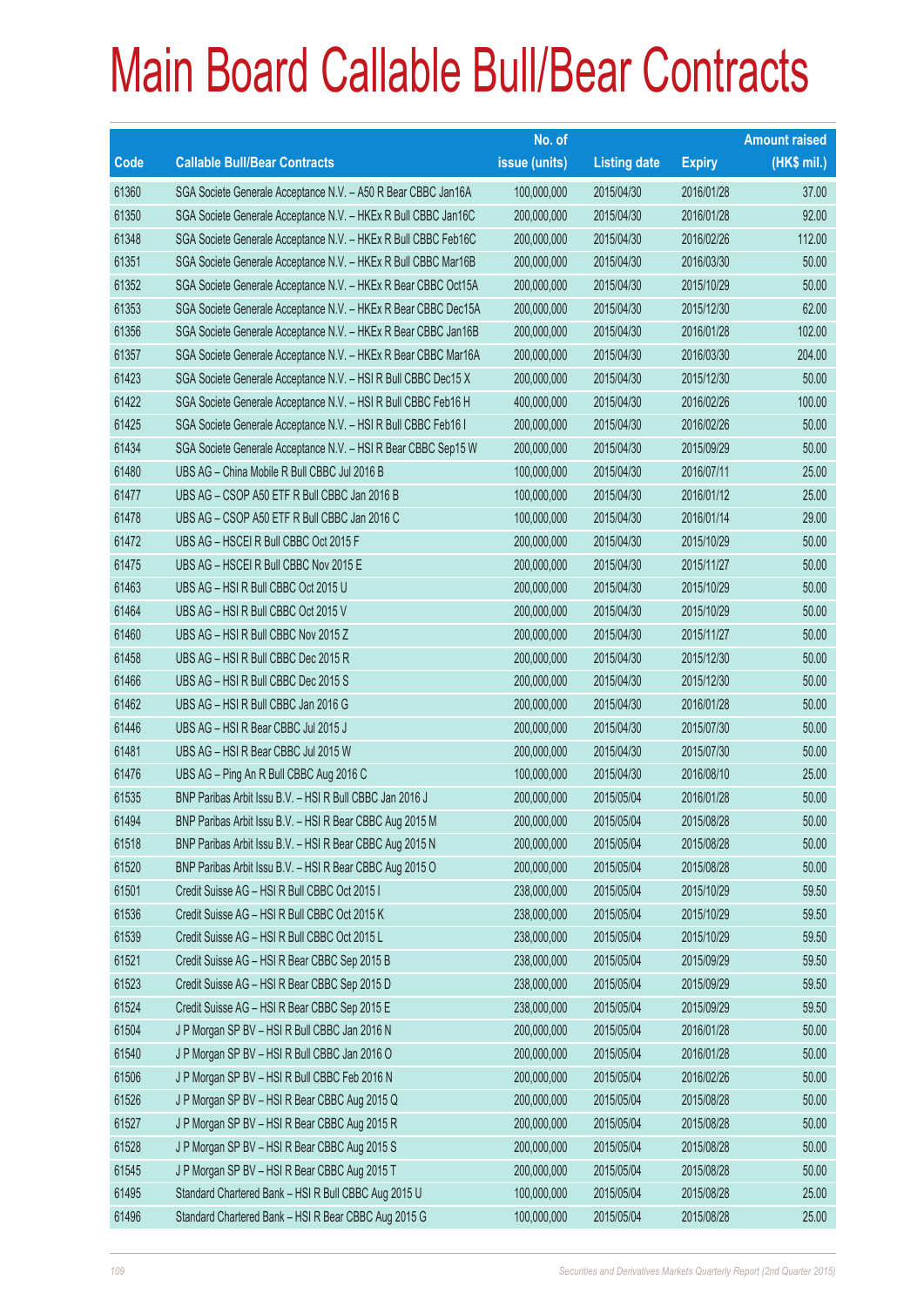|       |                                                                | No. of        |                     |               | <b>Amount raised</b> |
|-------|----------------------------------------------------------------|---------------|---------------------|---------------|----------------------|
| Code  | <b>Callable Bull/Bear Contracts</b>                            | issue (units) | <b>Listing date</b> | <b>Expiry</b> | $(HK$$ mil.)         |
| 61498 | Standard Chartered Bank - HSI R Bear CBBC Aug 2015 H           | 100,000,000   | 2015/05/04          | 2015/08/28    | 25.00                |
| 61512 | SGA Societe Generale Acceptance N.V. - HSI R Bear CBBC Sep15 X | 200,000,000   | 2015/05/04          | 2015/09/29    | 50.00                |
| 61514 | SGA Societe Generale Acceptance N.V. - HSI R Bear CBBC Sep15 Y | 200,000,000   | 2015/05/04          | 2015/09/29    | 50.00                |
| 61517 | SGA Societe Generale Acceptance N.V. - HSI R Bear CBBC Oct15 A | 200,000,000   | 2015/05/04          | 2015/10/29    | 50.00                |
| 61507 | UBS AG - HSCEI R Bear CBBC Aug 2015 C                          | 200,000,000   | 2015/05/04          | 2015/08/28    | 50.00                |
| 61509 | UBS AG - HSI R Bull CBBC Dec 2015 T                            | 200,000,000   | 2015/05/04          | 2015/12/30    | 50.00                |
| 61533 | UBS AG - HSI R Bull CBBC Jan 2016 H                            | 200,000,000   | 2015/05/04          | 2016/01/28    | 50.00                |
| 61547 | UBS AG - HSI R Bull CBBC Jan 2016 I                            | 200,000,000   | 2015/05/04          | 2016/01/28    | 50.00                |
| 61530 | UBS AG - HSI R Bear CBBC Aug 2015 P                            | 200,000,000   | 2015/05/04          | 2015/08/28    | 50.00                |
| 61531 | UBS AG - HSI R Bear CBBC Aug 2015 Q                            | 200,000,000   | 2015/05/04          | 2015/08/28    | 50.00                |
| 61532 | UBS AG - HSI R Bear CBBC Sep 2015 I                            | 200,000,000   | 2015/05/04          | 2015/09/29    | 50.00                |
| 61597 | BNP Paribas Arbit Issu B.V. - CSOP A50 ETF R Bull CBBC Dec15K  | 100,000,000   | 2015/05/05          | 2015/12/30    | 25.00                |
| 61584 | BNP Paribas Arbit Issu B.V. - A50 Ch R Bull CBBC Dec 2015 I    | 100,000,000   | 2015/05/05          | 2015/12/30    | 25.00                |
| 61657 | BNP Paribas Arbit Issu B.V. - HSI R Bull CBBC Jan 2016 K       | 200,000,000   | 2015/05/05          | 2016/01/28    | 50.00                |
| 61670 | BNP Paribas Arbit Issu B.V. - HSI R Bull CBBC Jan 2016 L       | 200,000,000   | 2015/05/05          | 2016/01/28    | 50.00                |
| 61676 | BNP Paribas Arbit Issu B.V. - HSI R Bull CBBC Jan 2016 M       | 200,000,000   | 2015/05/05          | 2016/01/28    | 50.00                |
| 61578 | BNP Paribas Arbit Issu B.V. - HSI R Bear CBBC Aug 2015 P       | 200,000,000   | 2015/05/05          | 2015/08/28    | 50.00                |
| 61582 | BNP Paribas Arbit Issu B.V. - HSI R Bear CBBC Aug 2015 Q       | 200,000,000   | 2015/05/05          | 2015/08/28    | 50.00                |
| 61583 | BNP Paribas Arbit Issu B.V. - HSI R Bear CBBC Aug 2015 R       | 200,000,000   | 2015/05/05          | 2015/08/28    | 50.00                |
| 61696 | BNP Paribas Arbit Issu B.V. - HSI R Bear CBBC Sep 2015 C       | 200,000,000   | 2015/05/05          | 2015/09/29    | 50.00                |
| 61716 | BNP Paribas Arbit Issu B.V. - HSI R Bear CBBC Sep 2015 D       | 200,000,000   | 2015/05/05          | 2015/09/29    | 50.00                |
| 61717 | BNP Paribas Arbit Issu B.V. - HSI R Bear CBBC Sep 2015 E       | 200,000,000   | 2015/05/05          | 2015/09/29    | 50.00                |
| 61689 | BNP Paribas Arbit Issu B.V. - HSI R Bear CBBC Dec 2015 D       | 200,000,000   | 2015/05/05          | 2015/12/30    | 66.00                |
| 61694 | BNP Paribas Arbit Issu B.V. - HSI R Bear CBBC Dec 2015 E       | 200,000,000   | 2015/05/05          | 2015/12/30    | 52.00                |
| 61637 | Credit Suisse AG - HSCEI R Bull CBBC Sep 2015 G                | 128,000,000   | 2015/05/05          | 2015/09/29    | 32.00                |
| 61656 | Credit Suisse AG - HSCEI R Bull CBBC Sep 2015 H                | 128,000,000   | 2015/05/05          | 2015/09/29    | 32.00                |
| 61792 | Credit Suisse AG - HSI R Bull CBBC Dec 2015 J                  | 238,000,000   | 2015/05/05          | 2015/12/30    | 59.50                |
| 61794 | Credit Suisse AG - HSI R Bull CBBC Dec 2015 K                  | 238,000,000   | 2015/05/05          | 2015/12/30    | 59.50                |
| 61797 | Credit Suisse AG - HSI R Bull CBBC Dec 2015 L                  | 238,000,000   | 2015/05/05          | 2015/12/30    | 59.50                |
| 61618 | Credit Suisse AG - HSI R Bear CBBC Sep 2015 A                  | 238,000,000   | 2015/05/05          | 2015/09/29    | 59.50                |
| 61614 | Credit Suisse AG - HSI R Bear CBBC Sep 2015 G                  | 238,000,000   | 2015/05/05          | 2015/09/29    | 59.50                |
| 61619 | Credit Suisse AG - HSI R Bear CBBC Sep 2015 H                  | 238,000,000   | 2015/05/05          | 2015/09/29    | 59.50                |
| 61639 | Credit Suisse AG - HSI R Bear CBBC Sep 2015 I                  | 238,000,000   | 2015/05/05          | 2015/09/29    | 59.50                |
| 61643 | Credit Suisse AG - HSI R Bear CBBC Sep 2015 J                  | 238,000,000   | 2015/05/05          | 2015/09/29    | 78.54                |
| 61640 | Credit Suisse AG - HSI R Bear CBBC Oct 2015 S                  | 238,000,000   | 2015/05/05          | 2015/10/29    | 66.64                |
| 61648 | Credit Suisse AG - HSI R Bear CBBC Oct 2015 T                  | 238,000,000   | 2015/05/05          | 2015/10/29    | 95.20                |
| 61638 | Credit Suisse AG - HSI R Bear CBBC Nov 2015 K                  | 238,000,000   | 2015/05/05          | 2015/11/27    | 59.50                |
| 61718 | J P Morgan SP BV - HSCEI R Bull CBBC Jan 2016 B                | 100,000,000   | 2015/05/05          | 2016/01/28    | 25.00                |
| 61730 | J P Morgan SP BV - HSCEI R Bull CBBC Feb 2016 A                | 100,000,000   | 2015/05/05          | 2016/02/26    | 25.00                |
| 61734 | J P Morgan SP BV - HSCEI R Bear CBBC Aug 2015 D                | 100,000,000   | 2015/05/05          | 2015/08/28    | 25.00                |
| 61738 | JP Morgan SP BV - HSCEIR Bear CBBC Feb 2016 A                  | 100,000,000   | 2015/05/05          | 2016/02/26    | 25.00                |
| 61755 | J P Morgan SP BV - HSI R Bull CBBC Dec 2015 H                  | 200,000,000   | 2015/05/05          | 2015/12/30    | 50.00                |
| 61757 | J P Morgan SP BV - HSI R Bull CBBC Jan 2016 P                  | 200,000,000   | 2015/05/05          | 2016/01/28    | 50.00                |
| 61764 | J P Morgan SP BV - HSI R Bull CBBC Feb 2016 O                  | 200,000,000   | 2015/05/05          | 2016/02/26    | 50.00                |
| 61769 | J P Morgan SP BV - HSI R Bull CBBC Feb 2016 P                  | 200,000,000   | 2015/05/05          | 2016/02/26    | 50.00                |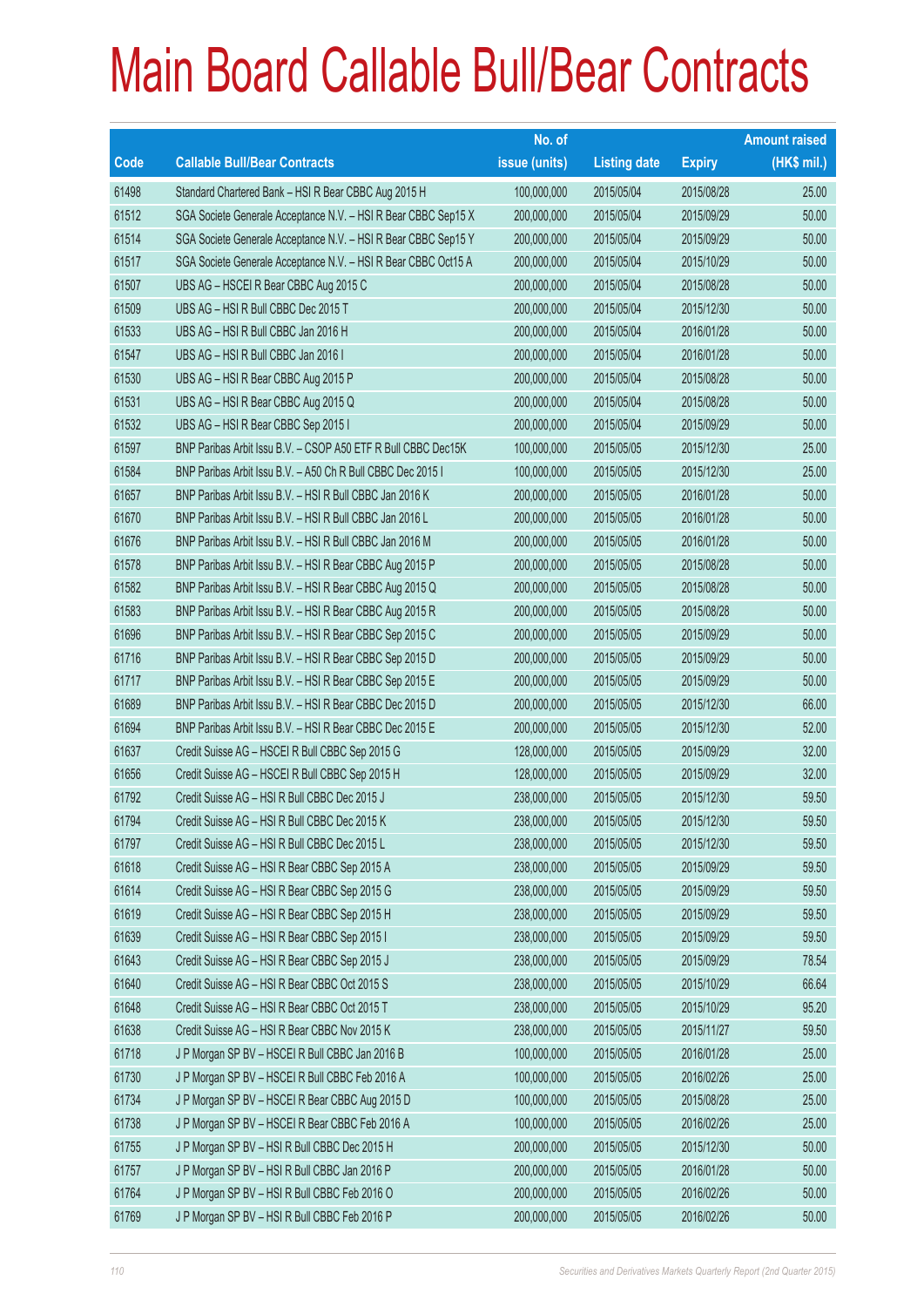|             |                                                                | No. of        |                     |               | <b>Amount raised</b> |
|-------------|----------------------------------------------------------------|---------------|---------------------|---------------|----------------------|
| <b>Code</b> | <b>Callable Bull/Bear Contracts</b>                            | issue (units) | <b>Listing date</b> | <b>Expiry</b> | $(HK$$ mil.)         |
| 61743       | J P Morgan SP BV - HSI R Bear CBBC Aug 2015 U                  | 200,000,000   | 2015/05/05          | 2015/08/28    | 50.00                |
| 61744       | J P Morgan SP BV - HSI R Bear CBBC Aug 2015 V                  | 200,000,000   | 2015/05/05          | 2015/08/28    | 50.00                |
| 61745       | J P Morgan SP BV - HSI R Bear CBBC Sep 2015 H                  | 200,000,000   | 2015/05/05          | 2015/09/29    | 50.00                |
| 61749       | J P Morgan SP BV - HSI R Bear CBBC Sep 2015 I                  | 200,000,000   | 2015/05/05          | 2015/09/29    | 50.00                |
| 61742       | J P Morgan SP BV - HSI R Bear CBBC Oct 2015 F                  | 200,000,000   | 2015/05/05          | 2015/10/29    | 50.00                |
| 61741       | J P Morgan SP BV - HSI R Bear CBBC Feb 2016 F                  | 200,000,000   | 2015/05/05          | 2016/02/26    | 50.00                |
| 61557       | Standard Chartered Bank - HSI R Bull CBBC Aug 2015 V           | 100,000,000   | 2015/05/05          | 2015/08/28    | 25.00                |
| 61798       | Standard Chartered Bank - HSI R Bull CBBC Aug 2015 W           | 100,000,000   | 2015/05/05          | 2015/08/28    | 25.00                |
| 61800       | Standard Chartered Bank - HSI R Bull CBBC Aug 2015 X           | 100,000,000   | 2015/05/05          | 2015/08/28    | 25.00                |
| 61563       | Standard Chartered Bank - HSI R Bear CBBC Aug 2015 I           | 100,000,000   | 2015/05/05          | 2015/08/28    | 25.00                |
| 61564       | Standard Chartered Bank - HSI R Bear CBBC Aug 2015 J           | 100,000,000   | 2015/05/05          | 2015/08/28    | 25.00                |
| 61567       | Standard Chartered Bank - HSI R Bear CBBC Aug 2015 K           | 100,000,000   | 2015/05/05          | 2015/08/28    | 25.00                |
| 61801       | Standard Chartered Bank - HSI R Bear CBBC Aug 2015 L           | 100,000,000   | 2015/05/05          | 2015/08/28    | 25.00                |
| 61803       | SGA Societe Generale Acceptance N.V. - HSI R Bull CBBC Jan16 V | 200,000,000   | 2015/05/05          | 2016/01/28    | 50.00                |
| 61804       | SGA Societe Generale Acceptance N.V. - HSI R Bull CBBC Jan16 W | 200,000,000   | 2015/05/05          | 2016/01/28    | 50.00                |
| 61806       | SGA Societe Generale Acceptance N.V. - HSI R Bull CBBC Jan16 X | 200,000,000   | 2015/05/05          | 2016/01/28    | 50.00                |
| 61807       | SGA Societe Generale Acceptance N.V. - HSI R Bull CBBC Jan16 Y | 200,000,000   | 2015/05/05          | 2016/01/28    | 50.00                |
| 61897       | SGA Societe Generale Acceptance N.V. - HSI R Bull CBBC Jan16 Z | 200,000,000   | 2015/05/05          | 2016/01/28    | 50.00                |
| 61802       | SGA Societe Generale Acceptance N.V. - HSI R Bull CBBC Feb16 J | 200,000,000   | 2015/05/05          | 2016/02/26    | 50.00                |
| 61840       | SGA Societe Generale Acceptance N.V. - HSI R Bull CBBC Feb16 K | 200,000,000   | 2015/05/05          | 2016/02/26    | 50.00                |
| 61552       | SGA Societe Generale Acceptance N.V. - HSI R Bear CBBC Aug15 A | 200,000,000   | 2015/05/05          | 2015/08/28    | 50.00                |
| 61915       | SGA Societe Generale Acceptance N.V. - HSI R Bear CBBC Aug15 B | 200,000,000   | 2015/05/05          | 2015/08/28    | 50.00                |
| 61549       | SGA Societe Generale Acceptance N.V. - HSI R Bear CBBC Aug15 Z | 200,000,000   | 2015/05/05          | 2015/08/28    | 50.00                |
| 61916       | SGA Societe Generale Acceptance N.V. - HSI R Bear CBBC Sep15 A | 200,000,000   | 2015/05/05          | 2015/09/29    | 50.00                |
| 61555       | SGA Societe Generale Acceptance N.V. - HSI R Bear CBBC Sep15 B | 200,000,000   | 2015/05/05          | 2015/09/29    | 50.00                |
| 61550       | SGA Societe Generale Acceptance N.V. - HSI R Bear CBBC Sep15 Z | 200,000,000   | 2015/05/05          | 2015/09/29    | 50.00                |
| 61901       | SGA Societe Generale Acceptance N.V. - HSI R Bear CBBC Oct15 B | 200,000,000   | 2015/05/05          | 2015/10/29    | 50.00                |
| 61917       | SGA Societe Generale Acceptance N.V. - HSI R Bear CBBC Oct15 C | 200,000,000   | 2015/05/05          | 2015/10/29    | 50.00                |
| 61927       | SGA Societe Generale Acceptance N.V. - HSI R Bear CBBC Oct15 D | 200,000,000   | 2015/05/05          | 2015/10/29    | 50.00                |
| 61965       | SGA Societe Generale Acceptance N.V. - HSI R Bear CBBC Oct15 E | 200,000,000   | 2015/05/05          | 2015/10/29    | 50.00                |
| 61924       | SGA Societe Generale Acceptance N.V. - HSI R Bear CBBC Nov15 J | 200,000,000   | 2015/05/05          | 2015/11/27    | 50.00                |
| 61945       | SGA Societe Generale Acceptance N.V. - HSI R Bear CBBC Nov15 K | 200,000,000   | 2015/05/05          | 2015/11/27    | 50.00                |
| 61968       | SGA Societe Generale Acceptance N.V. - HSI R Bear CBBC Nov15 L | 200,000,000   | 2015/05/05          | 2015/11/27    | 50.00                |
| 61775       | UBS AG - China Mobile R Bull CBBC Oct 2016 A                   | 100,000,000   | 2015/05/05          | 2016/10/17    | 25.00                |
| 61770       | UBS AG - HSBC R Bull CBBC Jun 2016 C                           | 100,000,000   | 2015/05/05          | 2016/06/27    | 25.00                |
| 61791       | UBS AG - HSI R Bull CBBC Nov 2015 T                            | 200,000,000   | 2015/05/05          | 2015/11/27    | 50.00                |
| 61789       | UBS AG - HSI R Bull CBBC Dec 2015 U                            | 200,000,000   | 2015/05/05          | 2015/12/30    | 50.00                |
| 61788       | UBS AG - HSI R Bull CBBC Jan 2016 J                            | 200,000,000   | 2015/05/05          | 2016/01/28    | 50.00                |
| 61620       | UBS AG - HSI R Bear CBBC Aug 2015 R                            | 200,000,000   | 2015/05/05          | 2015/08/28    | 50.00                |
| 61622       | UBS AG - HSI R Bear CBBC Aug 2015 S                            | 200,000,000   | 2015/05/05          | 2015/08/28    | 50.00                |
| 61626       | UBS AG - HSI R Bear CBBC Aug 2015 T                            | 200,000,000   | 2015/05/05          | 2015/08/28    | 50.00                |
| 61627       | UBS AG - HSI R Bear CBBC Aug 2015 U                            | 200,000,000   | 2015/05/05          | 2015/08/28    | 50.00                |
| 61628       | UBS AG - HSI R Bear CBBC Aug 2015 V                            | 200,000,000   | 2015/05/05          | 2015/08/28    | 50.00                |
| 61630       | UBS AG - HSI R Bear CBBC Aug 2015 W                            | 200,000,000   | 2015/05/05          | 2015/08/28    | 50.00                |
| 61631       | UBS AG - HSI R Bear CBBC Aug 2015 X                            | 200,000,000   | 2015/05/05          | 2015/08/28    | 50.00                |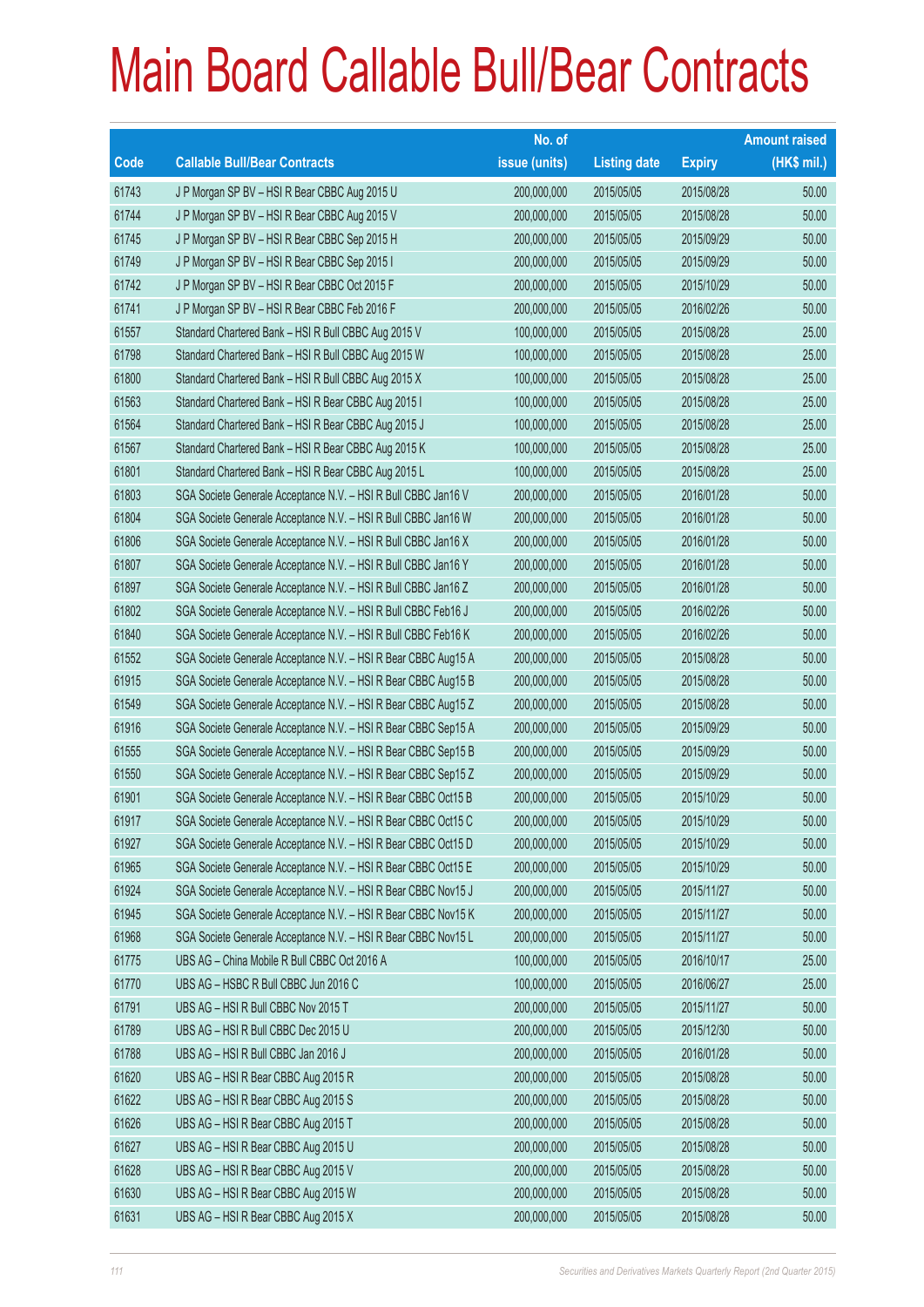|       |                                                               | No. of        |                     |               | <b>Amount raised</b> |
|-------|---------------------------------------------------------------|---------------|---------------------|---------------|----------------------|
| Code  | <b>Callable Bull/Bear Contracts</b>                           | issue (units) | <b>Listing date</b> | <b>Expiry</b> | $(HK$$ mil.)         |
| 61632 | UBS AG - HSI R Bear CBBC Aug 2015 Y                           | 200,000,000   | 2015/05/05          | 2015/08/28    | 50.00                |
| 61633 | UBS AG - HSI R Bear CBBC Aug 2015 Z                           | 200,000,000   | 2015/05/05          | 2015/08/28    | 50.00                |
| 61771 | UBS AG - TCH R Bull CBBC Sep 2016 A                           | 100,000,000   | 2015/05/05          | 2016/09/12    | 25.00                |
| 62646 | Credit Suisse AG - BOCL R Bull CBBC Nov 2015 A                | 60,000,000    | 2015/05/06          | 2015/11/20    | 15.00                |
| 62642 | Credit Suisse AG - CCB R Bull CBBC Nov 2015 A                 | 60,000,000    | 2015/05/06          | 2015/11/20    | 15.00                |
| 62672 | Credit Suisse AG - CSOP A50 ETF R Bull CBBC Oct 2015 A        | 100,000,000   | 2015/05/06          | 2015/10/20    | 25.00                |
| 62673 | Credit Suisse AG - CSOP A50 ETF R Bull CBBC Oct 2015 B        | 100,000,000   | 2015/05/06          | 2015/10/20    | 25.00                |
| 62674 | Credit Suisse AG - A50 China R Bull CBBC Oct 2015 A           | 100,000,000   | 2015/05/06          | 2015/10/20    | 25.00                |
| 62678 | Credit Suisse AG - A50 China R Bull CBBC Oct 2015 B           | 100,000,000   | 2015/05/06          | 2015/10/20    | 25.00                |
| 62700 | Credit Suisse AG - HSI R Bull CBBC Oct 2015 B                 | 238,000,000   | 2015/05/06          | 2015/10/29    | 59.50                |
| 62702 | Credit Suisse AG - HSI R Bull CBBC Oct 2015 C                 | 238,000,000   | 2015/05/06          | 2015/10/29    | 59.50                |
| 62708 | Credit Suisse AG - HSI R Bear CBBC Aug 2015 X                 | 238,000,000   | 2015/05/06          | 2015/08/28    | 59.50                |
| 62712 | Credit Suisse AG - HSI R Bear CBBC Aug 2015 Y                 | 238,000,000   | 2015/05/06          | 2015/08/28    | 59.50                |
| 62638 | Credit Suisse AG - ICBC R Bull CBBC Nov 2015 A                | 60,000,000    | 2015/05/06          | 2015/11/20    | 15.00                |
| 61977 | HK Bank - ABC R Bull CBBC Feb 2016 A                          | 80,000,000    | 2015/05/06          | 2016/02/15    | 20.00                |
| 62097 | HK Bank - CNOOC R Bear CBBC Feb 2016 A                        | 40,000,000    | 2015/05/06          | 2016/02/17    | 14.00                |
| 62154 | HK Bank - Sinopec Corp R Bull CBBC Jan 2016 A                 | 80,000,000    | 2015/05/06          | 2016/01/25    | 20.00                |
| 62126 | HK Bank - Sinopec Corp R Bear CBBC Feb 2016 A                 | 40,000,000    | 2015/05/06          | 2016/02/22    | 10.00                |
| 61971 | HK Bank - HKEx R Bull CBBC Jan 2016 D                         | 100,000,000   | 2015/05/06          | 2016/01/27    | 25.00                |
| 62157 | HK Bank - HKEx R Bull CBBC Jan 2016 E                         | 100,000,000   | 2015/05/06          | 2016/01/20    | 45.00                |
| 62155 | HK Bank - HKEx R Bull CBBC Jun 2016 E                         | 100,000,000   | 2015/05/06          | 2016/06/06    | 32.00                |
| 62304 | HK Bank - HSCEI R Bull CBBC Mar 2016 C                        | 100,000,000   | 2015/05/06          | 2016/03/30    | 25.00                |
| 62305 | HK Bank - HSCEI R Bull CBBC Mar 2016 D                        | 100,000,000   | 2015/05/06          | 2016/03/30    | 25.00                |
| 62198 | HK Bank - HSI R Bull CBBC Jan 2016 I                          | 100,000,000   | 2015/05/06          | 2016/01/28    | 25.00                |
| 62270 | HK Bank - HSI R Bull CBBC Jan 2016 J                          | 100,000,000   | 2015/05/06          | 2016/01/28    | 25.00                |
| 62303 | HK Bank - HSI R Bull CBBC Mar 2016 G                          | 100,000,000   | 2015/05/06          | 2016/03/30    | 25.00                |
| 62259 | HK Bank - HSI R Bear CBBC Mar 2016 K                          | 100,000,000   | 2015/05/06          | 2016/03/30    | 25.00                |
| 62263 | HK Bank - HSI R Bear CBBC Jun 2016 B                          | 400,000,000   | 2015/05/06          | 2016/06/29    | 100.00               |
| 62026 | HK Bank - TCH R Bull CBBC Dec 2015 N                          | 100,000,000   | 2015/05/06          | 2015/12/16    | 25.00                |
| 62086 | HK Bank - TCH R Bull CBBC Feb 2016 B                          | 100,000,000   | 2015/05/06          | 2016/02/01    | 25.00                |
| 62095 | HK Bank - TCH R Bear CBBC Feb 2016 D                          | 100,000,000   | 2015/05/06          | 2016/02/01    | 48.00                |
| 62680 | J P Morgan SP BV - HSI R Bull CBBC Jan 2016 Q                 | 200,000,000   | 2015/05/06          | 2016/01/28    | 50.00                |
| 62719 | J P Morgan SP BV - HSI R Bull CBBC Feb 2016 Q                 | 200,000,000   | 2015/05/06          | 2016/02/26    | 50.00                |
| 62730 | J P Morgan SP BV - HSI R Bear CBBC Aug 2015 W                 | 200,000,000   | 2015/05/06          | 2015/08/28    | 50.00                |
| 62731 | J P Morgan SP BV - HSI R Bear CBBC Feb 2016 G                 | 200,000,000   | 2015/05/06          | 2016/02/26    | 50.00                |
| 62556 | Standard Chartered Bank - HSI R Bull CBBC Aug 2015 Y          | 100,000,000   | 2015/05/06          | 2015/08/28    | 25.00                |
| 62566 | Standard Chartered Bank - HSI R Bear CBBC Aug 2015 M          | 100,000,000   | 2015/05/06          | 2015/08/28    | 25.00                |
| 62568 | Standard Chartered Bank - HSI R Bear CBBC Aug 2015 N          | 100,000,000   | 2015/05/06          | 2015/08/28    | 25.00                |
| 62432 | SGA Societe Generale Acceptance NV - HSCEI R Bull CBBC Jan16C | 200,000,000   | 2015/05/06          | 2016/01/28    | 50.00                |
| 62462 | SGA Societe Generale Acceptance NV - HSCEI R Bull CBBC Jan16D | 200,000,000   | 2015/05/06          | 2016/01/28    | 50.00                |
| 62446 | SGA Societe Generale Acceptance NV - HSCEI R Bull CBBC Feb16A | 200,000,000   | 2015/05/06          | 2016/02/26    | 50.00                |
| 62449 | SGA Societe Generale Acceptance NV - HSCEI R Bull CBBC Feb16B | 200,000,000   | 2015/05/06          | 2016/02/26    | 50.00                |
| 62459 | SGA Societe Generale Acceptance NV - HSCEI R Bull CBBC Feb16C | 200,000,000   | 2015/05/06          | 2016/02/26    | 50.00                |
| 62484 | SGA Societe Generale Acceptance NV - HSCEI R Bear CBBC Oct15B | 200,000,000   | 2015/05/06          | 2015/10/29    | 50.00                |
| 62489 | SGA Societe Generale Acceptance NV - HSCEI R Bear CBBC Oct15C | 200,000,000   | 2015/05/06          | 2015/10/29    | 50.00                |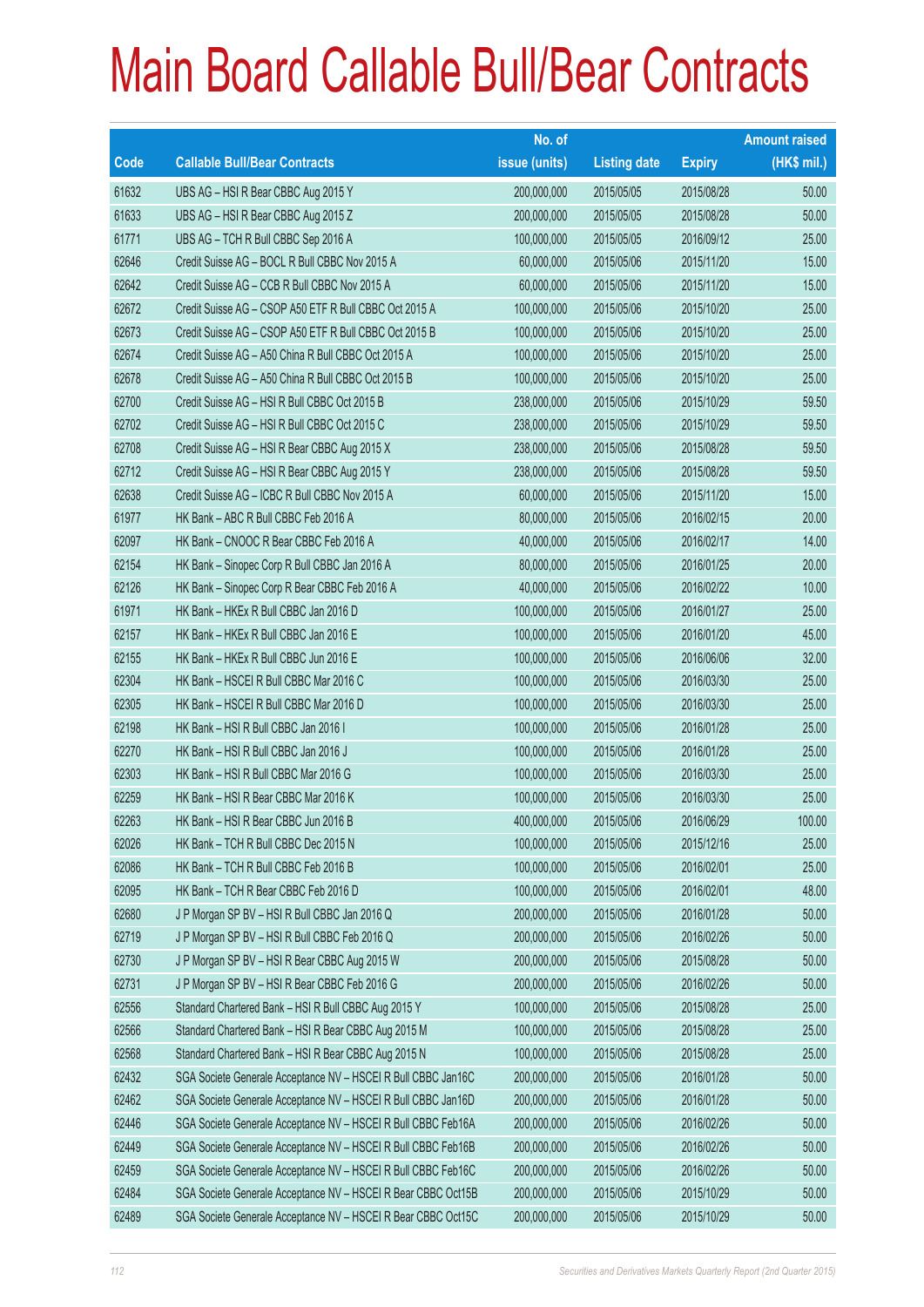|             |                                                                | No. of        |                     |               | <b>Amount raised</b> |
|-------------|----------------------------------------------------------------|---------------|---------------------|---------------|----------------------|
| <b>Code</b> | <b>Callable Bull/Bear Contracts</b>                            | issue (units) | <b>Listing date</b> | <b>Expiry</b> | $(HK$$ mil.)         |
| 62490       | SGA Societe Generale Acceptance NV - HSCEI R Bear CBBC Oct15D  | 200,000,000   | 2015/05/06          | 2015/10/29    | 50.00                |
| 62515       | SGA Societe Generale Acceptance NV - HSCEI R Bear CBBC Oct15E  | 200,000,000   | 2015/05/06          | 2015/10/29    | 50.00                |
| 62535       | SGA Societe Generale Acceptance NV - HSCEI R Bear CBBC Oct15F  | 200,000,000   | 2015/05/06          | 2015/10/29    | 50.00                |
| 62537       | SGA Societe Generale Acceptance NV - HSCEI R Bear CBBC Nov15D  | 200,000,000   | 2015/05/06          | 2015/11/27    | 50.00                |
| 62545       | SGA Societe Generale Acceptance NV - HSCEI R Bear CBBC Dec15D  | 200,000,000   | 2015/05/06          | 2015/12/30    | 53.00                |
| 62549       | SGA Societe Generale Acceptance NV - HSCEI R Bear CBBC Dec15E  | 200,000,000   | 2015/05/06          | 2015/12/30    | 69.00                |
| 62546       | SGA Societe Generale Acceptance NV - HSCEI R Bear CBBC Jan16A  | 200,000,000   | 2015/05/06          | 2016/01/28    | 77.00                |
| 62554       | SGA Societe Generale Acceptance NV - HSCEI R Bear CBBC Jan16B  | 200,000,000   | 2015/05/06          | 2016/01/28    | 61.00                |
| 62306       | SGA Societe Generale Acceptance N.V. - HSI R Bull CBBC Feb16 L | 200,000,000   | 2015/05/06          | 2016/02/26    | 50.00                |
| 62307       | SGA Societe Generale Acceptance N.V. - HSI R Bear CBBC Aug15 C | 200,000,000   | 2015/05/06          | 2015/08/28    | 50.00                |
| 62317       | SGA Societe Generale Acceptance N.V. - HSI R Bear CBBC Oct15 F | 200,000,000   | 2015/05/06          | 2015/10/29    | 50.00                |
| 62311       | SGA Societe Generale Acceptance N.V. - HSI R Bear CBBC Nov15 M | 200,000,000   | 2015/05/06          | 2015/11/27    | 50.00                |
| 62318       | SGA Societe Generale Acceptance N.V. - HSI R Bear CBBC Nov15 N | 200,000,000   | 2015/05/06          | 2015/11/27    | 50.00                |
| 62320       | SGA Societe Generale Acceptance N.V. - HSI R Bear CBBC Nov15 O | 200,000,000   | 2015/05/06          | 2015/11/27    | 54.00                |
| 62328       | SGA Societe Generale Acceptance N.V. - HSI R Bear CBBC Nov15 P | 200,000,000   | 2015/05/06          | 2015/11/27    | 58.00                |
| 62336       | SGA Societe Generale Acceptance N.V. - HSI R Bear CBBC Nov15 Q | 200,000,000   | 2015/05/06          | 2015/11/27    | 62.00                |
| 62384       | SGA Societe Generale Acceptance N.V. - HSI R Bear CBBC Nov15 R | 400,000,000   | 2015/05/06          | 2015/11/27    | 100.00               |
| 62319       | SGA Societe Generale Acceptance N.V. - HSI R Bear CBBC Dec15 A | 200,000,000   | 2015/05/06          | 2015/12/30    | 52.00                |
| 62326       | SGA Societe Generale Acceptance N.V. - HSI R Bear CBBC Dec15 B | 200,000,000   | 2015/05/06          | 2015/12/30    | 56.00                |
| 62335       | SGA Societe Generale Acceptance N.V. - HSI R Bear CBBC Dec15 C | 200,000,000   | 2015/05/06          | 2015/12/30    | 60.00                |
| 62346       | SGA Societe Generale Acceptance N.V. - HSI R Bear CBBC Dec15 D | 200,000,000   | 2015/05/06          | 2015/12/30    | 64.00                |
| 62357       | SGA Societe Generale Acceptance N.V. - HSI R Bear CBBC Dec15 E | 200,000,000   | 2015/05/06          | 2015/12/30    | 68.00                |
| 62378       | SGA Societe Generale Acceptance N.V. - HSI R Bear CBBC Dec15 F | 200,000,000   | 2015/05/06          | 2015/12/30    | 72.00                |
| 62412       | SGA Societe Generale Acceptance N.V. - HSI R Bear CBBC Dec15 G | 200,000,000   | 2015/05/06          | 2015/12/30    | 76.00                |
| 62424       | SGA Societe Generale Acceptance N.V. - HSI R Bear CBBC Dec15 H | 400,000,000   | 2015/05/06          | 2015/12/30    | 100.00               |
| 62427       | SGA Societe Generale Acceptance N.V. - HSI R Bear CBBC Dec15 I | 400,000,000   | 2015/05/06          | 2015/12/30    | 100.00               |
| 62352       | SGA Societe Generale Acceptance N.V. - HSI R Bear CBBC Jan16 A | 200,000,000   | 2015/05/06          | 2016/01/28    | 66.00                |
| 62373       | SGA Societe Generale Acceptance N.V. - HSI R Bear CBBC Jan16 B | 200,000,000   | 2015/05/06          | 2016/01/28    | 70.00                |
| 62379       | SGA Societe Generale Acceptance N.V. - HSI R Bear CBBC Jan16 C | 200,000,000   | 2015/05/06          | 2016/01/28    | 74.00                |
| 62420       | SGA Societe Generale Acceptance N.V. - HSI R Bear CBBC Jan16 D | 200,000,000   | 2015/05/06          | 2016/01/28    | 78.00                |
| 62426       | SGA Societe Generale Acceptance N.V. - HSI R Bear CBBC Jan16 E | 400,000,000   | 2015/05/06          | 2016/01/28    | 100.00               |
| 62429       | SGA Societe Generale Acceptance N.V. - HSI R Bear CBBC Jan16 F | 400,000,000   | 2015/05/06          | 2016/01/28    | 100.00               |
| 62689       | UBS AG - HSI R Bull CBBC Nov 2015 L                            | 200,000,000   | 2015/05/06          | 2015/11/27    | 50.00                |
| 62629       | UBS AG - HSI R Bull CBBC Dec 2015 V                            | 200,000,000   | 2015/05/06          | 2015/12/30    | 50.00                |
| 62698       | UBS AG - HSI R Bull CBBC Feb 2016 G                            | 200,000,000   | 2015/05/06          | 2016/02/26    | 50.00                |
| 62713       | UBS AG - HSI R Bear CBBC Aug 2015 A                            | 200,000,000   | 2015/05/06          | 2015/08/28    | 50.00                |
| 62715       | UBS AG - HSI R Bear CBBC Aug 2015 B                            | 200,000,000   | 2015/05/06          | 2015/08/28    | 50.00                |
| 62716       | UBS AG - HSI R Bear CBBC Aug 2015 C                            | 200,000,000   | 2015/05/06          | 2015/08/28    | 50.00                |
| 62820       | BNP Paribas Arbit Issu B.V. - HSI R Bull CBBC Jan 2016 N       | 200,000,000   | 2015/05/07          | 2016/01/28    | 50.00                |
| 62823       | BNP Paribas Arbit Issu B.V. - HSI R Bear CBBC Dec 2015 F       | 200,000,000   | 2015/05/07          | 2015/12/30    | 50.00                |
| 62806       | Credit Suisse AG - HSI R Bull CBBC Nov 2015 N                  | 238,000,000   | 2015/05/07          | 2015/11/27    | 59.50                |
| 62889       | Credit Suisse AG - HSI R Bull CBBC Nov 2015 O                  | 238,000,000   | 2015/05/07          | 2015/11/27    | 59.50                |
| 62895       | Credit Suisse AG - HSI R Bull CBBC Nov 2015 P                  | 238,000,000   | 2015/05/07          | 2015/11/27    | 59.50                |
| 62848       | Credit Suisse AG - HSI R Bear CBBC Sep 2015 K                  | 238,000,000   | 2015/05/07          | 2015/09/29    | 59.50                |
| 62887       | Credit Suisse AG - HSI R Bear CBBC Sep 2015 L                  | 238,000,000   | 2015/05/07          | 2015/09/29    | 59.50                |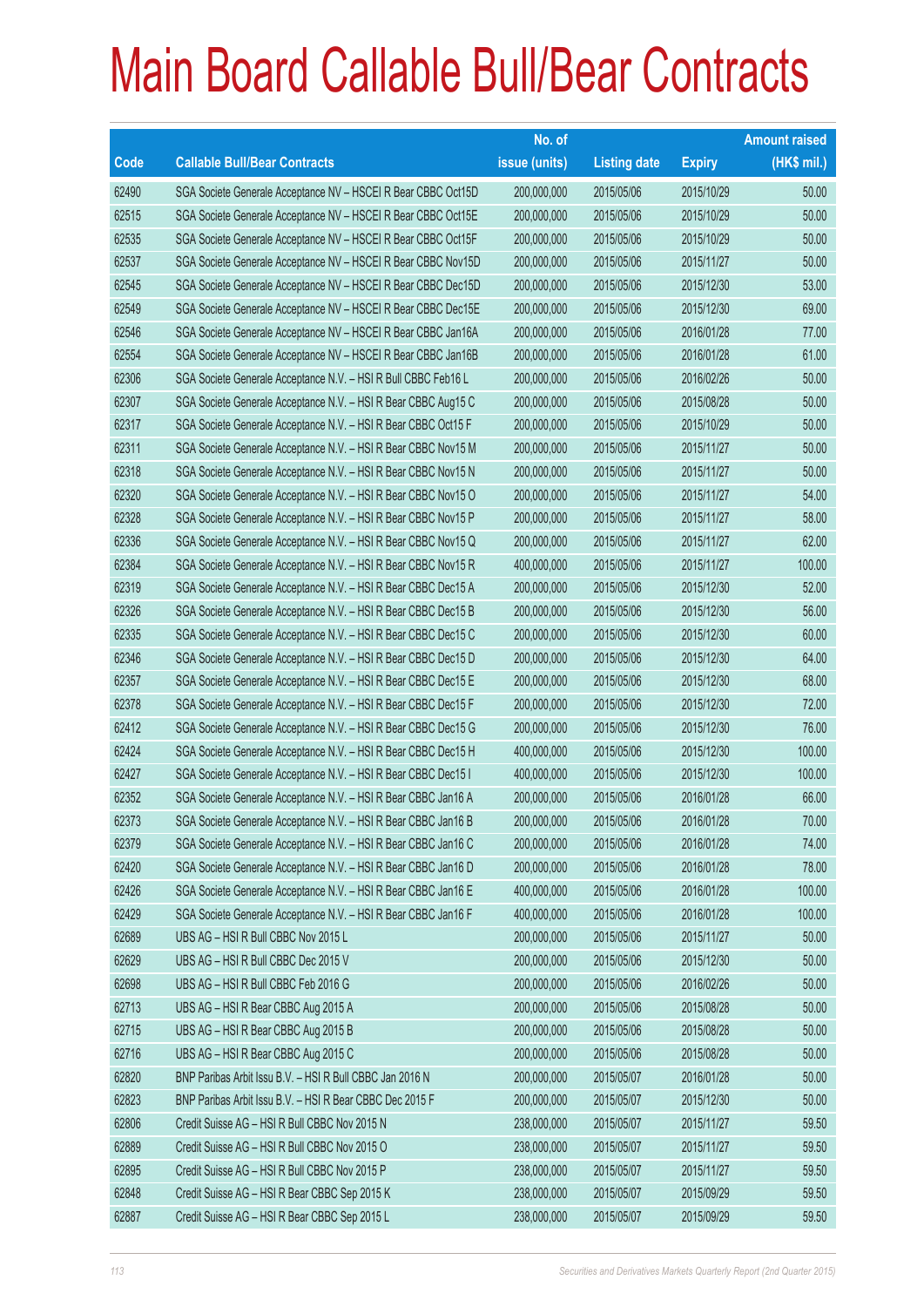|       |                                                          | No. of        |                     |               | <b>Amount raised</b> |
|-------|----------------------------------------------------------|---------------|---------------------|---------------|----------------------|
| Code  | <b>Callable Bull/Bear Contracts</b>                      | issue (units) | <b>Listing date</b> | <b>Expiry</b> | $(HK$$ mil.)         |
| 62960 | Bank of East Asia - Sinopec Corp R Bull CBBC Feb 2016 A  | 60,000,000    | 2015/05/07          | 2016/02/26    | 15.00                |
| 62948 | Bank of East Asia - A50 China R Bull CBBC Mar 2016 C     | 40,000,000    | 2015/05/07          | 2016/03/30    | 10.00                |
| 62957 | Bank of East Asia - A50 China R Bear CBBC Nov 2015 A     | 40,000,000    | 2015/05/07          | 2015/11/11    | 10.00                |
| 62940 | Bank of East Asia - HSBC Holdings R Bull CBBC Mar 2016 A | 80,000,000    | 2015/05/07          | 2016/03/24    | 20.00                |
| 62966 | Bank of East Asia - PetCh R Bull CBBC Feb 2016 A         | 50,000,000    | 2015/05/07          | 2016/02/26    | 12.50                |
| 62791 | HK Bank - BOCL R Bull CBBC Aug 2016 B                    | 80,000,000    | 2015/05/07          | 2016/08/22    | 20.00                |
| 62751 | HK Bank - China Mobile R Bull CBBC Feb 2016 B            | 120,000,000   | 2015/05/07          | 2016/02/15    | 30.00                |
| 62738 | HK Bank - Sinopec Corp R Bear CBBC Feb 2016 B            | 40,000,000    | 2015/05/07          | 2016/02/15    | 10.00                |
| 62803 | HK Bank - CPIC R Bull CBBC Aug 2016 A                    | 60,000,000    | 2015/05/07          | 2016/08/08    | 54.00                |
| 62788 | HK Bank - CSOP A50 ETF R Bull CBBC Mar 2016 E            | 200,000,000   | 2015/05/07          | 2016/03/14    | 50.00                |
| 62781 | HK Bank - CSOP A50 ETF R Bear CBBC Feb 2016 E            | 40,000,000    | 2015/05/07          | 2016/02/29    | 22.40                |
| 62787 | HK Bank - A50 R Bear CBBC Feb 2016 F                     | 50,000,000    | 2015/05/07          | 2016/02/29    | 25.00                |
| 62766 | HK Bank - HKEx R Bull CBBC Jan 2016 F                    | 100,000,000   | 2015/05/07          | 2016/01/20    | 25.00                |
| 62773 | HK Bank - HSCEI R Bull CBBC Mar 2016 E                   | 100,000,000   | 2015/05/07          | 2016/03/30    | 25.00                |
| 62753 | HK Bank - HSCEI R Bear CBBC Mar 2016 D                   | 68,000,000    | 2015/05/07          | 2016/03/30    | 20.40                |
| 62790 | HK Bank - HSI R Bull CBBC Mar 2016 H                     | 100,000,000   | 2015/05/07          | 2016/03/30    | 25.00                |
| 62759 | HK Bank - HSI R Bear CBBC Mar 2016 L                     | 100,000,000   | 2015/05/07          | 2016/03/30    | 25.00                |
| 62737 | HK Bank - PetCh R Bear CBBC Aug 2016 A                   | 40,000,000    | 2015/05/07          | 2016/08/01    | 10.00                |
| 62755 | HK Bank - TCH R Bull CBBC Jan 2016 H                     | 100,000,000   | 2015/05/07          | 2016/01/25    | 25.00                |
| 62752 | HK Bank - TCH R Bull CBBC Feb 2016 C                     | 100,000,000   | 2015/05/07          | 2016/02/01    | 25.00                |
| 62762 | HK Bank - TCH R Bear CBBC Jan 2016 F                     | 100,000,000   | 2015/05/07          | 2016/01/25    | 32.00                |
| 62903 | J P Morgan SP BV - HSI R Bull CBBC Feb 2016 R            | 200,000,000   | 2015/05/07          | 2016/02/26    | 50.00                |
| 62909 | J P Morgan SP BV - HSI R Bull CBBC Mar 2016 B            | 200,000,000   | 2015/05/07          | 2016/03/30    | 50.00                |
| 62930 | J P Morgan SP BV - HSI R Bear CBBC Aug 2015 X            | 200,000,000   | 2015/05/07          | 2015/08/28    | 50.00                |
| 62931 | J P Morgan SP BV - HSI R Bear CBBC Aug 2015 Y            | 200,000,000   | 2015/05/07          | 2015/08/28    | 50.00                |
| 62937 | J P Morgan SP BV - HSI R Bear CBBC Oct 2015 G            | 200,000,000   | 2015/05/07          | 2015/10/29    | 50.00                |
| 62939 | J P Morgan SP BV - HSI R Bear CBBC Oct 2015 H            | 200,000,000   | 2015/05/07          | 2015/10/29    | 50.00                |
| 62813 | Standard Chartered Bank - HSI R Bull CBBC Aug 2015 Z     | 100,000,000   | 2015/05/07          | 2015/08/28    | 25.00                |
| 62814 | Standard Chartered Bank - HSI R Bear CBBC Aug 2015 O     | 100,000,000   | 2015/05/07          | 2015/08/28    | 25.00                |
| 62817 | Standard Chartered Bank - HSI R Bear CBBC Aug 2015 P     | 100,000,000   | 2015/05/07          | 2015/08/28    | 25.00                |
| 62818 | Standard Chartered Bank - HSI R Bear CBBC Aug 2015 Q     | 100,000,000   | 2015/05/07          | 2015/08/28    | 25.00                |
| 62831 | UBS AG - A50 China R Bull CBBC Mar 2016 A                | 100,000,000   | 2015/05/07          | 2016/03/07    | 25.00                |
| 62842 | UBS AG - HSBC R Bear CBBC Feb 2016 A                     | 100,000,000   | 2015/05/07          | 2016/02/29    | 25.00                |
| 62824 | UBS AG - HSI R Bull CBBC Nov 2015 P                      | 200,000,000   | 2015/05/07          | 2015/11/27    | 50.00                |
| 62825 | UBS AG - HSI R Bull CBBC Jan 2016 K                      | 200,000,000   | 2015/05/07          | 2016/01/28    | 50.00                |
| 62897 | UBS AG - HSI R Bear CBBC Aug 2015 D                      | 200,000,000   | 2015/05/07          | 2015/08/28    | 50.00                |
| 62901 | UBS AG - HSI R Bear CBBC Aug 2015 E                      | 200,000,000   | 2015/05/07          | 2015/08/28    | 50.00                |
| 63049 | BNP Paribas Arbit Issu B.V. - HSI R Bear CBBC Sep 2015 F | 200,000,000   | 2015/05/08          | 2015/09/29    | 50.00                |
| 63009 | Credit Suisse AG - HSI R Bull CBBC Sep 2015 I            | 238,000,000   | 2015/05/08          | 2015/09/29    | 59.50                |
| 63013 | Credit Suisse AG - HSI R Bull CBBC Sep 2015 J            | 238,000,000   | 2015/05/08          | 2015/09/29    | 59.50                |
| 63051 | Credit Suisse AG - HSI R Bear CBBC Aug 2015 A            | 238,000,000   | 2015/05/08          | 2015/08/28    | 59.50                |
| 63053 | Credit Suisse AG - HSI R Bear CBBC Aug 2015 B            | 238,000,000   | 2015/05/08          | 2015/08/28    | 59.50                |
| 63020 | Bank of East Asia - CM Bank R Bull CBBC Mar 2016 A       | 40,000,000    | 2015/05/08          | 2016/03/24    | 18.00                |
| 63035 | Bank of East Asia - HKEx R Bear CBBC Apr 2016 A          | 30,000,000    | 2015/05/08          | 2016/04/12    | 13.50                |
| 62968 | HK Bank - CAM CSI300 R Bull CBBC Aug 2016 A              | 100,000,000   | 2015/05/08          | 2016/08/29    | 48.00                |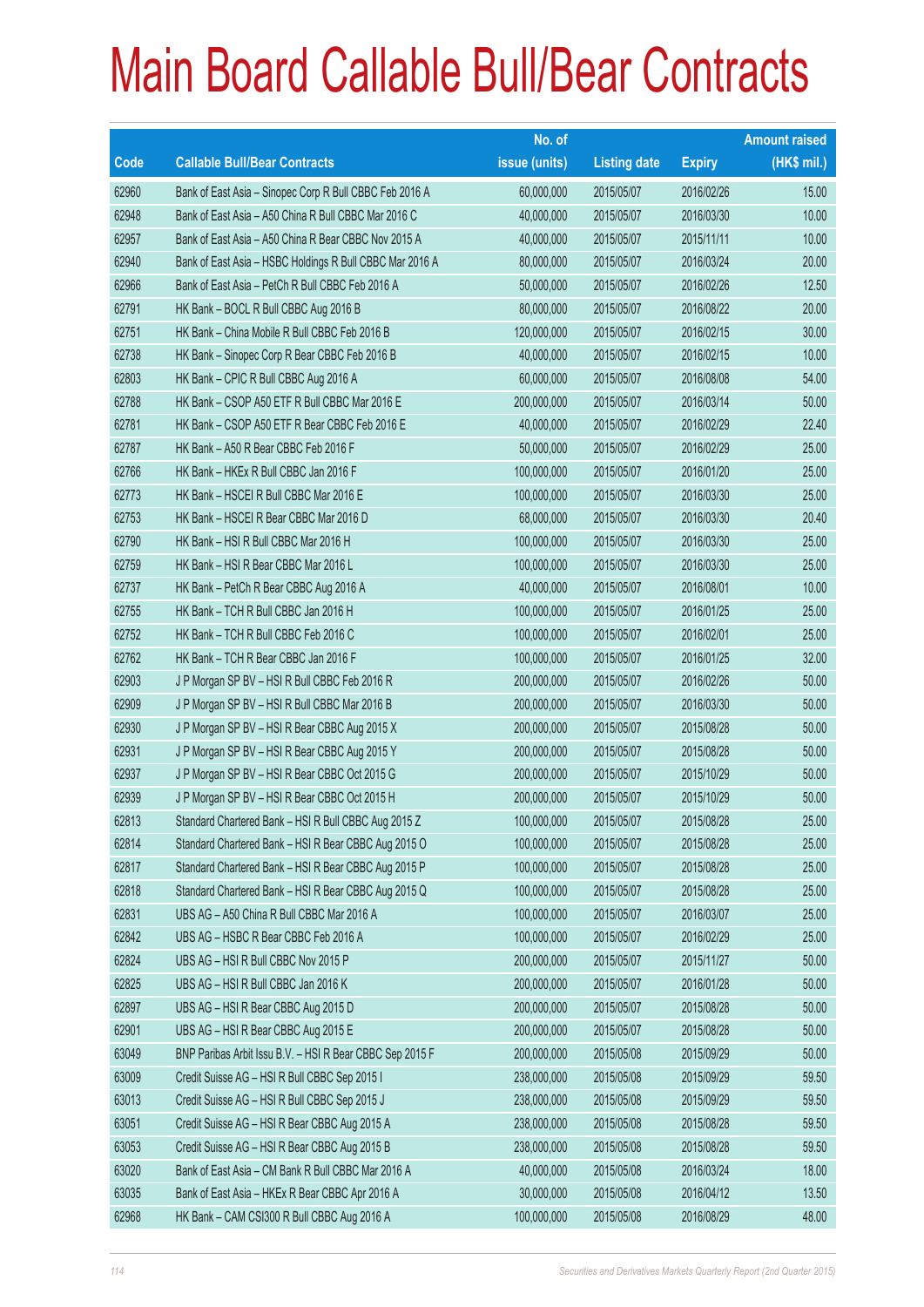|       |                                                                | No. of        |                     |               | <b>Amount raised</b> |
|-------|----------------------------------------------------------------|---------------|---------------------|---------------|----------------------|
| Code  | <b>Callable Bull/Bear Contracts</b>                            | issue (units) | <b>Listing date</b> | <b>Expiry</b> | $(HK$$ mil.)         |
| 62969 | HK Bank - CAM CSI300 R Bull CBBC Sep 2016 A                    | 100,000,000   | 2015/05/08          | 2016/09/05    | 28.00                |
| 62982 | HK Bank - CPIC R Bull CBBC Aug 2016 B                          | 60,000,000    | 2015/05/08          | 2016/08/29    | 15.00                |
| 62971 | HK Bank - HSCEI R Bear CBBC Aug 2016 A                         | 68,000,000    | 2015/05/08          | 2016/08/30    | 27.20                |
| 62994 | HK Bank - Ping An R Bull CBBC Apr 2016 C                       | 188,000,000   | 2015/05/08          | 2016/04/25    | 47.00                |
| 63008 | HK Bank - Ping An R Bull CBBC Apr 2016 D                       | 188,000,000   | 2015/05/08          | 2016/04/25    | 47.00                |
| 62993 | HK Bank - Ping An R Bear CBBC Jun 2016 A                       | 40,000,000    | 2015/05/08          | 2016/06/06    | 10.00                |
| 62972 | HK Bank - SHK Ppt R Bull CBBC Jun 2016 A                       | 60,000,000    | 2015/05/08          | 2016/06/27    | 15.00                |
| 63014 | J P Morgan SP BV - HSI R Bull CBBC Dec 2015 Z                  | 200,000,000   | 2015/05/08          | 2015/12/30    | 50.00                |
| 63015 | J P Morgan SP BV - HSI R Bull CBBC Feb 2016 S                  | 200,000,000   | 2015/05/08          | 2016/02/26    | 50.00                |
| 63088 | J P Morgan SP BV - HSI R Bear CBBC Aug 2015 A                  | 200,000,000   | 2015/05/08          | 2015/08/28    | 50.00                |
| 63083 | J P Morgan SP BV - HSI R Bear CBBC Aug 2015 Z                  | 200,000,000   | 2015/05/08          | 2015/08/28    | 50.00                |
| 63042 | SGA Societe Generale Acceptance N.V. - HSI R Bear CBBC Oct15 R | 200,000,000   | 2015/05/08          | 2015/10/29    | 50.00                |
| 63069 | UBS AG - HSCEI R Bear CBBC Nov 2015 C                          | 200,000,000   | 2015/05/08          | 2015/11/27    | 50.00                |
| 63073 | UBS AG - HSI R Bull CBBC Nov 2015 S                            | 200,000,000   | 2015/05/08          | 2015/11/27    | 50.00                |
| 63055 | UBS AG - HSI R Bull CBBC Dec 2015 W                            | 200,000,000   | 2015/05/08          | 2015/12/30    | 50.00                |
| 63062 | UBS AG - HSI R Bull CBBC Dec 2015 X                            | 200,000,000   | 2015/05/08          | 2015/12/30    | 50.00                |
| 63072 | UBS AG - HSI R Bear CBBC Aug 2015 G                            | 200,000,000   | 2015/05/08          | 2015/08/28    | 50.00                |
| 63082 | UBS AG - HSI R Bear CBBC Sep 2015 J                            | 200,000,000   | 2015/05/08          | 2015/09/29    | 50.00                |
| 63126 | Credit Suisse AG - HSCEI R Bull CBBC Oct 2015 H                | 128,000,000   | 2015/05/11          | 2015/10/29    | 32.00                |
| 63133 | Credit Suisse AG - HSCEI R Bull CBBC Oct 2015 I                | 128,000,000   | 2015/05/11          | 2015/10/29    | 32.00                |
| 63135 | Credit Suisse AG - HSCEI R Bear CBBC Aug 2015 F                | 128,000,000   | 2015/05/11          | 2015/08/28    | 32.00                |
| 63136 | Credit Suisse AG - HSCEI R Bear CBBC Aug 2015 G                | 128,000,000   | 2015/05/11          | 2015/08/28    | 32.00                |
| 63145 | Credit Suisse AG - HSI R Bull CBBC Sep 2015 K                  | 238,000,000   | 2015/05/11          | 2015/09/29    | 59.50                |
| 63147 | Credit Suisse AG - HSI R Bull CBBC Sep 2015 Y                  | 238,000,000   | 2015/05/11          | 2015/09/29    | 59.50                |
| 63148 | Credit Suisse AG - HSI R Bear CBBC Aug 2015 I                  | 238,000,000   | 2015/05/11          | 2015/08/28    | 59.50                |
| 63153 | Credit Suisse AG - HSI R Bear CBBC Aug 2015 J                  | 238,000,000   | 2015/05/11          | 2015/08/28    | 59.50                |
| 63096 | HK Bank - ABC R Bear CBBC Apr 2016 A                           | 40,000,000    | 2015/05/11          | 2016/04/25    | 10.00                |
| 63124 | HK Bank - HSCEI R Bear CBBC Apr 2016 E                         | 68,000,000    | 2015/05/11          | 2016/04/28    | 17.00                |
| 63104 | HK Bank - HSI R Bear CBBC Mar 2016 M                           | 100,000,000   | 2015/05/11          | 2016/03/30    | 25.00                |
| 63118 | HK Bank - HSI R Bear CBBC Apr 2016 I                           | 100,000,000   | 2015/05/11          | 2016/04/28    | 25.00                |
| 63123 | HK Bank - Lenovo R Bull CBBC Jan 2016 A                        | 60,000,000    | 2015/05/11          | 2016/01/25    | 15.00                |
| 63108 | HK Bank - Lenovo R Bull CBBC Mar 2016 A                        | 60,000,000    | 2015/05/11          | 2016/03/21    | 15.00                |
| 63125 | HK Bank - Lenovo R Bull CBBC Apr 2016 B                        | 60,000,000    | 2015/05/11          | 2016/04/18    | 19.20                |
| 63181 | J P Morgan SP BV - HSI R Bull CBBC Jan 2016 R                  | 200,000,000   | 2015/05/11          | 2016/01/28    | 50.00                |
| 63178 | J P Morgan SP BV - HSI R Bear CBBC Aug 2015 B                  | 200,000,000   | 2015/05/11          | 2015/08/28    | 50.00                |
| 63171 | UBS AG - HSI R Bull CBBC Nov 2015 A                            | 200,000,000   | 2015/05/11          | 2015/11/27    | 50.00                |
| 63173 | UBS AG - HSI R Bull CBBC Jan 2016 L                            | 200,000,000   | 2015/05/11          | 2016/01/28    | 50.00                |
| 63155 | UBS AG - HSI R Bear CBBC Aug 2015 H                            | 200,000,000   | 2015/05/11          | 2015/08/28    | 50.00                |
| 63164 | UBS AG - HSI R Bear CBBC Aug 2015 I                            | 200,000,000   | 2015/05/11          | 2015/08/28    | 50.00                |
| 63465 | BNP Paribas Arbit Issu B.V. - HSCEI R Bull CBBC Dec 2015 Q     | 100,000,000   | 2015/05/12          | 2015/12/30    | 25.00                |
| 63466 | BNP Paribas Arbit Issu B.V. - HSCEI R Bear CBBC Dec 2015 J     | 100,000,000   | 2015/05/12          | 2015/12/30    | 25.00                |
| 63470 | BNP Paribas Arbit Issu B.V. - HSCEI R Bear CBBC Dec 2015 K     | 100,000,000   | 2015/05/12          | 2015/12/30    | 25.00                |
| 63209 | BNP Paribas Arbit Issu B.V. - HSI R Bull CBBC Jan 2016 O       | 200,000,000   | 2015/05/12          | 2016/01/28    | 50.00                |
| 63216 | BNP Paribas Arbit Issu B.V. - HSI R Bull CBBC Jan 2016 P       | 200,000,000   | 2015/05/12          | 2016/01/28    | 50.00                |
| 63250 | BNP Paribas Arbit Issu B.V. - HSI R Bull CBBC Jan 2016 Q       | 200,000,000   | 2015/05/12          | 2016/01/28    | 50.00                |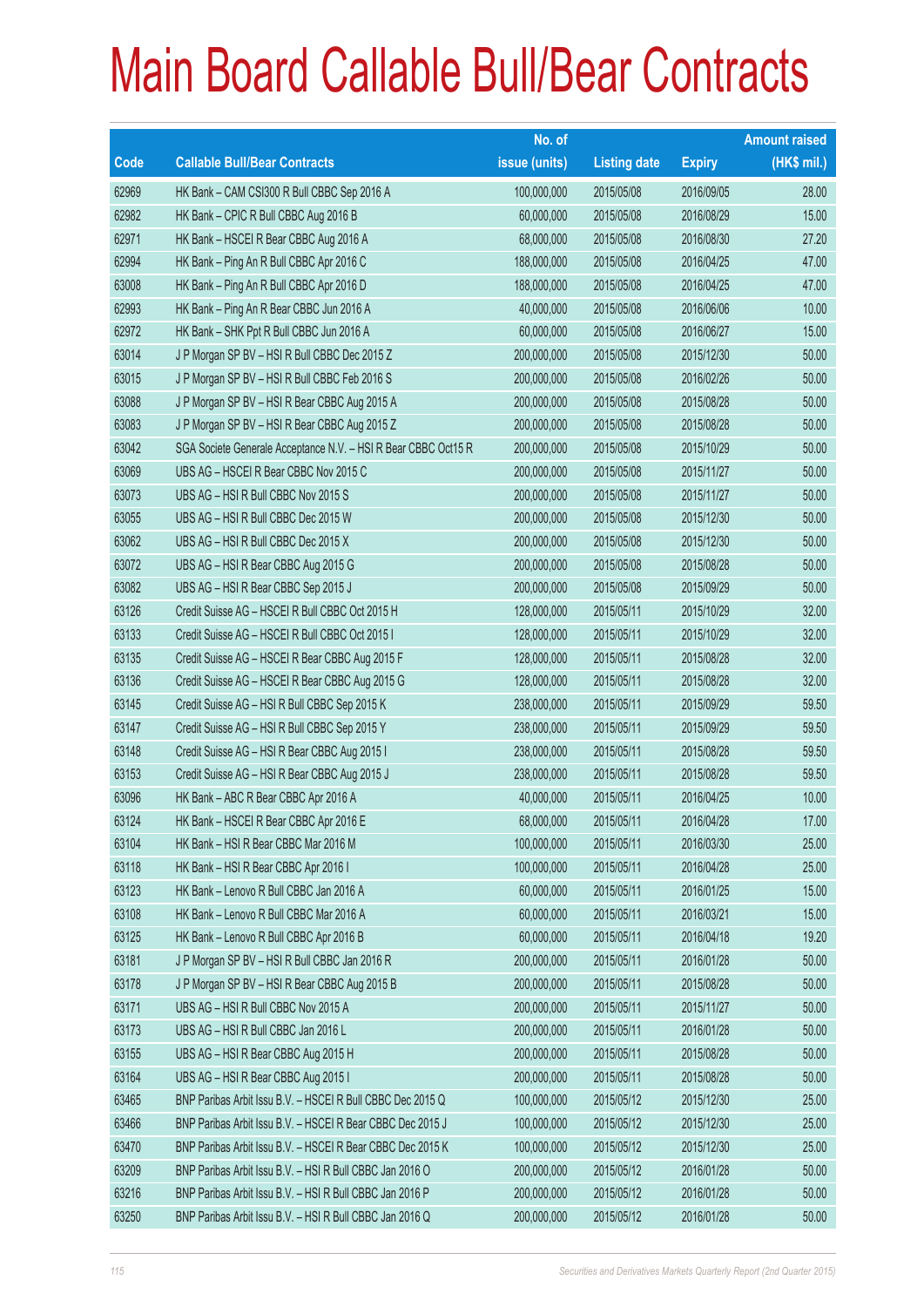|       |                                                                | No. of        |                     |               | <b>Amount raised</b> |
|-------|----------------------------------------------------------------|---------------|---------------------|---------------|----------------------|
| Code  | <b>Callable Bull/Bear Contracts</b>                            | issue (units) | <b>Listing date</b> | <b>Expiry</b> | $(HK$$ mil.)         |
| 63440 | BNP Paribas Arbit Issu B.V. - HSI R Bull CBBC Feb 2016 A       | 200,000,000   | 2015/05/12          | 2016/02/26    | 50.00                |
| 63460 | BNP Paribas Arbit Issu B.V. - HSI R Bull CBBC Feb 2016 B       | 200,000,000   | 2015/05/12          | 2016/02/26    | 50.00                |
| 63462 | BNP Paribas Arbit Issu B.V. - HSI R Bull CBBC Feb 2016 C       | 200,000,000   | 2015/05/12          | 2016/02/26    | 50.00                |
| 63207 | BNP Paribas Arbit Issu B.V. - HSI R Bear CBBC Sep 2015 G       | 200,000,000   | 2015/05/12          | 2015/09/29    | 50.00                |
| 63471 | BNP Paribas Arbit Issu B.V. - HSI R Bear CBBC Sep 2015 H       | 200,000,000   | 2015/05/12          | 2015/09/29    | 50.00                |
| 63477 | BNP Paribas Arbit Issu B.V. - HSI R Bear CBBC Sep 2015 I       | 200,000,000   | 2015/05/12          | 2015/09/29    | 50.00                |
| 63479 | BNP Paribas Arbit Issu B.V. - HSI R Bear CBBC Sep 2015 J       | 200,000,000   | 2015/05/12          | 2015/09/29    | 50.00                |
| 63338 | Credit Suisse AG - HSI R Bull CBBC Sep 2015 Z                  | 238,000,000   | 2015/05/12          | 2015/09/29    | 59.50                |
| 63237 | Credit Suisse AG - HSI R Bull CBBC Oct 2015 A                  | 238,000,000   | 2015/05/12          | 2015/10/29    | 59.50                |
| 63246 | Credit Suisse AG - HSI R Bull CBBC Oct 2015 D                  | 238,000,000   | 2015/05/12          | 2015/10/29    | 59.50                |
| 63248 | Credit Suisse AG - HSI R Bull CBBC Oct 2015 F                  | 238,000,000   | 2015/05/12          | 2015/10/29    | 59.50                |
| 63335 | Credit Suisse AG - HSI R Bull CBBC Oct 2015 J                  | 238,000,000   | 2015/05/12          | 2015/10/29    | 59.50                |
| 63343 | Credit Suisse AG - HSI R Bear CBBC Aug 2015 K                  | 238,000,000   | 2015/05/12          | 2015/08/28    | 59.50                |
| 63344 | Credit Suisse AG - HSI R Bear CBBC Aug 2015 L                  | 238,000,000   | 2015/05/12          | 2015/08/28    | 59.50                |
| 63348 | Credit Suisse AG - HSI R Bear CBBC Aug 2015 M                  | 238,000,000   | 2015/05/12          | 2015/08/28    | 59.50                |
| 63354 | Credit Suisse AG - HSI R Bear CBBC Aug 2015 N                  | 238,000,000   | 2015/05/12          | 2015/08/28    | 59.50                |
| 63483 | Bank of East Asia - COVS R Bull CBBC Apr 2016 B                | 30,000,000    | 2015/05/12          | 2016/04/06    | 18.30                |
| 63494 | Bank of East Asia - CITIC Sec R Bull CBBC Feb 2016 A           | 30,000,000    | 2015/05/12          | 2016/02/29    | 18.00                |
| 63491 | Bank of East Asia - CNOOC R Bull CBBC Feb 2016 A               | 40,000,000    | 2015/05/12          | 2016/02/26    | 11.60                |
| 63206 | HK Bank - CNOOC R Bear CBBC Feb 2016 B                         | 40,000,000    | 2015/05/12          | 2016/02/22    | 10.00                |
| 63184 | HK Bank - CSOP A50 ETF R Bear CBBC Mar 2016 B                  | 40,000,000    | 2015/05/12          | 2016/03/14    | 10.00                |
| 63186 | HK Bank - HSI R Bull CBBC Apr 2016 G                           | 100,000,000   | 2015/05/12          | 2016/04/28    | 25.00                |
| 63188 | HK Bank - HSI R Bear CBBC May 2016 G                           | 400,000,000   | 2015/05/12          | 2016/05/30    | 100.00               |
| 63202 | HK Bank - TCH R Bull CBBC Jan 2016 I                           | 100,000,000   | 2015/05/12          | 2016/01/25    | 25.00                |
| 63191 | HK Bank - TCH R Bear CBBC Feb 2016 E                           | 100,000,000   | 2015/05/12          | 2016/02/15    | 25.00                |
| 63200 | HK Bank - TCH R Bear CBBC Jun 2016 B                           | 100,000,000   | 2015/05/12          | 2016/06/20    | 25.00                |
| 63201 | HK Bank - TCH R Bear CBBC Jul 2016 A                           | 100,000,000   | 2015/05/12          | 2016/07/04    | 25.00                |
| 63311 | J P Morgan SP BV - HSCEI R Bull CBBC Jan 2016 C                | 100,000,000   | 2015/05/12          | 2016/01/28    | 25.00                |
| 63414 | JP Morgan SP BV - HSCEIR Bear CBBC Aug 2015 E                  | 100,000,000   | 2015/05/12          | 2015/08/28    | 25.00                |
| 63405 | J P Morgan SP BV - HSCEI R Bear CBBC Jan 2016 D                | 100,000,000   | 2015/05/12          | 2016/01/28    | 25.00                |
| 63316 | J P Morgan SP BV - HSI R Bull CBBC Dec 2015 H                  | 200,000,000   | 2015/05/12          | 2015/12/30    | 50.00                |
| 63224 | J P Morgan SP BV - HSI R Bull CBBC Jan 2016 S                  | 200,000,000   | 2015/05/12          | 2016/01/28    | 50.00                |
| 63227 | J P Morgan SP BV - HSI R Bull CBBC Jan 2016 T                  | 200,000,000   | 2015/05/12          | 2016/01/28    | 50.00                |
| 63419 | J P Morgan SP BV - HSI R Bear CBBC Aug 2015 C                  | 200,000,000   | 2015/05/12          | 2015/08/28    | 50.00                |
| 63426 | J P Morgan SP BV - HSI R Bear CBBC Aug 2015 D                  | 200,000,000   | 2015/05/12          | 2015/08/28    | 50.00                |
| 63427 | J P Morgan SP BV - HSI R Bear CBBC Sep 2015 J                  | 200,000,000   | 2015/05/12          | 2015/09/29    | 50.00                |
| 63324 | SGA Societe Generale Acceptance NV - HSCEI R Bull CBBC Dec15F  | 200,000,000   | 2015/05/12          | 2015/12/30    | 50.00                |
| 63322 | SGA Societe Generale Acceptance NV - HSCEI R Bull CBBC Feb16D  | 200,000,000   | 2015/05/12          | 2016/02/26    | 50.00                |
| 63332 | SGA Societe Generale Acceptance NV - HSCEI R Bear CBBC Oct15G  | 200,000,000   | 2015/05/12          | 2015/10/29    | 50.00                |
| 63321 | SGA Societe Generale Acceptance N.V. - HSI R Bull CBBC Dec15 V | 200,000,000   | 2015/05/12          | 2015/12/30    | 50.00                |
| 63317 | SGA Societe Generale Acceptance N.V. - HSI R Bull CBBC Jan16 J | 200,000,000   | 2015/05/12          | 2016/01/28    | 50.00                |
| 63265 | SGA Societe Generale Acceptance N.V. - HSI R Bull CBBC Feb16 M | 200,000,000   | 2015/05/12          | 2016/02/26    | 50.00                |
| 63256 | SGA Societe Generale Acceptance N.V. - HSI R Bear CBBC Aug15 D | 200,000,000   | 2015/05/12          | 2015/08/28    | 50.00                |
| 63217 | SGA Societe Generale Acceptance N.V. - HSI R Bear CBBC Sep15 C | 200,000,000   | 2015/05/12          | 2015/09/29    | 50.00                |
| 63251 | SGA Societe Generale Acceptance N.V. - HSI R Bear CBBC Sep15 D | 200,000,000   | 2015/05/12          | 2015/09/29    | 50.00                |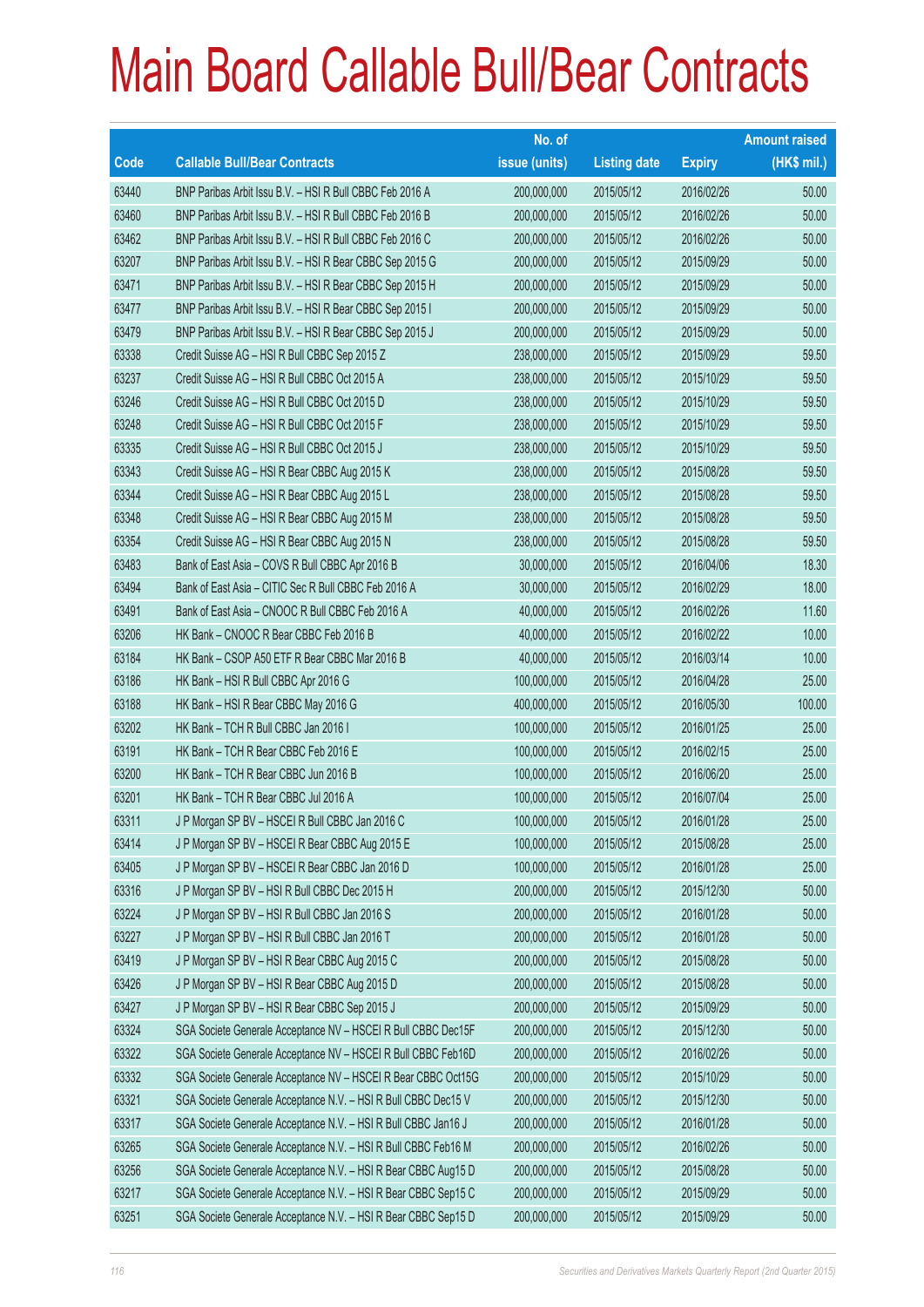|       |                                                                | No. of        |                     |               | <b>Amount raised</b> |
|-------|----------------------------------------------------------------|---------------|---------------------|---------------|----------------------|
| Code  | <b>Callable Bull/Bear Contracts</b>                            | issue (units) | <b>Listing date</b> | <b>Expiry</b> | $(HK$$ mil.)         |
| 63297 | UBS AG - HSCEI R Bull CBBC Nov 2015 F                          | 200,000,000   | 2015/05/12          | 2015/11/27    | 50.00                |
| 63300 | UBS AG - HSCEI R Bull CBBC Dec 2015 I                          | 200,000,000   | 2015/05/12          | 2015/12/30    | 50.00                |
| 63301 | UBS AG - HSCEI R Bull CBBC Jan 2016 A                          | 200,000,000   | 2015/05/12          | 2016/01/28    | 50.00                |
| 63378 | UBS AG - HSCEI R Bear CBBC Sep 2015 B                          | 200,000,000   | 2015/05/12          | 2015/09/29    | 50.00                |
| 63381 | UBS AG - HSCEI R Bear CBBC Oct 2015 E                          | 200,000,000   | 2015/05/12          | 2015/10/29    | 50.00                |
| 63305 | UBS AG - HSI R Bull CBBC Dec 2015 Y                            | 200,000,000   | 2015/05/12          | 2015/12/30    | 50.00                |
| 63362 | UBS AG - HSI R Bull CBBC Dec 2015 Z                            | 200,000,000   | 2015/05/12          | 2015/12/30    | 50.00                |
| 63293 | UBS AG - HSI R Bull CBBC Jan 2016 M                            | 200,000,000   | 2015/05/12          | 2016/01/28    | 50.00                |
| 63358 | UBS AG - HSI R Bull CBBC Jan 2016 N                            | 200,000,000   | 2015/05/12          | 2016/01/28    | 50.00                |
| 63294 | UBS AG - HSI R Bull CBBC Feb 2016 H                            | 200,000,000   | 2015/05/12          | 2016/02/26    | 50.00                |
| 63384 | UBS AG - HSI R Bear CBBC Aug 2015 F                            | 200,000,000   | 2015/05/12          | 2015/08/28    | 50.00                |
| 63386 | UBS AG - HSI R Bear CBBC Aug 2015 J                            | 200,000,000   | 2015/05/12          | 2015/08/28    | 50.00                |
| 63389 | UBS AG - HSI R Bear CBBC Sep 2015 K                            | 200,000,000   | 2015/05/12          | 2015/09/29    | 50.00                |
| 63400 | UBS AG - HSI R Bear CBBC Sep 2015 L                            | 200,000,000   | 2015/05/12          | 2015/09/29    | 50.00                |
| 63596 | BNP Paribas Arbit Issu B.V. - HSCEI R Bear CBBC Dec 2015 L     | 100,000,000   | 2015/05/13          | 2015/12/30    | 25.00                |
| 63534 | BNP Paribas Arbit Issu B.V. - HSI R Bear CBBC Oct 2015 A       | 200,000,000   | 2015/05/13          | 2015/10/29    | 50.00                |
| 63595 | BNP Paribas Arbit Issu B.V. - HSI R Bear CBBC Oct 2015 B       | 200,000,000   | 2015/05/13          | 2015/10/29    | 50.00                |
| 63585 | Credit Suisse AG - HSI R Bull CBBC Dec 2015 M                  | 238,000,000   | 2015/05/13          | 2015/12/30    | 59.50                |
| 63586 | Credit Suisse AG - HSI R Bull CBBC Dec 2015 N                  | 238,000,000   | 2015/05/13          | 2015/12/30    | 59.50                |
| 63535 | Credit Suisse AG - HSI R Bear CBBC Sep 2015 M                  | 238,000,000   | 2015/05/13          | 2015/09/29    | 59.50                |
| 63537 | Credit Suisse AG - HSI R Bear CBBC Sep 2015 N                  | 238,000,000   | 2015/05/13          | 2015/09/29    | 59.50                |
| 63538 | Credit Suisse AG - HSI R Bear CBBC Sep 2015 O                  | 238,000,000   | 2015/05/13          | 2015/09/29    | 59.50                |
| 63592 | Credit Suisse AG - HSI R Bear CBBC Sep 2015 P                  | 238,000,000   | 2015/05/13          | 2015/09/29    | 59.50                |
| 63531 | HK Bank - ABC R Bull CBBC Sep 2016 A                           | 80,000,000    | 2015/05/13          | 2016/09/26    | 20.00                |
| 63533 | HK Bank - China Mobile R Bear CBBC Apr 2016 B                  | 60,000,000    | 2015/05/13          | 2016/04/25    | 15.00                |
| 63532 | HK Bank - CUni R Bull CBBC Jul 2016 A                          | 50,000,000    | 2015/05/13          | 2016/07/25    | 12.50                |
| 63522 | HK Bank - China Life R Bear CBBC Jan 2016 B                    | 50,000,000    | 2015/05/13          | 2016/01/25    | 20.00                |
| 63527 | HK Bank – China Life R Bear CBBC Jan 2016 C                    | 50,000,000    | 2015/05/13          | 2016/01/25    | 20.00                |
| 63529 | HK Bank - CSOP A50 ETF R Bear CBBC Apr 2016 D                  | 40,000,000    | 2015/05/13          | 2016/04/18    | 10.00                |
| 63516 | HK Bank - HKEx R Bull CBBC Jan 2016 G                          | 100,000,000   | 2015/05/13          | 2016/01/11    | 45.00                |
| 63530 | HK Bank - HSCEI R Bear CBBC Mar 2016 E                         | 68,000,000    | 2015/05/13          | 2016/03/30    | 17.00                |
| 63508 | HK Bank - HSI R Bear CBBC Mar 2016 N                           | 100,000,000   | 2015/05/13          | 2016/03/30    | 25.00                |
| 63512 | HK Bank - HSI R Bear CBBC Mar 2016 O                           | 100,000,000   | 2015/05/13          | 2016/03/30    | 25.00                |
| 63597 | J P Morgan SP BV - HSI R Bull CBBC Dec 2015 X                  | 200,000,000   | 2015/05/13          | 2015/12/30    | 50.00                |
| 63598 | J P Morgan SP BV - HSI R Bull CBBC Feb 2016 T                  | 200,000,000   | 2015/05/13          | 2016/02/26    | 50.00                |
| 63558 | J P Morgan SP BV - HSI R Bear CBBC Aug 2015 E                  | 200,000,000   | 2015/05/13          | 2015/08/28    | 50.00                |
| 63561 | J P Morgan SP BV - HSI R Bear CBBC Aug 2015 F                  | 200,000,000   | 2015/05/13          | 2015/08/28    | 50.00                |
| 63556 | SGA Societe Generale Acceptance N.V. - HSI R Bull CBBC Jan16 O | 200,000,000   | 2015/05/13          | 2016/01/28    | 50.00                |
| 63557 | SGA Societe Generale Acceptance N.V. - HSI R Bear CBBC Aug15 E | 200,000,000   | 2015/05/13          | 2015/08/28    | 50.00                |
| 63565 | UBS AG - HSCEI R Bear CBBC Sep 2015 C                          | 200,000,000   | 2015/05/13          | 2015/09/29    | 50.00                |
| 63612 | UBS AG - HSI R Bull CBBC Nov 2015 V                            | 200,000,000   | 2015/05/13          | 2015/11/27    | 50.00                |
| 63613 | UBS AG - HSI R Bull CBBC Nov 2015 W                            | 200,000,000   | 2015/05/13          | 2015/11/27    | 50.00                |
| 63609 | UBS AG - HSI R Bull CBBC Dec 2015 F                            | 200,000,000   | 2015/05/13          | 2015/12/30    | 50.00                |
| 63610 | UBS AG - HSI R Bull CBBC Dec 2015 K                            | 200,000,000   | 2015/05/13          | 2015/12/30    | 50.00                |
| 63569 | UBS AG - HSI R Bear CBBC Aug 2015 P                            | 200,000,000   | 2015/05/13          | 2015/08/28    | 50.00                |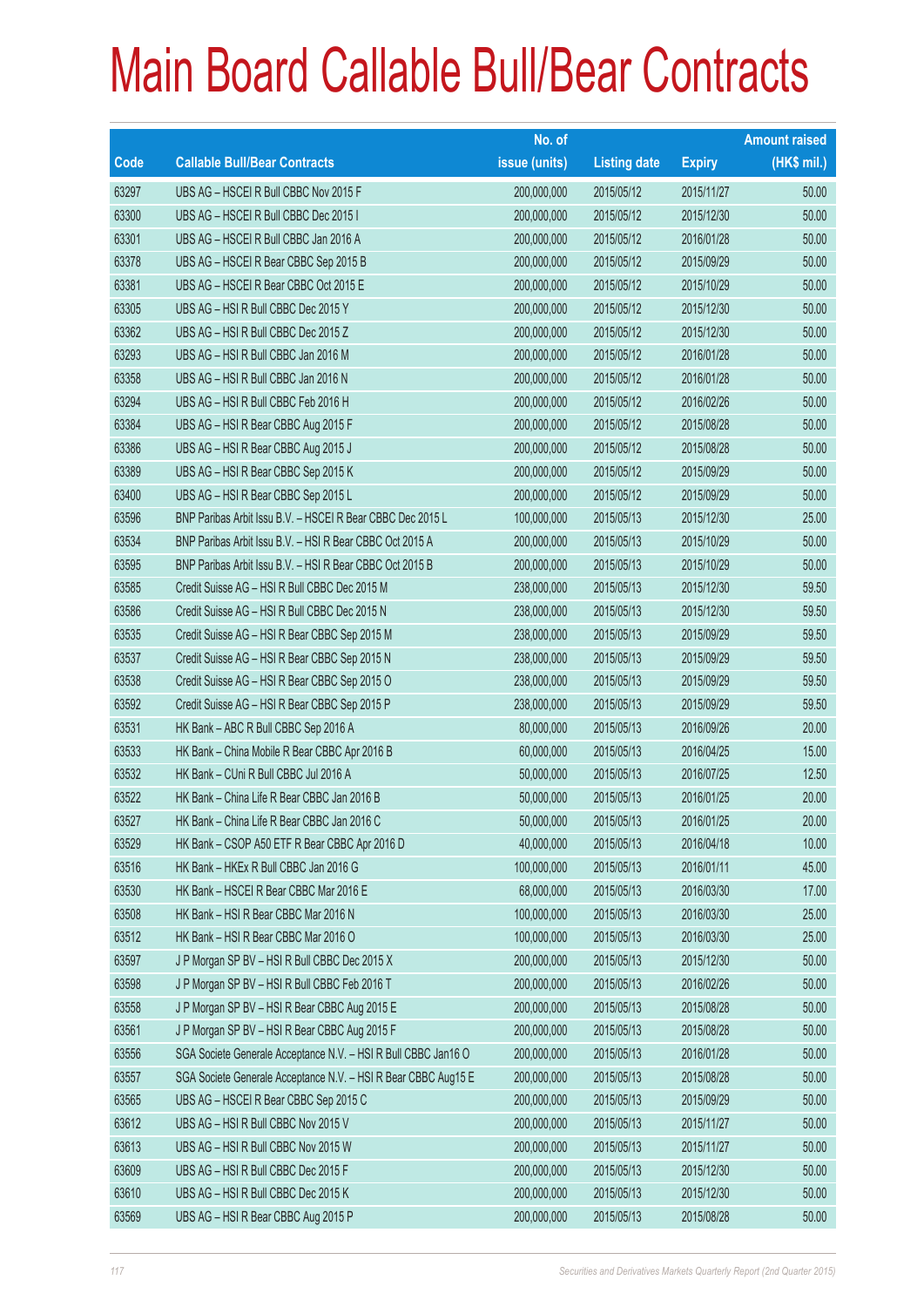|       |                                                            | No. of        |                     |               | <b>Amount raised</b> |
|-------|------------------------------------------------------------|---------------|---------------------|---------------|----------------------|
| Code  | <b>Callable Bull/Bear Contracts</b>                        | issue (units) | <b>Listing date</b> | <b>Expiry</b> | $(HK$$ mil.)         |
| 63566 | UBS AG - HSI R Bear CBBC Sep 2015 M                        | 200,000,000   | 2015/05/13          | 2015/09/29    | 50.00                |
| 63567 | UBS AG - HSI R Bear CBBC Sep 2015 N                        | 200,000,000   | 2015/05/13          | 2015/09/29    | 50.00                |
| 63572 | UBS AG - HSI R Bear CBBC Sep 2015 O                        | 200,000,000   | 2015/05/13          | 2015/09/29    | 50.00                |
| 63617 | UBS AG - HSI R Bear CBBC Sep 2015 P                        | 200,000,000   | 2015/05/13          | 2015/09/29    | 50.00                |
| 63704 | BNP Paribas Arbit Issu B.V. - HSCEI R Bull CBBC Dec 2015 R | 100,000,000   | 2015/05/14          | 2015/12/30    | 25.00                |
| 63707 | BNP Paribas Arbit Issu B.V. - HSCEI R Bear CBBC Dec 2015 M | 100,000,000   | 2015/05/14          | 2015/12/30    | 25.00                |
| 63782 | BNP Paribas Arbit Issu B.V. - HSI R Bull CBBC Jan 2016 A   | 200,000,000   | 2015/05/14          | 2016/01/28    | 50.00                |
| 63791 | BNP Paribas Arbit Issu B.V. - HSI R Bull CBBC Jan 2016 B   | 200,000,000   | 2015/05/14          | 2016/01/28    | 50.00                |
| 63676 | BNP Paribas Arbit Issu B.V. - HSI R Bull CBBC Jan 2016 R   | 200,000,000   | 2015/05/14          | 2016/01/28    | 50.00                |
| 63841 | BNP Paribas Arbit Issu B.V. - HSI R Bear CBBC Oct 2015 C   | 200,000,000   | 2015/05/14          | 2015/10/29    | 50.00                |
| 63844 | BNP Paribas Arbit Issu B.V. - HSI R Bear CBBC Oct 2015 D   | 200,000,000   | 2015/05/14          | 2015/10/29    | 50.00                |
| 63859 | BNP Paribas Arbit Issu B.V. - HSI R Bear CBBC Oct 2015 E   | 200,000,000   | 2015/05/14          | 2015/10/29    | 50.00                |
| 63743 | Credit Suisse AG - HSCEI R Bull CBBC Oct 2015 J            | 128,000,000   | 2015/05/14          | 2015/10/29    | 32.00                |
| 63832 | Credit Suisse AG - HSCEI R Bull CBBC Oct 2015 K            | 128,000,000   | 2015/05/14          | 2015/10/29    | 32.00                |
| 63744 | Credit Suisse AG - HSCEI R Bear CBBC Sep 2015 D            | 128,000,000   | 2015/05/14          | 2015/09/29    | 32.00                |
| 63745 | Credit Suisse AG - HSCEI R Bear CBBC Sep 2015 E            | 128,000,000   | 2015/05/14          | 2015/09/29    | 32.00                |
| 63829 | Credit Suisse AG - HSCEI R Bear CBBC Sep 2015 F            | 128,000,000   | 2015/05/14          | 2015/09/29    | 32.00                |
| 63834 | Credit Suisse AG - HSI R Bull CBBC Oct 2015 B              | 238,000,000   | 2015/05/14          | 2015/10/29    | 59.50                |
| 63836 | Credit Suisse AG - HSI R Bull CBBC Oct 2015 C              | 238,000,000   | 2015/05/14          | 2015/10/29    | 59.50                |
| 63741 | Credit Suisse AG - HSI R Bull CBBC Oct 2015 I              | 238,000,000   | 2015/05/14          | 2015/10/29    | 59.50                |
| 63740 | Credit Suisse AG - HSI R Bull CBBC Oct 2015 K              | 238,000,000   | 2015/05/14          | 2015/10/29    | 59.50                |
| 63742 | Credit Suisse AG - HSI R Bull CBBC Oct 2015 L              | 238,000,000   | 2015/05/14          | 2015/10/29    | 59.50                |
| 63860 | Credit Suisse AG - HSI R Bear CBBC Aug 2015 F              | 238,000,000   | 2015/05/14          | 2015/08/28    | 59.50                |
| 63864 | Credit Suisse AG - HSI R Bear CBBC Aug 2015 G              | 238,000,000   | 2015/05/14          | 2015/08/28    | 59.50                |
| 63837 | Credit Suisse AG - HSI R Bear CBBC Aug 2015 Q              | 238,000,000   | 2015/05/14          | 2015/08/28    | 59.50                |
| 63838 | Credit Suisse AG - HSI R Bear CBBC Aug 2015 T              | 238,000,000   | 2015/05/14          | 2015/08/28    | 59.50                |
| 63620 | HK Bank - BOCL R Bull CBBC Aug 2016 C                      | 80,000,000    | 2015/05/14          | 2016/08/08    | 20.00                |
| 63643 | HK Bank - CSOP A50 ETF R Bull CBBC Mar 2016 F              | 200,000,000   | 2015/05/14          | 2016/03/07    | 50.00                |
| 63644 | HK Bank - A50 R Bull CBBC Mar 2016 F                       | 200,000,000   | 2015/05/14          | 2016/03/07    | 50.00                |
| 63631 | HK Bank - HKEx R Bear CBBC Dec 2016 B                      | 50,000,000    | 2015/05/14          | 2016/12/21    | 12.50                |
| 63651 | HK Bank - Ping An R Bull CBBC Jan 2016 G                   | 188,000,000   | 2015/05/14          | 2016/01/13    | 47.00                |
| 63619 | HK Bank - TCH R Bull CBBC Feb 2016 D                       | 100,000,000   | 2015/05/14          | 2016/02/15    | 25.00                |
| 63626 | HK Bank - TCH R Bear CBBC Jan 2016 G                       | 100,000,000   | 2015/05/14          | 2016/01/26    | 25.00                |
| 63943 | J P Morgan SP BV - HSCEI R Bear CBBC Dec 2015 F            | 100,000,000   | 2015/05/14          | 2015/12/30    | 25.00                |
| 63906 | J P Morgan SP BV - HSI R Bull CBBC Nov 2015 Y              | 200,000,000   | 2015/05/14          | 2015/11/27    | 50.00                |
| 63899 | J P Morgan SP BV - HSI R Bull CBBC Dec 2015 J              | 200,000,000   | 2015/05/14          | 2015/12/30    | 50.00                |
| 63675 | J P Morgan SP BV - HSI R Bull CBBC Dec 2015 Y              | 200,000,000   | 2015/05/14          | 2015/12/30    | 50.00                |
| 63908 | J P Morgan SP BV - HSI R Bull CBBC Jan 2016 U              | 200,000,000   | 2015/05/14          | 2016/01/28    | 50.00                |
| 63937 | J P Morgan SP BV - HSI R Bear CBBC Aug 2015 G              | 200,000,000   | 2015/05/14          | 2015/08/28    | 50.00                |
| 63941 | J P Morgan SP BV - HSI R Bear CBBC Aug 2015 H              | 200,000,000   | 2015/05/14          | 2015/08/28    | 50.00                |
| 63935 | J P Morgan SP BV - HSI R Bear CBBC Sep 2015 K              | 200,000,000   | 2015/05/14          | 2015/09/29    | 50.00                |
| 63822 | Macquarie Bank Ltd. - HSI R Bull CBBC Aug 2015 I           | 30,000,000    | 2015/05/14          | 2015/08/28    | 10.02                |
| 63817 | Macquarie Bank Ltd. - HSI R Bear CBBC Sep 2015 A           | 30,000,000    | 2015/05/14          | 2015/09/29    | 10.26                |
| 63820 | Macquarie Bank Ltd. - HSI R Bear CBBC Sep 2015 B           | 32,000,000    | 2015/05/14          | 2015/09/29    | 10.05                |
| 63810 | Standard Chartered Bank - HSCEI R Bear CBBC Aug 2015 A     | 100,000,000   | 2015/05/14          | 2015/08/28    | 25.00                |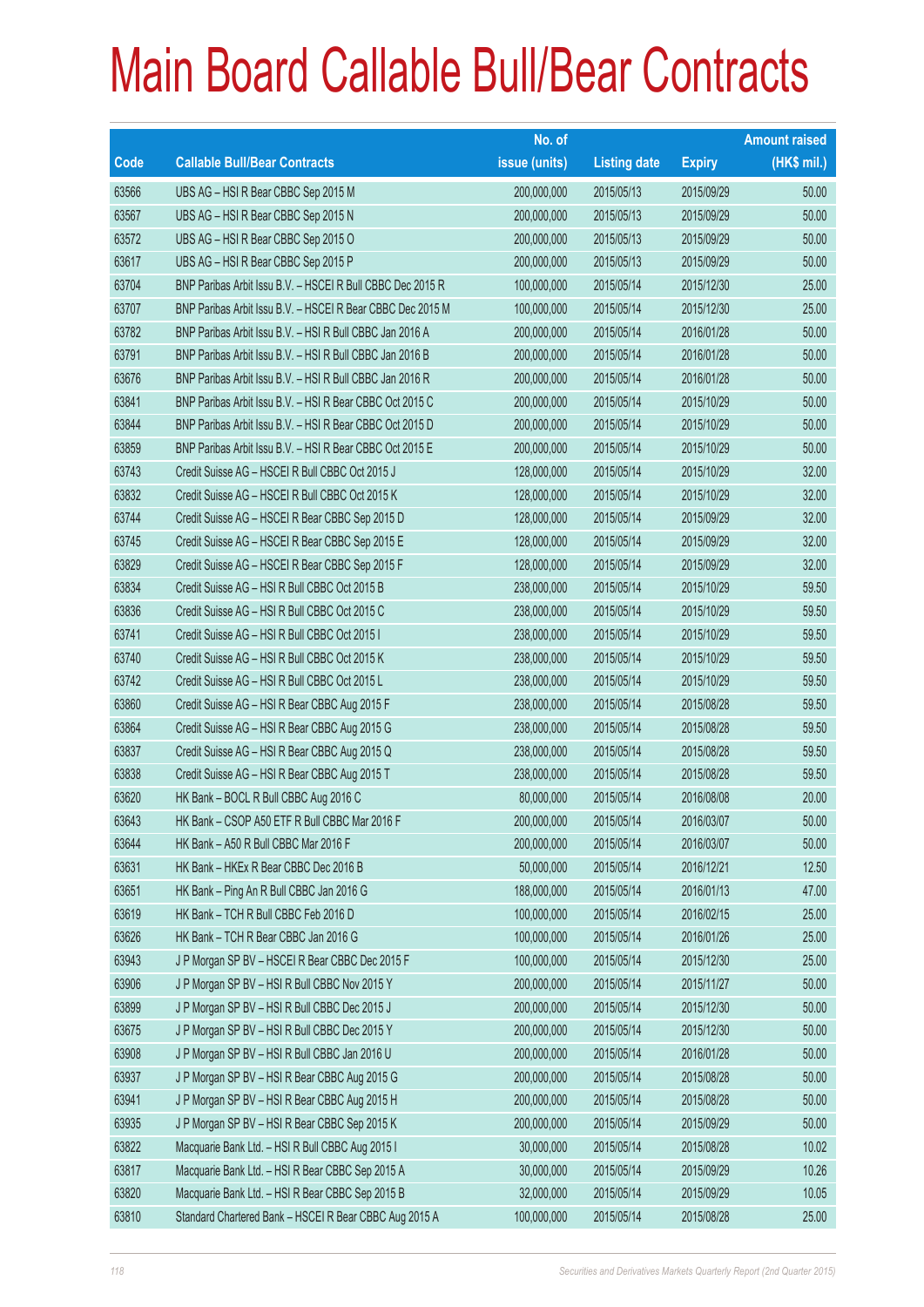|       |                                                                | No. of        |                     |               | <b>Amount raised</b> |
|-------|----------------------------------------------------------------|---------------|---------------------|---------------|----------------------|
| Code  | <b>Callable Bull/Bear Contracts</b>                            | issue (units) | <b>Listing date</b> | <b>Expiry</b> | (HK\$ mil.)          |
| 63811 | Standard Chartered Bank - HSCEI R Bear CBBC Aug 2015 B         | 100,000,000   | 2015/05/14          | 2015/08/28    | 25.00                |
| 63813 | Standard Chartered Bank - HSI R Bull CBBC Aug 2015 B           | 100,000,000   | 2015/05/14          | 2015/08/28    | 25.00                |
| 63726 | Standard Chartered Bank - HSI R Bull CBBC Aug 2015 E           | 100,000,000   | 2015/05/14          | 2015/08/28    | 25.00                |
| 63729 | Standard Chartered Bank - HSI R Bear CBBC Aug 2015 R           | 100,000,000   | 2015/05/14          | 2015/08/28    | 25.00                |
| 63738 | Standard Chartered Bank - HSI R Bear CBBC Aug 2015 S           | 100,000,000   | 2015/05/14          | 2015/08/28    | 25.00                |
| 63739 | Standard Chartered Bank - HSI R Bear CBBC Aug 2015 T           | 100,000,000   | 2015/05/14          | 2015/08/28    | 25.00                |
| 63664 | SGA Societe Generale Acceptance N.V. - HSI R Bull CBBC Dec15 X | 200,000,000   | 2015/05/14          | 2015/12/30    | 50.00                |
| 63666 | SGA Societe Generale Acceptance N.V. - HSI R Bear CBBC Sep15 E | 200,000,000   | 2015/05/14          | 2015/09/29    | 50.00                |
| 63667 | SGA Societe Generale Acceptance N.V. - HSI R Bear CBBC Oct15 T | 200,000,000   | 2015/05/14          | 2015/10/29    | 50.00                |
| 63884 | UBS AG - HSCEI R Bull CBBC Dec 2015 J                          | 200,000,000   | 2015/05/14          | 2015/12/30    | 50.00                |
| 63868 | UBS AG - HSI R Bull CBBC Nov 2015 T                            | 200,000,000   | 2015/05/14          | 2015/11/27    | 50.00                |
| 63748 | UBS AG - HSI R Bull CBBC Nov 2015 Z                            | 200,000,000   | 2015/05/14          | 2015/11/27    | 50.00                |
| 63746 | UBS AG - HSI R Bull CBBC Dec 2015 L                            | 200,000,000   | 2015/05/14          | 2015/12/30    | 50.00                |
| 63765 | UBS AG - HSI R Bull CBBC Dec 2015 Q                            | 200,000,000   | 2015/05/14          | 2015/12/30    | 50.00                |
| 63750 | UBS AG - HSI R Bull CBBC Dec 2015 R                            | 200,000,000   | 2015/05/14          | 2015/12/30    | 50.00                |
| 63758 | UBS AG - HSI R Bull CBBC Jan 2016 O                            | 200,000,000   | 2015/05/14          | 2016/01/28    | 50.00                |
| 63772 | UBS AG - HSI R Bull CBBC Jan 2016 P                            | 200,000,000   | 2015/05/14          | 2016/01/28    | 50.00                |
| 63771 | UBS AG - HSI R Bull CBBC Feb 2016 I                            | 200,000,000   | 2015/05/14          | 2016/02/26    | 50.00                |
| 63886 | UBS AG - HSI R Bear CBBC Aug 2015 Q                            | 200,000,000   | 2015/05/14          | 2015/08/28    | 50.00                |
| 63888 | UBS AG - HSI R Bear CBBC Sep 2015 Q                            | 200,000,000   | 2015/05/14          | 2015/09/29    | 50.00                |
| 63889 | UBS AG - HSI R Bear CBBC Sep 2015 R                            | 200,000,000   | 2015/05/14          | 2015/09/29    | 50.00                |
| 63893 | UBS AG - HSI R Bear CBBC Sep 2015 S                            | 200,000,000   | 2015/05/14          | 2015/09/29    | 50.00                |
| 63898 | UBS AG - HSI R Bear CBBC Sep 2015 T                            | 200,000,000   | 2015/05/14          | 2015/09/29    | 50.00                |
| 63986 | BNP Paribas Arbit Issu B.V. - HSI R Bear CBBC Oct 2015 F       | 200,000,000   | 2015/05/15          | 2015/10/29    | 50.00                |
| 64009 | Credit Suisse AG - China Mobile R Bear CBBC Nov 2015 A         | 80,000,000    | 2015/05/15          | 2015/11/24    | 20.00                |
| 64011 | Credit Suisse AG - China Life R Bull CBBC Jan 2016 C           | 80,000,000    | 2015/05/15          | 2016/01/26    | 20.00                |
| 64004 | Credit Suisse AG - CSOP A50 ETF R Bear CBBC Oct 2015 C         | 100,000,000   | 2015/05/15          | 2015/10/27    | 25.00                |
| 64005 | Credit Suisse AG - A50 China R Bear CBBC Oct 2015 B            | 100,000,000   | 2015/05/15          | 2015/10/27    | 25.00                |
| 64006 | Credit Suisse AG - HKEx R Bull CBBC Nov 2015 D                 | 100,000,000   | 2015/05/15          | 2015/11/24    | 25.00                |
| 64007 | Credit Suisse AG - HKEx R Bear CBBC Nov 2015 C                 | 100,000,000   | 2015/05/15          | 2015/11/24    | 25.00                |
| 64002 | Credit Suisse AG - HSI R Bull CBBC Nov 2015 Q                  | 238,000,000   | 2015/05/15          | 2015/11/27    | 59.50                |
| 64022 | Credit Suisse AG - HSI R Bull CBBC Nov 2015 R                  | 238,000,000   | 2015/05/15          | 2015/11/27    | 59.50                |
| 63997 | Credit Suisse AG - HSI R Bear CBBC Sep 2015 F                  | 238,000,000   | 2015/05/15          | 2015/09/29    | 59.50                |
| 63987 | Credit Suisse AG - HSI R Bear CBBC Sep 2015 Q                  | 238,000,000   | 2015/05/15          | 2015/09/29    | 59.50                |
| 63989 | Credit Suisse AG - HSI R Bear CBBC Sep 2015 S                  | 238,000,000   | 2015/05/15          | 2015/09/29    | 59.50                |
| 64010 | Credit Suisse AG - Ping An R Bull CBBC Dec 2015 E              | 100,000,000   | 2015/05/15          | 2015/12/22    | 25.00                |
| 64017 | Bank of East Asia - A50 China R Bull CBBC Apr 2016 A           | 80,000,000    | 2015/05/15          | 2016/04/22    | 20.00                |
| 64019 | Bank of East Asia - HKEx R Bull CBBC Mar 2016 B                | 40,000,000    | 2015/05/15          | 2016/03/31    | 14.00                |
| 64080 | Bank of East Asia - HS H-SH ETF R Bull CBBC May 2016 A         | 40,000,000    | 2015/05/15          | 2016/05/24    | 10.00                |
| 64018 | Bank of East Asia - HSBC Holdings R Bull CBBC Apr 2016 A       | 80,000,000    | 2015/05/15          | 2016/04/26    | 20.00                |
| 64081 | Bank of East Asia - Haitong Sec R Bull CBBC Feb 2016 A         | 30,000,000    | 2015/05/15          | 2016/02/29    | 18.00                |
| 63956 | HK Bank - Sinopec Corp R Bear CBBC Jul 2016 A                  | 40,000,000    | 2015/05/15          | 2016/07/25    | 10.00                |
| 63955 | HK Bank - HKEx R Bull CBBC Jul 2016 A                          | 100,000,000   | 2015/05/15          | 2016/07/11    | 44.00                |
| 63953 | HK Bank - HSCEI R Bear CBBC Apr 2016 F                         | 68,000,000    | 2015/05/15          | 2016/04/28    | 17.00                |
| 63945 | HK Bank - HSI R Bull CBBC Jun 2016 A                           | 400,000,000   | 2015/05/15          | 2016/06/29    | 100.00               |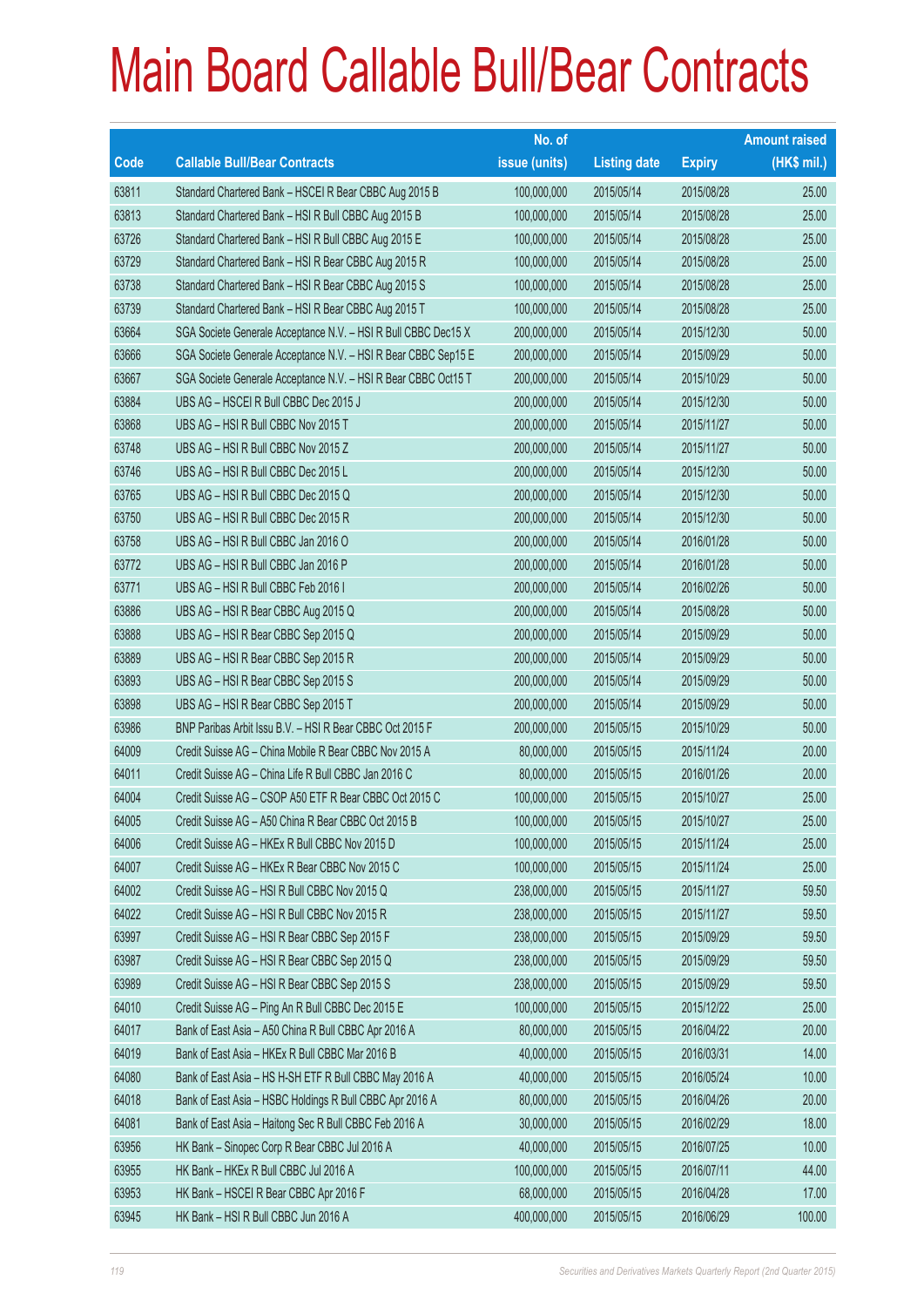|       |                                                                | No. of        |                     |               | <b>Amount raised</b> |
|-------|----------------------------------------------------------------|---------------|---------------------|---------------|----------------------|
| Code  | <b>Callable Bull/Bear Contracts</b>                            | issue (units) | <b>Listing date</b> | <b>Expiry</b> | $(HK$$ mil.)         |
| 63952 | HK Bank - HSI R Bear CBBC Apr 2016 J                           | 100,000,000   | 2015/05/15          | 2016/04/28    | 25.00                |
| 63954 | HK Bank - TCH R Bear CBBC Feb 2016 F                           | 100,000,000   | 2015/05/15          | 2016/02/05    | 25.00                |
| 64048 | J P Morgan SP BV - HSI R Bull CBBC Nov 2015 Z                  | 200,000,000   | 2015/05/15          | 2015/11/27    | 50.00                |
| 64046 | J P Morgan SP BV - HSI R Bull CBBC Jan 2016 V                  | 200,000,000   | 2015/05/15          | 2016/01/28    | 50.00                |
| 63957 | J P Morgan SP BV - HSI R Bear CBBC Aug 2015 I                  | 200,000,000   | 2015/05/15          | 2015/08/28    | 50.00                |
| 63961 | J P Morgan SP BV - HSI R Bear CBBC Aug 2015 J                  | 200,000,000   | 2015/05/15          | 2015/08/28    | 50.00                |
| 64044 | Standard Chartered Bank - HSI R Bull CBBC Aug 2015 C           | 100,000,000   | 2015/05/15          | 2015/08/28    | 25.00                |
| 63991 | Standard Chartered Bank - HSI R Bear CBBC Aug 2015 U           | 100,000,000   | 2015/05/15          | 2015/08/28    | 25.00                |
| 63993 | Standard Chartered Bank - HSI R Bear CBBC Aug 2015 V           | 100,000,000   | 2015/05/15          | 2015/08/28    | 25.00                |
| 64014 | SGA Societe Generale Acceptance NV - HSCEI R Bull CBBC Feb16E  | 200,000,000   | 2015/05/15          | 2016/02/26    | 50.00                |
| 64015 | SGA Societe Generale Acceptance NV - HSCEI R Bear CBBC Oct15H  | 200,000,000   | 2015/05/15          | 2015/10/29    | 50.00                |
| 64016 | SGA Societe Generale Acceptance NV - HSCEI R Bear CBBC Nov15E  | 200,000,000   | 2015/05/15          | 2015/11/27    | 50.00                |
| 63963 | SGA Societe Generale Acceptance N.V. - HSI R Bull CBBC Jan16 P | 200,000,000   | 2015/05/15          | 2016/01/28    | 50.00                |
| 64013 | SGA Societe Generale Acceptance N.V. - HSI R Bull CBBC Feb16 N | 200,000,000   | 2015/05/15          | 2016/02/26    | 50.00                |
| 63964 | SGA Societe Generale Acceptance N.V. - HSI R Bear CBBC Sep15 F | 200,000,000   | 2015/05/15          | 2015/09/29    | 50.00                |
| 63976 | SGA Societe Generale Acceptance N.V. - HSI R Bear CBBC Oct15 U | 200,000,000   | 2015/05/15          | 2015/10/29    | 50.00                |
| 63981 | SGA Societe Generale Acceptance N.V. - HSI R Bear CBBC Nov15 S | 400,000,000   | 2015/05/15          | 2015/11/27    | 100.00               |
| 64039 | UBS AG - HKEx R Bull CBBC Oct 2015 E                           | 200,000,000   | 2015/05/15          | 2015/10/19    | 98.00                |
| 64041 | UBS AG - HSCEI R Bull CBBC Jan 2016 B                          | 200,000,000   | 2015/05/15          | 2016/01/28    | 50.00                |
| 64060 | UBS AG - HSI R Bull CBBC Nov 2015 L                            | 200,000,000   | 2015/05/15          | 2015/11/27    | 50.00                |
| 64059 | UBS AG - HSI R Bull CBBC Nov 2015 Y                            | 200,000,000   | 2015/05/15          | 2015/11/27    | 50.00                |
| 64053 | UBS AG - HSI R Bull CBBC Dec 2015 T                            | 200,000,000   | 2015/05/15          | 2015/12/30    | 50.00                |
| 64077 | UBS AG - HSI R Bull CBBC Dec 2015 U                            | 200,000,000   | 2015/05/15          | 2015/12/30    | 50.00                |
| 64058 | UBS AG - HSI R Bull CBBC Jan 2016 Q                            | 200,000,000   | 2015/05/15          | 2016/01/28    | 50.00                |
| 64078 | UBS AG - HSI R Bull CBBC Jan 2016 R                            | 200,000,000   | 2015/05/15          | 2016/01/28    | 50.00                |
| 64031 | UBS AG - HSI R Bear CBBC Sep 2015 U                            | 200,000,000   | 2015/05/15          | 2015/09/29    | 50.00                |
| 64024 | UBS AG - HSI R Bear CBBC Oct 2015 D                            | 200,000,000   | 2015/05/15          | 2015/10/29    | 50.00                |
| 64032 | UBS AG - HSI R Bear CBBC Oct 2015 E                            | 200,000,000   | 2015/05/15          | 2015/10/29    | 50.00                |
| 64037 | UBS AG - HSI R Bear CBBC Oct 2015 F                            | 200,000,000   | 2015/05/15          | 2015/10/29    | 50.00                |
| 64108 | Credit Suisse AG - HSI R Bull CBBC Dec 2015 O                  | 238,000,000   | 2015/05/18          | 2015/12/30    | 59.50                |
| 64109 | Credit Suisse AG - HSI R Bull CBBC Dec 2015 P                  | 238,000,000   | 2015/05/18          | 2015/12/30    | 59.50                |
| 64136 | Credit Suisse AG - HSI R Bull CBBC Dec 2015 Q                  | 238,000,000   | 2015/05/18          | 2015/12/30    | 59.50                |
| 64084 | Credit Suisse AG - HSI R Bear CBBC Aug 2015 O                  | 238,000,000   | 2015/05/18          | 2015/08/28    | 59.50                |
| 64100 | Credit Suisse AG - HSI R Bear CBBC Aug 2015 P                  | 238,000,000   | 2015/05/18          | 2015/08/28    | 59.50                |
| 64139 | J P Morgan SP BV - HSI R Bull CBBC Dec 2015 Z                  | 200,000,000   | 2015/05/18          | 2015/12/30    | 50.00                |
| 64140 | J P Morgan SP BV - HSI R Bull CBBC Jan 2016 W                  | 200,000,000   | 2015/05/18          | 2016/01/28    | 50.00                |
| 64141 | J P Morgan SP BV - HSI R Bear CBBC Aug 2015 K                  | 200,000,000   | 2015/05/18          | 2015/08/28    | 50.00                |
| 64142 | J P Morgan SP BV - HSI R Bear CBBC Aug 2015 L                  | 200,000,000   | 2015/05/18          | 2015/08/28    | 50.00                |
| 64121 | Standard Chartered Bank - HSI R Bull CBBC Aug 2015 D           | 100,000,000   | 2015/05/18          | 2015/08/28    | 25.00                |
| 64133 | Standard Chartered Bank - HSI R Bear CBBC Aug 2015 W           | 100,000,000   | 2015/05/18          | 2015/08/28    | 25.00                |
| 64135 | Standard Chartered Bank - HSI R Bear CBBC Aug 2015 X           | 100,000,000   | 2015/05/18          | 2015/08/28    | 25.00                |
| 64085 | SGA Societe Generale Acceptance N.V. - HSI R Bull CBBC Feb16 O | 200,000,000   | 2015/05/18          | 2016/02/26    | 50.00                |
| 64089 | SGA Societe Generale Acceptance N.V. - HSI R Bear CBBC Oct15 G | 200,000,000   | 2015/05/18          | 2015/10/29    | 50.00                |
| 64143 | UBS AG - HSI R Bull CBBC Jan 2016 S                            | 200,000,000   | 2015/05/18          | 2016/01/28    | 50.00                |
| 64145 | UBS AG - HSI R Bull CBBC Feb 2016 J                            | 200,000,000   | 2015/05/18          | 2016/02/26    | 50.00                |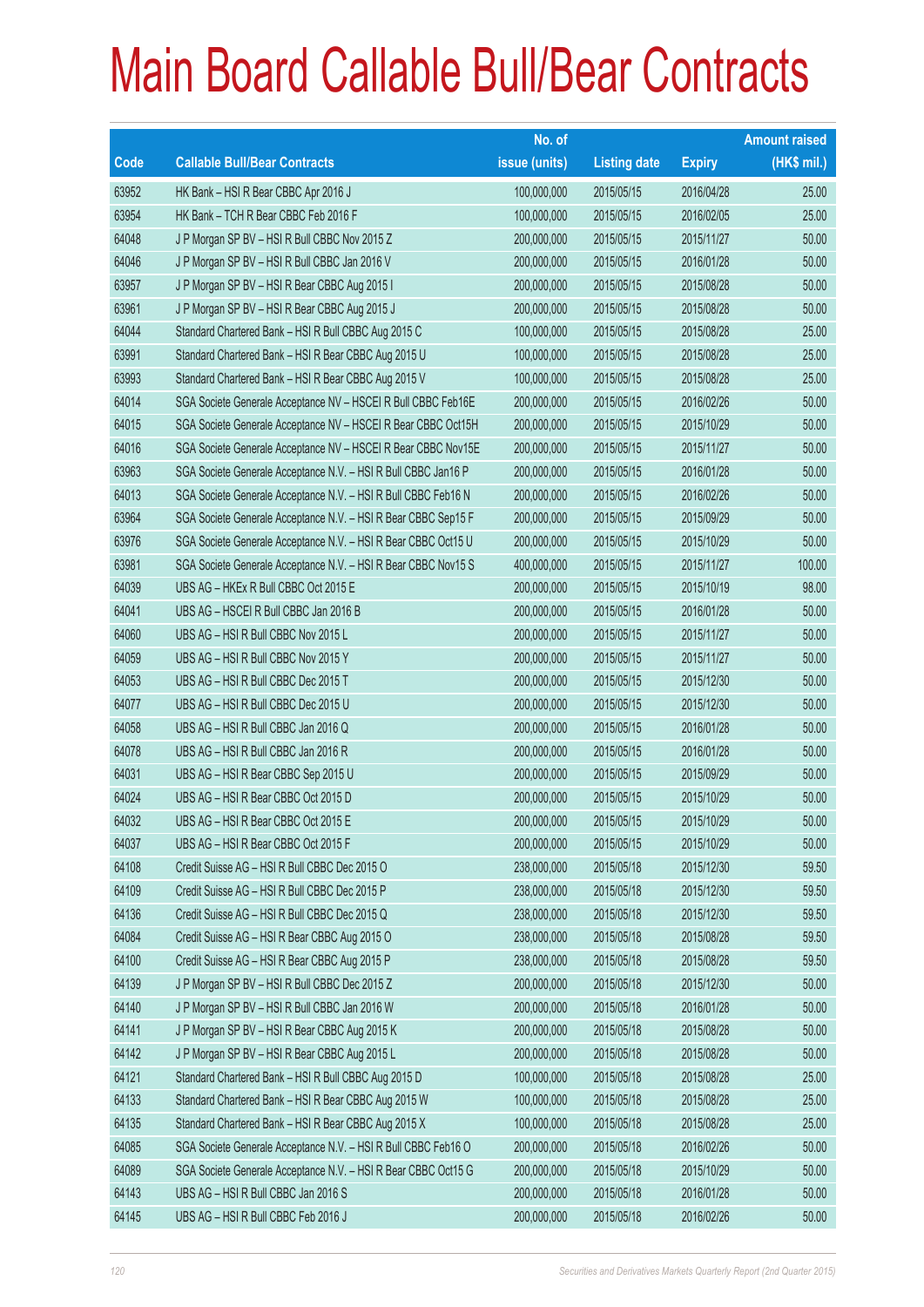|       |                                                                | No. of        |                     |               | <b>Amount raised</b> |
|-------|----------------------------------------------------------------|---------------|---------------------|---------------|----------------------|
| Code  | <b>Callable Bull/Bear Contracts</b>                            | issue (units) | <b>Listing date</b> | <b>Expiry</b> | $(HK$$ mil.)         |
| 64149 | UBS AG - HSI R Bull CBBC Feb 2016 K                            | 200,000,000   | 2015/05/18          | 2016/02/26    | 50.00                |
| 64098 | UBS AG - HSI R Bear CBBC Sep 2015 V                            | 200,000,000   | 2015/05/18          | 2015/09/29    | 50.00                |
| 64197 | BNP Paribas Arbit Issu B.V. - HSI R Bull CBBC Jan 2016 J       | 200,000,000   | 2015/05/19          | 2016/01/28    | 50.00                |
| 64201 | BNP Paribas Arbit Issu B.V. - HSI R Bull CBBC Jan 2016 K       | 200,000,000   | 2015/05/19          | 2016/01/28    | 50.00                |
| 64188 | Credit Suisse AG - HSI R Bull CBBC Jan 2016 F                  | 238,000,000   | 2015/05/19          | 2016/01/28    | 59.50                |
| 64190 | Credit Suisse AG - HSI R Bull CBBC Jan 2016 G                  | 238,000,000   | 2015/05/19          | 2016/01/28    | 59.50                |
| 64191 | Credit Suisse AG - HSI R Bear CBBC Oct 2015 U                  | 238,000,000   | 2015/05/19          | 2015/10/29    | 59.50                |
| 64237 | Credit Suisse AG - HSI R Bear CBBC Oct 2015 V                  | 238,000,000   | 2015/05/19          | 2015/10/29    | 59.50                |
| 64240 | Credit Suisse AG - HSI R Bear CBBC Oct 2015 W                  | 238,000,000   | 2015/05/19          | 2015/10/29    | 59.50                |
| 64160 | HK Bank - A50 R Bull CBBC Feb 2016 L                           | 200,000,000   | 2015/05/19          | 2016/02/04    | 50.00                |
| 64159 | HK Bank - HKEx R Bull CBBC Jan 2016 H                          | 100,000,000   | 2015/05/19          | 2016/01/13    | 25.00                |
| 64158 | HK Bank - HKEx R Bear CBBC Jul 2016 B                          | 50,000,000    | 2015/05/19          | 2016/07/18    | 35.00                |
| 64156 | HK Bank - HSI R Bull CBBC Dec 2015 E                           | 100,000,000   | 2015/05/19          | 2015/12/30    | 25.00                |
| 64155 | HK Bank - HSI R Bull CBBC Mar 2016 I                           | 100,000,000   | 2015/05/19          | 2016/03/30    | 25.00                |
| 64153 | HK Bank - TCH R Bull CBBC Apr 2016 A                           | 100,000,000   | 2015/05/19          | 2016/04/25    | 25.00                |
| 64161 | J P Morgan SP BV - HSI R Bull CBBC Jan 2016 X                  | 200,000,000   | 2015/05/19          | 2016/01/28    | 50.00                |
| 64252 | J P Morgan SP BV - HSI R Bull CBBC Feb 2016 U                  | 200,000,000   | 2015/05/19          | 2016/02/26    | 50.00                |
| 64253 | J P Morgan SP BV - HSI R Bear CBBC Aug 2015 M                  | 200,000,000   | 2015/05/19          | 2015/08/28    | 50.00                |
| 64257 | J P Morgan SP BV - HSI R Bear CBBC Aug 2015 N                  | 200,000,000   | 2015/05/19          | 2015/08/28    | 50.00                |
| 64202 | Standard Chartered Bank - HSI R Bull CBBC Aug 2015 F           | 100,000,000   | 2015/05/19          | 2015/08/28    | 25.00                |
| 64205 | Standard Chartered Bank - HSI R Bull CBBC Aug 2015 H           | 100,000,000   | 2015/05/19          | 2015/08/28    | 25.00                |
| 64207 | Standard Chartered Bank - HSI R Bear CBBC Aug 2015 Y           | 100,000,000   | 2015/05/19          | 2015/08/28    | 25.00                |
| 64214 | Standard Chartered Bank - HSI R Bear CBBC Aug 2015 Z           | 100,000,000   | 2015/05/19          | 2015/08/28    | 25.00                |
| 64163 | SGA Societe Generale Acceptance N.V. - HSI R Bull CBBC Jan16 Q | 200,000,000   | 2015/05/19          | 2016/01/28    | 50.00                |
| 64168 | SGA Societe Generale Acceptance N.V. - HSI R Bull CBBC Jan16 U | 200,000,000   | 2015/05/19          | 2016/01/28    | 50.00                |
| 64220 | UBS AG - HSI R Bull CBBC Dec 2015 V                            | 200,000,000   | 2015/05/19          | 2015/12/30    | 50.00                |
| 64234 | UBS AG - HSI R Bull CBBC Jan 2016 T                            | 200,000,000   | 2015/05/19          | 2016/01/28    | 50.00                |
| 64244 | UBS AG - HSI R Bear CBBC Aug 2015 R                            | 200,000,000   | 2015/05/19          | 2015/08/28    | 50.00                |
| 64512 | BNP Paribas Arbit Issu B.V. - HSCEI R Bear CBBC Dec 2015 N     | 100,000,000   | 2015/05/20          | 2015/12/30    | 25.00                |
| 64508 | BNP Paribas Arbit Issu B.V. - HSI R Bull CBBC Jan 2016 L       | 200,000,000   | 2015/05/20          | 2016/01/28    | 50.00                |
| 64312 | Credit Suisse AG - HSI R Bull CBBC Nov 2015 S                  | 238,000,000   | 2015/05/20          | 2015/11/27    | 59.50                |
| 64311 | Credit Suisse AG - HSI R Bull CBBC Nov 2015 Z                  | 238,000,000   | 2015/05/20          | 2015/11/27    | 59.50                |
| 64391 | Credit Suisse AG - HSI R Bear CBBC Aug 2015 R                  | 238,000,000   | 2015/05/20          | 2015/08/28    | 59.50                |
| 64456 | Credit Suisse AG - HSI R Bear CBBC Aug 2015 S                  | 238,000,000   | 2015/05/20          | 2015/08/28    | 59.50                |
| 64272 | HK Bank - China Mobile R Bull CBBC Feb 2016 C                  | 120,000,000   | 2015/05/20          | 2016/02/01    | 30.00                |
| 64279 | HK Bank - China Mobile R Bear CBBC Feb 2016 B                  | 60,000,000    | 2015/05/20          | 2016/02/15    | 15.00                |
| 64295 | HK Bank - CITIC Sec R Bull CBBC Apr 2016 A                     | 60,000,000    | 2015/05/20          | 2016/04/29    | 45.00                |
| 64277 | HK Bank - Sinopec Corp R Bull CBBC Jan 2016 B                  | 80,000,000    | 2015/05/20          | 2016/01/11    | 20.00                |
| 64291 | HK Bank - CSOP A50 ETF R Bear CBBC Feb 2016 F                  | 40,000,000    | 2015/05/20          | 2016/02/29    | 10.00                |
| 64294 | HK Bank - A50 R Bear CBBC Mar 2016 C                           | 50,000,000    | 2015/05/20          | 2016/03/07    | 12.50                |
| 64268 | HK Bank - HKEx R Bull CBBC Jul 2016 B                          | 100,000,000   | 2015/05/20          | 2016/07/11    | 60.00                |
| 64263 | HK Bank - HSCEI R Bull CBBC Apr 2016 B                         | 100,000,000   | 2015/05/20          | 2016/04/28    | 25.00                |
| 64271 | HK Bank - Ping An R Bull CBBC Feb 2016 D                       | 188,000,000   | 2015/05/20          | 2016/02/17    | 47.00                |
| 64267 | HK Bank - TCH R Bull CBBC Feb 2016 E                           | 100,000,000   | 2015/05/20          | 2016/02/15    | 25.00                |
| 64386 | J P Morgan SP BV - HSI R Bull CBBC Dec 2015 H                  | 200,000,000   | 2015/05/20          | 2015/12/30    | 50.00                |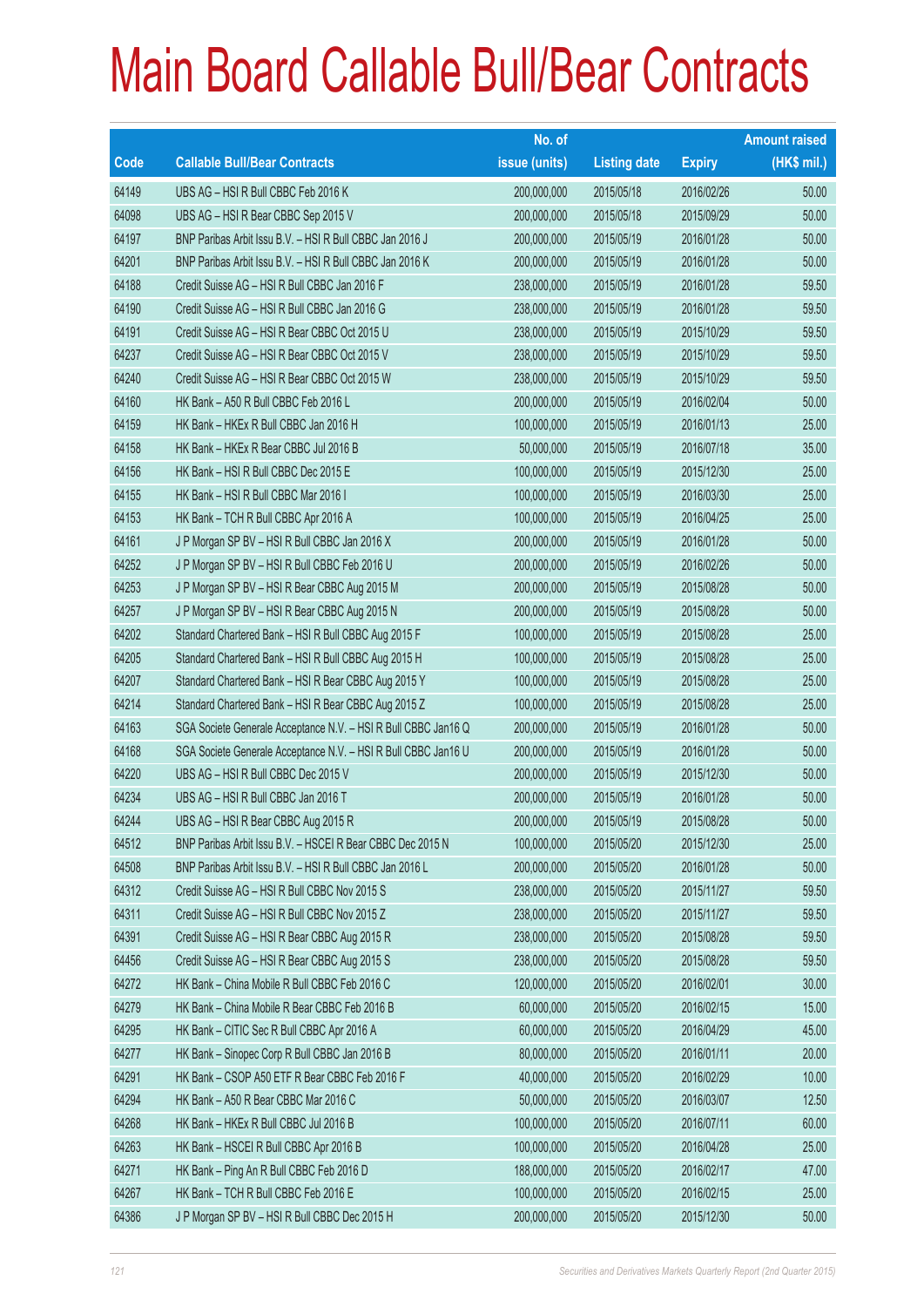|       |                                                                | No. of        |                     |               | <b>Amount raised</b> |
|-------|----------------------------------------------------------------|---------------|---------------------|---------------|----------------------|
| Code  | <b>Callable Bull/Bear Contracts</b>                            | issue (units) | <b>Listing date</b> | <b>Expiry</b> | $(HK$$ mil.)         |
| 64387 | J P Morgan SP BV - HSI R Bull CBBC Dec 2015 X                  | 200,000,000   | 2015/05/20          | 2015/12/30    | 50.00                |
| 64473 | J P Morgan SP BV - HSI R Bull CBBC Jan 2016 Y                  | 200,000,000   | 2015/05/20          | 2016/01/28    | 50.00                |
| 64474 | J P Morgan SP BV - HSI R Bear CBBC Aug 2015 P                  | 200,000,000   | 2015/05/20          | 2015/08/28    | 50.00                |
| 64494 | J P Morgan SP BV - HSI R Bear CBBC Sep 2015 L                  | 200,000,000   | 2015/05/20          | 2015/09/29    | 50.00                |
| 64460 | Standard Chartered Bank - HSI R Bear CBBC Aug 2015 A           | 100,000,000   | 2015/05/20          | 2015/08/28    | 25.00                |
| 64463 | Standard Chartered Bank - TCH R Bear CBBC Nov 2015 A           | 80,000,000    | 2015/05/20          | 2015/11/11    | 20.80                |
| 64385 | UBS AG - HSCEI R Bear CBBC Oct 2015 F                          | 200,000,000   | 2015/05/20          | 2015/10/29    | 50.00                |
| 64504 | UBS AG - HSCEI R Bear CBBC Oct 2015 G                          | 200,000,000   | 2015/05/20          | 2015/10/29    | 50.00                |
| 64320 | UBS AG - HSI R Bull CBBC Dec 2015 M                            | 200,000,000   | 2015/05/20          | 2015/12/30    | 50.00                |
| 64351 | UBS AG - HSI R Bull CBBC Dec 2015 N                            | 200,000,000   | 2015/05/20          | 2015/12/30    | 50.00                |
| 64315 | UBS AG - HSI R Bull CBBC Jan 2016 U                            | 200,000,000   | 2015/05/20          | 2016/01/28    | 50.00                |
| 64341 | UBS AG - HSI R Bull CBBC Jan 2016 V                            | 200,000,000   | 2015/05/20          | 2016/01/28    | 50.00                |
| 64342 | UBS AG - HSI R Bull CBBC Jan 2016 W                            | 200,000,000   | 2015/05/20          | 2016/01/28    | 50.00                |
| 64344 | UBS AG - HSI R Bull CBBC Feb 2016 L                            | 200,000,000   | 2015/05/20          | 2016/02/26    | 50.00                |
| 64366 | UBS AG - HSI R Bull CBBC Feb 2016 M                            | 200,000,000   | 2015/05/20          | 2016/02/26    | 50.00                |
| 64497 | UBS AG - HSI R Bear CBBC Sep 2015 W                            | 200,000,000   | 2015/05/20          | 2015/09/29    | 50.00                |
| 64500 | UBS AG - HSI R Bear CBBC Sep 2015 X                            | 200,000,000   | 2015/05/20          | 2015/09/29    | 50.00                |
| 64542 | BNP Paribas Arbit Issu B.V. - HSI R Bull CBBC Jan 2016 M       | 200,000,000   | 2015/05/21          | 2016/01/28    | 50.00                |
| 64525 | BNP Paribas Arbit Issu B.V. - HSI R Bear CBBC Oct 2015 G       | 200,000,000   | 2015/05/21          | 2015/10/29    | 50.00                |
| 64558 | Credit Suisse AG - China Mobile R Bull CBBC Dec 2015 A         | 80,000,000    | 2015/05/21          | 2015/12/22    | 20.00                |
| 64564 | Credit Suisse AG - China Mobile R Bull CBBC Dec 2015 B         | 80,000,000    | 2015/05/21          | 2015/12/22    | 20.00                |
| 64554 | Credit Suisse AG - China Life R Bull CBBC Dec 2015 A           | 80,000,000    | 2015/05/21          | 2015/12/22    | 20.00                |
| 64566 | Credit Suisse AG - HSI R Bull CBBC Oct 2015 E                  | 238,000,000   | 2015/05/21          | 2015/10/29    | 59.50                |
| 64568 | Credit Suisse AG - HSI R Bull CBBC Oct 2015 G                  | 238,000,000   | 2015/05/21          | 2015/10/29    | 59.50                |
| 64519 | Credit Suisse AG - HSI R Bull CBBC Dec 2015 R                  | 238,000,000   | 2015/05/21          | 2015/12/30    | 59.50                |
| 64521 | Credit Suisse AG - HSI R Bear CBBC Aug 2015 H                  | 238,000,000   | 2015/05/21          | 2015/08/28    | 59.50                |
| 64572 | Credit Suisse AG - HSI R Bear CBBC Aug 2015 U                  | 238,000,000   | 2015/05/21          | 2015/08/28    | 59.50                |
| 64520 | Credit Suisse AG - HSI R Bear CBBC Dec 2015 G                  | 238,000,000   | 2015/05/21          | 2015/12/30    | 59.50                |
| 64552 | Credit Suisse AG - Ping An R Bull CBBC Dec 2015 F              | 100,000,000   | 2015/05/21          | 2015/12/22    | 25.00                |
| 64557 | Credit Suisse AG - TCH R Bull CBBC Dec 2015 A                  | 100,000,000   | 2015/05/21          | 2015/12/22    | 25.00                |
| 64615 | J P Morgan SP BV - HSCEI R Bull CBBC Dec 2015 F                | 100,000,000   | 2015/05/21          | 2015/12/30    | 25.00                |
| 64579 | J P Morgan SP BV - HSI R Bull CBBC Dec 2015 J                  | 200,000,000   | 2015/05/21          | 2015/12/30    | 50.00                |
| 64593 | J P Morgan SP BV - HSI R Bull CBBC Jan 2016 Z                  | 200,000,000   | 2015/05/21          | 2016/01/28    | 50.00                |
| 64585 | J P Morgan SP BV - HSI R Bull CBBC Mar 2016 C                  | 200,000,000   | 2015/05/21          | 2016/03/30    | 50.00                |
| 64586 | J P Morgan SP BV - HSI R Bull CBBC Mar 2016 D                  | 200,000,000   | 2015/05/21          | 2016/03/30    | 50.00                |
| 64517 | J P Morgan SP BV - HSI R Bear CBBC Aug 2015 Q                  | 200,000,000   | 2015/05/21          | 2015/08/28    | 50.00                |
| 64608 | J P Morgan SP BV - HSI R Bear CBBC Sep 2015 M                  | 200,000,000   | 2015/05/21          | 2015/09/29    | 50.00                |
| 64541 | SGA Societe Generale Acceptance N.V. - HKEx R Bull CBBC Jan16D | 200,000,000   | 2015/05/21          | 2016/01/28    | 100.00               |
| 64531 | SGA Societe Generale Acceptance N.V. - HKEx R Bull CBBC Feb16D | 200,000,000   | 2015/05/21          | 2016/02/26    | 120.00               |
| 64529 | SGA Societe Generale Acceptance N.V. - HKEx R Bull CBBC Mar16C | 200,000,000   | 2015/05/21          | 2016/03/30    | 140.00               |
| 64578 | UBS AG - HSCEI R Bull CBBC Dec 2015 K                          | 200,000,000   | 2015/05/21          | 2015/12/30    | 50.00                |
| 64577 | UBS AG - HSI R Bull CBBC Mar 2016 A                            | 200,000,000   | 2015/05/21          | 2016/03/30    | 50.00                |
| 64575 | UBS AG - HSI R Bear CBBC Aug 2015 S                            | 200,000,000   | 2015/05/21          | 2015/08/28    | 50.00                |
| 64879 | BNP Paribas Arbit Issu B.V. - HSI R Bull CBBC Jan 2016 N       | 200,000,000   | 2015/05/22          | 2016/01/28    | 50.00                |
| 64770 | BNP Paribas Arbit Issu B.V. - HSI R Bull CBBC Jan 2016 Y       | 200,000,000   | 2015/05/22          | 2016/01/28    | 50.00                |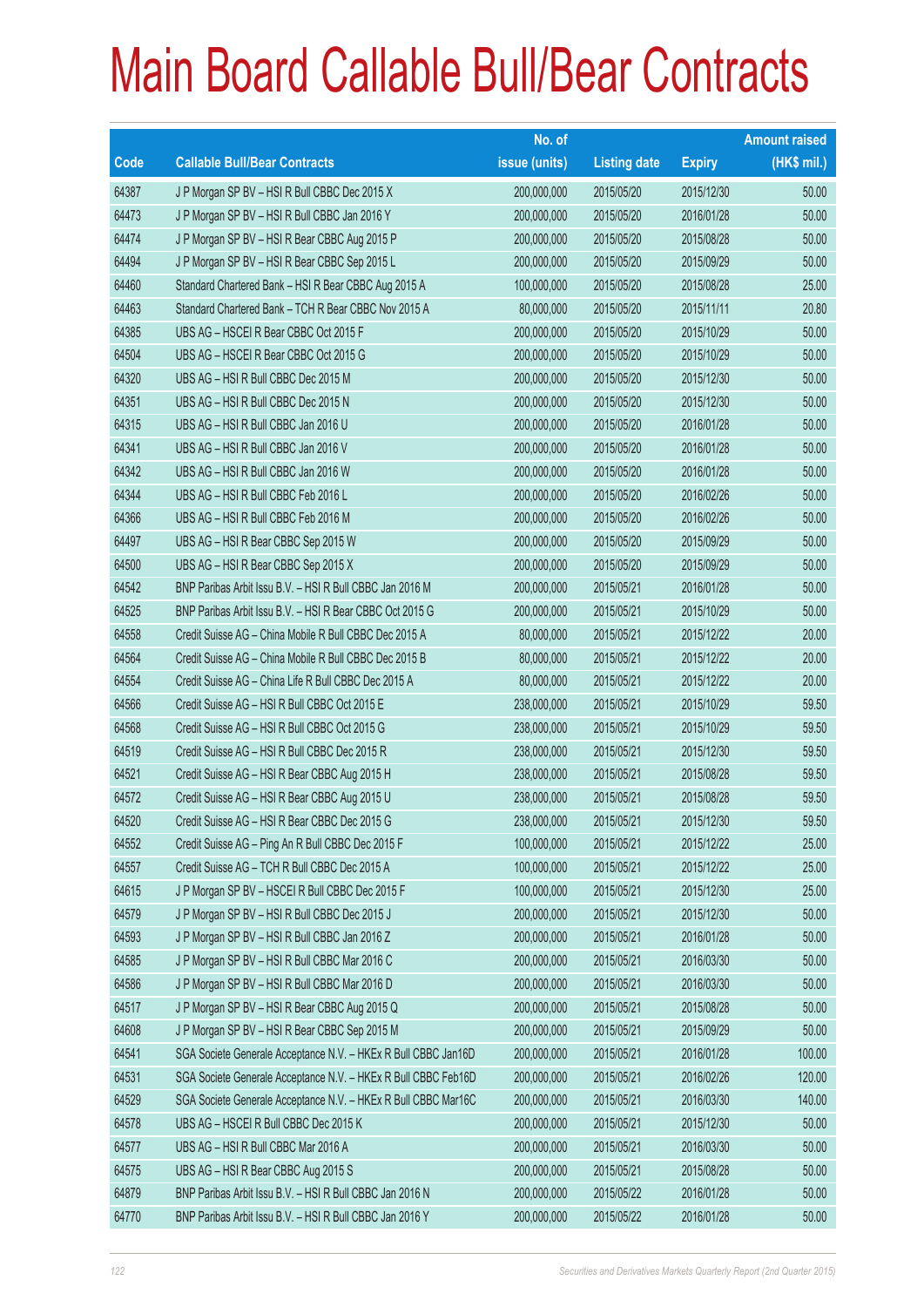|       |                                                                | No. of        |                     |               | <b>Amount raised</b> |
|-------|----------------------------------------------------------------|---------------|---------------------|---------------|----------------------|
| Code  | <b>Callable Bull/Bear Contracts</b>                            | issue (units) | <b>Listing date</b> | <b>Expiry</b> | $(HK$$ mil.)         |
| 64862 | BNP Paribas Arbit Issu B.V. - HSI R Bull CBBC Jan 2016 Z       | 200,000,000   | 2015/05/22          | 2016/01/28    | 50.00                |
| 64691 | BNP Paribas Arbit Issu B.V. - HSI R Bear CBBC Oct 2015 H       | 200,000,000   | 2015/05/22          | 2015/10/29    | 50.00                |
| 64771 | BNP Paribas Arbit Issu B.V. - HSI R Bear CBBC Oct 2015 I       | 200,000,000   | 2015/05/22          | 2015/10/29    | 50.00                |
| 64776 | BNP Paribas Arbit Issu B.V. - HSI R Bear CBBC Oct 2015 J       | 200,000,000   | 2015/05/22          | 2015/10/29    | 50.00                |
| 64781 | BNP Paribas Arbit Issu B.V. - HSI R Bear CBBC Oct 2015 K       | 200,000,000   | 2015/05/22          | 2015/10/29    | 50.00                |
| 64785 | BNP Paribas Arbit Issu B.V. - HSI R Bear CBBC Oct 2015 L       | 200,000,000   | 2015/05/22          | 2015/10/29    | 50.00                |
| 64787 | BNP Paribas Arbit Issu B.V. - HSI R Bear CBBC Oct 2015 M       | 200,000,000   | 2015/05/22          | 2015/10/29    | 50.00                |
| 64750 | Credit Suisse AG - BOCL R Bull CBBC Dec 2015 A                 | 80,000,000    | 2015/05/22          | 2015/12/22    | 20.00                |
| 64748 | Credit Suisse AG - CCB R Bull CBBC Dec 2015 A                  | 80,000,000    | 2015/05/22          | 2015/12/22    | 20.00                |
| 64743 | Credit Suisse AG - HKEx R Bull CBBC Dec 2015 E                 | 100,000,000   | 2015/05/22          | 2015/12/22    | 32.00                |
| 64768 | Credit Suisse AG - HSI R Bull CBBC Oct 2015 A                  | 238,000,000   | 2015/05/22          | 2015/10/29    | 59.50                |
| 64795 | Credit Suisse AG - HSI R Bull CBBC Oct 2015 D                  | 238,000,000   | 2015/05/22          | 2015/10/29    | 59.50                |
| 64801 | Credit Suisse AG - HSI R Bull CBBC Oct 2015 F                  | 238,000,000   | 2015/05/22          | 2015/10/29    | 59.50                |
| 64814 | Credit Suisse AG - HSI R Bull CBBC Oct 2015 J                  | 238,000,000   | 2015/05/22          | 2015/10/29    | 59.50                |
| 64697 | Credit Suisse AG - HSI R Bear CBBC Sep 2015 R                  | 238,000,000   | 2015/05/22          | 2015/09/29    | 59.50                |
| 64755 | Credit Suisse AG - HSI R Bear CBBC Sep 2015 W                  | 238,000,000   | 2015/05/22          | 2015/09/29    | 59.50                |
| 64756 | Credit Suisse AG - HSI R Bear CBBC Sep 2015 X                  | 238,000,000   | 2015/05/22          | 2015/09/29    | 59.50                |
| 64745 | Credit Suisse AG - ICBC R Bull CBBC Dec 2015 A                 | 80,000,000    | 2015/05/22          | 2015/12/22    | 20.00                |
| 64675 | HK Bank - ABC R Bear CBBC Aug 2016 A                           | 40,000,000    | 2015/05/22          | 2016/08/08    | 10.00                |
| 64654 | HK Bank - BOCL R Bear CBBC Aug 2016 A                          | 40,000,000    | 2015/05/22          | 2016/08/08    | 10.00                |
| 64618 | HK Bank - CC Bank R Bull CBBC Aug 2016 B                       | 80,000,000    | 2015/05/22          | 2016/08/22    | 20.00                |
| 64623 | HK Bank - CC Bank R Bull CBBC Aug 2016 C                       | 80,000,000    | 2015/05/22          | 2016/08/29    | 20.00                |
| 64619 | HK Bank - CC Bank R Bear CBBC Apr 2016 A                       | 40,000,000    | 2015/05/22          | 2016/04/25    | 10.00                |
| 64678 | HK Bank - Minsheng Bank R Bear CBBC May 2016 A                 | 40,000,000    | 2015/05/22          | 2016/05/09    | 12.00                |
| 64635 | HK Bank - CNOOC R Bear CBBC Jan 2016 A                         | 40,000,000    | 2015/05/22          | 2016/01/06    | 10.00                |
| 64636 | HK Bank - Sinopec Corp R Bull CBBC Feb 2016 B                  | 80,000,000    | 2015/05/22          | 2016/02/17    | 20.00                |
| 64632 | HK Bank - HKEx R Bear CBBC Feb 2016 C                          | 50,000,000    | 2015/05/22          | 2016/02/15    | 12.50                |
| 64617 | HK Bank - HSCEI R Bear CBBC Mar 2016 F                         | 68,000,000    | 2015/05/22          | 2016/03/30    | 17.00                |
| 64625 | HK Bank - HSI R Bull CBBC Mar 2016 J                           | 100,000,000   | 2015/05/22          | 2016/03/30    | 25.00                |
| 64626 | HK Bank - HSI R Bull CBBC Mar 2016 K                           | 100,000,000   | 2015/05/22          | 2016/03/30    | 25.00                |
| 64627 | HK Bank - HSI R Bear CBBC Jan 2016 D                           | 100,000,000   | 2015/05/22          | 2016/01/28    | 25.00                |
| 64794 | J P Morgan SP BV - HSCEI R Bear CBBC Aug 2015 F                | 100,000,000   | 2015/05/22          | 2015/08/28    | 25.00                |
| 64857 | J P Morgan SP BV - HSI R Bull CBBC Dec 2015 Y                  | 200,000,000   | 2015/05/22          | 2015/12/30    | 50.00                |
| 64861 | J P Morgan SP BV - HSI R Bull CBBC Jan 2016 K                  | 200,000,000   | 2015/05/22          | 2016/01/28    | 50.00                |
| 64850 | J P Morgan SP BV - HSI R Bear CBBC Aug 2015 C                  | 200,000,000   | 2015/05/22          | 2015/08/28    | 50.00                |
| 64698 | J P Morgan SP BV - HSI R Bear CBBC Aug 2015 R                  | 200,000,000   | 2015/05/22          | 2015/08/28    | 50.00                |
| 64793 | J P Morgan SP BV - HSI R Bear CBBC Aug 2015 S                  | 200,000,000   | 2015/05/22          | 2015/08/28    | 50.00                |
| 64788 | Standard Chartered Bank - HSI R Bull CBBC Aug 2015 I           | 100,000,000   | 2015/05/22          | 2015/08/28    | 25.00                |
| 64699 | Standard Chartered Bank - HSI R Bear CBBC Aug 2015 B           | 100,000,000   | 2015/05/22          | 2015/08/28    | 25.00                |
| 64820 | SGA Societe Generale Acceptance N.V. - HSI R Bull CBBC Dec 15A | 200,000,000   | 2015/05/22          | 2015/12/30    | 50.00                |
| 64726 | SGA Societe Generale Acceptance N.V. - HSI R Bull CBBC Jan 16V | 200,000,000   | 2015/05/22          | 2016/01/28    | 50.00                |
| 64740 | SGA Societe Generale Acceptance N.V. - HSI R Bear CBBC Aug 15F | 200,000,000   | 2015/05/22          | 2015/08/28    | 50.00                |
| 64730 | SGA Societe Generale Acceptance N.V. - HSI R Bear CBBC Sep 15G | 200,000,000   | 2015/05/22          | 2015/09/29    | 50.00                |
| 64741 | SGA Societe Generale Acceptance N.V. - HSI R Bear CBBC Oct 15K | 400,000,000   | 2015/05/22          | 2015/10/29    | 100.00               |
| 64734 | SGA Societe Generale Acceptance N.V. - HSI R Bear CBBC Oct 15S | 200,000,000   | 2015/05/22          | 2015/10/29    | 50.00                |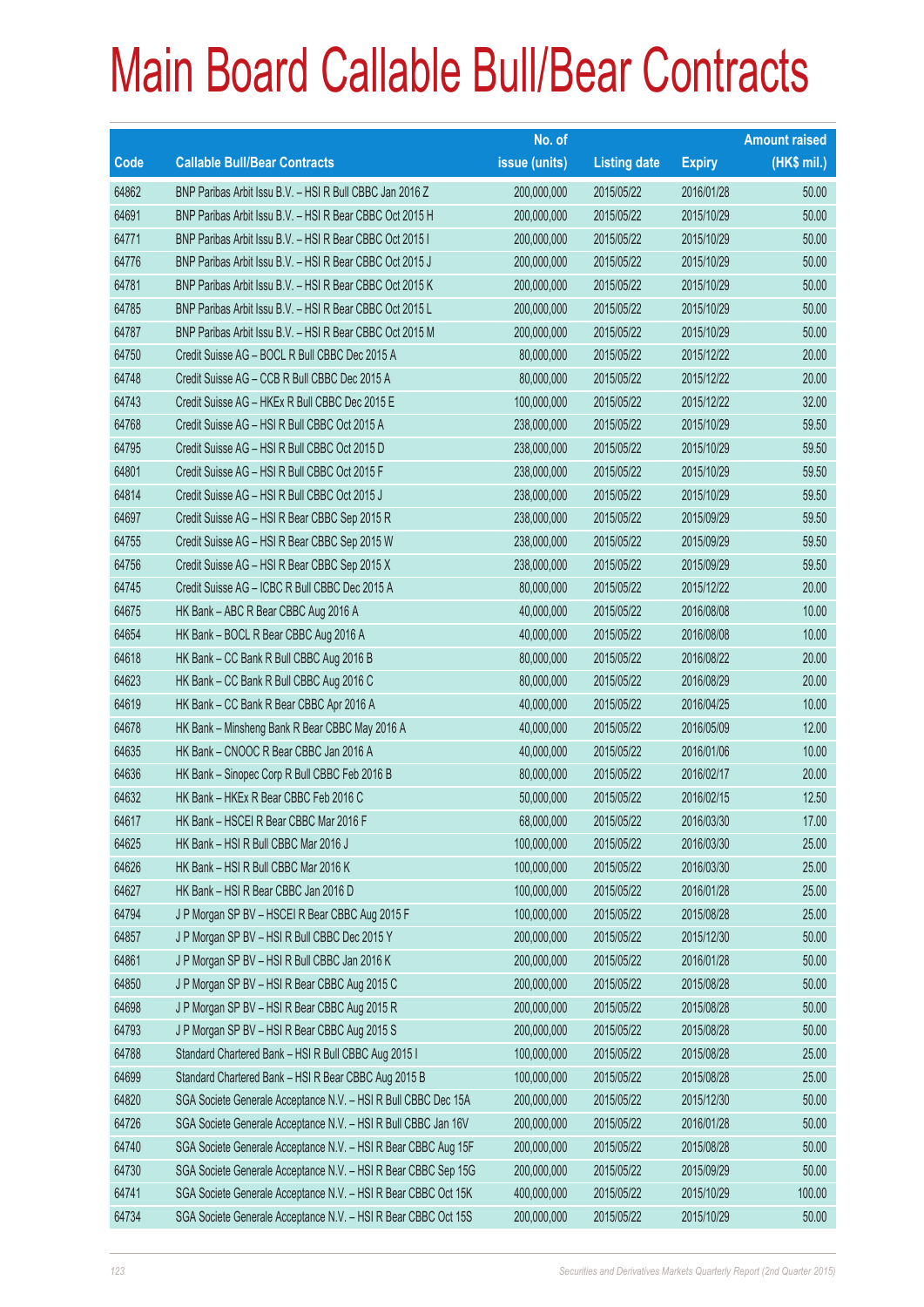|       |                                                                | No. of        |                     |               | <b>Amount raised</b> |
|-------|----------------------------------------------------------------|---------------|---------------------|---------------|----------------------|
| Code  | <b>Callable Bull/Bear Contracts</b>                            | issue (units) | <b>Listing date</b> | <b>Expiry</b> | (HK\$ mil.)          |
| 64846 | UBS AG - HSCEI R Bull CBBC Jan 2016 C                          | 200,000,000   | 2015/05/22          | 2016/01/28    | 50.00                |
| 64824 | UBS AG - HSI R Bull CBBC Feb 2016 N                            | 200,000,000   | 2015/05/22          | 2016/02/26    | 50.00                |
| 64845 | UBS AG - HSI R Bull CBBC Feb 2016 O                            | 200,000,000   | 2015/05/22          | 2016/02/26    | 50.00                |
| 64829 | UBS AG - HSI R Bull CBBC Mar 2016 B                            | 200,000,000   | 2015/05/22          | 2016/03/30    | 50.00                |
| 64832 | UBS AG - HSI R Bull CBBC Mar 2016 C                            | 200,000,000   | 2015/05/22          | 2016/03/30    | 50.00                |
| 64839 | UBS AG - HSI R Bull CBBC Mar 2016 D                            | 200,000,000   | 2015/05/22          | 2016/03/30    | 50.00                |
| 64710 | UBS AG - HSI R Bear CBBC Aug 2015 F                            | 200,000,000   | 2015/05/22          | 2015/08/28    | 50.00                |
| 64711 | UBS AG - HSI R Bear CBBC Aug 2015 J                            | 200,000,000   | 2015/05/22          | 2015/08/28    | 50.00                |
| 64702 | UBS AG - HSI R Bear CBBC Aug 2015 Q                            | 200,000,000   | 2015/05/22          | 2015/08/28    | 50.00                |
| 64701 | UBS AG - HSI R Bear CBBC Sep 2015 Y                            | 200,000,000   | 2015/05/22          | 2015/09/29    | 50.00                |
| 64703 | UBS AG - HSI R Bear CBBC Sep 2015 Z                            | 200,000,000   | 2015/05/22          | 2015/09/29    | 50.00                |
| 64971 | Credit Suisse AG - HSCEI R Bull CBBC Dec 2015 E                | 128,000,000   | 2015/05/26          | 2015/12/30    | 32.00                |
| 64984 | Credit Suisse AG - HSCEI R Bull CBBC Dec 2015 F                | 128,000,000   | 2015/05/26          | 2015/12/30    | 32.00                |
| 64986 | Credit Suisse AG - HSCEI R Bear CBBC Oct 2015 C                | 128,000,000   | 2015/05/26          | 2015/10/29    | 32.00                |
| 64991 | Credit Suisse AG - HSI R Bull CBBC Nov 2015 N                  | 238,000,000   | 2015/05/26          | 2015/11/27    | 59.50                |
| 65002 | Credit Suisse AG - HSI R Bull CBBC Nov 2015 O                  | 238,000,000   | 2015/05/26          | 2015/11/27    | 59.50                |
| 64989 | Credit Suisse AG - HSI R Bull CBBC Nov 2015 Y                  | 238,000,000   | 2015/05/26          | 2015/11/27    | 59.50                |
| 65015 | Credit Suisse AG - HSI R Bear CBBC Aug 2015 G                  | 238,000,000   | 2015/05/26          | 2015/08/28    | 59.50                |
| 65003 | Credit Suisse AG - HSI R Bear CBBC Aug 2015 Z                  | 238,000,000   | 2015/05/26          | 2015/08/28    | 59.50                |
| 64960 | HK Bank - China Mobile R Bull CBBC Jan 2016 C                  | 120,000,000   | 2015/05/26          | 2016/01/20    | 30.00                |
| 64963 | HK Bank - China Mobile R Bull CBBC Feb 2016 D                  | 120,000,000   | 2015/05/26          | 2016/02/03    | 30.00                |
| 64905 | HK Bank - CSOP A50 ETF R Bear CBBC Feb 2016 G                  | 40,000,000    | 2015/05/26          | 2016/02/03    | 10.00                |
| 64908 | HK Bank - A50 R Bear CBBC Mar 2016 D                           | 50,000,000    | 2015/05/26          | 2016/03/21    | 12.50                |
| 64928 | HK Bank - HKEx R Bull CBBC Feb 2016 C                          | 100,000,000   | 2015/05/26          | 2016/02/03    | 25.00                |
| 64942 | HK Bank - HKEx R Bull CBBC Jun 2016 F                          | 100,000,000   | 2015/05/26          | 2016/06/20    | 25.00                |
| 64886 | HK Bank - HSCEI R Bull CBBC Apr 2016 C                         | 100,000,000   | 2015/05/26          | 2016/04/28    | 25.00                |
| 64885 | HK Bank - HSCEI R Bear CBBC Apr 2016 G                         | 68,000,000    | 2015/05/26          | 2016/04/28    | 17.00                |
| 64887 | HK Bank - HSI R Bull CBBC Dec 2015 F                           | 100,000,000   | 2015/05/26          | 2015/12/30    | 25.00                |
| 64894 | HK Bank - HSI R Bull CBBC Apr 2016 H                           | 100,000,000   | 2015/05/26          | 2016/04/28    | 25.00                |
| 64903 | HK Bank - HSI R Bear CBBC Jun 2016 C                           | 400,000,000   | 2015/05/26          | 2016/06/29    | 108.00               |
| 64884 | HK Bank - TCH R Bull CBBC Feb 2016 F                           | 100,000,000   | 2015/05/26          | 2016/02/17    | 25.00                |
| 64909 | HK Bank - TCH R Bull CBBC Feb 2016 G                           | 100,000,000   | 2015/05/26          | 2016/02/24    | 25.00                |
| 64912 | HK Bank - TCH R Bull CBBC Feb 2016 H                           | 100,000,000   | 2015/05/26          | 2016/02/01    | 25.00                |
| 64882 | HK Bank - TCH R Bull CBBC Jun 2016 A                           | 100,000,000   | 2015/05/26          | 2016/06/06    | 25.00                |
| 64994 | J P Morgan SP BV - HSI R Bull CBBC Dec 2015 Z                  | 200,000,000   | 2015/05/26          | 2015/12/30    | 50.00                |
| 65029 | J P Morgan SP BV - HSI R Bull CBBC Jan 2016 N                  | 200,000,000   | 2015/05/26          | 2016/01/28    | 50.00                |
| 65030 | J P Morgan SP BV - HSI R Bear CBBC Aug 2015 D                  | 200,000,000   | 2015/05/26          | 2015/08/28    | 50.00                |
| 65031 | J P Morgan SP BV - HSI R Bear CBBC Aug 2015 E                  | 200,000,000   | 2015/05/26          | 2015/08/28    | 50.00                |
| 65024 | Standard Chartered Bank - HSI R Bull CBBC Aug 2015 G           | 100,000,000   | 2015/05/26          | 2015/08/28    | 25.00                |
| 65028 | Standard Chartered Bank - HSI R Bear CBBC Aug 2015 F           | 100,000,000   | 2015/05/26          | 2015/08/28    | 25.00                |
| 64997 | SGA Societe Generale Acceptance N.V. - HSI R Bull CBBC Jan16 W | 200,000,000   | 2015/05/26          | 2016/01/28    | 50.00                |
| 64999 | SGA Societe Generale Acceptance N.V. - HSI R Bull CBBC Jan16 X | 200,000,000   | 2015/05/26          | 2016/01/28    | 50.00                |
| 64968 | SGA Societe Generale Acceptance N.V. - HSI R Bear CBBC Sep15 H | 200,000,000   | 2015/05/26          | 2015/09/29    | 50.00                |
| 65016 | SGA Societe Generale Acceptance N.V. - HSI R Bear CBBC Sep15 I | 200,000,000   | 2015/05/26          | 2015/09/29    | 50.00                |
| 64970 | SGA Societe Generale Acceptance N.V. - HSI R Bear CBBC Oct15 W | 200,000,000   | 2015/05/26          | 2015/10/29    | 50.00                |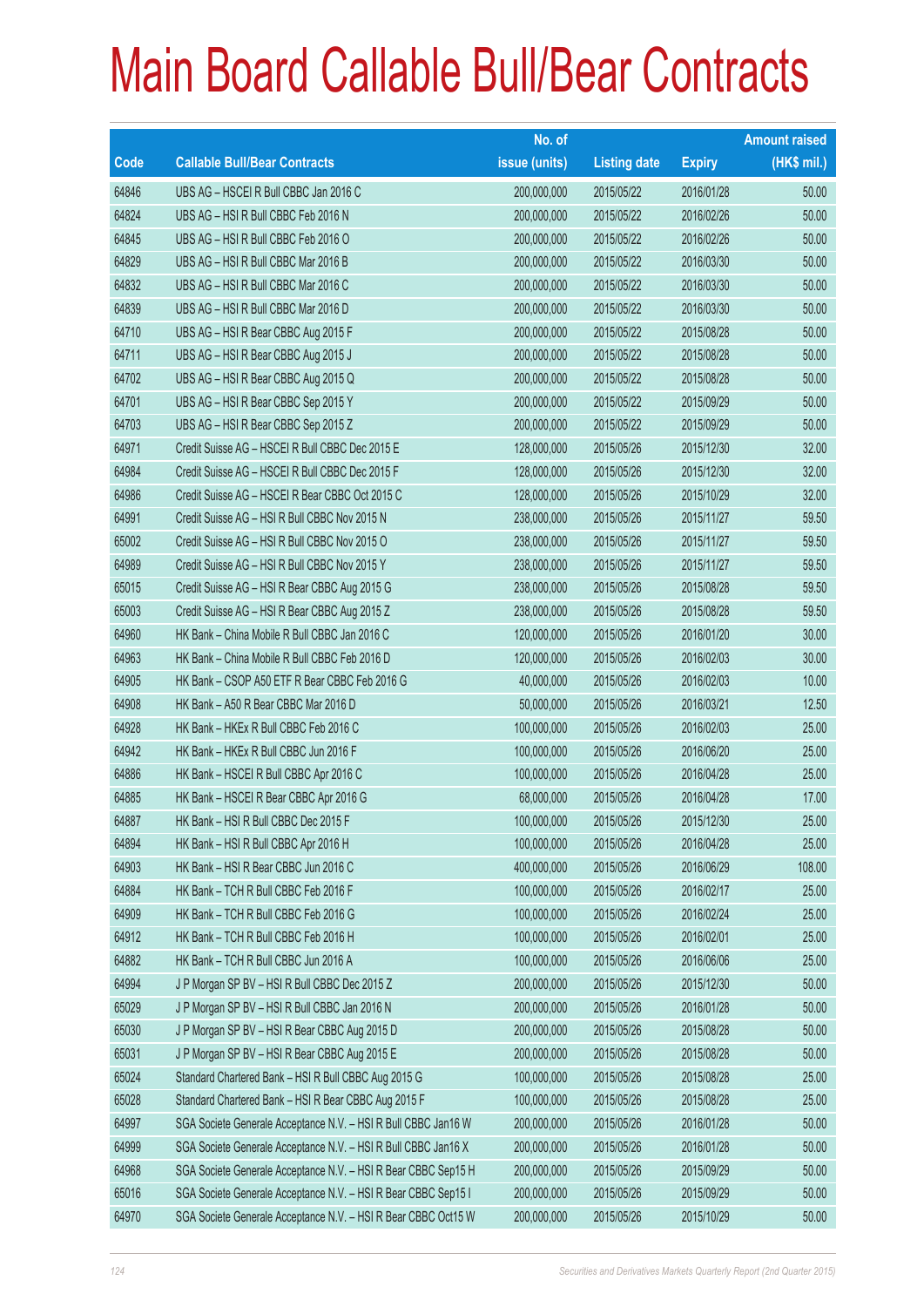|       |                                                                | No. of        |                     |               | <b>Amount raised</b> |
|-------|----------------------------------------------------------------|---------------|---------------------|---------------|----------------------|
| Code  | <b>Callable Bull/Bear Contracts</b>                            | issue (units) | <b>Listing date</b> | <b>Expiry</b> | (HK\$ mil.)          |
| 65012 | UBS AG - HSI R Bull CBBC Feb 2016 P                            | 200,000,000   | 2015/05/26          | 2016/02/26    | 50.00                |
| 65014 | UBS AG - HSI R Bull CBBC Feb 2016 Q                            | 200,000,000   | 2015/05/26          | 2016/02/26    | 50.00                |
| 65013 | UBS AG - HSI R Bull CBBC Mar 2016 E                            | 200,000,000   | 2015/05/26          | 2016/03/30    | 50.00                |
| 65032 | UBS AG - HSI R Bear CBBC Sep 2015 A                            | 200,000,000   | 2015/05/26          | 2015/09/29    | 50.00                |
| 65038 | UBS AG - HSI R Bear CBBC Sep 2015 B                            | 200,000,000   | 2015/05/26          | 2015/09/29    | 50.00                |
| 65039 | UBS AG - HSI R Bear CBBC Sep 2015 F                            | 200,000,000   | 2015/05/26          | 2015/09/29    | 50.00                |
| 65070 | BNP Paribas Arbit Issu B.V. - HSCEI R Bull CBBC Dec 2015 S     | 100,000,000   | 2015/05/27          | 2015/12/30    | 25.00                |
| 65073 | BNP Paribas Arbit Issu B.V. - HSCEI R Bull CBBC Dec 2015 T     | 100,000,000   | 2015/05/27          | 2015/12/30    | 25.00                |
| 65066 | BNP Paribas Arbit Issu B.V. - HSI R Bull CBBC Jan 2016 S       | 200,000,000   | 2015/05/27          | 2016/01/28    | 50.00                |
| 65067 | BNP Paribas Arbit Issu B.V. - HSI R Bull CBBC Jan 2016 T       | 200,000,000   | 2015/05/27          | 2016/01/28    | 50.00                |
| 65105 | Credit Suisse AG - HSI R Bull CBBC Dec 2015 S                  | 238,000,000   | 2015/05/27          | 2015/12/30    | 59.50                |
| 65106 | Credit Suisse AG - HSI R Bull CBBC Dec 2015 T                  | 238,000,000   | 2015/05/27          | 2015/12/30    | 59.50                |
| 65055 | Credit Suisse AG - HSI R Bear CBBC Sep 2015 B                  | 238,000,000   | 2015/05/27          | 2015/09/29    | 59.50                |
| 65058 | Credit Suisse AG - HSI R Bear CBBC Sep 2015 D                  | 238,000,000   | 2015/05/27          | 2015/09/29    | 59.50                |
| 65092 | J P Morgan SP BV - HSCEI R Bear CBBC Aug 2015 G                | 100,000,000   | 2015/05/27          | 2015/08/28    | 25.00                |
| 65120 | J P Morgan SP BV - HSI R Bull CBBC Jan 2016 O                  | 200,000,000   | 2015/05/27          | 2016/01/28    | 50.00                |
| 65121 | J P Morgan SP BV - HSI R Bull CBBC Feb 2016 V                  | 200,000,000   | 2015/05/27          | 2016/02/26    | 50.00                |
| 65108 | J P Morgan SP BV - HSI R Bear CBBC Aug 2015 H                  | 200,000,000   | 2015/05/27          | 2015/08/28    | 50.00                |
| 65115 | J P Morgan SP BV - HSI R Bear CBBC Oct 2015 I                  | 200,000,000   | 2015/05/27          | 2015/10/29    | 50.00                |
| 65046 | Standard Chartered Bank - HSI R Bear CBBC Aug 2015 G           | 100,000,000   | 2015/05/27          | 2015/08/28    | 25.00                |
| 65079 | SGA Societe Generale Acceptance NV - HSCEI R Bull CBBC Feb16F  | 200,000,000   | 2015/05/27          | 2016/02/26    | 50.00                |
| 65081 | SGA Societe Generale Acceptance NV - HSCEI R Bear CBBC Sep15B  | 200,000,000   | 2015/05/27          | 2015/09/29    | 50.00                |
| 65082 | SGA Societe Generale Acceptance N.V. - HSI R Bull CBBC Feb16 P | 200,000,000   | 2015/05/27          | 2016/02/26    | 50.00                |
| 65089 | UBS AG - HSCEI R Bull CBBC Feb 2016 A                          | 200,000,000   | 2015/05/27          | 2016/02/26    | 50.00                |
| 65065 | UBS AG - HSCEI R Bear CBBC Nov 2015 D                          | 200,000,000   | 2015/05/27          | 2015/11/27    | 50.00                |
| 65104 | UBS AG - HSI R Bull CBBC Dec 2015 O                            | 200,000,000   | 2015/05/27          | 2015/12/30    | 50.00                |
| 65101 | UBS AG - HSI R Bull CBBC Jan 2016 X                            | 200,000,000   | 2015/05/27          | 2016/01/28    | 50.00                |
| 65102 | UBS AG - HSI R Bull CBBC Jan 2016 Y                            | 200,000,000   | 2015/05/27          | 2016/01/28    | 50.00                |
| 65061 | UBS AG - HSI R Bear CBBC Aug 2015 R                            | 200,000,000   | 2015/05/27          | 2015/08/28    | 50.00                |
| 65060 | UBS AG - HSI R Bear CBBC Sep 2015 I                            | 200,000,000   | 2015/05/27          | 2015/09/29    | 50.00                |
| 65083 | UBS AG - TCH R Bull CBBC Aug 2016 A                            | 50,000,000    | 2015/05/27          | 2016/08/29    | 12.50                |
| 65148 | Credit Suisse AG - HSI R Bull CBBC Nov 2015 P                  | 238,000,000   | 2015/05/28          | 2015/11/27    | 59.50                |
| 65157 | Credit Suisse AG - HSI R Bull CBBC Nov 2015 U                  | 238,000,000   | 2015/05/28          | 2015/11/27    | 59.50                |
| 65161 | Credit Suisse AG - HSI R Bear CBBC Aug 2015 F                  | 238,000,000   | 2015/05/28          | 2015/08/28    | 59.50                |
| 65172 | Credit Suisse AG - HSI R Bear CBBC Aug 2015 M                  | 238,000,000   | 2015/05/28          | 2015/08/28    | 59.50                |
| 65160 | Credit Suisse AG - HSI R Bear CBBC Sep 2015 E                  | 238,000,000   | 2015/05/28          | 2015/09/29    | 59.50                |
| 65171 | Bank of East Asia - China Mobile R Bull CBBC Feb 2016 A        | 60,000,000    | 2015/05/28          | 2016/02/29    | 15.00                |
| 65169 | Bank of East Asia - China Life R Bull CBBC May 2016 A          | 25,000,000    | 2015/05/28          | 2016/05/17    | 10.00                |
| 65170 | Bank of East Asia - CSOP A50 ETF R Bull CBBC Mar 2016 A        | 40,000,000    | 2015/05/28          | 2016/03/17    | 10.00                |
| 65164 | Bank of East Asia - TCH R Bull CBBC Apr 2016 B                 | 40,000,000    | 2015/05/28          | 2016/04/13    | 10.00                |
| 65167 | Bank of East Asia - TCH R Bear CBBC Apr 2016 A                 | 40,000,000    | 2015/05/28          | 2016/04/08    | 10.80                |
| 65134 | HK Bank - BOCL R Bull CBBC Aug 2016 D                          | 80,000,000    | 2015/05/28          | 2016/08/29    | 20.00                |
| 65135 | HK Bank - CC Bank R Bull CBBC Aug 2016 D                       | 80,000,000    | 2015/05/28          | 2016/08/15    | 20.00                |
| 65122 | HK Bank - Minsheng Bank R Bear CBBC Apr 2016 A                 | 40,000,000    | 2015/05/28          | 2016/04/27    | 10.00                |
| 65131 | HK Bank - CSOP A50 ETF R Bull CBBC Apr 2016 B                  | 200,000,000   | 2015/05/28          | 2016/04/25    | 50.00                |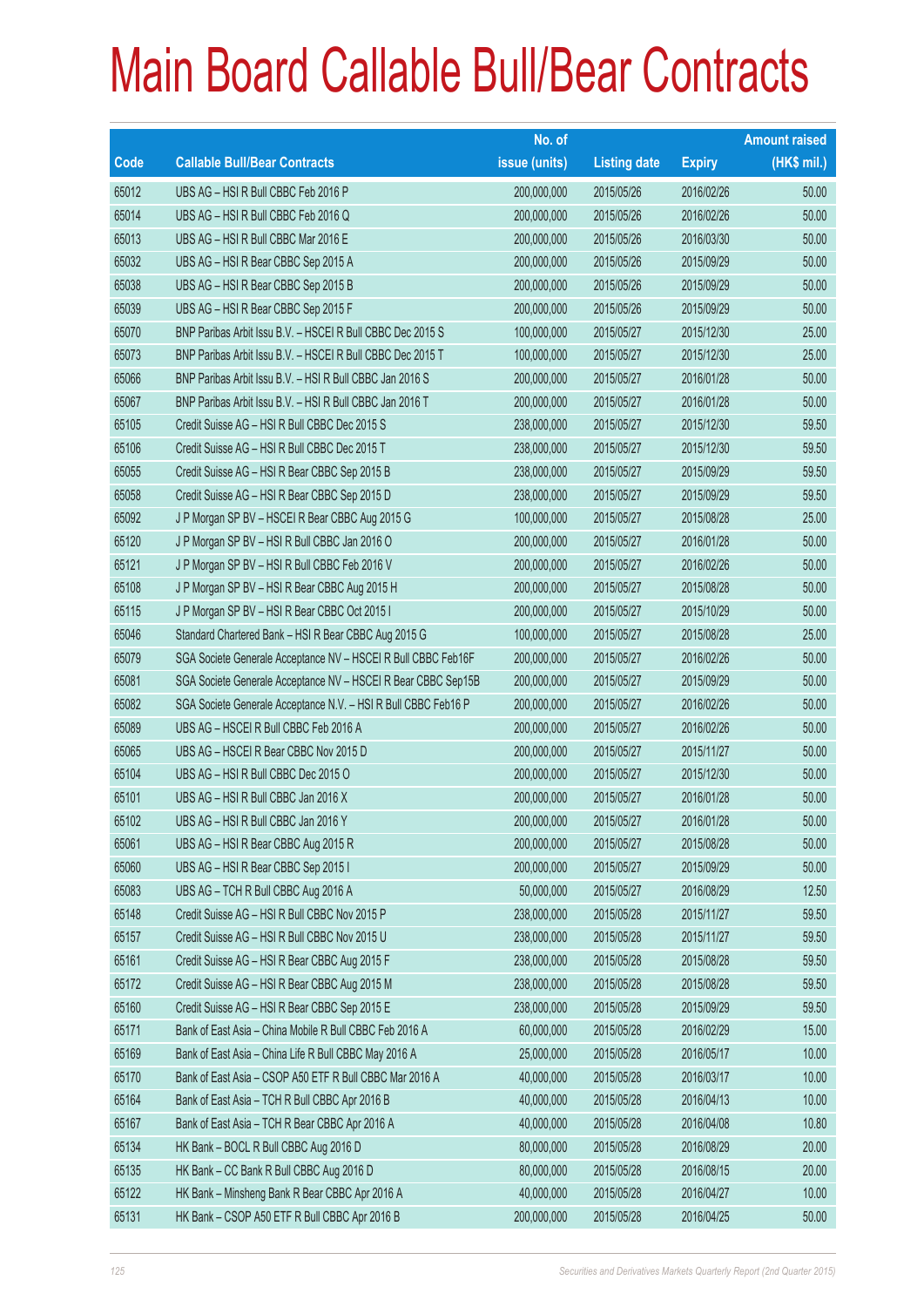|       |                                                                | No. of        |                     |               | <b>Amount raised</b> |
|-------|----------------------------------------------------------------|---------------|---------------------|---------------|----------------------|
| Code  | <b>Callable Bull/Bear Contracts</b>                            | issue (units) | <b>Listing date</b> | <b>Expiry</b> | $(HK$$ mil.)         |
| 65137 | HK Bank - A50 R Bull CBBC Apr 2016 B                           | 200,000,000   | 2015/05/28          | 2016/04/25    | 50.00                |
| 65124 | HK Bank - HSI R Bull CBBC Apr 2016 I                           | 100,000,000   | 2015/05/28          | 2016/04/28    | 25.00                |
| 65123 | HK Bank - HSI R Bear CBBC Apr 2016 K                           | 100,000,000   | 2015/05/28          | 2016/04/28    | 25.00                |
| 65138 | HK Bank - TCH R Bull CBBC Jun 2016 B                           | 100,000,000   | 2015/05/28          | 2016/06/08    | 25.00                |
| 65178 | J P Morgan SP BV - HSI R Bull CBBC Jan 2016 P                  | 200,000,000   | 2015/05/28          | 2016/01/28    | 50.00                |
| 65188 | J P Morgan SP BV - HSI R Bear CBBC Aug 2015 I                  | 200,000,000   | 2015/05/28          | 2015/08/28    | 50.00                |
| 65184 | J P Morgan SP BV - HSI R Bear CBBC Sep 2015 N                  | 200,000,000   | 2015/05/28          | 2015/09/29    | 50.00                |
| 65139 | Standard Chartered Bank - CSOP A50 ETF R Bull CBBC Nov 2015A   | 50,000,000    | 2015/05/28          | 2015/11/20    | 12.50                |
| 65142 | Standard Chartered Bank - A50 China R Bull CBBC Nov 2015 A     | 50,000,000    | 2015/05/28          | 2015/11/20    | 12.50                |
| 65143 | Standard Chartered Bank - HSCEI R Bull CBBC Oct 2015 G         | 100,000,000   | 2015/05/28          | 2015/10/29    | 25.00                |
| 65150 | SGA Societe Generale Acceptance NV - HSCEI R Bull CBBC Dec15G  | 200,000,000   | 2015/05/28          | 2015/12/30    | 50.00                |
| 65151 | SGA Societe Generale Acceptance NV - HSCEI R Bull CBBC Jan16E  | 200,000,000   | 2015/05/28          | 2016/01/28    | 50.00                |
| 65152 | SGA Societe Generale Acceptance N.V. - HSI R Bull CBBC Dec15 Z | 200,000,000   | 2015/05/28          | 2015/12/30    | 50.00                |
| 65174 | UBS AG - HSI R Bull CBBC Dec 2015 W                            | 200,000,000   | 2015/05/28          | 2015/12/30    | 50.00                |
| 65177 | UBS AG - HSI R Bear CBBC Sep 2015 M                            | 200,000,000   | 2015/05/28          | 2015/09/29    | 50.00                |
| 65208 | Credit Suisse AG - CSOP A50 ETF R Bull CBBC Nov 2015 B         | 100,000,000   | 2015/05/29          | 2015/11/27    | 25.00                |
| 65210 | Credit Suisse AG - HSI R Bull CBBC Oct 2015 B                  | 238,000,000   | 2015/05/29          | 2015/10/29    | 59.50                |
| 65209 | Credit Suisse AG - HSI R Bull CBBC Oct 2015 H                  | 238,000,000   | 2015/05/29          | 2015/10/29    | 59.50                |
| 65212 | Credit Suisse AG - HSI R Bear CBBC Oct 2015 X                  | 238,000,000   | 2015/05/29          | 2015/10/29    | 59.50                |
| 65201 | HK Bank - A50 R Bull CBBC Feb 2016 M                           | 200,000,000   | 2015/05/29          | 2016/02/17    | 50.00                |
| 65202 | HK Bank - A50 R Bull CBBC Apr 2016 C                           | 200,000,000   | 2015/05/29          | 2016/04/11    | 50.00                |
| 65193 | HK Bank - HKEx R Bull CBBC Feb 2016 D                          | 100,000,000   | 2015/05/29          | 2016/02/15    | 38.00                |
| 65194 | HK Bank - HKEx R Bull CBBC Feb 2016 E                          | 100,000,000   | 2015/05/29          | 2016/02/15    | 75.00                |
| 65203 | HK Bank - HSI R Bull CBBC Jan 2016 K                           | 100,000,000   | 2015/05/29          | 2016/01/28    | 25.00                |
| 65190 | HK Bank - HSI R Bull CBBC Apr 2016 J                           | 100,000,000   | 2015/05/29          | 2016/04/28    | 25.00                |
| 65191 | HK Bank - HSI R Bull CBBC Apr 2016 K                           | 100,000,000   | 2015/05/29          | 2016/04/28    | 25.00                |
| 65192 | HK Bank - HSI R Bull CBBC Jun 2016 B                           | 200,000,000   | 2015/05/29          | 2016/06/29    | 50.00                |
| 65195 | HK Bank - Ping An R Bull CBBC Feb 2016 E                       | 188,000,000   | 2015/05/29          | 2016/02/22    | 47.00                |
| 65200 | HK Bank - TCH R Bull CBBC Jan 2016 J                           | 100,000,000   | 2015/05/29          | 2016/01/18    | 25.00                |
| 65219 | J P Morgan SP BV - HSI R Bull CBBC Feb 2016 W                  | 200,000,000   | 2015/05/29          | 2016/02/26    | 50.00                |
| 65220 | J P Morgan SP BV - HSI R Bear CBBC Aug 2015 J                  | 200,000,000   | 2015/05/29          | 2015/08/28    | 50.00                |
| 65204 | Standard Chartered Bank - HKEx R Bear CBBC Jan 2016 A          | 50,000,000    | 2015/05/29          | 2016/01/08    | 28.00                |
| 65205 | Standard Chartered Bank - HSBC R Bull CBBC Dec 2015 A          | 50,000,000    | 2015/05/29          | 2015/12/30    | 12.50                |
| 65206 | Standard Chartered Bank - HSBC R Bear CBBC Dec 2015 A          | 50,000,000    | 2015/05/29          | 2015/12/11    | 12.50                |
| 65207 | Standard Chartered Bank - HSI R Bear CBBC Aug 2015 S           | 100,000,000   | 2015/05/29          | 2015/08/28    | 25.00                |
| 65214 | UBS AG - HSI R Bull CBBC Dec 2015 X                            | 200,000,000   | 2015/05/29          | 2015/12/30    | 50.00                |
| 65215 | UBS AG - HSI R Bull CBBC Jan 2016 Z                            | 200,000,000   | 2015/05/29          | 2016/01/28    | 50.00                |
| 65216 | UBS AG - HSI R Bull CBBC Feb 2016 R                            | 200,000,000   | 2015/05/29          | 2016/02/26    | 50.00                |
| 65218 | UBS AG - HSI R Bear CBBC Sep 2015 P                            | 200,000,000   | 2015/05/29          | 2015/09/29    | 50.00                |
| 65233 | BNP Paribas Arbit Issu B.V. - CSOP A50 ETF R Bull CBBC Dec15L  | 100,000,000   | 2015/06/01          | 2015/12/30    | 25.00                |
| 65232 | BNP Paribas Arbit Issu B.V. - A50 Ch R Bull CBBC Dec 2015 J    | 100,000,000   | 2015/06/01          | 2015/12/30    | 25.00                |
| 65269 | BNP Paribas Arbit Issu B.V. - HSCEI R Bull CBBC Dec 2015 U     | 100,000,000   | 2015/06/01          | 2015/12/30    | 25.00                |
| 65264 | BNP Paribas Arbit Issu B.V. - HSI R Bull CBBC Jan 2016 O       | 200,000,000   | 2015/06/01          | 2016/01/28    | 50.00                |
| 65263 | BNP Paribas Arbit Issu B.V. - HSI R Bull CBBC Jan 2016 U       | 200,000,000   | 2015/06/01          | 2016/01/28    | 50.00                |
| 65227 | BNP Paribas Arbit Issu B.V. - HSI R Bear CBBC Oct 2015 N       | 200,000,000   | 2015/06/01          | 2015/10/29    | 50.00                |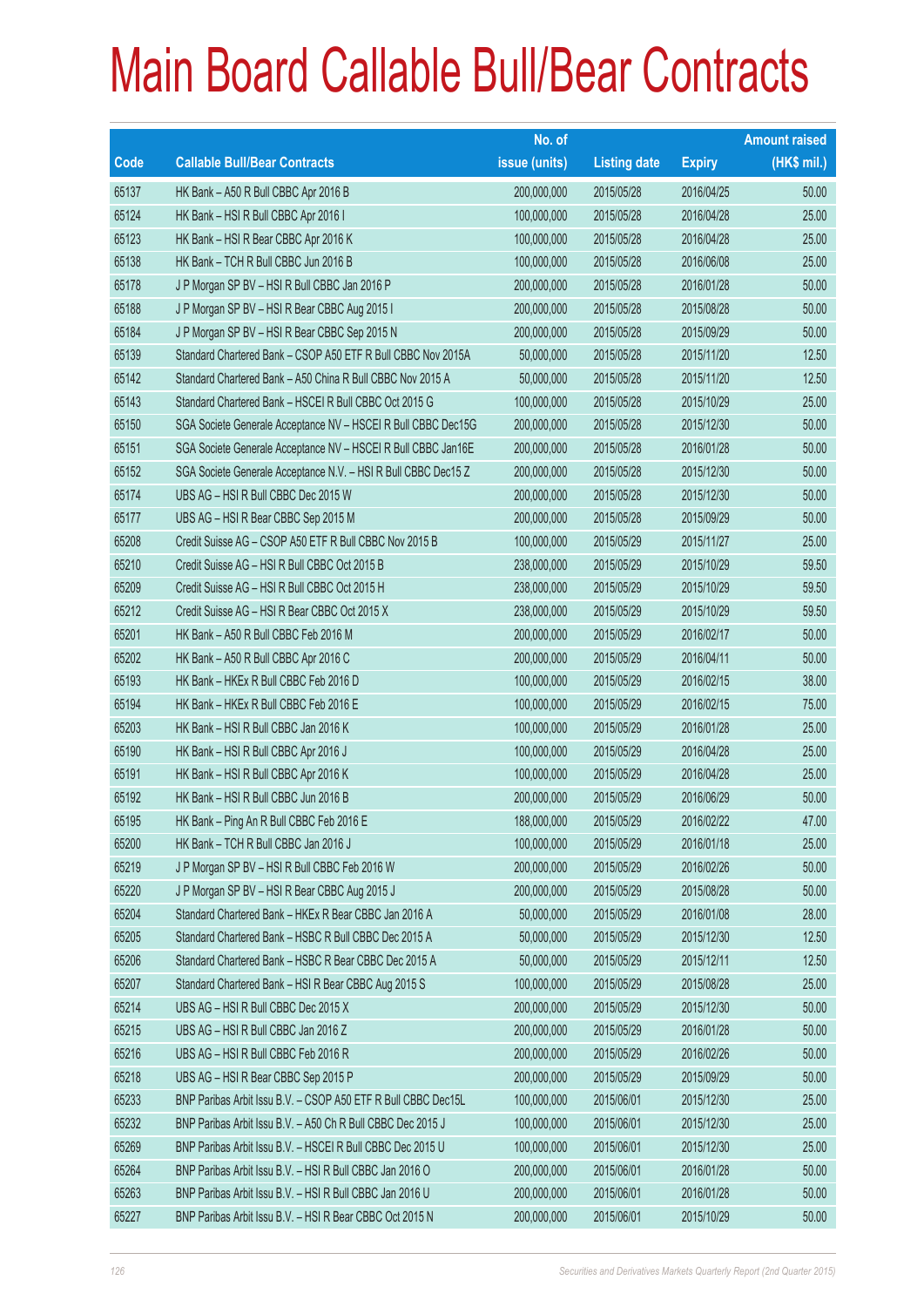|       |                                                                | No. of        |                     |               | <b>Amount raised</b> |
|-------|----------------------------------------------------------------|---------------|---------------------|---------------|----------------------|
| Code  | <b>Callable Bull/Bear Contracts</b>                            | issue (units) | <b>Listing date</b> | <b>Expiry</b> | $(HK$$ mil.)         |
| 65229 | BNP Paribas Arbit Issu B.V. - HSI R Bear CBBC Oct 2015 O       | 200,000,000   | 2015/06/01          | 2015/10/29    | 50.00                |
| 65230 | BNP Paribas Arbit Issu B.V. - HSI R Bear CBBC Oct 2015 P       | 200,000,000   | 2015/06/01          | 2015/10/29    | 50.00                |
| 65231 | BNP Paribas Arbit Issu B.V. - HSI R Bear CBBC Oct 2015 Q       | 200,000,000   | 2015/06/01          | 2015/10/29    | 50.00                |
| 65266 | BNP Paribas Arbit Issu B.V. - HSI R Bear CBBC Oct 2015 R       | 200,000,000   | 2015/06/01          | 2015/10/29    | 50.00                |
| 65284 | Credit Suisse AG - China Life R Bull CBBC Feb 2016 A           | 100,000,000   | 2015/06/01          | 2016/02/23    | 25.00                |
| 65244 | Credit Suisse AG - HKEx R Bull CBBC Nov 2015 E                 | 100,000,000   | 2015/06/01          | 2015/11/24    | 27.00                |
| 65247 | Credit Suisse AG - HKEx R Bull CBBC Nov 2015 F                 | 100,000,000   | 2015/06/01          | 2015/11/24    | 25.00                |
| 65237 | Credit Suisse AG - HSCEI R Bull CBBC Nov 2015 G                | 128,000,000   | 2015/06/01          | 2015/11/27    | 32.00                |
| 65238 | Credit Suisse AG - HSCEI R Bull CBBC Nov 2015 H                | 128,000,000   | 2015/06/01          | 2015/11/27    | 32.00                |
| 65277 | Credit Suisse AG - HSI R Bull CBBC Dec 2015 U                  | 238,000,000   | 2015/06/01          | 2015/12/30    | 59.50                |
| 65278 | Credit Suisse AG - HSI R Bull CBBC Dec 2015 V                  | 238,000,000   | 2015/06/01          | 2015/12/30    | 59.50                |
| 65235 | Credit Suisse AG - HSI R Bear CBBC Sep 2015 A                  | 238,000,000   | 2015/06/01          | 2015/09/29    | 59.50                |
| 65236 | Credit Suisse AG - HSI R Bear CBBC Sep 2015 G                  | 238,000,000   | 2015/06/01          | 2015/09/29    | 59.50                |
| 65249 | Credit Suisse AG - HSI R Bear CBBC Sep 2015 M                  | 238,000,000   | 2015/06/01          | 2015/09/29    | 59.50                |
| 65279 | Credit Suisse AG - Ping An R Bull CBBC Jan 2016 A              | 100,000,000   | 2015/06/01          | 2016/01/26    | 25.00                |
| 65282 | Credit Suisse AG - Ping An R Bull CBBC Jan 2016 B              | 100,000,000   | 2015/06/01          | 2016/01/26    | 25.00                |
| 65301 | J P Morgan SP BV - HSCEI R Bull CBBC Mar 2016 B                | 100,000,000   | 2015/06/01          | 2016/03/30    | 25.00                |
| 65292 | J P Morgan SP BV - HSI R Bull CBBC Dec 2015 Y                  | 200,000,000   | 2015/06/01          | 2015/12/30    | 50.00                |
| 65293 | J P Morgan SP BV - HSI R Bull CBBC Jan 2016 L                  | 200,000,000   | 2015/06/01          | 2016/01/28    | 50.00                |
| 65294 | J P Morgan SP BV - HSI R Bull CBBC Feb 2016 X                  | 200,000,000   | 2015/06/01          | 2016/02/26    | 50.00                |
| 65224 | J P Morgan SP BV - HSI R Bear CBBC Sep 2015 O                  | 200,000,000   | 2015/06/01          | 2015/09/29    | 50.00                |
| 65226 | J P Morgan SP BV - HSI R Bear CBBC Sep 2015 P                  | 200,000,000   | 2015/06/01          | 2015/09/29    | 50.00                |
| 65274 | J P Morgan SP BV - HSI R Bear CBBC Sep 2015 Q                  | 200,000,000   | 2015/06/01          | 2015/09/29    | 50.00                |
| 65275 | JP Morgan SP BV - HSI R Bear CBBC Sep 2015 R                   | 200,000,000   | 2015/06/01          | 2015/09/29    | 50.00                |
| 65234 | Standard Chartered Bank - HSI R Bull CBBC Sep 2015 C           | 100,000,000   | 2015/06/01          | 2015/09/29    | 25.00                |
| 65272 | Standard Chartered Bank - HSI R Bull CBBC Sep 2015 D           | 100,000,000   | 2015/06/01          | 2015/09/29    | 25.00                |
| 65273 | Standard Chartered Bank - HSI R Bear CBBC Sep 2015 B           | 100,000,000   | 2015/06/01          | 2015/09/29    | 25.00                |
| 65298 | SGA Societe Generale Acceptance N.V. - HSI R Bull CBBC Feb16 Q | 200,000,000   | 2015/06/01          | 2016/02/26    | 50.00                |
| 65300 | SGA Societe Generale Acceptance N.V. - HSI R Bull CBBC Feb16 R | 200,000,000   | 2015/06/01          | 2016/02/26    | 50.00                |
| 65221 | SGA Societe Generale Acceptance N.V. - HSI R Bear CBBC Sep15 J | 200,000,000   | 2015/06/01          | 2015/09/29    | 50.00                |
| 65223 | SGA Societe Generale Acceptance N.V. - HSI R Bear CBBC Oct15 Z | 200,000,000   | 2015/06/01          | 2015/10/29    | 50.00                |
| 65308 | UBS AG - HSCEI R Bull CBBC Dec 2015 L                          | 200,000,000   | 2015/06/01          | 2015/12/30    | 50.00                |
| 65306 | UBS AG - HSI R Bull CBBC Dec 2015 Y                            | 200,000,000   | 2015/06/01          | 2015/12/30    | 50.00                |
| 65305 | UBS AG - HSI R Bull CBBC Jan 2016 A                            | 200,000,000   | 2015/06/01          | 2016/01/28    | 50.00                |
| 65288 | UBS AG - HSI R Bear CBBC Sep 2015 Q                            | 200,000,000   | 2015/06/01          | 2015/09/29    | 50.00                |
| 65289 | UBS AG - HSI R Bear CBBC Sep 2015 R                            | 200,000,000   | 2015/06/01          | 2015/09/29    | 50.00                |
| 65291 | UBS AG - HSI R Bear CBBC Sep 2015 S                            | 200,000,000   | 2015/06/01          | 2015/09/29    | 50.00                |
| 65535 | BNP Paribas Arbit Issu B.V. - HSCEI R Bull CBBC Dec 2015 V     | 100,000,000   | 2015/06/02          | 2015/12/30    | 25.00                |
| 65537 | BNP Paribas Arbit Issu B.V. - HSCEI R Bull CBBC Dec 2015 W     | 100,000,000   | 2015/06/02          | 2015/12/30    | 25.00                |
| 65397 | BNP Paribas Arbit Issu B.V. - HSCEI R Bear CBBC Dec 2015 O     | 100,000,000   | 2015/06/02          | 2015/12/30    | 25.00                |
| 65538 | BNP Paribas Arbit Issu B.V. - HSCEI R Bear CBBC Dec 2015 P     | 100,000,000   | 2015/06/02          | 2015/12/30    | 25.00                |
| 65545 | BNP Paribas Arbit Issu B.V. - HSCEI R Bear CBBC Dec 2015 Q     | 100,000,000   | 2015/06/02          | 2015/12/30    | 25.00                |
| 65551 | BNP Paribas Arbit Issu B.V. - HSCEI R Bear CBBC Dec 2015 R     | 100,000,000   | 2015/06/02          | 2015/12/30    | 25.00                |
| 65499 | BNP Paribas Arbit Issu B.V. - HSI R Bull CBBC Jan 2016 P       | 200,000,000   | 2015/06/02          | 2016/01/28    | 50.00                |
| 65508 | BNP Paribas Arbit Issu B.V. - HSI R Bull CBBC Jan 2016 Q       | 200,000,000   | 2015/06/02          | 2016/01/28    | 50.00                |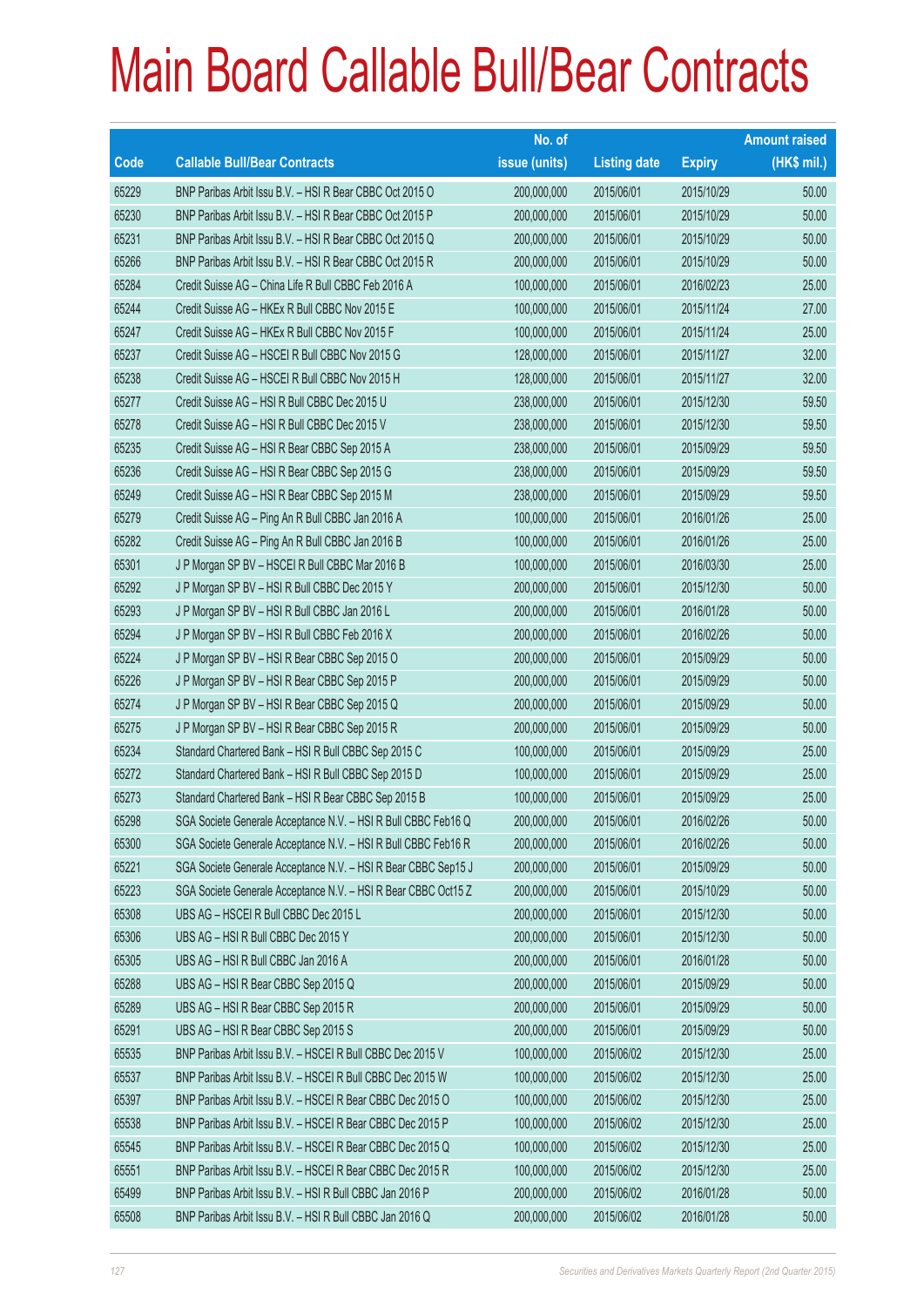|       |                                                          | No. of        |                     |               | <b>Amount raised</b> |
|-------|----------------------------------------------------------|---------------|---------------------|---------------|----------------------|
| Code  | <b>Callable Bull/Bear Contracts</b>                      | issue (units) | <b>Listing date</b> | <b>Expiry</b> | $(HK$$ mil.)         |
| 65518 | BNP Paribas Arbit Issu B.V. - HSI R Bull CBBC Jan 2016 V | 200,000,000   | 2015/06/02          | 2016/01/28    | 50.00                |
| 65387 | BNP Paribas Arbit Issu B.V. - HSI R Bear CBBC Oct 2015 S | 200,000,000   | 2015/06/02          | 2015/10/29    | 50.00                |
| 65389 | BNP Paribas Arbit Issu B.V. - HSI R Bear CBBC Oct 2015 T | 200,000,000   | 2015/06/02          | 2015/10/29    | 50.00                |
| 65393 | BNP Paribas Arbit Issu B.V. - HSI R Bear CBBC Oct 2015 U | 200,000,000   | 2015/06/02          | 2015/10/29    | 50.00                |
| 65394 | BNP Paribas Arbit Issu B.V. - HSI R Bear CBBC Oct 2015 V | 200,000,000   | 2015/06/02          | 2015/10/29    | 50.00                |
| 65395 | BNP Paribas Arbit Issu B.V. - HSI R Bear CBBC Oct 2015 W | 200,000,000   | 2015/06/02          | 2015/10/29    | 50.00                |
| 65521 | BNP Paribas Arbit Issu B.V. - HSI R Bear CBBC Dec 2015 G | 200,000,000   | 2015/06/02          | 2015/12/30    | 56.00                |
| 65532 | BNP Paribas Arbit Issu B.V. - HSI R Bear CBBC Dec 2015 H | 200,000,000   | 2015/06/02          | 2015/12/30    | 52.00                |
| 65438 | Credit Suisse AG - HSCEI R Bull CBBC Dec 2015 G          | 128,000,000   | 2015/06/02          | 2015/12/30    | 32.00                |
| 65449 | Credit Suisse AG - HSCEI R Bull CBBC Dec 2015 H          | 128,000,000   | 2015/06/02          | 2015/12/30    | 32.00                |
| 65571 | Credit Suisse AG - HSI R Bull CBBC Nov 2015 Q            | 238,000,000   | 2015/06/02          | 2015/11/27    | 59.50                |
| 65573 | Credit Suisse AG - HSI R Bull CBBC Nov 2015 R            | 238,000,000   | 2015/06/02          | 2015/11/27    | 59.50                |
| 65570 | Credit Suisse AG - HSI R Bull CBBC Nov 2015 X            | 238,000,000   | 2015/06/02          | 2015/11/27    | 59.50                |
| 65577 | Credit Suisse AG - HSI R Bull CBBC Nov 2015 Z            | 238,000,000   | 2015/06/02          | 2015/11/27    | 59.50                |
| 65417 | Credit Suisse AG - HSI R Bear CBBC Sep 2015 P            | 238,000,000   | 2015/06/02          | 2015/09/29    | 59.50                |
| 65421 | Credit Suisse AG - HSI R Bear CBBC Sep 2015 Q            | 238,000,000   | 2015/06/02          | 2015/09/29    | 59.50                |
| 65422 | Credit Suisse AG - HSI R Bear CBBC Sep 2015 S            | 238,000,000   | 2015/06/02          | 2015/09/29    | 59.50                |
| 65431 | Credit Suisse AG - HSI R Bear CBBC Nov 2015 L            | 238,000,000   | 2015/06/02          | 2015/11/27    | 59.50                |
| 65427 | Credit Suisse AG - HSI R Bear CBBC Dec 2015 H            | 238,000,000   | 2015/06/02          | 2015/12/30    | 59.50                |
| 65432 | Credit Suisse AG - HSI R Bear CBBC Dec 2015 I            | 238,000,000   | 2015/06/02          | 2015/12/30    | 71.40                |
| 65357 | HK Bank - China Mobile R Bull CBBC Jan 2016 D            | 120,000,000   | 2015/06/02          | 2016/01/18    | 30.00                |
| 65342 | HK Bank - China Life R Bull CBBC Feb 2016 A              | 60,000,000    | 2015/06/02          | 2016/02/23    | 21.00                |
| 65333 | HK Bank - CSOP A50 ETF R Bull CBBC Jan 2016 G            | 200,000,000   | 2015/06/02          | 2016/01/26    | 50.00                |
| 65323 | HK Bank - CSOP A50 ETF R Bull CBBC Feb 2016 K            | 200,000,000   | 2015/06/02          | 2016/02/23    | 50.00                |
| 65316 | HK Bank - CSOP A50 ETF R Bull CBBC Mar 2016 G            | 200,000,000   | 2015/06/02          | 2016/03/14    | 50.00                |
| 65309 | HK Bank - A50 R Bull CBBC Jan 2016 Y                     | 200,000,000   | 2015/06/02          | 2016/01/26    | 50.00                |
| 65341 | HK Bank - A50 R Bull CBBC Feb 2016 N                     | 200,000,000   | 2015/06/02          | 2016/02/23    | 50.00                |
| 65355 | HK Bank - HKEx R Bull CBBC Dec 2015 F                    | 100,000,000   | 2015/06/02          | 2015/12/21    | 25.00                |
| 65314 | HK Bank - HSCEI R Bull CBBC Jan 2016 E                   | 100,000,000   | 2015/06/02          | 2016/01/28    | 25.00                |
| 65313 | HK Bank - HSCEI R Bull CBBC Mar 2016 F                   | 100,000,000   | 2015/06/02          | 2016/03/30    | 25.00                |
| 65311 | HK Bank - HSI R Bull CBBC Jan 2016 L                     | 100,000,000   | 2015/06/02          | 2016/01/28    | 25.00                |
| 65310 | HK Bank - Ping An R Bull CBBC Jan 2016 H                 | 188,000,000   | 2015/06/02          | 2016/01/18    | 47.00                |
| 65312 | HK Bank - Ping An R Bull CBBC Feb 2016 F                 | 188,000,000   | 2015/06/02          | 2016/02/23    | 47.00                |
| 65498 | J P Morgan SP BV - HSCEI R Bull CBBC Feb 2016 B          | 100,000,000   | 2015/06/02          | 2016/02/26    | 25.00                |
| 65363 | J P Morgan SP BV - HSCEI R Bear CBBC Dec 2015 G          | 100,000,000   | 2015/06/02          | 2015/12/30    | 25.00                |
| 65488 | J P Morgan SP BV - HSI R Bull CBBC Jan 2016 Q            | 200,000,000   | 2015/06/02          | 2016/01/28    | 50.00                |
| 65490 | J P Morgan SP BV - HSI R Bull CBBC Feb 2016 Y            | 200,000,000   | 2015/06/02          | 2016/02/26    | 50.00                |
| 65495 | J P Morgan SP BV - HSI R Bull CBBC Mar 2016 E            | 200,000,000   | 2015/06/02          | 2016/03/30    | 50.00                |
| 65360 | J P Morgan SP BV - HSI R Bear CBBC Sep 2015 S            | 200,000,000   | 2015/06/02          | 2015/09/29    | 50.00                |
| 65362 | JP Morgan SP BV - HSIR Bear CBBC Sep 2015 T              | 200,000,000   | 2015/06/02          | 2015/09/29    | 50.00                |
| 65626 | J P Morgan SP BV - HSI R Bear CBBC Oct 2015 J            | 200,000,000   | 2015/06/02          | 2015/10/29    | 50.00                |
| 65624 | J P Morgan SP BV - HSI R Bear CBBC Nov 2015 C            | 200,000,000   | 2015/06/02          | 2015/11/27    | 50.00                |
| 65415 | Standard Chartered Bank - HSCEI R Bull CBBC Oct 2015 H   | 100,000,000   | 2015/06/02          | 2015/10/29    | 25.00                |
| 65553 | Standard Chartered Bank - HSI R Bull CBBC Sep 2015 E     | 100,000,000   | 2015/06/02          | 2015/09/29    | 25.00                |
| 65555 | Standard Chartered Bank - HSI R Bull CBBC Sep 2015 F     | 100,000,000   | 2015/06/02          | 2015/09/29    | 25.00                |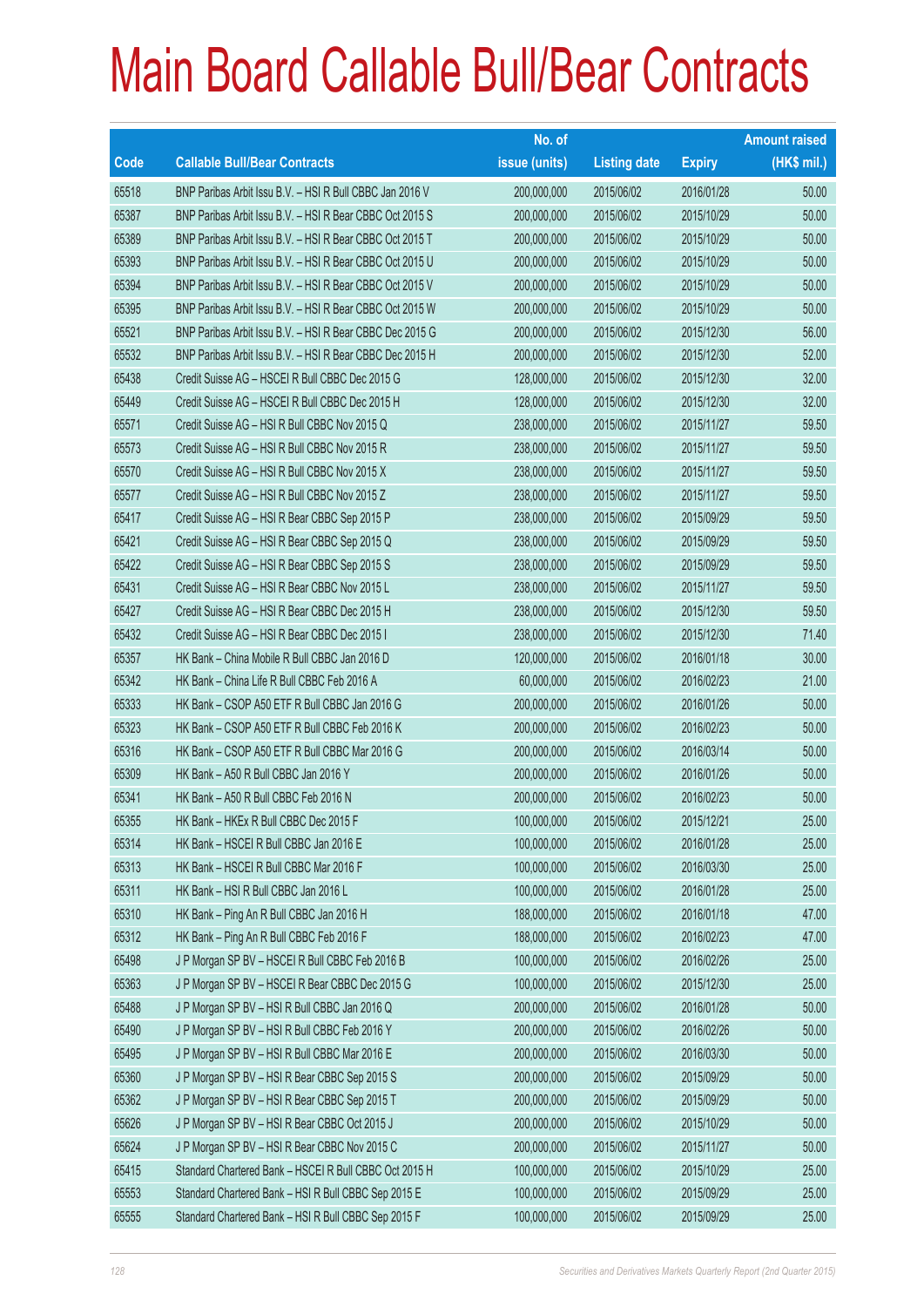|       |                                                                | No. of        |                     |               | <b>Amount raised</b> |
|-------|----------------------------------------------------------------|---------------|---------------------|---------------|----------------------|
| Code  | <b>Callable Bull/Bear Contracts</b>                            | issue (units) | <b>Listing date</b> | <b>Expiry</b> | (HK\$ mil.)          |
| 65569 | Standard Chartered Bank - HSI R Bull CBBC Sep 2015 G           | 100,000,000   | 2015/06/02          | 2015/09/29    | 25.00                |
| 65399 | Standard Chartered Bank - HSI R Bear CBBC Sep 2015 C           | 100,000,000   | 2015/06/02          | 2015/09/29    | 25.00                |
| 65400 | Standard Chartered Bank - HSI R Bear CBBC Sep 2015 D           | 100,000,000   | 2015/06/02          | 2015/09/29    | 25.00                |
| 65406 | Standard Chartered Bank - HSI R Bear CBBC Sep 2015 E           | 100,000,000   | 2015/06/02          | 2015/09/29    | 25.00                |
| 65476 | SGA Societe Generale Acceptance NV - HSCEI R Bull CBBC Dec15H  | 200,000,000   | 2015/06/02          | 2015/12/30    | 50.00                |
| 65477 | SGA Societe Generale Acceptance NV - HSCEI R Bull CBBC Feb16G  | 200,000,000   | 2015/06/02          | 2016/02/26    | 50.00                |
| 65480 | SGA Societe Generale Acceptance NV - HSCEI R Bear CBBC Oct15I  | 200,000,000   | 2015/06/02          | 2015/10/29    | 50.00                |
| 65370 | SGA Societe Generale Acceptance NV - HSCEI R Bear CBBC Nov15F  | 200,000,000   | 2015/06/02          | 2015/11/27    | 50.00                |
| 65374 | SGA Societe Generale Acceptance NV - HSCEI R Bear CBBC Dec15F  | 200,000,000   | 2015/06/02          | 2015/12/30    | 50.00                |
| 65376 | SGA Societe Generale Acceptance N.V. - HSI R Bull CBBC Dec15 V | 200,000,000   | 2015/06/02          | 2015/12/30    | 50.00                |
| 65375 | SGA Societe Generale Acceptance N.V. - HSI R Bull CBBC Feb16 S | 400,000,000   | 2015/06/02          | 2016/02/26    | 100.00               |
| 65465 | SGA Societe Generale Acceptance N.V. - HSI R Bull CBBC Feb16 T | 200,000,000   | 2015/06/02          | 2016/02/26    | 50.00                |
| 65475 | SGA Societe Generale Acceptance N.V. - HSI R Bull CBBC Feb16 U | 200,000,000   | 2015/06/02          | 2016/02/26    | 50.00                |
| 65379 | SGA Societe Generale Acceptance N.V. - HSI R Bear CBBC Sep15 K | 200,000,000   | 2015/06/02          | 2015/09/29    | 50.00                |
| 65384 | SGA Societe Generale Acceptance N.V. - HSI R Bear CBBC Sep15 L | 200,000,000   | 2015/06/02          | 2015/09/29    | 50.00                |
| 65386 | SGA Societe Generale Acceptance N.V. - HSI R Bear CBBC Sep15 R | 200,000,000   | 2015/06/02          | 2015/09/29    | 50.00                |
| 65611 | UBS AG - HSCEI R Bull CBBC Jan 2016 D                          | 200,000,000   | 2015/06/02          | 2016/01/28    | 50.00                |
| 65600 | UBS AG - HSCEI R Bull CBBC Feb 2016 B                          | 200,000,000   | 2015/06/02          | 2016/02/26    | 50.00                |
| 65613 | UBS AG - HSCEI R Bear CBBC Nov 2015 E                          | 200,000,000   | 2015/06/02          | 2015/11/27    | 50.00                |
| 65621 | UBS AG - HSCEI R Bear CBBC Dec 2015 B                          | 200,000,000   | 2015/06/02          | 2015/12/30    | 50.00                |
| 65585 | UBS AG - HSI R Bull CBBC Jan 2016 B                            | 200,000,000   | 2015/06/02          | 2016/01/28    | 50.00                |
| 65587 | UBS AG - HSI R Bull CBBC Feb 2016 S                            | 200,000,000   | 2015/06/02          | 2016/02/26    | 50.00                |
| 65589 | UBS AG - HSI R Bull CBBC Feb 2016 T                            | 200,000,000   | 2015/06/02          | 2016/02/26    | 50.00                |
| 65586 | UBS AG - HSI R Bull CBBC Mar 2016 F                            | 200,000,000   | 2015/06/02          | 2016/03/30    | 50.00                |
| 65588 | UBS AG - HSI R Bull CBBC Mar 2016 G                            | 200,000,000   | 2015/06/02          | 2016/03/30    | 50.00                |
| 65591 | UBS AG - HSI R Bear CBBC Sep 2015 N                            | 200,000,000   | 2015/06/02          | 2015/09/29    | 50.00                |
| 65597 | UBS AG - HSI R Bear CBBC Sep 2015 T                            | 200,000,000   | 2015/06/02          | 2015/09/29    | 50.00                |
| 65578 | UBS AG - HSI R Bear CBBC Sep 2015 U                            | 200,000,000   | 2015/06/02          | 2015/09/29    | 50.00                |
| 65579 | UBS AG - HSI R Bear CBBC Sep 2015 V                            | 200,000,000   | 2015/06/02          | 2015/09/29    | 50.00                |
| 65580 | UBS AG - HSI R Bear CBBC Sep 2015 W                            | 200,000,000   | 2015/06/02          | 2015/09/29    | 50.00                |
| 65584 | UBS AG - HSI R Bear CBBC Sep 2015 X                            | 200,000,000   | 2015/06/02          | 2015/09/29    | 50.00                |
| 65592 | UBS AG - HSI R Bear CBBC Oct 2015 G                            | 200,000,000   | 2015/06/02          | 2015/10/29    | 50.00                |
| 65596 | UBS AG - HSI R Bear CBBC Oct 2015 H                            | 200,000,000   | 2015/06/02          | 2015/10/29    | 50.00                |
| 65732 | BNP Paribas Arbit Issu B.V. - CSOP A50 ETF R Bull CBBC Dec15M  | 100,000,000   | 2015/06/03          | 2015/12/30    | 25.00                |
| 65738 | BNP Paribas Arbit Issu B.V. - CSOP A50 ETF R Bull CBBC Dec15N  | 100,000,000   | 2015/06/03          | 2015/12/30    | 25.00                |
| 65731 | BNP Paribas Arbit Issu B.V. - A50 Ch R Bull CBBC Dec 2015 K    | 100,000,000   | 2015/06/03          | 2015/12/30    | 25.00                |
| 65730 | BNP Paribas Arbit Issu B.V. - HSI R Bull CBBC Feb 2016 D       | 200,000,000   | 2015/06/03          | 2016/02/26    | 50.00                |
| 65715 | Credit Suisse AG - CSOP A50 ETF R Bull CBBC Jan 2016 B         | 100,000,000   | 2015/06/03          | 2016/01/26    | 25.00                |
| 65717 | Credit Suisse AG - CSOP A50 ETF R Bull CBBC Jan 2016 C         | 100,000,000   | 2015/06/03          | 2016/01/26    | 25.00                |
| 65722 | Credit Suisse AG - A50 China R Bull CBBC Jan 2016 B            | 100,000,000   | 2015/06/03          | 2016/01/26    | 25.00                |
| 65723 | Credit Suisse AG - A50 China R Bull CBBC Jan 2016 C            | 100,000,000   | 2015/06/03          | 2016/01/26    | 25.00                |
| 65725 | Credit Suisse AG - HKEx R Bull CBBC Jan 2016 A                 | 100,000,000   | 2015/06/03          | 2016/01/26    | 25.00                |
| 65726 | Credit Suisse AG - HKEx R Bull CBBC Jan 2016 B                 | 100,000,000   | 2015/06/03          | 2016/01/26    | 25.00                |
| 65703 | Credit Suisse AG - HSI R Bull CBBC Jan 2016 H                  | 238,000,000   | 2015/06/03          | 2016/01/28    | 59.50                |
| 65705 | Credit Suisse AG - HSI R Bull CBBC Jan 2016 I                  | 238,000,000   | 2015/06/03          | 2016/01/28    | 59.50                |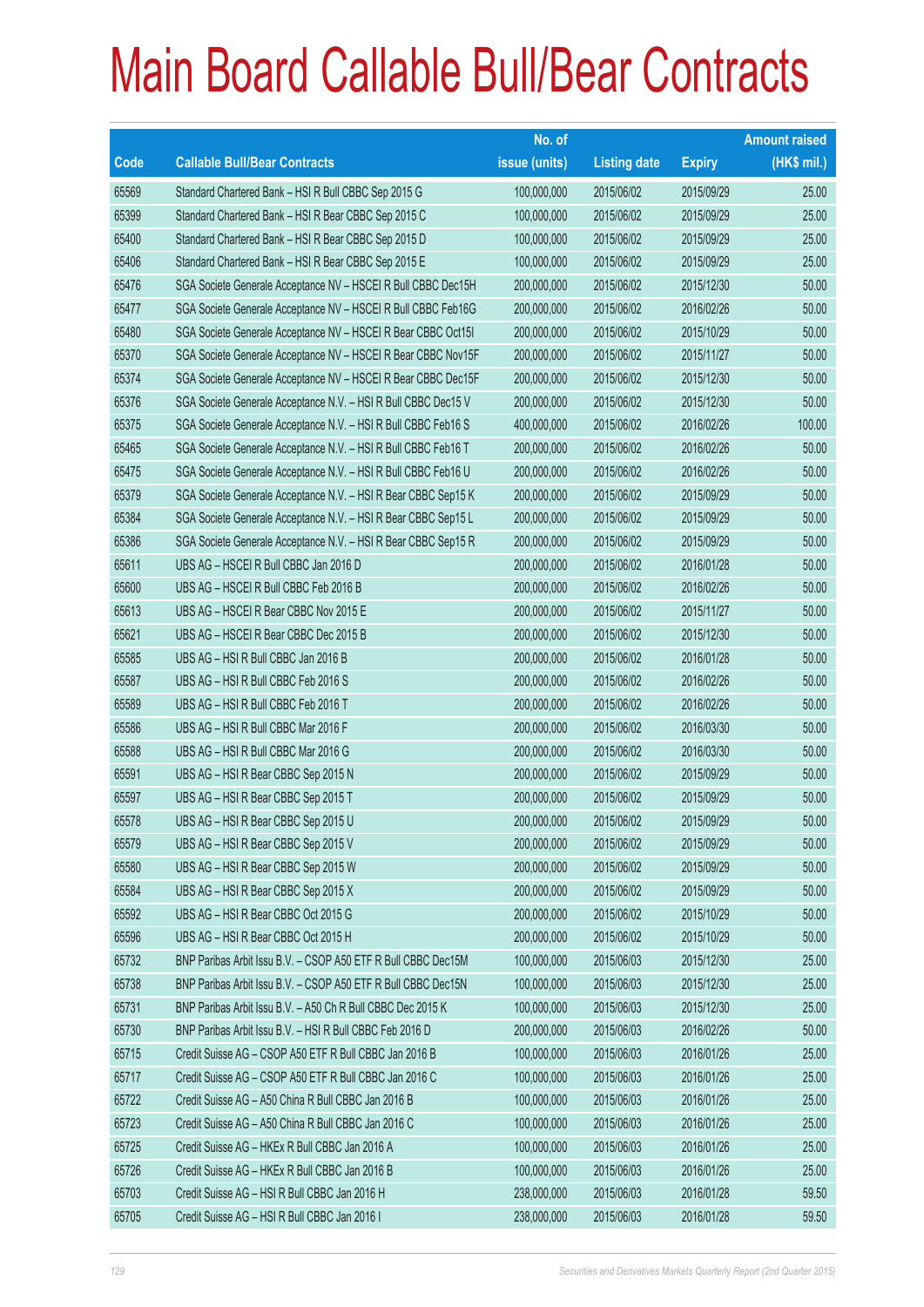|       |                                                                | No. of        |                     |               | <b>Amount raised</b> |
|-------|----------------------------------------------------------------|---------------|---------------------|---------------|----------------------|
| Code  | <b>Callable Bull/Bear Contracts</b>                            | issue (units) | <b>Listing date</b> | <b>Expiry</b> | (HK\$ mil.)          |
| 65710 | Credit Suisse AG - HSI R Bull CBBC Jan 2016 J                  | 238,000,000   | 2015/06/03          | 2016/01/28    | 59.50                |
| 65712 | Credit Suisse AG - HSI R Bull CBBC Jan 2016 K                  | 238,000,000   | 2015/06/03          | 2016/01/28    | 59.50                |
| 65825 | Credit Suisse AG - HSI R Bear CBBC Oct 2015 A                  | 238,000,000   | 2015/06/03          | 2015/10/29    | 59.50                |
| 65817 | Credit Suisse AG - HSI R Bear CBBC Oct 2015 Y                  | 238,000,000   | 2015/06/03          | 2015/10/29    | 59.50                |
| 65823 | Credit Suisse AG - HSI R Bear CBBC Oct 2015 Z                  | 238,000,000   | 2015/06/03          | 2015/10/29    | 59.50                |
| 65795 | Bank of East Asia - HKEx R Bull CBBC Mar 2016 C                | 40,000,000    | 2015/06/03          | 2016/03/15    | 10.80                |
| 65797 | Bank of East Asia - HKEx R Bull CBBC Mar 2016 D                | 40,000,000    | 2015/06/03          | 2016/03/18    | 14.80                |
| 65801 | Bank of East Asia - Haitong Sec R Bull CBBC Apr 2016 A         | 30,000,000    | 2015/06/03          | 2016/04/01    | 15.60                |
| 65799 | Bank of East Asia - Lenovo R Bull CBBC May 2016 A              | 40,000,000    | 2015/06/03          | 2016/05/20    | 10.00                |
| 65798 | Bank of East Asia - Ping An R Bull CBBC Mar 2016 A             | 50,000,000    | 2015/06/03          | 2016/03/04    | 12.50                |
| 65650 | HK Bank - CC Bank R Bull CBBC Sep 2016 A                       | 80,000,000    | 2015/06/03          | 2016/09/26    | 20.00                |
| 65686 | HK Bank - CITIC Sec R Bull CBBC Aug 2016 A                     | 60,000,000    | 2015/06/03          | 2016/08/29    | 30.60                |
| 65657 | HK Bank - Minsheng Bank R Bull CBBC Jul 2016 A                 | 60,000,000    | 2015/06/03          | 2016/07/25    | 15.00                |
| 65694 | HK Bank - Sinopec Corp R Bull CBBC Jul 2016 A                  | 80,000,000    | 2015/06/03          | 2016/07/25    | 20.00                |
| 65633 | HK Bank - CSOP A50 ETF R Bull CBBC Apr 2016 C                  | 200,000,000   | 2015/06/03          | 2016/04/18    | 50.00                |
| 65632 | HK Bank - CSOP A50 ETF R Bull CBBC May 2016 A                  | 200,000,000   | 2015/06/03          | 2016/05/30    | 50.00                |
| 65635 | HK Bank - CSOP A50 ETF R Bear CBBC May 2016 A                  | 40,000,000    | 2015/06/03          | 2016/05/30    | 10.00                |
| 65631 | HK Bank - A50 R Bull CBBC Apr 2016 D                           | 200,000,000   | 2015/06/03          | 2016/04/18    | 50.00                |
| 65629 | HK Bank - A50 R Bull CBBC May 2016 A                           | 200,000,000   | 2015/06/03          | 2016/05/30    | 50.00                |
| 65665 | HK Bank - HKEx R Bull CBBC Mar 2016 A                          | 100,000,000   | 2015/06/03          | 2016/03/21    | 25.00                |
| 65656 | HK Bank - HSCEI R Bull CBBC May 2016 A                         | 100,000,000   | 2015/06/03          | 2016/05/30    | 25.00                |
| 65660 | HK Bank - HSCEI R Bull CBBC Jun 2016 A                         | 100,000,000   | 2015/06/03          | 2016/06/29    | 25.00                |
| 65669 | HK Bank - HSCEI R Bear CBBC May 2016 D                         | 68,000,000    | 2015/06/03          | 2016/05/30    | 17.00                |
| 65641 | HK Bank - HSI R Bull CBBC May 2016 A                           | 400,000,000   | 2015/06/03          | 2016/05/30    | 100.00               |
| 65640 | HK Bank - HSI R Bull CBBC Jun 2016 C                           | 100,000,000   | 2015/06/03          | 2016/06/29    | 25.00                |
| 65647 | HK Bank - HSI R Bull CBBC Jun 2016 D                           | 400,000,000   | 2015/06/03          | 2016/06/29    | 100.00               |
| 65646 | HK Bank - HSI R Bear CBBC May 2016 H                           | 100,000,000   | 2015/06/03          | 2016/05/30    | 25.00                |
| 65644 | HK Bank - HSI R Bear CBBC Jun 2016 D                           | 100,000,000   | 2015/06/03          | 2016/06/29    | 25.00                |
| 65692 | HK Bank - Haitong Sec R Bull CBBC Aug 2016 A                   | 60,000,000    | 2015/06/03          | 2016/08/29    | 21.60                |
| 65689 | HK Bank - Ping An R Bull CBBC Apr 2016 E                       | 188,000,000   | 2015/06/03          | 2016/04/25    | 47.00                |
| 65696 | J P Morgan SP BV - HSI R Bull CBBC Jan 2016 H                  | 200,000,000   | 2015/06/03          | 2016/01/28    | 50.00                |
| 65816 | J P Morgan SP BV - HSI R Bull CBBC Mar 2016 F                  | 200,000,000   | 2015/06/03          | 2016/03/30    | 50.00                |
| 65804 | J P Morgan SP BV - HSI R Bear CBBC Sep 2015 U                  | 200,000,000   | 2015/06/03          | 2015/09/29    | 50.00                |
| 65811 | JP Morgan SP BV - HSI R Bear CBBC Sep 2015 V                   | 200,000,000   | 2015/06/03          | 2015/09/29    | 50.00                |
| 65773 | Standard Chartered Bank - CSOP A50 ETF R Bull CBBC Nov 2015B   | 50,000,000    | 2015/06/03          | 2015/11/20    | 12.50                |
| 65774 | Standard Chartered Bank - CSOP A50 ETF R Bear CBBC Nov 2015A   | 50,000,000    | 2015/06/03          | 2015/11/20    | 15.00                |
| 65778 | Standard Chartered Bank - A50 China R Bull CBBC Nov 2015 B     | 50,000,000    | 2015/06/03          | 2015/11/20    | 12.50                |
| 65783 | Standard Chartered Bank - A50 China R Bear CBBC Nov 2015 A     | 50,000,000    | 2015/06/03          | 2015/11/20    | 12.50                |
| 65770 | Standard Chartered Bank - HSCEI R Bear CBBC Oct 2015 A         | 100,000,000   | 2015/06/03          | 2015/10/29    | 25.00                |
| 65756 | Standard Chartered Bank - HSI R Bull CBBC Sep 2015 H           | 100,000,000   | 2015/06/03          | 2015/09/29    | 25.00                |
| 65761 | Standard Chartered Bank - HSI R Bear CBBC Sep 2015 F           | 100,000,000   | 2015/06/03          | 2015/09/29    | 25.00                |
| 65784 | SGA Societe Generale Acceptance N.V. - HSI R Bull CBBC Dec 15X | 200,000,000   | 2015/06/03          | 2015/12/30    | 50.00                |
| 65785 | SGA Societe Generale Acceptance N.V. - HSI R Bear CBBC Oct 15A | 200,000,000   | 2015/06/03          | 2015/10/29    | 50.00                |
| 65793 | SGA Societe Generale Acceptance N.V. - HSI R Bear CBBC Oct 15T | 200,000,000   | 2015/06/03          | 2015/10/29    | 50.00                |
| 65748 | UBS AG - HSBC R Bull CBBC Jul 2016 A                           | 100,000,000   | 2015/06/03          | 2016/07/11    | 25.00                |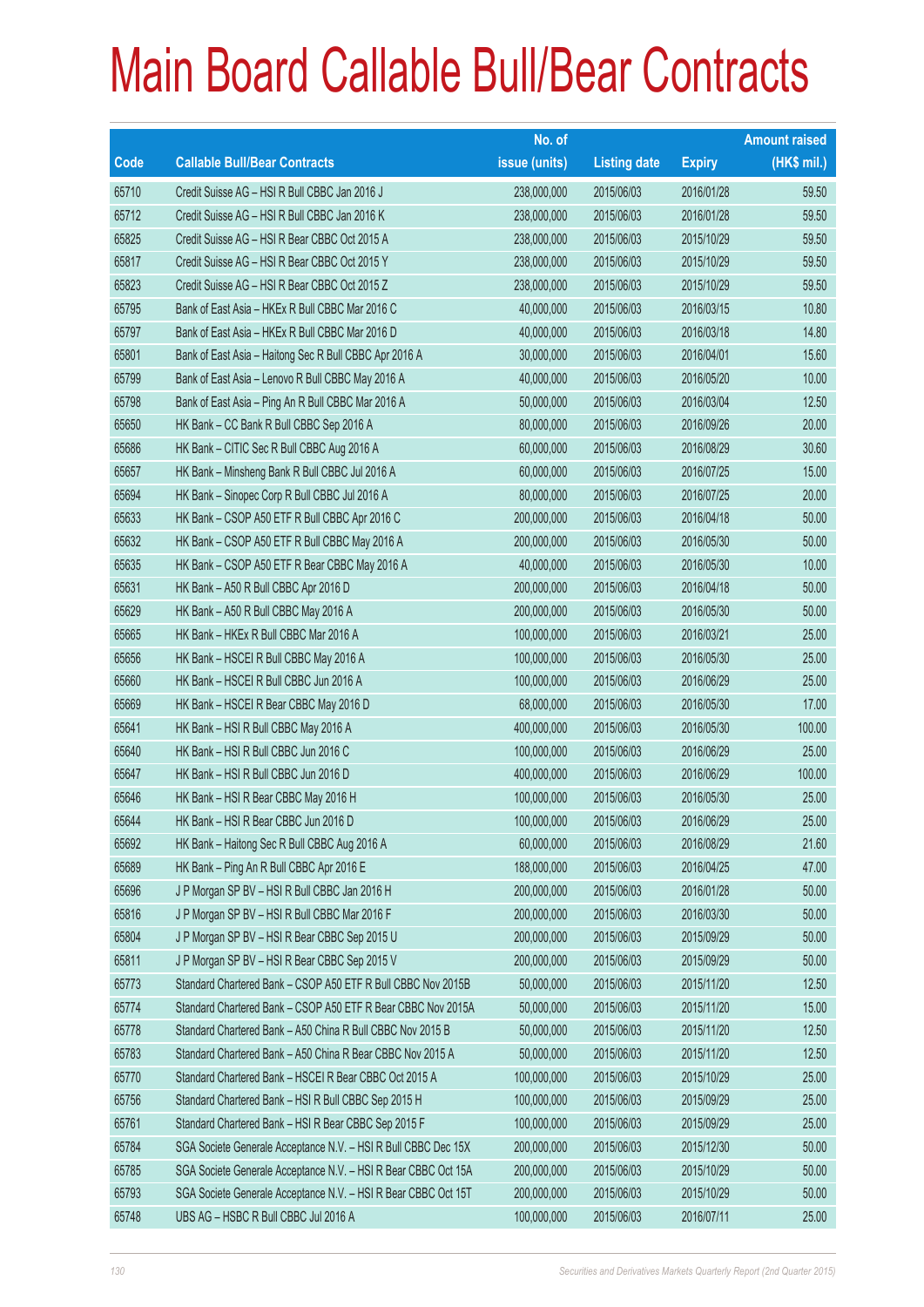|       |                                                            | No. of        |                     |               | <b>Amount raised</b> |
|-------|------------------------------------------------------------|---------------|---------------------|---------------|----------------------|
| Code  | <b>Callable Bull/Bear Contracts</b>                        | issue (units) | <b>Listing date</b> | <b>Expiry</b> | $(HK$$ mil.)         |
| 65742 | UBS AG - HSI R Bull CBBC Dec 2015 F                        | 200,000,000   | 2015/06/03          | 2015/12/30    | 50.00                |
| 65741 | UBS AG - HSI R Bull CBBC Jan 2016 C                        | 200,000,000   | 2015/06/03          | 2016/01/28    | 50.00                |
| 65745 | UBS AG - HSI R Bull CBBC Feb 2016 U                        | 200,000,000   | 2015/06/03          | 2016/02/26    | 50.00                |
| 65832 | UBS AG - HSI R Bear CBBC Sep 2015 A                        | 200,000,000   | 2015/06/03          | 2015/09/29    | 50.00                |
| 65826 | UBS AG - HSI R Bear CBBC Sep 2015 Y                        | 200,000,000   | 2015/06/03          | 2015/09/29    | 50.00                |
| 65830 | UBS AG - HSI R Bear CBBC Sep 2015 Z                        | 200,000,000   | 2015/06/03          | 2015/09/29    | 50.00                |
| 65833 | UBS AG - HSI R Bear CBBC Oct 2015 I                        | 200,000,000   | 2015/06/03          | 2015/10/29    | 50.00                |
| 65747 | UBS AG - Ping An R Bull CBBC Sep 2016 A                    | 50,000,000    | 2015/06/03          | 2016/09/05    | 12.50                |
| 66142 | BNP Paribas Arbit Issu B.V. - HSCEI R Bull CBBC Nov 2015 A | 100,000,000   | 2015/06/04          | 2015/11/27    | 25.00                |
| 66143 | BNP Paribas Arbit Issu B.V. - HSCEI R Bear CBBC Nov 2015 A | 100,000,000   | 2015/06/04          | 2015/11/27    | 25.00                |
| 66146 | BNP Paribas Arbit Issu B.V. - HSCEI R Bear CBBC Dec 2015 S | 100,000,000   | 2015/06/04          | 2015/12/30    | 25.00                |
| 66051 | BNP Paribas Arbit Issu B.V. - HSI R Bull CBBC Jan 2016 A   | 200,000,000   | 2015/06/04          | 2016/01/28    | 50.00                |
| 66063 | BNP Paribas Arbit Issu B.V. - HSI R Bull CBBC Jan 2016 B   | 200,000,000   | 2015/06/04          | 2016/01/28    | 50.00                |
| 65879 | BNP Paribas Arbit Issu B.V. - HSI R Bull CBBC Feb 2016 E   | 200,000,000   | 2015/06/04          | 2016/02/26    | 50.00                |
| 66057 | BNP Paribas Arbit Issu B.V. - HSI R Bull CBBC Feb 2016 F   | 200,000,000   | 2015/06/04          | 2016/02/26    | 50.00                |
| 66067 | BNP Paribas Arbit Issu B.V. - HSI R Bull CBBC Feb 2016 G   | 200,000,000   | 2015/06/04          | 2016/02/26    | 50.00                |
| 66139 | BNP Paribas Arbit Issu B.V. - HSI R Bear CBBC Sep 2015 O   | 200,000,000   | 2015/06/04          | 2015/09/29    | 50.00                |
| 66017 | Credit Suisse AG - HSCEI R Bull CBBC Jan 2016 A            | 128,000,000   | 2015/06/04          | 2016/01/28    | 32.00                |
| 66021 | Credit Suisse AG - HSCEI R Bull CBBC Jan 2016 B            | 128,000,000   | 2015/06/04          | 2016/01/28    | 32.00                |
| 66082 | Credit Suisse AG - HSCEI R Bear CBBC Oct 2015 D            | 128,000,000   | 2015/06/04          | 2015/10/29    | 32.00                |
| 66090 | Credit Suisse AG - HSCEI R Bear CBBC Oct 2015 E            | 128,000,000   | 2015/06/04          | 2015/10/29    | 32.00                |
| 66094 | Credit Suisse AG - HSCEI R Bear CBBC Oct 2015 F            | 128,000,000   | 2015/06/04          | 2015/10/29    | 32.00                |
| 65892 | Credit Suisse AG - HSI R Bull CBBC Feb 2016 A              | 238,000,000   | 2015/06/04          | 2016/02/26    | 59.50                |
| 65894 | Credit Suisse AG - HSI R Bull CBBC Feb 2016 B              | 238,000,000   | 2015/06/04          | 2016/02/26    | 59.50                |
| 65973 | Credit Suisse AG - HSI R Bull CBBC Feb 2016 D              | 238,000,000   | 2015/06/04          | 2016/02/26    | 59.50                |
| 65974 | Credit Suisse AG - HSI R Bull CBBC Feb 2016 E              | 238,000,000   | 2015/06/04          | 2016/02/26    | 59.50                |
| 65997 | Credit Suisse AG - HSI R Bull CBBC Feb 2016 F              | 238,000,000   | 2015/06/04          | 2016/02/26    | 59.50                |
| 66095 | Credit Suisse AG - HSI R Bear CBBC Sep 2015 N              | 238,000,000   | 2015/06/04          | 2015/09/29    | 59.50                |
| 66097 | Credit Suisse AG - HSI R Bear CBBC Oct 2015 B              | 238,000,000   | 2015/06/04          | 2015/10/29    | 59.50                |
| 66103 | Credit Suisse AG - HSI R Bear CBBC Oct 2015 C              | 238,000,000   | 2015/06/04          | 2015/10/29    | 59.50                |
| 66107 | Credit Suisse AG - HSI R Bear CBBC Oct 2015 D              | 238,000,000   | 2015/06/04          | 2015/10/29    | 59.50                |
| 66110 | Credit Suisse AG - HSI R Bear CBBC Oct 2015 E              | 238,000,000   | 2015/06/04          | 2015/10/29    | 59.50                |
| 65846 | HK Bank - AIA R Bull CBBC Jun 2016 A                       | 60,000,000    | 2015/06/04          | 2016/06/27    | 22.80                |
| 65843 | HK Bank - HSI R Bear CBBC Mar 2016 P                       | 100,000,000   | 2015/06/04          | 2016/03/30    | 25.00                |
| 65836 | HK Bank - HSI R Bear CBBC Apr 2016 L                       | 100,000,000   | 2015/06/04          | 2016/04/28    | 25.00                |
| 65845 | HK Bank - Ping An R Bear CBBC May 2016 A                   | 40,000,000    | 2015/06/04          | 2016/05/30    | 11.20                |
| 65847 | HK Bank - Sands China R Bear CBBC Apr 2016 A               | 60,000,000    | 2015/06/04          | 2016/04/25    | 28.80                |
| 66118 | J P Morgan SP BV - HSCEI R Bear CBBC Jan 2016 E            | 100,000,000   | 2015/06/04          | 2016/01/28    | 25.00                |
| 65880 | J P Morgan SP BV - HSI R Bull CBBC Dec 2015 Z              | 200,000,000   | 2015/06/04          | 2015/12/30    | 50.00                |
| 66117 | J P Morgan SP BV - HSI R Bull CBBC Feb 2016 O              | 200,000,000   | 2015/06/04          | 2016/02/26    | 50.00                |
| 66138 | J P Morgan SP BV - HSI R Bull CBBC Feb 2016 P              | 200,000,000   | 2015/06/04          | 2016/02/26    | 50.00                |
| 65886 | J P Morgan SP BV - HSI R Bull CBBC Feb 2016 Z              | 200,000,000   | 2015/06/04          | 2016/02/26    | 50.00                |
| 66126 | J P Morgan SP BV - HSI R Bear CBBC Sep 2015 W              | 200,000,000   | 2015/06/04          | 2015/09/29    | 50.00                |
| 66132 | JP Morgan SP BV - HSI R Bear CBBC Sep 2015 X               | 200,000,000   | 2015/06/04          | 2015/09/29    | 50.00                |
| 66136 | J P Morgan SP BV - HSI R Bear CBBC Oct 2015 K              | 200,000,000   | 2015/06/04          | 2015/10/29    | 50.00                |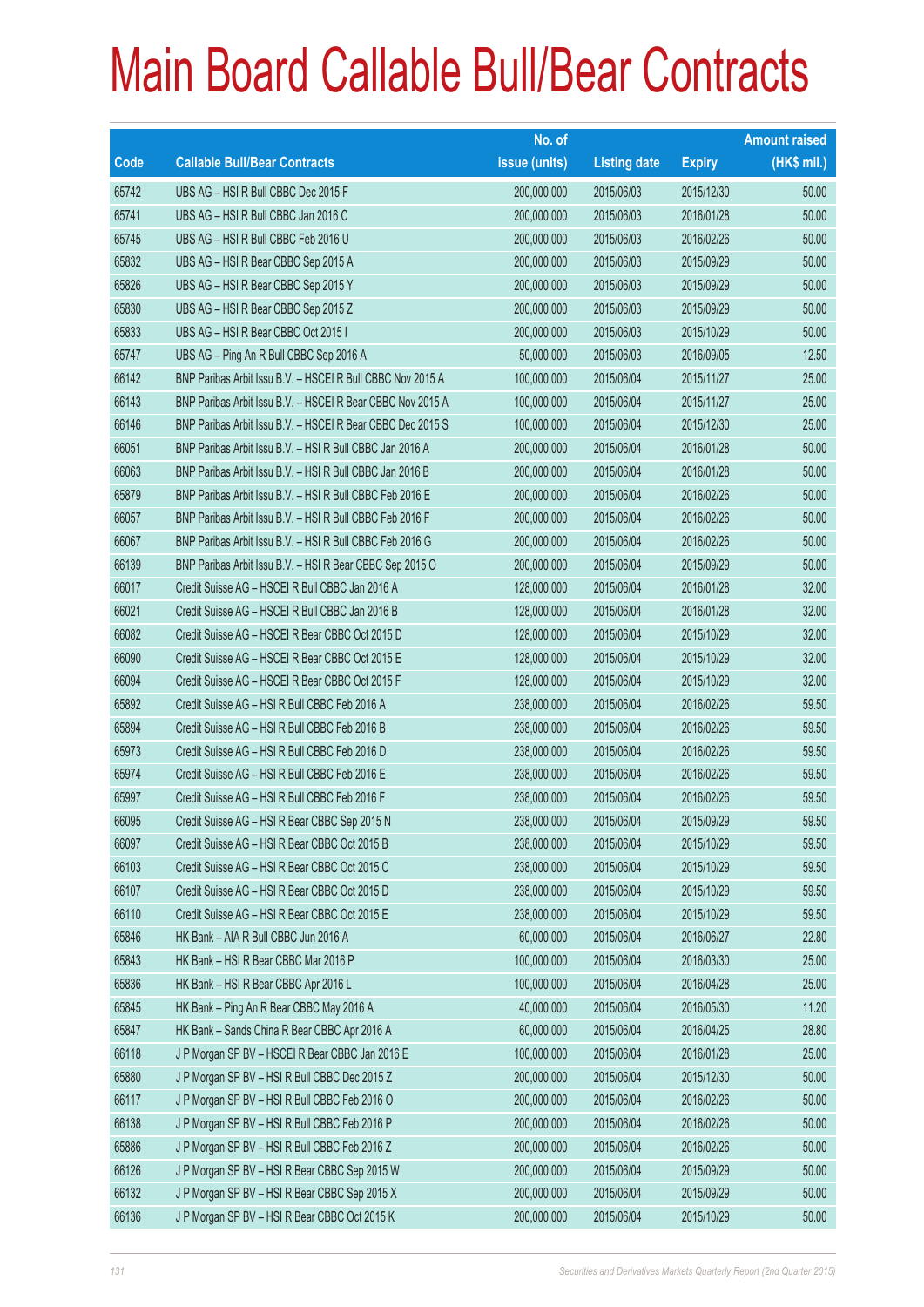|       |                                                                | No. of        |                     |               | <b>Amount raised</b> |
|-------|----------------------------------------------------------------|---------------|---------------------|---------------|----------------------|
| Code  | <b>Callable Bull/Bear Contracts</b>                            | issue (units) | <b>Listing date</b> | <b>Expiry</b> | $(HK$$ mil.)         |
| 66137 | J P Morgan SP BV - HSI R Bear CBBC Dec 2015 E                  | 200,000,000   | 2015/06/04          | 2015/12/30    | 50.00                |
| 65943 | Macquarie Bank Ltd. - HSI R Bear CBBC Sep 2015 C               | 30,000,000    | 2015/06/04          | 2015/09/29    | 10.32                |
| 65956 | Macquarie Bank Ltd. - HSI R Bear CBBC Sep 2015 D               | 32,000,000    | 2015/06/04          | 2015/09/29    | 10.05                |
| 65907 | Standard Chartered Bank - China Life R Bull CBBC Feb 2016 A    | 50,000,000    | 2015/06/04          | 2016/02/02    | 35.00                |
| 65914 | Standard Chartered Bank - China Life R Bear CBBC Feb 2016 A    | 50,000,000    | 2015/06/04          | 2016/02/05    | 40.00                |
| 66068 | Standard Chartered Bank - HKEx R Bull CBBC Feb 2016 A          | 50,000,000    | 2015/06/04          | 2016/02/02    | 20.00                |
| 65900 | Standard Chartered Bank - HSI R Bull CBBC Sep 2015 I           | 100,000,000   | 2015/06/04          | 2015/09/29    | 25.00                |
| 65896 | Standard Chartered Bank - HSI R Bear CBBC Sep 2015 G           | 100,000,000   | 2015/06/04          | 2015/09/29    | 25.00                |
| 66031 | SGA Societe Generale Acceptance N.V. - HSI R Bull CBBC Dec15 A | 200,000,000   | 2015/06/04          | 2015/12/30    | 50.00                |
| 65851 | SGA Societe Generale Acceptance N.V. - HSI R Bull CBBC Jan16 Y | 200,000,000   | 2015/06/04          | 2016/01/28    | 50.00                |
| 65852 | SGA Societe Generale Acceptance N.V. - HSI R Bull CBBC Jan16 Z | 200,000,000   | 2015/06/04          | 2016/01/28    | 50.00                |
| 66036 | SGA Societe Generale Acceptance N.V. - HSI R Bull CBBC Feb16 V | 200,000,000   | 2015/06/04          | 2016/02/26    | 50.00                |
| 66038 | SGA Societe Generale Acceptance N.V. - HSI R Bear CBBC Sep15 M | 200,000,000   | 2015/06/04          | 2015/09/29    | 50.00                |
| 65876 | SGA Societe Generale Acceptance N.V. - HSI R Bear CBBC Oct15 U | 200,000,000   | 2015/06/04          | 2015/10/29    | 50.00                |
| 66050 | SGA Societe Generale Acceptance N.V. - HSI R Bear CBBC Nov15 T | 200,000,000   | 2015/06/04          | 2015/11/27    | 50.00                |
| 66628 | Credit Suisse AG - HSI R Bull CBBC Dec 2015 B                  | 238,000,000   | 2015/06/05          | 2015/12/30    | 59.50                |
| 66403 | Credit Suisse AG - HSI R Bull CBBC Dec 2015 W                  | 238,000,000   | 2015/06/05          | 2015/12/30    | 59.50                |
| 66421 | Credit Suisse AG - HSI R Bull CBBC Dec 2015 X                  | 238,000,000   | 2015/06/05          | 2015/12/30    | 59.50                |
| 66435 | Credit Suisse AG - HSI R Bull CBBC Dec 2015 Y                  | 238,000,000   | 2015/06/05          | 2015/12/30    | 59.50                |
| 66626 | Credit Suisse AG - HSI R Bull CBBC Dec 2015 Z                  | 238,000,000   | 2015/06/05          | 2015/12/30    | 59.50                |
| 66389 | Credit Suisse AG - HSI R Bear CBBC Sep 2015 F                  | 238,000,000   | 2015/06/05          | 2015/09/29    | 59.50                |
| 66606 | Credit Suisse AG - HSI R Bear CBBC Sep 2015 H                  | 238,000,000   | 2015/06/05          | 2015/09/29    | 59.50                |
| 66349 | Credit Suisse AG - HSI R Bear CBBC Sep 2015 R                  | 238,000,000   | 2015/06/05          | 2015/09/29    | 59.50                |
| 66374 | Credit Suisse AG - HSI R Bear CBBC Sep 2015 W                  | 238,000,000   | 2015/06/05          | 2015/09/29    | 59.50                |
| 66381 | Credit Suisse AG - HSI R Bear CBBC Sep 2015 X                  | 238,000,000   | 2015/06/05          | 2015/09/29    | 59.50                |
| 66286 | HK Bank - CSOP A50 ETF R Bull CBBC Mar 2016 H                  | 200,000,000   | 2015/06/05          | 2016/03/07    | 50.00                |
| 66292 | HK Bank - CSOP A50 ETF R Bear CBBC Feb 2016 H                  | 40,000,000    | 2015/06/05          | 2016/02/15    | 10.00                |
| 66287 | HK Bank - A50 R Bull CBBC Mar 2016 G                           | 200,000,000   | 2015/06/05          | 2016/03/07    | 50.00                |
| 66290 | HK Bank - A50 R Bear CBBC Feb 2016 G                           | 50,000,000    | 2015/06/05          | 2016/02/15    | 12.50                |
| 66220 | HK Bank - HKEx R Bull CBBC Jun 2016 G                          | 100,000,000   | 2015/06/05          | 2016/06/27    | 30.00                |
| 66270 | HK Bank - HKEx R Bear CBBC Feb 2016 D                          | 50,000,000    | 2015/06/05          | 2016/02/01    | 12.50                |
| 66196 | HK Bank - HSCEI R Bear CBBC Mar 2016 G                         | 68,000,000    | 2015/06/05          | 2016/03/30    | 17.00                |
| 66201 | HK Bank - HSCEI R Bear CBBC Mar 2016 H                         | 68,000,000    | 2015/06/05          | 2016/03/30    | 17.00                |
| 66187 | HK Bank - HSI R Bull CBBC Jan 2016 M                           | 100,000,000   | 2015/06/05          | 2016/01/28    | 25.00                |
| 66181 | HK Bank - HSI R Bear CBBC Jan 2016 E                           | 100,000,000   | 2015/06/05          | 2016/01/28    | 25.00                |
| 66151 | HK Bank - HSI R Bear CBBC Apr 2016 M                           | 100,000,000   | 2015/06/05          | 2016/04/28    | 25.00                |
| 66157 | HK Bank - HSI R Bear CBBC Apr 2016 N                           | 100,000,000   | 2015/06/05          | 2016/04/28    | 25.00                |
| 66205 | HK Bank - Ping An R Bull CBBC Feb 2016 G                       | 188,000,000   | 2015/06/05          | 2016/02/24    | 47.00                |
| 66202 | HK Bank - Ping An R Bull CBBC Apr 2016 F                       | 188,000,000   | 2015/06/05          | 2016/04/25    | 47.00                |
| 66219 | HK Bank - Ping An R Bear CBBC Feb 2016 B                       | 40,000,000    | 2015/06/05          | 2016/02/22    | 10.00                |
| 66281 | HK Bank - TCH R Bull CBBC Jan 2016 K                           | 100,000,000   | 2015/06/05          | 2016/01/11    | 30.00                |
| 66277 | HK Bank - TCH R Bear CBBC Jun 2016 C                           | 100,000,000   | 2015/06/05          | 2016/06/23    | 25.00                |
| 66596 | J P Morgan SP BV - HSI R Bull CBBC Dec 2015 H                  | 200,000,000   | 2015/06/05          | 2015/12/30    | 50.00                |
| 66553 | J P Morgan SP BV - HSI R Bull CBBC Mar 2016 G                  | 200,000,000   | 2015/06/05          | 2016/03/30    | 50.00                |
| 66314 | J P Morgan SP BV - HSI R Bear CBBC Sep 2015 Y                  | 200,000,000   | 2015/06/05          | 2015/09/29    | 50.00                |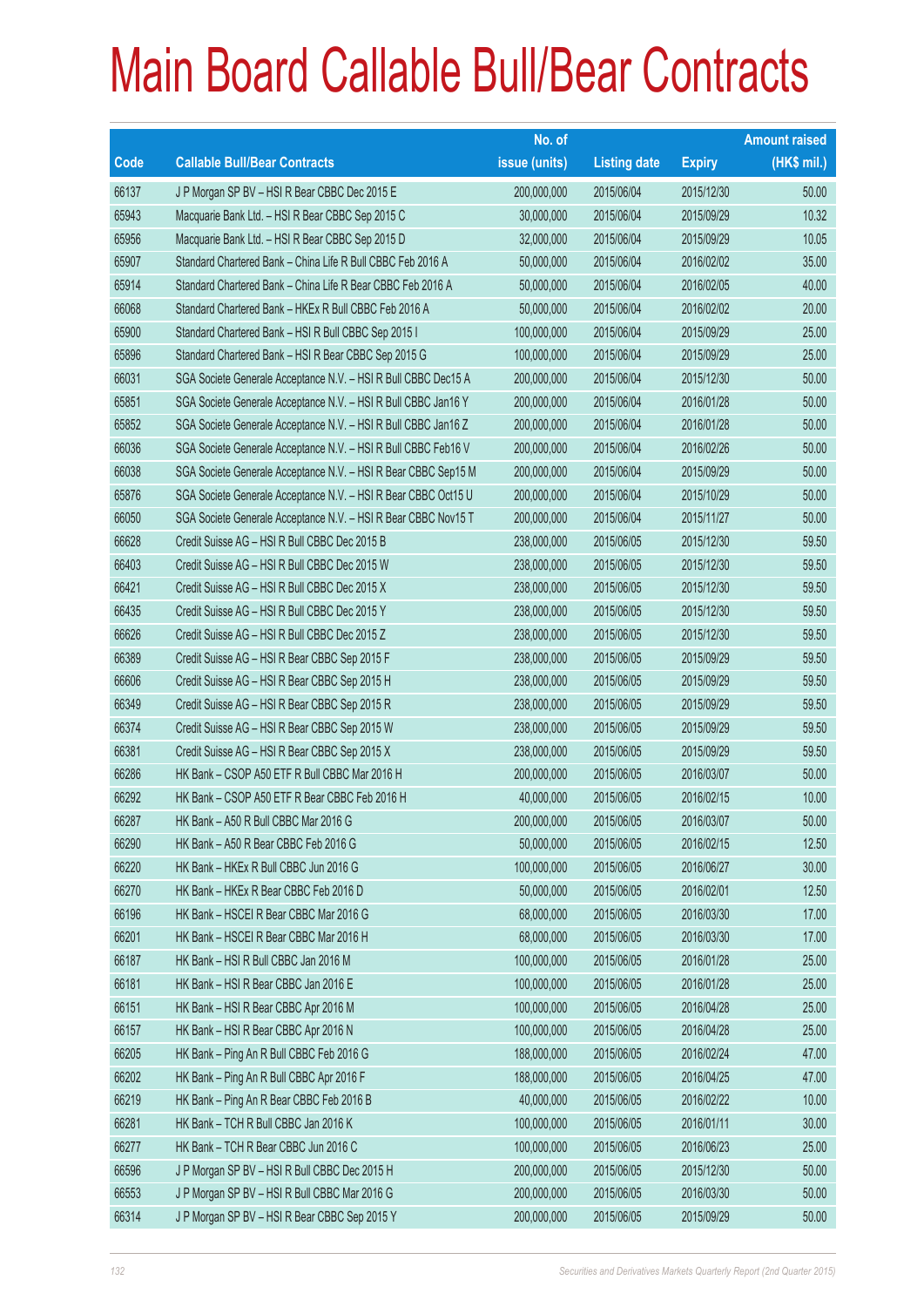|       |                                                                | No. of        |                     |               | <b>Amount raised</b> |
|-------|----------------------------------------------------------------|---------------|---------------------|---------------|----------------------|
| Code  | <b>Callable Bull/Bear Contracts</b>                            | issue (units) | <b>Listing date</b> | <b>Expiry</b> | $(HK$$ mil.)         |
| 66599 | JP Morgan SP BV - HSI R Bear CBBC Sep 2015 Z                   | 200,000,000   | 2015/06/05          | 2015/09/29    | 50.00                |
| 66604 | J P Morgan SP BV - HSI R Bear CBBC Oct 2015 L                  | 200,000,000   | 2015/06/05          | 2015/10/29    | 50.00                |
| 66316 | Standard Chartered Bank - HSI R Bull CBBC Sep 2015 J           | 100,000,000   | 2015/06/05          | 2015/09/29    | 25.00                |
| 66317 | Standard Chartered Bank - HSI R Bear CBBC Sep 2015 H           | 100,000,000   | 2015/06/05          | 2015/09/29    | 25.00                |
| 66345 | SGA Societe Generale Acceptance NV - HSCEI R Bull CBBC Feb16H  | 200,000,000   | 2015/06/05          | 2016/02/26    | 50.00                |
| 66348 | SGA Societe Generale Acceptance NV - HSCEI R Bear CBBC Oct15J  | 200,000,000   | 2015/06/05          | 2015/10/29    | 50.00                |
| 66304 | SGA Societe Generale Acceptance N.V. - HSI R Bull CBBC Feb16 W | 200,000,000   | 2015/06/05          | 2016/02/26    | 50.00                |
| 66307 | SGA Societe Generale Acceptance N.V. - HSI R Bear CBBC Sep15 S | 200,000,000   | 2015/06/05          | 2015/09/29    | 50.00                |
| 66306 | SGA Societe Generale Acceptance N.V. - HSI R Bear CBBC Oct15 G | 200,000,000   | 2015/06/05          | 2015/10/29    | 50.00                |
| 66308 | SGA Societe Generale Acceptance N.V. - HSI R Bear CBBC Nov15 U | 400,000,000   | 2015/06/05          | 2015/11/27    | 100.00               |
| 66664 | UBS AG - HSCEI R Bull CBBC Mar 2016 A                          | 200,000,000   | 2015/06/05          | 2016/03/30    | 50.00                |
| 66681 | UBS AG - HSCEIR Bear CBBC Sep 2015 D                           | 200,000,000   | 2015/06/05          | 2015/09/29    | 50.00                |
| 66692 | UBS AG - HSCEI R Bear CBBC Sep 2015 E                          | 200,000,000   | 2015/06/05          | 2015/09/29    | 50.00                |
| 66537 | UBS AG - HSI R Bull CBBC Mar 2016 H                            | 200,000,000   | 2015/06/05          | 2016/03/30    | 50.00                |
| 66546 | UBS AG - HSI R Bull CBBC Mar 2016 I                            | 200,000,000   | 2015/06/05          | 2016/03/30    | 50.00                |
| 66458 | UBS AG - HSI R Bear CBBC Sep 2015 B                            | 200,000,000   | 2015/06/05          | 2015/09/29    | 50.00                |
| 66511 | UBS AG - HSI R Bear CBBC Sep 2015 F                            | 200,000,000   | 2015/06/05          | 2015/09/29    | 50.00                |
| 66447 | UBS AG - HSI R Bear CBBC Oct 2015 J                            | 200,000,000   | 2015/06/05          | 2015/10/29    | 50.00                |
| 66470 | UBS AG - HSI R Bear CBBC Oct 2015 K                            | 200,000,000   | 2015/06/05          | 2015/10/29    | 50.00                |
| 66495 | UBS AG - HSI R Bear CBBC Oct 2015 L                            | 200,000,000   | 2015/06/05          | 2015/10/29    | 50.00                |
| 66535 | UBS AG - HSI R Bear CBBC Oct 2015 M                            | 200,000,000   | 2015/06/05          | 2015/10/29    | 50.00                |
| 66561 | UBS AG - HSI R Bear CBBC Oct 2015 N                            | 200,000,000   | 2015/06/05          | 2015/10/29    | 50.00                |
| 66877 | BNP Paribas Arbit Issu B.V. - HSI R Bear CBBC Sep 2015 K       | 200,000,000   | 2015/06/08          | 2015/09/29    | 50.00                |
| 66743 | BNP Paribas Arbit Issu B.V. - HSI R Bear CBBC Oct 2015 X       | 200,000,000   | 2015/06/08          | 2015/10/29    | 50.00                |
| 66780 | Credit Suisse AG - HSI R Bull CBBC Dec 2015 D                  | 200,000,000   | 2015/06/08          | 2015/12/30    | 50.00                |
| 66945 | Credit Suisse AG - HSI R Bull CBBC Jan 2016 L                  | 200,000,000   | 2015/06/08          | 2016/01/28    | 50.00                |
| 66959 | Credit Suisse AG - HSI R Bull CBBC Jan 2016 M                  | 200,000,000   | 2015/06/08          | 2016/01/28    | 50.00                |
| 66982 | Credit Suisse AG - HSI R Bull CBBC Jan 2016 N                  | 200,000,000   | 2015/06/08          | 2016/01/28    | 50.00                |
| 66783 | Credit Suisse AG - HSI R Bear CBBC Sep 2015 K                  | 200,000,000   | 2015/06/08          | 2015/09/29    | 50.00                |
| 66796 | Credit Suisse AG - HSI R Bear CBBC Sep 2015 L                  | 200,000,000   | 2015/06/08          | 2015/09/29    | 50.00                |
| 66801 | Credit Suisse AG - HSI R Bear CBBC Sep 2015 O                  | 200,000,000   | 2015/06/08          | 2015/09/29    | 50.00                |
| 66699 | HK Bank - CNOOC R Bear CBBC Feb 2016 C                         | 40,000,000    | 2015/06/08          | 2016/02/01    | 10.00                |
| 66720 | HK Bank - HS H-SH ETF R Bull CBBC Aug 2016 A                   | 100,000,000   | 2015/06/08          | 2016/08/29    | 25.00                |
| 66708 | HK Bank - Lenovo R Bull CBBC Apr 2016 C                        | 60,000,000    | 2015/06/08          | 2016/04/25    | 15.00                |
| 66701 | HK Bank - Lenovo R Bull CBBC Aug 2016 B                        | 60,000,000    | 2015/06/08          | 2016/08/29    | 16.80                |
| 66693 | HK Bank - TCH R Bull CBBC Dec 2015 O                           | 100,000,000   | 2015/06/08          | 2015/12/21    | 25.00                |
| 66695 | HK Bank - TCH R Bear CBBC Dec 2015 D                           | 100,000,000   | 2015/06/08          | 2015/12/21    | 25.00                |
| 66994 | J P Morgan SP BV - HSI R Bull CBBC Dec 2015 J                  | 200,000,000   | 2015/06/08          | 2015/12/30    | 50.00                |
| 67000 | J P Morgan SP BV - HSI R Bull CBBC Feb 2016 Q                  | 200,000,000   | 2015/06/08          | 2016/02/26    | 50.00                |
| 66730 | J P Morgan SP BV - HSI R Bear CBBC Oct 2015 M                  | 200,000,000   | 2015/06/08          | 2015/10/29    | 50.00                |
| 67006 | J P Morgan SP BV - HSI R Bear CBBC Oct 2015 N                  | 200,000,000   | 2015/06/08          | 2015/10/29    | 50.00                |
| 66777 | Standard Chartered Bank - HSCEI R Bear CBBC Oct 2015 B         | 100,000,000   | 2015/06/08          | 2015/10/29    | 25.00                |
| 66908 | Standard Chartered Bank - HSI R Bull CBBC Sep 2015 K           | 100,000,000   | 2015/06/08          | 2015/09/29    | 25.00                |
| 66911 | Standard Chartered Bank - HSI R Bull CBBC Sep 2015 L           | 100,000,000   | 2015/06/08          | 2015/09/29    | 25.00                |
| 66749 | Standard Chartered Bank - HSI R Bear CBBC Sep 2015 I           | 100,000,000   | 2015/06/08          | 2015/09/29    | 25.00                |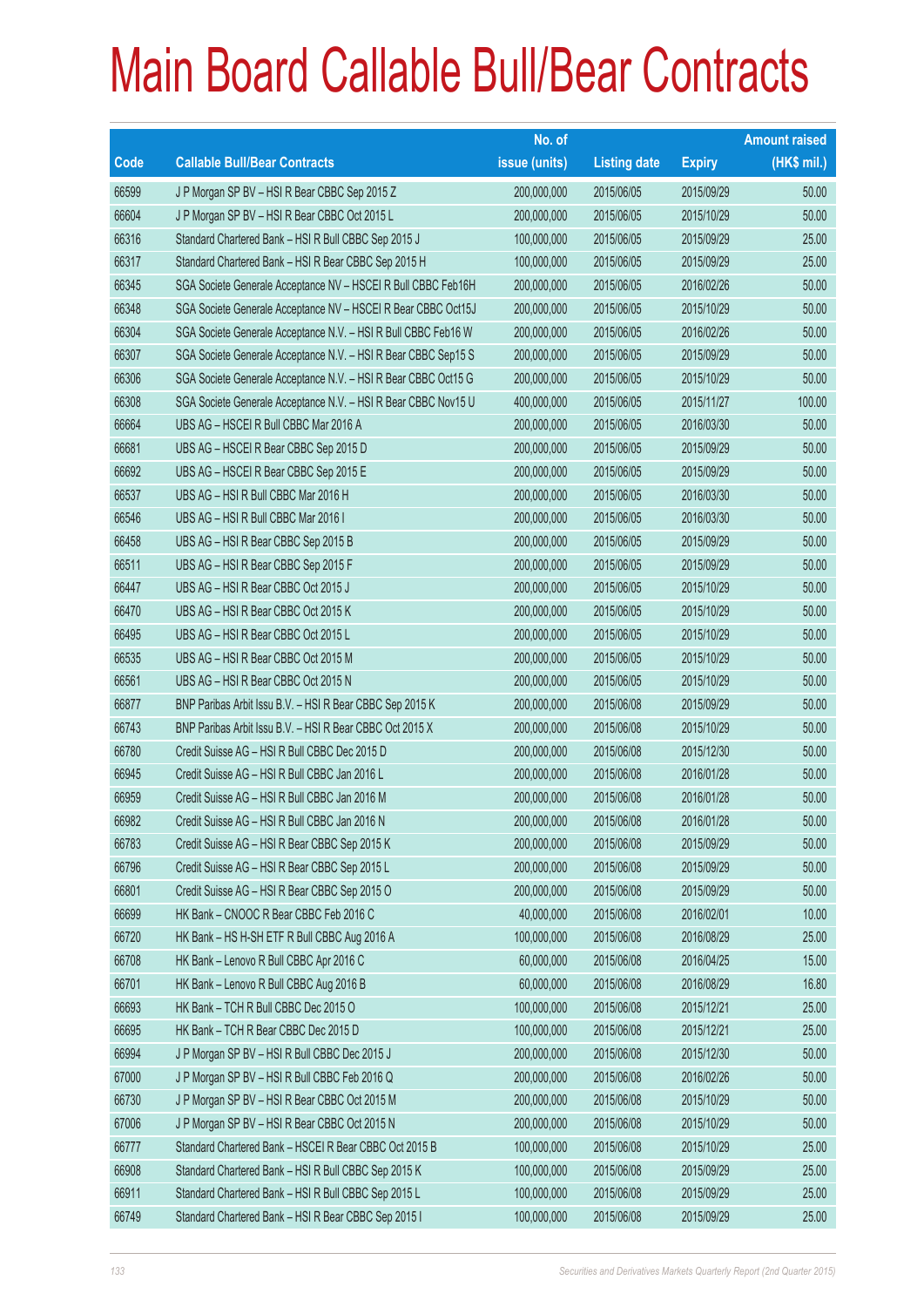|        |                                                                | No. of        |                     |               | <b>Amount raised</b> |
|--------|----------------------------------------------------------------|---------------|---------------------|---------------|----------------------|
| Code   | <b>Callable Bull/Bear Contracts</b>                            | issue (units) | <b>Listing date</b> | <b>Expiry</b> | $(HK$$ mil.)         |
| 66752  | Standard Chartered Bank - HSI R Bear CBBC Sep 2015 J           | 100,000,000   | 2015/06/08          | 2015/09/29    | 25.00                |
| 66852  | SGA Societe Generale Acceptance NV - HSCEI R Bear CBBC Dec15G  | 200,000,000   | 2015/06/08          | 2015/12/30    | 50.00                |
| 66859  | SGA Societe Generale Acceptance N.V. - HSI R Bull CBBC Feb16 X | 200,000,000   | 2015/06/08          | 2016/02/26    | 50.00                |
| 66865  | SGA Societe Generale Acceptance N.V. - HSI R Bear CBBC Nov15 V | 200,000,000   | 2015/06/08          | 2015/11/27    | 50.00                |
| 67080  | UBS AG - HSCEI R Bear CBBC Oct 2015 H                          | 200,000,000   | 2015/06/08          | 2015/10/29    | 50.00                |
| 67077  | UBS AG - HSI R Bull CBBC Jan 2016 I                            | 200,000,000   | 2015/06/08          | 2016/01/28    | 50.00                |
| 67065  | UBS AG - HSI R Bull CBBC Feb 2016 V                            | 200,000,000   | 2015/06/08          | 2016/02/26    | 50.00                |
| 67068  | UBS AG - HSI R Bull CBBC Feb 2016 W                            | 200,000,000   | 2015/06/08          | 2016/02/26    | 50.00                |
| 67009  | UBS AG - HSI R Bear CBBC Sep 2015 J                            | 200,000,000   | 2015/06/08          | 2015/09/29    | 50.00                |
| 67041  | UBS AG - HSI R Bear CBBC Sep 2015 K                            | 200,000,000   | 2015/06/08          | 2015/09/29    | 50.00                |
| 67053  | UBS AG - HSI R Bear CBBC Sep 2015 L                            | 200,000,000   | 2015/06/08          | 2015/09/29    | 50.00                |
| 67043  | UBS AG - HSI R Bear CBBC Oct 2015 O                            | 200,000,000   | 2015/06/08          | 2015/10/29    | 50.00                |
| 67137  | Credit Suisse AG - HSCEI R Bull CBBC Nov 2015 I                | 128,000,000   | 2015/06/09          | 2015/11/27    | 32.00                |
| 67128  | Credit Suisse AG - HSCEI R Bear CBBC Sep 2015 G                | 128,000,000   | 2015/06/09          | 2015/09/29    | 32.00                |
| 67111  | Credit Suisse AG - HSI R Bull CBBC Nov 2015 N                  | 200,000,000   | 2015/06/09          | 2015/11/27    | 50.00                |
| 67112  | Credit Suisse AG - HSI R Bull CBBC Nov 2015 O                  | 200,000,000   | 2015/06/09          | 2015/11/27    | 50.00                |
| 67138  | Credit Suisse AG - HSI R Bear CBBC Oct 2015 F                  | 200,000,000   | 2015/06/09          | 2015/10/29    | 50.00                |
| 67140  | Credit Suisse AG - HSI R Bear CBBC Oct 2015 G                  | 200,000,000   | 2015/06/09          | 2015/10/29    | 50.00                |
| 67143  | Credit Suisse AG - HSI R Bear CBBC Oct 2015 J                  | 200,000,000   | 2015/06/09          | 2015/10/29    | 50.00                |
| 67096  | HK Bank - Galaxy Ent R Bear CBBC Feb 2016 B                    | 60,000,000    | 2015/06/09          | 2016/02/18    | 36.00                |
| 67094  | HK Bank - HSCEI R Bear CBBC Mar 2016 I                         | 68,000,000    | 2015/06/09          | 2016/03/30    | 17.00                |
| 67093  | HK Bank - HSI R Bull CBBC Mar 2016 L                           | 100,000,000   | 2015/06/09          | 2016/03/30    | 25.00                |
| 67100  | HK Bank - Ping An R Bull CBBC Feb 2016 H                       | 188,000,000   | 2015/06/09          | 2016/02/24    | 47.00                |
| 67214  | J P Morgan SP BV - HSI R Bull CBBC Jan 2016 J                  | 200,000,000   | 2015/06/09          | 2016/01/28    | 50.00                |
| 67212  | J P Morgan SP BV - HSI R Bear CBBC Sep 2015 A                  | 200,000,000   | 2015/06/09          | 2015/09/29    | 50.00                |
| 67222  | J P Morgan SP BV - HSI R Bear CBBC Oct 2015 O                  | 200,000,000   | 2015/06/09          | 2015/10/29    | 50.00                |
| 67122  | Standard Chartered Bank - HSI R Bull CBBC Sep 2015 M           | 100,000,000   | 2015/06/09          | 2015/09/29    | 25.00                |
| 67144  | Standard Chartered Bank - HSI R Bear CBBC Sep 2015 K           | 100,000,000   | 2015/06/09          | 2015/09/29    | 25.00                |
| 67167  | UBS AG - HSCEI R Bull CBBC Feb 2016 C                          | 200,000,000   | 2015/06/09          | 2016/02/26    | 50.00                |
| 67149  | UBS AG - HSI R Bull CBBC Jan 2016 D                            | 200,000,000   | 2015/06/09          | 2016/01/28    | 50.00                |
| 67164  | UBS AG - HSI R Bull CBBC Feb 2016 X                            | 200,000,000   | 2015/06/09          | 2016/02/26    | 50.00                |
| 67166  | UBS AG - HSI R Bull CBBC Mar 2016 J                            | 200,000,000   | 2015/06/09          | 2016/03/30    | 50.00                |
| 67173  | UBS AG - HSI R Bull CBBC Mar 2016 K                            | 200,000,000   | 2015/06/09          | 2016/03/30    | 50.00                |
| 67203  | UBS AG - HSI R Bear CBBC Sep 2015 I                            | 200,000,000   | 2015/06/09          | 2015/09/29    | 50.00                |
| 67193  | UBS AG - HSI R Bear CBBC Sep 2015 O                            | 200,000,000   | 2015/06/09          | 2015/09/29    | 50.00                |
| 67204  | UBS AG - HSI R Bear CBBC Oct 2015 P                            | 200,000,000   | 2015/06/09          | 2015/10/29    | 50.00                |
| 63186# | HK Bank - HSI R Bull CBBC Apr 2016 G                           | 500,000,000   | 2015/06/09          | 2016/04/28    | 12.00                |
| 67291  | Credit Suisse AG - HSI R Bull CBBC Dec 2015 H                  | 200,000,000   | 2015/06/10          | 2015/12/30    | 50.00                |
| 67319  | Credit Suisse AG - HSI R Bull CBBC Dec 2015 I                  | 200,000,000   | 2015/06/10          | 2015/12/30    | 50.00                |
| 67329  | Credit Suisse AG - HSI R Bull CBBC Dec 2015 J                  | 200,000,000   | 2015/06/10          | 2015/12/30    | 50.00                |
| 67265  | Credit Suisse AG - HSI R Bear CBBC Oct 2015 H                  | 200,000,000   | 2015/06/10          | 2015/10/29    | 50.00                |
| 67268  | Credit Suisse AG - HSI R Bear CBBC Oct 2015 I                  | 200,000,000   | 2015/06/10          | 2015/10/29    | 50.00                |
| 67273  | Bank of East Asia - CC Bank R Bull CBBC May 2016 A             | 60,000,000    | 2015/06/10          | 2016/05/26    | 15.00                |
| 67288  | Bank of East Asia - Galaxy Ent R Bull CBBC Apr 2016 B          | 120,000,000   | 2015/06/10          | 2016/04/15    | 30.00                |
| 67274  | Bank of East Asia - PetCh R Bull CBBC Apr 2016 A               | 50,000,000    | 2015/06/10          | 2016/04/26    | 12.50                |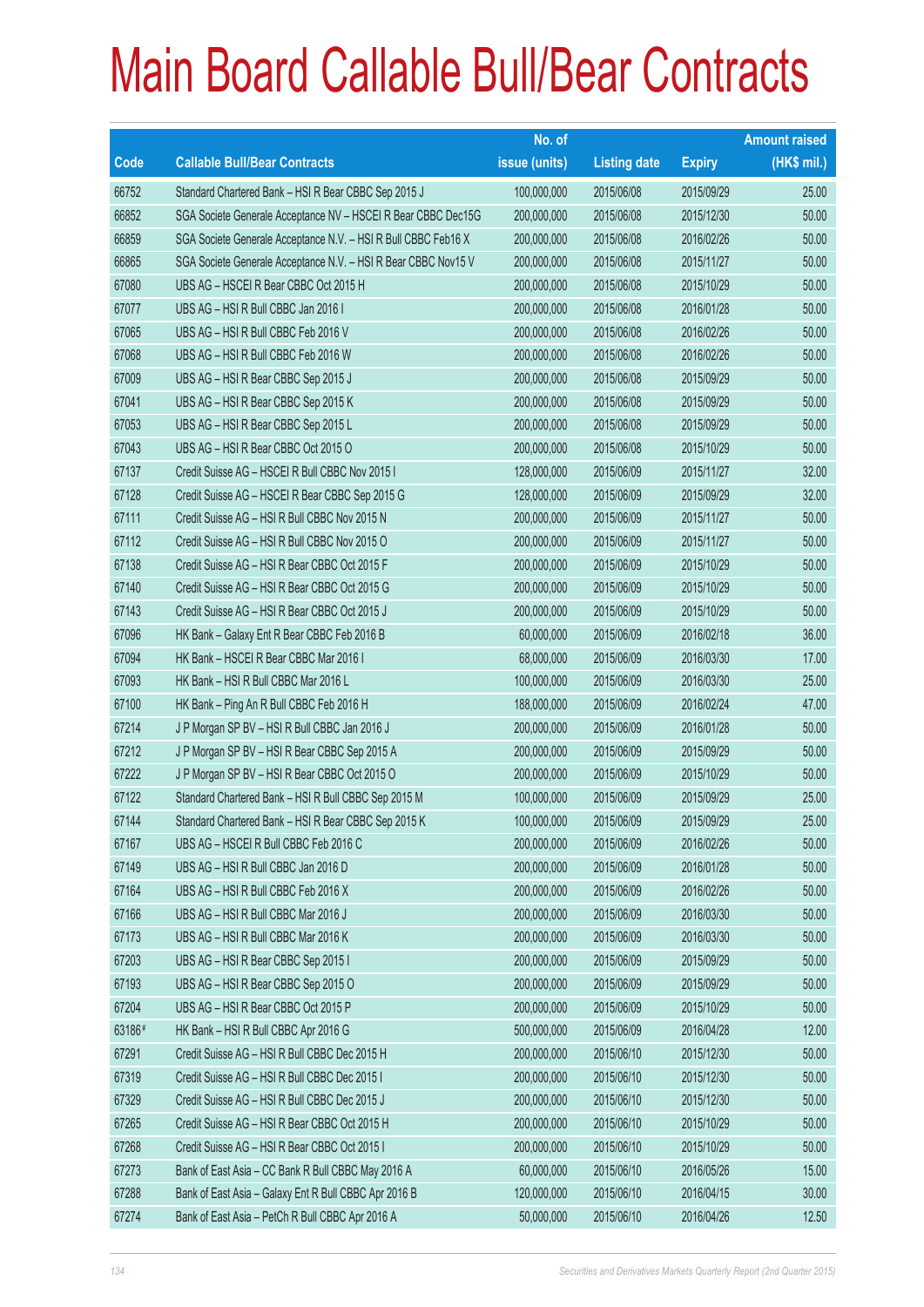|       |                                                                | No. of        |                     |               | <b>Amount raised</b> |
|-------|----------------------------------------------------------------|---------------|---------------------|---------------|----------------------|
| Code  | <b>Callable Bull/Bear Contracts</b>                            | issue (units) | <b>Listing date</b> | <b>Expiry</b> | (HK\$ mil.)          |
| 67338 | J P Morgan SP BV - HSI R Bull CBBC Jan 2016 M                  | 200,000,000   | 2015/06/10          | 2016/01/28    | 50.00                |
| 67339 | J P Morgan SP BV - HSI R Bull CBBC Feb 2016 N                  | 200,000,000   | 2015/06/10          | 2016/02/26    | 50.00                |
| 67340 | J P Morgan SP BV - HSI R Bear CBBC Sep 2015 B                  | 200,000,000   | 2015/06/10          | 2015/09/29    | 50.00                |
| 67264 | J P Morgan SP BV - HSI R Bear CBBC Oct 2015 P                  | 200,000,000   | 2015/06/10          | 2015/10/29    | 50.00                |
| 67344 | J P Morgan SP BV - HSI R Bear CBBC Oct 2015 Q                  | 200,000,000   | 2015/06/10          | 2015/10/29    | 50.00                |
| 67234 | SGA Societe Generale Acceptance N.V. - HSI R Bull CBBC Mar16 A | 200,000,000   | 2015/06/10          | 2016/03/30    | 50.00                |
| 67256 | SGA Societe Generale Acceptance N.V. - HSI R Bear CBBC Sep15 T | 200,000,000   | 2015/06/10          | 2015/09/29    | 50.00                |
| 67356 | UBS AG - HSI R Bull CBBC Jan 2016 F                            | 200,000,000   | 2015/06/10          | 2016/01/28    | 50.00                |
| 67365 | UBS AG - HSI R Bull CBBC Feb 2016 Y                            | 200,000,000   | 2015/06/10          | 2016/02/26    | 50.00                |
| 67354 | UBS AG - HSI R Bull CBBC Mar 2016 L                            | 200,000,000   | 2015/06/10          | 2016/03/30    | 50.00                |
| 67361 | UBS AG - HSI R Bull CBBC Mar 2016 M                            | 200,000,000   | 2015/06/10          | 2016/03/30    | 50.00                |
| 67352 | UBS AG - HSI R Bear CBBC Sep 2015 M                            | 200,000,000   | 2015/06/10          | 2015/09/29    | 50.00                |
| 67348 | UBS AG - HSI R Bear CBBC Oct 2015 Q                            | 200,000,000   | 2015/06/10          | 2015/10/29    | 50.00                |
| 67525 | BNP Paribas Arbit Issu B.V. - HSCEI R Bull CBBC Nov 2015 B     | 100,000,000   | 2015/06/11          | 2015/11/27    | 25.00                |
| 67531 | BNP Paribas Arbit Issu B.V. - HSCEI R Bear CBBC Dec 2015 T     | 100,000,000   | 2015/06/11          | 2015/12/30    | 25.00                |
| 67375 | BNP Paribas Arbit Issu B.V. - HSI R Bull CBBC Jan 2016 J       | 200,000,000   | 2015/06/11          | 2016/01/28    | 50.00                |
| 67387 | BNP Paribas Arbit Issu B.V. - HSI R Bull CBBC Jan 2016 K       | 200,000,000   | 2015/06/11          | 2016/01/28    | 50.00                |
| 67366 | BNP Paribas Arbit Issu B.V. - HSI R Bull CBBC Jan 2016 R       | 200,000,000   | 2015/06/11          | 2016/01/28    | 50.00                |
| 67372 | BNP Paribas Arbit Issu B.V. - HSI R Bull CBBC Feb 2016 H       | 200,000,000   | 2015/06/11          | 2016/02/26    | 50.00                |
| 67380 | BNP Paribas Arbit Issu B.V. - HSI R Bull CBBC Feb 2016 I       | 200,000,000   | 2015/06/11          | 2016/02/26    | 50.00                |
| 67392 | BNP Paribas Arbit Issu B.V. - HSI R Bull CBBC Feb 2016 J       | 200,000,000   | 2015/06/11          | 2016/02/26    | 50.00                |
| 67566 | BNP Paribas Arbit Issu B.V. - HSI R Bear CBBC Sep 2015 I       | 200,000,000   | 2015/06/11          | 2015/09/29    | 50.00                |
| 67547 | BNP Paribas Arbit Issu B.V. - HSI R Bear CBBC Sep 2015 N       | 200,000,000   | 2015/06/11          | 2015/09/29    | 50.00                |
| 67368 | BNP Paribas Arbit Issu B.V. - HSI R Bear CBBC Oct 2015 Y       | 200,000,000   | 2015/06/11          | 2015/10/29    | 50.00                |
| 67562 | BNP Paribas Arbit Issu B.V. - HSI R Bear CBBC Oct 2015 Z       | 200,000,000   | 2015/06/11          | 2015/10/29    | 50.00                |
| 67585 | Credit Suisse AG - HSCEI R Bull CBBC Dec 2015 I                | 128,000,000   | 2015/06/11          | 2015/12/30    | 32.00                |
| 67586 | Credit Suisse AG - HSCEI R Bull CBBC Dec 2015 J                | 128,000,000   | 2015/06/11          | 2015/12/30    | 32.00                |
| 67581 | Credit Suisse AG - HSCEI R Bear CBBC Oct 2015 G                | 128,000,000   | 2015/06/11          | 2015/10/29    | 32.00                |
| 67426 | Credit Suisse AG - HSI R Bull CBBC Feb 2016 G                  | 200,000,000   | 2015/06/11          | 2016/02/26    | 50.00                |
| 67438 | Credit Suisse AG - HSI R Bull CBBC Feb 2016 H                  | 200,000,000   | 2015/06/11          | 2016/02/26    | 50.00                |
| 67440 | Credit Suisse AG - HSI R Bull CBBC Feb 2016 I                  | 200,000,000   | 2015/06/11          | 2016/02/26    | 50.00                |
| 67441 | Credit Suisse AG - HSI R Bull CBBC Feb 2016 J                  | 200,000,000   | 2015/06/11          | 2016/02/26    | 50.00                |
| 67448 | Credit Suisse AG - HSI R Bull CBBC Feb 2016 K                  | 200,000,000   | 2015/06/11          | 2016/02/26    | 50.00                |
| 67579 | Credit Suisse AG - HSI R Bear CBBC Sep 2015 A                  | 200,000,000   | 2015/06/11          | 2015/09/29    | 50.00                |
| 67568 | Credit Suisse AG - HSI R Bear CBBC Sep 2015 B                  | 200,000,000   | 2015/06/11          | 2015/09/29    | 50.00                |
| 67571 | Credit Suisse AG - HSI R Bear CBBC Sep 2015 D                  | 200,000,000   | 2015/06/11          | 2015/09/29    | 50.00                |
| 67577 | Credit Suisse AG - HSI R Bear CBBC Sep 2015 E                  | 200,000,000   | 2015/06/11          | 2015/09/29    | 50.00                |
| 67580 | Credit Suisse AG - HSI R Bear CBBC Sep 2015 G                  | 200,000,000   | 2015/06/11          | 2015/09/29    | 50.00                |
| 67480 | J P Morgan SP BV - HSI R Bull CBBC Feb 2016 R                  | 200,000,000   | 2015/06/11          | 2016/02/26    | 50.00                |
| 67492 | J P Morgan SP BV - HSI R Bull CBBC Mar 2016 H                  | 200,000,000   | 2015/06/11          | 2016/03/30    | 50.00                |
| 67594 | J P Morgan SP BV - HSI R Bear CBBC Sep 2015 C                  | 200,000,000   | 2015/06/11          | 2015/09/29    | 50.00                |
| 67603 | J P Morgan SP BV - HSI R Bear CBBC Oct 2015 R                  | 200,000,000   | 2015/06/11          | 2015/10/29    | 50.00                |
| 67642 | J P Morgan SP BV - HSI R Bear CBBC Oct 2015 S                  | 200,000,000   | 2015/06/11          | 2015/10/29    | 50.00                |
| 67425 | Standard Chartered Bank - HSI R Bull CBBC Sep 2015 N           | 100,000,000   | 2015/06/11          | 2015/09/29    | 25.00                |
| 67505 | Standard Chartered Bank - HSI R Bear CBBC Sep 2015 L           | 100,000,000   | 2015/06/11          | 2015/09/29    | 25.00                |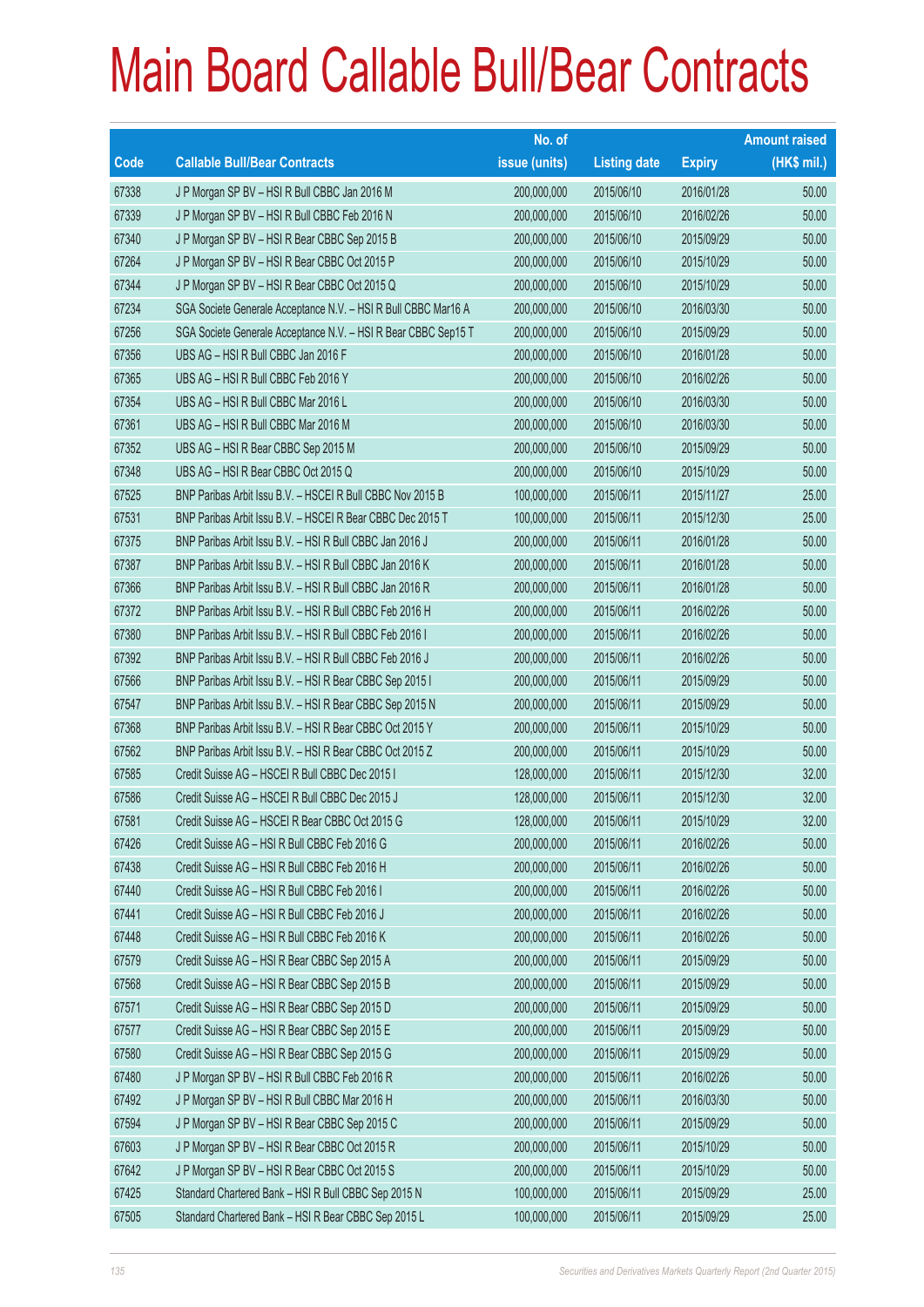|       |                                                                | No. of        |                     |               | <b>Amount raised</b> |
|-------|----------------------------------------------------------------|---------------|---------------------|---------------|----------------------|
| Code  | <b>Callable Bull/Bear Contracts</b>                            | issue (units) | <b>Listing date</b> | <b>Expiry</b> | $(HK$$ mil.)         |
| 67507 | SGA Societe Generale Acceptance N.V. - HSI R Bull CBBC Feb16 C | 200,000,000   | 2015/06/11          | 2016/02/26    | 50.00                |
| 67418 | SGA Societe Generale Acceptance N.V. - HSI R Bull CBBC Feb16 Y | 200,000,000   | 2015/06/11          | 2016/02/26    | 50.00                |
| 67419 | SGA Societe Generale Acceptance N.V. - HSI R Bull CBBC Feb16 Z | 200,000,000   | 2015/06/11          | 2016/02/26    | 50.00                |
| 67510 | SGA Societe Generale Acceptance N.V. - HSI R Bear CBBC Nov15 W | 200,000,000   | 2015/06/11          | 2015/11/27    | 50.00                |
| 67518 | SGA Societe Generale Acceptance N.V. - HSI R Bear CBBC Nov15 X | 200,000,000   | 2015/06/11          | 2015/11/27    | 50.00                |
| 67524 | SGA Societe Generale Acceptance N.V. - HSI R Bear CBBC Dec15 J | 400,000,000   | 2015/06/11          | 2015/12/30    | 100.00               |
| 67618 | UBS AG - HSCEI R Bull CBBC Jan 2016 E                          | 200,000,000   | 2015/06/11          | 2016/01/28    | 50.00                |
| 67632 | UBS AG - HSCEI R Bear CBBC Oct 2015 I                          | 200,000,000   | 2015/06/11          | 2015/10/29    | 50.00                |
| 67608 | UBS AG - HSI R Bull CBBC Dec 2015 K                            | 200,000,000   | 2015/06/11          | 2015/12/30    | 50.00                |
| 67611 | UBS AG - HSI R Bull CBBC Feb 2016 Z                            | 200,000,000   | 2015/06/11          | 2016/02/26    | 50.00                |
| 67629 | UBS AG - HSI R Bear CBBC Sep 2015 P                            | 200,000,000   | 2015/06/11          | 2015/09/29    | 50.00                |
| 67626 | UBS AG - HSI R Bear CBBC Oct 2015 R                            | 200,000,000   | 2015/06/11          | 2015/10/29    | 50.00                |
| 67631 | UBS AG - HSI R Bear CBBC Oct 2015 S                            | 200,000,000   | 2015/06/11          | 2015/10/29    | 50.00                |
| 67774 | BNP Paribas Arbit Issu B.V. - CSOP A50 ETF R Bull CBBC Nov15A  | 100,000,000   | 2015/06/12          | 2015/11/27    | 25.00                |
| 67783 | BNP Paribas Arbit Issu B.V. - A50 Ch R Bull CBBC Nov 2015 A    | 100,000,000   | 2015/06/12          | 2015/11/27    | 25.00                |
| 67702 | Credit Suisse AG - China Mobile R Bull CBBC Nov 2015 B         | 80,000,000    | 2015/06/12          | 2015/11/24    | 20.00                |
| 67706 | Credit Suisse AG - HSI R Bull CBBC Dec 2015 C                  | 200,000,000   | 2015/06/12          | 2015/12/30    | 50.00                |
| 67703 | Credit Suisse AG - HSI R Bull CBBC Dec 2015 K                  | 200,000,000   | 2015/06/12          | 2015/12/30    | 50.00                |
| 67704 | Credit Suisse AG - HSI R Bull CBBC Dec 2015 L                  | 200,000,000   | 2015/06/12          | 2015/12/30    | 50.00                |
| 67720 | Credit Suisse AG - HSI R Bear CBBC Oct 2015 V                  | 200,000,000   | 2015/06/12          | 2015/10/29    | 50.00                |
| 67727 | Credit Suisse AG - HSI R Bear CBBC Oct 2015 W                  | 200,000,000   | 2015/06/12          | 2015/10/29    | 50.00                |
| 67655 | HK Bank - CKH R Bull CBBC Oct 2016 A                           | 60,000,000    | 2015/06/12          | 2016/10/17    | 15.00                |
| 67667 | HK Bank - CKH R Bull CBBC Nov 2016 A                           | 60,000,000    | 2015/06/12          | 2016/11/28    | 15.00                |
| 67684 | HK Bank - CSOP A50 ETF R Bull CBBC May 2016 B                  | 200,000,000   | 2015/06/12          | 2016/05/16    | 50.00                |
| 67685 | HK Bank - CSOP A50 ETF R Bull CBBC Jun 2016 A                  | 200,000,000   | 2015/06/12          | 2016/06/06    | 50.00                |
| 67686 | HK Bank - A50 R Bull CBBC May 2016 B                           | 200,000,000   | 2015/06/12          | 2016/05/16    | 50.00                |
| 67697 | HK Bank - A50 R Bull CBBC Jun 2016 A                           | 200,000,000   | 2015/06/12          | 2016/06/06    | 50.00                |
| 67679 | HK Bank - HSCEI R Bull CBBC Apr 2016 D                         | 100,000,000   | 2015/06/12          | 2016/04/28    | 25.00                |
| 67843 | JP Morgan SP BV - HSCEIR Bull CBBC Mar 2016 C                  | 100,000,000   | 2015/06/12          | 2016/03/30    | 25.00                |
| 67844 | J P Morgan SP BV - HSCEI R Bull CBBC Mar 2016 D                | 100,000,000   | 2015/06/12          | 2016/03/30    | 25.00                |
| 67847 | J P Morgan SP BV - HSCEI R Bear CBBC Dec 2015 H                | 100,000,000   | 2015/06/12          | 2015/12/30    | 25.00                |
| 67710 | J P Morgan SP BV - HSI R Bull CBBC Dec 2015 Y                  | 200,000,000   | 2015/06/12          | 2015/12/30    | 50.00                |
| 67788 | J P Morgan SP BV - HSI R Bull CBBC Jan 2016 S                  | 200,000,000   | 2015/06/12          | 2016/01/28    | 50.00                |
| 67814 | J P Morgan SP BV - HSI R Bull CBBC Feb 2016 S                  | 200,000,000   | 2015/06/12          | 2016/02/26    | 50.00                |
| 67837 | JP Morgan SP BV - HSI R Bear CBBC Sep 2015 D                   | 200,000,000   | 2015/06/12          | 2015/09/29    | 50.00                |
| 67841 | J P Morgan SP BV - HSI R Bear CBBC Sep 2015 E                  | 200,000,000   | 2015/06/12          | 2015/09/29    | 50.00                |
| 67714 | Standard Chartered Bank - HKEx R Bull CBBC Aug 2016 A          | 50,000,000    | 2015/06/12          | 2016/08/08    | 25.00                |
| 67767 | UBS AG - HSCEI R Bull CBBC Mar 2016 B                          | 200,000,000   | 2015/06/12          | 2016/03/30    | 50.00                |
| 67771 | UBS AG - HSCEI R Bear CBBC Nov 2015 F                          | 200,000,000   | 2015/06/12          | 2015/11/27    | 50.00                |
| 67736 | UBS AG - HSI R Bull CBBC Dec 2015 L                            | 200,000,000   | 2015/06/12          | 2015/12/30    | 50.00                |
| 67762 | UBS AG - HSI R Bull CBBC Dec 2015 T                            | 200,000,000   | 2015/06/12          | 2015/12/30    | 50.00                |
| 67739 | UBS AG - HSI R Bull CBBC Jan 2016 G                            | 200,000,000   | 2015/06/12          | 2016/01/28    | 50.00                |
| 67738 | UBS AG - HSI R Bull CBBC Mar 2016 N                            | 200,000,000   | 2015/06/12          | 2016/03/30    | 50.00                |
| 67768 | UBS AG - HSI R Bear CBBC Oct 2015 T                            | 200,000,000   | 2015/06/12          | 2015/10/29    | 50.00                |
| 67769 | UBS AG - HSI R Bear CBBC Oct 2015 U                            | 200,000,000   | 2015/06/12          | 2015/10/29    | 50.00                |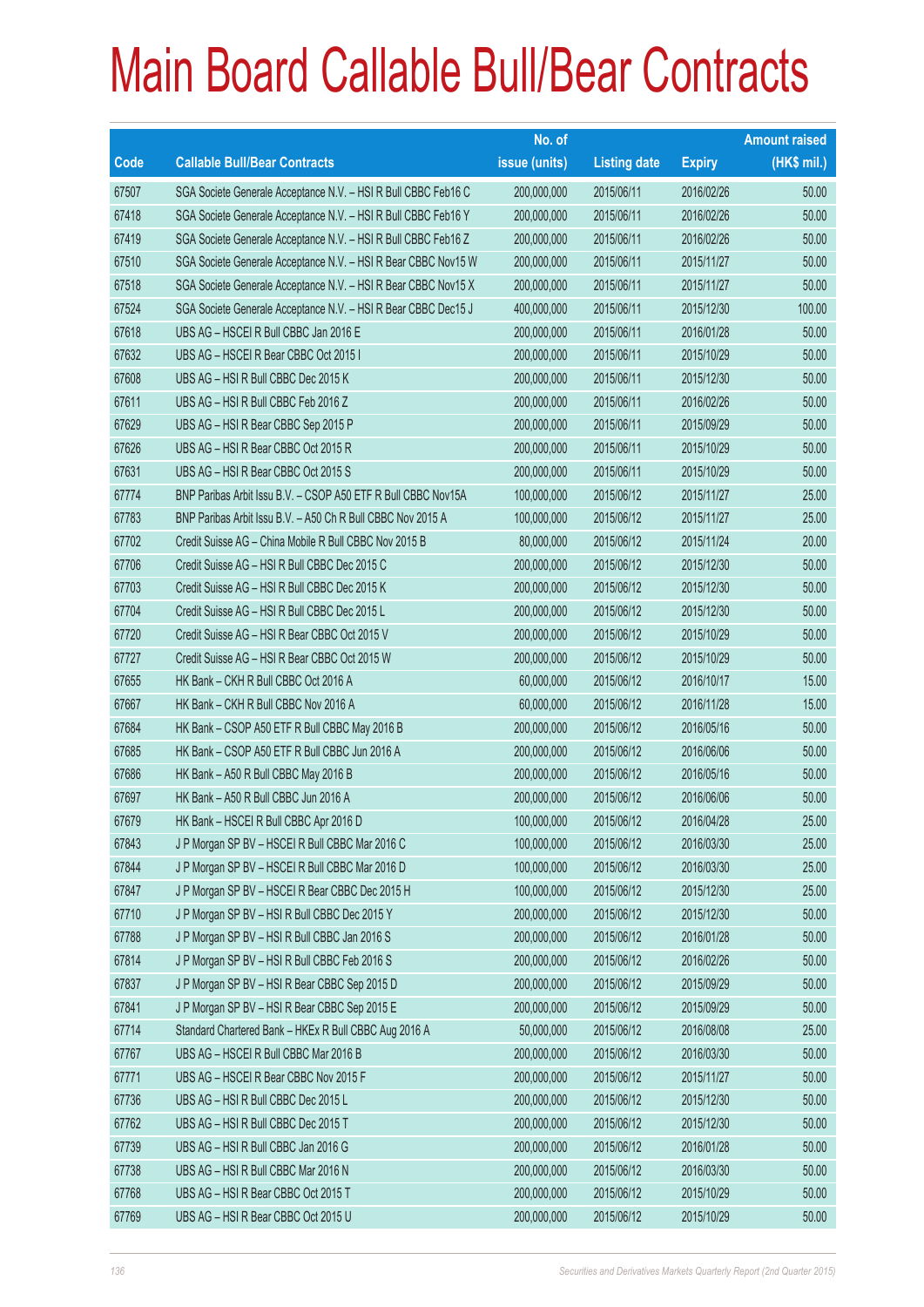|             |                                                                | No. of        |                     |               | <b>Amount raised</b> |
|-------------|----------------------------------------------------------------|---------------|---------------------|---------------|----------------------|
| <b>Code</b> | <b>Callable Bull/Bear Contracts</b>                            | issue (units) | <b>Listing date</b> | <b>Expiry</b> | $(HK$$ mil.)         |
| 67932       | BNP Paribas Arbit Issu B.V. - Ch Mob R Bull CBBC Dec 2015 A    | 75,000,000    | 2015/06/15          | 2015/12/30    | 18.75                |
| 67954       | BNP Paribas Arbit Issu B.V. - Ch Mob R Bear CBBC Dec 2015 A    | 75,000,000    | 2015/06/15          | 2015/12/30    | 18.75                |
| 67956       | BNP Paribas Arbit Issu B.V. - CC Bank R Bull CBBC Dec 2015 A   | 100,000,000   | 2015/06/15          | 2015/12/30    | 25.00                |
| 67960       | BNP Paribas Arbit Issu B.V. - CC Bank R Bear CBBC Dec 2015 A   | 100,000,000   | 2015/06/15          | 2015/12/30    | 25.00                |
| 67989       | BNP Paribas Arbit Issu B.V. - CSOP A50 ETF R Bull CBBC Dec150  | 100,000,000   | 2015/06/15          | 2015/12/30    | 25.00                |
| 67991       | BNP Paribas Arbit Issu B.V. - CSOP A50 ETF R Bear CBBC Sep15A  | 100,000,000   | 2015/06/15          | 2015/09/29    | 25.00                |
| 67966       | BNP Paribas Arbit Issu B.V. - A50 Ch R Bull CBBC Dec 2015 L    | 100,000,000   | 2015/06/15          | 2015/12/30    | 25.00                |
| 67981       | BNP Paribas Arbit Issu B.V. - A50 R Bear CBBC Nov 2015 A       | 100,000,000   | 2015/06/15          | 2015/11/27    | 25.00                |
| 67961       | BNP Paribas Arbit Issu B.V. - HKEx R Bull CBBC Dec 2015 B      | 40,000,000    | 2015/06/15          | 2015/12/30    | 10.00                |
| 67963       | BNP Paribas Arbit Issu B.V. - HKEx R Bear CBBC Dec 2015 A      | 40,000,000    | 2015/06/15          | 2015/12/30    | 10.40                |
| 67918       | BNP Paribas Arbit Issu B.V. - Ping An R Bull CBBC Dec 2015 B   | 68,000,000    | 2015/06/15          | 2015/12/30    | 17.00                |
| 67920       | BNP Paribas Arbit Issu B.V. - Ping An R Bear CBBC Dec 2015 A   | 68,000,000    | 2015/06/15          | 2015/12/30    | 17.00                |
| 67923       | BNP Paribas Arbit Issu B.V. - TCH R Bull CBBC Dec 2015 B       | 50,000,000    | 2015/06/15          | 2015/12/30    | 12.50                |
| 67931       | BNP Paribas Arbit Issu B.V. - TCH R Bear CBBC Dec 2015 A       | 50,000,000    | 2015/06/15          | 2015/12/30    | 12.50                |
| 67890       | Credit Suisse AG - HSI R Bull CBBC Dec 2015 G                  | 200,000,000   | 2015/06/15          | 2015/12/30    | 50.00                |
| 67900       | Credit Suisse AG - HSI R Bull CBBC Dec 2015 M                  | 200,000,000   | 2015/06/15          | 2015/12/30    | 50.00                |
| 68011       | Credit Suisse AG - HSI R Bull CBBC Jan 2016 O                  | 200,000,000   | 2015/06/15          | 2016/01/28    | 50.00                |
| 68014       | Credit Suisse AG - HSI R Bull CBBC Jan 2016 P                  | 200,000,000   | 2015/06/15          | 2016/01/28    | 50.00                |
| 67863       | Credit Suisse AG - HSI R Bear CBBC Oct 2015 U                  | 200,000,000   | 2015/06/15          | 2015/10/29    | 50.00                |
| 67880       | Credit Suisse AG - HSI R Bear CBBC Oct 2015 X                  | 200,000,000   | 2015/06/15          | 2015/10/29    | 50.00                |
| 68060       | J P Morgan SP BV - A50 China R Bull CBBC Jan 2016 C            | 100,000,000   | 2015/06/15          | 2016/01/15    | 25.00                |
| 68005       | J P Morgan SP BV - HSI R Bull CBBC Dec 2015 X                  | 200,000,000   | 2015/06/15          | 2015/12/30    | 50.00                |
| 67855       | J P Morgan SP BV - HSI R Bear CBBC Sep 2015 F                  | 200,000,000   | 2015/06/15          | 2015/09/29    | 50.00                |
| 68002       | J P Morgan SP BV - HSI R Bear CBBC Oct 2015 T                  | 200,000,000   | 2015/06/15          | 2015/10/29    | 50.00                |
| 67912       | Macquarie Bank Ltd. - HSI R Bear CBBC Sep 2015 E               | 40,000,000    | 2015/06/15          | 2015/09/29    | 10.00                |
| 67906       | Standard Chartered Bank - HSI R Bear CBBC Sep 2015 M           | 100,000,000   | 2015/06/15          | 2015/09/29    | 25.00                |
| 67911       | Standard Chartered Bank - HSI R Bear CBBC Sep 2015 N           | 100,000,000   | 2015/06/15          | 2015/09/29    | 25.00                |
| 68067       | SGA Societe Generale Acceptance N.V. - HSI R Bull CBBC Mar16 B | 200,000,000   | 2015/06/15          | 2016/03/30    | 50.00                |
| 68072       | SGA Societe Generale Acceptance N.V. - HSI R Bear CBBC Oct15 K | 200,000,000   | 2015/06/15          | 2015/10/29    | 50.00                |
| 68057       | UBS AG - HSI R Bull CBBC Jan 2016 J                            | 200,000,000   | 2015/06/15          | 2016/01/28    | 50.00                |
| 68033       | UBS AG - HSI R Bull CBBC Feb 2016 B                            | 200,000,000   | 2015/06/15          | 2016/02/26    | 50.00                |
| 68059       | UBS AG - HSI R Bull CBBC Feb 2016 C                            | 200,000,000   | 2015/06/15          | 2016/02/26    | 50.00                |
| 68034       | UBS AG - HSI R Bear CBBC Oct 2015 V                            | 200,000,000   | 2015/06/15          | 2015/10/29    | 50.00                |
| 68051       | UBS AG - Ping An R Bull CBBC Oct 2016 A                        | 50,000,000    | 2015/06/15          | 2016/10/03    | 12.50                |
| 68284       | BNP Paribas Arbit Issu B.V. - HSCEI R Bear CBBC Nov 2015 B     | 100,000,000   | 2015/06/16          | 2015/11/27    | 25.00                |
| 68169       | BNP Paribas Arbit Issu B.V. - HSI R Bull CBBC Jan 2016 N       | 200,000,000   | 2015/06/16          | 2016/01/28    | 50.00                |
| 68265       | BNP Paribas Arbit Issu B.V. - HSI R Bear CBBC Sep 2015 J       | 200,000,000   | 2015/06/16          | 2015/09/29    | 50.00                |
| 68289       | BNP Paribas Arbit Issu B.V. - HSI R Bear CBBC Oct 2015 B       | 200,000,000   | 2015/06/16          | 2015/10/29    | 50.00                |
| 68277       | BNP Paribas Arbit Issu B.V. - HSI R Bear CBBC Oct 2015 E       | 200,000,000   | 2015/06/16          | 2015/10/29    | 50.00                |
| 68172       | Credit Suisse AG - HSI R Bull CBBC Feb 2016 L                  | 200,000,000   | 2015/06/16          | 2016/02/26    | 50.00                |
| 68173       | Credit Suisse AG - HSI R Bull CBBC Feb 2016 M                  | 200,000,000   | 2015/06/16          | 2016/02/26    | 50.00                |
| 68189       | Credit Suisse AG - HSI R Bull CBBC Feb 2016 N                  | 200,000,000   | 2015/06/16          | 2016/02/26    | 50.00                |
| 68216       | Credit Suisse AG - HSI R Bear CBBC Nov 2015 N                  | 200,000,000   | 2015/06/16          | 2015/11/27    | 50.00                |
| 68222       | Credit Suisse AG - HSI R Bear CBBC Nov 2015 O                  | 200,000,000   | 2015/06/16          | 2015/11/27    | 50.00                |
| 68225       | Credit Suisse AG - HSI R Bear CBBC Nov 2015 P                  | 200,000,000   | 2015/06/16          | 2015/11/27    | 50.00                |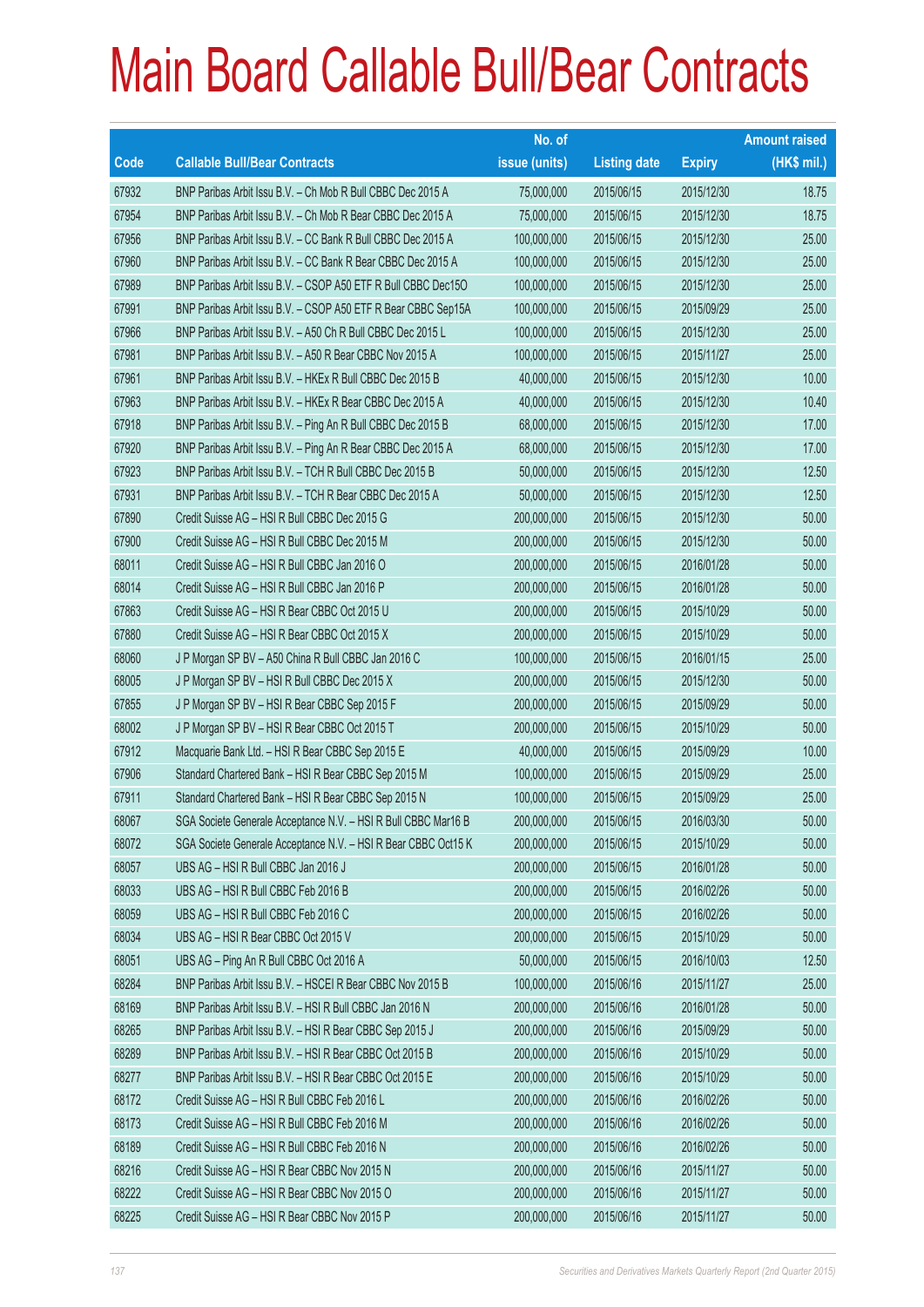|       |                                                                | No. of        |                     |               | <b>Amount raised</b> |
|-------|----------------------------------------------------------------|---------------|---------------------|---------------|----------------------|
| Code  | <b>Callable Bull/Bear Contracts</b>                            | issue (units) | <b>Listing date</b> | <b>Expiry</b> | $(HK$$ mil.)         |
| 68124 | HK Bank - ABC R Bull CBBC Oct 2016 A                           | 80,000,000    | 2015/06/16          | 2016/10/17    | 20.00                |
| 68092 | HK Bank - CC Bank R Bull CBBC Sep 2016 B                       | 100,000,000   | 2015/06/16          | 2016/09/01    | 25.00                |
| 68117 | HK Bank - CC Bank R Bull CBBC Sep 2016 C                       | 100,000,000   | 2015/06/16          | 2016/09/12    | 25.00                |
| 68121 | HK Bank - CC Bank R Bull CBBC Sep 2016 D                       | 100,000,000   | 2015/06/16          | 2016/09/05    | 25.00                |
| 68073 | HK Bank - CC Bank R Bull CBBC Oct 2016 A                       | 100,000,000   | 2015/06/16          | 2016/10/17    | 25.00                |
| 68077 | HK Bank - CC Bank R Bull CBBC Oct 2016 B                       | 100,000,000   | 2015/06/16          | 2016/10/07    | 25.00                |
| 68144 | HK Bank - CSOP A50 ETF R Bull CBBC Mar 2016 I                  | 200,000,000   | 2015/06/16          | 2016/03/31    | 50.00                |
| 68143 | HK Bank - CSOP A50 ETF R Bull CBBC Apr 2016 D                  | 200,000,000   | 2015/06/16          | 2016/04/29    | 50.00                |
| 68142 | HK Bank - CSOP A50 ETF R Bear CBBC Jun 2016 A                  | 40,000,000    | 2015/06/16          | 2016/06/27    | 15.20                |
| 68147 | HK Bank - A50 R Bull CBBC Mar 2016 H                           | 200,000,000   | 2015/06/16          | 2016/03/31    | 50.00                |
| 68145 | HK Bank - A50 R Bull CBBC Apr 2016 E                           | 200,000,000   | 2015/06/16          | 2016/04/29    | 50.00                |
| 68126 | HK Bank - HSI R Bull CBBC Jun 2016 E                           | 150,000,000   | 2015/06/16          | 2016/06/29    | 37.50                |
| 68133 | HK Bank - HSI R Bull CBBC Jun 2016 F                           | 150,000,000   | 2015/06/16          | 2016/06/29    | 37.50                |
| 68128 | HK Bank - HSI R Bull CBBC Jul 2016 A                           | 150,000,000   | 2015/06/16          | 2016/07/28    | 37.50                |
| 68127 | HK Bank - HSI R Bear CBBC Mar 2016 Q                           | 100,000,000   | 2015/06/16          | 2016/03/30    | 25.00                |
| 68148 | HK Bank - Ping An R Bull CBBC Apr 2016 G                       | 188,000,000   | 2015/06/16          | 2016/04/29    | 47.00                |
| 68153 | J P Morgan SP BV - HSI R Bull CBBC Feb 2016 K                  | 200,000,000   | 2015/06/16          | 2016/02/26    | 50.00                |
| 68163 | J P Morgan SP BV - HSI R Bull CBBC Mar 2016 I                  | 200,000,000   | 2015/06/16          | 2016/03/30    | 50.00                |
| 68287 | J P Morgan SP BV - HSI R Bull CBBC Mar 2016 J                  | 200,000,000   | 2015/06/16          | 2016/03/30    | 50.00                |
| 68288 | J P Morgan SP BV - HSI R Bull CBBC Apr 2016 A                  | 200,000,000   | 2015/06/16          | 2016/04/28    | 50.00                |
| 68286 | J P Morgan SP BV - HSI R Bear CBBC Sep 2015 G                  | 200,000,000   | 2015/06/16          | 2015/09/29    | 50.00                |
| 68285 | J P Morgan SP BV - HSI R Bear CBBC Oct 2015 U                  | 200,000,000   | 2015/06/16          | 2015/10/29    | 50.00                |
| 68164 | Standard Chartered Bank - HSI R Bull CBBC Sep 2015 O           | 100,000,000   | 2015/06/16          | 2015/09/29    | 25.00                |
| 68166 | Standard Chartered Bank - HSI R Bull CBBC Sep 2015 P           | 100,000,000   | 2015/06/16          | 2015/09/29    | 25.00                |
| 68185 | SGA Societe Generale Acceptance NV - HSCEI R Bull CBBC Jan16F  | 200,000,000   | 2015/06/16          | 2016/01/28    | 50.00                |
| 68188 | SGA Societe Generale Acceptance NV - HSCEI R Bear CBBC Nov15G  | 200,000,000   | 2015/06/16          | 2015/11/27    | 50.00                |
| 68177 | SGA Societe Generale Acceptance N.V. - HSI R Bull CBBC Mar16 C | 200,000,000   | 2015/06/16          | 2016/03/30    | 50.00                |
| 68181 | SGA Societe Generale Acceptance N.V. - HSI R Bear CBBC Oct15 S | 200,000,000   | 2015/06/16          | 2015/10/29    | 50.00                |
| 68179 | SGA Societe Generale Acceptance N.V. - HSI R Bear CBBC Nov15 Y | 200,000,000   | 2015/06/16          | 2015/11/27    | 50.00                |
| 68241 | UBS AG - HSI R Bull CBBC Dec 2015 O                            | 200,000,000   | 2015/06/16          | 2015/12/30    | 50.00                |
| 68227 | UBS AG - HSI R Bull CBBC Dec 2015 V                            | 200,000,000   | 2015/06/16          | 2015/12/30    | 50.00                |
| 68229 | UBS AG - HSI R Bull CBBC Mar 2016 O                            | 200,000,000   | 2015/06/16          | 2016/03/30    | 50.00                |
| 68244 | UBS AG - HSI R Bear CBBC Sep 2015 Q                            | 200,000,000   | 2015/06/16          | 2015/09/29    | 50.00                |
| 68242 | UBS AG - HSI R Bear CBBC Oct 2015 W                            | 200,000,000   | 2015/06/16          | 2015/10/29    | 50.00                |
| 68243 | UBS AG - HSI R Bear CBBC Oct 2015 X                            | 200,000,000   | 2015/06/16          | 2015/10/29    | 50.00                |
| 68490 | BNP Paribas Arbit Issu B.V. - HSCEI R Bear CBBC Dec 2015 U     | 100,000,000   | 2015/06/17          | 2015/12/30    | 25.00                |
| 68442 | BNP Paribas Arbit Issu B.V. - HSI R Bull CBBC Jan 2016 M       | 200,000,000   | 2015/06/17          | 2016/01/28    | 50.00                |
| 68447 | BNP Paribas Arbit Issu B.V. - HSI R Bull CBBC Jan 2016 S       | 200,000,000   | 2015/06/17          | 2016/01/28    | 50.00                |
| 68446 | BNP Paribas Arbit Issu B.V. - HSI R Bull CBBC Feb 2016 K       | 200,000,000   | 2015/06/17          | 2016/02/26    | 50.00                |
| 68451 | BNP Paribas Arbit Issu B.V. - HSI R Bull CBBC Feb 2016 L       | 200,000,000   | 2015/06/17          | 2016/02/26    | 50.00                |
| 68489 | BNP Paribas Arbit Issu B.V. - HSI R Bear CBBC Sep 2015 F       | 200,000,000   | 2015/06/17          | 2015/09/29    | 50.00                |
| 68463 | BNP Paribas Arbit Issu B.V. - HSI R Bear CBBC Sep 2015 H       | 200,000,000   | 2015/06/17          | 2015/09/29    | 50.00                |
| 68488 | BNP Paribas Arbit Issu B.V. - HSI R Bear CBBC Oct 2015 C       | 200,000,000   | 2015/06/17          | 2015/10/29    | 50.00                |
| 68353 | Credit Suisse AG - HSI R Bull CBBC Jan 2016 Q                  | 200,000,000   | 2015/06/17          | 2016/01/28    | 50.00                |
| 68355 | Credit Suisse AG - HSI R Bull CBBC Jan 2016 R                  | 200,000,000   | 2015/06/17          | 2016/01/28    | 50.00                |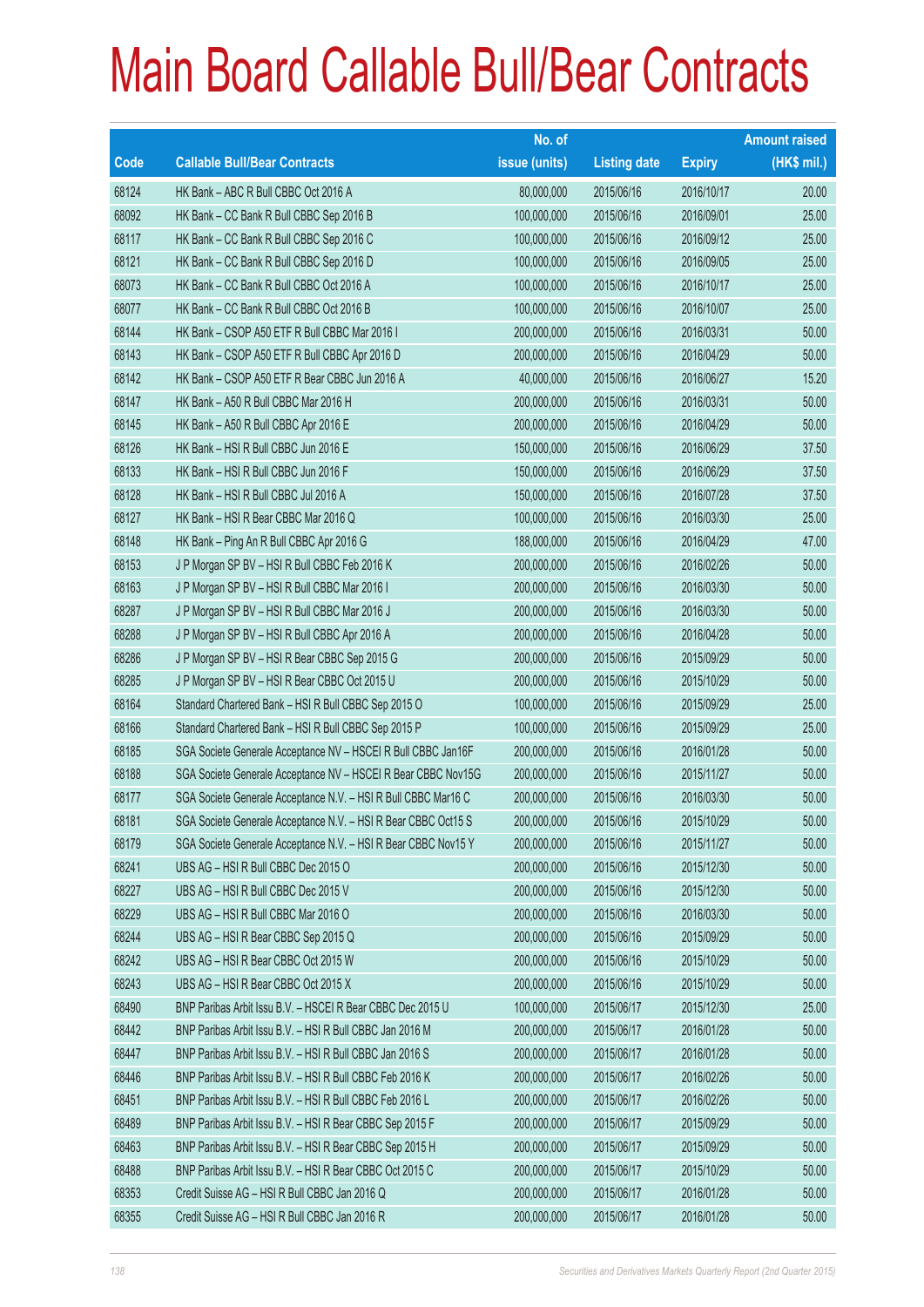|       |                                                                | No. of        |                     |               | <b>Amount raised</b> |
|-------|----------------------------------------------------------------|---------------|---------------------|---------------|----------------------|
| Code  | <b>Callable Bull/Bear Contracts</b>                            | issue (units) | <b>Listing date</b> | <b>Expiry</b> | $(HK$$ mil.)         |
| 68357 | Credit Suisse AG - HSI R Bull CBBC Jan 2016 S                  | 200,000,000   | 2015/06/17          | 2016/01/28    | 50.00                |
| 68345 | Credit Suisse AG - HSI R Bull CBBC Mar 2016 A                  | 200,000,000   | 2015/06/17          | 2016/03/30    | 50.00                |
| 68346 | Credit Suisse AG - HSI R Bull CBBC Mar 2016 B                  | 200,000,000   | 2015/06/17          | 2016/03/30    | 50.00                |
| 68349 | Credit Suisse AG - HSI R Bull CBBC Mar 2016 C                  | 200,000,000   | 2015/06/17          | 2016/03/30    | 50.00                |
| 68351 | Credit Suisse AG - HSI R Bull CBBC Mar 2016 D                  | 200,000,000   | 2015/06/17          | 2016/03/30    | 50.00                |
| 68369 | Credit Suisse AG - HSI R Bear CBBC Oct 2015 E                  | 200,000,000   | 2015/06/17          | 2015/10/29    | 50.00                |
| 68374 | Credit Suisse AG - HSI R Bear CBBC Nov 2015 R                  | 200,000,000   | 2015/06/17          | 2015/11/27    | 50.00                |
| 68376 | Credit Suisse AG - HSI R Bear CBBC Nov 2015 S                  | 200,000,000   | 2015/06/17          | 2015/11/27    | 50.00                |
| 68304 | HK Bank - China Mobile R Bear CBBC Jul 2016 A                  | 60,000,000    | 2015/06/17          | 2016/07/18    | 15.00                |
| 68310 | HK Bank - HKEx R Bull CBBC Jun 2016 H                          | 100,000,000   | 2015/06/17          | 2016/06/27    | 25.00                |
| 68300 | HK Bank - HS H-SH ETF R Bull CBBC Sep 2016 A                   | 100,000,000   | 2015/06/17          | 2016/09/30    | 25.00                |
| 68303 | HK Bank - HSCEI R Bear CBBC May 2016 E                         | 68,000,000    | 2015/06/17          | 2016/05/30    | 17.00                |
| 68302 | HK Bank - HSI R Bull CBBC May 2016 B                           | 150,000,000   | 2015/06/17          | 2016/05/30    | 37.50                |
| 68290 | HK Bank - HSI R Bull CBBC Jul 2016 B                           | 150,000,000   | 2015/06/17          | 2016/07/28    | 37.50                |
| 68295 | HK Bank - HSI R Bear CBBC Mar 2016 R                           | 100,000,000   | 2015/06/17          | 2016/03/30    | 25.00                |
| 68291 | HK Bank - HSI R Bear CBBC Apr 2016 O                           | 400,000,000   | 2015/06/17          | 2016/04/28    | 100.00               |
| 68301 | HK Bank - HSI R Bear CBBC May 2016 I                           | 100,000,000   | 2015/06/17          | 2016/05/30    | 25.00                |
| 68294 | HK Bank - Ping An R Bull CBBC Apr 2016 H                       | 188,000,000   | 2015/06/17          | 2016/04/25    | 47.00                |
| 68358 | J P Morgan SP BV - HSI R Bull CBBC Jan 2016 T                  | 200,000,000   | 2015/06/17          | 2016/01/28    | 50.00                |
| 68359 | J P Morgan SP BV - HSI R Bull CBBC Feb 2016 T                  | 200,000,000   | 2015/06/17          | 2016/02/26    | 50.00                |
| 68421 | J P Morgan SP BV - HSI R Bear CBBC Sep 2015 K                  | 200,000,000   | 2015/06/17          | 2015/09/29    | 50.00                |
| 68426 | JP Morgan SP BV - HSIR Bear CBBC Sep 2015 L                    | 200,000,000   | 2015/06/17          | 2015/09/29    | 50.00                |
| 68423 | J P Morgan SP BV - HSI R Bear CBBC Oct 2015 V                  | 200,000,000   | 2015/06/17          | 2015/10/29    | 50.00                |
| 68439 | J P Morgan SP BV - HSI R Bear CBBC Oct 2015 W                  | 200,000,000   | 2015/06/17          | 2015/10/29    | 50.00                |
| 68495 | Standard Chartered Bank - HSCEI R Bull CBBC Oct 2015 I         | 100,000,000   | 2015/06/17          | 2015/10/29    | 25.00                |
| 68499 | Standard Chartered Bank - HSCEI R Bear CBBC Oct 2015 C         | 100,000,000   | 2015/06/17          | 2015/10/29    | 25.00                |
| 68316 | Standard Chartered Bank - HSI R Bull CBBC Sep 2015 Q           | 100,000,000   | 2015/06/17          | 2015/09/29    | 25.00                |
| 68341 | Standard Chartered Bank - HSI R Bull CBBC Sep 2015 R           | 100,000,000   | 2015/06/17          | 2015/09/29    | 25.00                |
| 68491 | Standard Chartered Bank - HSI R Bull CBBC Sep 2015 S           | 100,000,000   | 2015/06/17          | 2015/09/29    | 25.00                |
| 68344 | Standard Chartered Bank - HSI R Bear CBBC Sep 2015 O           | 100,000,000   | 2015/06/17          | 2015/09/29    | 25.00                |
| 68492 | Standard Chartered Bank - HSI R Bear CBBC Sep 2015 P           | 100,000,000   | 2015/06/17          | 2015/09/29    | 25.00                |
| 68493 | Standard Chartered Bank - HSI R Bear CBBC Sep 2015 Q           | 100,000,000   | 2015/06/17          | 2015/09/29    | 25.00                |
| 68335 | SGA Societe Generale Acceptance N.V. - HSI R Bull CBBC Feb 16D | 200,000,000   | 2015/06/17          | 2016/02/26    | 50.00                |
| 68360 | SGA Societe Generale Acceptance N.V. - HSI R Bull CBBC Feb 161 | 200,000,000   | 2015/06/17          | 2016/02/26    | 50.00                |
| 68500 | SGA Societe Generale Acceptance N.V. - HSI R Bear CBBC Nov 15A | 200,000,000   | 2015/06/17          | 2015/11/27    | 50.00                |
| 68501 | SGA Societe Generale Acceptance N.V. - HSI R Bear CBBC Nov 15D | 200,000,000   | 2015/06/17          | 2015/11/27    | 50.00                |
| 68339 | SGA Societe Generale Acceptance N.V. - HSI R Bear CBBC Nov 15Z | 200,000,000   | 2015/06/17          | 2015/11/27    | 50.00                |
| 68340 | SGA Societe Generale Acceptance N.V. - HSI R Bear CBBC Dec 15K | 400,000,000   | 2015/06/17          | 2015/12/30    | 100.00               |
| 68404 | UBS AG - HSCEI R Bull CBBC Jan 2016 F                          | 200,000,000   | 2015/06/17          | 2016/01/28    | 50.00                |
| 68417 | UBS AG - HSCEI R Bear CBBC Nov 2015 G                          | 200,000,000   | 2015/06/17          | 2015/11/27    | 50.00                |
| 68378 | UBS AG - HSI R Bull CBBC Jan 2016 K                            | 200,000,000   | 2015/06/17          | 2016/01/28    | 50.00                |
| 68379 | UBS AG - HSI R Bull CBBC Jan 2016 L                            | 200,000,000   | 2015/06/17          | 2016/01/28    | 50.00                |
| 68402 | UBS AG - HSI R Bull CBBC Feb 2016 G                            | 200,000,000   | 2015/06/17          | 2016/02/26    | 50.00                |
| 68377 | UBS AG - HSI R Bull CBBC Mar 2016 P                            | 200,000,000   | 2015/06/17          | 2016/03/30    | 50.00                |
| 68412 | UBS AG - HSI R Bear CBBC Oct 2015 A                            | 200,000,000   | 2015/06/17          | 2015/10/29    | 50.00                |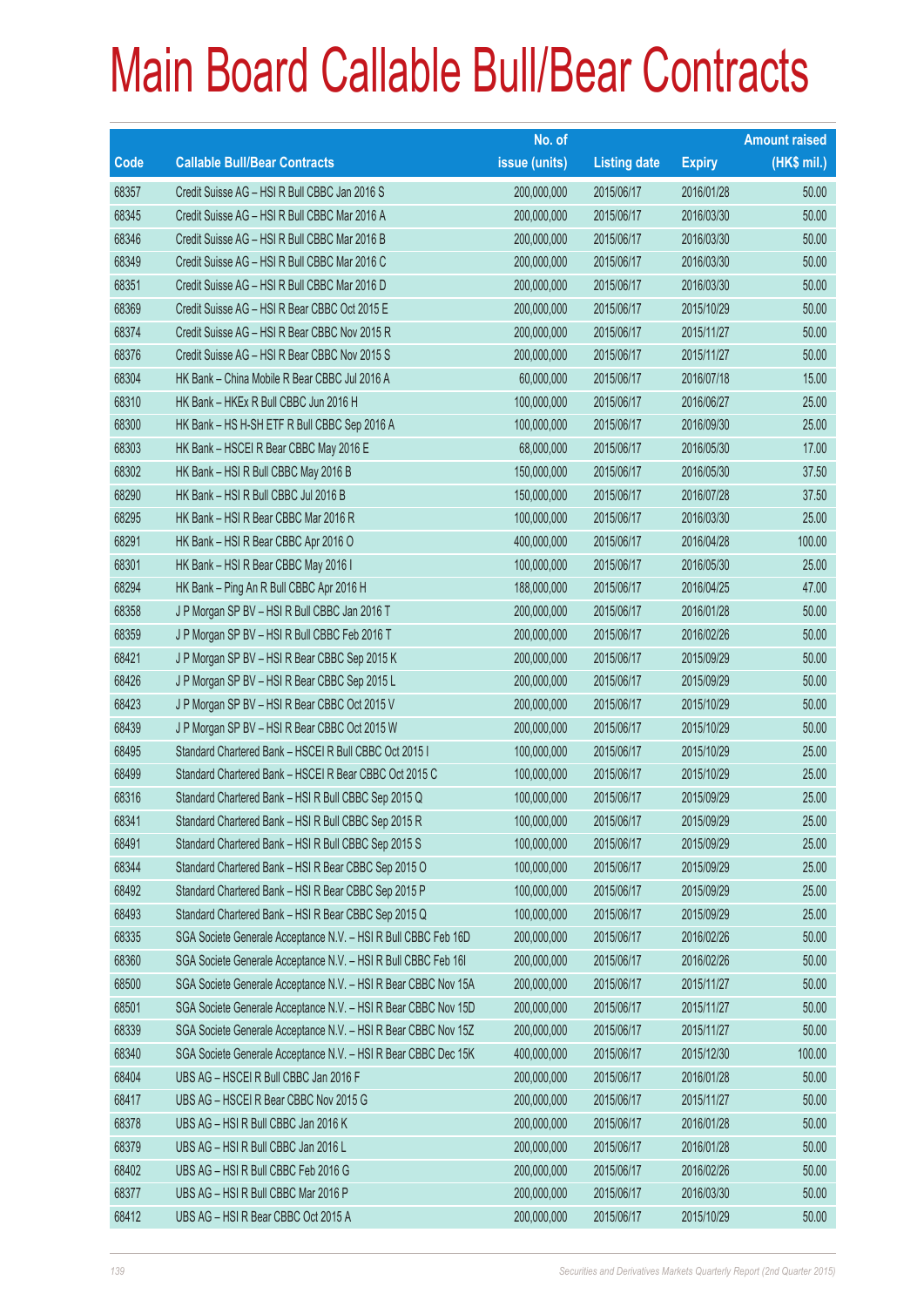|       |                                                                | No. of        |                     |               | <b>Amount raised</b> |
|-------|----------------------------------------------------------------|---------------|---------------------|---------------|----------------------|
| Code  | <b>Callable Bull/Bear Contracts</b>                            | issue (units) | <b>Listing date</b> | <b>Expiry</b> | $(HK$$ mil.)         |
| 68406 | UBS AG - HSI R Bear CBBC Oct 2015 Y                            | 200,000,000   | 2015/06/17          | 2015/10/29    | 50.00                |
| 68409 | UBS AG - HSI R Bear CBBC Oct 2015 Z                            | 200,000,000   | 2015/06/17          | 2015/10/29    | 50.00                |
| 68414 | UBS AG - HSI R Bear CBBC Nov 2015 E                            | 200,000,000   | 2015/06/17          | 2015/11/27    | 50.00                |
| 68415 | UBS AG - HSI R Bear CBBC Nov 2015 F                            | 200,000,000   | 2015/06/17          | 2015/11/27    | 50.00                |
| 68606 | Credit Suisse AG - HSCEI R Bull CBBC Jan 2016 C                | 108,000,000   | 2015/06/18          | 2016/01/28    | 27.00                |
| 68607 | Credit Suisse AG - HSCEI R Bull CBBC Jan 2016 D                | 108,000,000   | 2015/06/18          | 2016/01/28    | 27.00                |
| 68613 | Credit Suisse AG - HSCEI R Bear CBBC Oct 2015 H                | 108,000,000   | 2015/06/18          | 2015/10/29    | 27.00                |
| 68637 | Credit Suisse AG - HSI R Bull CBBC Mar 2016 E                  | 200,000,000   | 2015/06/18          | 2016/03/30    | 50.00                |
| 68642 | Credit Suisse AG - HSI R Bull CBBC Mar 2016 F                  | 200,000,000   | 2015/06/18          | 2016/03/30    | 50.00                |
| 68578 | Credit Suisse AG - HSI R Bear CBBC Nov 2015 T                  | 200,000,000   | 2015/06/18          | 2015/11/27    | 50.00                |
| 68587 | Credit Suisse AG - HSI R Bear CBBC Nov 2015 U                  | 200,000,000   | 2015/06/18          | 2015/11/27    | 50.00                |
| 68597 | Credit Suisse AG - HSI R Bear CBBC Nov 2015 V                  | 200,000,000   | 2015/06/18          | 2015/11/27    | 50.00                |
| 68598 | Credit Suisse AG - HSI R Bear CBBC Nov 2015 W                  | 200,000,000   | 2015/06/18          | 2015/11/27    | 50.00                |
| 68694 | Bank of East Asia - BOCL R Bull CBBC May 2016 A                | 50,000,000    | 2015/06/18          | 2016/05/20    | 12.50                |
| 68691 | Bank of East Asia - CITIC Sec R Bull CBBC Feb 2016 B           | 20,000,000    | 2015/06/18          | 2016/02/29    | 12.00                |
| 68689 | Bank of East Asia - HS H-SH ETF R Bull CBBC Jun 2016 A         | 40,000,000    | 2015/06/18          | 2016/06/02    | 10.00                |
| 68684 | Bank of East Asia – Tracker Fund R Bull CBBC Apr 2016 A        | 40,000,000    | 2015/06/18          | 2016/04/07    | 10.00                |
| 68560 | HK Bank - CNOOC R Bull CBBC Oct 2016 A                         | 60,000,000    | 2015/06/18          | 2016/10/31    | 19.20                |
| 68518 | HK Bank - HKEx R Bull CBBC Jun 2016 I                          | 100,000,000   | 2015/06/18          | 2016/06/15    | 34.00                |
| 68515 | HK Bank - HKEx R Bull CBBC Jul 2016 C                          | 100,000,000   | 2015/06/18          | 2016/07/25    | 25.00                |
| 68534 | HK Bank - HSI R Bull CBBC Apr 2016 L                           | 150,000,000   | 2015/06/18          | 2016/04/28    | 37.50                |
| 68535 | HK Bank - HSI R Bull CBBC Jun 2016 G                           | 150,000,000   | 2015/06/18          | 2016/06/29    | 37.50                |
| 68556 | HK Bank - HSI R Bull CBBC Jun 2016 H                           | 150,000,000   | 2015/06/18          | 2016/06/29    | 37.50                |
| 68545 | HK Bank - HSI R Bull CBBC Jul 2016 C                           | 150,000,000   | 2015/06/18          | 2016/07/28    | 37.50                |
| 68559 | HK Bank - Lenovo R Bull CBBC Sep 2016 A                        | 60,000,000    | 2015/06/18          | 2016/09/05    | 15.00                |
| 68514 | HK Bank - PetCh R Bear CBBC Oct 2016 A                         | 40,000,000    | 2015/06/18          | 2016/10/26    | 10.00                |
| 68573 | J P Morgan SP BV - HSI R Bull CBBC Feb 2016 V                  | 200,000,000   | 2015/06/18          | 2016/02/26    | 50.00                |
| 68574 | J P Morgan SP BV - HSI R Bull CBBC Mar 2016 K                  | 200,000,000   | 2015/06/18          | 2016/03/30    | 50.00                |
| 68575 | J P Morgan SP BV - HSI R Bull CBBC Apr 2016 B                  | 200,000,000   | 2015/06/18          | 2016/04/28    | 50.00                |
| 68576 | J P Morgan SP BV - HSI R Bear CBBC Sep 2015 M                  | 200,000,000   | 2015/06/18          | 2015/09/29    | 50.00                |
| 68577 | J P Morgan SP BV - HSI R Bear CBBC Nov 2015 D                  | 200,000,000   | 2015/06/18          | 2015/11/27    | 50.00                |
| 68563 | Macquarie Bank Ltd. - HSI R Bear CBBC Sep 2015 F               | 40,000,000    | 2015/06/18          | 2015/09/29    | 10.00                |
| 68565 | Standard Chartered Bank - HSI R Bear CBBC Sep 2015 R           | 100,000,000   | 2015/06/18          | 2015/09/29    | 25.00                |
| 68502 | SGA Societe Generale Acceptance N.V. - HSI R Bull CBBC Feb16 J | 200,000,000   | 2015/06/18          | 2016/02/26    | 50.00                |
| 68562 | SGA Societe Generale Acceptance N.V. - HSI R Bull CBBC Feb16 K | 200,000,000   | 2015/06/18          | 2016/02/26    | 50.00                |
| 68561 | SGA Societe Generale Acceptance N.V. - HSI R Bull CBBC Mar16 D | 200,000,000   | 2015/06/18          | 2016/03/30    | 50.00                |
| 68504 | SGA Societe Generale Acceptance N.V. - HSI R Bear CBBC Oct15 R | 200,000,000   | 2015/06/18          | 2015/10/29    | 50.00                |
| 68510 | SGA Societe Generale Acceptance N.V. - HSI R Bear CBBC Dec15 L | 200,000,000   | 2015/06/18          | 2015/12/30    | 50.00                |
| 68665 | UBS AG - HSI R Bull CBBC Dec 2015 W                            | 200,000,000   | 2015/06/18          | 2015/12/30    | 50.00                |
| 68680 | UBS AG - HSI R Bull CBBC Jan 2016 M                            | 200,000,000   | 2015/06/18          | 2016/01/28    | 50.00                |
| 68661 | UBS AG - HSI R Bull CBBC Mar 2016 Q                            | 200,000,000   | 2015/06/18          | 2016/03/30    | 50.00                |
| 68654 | UBS AG - HSI R Bear CBBC Oct 2015 B                            | 200,000,000   | 2015/06/18          | 2015/10/29    | 50.00                |
| 68658 | UBS AG - HSI R Bear CBBC Oct 2015 D                            | 200,000,000   | 2015/06/18          | 2015/10/29    | 50.00                |
| 68656 | UBS AG - HSI R Bear CBBC Nov 2015 G                            | 200,000,000   | 2015/06/18          | 2015/11/27    | 50.00                |
| 68659 | UBS AG - HSI R Bear CBBC Nov 2015 H                            | 200,000,000   | 2015/06/18          | 2015/11/27    | 50.00                |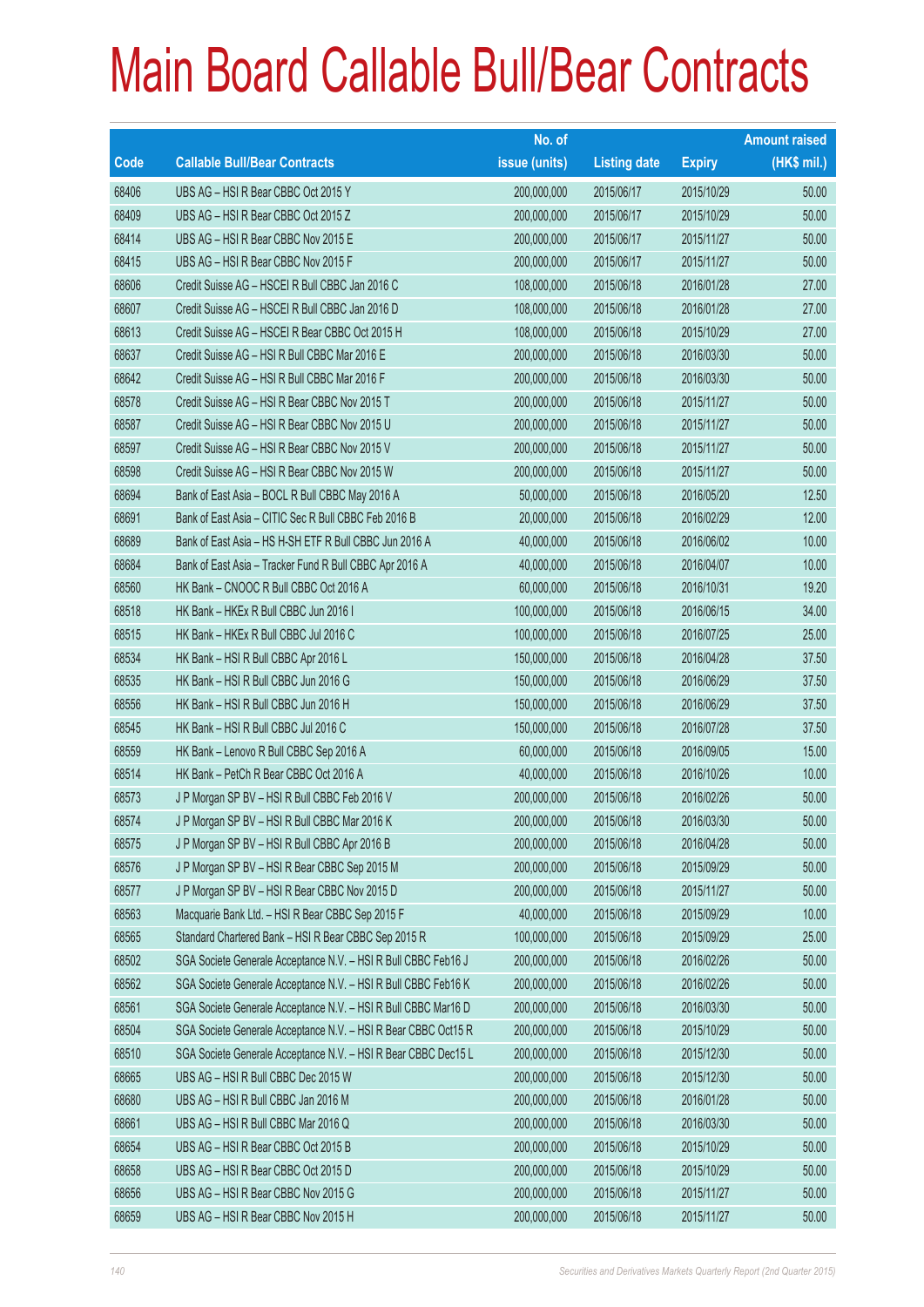|       |                                                                | No. of        |                     |               | <b>Amount raised</b> |
|-------|----------------------------------------------------------------|---------------|---------------------|---------------|----------------------|
| Code  | <b>Callable Bull/Bear Contracts</b>                            | issue (units) | <b>Listing date</b> | <b>Expiry</b> | (HK\$ mil.)          |
| 68763 | BNP Paribas Arbit Issu B.V. - HSCEI R Bull CBBC Nov 2015 C     | 100,000,000   | 2015/06/19          | 2015/11/27    | 25.00                |
| 68757 | BNP Paribas Arbit Issu B.V. - HSI R Bull CBBC Jan 2016 T       | 200,000,000   | 2015/06/19          | 2016/01/28    | 50.00                |
| 68760 | BNP Paribas Arbit Issu B.V. - HSI R Bull CBBC Feb 2016 M       | 200,000,000   | 2015/06/19          | 2016/02/26    | 50.00                |
| 68762 | BNP Paribas Arbit Issu B.V. - HSI R Bear CBBC Nov 2015 A       | 200,000,000   | 2015/06/19          | 2015/11/27    | 50.00                |
| 68725 | Credit Suisse AG - HSI R Bull CBBC Dec 2015 N                  | 200,000,000   | 2015/06/19          | 2015/12/30    | 50.00                |
| 68756 | Credit Suisse AG - HSI R Bull CBBC Dec 2015 O                  | 200,000,000   | 2015/06/19          | 2015/12/30    | 50.00                |
| 68732 | Credit Suisse AG - HSI R Bull CBBC Dec 2015 P                  | 200,000,000   | 2015/06/19          | 2015/12/30    | 50.00                |
| 68750 | Credit Suisse AG - HSI R Bull CBBC Dec 2015 Q                  | 200,000,000   | 2015/06/19          | 2015/12/30    | 50.00                |
| 68722 | Credit Suisse AG - HSI R Bear CBBC Sep 2015 H                  | 200,000,000   | 2015/06/19          | 2015/09/29    | 50.00                |
| 68723 | Credit Suisse AG - HSI R Bear CBBC Nov 2015 X                  | 200,000,000   | 2015/06/19          | 2015/11/27    | 50.00                |
| 68724 | Credit Suisse AG - HSI R Bear CBBC Nov 2015 Y                  | 200,000,000   | 2015/06/19          | 2015/11/27    | 50.00                |
| 68717 | Credit Suisse AG - HSI R Bear CBBC Dec 2015 J                  | 200,000,000   | 2015/06/19          | 2015/12/30    | 50.00                |
| 68862 | J P Morgan SP BV - HSI R Bull CBBC Feb 2016 W                  | 200,000,000   | 2015/06/19          | 2016/02/26    | 50.00                |
| 68867 | J P Morgan SP BV - HSI R Bull CBBC Mar 2016 L                  | 200,000,000   | 2015/06/19          | 2016/03/30    | 50.00                |
| 68851 | J P Morgan SP BV - HSI R Bear CBBC Sep 2015 J                  | 200,000,000   | 2015/06/19          | 2015/09/29    | 50.00                |
| 68745 | J P Morgan SP BV - HSI R Bear CBBC Oct 2015 X                  | 200,000,000   | 2015/06/19          | 2015/10/29    | 50.00                |
| 68861 | J P Morgan SP BV - HSI R Bear CBBC Oct 2015 Y                  | 200,000,000   | 2015/06/19          | 2015/10/29    | 50.00                |
| 68764 | Standard Chartered Bank - HKEx R Bull CBBC Feb 2016 B          | 50,000,000    | 2015/06/19          | 2016/02/02    | 12.50                |
| 68701 | Standard Chartered Bank - HSI R Bull CBBC Sep 2015 T           | 100,000,000   | 2015/06/19          | 2015/09/29    | 25.00                |
| 68707 | SGA Societe Generale Acceptance N.V. - HSI R Bull CBBC Feb16 L | 200,000,000   | 2015/06/19          | 2016/02/26    | 50.00                |
| 68708 | SGA Societe Generale Acceptance N.V. - HSI R Bear CBBC Dec15 M | 200,000,000   | 2015/06/19          | 2015/12/30    | 50.00                |
| 68714 | SGA Societe Generale Acceptance N.V. - HSI R Bear CBBC Dec15 N | 200,000,000   | 2015/06/19          | 2015/12/30    | 50.00                |
| 68787 | UBS AG - CKH R Bull CBBC Oct 2016 A                            | 50,000,000    | 2015/06/19          | 2016/10/31    | 12.50                |
| 68815 | UBS AG - HSCEI R Bear CBBC Oct 2015 J                          | 200,000,000   | 2015/06/19          | 2015/10/29    | 50.00                |
| 68817 | UBS AG - HSI R Bull CBBC Jan 2016 N                            | 200,000,000   | 2015/06/19          | 2016/01/28    | 50.00                |
| 68833 | UBS AG - HSI R Bull CBBC Feb 2016 E                            | 200,000,000   | 2015/06/19          | 2016/02/26    | 50.00                |
| 68816 | UBS AG - HSI R Bull CBBC Mar 2016 R                            | 200,000,000   | 2015/06/19          | 2016/03/30    | 50.00                |
| 68819 | UBS AG - HSI R Bull CBBC Mar 2016 S                            | 200,000,000   | 2015/06/19          | 2016/03/30    | 50.00                |
| 68849 | UBS AG - HSI R Bull CBBC Mar 2016 T                            | 200,000,000   | 2015/06/19          | 2016/03/30    | 50.00                |
| 68803 | UBS AG - HSI R Bear CBBC Sep 2015 R                            | 200,000,000   | 2015/06/19          | 2015/09/29    | 50.00                |
| 68811 | UBS AG - HSI R Bear CBBC Oct 2015 E                            | 200,000,000   | 2015/06/19          | 2015/10/29    | 50.00                |
| 68778 | UBS AG - HSI R Bear CBBC Nov 2015 I                            | 200,000,000   | 2015/06/19          | 2015/11/27    | 50.00                |
| 68923 | Credit Suisse AG - HS H-SH ETF R Bull CBBC Jan 2016 A          | 50,000,000    | 2015/06/22          | 2016/01/28    | 12.50                |
| 68930 | Credit Suisse AG - HS H-SH ETF R Bull CBBC Jan 2016 B          | 50,000,000    | 2015/06/22          | 2016/01/28    | 12.50                |
| 68915 | Credit Suisse AG - HSI R Bull CBBC Feb 2016 O                  | 200,000,000   | 2015/06/22          | 2016/02/26    | 50.00                |
| 68916 | Credit Suisse AG - HSI R Bull CBBC Feb 2016 P                  | 200,000,000   | 2015/06/22          | 2016/02/26    | 50.00                |
| 68922 | Credit Suisse AG - HSI R Bull CBBC Feb 2016 Q                  | 200,000,000   | 2015/06/22          | 2016/02/26    | 50.00                |
| 68953 | Credit Suisse AG - HSI R Bear CBBC Sep 2015 A                  | 200,000,000   | 2015/06/22          | 2015/09/29    | 50.00                |
| 68945 | Credit Suisse AG - HSI R Bear CBBC Oct 2015 D                  | 200,000,000   | 2015/06/22          | 2015/10/29    | 50.00                |
| 68960 | Credit Suisse AG - HSI R Bear CBBC Nov 2015 Z                  | 200,000,000   | 2015/06/22          | 2015/11/27    | 50.00                |
| 68905 | HK Bank - A50 R Bear CBBC May 2016 A                           | 50,000,000    | 2015/06/22          | 2016/05/30    | 12.50                |
| 68889 | HK Bank - HSI R Bull CBBC Apr 2016 M                           | 150,000,000   | 2015/06/22          | 2016/04/28    | 37.50                |
| 68874 | HK Bank - HSI R Bull CBBC Jun 2016 I                           | 150,000,000   | 2015/06/22          | 2016/06/29    | 37.50                |
| 68904 | HK Bank - HSI R Bear CBBC May 2016 J                           | 400,000,000   | 2015/06/22          | 2016/05/30    | 100.00               |
| 68914 | J P Morgan SP BV - HSI R Bull CBBC Feb 2016 X                  | 200,000,000   | 2015/06/22          | 2016/02/26    | 50.00                |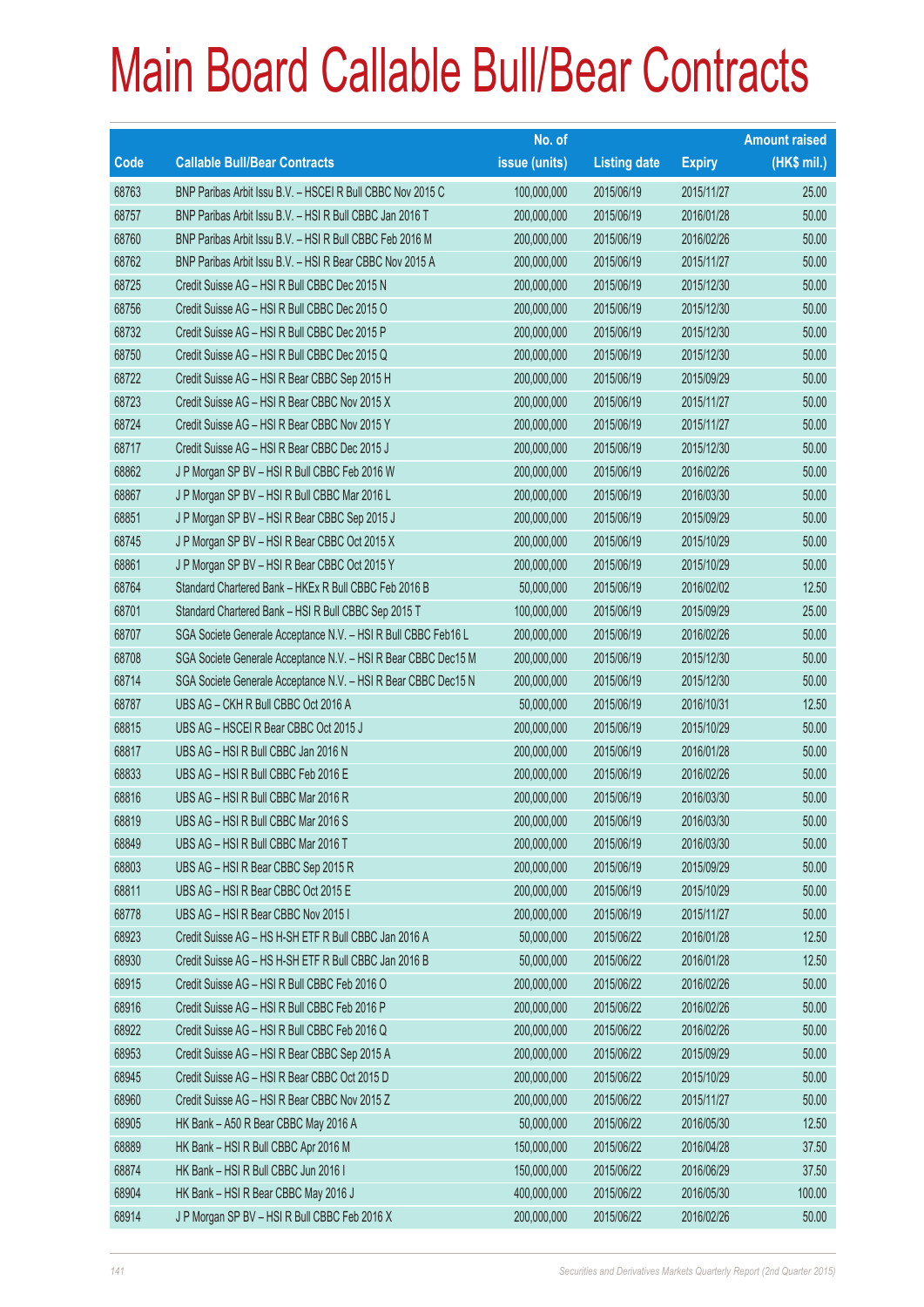|       |                                                               | No. of        |                     |               | <b>Amount raised</b> |
|-------|---------------------------------------------------------------|---------------|---------------------|---------------|----------------------|
| Code  | <b>Callable Bull/Bear Contracts</b>                           | issue (units) | <b>Listing date</b> | <b>Expiry</b> | $(HK$$ mil.)         |
| 68986 | J P Morgan SP BV - HSI R Bull CBBC Feb 2016 Y                 | 200,000,000   | 2015/06/22          | 2016/02/26    | 50.00                |
| 68913 | J P Morgan SP BV - HSI R Bull CBBC Mar 2016 M                 | 200,000,000   | 2015/06/22          | 2016/03/30    | 50.00                |
| 68990 | J P Morgan SP BV - HSI R Bull CBBC Mar 2016 N                 | 200,000,000   | 2015/06/22          | 2016/03/30    | 50.00                |
| 68997 | J P Morgan SP BV - HSI R Bear CBBC Sep 2015 N                 | 200,000,000   | 2015/06/22          | 2015/09/29    | 50.00                |
| 69012 | J P Morgan SP BV - HSI R Bear CBBC Sep 2015 O                 | 200,000,000   | 2015/06/22          | 2015/09/29    | 50.00                |
| 68912 | Standard Chartered Bank - HSI R Bull CBBC Sep 2015 U          | 100,000,000   | 2015/06/22          | 2015/09/29    | 25.00                |
| 68976 | UBS AG - HKEx R Bull CBBC Oct 2016 A                          | 50,000,000    | 2015/06/22          | 2016/10/24    | 12.50                |
| 68937 | UBS AG - HSI R Bull CBBC Feb 2016 H                           | 200,000,000   | 2015/06/22          | 2016/02/26    | 50.00                |
| 68939 | UBS AG - HSI R Bull CBBC Feb 2016 J                           | 200,000,000   | 2015/06/22          | 2016/02/26    | 50.00                |
| 68977 | UBS AG - HSI R Bear CBBC Oct 2015 F                           | 200,000,000   | 2015/06/22          | 2015/10/29    | 50.00                |
| 69298 | BNP Paribas Arbit Issu B.V. - CSOP A50 ETF R Bear CBBC Sep15B | 100,000,000   | 2015/06/23          | 2015/09/29    | 25.00                |
| 69302 | BNP Paribas Arbit Issu B.V. - A50 R Bear CBBC Nov 2015 B      | 100,000,000   | 2015/06/23          | 2015/11/27    | 25.00                |
| 69291 | BNP Paribas Arbit Issu B.V. - HKEx R Bull CBBC Dec 2015 C     | 40,000,000    | 2015/06/23          | 2015/12/30    | 10.00                |
| 69290 | BNP Paribas Arbit Issu B.V. - HSCEI R Bear CBBC Nov 2015 C    | 100,000,000   | 2015/06/23          | 2015/11/27    | 25.00                |
| 69288 | BNP Paribas Arbit Issu B.V. - HSI R Bear CBBC Oct 2015 D      | 200,000,000   | 2015/06/23          | 2015/10/29    | 50.00                |
| 69292 | BNP Paribas Arbit Issu B.V. - Ping An R Bull CBBC Dec 2015 C  | 68,000,000    | 2015/06/23          | 2015/12/30    | 17.00                |
| 69295 | BNP Paribas Arbit Issu B.V. - TCH R Bull CBBC Dec 2015 C      | 50,000,000    | 2015/06/23          | 2015/12/30    | 12.50                |
| 69115 | Credit Suisse AG - HSCEI R Bull CBBC Dec 2015 L               | 108,000,000   | 2015/06/23          | 2015/12/30    | 27.00                |
| 69222 | Credit Suisse AG - HSCEI R Bull CBBC Dec 2015 M               | 108,000,000   | 2015/06/23          | 2015/12/30    | 27.00                |
| 69116 | Credit Suisse AG - HSCEI R Bear CBBC Sep 2015 H               | 108,000,000   | 2015/06/23          | 2015/09/29    | 27.00                |
| 69166 | Credit Suisse AG - HSCEI R Bear CBBC Sep 2015 I               | 108,000,000   | 2015/06/23          | 2015/09/29    | 27.00                |
| 69221 | Credit Suisse AG - HSCEI R Bear CBBC Sep 2015 J               | 108,000,000   | 2015/06/23          | 2015/09/29    | 27.00                |
| 69094 | Credit Suisse AG - HSI R Bull CBBC Mar 2016 G                 | 200,000,000   | 2015/06/23          | 2016/03/30    | 50.00                |
| 69105 | Credit Suisse AG - HSI R Bull CBBC Mar 2016 H                 | 200,000,000   | 2015/06/23          | 2016/03/30    | 50.00                |
| 69107 | Credit Suisse AG - HSI R Bull CBBC Mar 2016 I                 | 200,000,000   | 2015/06/23          | 2016/03/30    | 50.00                |
| 69086 | Credit Suisse AG - HSI R Bull CBBC Apr 2016 A                 | 200,000,000   | 2015/06/23          | 2016/04/28    | 50.00                |
| 69087 | Credit Suisse AG - HSI R Bull CBBC Apr 2016 B                 | 200,000,000   | 2015/06/23          | 2016/04/28    | 50.00                |
| 69088 | Credit Suisse AG - HSI R Bull CBBC Apr 2016 C                 | 200,000,000   | 2015/06/23          | 2016/04/28    | 50.00                |
| 69226 | Credit Suisse AG - HSI R Bear CBBC Nov 2015 A                 | 200,000,000   | 2015/06/23          | 2015/11/27    | 50.00                |
| 69228 | Credit Suisse AG - HSI R Bear CBBC Nov 2015 B                 | 200,000,000   | 2015/06/23          | 2015/11/27    | 50.00                |
| 69229 | Credit Suisse AG - HSI R Bear CBBC Nov 2015 C                 | 200,000,000   | 2015/06/23          | 2015/11/27    | 50.00                |
| 69059 | HK Bank - CC Bank R Bear CBBC Feb 2016 C                      | 40,000,000    | 2015/06/23          | 2016/02/15    | 10.00                |
| 69013 | HK Bank - CSOP A50 ETF R Bear CBBC Jun 2016 B                 | 40,000,000    | 2015/06/23          | 2016/06/27    | 10.00                |
| 69071 | HK Bank - Galaxy Ent R Bear CBBC Jun 2016 A                   | 60,000,000    | 2015/06/23          | 2016/06/27    | 33.00                |
| 69050 | HK Bank - HKEx R Bear CBBC Jun 2016 A                         | 50,000,000    | 2015/06/23          | 2016/06/27    | 12.50                |
| 69044 | HK Bank - HSI R Bear CBBC Mar 2016 S                          | 100,000,000   | 2015/06/23          | 2016/03/30    | 25.00                |
| 69047 | HK Bank - HSI R Bear CBBC Mar 2016 T                          | 100,000,000   | 2015/06/23          | 2016/03/30    | 25.00                |
| 69019 | HK Bank - HSI R Bear CBBC Apr 2016 P                          | 100,000,000   | 2015/06/23          | 2016/04/28    | 25.00                |
| 69171 | J P Morgan SP BV - HSCEI R Bull CBBC Mar 2016 E               | 100,000,000   | 2015/06/23          | 2016/03/30    | 25.00                |
| 69280 | J P Morgan SP BV - HSCEI R Bear CBBC Oct 2015 A               | 100,000,000   | 2015/06/23          | 2015/10/29    | 25.00                |
| 69129 | J P Morgan SP BV - HSI R Bull CBBC Feb 2016 O                 | 200,000,000   | 2015/06/23          | 2016/02/26    | 50.00                |
| 69264 | J P Morgan SP BV - HSI R Bull CBBC Feb 2016 P                 | 200,000,000   | 2015/06/23          | 2016/02/26    | 50.00                |
| 69273 | J P Morgan SP BV - HSI R Bull CBBC Mar 2016 O                 | 200,000,000   | 2015/06/23          | 2016/03/30    | 50.00                |
| 69277 | J P Morgan SP BV - HSI R Bull CBBC Apr 2016 C                 | 200,000,000   | 2015/06/23          | 2016/04/28    | 50.00                |
| 69247 | J P Morgan SP BV - HSI R Bear CBBC Sep 2015 P                 | 200,000,000   | 2015/06/23          | 2015/09/29    | 50.00                |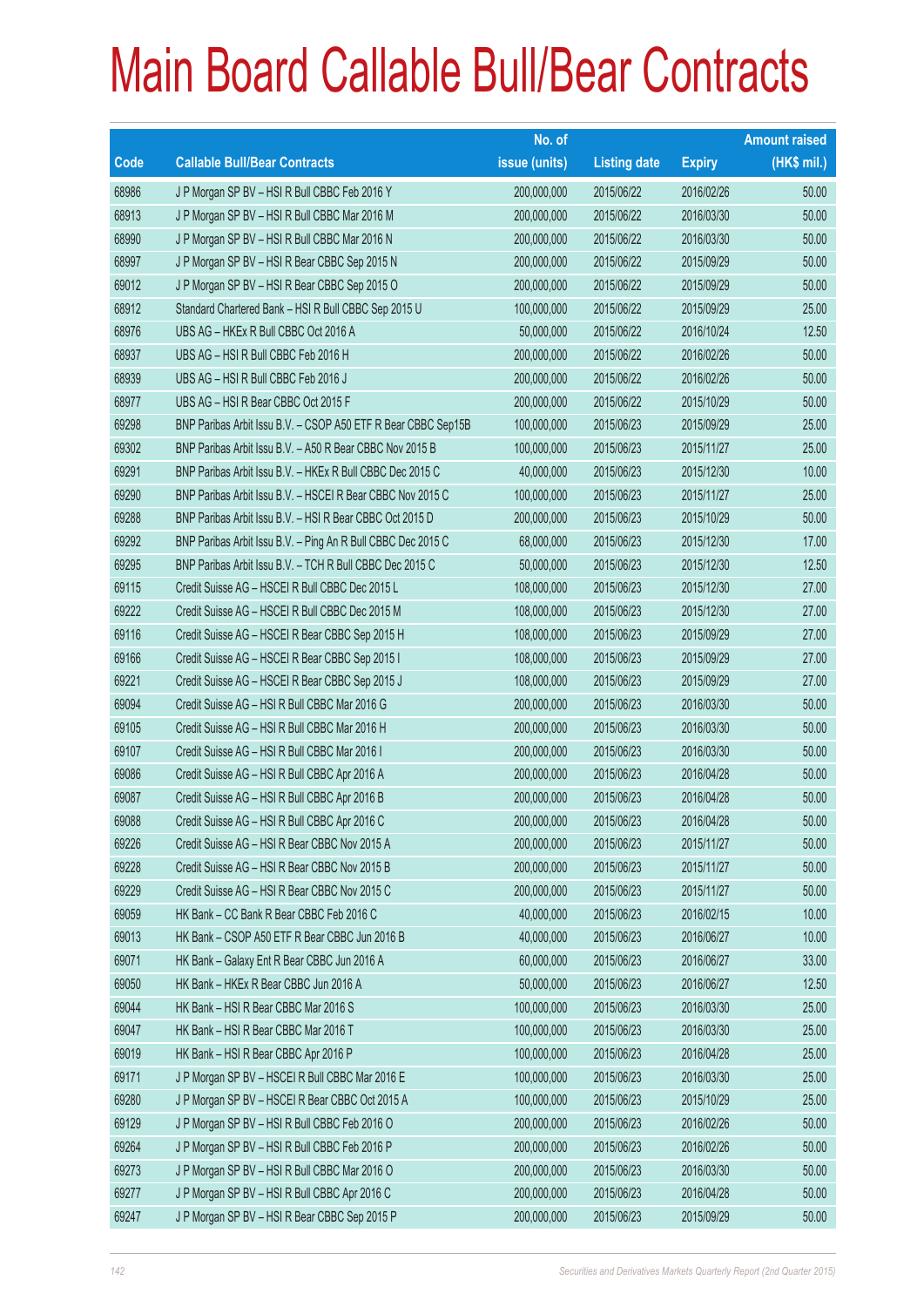|       |                                                                | No. of        |                     |               | <b>Amount raised</b> |
|-------|----------------------------------------------------------------|---------------|---------------------|---------------|----------------------|
| Code  | <b>Callable Bull/Bear Contracts</b>                            | issue (units) | <b>Listing date</b> | <b>Expiry</b> | $(HK$$ mil.)         |
| 69257 | J P Morgan SP BV - HSI R Bear CBBC Oct 2015 Z                  | 200,000,000   | 2015/06/23          | 2015/10/29    | 50.00                |
| 69179 | Standard Chartered Bank - HSCEI R Bear CBBC Oct 2015 D         | 100,000,000   | 2015/06/23          | 2015/10/29    | 25.00                |
| 69163 | Standard Chartered Bank - HSI R Bull CBBC Sep 2015 V           | 100,000,000   | 2015/06/23          | 2015/09/29    | 25.00                |
| 69180 | Standard Chartered Bank - HSI R Bull CBBC Sep 2015 W           | 100,000,000   | 2015/06/23          | 2015/09/29    | 25.00                |
| 69083 | SGA Societe Generale Acceptance N.V. - HSI R Bull CBBC Jan16 T | 200,000,000   | 2015/06/23          | 2016/01/28    | 50.00                |
| 69079 | SGA Societe Generale Acceptance N.V. - HSI R Bull CBBC Feb16 B | 200,000,000   | 2015/06/23          | 2016/02/26    | 50.00                |
| 69084 | SGA Societe Generale Acceptance N.V. - HSI R Bear CBBC Oct15 W | 200,000,000   | 2015/06/23          | 2015/10/29    | 50.00                |
| 69085 | SGA Societe Generale Acceptance N.V. - HSI R Bear CBBC Nov15 B | 200,000,000   | 2015/06/23          | 2015/11/27    | 50.00                |
| 69188 | UBS AG - HSCEI R Bull CBBC Jan 2016 G                          | 200,000,000   | 2015/06/23          | 2016/01/28    | 50.00                |
| 69189 | UBS AG - HSCEI R Bull CBBC Feb 2016 D                          | 200,000,000   | 2015/06/23          | 2016/02/26    | 50.00                |
| 69190 | UBS AG - HSCEI R Bull CBBC Feb 2016 E                          | 200,000,000   | 2015/06/23          | 2016/02/26    | 50.00                |
| 69202 | UBS AG - HSCEI R Bear CBBC Oct 2015 K                          | 200,000,000   | 2015/06/23          | 2015/10/29    | 50.00                |
| 69181 | UBS AG - HSI R Bull CBBC Jan 2016 R                            | 200,000,000   | 2015/06/23          | 2016/01/28    | 50.00                |
| 69186 | UBS AG - HSI R Bull CBBC Jan 2016 S                            | 200,000,000   | 2015/06/23          | 2016/01/28    | 50.00                |
| 69187 | UBS AG - HSI R Bull CBBC Feb 2016 N                            | 200,000,000   | 2015/06/23          | 2016/02/26    | 50.00                |
| 69205 | UBS AG - HSI R Bear CBBC Nov 2015 J                            | 200,000,000   | 2015/06/23          | 2015/11/27    | 50.00                |
| 69206 | UBS AG - HSI R Bear CBBC Nov 2015 K                            | 200,000,000   | 2015/06/23          | 2015/11/27    | 50.00                |
| 69210 | UBS AG - HSI R Bear CBBC Nov 2015 L                            | 200,000,000   | 2015/06/23          | 2015/11/27    | 50.00                |
| 69220 | UBS AG - HSI R Bear CBBC Nov 2015 M                            | 200,000,000   | 2015/06/23          | 2015/11/27    | 50.00                |
| 69408 | BNP Paribas Arbit Issu B.V. - HSCEI R Bear CBBC Dec 2015 V     | 100,000,000   | 2015/06/24          | 2015/12/30    | 25.00                |
| 69550 | BNP Paribas Arbit Issu B.V. - HSI R Bull CBBC Jan 2016 Y       | 200,000,000   | 2015/06/24          | 2016/01/28    | 50.00                |
| 69552 | BNP Paribas Arbit Issu B.V. - HSI R Bull CBBC Feb 2016 N       | 200,000,000   | 2015/06/24          | 2016/02/26    | 50.00                |
| 69405 | BNP Paribas Arbit Issu B.V. - HSI R Bear CBBC Sep 2015 G       | 200,000,000   | 2015/06/24          | 2015/09/29    | 50.00                |
| 69548 | BNP Paribas Arbit Issu B.V. - HSI R Bear CBBC Nov 2015 B       | 200,000,000   | 2015/06/24          | 2015/11/27    | 50.00                |
| 69521 | Credit Suisse AG - China Mobile R Bear CBBC Oct 2015 B         | 80,000,000    | 2015/06/24          | 2015/10/27    | 20.00                |
| 69520 | Credit Suisse AG - HKEx R Bear CBBC Oct 2015 C                 | 80,000,000    | 2015/06/24          | 2015/10/27    | 25.60                |
| 69516 | Credit Suisse AG - HSI R Bull CBBC Jan 2016 T                  | 200,000,000   | 2015/06/24          | 2016/01/28    | 50.00                |
| 69519 | Credit Suisse AG - HSI R Bull CBBC Jan 2016 U                  | 200,000,000   | 2015/06/24          | 2016/01/28    | 50.00                |
| 69480 | Credit Suisse AG - HSI R Bear CBBC Dec 2015 K                  | 200,000,000   | 2015/06/24          | 2015/12/30    | 50.00                |
| 69481 | Credit Suisse AG - HSI R Bear CBBC Dec 2015 L                  | 200,000,000   | 2015/06/24          | 2015/12/30    | 50.00                |
| 69461 | Bank of East Asia - CC Bank R Bull CBBC May 2016 B             | 60,000,000    | 2015/06/24          | 2016/05/05    | 15.00                |
| 69474 | Bank of East Asia - CKH R Bull CBBC Nov 2016 A                 | 40,000,000    | 2015/06/24          | 2016/11/14    | 10.00                |
| 69472 | Bank of East Asia - HKEx R Bull CBBC Apr 2016 A                | 40,000,000    | 2015/06/24          | 2016/04/20    | 11.20                |
| 69450 | Bank of East Asia - ICBC R Bull CBBC Apr 2016 A                | 60,000,000    | 2015/06/24          | 2016/04/11    | 15.00                |
| 69471 | Bank of East Asia - Ping An R Bull CBBC May 2016 B             | 40,000,000    | 2015/06/24          | 2016/05/10    | 10.00                |
| 69396 | HK Bank - ABC R Bull CBBC Oct 2016 B                           | 80,000,000    | 2015/06/24          | 2016/10/17    | 20.00                |
| 69401 | HK Bank - ABC R Bull CBBC Nov 2016 A                           | 80,000,000    | 2015/06/24          | 2016/11/14    | 20.00                |
| 69376 | HK Bank - CC Bank R Bull CBBC Oct 2016 C                       | 100,000,000   | 2015/06/24          | 2016/10/31    | 25.00                |
| 69378 | HK Bank - CC Bank R Bull CBBC Nov 2016 A                       | 100,000,000   | 2015/06/24          | 2016/11/14    | 25.00                |
| 69394 | HK Bank - CC Bank R Bull CBBC Nov 2016 B                       | 100,000,000   | 2015/06/24          | 2016/11/28    | 25.00                |
| 69351 | HK Bank - Minsheng Bank R Bull CBBC Oct 2016 A                 | 60,000,000    | 2015/06/24          | 2016/10/17    | 15.00                |
| 69338 | HK Bank - CSOP A50 ETF R Bear CBBC Jul 2016 A                  | 40,000,000    | 2015/06/24          | 2016/07/11    | 10.00                |
| 69325 | HK Bank - A50 R Bear CBBC Jun 2016 A                           | 50,000,000    | 2015/06/24          | 2016/06/27    | 12.50                |
| 69317 | HK Bank - HSCEI R Bull CBBC Jun 2016 B                         | 100,000,000   | 2015/06/24          | 2016/06/29    | 25.00                |
| 69323 | HK Bank - HSCEI R Bull CBBC Jul 2016 A                         | 100,000,000   | 2015/06/24          | 2016/07/28    | 25.00                |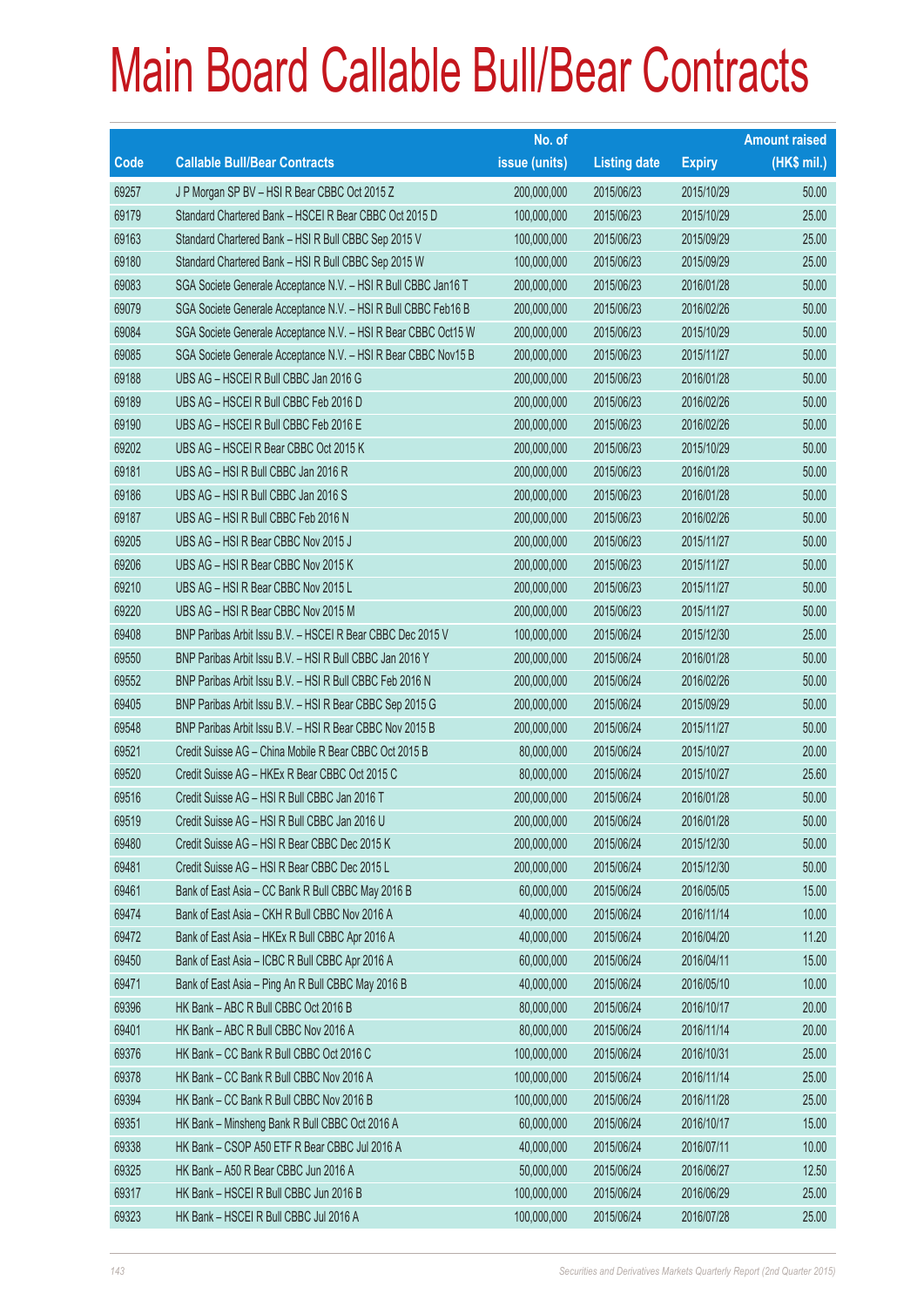|       |                                                                | No. of        |                     |               | <b>Amount raised</b> |
|-------|----------------------------------------------------------------|---------------|---------------------|---------------|----------------------|
| Code  | <b>Callable Bull/Bear Contracts</b>                            | issue (units) | <b>Listing date</b> | <b>Expiry</b> | (HK\$ mil.)          |
| 69324 | HK Bank - HSCEI R Bull CBBC Aug 2016 C                         | 100,000,000   | 2015/06/24          | 2016/08/30    | 25.00                |
| 69322 | HK Bank - HSCEI R Bear CBBC Apr 2016 H                         | 68,000,000    | 2015/06/24          | 2016/04/28    | 17.00                |
| 69318 | HK Bank - HSCEI R Bear CBBC May 2016 F                         | 68,000,000    | 2015/06/24          | 2016/05/30    | 17.00                |
| 69369 | HK Bank - HSI R Bull CBBC Apr 2016 N                           | 150,000,000   | 2015/06/24          | 2016/04/28    | 37.50                |
| 69315 | HK Bank - HSI R Bear CBBC Apr 2016 Q                           | 100,000,000   | 2015/06/24          | 2016/04/28    | 25.00                |
| 69528 | J P Morgan SP BV - HSI R Bull CBBC Jan 2016 V                  | 200,000,000   | 2015/06/24          | 2016/01/28    | 50.00                |
| 69529 | J P Morgan SP BV - HSI R Bull CBBC Mar 2016 P                  | 200,000,000   | 2015/06/24          | 2016/03/30    | 50.00                |
| 69402 | JP Morgan SP BV - HSIR Bear CBBC Sep 2015 W                    | 200,000,000   | 2015/06/24          | 2015/09/29    | 50.00                |
| 69531 | J P Morgan SP BV - HSI R Bear CBBC Nov 2015 E                  | 200,000,000   | 2015/06/24          | 2015/11/27    | 50.00                |
| 69412 | Standard Chartered Bank - HSI R Bear CBBC Sep 2015 S           | 100,000,000   | 2015/06/24          | 2015/09/29    | 25.00                |
| 69413 | Standard Chartered Bank - HSI R Bear CBBC Sep 2015 T           | 100,000,000   | 2015/06/24          | 2015/09/29    | 25.00                |
| 69423 | SGA Societe Generale Acceptance N.V. - HSI R Bull CBBC Jan16 J | 200,000,000   | 2015/06/24          | 2016/01/28    | 50.00                |
| 69421 | SGA Societe Generale Acceptance N.V. - HSI R Bull CBBC Feb16 G | 200,000,000   | 2015/06/24          | 2016/02/26    | 50.00                |
| 69425 | SGA Societe Generale Acceptance N.V. - HSI R Bear CBBC Nov15 S | 200,000,000   | 2015/06/24          | 2015/11/27    | 50.00                |
| 69449 | SGA Societe Generale Acceptance N.V. - HSI R Bear CBBC Dec15 O | 400,000,000   | 2015/06/24          | 2015/12/30    | 100.00               |
| 69515 | UBS AG - HSCEI R Bear CBBC Nov 2015 H                          | 200,000,000   | 2015/06/24          | 2015/11/27    | 50.00                |
| 69533 | UBS AG - HSI R Bull CBBC Jan 2016 U                            | 200,000,000   | 2015/06/24          | 2016/01/28    | 50.00                |
| 69534 | UBS AG - HSI R Bull CBBC Feb 2016 K                            | 200,000,000   | 2015/06/24          | 2016/02/26    | 50.00                |
| 69547 | UBS AG - HSI R Bull CBBC Mar 2016 U                            | 200,000,000   | 2015/06/24          | 2016/03/30    | 50.00                |
| 69504 | UBS AG - HSI R Bear CBBC Oct 2015 J                            | 200,000,000   | 2015/06/24          | 2015/10/29    | 50.00                |
| 69514 | UBS AG - HSI R Bear CBBC Oct 2015 N                            | 200,000,000   | 2015/06/24          | 2015/10/29    | 50.00                |
| 69577 | Credit Suisse AG - HSI R Bull CBBC Feb 2016 R                  | 200,000,000   | 2015/06/25          | 2016/02/26    | 50.00                |
| 69580 | Credit Suisse AG - HSI R Bull CBBC Feb 2016 S                  | 200,000,000   | 2015/06/25          | 2016/02/26    | 50.00                |
| 69584 | Credit Suisse AG - HSI R Bear CBBC Dec 2015 M                  | 200,000,000   | 2015/06/25          | 2015/12/30    | 50.00                |
| 69586 | Credit Suisse AG - HSI R Bear CBBC Dec 2015 N                  | 200,000,000   | 2015/06/25          | 2015/12/30    | 50.00                |
| 69604 | JP Morgan SP BV - HSCEIR Bear CBBC Feb 2016 B                  | 100,000,000   | 2015/06/25          | 2016/02/26    | 25.00                |
| 69576 | J P Morgan SP BV - HSI R Bull CBBC Mar 2016 Q                  | 200,000,000   | 2015/06/25          | 2016/03/30    | 50.00                |
| 69608 | J P Morgan SP BV - HSI R Bull CBBC Mar 2016 R                  | 200,000,000   | 2015/06/25          | 2016/03/30    | 50.00                |
| 69607 | J P Morgan SP BV - HSI R Bear CBBC Sep 2015 X                  | 200,000,000   | 2015/06/25          | 2015/09/29    | 50.00                |
| 69609 | JP Morgan SP BV - HSI R Bear CBBC Nov 2015 F                   | 200,000,000   | 2015/06/25          | 2015/11/27    | 50.00                |
| 69555 | SGA Societe Generale Acceptance N.V. - HSI R Bull CBBC Feb16 H | 200,000,000   | 2015/06/25          | 2016/02/26    | 50.00                |
| 69556 | SGA Societe Generale Acceptance N.V. - HSI R Bull CBBC Feb16 M | 200,000,000   | 2015/06/25          | 2016/02/26    | 50.00                |
| 69563 | SGA Societe Generale Acceptance N.V. - HSI R Bear CBBC Dec15 P | 200,000,000   | 2015/06/25          | 2015/12/30    | 50.00                |
| 69564 | UBS AG - HSI R Bull CBBC Feb 2016 O                            | 200,000,000   | 2015/06/25          | 2016/02/26    | 50.00                |
| 69587 | UBS AG - HSI R Bull CBBC Mar 2016 V                            | 200,000,000   | 2015/06/25          | 2016/03/30    | 50.00                |
| 69590 | UBS AG - HSI R Bear CBBC Oct 2015 R                            | 200,000,000   | 2015/06/25          | 2015/10/29    | 50.00                |
| 69591 | UBS AG - HSI R Bear CBBC Nov 2015 N                            | 200,000,000   | 2015/06/25          | 2015/11/27    | 50.00                |
| 69723 | BNP Paribas Arbit Issu B.V. - CSOP A50 ETF R Bull CBBC Dec15P  | 100,000,000   | 2015/06/26          | 2015/12/30    | 25.00                |
| 69645 | BNP Paribas Arbit Issu B.V. - CSOP A50 ETF R Bear CBBC Sep15C  | 100,000,000   | 2015/06/26          | 2015/09/29    | 25.00                |
| 69705 | BNP Paribas Arbit Issu B.V. - CSOP A50 ETF R Bear CBBC Sep15D  | 100,000,000   | 2015/06/26          | 2015/09/29    | 25.00                |
| 69636 | BNP Paribas Arbit Issu B.V. - A50 R Bear CBBC Nov 2015 C       | 100,000,000   | 2015/06/26          | 2015/11/27    | 25.00                |
| 69703 | BNP Paribas Arbit Issu B.V. - A50 R Bear CBBC Nov 2015 D       | 100,000,000   | 2015/06/26          | 2015/11/27    | 25.00                |
| 69690 | BNP Paribas Arbit Issu B.V. - HKEx R Bull CBBC Dec 2015 D      | 40,000,000    | 2015/06/26          | 2015/12/30    | 10.80                |
| 69700 | BNP Paribas Arbit Issu B.V. - HKEx R Bear CBBC Dec 2015 B      | 40,000,000    | 2015/06/26          | 2015/12/30    | 10.00                |
| 69686 | BNP Paribas Arbit Issu B.V. - HSI R Bull CBBC Jan 2016 Z       | 200,000,000   | 2015/06/26          | 2016/01/28    | 50.00                |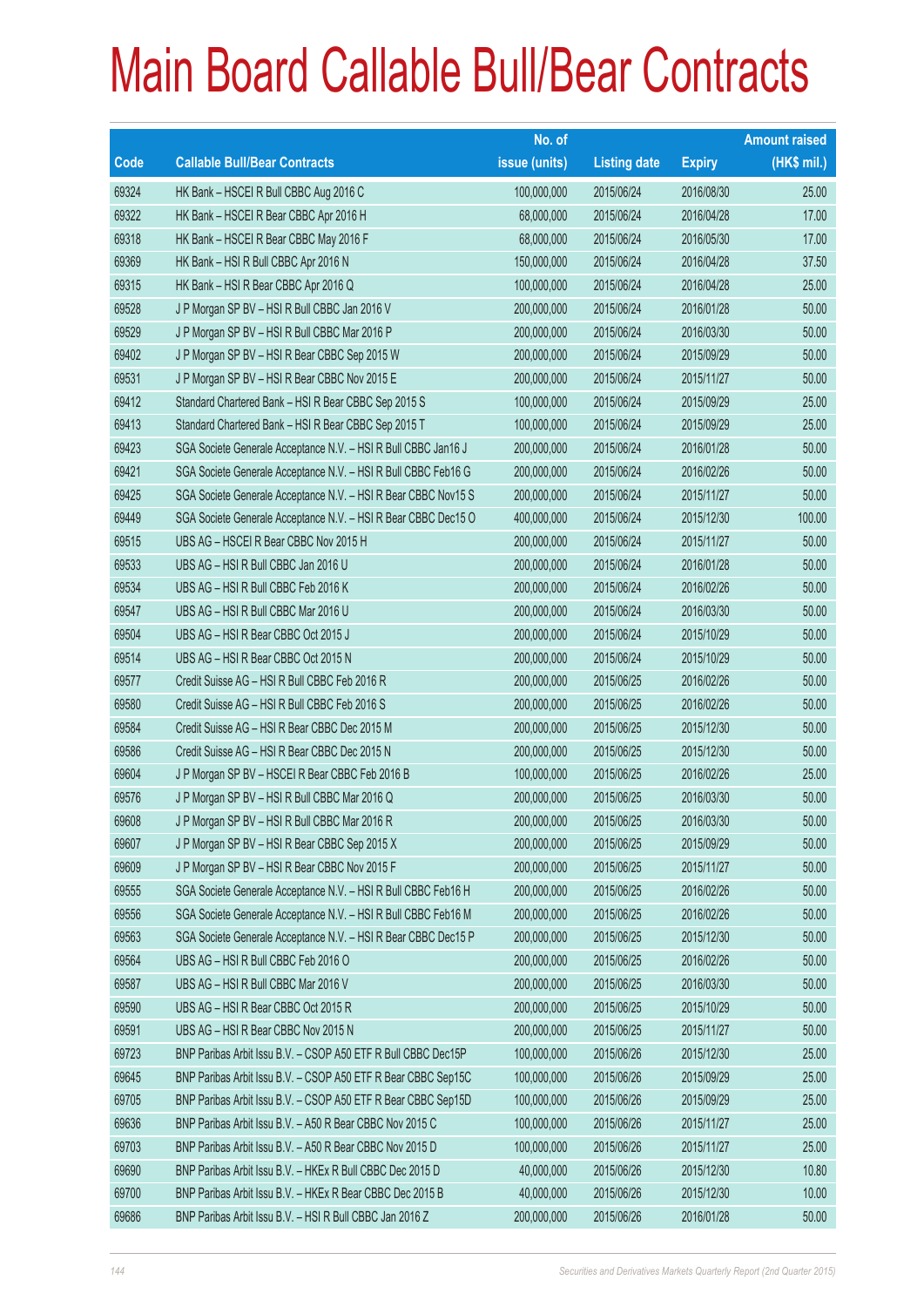|       |                                                                | No. of        |                     |               | <b>Amount raised</b> |
|-------|----------------------------------------------------------------|---------------|---------------------|---------------|----------------------|
| Code  | <b>Callable Bull/Bear Contracts</b>                            | issue (units) | <b>Listing date</b> | <b>Expiry</b> | $(HK$$ mil.)         |
| 69685 | BNP Paribas Arbit Issu B.V. - HSI R Bull CBBC Feb 2016 O       | 200,000,000   | 2015/06/26          | 2016/02/26    | 50.00                |
| 69630 | BNP Paribas Arbit Issu B.V. - HSI R Bear CBBC Oct 2015 F       | 200,000,000   | 2015/06/26          | 2015/10/29    | 50.00                |
| 69628 | BNP Paribas Arbit Issu B.V. - HSI R Bear CBBC Nov 2015 C       | 200,000,000   | 2015/06/26          | 2015/11/27    | 50.00                |
| 69722 | Credit Suisse AG - CSOP A50 ETF R Bear CBBC Oct 2015 D         | 150,000,000   | 2015/06/26          | 2015/10/29    | 45.00                |
| 69721 | Credit Suisse AG - A50 China R Bear CBBC Oct 2015 C            | 150,000,000   | 2015/06/26          | 2015/10/29    | 37.50                |
| 69611 | Credit Suisse AG - HSI R Bull CBBC Feb 2016 T                  | 200,000,000   | 2015/06/26          | 2016/02/26    | 50.00                |
| 69707 | Credit Suisse AG - HSI R Bull CBBC Feb 2016 U                  | 200,000,000   | 2015/06/26          | 2016/02/26    | 50.00                |
| 69708 | Credit Suisse AG - HSI R Bull CBBC Feb 2016 V                  | 200,000,000   | 2015/06/26          | 2016/02/26    | 50.00                |
| 69614 | Credit Suisse AG - HSI R Bear CBBC Nov 2015 F                  | 200,000,000   | 2015/06/26          | 2015/11/27    | 50.00                |
| 69622 | Credit Suisse AG - HSI R Bear CBBC Nov 2015 M                  | 200,000,000   | 2015/06/26          | 2015/11/27    | 50.00                |
| 69684 | J P Morgan SP BV - HSI R Bull CBBC Jan 2016 X                  | 200,000,000   | 2015/06/26          | 2016/01/28    | 50.00                |
| 69724 | J P Morgan SP BV - HSI R Bull CBBC Mar 2016 S                  | 200,000,000   | 2015/06/26          | 2016/03/30    | 50.00                |
| 69646 | J P Morgan SP BV - HSI R Bear CBBC Oct 2015 A                  | 200,000,000   | 2015/06/26          | 2015/10/29    | 50.00                |
| 69712 | Standard Chartered Bank - Galaxy Ent R Bull CBBC Jan 2016 A    | 50,000,000    | 2015/06/26          | 2016/01/22    | 30.00                |
| 69647 | Standard Chartered Bank - HSI R Bull CBBC Oct 2015 N           | 100,000,000   | 2015/06/26          | 2015/10/29    | 25.00                |
| 69651 | Standard Chartered Bank - HSI R Bull CBBC Oct 2015 O           | 100,000,000   | 2015/06/26          | 2015/10/29    | 25.00                |
| 69720 | UBS AG - HSCEI R Bull CBBC Jan 2016 H                          | 200,000,000   | 2015/06/26          | 2016/01/28    | 50.00                |
| 69717 | UBS AG - HSI R Bull CBBC Feb 2016 P                            | 200,000,000   | 2015/06/26          | 2016/02/26    | 50.00                |
| 69715 | UBS AG - HSI R Bull CBBC Mar 2016 W                            | 200,000,000   | 2015/06/26          | 2016/03/30    | 50.00                |
| 69663 | UBS AG - HSI R Bear CBBC Oct 2015 T                            | 200,000,000   | 2015/06/26          | 2015/10/29    | 50.00                |
| 69674 | UBS AG - HSI R Bear CBBC Oct 2015 Y                            | 200,000,000   | 2015/06/26          | 2015/10/29    | 50.00                |
| 69760 | BNP Paribas Arbit Issu B.V. - Ch Mob R Bull CBBC Dec 2015 B    | 75,000,000    | 2015/06/29          | 2015/12/30    | 18.75                |
| 69753 | BNP Paribas Arbit Issu B.V. - HS H-SH ETF R Bull CBBC Jan16A   | 60,000,000    | 2015/06/29          | 2016/01/28    | 15.00                |
| 69758 | BNP Paribas Arbit Issu B.V. - HS H-SH ETF R Bear CBBC Nov15A   | 60,000,000    | 2015/06/29          | 2015/11/27    | 15.00                |
| 69821 | BNP Paribas Arbit Issu B.V. - HSI R Bull CBBC Feb 2016 P       | 200,000,000   | 2015/06/29          | 2016/02/26    | 50.00                |
| 69820 | BNP Paribas Arbit Issu B.V. - HSI R Bear CBBC Nov 2015 D       | 200,000,000   | 2015/06/29          | 2015/11/27    | 50.00                |
| 69759 | BNP Paribas Arbit Issu B.V. - Ping An R Bull CBBC Dec 2015 D   | 68,000,000    | 2015/06/29          | 2015/12/30    | 17.00                |
| 69775 | Credit Suisse AG - HSI R Bull CBBC Jan 2016 V                  | 200,000,000   | 2015/06/29          | 2016/01/28    | 50.00                |
| 69781 | Credit Suisse AG - HSI R Bull CBBC Jan 2016 W                  | 200,000,000   | 2015/06/29          | 2016/01/28    | 50.00                |
| 69748 | Credit Suisse AG - HSI R Bear CBBC Jan 2016 A                  | 200,000,000   | 2015/06/29          | 2016/01/28    | 50.00                |
| 69749 | Credit Suisse AG - HSI R Bear CBBC Jan 2016 B                  | 200,000,000   | 2015/06/29          | 2016/01/28    | 50.00                |
| 69769 | Credit Suisse AG - HSI R Bear CBBC Jan 2016 C                  | 200,000,000   | 2015/06/29          | 2016/01/28    | 50.00                |
| 69726 | HK Bank - CSOP A50 ETF R Bear CBBC May 2016 B                  | 40,000,000    | 2015/06/29          | 2016/05/09    | 10.00                |
| 69725 | HK Bank - CSOP A50 ETF R Bear CBBC Jun 2016 C                  | 40,000,000    | 2015/06/29          | 2016/06/06    | 10.00                |
| 69733 | HK Bank - A50 R Bear CBBC May 2016 B                           | 50,000,000    | 2015/06/29          | 2016/05/09    | 12.50                |
| 69727 | HK Bank - A50 R Bear CBBC Jun 2016 B                           | 50,000,000    | 2015/06/29          | 2016/06/06    | 12.50                |
| 69805 | J P Morgan SP BV - HSI R Bull CBBC Jan 2016 K                  | 200,000,000   | 2015/06/29          | 2016/01/28    | 50.00                |
| 69801 | J P Morgan SP BV - HSI R Bull CBBC Feb 2016 Z                  | 200,000,000   | 2015/06/29          | 2016/02/26    | 50.00                |
| 69800 | J P Morgan SP BV - HSI R Bear CBBC Sep 2015 C                  | 200,000,000   | 2015/06/29          | 2015/09/29    | 50.00                |
| 69750 | J P Morgan SP BV - HSI R Bear CBBC Sep 2015 Y                  | 200,000,000   | 2015/06/29          | 2015/09/29    | 50.00                |
| 69747 | Standard Chartered Bank - HKEx R Bear CBBC Mar 2016 B          | 50,000,000    | 2015/06/29          | 2016/03/11    | 16.00                |
| 69746 | Standard Chartered Bank - HSI R Bull CBBC Sep 2015 X           | 100,000,000   | 2015/06/29          | 2015/09/29    | 25.00                |
| 69767 | Standard Chartered Bank - HSI R Bull CBBC Sep 2015 Y           | 100,000,000   | 2015/06/29          | 2015/09/29    | 25.00                |
| 69745 | Standard Chartered Bank - HSI R Bear CBBC Sep 2015 U           | 100,000,000   | 2015/06/29          | 2015/09/29    | 25.00                |
| 69817 | SGA Societe Generale Acceptance N.V. - HSI R Bull CBBC Jan16 O | 200,000,000   | 2015/06/29          | 2016/01/28    | 50.00                |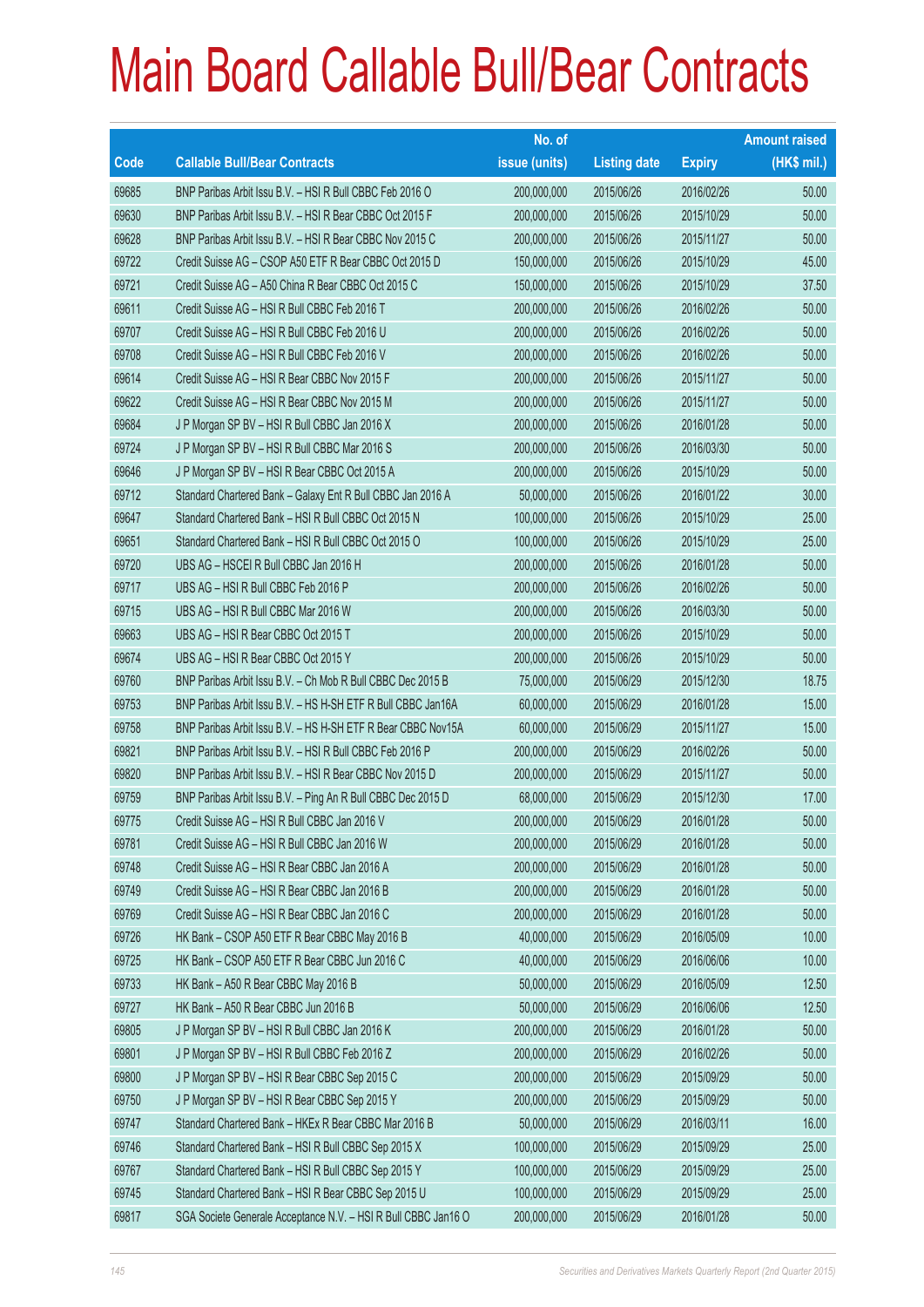|       |                                                                | No. of        |                     |               | <b>Amount raised</b> |
|-------|----------------------------------------------------------------|---------------|---------------------|---------------|----------------------|
| Code  | <b>Callable Bull/Bear Contracts</b>                            | issue (units) | <b>Listing date</b> | <b>Expiry</b> | $(HK$$ mil.)         |
| 69806 | SGA Societe Generale Acceptance N.V. - HSI R Bull CBBC Feb16 N | 200,000,000   | 2015/06/29          | 2016/02/26    | 50.00                |
| 69744 | SGA Societe Generale Acceptance N.V. - HSI R Bear CBBC Nov15 W | 200,000,000   | 2015/06/29          | 2015/11/27    | 50.00                |
| 69783 | SGA Societe Generale Acceptance N.V. - HSI R Bear CBBC Dec15 Q | 200,000,000   | 2015/06/29          | 2015/12/30    | 50.00                |
| 69791 | UBS AG - HKEx R Bull CBBC Nov 2016 A                           | 50,000,000    | 2015/06/29          | 2016/11/07    | 12.50                |
| 69793 | UBS AG - HSI R Bull CBBC Mar 2016 X                            | 200,000,000   | 2015/06/29          | 2016/03/30    | 50.00                |
| 69797 | UBS AG - HSI R Bull CBBC Mar 2016 Y                            | 200,000,000   | 2015/06/29          | 2016/03/30    | 50.00                |
| 69799 | UBS AG - HSI R Bull CBBC Mar 2016 Z                            | 200,000,000   | 2015/06/29          | 2016/03/30    | 50.00                |
| 69740 | UBS AG - HSI R Bear CBBC Oct 2015 Z                            | 200,000,000   | 2015/06/29          | 2015/10/29    | 50.00                |
| 69735 | UBS AG - HSI R Bear CBBC Nov 2015 O                            | 200,000,000   | 2015/06/29          | 2015/11/27    | 50.00                |
| 69785 | UBS AG - HSI R Bear CBBC Nov 2015 P                            | 200,000,000   | 2015/06/29          | 2015/11/27    | 50.00                |
| 69908 | BNP Paribas Arbit Issu B.V. - HSCEI R Bull CBBC Nov 2015 D     | 100,000,000   | 2015/06/30          | 2015/11/27    | 25.00                |
| 69903 | BNP Paribas Arbit Issu B.V. - HSI R Bull CBBC Jan 2016 O       | 200,000,000   | 2015/06/30          | 2016/01/28    | 50.00                |
| 69976 | BNP Paribas Arbit Issu B.V. - HSI R Bull CBBC Jan 2016 U       | 200,000,000   | 2015/06/30          | 2016/01/28    | 50.00                |
| 69975 | BNP Paribas Arbit Issu B.V. - HSI R Bull CBBC Feb 2016 Q       | 200,000,000   | 2015/06/30          | 2016/02/26    | 50.00                |
| 69841 | BNP Paribas Arbit Issu B.V. - HSI R Bear CBBC Oct 2015 G       | 200,000,000   | 2015/06/30          | 2015/10/29    | 50.00                |
| 69909 | BNP Paribas Arbit Issu B.V. - HSI R Bear CBBC Oct 2015 H       | 200,000,000   | 2015/06/30          | 2015/10/29    | 50.00                |
| 69905 | BNP Paribas Arbit Issu B.V. - HSI R Bear CBBC Nov 2015 E       | 200,000,000   | 2015/06/30          | 2015/11/27    | 50.00                |
| 69857 | Credit Suisse AG - CSOP A50 ETF R Bull CBBC Jan 2016 D         | 100,000,000   | 2015/06/30          | 2016/01/28    | 25.00                |
| 69858 | Credit Suisse AG - CSOP A50 ETF R Bear CBBC Nov 2015 C         | 100,000,000   | 2015/06/30          | 2015/11/24    | 25.00                |
| 69860 | Credit Suisse AG - CSOP A50 ETF R Bear CBBC Nov 2015 D         | 100,000,000   | 2015/06/30          | 2015/11/24    | 25.00                |
| 69861 | Credit Suisse AG - A50 China R Bull CBBC Jan 2016 D            | 100,000,000   | 2015/06/30          | 2016/01/28    | 25.00                |
| 69862 | Credit Suisse AG - A50 China R Bear CBBC Nov 2015 C            | 100,000,000   | 2015/06/30          | 2015/11/24    | 25.00                |
| 69867 | Credit Suisse AG - A50 China R Bear CBBC Nov 2015 D            | 100,000,000   | 2015/06/30          | 2015/11/24    | 25.00                |
| 69856 | Credit Suisse AG - HKEx R Bull CBBC Dec 2015 F                 | 100,000,000   | 2015/06/30          | 2015/12/22    | 25.00                |
| 69895 | Credit Suisse AG - HSI R Bull CBBC Feb 2016 W                  | 200,000,000   | 2015/06/30          | 2016/02/26    | 50.00                |
| 69898 | Credit Suisse AG - HSI R Bull CBBC Feb 2016 X                  | 200,000,000   | 2015/06/30          | 2016/02/26    | 50.00                |
| 69901 | Credit Suisse AG - HSI R Bull CBBC Feb 2016 Y                  | 200,000,000   | 2015/06/30          | 2016/02/26    | 50.00                |
| 69851 | Credit Suisse AG - HSI R Bear CBBC Dec 2015 O                  | 200,000,000   | 2015/06/30          | 2015/12/30    | 50.00                |
| 69869 | Credit Suisse AG - HSI R Bear CBBC Dec 2015 P                  | 200,000,000   | 2015/06/30          | 2015/12/30    | 50.00                |
| 69872 | Credit Suisse AG - HSI R Bear CBBC Dec 2015 Q                  | 200,000,000   | 2015/06/30          | 2015/12/30    | 50.00                |
| 69873 | Credit Suisse AG - HSI R Bear CBBC Jan 2016 D                  | 200,000,000   | 2015/06/30          | 2016/01/28    | 50.00                |
| 69874 | Credit Suisse AG - HSI R Bear CBBC Feb 2016 A                  | 200,000,000   | 2015/06/30          | 2016/02/26    | 50.00                |
| 69875 | Credit Suisse AG - HSI R Bear CBBC Feb 2016 B                  | 200,000,000   | 2015/06/30          | 2016/02/26    | 50.00                |
| 69825 | HK Bank - HSI R Bull CBBC May 2016 C                           | 150,000,000   | 2015/06/30          | 2016/05/30    | 37.50                |
| 69824 | HK Bank - HSI R Bull CBBC Jun 2016 J                           | 150,000,000   | 2015/06/30          | 2016/06/29    | 37.50                |
| 69965 | J P Morgan SP BV - China Life R Bull CBBC Jun 2016 A           | 100,000,000   | 2015/06/30          | 2016/06/29    | 25.00                |
| 69956 | J P Morgan SP BV - CSOP A50 ETF R Bull CBBC Mar 2016 A         | 100,000,000   | 2015/06/30          | 2016/03/02    | 25.00                |
| 69957 | J P Morgan SP BV - A50 China R Bull CBBC Mar 2016 A            | 100,000,000   | 2015/06/30          | 2016/03/02    | 25.00                |
| 69958 | J P Morgan SP BV - HKEx R Bull CBBC Jun 2016 A                 | 100,000,000   | 2015/06/30          | 2016/06/02    | 25.00                |
| 69960 | J P Morgan SP BV - HKEx R Bull CBBC Jun 2016 B                 | 100,000,000   | 2015/06/30          | 2016/06/02    | 25.00                |
| 69955 | J P Morgan SP BV - HSI R Bull CBBC Feb 2016 H                  | 200,000,000   | 2015/06/30          | 2016/02/26    | 50.00                |
| 69951 | J P Morgan SP BV - HSI R Bull CBBC Mar 2016 T                  | 200,000,000   | 2015/06/30          | 2016/03/30    | 50.00                |
| 69826 | J P Morgan SP BV - HSI R Bear CBBC Sep 2015 D                  | 200,000,000   | 2015/06/30          | 2015/09/29    | 50.00                |
| 69892 | J P Morgan SP BV - HSI R Bear CBBC Sep 2015 K                  | 200,000,000   | 2015/06/30          | 2015/09/29    | 50.00                |
| 69950 | J P Morgan SP BV - HSI R Bear CBBC Sep 2015 M                  | 200,000,000   | 2015/06/30          | 2015/09/29    | 50.00                |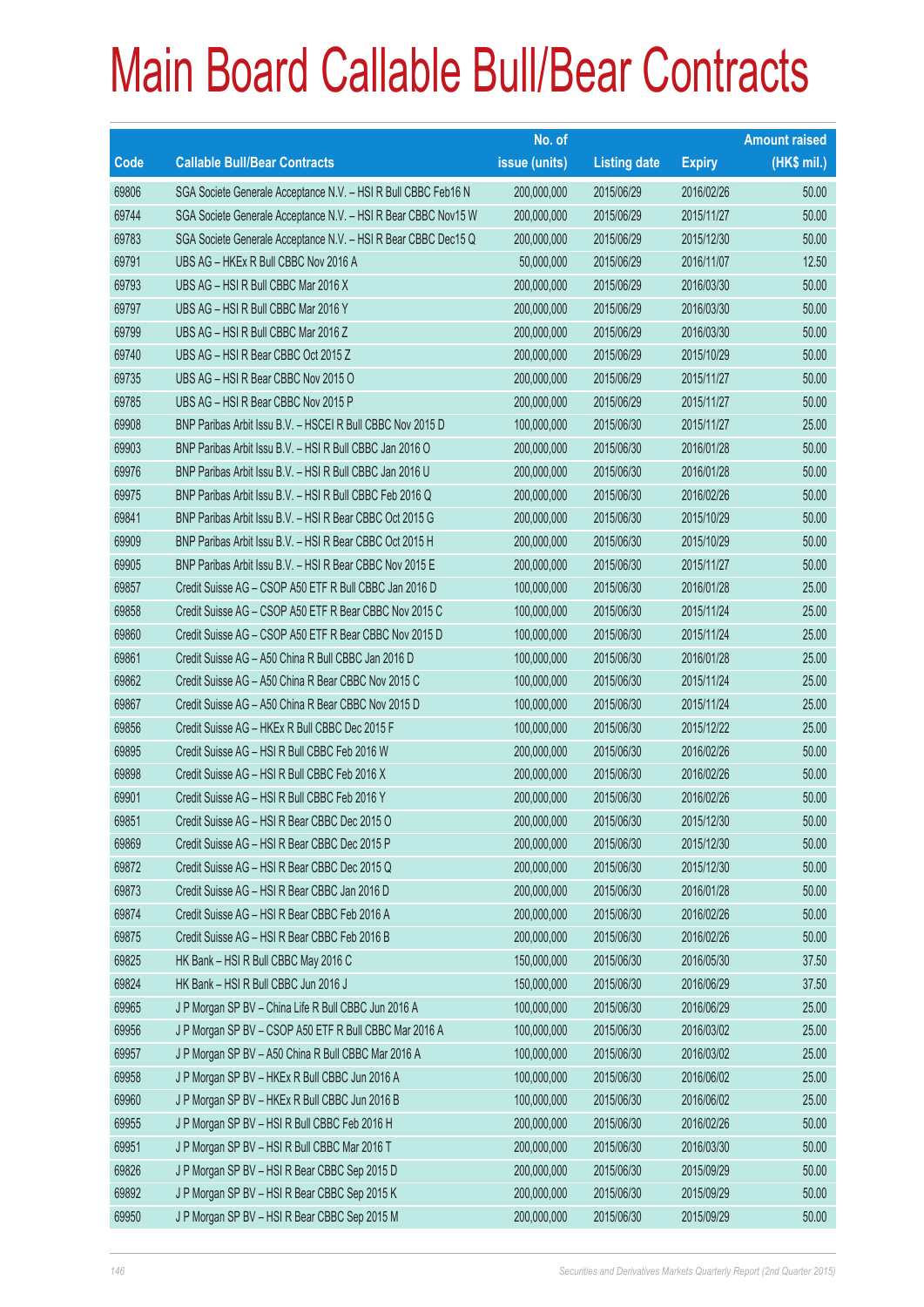|              |                                                                | No. of        |                     |               | <b>Amount raised</b> |
|--------------|----------------------------------------------------------------|---------------|---------------------|---------------|----------------------|
| <b>Code</b>  | <b>Callable Bull/Bear Contracts</b>                            | issue (units) | <b>Listing date</b> | <b>Expiry</b> | (HK\$ mil.)          |
| 69961        | J P Morgan SP BV - Ping An R Bull CBBC Mar 2016 A              | 100,000,000   | 2015/06/30          | 2016/03/02    | 25.00                |
| 69964        | J P Morgan SP BV - Ping An R Bull CBBC Mar 2016 B              | 100,000,000   | 2015/06/30          | 2016/03/02    | 25.00                |
| 69828        | Standard Chartered Bank - CSOP A50 ETF R Bull CBBC Jan 2016A   | 50,000,000    | 2015/06/30          | 2016/01/22    | 12.50                |
| 69838        | Standard Chartered Bank - A50 China R Bull CBBC Jan 2016 A     | 50,000,000    | 2015/06/30          | 2016/01/22    | 12.50                |
| 69827        | Standard Chartered Bank - Ping An R Bull CBBC Jan 2016 A       | 50,000,000    | 2015/06/30          | 2016/01/29    | 12.50                |
| 69842        | SGA Societe Generale Acceptance N.V. - HSI R Bull CBBC Feb16 O | 200,000,000   | 2015/06/30          | 2016/02/26    | 50.00                |
| 69847        | SGA Societe Generale Acceptance N.V. - HSI R Bull CBBC Feb16 P | 200,000,000   | 2015/06/30          | 2016/02/26    | 50.00                |
| 69849        | SGA Societe Generale Acceptance N.V. - HSI R Bear CBBC Dec15 R | 200,000,000   | 2015/06/30          | 2015/12/30    | 50.00                |
| 69850        | SGA Societe Generale Acceptance N.V. - HSI R Bear CBBC Dec15 S | 200,000,000   | 2015/06/30          | 2015/12/30    | 50.00                |
| 69916        | UBS AG - HSCEI R Bull CBBC Feb 2016 F                          | 200,000,000   | 2015/06/30          | 2016/02/26    | 50.00                |
| 69921        | UBS AG - HSI R Bull CBBC Feb 2016 Q                            | 200,000,000   | 2015/06/30          | 2016/02/26    | 50.00                |
| 69944        | UBS AG - HSI R Bull CBBC Feb 2016 S                            | 200,000,000   | 2015/06/30          | 2016/02/26    | 50.00                |
| 69949        | UBS AG - HSI R Bull CBBC Mar 2016 A                            | 200,000,000   | 2015/06/30          | 2016/03/30    | 50.00                |
| 69942        | UBS AG - HSI R Bull CBBC Mar 2016 B                            | 200,000,000   | 2015/06/30          | 2016/03/30    | 50.00                |
| 69878        | UBS AG - HSI R Bear CBBC Oct 2015 A                            | 200,000,000   | 2015/06/30          | 2015/10/29    | 50.00                |
| 69877        | UBS AG - HSI R Bear CBBC Oct 2015 B                            | 200,000,000   | 2015/06/30          | 2015/10/29    | 50.00                |
| 69890        | UBS AG - HSI R Bear CBBC Oct 2015 D                            | 200,000,000   | 2015/06/30          | 2015/10/29    | 50.00                |
| <b>Total</b> |                                                                |               |                     |               | 133,613.20           |

# Further issue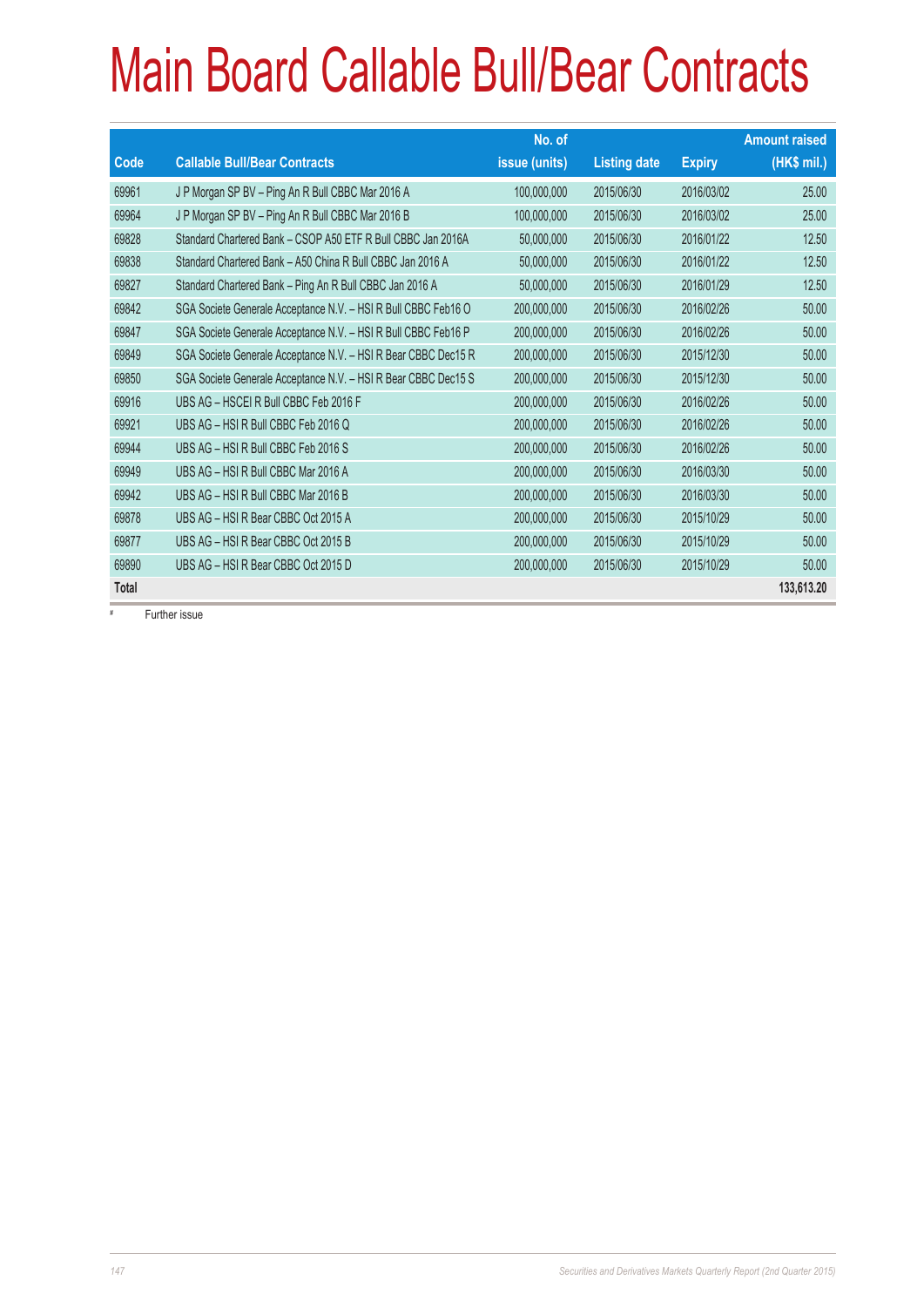# DR/ELI/Trading Only Stocks Trading Statistics

### **Depositary Receipt Trading Statistics**

|      |    | No. of issues | Turnover value (HK\$ mil.) |
|------|----|---------------|----------------------------|
| 2014 | Q2 | ხ             | 68.00                      |
|      | Q3 | 4             | 24.18                      |
|      | Q4 |               | 81.70                      |
| 2015 | Q1 |               | 43.92                      |
|      | Q2 | 4             | 107.08                     |

### **Equity Linked Instrument Trading Statistics**

|      |    | No. of issues | Turnover value (HK\$ mil.) |
|------|----|---------------|----------------------------|
| 2014 | Q2 | -             |                            |
|      | Q3 | -             |                            |
|      | Q4 | -             |                            |
| 2015 | Q1 | -             |                            |
|      | Q2 |               |                            |

#### **NASDAQ Stocks**

|      |                | No. of issues | Turnover value (HK\$ mil.) |
|------|----------------|---------------|----------------------------|
| 2014 | Q2             |               | 1.28                       |
|      | Q <sub>3</sub> |               | 0.63                       |
|      | Q4             |               | 1.27                       |
| 2015 | Q1             |               | 0.20                       |
|      | Q2             | ճ             | 0.48                       |

#### **iShares**

|      |    | No. of issues | Turnover value (HK\$ mil.) |
|------|----|---------------|----------------------------|
| 2014 | Q2 |               |                            |
|      | Q3 |               | 0.01                       |
|      | Q4 |               |                            |
| 2015 | Q1 |               |                            |
|      |    |               |                            |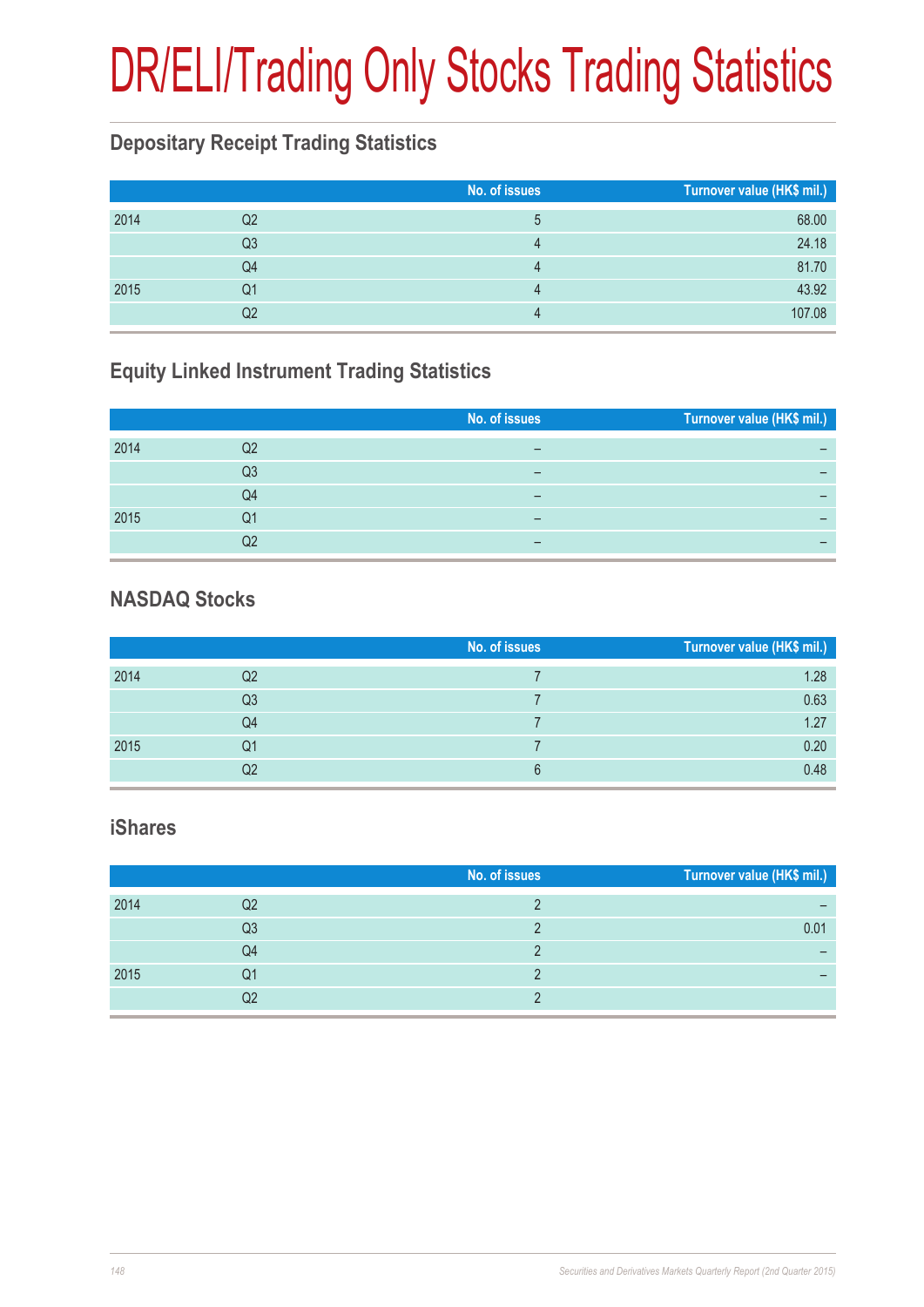### **Equity Turnover – GEM**

|      |    | Share (Mil. shs) | Value (HK\$ mil.) | No. of deals |
|------|----|------------------|-------------------|--------------|
| 2014 | Q2 | 80,562.77        | 28,231.96         | 844,565      |
|      | Q3 | 91,704.03        | 39,161.42         | 1,013,981    |
|      | Q4 | 77,002.94        | 34,223.56         | 888,648      |
| 2015 | Q1 | 74,102.98        | 31,767.18         | 912,664      |
|      | Q2 | 254,155.08       | 131,631.55        | 2,815,024    |

### **Equity Trading Statistics – GEM**

|      |                | No. of<br>trading days | <b>Average daily turnover</b><br>(HK\$ mil.) | <b>Average value</b><br>per deal |
|------|----------------|------------------------|----------------------------------------------|----------------------------------|
| 2014 | Q <sub>2</sub> | 60                     | 470.53                                       | 33,428                           |
|      | Q <sub>3</sub> | 64                     | 611.90                                       | 38,621                           |
|      | Q <sub>4</sub> | 62                     | 551.99                                       | 38,512                           |
| 2015 | Q <sub>1</sub> | 61                     | 520.77                                       | 34,807                           |
|      | Q2             | 60                     | 2,193.86                                     | 46,760                           |

#### **20 Most Advanced GEM Stocks**

for 2nd quarter 2015

|                |       |                          | <b>Closing price</b> |                         |        |
|----------------|-------|--------------------------|----------------------|-------------------------|--------|
| Rank           | Code  | <b>Stock</b>             | End of Jun 2015      | End of Mar 2015         | $%$ up |
| $\mathbf{1}$   | 08167 | <b>NEO TELEMEDIA</b>     | 1.690                | 0.213<br>$\mathsf{A}$   | 693.43 |
| $\overline{2}$ | 08021 | <b>WLS HOLDINGS</b>      | 1.050                | 0.181<br>$\mathsf{A}$   | 480.11 |
| 3              | 08212 | <b>CELEBRATE-NEW</b>     | 0.710                | 0.131<br>$\overline{A}$ | 441.98 |
| 4              | 08171 | <b>CHINA TRENDS</b>      | 0.165                | 0.031                   | 432.26 |
| 5              | 08041 | <b>LUXEY INT'L</b>       | 0.600                | 0.128<br>$\overline{A}$ | 368.75 |
| 6              | 08056 | <b>DIFFER GROUP</b>      | 9.800                | 2.190                   | 347.49 |
| $\overline{7}$ | 08029 | <b>SUN INT'L</b>         | 5.050                | 1.150                   | 339.13 |
| 8              | 08132 | CHINAOILGANGRAN          | 0.380                | 0.090                   | 322.22 |
| 9              | 08218 | ECHO INT HOLD            | 6.160                | 1.680                   | 266.67 |
| 10             | 08072 | <b>ROMA GROUP</b>        | 0.180                | 0.052                   | 246.15 |
| 11             | 08246 | NOBLE HOUSE H            | 3.550                | 1.060                   | 234.91 |
| 12             | 08209 | <b>MAJOR HLDGS</b>       | 2.790                | 0.930                   | 200.00 |
| 13             | 08165 | <b>JIAN EPAYMENT</b>     | 0.260                | 0.087                   | 198.85 |
| 14             | 08227 | <b>HAITIAN ANTENNA</b>   | 0.800                | 0.270                   | 196.30 |
| 15             | 08086 | <b>DX.COM HOLDINGS</b>   | 0.145                | 0.050                   | 190.00 |
| 16             | 08125 | <b>KATE CHINA</b>        | 8.980                | 3.150                   | 185.08 |
| 17             | 08195 | <b>L&amp;A INTL HOLD</b> | 2.320                | 0.816<br>$\overline{A}$ | 184.31 |
| 18             | 08206 | C COMM TELE SER          | 0.840                | 0.315                   | 166.67 |
| 19             | 08011 | POLYARD PETRO            | 0.500                | 0.190                   | 163.16 |
| 20             | 08090 | <b>CHI ASSURANCE</b>     | 2.130                | 0.820                   | 159.76 |
|                |       |                          |                      |                         |        |

A Adjusted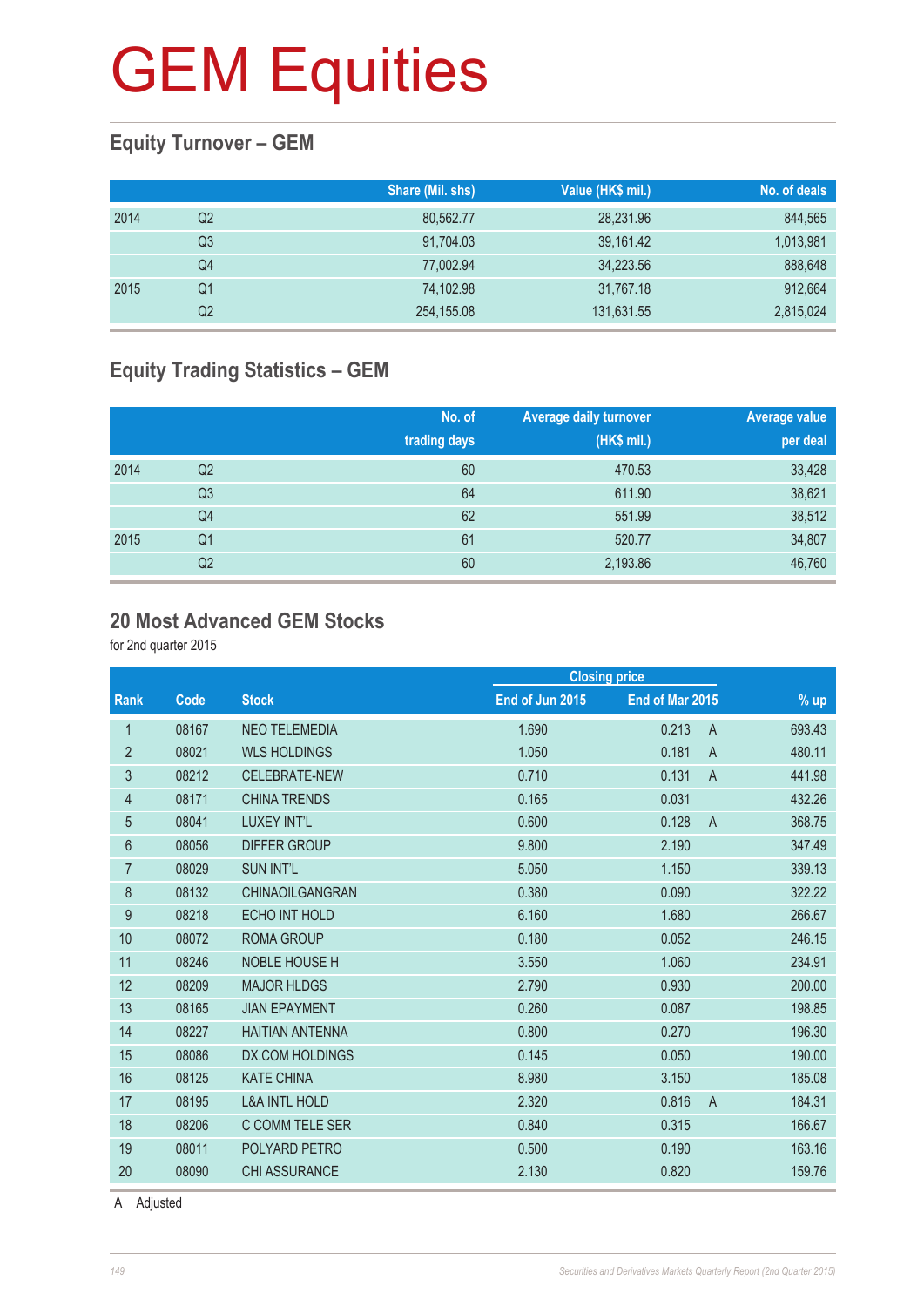#### **20 Most Declined GEM Stocks**

for 2nd quarter 2015

|       |                        |                 | <b>Closing price</b>    |          |
|-------|------------------------|-----------------|-------------------------|----------|
| Code  | <b>Stock</b>           | End of Jun 2015 | End of Mar 2015         | % down   |
| 08305 | <b>KWAN ON HLDGS</b>   | 0.760           | 3.180                   | $-76.10$ |
| 08201 | <b>PPS INT'L</b>       | 0.108           | 0.166                   | $-34.94$ |
| 08139 | <b>CHANGAN RH</b>      | 11.000          | 16.860                  | $-34.76$ |
| 08250 | <b>CHI NATURAL INV</b> | 0.350           | 0.490                   | $-28.57$ |
| 08007 | <b>GLOBALSTRAT</b>     | 0.465           | 0.650                   | $-28.46$ |
| 08047 | <b>SKY FOREVER</b>     | 0.420           | 0.570                   | $-26.32$ |
| 08055 | <b>CHI E-LEARNING</b>  | 0.415           | 0.540                   | $-23.15$ |
| 08239 | <b>CAPITAL FIN</b>     | 0.410           | 0.500                   | $-18.00$ |
| 08006 | <b>SINO SPLENDID</b>   | 2.330           | 2.770                   | $-15.88$ |
| 08315 | <b>KF SECURITY</b>     | 5.390           | 6.390                   | $-15.65$ |
| 08261 | <b>HAITIAN HYDRO</b>   | 1.010           | 1.170<br>$\overline{A}$ | $-13.68$ |
| 08192 | <b>GLOBAL ENERGY</b>   | 0.112           | 0.122                   | $-8.20$  |
| 08173 | <b>PAN ASIA MINING</b> | 0.290           | 0.315                   | $-7.94$  |
| 08050 | YUNBO DIGITAL          | 3.810           | 4.100                   | $-7.07$  |
| 08215 | <b>FIRST CREDIT</b>    | 0.345           | 0.370                   | $-6.76$  |
| 08181 | <b>KONGSHUMUNION</b>   | 1.180           | 1.260                   | $-6.35$  |
| 08077 | <b>KVB KUNLUN FG</b>   | 1.430           | 1.510                   | $-5.30$  |
| 08198 | <b>MELCOLOT</b>        | 0.440           | 0.455                   | $-3.30$  |
| 08009 | CHI ENGY HOLD          | 0.213           | 0.220<br>$\overline{A}$ | $-3.18$  |
| 08170 | <b>KSL HOLDINGS</b>    | 9.000           | 9.200                   | $-2.17$  |
|       |                        |                 |                         |          |

A Adjusted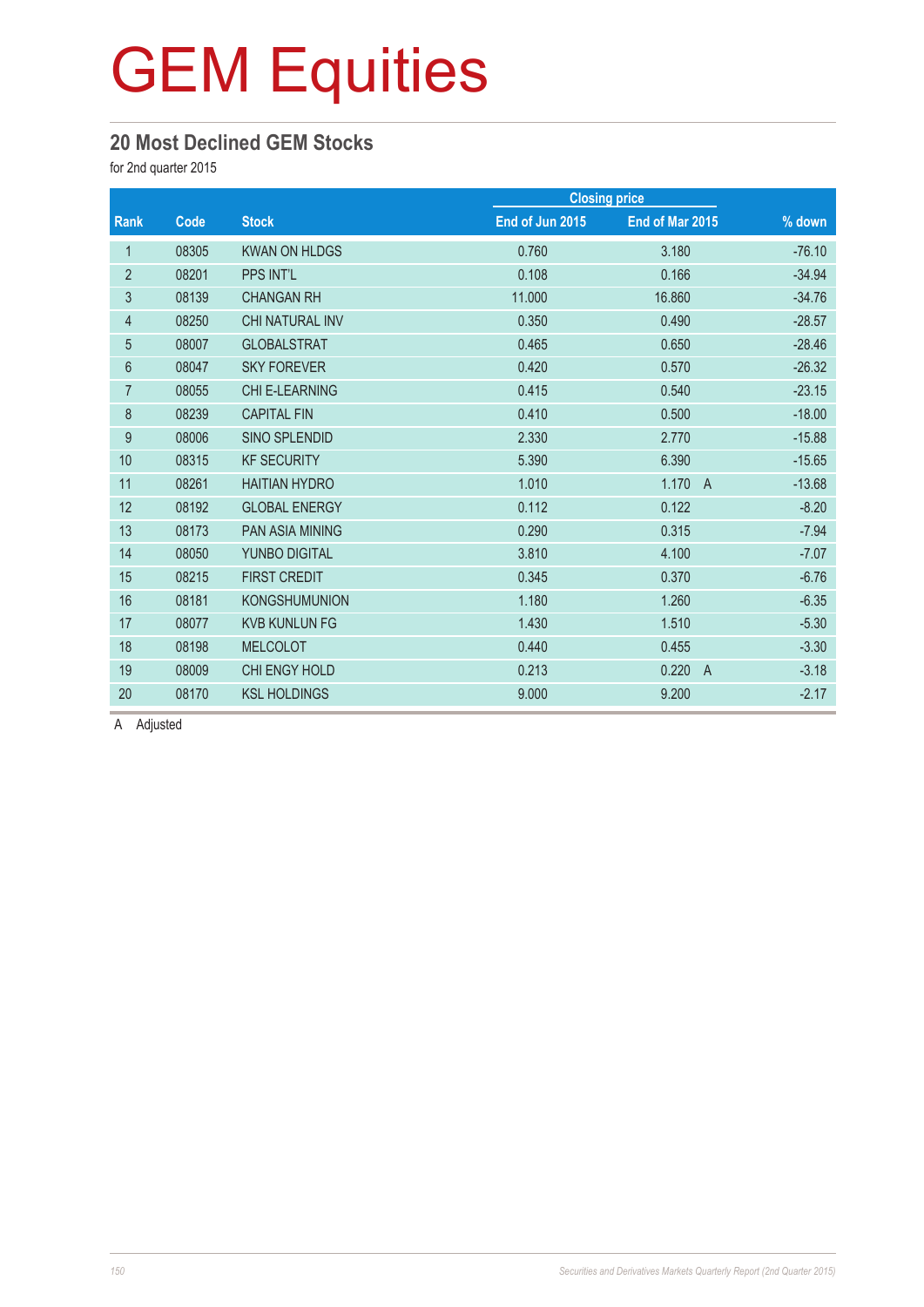### **20 Most Active GEM Stocks by Value**

for 2nd quarter 2015

| Rank             | Code  | <b>Stock</b>          | Turnover (HK\$ mil.) | % of total |
|------------------|-------|-----------------------|----------------------|------------|
| $\mathbf{1}$     | 08002 | <b>IGG</b>            | 8,182.76             | 6.22       |
| $\overline{2}$   | 08083 | <b>INNOVATIONPAY</b>  | 6,803.49             | 5.17       |
| $\mathbf{3}$     | 08158 | <b>CRMI</b>           | 5,449.46             | 4.14       |
| 4                | 08132 | CHINAOILGANGRAN       | 4,619.68             | 3.51       |
| 5                | 08167 | <b>NEO TELEMEDIA</b>  | 4,473.69             | 3.40       |
| $\,6\,$          | 08325 | <b>CHINA SMARTPAY</b> | 3,822.40             | 2.90       |
| $\overline{7}$   | 08137 | <b>HONBRIDGE</b>      | 3,377.70             | 2.57       |
| $\,8\,$          | 08201 | PPS INT'L             | 3,173.95             | 2.41       |
| $\boldsymbol{9}$ | 08207 | <b>CREDIT CHINA</b>   | 2,973.09             | 2.26       |
| 10               | 08088 | <b>AID PARTNERS</b>   | 1,953.85             | 1.48       |
| 11               | 08148 | <b>AURUM PACIFIC</b>  | 1,887.34             | 1.43       |
| 12               | 08090 | CHI ASSURANCE         | 1,879.66             | 1.43       |
| 13               | 08143 | <b>HUA XIA HEALTH</b> | 1,842.16             | 1.40       |
| 14               | 08007 | <b>GLOBALSTRAT</b>    | 1,792.93             | 1.36       |
| 15               | 08123 | FIRST CHINA NET       | 1,790.21             | 1.36       |
| 16               | 08056 | <b>DIFFER GROUP</b>   | 1,753.38             | 1.33       |
| 17               | 08172 | <b>CHINASTARCMG</b>   | 1,653.53             | 1.26       |
| 18               | 08005 | YUXING INFOTECH       | 1,563.53             | 1.19       |
| 19               | 08171 | <b>CHINA TRENDS</b>   | 1,512.62             | 1.15       |
| 20               | 08121 | <b>GURU ONLINE</b>    | 1,486.42             | 1.13       |
| <b>Total</b>     |       |                       | 61,991.85            | 47.09      |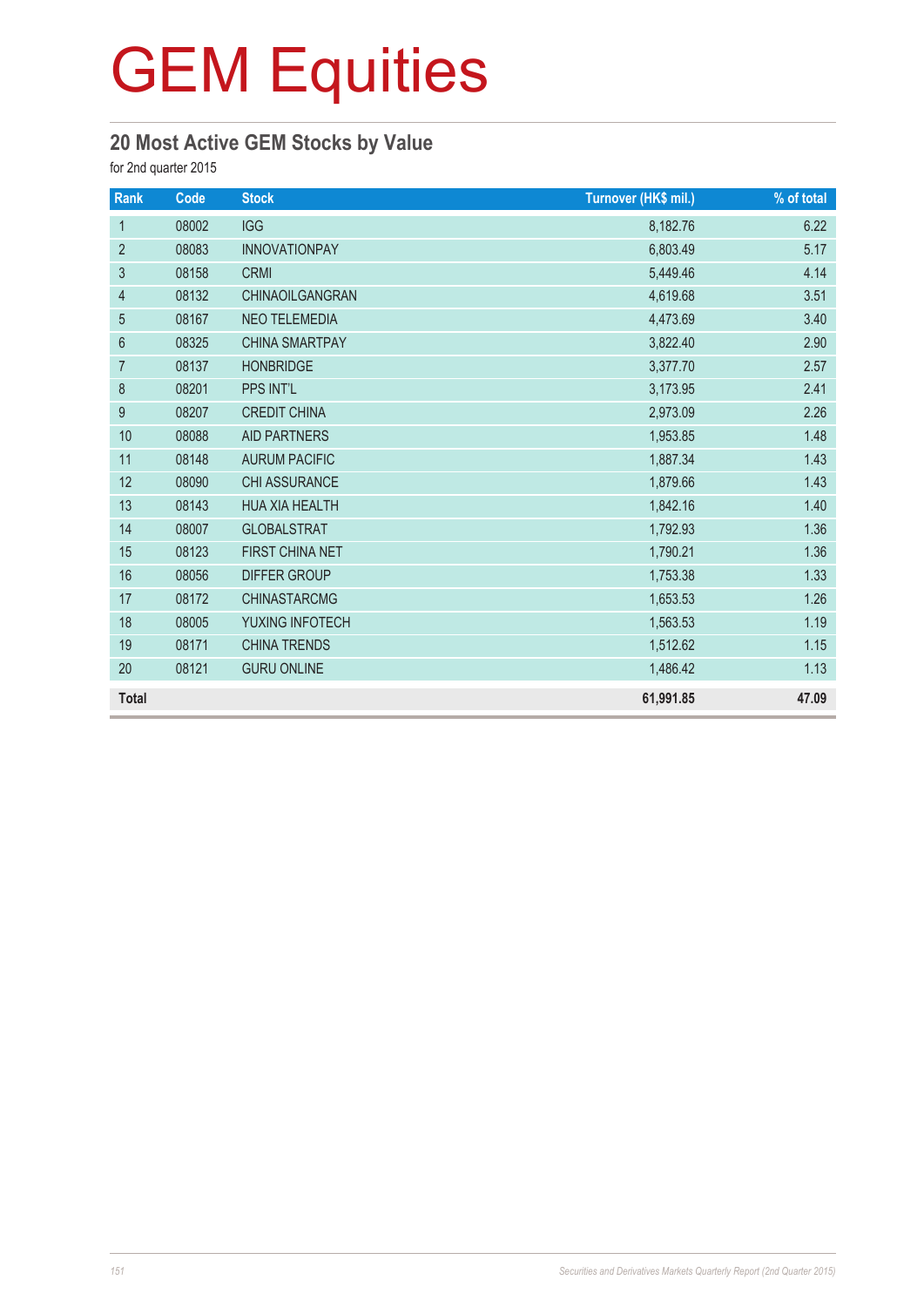### **20 Most Active GEM Stock by Shares**

for 2nd quarter 2015

| Rank           | Code  | <b>Stock</b>           | <b>Turnover (Mil. shs)</b> | % of total |
|----------------|-------|------------------------|----------------------------|------------|
| $\mathbf{1}$   | 08201 | PPS INT'L              | 21,591.41                  | 8.50       |
| $\overline{2}$ | 08132 | CHINAOILGANGRAN        | 16,361.26                  | 6.44       |
| $\mathfrak{S}$ | 08171 | <b>CHINA TRENDS</b>    | 12,567.61                  | 4.94       |
| $\overline{4}$ | 08019 | <b>HAO WEN HLDGS</b>   | 12,500.45                  | 4.92       |
| $\sqrt{5}$     | 08148 | <b>AURUM PACIFIC</b>   | 9,581.72                   | 3.77       |
| $6\phantom{1}$ | 08158 | <b>CRMI</b>            | 8,214.82                   | 3.23       |
| $\overline{7}$ | 08086 | <b>DX.COM HOLDINGS</b> | 7,838.20                   | 3.08       |
| $\,8\,$        | 08072 | <b>ROMA GROUP</b>      | 7,351.15                   | 2.89       |
| 9              | 08083 | <b>INNOVATIONPAY</b>   | 6,326.54                   | 2.49       |
| 10             | 08081 | CMG CUL INV            | 5,964.62                   | 2.35       |
| 11             | 08088 | <b>AID PARTNERS</b>    | 5,734.17                   | 2.26       |
| 12             | 08179 | <b>GAYETY HLDGS</b>    | 5,463.28                   | 2.15       |
| 13             | 08120 | <b>ORI UNICORN</b>     | 4,450.16                   | 1.75       |
| 14             | 08153 | <b>CODE AGRI</b>       | 4,236.82                   | 1.67       |
| 15             | 08178 | CHINA INFO TECH        | 3,817.60                   | 1.50       |
| 16             | 08351 | <b>LARRY JEWELRY</b>   | 3,733.74                   | 1.47       |
| 17             | 08123 | FIRST CHINA NET        | 3,510.36                   | 1.38       |
| 18             | 08192 | <b>GLOBAL ENERGY</b>   | 3,393.68                   | 1.34       |
| 19             | 08203 | <b>KAISUN ENERGY</b>   | 3,213.20                   | 1.26       |
| 20             | 08085 | HK LIFE SCI            | 3,117.02                   | 1.23       |
| <b>Total</b>   |       |                        | 148,967.79                 | 58.61      |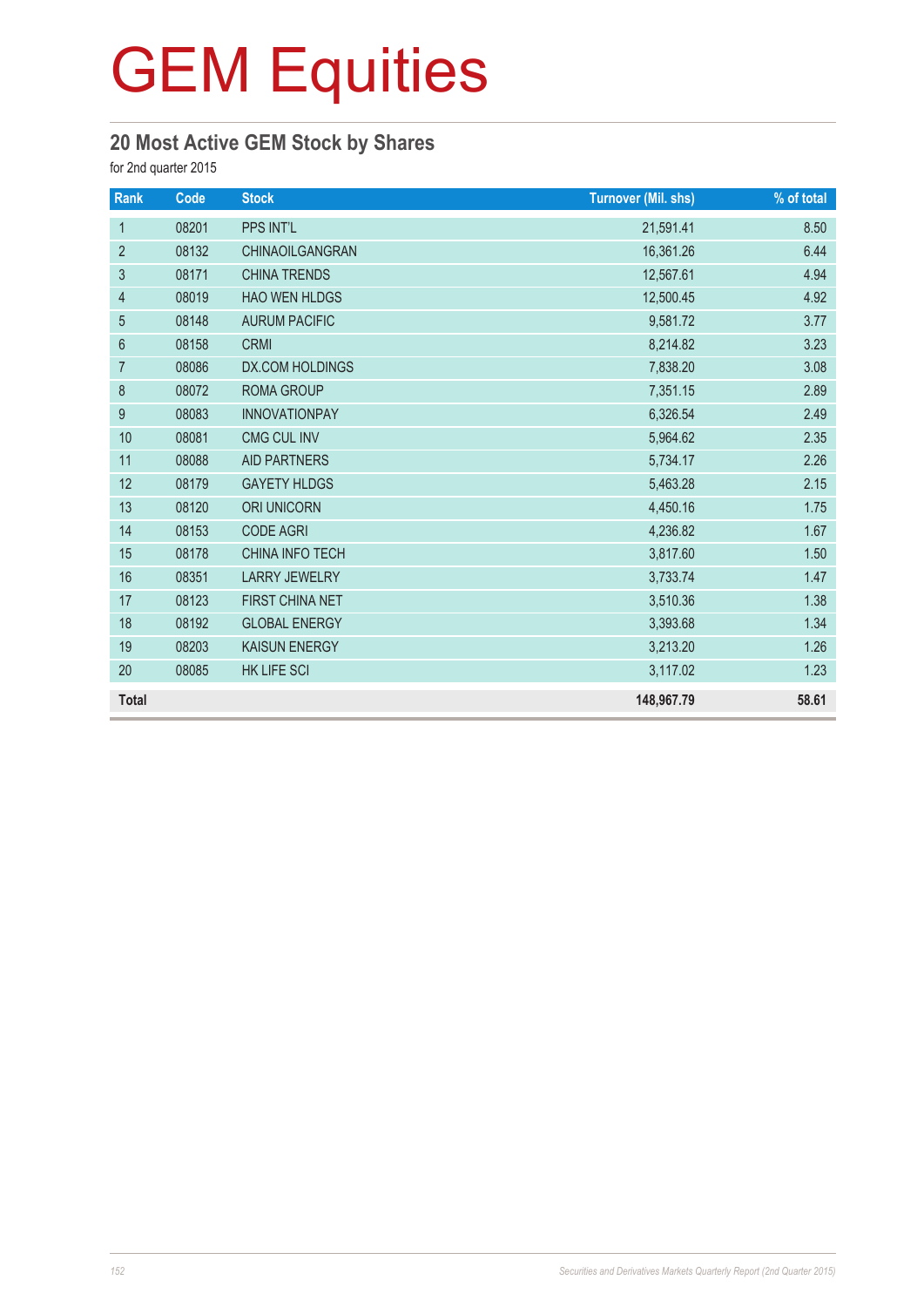#### **Market Capitalisation of Listed Companies for GEM**

as at the quarter end

|      |    | HK\$ mil.   |
|------|----|-------------|
| 2014 | Q2 | 164,166.52  |
|      | Q3 | 180, 171.37 |
|      | Q4 | 179,409.87  |
| 2015 | Q1 | 207,611.93  |
|      | Q2 | 326,139.64  |

#### **Market Capitalisation by Hang Seng Industry Classification System\* – GEM** Quarter-end figures



Hang Seng Industry Classification System (HSICS) is provided by Hang Seng Indexes Company Limited.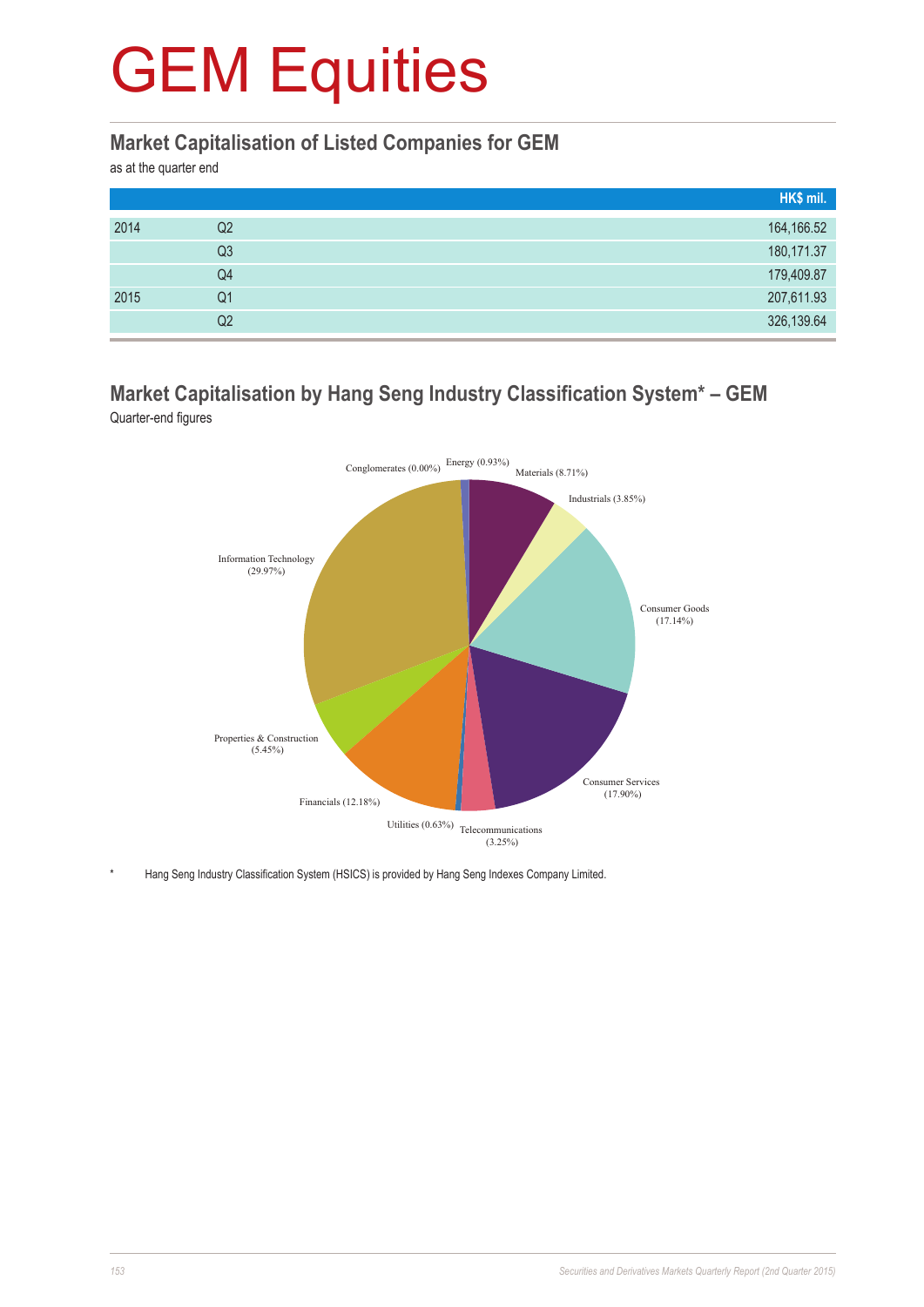### **50 Leading Companies by Market Capitalisation – GEM**

as at the 2nd quarter end 2015

|                     |       |                                                              | <b>Market capitalisation</b> |                   |
|---------------------|-------|--------------------------------------------------------------|------------------------------|-------------------|
| Rank                |       | <b>Company</b>                                               | (HK\$ mil.)                  | % of market total |
| $\mathbf{1}$        | 08137 | Honbridge Holdings Ltd.                                      | 18,835.06                    | 5.78              |
| $\overline{2}$      | 08167 | Neo Telemedia Ltd.                                           | 10,403.37                    | 3.19              |
| $\mathfrak{S}$      | 08138 | Beijing Tong Ren Tang Chinese Medicine Co. Ltd.              | 10,380.04                    | 3.18              |
| $\overline{4}$      | 08032 | Viva China Holdings Ltd.                                     | 10,232.33                    | 3.14              |
| 5                   | 08056 | Differ Group Holding Co. Ltd.                                | 9,800.00                     | 3.00              |
| $6\phantom{1}6$     | 08195 | L & A International Holdings Ltd.                            | 9,280.00                     | 2.85              |
| 7                   | 08158 | China Regenerative Medicine International Ltd.               | 9,207.62                     | 2.82              |
| $\bf 8$             | 08002 | IGG Inc                                                      | 7,911.99                     | 2.43              |
| 9                   | 08147 | Millennium Pacific Group Holdings Ltd.                       | 7,318.92                     | 2.24              |
| 10                  | 08005 | Yuxing InfoTech Investment Holdings Ltd.                     | 7,031.62                     | 2.16              |
| 11                  | 08083 | China Innovationpay Group Ltd.                               | 6,310.91                     | 1.94              |
| 12                  | 08008 | Sunevision Holdings Ltd.                                     | 5,991.72                     | 1.84              |
| 13                  | 08140 | ICO Group Ltd.                                               | 5,430.00                     | 1.66              |
| 14                  | 08021 | WLS Holdings Ltd.                                            | 5,341.46                     | 1.64              |
| 15                  | 08207 | Credit China Holdings Ltd.                                   | 5,274.10                     | 1.62              |
| 16                  | 08050 | Yunbo Digital Synergy Group Ltd.                             | 5,167.31                     | 1.58              |
| 17                  | 08279 | AGTech Holdings Ltd.                                         | 5,013.45                     | 1.54              |
| 18                  | 08355 | i-Control Holdings Ltd.                                      | 5,000.00                     | 1.53              |
| 19                  | 08267 | Linekong Interactive Co., Ltd.                               | 4,608.19                     | 1.41              |
| 20                  | 08156 | China Vanguard Group Ltd.                                    | 4,200.98                     | 1.29              |
| 21                  | 08172 | China Star Cultural Media Group Ltd.                         | 4,121.02                     | 1.26              |
| 22                  | 08238 | Winto Group (Holdings) Ltd.                                  | 3,960.00                     | 1.21              |
| 23                  | 08170 | KSL Holdings Ltd.                                            | 3,700.80                     | 1.13              |
| 24                  | 08018 | <b>Finsoft Corporation</b>                                   | 3,600.00                     | 1.10              |
| 25                  | 08237 | Link Holdings Ltd.                                           | 3,556.00                     | 1.09              |
| 26                  | 08090 | China Assurance Finance Group Ltd.                           | 3,537.29                     | 1.08              |
| 27                  | 08029 | Sun International Resources Ltd.                             | 3,513.29                     | 1.08              |
| 28                  | 08315 | King Force Security Holdings Ltd.                            | 3,449.60                     | 1.06              |
| 29                  | 08016 | Changhong Jiahua Holdings Ltd.                               | 3,418.43                     | 1.05              |
| 30                  | 08132 | China Oil Gangran Energy Group Holdings Ltd.                 | 3,390.51                     | 1.04              |
| 31                  | 08325 | China Smartpay Group Holdings Ltd.                           | 3,252.08                     | 1.00              |
| 32                  | 08311 | Perfect Optronics Ltd.                                       | 3,175.09                     | 0.97              |
| 33                  | 08125 | Kate China Holdings Ltd.                                     | 2,963.40                     | 0.91              |
| 34                  | 08041 | Luxey International (Holdings) Ltd.                          | 2,959.08                     | 0.91              |
| 35                  | 08077 | KVB Kunlun Financial Group Ltd.                              | 2,907.25                     | 0.89              |
| 36                  | 08097 | Pinestone Captial Ltd.                                       | 2,880.00                     | 0.88              |
| 37                  | 08209 | Major Holdings Ltd.                                          | 2,678.40                     | 0.82              |
| 38                  | 08155 | South China Land Ltd.                                        | 2,649.30                     | 0.81              |
| 39                  | 08123 | First China Financial Network Holdings Ltd.                  | 2,599.58                     | 0.80              |
| 40                  | 08099 | China Wood Optimization (Holding) Ltd.                       | 2,500.00                     | 0.77              |
| 41                  | 08058 | Shandong Luoxin Pharmaceutical Group Stock Co., Ltd. - H Shs | 2,458.53                     | 0.75              |
| 42                  | 08143 | Hua Xia Healthcare Holdings Ltd.                             | 2,268.82                     | 0.70              |
| 43                  | 08068 | New Universe International Group Ltd.                        | 2,128.10                     | 0.65              |
| 44                  | 08261 | Haitian Hydropower International Ltd.                        | 2,060.40                     | 0.63              |
| 45                  | 08250 | China Natural Investment Co. Ltd.                            | 2,034.38                     | 0.62              |
| 46                  | 08007 | Global Strategic Group Ltd.                                  | 1,841.40                     | 0.56              |
| 47                  | 08075 | Media Asia Group Holdings Ltd.                               | 1,590.22                     | 0.49              |
| 48                  | 08212 | Celebrate International Holdings Ltd.                        | 1,575.45                     | 0.48              |
| 49                  | 08133 | Jete Power Holdings Ltd.                                     | 1,533.00                     | 0.47              |
| 50                  | 08356 | CNC Holdings Ltd.                                            | 1,514.26                     | 0.46              |
| <b>Total</b>        |       |                                                              | 236,554.74                   | 72.53             |
| <b>Market Total</b> |       |                                                              | 326,139.64                   | 100.00            |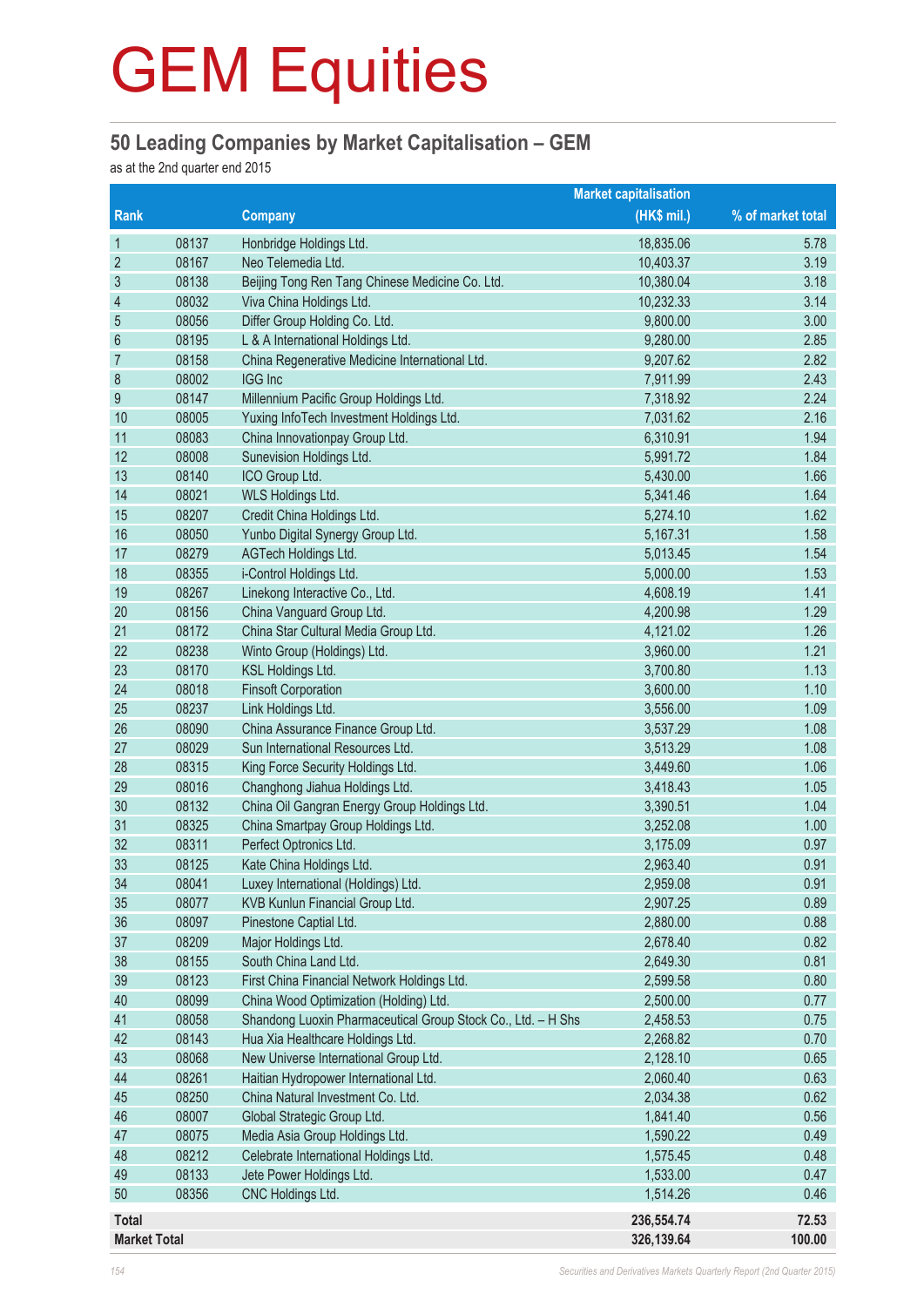#### **New Listing Statistics – equities for GEM**

|      |    | No. of newly listed companies | Funds raised (HK\$ mil.) |
|------|----|-------------------------------|--------------------------|
| 2014 | Q2 |                               | 100.00                   |
|      | Q3 | 8                             | 480.88                   |
|      | Q4 | 5                             | 1,083.24                 |
| 2015 | Q1 | 9                             | 626.75                   |
|      | Q2 | 5                             | 404.40                   |

### **Newly Listed Companies for GEM**

for 2nd quarter 2015

| Code         | <b>Company name</b>              | <b>Listing date</b> | No. of issued shares | Funds raised (HK\$ mil.) |
|--------------|----------------------------------|---------------------|----------------------|--------------------------|
| 08133        | Jete Power Holdings Ltd.         | 2015/04/30          | 700,000,000          | 50.00                    |
| 08355        | i-Control Holdings Ltd.          | 2015/05/27          | 1,000,000,000        | 90.00                    |
| 08121        | Guru Online (Holdings) Ltd.      | 2015/05/29          | 1,667,200,000        | 128.80                   |
| 08038        | Golden Power Group Holdings Ltd. | 2015/06/05          | 160,000,000          | 75.60                    |
| 08097        | Pinestone Captial Ltd.           | 2015/06/12          | 480,000,000          | 60.00                    |
| <b>Total</b> |                                  |                     |                      | 404.40                   |

#### **Withdrawal of Listed Companies – GEM**

for 2nd quarter 2015

| <b>Code</b> | Company name                                  | Last trading date | Delisted date     |
|-------------|-----------------------------------------------|-------------------|-------------------|
| 08309       | Runway Global Holdings Co. Ltd. *             | 2015/05/29        | 2015/06/01<br>S.  |
| 08180       | New Ray Medicine International Holding Ltd. * | 2015/06/15        | 2015/06/16<br>- 8 |

\* Transfers of listing from GEM to Main Board pursuant to the revised Rule 9.24 of the GEM Listing Rules and to the new Chapter 9A of the Main Board Listing Rules effective from 1 July 2008.

§ Effective date of the transfer of listing from GEM to Main Board.

### **Company Name Changes for GEM**

for 2nd quarter 2015

| Code  | Old name                           | New name                               | <b>Effective date</b> | <b>Adoption date</b> |
|-------|------------------------------------|----------------------------------------|-----------------------|----------------------|
| 08079 | Unlimited Creativity Holdings Ltd. | Easy Repay Finance & Investment Ltd.   | 2015/04/01            | 2015/05/05           |
| 08310 | Gamma Logistics Corporation        | Dafeng Port Heshun Technology Co. Ltd. | 2015/05/15            | 2015/06/09           |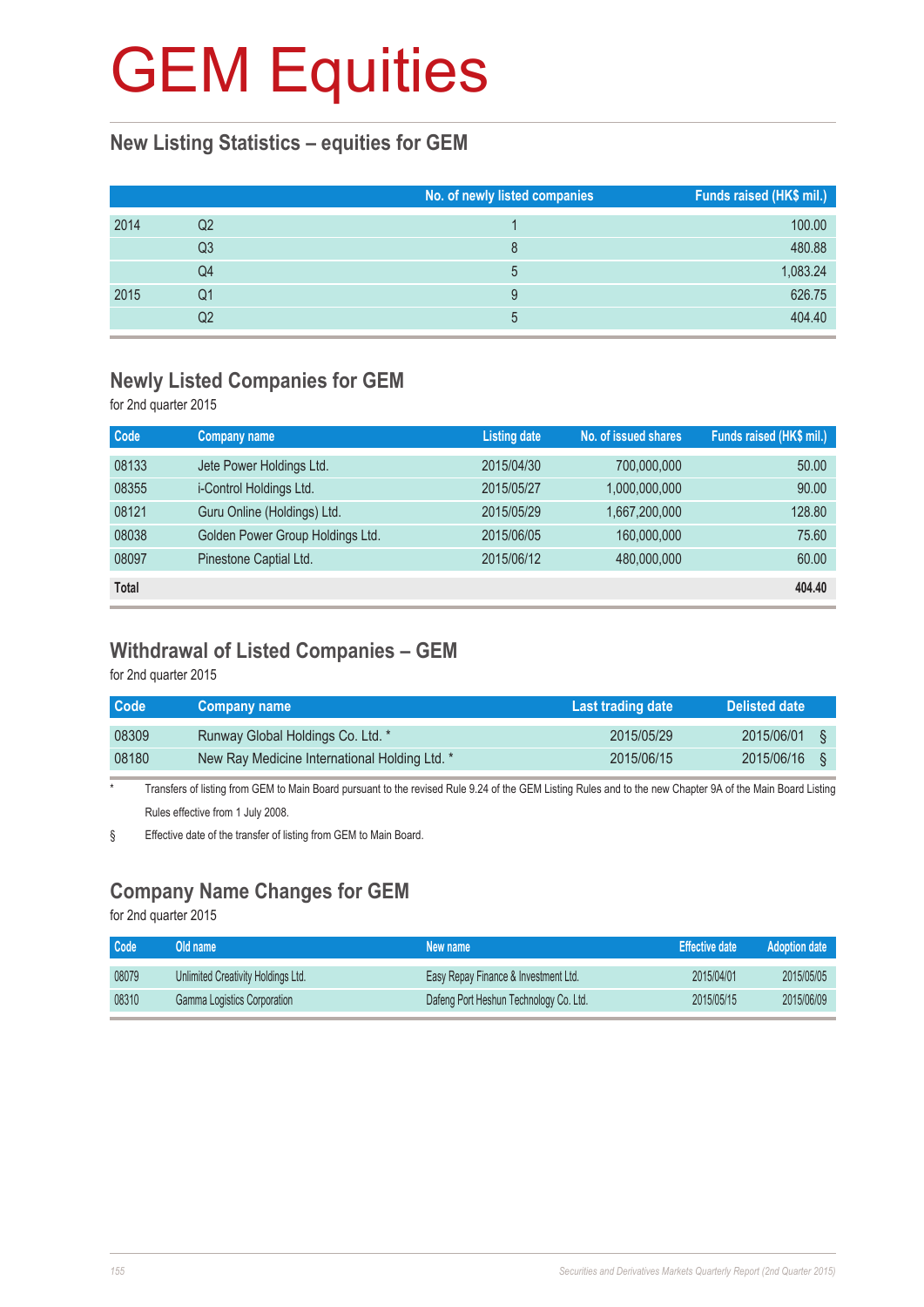#### **Bonus Issues/Bonus Warrants for GEM**

for 2nd quarter 2015

| Code  | <b>Company</b>                      | <b>Particulars</b> | Ex-date    |
|-------|-------------------------------------|--------------------|------------|
| 08337 | Directel Holdings Ltd.              | 2 for 1            | 2015/06/05 |
| 08167 | Neo Telemedia Ltd.                  | 1 for $1$          | 2015/06/09 |
| 08021 | WLS Holdings Ltd.                   | $7$ for 1          | 2015/06/23 |
| 08041 | Luxey International (Holdings) Ltd. | 4 for $1$          | 2015/06/26 |
|       |                                     | 1 wt for 1         |            |

### **Share Split/Consolidation for GEM**

for 2nd quarter 2015

| <b>Code</b> | <b>Company</b>                                 | <b>Particulars</b>      | <b>Effective date</b> |
|-------------|------------------------------------------------|-------------------------|-----------------------|
| 08037       | Rui Kang Pharmaceutical Group Investments Ltd. | Consolidation 5 into 1  | 2015/04/01            |
| 08195       | L & A International Holdings Ltd.              | Split 1 into 10         | 2015/04/21            |
| 08261       | Haitian Hydropower International Ltd.          | Split 1 into 2          | 2015/05/26            |
| 08268       | Deson Construction International Holdings Ltd. | Split 1 into 2          | 2015/06/04            |
| 08238       | Winto Group (Holdings) Ltd.                    | Split 1 into 10         | 2015/06/08            |
| 08212       | Celebrate International Holdings Ltd.          | Consolidation 20 into 1 | 2015/06/12            |
| 08078       | China 3D Digital Entertainment Ltd.            | Consolidation 5 into 1  | 2015/06/18            |
| 08009       | Chinese Energy Holdings Ltd.                   | Consolidation 2 into 1  | 2015/06/22            |

### **Rights Issues & Open Offers for GEM**

for 2nd quarter 2015

| <b>Month</b> | Code  | Company                                          | <b>Ratio</b>                | Funds raised (HK\$ mil.) |
|--------------|-------|--------------------------------------------------|-----------------------------|--------------------------|
| Apr          | 08192 | Global Energy Resources International Group Ltd. | Open offer 1 for 2 @\$0.10  | 127.95                   |
| May          | 08265 | Powerwell Pacific Holdings Ltd.                  | Open offer 1 for 2 @\$0.70  | 61.60                    |
|              | 08075 | Media Asia Group Holdings Ltd.                   | Open offer 1 for 2 @\$0.30  | 200.98                   |
|              | 08150 | Seamless Green China (Holdings) Ltd.             | Open offer 1 for 2 @\$0.203 | 71.83                    |
| Jun          | 08100 | <b>GET Holdings Ltd.</b>                         | Rts 3 for 1 @\$0.35         | 205.18                   |
| <b>Total</b> |       |                                                  |                             | 667.54                   |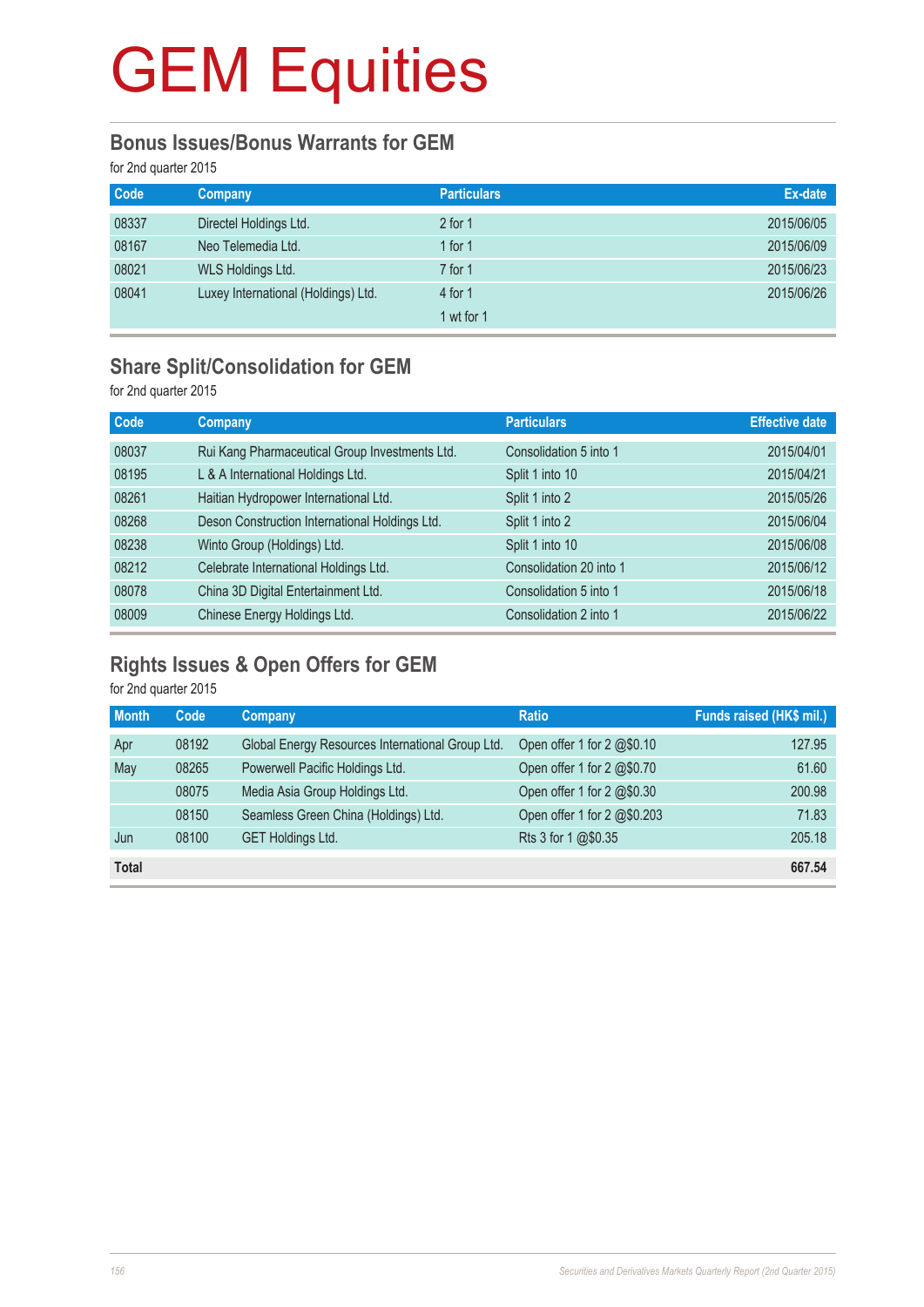### **Placing\***

|              |       |                        | No. of        |                      |                     |
|--------------|-------|------------------------|---------------|----------------------|---------------------|
|              |       |                        | new shares    | <b>Placing price</b> | <b>Funds raised</b> |
| <b>Month</b> | Code  | <b>Company</b>         | placed        | (HK\$)               | $(HK$$ mil.)        |
| 2015         |       |                        |               |                      |                     |
| Apr          | 08148 | <b>AURUM PACIFIC</b>   | 600,000,000   | 0.1000               | 60.00               |
|              | 08087 | CHINA 33MEDIA          | 120,000,000   | 0.2200               | 26.40               |
|              | 08078 | <b>CHINA3D DIGIT</b>   | 131,800,000   | 0.1100               | 14.50               |
|              | 08153 | <b>CODE AGRI</b>       | 142,000,000   | 0.0700               | 9.94                |
|              | 08158 | <b>CRMI</b>            | 977,300,000   | 0.2850               | 278.53              |
|              | 08022 | <b>EVERSHINE GP</b>    | 112,026,000   | 0.3100               | 34.73               |
|              | 08036 | <b>GOLDENMARS</b>      | 29,880,000    | 1.2000               | 35.86               |
|              | 08227 | <b>HAITIAN ANTENNA</b> | 140,000,000   | 0.1890               | 26.46               |
|              | 08101 | <b>JIA MENG HLDG</b>   | 96,400,000    | 0.1540               | 14.85               |
|              | 08080 | <b>NAS HOLDINGS</b>    | 300,000,000   | 0.1050               | 31.50               |
|              | 08068 | <b>NU INT'L</b>        | 200,000,000   | 0.3450               | 69.00               |
|              | 08189 | <b>TEDA BIOMEDICAL</b> | 192,500,000   | 0.7000               | 134.75              |
|              | 08028 | <b>TIMELESS</b>        | 125,000,000   | 0.1450               | 18.13               |
|              | 08269 | <b>WEALTH GLORY</b>    | 162,000,000   | 0.2100               | 34.02               |
| May          | 08081 | <b>CMG CUL INV</b>     | 171,486,000   | 0.1510               | 25.89               |
|              | 08153 | <b>CODE AGRI</b>       | 142,000,000   | 0.0740               | 10.51               |
|              | 08215 | <b>FIRST CREDIT</b>    | 28,800,000    | 0.2880               | 8.29                |
|              | 08179 | <b>GAYETY HLDGS</b>    | 480,000,000   | 0.1930               | 92.64               |
|              | 08203 | <b>KAISUN ENERGY</b>   | 523,400,000   | 0.0890               | 46.58               |
|              | 08180 | <b>NEW RAY MEDIC</b>   | 245,000,000   | 0.4250               | 104.13              |
|              | 08066 | PHOENITRON HOLD        | 384,600,000   | 0.2420               | 93.07               |
|              | 08011 | POLYARD PETRO          | 650,000,000   | 0.1950               | 126.75              |
|              | 08135 | <b>ZMFY GLASS</b>      | 25,000,000    | 0.6010               | 15.03               |
| Jun          | 08116 | C FORTUNE INV          | 398,800,000   | 0.3000               | 119.64              |
|              | 08239 | <b>CAPITAL FIN</b>     | 29,270,000    | 0.4100               | 12.00               |
|              | 08071 | CH NETCOMTECH          | 443,000,000   | 0.1480               | 65.56               |
|              | 08090 | CHI ASSURANCE          | 50,000,000    | 1.7500               | 87.50               |
|              | 08117 | CHI P ENERGY           | 110,000,000   | 1.3900               | 152.90              |
|              | 08178 | CHINA INFO TECH        | 539,088,000   | 0.1880               | 101.35              |
|              | 08081 | <b>CMG CUL INV</b>     | 533,520,000   | 0.1760               | 93.90               |
|              | 08153 | <b>CODE AGRI</b>       | 258,000,000   | 0.0750               | 19.35               |
|              | 08019 | HAO WEN HLDGS          | 851,800,000   | 0.1030               | 87.74               |
|              | 08046 | <b>HENG XIN CHINA</b>  | 100,000,000   | 0.1700               | 17.00               |
|              | 08137 | <b>HONBRIDGE</b>       | 1,200,000,000 | 1.1200               | 1,344.00            |
|              | 08191 | <b>HONG WEI ASIA</b>   | 121,488,000   | 0.5600               | 68.03               |
|              | 08203 | <b>KAISUN ENERGY</b>   | 628,000,000   | 0.1400               | 87.92               |
|              | 08242 | <b>MEGALOGICTECH</b>   | 57,600,000    | 0.3400               | 19.58               |
|              | 08246 | NOBLE HOUSE H          | 80,000,000    | 0.9500               | 76.00               |
|              | 08011 | POLYARD PETRO          | 100,000,000   | 0.3300               | 33.00               |
|              | 08051 | <b>TELEEYE HOLDING</b> | 2,650,000     | 22.2000              | 58.83               |
| <b>Total</b> |       |                        |               |                      | 3,755.85            |

\* Due to the reporting time-lag, placing figures for the quarter are provisional.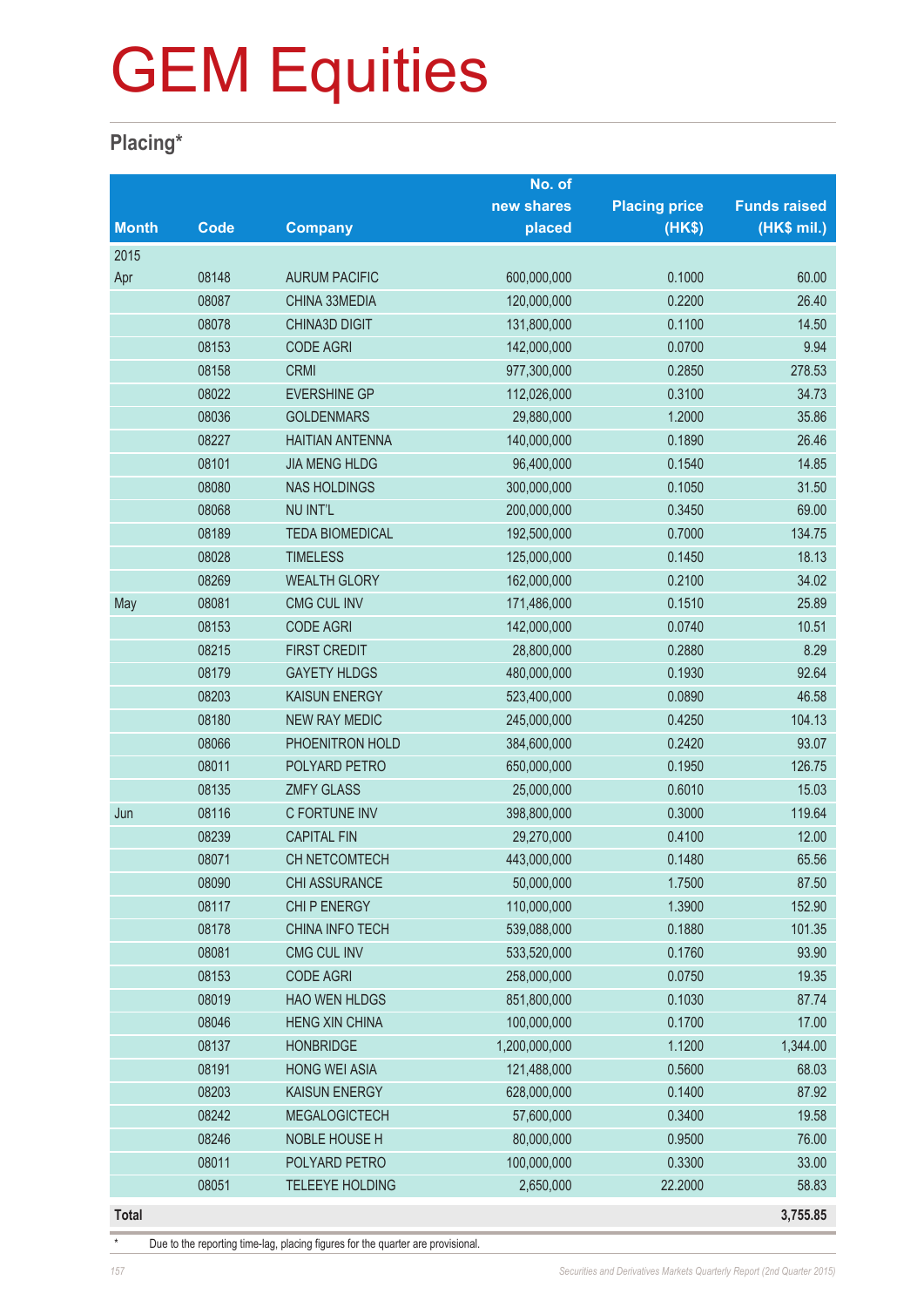### GEM Warrants

#### **Warrant Trading and Market Value Statistics – GEM**

|      |                | <b>Number</b> | Turnover value (HK\$ mil.) <sup>1</sup> | Market value (HK\$ mil.) |
|------|----------------|---------------|-----------------------------------------|--------------------------|
| 2014 | Q2             |               | 0.00                                    | 0.00                     |
|      | Q <sub>3</sub> |               | 0.00                                    | 0.00                     |
|      | Q4             |               | 0.00                                    | 0.00                     |
| 2015 | Q1             |               | 0.00                                    | 0.00                     |
|      | Q2             |               | 0.00                                    | 0.00                     |

### **Newly Listed Equity GEM Warrants**

for 2nd quarter 2015

|              |                        | <b>Initial issued</b> |                     |               | <b>Amount raised</b> |
|--------------|------------------------|-----------------------|---------------------|---------------|----------------------|
| <b>Code</b>  | <b>Equity warrants</b> | amount (HK)           | <b>Listing date</b> | <b>Expiry</b> | (HK\$ mil.)          |
| Nil          |                        |                       |                     |               |                      |
| <b>Total</b> |                        |                       |                     |               | -                    |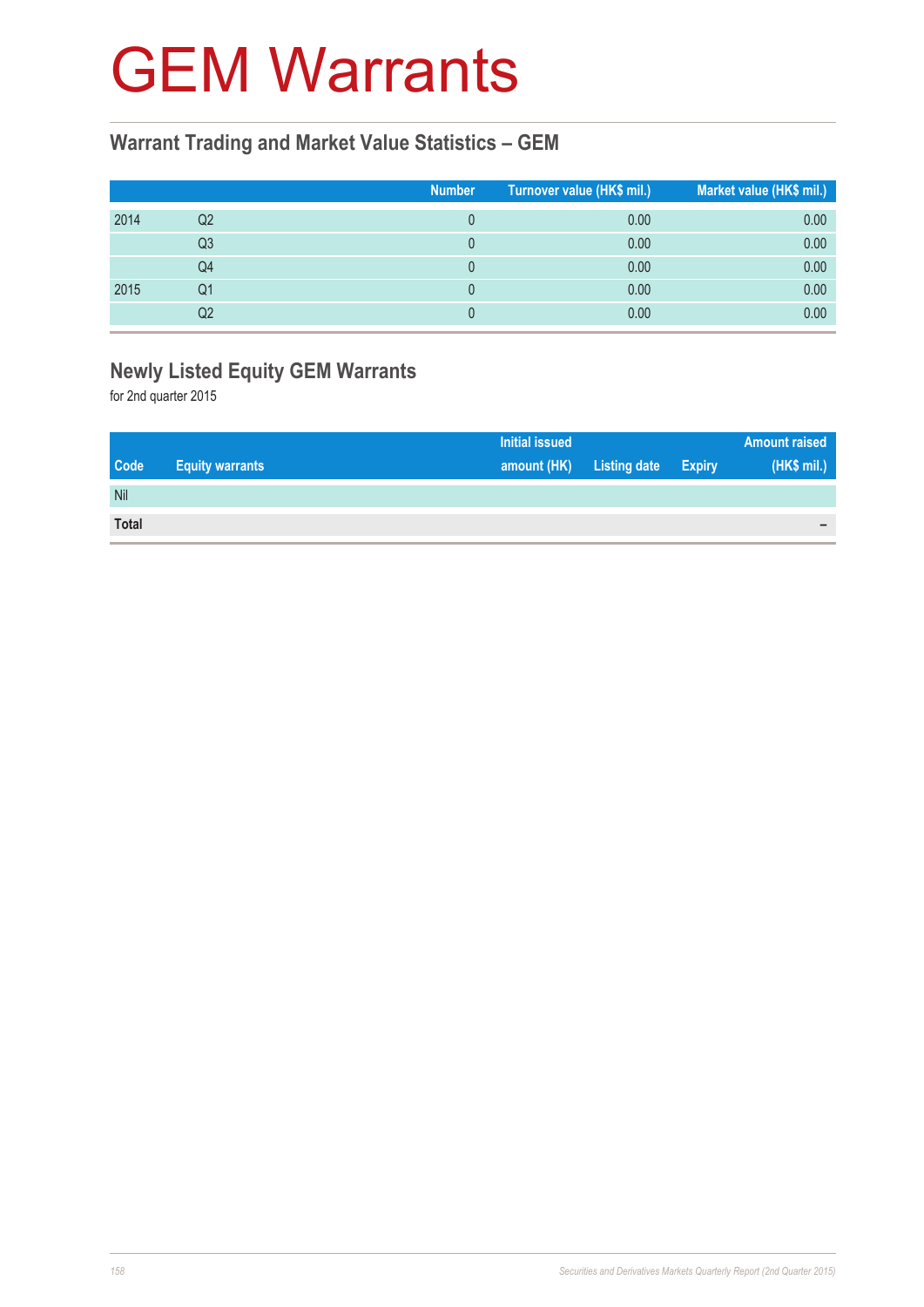# Stock Market Indices

#### **Hang Seng Index**



### **S&P/HKEx LargeCap Index**



#### **S&P/HKEx GEM Index**

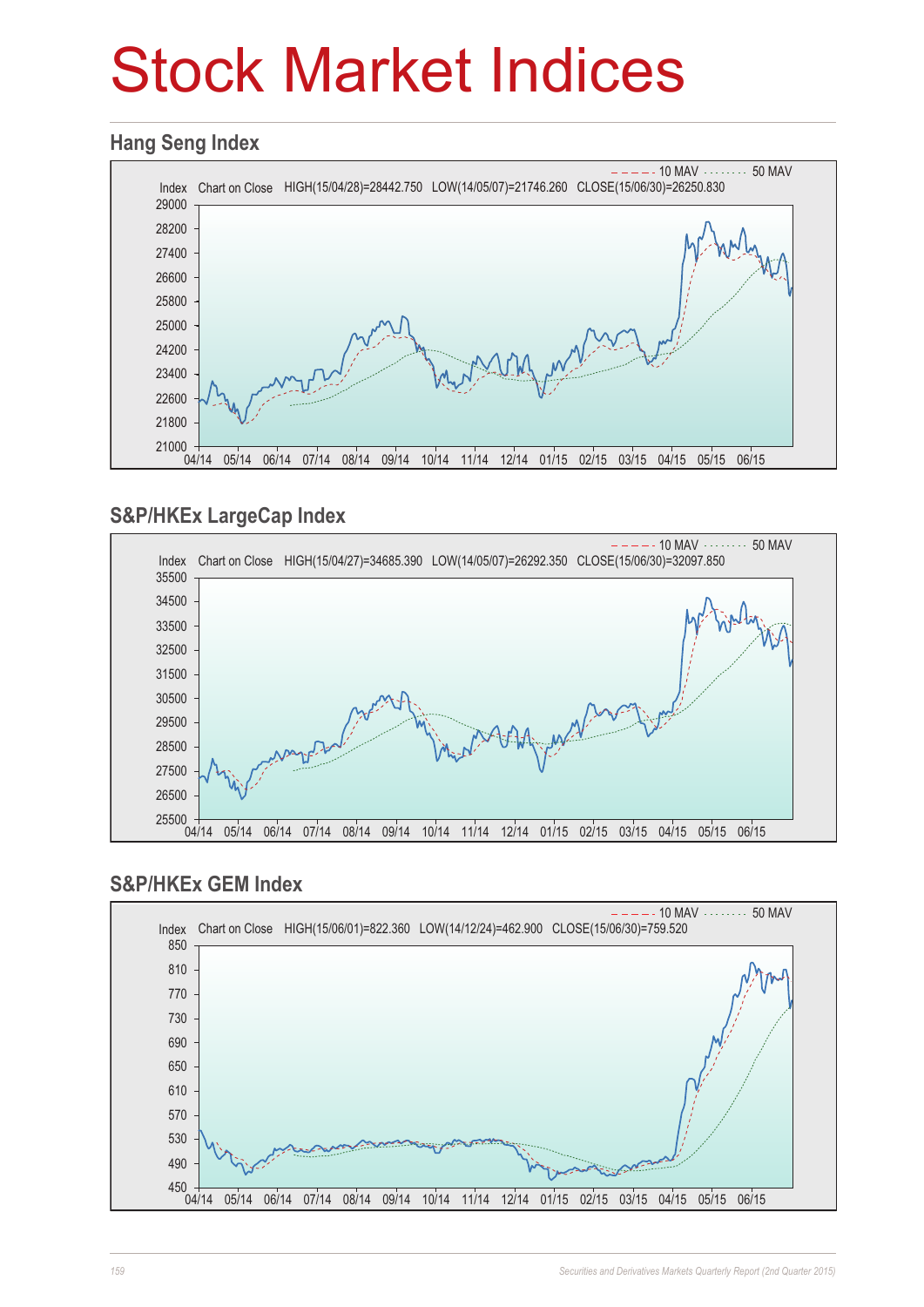# Stock Market Indices

### **Hong Kong Stock Market Indices**

|                                               | End of Jun 2015 | End of Mar 2015 |           |          |
|-----------------------------------------------|-----------------|-----------------|-----------|----------|
| <b>Index</b>                                  | <b>Close</b>    | <b>Close</b>    |           | Change % |
| S&P/HKEx LargeCap Index                       | 32097.85        | 30376.17        | $+$       | 5.67%    |
|                                               |                 |                 |           |          |
| S&P/HKEx GEM Index                            | 759.52          | 504.56          | $+$       | 50.53%   |
|                                               |                 |                 |           |          |
| <b>HANG SENG INDEX</b>                        | 26250.03        | 24900.89        | $+$       | 5.42%    |
| <b>SECTORIAL INDICES</b>                      |                 |                 |           |          |
| Finance                                       | 37847.38        | 34568.93        | $+$       | 9.48%    |
| <b>Utilities</b>                              | 53858.18        | 55510.36        |           | 2.98%    |
| Properties                                    | 35144.58        | 32313.82        | $\ddot{}$ | 8.76%    |
| Commerce & Industry                           | 14701.88        | 14605.32        | $\ddot{}$ | 0.66%    |
|                                               |                 |                 |           |          |
| HANG SENG CHINA-AFFILIATED CORPORATIONS INDEX | 4876.74         | 4650.05         | $\ddot{}$ | 4.88%    |
| HANG SENG CHINA ENTERPRISES INDEX             | 12981.23        | 12346.09        | $+$       | 5.14%    |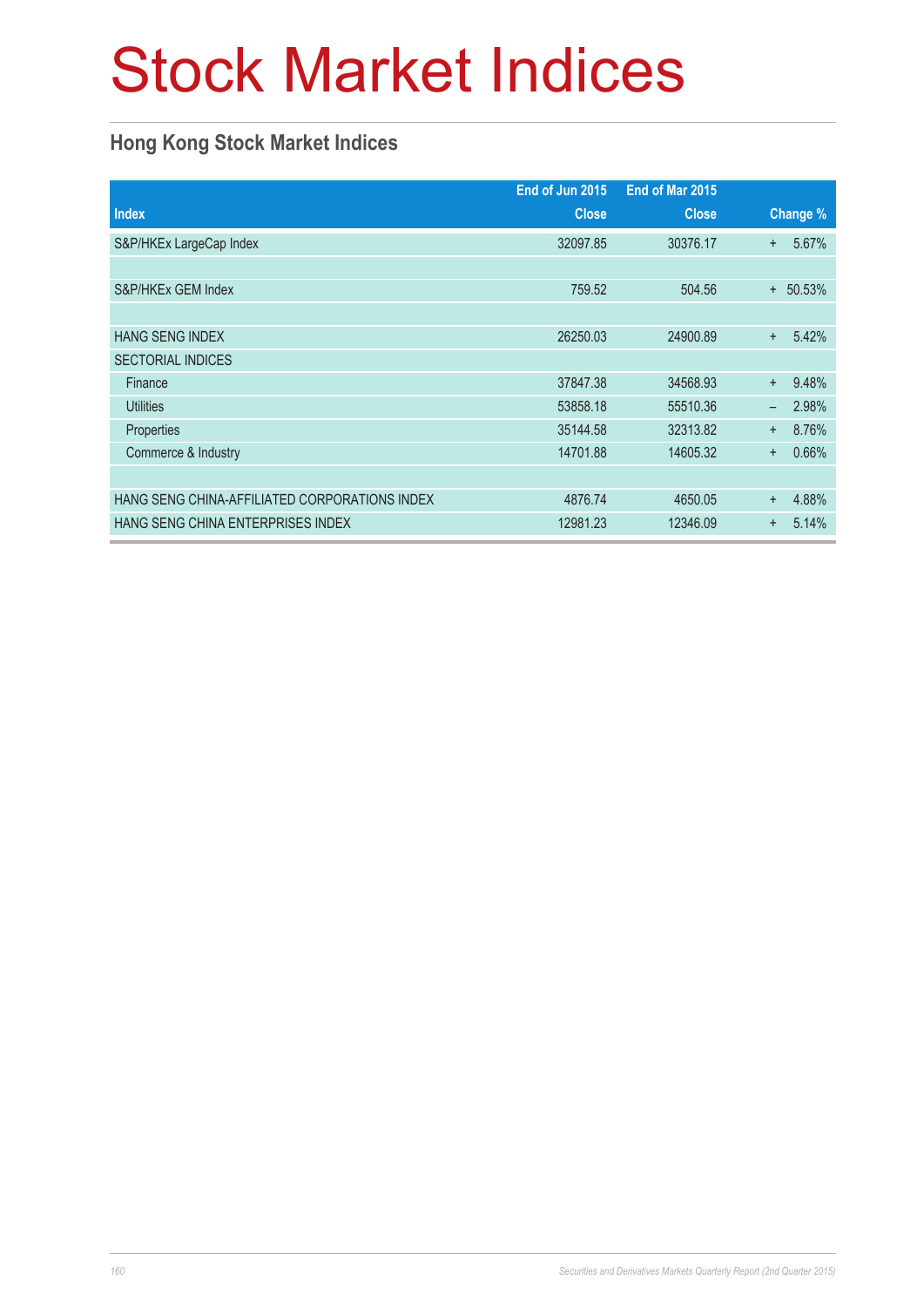# Stock Market Indices

### **WORLD INDICES**

|                                 | End of Jun 2015 | End of Mar 2015 |                                   |
|---------------------------------|-----------------|-----------------|-----------------------------------|
| <b>Index</b>                    | <b>Close</b>    | <b>Close</b>    | <b>Change %</b>                   |
| <b>HONG KONG</b>                |                 |                 |                                   |
| S&P/HKEx LargeCap Index         | 32097.85        | 30376.17        | 5.67%<br>$\ddot{}$                |
| Hang Seng Index                 | 26250.03        | 24900.89        | 5.42%<br>$\ddot{}$                |
| <b>AUSTRALIA</b>                |                 |                 |                                   |
| All Ordinaries Index            | 5451.20         | 5861.92         | 7.01%<br>-                        |
| <b>JAKARTA</b>                  |                 |                 |                                   |
| Composite Index                 | 4910.66         | 5518.68         | $-11.02\%$                        |
| <b>JAPAN</b>                    |                 |                 |                                   |
| Nikkei (225)                    | 20235.73        | 19206.99        | 5.36%<br>$\ddot{}$                |
| <b>KOREA</b>                    |                 |                 |                                   |
| Composite Index                 | 2074.20         | 2041.03         | 1.63%<br>$\ddot{}$                |
| <b>KUALA LUMPUR</b>             |                 |                 |                                   |
| Composite Index                 | 1706.64         | 1830.78         | 6.78%<br>-                        |
| <b>MANILA</b>                   |                 |                 |                                   |
| Composite Index                 | 7564.50         | 7940.49         | 4.74%<br>-                        |
| <b>NEW ZEALAND</b>              |                 |                 |                                   |
| <b>NZSE (50)</b>                | 5726.96         | 5833.99         | 1.83%<br>$\overline{\phantom{0}}$ |
| <b>SHANGHAI</b>                 |                 |                 |                                   |
| A Shares Index                  | 4479.90         | 3928.24         | $+ 14.04\%$                       |
| <b>B</b> Shares Index           | 431.85          | 310.63          | + 39.03%                          |
| <b>SHENZHEN</b>                 |                 |                 |                                   |
| A Shares Index                  | 2577.47         | 2048.42         | $+ 25.83%$                        |
| <b>B</b> Shares Index           | 1462.21         | 1158.64         | + 26.20%                          |
| <b>SINGAPORE</b>                |                 |                 |                                   |
| <b>FTSE Straits Times Index</b> | 3317.33         | 3447.01         | 3.76%<br>$\overline{\phantom{0}}$ |
| <b>TAIWAN</b>                   |                 |                 |                                   |
| Taipei Weighted Stock Index     | 9323.02         | 9586.44         | 2.75%<br>-                        |
| <b>THAILAND</b>                 |                 |                 |                                   |
| <b>SET Index</b>                | 1504.55         | 1505.94         | 0.09%<br>-                        |
| <b>NEW YORK</b>                 |                 |                 |                                   |
| <b>DJIA</b>                     | 17619.51        | 17776.12        | 0.88%<br>-                        |
| Nasdaq Composite Index          | 4986.87         | 4900.88         | 1.75%<br>$\ddot{}$                |
| <b>TORONTO</b>                  |                 |                 |                                   |
| S&P/TSX Composite Index         | 14553.33        | 14902.44        | 2.34%<br>$\overline{\phantom{a}}$ |
| <b>GERMANY</b>                  |                 |                 |                                   |
| DAX Capital Value Index         | 5491.63         | 6137.77         | $-10.53%$                         |
| <b>LONDON</b>                   |                 |                 |                                   |
| <b>FTSE (100)</b>               | 6520.98         | 6773.04         | 3.72%<br>-                        |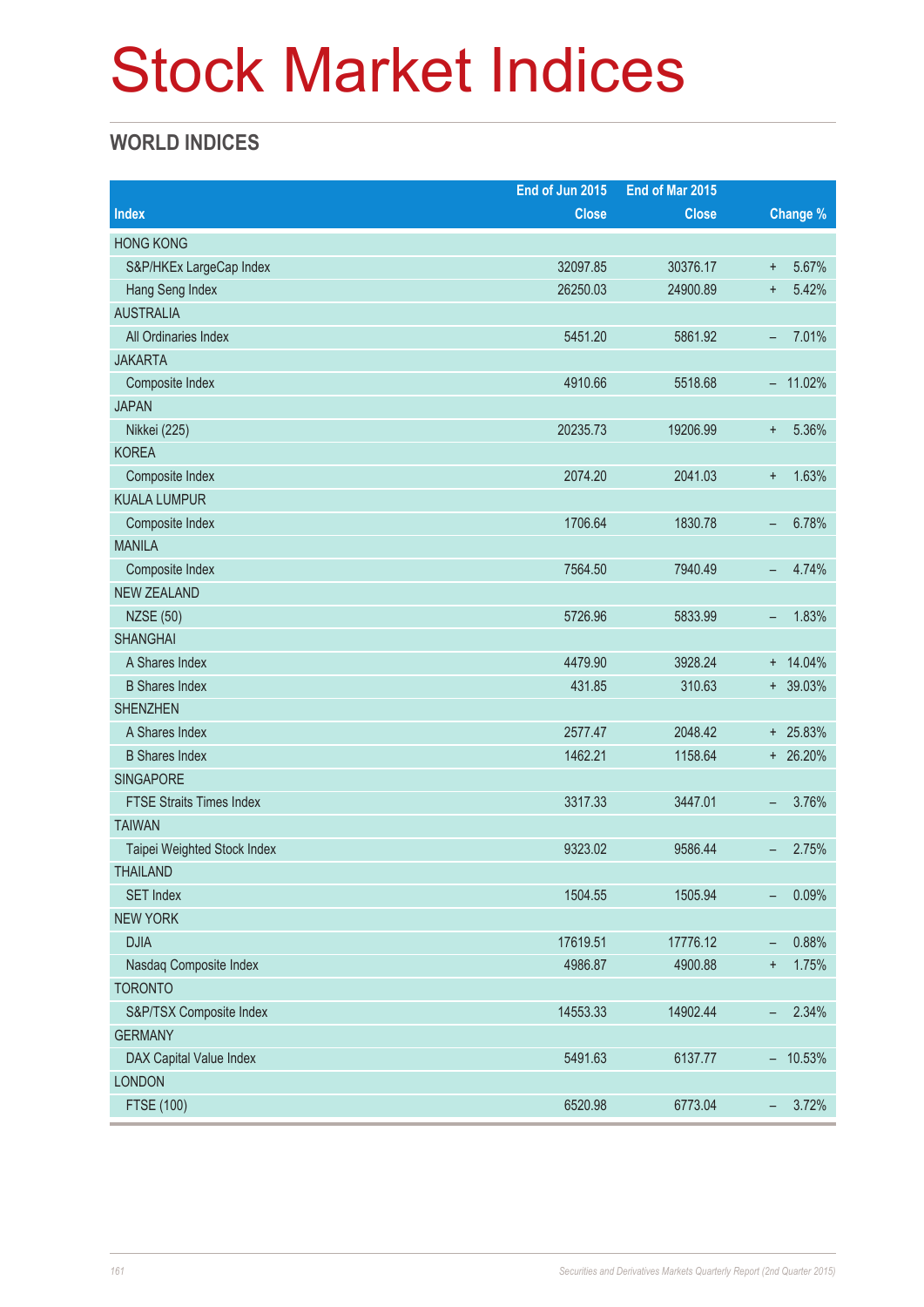#### **Contract Volume by Derivatives Products**

|                                            | <b>Contracts</b> |                  |  |
|--------------------------------------------|------------------|------------------|--|
| <b>Derivatives product</b>                 | 2nd Quarter 2015 | 2nd Quarter 2014 |  |
| Hang Seng Index Futures                    | 4,892,457        | 3,893,812        |  |
| Hang Seng Index Options                    | 2,107,749        | 1,728,591        |  |
| Mini-Hang Seng Index Futures               | 2,535,820        | 1,536,157        |  |
| Mini-Hang Seng Index Options               | 301,902          | 211,814          |  |
| <b>H-shares Index Futures</b>              | 9,273,172        | 4,656,807        |  |
| H-shares Index Options                     | 3,609,899        | 1,867,765        |  |
| Mini H-shares Index Futures                | 2,257,351        | 626,231          |  |
| Flexible Hang Seng Index Options           |                  |                  |  |
| Flexible H-shares Index Options            | 17,730           | 13,060           |  |
| <b>HSI Dividend Point Index Futures</b>    | 3,271            | 2,251            |  |
| <b>HSCEI Dividend Point Index Futures</b>  | 19,946           | 44,461           |  |
| <b>HSI Volatility Index Futures</b>        | 235              | 184              |  |
| CES China 120 Index Futures                | 9,403            | 8,768            |  |
| <b>IBOVESPA Futures</b>                    |                  |                  |  |
| <b>MICEX Index Futures</b>                 | 0                | 0                |  |
| S&P BSE Sensex Index Futures               | 0                | $\Omega$         |  |
| FTSE/JSE Top40 Futures                     |                  | <sup>0</sup>     |  |
| <b>Stock Futures</b>                       | 273,812          | 81,179           |  |
| <b>Stock Options</b>                       | 31,431,575       | 15,082,507       |  |
| Three-month HIBOR Futures                  |                  | 15               |  |
| One-month HIBOR Futures                    |                  | $\Omega$         |  |
| Three-year Exchange Fund Note Futures      |                  | 0                |  |
| RMB Currency Futures - USD/CNH Futures     | 34,390           | 33,359           |  |
| Gold Futures <sup>1</sup>                  |                  |                  |  |
| London Aluminium Mini Futures <sup>2</sup> | 2,054            |                  |  |
| London Zinc Mini Futures <sup>3</sup>      | 3,450            |                  |  |
| London Copper Mini Futures <sup>4</sup>    | 5,973            |                  |  |
| <b>Total</b>                               | 56,780,189       | 29,786,961       |  |

1 Trading in Gold Futures suspended with effect from 27 May 2015

2 Trading in London Aluminium Mini Futures commenced on 01 Dec 2014

3 Trading in London Zinc Mini Futures commenced on 01 Dec 2014

4 Trading in London Copper Mini Futures commenced on 01 Dec 2014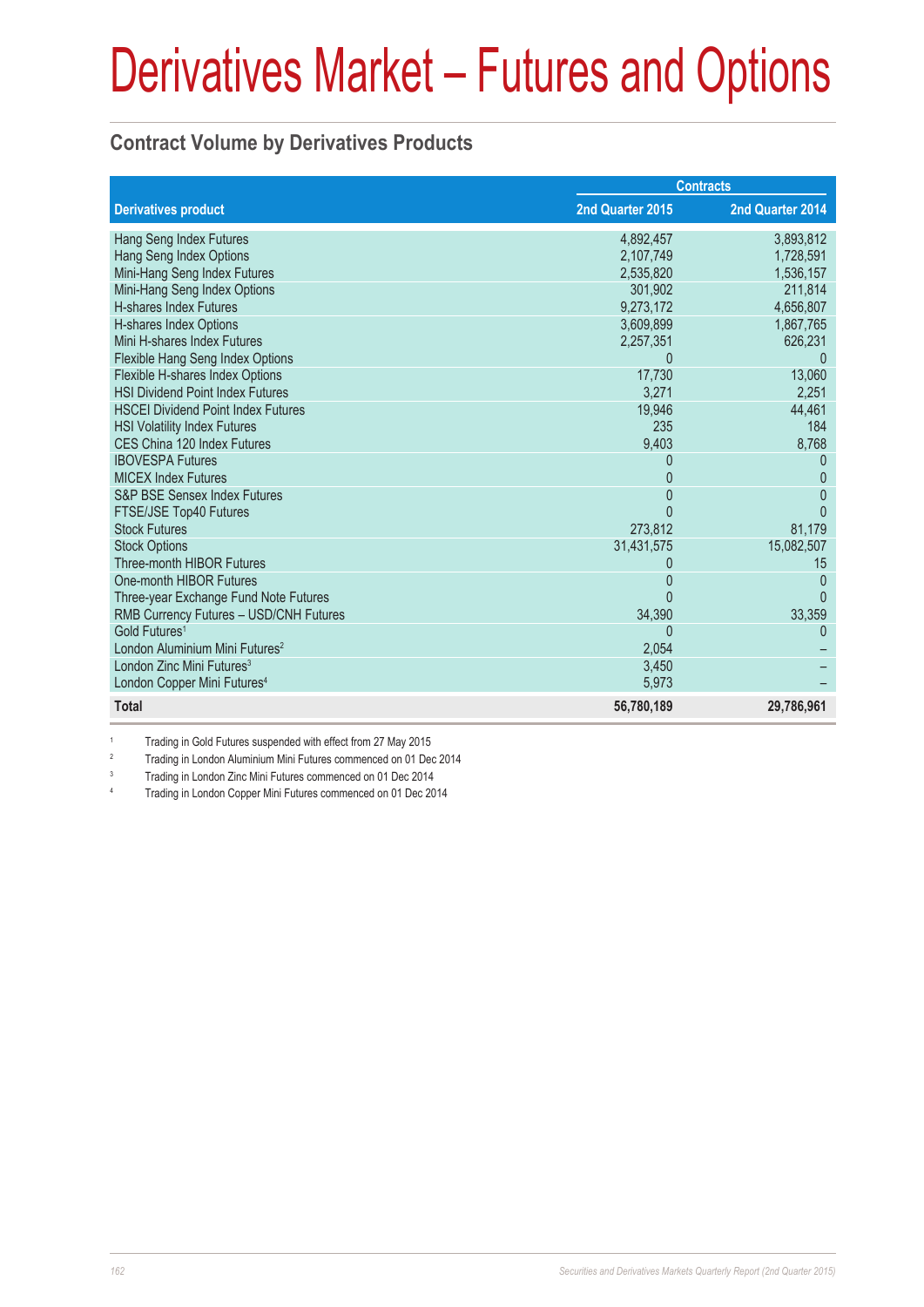#### **Hang Seng Index Futures – Contract Volume and Open Interest (contracts)**

|      |                | <b>Total</b><br>contract volume | <b>Quarter-end</b><br>open interest |
|------|----------------|---------------------------------|-------------------------------------|
| 2014 | Q2             | 3,893,812                       | 126,964                             |
|      | Q <sub>3</sub> | 4,270,694                       | 131,566                             |
|      | Q4             | 4,534,728                       | 99,195                              |
| 2015 | Q <sub>1</sub> | 3,925,409                       | 115,396                             |
|      | Q <sub>2</sub> | 4,892,457                       | 120,329                             |

#### **Mini Hang Seng Index Futures – Contract Volume and Open Interest (contracts)**

|      |                | <b>Total</b><br>contract volume | Quarter-end<br>open interest |
|------|----------------|---------------------------------|------------------------------|
| 2014 | Q2             | 1,536,157                       | 7,067                        |
|      | Q <sub>3</sub> | 1,644,415                       | 9,081                        |
|      | Q4             | 2,131,008                       | 7,472                        |
| 2015 | Q <sub>1</sub> | 1,834,431                       | 7,247                        |
|      | Q2             | 2,535,820                       | 10,316                       |

#### **Hang Seng Index Options – Contract Volume and Open Interest (contracts)**

|      |                | <b>Total</b>    | Quarter-end   |
|------|----------------|-----------------|---------------|
|      |                | contract volume | open interest |
| 2014 | Q2             | 1,728,591       | 184,741       |
|      | Q <sub>3</sub> | 1,912,755       | 254,144       |
|      | Q4             | 2,118,013       | 169,950       |
| 2015 | Q <sub>1</sub> | 1,691,364       | 203,839       |
|      | Q <sub>2</sub> | 2,107,749       | 202,300       |

### **H-Share Index Futures – Contract Volume and Open Interest (contracts)**

|      |    | <b>Total</b>    | <b>Quarter-end</b> |
|------|----|-----------------|--------------------|
|      |    | contract volume | open interest      |
| 2014 | Q2 | 4,656,807       | 217,624            |
|      | Q3 | 5,067,604       | 209,592            |
|      | Q4 | 6,612,741       | 259,173            |
| 2015 | Q1 | 6,635,210       | 303,145            |
|      | Q2 | 9,273,172       | 317,137            |

### **Stock Options Market Turnover and Open Interest (contracts)**

|      |    | <b>Total</b>        | <b>Total</b>    | <b>Quarter-end</b> |
|------|----|---------------------|-----------------|--------------------|
|      |    | Premium (HK\$ mil.) | contract volume | open interest      |
| 2014 | Q2 | 10,523.18           | 15,082,507      | 4,767,976          |
|      | Q3 | 11,835.64           | 19,462,284      | 6,016,138          |
|      | Q4 | 15,471.60           | 23,238,909      | 6,320,147          |
| 2015 | Q1 | 17,410.66           | 22, 162, 657    | 6,545,827          |
|      | Q2 | 30,404.09           | 31,431,575      | 7,635,003          |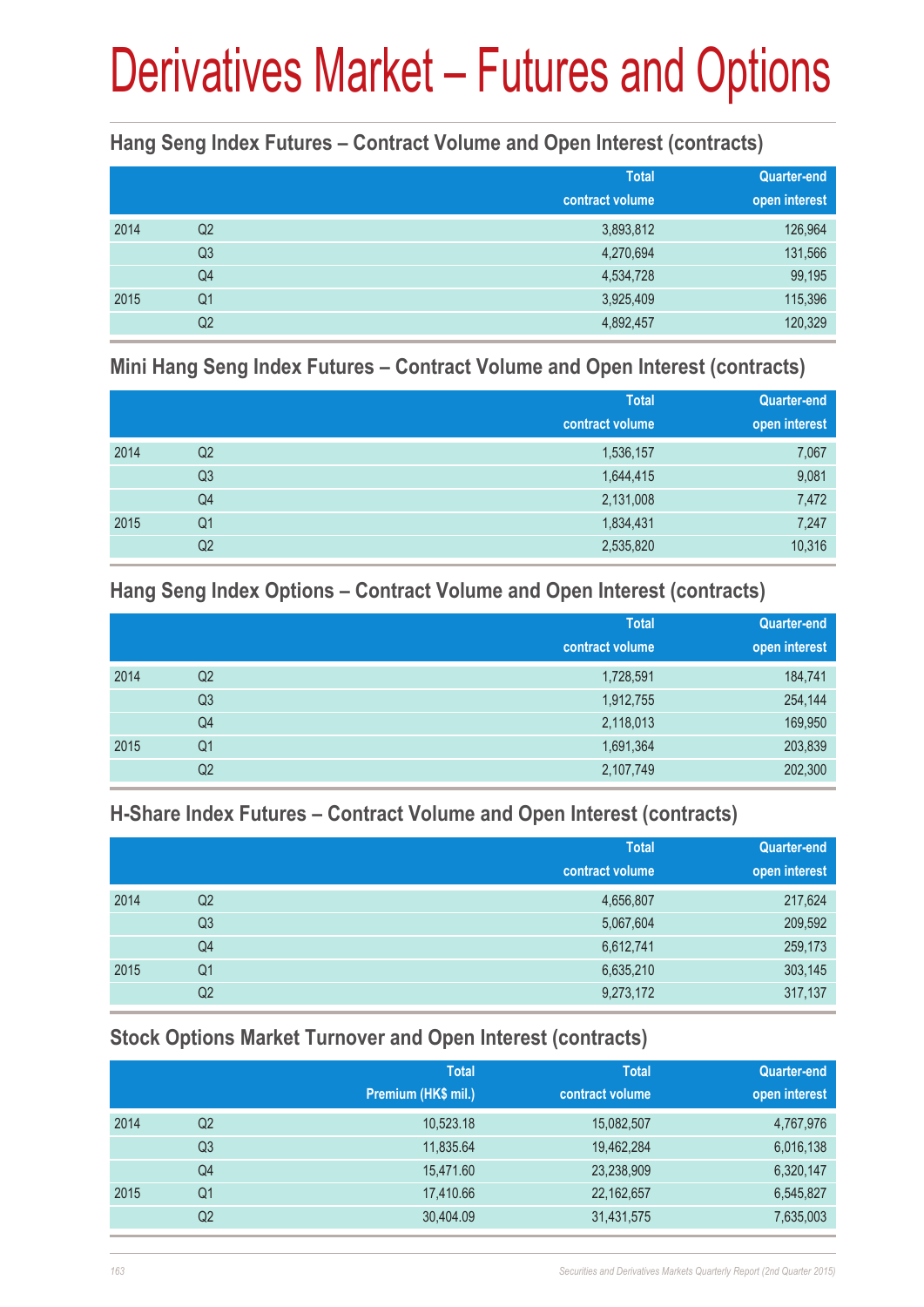#### **Stock Options Premium by Class**

for 2nd Quarter 2015

|                        |                 | Premium     |            |
|------------------------|-----------------|-------------|------------|
| <b>Options class</b>   |                 | (HK\$ mil.) | % of total |
| X ISHARES A50          | A <sub>50</sub> | 4,647.40    | 15.29%     |
| <b>ANHUI CONCH</b>     | <b>ACC</b>      | 99.73       | 0.33%      |
| <b>AIA</b>             | <b>AIA</b>      | 697.41      | 2.29%      |
| <b>CHALCO</b>          | <b>ALC</b>      | 13.56       | 0.04%      |
| CAM CSI300             | <b>AMC</b>      | 716.45      | 2.36%      |
| <b>BANKCOMM</b>        | <b>BCM</b>      | 79.84       | 0.26%      |
| <b>BANK OF E ASIA</b>  | <b>BEA</b>      | 6.53        | 0.02%      |
| <b>BELLE INT'L</b>     | <b>BIH</b>      | 16.11       | 0.05%      |
| <b>BOC HONG KONG</b>   | <b>BOC</b>      | 83.33       | 0.27%      |
| <b>BYD COMPANY</b>     | <b>BYD</b>      | 15.36       | 0.05%      |
| <b>CHINA COMM CONS</b> | CCC             | 294.82      | 0.97%      |
| <b>CHINA COAL</b>      | <b>CCE</b>      | 16.26       | 0.05%      |
| <b>CHINA COSCO</b>     | <b>CCS</b>      | 16.61       | 0.05%      |
| <b>CHINA CINDA</b>     | <b>CDA</b>      | 25.61       | 0.08%      |
| <b>CHINA MOBILE</b>    | <b>CHT</b>      | 1,179.45    | 3.88%      |
| <b>CHINA UNICOM</b>    | <b>CHU</b>      | 174.61      | 0.57%      |
| <b>CITIC</b>           | <b>CIT</b>      | 309.61      | 1.02%      |
| <b>CKH HOLDINGS</b>    | <b>CKH</b>      | 307.48      | 1.01%      |
| <b>CHINA LIFE</b>      | <b>CLI</b>      | 1,363.77    | 4.49%      |
| <b>CLP HOLDINGS</b>    | <b>CLP</b>      | 13.29       | 0.04%      |
| <b>CM BANK</b>         | <b>CMB</b>      | 186.90      | 0.61%      |
| <b>CNOOC</b>           | <b>CNC</b>      | 255.97      | 0.84%      |
| <b>CHINA OVERSEAS</b>  | COL             | 341.72      | 1.12%      |
| <b>CATHAY PAC AIR</b>  | <b>CPA</b>      | 6.30        | 0.02%      |
| SINOPEC CORP           | <b>CPC</b>      | 396.57      | 1.30%      |
| <b>CPIC</b>            | <b>CPI</b>      | 139.24      | 0.46%      |
| <b>CHINA RAIL CONS</b> | <b>CRC</b>      | 14.96       | 0.05%      |
| <b>CHINA RAILWAY</b>   | <b>CRG</b>      | 21.95       | 0.07%      |
| <b>CHINA RES LAND</b>  | <b>CRL</b>      | 33.24       | 0.11%      |
| X WISECSI300ETF        | CS <sub>3</sub> | 0.08        | 0.00%      |
| CSOP A50 ETF           | <b>CSA</b>      | 1,949.28    | 6.41%      |
| <b>CHINA SHENHUA</b>   | <b>CSE</b>      | 146.38      | 0.48%      |
| <b>CITIC BANK</b>      | <b>CTB</b>      | 70.31       | 0.23%      |
| <b>CHINA TELECOM</b>   | <b>CTC</b>      | 71.73       | 0.24%      |
| <b>CITIC SEC</b>       | <b>CTS</b>      | 0.43        | 0.00%      |
| <b>DONGFENG GROUP</b>  | <b>DFM</b>      | 8.36        | 0.03%      |
| <b>ESPRIT HOLDINGS</b> | <b>ESP</b>      | 2.21        | 0.01%      |
| <b>FIH</b>             | <b>FIH</b>      | 2.55        | 0.01%      |
| <b>GALAXY ENT</b>      | <b>GLX</b>      | 517.54      | 1.70%      |
| <b>GREATWALL MOTOR</b> | <b>GWM</b>      | 90.69       | 0.30%      |
| <b>HAITONG SEC</b>     | HAI             | 130.72      | 0.43%      |
| <b>HS H-SHARE ETF</b>  | <b>HCF</b>      | 4.34        | 0.01%      |
| <b>POWER ASSETS</b>    | <b>HEH</b>      | 25.64       | 0.08%      |
| <b>HKEX</b>            | <b>HEX</b>      | 4,716.74    | 15.51%     |
| <b>HENGAN INT'L</b>    | <b>HGN</b>      | 9.00        | 0.03%      |
| <b>HSBC HOLDINGS</b>   | <b>HKB</b>      | 1,149.67    | 3.78%      |
| HK & CHINA GAS         | <b>HKG</b>      | 7.60        | 0.02%      |
| <b>HENDERSON LAND</b>  | <b>HLD</b>      | 46.43       | 0.15%      |
| <b>HUANENG POWER</b>   | <b>HNP</b>      | 25.81       | 0.08%      |
| <b>HANG SENG BANK</b>  | <b>HSB</b>      | 18.08       | 0.06%      |
| <b>HUTCHISON</b>       | <b>HWL</b>      | 116.90      | 0.38%      |
| <b>JIANGXI COPPER</b>  | <b>JXC</b>      | 80.14       | 0.26%      |
| <b>KUNLUN ENERGY</b>   | <b>KLE</b>      | 79.56       | 0.26%      |
| <b>KINGSOFT</b>        | <b>KSO</b>      | 163.82      | 0.54%      |
| <b>LENOVO GROUP</b>    | LEN             | 105.40      | 0.35%      |
| LI & FUNG              | <b>LIF</b>      | 37.18       | 0.12%      |
| <b>MENGNIU DAIRY</b>   | <b>MEN</b>      | 18.88       | 0.06%      |
| <b>MGM CHINA</b>       | <b>MGM</b>      | 2.88        | 0.01%      |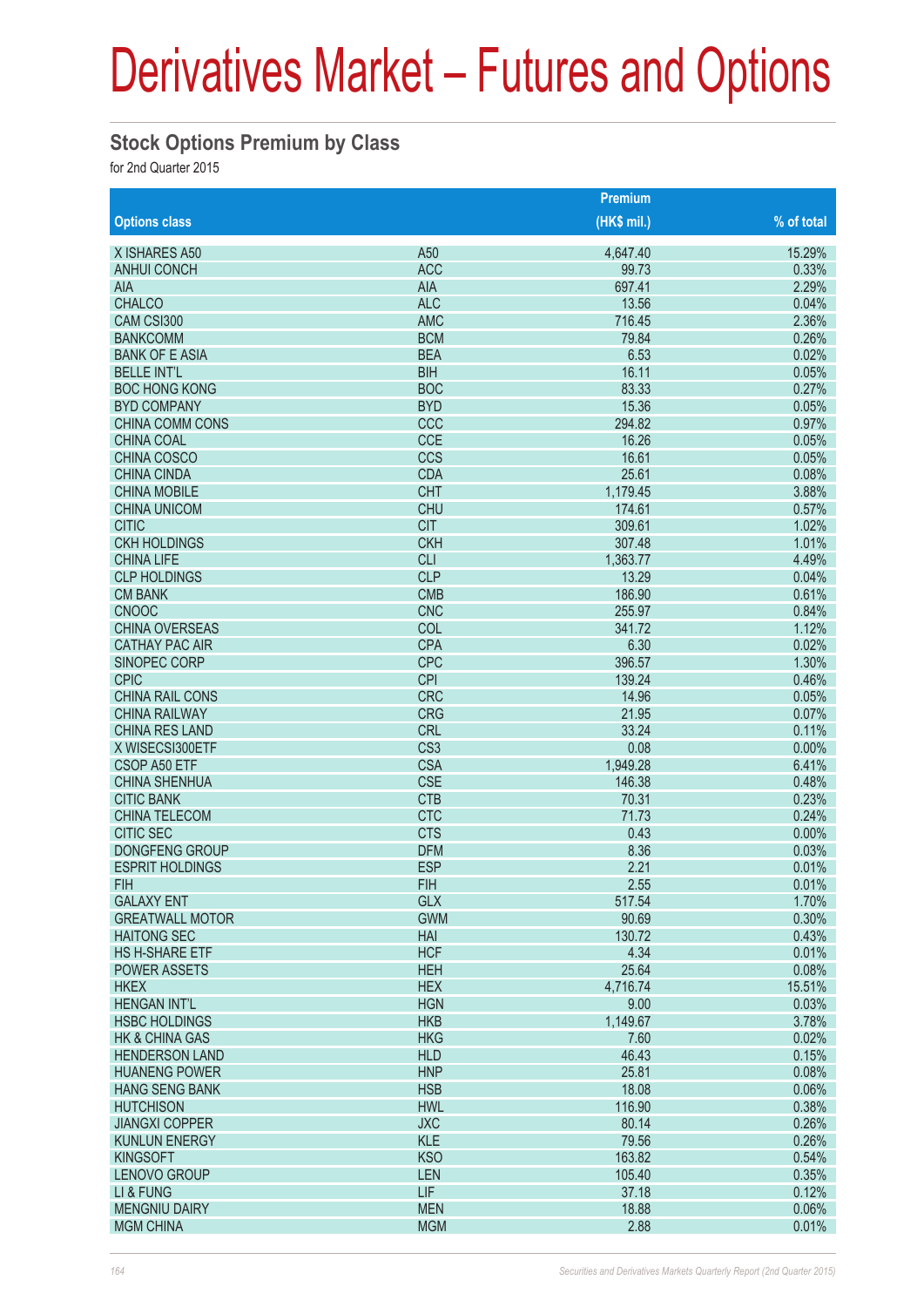|                           |            | <b>Premium</b> |            |
|---------------------------|------------|----------------|------------|
| <b>Options class</b>      |            | (HK\$ mil.)    | % of total |
| <b>MINSHENG BANK</b>      | <b>MSB</b> | 135.53         | 0.45%      |
| <b>MTR CORPORATION</b>    | <b>MTR</b> | 7.37           | 0.02%      |
| <b>CNBM</b>               | <b>NBM</b> | 138.44         | 0.46%      |
| <b>NCI</b>                | <b>NCL</b> | 10.94          | 0.04%      |
| NEW WORLD DEV             | <b>NWD</b> | 35.12          | 0.12%      |
| <b>PING AN</b>            | PAI        | 3,138.57       | 10.32%     |
| <b>PETROCHINA</b>         | <b>PEC</b> | 604.64         | 1.99%      |
| PICC P&C                  | <b>PIC</b> | 82.98          | 0.27%      |
| PICC GROUP                | <b>PIN</b> | 62.59          | 0.21%      |
| <b>GCL-POLY ENERGY</b>    | PLE        | 5.66           | 0.02%      |
| <b>R&amp;F PROPERTIES</b> | <b>RFP</b> | 10.83          | 0.04%      |
| <b>SANDS CHINA LTD</b>    | <b>SAN</b> | 202.97         | 0.67%      |
| <b>SHK PPT</b>            | <b>SHK</b> | 590.82         | 1.94%      |
| <b>STANCHART</b>          | <b>STC</b> | 14.13          | 0.05%      |
| <b>SWIRE PACIFIC A</b>    | <b>SWA</b> | 40.05          | 0.13%      |
| <b>TENCENT</b>            | <b>TCH</b> | 1,903.60       | 6.26%      |
| <b>TRACKER FUND</b>       | <b>TRF</b> | 13.38          | 0.04%      |
| <b>WHARF HOLDINGS</b>     | <b>WHL</b> | 57.47          | 0.19%      |
| <b>WANT WANT CHINA</b>    | <b>WWC</b> | 6.70           | 0.02%      |
| <b>ABC</b>                | <b>XAB</b> | 311.90         | 1.03%      |
| <b>BANK OF CHINA</b>      | <b>XBC</b> | 467.14         | 1.54%      |
| <b>CCB</b>                | <b>XCC</b> | 926.04         | 3.05%      |
| <b>ICBC</b>               | <b>XIC</b> | 436.18         | 1.43%      |
| YANZHOU COAL              | <b>YZC</b> | 122.11         | 0.40%      |
| <b>ZIJIN MINING</b>       | <b>ZJM</b> | 6.52           | 0.02%      |
| <b>Total</b>              |            | 30,404.09      | 100.00%    |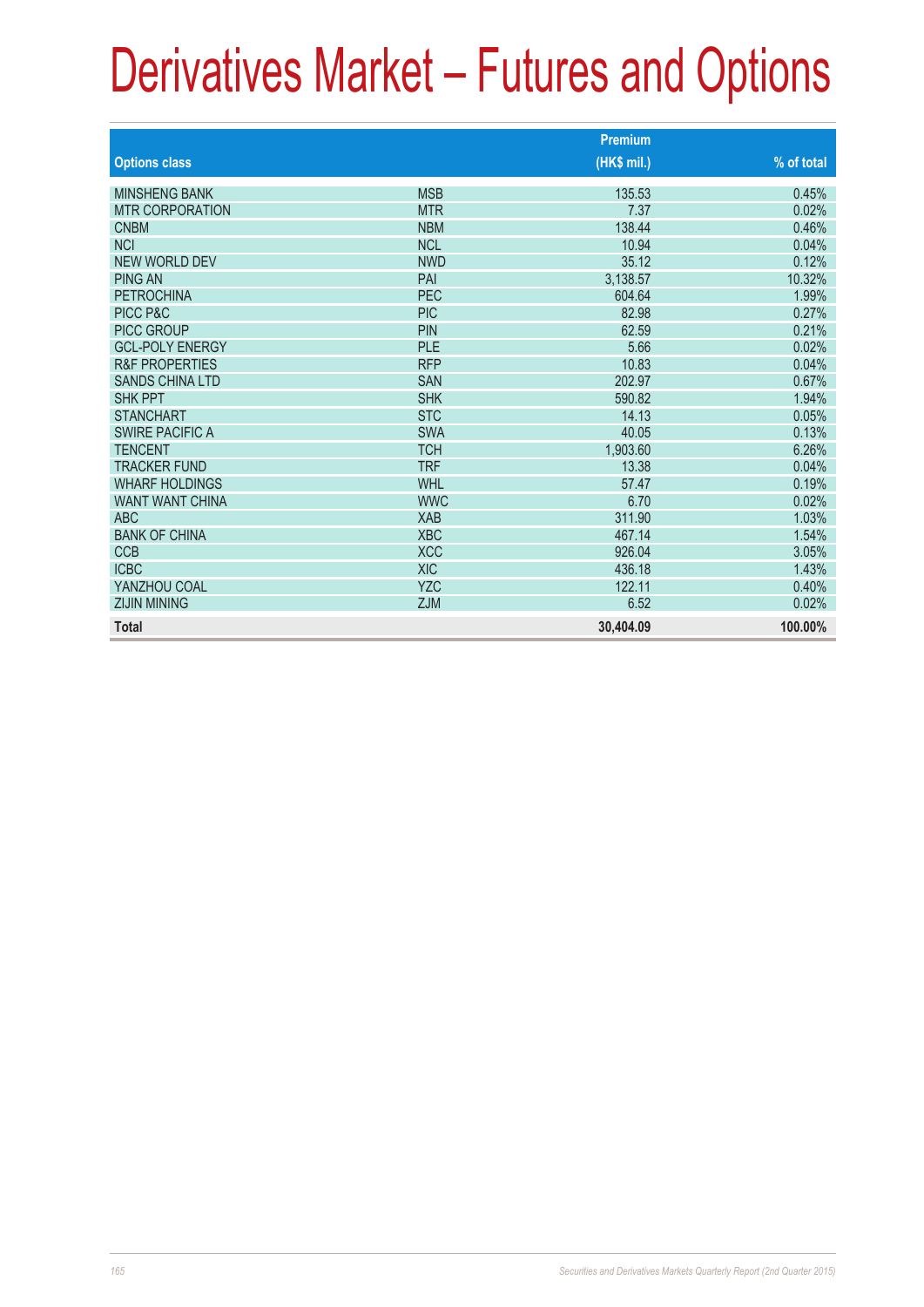#### **Stock Options Contract Volume by Class**

for 2nd Quarter 2015

|                           |                 | <b>Contract</b> |            |
|---------------------------|-----------------|-----------------|------------|
| <b>Options class</b>      |                 | volume          | % of total |
| X ISHARES A50             | A50             | 1,716,090       | 5.46%      |
|                           |                 |                 |            |
| <b>ANHUI CONCH</b>        | <b>ACC</b>      | 152,054         | 0.48%      |
| <b>AIA</b>                | <b>AIA</b>      | 503,061         | 1.60%      |
| <b>CHALCO</b>             | <b>ALC</b>      | 17,209          | 0.05%      |
| CAM CSI300                | <b>AMC</b>      | 185,229         | 0.59%      |
| <b>BANKCOMM</b>           | <b>BCM</b>      | 223,208         | 0.71%      |
| <b>BANK OF E ASIA</b>     | <b>BEA</b>      | 26,502          | 0.08%      |
| <b>BELLE INT'L</b>        | <b>BIH</b>      | 32,340          | 0.10%      |
| <b>BOC HONG KONG</b>      | <b>BOC</b>      | 168,327         | 0.54%      |
| <b>BYD COMPANY</b>        | <b>BYD</b>      | 12,797          | 0.04%      |
| <b>CHINA COMM CONS</b>    | CCC             | 355,976         | 1.13%      |
| <b>CHINA COAL</b>         | <b>CCE</b>      | 64,409          | 0.20%      |
| <b>CHINA COSCO</b>        | <b>CCS</b>      | 58,001          | 0.18%      |
| <b>CHINA CINDA</b>        | <b>CDA</b>      | 24,762          | 0.08%      |
| <b>CHINA MOBILE</b>       | <b>CHT</b>      | 816,393         | 2.60%      |
| <b>CHINA UNICOM</b>       | <b>CHU</b>      | 163,645         | 0.52%      |
| <b>CITIC</b>              | <b>CIT</b>      | 428,276         | 1.36%      |
| <b>CKH HOLDINGS</b>       | <b>CKH</b>      | 173,869         | 0.55%      |
|                           |                 |                 |            |
| <b>CHINA LIFE</b>         | <b>CLI</b>      | 956,680         | 3.04%      |
| <b>CLP HOLDINGS</b>       | <b>CLP</b>      | 30,036          | 0.10%      |
| <b>CM BANK</b>            | <b>CMB</b>      | 326,770         | 1.04%      |
| <b>CNOOC</b>              | <b>CNC</b>      | 584,945         | 1.86%      |
| <b>CHINA OVERSEAS</b>     | COL             | 159,086         | 0.51%      |
| <b>CATHAY PAC AIR</b>     | <b>CPA</b>      | 8,841           | 0.03%      |
| SINOPEC CORP              | <b>CPC</b>      | 707,406         | 2.25%      |
| <b>CPIC</b>               | <b>CPI</b>      | 101,352         | 0.32%      |
| <b>CHINA RAIL CONS</b>    | <b>CRC</b>      | 36,500          | 0.12%      |
| <b>CHINA RAILWAY</b>      | <b>CRG</b>      | 34,904          | 0.11%      |
| <b>CHINA RES LAND</b>     | <b>CRL</b>      | 10,855          | 0.03%      |
| X WISECSI300ETF           | CS <sub>3</sub> | 174             | 0.00%      |
| CSOP A50 ETF              | <b>CSA</b>      | 684,791         | 2.18%      |
| <b>CHINA SHENHUA</b>      | <b>CSE</b>      | 378,499         | 1.20%      |
| <b>CITIC BANK</b>         | <b>CTB</b>      | 176,699         | 0.56%      |
| <b>CHINA TELECOM</b>      | <b>CTC</b>      | 129,525         | 0.41%      |
| <b>CITIC SEC</b>          | <b>CTS</b>      | 413             | 0.00%      |
| <b>DONGFENG GROUP</b>     | <b>DFM</b>      | 6,327           | 0.02%      |
| <b>ESPRIT HOLDINGS</b>    | <b>ESP</b>      | 47,658          | 0.15%      |
| <b>FIH</b>                | <b>FIH</b>      | 11,092          | 0.04%      |
| <b>GALAXY ENT</b>         | <b>GLX</b>      | 419,417         | 1.33%      |
|                           |                 |                 |            |
| <b>GREATWALL MOTOR</b>    | <b>GWM</b>      | 85,855          | 0.27%      |
| <b>HAITONG SEC</b>        | HAI             | 39,298          | 0.13%      |
| HS H-SHARE ETF            | <b>HCF</b>      | 1,441           | 0.00%      |
| <b>POWER ASSETS</b>       | <b>HEH</b>      | 41,871          | 0.13%      |
| <b>HKEX</b>               | <b>HEX</b>      | 3,760,574       | 11.96%     |
| <b>HENGAN INT'L</b>       | <b>HGN</b>      | 7,725           | 0.02%      |
| <b>HSBC HOLDINGS</b>      | <b>HKB</b>      | 1,568,121       | 4.99%      |
| <b>HK &amp; CHINA GAS</b> | <b>HKG</b>      | 24,659          | 0.08%      |
| <b>HENDERSON LAND</b>     | <b>HLD</b>      | 26,087          | 0.08%      |
| <b>HUANENG POWER</b>      | <b>HNP</b>      | 33,011          | 0.11%      |
| <b>HANG SENG BANK</b>     | <b>HSB</b>      | 47,554          | 0.15%      |
| <b>HUTCHISON</b>          | <b>HWL</b>      | 39,996          | 0.13%      |
| <b>JIANGXI COPPER</b>     | <b>JXC</b>      | 117,686         | 0.37%      |
| <b>KUNLUN ENERGY</b>      | <b>KLE</b>      | 72,933          | 0.23%      |
| <b>KINGSOFT</b>           | <b>KSO</b>      | 79,968          | 0.25%      |
| <b>LENOVO GROUP</b>       | <b>LEN</b>      | 106,351         | 0.34%      |
| LI & FUNG                 | <b>LIF</b>      | 50,339          | 0.16%      |
| <b>MENGNIU DAIRY</b>      | <b>MEN</b>      | 9,326           | 0.03%      |
| <b>MGM CHINA</b>          | <b>MGM</b>      | 9,684           | 0.03%      |
| <b>MINSHENG BANK</b>      | <b>MSB</b>      | 110,657         | 0.35%      |
|                           |                 |                 |            |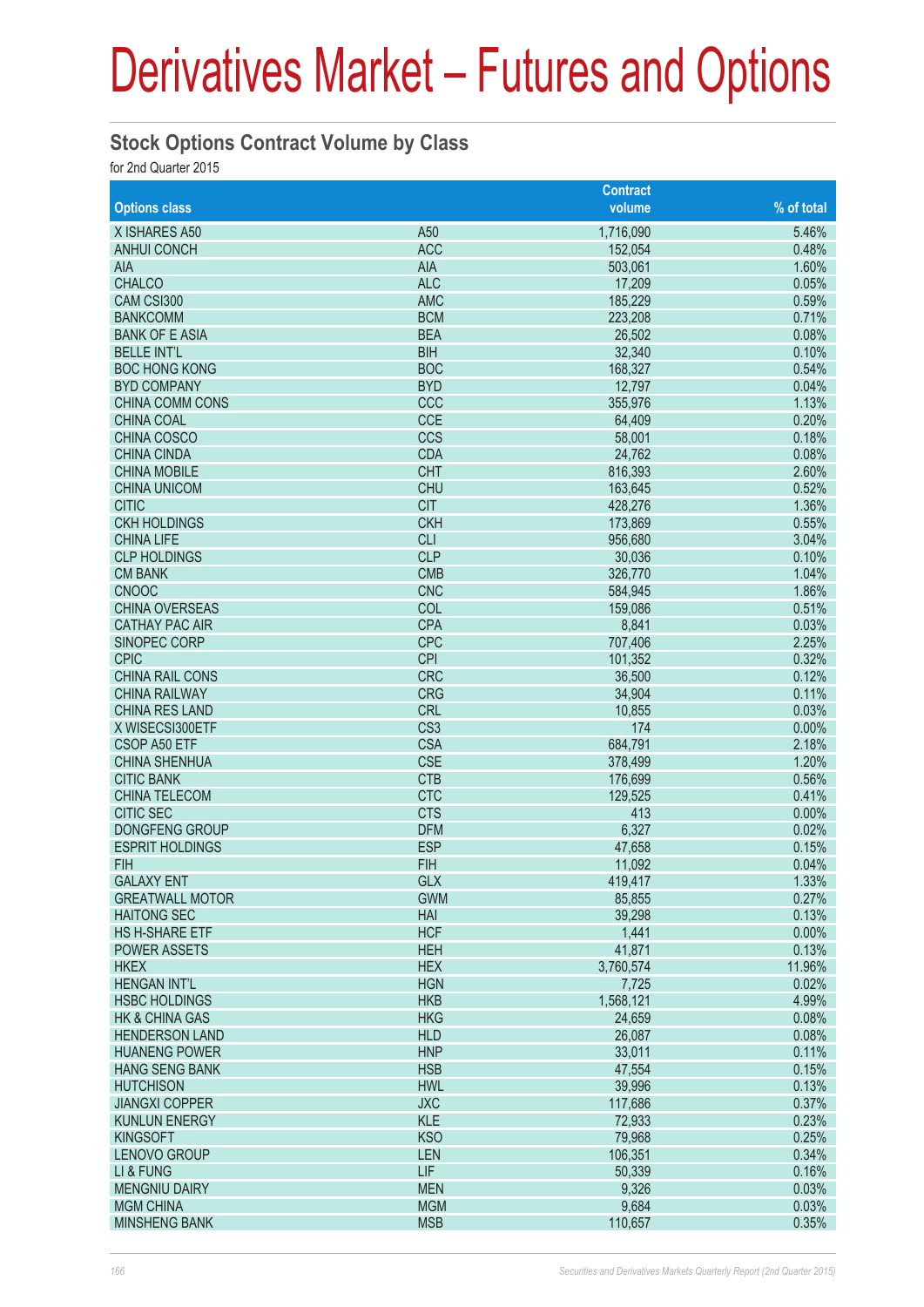|                           |            | <b>Contract</b> |            |
|---------------------------|------------|-----------------|------------|
| <b>Options class</b>      |            | volume          | % of total |
| <b>MTR CORPORATION</b>    | <b>MTR</b> | 22,753          | 0.07%      |
| <b>CNBM</b>               | <b>NBM</b> | 117,392         | 0.37%      |
| <b>NCI</b>                | <b>NCL</b> | 3,349           | 0.01%      |
| <b>NEW WORLD DEV</b>      | <b>NWD</b> | 79,250          | 0.25%      |
| <b>PING AN</b>            | PAI        | 1,450,021       | 4.61%      |
| <b>PETROCHINA</b>         | PEC        | 890.877         | 2.83%      |
| PICC P&C                  | <b>PIC</b> | 58,320          | 0.19%      |
| <b>PICC GROUP</b>         | <b>PIN</b> | 41,934          | 0.13%      |
| <b>GCL-POLY ENERGY</b>    | <b>PLE</b> | 5,219           | 0.02%      |
| <b>R&amp;F PROPERTIES</b> | <b>RFP</b> | 64,337          | 0.20%      |
| <b>SANDS CHINA LTD</b>    | <b>SAN</b> | 507,474         | 1.61%      |
| <b>SHK PPT</b>            | <b>SHK</b> | 181,333         | 0.58%      |
| <b>STANCHART</b>          | <b>STC</b> | 65,267          | 0.21%      |
| <b>SWIRE PACIFIC A</b>    | <b>SWA</b> | 35,909          | 0.11%      |
| <b>TENCENT</b>            | <b>TCH</b> | 3,286,258       | 10.46%     |
| <b>TRACKER FUND</b>       | <b>TRF</b> | 35,749          | 0.11%      |
| <b>WHARF HOLDINGS</b>     | <b>WHL</b> | 42,639          | 0.14%      |
| <b>WANT WANT CHINA</b>    | <b>WWC</b> | 22,757          | 0.07%      |
| ABC                       | <b>XAB</b> | 170,964         | 0.54%      |
| <b>BANK OF CHINA</b>      | <b>XBC</b> | 2,382,831       | 7.58%      |
| <b>CCB</b>                | <b>XCC</b> | 3,549,555       | 11.29%     |
| <b>ICBC</b>               | <b>XIC</b> | 2,106,743       | 6.70%      |
| YANZHOU COAL              | <b>YZC</b> | 126,536         | 0.40%      |
| <b>ZIJIN MINING</b>       | <b>ZJM</b> | 16,854          | 0.05%      |
| <b>Total</b>              |            | 31,431,575      | 100.00%    |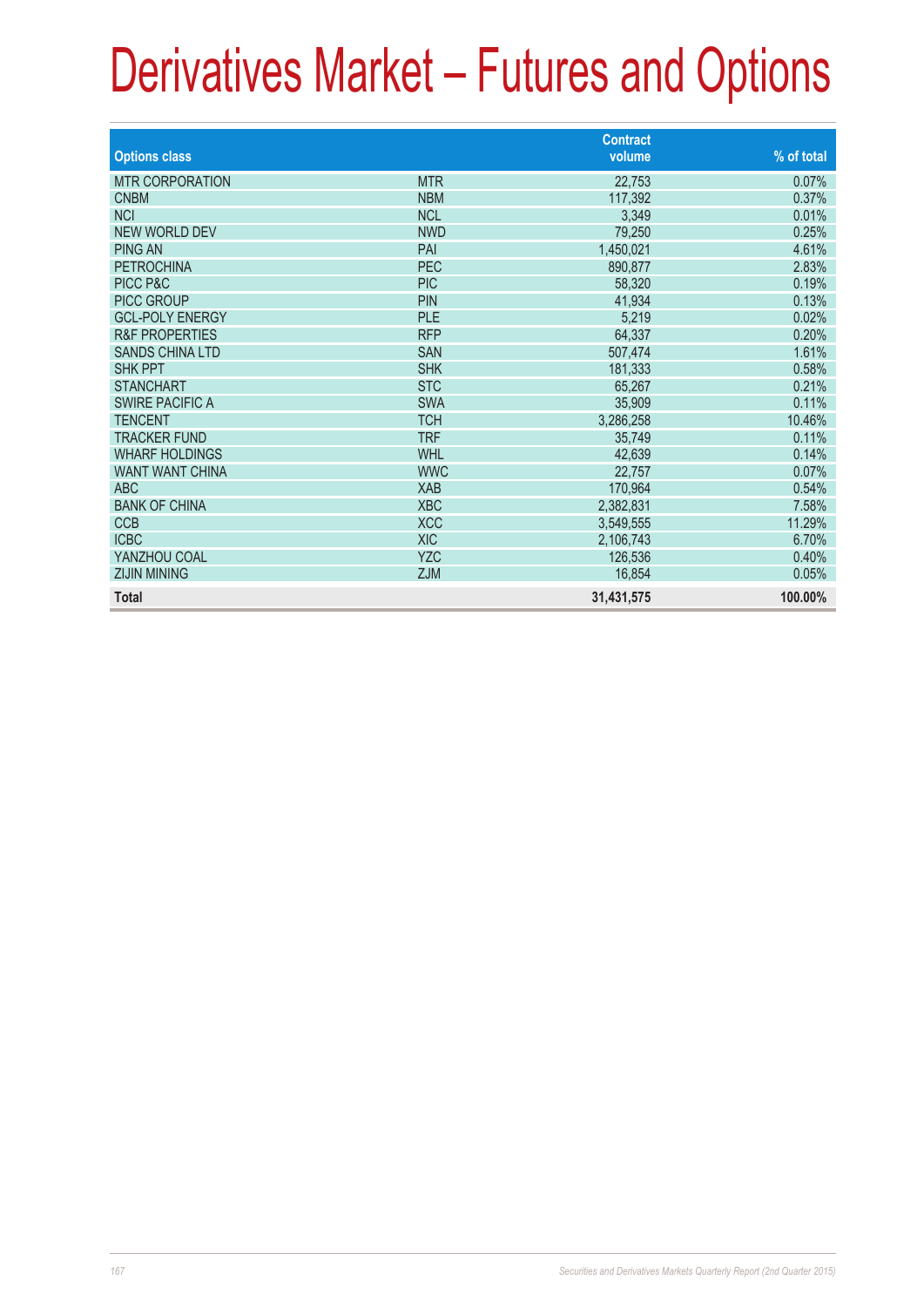#### **Average Daily Settlement Instructions (SIs) Settled in CCASS**

(both delivering and receiving SIs are counted)

|            |                |                      | Sis by shares | Sis by value |
|------------|----------------|----------------------|---------------|--------------|
| Year/Month |                | <b>Number of SIs</b> | (bil. shs)    | (HK\$bil.)   |
| 2014       | Q <sub>2</sub> | 84,454               | 51.80         | 191.05       |
|            | Q <sub>3</sub> | 87,928               | 57.80         | 206.26       |
|            | Q4             | 92,208               | 58.24         | 220.11       |
| 2015       | Q1             | 90,242               | 44.99         | 209.79       |
|            | Q2             | 122,363              | 72.45         | 372.55       |

### **Average Daily Investor Settlement Instructions (ISIs) settled in CCASS**

(one sided ISIs are counted)

| Year/month |    | <b>Number of ISIs</b> | ISIs by shares (Mil shs) | ISIs by value (HK\$ mil.) |
|------------|----|-----------------------|--------------------------|---------------------------|
| 2014       | Q2 | 334                   | 169.36                   | 188.57                    |
|            | Q3 | 406                   | 69.28                    | 166.15                    |
|            | Q4 | 415                   | 651.43                   | 249.41                    |
| 2015       | Q1 | 401                   | 49.48                    | 165.36                    |
|            | Q2 | 716                   | 231.32                   | 289.16                    |

#### **Securities under CCASS Custody**

(balances at quarter end)

|            |                |                  | % of issued       |                     | % of market       |
|------------|----------------|------------------|-------------------|---------------------|-------------------|
|            |                | <b>Number of</b> | shares of         |                     | capitalisation of |
|            |                | shares           | admitted          | <b>Market value</b> | admitted          |
| Year/Month |                | (bil. shs)       | <b>securities</b> | (HK\$ bil.)         | <b>securities</b> |
| 2014       | Q <sub>2</sub> | 4,100.74         | 70.42             | 13,911.39           | 50.86             |
|            | Q <sub>3</sub> | 4,262.88         | 71.01             | 14,144.85           | 52.56             |
|            | Q4             | 4,450.01         | 71.29             | 14,911.90           | 54.09             |
| 2015       | Q <sub>1</sub> | 4,489.32         | 71.67             | 15,975.62           | 54.46             |
|            | Q <sub>2</sub> | 4,952.17         | 73.78             | 17,891.63           | 57.24             |

Share quantity and market value of securities in non-HKD currency are included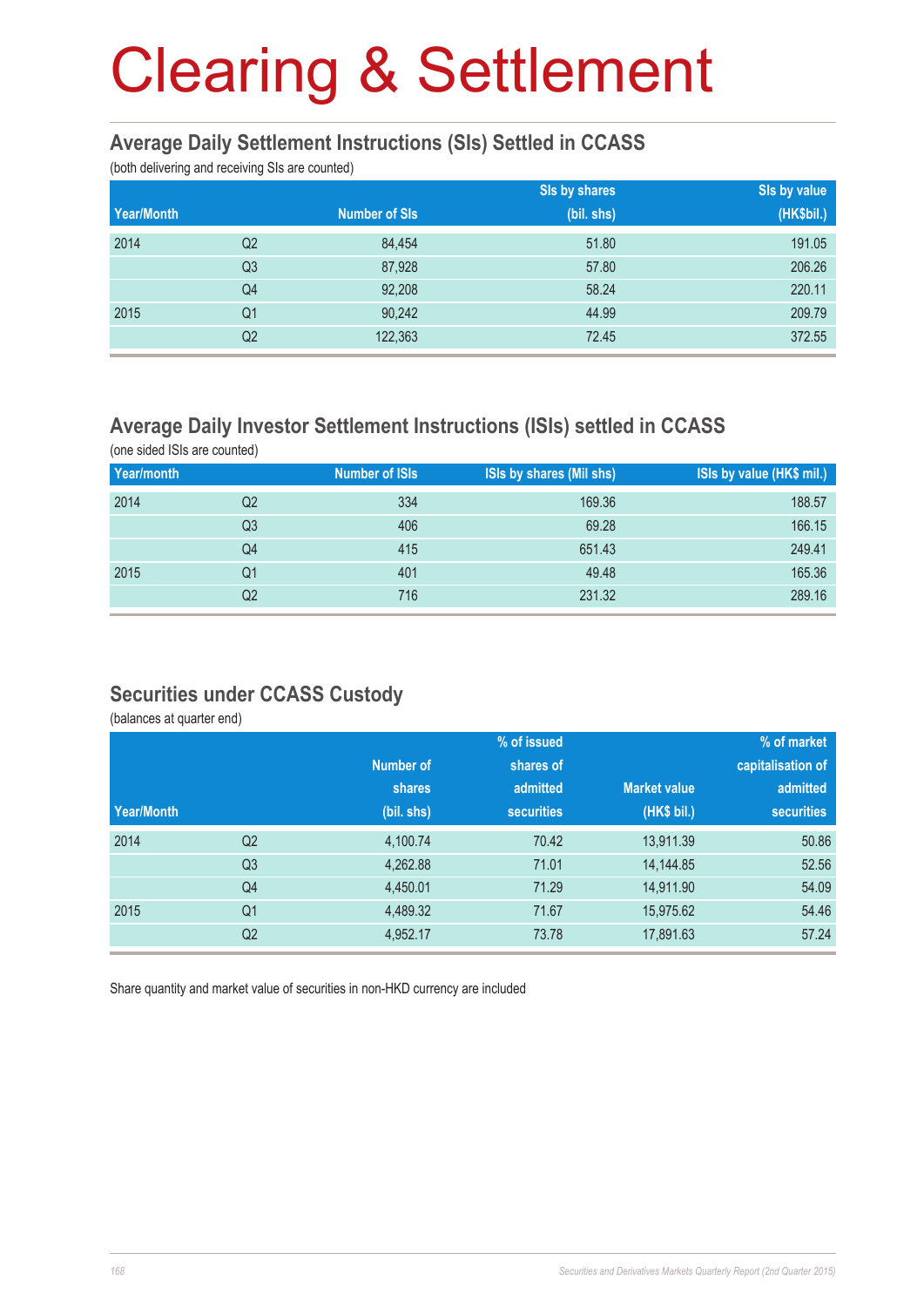#### **Average Daily Stock Exchange Trades Processed in CCASS**

(including CNS trades, isolated trades and cross trades)

|            |                | <b>No. of CCASS</b> | % of Exchange | No. of shares | % of market | Value of trades | % of market |
|------------|----------------|---------------------|---------------|---------------|-------------|-----------------|-------------|
| Year/Month |                | trades              | trades        | (Mil. shs)    | turnover    | (HK\$ mil.)     | turnover    |
| 2014       | Q2             | 928,429             | 100           | 112.913.91    | 100         | 57,388.97       | 100         |
|            | Q <sub>3</sub> | 1,037,135           | 100           | 147.929.94    | 100         | 70.720.94       | 100         |
|            | Q4             | 1,151,087           | 100           | 154.712.04    | 100         | 80.060.20       | 100         |
| 2015       | Q1             | 1,182,398           | 100           | 187,686,03    | 100         | 85.005.00       | 100         |
|            | Q2             | 1,864,260           | 100           | 242.342.57    | 100         | 158,049.69      | 100         |

### **Average Daily Netting Efficiency of CNS Trades**

(in stock positions and share quantity)

|            |                |                 | <b>Netting</b> | No. of shares due | <b>Netting</b> |
|------------|----------------|-----------------|----------------|-------------------|----------------|
|            |                | No. of CNS      | eefficiency    | for settlement    | efficiency     |
| Year/Month |                | stock positions | $(\%)$         | (Mil. shs)        | $(\%)$         |
| 2014       | Q2             | 67,488          | 96.09          | 19.979.41         | 91.05          |
|            | Q <sub>3</sub> | 79,378          | 95.92          | 25,196.56         | 91.36          |
|            | Q4             | 79,394          | 96.28          | 26,827.51         | 91.18          |
| 2015       | Q <sub>1</sub> | 78,902          | 96.40          | 24,508.05         | 93.29          |
|            | Q2             | 119,864         | 96.54          | 51,102.24         | 88.81          |

### **Average Daily Settlement Efficiency of CNS Stock Positions**

|            |                |       | <b>Settlement efficiency (%)</b> |
|------------|----------------|-------|----------------------------------|
| Year/Month |                | S day | $S + 1$ day                      |
| 2014       | Q2             | 99.90 | 99.99                            |
|            | Q <sub>3</sub> | 99.90 | 99.99                            |
|            | Q4             | 99.88 | 99.99                            |
| 2015       | Q <sub>1</sub> | 99.93 | 99.99                            |
|            | Q2             | 99.96 | 99.99                            |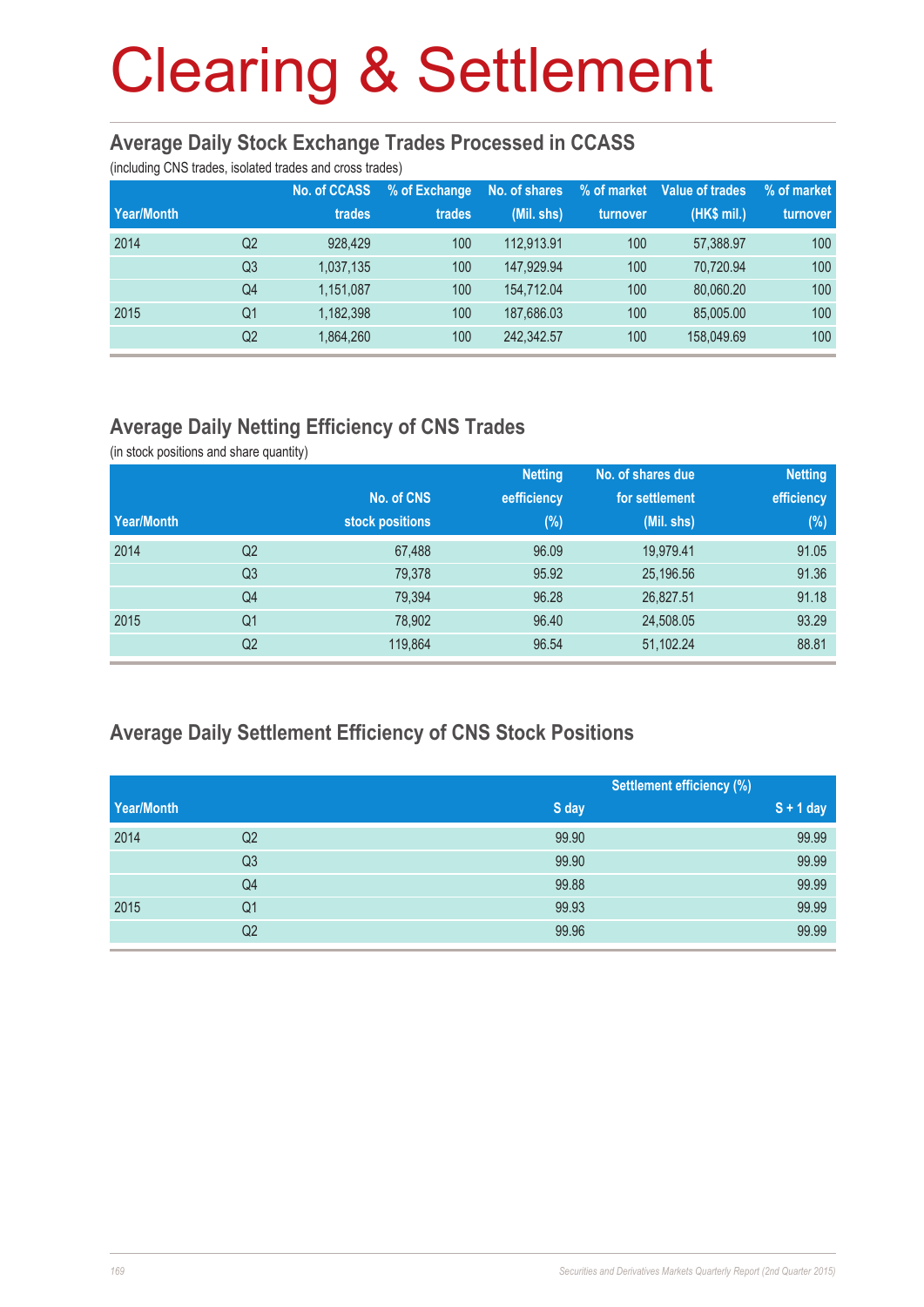### **Open Interest by Derivatives Products**

| <b>Contracts</b>                           |                  |                  |
|--------------------------------------------|------------------|------------------|
| <b>Derivatives product</b>                 | 2nd Quarter 2015 | 2nd Quarter 2014 |
| Hang Seng Index Futures                    | 120,329          | 126,964          |
| Hang Seng Index Options                    | 202,300          | 184,741          |
| Mini-Hang Seng Index Futures               | 10,316           | 7,067            |
| Mini-Hang Seng Index Options               | 7,438            | 6,508            |
| H-shares Index Futures                     | 317,137          | 217,624          |
| H-shares Index Options                     | 1,354,820        | 996,149          |
| Mini H-shares Index Futures                | 9,041            | 2,772            |
| Flexible Hang Seng Index Options           | 100              | $\mathbf{0}$     |
| Flexible H-shares Index Options            | 35,290           | 29,010           |
| <b>HSI Dividend Point Index Futures</b>    | 5,081            | 6,483            |
| <b>HSCEI Dividend Point Index Futures</b>  | 53,425           | 82,598           |
| <b>HSI Volatility Index Futures</b>        | 13               | 57               |
| CES China 120 Index Futures                | 197              | 412              |
| <b>IBOVESPA Futures</b>                    | $\mathbf{0}$     | $\theta$         |
| <b>MICEX Index Futures</b>                 | $\mathbf{0}$     | $\mathbf{0}$     |
| S&P BSE Sensex Index Futures               | $\mathbf{0}$     | $\mathbf{0}$     |
| FTSE/JSE Top40 Futures                     | $\mathbf{0}$     | $\mathbf{0}$     |
| <b>Stock Futures</b>                       | 27,123           | 11,643           |
| <b>Stock Options</b>                       | 7,635,003        | 4,767,976        |
| <b>Three-month HIBOR Futures</b>           | 30               | 15               |
| One-month HIBOR Futures                    | $\mathbf{0}$     | $\theta$         |
| Three-year Exchange Fund Note Futures      | $\mathbf 0$      | $\pmb{0}$        |
| RMB Currency Futures - USD/CNH Futures     | 7,583            | 10,154           |
| Gold Futures <sup>1</sup>                  | $\mathbf 0$      | $\theta$         |
| London Aluminium Mini Futures <sup>2</sup> | 136              |                  |
| London Zinc Mini Futures <sup>3</sup>      | 284              |                  |
| London Copper Mini Futures <sup>4</sup>    | 121              |                  |
| <b>Total</b>                               | 9,785,767        | 6,450,173        |

1 Trading in Gold Futures suspended with effect from 27 May 2015

2 Trading in London Aluminium Mini Futures commenced on 01 Dec 2014

3 Trading in London Zinc Mini Futures commenced on 01 Dec 2014

4 Trading in London Copper Mini Futures commenced on 01 Dec 2014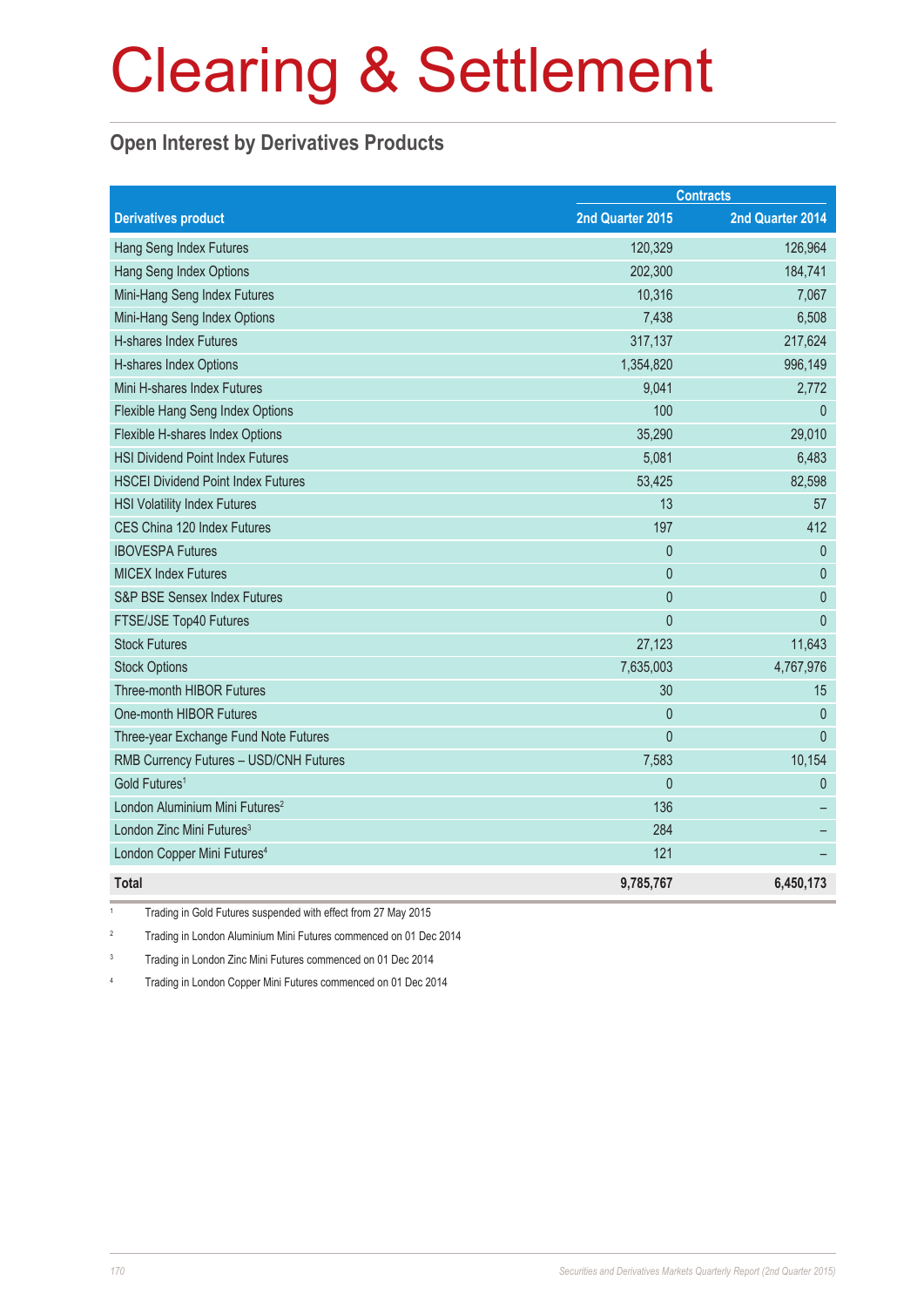#### **Stock Options Open Interest by Class**

as at the end of 2nd Quarter 2015

|                        |                 | <b>Open interest</b> |            |
|------------------------|-----------------|----------------------|------------|
| <b>Options class</b>   |                 | (contracts)          | % of total |
| X ISHARES A50          | A50             | 393,858              | 5.16       |
| <b>ANHUI CONCH</b>     | <b>ACC</b>      | 37,775               | 0.49       |
| AIA                    | <b>AIA</b>      | 83,329               | 1.09       |
| <b>CHALCO</b>          | <b>ALC</b>      | 14,372               | 0.19       |
| CAM CSI300             | <b>AMC</b>      | 34,305               | 0.45       |
| <b>BANKCOMM</b>        | <b>BCM</b>      | 77,399               | 1.01       |
| <b>BANK OF E ASIA</b>  | <b>BEA</b>      | 3,449                | 0.05       |
| <b>BELLE INT'L</b>     | <b>BIH</b>      | 13,785               | 0.18       |
| <b>BOC HONG KONG</b>   | <b>BOC</b>      | 42,625               | 0.56       |
| <b>BYD COMPANY</b>     | <b>BYD</b>      | 4,271                | 0.06       |
| CHINA COMM CONS        | CCC             | 68,659               | 0.90       |
| CHINA COAL             | <b>CCE</b>      | 14,536               | 0.19       |
| CHINA COSCO            | <b>CCS</b>      | 22,616               | 0.30       |
| <b>CHINA CINDA</b>     | <b>CDA</b>      | 6,918                | 0.09       |
| <b>CHINA MOBILE</b>    | <b>CHT</b>      | 140,747              | 1.84       |
| <b>CHINA UNICOM</b>    | <b>CHU</b>      | 47,919               | 0.63       |
| <b>CITIC</b>           | <b>CIT</b>      | 143,519              | 1.88       |
| <b>CKH HOLDINGS</b>    | <b>CKH</b>      | 46,385               | 0.61       |
| <b>CHINA LIFE</b>      | <b>CLI</b>      | 217,041              | 2.84       |
| <b>CLP HOLDINGS</b>    | <b>CLP</b>      | 6,775                | 0.09       |
| <b>CM BANK</b>         | <b>CMB</b>      | 134,650              | 1.76       |
| <b>CNOOC</b>           | <b>CNC</b>      | 162,087              | 2.12       |
| CHINA OVERSEAS         | COL             | 35,116               | 0.46       |
| <b>CATHAY PAC AIR</b>  | <b>CPA</b>      | 4,236                | 0.06       |
| SINOPEC CORP           | <b>CPC</b>      | 203,852              | 2.67       |
| <b>CPIC</b>            | <b>CPI</b>      | 23,084               | 0.30       |
| CHINA RAIL CONS        | <b>CRC</b>      | 11,571               | 0.15       |
| <b>CHINA RAILWAY</b>   | <b>CRG</b>      | 12,189               | 0.16       |
| <b>CHINA RES LAND</b>  | <b>CRL</b>      | 6,036                | 0.08       |
| X WISECSI300ETF        | CS <sub>3</sub> | 124                  | 0.00       |
| CSOP A50 ETF           | <b>CSA</b>      | 125,581              | 1.64       |
| <b>CHINA SHENHUA</b>   | <b>CSE</b>      | 103,390              | 1.35       |
| <b>CITIC BANK</b>      | <b>CTB</b>      | 96,327               | 1.26       |
| CHINA TELECOM          | <b>CTC</b>      | 54,424               | 0.71       |
| <b>CITIC SEC</b>       | <b>CTS</b>      | 277                  | 0.00       |
| DONGFENG GROUP         | <b>DFM</b>      | 2,644                | 0.03       |
| <b>ESPRIT HOLDINGS</b> | <b>ESP</b>      | 23,058               | 0.30       |
| <b>FIH</b>             | <b>FIH</b>      | 3,312                | 0.04       |
| <b>GALAXY ENT</b>      | <b>GLX</b>      | 64,333               | 0.84       |
| <b>GREATWALL MOTOR</b> | <b>GWM</b>      | 15,909               | 0.21       |
| <b>HAITONG SEC</b>     | HAI             | 10,893               | 0.14       |
| HS H-SHARE ETF         | <b>HCF</b>      | 927                  | 0.01       |
| POWER ASSETS           | <b>HEH</b>      | 6,834                | 0.09       |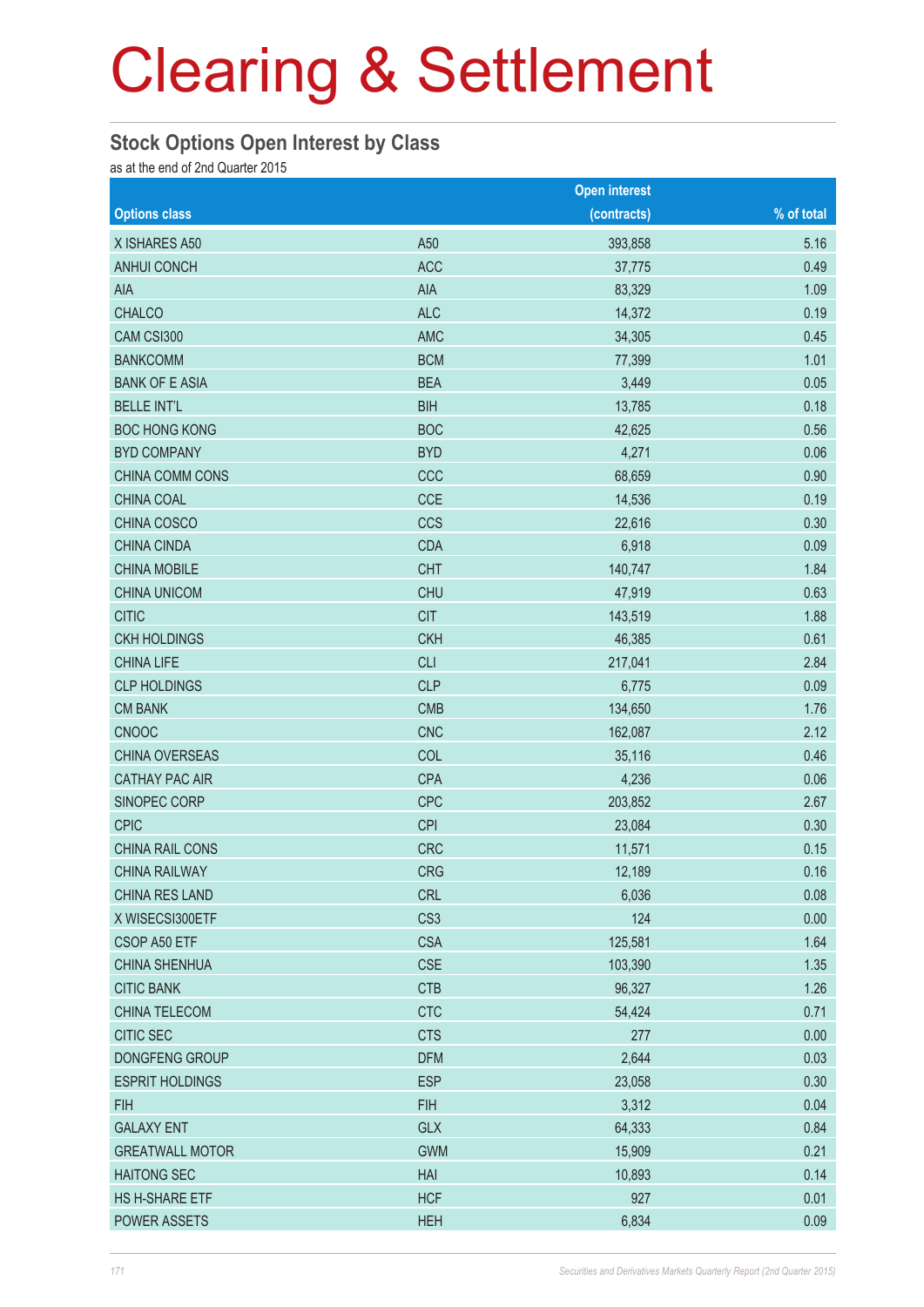|                           |            | <b>Open interest</b> |            |
|---------------------------|------------|----------------------|------------|
| <b>Options class</b>      |            | (contracts)          | % of total |
| <b>HKEX</b>               | <b>HEX</b> | 772,206              | 10.11      |
| <b>HENGAN INT'L</b>       | <b>HGN</b> | 1,773                | 0.02       |
| <b>HSBC HOLDINGS</b>      | <b>HKB</b> | 421,396              | 5.52       |
| <b>HK &amp; CHINA GAS</b> | <b>HKG</b> | 8,062                | 0.11       |
| <b>HENDERSON LAND</b>     | <b>HLD</b> | 6,867                | 0.09       |
| <b>HUANENG POWER</b>      | <b>HNP</b> | 6,579                | 0.09       |
| <b>HANG SENG BANK</b>     | <b>HSB</b> | 20,943               | 0.27       |
| <b>JIANGXI COPPER</b>     | <b>JXC</b> | 29,754               | 0.39       |
| <b>KUNLUN ENERGY</b>      | <b>KLE</b> | 20,500               | 0.27       |
| <b>KINGSOFT</b>           | <b>KSO</b> | 21,330               | 0.28       |
| <b>LENOVO GROUP</b>       | <b>LEN</b> | 29,652               | 0.39       |
| LI & FUNG                 | LIF        | 21,064               | 0.28       |
| <b>MENGNIU DAIRY</b>      | <b>MEN</b> | 3,603                | 0.05       |
| <b>MGM CHINA</b>          | <b>MGM</b> | 3,320                | 0.04       |
| <b>MINSHENG BANK</b>      | <b>MSB</b> | 38,022               | 0.50       |
| <b>MTR CORPORATION</b>    | <b>MTR</b> | 8,213                | 0.11       |
| <b>CNBM</b>               | <b>NBM</b> | 62,802               | 0.82       |
| <b>NCI</b>                | <b>NCL</b> | 2,569                | 0.03       |
| <b>NEW WORLD DEV</b>      | <b>NWD</b> | 14,527               | 0.19       |
| <b>PING AN</b>            | PAI        | 360,688              | 4.72       |
| <b>PETROCHINA</b>         | PEC        | 253,893              | 3.33       |
| PICC P&C                  | <b>PIC</b> | 13,400               | 0.18       |
| PICC GROUP                | <b>PIN</b> | 12,488               | 0.16       |
| <b>GCL-POLY ENERGY</b>    | <b>PLE</b> | 3,256                | 0.04       |
| <b>R&amp;F PROPERTIES</b> | <b>RFP</b> | 30,320               | 0.40       |
| <b>SANDS CHINA LTD</b>    | SAN        | 89,971               | 1.18       |
| <b>SHK PPT</b>            | <b>SHK</b> | 27,756               | 0.36       |
| <b>STANCHART</b>          | <b>STC</b> | 55,649               | 0.73       |
| <b>SWIRE PACIFIC A</b>    | <b>SWA</b> | 5,603                | 0.07       |
| <b>TENCENT</b>            | <b>TCH</b> | 745,133              | 9.76       |
| <b>TRACKER FUND</b>       | <b>TRF</b> | 16,267               | 0.21       |
| <b>WHARF HOLDINGS</b>     | <b>WHL</b> | 8,756                | 0.11       |
| <b>WANT WANT CHINA</b>    | <b>WWC</b> | 4,613                | 0.06       |
| <b>ABC</b>                | <b>XAB</b> | 50,614               | 0.66       |
| <b>BANK OF CHINA</b>      | <b>XBC</b> | 683,366              | 8.95       |
| <b>CCB</b>                | <b>XCC</b> | 714,635              | 9.36       |
| <b>ICBC</b>               | <b>XIC</b> | 505,770              | 6.62       |
| YANZHOU COAL              | <b>YZC</b> | 34,932               | 0.46       |
| <b>ZIJIN MINING</b>       | ZJM        | 3,574                | 0.05       |
| Total                     |            | 7,635,003            | 100.00     |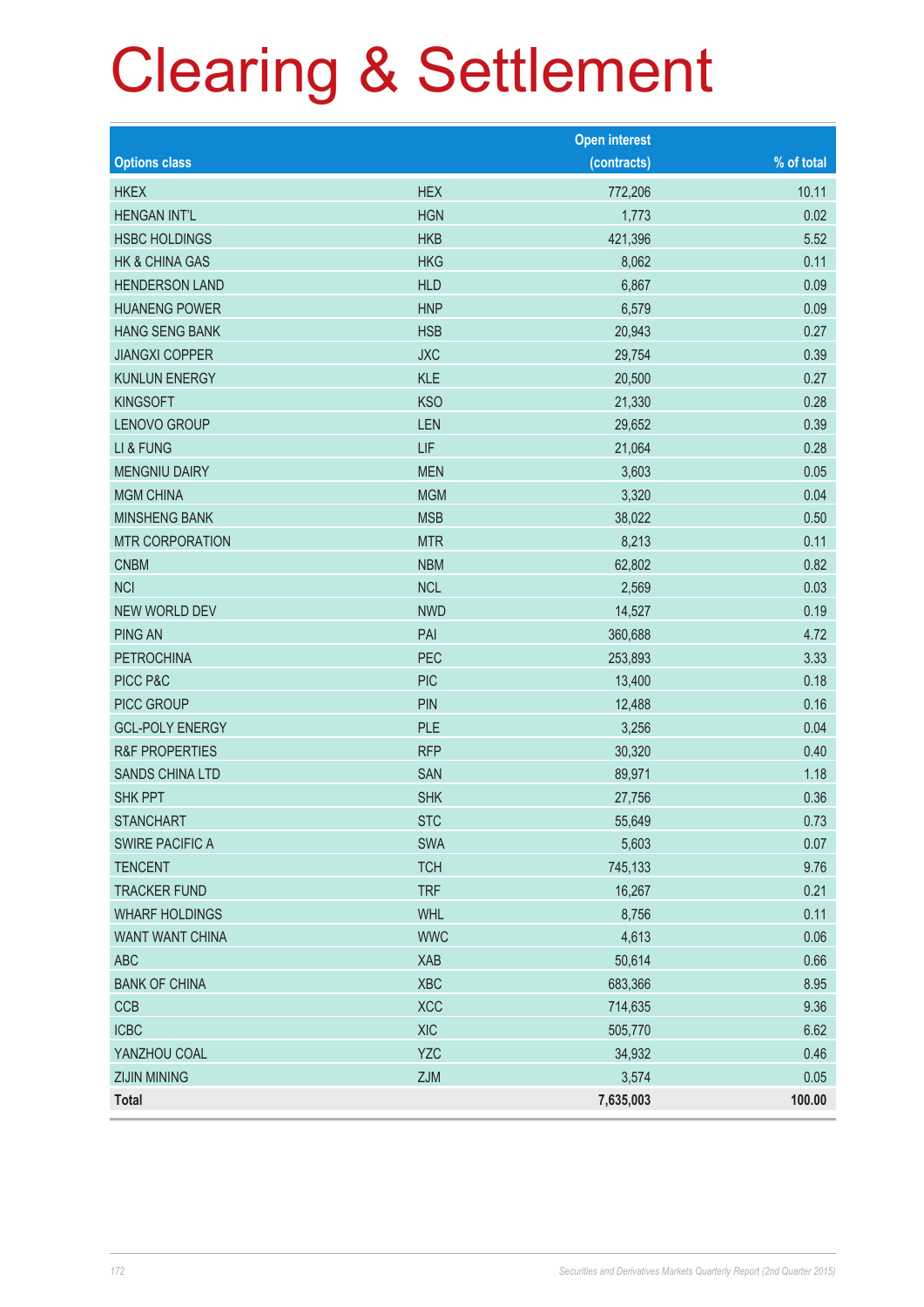# Exchange Participants Statistics

### **Stock Exchange**

|      |                | No. of Trading<br><b>Right Holders</b> | <b>Exchange</b><br><b>Participants -</b><br><b>Trading</b> | <b>Exchange</b><br><b>Participants -</b><br>Non-Trading | Non-Exchange<br><b>Participants</b> |
|------|----------------|----------------------------------------|------------------------------------------------------------|---------------------------------------------------------|-------------------------------------|
| 2014 | Q <sub>2</sub> | 558 (970)                              | 501 (907)                                                  | 37(43)                                                  | 20(20)                              |
|      | Q <sub>3</sub> | 556 (967)                              | 499 (904)                                                  | 37(43)                                                  | 20(20)                              |
|      | Q4             | 558 (969)                              | 500 (904)                                                  | 40 (47)                                                 | 18(18)                              |
| 2015 | Q <sub>1</sub> | 553 (962)                              | 500 (902)                                                  | 36(43)                                                  | 17(17)                              |
|      | Q2             | 553 (962)                              | 500 (900)                                                  | 37(46)                                                  | 16(16)                              |

( ) No. of trading rights

### **Futures Exchange**

|      |                | No. of Trading<br><b>Right Holders</b> | <b>Exchange</b><br><b>Participants -</b><br><b>Trading</b> | <b>Exchange</b><br><b>Participants -</b><br>Non-Trading | Non-Exchange<br><b>Participants</b> |
|------|----------------|----------------------------------------|------------------------------------------------------------|---------------------------------------------------------|-------------------------------------|
| 2014 | Q <sub>2</sub> | 229 (253)                              | 178 (200)                                                  | -                                                       | 51(53)                              |
|      | Q <sub>3</sub> | 229 (253)                              | 177 (199)                                                  | -                                                       | 52(54)                              |
|      | Q <sub>4</sub> | 231 (255)                              | 179 (201)                                                  | -                                                       | 52(54)                              |
| 2015 | Q <sub>1</sub> | 231 (255)                              | 179 (201)                                                  | $\overline{\phantom{0}}$                                | 52(54)                              |
|      | Q2             | 230 (254)                              | 177 (199)                                                  | -                                                       | 53(55)                              |

Notes:

(1) The figures in blanket is the number of trading rights held.

(2) An Exchange Participant is a corporation who may trade on or through the Exchange and is licensed under the Securities and Futures Ordinance to carry on securities/futures/options dealing activity.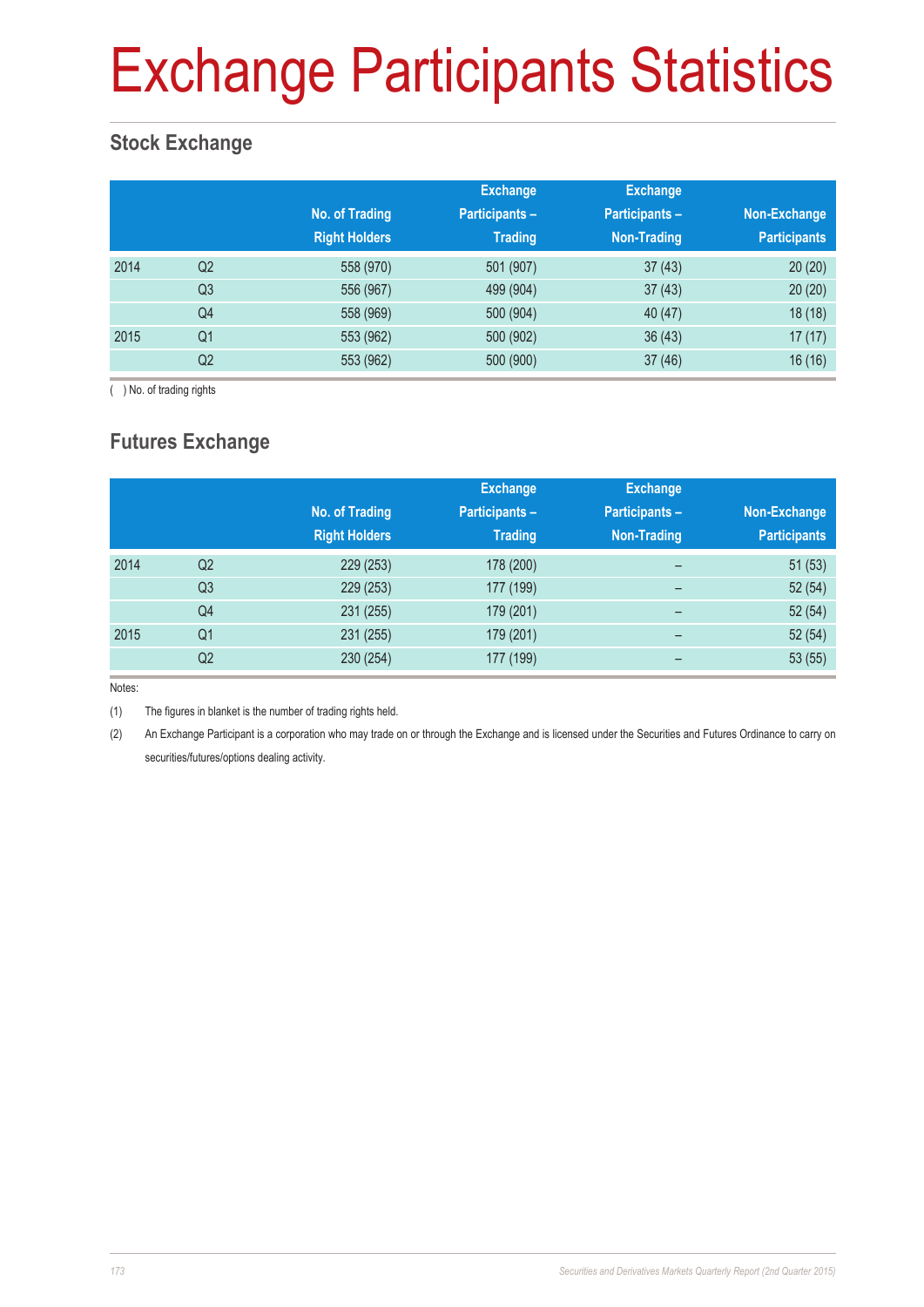# Clearing Participants Statistics

### **HKCC Participants**

| Year/month |                | <b>Clearing Participants</b> | <b>General Clearing</b><br><b>Participants</b> |
|------------|----------------|------------------------------|------------------------------------------------|
| 2014       | Q <sub>2</sub> | 150                          | 9                                              |
|            | Q <sub>3</sub> | 150                          | 9                                              |
|            | Q4             | 152                          | 9                                              |
| 2015       | Q1             | 152                          | 9                                              |
|            | Q2             | 150                          | 9                                              |

### **SEOCH Participants**

|            |                |                                     | <b>General Clearing</b> |
|------------|----------------|-------------------------------------|-------------------------|
| Year/month |                | <b>Direct Clearing Participants</b> | <b>Participants</b>     |
| 2014       | Q <sub>2</sub> | 63                                  | 9                       |
|            | Q <sub>3</sub> | 63                                  | 9                       |
|            | Q4             | 65                                  | 9                       |
| 2015       | Q1             | 66                                  | 9                       |
|            | Q <sub>2</sub> | 68                                  | 9                       |

### **HKSCC Participants**

|            |    | <b>Direct Clearing</b> | <b>General Clearing</b> | Non-broker           |
|------------|----|------------------------|-------------------------|----------------------|
| Year/month |    | <b>Participant</b>     | <b>Participant</b>      | <b>Participants*</b> |
| 2014       | Q2 | 481                    | 9                       | 43                   |
|            | Q3 | 480                    | 9                       | 43                   |
|            | Q4 | 481                    | 10                      | 42                   |
| 2015       | Q1 | 477                    | 10                      | 42                   |
|            | Q2 | 478                    | 10                      | 42                   |

Non-broker participants include Clearing Agency Participants, Custodian Participants and Stock Pledgee Participants.